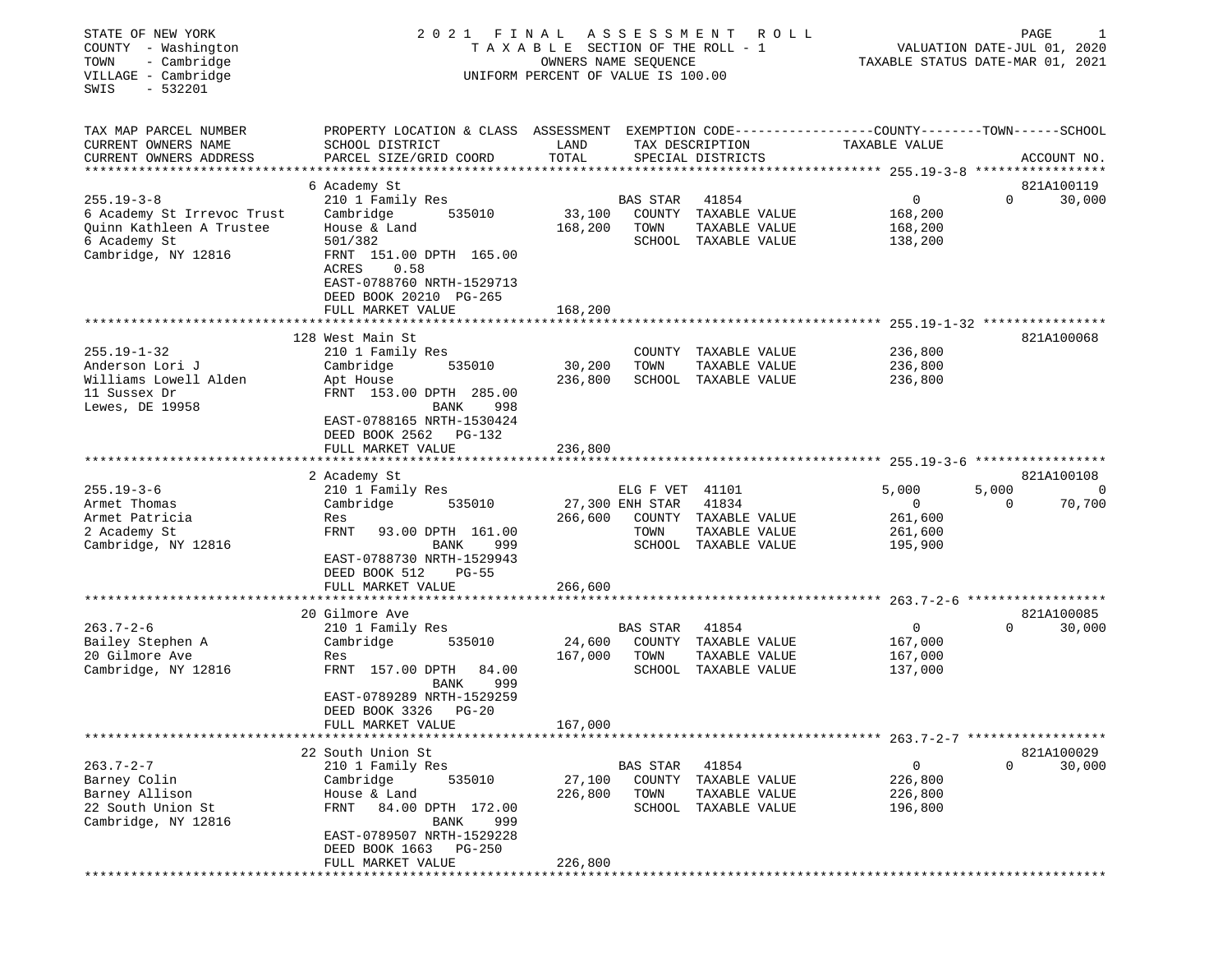| STATE OF NEW YORK                            | 2021<br>FINAL                                                                                                      | PAGE                               |                        |                      |                                        |          |                             |
|----------------------------------------------|--------------------------------------------------------------------------------------------------------------------|------------------------------------|------------------------|----------------------|----------------------------------------|----------|-----------------------------|
| COUNTY - Washington                          |                                                                                                                    | TAXABLE SECTION OF THE ROLL - 1    |                        |                      |                                        |          | VALUATION DATE-JUL 01, 2020 |
| TOWN<br>- Cambridge                          |                                                                                                                    | OWNERS NAME SEOUENCE               |                        |                      | TAXABLE STATUS DATE-MAR 01, 2021       |          |                             |
| VILLAGE - Cambridge                          |                                                                                                                    | UNIFORM PERCENT OF VALUE IS 100.00 |                        |                      |                                        |          |                             |
| SWIS<br>$-532201$                            |                                                                                                                    |                                    |                        |                      |                                        |          |                             |
|                                              |                                                                                                                    |                                    |                        |                      |                                        |          |                             |
| TAX MAP PARCEL NUMBER<br>CURRENT OWNERS NAME | PROPERTY LOCATION & CLASS ASSESSMENT EXEMPTION CODE---------------COUNTY-------TOWN------SCHOOL<br>SCHOOL DISTRICT | LAND                               |                        | TAX DESCRIPTION      |                                        |          |                             |
| CURRENT OWNERS ADDRESS                       | PARCEL SIZE/GRID COORD                                                                                             | TOTAL                              |                        | SPECIAL DISTRICTS    | TAXABLE VALUE                          |          | ACCOUNT NO.                 |
|                                              |                                                                                                                    | *********                          |                        |                      | ********* 255.19-3-2 ***************** |          |                             |
|                                              | 97 West Main St                                                                                                    |                                    |                        |                      |                                        |          | 821A100078                  |
| $255.19 - 3 - 2$                             | 210 1 Family Res                                                                                                   |                                    | BAS STAR               | 41854                | 0                                      | $\Omega$ | 30,000                      |
| Barton Jamie J                               | Cambridge<br>535010                                                                                                | 29,700                             | COUNTY                 | TAXABLE VALUE        | 156,400                                |          |                             |
| 97 West Main St                              | Res                                                                                                                | 156,400                            | TOWN                   | TAXABLE VALUE        | 156,400                                |          |                             |
| Cambridge, NY 12816                          | FRNT 100.00 DPTH 195.00                                                                                            |                                    |                        | SCHOOL TAXABLE VALUE | 126,400                                |          |                             |
|                                              | BANK<br>998                                                                                                        |                                    |                        |                      |                                        |          |                             |
|                                              | EAST-0788307 NRTH-1530095<br>DEED BOOK 3102<br>PG-15                                                               |                                    |                        |                      |                                        |          |                             |
|                                              | FULL MARKET VALUE                                                                                                  | 156,400                            |                        |                      |                                        |          |                             |
|                                              |                                                                                                                    |                                    |                        |                      |                                        |          |                             |
|                                              | 3 Gilmore Ave                                                                                                      |                                    |                        |                      |                                        |          | 821A100031                  |
| $255.19 - 2 - 30$                            | 210 1 Family Res                                                                                                   |                                    | AGED-CO                | 41802                | 63,950                                 | $\Omega$ | $\Omega$                    |
| Bates Elizabeth R LE                         | 535010<br>Cambridge                                                                                                |                                    | 28,200 AGED-TOWN 41803 |                      | 0                                      | 25,580   | $\overline{0}$              |
| Erhardt Catherine M                          | Lot & Res                                                                                                          |                                    | 127,900 AGED-SCH       | 41804                | 0                                      | 0        | 12,790                      |
| 3 Gilmore Ave                                | 457/897 Bdy Agmt 752/325                                                                                           |                                    | ENH STAR               | 41834                | $\mathbf 0$                            | $\Omega$ | 70,700                      |
| Cambridge, NY 12816                          | 76.00 DPTH 253.00<br>FRNT                                                                                          |                                    | COUNTY                 | TAXABLE VALUE        | 63,950                                 |          |                             |
|                                              | EAST-0789418 NRTH-1529851                                                                                          |                                    | TOWN                   | TAXABLE VALUE        | 102,320                                |          |                             |
|                                              | DEED BOOK 3333<br>PG-240                                                                                           |                                    | SCHOOL                 | TAXABLE VALUE        | 44,410                                 |          |                             |
|                                              | FULL MARKET VALUE                                                                                                  | 127,900                            |                        |                      |                                        |          |                             |
|                                              | ***********************                                                                                            |                                    |                        |                      |                                        |          |                             |
|                                              | 8 Gilmore Ave                                                                                                      |                                    |                        |                      |                                        |          | 821A100178                  |
| $255.19 - 2 - 34$                            | 220 2 Family Res                                                                                                   |                                    | <b>BAS STAR</b>        | 41854                | 0                                      | $\Omega$ | 30,000                      |
| Bearor Joseph M                              | Cambridge<br>535010                                                                                                | 24,300                             | COUNTY                 | TAXABLE VALUE        | 214,600                                |          |                             |
| 8 Gilmore Ave                                | Res                                                                                                                | 214,600                            | TOWN                   | TAXABLE VALUE        | 214,600                                |          |                             |
| Cambridge, NY 12816                          | FRNT<br>76.00 DPTH 138.00<br><b>BANK</b><br>999                                                                    |                                    |                        | SCHOOL TAXABLE VALUE | 184,600                                |          |                             |
|                                              | EAST-0789181 NRTH-1529683                                                                                          |                                    |                        |                      |                                        |          |                             |
|                                              | DEED BOOK 2141<br>PG-178                                                                                           |                                    |                        |                      |                                        |          |                             |
|                                              | FULL MARKET VALUE                                                                                                  | 214,600                            |                        |                      |                                        |          |                             |
|                                              |                                                                                                                    |                                    |                        |                      |                                        |          |                             |
|                                              | 36 South Union St                                                                                                  |                                    |                        |                      |                                        |          | 821A100013                  |
| $263.7 - 2 - 13$                             | 210 1 Family Res                                                                                                   |                                    | <b>BAS STAR</b>        | 41854                | 0                                      | $\Omega$ | 30,000                      |
| Becker Robert                                | Cambridge<br>535010                                                                                                | 28,200                             | COUNTY                 | TAXABLE VALUE        | 163,400                                |          |                             |
| Becker Sarah                                 | Res                                                                                                                | 163,400                            | TOWN                   | TAXABLE VALUE        | 163,400                                |          |                             |
| 36 South Union St                            | FRNT<br>83.00 DPTH 198.00                                                                                          |                                    |                        | SCHOOL TAXABLE VALUE | 133,400                                |          |                             |
| Cambridge, NY 12816                          | EAST-0789403 NRTH-1528799                                                                                          |                                    |                        |                      |                                        |          |                             |
|                                              | DEED BOOK 773<br>PG-238                                                                                            |                                    |                        |                      |                                        |          |                             |
|                                              | FULL MARKET VALUE                                                                                                  | 163,400                            |                        |                      |                                        |          |                             |
|                                              |                                                                                                                    |                                    |                        |                      |                                        |          |                             |
|                                              | South Union W/off                                                                                                  |                                    |                        |                      |                                        |          |                             |
| $263.7 - 2 - 15.1$                           | 311 Res vac land                                                                                                   |                                    | COUNTY                 | TAXABLE VALUE        | 900                                    |          |                             |
| Becker Robert A                              | Cambridge<br>535010                                                                                                | 900                                | TOWN                   | TAXABLE VALUE        | 900                                    |          |                             |
| Becker Sarah C                               | FRNT 121.00 DPTH<br>71.00                                                                                          | 900                                |                        | SCHOOL TAXABLE VALUE | 900                                    |          |                             |
| 36 S Union St                                | EAST-0789271 NRTH-1528742                                                                                          |                                    |                        |                      |                                        |          |                             |
| Cambridge, NY 12816                          | DEED BOOK 2059<br>PG-295                                                                                           | 900                                |                        |                      |                                        |          |                             |
|                                              | FULL MARKET VALUE<br>*********************                                                                         | ***********                        |                        |                      |                                        |          |                             |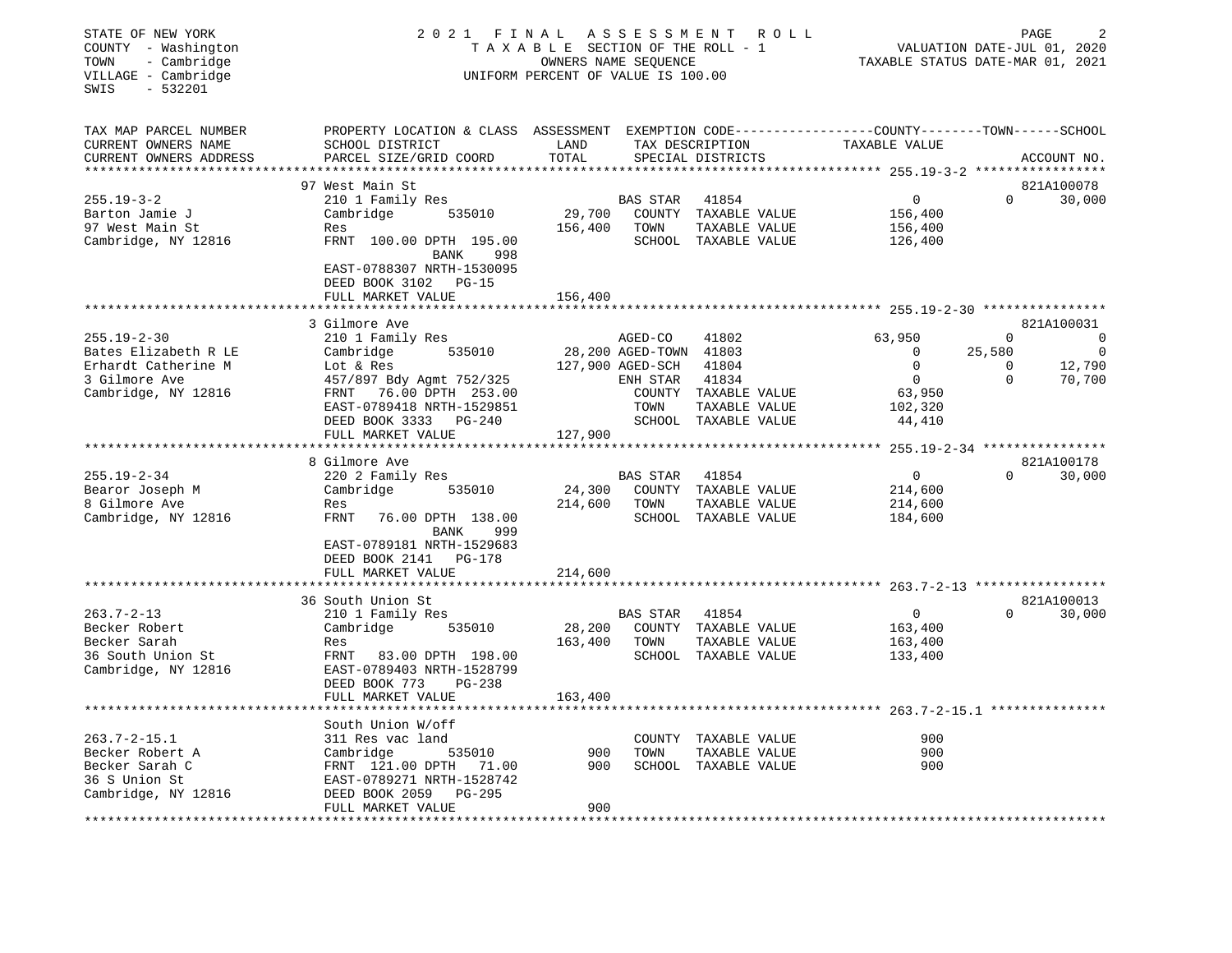| STATE OF NEW YORK<br>2021 FINAL<br>A S S E S S M E N T<br>R O L L<br>COUNTY - Washington<br>TAXABLE SECTION OF THE ROLL - 1<br>- Cambridge<br>OWNERS NAME SEQUENCE<br>TOWN<br>VILLAGE - Cambridge<br>UNIFORM PERCENT OF VALUE IS 100.00<br>SWIS<br>$-532201$ |                                                                                                                                                                                                  |                                                   |                                             |                                                                        | PAGE<br>VALUATION DATE-JUL 01, 2020<br>TAXABLE STATUS DATE-MAR 01, 2021             |                                       |  |  |
|--------------------------------------------------------------------------------------------------------------------------------------------------------------------------------------------------------------------------------------------------------------|--------------------------------------------------------------------------------------------------------------------------------------------------------------------------------------------------|---------------------------------------------------|---------------------------------------------|------------------------------------------------------------------------|-------------------------------------------------------------------------------------|---------------------------------------|--|--|
| TAX MAP PARCEL NUMBER<br>CURRENT OWNERS NAME<br>CURRENT OWNERS ADDRESS<br>**************************                                                                                                                                                         | PROPERTY LOCATION & CLASS ASSESSMENT EXEMPTION CODE---------------COUNTY-------TOWN-----SCHOOL<br>SCHOOL DISTRICT<br>PARCEL SIZE/GRID COORD                                                      | LAND<br>TOTAL                                     |                                             | TAX DESCRIPTION<br>SPECIAL DISTRICTS                                   | TAXABLE VALUE                                                                       | ACCOUNT NO.                           |  |  |
| $263.7 - 2 - 21$<br>Bell Karen A<br>60 South Union St<br>Cambridge, NY 12816                                                                                                                                                                                 | 60 South Union St<br>210 1 Family Res<br>Cambridge<br>535010<br>Res<br>Easement 878/160<br>FRNT 123.00 DPTH 210.00<br>EAST-0789245 NRTH-1527994<br>DEED BOOK 469<br>PG-1124<br>FULL MARKET VALUE | 32,700<br>150,100<br>150,100                      | BAS STAR<br>TOWN                            | 41854<br>COUNTY TAXABLE VALUE<br>TAXABLE VALUE<br>SCHOOL TAXABLE VALUE | $\Omega$<br>150,100<br>150,100<br>120,100                                           | 821A100112<br>$\Omega$<br>30,000      |  |  |
|                                                                                                                                                                                                                                                              |                                                                                                                                                                                                  |                                                   |                                             |                                                                        | ************ 255.19-2-19 ****************                                           |                                       |  |  |
| $255.19 - 2 - 19$<br>Bell Philip L<br>10 South Union St<br>Cambridge, NY 12816                                                                                                                                                                               | 10 South Union St<br>210 1 Family Res<br>Cambridge<br>535010<br>Res<br>FRNT 118.00 DPTH 170.00<br>EAST-0789606 NRTH-1529733<br>DEED BOOK 500<br>$PG-6$                                           | 30,300<br>313,000                                 | TOWN                                        | COUNTY TAXABLE VALUE<br>TAXABLE VALUE<br>SCHOOL TAXABLE VALUE          | 313,000<br>313,000<br>313,000                                                       | 821A100014                            |  |  |
|                                                                                                                                                                                                                                                              | FULL MARKET VALUE                                                                                                                                                                                | 313,000                                           |                                             |                                                                        |                                                                                     |                                       |  |  |
|                                                                                                                                                                                                                                                              |                                                                                                                                                                                                  |                                                   |                                             |                                                                        |                                                                                     | $255.19 - 2 - 8$ ******************   |  |  |
| $255.19 - 2 - 8$<br>Betsch-Tiet Jen Emily Anne<br>65 West Main St<br>Cambridge, NY 12816                                                                                                                                                                     | 65 West Main St<br>210 1 Family Res<br>535010<br>Cambridge<br>Res<br>FRNT<br>61.00 DPTH 264.00<br>ACRES<br>0.35<br>EAST-0789446 NRTH-1530027                                                     | 23,600<br>120,200                                 | COUNTY<br>TOWN                              | TAXABLE VALUE<br>TAXABLE VALUE<br>SCHOOL TAXABLE VALUE                 | 120,200<br>120,200<br>120,200                                                       | 821C100104                            |  |  |
|                                                                                                                                                                                                                                                              | DEED BOOK 20191 PG-26643<br>FULL MARKET VALUE                                                                                                                                                    | 120,200                                           |                                             |                                                                        |                                                                                     |                                       |  |  |
|                                                                                                                                                                                                                                                              | *******************<br>98 West Main St                                                                                                                                                           | ***************                                   |                                             |                                                                        |                                                                                     | 821A100016                            |  |  |
| $255.19 - 1 - 21.1$<br>Black Dog Wines & Spirits Ltd Cambridge<br>98 West Main St<br>Cambridge, NY 12816                                                                                                                                                     | 484 1 use sm bld<br>535010<br>Res & Gar<br>480/1047<br>FRNT 80.00 DPTH 99.00<br>EAST-0789404 NRTH-1530298<br>DEED BOOK 3833 PG-81                                                                | 18,900<br>95,300                                  | TOWN                                        | COUNTY TAXABLE VALUE<br>TAXABLE VALUE<br>SCHOOL TAXABLE VALUE          | 95,300<br>95,300<br>95,300                                                          |                                       |  |  |
|                                                                                                                                                                                                                                                              | FULL MARKET VALUE                                                                                                                                                                                | 95,300                                            |                                             |                                                                        |                                                                                     |                                       |  |  |
| **********************                                                                                                                                                                                                                                       | ************************************<br>38 South Union St                                                                                                                                        |                                                   |                                             |                                                                        |                                                                                     | 821A100012                            |  |  |
| $263.7 - 2 - 14$<br>Blanchfield John LE<br>Blanchfield Jason M<br>38 South Union St<br>Cambridge, NY 12816<br>**********************                                                                                                                         | 210 1 Family Res<br>Cambridge<br>535010<br>Res<br>54.00 DPTH 172.00<br>FRNT<br>EAST-0789409 NRTH-1528725<br>DEED BOOK 3472<br><b>PG-116</b><br>FULL MARKET VALUE<br>********************         | 109,500<br>109,500<br>* * * * * * * * * * * * * * | VETWAR CTS 41120<br>24,200 ENH STAR<br>TOWN | 41834<br>COUNTY TAXABLE VALUE<br>TAXABLE VALUE<br>SCHOOL TAXABLE VALUE | 16,425<br>0<br>93,075<br>93,075<br>32,800<br>************************************** | 16,425<br>6,000<br>70,700<br>$\Omega$ |  |  |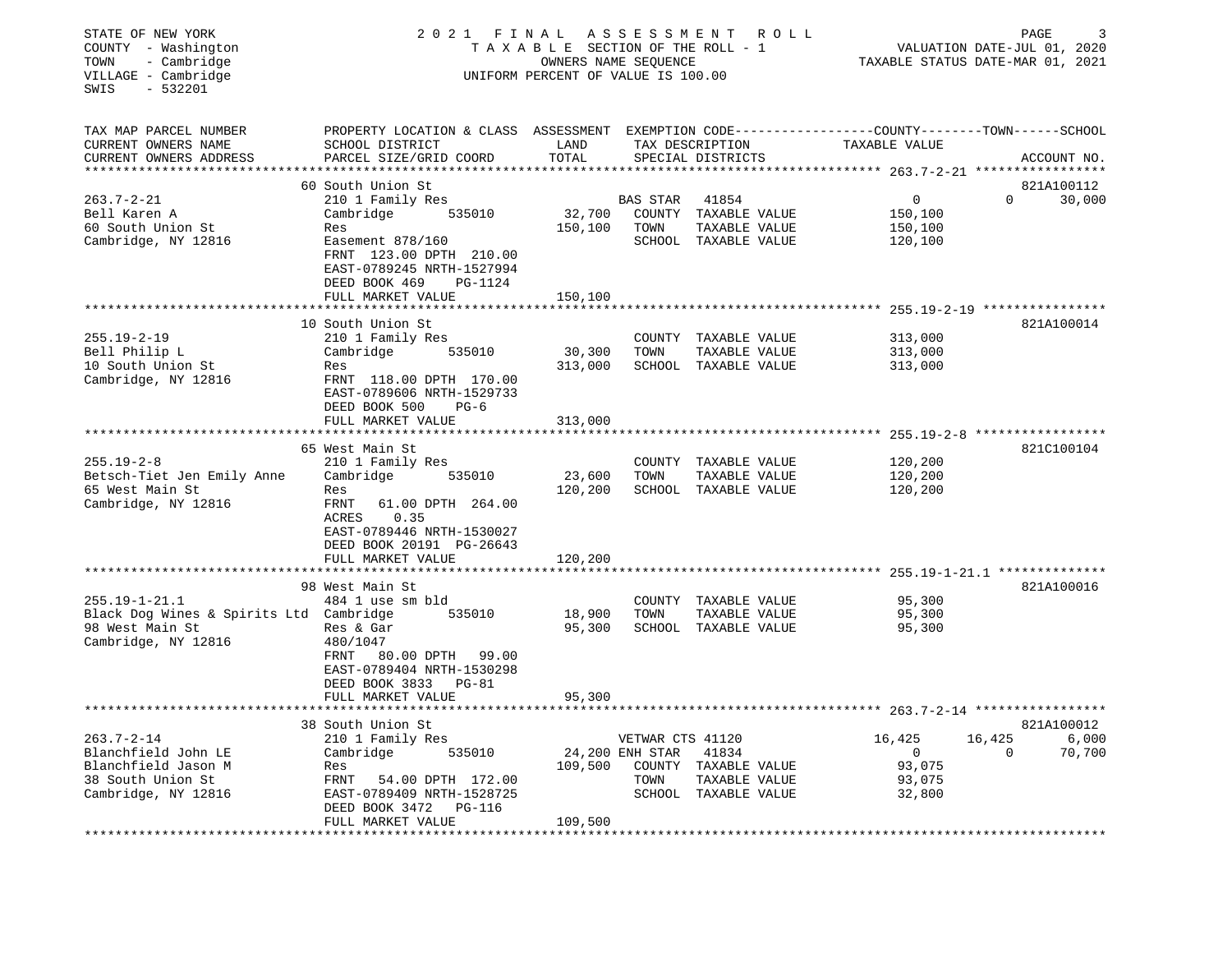| STATE OF NEW YORK<br>COUNTY - Washington<br>- Cambridge<br>TOWN<br>VILLAGE - Cambridge<br>$-532201$<br>SWIS | 2021 FINAL                                                                                                                                  | A S S E S S M E N T<br>R O L L<br>T A X A B L E SECTION OF THE ROLL - 1<br>OWNERS NAME SEQUENCE<br>UNIFORM PERCENT OF VALUE IS 100.00 |                         |                                                                        | TAXABLE STATUS DATE-MAR 01, 2021                           | PAGE<br>VALUATION DATE-JUL 01, 2020 |                      |
|-------------------------------------------------------------------------------------------------------------|---------------------------------------------------------------------------------------------------------------------------------------------|---------------------------------------------------------------------------------------------------------------------------------------|-------------------------|------------------------------------------------------------------------|------------------------------------------------------------|-------------------------------------|----------------------|
| TAX MAP PARCEL NUMBER<br>CURRENT OWNERS NAME<br>CURRENT OWNERS ADDRESS<br>*************************         | PROPERTY LOCATION & CLASS ASSESSMENT EXEMPTION CODE---------------COUNTY-------TOWN-----SCHOOL<br>SCHOOL DISTRICT<br>PARCEL SIZE/GRID COORD | LAND<br>TOTAL                                                                                                                         |                         | TAX DESCRIPTION<br>SPECIAL DISTRICTS                                   | TAXABLE VALUE                                              |                                     | ACCOUNT NO.          |
| $255.20 - 1 - 3$<br>Bolton Gary<br>Bolton Marianne<br>13 North Union St                                     | 13 North Union St<br>210 1 Family Res<br>Cambridge<br>535010<br>Res<br>FRNT 173.00 DPTH<br>83.00                                            | 25,800<br>113,700                                                                                                                     | <b>BAS STAR</b><br>TOWN | 41854<br>COUNTY TAXABLE VALUE<br>TAXABLE VALUE<br>SCHOOL TAXABLE VALUE | $\mathbf 0$<br>113,700<br>113,700<br>83,700                | $\Omega$                            | 821C100004<br>30,000 |
| Cambridge, NY 12816                                                                                         | BANK<br>999<br>EAST-0790218 NRTH-1530730<br>DEED BOOK 3481<br>PG-185<br>FULL MARKET VALUE                                                   | 113,700                                                                                                                               |                         |                                                                        |                                                            |                                     |                      |
|                                                                                                             | 62 South Union St                                                                                                                           |                                                                                                                                       |                         |                                                                        |                                                            |                                     | 821A100121           |
| $263.7 - 2 - 22$<br>Borthwick David R<br>Borthwick Deborah C<br>62 South Union St<br>Cambridge, NY 12816    | 210 1 Family Res<br>Cambridge<br>535010<br>Res<br>FRNT 150.00 DPTH 169.00<br>EAST-0789241 NRTH-1527866                                      | 33,300<br>172,800                                                                                                                     | <b>BAS STAR</b><br>TOWN | 41854<br>COUNTY TAXABLE VALUE<br>TAXABLE VALUE<br>SCHOOL TAXABLE VALUE | $\Omega$<br>172,800<br>172,800<br>142,800                  | $\Omega$                            | 30,000               |
|                                                                                                             | DEED BOOK 1791 PG-40<br>FULL MARKET VALUE                                                                                                   | 172,800                                                                                                                               |                         |                                                                        |                                                            |                                     |                      |
|                                                                                                             |                                                                                                                                             |                                                                                                                                       |                         |                                                                        | $255.19 - 2 - 6$ *****                                     |                                     |                      |
| $255.19 - 2 - 6$<br>Bortolato Marco                                                                         | 69 West Main St<br>220 2 Family Res<br>Cambridge<br>535010                                                                                  | 27,100                                                                                                                                | TOWN                    | COUNTY TAXABLE VALUE<br>TAXABLE VALUE                                  | 220,000<br>220,000                                         |                                     | 821A100034           |
| Weeden Matthew<br>2639 E Cassowary Cir<br>Sandy, UT 84092                                                   | H & L<br>FRNT<br>66.00 DPTH 260.00<br>999<br>BANK<br>EAST-0789308 NRTH-1529998<br>DEED BOOK 20200 PG-2646                                   | 220,000                                                                                                                               |                         | SCHOOL TAXABLE VALUE                                                   | 220,000                                                    |                                     |                      |
|                                                                                                             | FULL MARKET VALUE                                                                                                                           | 220,000                                                                                                                               |                         |                                                                        |                                                            |                                     |                      |
| $255.19 - 1 - 18$                                                                                           | West Main St<br>330 Vacant comm                                                                                                             |                                                                                                                                       |                         | COUNTY TAXABLE VALUE                                                   | ********************** 255.19-1-18 ****************<br>700 |                                     | 821A100041           |
| Bouchard Paul J<br>284 Center Rd<br>Eagle Bridge, NY 12057                                                  | Cambridge<br>535010<br>35.00 DPTH<br>FRNT<br>80.00<br>EAST-0789659 NRTH-1530280<br>DEED BOOK 2808<br>PG-116<br>FULL MARKET VALUE            | 700<br>700<br>700                                                                                                                     | TOWN                    | TAXABLE VALUE<br>SCHOOL TAXABLE VALUE                                  | 700<br>700                                                 |                                     |                      |
|                                                                                                             |                                                                                                                                             |                                                                                                                                       |                         |                                                                        |                                                            |                                     |                      |
|                                                                                                             | 90 West Main St                                                                                                                             |                                                                                                                                       |                         |                                                                        |                                                            |                                     | 821A100019           |
| $255.19 - 1 - 19$<br>Bouchard Paul J                                                                        | 482 Det row bldg<br>Cambridge<br>535010                                                                                                     | 30,100                                                                                                                                | COUNTY<br>TOWN          | TAXABLE VALUE<br>TAXABLE VALUE                                         | 145,000<br>145,000                                         |                                     |                      |
| 284 Center Rd<br>Eagle Bridge, NY 12057                                                                     | Store<br>Boundary Agmt 586/50<br>95.00 DPTH 238.00<br>FRNT<br>EAST-0789581 NRTH-1530349<br>DEED BOOK 2164<br>PG-341                         | 145,000                                                                                                                               |                         | SCHOOL TAXABLE VALUE                                                   | 145,000                                                    |                                     |                      |
| ********************                                                                                        | FULL MARKET VALUE<br>* * * * * * * * * * * * * * * * * * * *                                                                                | 145,000                                                                                                                               |                         |                                                                        |                                                            |                                     |                      |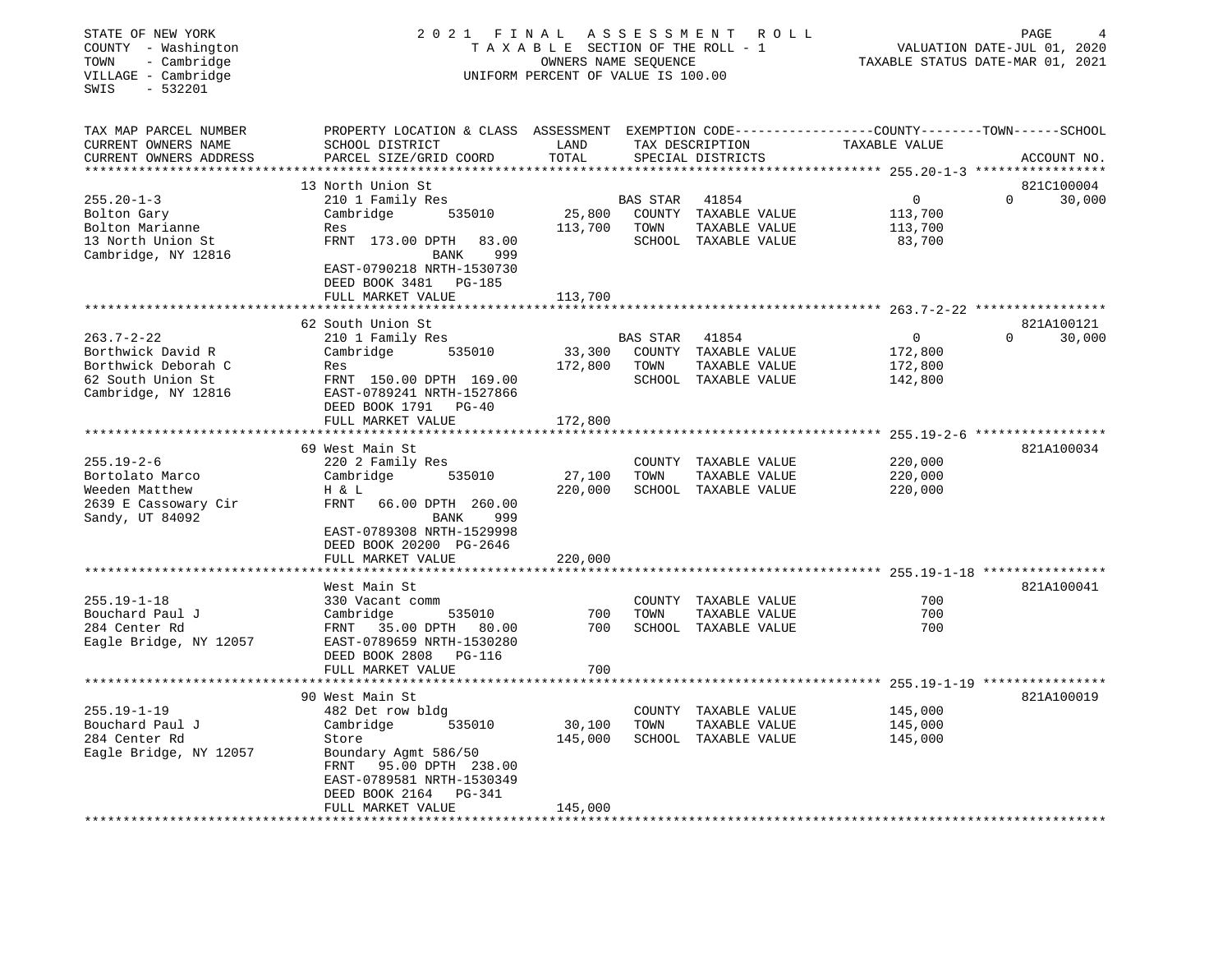| STATE OF NEW YORK<br>COUNTY - Washington<br>- Cambridge<br>TOWN<br>VILLAGE - Cambridge<br>$-532201$<br>SWIS | 2021 FINAL                                                                                       | TAXABLE SECTION OF THE ROLL - 1<br>OWNERS NAME SEQUENCE<br>UNIFORM PERCENT OF VALUE IS 100.00 | A S S E S S M E N T |                                | R O L L | TAXABLE STATUS DATE-MAR 01, 2021                                     |          | PAGE<br>5<br>VALUATION DATE-JUL 01, 2020 |
|-------------------------------------------------------------------------------------------------------------|--------------------------------------------------------------------------------------------------|-----------------------------------------------------------------------------------------------|---------------------|--------------------------------|---------|----------------------------------------------------------------------|----------|------------------------------------------|
| TAX MAP PARCEL NUMBER                                                                                       | PROPERTY LOCATION & CLASS ASSESSMENT EXEMPTION CODE----------------COUNTY-------TOWN------SCHOOL |                                                                                               |                     |                                |         |                                                                      |          |                                          |
| CURRENT OWNERS NAME                                                                                         | SCHOOL DISTRICT                                                                                  | LAND                                                                                          |                     | TAX DESCRIPTION                |         | TAXABLE VALUE                                                        |          |                                          |
| CURRENT OWNERS ADDRESS<br>*********************                                                             | PARCEL SIZE/GRID COORD<br>***************************                                            | TOTAL<br>**************                                                                       |                     | SPECIAL DISTRICTS              |         |                                                                      |          | ACCOUNT NO.                              |
|                                                                                                             | 92 West Main St                                                                                  |                                                                                               |                     |                                |         |                                                                      |          | 821A100159                               |
| $255.19 - 1 - 20$                                                                                           | 330 Vacant comm                                                                                  |                                                                                               | COUNTY              | TAXABLE VALUE                  |         | 10,000                                                               |          |                                          |
| Bouchard Paul J                                                                                             | Cambridge<br>535010                                                                              | 10,000                                                                                        | TOWN                | TAXABLE VALUE                  |         | 10,000                                                               |          |                                          |
| 284 Center Rd                                                                                               | Vac Land                                                                                         | 10,000                                                                                        |                     | SCHOOL TAXABLE VALUE           |         | 10,000                                                               |          |                                          |
| Eagle Bridge, NY 12057                                                                                      | FRNT 71.00 DPTH 238.00<br>EAST-0789498 NRTH-1530326<br>DEED BOOK 2164<br>PG-341                  |                                                                                               |                     |                                |         |                                                                      |          |                                          |
|                                                                                                             | FULL MARKET VALUE                                                                                | 10,000                                                                                        |                     |                                |         |                                                                      |          |                                          |
|                                                                                                             | *******************                                                                              |                                                                                               |                     |                                |         | ************************************** 255.19-1-34 ***************** |          |                                          |
|                                                                                                             | 115 West Main St                                                                                 |                                                                                               |                     |                                |         |                                                                      |          | 821A100161                               |
| $255.19 - 1 - 34$<br>Bouchard Richard A                                                                     | 210 1 Family Res<br>535010                                                                       | 28,500                                                                                        | COUNTY<br>TOWN      | TAXABLE VALUE<br>TAXABLE VALUE |         | 118,800                                                              |          |                                          |
| Bouchard Nancy C                                                                                            | Cambridge<br>Res                                                                                 | 118,800                                                                                       | SCHOOL              | TAXABLE VALUE                  |         | 118,800<br>118,800                                                   |          |                                          |
| 8 Priscilla Rd                                                                                              | ACRES<br>4.00                                                                                    |                                                                                               |                     |                                |         |                                                                      |          |                                          |
| Woonsocket, RI 02895                                                                                        | EAST-0787315 NRTH-1530255<br>DEED BOOK 3623<br>PG-231                                            |                                                                                               |                     |                                |         |                                                                      |          |                                          |
|                                                                                                             | FULL MARKET VALUE                                                                                | 118,800                                                                                       |                     |                                |         |                                                                      |          |                                          |
|                                                                                                             | 11 Academy St                                                                                    |                                                                                               |                     |                                |         |                                                                      |          | 821A100167                               |
| $255.19 - 2 - 38$                                                                                           | 220 2 Family Res                                                                                 |                                                                                               | COUNTY              | TAXABLE VALUE                  |         | 127,700                                                              |          |                                          |
| Bouchard Richard A                                                                                          | Cambridge<br>535010                                                                              | 28,900                                                                                        | TOWN                | TAXABLE VALUE                  |         | 127,700                                                              |          |                                          |
| Bouchard Nancy C                                                                                            | 2 Family House                                                                                   | 127,700                                                                                       |                     | SCHOOL TAXABLE VALUE           |         | 127,700                                                              |          |                                          |
| 8 Priscilla Rd                                                                                              | FRNT 86.00 DPTH 209.00                                                                           |                                                                                               |                     |                                |         |                                                                      |          |                                          |
| Woonsocket, RI 02895                                                                                        | EAST-0788995 NRTH-1529773                                                                        |                                                                                               |                     |                                |         |                                                                      |          |                                          |
|                                                                                                             | DEED BOOK 3623<br>$PG-235$<br>FULL MARKET VALUE                                                  | 127,700                                                                                       |                     |                                |         |                                                                      |          |                                          |
|                                                                                                             |                                                                                                  |                                                                                               |                     |                                |         |                                                                      |          |                                          |
|                                                                                                             | 15 Georges Way                                                                                   |                                                                                               |                     |                                |         |                                                                      |          | 821A100800                               |
| $255.20 - 1 - 9.3$                                                                                          | 210 1 Family Res                                                                                 |                                                                                               | COUNTY              | TAXABLE VALUE                  |         | 250,000                                                              |          |                                          |
| Braymer-Hayes Matthew Paul                                                                                  | Cambridge<br>535010                                                                              | 56,000                                                                                        | TOWN                | TAXABLE VALUE                  |         | 250,000                                                              |          |                                          |
| Braymer-Hayes Katelyn Elizabet Res                                                                          |                                                                                                  | 250,000                                                                                       |                     | SCHOOL TAXABLE VALUE           |         | 250,000                                                              |          |                                          |
| 1405 County Route 153                                                                                       | ACRES<br>3.83 BANK<br>40                                                                         |                                                                                               |                     |                                |         |                                                                      |          |                                          |
| Salem, NY 12865                                                                                             | EAST-0790169 NRTH-1530965                                                                        |                                                                                               |                     |                                |         |                                                                      |          |                                          |
|                                                                                                             | DEED BOOK 20191 PG-28513<br>FULL MARKET VALUE                                                    | 250,000                                                                                       |                     |                                |         |                                                                      |          |                                          |
|                                                                                                             | ********************                                                                             |                                                                                               |                     |                                |         |                                                                      |          |                                          |
|                                                                                                             | 5 Myrtle Ave                                                                                     |                                                                                               |                     |                                |         |                                                                      |          | 821A100153                               |
| $255.19 - 3 - 10$                                                                                           | 210 1 Family Res                                                                                 |                                                                                               | VETCOM CTS 41130    |                                |         | 55,000                                                               | 45,000   | 10,000                                   |
| Browne Gretchen LE                                                                                          | Cambridge<br>535010                                                                              |                                                                                               | 39,300 BAS STAR     | 41854                          |         | 0                                                                    | $\Omega$ | 30,000                                   |
| Browne Daniel                                                                                               | H & L                                                                                            | 244,100                                                                                       |                     | COUNTY TAXABLE VALUE           |         | 189,100                                                              |          |                                          |
| 5 Myrtle Ave                                                                                                | FRNT 220.00 DPTH 162.00                                                                          |                                                                                               | TOWN                | TAXABLE VALUE                  |         | 199,100                                                              |          |                                          |
| Cambridge, NY 12816                                                                                         | EAST-0788580 NRTH-1529784<br>DEED BOOK 2948<br><b>PG-202</b>                                     |                                                                                               |                     | SCHOOL TAXABLE VALUE           |         | 204,100                                                              |          |                                          |
| ******************                                                                                          | FULL MARKET VALUE<br>*****************                                                           | 244,100<br>***********                                                                        |                     |                                |         |                                                                      |          | **********************                   |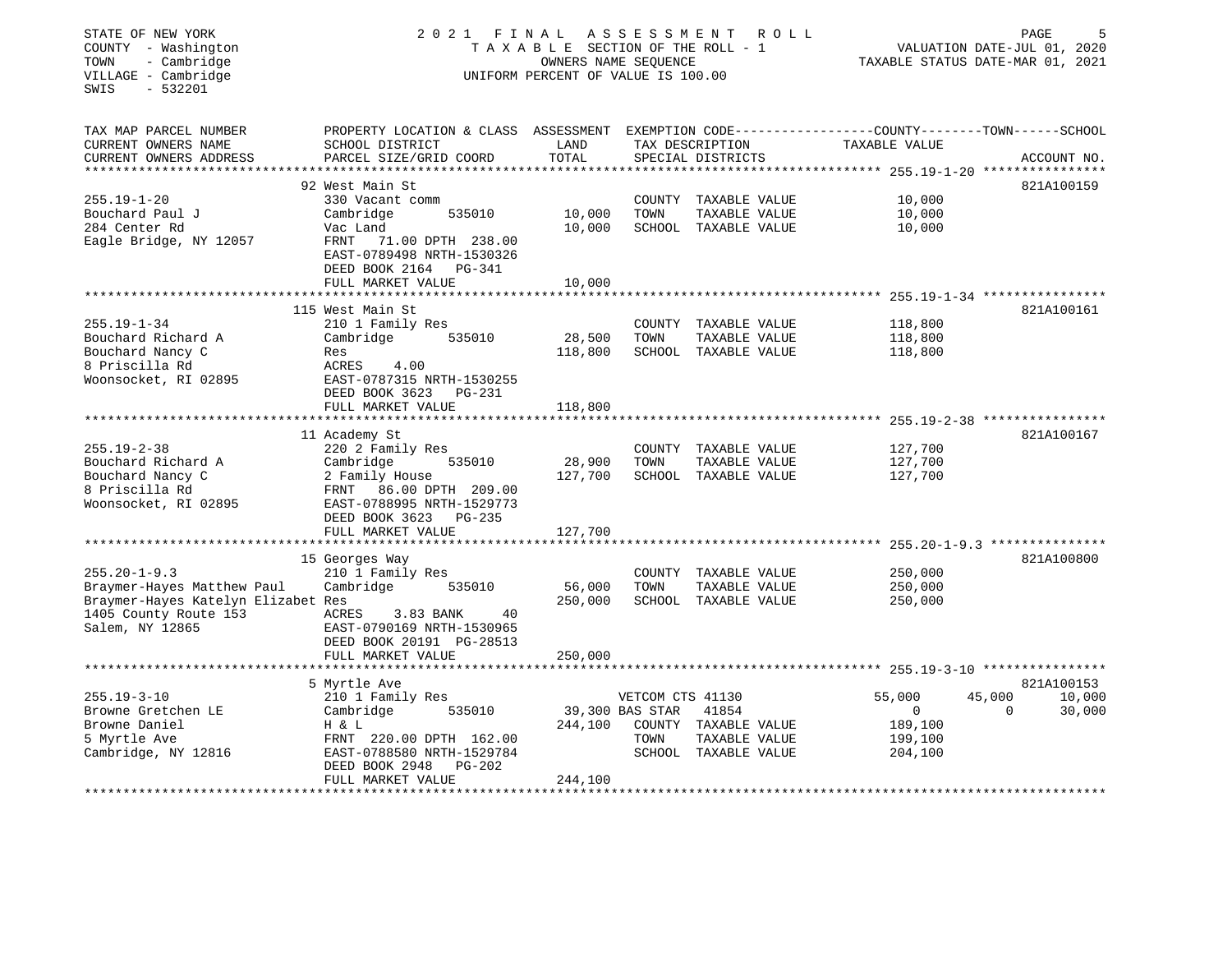## STATE OF NEW YORK 2 0 2 1 F I N A L A S S E S S M E N T R O L L PAGE 6 COUNTY - Washington T A X A B L E SECTION OF THE ROLL - 1 VALUATION DATE-JUL 01, 2020 TOWN - Cambridge OWNERS NAME SEQUENCE TAXABLE STATUS DATE-MAR 01, 2021 COUNTY - Washington<br>
TAXABLE SECTION OF THE ROLL<br>
TOWN - Cambridge UNIFORM PERCENT OF VALUE IS 100.00<br>
UNIFORM PERCENT OF VALUE IS 100.00

| TAX MAP PARCEL NUMBER  | PROPERTY LOCATION & CLASS ASSESSMENT EXEMPTION CODE----------------COUNTY-------TOWN------SCHOOL |         |                 |                      |               |          |             |
|------------------------|--------------------------------------------------------------------------------------------------|---------|-----------------|----------------------|---------------|----------|-------------|
| CURRENT OWNERS NAME    | SCHOOL DISTRICT                                                                                  | LAND    |                 | TAX DESCRIPTION      | TAXABLE VALUE |          |             |
| CURRENT OWNERS ADDRESS | PARCEL SIZE/GRID COORD                                                                           | TOTAL   |                 | SPECIAL DISTRICTS    |               |          | ACCOUNT NO. |
|                        |                                                                                                  |         |                 |                      |               |          |             |
|                        | 66 South Union St                                                                                |         |                 |                      |               |          | 821A100118  |
| $263.7 - 2 - 23$       | 210 1 Family Res                                                                                 |         | BAS STAR        | 41854                | $\mathsf{O}$  | $\Omega$ | 30,000      |
| Brundige Bruce A       | 535010<br>Cambridge                                                                              | 33,500  |                 | COUNTY TAXABLE VALUE | 145,000       |          |             |
| Brundige Sandra        | Res                                                                                              | 145,000 | TOWN            | TAXABLE VALUE        | 145,000       |          |             |
| 66 South Union St      | FRNT 210.00 DPTH 118.00                                                                          |         |                 | SCHOOL TAXABLE VALUE | 115,000       |          |             |
| Cambridge, NY 12816    | EAST-0789239 NRTH-1527714                                                                        |         |                 |                      |               |          |             |
|                        | DEED BOOK 665<br>$PG-138$                                                                        |         |                 |                      |               |          |             |
|                        | FULL MARKET VALUE                                                                                | 145,000 |                 |                      |               |          |             |
|                        |                                                                                                  |         |                 |                      |               |          |             |
|                        | 44 Academy St                                                                                    |         |                 |                      |               |          | 821A100124  |
| $263.7 - 1 - 20$       | 210 1 Family Res                                                                                 |         | BAS STAR        | 41854                | $\Omega$      | $\Omega$ | 30,000      |
| Burdick Richard M      | Cambridge<br>535010                                                                              |         | 29,100 DISAB-CO | 41932                | 50,000        | $\Omega$ | $\mathbf 0$ |
| Burdick Brenda M       | Res                                                                                              | 100,000 |                 | COUNTY TAXABLE VALUE | 50,000        |          |             |
| 44 Academy St          | FRNT 131.00 DPTH 137.00                                                                          |         | TOWN            | TAXABLE VALUE        | 100,000       |          |             |
| Cambridge, NY 12816    | EAST-0788985 NRTH-1528344                                                                        |         |                 | SCHOOL TAXABLE VALUE | 70,000        |          |             |
|                        | DEED BOOK 737<br>PG-339                                                                          |         |                 |                      |               |          |             |
|                        | FULL MARKET VALUE                                                                                | 100,000 |                 |                      |               |          |             |
|                        |                                                                                                  |         |                 |                      |               |          |             |
|                        | 35 Academy St                                                                                    |         |                 |                      |               |          | 821A100063  |
| $263.7 - 2 - 35$       | 210 1 Family Res                                                                                 |         | <b>BAS STAR</b> | 41854                | $\circ$       | $\Omega$ | 30,000      |
| Burke Jeffrey          | 535010<br>Cambridge                                                                              | 27,100  |                 | COUNTY TAXABLE VALUE | 155,000       |          |             |
| 35 Academy St          | Res                                                                                              | 155,000 | TOWN            | TAXABLE VALUE        | 155,000       |          |             |
| Cambridge, NY 12816    | 66.00 DPTH 275.00<br>FRNT                                                                        |         |                 |                      |               |          |             |
|                        | 998                                                                                              |         |                 | SCHOOL TAXABLE VALUE | 125,000       |          |             |
|                        | <b>BANK</b>                                                                                      |         |                 |                      |               |          |             |
|                        | EAST-0789177 NRTH-1528911                                                                        |         |                 |                      |               |          |             |
|                        | DEED BOOK 3014<br><b>PG-330</b>                                                                  |         |                 |                      |               |          |             |
|                        | FULL MARKET VALUE                                                                                | 155,000 |                 |                      |               |          |             |
|                        |                                                                                                  |         |                 |                      |               |          | 821A100045  |
| $255.19 - 1 - 7$       | 152 West Main St                                                                                 |         |                 |                      |               | $\Omega$ |             |
|                        | 210 1 Family Res                                                                                 |         | BAS STAR        | 41854                | $\mathbf{0}$  |          | 30,000      |
| Cardella Marie         | 535010<br>Cambridge                                                                              | 12,700  |                 | COUNTY TAXABLE VALUE | 63,000        |          |             |
| 1 Essex Rd             | Res                                                                                              | 63,000  | TOWN            | TAXABLE VALUE        | 63,000        |          |             |
| Cedar Grove, NJ 07009  | FRNT 118.00 DPTH 156.00                                                                          |         |                 | SCHOOL TAXABLE VALUE | 33,000        |          |             |
|                        | ACRES<br>0.40                                                                                    |         |                 |                      |               |          |             |
|                        | EAST-0787407 NRTH-1530626                                                                        |         |                 |                      |               |          |             |
|                        | DEED BOOK 20210 PG-418                                                                           |         |                 |                      |               |          |             |
|                        | FULL MARKET VALUE<br>**********************                                                      | 63,000  |                 |                      |               |          |             |
|                        |                                                                                                  |         |                 |                      |               |          |             |
|                        | 80 South Union St                                                                                |         |                 |                      |               |          | 821A100083  |
| $263.11 - 1 - 5$       | 210 1 Family Res                                                                                 |         |                 | COUNTY TAXABLE VALUE | 132,400       |          |             |
| Carrino Lawrence G     | 535010<br>Cambridge                                                                              | 21,400  | TOWN            | TAXABLE VALUE        | 132,400       |          |             |
| 17 East Main St        | Res                                                                                              | 132,400 |                 | SCHOOL TAXABLE VALUE | 132,400       |          |             |
| Cambridge, NY 12816    | 441/756                                                                                          |         |                 |                      |               |          |             |
|                        | <b>FRNT</b><br>99.00 DPTH<br>91.00                                                               |         |                 |                      |               |          |             |
|                        | 999<br>BANK                                                                                      |         |                 |                      |               |          |             |
|                        | EAST-0789135 NRTH-1526977                                                                        |         |                 |                      |               |          |             |
|                        | DEED BOOK 3939<br><b>PG-214</b>                                                                  |         |                 |                      |               |          |             |
| ********************** | FULL MARKET VALUE                                                                                | 132,400 |                 |                      |               |          |             |
|                        |                                                                                                  |         |                 |                      |               |          |             |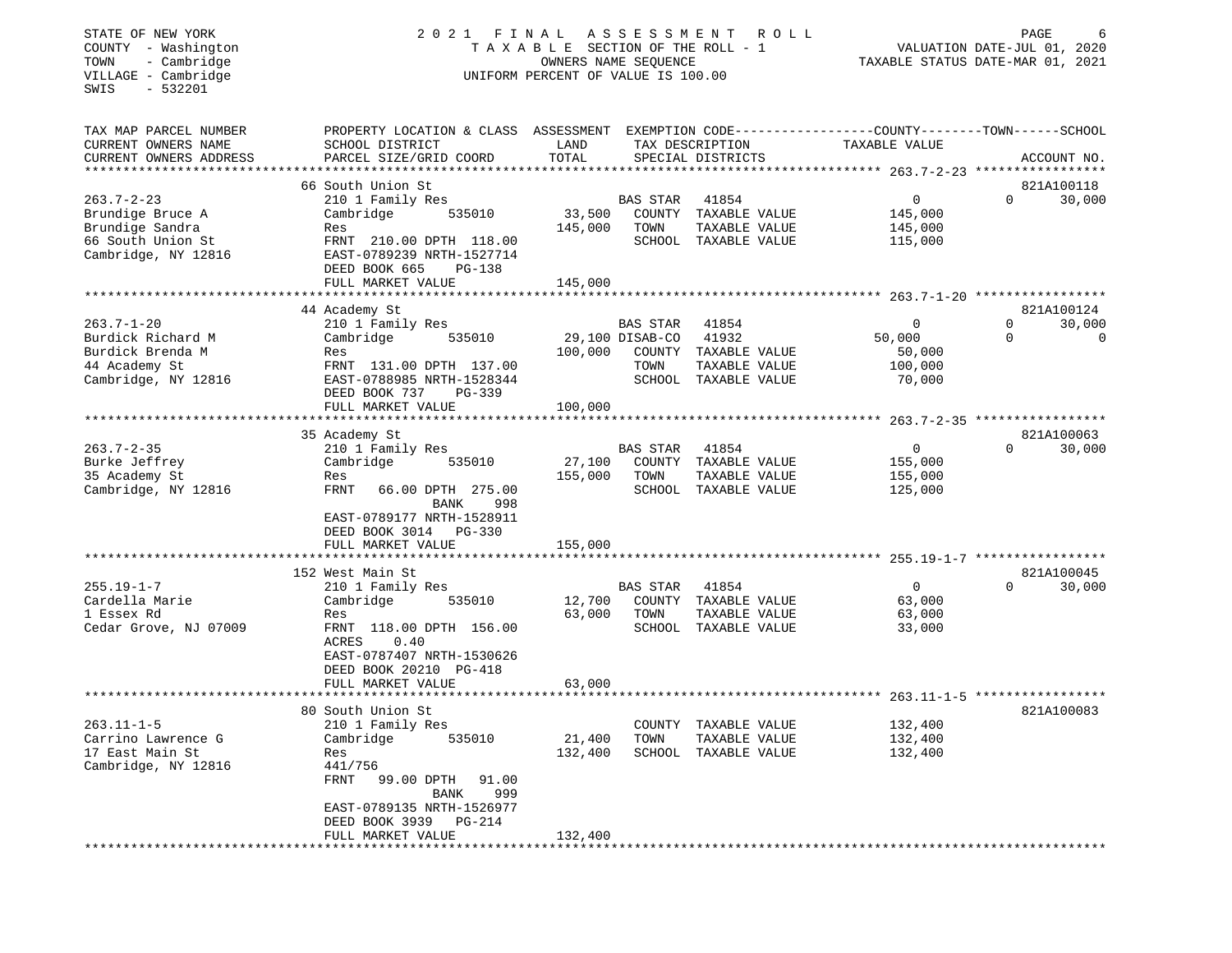| STATE OF NEW YORK<br>2021<br>FINAL<br>ASSESSMENT<br>R O L L<br>TAXABLE SECTION OF THE ROLL - 1<br>COUNTY - Washington<br>- Cambridge<br>TOWN<br>OWNERS NAME SEQUENCE<br>VILLAGE - Cambridge<br>UNIFORM PERCENT OF VALUE IS 100.00<br>$-532201$<br>SWIS |                                                     |               |                                      |                                                              | PAGE<br>VALUATION DATE-JUL 01, 2020<br>TAXABLE STATUS DATE-MAR 01, 2021 |  |  |  |
|--------------------------------------------------------------------------------------------------------------------------------------------------------------------------------------------------------------------------------------------------------|-----------------------------------------------------|---------------|--------------------------------------|--------------------------------------------------------------|-------------------------------------------------------------------------|--|--|--|
| TAX MAP PARCEL NUMBER                                                                                                                                                                                                                                  | PROPERTY LOCATION & CLASS ASSESSMENT                |               |                                      | EXEMPTION CODE-----------------COUNTY-------TOWN------SCHOOL |                                                                         |  |  |  |
| CURRENT OWNERS NAME<br>CURRENT OWNERS ADDRESS                                                                                                                                                                                                          | SCHOOL DISTRICT<br>PARCEL SIZE/GRID COORD           | LAND<br>TOTAL | TAX DESCRIPTION<br>SPECIAL DISTRICTS | TAXABLE VALUE                                                | ACCOUNT NO.                                                             |  |  |  |
|                                                                                                                                                                                                                                                        | State Route 372                                     |               |                                      |                                                              | 821A100850                                                              |  |  |  |
| $255.19 - 1 - 3$                                                                                                                                                                                                                                       | 311 Res vac land                                    |               | COUNTY TAXABLE VALUE                 | 10,000                                                       |                                                                         |  |  |  |
| Center Road Enterprises                                                                                                                                                                                                                                | Cambridge<br>535010                                 | 10,000        | TOWN<br>TAXABLE VALUE                | 10,000                                                       |                                                                         |  |  |  |
| 139 Center Rd                                                                                                                                                                                                                                          | Land & Pond                                         | 10,000        | SCHOOL TAXABLE VALUE                 | 10,000                                                       |                                                                         |  |  |  |
| Eagle Bridge, NY 12057                                                                                                                                                                                                                                 | ACRES<br>2.10                                       |               |                                      |                                                              |                                                                         |  |  |  |
|                                                                                                                                                                                                                                                        | EAST-0786899 NRTH-1530784                           |               |                                      |                                                              |                                                                         |  |  |  |
|                                                                                                                                                                                                                                                        | DEED BOOK 2002<br>PG-231                            |               |                                      |                                                              |                                                                         |  |  |  |
|                                                                                                                                                                                                                                                        | FULL MARKET VALUE                                   | 10,000        |                                      |                                                              |                                                                         |  |  |  |
|                                                                                                                                                                                                                                                        |                                                     |               |                                      |                                                              |                                                                         |  |  |  |
|                                                                                                                                                                                                                                                        | 83 West Main St                                     |               |                                      |                                                              | 821A100055                                                              |  |  |  |
| $255.19 - 2 - 1$                                                                                                                                                                                                                                       | 411 Apartment                                       |               | COUNTY TAXABLE VALUE                 | 204,200                                                      |                                                                         |  |  |  |
| CG Lady LLC                                                                                                                                                                                                                                            | Cambridge<br>535010                                 | 21,800        | TOWN<br>TAXABLE VALUE                | 204,200                                                      |                                                                         |  |  |  |
| 4633 County Route 74                                                                                                                                                                                                                                   | Res                                                 | 204,200       | SCHOOL TAXABLE VALUE                 | 204,200                                                      |                                                                         |  |  |  |
| Greenwich, NY 12834                                                                                                                                                                                                                                    | FRNT<br>54.00 DPTH 132.00                           |               |                                      |                                                              |                                                                         |  |  |  |
|                                                                                                                                                                                                                                                        | EAST-0788896 NRTH-1529979                           |               |                                      |                                                              |                                                                         |  |  |  |
|                                                                                                                                                                                                                                                        | DEED BOOK 3896<br>PG-329                            |               |                                      |                                                              |                                                                         |  |  |  |
|                                                                                                                                                                                                                                                        | FULL MARKET VALUE                                   | 204,200       |                                      |                                                              |                                                                         |  |  |  |
|                                                                                                                                                                                                                                                        |                                                     |               |                                      |                                                              |                                                                         |  |  |  |
|                                                                                                                                                                                                                                                        | 138 West Main St                                    |               |                                      |                                                              | 821A100066                                                              |  |  |  |
| $255.19 - 1 - 10$                                                                                                                                                                                                                                      | 210 1 Family Res                                    |               | BAS STAR<br>41854                    | $\mathsf{O}$                                                 | $\Omega$<br>30,000                                                      |  |  |  |
| Chinian Matthew                                                                                                                                                                                                                                        | Cambridge<br>535010                                 | 59,500        | COUNTY TAXABLE VALUE                 | 204,000                                                      |                                                                         |  |  |  |
| Ball Alane                                                                                                                                                                                                                                             | Res                                                 | 204,000       | TAXABLE VALUE<br>TOWN                | 204,000                                                      |                                                                         |  |  |  |
| 138 West Main St                                                                                                                                                                                                                                       | 1710/124                                            |               | SCHOOL TAXABLE VALUE                 | 174,000                                                      |                                                                         |  |  |  |
| Cambridge, NY 12816                                                                                                                                                                                                                                    | ACRES<br>6.10                                       |               |                                      |                                                              |                                                                         |  |  |  |
|                                                                                                                                                                                                                                                        | EAST-0787876 NRTH-1530757                           |               |                                      |                                                              |                                                                         |  |  |  |
|                                                                                                                                                                                                                                                        | DEED BOOK 1850<br>PG-183                            |               |                                      |                                                              |                                                                         |  |  |  |
|                                                                                                                                                                                                                                                        | FULL MARKET VALUE<br>****************************   | 204,000       |                                      |                                                              |                                                                         |  |  |  |
|                                                                                                                                                                                                                                                        |                                                     |               |                                      |                                                              |                                                                         |  |  |  |
|                                                                                                                                                                                                                                                        | 116 West Main St                                    |               |                                      |                                                              | 821A100181                                                              |  |  |  |
| $255.19 - 1 - 28$                                                                                                                                                                                                                                      | 411 Apartment                                       |               | COUNTY TAXABLE VALUE                 | 155,300                                                      |                                                                         |  |  |  |
| Chinian Matthew P                                                                                                                                                                                                                                      | Cambridge<br>535010                                 | 34,100        | TOWN<br>TAXABLE VALUE                | 155,300                                                      |                                                                         |  |  |  |
| Ball Alane A                                                                                                                                                                                                                                           | Apts 4                                              | 155,300       | SCHOOL TAXABLE VALUE                 | 155,300                                                      |                                                                         |  |  |  |
| 138 West Main St                                                                                                                                                                                                                                       | FRNT 124.00 DPTH 400.00                             |               |                                      |                                                              |                                                                         |  |  |  |
| Cambridge, NY 12816                                                                                                                                                                                                                                    | EAST-0788773 NRTH-1530302                           |               |                                      |                                                              |                                                                         |  |  |  |
|                                                                                                                                                                                                                                                        | DEED BOOK 2641<br><b>PG-90</b><br>FULL MARKET VALUE | 155,300       |                                      |                                                              |                                                                         |  |  |  |
|                                                                                                                                                                                                                                                        |                                                     |               |                                      |                                                              |                                                                         |  |  |  |
|                                                                                                                                                                                                                                                        | 1 Pleasant St                                       |               |                                      |                                                              | 821A100038                                                              |  |  |  |
| $263.7 - 1 - 7$                                                                                                                                                                                                                                        | 411 Apartment                                       |               | COUNTY TAXABLE VALUE                 | 112,400                                                      |                                                                         |  |  |  |
| Chinian Matthew P                                                                                                                                                                                                                                      | Cambridge<br>535010                                 | 22,500        | TOWN<br>TAXABLE VALUE                | 112,400                                                      |                                                                         |  |  |  |
| Ball Alane A                                                                                                                                                                                                                                           | Apts                                                | 112,400       | SCHOOL TAXABLE VALUE                 | 112,400                                                      |                                                                         |  |  |  |
| 138 W Main St                                                                                                                                                                                                                                          | FRNT<br>82.00 DPTH 113.00                           |               |                                      |                                                              |                                                                         |  |  |  |
| Cambridge, NY 12816-1011                                                                                                                                                                                                                               | EAST-0788745 NRTH-1529523                           |               |                                      |                                                              |                                                                         |  |  |  |
|                                                                                                                                                                                                                                                        | DEED BOOK 946<br>$PG-133$                           |               |                                      |                                                              |                                                                         |  |  |  |
|                                                                                                                                                                                                                                                        | FULL MARKET VALUE                                   | 112,400       |                                      |                                                              |                                                                         |  |  |  |
| *********************                                                                                                                                                                                                                                  |                                                     |               |                                      |                                                              |                                                                         |  |  |  |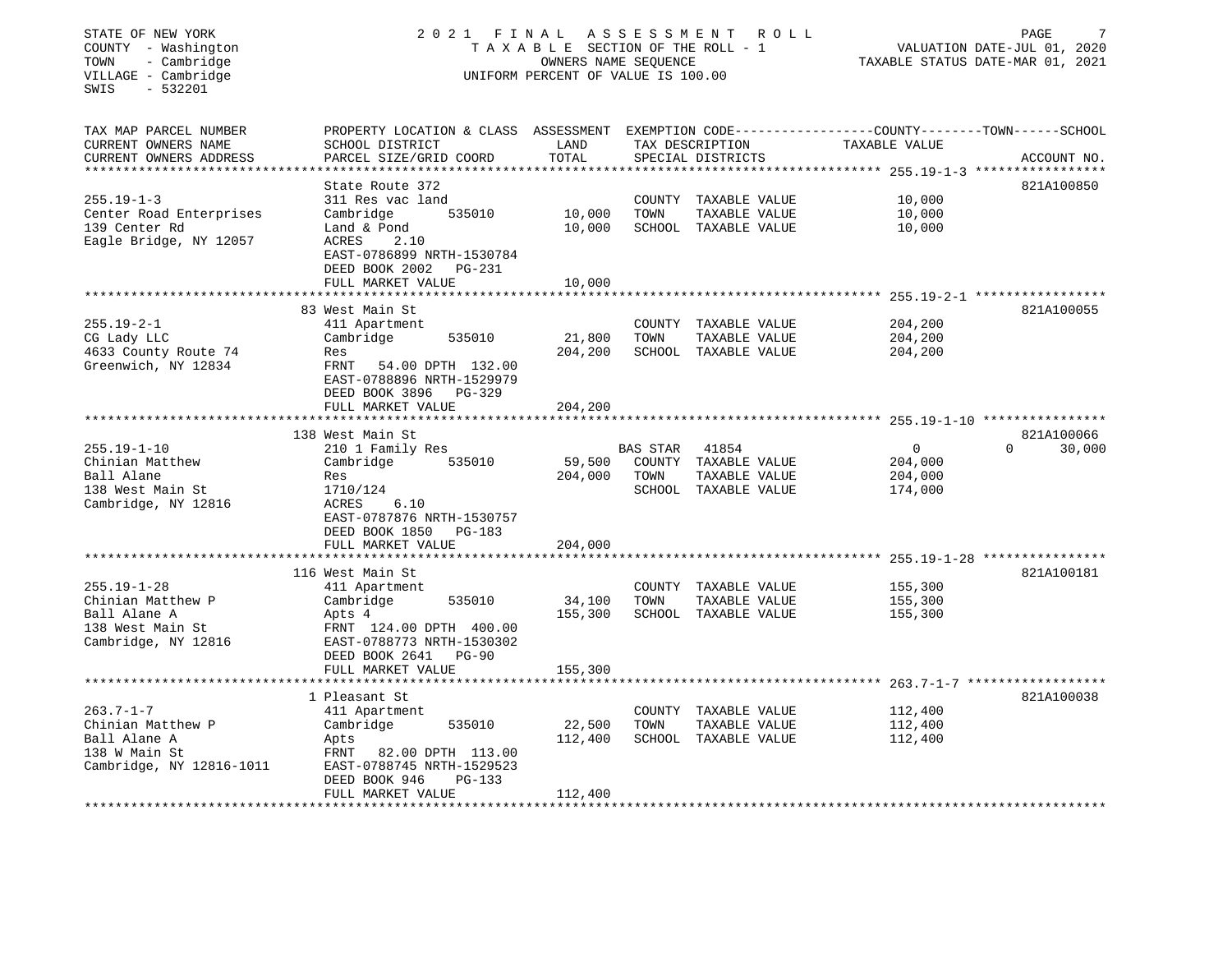| STATE OF NEW YORK<br>COUNTY - Washington<br>TOWN<br>- Cambridge<br>VILLAGE - Cambridge<br>$-532201$<br>SWIS | 2 0 2 1                                  | FINAL             | ASSESSMENT<br>R O L L<br>TAXABLE SECTION OF THE ROLL - 1<br>OWNERS NAME SEQUENCE<br>UNIFORM PERCENT OF VALUE IS 100.00 |                                       |                                                              | PAGE<br>VALUATION DATE-JUL 01, 2020<br>TAXABLE STATUS DATE-MAR 01, 2021 |             |  |  |
|-------------------------------------------------------------------------------------------------------------|------------------------------------------|-------------------|------------------------------------------------------------------------------------------------------------------------|---------------------------------------|--------------------------------------------------------------|-------------------------------------------------------------------------|-------------|--|--|
| TAX MAP PARCEL NUMBER                                                                                       | PROPERTY LOCATION & CLASS ASSESSMENT     |                   |                                                                                                                        |                                       | EXEMPTION CODE-----------------COUNTY-------TOWN------SCHOOL |                                                                         |             |  |  |
| CURRENT OWNERS NAME                                                                                         | SCHOOL DISTRICT                          | LAND              |                                                                                                                        | TAX DESCRIPTION                       | TAXABLE VALUE                                                |                                                                         |             |  |  |
| CURRENT OWNERS ADDRESS                                                                                      | PARCEL SIZE/GRID COORD                   | TOTAL             |                                                                                                                        | SPECIAL DISTRICTS                     |                                                              |                                                                         | ACCOUNT NO. |  |  |
| *********************                                                                                       |                                          |                   |                                                                                                                        |                                       |                                                              |                                                                         |             |  |  |
|                                                                                                             | 96 West Main St                          |                   |                                                                                                                        |                                       |                                                              |                                                                         | 821A100077  |  |  |
| $255.19 - 1 - 14.3$<br>Churchill Michael                                                                    | 220 2 Family Res<br>535010               | 24,000            | <b>BAS STAR</b><br>COUNTY                                                                                              | 41854<br>TAXABLE VALUE                | $\mathbf 0$<br>170,000                                       | $\Omega$                                                                | 30,000      |  |  |
| Churchill Dawn                                                                                              | Cambridge<br>House & Lot                 | 170,000           | TOWN                                                                                                                   | TAXABLE VALUE                         | 170,000                                                      |                                                                         |             |  |  |
| 96 West Main St                                                                                             | FRNT 175.00 DPTH<br>92.00                |                   |                                                                                                                        | SCHOOL TAXABLE VALUE                  | 140,000                                                      |                                                                         |             |  |  |
| Cambridge, NY 12816                                                                                         | 999<br>BANK                              |                   |                                                                                                                        |                                       |                                                              |                                                                         |             |  |  |
|                                                                                                             | EAST-0789422 NRTH-1530456                |                   |                                                                                                                        |                                       |                                                              |                                                                         |             |  |  |
|                                                                                                             | DEED BOOK 2410<br>PG-337                 |                   |                                                                                                                        |                                       |                                                              |                                                                         |             |  |  |
|                                                                                                             | FULL MARKET VALUE                        | 170,000           |                                                                                                                        |                                       |                                                              |                                                                         |             |  |  |
|                                                                                                             | ********************                     |                   |                                                                                                                        |                                       |                                                              |                                                                         |             |  |  |
|                                                                                                             | 59 Academy St                            |                   |                                                                                                                        |                                       |                                                              |                                                                         | 821A100035  |  |  |
| $263.7 - 2 - 24$                                                                                            | 210 1 Family Res                         |                   | BAS STAR                                                                                                               | 41854                                 | $\mathbf 0$                                                  | $\Omega$                                                                | 30,000      |  |  |
| Comerro John B                                                                                              | 535010<br>Cambridge                      | 32,300            | COUNTY                                                                                                                 | TAXABLE VALUE                         | 140,400                                                      |                                                                         |             |  |  |
| Comerro Katherine R<br>59 Academy St                                                                        | H & L<br>FRNT 157.00 DPTH 146.00         | 140,400           | TOWN                                                                                                                   | TAXABLE VALUE<br>SCHOOL TAXABLE VALUE | 140,400<br>110,400                                           |                                                                         |             |  |  |
| Cambridge, NY 12816                                                                                         | EAST-0789186 NRTH-1528236                |                   |                                                                                                                        |                                       |                                                              |                                                                         |             |  |  |
|                                                                                                             | DEED BOOK 470<br>PG-140                  |                   |                                                                                                                        |                                       |                                                              |                                                                         |             |  |  |
|                                                                                                             | FULL MARKET VALUE                        | 140,400           |                                                                                                                        |                                       |                                                              |                                                                         |             |  |  |
|                                                                                                             |                                          |                   |                                                                                                                        |                                       |                                                              |                                                                         |             |  |  |
|                                                                                                             | 13 Academy St                            |                   |                                                                                                                        |                                       |                                                              |                                                                         | 821A100071  |  |  |
| $255.19 - 2 - 37$                                                                                           | 210 1 Family Res                         |                   | <b>BAS STAR</b>                                                                                                        | 41854                                 | $\mathbf 0$                                                  | $\Omega$                                                                | 30,000      |  |  |
| Comes Julie S                                                                                               | Cambridge<br>535010                      | 27,900            | COUNTY                                                                                                                 | TAXABLE VALUE                         | 130,100                                                      |                                                                         |             |  |  |
| 13 Academy St                                                                                               | Res                                      | 130,100           | TOWN                                                                                                                   | TAXABLE VALUE                         | 130,100                                                      |                                                                         |             |  |  |
| Cambridge, NY 12816                                                                                         | FRNT<br>76.00 DPTH 209.00<br>BANK<br>998 |                   |                                                                                                                        | SCHOOL TAXABLE VALUE                  | 100,100                                                      |                                                                         |             |  |  |
|                                                                                                             | EAST-0789004 NRTH-1529692                |                   |                                                                                                                        |                                       |                                                              |                                                                         |             |  |  |
|                                                                                                             | DEED BOOK 3487<br>PG-220                 |                   |                                                                                                                        |                                       |                                                              |                                                                         |             |  |  |
|                                                                                                             | FULL MARKET VALUE<br>******************  | 130,100           |                                                                                                                        |                                       |                                                              |                                                                         |             |  |  |
|                                                                                                             |                                          |                   |                                                                                                                        |                                       |                                                              |                                                                         |             |  |  |
| $255.20 - 1 - 8.2$                                                                                          | 60-62 West Main St<br>230 3 Family Res   |                   |                                                                                                                        | COUNTY TAXABLE VALUE                  | 92,000                                                       |                                                                         | 821A100114  |  |  |
| Comfort Homes LLC                                                                                           | 535010<br>Cambridge                      | 22,200            | TOWN                                                                                                                   | TAXABLE VALUE                         | 92,000                                                       |                                                                         |             |  |  |
| 974 Master St                                                                                               | Apartment                                | 92,000            |                                                                                                                        | SCHOOL TAXABLE VALUE                  | 92,000                                                       |                                                                         |             |  |  |
| Buskirk, NY 12028                                                                                           | FRNT<br>40.00 DPTH 159.00                |                   |                                                                                                                        |                                       |                                                              |                                                                         |             |  |  |
|                                                                                                             | ACRES<br>0.16                            |                   |                                                                                                                        |                                       |                                                              |                                                                         |             |  |  |
|                                                                                                             | EAST-0789820 NRTH-1530319                |                   |                                                                                                                        |                                       |                                                              |                                                                         |             |  |  |
|                                                                                                             | DEED BOOK 20200 PG-3489                  |                   |                                                                                                                        |                                       |                                                              |                                                                         |             |  |  |
|                                                                                                             | FULL MARKET VALUE                        | 92,000            |                                                                                                                        |                                       |                                                              |                                                                         |             |  |  |
|                                                                                                             | **************************               | *************     |                                                                                                                        |                                       |                                                              |                                                                         |             |  |  |
|                                                                                                             | 50 South Union St                        |                   |                                                                                                                        |                                       |                                                              |                                                                         | 821A100056  |  |  |
| $263.7 - 2 - 17$                                                                                            | 230 3 Family Res                         |                   | COUNTY                                                                                                                 | TAXABLE VALUE                         | 120,000                                                      |                                                                         |             |  |  |
| COMFORT HOMES, LLC<br>PO Box 3                                                                              | Cambridge<br>535010<br>H & L             | 32,700<br>120,000 | TOWN                                                                                                                   | TAXABLE VALUE<br>SCHOOL TAXABLE VALUE | 120,000<br>120,000                                           |                                                                         |             |  |  |
| Cambridge, NY 12816                                                                                         | FRNT 174.00 DPTH 187.00                  |                   |                                                                                                                        |                                       |                                                              |                                                                         |             |  |  |
|                                                                                                             | EAST-0789341 NRTH-1528392                |                   |                                                                                                                        |                                       |                                                              |                                                                         |             |  |  |
|                                                                                                             | DEED BOOK 2327<br>$PG-322$               |                   |                                                                                                                        |                                       |                                                              |                                                                         |             |  |  |
|                                                                                                             | FULL MARKET VALUE                        | 120,000           |                                                                                                                        |                                       |                                                              |                                                                         |             |  |  |
|                                                                                                             |                                          |                   |                                                                                                                        |                                       |                                                              |                                                                         |             |  |  |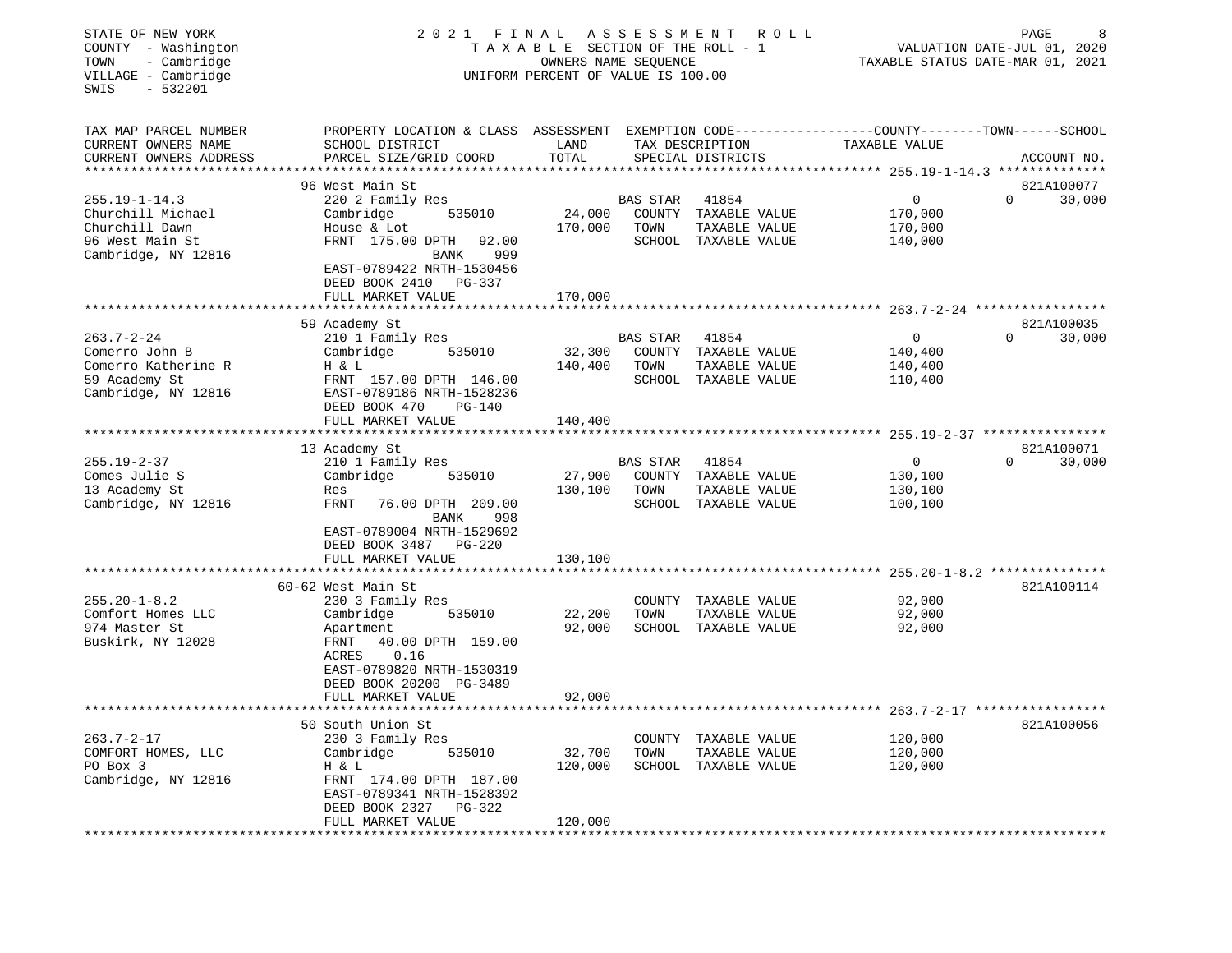# STATE OF NEW YORK 2 0 2 1 F I N A L A S S E S S M E N T R O L L PAGE 9<br>
COUNTY - Washington TA M COUNTY - Washington TA X A B L E SECTION OF THE ROLL - 1 VALUATION DATE-JUL 01, 2020<br>
TOWN - Cambridge Cambridge UNIFORM PERC T A X A B L E SECTION OF THE ROLL - 1<br>OWNERS NAME SEQUENCE UNIFORM PERCENT OF VALUE IS 100.00

VALUATION DATE-JUL 01, 2020

TAXABLE STATUS DATE-MAR 01, 2021

| TAX MAP PARCEL NUMBER                           | PROPERTY LOCATION & CLASS ASSESSMENT                 |                     |                 |                      | EXEMPTION CODE-----------------COUNTY--------TOWN------SCHOOL |                    |
|-------------------------------------------------|------------------------------------------------------|---------------------|-----------------|----------------------|---------------------------------------------------------------|--------------------|
| CURRENT OWNERS NAME                             | SCHOOL DISTRICT                                      | LAND                |                 | TAX DESCRIPTION      | TAXABLE VALUE                                                 |                    |
| CURRENT OWNERS ADDRESS<br>********************* | PARCEL SIZE/GRID COORD<br>**********************     | TOTAL<br>********** |                 | SPECIAL DISTRICTS    |                                                               | ACCOUNT NO.        |
|                                                 |                                                      |                     |                 |                      |                                                               |                    |
|                                                 | 18 South Union St                                    |                     |                 |                      |                                                               | 821A100015         |
| $255.19 - 2 - 23$                               | 210 1 Family Res                                     |                     | COUNTY          | TAXABLE VALUE        | 100,000                                                       |                    |
| Conrad Bernadette                               | Cambridge<br>535010                                  | 30,400              | TOWN            | TAXABLE VALUE        | 100,000                                                       |                    |
| Conrad Teresa                                   | Res                                                  | 100,000             |                 | SCHOOL TAXABLE VALUE | 100,000                                                       |                    |
| 38 Academy St<br>Cambridge, NY 12816            | FRNT 115.00 DPTH 177.00<br>EAST-0789534 NRTH-1529379 |                     |                 |                      |                                                               |                    |
|                                                 | DEED BOOK 3578<br>PG-224                             |                     |                 |                      |                                                               |                    |
|                                                 | FULL MARKET VALUE                                    | 100,000             |                 |                      |                                                               |                    |
|                                                 |                                                      |                     |                 |                      |                                                               |                    |
|                                                 | 38 Academy St                                        |                     |                 |                      |                                                               | 821A100047         |
| $263.7 - 1 - 19$                                | 210 1 Family Res                                     |                     | COUNTY          | TAXABLE VALUE        | 211,100                                                       |                    |
| Conrad Bernadette                               | Cambridge<br>535010                                  | 37,800              | TOWN            | TAXABLE VALUE        | 211,100                                                       |                    |
| Conrad Teresa                                   | ACRES<br>1.15                                        | 211,100             |                 | SCHOOL TAXABLE VALUE | 211,100                                                       |                    |
| 38 Academy St                                   | EAST-0788904 NRTH-1528506                            |                     |                 |                      |                                                               |                    |
| Cambridge, NY 12816                             | DEED BOOK 3683<br>PG-180                             |                     |                 |                      |                                                               |                    |
|                                                 | FULL MARKET VALUE                                    | 211,100             |                 |                      |                                                               |                    |
|                                                 |                                                      |                     |                 |                      |                                                               |                    |
|                                                 | 1673 County Route 59                                 |                     |                 |                      |                                                               | 821A100149         |
| $255.19 - 1 - 1$                                | 210 1 Family Res                                     |                     | <b>BAS STAR</b> | 41854                | $\Omega$                                                      | 30,000<br>$\Omega$ |
| Cook Tammy                                      | Cambridge<br>535010                                  | 35,400              |                 | COUNTY TAXABLE VALUE | 185,200                                                       |                    |
| 1673 County Route 59                            | H L                                                  | 185,200             | TOWN            | TAXABLE VALUE        | 185,200                                                       |                    |
| Cambridge, NY 12816                             | ACRES<br>1.68                                        |                     |                 | SCHOOL TAXABLE VALUE | 155,200                                                       |                    |
|                                                 | EAST-0786618 NRTH-1530602                            |                     |                 |                      |                                                               |                    |
|                                                 | DEED BOOK 744<br>$PG-137$                            |                     |                 |                      |                                                               |                    |
|                                                 | FULL MARKET VALUE                                    | 185,200             |                 |                      |                                                               |                    |
|                                                 |                                                      |                     |                 |                      | $255.19 - 3 - 14$ *********                                   |                    |
|                                                 | 12 Myrtle Ave                                        |                     |                 |                      |                                                               | 821A100177         |
| $255.19 - 3 - 14$                               | 210 1 Family Res                                     |                     | BAS STAR        | 41854                | 0                                                             | 30,000<br>$\Omega$ |
| Cooley Jayme A                                  | Cambridge<br>535010                                  | 30,200              |                 | COUNTY TAXABLE VALUE | 170,000                                                       |                    |
| Geroux Jeremy<br>12 Myrtle Ave                  | Res 708/105                                          | 170,000             | TOWN            | TAXABLE VALUE        | 170,000                                                       |                    |
| Cambridge, NY 12816                             | C.o. 693/50 C O 707/245<br>FRNT 111.00 DPTH 181.00   |                     |                 | SCHOOL TAXABLE VALUE | 140,000                                                       |                    |
|                                                 | <b>BANK</b><br>998                                   |                     |                 |                      |                                                               |                    |
|                                                 | EAST-0788390 NRTH-1529586                            |                     |                 |                      |                                                               |                    |
|                                                 | DEED BOOK 3089<br>$PG-340$                           |                     |                 |                      |                                                               |                    |
|                                                 | FULL MARKET VALUE                                    | 170,000             |                 |                      |                                                               |                    |
|                                                 | *************************                            | ***********         |                 |                      |                                                               |                    |
|                                                 | 1685 County Route 59                                 |                     |                 |                      |                                                               | 821A100086         |
| $255.19 - 1 - 2$                                | 210 1 Family Res                                     |                     | COUNTY          | TAXABLE VALUE        | 75,200                                                        |                    |
| Coon Raymond E JR                               | Cambridge<br>535010                                  | 14,400              | TOWN            | TAXABLE VALUE        | 75,200                                                        |                    |
| Coon Stacia B                                   | Res                                                  | 75,200              |                 | SCHOOL TAXABLE VALUE | 75,200                                                        |                    |
| 138 Azalea Trl                                  | FRNT 110.00 DPTH 160.00                              |                     |                 |                      |                                                               |                    |
| Leesburg, FL 34748                              | EAST-0786844 NRTH-1530628                            |                     |                 |                      |                                                               |                    |
|                                                 | DEED BOOK 2408<br>$PG-44$                            |                     |                 |                      |                                                               |                    |
|                                                 | FULL MARKET VALUE                                    | 75,200              |                 |                      |                                                               |                    |
|                                                 |                                                      |                     |                 |                      |                                                               |                    |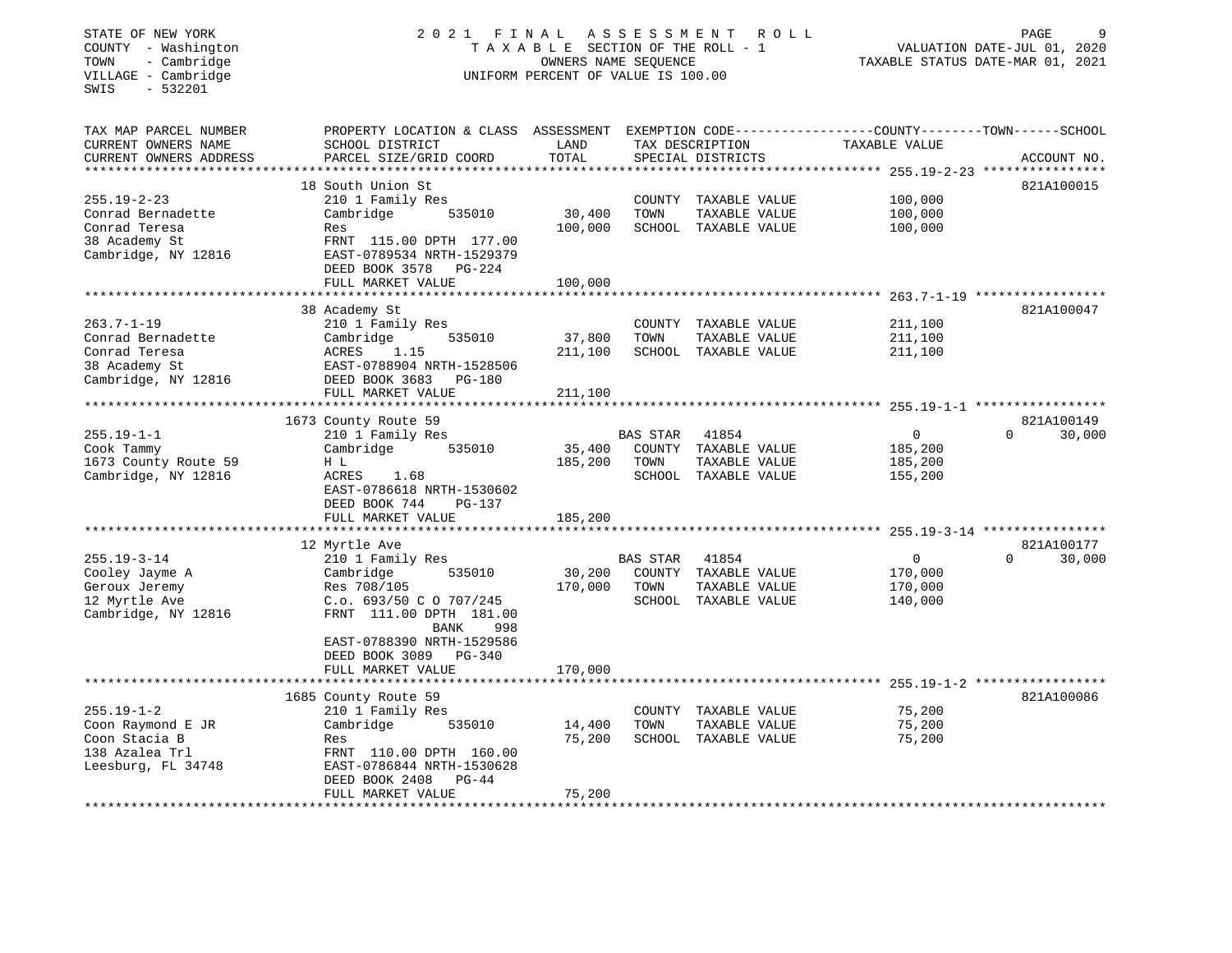| STATE OF NEW YORK<br>COUNTY - Washington<br>TOWN<br>- Cambridge<br>VILLAGE - Cambridge<br>$-532201$<br>SWIS | 2021 FINAL                                                                                                                                                        | T A X A B L E SECTION OF THE ROLL - 1<br>OWNERS NAME SEQUENCE<br>UNIFORM PERCENT OF VALUE IS 100.00 | ASSESSMENT       | R O L L                                                                |                                                 | PAGE<br>10<br>VALUATION DATE-JUL 01, 2020<br>TAXABLE STATUS DATE-MAR 01, 2021 |
|-------------------------------------------------------------------------------------------------------------|-------------------------------------------------------------------------------------------------------------------------------------------------------------------|-----------------------------------------------------------------------------------------------------|------------------|------------------------------------------------------------------------|-------------------------------------------------|-------------------------------------------------------------------------------|
| TAX MAP PARCEL NUMBER<br>CURRENT OWNERS NAME                                                                | PROPERTY LOCATION & CLASS ASSESSMENT EXEMPTION CODE---------------COUNTY-------TOWN------SCHOOL<br>SCHOOL DISTRICT                                                | LAND                                                                                                |                  | TAX DESCRIPTION                                                        | TAXABLE VALUE                                   |                                                                               |
| CURRENT OWNERS ADDRESS<br>***********************                                                           | PARCEL SIZE/GRID COORD                                                                                                                                            | TOTAL                                                                                               |                  | SPECIAL DISTRICTS                                                      |                                                 | ACCOUNT NO.                                                                   |
|                                                                                                             | 23 Academy St                                                                                                                                                     |                                                                                                     |                  |                                                                        |                                                 | 821A100039                                                                    |
| $263.7 - 2 - 39$                                                                                            | 210 1 Family Res                                                                                                                                                  |                                                                                                     |                  | COUNTY TAXABLE VALUE                                                   | 136,200                                         |                                                                               |
| Couch Tara                                                                                                  | Cambridge<br>535010                                                                                                                                               | 27,400                                                                                              | TOWN             | TAXABLE VALUE                                                          | 136,200                                         |                                                                               |
| 23 Academy<br>Cambridge, NY 12816                                                                           | Res<br>FRNT<br>94.00 DPTH 160.00<br>BANK<br>999                                                                                                                   | 136,200                                                                                             |                  | SCHOOL TAXABLE VALUE                                                   | 136,200                                         |                                                                               |
|                                                                                                             | EAST-0789049 NRTH-1529260<br>DEED BOOK 3753 PG-57<br>FULL MARKET VALUE                                                                                            | 136,200                                                                                             |                  |                                                                        |                                                 |                                                                               |
|                                                                                                             | ********************                                                                                                                                              |                                                                                                     |                  |                                                                        |                                                 |                                                                               |
|                                                                                                             | 29 Academy St                                                                                                                                                     |                                                                                                     |                  |                                                                        |                                                 | 821A100157                                                                    |
| $263.7 - 2 - 37$<br>Crosier David J<br>Crosier Deborah J<br>29 Academy St<br>Cambridge, NY 12816            | 210 1 Family Res<br>Cambridge<br>535010<br>Res<br>FRNT<br>60.00 DPTH 323.00<br>BANK<br>998<br>EAST-0789152 NRTH-1529125<br>DEED BOOK 2182 PG-63                   | 26,900<br>130,000                                                                                   | BAS STAR<br>TOWN | 41854<br>COUNTY TAXABLE VALUE<br>TAXABLE VALUE<br>SCHOOL TAXABLE VALUE | $\overline{0}$<br>130,000<br>130,000<br>100,000 | $\Omega$<br>30,000                                                            |
|                                                                                                             | FULL MARKET VALUE                                                                                                                                                 | 130,000                                                                                             |                  |                                                                        |                                                 |                                                                               |
|                                                                                                             |                                                                                                                                                                   |                                                                                                     |                  |                                                                        |                                                 |                                                                               |
| $255.19 - 1 - 6$<br>Cunningham Christian G<br>Goodrow Jennifer<br>51 Coila Rd<br>Cambridge, NY 12816        | 51 Coila Rd<br>210 1 Family Res<br>Cambridge<br>535010<br>Res<br>ACRES<br>1.20 BANK<br>999<br>EAST-0787422 NRTH-1530826<br>DEED BOOK 20200 PG-3189                | 35,000<br>136,900                                                                                   | TOWN             | COUNTY TAXABLE VALUE<br>TAXABLE VALUE<br>SCHOOL TAXABLE VALUE          | 136,900<br>136,900<br>136,900                   | 821A100165                                                                    |
|                                                                                                             | FULL MARKET VALUE                                                                                                                                                 | 136,900                                                                                             |                  |                                                                        |                                                 |                                                                               |
|                                                                                                             | 14 South Union St                                                                                                                                                 |                                                                                                     |                  |                                                                        |                                                 | 821A100005                                                                    |
| $255.19 - 2 - 21$<br>Dansin Brian                                                                           | 210 1 Family Res<br>Cambridge<br>535010                                                                                                                           | 26,000                                                                                              | TOWN             | COUNTY TAXABLE VALUE<br>TAXABLE VALUE                                  | 175,000<br>175,000                              |                                                                               |
| Dansin Theresa                                                                                              | Res                                                                                                                                                               | 175,000                                                                                             |                  | SCHOOL TAXABLE VALUE                                                   | 175,000                                         |                                                                               |
| 14 S Union St<br>Cambridge, NY 12816                                                                        | Renovations<br>Trans Exempt Repay 2021<br>FRNT<br>63.00 DPTH 194.00<br>ACRES<br>0.27<br>EAST-0789568 NRTH-1529570<br>DEED BOOK 20200 PG-4531<br>FULL MARKET VALUE | 175,000                                                                                             |                  | TE533 Trans exempt flg                                                 | 340.43 MT                                       |                                                                               |
|                                                                                                             |                                                                                                                                                                   |                                                                                                     |                  |                                                                        |                                                 |                                                                               |
|                                                                                                             | 16 South Union St                                                                                                                                                 |                                                                                                     |                  |                                                                        |                                                 | 821A100048                                                                    |
| $255.19 - 2 - 22$                                                                                           | 210 1 Family Res                                                                                                                                                  |                                                                                                     |                  | COUNTY TAXABLE VALUE                                                   | 65,000                                          |                                                                               |
| Davis Matthew<br>571 Center Cambridge Rd<br>Cambridge, NY 12816                                             | 535010<br>Cambridge<br>Res<br>FRNT 100.00 DPTH 176.00<br>BANK<br>999                                                                                              | 28,900<br>65,000                                                                                    | TOWN             | TAXABLE VALUE<br>SCHOOL TAXABLE VALUE                                  | 65,000<br>65,000                                |                                                                               |
|                                                                                                             | EAST-0789557 NRTH-1529487<br>DEED BOOK 20191 PG-26402<br>FULL MARKET VALUE<br>*******************                                                                 | 65,000                                                                                              |                  |                                                                        |                                                 |                                                                               |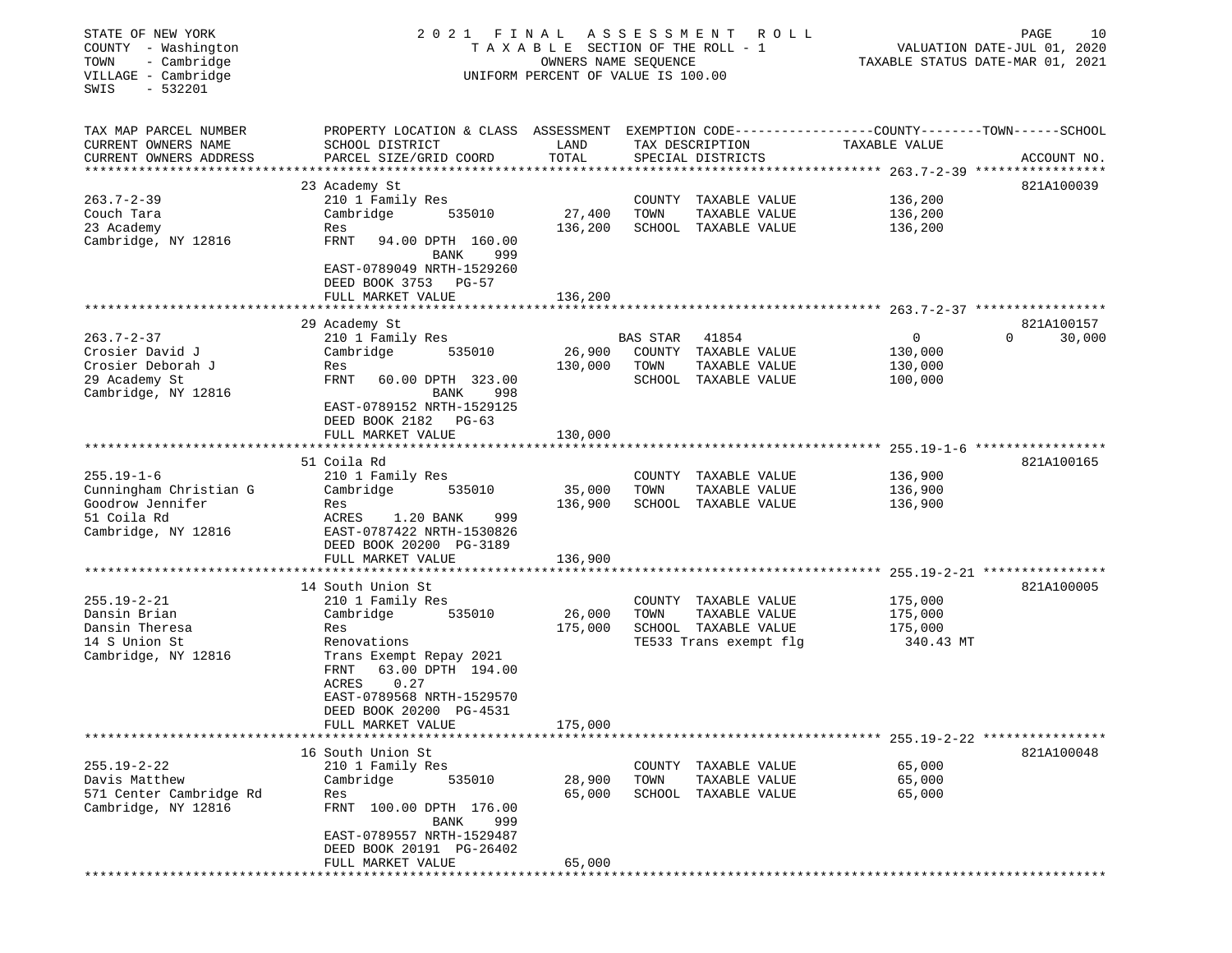| STATE OF NEW YORK<br>COUNTY - Washington<br>- Cambridge<br>TOWN<br>VILLAGE - Cambridge<br>$-532201$<br>SWIS | 2021                                                                                                         | FINAL<br>ASSESSMENT<br>R O L L<br>TAXABLE SECTION OF THE ROLL - 1<br>VALUATION DATE-JUL 01, 2020<br>OWNERS NAME SEQUENCE<br>TAXABLE STATUS DATE-MAR 01, 2021<br>UNIFORM PERCENT OF VALUE IS 100.00 |                  |                      |                                                                               |             | PAGE<br>11  |
|-------------------------------------------------------------------------------------------------------------|--------------------------------------------------------------------------------------------------------------|----------------------------------------------------------------------------------------------------------------------------------------------------------------------------------------------------|------------------|----------------------|-------------------------------------------------------------------------------|-------------|-------------|
| TAX MAP PARCEL NUMBER<br>CURRENT OWNERS NAME                                                                | PROPERTY LOCATION & CLASS ASSESSMENT<br>SCHOOL DISTRICT                                                      | LAND                                                                                                                                                                                               |                  | TAX DESCRIPTION      | EXEMPTION CODE-----------------COUNTY-------TOWN------SCHOOL<br>TAXABLE VALUE |             |             |
| CURRENT OWNERS ADDRESS<br>**********************                                                            | PARCEL SIZE/GRID COORD<br>*************************                                                          | TOTAL                                                                                                                                                                                              |                  | SPECIAL DISTRICTS    |                                                                               |             | ACCOUNT NO. |
|                                                                                                             | 25 North Union St                                                                                            |                                                                                                                                                                                                    |                  |                      |                                                                               |             | 821A100021  |
| $255.20 - 1 - 2$                                                                                            | 220 2 Family Res                                                                                             |                                                                                                                                                                                                    | ENH STAR         | 41834                | $\mathbf 0$                                                                   | $\Omega$    | 70,700      |
| Dawley Gloria                                                                                               | Cambridge<br>535010                                                                                          | 39,700                                                                                                                                                                                             |                  | COUNTY TAXABLE VALUE | 170,000                                                                       |             |             |
| 25 North Union St                                                                                           | H & L                                                                                                        | 170,000                                                                                                                                                                                            | TOWN             | TAXABLE VALUE        | 170,000                                                                       |             |             |
| Cambridge, NY 12816                                                                                         | FRNT 277.00 DPTH 205.00<br>EAST-0790663 NRTH-1531541<br>DEED BOOK 821<br>PG-188                              |                                                                                                                                                                                                    |                  | SCHOOL TAXABLE VALUE | 99,300                                                                        |             |             |
|                                                                                                             | FULL MARKET VALUE                                                                                            | 170,000                                                                                                                                                                                            |                  |                      |                                                                               |             |             |
|                                                                                                             |                                                                                                              | ********                                                                                                                                                                                           |                  |                      | *********** 255.19-2-18 ****************                                      |             |             |
|                                                                                                             | 8 South Union St                                                                                             |                                                                                                                                                                                                    |                  |                      |                                                                               |             | 821A100096  |
| $255.19 - 2 - 18$                                                                                           | 210 1 Family Res                                                                                             |                                                                                                                                                                                                    | <b>BAS STAR</b>  | 41854                | $\mathbf 0$                                                                   | $\Omega$    | 30,000      |
| Dearstyne Adam                                                                                              | Cambridge<br>535010                                                                                          | 29,400                                                                                                                                                                                             |                  | COUNTY TAXABLE VALUE | 121,000                                                                       |             |             |
| Dearstyne Courtney                                                                                          | Res                                                                                                          | 121,000                                                                                                                                                                                            | TOWN             | TAXABLE VALUE        | 121,000                                                                       |             |             |
| 8 South Union St<br>Cambridge, NY 12816                                                                     | FRNT 103.00 DPTH 180.00<br><b>BANK</b><br>999<br>EAST-0789630 NRTH-1529848<br><b>PG-85</b><br>DEED BOOK 3010 |                                                                                                                                                                                                    |                  | SCHOOL TAXABLE VALUE | 91,000                                                                        |             |             |
|                                                                                                             | FULL MARKET VALUE                                                                                            | 121,000                                                                                                                                                                                            |                  |                      |                                                                               |             |             |
|                                                                                                             |                                                                                                              |                                                                                                                                                                                                    |                  |                      |                                                                               |             |             |
|                                                                                                             | 111 West Main St                                                                                             |                                                                                                                                                                                                    |                  |                      |                                                                               |             | 821A100146  |
| $255.19 - 1 - 33$                                                                                           | 210 1 Family Res                                                                                             |                                                                                                                                                                                                    | <b>BAS STAR</b>  | 41854                | $\mathbf 0$                                                                   | $\Omega$    | 30,000      |
| Dillard Joseph Berry                                                                                        | 535010<br>Cambridge                                                                                          | 40,000                                                                                                                                                                                             |                  | COUNTY TAXABLE VALUE | 189,900                                                                       |             |             |
| Dillard Mary Elizabeth                                                                                      | Res                                                                                                          | 189,900                                                                                                                                                                                            | TOWN             | TAXABLE VALUE        | 189,900                                                                       |             |             |
| 111 West Main St<br>Cambridge, NY 12816                                                                     | ACRES<br>1.40 BANK<br>999<br>EAST-0787677 NRTH-1530294<br>DEED BOOK 842<br><b>PG-146</b>                     |                                                                                                                                                                                                    |                  | SCHOOL TAXABLE VALUE | 159,900                                                                       |             |             |
|                                                                                                             | FULL MARKET VALUE<br>*******************                                                                     | 189,900<br>*************                                                                                                                                                                           |                  |                      |                                                                               |             |             |
|                                                                                                             | 52 South Union St                                                                                            |                                                                                                                                                                                                    |                  |                      |                                                                               |             | 821A100046  |
| $263.7 - 2 - 18$                                                                                            | 210 1 Family Res                                                                                             |                                                                                                                                                                                                    | COUNTY           | TAXABLE VALUE        | 114,600                                                                       |             |             |
| Dupuis Alan P                                                                                               | Cambridge<br>535010                                                                                          | 23,900                                                                                                                                                                                             | TOWN             | TAXABLE VALUE        | 114,600                                                                       |             |             |
| 106 W Main St                                                                                               | Res                                                                                                          | 114,600                                                                                                                                                                                            |                  | SCHOOL TAXABLE VALUE | 114,600                                                                       |             |             |
| Cambridge, NY 12816                                                                                         | FRNT<br>60.00 DPTH 154.00<br>0.19<br>ACRES<br>EAST-0789325 NRTH-1528289<br>DEED BOOK 20200 PG-6169           |                                                                                                                                                                                                    |                  |                      |                                                                               |             |             |
|                                                                                                             | FULL MARKET VALUE                                                                                            | 114,600                                                                                                                                                                                            |                  |                      |                                                                               |             |             |
|                                                                                                             | ************************                                                                                     |                                                                                                                                                                                                    |                  |                      |                                                                               |             |             |
|                                                                                                             | 46 Academy St                                                                                                |                                                                                                                                                                                                    |                  |                      |                                                                               |             | 821A100052  |
| $263.7 - 1 - 21$                                                                                            | 210 1 Family Res                                                                                             |                                                                                                                                                                                                    | VETWAR CTS 41120 |                      | 13,425                                                                        | 13,425      | 6,000       |
| Dupuis Raquel J                                                                                             | 535010<br>Cambridge                                                                                          |                                                                                                                                                                                                    | 28,200 AGED-CO   | 41802                | 7,608                                                                         | $\mathbf 0$ | 0           |
| 46 Academy St                                                                                               | Res                                                                                                          |                                                                                                                                                                                                    | 89,500 ENH STAR  | 41834                | $\overline{0}$                                                                | $\Omega$    | 70,700      |
| Cambridge, NY 12816                                                                                         | FRNT 116.00 DPTH 141.00                                                                                      |                                                                                                                                                                                                    |                  | COUNTY TAXABLE VALUE | 68,467                                                                        |             |             |
|                                                                                                             | EAST-0789003 NRTH-1528221                                                                                    |                                                                                                                                                                                                    | TOWN             | TAXABLE VALUE        | 76,075                                                                        |             |             |
|                                                                                                             | $PG-33$<br>DEED BOOK 516<br>FULL MARKET VALUE<br>*******************                                         | 89,500                                                                                                                                                                                             |                  | SCHOOL TAXABLE VALUE | 12,800                                                                        |             |             |
|                                                                                                             |                                                                                                              |                                                                                                                                                                                                    |                  |                      |                                                                               |             |             |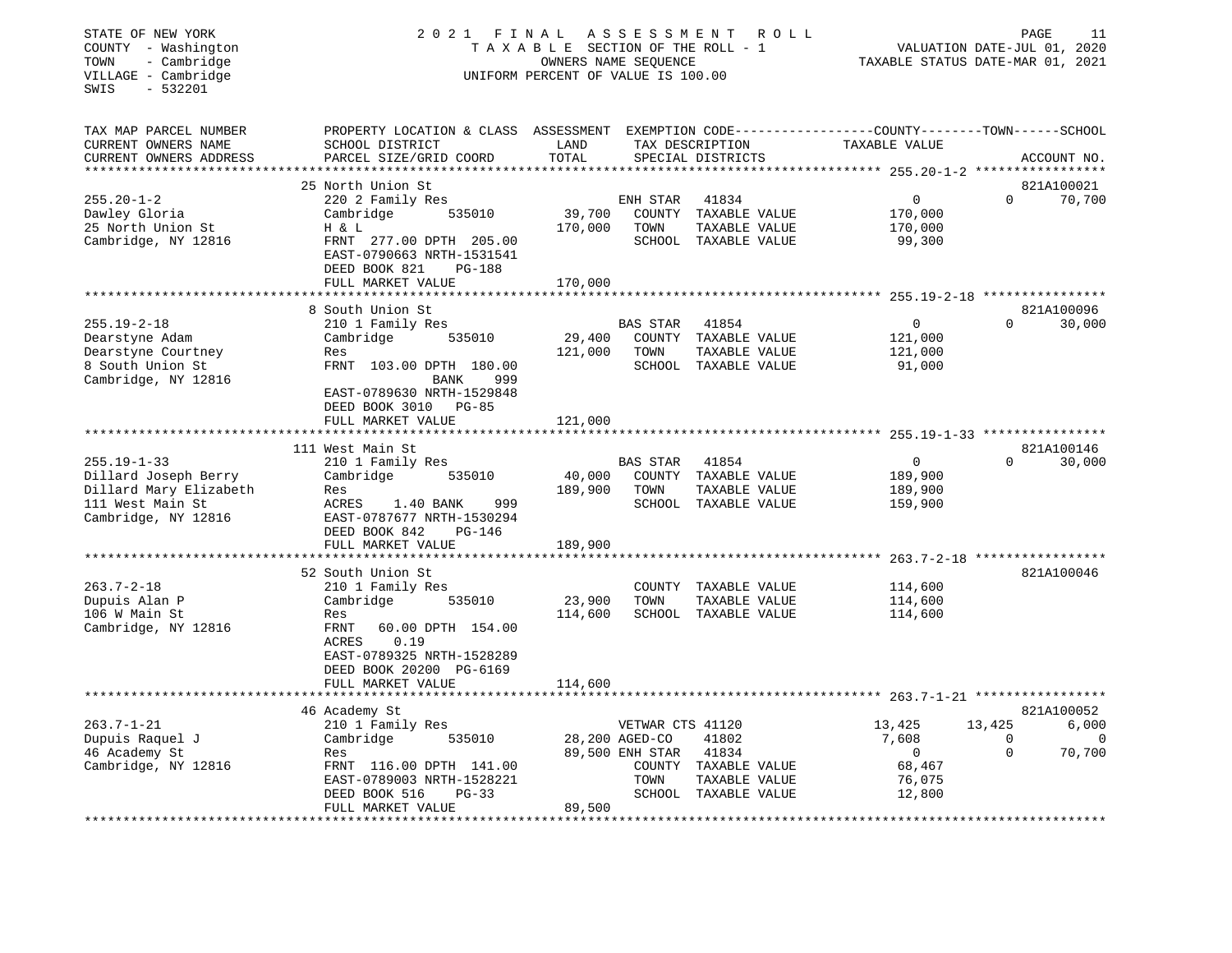| STATE OF NEW YORK<br>COUNTY - Washington<br>TOWN<br>- Cambridge<br>VILLAGE - Cambridge<br>SWIS<br>$-532201$ | 2021 FINAL ASSESSMENT                                                             | TAXABLE SECTION OF THE ROLL - 1<br>OWNERS NAME SEQUENCE<br>UNIFORM PERCENT OF VALUE IS 100.00 |          |                                      | R O L L       | 12<br>PAGE<br>VALUATION DATE-JUL 01, 2020<br>TAXABLE STATUS DATE-MAR 01, 2021 |
|-------------------------------------------------------------------------------------------------------------|-----------------------------------------------------------------------------------|-----------------------------------------------------------------------------------------------|----------|--------------------------------------|---------------|-------------------------------------------------------------------------------|
| TAX MAP PARCEL NUMBER<br>CURRENT OWNERS NAME<br>CURRENT OWNERS ADDRESS                                      | PROPERTY LOCATION & CLASS ASSESSMENT<br>SCHOOL DISTRICT<br>PARCEL SIZE/GRID COORD | LAND<br>TOTAL                                                                                 |          | TAX DESCRIPTION<br>SPECIAL DISTRICTS | TAXABLE VALUE | EXEMPTION CODE----------------COUNTY-------TOWN------SCHOOL<br>ACCOUNT NO.    |
| ****************                                                                                            |                                                                                   | **********                                                                                    |          |                                      |               |                                                                               |
|                                                                                                             | 148 West Main St                                                                  |                                                                                               |          |                                      |               | 821A100948                                                                    |
| $255.19 - 1 - 8.1$                                                                                          | 485 >luse sm bld                                                                  |                                                                                               |          | COUNTY TAXABLE VALUE                 | 52,000        |                                                                               |
| Endee Robert H III                                                                                          | Cambridge<br>535010                                                               | 17,800                                                                                        | TOWN     | TAXABLE VALUE                        | 52,000        |                                                                               |
| 148 West Main St<br>Cambridge, NY 12816                                                                     | FRNT 92.00 DPTH 90.00<br>EAST-0787507 NRTH-1530567<br>DEED BOOK 2088 PG-61        | 52,000                                                                                        |          | SCHOOL TAXABLE VALUE                 | 52,000        |                                                                               |
|                                                                                                             | FULL MARKET VALUE                                                                 | 52,000                                                                                        |          |                                      |               |                                                                               |
|                                                                                                             | 16 Academy St                                                                     |                                                                                               |          |                                      |               | 821A100131                                                                    |
| $263.7 - 1 - 11$                                                                                            | 210 1 Family Res                                                                  |                                                                                               |          | COUNTY TAXABLE VALUE                 | 168,800       |                                                                               |
| Fazioli Meaghan L                                                                                           | 535010<br>Cambridge                                                               | 25,400                                                                                        | TOWN     | TAXABLE VALUE                        | 168,800       |                                                                               |
| 16 Academy St                                                                                               | 3729/271                                                                          | 168,800                                                                                       |          | SCHOOL TAXABLE VALUE                 | 168,800       |                                                                               |
| Cambridge, NY 12816                                                                                         | FRNT 66.00 DPTH 172.00<br>BANK<br>999                                             |                                                                                               |          |                                      |               |                                                                               |
|                                                                                                             | EAST-0788820 NRTH-1529312<br>DEED BOOK 3729 PG-275<br>FULL MARKET VALUE           | 168,800                                                                                       |          |                                      |               |                                                                               |
|                                                                                                             |                                                                                   |                                                                                               |          |                                      |               |                                                                               |
|                                                                                                             | 45 Academy St                                                                     |                                                                                               |          |                                      |               | 821A100057                                                                    |
| $263.7 - 2 - 30$                                                                                            | 210 1 Family Res                                                                  |                                                                                               | BAS STAR | 41854                                | $\Omega$      | 30,000<br>$\Omega$                                                            |
| Fedler Condon                                                                                               | Cambridge<br>535010                                                               | 25,000                                                                                        |          | COUNTY TAXABLE VALUE                 | 76,100        |                                                                               |
| Fedler Elizabeth                                                                                            | Res                                                                               | 76,100                                                                                        | TOWN     | TAXABLE VALUE                        | 76,100        |                                                                               |
| 45 Academy St                                                                                               | FRNT<br>62.00 DPTH 172.00                                                         |                                                                                               |          | SCHOOL TAXABLE VALUE                 | 46,100        |                                                                               |
| Cambridge, NY 12816                                                                                         | EAST-0789148 NRTH-1528636                                                         |                                                                                               |          |                                      |               |                                                                               |
|                                                                                                             | DEED BOOK 3404 PG-51                                                              |                                                                                               |          |                                      |               |                                                                               |
|                                                                                                             | FULL MARKET VALUE                                                                 | 76,100                                                                                        |          |                                      |               |                                                                               |
|                                                                                                             | 76 South Union St                                                                 |                                                                                               |          |                                      |               | 821A100133                                                                    |
| $263.11 - 1 - 3$                                                                                            | 210 1 Family Res                                                                  |                                                                                               |          | COUNTY TAXABLE VALUE                 | 113,400       |                                                                               |
| Ferguson Sarah                                                                                              | Cambridge<br>535010                                                               | 26,400                                                                                        | TOWN     | TAXABLE VALUE                        | 113,400       |                                                                               |
| 99 Dickensen Rd                                                                                             | Res                                                                               | 113,400                                                                                       |          | SCHOOL TAXABLE VALUE                 | 113,400       |                                                                               |
| Buskirk, NY 12028                                                                                           | FRNT 112.00 DPTH 128.00<br>EAST-0789142 NRTH-1527155<br>DEED BOOK 2958 PG-196     |                                                                                               |          |                                      |               |                                                                               |
|                                                                                                             | FULL MARKET VALUE                                                                 | 113,400                                                                                       |          |                                      |               |                                                                               |
|                                                                                                             |                                                                                   |                                                                                               |          |                                      |               |                                                                               |
|                                                                                                             | 34 Academy St                                                                     |                                                                                               |          |                                      |               | 821A100182                                                                    |
| $263.7 - 1 - 18$                                                                                            | 210 1 Family Res                                                                  |                                                                                               | BAS STAR | 41854                                | 0             | $\Omega$<br>30,000                                                            |
| Fitzgerald David W                                                                                          | Cambridge<br>535010                                                               | 42,300                                                                                        |          | COUNTY TAXABLE VALUE                 | 158,500       |                                                                               |
| Fitzgerald Wendy A                                                                                          | Res                                                                               | 158,500                                                                                       | TOWN     | TAXABLE VALUE                        | 158,500       |                                                                               |
| 34 Academy St<br>Cambridge, NY 12816                                                                        | ACRES<br>1.05 BANK<br>999<br>EAST-0788857 NRTH-1528685<br>DEED BOOK 812<br>$PG-7$ |                                                                                               |          | SCHOOL TAXABLE VALUE                 | 128,500       |                                                                               |
|                                                                                                             | FULL MARKET VALUE                                                                 | 158,500                                                                                       |          |                                      |               |                                                                               |
|                                                                                                             |                                                                                   |                                                                                               |          |                                      |               |                                                                               |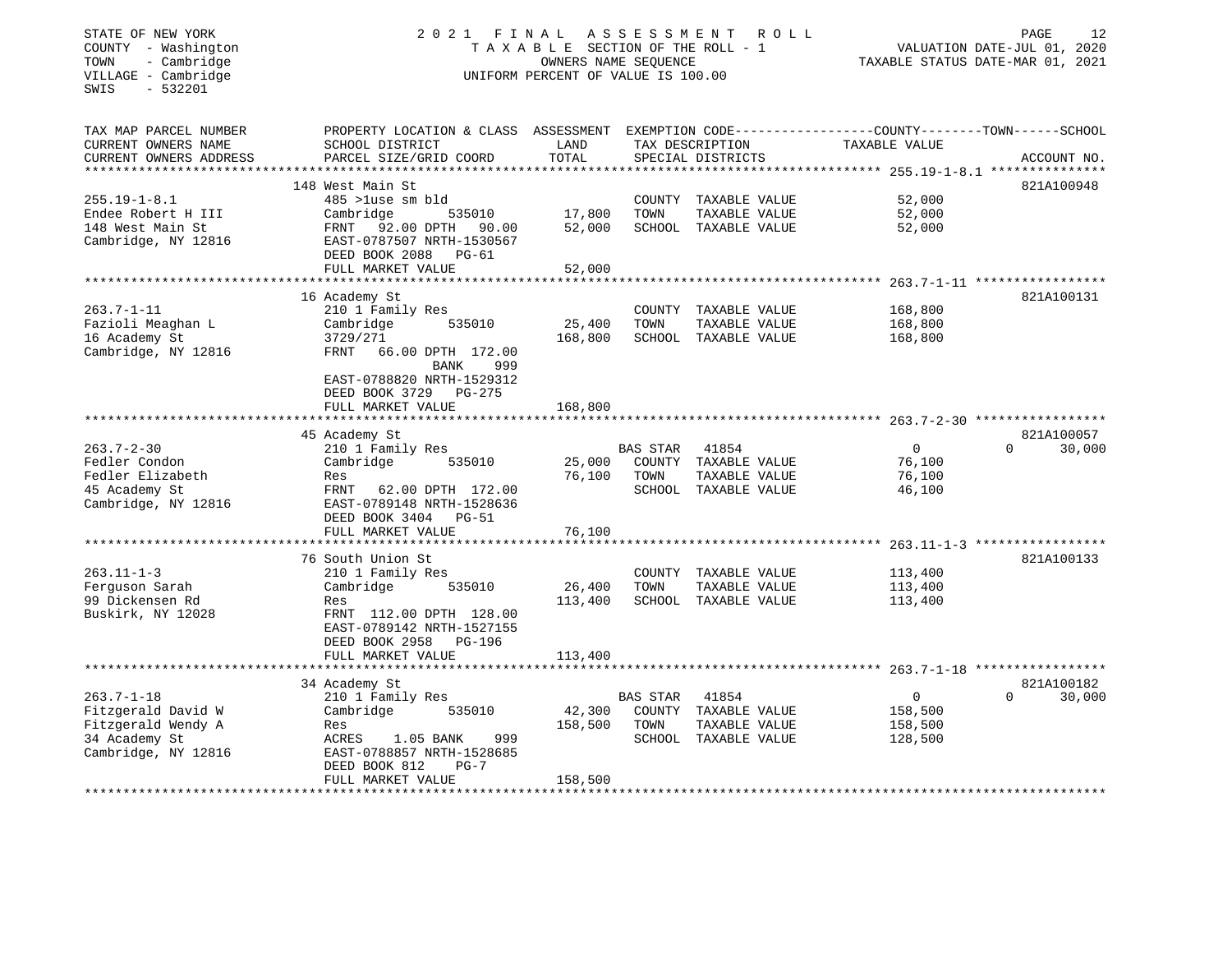| STATE OF NEW YORK<br>COUNTY - Washington<br>- Cambridge<br>TOWN<br>VILLAGE - Cambridge<br>SWIS<br>$-532201$                   | 2021 FINAL ASSESSMENT                                                                                                                                                                                      | T A X A B L E SECTION OF THE ROLL - 1<br>OWNERS NAME SEQUENCE<br>UNIFORM PERCENT OF VALUE IS 100.00 |                                      | ROLL                                                          | PAGE<br>VALUATION DATE-JUL 01, 2020<br>TAXABLE STATUS DATE-MAR 01, 2021 |                                  |  |
|-------------------------------------------------------------------------------------------------------------------------------|------------------------------------------------------------------------------------------------------------------------------------------------------------------------------------------------------------|-----------------------------------------------------------------------------------------------------|--------------------------------------|---------------------------------------------------------------|-------------------------------------------------------------------------|----------------------------------|--|
| TAX MAP PARCEL NUMBER<br>CURRENT OWNERS NAME<br>CURRENT OWNERS ADDRESS                                                        | PROPERTY LOCATION & CLASS ASSESSMENT EXEMPTION CODE----------------COUNTY-------TOWN------SCHOOL<br>SCHOOL DISTRICT<br>PARCEL SIZE/GRID COORD                                                              | LAND<br>TOTAL                                                                                       |                                      | TAX DESCRIPTION<br>SPECIAL DISTRICTS                          | TAXABLE VALUE                                                           | ACCOUNT NO.                      |  |
| $255.19 - 3 - 4$<br>Foley Paul<br>93 West Main St<br>Cambridge, NY 12816                                                      | 93 West Main St<br>210 1 Family Res<br>Cambridge<br>535010<br>Res<br>FRNT<br>81.00 DPTH 232.00<br>EAST-0788525 NRTH-1530008<br>DEED BOOK 1941 PG-289<br>FULL MARKET VALUE                                  | 28,700<br>239,000<br>239,000                                                                        | TOWN                                 | COUNTY TAXABLE VALUE<br>TAXABLE VALUE<br>SCHOOL TAXABLE VALUE | 239,000<br>239,000<br>239,000                                           | 821A100072                       |  |
| $255.19 - 1 - 23$<br>Foster Teresa A<br>106 West Main St<br>Cambridge, NY 12816                                               | 106 West Main St<br>210 1 Family Res<br>Cambridge<br>535010<br>Res<br>Ease 844/267<br>FRNT<br>44.00 DPTH 236.00<br>999<br>BANK                                                                             | 24,800<br>176,700                                                                                   | TOWN                                 | COUNTY TAXABLE VALUE<br>TAXABLE VALUE<br>SCHOOL TAXABLE VALUE | 176,700<br>176,700<br>176,700                                           | 821A100103                       |  |
|                                                                                                                               | EAST-0789176 NRTH-1530267<br>DEED BOOK 3970 PG-262<br>FULL MARKET VALUE                                                                                                                                    | 176,700                                                                                             |                                      |                                                               |                                                                         |                                  |  |
| $255.19 - 1 - 22$<br>FZM Properties LLC<br>35 Knollwood Dr<br>Ballston Lake, NY 12019                                         | 104 West Main St<br>411 Apartment<br>Cambridge<br>535010<br>H & L<br>Ease 844/267<br>FRNT 102.00 DPTH 226.00<br>ACRES<br>0.50<br>EAST-0789248 NRTH-1530275<br>DEED BOOK 20200 PG-4854<br>FULL MARKET VALUE | 28,700<br>150,800<br>150,800                                                                        | TOWN                                 | COUNTY TAXABLE VALUE<br>TAXABLE VALUE<br>SCHOOL TAXABLE VALUE | 150,800<br>150,800<br>150,800                                           | 821A100084                       |  |
| $255.19 - 2 - 4$<br>Gariepy Holdings, LLC<br>19 East Broadway<br>Salem, NY 12865                                              | 73 West Main St<br>471 Funeral home<br>Cambridge<br>535010<br>Funeral Home<br>FRNT<br>66.00 DPTH<br>0.36<br>ACRES<br>EAST-0789110 NRTH-1529962<br>DEED BOOK 3486<br>PG-288<br>FULL MARKET VALUE            | 26,900<br>219,300<br>219,300                                                                        | TOWN                                 | COUNTY TAXABLE VALUE<br>TAXABLE VALUE<br>SCHOOL TAXABLE VALUE | 219,300<br>219,300<br>219,300                                           | 821A100001                       |  |
| *************************<br>$255.19 - 1 - 25$<br>Gausewitz Karl<br>Gausewitz Sara<br>110 West Main St<br>Cambridge, NY 12816 | 110 West Main St<br>210 1 Family Res<br>535010<br>Cambridge<br>Res<br>FRNT<br>73.00 DPTH 290.00<br>EAST-0789047 NRTH-1530259<br>DEED BOOK 481<br>PG-667<br>FULL MARKET VALUE<br>******************         | 22,000<br>163,900<br>163,900<br>*****************************                                       | ENH STAR<br>COUNTY<br>TOWN<br>SCHOOL | 41834<br>TAXABLE VALUE<br>TAXABLE VALUE<br>TAXABLE VALUE      | 0<br>163,900<br>163,900<br>93,200                                       | 821A100113<br>$\Omega$<br>70,700 |  |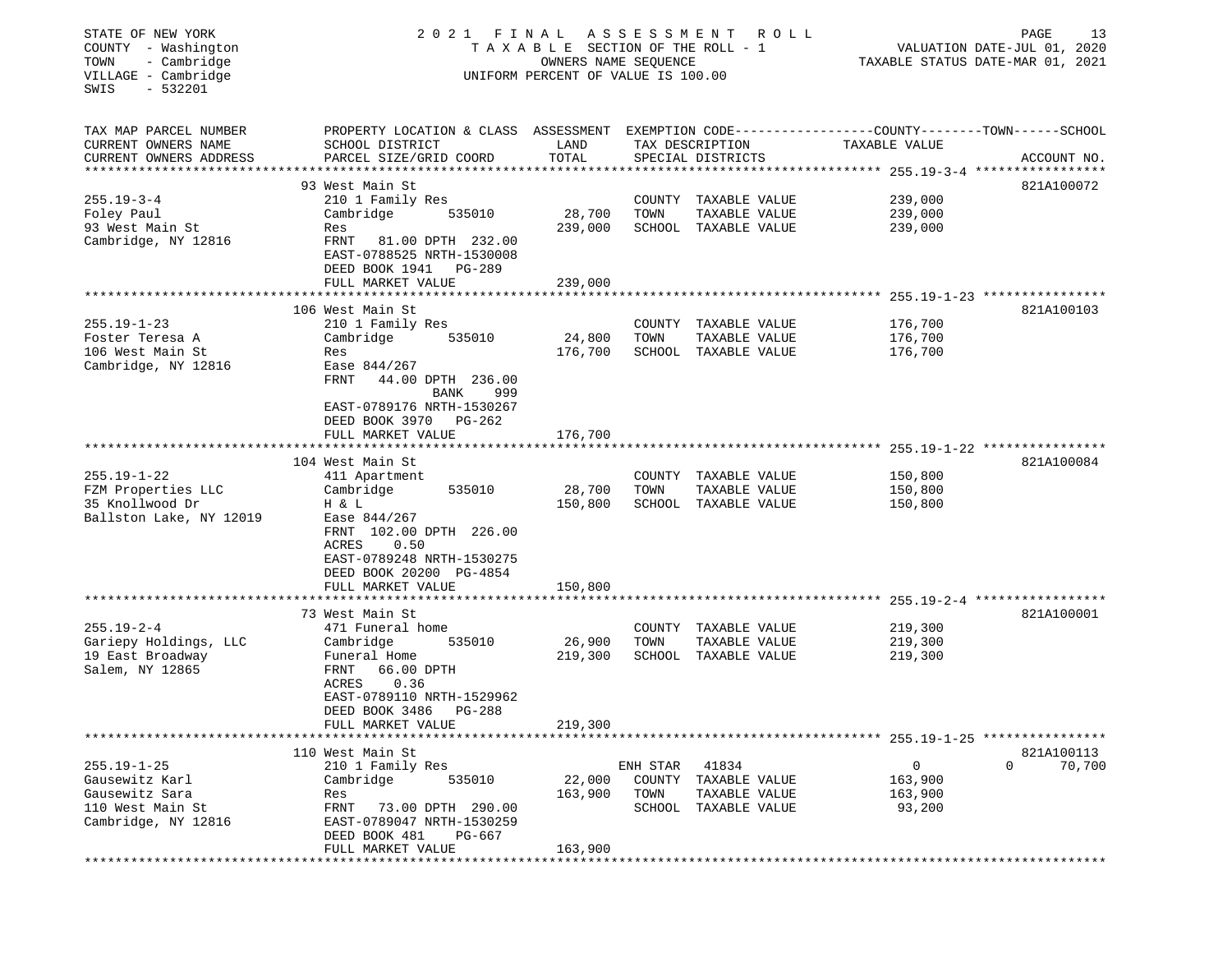| STATE OF NEW YORK<br>COUNTY - Washington<br>TOWN<br>- Cambridge<br>VILLAGE - Cambridge<br>SWIS<br>$-532201$ | 2021 FINAL                                                                                              | T A X A B L E SECTION OF THE ROLL - 1<br>OWNERS NAME SEQUENCE<br>UNIFORM PERCENT OF VALUE IS 100.00 | ASSESSMENT       | R O L L                               |                                                                               | PAGE<br>14<br>VALUATION DATE-JUL 01, 2020<br>TAXABLE STATUS DATE-MAR 01, 2021 |
|-------------------------------------------------------------------------------------------------------------|---------------------------------------------------------------------------------------------------------|-----------------------------------------------------------------------------------------------------|------------------|---------------------------------------|-------------------------------------------------------------------------------|-------------------------------------------------------------------------------|
| TAX MAP PARCEL NUMBER<br>CURRENT OWNERS NAME<br>CURRENT OWNERS ADDRESS                                      | PROPERTY LOCATION & CLASS ASSESSMENT<br>SCHOOL DISTRICT<br>PARCEL SIZE/GRID COORD                       | LAND<br>TOTAL                                                                                       |                  | TAX DESCRIPTION<br>SPECIAL DISTRICTS  | EXEMPTION CODE-----------------COUNTY-------TOWN------SCHOOL<br>TAXABLE VALUE | ACCOUNT NO.                                                                   |
| ********************                                                                                        |                                                                                                         |                                                                                                     |                  |                                       | ************************************* 255.19-3-1 *****************            |                                                                               |
| $255.19 - 3 - 1$                                                                                            | 99 West Main St<br>210 1 Family Res                                                                     |                                                                                                     | COUNTY           |                                       | 137,400                                                                       | 821A100024                                                                    |
| Gifford Keith S                                                                                             | Cambridge<br>535010                                                                                     | 34,900                                                                                              | TOWN             | TAXABLE VALUE<br>TAXABLE VALUE        | 137,400                                                                       |                                                                               |
| 99 West Main St                                                                                             | FRNT 155.00 DPTH 222.00                                                                                 | 137,400                                                                                             |                  | SCHOOL TAXABLE VALUE                  | 137,400                                                                       |                                                                               |
| Cambridge, NY 12816                                                                                         | 998<br>BANK<br>EAST-0788180 NRTH-1530128<br>DEED BOOK 3525<br>$PG-73$                                   |                                                                                                     |                  |                                       |                                                                               |                                                                               |
|                                                                                                             | FULL MARKET VALUE                                                                                       | 137,400                                                                                             |                  |                                       |                                                                               |                                                                               |
|                                                                                                             |                                                                                                         |                                                                                                     |                  |                                       |                                                                               |                                                                               |
| $255.19 - 2 - 27$                                                                                           | 7 Gilmore Ave<br>210 1 Family Res                                                                       |                                                                                                     | <b>BAS STAR</b>  | 41854                                 | 0                                                                             | 821A100136<br>$\Omega$<br>30,000                                              |
| Giglio Christopher                                                                                          | Cambridge<br>535010                                                                                     | 26,900                                                                                              |                  | COUNTY TAXABLE VALUE                  | 120,900                                                                       |                                                                               |
| 7 Gilmore Ave                                                                                               | Res                                                                                                     | 120,900                                                                                             | TOWN             | TAXABLE VALUE                         | 120,900                                                                       |                                                                               |
| Cambridge, NY 12816                                                                                         | FRNT<br>66.00 DPTH 217.00<br>EAST-0789406 NRTH-1529703<br>DEED BOOK 892<br>$PG-20$<br>FULL MARKET VALUE | 120,900                                                                                             |                  | SCHOOL TAXABLE VALUE                  | 90,900                                                                        |                                                                               |
|                                                                                                             |                                                                                                         |                                                                                                     |                  |                                       |                                                                               |                                                                               |
|                                                                                                             | 9 Myrtle Ave                                                                                            |                                                                                                     |                  |                                       |                                                                               | 821A100008                                                                    |
| $263.7 - 1 - 4$                                                                                             | 210 1 Family Res                                                                                        |                                                                                                     | VETCOM CTS 41130 |                                       | 49,075                                                                        | 10,000<br>45,000                                                              |
| Giglio Frank                                                                                                | Cambridge<br>535010                                                                                     |                                                                                                     | 29,900 BAS STAR  | 41854                                 | $\mathbf{0}$                                                                  | $\mathbf 0$<br>30,000                                                         |
| Thompson Florence                                                                                           | Res                                                                                                     | 196,300                                                                                             |                  | COUNTY TAXABLE VALUE                  | 147,225                                                                       |                                                                               |
| 9 Myrtle Ave                                                                                                | 916/89                                                                                                  |                                                                                                     | TOWN             | TAXABLE VALUE                         | 151,300                                                                       |                                                                               |
| Cambridge, NY 12816                                                                                         | FRNT 102.00 DPTH 194.00<br>0.41<br>ACRES<br>EAST-0788647 NRTH-1529305<br>DEED BOOK 916<br>$PG-89$       |                                                                                                     |                  | SCHOOL TAXABLE VALUE                  | 156,300                                                                       |                                                                               |
|                                                                                                             | FULL MARKET VALUE                                                                                       | 196,300                                                                                             |                  |                                       |                                                                               |                                                                               |
|                                                                                                             | 6 Gilmore Ave                                                                                           |                                                                                                     |                  |                                       |                                                                               | 821A100176                                                                    |
| $255.19 - 2 - 33$                                                                                           | 210 1 Family Res                                                                                        |                                                                                                     | <b>BAS STAR</b>  | 41854                                 | $\mathbf 0$                                                                   | 30,000<br>$\Omega$                                                            |
| Goldstone Jeffrey                                                                                           | Cambridge<br>535010                                                                                     | 23,700                                                                                              |                  | COUNTY TAXABLE VALUE                  | 194,200                                                                       |                                                                               |
| Goldstone Frances L                                                                                         | Res                                                                                                     | 194,200                                                                                             | TOWN             | TAXABLE VALUE                         | 194,200                                                                       |                                                                               |
| 6 Gilmore Ave                                                                                               | <b>FRNT</b><br>66.00 DPTH 140.00                                                                        |                                                                                                     |                  | SCHOOL TAXABLE VALUE                  | 164,200                                                                       |                                                                               |
| Cambridge, NY 12816                                                                                         | BANK<br>999<br>EAST-0789175 NRTH-1529753<br>DEED BOOK 793<br>PG-49                                      |                                                                                                     |                  |                                       |                                                                               |                                                                               |
|                                                                                                             | FULL MARKET VALUE<br>********************                                                               | 194,200                                                                                             |                  |                                       |                                                                               |                                                                               |
|                                                                                                             |                                                                                                         |                                                                                                     |                  | * * * * * * * * * * * * * * * * * * * |                                                                               | $263.7 - 2 - 5$ *******************<br>821A100175                             |
| $263.7 - 2 - 5$                                                                                             | 18 Gilmore Ave<br>280 Res Multiple                                                                      |                                                                                                     |                  | COUNTY TAXABLE VALUE                  | 257,000                                                                       |                                                                               |
| Grant Kathy B                                                                                               | Cambridge<br>535010                                                                                     | 25,800                                                                                              | TOWN             | TAXABLE VALUE                         | 257,000                                                                       |                                                                               |
| 18 Gilmore Ave                                                                                              | 75.00 DPTH 156.00<br>FRNT                                                                               | 257,000                                                                                             |                  | SCHOOL TAXABLE VALUE                  | 257,000                                                                       |                                                                               |
| Cambridge, NY 12816                                                                                         | $0.25$ BANK<br>ACRES<br>999<br>EAST-0789195 NRTH-1529335<br>DEED BOOK 20210 PG-555                      |                                                                                                     |                  |                                       |                                                                               |                                                                               |
|                                                                                                             | FULL MARKET VALUE<br>.                                                                                  | 257,000                                                                                             |                  |                                       |                                                                               |                                                                               |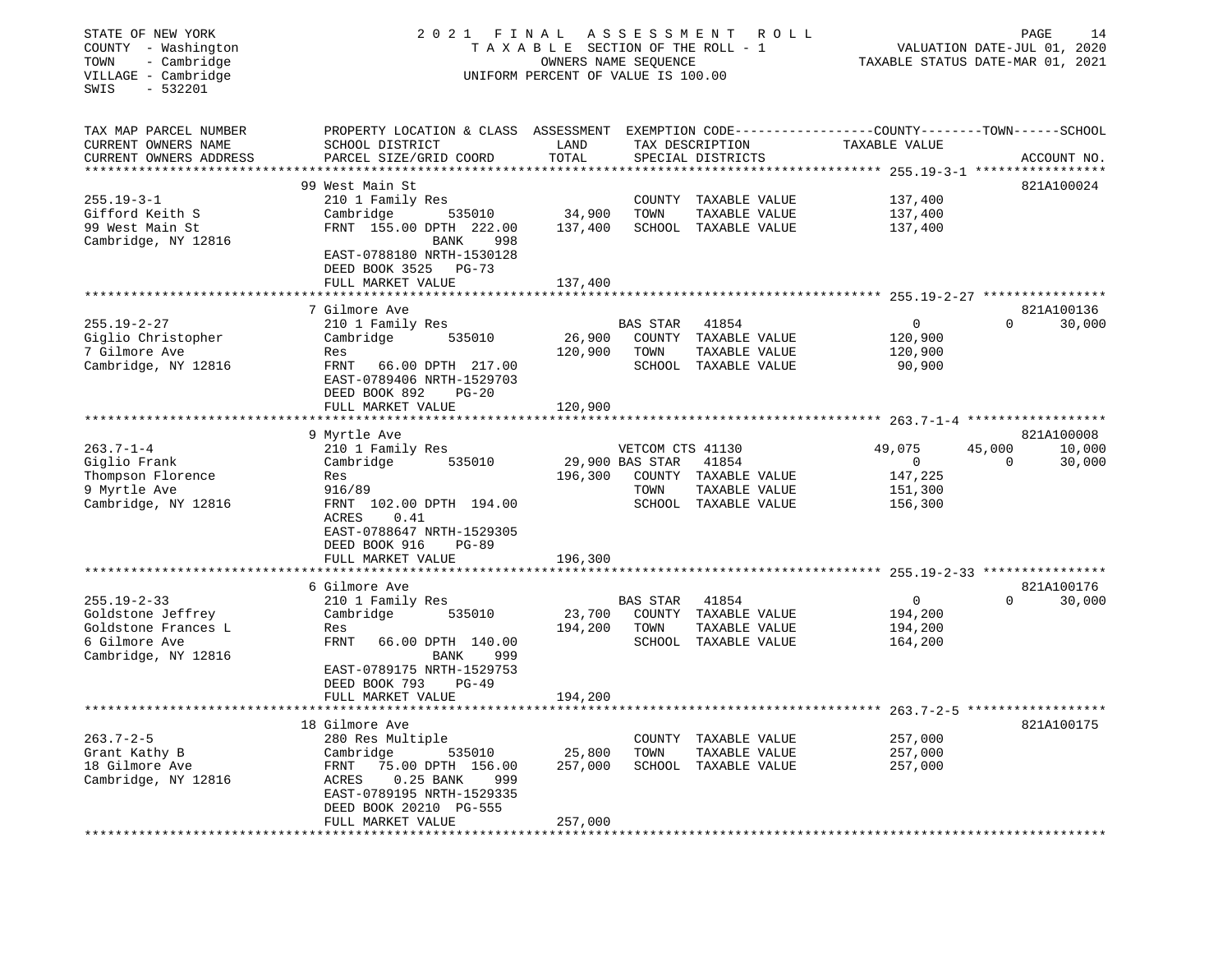## STATE OF NEW YORK 2 0 2 1 F I N A L A S S E S S M E N T R O L L PAGE 15 COUNTY - Washington T A X A B L E SECTION OF THE ROLL - 1 VALUATION DATE-JUL 01, 2020 TOWN - Cambridge OWNERS NAME SEQUENCE TAXABLE STATUS DATE-MAR 01, 2021 COUNTY - Washington<br>
TAXABLE SECTION OF THE ROLL<br>
TOWN - Cambridge UNIFORM PERCENT OF VALUE IS 100.00<br>
UNIFORM PERCENT OF VALUE IS 100.00

| TOTAL<br>CURRENT OWNERS ADDRESS<br>PARCEL SIZE/GRID COORD<br>SPECIAL DISTRICTS<br>ACCOUNT NO.<br>**********************<br>119 West Main St<br>821A100069<br>$255.19 - 1 - 35$<br>210 1 Family Res<br>118,400<br>COUNTY TAXABLE VALUE<br>22,300<br>118,400<br>Gray Edward Jr -LE-<br>Cambridge<br>535010<br>TOWN<br>TAXABLE VALUE<br>Gray Gladys -LE-<br>118,400<br>SCHOOL TAXABLE VALUE<br>118,400<br>Res<br>119 West Main St<br>ACRES<br>1.50<br>Cambridge, NY 12816<br>EAST-0787171 NRTH-1530463<br>DEED BOOK 814<br>$PG-158$<br>FULL MARKET VALUE<br>118,400<br>*********************<br>821A100130<br>90 South Union St<br>$263.11 - 1 - 1$<br>33,152<br>242 Rurl res&rec<br>AG DIST<br>41720<br>33,152<br>33,152<br>Green-Witham Leslie Anne<br>Cambridge<br>535010<br>50,700 BAS STAR<br>41854<br>$\mathbf{0}$<br>$\mathbf 0$<br>30,000<br>Witham Clifton J<br>169,548<br>202,700<br>COUNTY<br>TAXABLE VALUE<br>Res<br>90 South Union St<br>ACRES 17.20<br>TOWN<br>TAXABLE VALUE<br>169,548<br>Cambridge, NY 12816<br>EAST-0788591 NRTH-1526878<br>SCHOOL TAXABLE VALUE<br>139,548<br>DEED BOOK 3358<br><b>PG-340</b><br>FULL MARKET VALUE<br>202,700<br>MAY BE SUBJECT TO PAYMENT<br>UNDER AGDIST LAW TIL 2025<br>821A100849<br>Coila Rd<br>$255.19 - 1 - 5$<br>311 Res vac land<br>COUNTY TAXABLE VALUE<br>14,400<br>Cambridge<br>14,400<br>14,400<br>Gruber Paul J<br>535010<br>TOWN<br>TAXABLE VALUE<br>Gruber Andrianna<br>14,400<br>SCHOOL TAXABLE VALUE<br>14,400<br>Land<br>39 Coila Rd<br>FRNT 135.00 DPTH 106.00<br>Cambridge, NY 12816<br>EAST-0787194 NRTH-1530853<br>DEED BOOK 438<br>$PG-569$<br>FULL MARKET VALUE<br>14,400<br>West Main St<br>$255.19 - 2 - 8.1$<br>311 Res vac land<br>COUNTY<br>TAXABLE VALUE<br>300<br>H Clark Property Rentals LLC<br>Cambridge<br>300<br>TAXABLE VALUE<br>300<br>535010<br>TOWN<br>1183 Ashgrove Rd<br>300<br>300<br>FRNT<br>5.00 DPTH 263.00<br>SCHOOL<br>TAXABLE VALUE<br>Cambridge, NY 12816<br>ACRES<br>0.03<br>EAST-0789477 NRTH-1530029<br>DEED BOOK 20191 PG-26586<br>FULL MARKET VALUE<br>300<br>63 West Main St<br>821A100105<br>$255.19 - 2 - 9$<br>433 Auto body<br>152,000<br>COUNTY TAXABLE VALUE<br>Cambridge<br>535010<br>24,500<br>TOWN<br>TAXABLE VALUE<br>152,000<br>1183 Ashgrove Rd<br>2738/60<br>152,000<br>SCHOOL TAXABLE VALUE<br>152,000<br>Cambridge, NY 12816<br>FRNT<br>70.00 DPTH<br><b>ACRES</b><br>0.77<br>EAST-0789548 NRTH-1530023<br>DEED BOOK 20191 PG-26586<br>FULL MARKET VALUE<br>152,000 | TAX MAP PARCEL NUMBER<br>CURRENT OWNERS NAME | PROPERTY LOCATION & CLASS ASSESSMENT<br>SCHOOL DISTRICT | LAND | TAX DESCRIPTION | EXEMPTION CODE-----------------COUNTY-------TOWN------SCHOOL<br>TAXABLE VALUE |  |
|--------------------------------------------------------------------------------------------------------------------------------------------------------------------------------------------------------------------------------------------------------------------------------------------------------------------------------------------------------------------------------------------------------------------------------------------------------------------------------------------------------------------------------------------------------------------------------------------------------------------------------------------------------------------------------------------------------------------------------------------------------------------------------------------------------------------------------------------------------------------------------------------------------------------------------------------------------------------------------------------------------------------------------------------------------------------------------------------------------------------------------------------------------------------------------------------------------------------------------------------------------------------------------------------------------------------------------------------------------------------------------------------------------------------------------------------------------------------------------------------------------------------------------------------------------------------------------------------------------------------------------------------------------------------------------------------------------------------------------------------------------------------------------------------------------------------------------------------------------------------------------------------------------------------------------------------------------------------------------------------------------------------------------------------------------------------------------------------------------------------------------------------------------------------------------------------------------------------------------------------------------------------------------------------------------------------------------------------------------------------------------------------------------------------------------------------------------------------------------------------|----------------------------------------------|---------------------------------------------------------|------|-----------------|-------------------------------------------------------------------------------|--|
|                                                                                                                                                                                                                                                                                                                                                                                                                                                                                                                                                                                                                                                                                                                                                                                                                                                                                                                                                                                                                                                                                                                                                                                                                                                                                                                                                                                                                                                                                                                                                                                                                                                                                                                                                                                                                                                                                                                                                                                                                                                                                                                                                                                                                                                                                                                                                                                                                                                                                            |                                              |                                                         |      |                 |                                                                               |  |
|                                                                                                                                                                                                                                                                                                                                                                                                                                                                                                                                                                                                                                                                                                                                                                                                                                                                                                                                                                                                                                                                                                                                                                                                                                                                                                                                                                                                                                                                                                                                                                                                                                                                                                                                                                                                                                                                                                                                                                                                                                                                                                                                                                                                                                                                                                                                                                                                                                                                                            |                                              |                                                         |      |                 |                                                                               |  |
|                                                                                                                                                                                                                                                                                                                                                                                                                                                                                                                                                                                                                                                                                                                                                                                                                                                                                                                                                                                                                                                                                                                                                                                                                                                                                                                                                                                                                                                                                                                                                                                                                                                                                                                                                                                                                                                                                                                                                                                                                                                                                                                                                                                                                                                                                                                                                                                                                                                                                            |                                              |                                                         |      |                 |                                                                               |  |
|                                                                                                                                                                                                                                                                                                                                                                                                                                                                                                                                                                                                                                                                                                                                                                                                                                                                                                                                                                                                                                                                                                                                                                                                                                                                                                                                                                                                                                                                                                                                                                                                                                                                                                                                                                                                                                                                                                                                                                                                                                                                                                                                                                                                                                                                                                                                                                                                                                                                                            |                                              |                                                         |      |                 |                                                                               |  |
|                                                                                                                                                                                                                                                                                                                                                                                                                                                                                                                                                                                                                                                                                                                                                                                                                                                                                                                                                                                                                                                                                                                                                                                                                                                                                                                                                                                                                                                                                                                                                                                                                                                                                                                                                                                                                                                                                                                                                                                                                                                                                                                                                                                                                                                                                                                                                                                                                                                                                            |                                              |                                                         |      |                 |                                                                               |  |
|                                                                                                                                                                                                                                                                                                                                                                                                                                                                                                                                                                                                                                                                                                                                                                                                                                                                                                                                                                                                                                                                                                                                                                                                                                                                                                                                                                                                                                                                                                                                                                                                                                                                                                                                                                                                                                                                                                                                                                                                                                                                                                                                                                                                                                                                                                                                                                                                                                                                                            |                                              |                                                         |      |                 |                                                                               |  |
|                                                                                                                                                                                                                                                                                                                                                                                                                                                                                                                                                                                                                                                                                                                                                                                                                                                                                                                                                                                                                                                                                                                                                                                                                                                                                                                                                                                                                                                                                                                                                                                                                                                                                                                                                                                                                                                                                                                                                                                                                                                                                                                                                                                                                                                                                                                                                                                                                                                                                            |                                              |                                                         |      |                 |                                                                               |  |
|                                                                                                                                                                                                                                                                                                                                                                                                                                                                                                                                                                                                                                                                                                                                                                                                                                                                                                                                                                                                                                                                                                                                                                                                                                                                                                                                                                                                                                                                                                                                                                                                                                                                                                                                                                                                                                                                                                                                                                                                                                                                                                                                                                                                                                                                                                                                                                                                                                                                                            |                                              |                                                         |      |                 |                                                                               |  |
|                                                                                                                                                                                                                                                                                                                                                                                                                                                                                                                                                                                                                                                                                                                                                                                                                                                                                                                                                                                                                                                                                                                                                                                                                                                                                                                                                                                                                                                                                                                                                                                                                                                                                                                                                                                                                                                                                                                                                                                                                                                                                                                                                                                                                                                                                                                                                                                                                                                                                            |                                              |                                                         |      |                 |                                                                               |  |
|                                                                                                                                                                                                                                                                                                                                                                                                                                                                                                                                                                                                                                                                                                                                                                                                                                                                                                                                                                                                                                                                                                                                                                                                                                                                                                                                                                                                                                                                                                                                                                                                                                                                                                                                                                                                                                                                                                                                                                                                                                                                                                                                                                                                                                                                                                                                                                                                                                                                                            |                                              |                                                         |      |                 |                                                                               |  |
|                                                                                                                                                                                                                                                                                                                                                                                                                                                                                                                                                                                                                                                                                                                                                                                                                                                                                                                                                                                                                                                                                                                                                                                                                                                                                                                                                                                                                                                                                                                                                                                                                                                                                                                                                                                                                                                                                                                                                                                                                                                                                                                                                                                                                                                                                                                                                                                                                                                                                            |                                              |                                                         |      |                 |                                                                               |  |
|                                                                                                                                                                                                                                                                                                                                                                                                                                                                                                                                                                                                                                                                                                                                                                                                                                                                                                                                                                                                                                                                                                                                                                                                                                                                                                                                                                                                                                                                                                                                                                                                                                                                                                                                                                                                                                                                                                                                                                                                                                                                                                                                                                                                                                                                                                                                                                                                                                                                                            |                                              |                                                         |      |                 |                                                                               |  |
|                                                                                                                                                                                                                                                                                                                                                                                                                                                                                                                                                                                                                                                                                                                                                                                                                                                                                                                                                                                                                                                                                                                                                                                                                                                                                                                                                                                                                                                                                                                                                                                                                                                                                                                                                                                                                                                                                                                                                                                                                                                                                                                                                                                                                                                                                                                                                                                                                                                                                            |                                              |                                                         |      |                 |                                                                               |  |
|                                                                                                                                                                                                                                                                                                                                                                                                                                                                                                                                                                                                                                                                                                                                                                                                                                                                                                                                                                                                                                                                                                                                                                                                                                                                                                                                                                                                                                                                                                                                                                                                                                                                                                                                                                                                                                                                                                                                                                                                                                                                                                                                                                                                                                                                                                                                                                                                                                                                                            |                                              |                                                         |      |                 |                                                                               |  |
|                                                                                                                                                                                                                                                                                                                                                                                                                                                                                                                                                                                                                                                                                                                                                                                                                                                                                                                                                                                                                                                                                                                                                                                                                                                                                                                                                                                                                                                                                                                                                                                                                                                                                                                                                                                                                                                                                                                                                                                                                                                                                                                                                                                                                                                                                                                                                                                                                                                                                            |                                              |                                                         |      |                 |                                                                               |  |
|                                                                                                                                                                                                                                                                                                                                                                                                                                                                                                                                                                                                                                                                                                                                                                                                                                                                                                                                                                                                                                                                                                                                                                                                                                                                                                                                                                                                                                                                                                                                                                                                                                                                                                                                                                                                                                                                                                                                                                                                                                                                                                                                                                                                                                                                                                                                                                                                                                                                                            |                                              |                                                         |      |                 |                                                                               |  |
|                                                                                                                                                                                                                                                                                                                                                                                                                                                                                                                                                                                                                                                                                                                                                                                                                                                                                                                                                                                                                                                                                                                                                                                                                                                                                                                                                                                                                                                                                                                                                                                                                                                                                                                                                                                                                                                                                                                                                                                                                                                                                                                                                                                                                                                                                                                                                                                                                                                                                            |                                              |                                                         |      |                 |                                                                               |  |
|                                                                                                                                                                                                                                                                                                                                                                                                                                                                                                                                                                                                                                                                                                                                                                                                                                                                                                                                                                                                                                                                                                                                                                                                                                                                                                                                                                                                                                                                                                                                                                                                                                                                                                                                                                                                                                                                                                                                                                                                                                                                                                                                                                                                                                                                                                                                                                                                                                                                                            |                                              |                                                         |      |                 |                                                                               |  |
|                                                                                                                                                                                                                                                                                                                                                                                                                                                                                                                                                                                                                                                                                                                                                                                                                                                                                                                                                                                                                                                                                                                                                                                                                                                                                                                                                                                                                                                                                                                                                                                                                                                                                                                                                                                                                                                                                                                                                                                                                                                                                                                                                                                                                                                                                                                                                                                                                                                                                            |                                              |                                                         |      |                 |                                                                               |  |
|                                                                                                                                                                                                                                                                                                                                                                                                                                                                                                                                                                                                                                                                                                                                                                                                                                                                                                                                                                                                                                                                                                                                                                                                                                                                                                                                                                                                                                                                                                                                                                                                                                                                                                                                                                                                                                                                                                                                                                                                                                                                                                                                                                                                                                                                                                                                                                                                                                                                                            |                                              |                                                         |      |                 |                                                                               |  |
|                                                                                                                                                                                                                                                                                                                                                                                                                                                                                                                                                                                                                                                                                                                                                                                                                                                                                                                                                                                                                                                                                                                                                                                                                                                                                                                                                                                                                                                                                                                                                                                                                                                                                                                                                                                                                                                                                                                                                                                                                                                                                                                                                                                                                                                                                                                                                                                                                                                                                            |                                              |                                                         |      |                 |                                                                               |  |
|                                                                                                                                                                                                                                                                                                                                                                                                                                                                                                                                                                                                                                                                                                                                                                                                                                                                                                                                                                                                                                                                                                                                                                                                                                                                                                                                                                                                                                                                                                                                                                                                                                                                                                                                                                                                                                                                                                                                                                                                                                                                                                                                                                                                                                                                                                                                                                                                                                                                                            |                                              |                                                         |      |                 |                                                                               |  |
|                                                                                                                                                                                                                                                                                                                                                                                                                                                                                                                                                                                                                                                                                                                                                                                                                                                                                                                                                                                                                                                                                                                                                                                                                                                                                                                                                                                                                                                                                                                                                                                                                                                                                                                                                                                                                                                                                                                                                                                                                                                                                                                                                                                                                                                                                                                                                                                                                                                                                            |                                              |                                                         |      |                 |                                                                               |  |
|                                                                                                                                                                                                                                                                                                                                                                                                                                                                                                                                                                                                                                                                                                                                                                                                                                                                                                                                                                                                                                                                                                                                                                                                                                                                                                                                                                                                                                                                                                                                                                                                                                                                                                                                                                                                                                                                                                                                                                                                                                                                                                                                                                                                                                                                                                                                                                                                                                                                                            |                                              |                                                         |      |                 |                                                                               |  |
|                                                                                                                                                                                                                                                                                                                                                                                                                                                                                                                                                                                                                                                                                                                                                                                                                                                                                                                                                                                                                                                                                                                                                                                                                                                                                                                                                                                                                                                                                                                                                                                                                                                                                                                                                                                                                                                                                                                                                                                                                                                                                                                                                                                                                                                                                                                                                                                                                                                                                            |                                              |                                                         |      |                 |                                                                               |  |
|                                                                                                                                                                                                                                                                                                                                                                                                                                                                                                                                                                                                                                                                                                                                                                                                                                                                                                                                                                                                                                                                                                                                                                                                                                                                                                                                                                                                                                                                                                                                                                                                                                                                                                                                                                                                                                                                                                                                                                                                                                                                                                                                                                                                                                                                                                                                                                                                                                                                                            |                                              |                                                         |      |                 |                                                                               |  |
|                                                                                                                                                                                                                                                                                                                                                                                                                                                                                                                                                                                                                                                                                                                                                                                                                                                                                                                                                                                                                                                                                                                                                                                                                                                                                                                                                                                                                                                                                                                                                                                                                                                                                                                                                                                                                                                                                                                                                                                                                                                                                                                                                                                                                                                                                                                                                                                                                                                                                            |                                              |                                                         |      |                 |                                                                               |  |
|                                                                                                                                                                                                                                                                                                                                                                                                                                                                                                                                                                                                                                                                                                                                                                                                                                                                                                                                                                                                                                                                                                                                                                                                                                                                                                                                                                                                                                                                                                                                                                                                                                                                                                                                                                                                                                                                                                                                                                                                                                                                                                                                                                                                                                                                                                                                                                                                                                                                                            |                                              |                                                         |      |                 |                                                                               |  |
|                                                                                                                                                                                                                                                                                                                                                                                                                                                                                                                                                                                                                                                                                                                                                                                                                                                                                                                                                                                                                                                                                                                                                                                                                                                                                                                                                                                                                                                                                                                                                                                                                                                                                                                                                                                                                                                                                                                                                                                                                                                                                                                                                                                                                                                                                                                                                                                                                                                                                            |                                              |                                                         |      |                 |                                                                               |  |
|                                                                                                                                                                                                                                                                                                                                                                                                                                                                                                                                                                                                                                                                                                                                                                                                                                                                                                                                                                                                                                                                                                                                                                                                                                                                                                                                                                                                                                                                                                                                                                                                                                                                                                                                                                                                                                                                                                                                                                                                                                                                                                                                                                                                                                                                                                                                                                                                                                                                                            |                                              |                                                         |      |                 |                                                                               |  |
|                                                                                                                                                                                                                                                                                                                                                                                                                                                                                                                                                                                                                                                                                                                                                                                                                                                                                                                                                                                                                                                                                                                                                                                                                                                                                                                                                                                                                                                                                                                                                                                                                                                                                                                                                                                                                                                                                                                                                                                                                                                                                                                                                                                                                                                                                                                                                                                                                                                                                            |                                              |                                                         |      |                 |                                                                               |  |
|                                                                                                                                                                                                                                                                                                                                                                                                                                                                                                                                                                                                                                                                                                                                                                                                                                                                                                                                                                                                                                                                                                                                                                                                                                                                                                                                                                                                                                                                                                                                                                                                                                                                                                                                                                                                                                                                                                                                                                                                                                                                                                                                                                                                                                                                                                                                                                                                                                                                                            |                                              |                                                         |      |                 |                                                                               |  |
|                                                                                                                                                                                                                                                                                                                                                                                                                                                                                                                                                                                                                                                                                                                                                                                                                                                                                                                                                                                                                                                                                                                                                                                                                                                                                                                                                                                                                                                                                                                                                                                                                                                                                                                                                                                                                                                                                                                                                                                                                                                                                                                                                                                                                                                                                                                                                                                                                                                                                            |                                              |                                                         |      |                 |                                                                               |  |
|                                                                                                                                                                                                                                                                                                                                                                                                                                                                                                                                                                                                                                                                                                                                                                                                                                                                                                                                                                                                                                                                                                                                                                                                                                                                                                                                                                                                                                                                                                                                                                                                                                                                                                                                                                                                                                                                                                                                                                                                                                                                                                                                                                                                                                                                                                                                                                                                                                                                                            |                                              |                                                         |      |                 |                                                                               |  |
|                                                                                                                                                                                                                                                                                                                                                                                                                                                                                                                                                                                                                                                                                                                                                                                                                                                                                                                                                                                                                                                                                                                                                                                                                                                                                                                                                                                                                                                                                                                                                                                                                                                                                                                                                                                                                                                                                                                                                                                                                                                                                                                                                                                                                                                                                                                                                                                                                                                                                            |                                              |                                                         |      |                 |                                                                               |  |
|                                                                                                                                                                                                                                                                                                                                                                                                                                                                                                                                                                                                                                                                                                                                                                                                                                                                                                                                                                                                                                                                                                                                                                                                                                                                                                                                                                                                                                                                                                                                                                                                                                                                                                                                                                                                                                                                                                                                                                                                                                                                                                                                                                                                                                                                                                                                                                                                                                                                                            |                                              |                                                         |      |                 |                                                                               |  |
|                                                                                                                                                                                                                                                                                                                                                                                                                                                                                                                                                                                                                                                                                                                                                                                                                                                                                                                                                                                                                                                                                                                                                                                                                                                                                                                                                                                                                                                                                                                                                                                                                                                                                                                                                                                                                                                                                                                                                                                                                                                                                                                                                                                                                                                                                                                                                                                                                                                                                            |                                              |                                                         |      |                 |                                                                               |  |
|                                                                                                                                                                                                                                                                                                                                                                                                                                                                                                                                                                                                                                                                                                                                                                                                                                                                                                                                                                                                                                                                                                                                                                                                                                                                                                                                                                                                                                                                                                                                                                                                                                                                                                                                                                                                                                                                                                                                                                                                                                                                                                                                                                                                                                                                                                                                                                                                                                                                                            |                                              |                                                         |      |                 |                                                                               |  |
|                                                                                                                                                                                                                                                                                                                                                                                                                                                                                                                                                                                                                                                                                                                                                                                                                                                                                                                                                                                                                                                                                                                                                                                                                                                                                                                                                                                                                                                                                                                                                                                                                                                                                                                                                                                                                                                                                                                                                                                                                                                                                                                                                                                                                                                                                                                                                                                                                                                                                            |                                              |                                                         |      |                 |                                                                               |  |
|                                                                                                                                                                                                                                                                                                                                                                                                                                                                                                                                                                                                                                                                                                                                                                                                                                                                                                                                                                                                                                                                                                                                                                                                                                                                                                                                                                                                                                                                                                                                                                                                                                                                                                                                                                                                                                                                                                                                                                                                                                                                                                                                                                                                                                                                                                                                                                                                                                                                                            | H Clark Property Rentals LLC                 |                                                         |      |                 |                                                                               |  |
|                                                                                                                                                                                                                                                                                                                                                                                                                                                                                                                                                                                                                                                                                                                                                                                                                                                                                                                                                                                                                                                                                                                                                                                                                                                                                                                                                                                                                                                                                                                                                                                                                                                                                                                                                                                                                                                                                                                                                                                                                                                                                                                                                                                                                                                                                                                                                                                                                                                                                            |                                              |                                                         |      |                 |                                                                               |  |
|                                                                                                                                                                                                                                                                                                                                                                                                                                                                                                                                                                                                                                                                                                                                                                                                                                                                                                                                                                                                                                                                                                                                                                                                                                                                                                                                                                                                                                                                                                                                                                                                                                                                                                                                                                                                                                                                                                                                                                                                                                                                                                                                                                                                                                                                                                                                                                                                                                                                                            |                                              |                                                         |      |                 |                                                                               |  |
|                                                                                                                                                                                                                                                                                                                                                                                                                                                                                                                                                                                                                                                                                                                                                                                                                                                                                                                                                                                                                                                                                                                                                                                                                                                                                                                                                                                                                                                                                                                                                                                                                                                                                                                                                                                                                                                                                                                                                                                                                                                                                                                                                                                                                                                                                                                                                                                                                                                                                            |                                              |                                                         |      |                 |                                                                               |  |
|                                                                                                                                                                                                                                                                                                                                                                                                                                                                                                                                                                                                                                                                                                                                                                                                                                                                                                                                                                                                                                                                                                                                                                                                                                                                                                                                                                                                                                                                                                                                                                                                                                                                                                                                                                                                                                                                                                                                                                                                                                                                                                                                                                                                                                                                                                                                                                                                                                                                                            |                                              |                                                         |      |                 |                                                                               |  |
|                                                                                                                                                                                                                                                                                                                                                                                                                                                                                                                                                                                                                                                                                                                                                                                                                                                                                                                                                                                                                                                                                                                                                                                                                                                                                                                                                                                                                                                                                                                                                                                                                                                                                                                                                                                                                                                                                                                                                                                                                                                                                                                                                                                                                                                                                                                                                                                                                                                                                            |                                              |                                                         |      |                 |                                                                               |  |
|                                                                                                                                                                                                                                                                                                                                                                                                                                                                                                                                                                                                                                                                                                                                                                                                                                                                                                                                                                                                                                                                                                                                                                                                                                                                                                                                                                                                                                                                                                                                                                                                                                                                                                                                                                                                                                                                                                                                                                                                                                                                                                                                                                                                                                                                                                                                                                                                                                                                                            |                                              |                                                         |      |                 |                                                                               |  |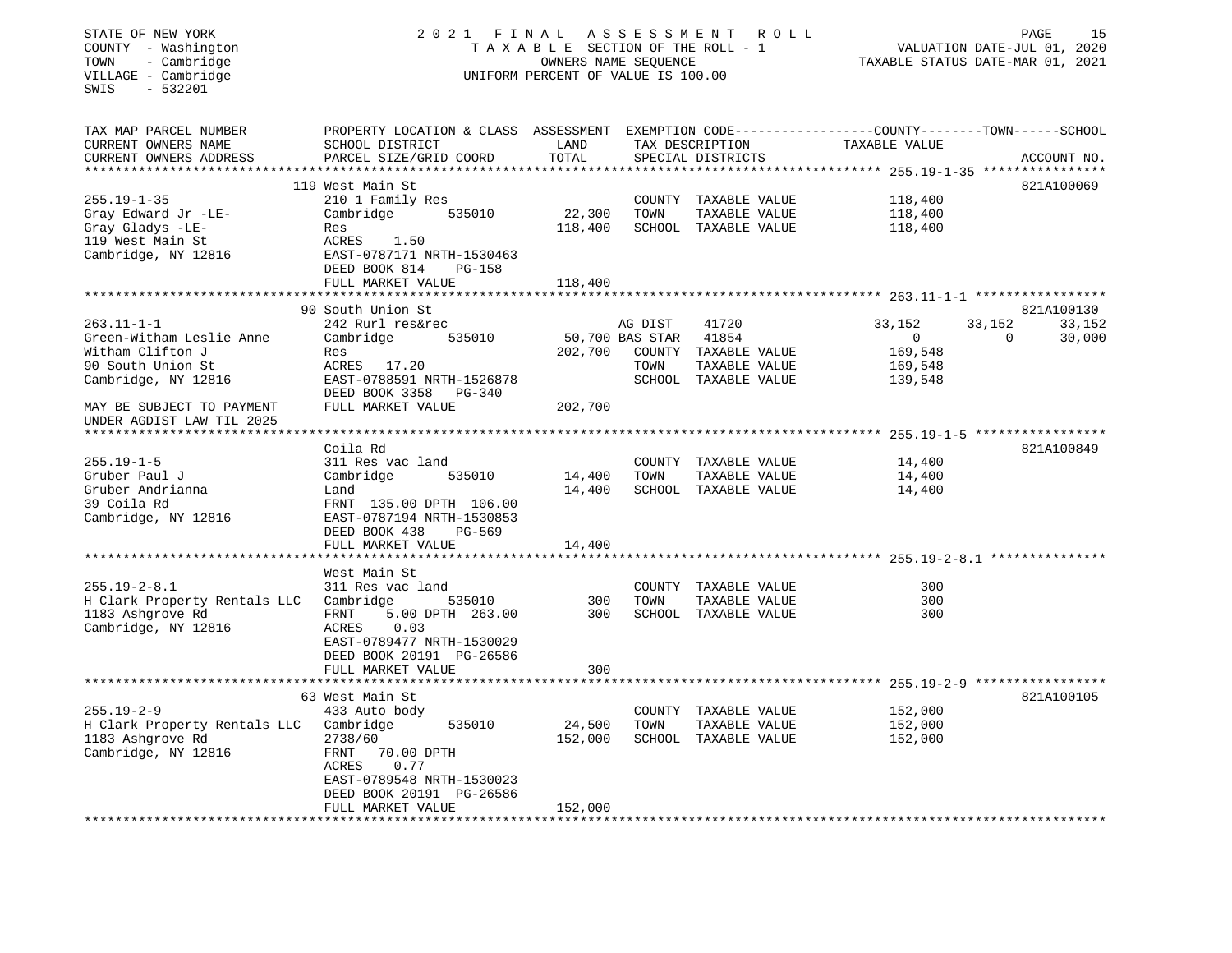## STATE OF NEW YORK 2 0 2 1 F I N A L A S S E S S M E N T R O L L PAGE 16 COUNTY - Washington T A X A B L E SECTION OF THE ROLL - 1 VALUATION DATE-JUL 01, 2020 TOWN - Cambridge OWNERS NAME SEQUENCE TAXABLE STATUS DATE-MAR 01, 2021 COUNTY - Washington<br>
TAXABLE SECTION OF THE ROLL<br>
TOWN - Cambridge Cambridge UNIFORM PERCENT OF VALUE IS 100.00

| TAX MAP PARCEL NUMBER        | PROPERTY LOCATION & CLASS ASSESSMENT                |                |                        |                        | EXEMPTION CODE-----------------COUNTY-------TOWN------SCHOOL |          |             |
|------------------------------|-----------------------------------------------------|----------------|------------------------|------------------------|--------------------------------------------------------------|----------|-------------|
| CURRENT OWNERS NAME          | SCHOOL DISTRICT                                     | LAND           |                        | TAX DESCRIPTION        | TAXABLE VALUE                                                |          |             |
| CURRENT OWNERS ADDRESS       | PARCEL SIZE/GRID COORD                              | TOTAL          |                        | SPECIAL DISTRICTS      |                                                              |          | ACCOUNT NO. |
| ***************************  |                                                     |                |                        |                        |                                                              |          |             |
|                              | 59 West Main St                                     |                |                        |                        |                                                              |          | 821A100173  |
| $255.19 - 2 - 10$            | 330 Vacant comm                                     |                |                        | COUNTY TAXABLE VALUE   | 6,700                                                        |          |             |
| H Clark Property Rentals LLC | Cambridge<br>535010                                 | 6,700          | TOWN                   | TAXABLE VALUE          | 6,700                                                        |          |             |
| 1183 Ashqrove Rd             | FRNT 74.00 DPTH 66.00                               | 6,700          |                        | SCHOOL TAXABLE VALUE   | 6,700                                                        |          |             |
| Cambridge, NY 12816          | EAST-0789565 NRTH-1530141                           |                |                        |                        |                                                              |          |             |
|                              | DEED BOOK 20191 PG-26586                            |                |                        |                        |                                                              |          |             |
|                              | FULL MARKET VALUE                                   | 6,700          |                        |                        |                                                              |          |             |
|                              |                                                     |                |                        |                        |                                                              |          |             |
|                              | 5 Pleasant St                                       |                |                        |                        |                                                              |          | 821A100073  |
| $263.7 - 1 - 5$              | 210 1 Family Res                                    |                | VETWAR CTS 41120       |                        | 22,530                                                       | 22,530   | 6,000       |
| Hahn Harvey B                | Cambridge<br>535010                                 | 28,800 AGED-CO |                        | 41802                  | 12,767                                                       | $\Omega$ | $\mathbf 0$ |
| Hahn Alice                   | Res                                                 |                | 150,200 ENH STAR 41834 |                        | $\overline{0}$                                               | $\Omega$ | 70,700      |
| 5 Pleasant St                | Trans Exempt Repay 2021                             |                |                        | COUNTY TAXABLE VALUE   | 114,903                                                      |          |             |
| Cambridge, NY 12816-1007     | FRNT 204.00 DPTH 90.00                              |                | TOWN                   | TAXABLE VALUE          | 127,670                                                      |          |             |
|                              | EAST-0788592 NRTH-1529454                           |                |                        | SCHOOL TAXABLE VALUE   | 73,500                                                       |          |             |
|                              | DEED BOOK 434<br>PG-550                             |                |                        | TE533 Trans exempt flg | 500.22 MT                                                    |          |             |
|                              | FULL MARKET VALUE                                   | 150,200        |                        |                        |                                                              |          |             |
|                              |                                                     |                |                        |                        |                                                              |          |             |
|                              | 5 Academy St                                        |                |                        |                        |                                                              |          | 821A100009  |
| $255.19 - 2 - 40$            | 230 3 Family Res                                    |                |                        | COUNTY TAXABLE VALUE   | 154,000                                                      |          |             |
| Hahn Harvey Jr               | Cambridge<br>535010                                 | 28,100         | TOWN                   | TAXABLE VALUE          | 154,000                                                      |          |             |
| 5 Academy St                 | FRNT 78.00 DPTH 212.00                              | 154,000        |                        | SCHOOL TAXABLE VALUE   | 154,000                                                      |          |             |
| Cambridge, NY 12816          | BANK<br>999                                         |                |                        |                        |                                                              |          |             |
|                              | EAST-0788961 NRTH-1529881                           |                |                        |                        |                                                              |          |             |
|                              | DEED BOOK 3684 PG-284                               |                |                        |                        |                                                              |          |             |
|                              | FULL MARKET VALUE                                   | 154,000        |                        |                        |                                                              |          |             |
|                              |                                                     |                |                        |                        |                                                              |          |             |
|                              | 32 South Union St                                   |                |                        |                        |                                                              |          | 821A100018  |
| $263.7 - 2 - 11$             | 210 1 Family Res                                    |                |                        | COUNTY TAXABLE VALUE   | 190,000                                                      |          |             |
| Harrington Brian Adam        | 535010<br>Cambridge                                 | 25,800         | TOWN                   | TAXABLE VALUE          | 190,000                                                      |          |             |
| Harrington Megan Irene       | 56.00 DPTH<br>FRNT                                  | 190,000        |                        | SCHOOL TAXABLE VALUE   | 190,000                                                      |          |             |
| 32 South Union St            | 0.38<br>ACRES                                       |                |                        |                        |                                                              |          |             |
| Cambridge, NY 12816          | EAST-0789408 NRTH-1528946                           |                |                        |                        |                                                              |          |             |
|                              | DEED BOOK 3494 PG-30                                |                |                        |                        |                                                              |          |             |
|                              | FULL MARKET VALUE                                   | 190,000        |                        |                        |                                                              |          |             |
|                              |                                                     |                |                        |                        |                                                              |          |             |
|                              | 49 Academy St                                       |                |                        |                        |                                                              |          | 821A100144  |
| $263.7 - 2 - 28$             | 210 1 Family Res                                    |                |                        | COUNTY TAXABLE VALUE   | 92,000                                                       |          |             |
| Harrington Jeffery A         | Cambridge<br>535010                                 | 23,500         | TOWN                   | TAXABLE VALUE          | 92,000                                                       |          |             |
| Motasky Sarah J              | Res                                                 | 92,000         |                        | SCHOOL TAXABLE VALUE   | 92,000                                                       |          |             |
| 49 Academy St                | FRNT 48.00 DPTH 170.00                              |                |                        |                        |                                                              |          |             |
| Cambridge, NY 12816          | EAST-0789162 NRTH-1528529                           |                |                        |                        |                                                              |          |             |
|                              | DEED BOOK 2182<br>PG-305                            |                |                        |                        |                                                              |          |             |
|                              | FULL MARKET VALUE<br>****************************** | 92,000         |                        |                        |                                                              |          |             |
|                              |                                                     |                |                        |                        |                                                              |          |             |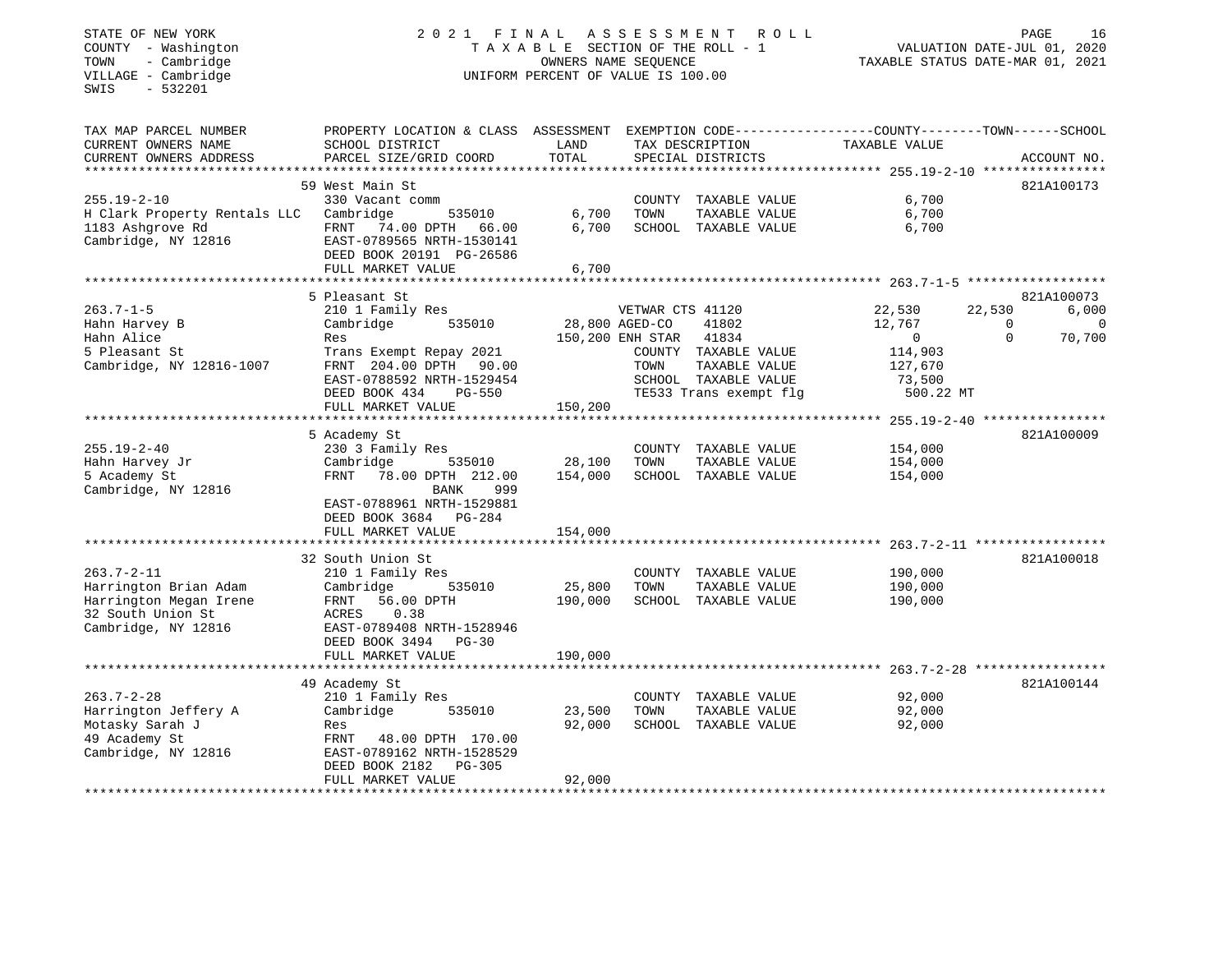| STATE OF NEW YORK<br>COUNTY - Washington<br>- Cambridge<br>TOWN<br>VILLAGE - Cambridge<br>$-532201$<br>SWIS | 2021 FINAL ASSESSMENT                                                                                                                                                                                      | TAXABLE SECTION OF THE ROLL - 1<br>OWNERS NAME SEQUENCE<br>UNIFORM PERCENT OF VALUE IS 100.00 |                            | ROLL                                                            |                                                                           | PAGE<br>17<br>VALUATION DATE-JUL 01, 2020<br>TAXABLE STATUS DATE-MAR 01, 2021 |
|-------------------------------------------------------------------------------------------------------------|------------------------------------------------------------------------------------------------------------------------------------------------------------------------------------------------------------|-----------------------------------------------------------------------------------------------|----------------------------|-----------------------------------------------------------------|---------------------------------------------------------------------------|-------------------------------------------------------------------------------|
| TAX MAP PARCEL NUMBER<br>CURRENT OWNERS NAME<br>CURRENT OWNERS ADDRESS                                      | PROPERTY LOCATION & CLASS ASSESSMENT EXEMPTION CODE---------------COUNTY-------TOWN------SCHOOL<br>SCHOOL DISTRICT<br>PARCEL SIZE/GRID COORD                                                               | LAND<br>TOTAL                                                                                 |                            | TAX DESCRIPTION<br>SPECIAL DISTRICTS                            | TAXABLE VALUE<br>*************************** 263.11-1-4 ***************** | ACCOUNT NO.                                                                   |
| $263.11 - 1 - 4$<br>Harrington Keaton E<br>Starteri Keanna L<br>78 South Union St<br>Cambridge, NY 12816    | 78 South Union St<br>210 1 Family Res<br>Cambridge<br>535010<br>Res<br>FRNT<br>80.00 DPTH 128.00<br>BANK<br>999<br>EAST-0789105 NRTH-1527043<br>DEED BOOK 3908 PG-215                                      | 23,600<br>92,000                                                                              | COUNTY<br>TOWN             | TAXABLE VALUE<br>TAXABLE VALUE<br>SCHOOL TAXABLE VALUE          | 92,000<br>92,000<br>92,000                                                | 821A100081                                                                    |
|                                                                                                             | FULL MARKET VALUE                                                                                                                                                                                          | 92,000                                                                                        |                            |                                                                 |                                                                           |                                                                               |
| $263.7 - 1 - 2$<br>Harrington Sharon W Jr<br>11 Driscoll Way<br>Cambridge, NY 12816                         | 14 Myrtle Ave<br>484 1 use sm bld<br>Cambridge<br>535010<br>FRNT 82.00 DPTH 198.00<br>EAST-0788397 NRTH-1529489<br>DEED BOOK 3598 PG-189<br>FULL MARKET VALUE                                              | 25,000<br>54,700<br>54,700                                                                    | TOWN                       | COUNTY TAXABLE VALUE<br>TAXABLE VALUE<br>SCHOOL TAXABLE VALUE   | 54,700<br>54,700<br>54,700                                                | 821A100043                                                                    |
|                                                                                                             |                                                                                                                                                                                                            |                                                                                               |                            |                                                                 |                                                                           |                                                                               |
| $263.7 - 2 - 8$<br>Harris Rupert B JR<br>Harris Janice V<br>24 South Union St<br>Cambridge, NY 12816-1018   | 24 South Union St<br>210 1 Family Res<br>Cambridge<br>535010<br>Res<br>FRNT 66.00 DPTH 282.00<br>EAST-0789443 NRTH-1529161<br>DEED BOOK 2179 PG-94                                                         | 27,100<br>183,000                                                                             | BAS STAR<br>COUNTY<br>TOWN | 41854<br>TAXABLE VALUE<br>TAXABLE VALUE<br>SCHOOL TAXABLE VALUE | $\mathbf 0$<br>183,000<br>183,000<br>153,000                              | 821A100094<br>30,000<br>$\Omega$                                              |
|                                                                                                             | FULL MARKET VALUE                                                                                                                                                                                          | 183,000                                                                                       |                            |                                                                 |                                                                           |                                                                               |
|                                                                                                             | 20 Myrtle Ave                                                                                                                                                                                              |                                                                                               |                            |                                                                 |                                                                           | 821A100116                                                                    |
| $263.7 - 1 - 3$<br>Hart Rebecca A<br>20 Myrtle Ave<br>Cambridge, NY 12816                                   | 210 1 Family Res<br>Cambridge<br>535010<br>Res<br>ACRES<br>1.13 BANK<br>999<br>EAST-0788413 NRTH-1529340<br>DEED BOOK 3572 PG-58<br>FULL MARKET VALUE                                                      | 30,500<br>162,100                                                                             | TOWN                       | COUNTY TAXABLE VALUE<br>TAXABLE VALUE<br>SCHOOL TAXABLE VALUE   | 162,100<br>162,100<br>162,100                                             |                                                                               |
|                                                                                                             |                                                                                                                                                                                                            | 162,100                                                                                       |                            |                                                                 |                                                                           |                                                                               |
| $263.7 - 2 - 34$<br>Holcomb John L<br>Holcomb Casey L<br>37 Academy St<br>Cambridge, NY 12816               | 37 Academy St<br>210 1 Family Res<br>Cambridge<br>535010<br>Res<br>Easement 2939/270<br>FRNT<br>66.00 DPTH 137.00<br>BANK<br>999<br>EAST-0789226 NRTH-1528838<br>DEED BOOK 2994 PG-38<br>FULL MARKET VALUE | 23,300<br>106,100<br>106,100                                                                  | BAS STAR<br>COUNTY<br>TOWN | 41854<br>TAXABLE VALUE<br>TAXABLE VALUE<br>SCHOOL TAXABLE VALUE | $\overline{0}$<br>106,100<br>106,100<br>76,100                            | 821A100050<br>$\mathbf 0$<br>30,000                                           |
|                                                                                                             | *********************                                                                                                                                                                                      |                                                                                               |                            |                                                                 |                                                                           |                                                                               |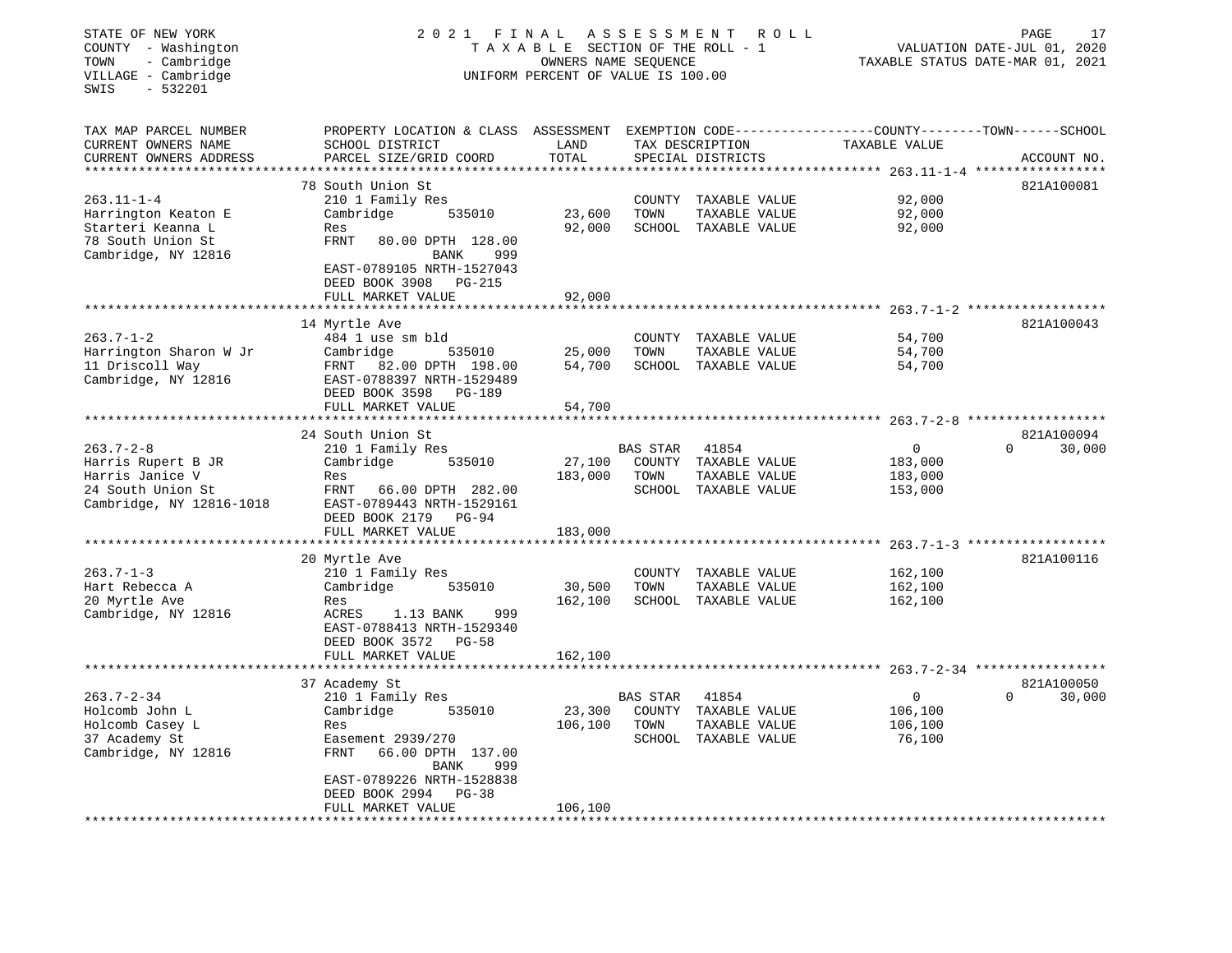|                                                                                                                                                                                                           |                                                                                                                                                                                              |                    | R O L L                          |                                                                                                                                                                                                                                                                                                                                                                                                                | PAGE<br>18<br>VALUATION DATE-JUL 01, 2020<br>TAXABLE STATUS DATE-MAR 01, 2021                  |
|-----------------------------------------------------------------------------------------------------------------------------------------------------------------------------------------------------------|----------------------------------------------------------------------------------------------------------------------------------------------------------------------------------------------|--------------------|----------------------------------|----------------------------------------------------------------------------------------------------------------------------------------------------------------------------------------------------------------------------------------------------------------------------------------------------------------------------------------------------------------------------------------------------------------|------------------------------------------------------------------------------------------------|
| SCHOOL DISTRICT<br>PARCEL SIZE/GRID COORD                                                                                                                                                                 | LAND<br>TOTAL                                                                                                                                                                                |                    |                                  | TAXABLE VALUE                                                                                                                                                                                                                                                                                                                                                                                                  | ACCOUNT NO.                                                                                    |
| 330 Vacant comm<br>Cambridge<br>535010<br>H & L<br>FRNT 87.00 DPTH 201.00<br>EAST-0789332 NRTH-1530273                                                                                                    | 28,400<br>28,400                                                                                                                                                                             | TOWN               | TAXABLE VALUE                    | 28,400<br>28,400<br>28,400                                                                                                                                                                                                                                                                                                                                                                                     | 821C100817                                                                                     |
| FULL MARKET VALUE                                                                                                                                                                                         | 28,400                                                                                                                                                                                       |                    |                                  |                                                                                                                                                                                                                                                                                                                                                                                                                |                                                                                                |
| 210 1 Family Res<br>Cambridge<br>535010<br>Res<br>FRNT<br>66.00 DPTH 135.00<br>BANK<br>999<br>EAST-0789187 NRTH-1529611                                                                                   | 23,100<br>120,900                                                                                                                                                                            | TOWN               | TAXABLE VALUE                    | 120,900<br>120,900<br>120,900                                                                                                                                                                                                                                                                                                                                                                                  | 821A100062                                                                                     |
| FULL MARKET VALUE                                                                                                                                                                                         | 120,900                                                                                                                                                                                      |                    |                                  |                                                                                                                                                                                                                                                                                                                                                                                                                |                                                                                                |
| 210 1 Family Res<br>Cambridge<br>535010<br>FRNT 54.00 DPTH 162.00<br>BANK<br>998<br>EAST-0789174 NRTH-1528415<br>DEED BOOK 3208 PG-132                                                                    | 23,700<br>102,600                                                                                                                                                                            | TOWN               | 41854<br>TAXABLE VALUE           | 0<br>102,600<br>102,600<br>72,600                                                                                                                                                                                                                                                                                                                                                                              | 821A100150<br>$\mathbf 0$<br>30,000                                                            |
|                                                                                                                                                                                                           | * * * * * * * * * * *                                                                                                                                                                        |                    |                                  |                                                                                                                                                                                                                                                                                                                                                                                                                |                                                                                                |
| 210 1 Family Res<br>Cambridge<br>535010<br>Res<br>FRNT 110.00 DPTH 180.00<br>EAST-0789347 NRTH-1528527<br>DEED BOOK 570<br><b>PG-184</b><br>FULL MARKET VALUE                                             | 30,100<br>116,900                                                                                                                                                                            | TOWN               | 41834<br>TAXABLE VALUE           | $\mathsf 0$<br>116,900<br>116,900<br>46,200                                                                                                                                                                                                                                                                                                                                                                    | 821A100151<br>70,700<br>$\Omega$                                                               |
|                                                                                                                                                                                                           |                                                                                                                                                                                              |                    |                                  |                                                                                                                                                                                                                                                                                                                                                                                                                |                                                                                                |
| 210 1 Family Res<br>Cambridge<br>535010<br>Life Estate John J Svitak<br>2647/234<br>FRNT<br>92.00 DPTH<br>79.00<br>BANK<br>997<br>EAST-0790135 NRTH-1530628<br>DEED BOOK 2647 PG-234<br>FULL MARKET VALUE | 19,700<br>97,000<br>97,000                                                                                                                                                                   | TOWN               | 41800<br>TAXABLE VALUE           | 48,500<br>48,500<br>48,500<br>48,500                                                                                                                                                                                                                                                                                                                                                                           | 821A100082<br>48,500<br>48,500                                                                 |
|                                                                                                                                                                                                           | 100 West Main St<br>DEED BOOK 20200 PG-705<br>10 Gilmore Ave<br>DEED BOOK 3238 PG-1<br>55 Academy St<br>FULL MARKET VALUE<br>44 South Union St<br>**********************<br>9 North Union St | 102,600<br>116,900 | BAS STAR<br>ENH STAR<br>AGED-ALL | 2021 FINAL ASSESSMENT<br>TAXABLE SECTION OF THE ROLL - 1<br>OWNERS NAME SEQUENCE<br>UNIFORM PERCENT OF VALUE IS 100.00<br>TAX DESCRIPTION<br>SPECIAL DISTRICTS<br>COUNTY TAXABLE VALUE<br>SCHOOL TAXABLE VALUE<br>COUNTY TAXABLE VALUE<br>SCHOOL TAXABLE VALUE<br>COUNTY TAXABLE VALUE<br>SCHOOL TAXABLE VALUE<br>COUNTY TAXABLE VALUE<br>SCHOOL TAXABLE VALUE<br>COUNTY TAXABLE VALUE<br>SCHOOL TAXABLE VALUE | PROPERTY LOCATION & CLASS ASSESSMENT EXEMPTION CODE---------------COUNTY-------TOWN-----SCHOOL |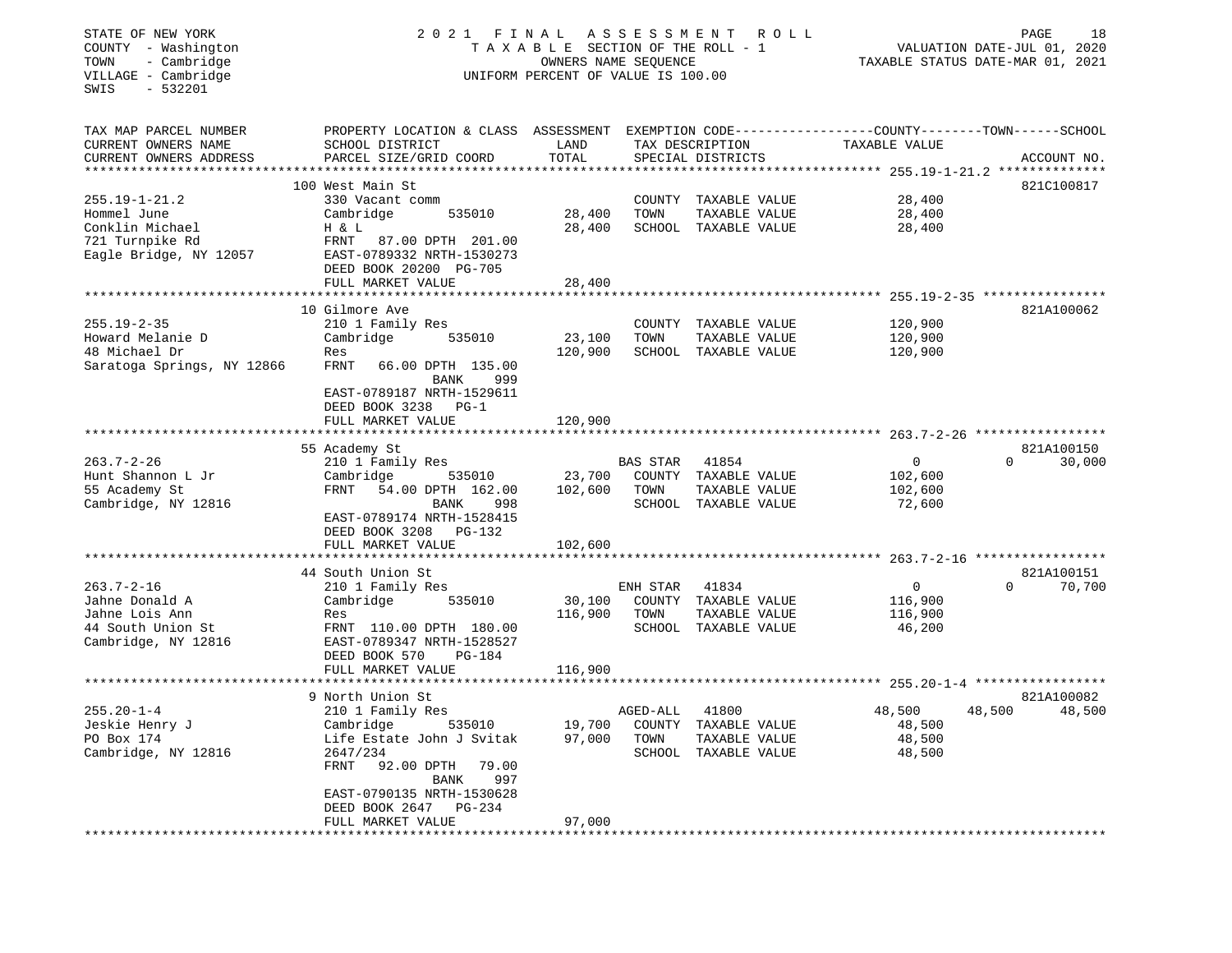| STATE OF NEW YORK<br>COUNTY - Washington<br>- Cambridge<br>TOWN<br>VILLAGE - Cambridge<br>$-532201$<br>SWIS | 2021 FINAL                                                                                                         | TAXABLE SECTION OF THE ROLL - 1<br>OWNERS NAME SEQUENCE<br>UNIFORM PERCENT OF VALUE IS 100.00 |                 | ASSESSMENT ROLL      | 19<br>PAGE<br>VALUATION DATE-JUL 01, 2020<br>TAXABLE STATUS DATE-MAR 01, 2021 |             |             |
|-------------------------------------------------------------------------------------------------------------|--------------------------------------------------------------------------------------------------------------------|-----------------------------------------------------------------------------------------------|-----------------|----------------------|-------------------------------------------------------------------------------|-------------|-------------|
| TAX MAP PARCEL NUMBER<br>CURRENT OWNERS NAME                                                                | PROPERTY LOCATION & CLASS ASSESSMENT EXEMPTION CODE---------------COUNTY-------TOWN------SCHOOL<br>SCHOOL DISTRICT | LAND                                                                                          |                 | TAX DESCRIPTION      | TAXABLE VALUE                                                                 |             |             |
| CURRENT OWNERS ADDRESS<br>***********************                                                           | PARCEL SIZE/GRID COORD                                                                                             | TOTAL                                                                                         |                 | SPECIAL DISTRICTS    |                                                                               |             | ACCOUNT NO. |
|                                                                                                             | 56 South Union St                                                                                                  |                                                                                               |                 |                      |                                                                               |             | 821A100174  |
| $263.7 - 2 - 20$                                                                                            | 210 1 Family Res                                                                                                   |                                                                                               |                 | COUNTY TAXABLE VALUE | 161,600                                                                       |             |             |
| Johnson Ian S                                                                                               | Cambridge<br>535010                                                                                                | 31,900                                                                                        | TOWN            | TAXABLE VALUE        | 161,600                                                                       |             |             |
| 56 South Union St                                                                                           | Res                                                                                                                | 161,600                                                                                       |                 | SCHOOL TAXABLE VALUE | 161,600                                                                       |             |             |
| Cambridge, NY 12816                                                                                         | FRNT 115.00 DPTH 214.00<br>BANK<br>997                                                                             |                                                                                               |                 |                      |                                                                               |             |             |
|                                                                                                             | EAST-0789255 NRTH-1528101<br>DEED BOOK 3930 PG-250                                                                 |                                                                                               |                 |                      |                                                                               |             |             |
|                                                                                                             | FULL MARKET VALUE                                                                                                  | 161,600                                                                                       |                 |                      |                                                                               |             |             |
|                                                                                                             |                                                                                                                    |                                                                                               |                 |                      |                                                                               |             |             |
|                                                                                                             | 14 Academy St                                                                                                      |                                                                                               |                 |                      |                                                                               |             | 821A100160  |
| $263.7 - 1 - 10$                                                                                            | 280 Res Multiple                                                                                                   |                                                                                               |                 | COUNTY TAXABLE VALUE | 139,500                                                                       |             |             |
| Jones Carl                                                                                                  | 535010<br>Cambridge                                                                                                | 25,600                                                                                        | TOWN            | TAXABLE VALUE        | 139,500                                                                       |             |             |
| Jones Florence                                                                                              | Res                                                                                                                | 139,500                                                                                       |                 | SCHOOL TAXABLE VALUE | 139,500                                                                       |             |             |
| 4151 Route 346<br>North Pownal, VT 05260-9707                                                               | FRNT<br>66.00 DPTH 165.00<br>EAST-0788811 NRTH-1529376                                                             |                                                                                               |                 |                      |                                                                               |             |             |
|                                                                                                             | DEED BOOK 445<br><b>PG-166</b>                                                                                     |                                                                                               |                 |                      |                                                                               |             |             |
|                                                                                                             | FULL MARKET VALUE                                                                                                  | 139,500                                                                                       |                 |                      |                                                                               |             |             |
|                                                                                                             | ***********************                                                                                            |                                                                                               |                 |                      |                                                                               |             |             |
|                                                                                                             | 26 South Union St                                                                                                  |                                                                                               |                 |                      |                                                                               |             | 821A100006  |
| $263.7 - 2 - 9$                                                                                             | 210 1 Family Res                                                                                                   |                                                                                               | BAS STAR        | 41854                | $\overline{0}$                                                                | $\mathbf 0$ | 30,000      |
| Jones Theresa A                                                                                             | 535010<br>Cambridge                                                                                                | 27,200                                                                                        |                 | COUNTY TAXABLE VALUE | 93,000                                                                        |             |             |
| 26 South Union St                                                                                           | Res                                                                                                                | 93,000                                                                                        | TOWN            | TAXABLE VALUE        | 93,000                                                                        |             |             |
| Cambridge, NY 12816                                                                                         | 67.00 DPTH 262.00<br>FRNT<br>EAST-0789440 NRTH-1529095<br>DEED BOOK 2182 PG-252                                    |                                                                                               |                 | SCHOOL TAXABLE VALUE | 63,000                                                                        |             |             |
|                                                                                                             | FULL MARKET VALUE                                                                                                  | 93,000                                                                                        |                 |                      |                                                                               |             |             |
|                                                                                                             |                                                                                                                    |                                                                                               |                 |                      |                                                                               |             |             |
|                                                                                                             | 118 West Main St                                                                                                   |                                                                                               |                 |                      |                                                                               |             | 821A100089  |
| $255.19 - 1 - 29$                                                                                           | 210 1 Family Res                                                                                                   |                                                                                               | BAS STAR        | 41854                | $\mathbf{0}$                                                                  | $\Omega$    | 30,000      |
| Jones Thomas M                                                                                              | 535010<br>Cambridge                                                                                                | 31,500                                                                                        | COUNTY          | TAXABLE VALUE        | 170,000                                                                       |             |             |
| Jones Alexina M                                                                                             | Res                                                                                                                | 170,000                                                                                       | TOWN            | TAXABLE VALUE        | 170,000                                                                       |             |             |
| 118 West Main St                                                                                            | FRNT 100.00 DPTH 400.00                                                                                            |                                                                                               |                 | SCHOOL TAXABLE VALUE | 140,000                                                                       |             |             |
| Cambridge, NY 12816                                                                                         | EAST-0788680 NRTH-1530278                                                                                          |                                                                                               |                 |                      |                                                                               |             |             |
|                                                                                                             | DEED BOOK 2870 PG-303                                                                                              |                                                                                               |                 |                      |                                                                               |             |             |
|                                                                                                             | FULL MARKET VALUE                                                                                                  | 170,000                                                                                       |                 |                      |                                                                               |             |             |
|                                                                                                             |                                                                                                                    |                                                                                               |                 |                      |                                                                               |             |             |
|                                                                                                             | 33 Academy St                                                                                                      |                                                                                               |                 |                      |                                                                               |             | 821A100033  |
| $263.7 - 2 - 36$                                                                                            | 210 1 Family Res                                                                                                   |                                                                                               | <b>BAS STAR</b> | 41854                | 0                                                                             | $\Omega$    | 30,000      |
| Joseph John J                                                                                               | 535010<br>Cambridge                                                                                                | 42,200                                                                                        | COUNTY          | TAXABLE VALUE        | 153,000                                                                       |             |             |
| Joseph Linda M                                                                                              | Res                                                                                                                | 153,000                                                                                       | TOWN            | TAXABLE VALUE        | 153,000                                                                       |             |             |
| 33 Academy St                                                                                               | ACRES<br>1.03                                                                                                      |                                                                                               |                 | SCHOOL TAXABLE VALUE | 123,000                                                                       |             |             |
| Cambridge, NY 12816                                                                                         | EAST-0789155 NRTH-1529022<br><b>PG-284</b><br>DEED BOOK 1960                                                       |                                                                                               |                 |                      |                                                                               |             |             |
| *********************                                                                                       | FULL MARKET VALUE<br>***************************                                                                   | 153,000<br>*******************                                                                |                 |                      |                                                                               |             |             |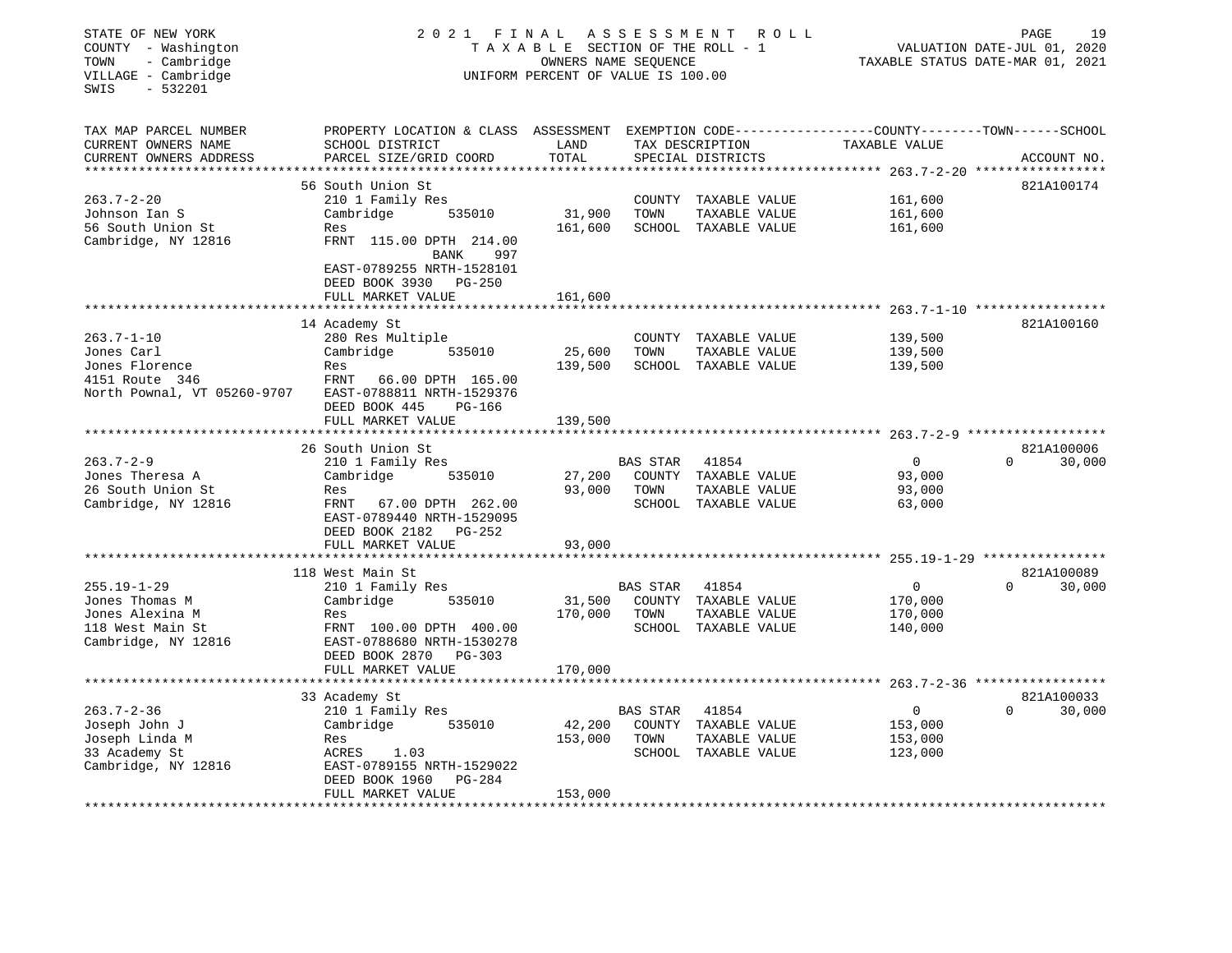## STATE OF NEW YORK 2 0 2 1 F I N A L A S S E S S M E N T R O L L PAGE 20 COUNTY - Washington T A X A B L E SECTION OF THE ROLL - 1 VALUATION DATE-JUL 01, 2020 TOWN - Cambridge OWNERS NAME SEQUENCE TAXABLE STATUS DATE-MAR 01, 2021 COUNTY - Washington<br>
TAXABLE SECTION OF THE ROLL<br>
TOWN - Cambridge UNIFORM PERCENT OF VALUE IS 100.00<br>
UNIFORM PERCENT OF VALUE IS 100.00

| TAX MAP PARCEL NUMBER  | PROPERTY LOCATION & CLASS ASSESSMENT |         |                 |                      | EXEMPTION CODE-----------------COUNTY-------TOWN------SCHOOL |                    |
|------------------------|--------------------------------------|---------|-----------------|----------------------|--------------------------------------------------------------|--------------------|
| CURRENT OWNERS NAME    | SCHOOL DISTRICT                      | LAND    |                 | TAX DESCRIPTION      | TAXABLE VALUE                                                |                    |
| CURRENT OWNERS ADDRESS | PARCEL SIZE/GRID COORD               | TOTAL   |                 | SPECIAL DISTRICTS    |                                                              | ACCOUNT NO.        |
|                        | **********************               |         |                 |                      |                                                              |                    |
|                        | 5 North Union St                     |         |                 |                      |                                                              | 821A100044         |
| $255.20 - 1 - 6$       | 220 2 Family Res                     |         |                 | COUNTY TAXABLE VALUE | 130,400                                                      |                    |
| Kavanaugh Timothy R    | 535010<br>Cambridge                  | 19,500  | TOWN            | TAXABLE VALUE        | 130,400                                                      |                    |
| Kavanaugh Sandra H     | Res                                  | 130,400 |                 | SCHOOL TAXABLE VALUE | 130,400                                                      |                    |
| 5 North Union St       | 82.00 DPTH<br>85.00<br>FRNT          |         |                 |                      |                                                              |                    |
| PO Box 232             | EAST-0790024 NRTH-1530492            |         |                 |                      |                                                              |                    |
| Cambridge, NY 12816    | DEED BOOK 605<br><b>PG-204</b>       |         |                 |                      |                                                              |                    |
|                        | FULL MARKET VALUE                    | 130,400 |                 |                      |                                                              |                    |
|                        |                                      |         |                 |                      |                                                              |                    |
|                        | 8 Myrtle Ave                         |         |                 |                      |                                                              | 821A100003         |
| $255.19 - 3 - 12$      | 210 1 Family Res                     |         | <b>BAS STAR</b> | 41854                | $\Omega$                                                     | $\Omega$<br>30,000 |
| Kelly Sara M           | Cambridge<br>535010                  | 29,100  |                 | COUNTY TAXABLE VALUE | 105,400                                                      |                    |
| 8 Myrtle Ave           | Res                                  | 105,400 | TOWN            | TAXABLE VALUE        | 105,400                                                      |                    |
| Cambridge, NY 12816    | FRNT<br>99.00 DPTH 182.00            |         |                 | SCHOOL TAXABLE VALUE | 75,400                                                       |                    |
|                        | EAST-0788292 NRTH-1529790            |         |                 |                      |                                                              |                    |
|                        | DEED BOOK 3085<br>$PG-250$           |         |                 |                      |                                                              |                    |
|                        | FULL MARKET VALUE                    | 105,400 |                 |                      |                                                              |                    |
|                        |                                      |         |                 |                      |                                                              |                    |
|                        | West Main St                         |         |                 |                      |                                                              | 821A100079         |
| $255.19 - 1 - 14.1$    | 311 Res vac land                     |         |                 | COUNTY TAXABLE VALUE | 20,000                                                       |                    |
| King James II          | Cambridge<br>535010                  | 20,000  | TOWN            | TAXABLE VALUE        | 20,000                                                       |                    |
| 108 West Main St       | Vl                                   | 20,000  |                 | SCHOOL TAXABLE VALUE | 20,000                                                       |                    |
| Cambridge, NY 12816    | ACRES<br>4.00                        |         |                 |                      |                                                              |                    |
|                        | EAST-0789271 NRTH-1530850            |         |                 |                      |                                                              |                    |
|                        | DEED BOOK 480<br>PG-1047             |         |                 |                      |                                                              |                    |
|                        | FULL MARKET VALUE                    | 20,000  |                 |                      |                                                              |                    |
|                        | ***********************              |         |                 |                      |                                                              |                    |
|                        | West Main St                         |         |                 |                      |                                                              | 821A100102         |
| $255.19 - 1 - 13$      | 311 Res vac land                     |         |                 | COUNTY TAXABLE VALUE | 5,000                                                        |                    |
| King James K II        | Cambridge<br>535010                  | 5,000   | TOWN            | TAXABLE VALUE        | 5,000                                                        |                    |
| 108 West Main St       | Lot                                  | 5,000   |                 | SCHOOL TAXABLE VALUE | 5,000                                                        |                    |
| Cambridge, NY 12816    | ACRES<br>1.00                        |         |                 |                      |                                                              |                    |
|                        | EAST-0789092 NRTH-1530509            |         |                 |                      |                                                              |                    |
|                        | DEED BOOK 472<br>PG-966              |         |                 |                      |                                                              |                    |
|                        | FULL MARKET VALUE                    | 5,000   |                 |                      |                                                              |                    |
|                        |                                      |         |                 |                      |                                                              |                    |
|                        | West main St                         |         |                 |                      |                                                              | 821A100819         |
| $255.19 - 1 - 14.2$    | 311 Res vac land                     |         | COUNTY          | TAXABLE VALUE        | 1,400                                                        |                    |
| King James K II        | Cambridge<br>535010                  | 1,400   | TOWN            | TAXABLE VALUE        | 1,400                                                        |                    |
| King Jana T            | Vacant Land                          | 1,400   |                 | SCHOOL TAXABLE VALUE | 1,400                                                        |                    |
| 108 West Main St       | 54.00 DPTH 234.00<br>FRNT            |         |                 |                      |                                                              |                    |
| Cambridge, NY 12816    | EAST-0789293 NRTH-1530414            |         |                 |                      |                                                              |                    |
|                        | DEED BOOK 607<br>$PG-14$             |         |                 |                      |                                                              |                    |
|                        | FULL MARKET VALUE                    | 1,400   |                 |                      |                                                              |                    |
|                        |                                      |         |                 |                      |                                                              |                    |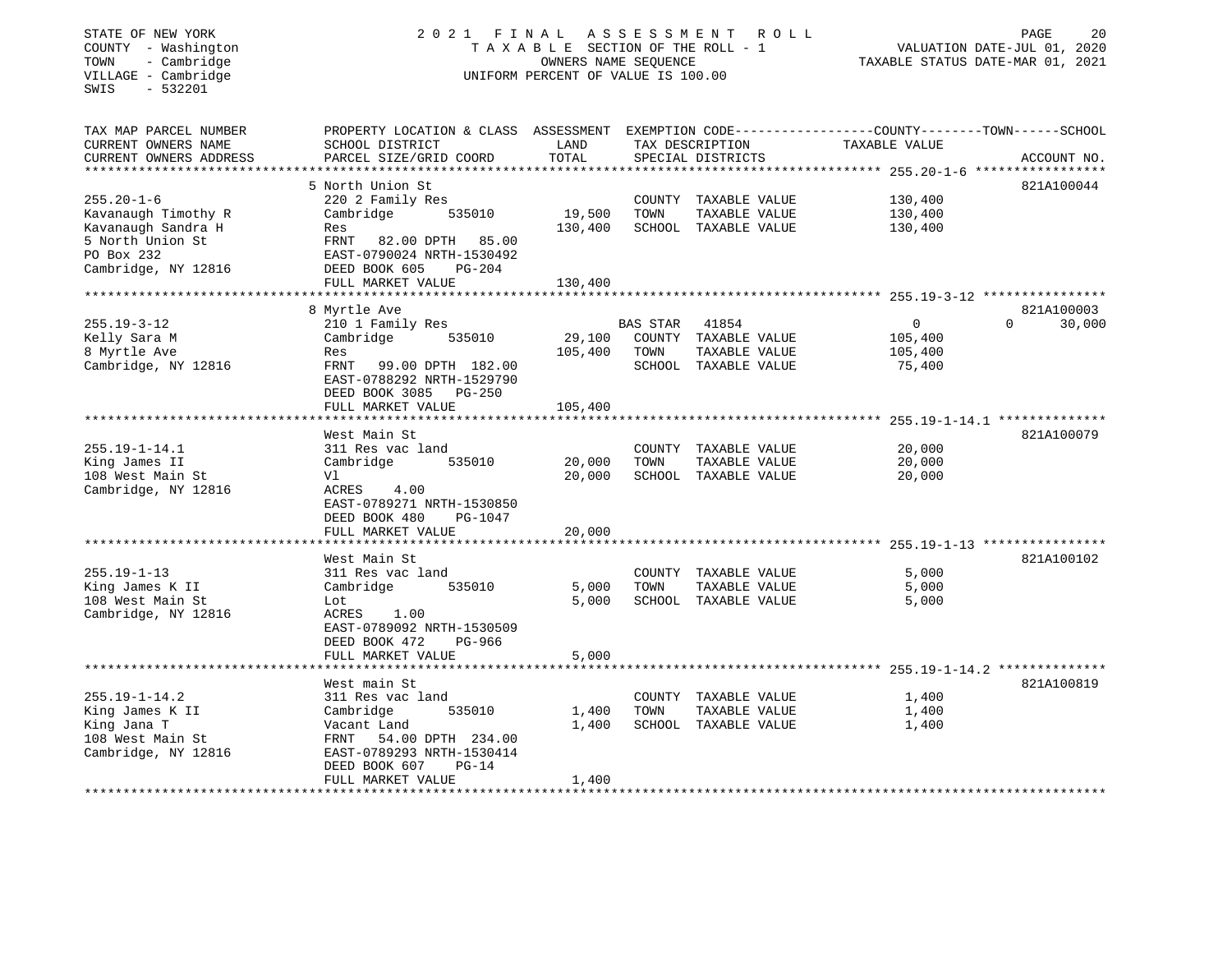| STATE OF NEW YORK<br>COUNTY - Washington<br>- Cambridge<br>TOWN<br>VILLAGE - Cambridge<br>$-532201$<br>SWIS       | 2021                                                                                                                                                                                          | FINAL<br>TAXABLE SECTION OF THE ROLL - 1<br>OWNERS NAME SEQUENCE<br>UNIFORM PERCENT OF VALUE IS 100.00 | ASSESSMENT              | ROLL                                                                   | PAGE<br>21<br>VALUATION DATE-JUL 01, 2020<br>TAXABLE STATUS DATE-MAR 01, 2021 |                                                  |  |
|-------------------------------------------------------------------------------------------------------------------|-----------------------------------------------------------------------------------------------------------------------------------------------------------------------------------------------|--------------------------------------------------------------------------------------------------------|-------------------------|------------------------------------------------------------------------|-------------------------------------------------------------------------------|--------------------------------------------------|--|
| TAX MAP PARCEL NUMBER<br>CURRENT OWNERS NAME<br>CURRENT OWNERS ADDRESS                                            | PROPERTY LOCATION & CLASS ASSESSMENT EXEMPTION CODE---------------COUNTY-------TOWN------SCHOOL<br>SCHOOL DISTRICT<br>PARCEL SIZE/GRID COORD                                                  | LAND<br>TOTAL                                                                                          |                         | TAX DESCRIPTION<br>SPECIAL DISTRICTS                                   | TAXABLE VALUE                                                                 | ACCOUNT NO.                                      |  |
|                                                                                                                   | 108 West Main St                                                                                                                                                                              |                                                                                                        |                         |                                                                        |                                                                               | 821A100123                                       |  |
| $255.19 - 1 - 24$<br>King James K II<br>King Jana T<br>108 West Main St<br>Cambridge, NY 12816                    | 210 1 Family Res<br>Cambridge<br>535010<br>Res<br>FRNT<br>74.00 DPTH 264.00<br>EAST-0789117 NRTH-1530262<br>DEED BOOK 607<br>$PG-19$                                                          | 24,900<br>200,000                                                                                      | BAS STAR<br>TOWN        | 41854<br>COUNTY TAXABLE VALUE<br>TAXABLE VALUE<br>SCHOOL TAXABLE VALUE | $\Omega$<br>200,000<br>200,000<br>170,000                                     | $\Omega$<br>30,000                               |  |
|                                                                                                                   | FULL MARKET VALUE                                                                                                                                                                             | 200,000                                                                                                |                         |                                                                        |                                                                               |                                                  |  |
| $255.20 - 1 - 8.1$<br>King Todd<br>1130 State Route 22<br>Cambridge, NY 12816                                     | **********************<br>58 West Main St<br>432 Gas station<br>535010<br>Cambridge<br>former gas station<br>FRNT 115.00 DPTH 159.00<br>EAST-0789875 NRTH-1530313<br>DEED BOOK 20191 PG-29845 | 26,000<br>76,000                                                                                       | TOWN                    | COUNTY TAXABLE VALUE<br>TAXABLE VALUE<br>SCHOOL TAXABLE VALUE          | 76,000<br>76,000<br>76,000                                                    | $255.20 - 1 - 8.1$ ***************<br>821A100115 |  |
|                                                                                                                   | FULL MARKET VALUE                                                                                                                                                                             | 76,000                                                                                                 |                         |                                                                        |                                                                               |                                                  |  |
|                                                                                                                   |                                                                                                                                                                                               |                                                                                                        |                         |                                                                        |                                                                               | 821A100163                                       |  |
| $255.20 - 1 - 9.1$<br>Kleinpeter Paul K Jr<br>Hamilton Jessica J<br>PO Box 483<br>Cambridge, NY 12816             | 21 Georges Way<br>210 1 Family Res<br>Cambridge<br>535010<br>Res<br>ACRES<br>8.40 BANK<br>999<br>EAST-0789711 NRTH-1530799<br>DEED BOOK 20191 PG-25478                                        | 80,500<br>302,800                                                                                      | TOWN                    | COUNTY TAXABLE VALUE<br>TAXABLE VALUE<br>SCHOOL TAXABLE VALUE          | 302,800<br>302,800<br>302,800                                                 |                                                  |  |
|                                                                                                                   | FULL MARKET VALUE                                                                                                                                                                             | 302,800                                                                                                |                         |                                                                        |                                                                               |                                                  |  |
| $255.19 - 3 - 13$<br>Labish Cynthia Canzeri<br>Labish Michael I<br>10 Myrtle Ave<br>Cambridge, NY 12816           | 10 Myrtle Ave<br>210 1 Family Res<br>535010<br>Cambridge<br>Res<br>C.o. 693/50<br>ACRES<br>6.90<br>EAST-0788067 NRTH-1529474<br>DEED BOOK 807<br><b>PG-185</b><br>FULL MARKET VALUE           | 40,500<br>210,500<br>210,500                                                                           | <b>BAS STAR</b><br>TOWN | 41854<br>COUNTY TAXABLE VALUE<br>TAXABLE VALUE<br>SCHOOL TAXABLE VALUE | $\mathbf{0}$<br>210,500<br>210,500<br>180,500                                 | 821A100053<br>$\Omega$<br>30,000                 |  |
|                                                                                                                   |                                                                                                                                                                                               |                                                                                                        |                         |                                                                        |                                                                               |                                                  |  |
| $255.19 - 2 - 24$<br>Lederer-Barnes Richard W<br>Lederer-Barnes Joanna L<br>15 Gilmore Ave<br>Cambridge, NY 12816 | 15 Gilmore Ave<br>210 1 Family Res<br>Cambridge<br>535010<br>Res<br>FRNT 120.00 DPTH 153.00<br>EAST-0789387 NRTH-1529413<br>DEED BOOK 2463<br>PG-27<br>FULL MARKET VALUE                      | 29,400<br>206,100<br>206,100                                                                           | BAS STAR<br>TOWN        | 41854<br>COUNTY TAXABLE VALUE<br>TAXABLE VALUE<br>SCHOOL TAXABLE VALUE | $\mathsf{O}$<br>206,100<br>206,100<br>176,100                                 | 821A100135<br>$\Omega$<br>30,000                 |  |
|                                                                                                                   |                                                                                                                                                                                               |                                                                                                        |                         |                                                                        |                                                                               |                                                  |  |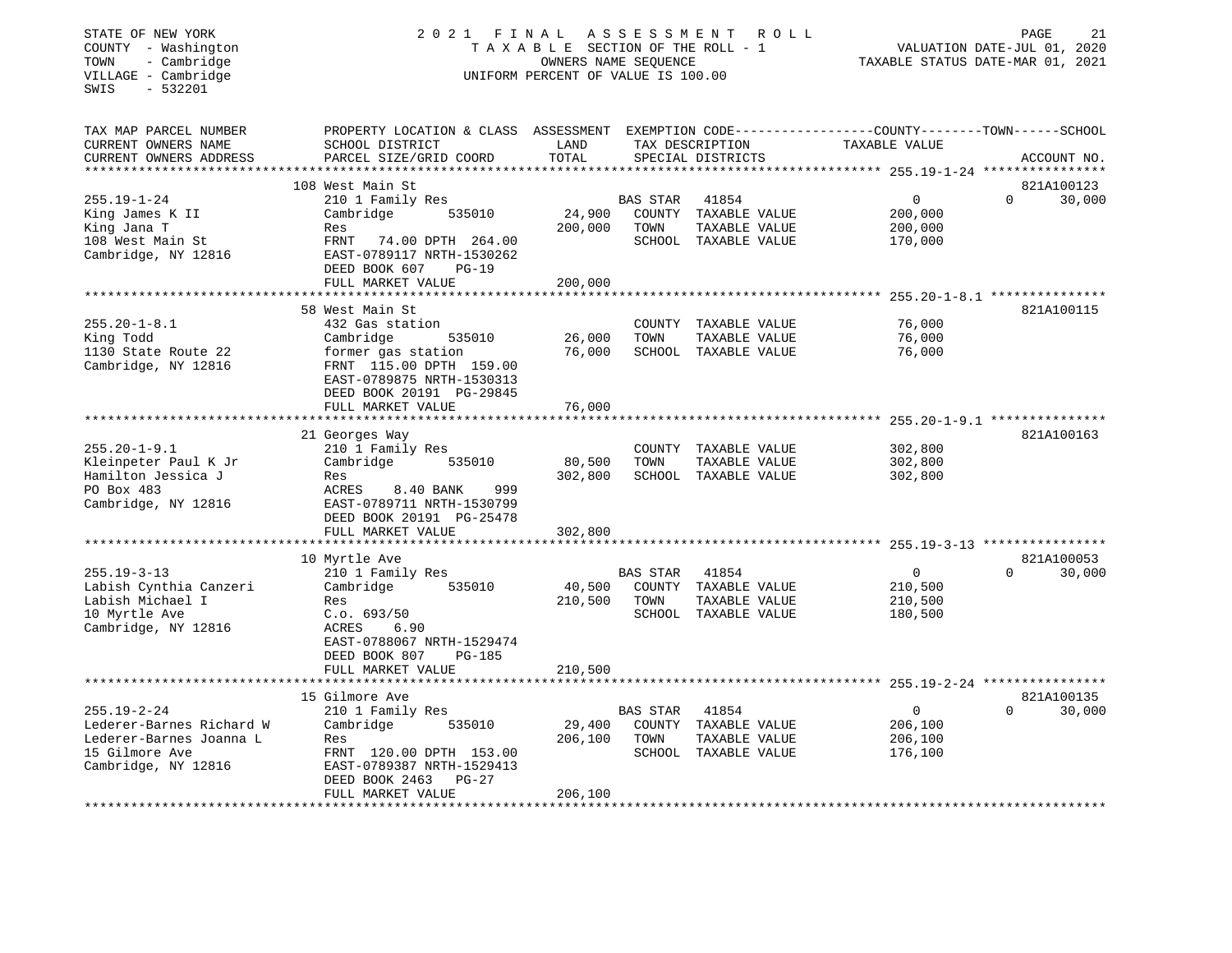| STATE OF NEW YORK<br>COUNTY - Washington<br>- Cambridge<br>TOWN<br>VILLAGE - Cambridge<br>SWIS<br>$-532201$ | 2021<br>FINAL                                                                                                      | ASSESSMENT<br>TAXABLE SECTION OF THE ROLL - 1<br>OWNERS NAME SEQUENCE<br>UNIFORM PERCENT OF VALUE IS 100.00 | R O L L         | 22<br>PAGE<br>VALUATION DATE-JUL 01, 2020<br>TAXABLE STATUS DATE-MAR 01, 2021 |                                                              |                    |
|-------------------------------------------------------------------------------------------------------------|--------------------------------------------------------------------------------------------------------------------|-------------------------------------------------------------------------------------------------------------|-----------------|-------------------------------------------------------------------------------|--------------------------------------------------------------|--------------------|
| TAX MAP PARCEL NUMBER<br>CURRENT OWNERS NAME                                                                | PROPERTY LOCATION & CLASS ASSESSMENT EXEMPTION CODE---------------COUNTY-------TOWN------SCHOOL<br>SCHOOL DISTRICT | LAND                                                                                                        |                 | TAX DESCRIPTION                                                               | TAXABLE VALUE                                                |                    |
| CURRENT OWNERS ADDRESS                                                                                      | PARCEL SIZE/GRID COORD                                                                                             | TOTAL                                                                                                       |                 | SPECIAL DISTRICTS                                                             |                                                              | ACCOUNT NO.        |
|                                                                                                             |                                                                                                                    |                                                                                                             |                 |                                                                               |                                                              |                    |
|                                                                                                             | 4 South Union St                                                                                                   |                                                                                                             |                 |                                                                               |                                                              | 821A100127         |
| $255.19 - 2 - 17$<br>Levbow Associates, LLC                                                                 | 210 1 Family Res<br>Cambridge<br>535010                                                                            | 24,700                                                                                                      | TOWN            | COUNTY TAXABLE VALUE<br>TAXABLE VALUE                                         | 120,000<br>120,000                                           |                    |
| 28 Marion Pl                                                                                                | FRNT 86.00 DPTH 133.00                                                                                             | 120,000                                                                                                     |                 | SCHOOL TAXABLE VALUE                                                          | 120,000                                                      |                    |
| Saratoga Springs, NY 12866                                                                                  | EAST-0789691 NRTH-1529933<br>DEED BOOK 4013 PG-220                                                                 |                                                                                                             |                 |                                                                               |                                                              |                    |
|                                                                                                             | FULL MARKET VALUE                                                                                                  | 120,000                                                                                                     |                 |                                                                               |                                                              |                    |
|                                                                                                             |                                                                                                                    |                                                                                                             |                 |                                                                               |                                                              |                    |
| $263.7 - 2 - 3$                                                                                             | 14 Gilmore Ave<br>210 1 Family Res                                                                                 |                                                                                                             | COUNTY          |                                                                               | 166,100                                                      | 821A100051         |
| Li Shangda                                                                                                  | Cambridge<br>535010                                                                                                | 24,900                                                                                                      | TOWN            | TAXABLE VALUE<br>TAXABLE VALUE                                                | 166,100                                                      |                    |
| 14 Gilmore Ave                                                                                              | Res                                                                                                                | 166,100                                                                                                     |                 | SCHOOL TAXABLE VALUE                                                          | 166,100                                                      |                    |
| Cambridge, NY 12816                                                                                         | FRNT<br>66.00 DPTH 164.00<br>EAST-0789182 NRTH-1529472<br>DEED BOOK 3495 PG-309                                    |                                                                                                             |                 |                                                                               |                                                              |                    |
|                                                                                                             | FULL MARKET VALUE                                                                                                  | 166,100                                                                                                     |                 |                                                                               |                                                              |                    |
|                                                                                                             |                                                                                                                    |                                                                                                             |                 |                                                                               |                                                              |                    |
| $263.7 - 2 - 31$                                                                                            | 43 Academy St<br>210 1 Family Res                                                                                  |                                                                                                             |                 | COUNTY TAXABLE VALUE                                                          | 89,000                                                       | 821A100132         |
| Lowe Sandra R                                                                                               | Cambridge<br>535010                                                                                                | 23,800                                                                                                      | TOWN            | TAXABLE VALUE                                                                 | 89,000                                                       |                    |
| 43 Academy St                                                                                               | Res                                                                                                                | 89,000                                                                                                      |                 | SCHOOL TAXABLE VALUE                                                          | 89,000                                                       |                    |
| Cambridge, NY 12816                                                                                         | FRNT 50.00 DPTH 172.00<br>EAST-0789140 NRTH-1528691<br>DEED BOOK 3525 PG-96                                        |                                                                                                             |                 |                                                                               |                                                              |                    |
|                                                                                                             | FULL MARKET VALUE                                                                                                  | 89,000                                                                                                      |                 |                                                                               |                                                              |                    |
|                                                                                                             |                                                                                                                    |                                                                                                             |                 |                                                                               | ******************************* 263.7-2-25 ***************** | 821A100007         |
| $263.7 - 2 - 25$                                                                                            | 57 Academy St<br>210 1 Family Res                                                                                  |                                                                                                             |                 | COUNTY TAXABLE VALUE                                                          | 113,800                                                      |                    |
| Lukan Andrew                                                                                                | Cambridge<br>535010                                                                                                | 25,100                                                                                                      | TOWN            | TAXABLE VALUE                                                                 | 113,800                                                      |                    |
| Lukan Vera                                                                                                  | Res                                                                                                                | 113,800                                                                                                     |                 | SCHOOL TAXABLE VALUE                                                          | 113,800                                                      |                    |
| 11 Henderson St<br>Beacon, NY 12508                                                                         | FRNT<br>72.00 DPTH 157.00<br>EAST-0789178 NRTH-1528352<br>DEED BOOK 900<br>PG-236                                  |                                                                                                             |                 |                                                                               |                                                              |                    |
|                                                                                                             | FULL MARKET VALUE                                                                                                  | 113,800                                                                                                     |                 |                                                                               |                                                              |                    |
|                                                                                                             | 120 West Main St                                                                                                   |                                                                                                             |                 |                                                                               |                                                              | 821A100075         |
| $255.19 - 1 - 30$                                                                                           | 210 1 Family Res                                                                                                   |                                                                                                             | <b>BAS STAR</b> | 41854                                                                         | $\mathbf{0}$                                                 | 30,000<br>$\Omega$ |
| Lum-Creitz Susan J Trustee                                                                                  | Cambridge<br>535010                                                                                                | 35,800                                                                                                      |                 | COUNTY TAXABLE VALUE                                                          | 261,800                                                      |                    |
| Lum-Creitz Revocable Trust Sus Res                                                                          |                                                                                                                    | 261,800                                                                                                     | TOWN            | TAXABLE VALUE                                                                 | 261,800                                                      |                    |
| 120 West Main St<br>Cambridge, NY 12816                                                                     | FRNT 142.00 DPTH 370.00<br>EAST-0788595 NRTH-1530311<br>DEED BOOK 896<br><b>PG-209</b>                             |                                                                                                             |                 | SCHOOL TAXABLE VALUE                                                          | 231,800                                                      |                    |
|                                                                                                             | FULL MARKET VALUE                                                                                                  | 261,800                                                                                                     |                 |                                                                               |                                                              |                    |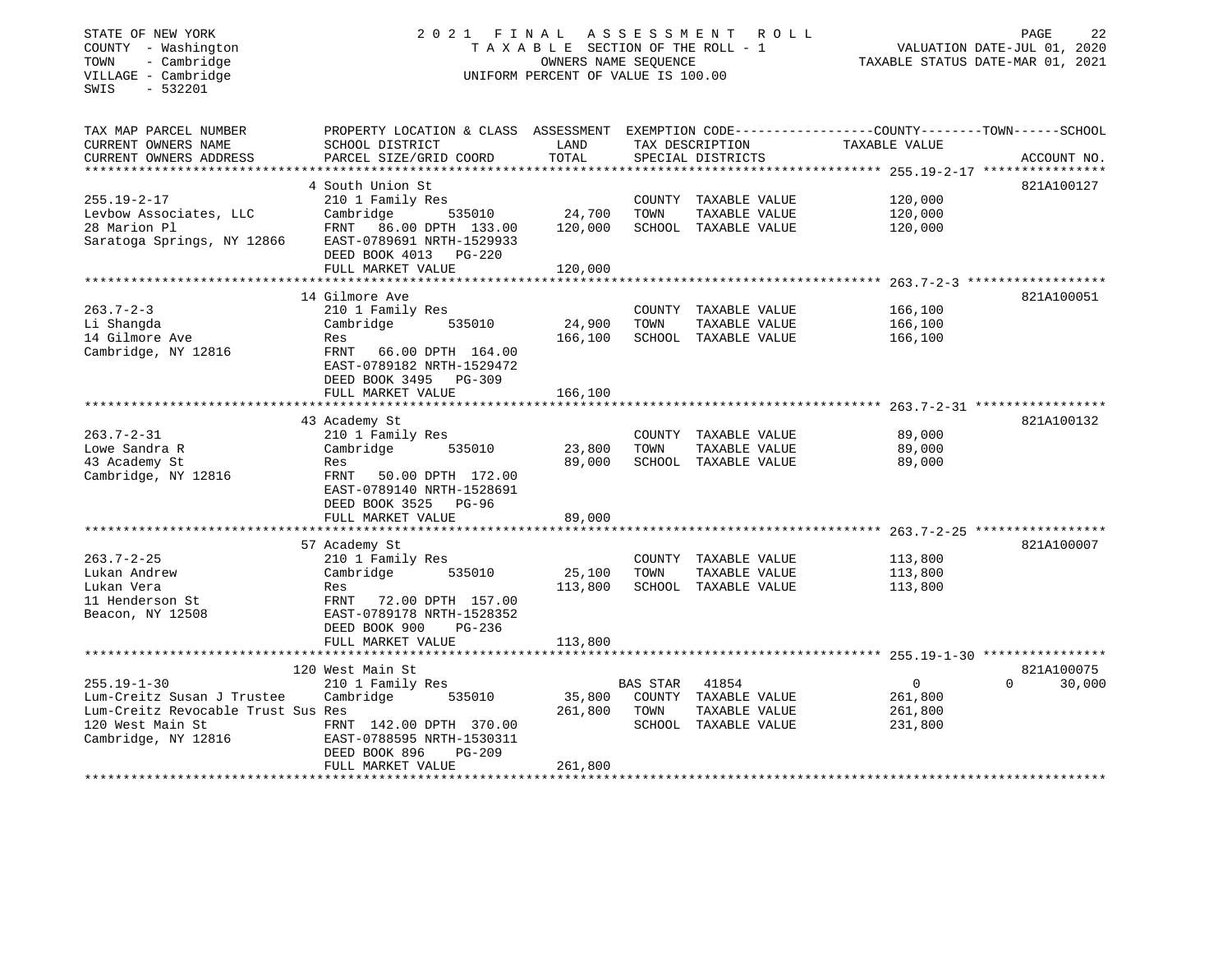| STATE OF NEW YORK<br>COUNTY - Washington<br>- Cambridge<br>TOWN<br>VILLAGE - Cambridge<br>SWIS<br>$-532201$ | 2021<br>FINAL<br>TAXABLE SECTION OF THE ROLL - 1<br>UNIFORM PERCENT OF VALUE IS 100.00                                                      |               | 23<br>PAGE<br>VALUATION DATE-JUL 01, 2020<br>TAXABLE STATUS DATE-MAR 01, 2021 |                                      |                                                                    |                    |
|-------------------------------------------------------------------------------------------------------------|---------------------------------------------------------------------------------------------------------------------------------------------|---------------|-------------------------------------------------------------------------------|--------------------------------------|--------------------------------------------------------------------|--------------------|
| TAX MAP PARCEL NUMBER<br>CURRENT OWNERS NAME<br>CURRENT OWNERS ADDRESS<br>***********************           | PROPERTY LOCATION & CLASS ASSESSMENT EXEMPTION CODE---------------COUNTY-------TOWN-----SCHOOL<br>SCHOOL DISTRICT<br>PARCEL SIZE/GRID COORD | LAND<br>TOTAL |                                                                               | TAX DESCRIPTION<br>SPECIAL DISTRICTS | TAXABLE VALUE                                                      | ACCOUNT NO.        |
|                                                                                                             | 19 Academy St                                                                                                                               |               |                                                                               |                                      |                                                                    | 821A100126         |
| $263.7 - 2 - 41$                                                                                            | 210 1 Family Res                                                                                                                            |               | <b>BAS STAR</b>                                                               | 41854                                | $\mathbf 0$                                                        | 30,000<br>$\Omega$ |
| Lyon Carol M                                                                                                | Cambridge<br>535010                                                                                                                         | 26,900        | COUNTY                                                                        | TAXABLE VALUE                        | 175,000                                                            |                    |
| 19 Academy St                                                                                               | Res                                                                                                                                         | 175,000       | TOWN                                                                          | TAXABLE VALUE                        | 175,000                                                            |                    |
| Cambridge, NY 12816                                                                                         | FRNT<br>86.00 DPTH 165.00<br>BANK<br>999                                                                                                    |               |                                                                               | SCHOOL TAXABLE VALUE                 | 145,000                                                            |                    |
|                                                                                                             | EAST-0789026 NRTH-1529430<br>DEED BOOK 2470<br>PG-237                                                                                       |               |                                                                               |                                      |                                                                    |                    |
|                                                                                                             | FULL MARKET VALUE                                                                                                                           | 175,000       |                                                                               |                                      |                                                                    |                    |
|                                                                                                             | 21 North Union St                                                                                                                           |               |                                                                               |                                      |                                                                    | 821A100080         |
| $255.20 - 1 - 1.1$                                                                                          | 210 1 Family Res                                                                                                                            |               | <b>BAS STAR</b>                                                               | 41854                                | $\Omega$                                                           | $\Omega$<br>30,000 |
| Madden Peter M                                                                                              | Cambridge<br>535010                                                                                                                         | 39,700        |                                                                               | COUNTY TAXABLE VALUE                 | 205,700                                                            |                    |
| 21 North Union St                                                                                           | Res                                                                                                                                         | 205,700       | TOWN                                                                          | TAXABLE VALUE                        | 205,700                                                            |                    |
| Cambridge, NY 12816                                                                                         | ACRES<br>1.34                                                                                                                               |               |                                                                               | SCHOOL TAXABLE VALUE                 | 175,700                                                            |                    |
|                                                                                                             | EAST-0790464 NRTH-1531314                                                                                                                   |               |                                                                               |                                      |                                                                    |                    |
|                                                                                                             | DEED BOOK 1738<br>PG-151                                                                                                                    |               |                                                                               |                                      |                                                                    |                    |
|                                                                                                             | FULL MARKET VALUE                                                                                                                           | 205,700       |                                                                               |                                      |                                                                    |                    |
|                                                                                                             |                                                                                                                                             |               |                                                                               |                                      | ********** 255.20-1-1.2 ***************                            |                    |
|                                                                                                             | 21 North Union St                                                                                                                           |               |                                                                               |                                      |                                                                    | 821A100843         |
| $255.20 - 1 - 1.2$                                                                                          | 314 Rural vac<10                                                                                                                            |               |                                                                               | COUNTY TAXABLE VALUE                 | 74,300                                                             |                    |
| Madden Peter M                                                                                              | Cambridge<br>535010                                                                                                                         | 74,300        | TOWN                                                                          | TAXABLE VALUE                        | 74,300                                                             |                    |
| 21 North Union St<br>Cambridge, NY 12816                                                                    | ACRES<br>10.25<br>EAST-0789909 NRTH-1531350                                                                                                 | 74,300        |                                                                               | SCHOOL TAXABLE VALUE                 | 74,300                                                             |                    |
|                                                                                                             | DEED BOOK 1738<br>PG-155                                                                                                                    |               |                                                                               |                                      |                                                                    |                    |
|                                                                                                             | FULL MARKET VALUE                                                                                                                           | 74,300        |                                                                               |                                      |                                                                    |                    |
|                                                                                                             |                                                                                                                                             |               |                                                                               |                                      |                                                                    |                    |
|                                                                                                             | 2 Myrtle Ave                                                                                                                                |               |                                                                               |                                      |                                                                    | 821A100037         |
| $255.19 - 3 - 3$                                                                                            | 283 Res w/Comuse                                                                                                                            |               | ENH STAR                                                                      | 41834                                | $\Omega$                                                           | $\Omega$<br>70,700 |
| Mark Elana K                                                                                                | Cambridge<br>535010                                                                                                                         | 27,700        | COUNTY                                                                        | TAXABLE VALUE                        | 122,000                                                            |                    |
| 2 Myrtle Ave                                                                                                | Res                                                                                                                                         | 122,000       | TOWN                                                                          | TAXABLE VALUE                        | 122,000                                                            |                    |
| Cambridge, NY 12816                                                                                         | <b>FRNT</b><br>97.00 DPTH 160.00                                                                                                            |               |                                                                               | SCHOOL TAXABLE VALUE                 | 51,300                                                             |                    |
|                                                                                                             | BANK<br>999                                                                                                                                 |               |                                                                               |                                      |                                                                    |                    |
|                                                                                                             | EAST-0788403 NRTH-1530077                                                                                                                   |               |                                                                               |                                      |                                                                    |                    |
|                                                                                                             | DEED BOOK 3270<br>PG-304                                                                                                                    |               |                                                                               |                                      |                                                                    |                    |
|                                                                                                             | FULL MARKET VALUE<br>**********************                                                                                                 | 122,000       |                                                                               |                                      |                                                                    |                    |
|                                                                                                             | 6 Pleasant St                                                                                                                               |               |                                                                               |                                      | *************************************955.19-3-9 ****************** | 821A100087         |
| $255.19 - 3 - 9$                                                                                            | 210 1 Family Res                                                                                                                            |               | COUNTY                                                                        | TAXABLE VALUE                        | 150,000                                                            |                    |
| Matteson Leah M                                                                                             | Cambridge<br>535010                                                                                                                         | 26,000        | TOWN                                                                          | TAXABLE VALUE                        | 150,000                                                            |                    |
| PO Box 548                                                                                                  | Res                                                                                                                                         | 150,000       |                                                                               | SCHOOL TAXABLE VALUE                 | 150,000                                                            |                    |
| Cambridge, NY 12816                                                                                         | <b>FRNT</b><br>78.00 DPTH 162.00                                                                                                            |               |                                                                               |                                      |                                                                    |                    |
|                                                                                                             | BANK<br>999                                                                                                                                 |               |                                                                               |                                      |                                                                    |                    |
|                                                                                                             | EAST-0788604 NRTH-1529651                                                                                                                   |               |                                                                               |                                      |                                                                    |                    |
|                                                                                                             | DEED BOOK 3830<br><b>PG-148</b>                                                                                                             |               |                                                                               |                                      |                                                                    |                    |
|                                                                                                             | FULL MARKET VALUE                                                                                                                           | 150,000       |                                                                               |                                      |                                                                    |                    |
|                                                                                                             |                                                                                                                                             |               |                                                                               |                                      |                                                                    |                    |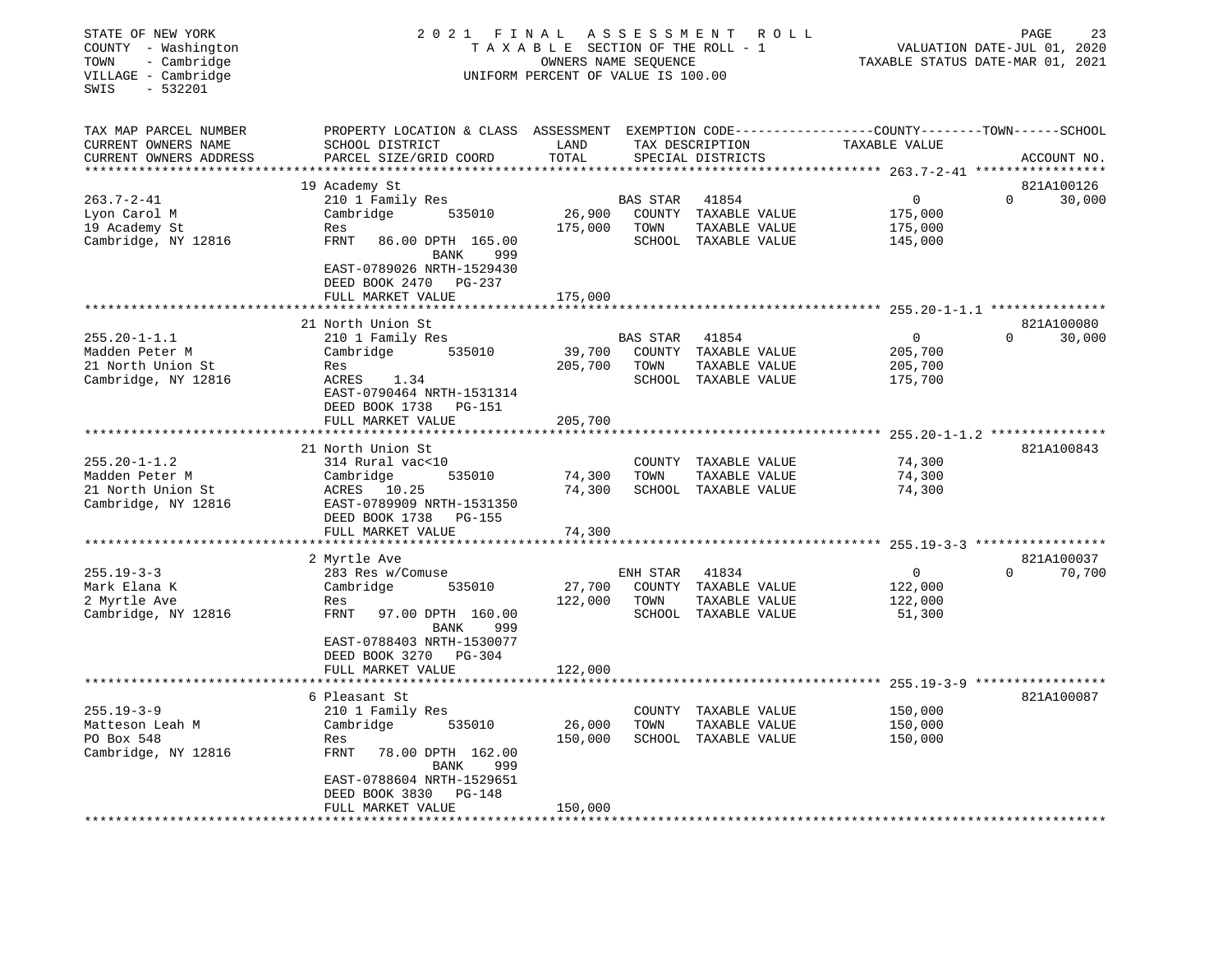| STATE OF NEW YORK<br>COUNTY - Washington<br>- Cambridge<br>TOWN<br>VILLAGE - Cambridge<br>SWIS<br>$-532201$         | 2021                                                                                                                                                                                           | ASSESSMENT<br>FINAL<br>TAXABLE SECTION OF THE ROLL - 1<br>OWNERS NAME SEQUENCE<br>UNIFORM PERCENT OF VALUE IS 100.00 | 24<br>ROLL<br>PAGE<br>VALUATION DATE-JUL 01, 2020<br>TAXABLE STATUS DATE-MAR 01, 2021 |                                                                        |                                                     |                                        |
|---------------------------------------------------------------------------------------------------------------------|------------------------------------------------------------------------------------------------------------------------------------------------------------------------------------------------|----------------------------------------------------------------------------------------------------------------------|---------------------------------------------------------------------------------------|------------------------------------------------------------------------|-----------------------------------------------------|----------------------------------------|
| TAX MAP PARCEL NUMBER<br>CURRENT OWNERS NAME<br>CURRENT OWNERS ADDRESS<br>***********************                   | PROPERTY LOCATION & CLASS ASSESSMENT EXEMPTION CODE---------------COUNTY-------TOWN------SCHOOL<br>SCHOOL DISTRICT<br>PARCEL SIZE/GRID COORD                                                   | LAND<br>TOTAL                                                                                                        |                                                                                       | TAX DESCRIPTION<br>SPECIAL DISTRICTS                                   | TAXABLE VALUE                                       | ACCOUNT NO.                            |
|                                                                                                                     | 2 Gilmore Ave                                                                                                                                                                                  |                                                                                                                      |                                                                                       |                                                                        |                                                     | 821A100166                             |
| $255.19 - 2 - 31$<br>McCauley Wendy L<br>2 Gilmore Ave<br>Cambridge, NY 12816                                       | 210 1 Family Res<br>535010<br>Cambridge<br>Res<br><b>FRNT</b><br>56.00 DPTH<br>86.00<br>EAST-0789197 NRTH-1529883<br>DEED BOOK 876<br><b>PG-107</b><br>FULL MARKET VALUE                       | 17,800<br>101,000<br>101,000                                                                                         | <b>BAS STAR</b><br>TOWN                                                               | 41854<br>COUNTY TAXABLE VALUE<br>TAXABLE VALUE<br>SCHOOL TAXABLE VALUE | $\mathbf{0}$<br>101,000<br>101,000<br>71,000        | $\Omega$<br>30,000                     |
|                                                                                                                     |                                                                                                                                                                                                |                                                                                                                      |                                                                                       |                                                                        | ********* 263.7-2-40 ******************             |                                        |
| $263.7 - 2 - 40$<br>McLenithan Todd A<br>McLenithan Suanne M<br>21 Academy St<br>Cambridge, NY 12816                | 21 Academy St<br>210 1 Family Res<br>Cambridge<br>535010<br>Res<br>FRNT<br>84.00 DPTH 160.00<br>EAST-0789035 NRTH-1529348<br>DEED BOOK 824<br>PG-91                                            | 26,400<br>145,300                                                                                                    | BAS STAR<br>TOWN                                                                      | 41854<br>COUNTY TAXABLE VALUE<br>TAXABLE VALUE<br>SCHOOL TAXABLE VALUE | 0<br>145,300<br>145,300<br>115,300                  | 821A100097<br>0<br>30,000              |
|                                                                                                                     | FULL MARKET VALUE                                                                                                                                                                              | 145,300                                                                                                              |                                                                                       |                                                                        |                                                     |                                        |
|                                                                                                                     | **************************                                                                                                                                                                     |                                                                                                                      |                                                                                       |                                                                        |                                                     |                                        |
| $255.19 - 1 - 16$<br>McMahon James F<br>McMahon Mary E<br>37 McMahon Ln<br>Cambridge, NY 12816<br>***************** | 74 West Main St<br>482 Det row bldg<br>Cambridge<br>535010<br>Restaurant & Apts<br>FRNT<br>75.00 DPTH 157.00<br>EAST-0789765 NRTH-1530310<br>DEED BOOK 555<br>$PG-4$<br>FULL MARKET VALUE      | 25,400<br>147,600<br>147,600                                                                                         | TOWN                                                                                  | COUNTY TAXABLE VALUE<br>TAXABLE VALUE<br>SCHOOL TAXABLE VALUE          | 147,600<br>147,600<br>147,600                       | 821A100030                             |
|                                                                                                                     | 134 West Main St                                                                                                                                                                               |                                                                                                                      |                                                                                       |                                                                        |                                                     | 821A100927                             |
| $255.19 - 1 - 11$<br>McNamara Sarah T<br>134 West Main St<br>Cambridge, NY 12816                                    | 210 1 Family Res<br>535010<br>Cambridge<br>House & Lot<br>FRNT<br>98.00 DPTH 209.00<br>ACRES<br>0.43 BANK<br>997<br>EAST-0787999 NRTH-1530458<br>DEED BOOK 3906<br>PG-233<br>FULL MARKET VALUE | 25,100<br>144,900<br>144,900                                                                                         | TOWN                                                                                  | COUNTY TAXABLE VALUE<br>TAXABLE VALUE<br>SCHOOL TAXABLE VALUE          | 144,900<br>144,900<br>144,900                       |                                        |
|                                                                                                                     |                                                                                                                                                                                                |                                                                                                                      |                                                                                       |                                                                        |                                                     |                                        |
|                                                                                                                     | 16 Gilmore Ave                                                                                                                                                                                 |                                                                                                                      |                                                                                       |                                                                        |                                                     | 821A100010                             |
| $263.7 - 2 - 4$<br>McNulty Peter M<br>McNulty Heather<br>16 Gilmore Ave<br>Cambridge, NY 12816                      | 210 1 Family Res<br>Cambridge<br>535010<br>Res<br><b>FRNT</b><br>66.00 DPTH 159.00<br>BANK<br>40<br>EAST-0789188 NRTH-1529405<br>PG-281<br>DEED BOOK 3426<br>FULL MARKET VALUE                 | 124,200<br>124,200                                                                                                   | VETCOM CTS 41130<br>24,700 BAS STAR<br>TOWN                                           | 41854<br>COUNTY TAXABLE VALUE<br>TAXABLE VALUE<br>SCHOOL TAXABLE VALUE | 31,050<br>$\mathbf 0$<br>93,150<br>93,150<br>84,200 | 31,050<br>10,000<br>$\Omega$<br>30,000 |
| ********************                                                                                                | *********************                                                                                                                                                                          |                                                                                                                      |                                                                                       | *******************************                                        |                                                     |                                        |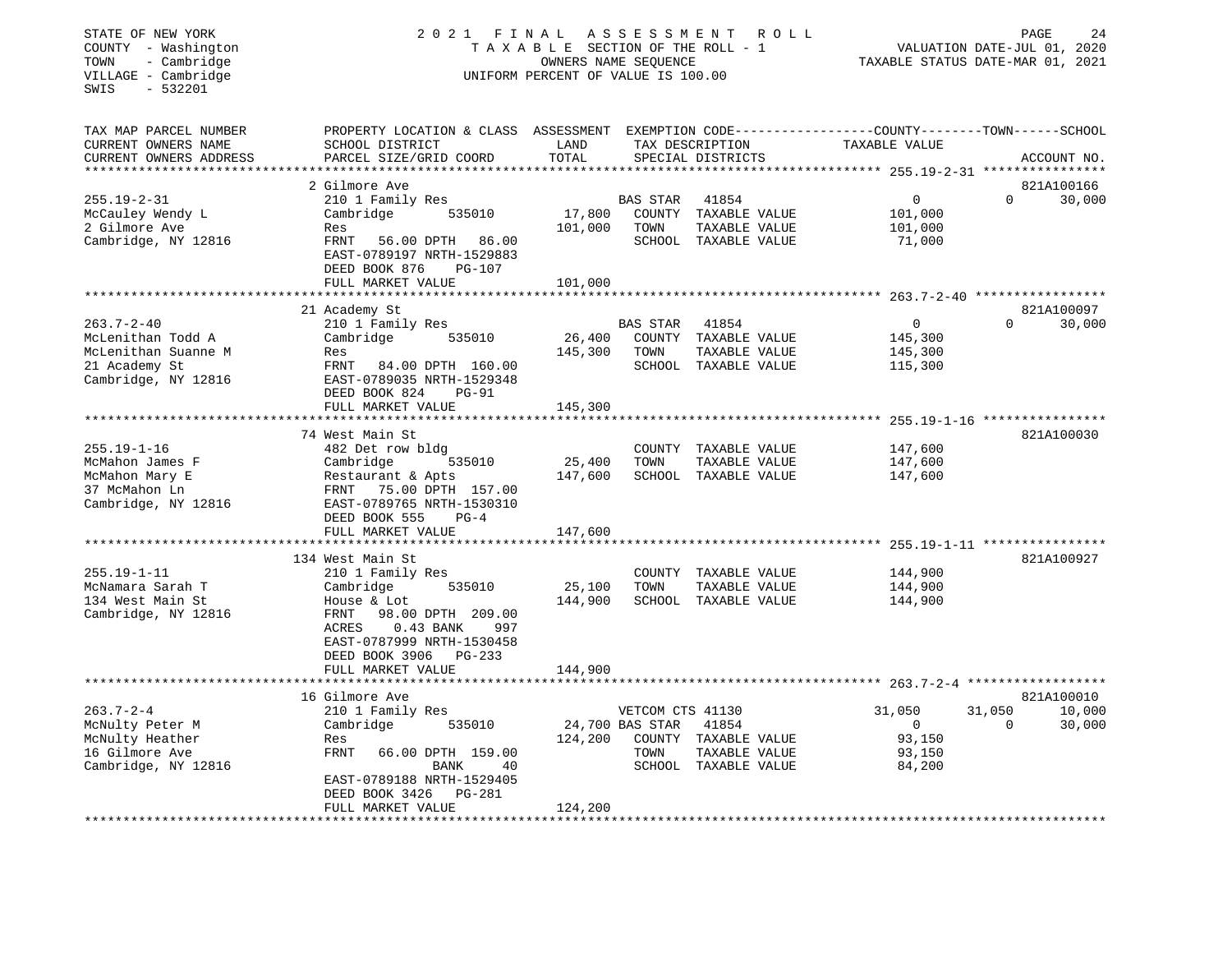## STATE OF NEW YORK 2 0 2 1 F I N A L A S S E S S M E N T R O L L PAGE 25 COUNTY - Washington T A X A B L E SECTION OF THE ROLL - 1 VALUATION DATE-JUL 01, 2020 TOWN - Cambridge OWNERS NAME SEQUENCE TAXABLE STATUS DATE-MAR 01, 2021 COUNTY - Washington<br>
TAXABLE SECTION OF THE ROLL<br>
TOWN - Cambridge UNIFORM PERCENT OF VALUE IS 100.00<br>
UNIFORM PERCENT OF VALUE IS 100.00

| TAX MAP PARCEL NUMBER                                                                                    | PROPERTY LOCATION & CLASS ASSESSMENT                                                                                                                                                      |                              |                                 |                                                                        | EXEMPTION CODE-----------------COUNTY-------TOWN------SCHOOL |          |                      |
|----------------------------------------------------------------------------------------------------------|-------------------------------------------------------------------------------------------------------------------------------------------------------------------------------------------|------------------------------|---------------------------------|------------------------------------------------------------------------|--------------------------------------------------------------|----------|----------------------|
| CURRENT OWNERS NAME                                                                                      | SCHOOL DISTRICT                                                                                                                                                                           | LAND                         | TAX DESCRIPTION                 |                                                                        | TAXABLE VALUE                                                |          |                      |
| CURRENT OWNERS ADDRESS                                                                                   | PARCEL SIZE/GRID COORD                                                                                                                                                                    | TOTAL                        |                                 | SPECIAL DISTRICTS                                                      |                                                              |          | ACCOUNT NO.          |
|                                                                                                          | 39 Academy St                                                                                                                                                                             |                              |                                 |                                                                        |                                                              |          | 821A100172           |
| $263.7 - 2 - 33$<br>Meacham Richard<br>Meacham Kimberly<br>39 Academy St<br>Cambridge, NY 12816          | 210 1 Family Res<br>535010<br>Cambridge<br>Res<br>FRNT 66.00 DPTH 125.00<br>EAST-0789098 NRTH-1528818                                                                                     | 22,200<br>138,000            | TOWN                            | COUNTY TAXABLE VALUE<br>TAXABLE VALUE<br>SCHOOL TAXABLE VALUE          | 138,000<br>138,000<br>138,000                                |          |                      |
|                                                                                                          | DEED BOOK 3862<br>PG-168<br>FULL MARKET VALUE                                                                                                                                             | 138,000                      |                                 |                                                                        |                                                              |          |                      |
|                                                                                                          |                                                                                                                                                                                           |                              |                                 |                                                                        |                                                              |          |                      |
|                                                                                                          | 124 West Main St                                                                                                                                                                          |                              |                                 | 60 PCT OF VALUE USED FOR EXEMPTION PURPOSES                            |                                                              |          | 821A100101           |
| $255.19 - 1 - 12$                                                                                        | 210 1 Family Res                                                                                                                                                                          |                              | BAS STAR                        | 41854                                                                  | $\mathbf 0$                                                  | $\Omega$ | 30,000               |
| Merecki Heidi F LE<br>Merecki Eugene K<br>124 West Main St<br>Cambridge, NY 12816                        | 535010<br>Cambridge<br>713/308<br>FRNT 127.00 DPTH<br>ACRES 15.78<br>EAST-0788634 NRTH-1530804<br>DEED BOOK 3960<br>PG-92<br>FULL MARKET VALUE                                            | 190,000<br>190,000           | 48,700 VETWAR CTS 41120<br>TOWN | COUNTY TAXABLE VALUE<br>TAXABLE VALUE<br>SCHOOL TAXABLE VALUE          | 17,100<br>172,900<br>172,900<br>154,000                      | 17,100   | 6,000                |
|                                                                                                          |                                                                                                                                                                                           |                              |                                 |                                                                        |                                                              |          |                      |
| $255.19 - 1 - 12.1$<br>Merecki Heidi F LE<br>Merecki Eugene K<br>124 West Main St<br>Cambridge, NY 12816 | 126 West Main St<br>220 2 Family Res<br>Cambridge<br>535010<br>FRNT 115.00 DPTH<br>0.72<br>ACRES<br>EAST-0788285 NRTH-1530405<br>DEED BOOK 3960<br>PG-92<br>FULL MARKET VALUE             | 13,400<br>164,700<br>164,700 | TOWN                            | COUNTY TAXABLE VALUE<br>TAXABLE VALUE<br>SCHOOL TAXABLE VALUE          | 164,700<br>164,700<br>164,700                                |          |                      |
|                                                                                                          |                                                                                                                                                                                           |                              |                                 |                                                                        |                                                              |          |                      |
| $263.7 - 2 - 29$<br>Mowrey Susan L<br>47 Academy St<br>Cambridge, NY 12816                               | 47 Academy St<br>210 1 Family Res<br>535010<br>Cambridge<br>Res<br>50.00 DPTH 170.00<br>FRNT<br>BANK<br>999<br>EAST-0789156 NRTH-1528579<br>DEED BOOK 3882<br>PG-332<br>FULL MARKET VALUE | 23,700<br>95,600<br>95,600   | BAS STAR<br>TOWN                | 41854<br>COUNTY TAXABLE VALUE<br>TAXABLE VALUE<br>SCHOOL TAXABLE VALUE | $\overline{0}$<br>95,600<br>95,600<br>65,600                 | $\Omega$ | 821A100088<br>30,000 |
|                                                                                                          |                                                                                                                                                                                           |                              |                                 |                                                                        |                                                              |          |                      |
|                                                                                                          | 80 West Main St                                                                                                                                                                           |                              |                                 |                                                                        |                                                              |          | 821A100938           |
| $255.19 - 1 - 15.1$<br>Moy Casey J<br>PO Box 272<br>Cossayuna, NY 12823                                  | 230 3 Family Res<br>535010<br>Cambridge<br>Bdy Agmt & Easement 670/9<br>FRNT 130.00 DPTH 225.00<br>EAST-0789711 NRTH-1530441<br>DEED BOOK 3583<br>PG-135                                  | 33,600<br>212,000            | TOWN                            | COUNTY TAXABLE VALUE<br>TAXABLE VALUE<br>SCHOOL TAXABLE VALUE          | 212,000<br>212,000<br>212,000                                |          |                      |
|                                                                                                          | FULL MARKET VALUE                                                                                                                                                                         | 212,000                      |                                 |                                                                        |                                                              |          |                      |
|                                                                                                          | ***********************************                                                                                                                                                       |                              |                                 |                                                                        |                                                              |          |                      |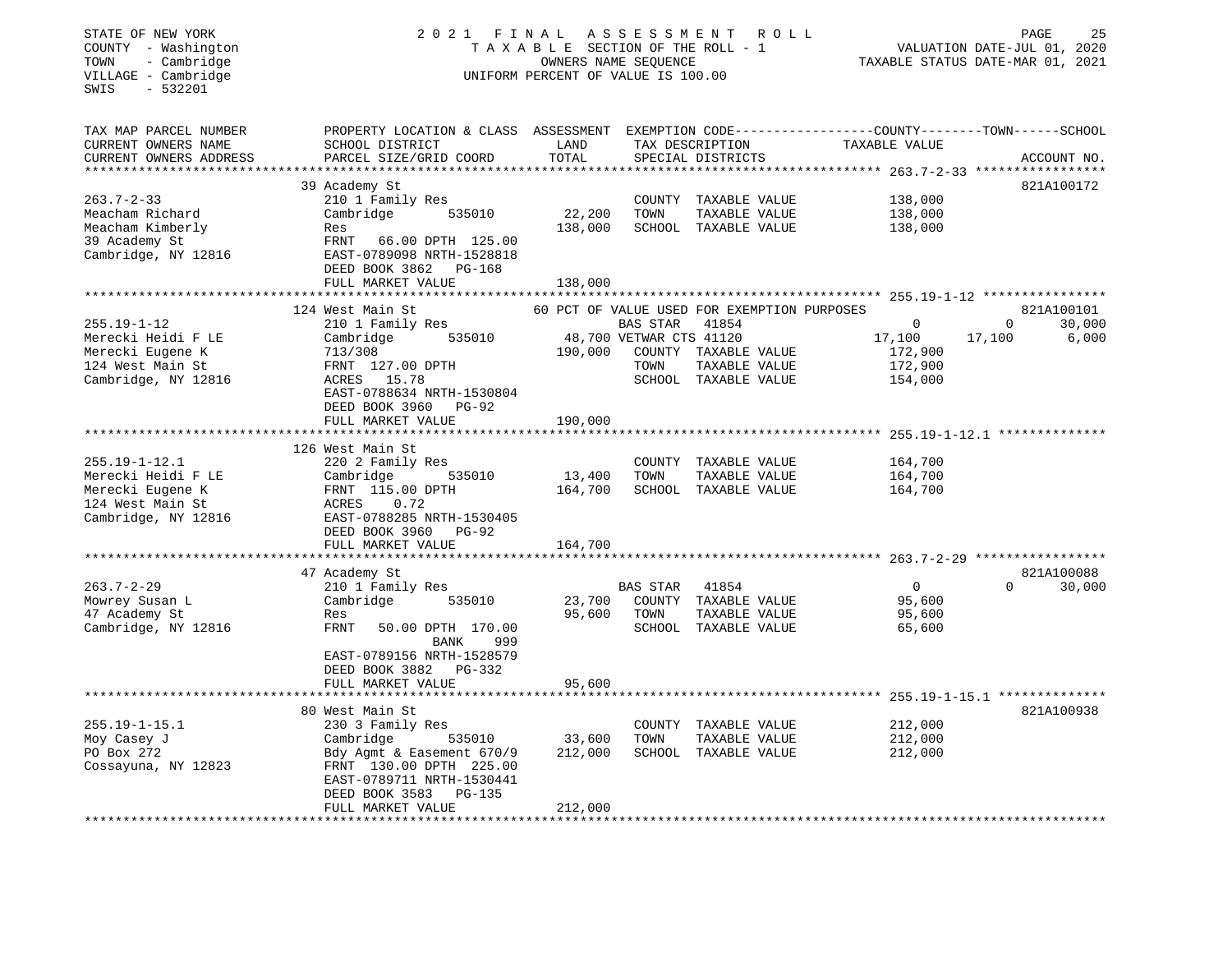| STATE OF NEW YORK<br>COUNTY - Washington<br>- Cambridge<br>TOWN<br>VILLAGE - Cambridge<br>$-532201$<br>SWIS |                                                                                                                                             | TAXABLE SECTION OF THE ROLL - 1<br>OWNERS NAME SEQUENCE<br>UNIFORM PERCENT OF VALUE IS 100.00 |          | 2021 FINAL ASSESSMENT ROLL            |                           | PAGE<br>26<br>VALUATION DATE-JUL 01, 2020<br>TAXABLE STATUS DATE-MAR 01, 2021 |
|-------------------------------------------------------------------------------------------------------------|---------------------------------------------------------------------------------------------------------------------------------------------|-----------------------------------------------------------------------------------------------|----------|---------------------------------------|---------------------------|-------------------------------------------------------------------------------|
| TAX MAP PARCEL NUMBER<br>CURRENT OWNERS NAME<br>CURRENT OWNERS ADDRESS<br>**********************            | PROPERTY LOCATION & CLASS ASSESSMENT EXEMPTION CODE---------------COUNTY-------TOWN-----SCHOOL<br>SCHOOL DISTRICT<br>PARCEL SIZE/GRID COORD | LAND<br>TOTAL                                                                                 |          | TAX DESCRIPTION<br>SPECIAL DISTRICTS  | TAXABLE VALUE             | ACCOUNT NO.                                                                   |
|                                                                                                             | 34 South Union St                                                                                                                           |                                                                                               |          |                                       |                           | 821A100109                                                                    |
| $263.7 - 2 - 12$<br>Narkiewicz Hilda W                                                                      | 210 1 Family Res<br>Cambridge<br>535010                                                                                                     |                                                                                               | ENH STAR | 41834<br>26,500 COUNTY TAXABLE VALUE  | $\overline{0}$<br>156,300 | $\Omega$<br>70,700                                                            |
| 34 South Union St<br>Cambridge, NY 12816                                                                    | Bndy Line Agmt 430/281 156,300 TOWN<br>FRNT 61.00 DPTH 232.00<br>EAST-0789403 NRTH-1528877<br>DEED BOOK 2787 PG-130                         |                                                                                               |          | TAXABLE VALUE<br>SCHOOL TAXABLE VALUE | 156,300<br>85,600         |                                                                               |
|                                                                                                             | FULL MARKET VALUE                                                                                                                           | 156,300                                                                                       |          |                                       |                           |                                                                               |
|                                                                                                             |                                                                                                                                             |                                                                                               |          |                                       |                           |                                                                               |
| $255.19 - 1 - 8$                                                                                            | 146 West Main St<br>280 Res Multiple                                                                                                        |                                                                                               |          | COUNTY TAXABLE VALUE                  | 122,400                   | 821A100092                                                                    |
| Nichols Jeffrey E                                                                                           | 535010<br>Cambridge                                                                                                                         | 24,800                                                                                        | TOWN     | TAXABLE VALUE                         | 122,400                   |                                                                               |
| McCain Jeffrey L                                                                                            | Res & Lot                                                                                                                                   | 122,400                                                                                       |          | SCHOOL TAXABLE VALUE                  | 122,400                   |                                                                               |
| 179 Scotch Hill Rd                                                                                          | FRNT 55.00 DPTH 242.00                                                                                                                      |                                                                                               |          |                                       |                           |                                                                               |
| Cambridge, NY 12816                                                                                         | EAST-0787569 NRTH-1530636                                                                                                                   |                                                                                               |          |                                       |                           |                                                                               |
|                                                                                                             | DEED BOOK 2600 PG-255                                                                                                                       |                                                                                               |          |                                       |                           |                                                                               |
|                                                                                                             | FULL MARKET VALUE                                                                                                                           | 122,400                                                                                       |          |                                       |                           |                                                                               |
|                                                                                                             | 4 Gilmore Ave                                                                                                                               |                                                                                               |          |                                       |                           | 821A100185                                                                    |
| 255.19-2-32                                                                                                 | 210 1 Family Res                                                                                                                            |                                                                                               | BAS STAR | 41854                                 | $\overline{0}$            | $\overline{0}$<br>30,000                                                      |
| Nichols Kimberly E                                                                                          | Cambridge 535010                                                                                                                            | 24,600                                                                                        |          | COUNTY TAXABLE VALUE                  | 202,100                   |                                                                               |
| 4 Gilmore Ave                                                                                               | Res                                                                                                                                         | 202,100                                                                                       | TOWN     | TAXABLE VALUE                         | 202,100                   |                                                                               |
| Cambridge, NY 12816                                                                                         | FRNT 70.00 DPTH 150.00<br>EAST-0789171 NRTH-1529819<br>DEED BOOK 948<br>PG-233                                                              |                                                                                               |          | SCHOOL TAXABLE VALUE                  | 172,100                   |                                                                               |
|                                                                                                             | FULL MARKET VALUE<br>***************************                                                                                            | 202,100                                                                                       |          |                                       |                           |                                                                               |
|                                                                                                             | 41 Academy St                                                                                                                               |                                                                                               |          |                                       |                           | 821C100129                                                                    |
| $263.7 - 2 - 32$                                                                                            | 210 1 Family Res                                                                                                                            |                                                                                               |          | COUNTY TAXABLE VALUE                  | 143,800                   |                                                                               |
| Nolan-Parker Kristin L                                                                                      | Cambridge 535010                                                                                                                            | 26,600                                                                                        | TOWN     | TAXABLE VALUE                         | 143,800                   |                                                                               |
| 41 Academy St                                                                                               | Res                                                                                                                                         | 143,800                                                                                       |          | SCHOOL TAXABLE VALUE                  | 143,800                   |                                                                               |
| Cambridge, NY 12816                                                                                         | FRNT<br>71.00 DPTH<br>ACRES<br>0.32 BANK<br>999<br>EAST-0789141 NRTH-1528754<br>DEED BOOK 20191 PG-28800                                    |                                                                                               |          |                                       |                           |                                                                               |
|                                                                                                             | FULL MARKET VALUE                                                                                                                           | 143,800                                                                                       |          |                                       |                           |                                                                               |
| **********************                                                                                      | *************************                                                                                                                   |                                                                                               |          |                                       |                           |                                                                               |
|                                                                                                             | 89 West Main St                                                                                                                             |                                                                                               |          |                                       |                           | 821A100054                                                                    |
| $255.19 - 3 - 5$                                                                                            | 411 Apartment                                                                                                                               |                                                                                               |          | COUNTY TAXABLE VALUE                  | 191,400                   |                                                                               |
| Norman Philip C<br>Norman Heather H                                                                         | 535010<br>Cambridge                                                                                                                         | 33,900<br>191,400                                                                             | TOWN     | TAXABLE VALUE<br>SCHOOL TAXABLE VALUE | 191,400<br>191,400        |                                                                               |
| 12 S Union St                                                                                               | Apt House<br>FRNT 132.00 DPTH 230.00                                                                                                        |                                                                                               |          |                                       |                           |                                                                               |
| Cambridge, NY 12816                                                                                         | EAST-0788616 NRTH-1529982                                                                                                                   |                                                                                               |          |                                       |                           |                                                                               |
|                                                                                                             | DEED BOOK 853<br>PG-110                                                                                                                     |                                                                                               |          |                                       |                           |                                                                               |
|                                                                                                             | FULL MARKET VALUE                                                                                                                           | 191,400                                                                                       |          |                                       |                           |                                                                               |
|                                                                                                             |                                                                                                                                             | **************                                                                                |          |                                       |                           |                                                                               |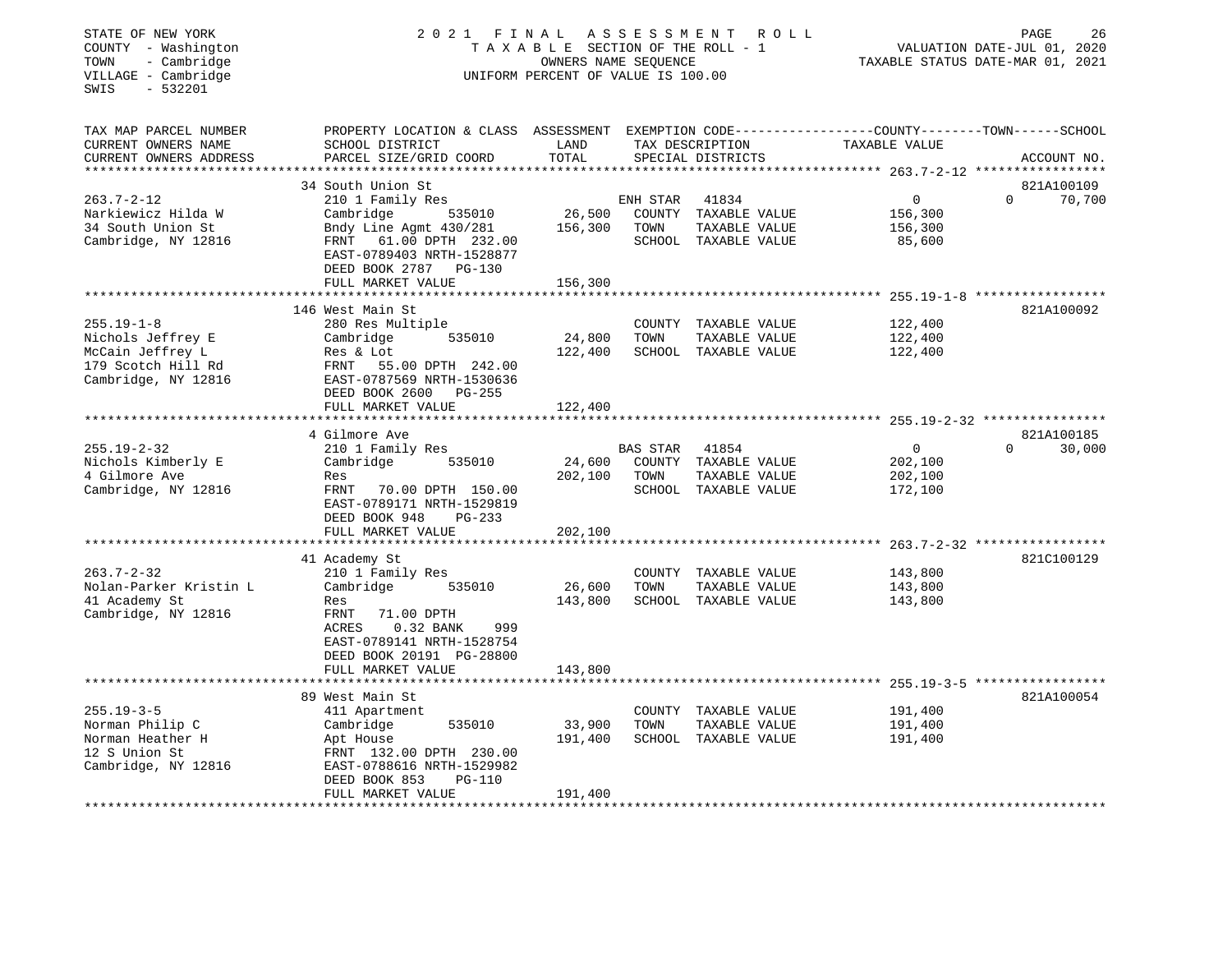| STATE OF NEW YORK<br>COUNTY - Washington<br>TOWN<br>- Cambridge<br>VILLAGE - Cambridge<br>$-532201$<br>SWIS | 2021                                                                                                                                         | FINAL<br>ASSESSMENT<br>R O L L<br>TAXABLE SECTION OF THE ROLL - 1<br>OWNERS NAME SEQUENCE<br>UNIFORM PERCENT OF VALUE IS 100.00 |          |                                      |                                                  |                                  |  |
|-------------------------------------------------------------------------------------------------------------|----------------------------------------------------------------------------------------------------------------------------------------------|---------------------------------------------------------------------------------------------------------------------------------|----------|--------------------------------------|--------------------------------------------------|----------------------------------|--|
| TAX MAP PARCEL NUMBER<br>CURRENT OWNERS NAME<br>CURRENT OWNERS ADDRESS                                      | PROPERTY LOCATION & CLASS ASSESSMENT EXEMPTION CODE----------------COUNTY-------TOWN-----SCHOOL<br>SCHOOL DISTRICT<br>PARCEL SIZE/GRID COORD | LAND<br>TOTAL                                                                                                                   |          | TAX DESCRIPTION<br>SPECIAL DISTRICTS | TAXABLE VALUE                                    | ACCOUNT NO.                      |  |
| **********************                                                                                      |                                                                                                                                              |                                                                                                                                 |          |                                      |                                                  |                                  |  |
|                                                                                                             | 12 South Union St                                                                                                                            |                                                                                                                                 |          |                                      |                                                  | 821A100022                       |  |
| $255.19 - 2 - 20$                                                                                           | 210 1 Family Res                                                                                                                             |                                                                                                                                 | COUNTY   | TAXABLE VALUE                        | 158,400                                          |                                  |  |
| Norman Phillip                                                                                              | 535010<br>Cambridge                                                                                                                          | 27,700                                                                                                                          | TOWN     | TAXABLE VALUE                        | 158,400                                          |                                  |  |
| Norman Heather                                                                                              | Res                                                                                                                                          | 158,400                                                                                                                         |          | SCHOOL TAXABLE VALUE                 | 158,400                                          |                                  |  |
| 12 S Union St<br>Cambridge, NY 12816                                                                        | FRNT<br>80.00 DPTH 194.00<br>EAST-0789576 NRTH-1529639<br>DEED BOOK 699<br>$PG-1$                                                            |                                                                                                                                 |          |                                      |                                                  |                                  |  |
|                                                                                                             | FULL MARKET VALUE                                                                                                                            | 158,400                                                                                                                         |          |                                      |                                                  |                                  |  |
|                                                                                                             | ****************                                                                                                                             |                                                                                                                                 |          |                                      | *********** 263.7-1-1 *******************        |                                  |  |
|                                                                                                             | 38 Myrtle Ave                                                                                                                                |                                                                                                                                 |          |                                      |                                                  | 8279900758                       |  |
| $263.7 - 1 - 1$                                                                                             | 642 Health bldg                                                                                                                              |                                                                                                                                 |          | COUNTY TAXABLE VALUE                 | 370,000                                          |                                  |  |
| North Eastern Expan Dev Co                                                                                  | Cambridge<br>535010                                                                                                                          | 300,000                                                                                                                         | TOWN     | TAXABLE VALUE                        | 370,000                                          |                                  |  |
| 3042 Route 22 Ste 100                                                                                       | Court order, Easement 230                                                                                                                    | 370,000                                                                                                                         |          | SCHOOL TAXABLE VALUE                 | 370,000                                          |                                  |  |
| Dover Plains, NY 12522                                                                                      | Utility Ease 3541/84<br>ACRES 102.10<br>EAST-0787750 NRTH-1528830<br>DEED BOOK 3764<br>PG-317                                                |                                                                                                                                 |          | EZ004 Empire Zone 4                  | 370,000 TO                                       |                                  |  |
|                                                                                                             | FULL MARKET VALUE                                                                                                                            | 370,000                                                                                                                         |          |                                      |                                                  |                                  |  |
|                                                                                                             | ********************                                                                                                                         |                                                                                                                                 |          |                                      |                                                  |                                  |  |
|                                                                                                             | 112 West Main St                                                                                                                             |                                                                                                                                 |          |                                      |                                                  | 821A100168                       |  |
| $255.19 - 1 - 26$                                                                                           | 210 1 Family Res                                                                                                                             |                                                                                                                                 | COUNTY   | TAXABLE VALUE                        | 218,600                                          |                                  |  |
| O'Grady Brian G                                                                                             | 535010<br>Cambridge                                                                                                                          | 26,900                                                                                                                          | TOWN     | TAXABLE VALUE                        | 218,600                                          |                                  |  |
| O'Grady Bethany H                                                                                           | Res                                                                                                                                          | 218,600                                                                                                                         |          | SCHOOL TAXABLE VALUE                 | 218,600                                          |                                  |  |
| 112 West Main St<br>Cambridge, NY 12816                                                                     | Improvements<br>FRNT 109.00 DPTH 306.00<br>EAST-0788961 NRTH-1530268<br>DEED BOOK 3773 PG-234                                                |                                                                                                                                 |          |                                      |                                                  |                                  |  |
|                                                                                                             | FULL MARKET VALUE                                                                                                                            | 218,600                                                                                                                         |          |                                      |                                                  |                                  |  |
|                                                                                                             | ********************                                                                                                                         |                                                                                                                                 |          |                                      |                                                  |                                  |  |
| $255.19 - 2 - 26$                                                                                           | 9 Gilmore Ave<br>210 1 Family Res                                                                                                            |                                                                                                                                 | ENH STAR | 41834                                | $\mathbf 0$                                      | 821A100074<br>$\Omega$<br>70,700 |  |
| Odell Timothy A                                                                                             | 535010<br>Cambridge                                                                                                                          | 24,000                                                                                                                          |          | COUNTY TAXABLE VALUE                 | 126,800                                          |                                  |  |
| Odell Victoria C                                                                                            | Res                                                                                                                                          | 126,800                                                                                                                         | TOWN     | TAXABLE VALUE                        | 126,800                                          |                                  |  |
| 9 Gilmore Ave                                                                                               | FRNT<br>55.00 DPTH 167.00                                                                                                                    |                                                                                                                                 |          | SCHOOL TAXABLE VALUE                 | 56,100                                           |                                  |  |
| Cambridge, NY 12816                                                                                         | EAST-0789387 NRTH-1529638<br>DEED BOOK 808<br>$PG-34$                                                                                        |                                                                                                                                 |          |                                      |                                                  |                                  |  |
|                                                                                                             | FULL MARKET VALUE<br>*******************                                                                                                     | 126,800                                                                                                                         |          |                                      | ****************** 255.19-2-14 ***************** |                                  |  |
|                                                                                                             | 41 West Main St                                                                                                                              |                                                                                                                                 |          |                                      |                                                  | 821A100148                       |  |
| $255.19 - 2 - 14$                                                                                           | 482 Det row bldg                                                                                                                             |                                                                                                                                 |          | COUNTY TAXABLE VALUE                 | 121,000                                          |                                  |  |
| Owlkill Real Estate LLC                                                                                     | 535010<br>Cambridge                                                                                                                          | 15,700                                                                                                                          | TOWN     | TAXABLE VALUE                        | 121,000                                          |                                  |  |
| 49 West Main St                                                                                             | Stores & Flats                                                                                                                               | 121,000                                                                                                                         |          | SCHOOL TAXABLE VALUE                 | 121,000                                          |                                  |  |
| Cambridge, NY 12816                                                                                         | 2409/336                                                                                                                                     |                                                                                                                                 |          |                                      |                                                  |                                  |  |
|                                                                                                             | 46.00 DPTH<br>82.00<br>FRNT<br>EAST-0789750 NRTH-1530125                                                                                     |                                                                                                                                 |          |                                      |                                                  |                                  |  |
|                                                                                                             | DEED BOOK 20191 PG-26646                                                                                                                     |                                                                                                                                 |          |                                      |                                                  |                                  |  |
| *************************                                                                                   | FULL MARKET VALUE<br>*******************                                                                                                     | 121,000<br>***********                                                                                                          |          |                                      |                                                  |                                  |  |
|                                                                                                             |                                                                                                                                              |                                                                                                                                 |          |                                      |                                                  |                                  |  |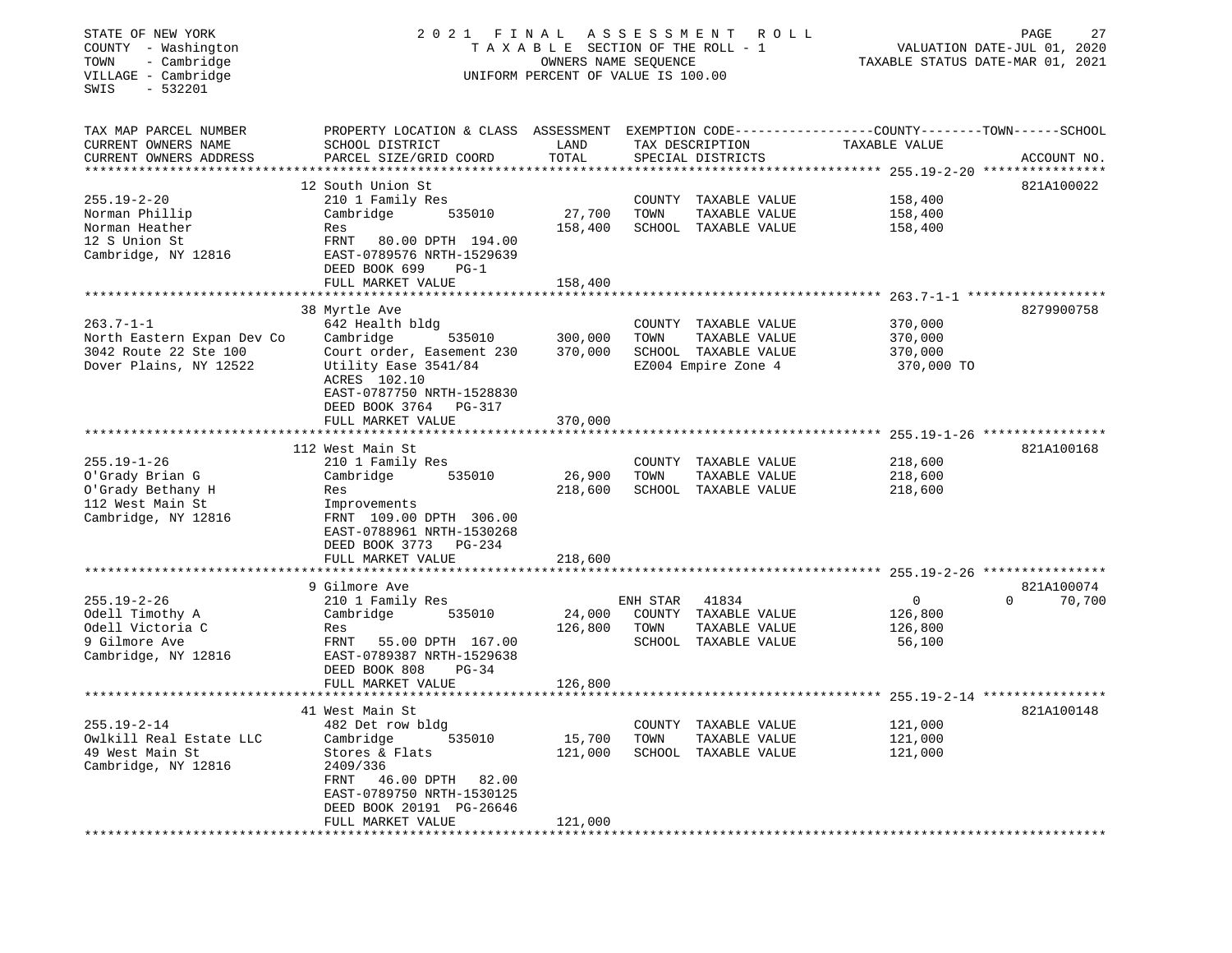## STATE OF NEW YORK 2 0 2 1 F I N A L A S S E S S M E N T R O L L PAGE 28 COUNTY - Washington T A X A B L E SECTION OF THE ROLL - 1 VALUATION DATE-JUL 01, 2020 TOWN - Cambridge OWNERS NAME SEQUENCE TAXABLE STATUS DATE-MAR 01, 2021 COUNTY - Washington<br>
TAXABLE SECTION OF THE ROLL<br>
TOWN - Cambridge UNIFORM PERCENT OF VALUE IS 100.00<br>
UNIFORM PERCENT OF VALUE IS 100.00

| TAX MAP PARCEL NUMBER    | PROPERTY LOCATION & CLASS ASSESSMENT |                               | EXEMPTION CODE-----------------COUNTY-------TOWN------SCHOOL |                                                    |                    |
|--------------------------|--------------------------------------|-------------------------------|--------------------------------------------------------------|----------------------------------------------------|--------------------|
| CURRENT OWNERS NAME      | SCHOOL DISTRICT                      | LAND                          | TAX DESCRIPTION                                              | TAXABLE VALUE                                      |                    |
| CURRENT OWNERS ADDRESS   | PARCEL SIZE/GRID COORD               | TOTAL                         | SPECIAL DISTRICTS                                            |                                                    | ACCOUNT NO.        |
| *****************        | ******************************       |                               | *******************************                              | ****************** 255.19-2-13 *****************   |                    |
|                          | 47 West Main St                      |                               |                                                              |                                                    | 821A100067         |
| $255.19 - 2 - 13$        | 482 Det row bldg                     |                               | COUNTY<br>TAXABLE VALUE                                      | 101,500                                            |                    |
| Owlkill Real Estate, LLC | Cambridge<br>535010                  | 14,500                        | TOWN<br>TAXABLE VALUE                                        | 101,500                                            |                    |
| 49 West Main St          | Store & Flat                         | 101,500                       | SCHOOL TAXABLE VALUE                                         | 101,500                                            |                    |
| Cambridge, NY 12816      | FRNT<br>26.00 DPTH 75.00             |                               |                                                              |                                                    |                    |
|                          | EAST-0789714 NRTH-1530129            |                               |                                                              |                                                    |                    |
|                          | DEED BOOK 20191 PG-26647             |                               |                                                              |                                                    |                    |
|                          | FULL MARKET VALUE                    | 101,500                       |                                                              |                                                    |                    |
|                          |                                      | *************                 | ******************************* 263.7-1-15 ***************** |                                                    |                    |
|                          | 26 Academy St                        |                               |                                                              |                                                    | 821A100110         |
| $263.7 - 1 - 15$         | 210 1 Family Res                     |                               | VETCOM CTS 41130                                             | 21,050                                             | 21,050<br>10,000   |
| Parker Joseph R          | Cambridge<br>535010                  |                               | 28,600 VETDIS CTS 41140                                      | 12,630                                             | 12,630<br>12,630   |
| Parker Ashley            | FRNT<br>76.00 DPTH 331.00            |                               | 84,200 BAS STAR<br>41854                                     | $\Omega$                                           | 30,000<br>$\Omega$ |
| 26 Academy St            | BANK<br>999                          |                               | COUNTY TAXABLE VALUE                                         | 50,520                                             |                    |
| Cambridge, NY 12816      | EAST-0788801 NRTH-1528922            |                               | TOWN<br>TAXABLE VALUE                                        | 50,520                                             |                    |
|                          | DEED BOOK 3129<br>PG-294             |                               | SCHOOL TAXABLE VALUE                                         | 31,570                                             |                    |
|                          | FULL MARKET VALUE                    | 84,200                        |                                                              |                                                    |                    |
|                          |                                      |                               |                                                              | ******************** 255.19-3-7 ****************** |                    |
|                          | 4 Academy St                         |                               |                                                              |                                                    | 821A100070         |
| $255.19 - 3 - 7$         | 210 1 Family Res                     |                               | VETWAR CTS 41120                                             | 24,750                                             | 24,750<br>6,000    |
| Perkins Gregory          | Cambridge<br>535010                  |                               | 25,900 VETDIS CTS 41140                                      | 24,750                                             | 24,750<br>20,000   |
| Perkins Jennifer         | Res                                  | 165,000                       | COUNTY TAXABLE VALUE                                         | 115,500                                            |                    |
| 4 Academy St             | <b>FRNT</b><br>75.00 DPTH 165.00     |                               | TOWN<br>TAXABLE VALUE                                        | 115,500                                            |                    |
| Cambridge, NY 12816      | <b>BANK</b><br>999                   |                               | SCHOOL TAXABLE VALUE                                         | 139,000                                            |                    |
|                          | EAST-0788743 NRTH-1529826            |                               |                                                              |                                                    |                    |
|                          | DEED BOOK 2609<br>$PG-205$           |                               |                                                              |                                                    |                    |
|                          | FULL MARKET VALUE                    | 165,000<br>****************** | ******************************* 255.19-2-39 **************** |                                                    |                    |
|                          | 7 Academy St                         |                               |                                                              |                                                    | 821A100111         |
| $255.19 - 2 - 39$        | 210 1 Family Res                     |                               | COUNTY<br>TAXABLE VALUE                                      | 111,900                                            |                    |
| Perkins Lawrence E       | Cambridge<br>535010                  | 23,600                        | TOWN<br>TAXABLE VALUE                                        | 111,900                                            |                    |
| 426 Petteys Rd           | Res                                  | 111,900                       | SCHOOL TAXABLE VALUE                                         | 111,900                                            |                    |
| Greenwich, NY 12834      | 34.00 DPTH 212.00<br>FRNT            |                               |                                                              |                                                    |                    |
|                          | EAST-0788986 NRTH-1529834            |                               |                                                              |                                                    |                    |
|                          | DEED BOOK 3752<br>PG-286             |                               |                                                              |                                                    |                    |
|                          | FULL MARKET VALUE                    | 111,900                       |                                                              |                                                    |                    |
|                          | *****************                    | * * * * * * * * *             |                                                              |                                                    |                    |
|                          | 79 West Main St                      |                               |                                                              |                                                    | 821A100128         |
| $255.19 - 2 - 2$         | 210 1 Family Res                     |                               | COUNTY TAXABLE VALUE                                         | 112,900                                            |                    |
| Phlipsak Margaret S      | 535010<br>Cambridge                  | 21,000                        | TOWN<br>TAXABLE VALUE                                        | 112,900                                            |                    |
| 79 West Main St          | Res                                  | 112,900                       | SCHOOL TAXABLE VALUE                                         | 112,900                                            |                    |
| Cambridge, NY 12816      | 575/162                              |                               |                                                              |                                                    |                    |
|                          | FRNT<br>39.00 DPTH 138.00            |                               |                                                              |                                                    |                    |
|                          | 999<br>BANK                          |                               |                                                              |                                                    |                    |
|                          | EAST-0788951 NRTH-1529985            |                               |                                                              |                                                    |                    |
|                          | DEED BOOK 2542<br><b>PG-158</b>      |                               |                                                              |                                                    |                    |
|                          | FULL MARKET VALUE                    | 112,900                       |                                                              |                                                    |                    |
| ********************     |                                      |                               |                                                              |                                                    |                    |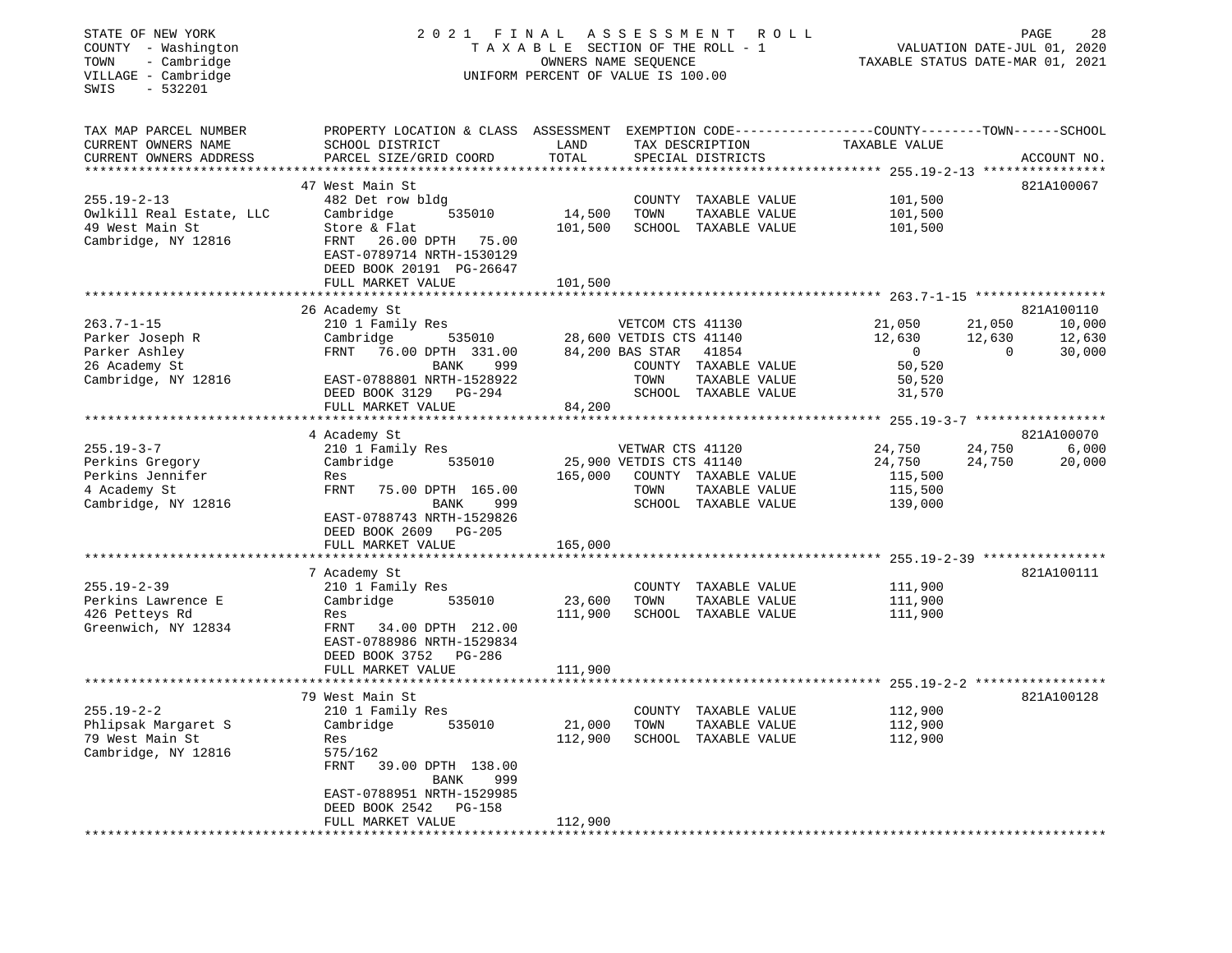## STATE OF NEW YORK 2 0 2 1 F I N A L A S S E S S M E N T R O L L PAGE 29 COUNTY - Washington T A X A B L E SECTION OF THE ROLL - 1 VALUATION DATE-JUL 01, 2020 TOWN - Cambridge OWNERS NAME SEQUENCE TAXABLE STATUS DATE-MAR 01, 2021 COUNTY - Washington<br>
TAXABLE SECTION OF THE ROLL<br>
TOWN - Cambridge UNIFORM PERCENT OF VALUE IS 100.00<br>
UNIFORM PERCENT OF VALUE IS 100.00

| TAX MAP PARCEL NUMBER    | PROPERTY LOCATION & CLASS       |                       |                         |                      | ASSESSMENT EXEMPTION CODE-----------------COUNTY-------TOWN------SCHOOL |          |             |
|--------------------------|---------------------------------|-----------------------|-------------------------|----------------------|-------------------------------------------------------------------------|----------|-------------|
| CURRENT OWNERS NAME      | SCHOOL DISTRICT                 | LAND                  |                         | TAX DESCRIPTION      | TAXABLE VALUE                                                           |          |             |
| CURRENT OWNERS ADDRESS   | PARCEL SIZE/GRID COORD          | TOTAL                 |                         | SPECIAL DISTRICTS    |                                                                         |          | ACCOUNT NO. |
|                          |                                 |                       |                         |                      |                                                                         |          |             |
|                          | 11 Gilmore Ave                  |                       |                         |                      |                                                                         |          | 821A100122  |
| $255.19 - 2 - 25$        | 210 1 Family Res                |                       | VETWAR CTS 41120        |                      | 30,045                                                                  | 27,000   | 6,000       |
| Podolec Francis          | Cambridge<br>535010             |                       | 30,400 VETDIS CTS 41140 |                      | 5,008                                                                   | 5,008    | 5,008       |
| Podolec Janis            | Res & Lot                       |                       | 200,300 ENH STAR        | 41834                | $\mathbf{0}$                                                            | $\Omega$ | 70,700      |
| 11 Gilmore Ave           | FRNT 121.00 DPTH 167.00         |                       |                         | COUNTY TAXABLE VALUE | 165,247                                                                 |          |             |
| Cambridge, NY 12816      | EAST-0789393 NRTH-1529545       |                       | TOWN                    | TAXABLE VALUE        | 168,292                                                                 |          |             |
|                          | DEED BOOK 397<br>$PG-217$       |                       |                         | SCHOOL TAXABLE VALUE | 118,592                                                                 |          |             |
|                          | FULL MARKET VALUE               | 200,300               |                         |                      |                                                                         |          |             |
|                          |                                 |                       |                         |                      |                                                                         |          |             |
|                          | 76 West Main St                 |                       |                         |                      |                                                                         |          | 821A100141  |
| $255.19 - 1 - 15$        | 482 Det row bldg                |                       |                         | COUNTY TAXABLE VALUE | 84,800                                                                  |          |             |
| Pratt Wilson P           | Cambridge<br>535010             | 13,500                | TOWN                    | TAXABLE VALUE        | 84,800                                                                  |          |             |
| 82 West Main St          | Store & Flat                    | 84,800                |                         | SCHOOL TAXABLE VALUE | 84,800                                                                  |          |             |
| Cambridge, NY 12816      | 2442/191 Covenants & Rest       |                       |                         |                      |                                                                         |          |             |
|                          | 30.00 DPTH 92.00<br>FRNT        |                       |                         |                      |                                                                         |          |             |
|                          | EAST-0789696 NRTH-1530320       |                       |                         |                      |                                                                         |          |             |
|                          | DEED BOOK 842<br>$PG-61$        |                       |                         |                      |                                                                         |          |             |
|                          | FULL MARKET VALUE               | 84,800                |                         |                      |                                                                         |          |             |
|                          | ******************************* |                       |                         |                      |                                                                         |          |             |
|                          | 78 West Main St                 |                       |                         |                      |                                                                         |          | 8279900059  |
| $255.19 - 1 - 17$        | 484 1 use sm bld                |                       |                         | COUNTY TAXABLE VALUE | 36,700                                                                  |          |             |
| Pratt Wilson P           | Cambridge<br>535010             | 14,600                | TOWN                    | TAXABLE VALUE        | 36,700                                                                  |          |             |
| 82 West Main St          | Office                          | 36,700                |                         | SCHOOL TAXABLE VALUE | 36,700                                                                  |          |             |
| Cambridge, NY 12816      | FRNT<br>19.00 DPTH<br>80.00     |                       |                         |                      |                                                                         |          |             |
|                          | EAST-0789688 NRTH-1530280       |                       |                         |                      |                                                                         |          |             |
|                          | DEED BOOK 1708 PG-258           |                       |                         |                      |                                                                         |          |             |
|                          | FULL MARKET VALUE               | 36,700                |                         |                      |                                                                         |          |             |
|                          | ************************        | * * * * * * * * * * * |                         |                      |                                                                         |          |             |
|                          | 24 Academy St                   |                       |                         |                      |                                                                         |          | 821A100049  |
| $263.7 - 1 - 14$         | 210 1 Family Res                |                       |                         | COUNTY TAXABLE VALUE | 180,500                                                                 |          |             |
| Propes Roger C           | Cambridge<br>535010             | 28,600                | TOWN                    | TAXABLE VALUE        | 180,500                                                                 |          |             |
| 3403 Yellowstone Dr      | Res                             | 180,500               |                         | SCHOOL TAXABLE VALUE | 180,500                                                                 |          |             |
| Arlington, TX 76013-1152 | FRNT 76.00 DPTH 331.00          |                       |                         |                      |                                                                         |          |             |
|                          | EAST-0788789 NRTH-1528997       |                       |                         |                      |                                                                         |          |             |
|                          | DEED BOOK 1778 PG-49            |                       |                         |                      |                                                                         |          |             |
|                          | FULL MARKET VALUE               | 180,500               |                         |                      |                                                                         |          |             |
|                          |                                 |                       |                         |                      |                                                                         |          |             |
|                          | 41 North Union St               |                       |                         |                      |                                                                         |          | 821A100091  |
| $255.16 - 1 - 1$         | 250 Estate                      |                       |                         | COUNTY TAXABLE VALUE | 1136,100                                                                |          |             |
| Racine Robert            | Cambridge<br>535010             | 264,000               | TOWN                    | TAXABLE VALUE        | 1136,100                                                                |          |             |
| 41 North Union St        | 881/287                         | 1136,100              |                         | SCHOOL TAXABLE VALUE | 1136,100                                                                |          |             |
| Cambridge, NY 12816      | ACRES 87.80                     |                       |                         |                      |                                                                         |          |             |
|                          | EAST-0789979 NRTH-1532688       |                       |                         |                      |                                                                         |          |             |
|                          | DEED BOOK 786<br>$PG-1$         |                       |                         |                      |                                                                         |          |             |
|                          | FULL MARKET VALUE               | 1136,100              |                         |                      |                                                                         |          |             |
|                          |                                 |                       |                         |                      |                                                                         |          |             |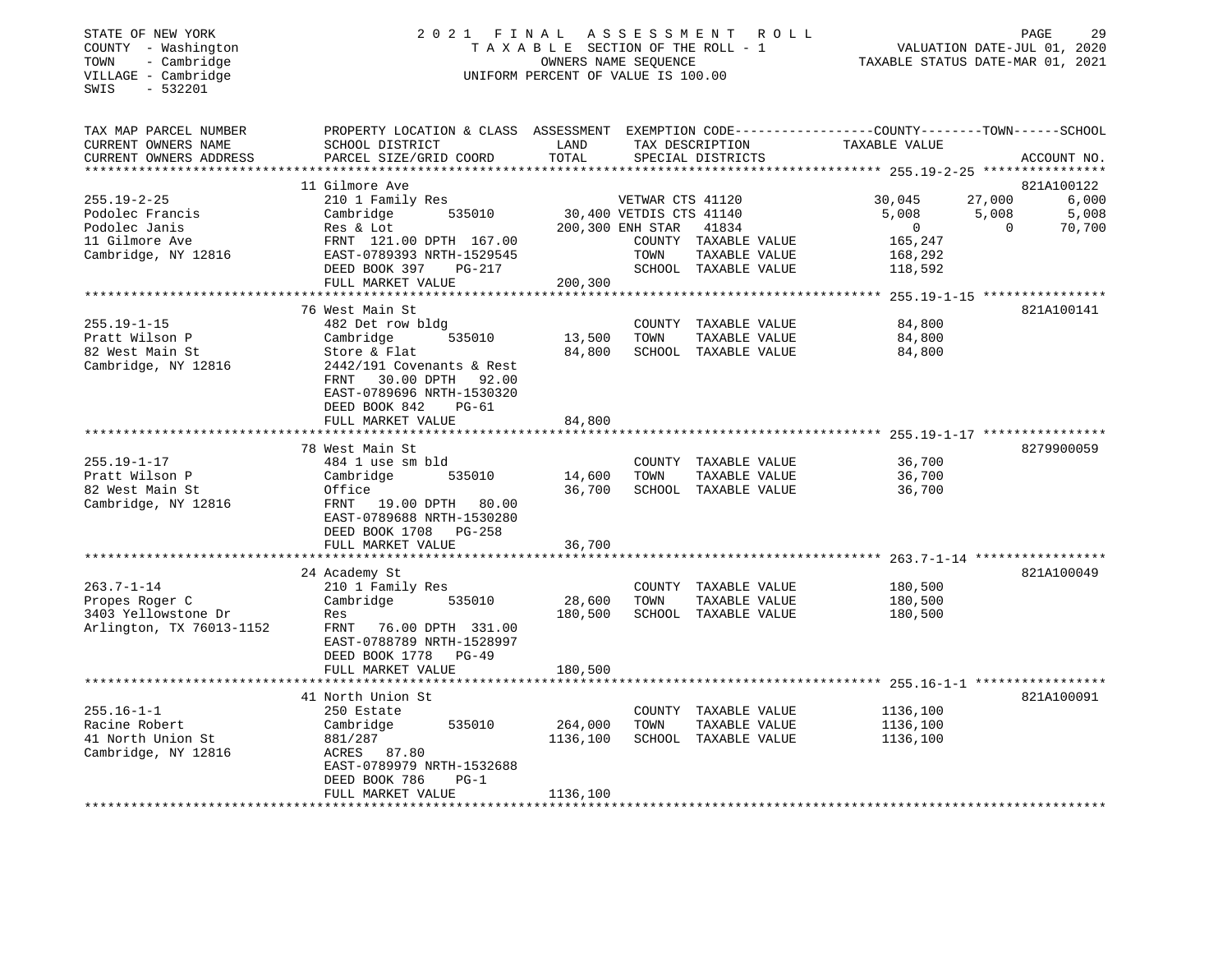## STATE OF NEW YORK 2 0 2 1 F I N A L A S S E S S M E N T R O L L PAGE 30 COUNTY - Washington T A X A B L E SECTION OF THE ROLL - 1 VALUATION DATE-JUL 01, 2020 TOWN - Cambridge OWNERS NAME SEQUENCE TAXABLE STATUS DATE-MAR 01, 2021 COUNTY - Washington<br>
TAXABLE SECTION OF THE ROLL<br>
TOWN - Cambridge UNIFORM PERCENT OF VALUE IS 100.00<br>
UNIFORM PERCENT OF VALUE IS 100.00

| TAX MAP PARCEL NUMBER  | PROPERTY LOCATION & CLASS ASSESSMENT  |            |          |                      | EXEMPTION CODE-----------------COUNTY-------TOWN------SCHOOL |                    |
|------------------------|---------------------------------------|------------|----------|----------------------|--------------------------------------------------------------|--------------------|
| CURRENT OWNERS NAME    | SCHOOL DISTRICT                       | LAND       |          | TAX DESCRIPTION      | TAXABLE VALUE                                                |                    |
| CURRENT OWNERS ADDRESS | PARCEL SIZE/GRID COORD                | TOTAL      |          | SPECIAL DISTRICTS    |                                                              | ACCOUNT NO.        |
|                        |                                       |            |          |                      |                                                              |                    |
|                        | 28 Academy St                         |            |          |                      |                                                              | 821A100107         |
| $263.7 - 1 - 16$       | 210 1 Family Res                      |            |          | COUNTY TAXABLE VALUE | 169,900                                                      |                    |
| Ritter William Jr      | Cambridge<br>535010                   | 28,500     | TOWN     | TAXABLE VALUE        | 169,900                                                      |                    |
| PO Box 591             | Res                                   | 169,900    |          | SCHOOL TAXABLE VALUE | 169,900                                                      |                    |
| Stillwater, NY 12170   | FRNT<br>75.00 DPTH 330.00             |            |          |                      |                                                              |                    |
|                        | EAST-0788813 NRTH-1528846             |            |          |                      |                                                              |                    |
|                        | DEED BOOK 20200 PG-3251               |            |          |                      |                                                              |                    |
|                        | FULL MARKET VALUE                     | 169,900    |          |                      |                                                              |                    |
|                        | ************************************* |            |          |                      |                                                              |                    |
|                        | 77 West Main St                       |            |          |                      |                                                              | 821A100137         |
| $255.19 - 2 - 3$       | 210 1 Family Res                      |            | BAS STAR | 41854                | $\mathbf 0$                                                  | $\Omega$<br>30,000 |
| Robertson Alan G       | Cambridge<br>535010                   | 28,900     |          | COUNTY TAXABLE VALUE | 115,800                                                      |                    |
| Robertson Susan        | Res                                   | 115,800    | TOWN     | TAXABLE VALUE        | 115,800                                                      |                    |
| 77 West Main St        | FRNT 104.00 DPTH 170.00               |            |          | SCHOOL TAXABLE VALUE | 85,800                                                       |                    |
| Cambridge, NY 12816    | EAST-0789023 NRTH-1529981             |            |          |                      |                                                              |                    |
|                        | DEED BOOK 463<br>$PG-233$             |            |          |                      |                                                              |                    |
|                        | FULL MARKET VALUE                     | 115,800    |          |                      |                                                              |                    |
|                        |                                       |            |          |                      |                                                              |                    |
|                        | 7 North Union St                      |            |          |                      |                                                              | 821A100090         |
| $255.20 - 1 - 5$       | 210 1 Family Res                      |            |          | COUNTY TAXABLE VALUE | 91,000                                                       |                    |
| Robertson Stephen      | Cambridge<br>535010                   | 19,800     | TOWN     | TAXABLE VALUE        | 91,000                                                       |                    |
| 7 North Union St       | Res                                   | 91,000     |          | SCHOOL TAXABLE VALUE | 91,000                                                       |                    |
| Cambridge, NY 12816    | <b>FRNT</b><br>87.00 DPTH<br>85.00    |            |          |                      |                                                              |                    |
|                        | 999<br><b>BANK</b>                    |            |          |                      |                                                              |                    |
|                        | EAST-0790078 NRTH-1530558             |            |          |                      |                                                              |                    |
|                        | DEED BOOK 870<br>$PG-87$              |            |          |                      |                                                              |                    |
|                        | FULL MARKET VALUE                     | 91,000     |          |                      |                                                              |                    |
|                        |                                       |            |          |                      |                                                              |                    |
|                        | County Route 59                       |            |          |                      |                                                              |                    |
| $255.19 - 1 - 1.1$     | 311 Res vac land                      |            | COUNTY   | TAXABLE VALUE        | 600                                                          |                    |
| Ross Thomas C          | 535010<br>Cambridge                   | 600        | TOWN     | TAXABLE VALUE        | 600                                                          |                    |
| 1671 County Route 59   | Vac Land                              | 600        |          | SCHOOL TAXABLE VALUE | 600                                                          |                    |
| Cambridge, NY 12816    | Bndy Agmt 744/133                     |            |          |                      |                                                              |                    |
|                        | FRNT 17.00 DPTH 349.00                |            |          |                      |                                                              |                    |
|                        | EAST-0786486 NRTH-1530530             |            |          |                      |                                                              |                    |
|                        | DEED BOOK 487<br>$PG-307$             |            |          |                      |                                                              |                    |
|                        | FULL MARKET VALUE                     | 600        |          |                      |                                                              |                    |
|                        | ******************                    | ********** |          |                      |                                                              |                    |
|                        | 67 West Main St                       |            |          |                      |                                                              | 821A100028         |
| $255.19 - 2 - 7$       | 220 2 Family Res                      |            | ENH STAR | 41834                | $\mathbf{0}$                                                 | $\Omega$<br>70,700 |
| Rouse Joseph           | Cambridge<br>535010                   | 28,100     |          | COUNTY TAXABLE VALUE | 180,200                                                      |                    |
| Rouse Nancy            | Res                                   | 180,200    | TOWN     | TAXABLE VALUE        | 180,200                                                      |                    |
| 67 West Main St        | FRNT<br>75.00 DPTH 265.00             |            | SCHOOL   | TAXABLE VALUE        | 109,500                                                      |                    |
| Cambridge, NY 12816    | EAST-0789381 NRTH-1530013             |            |          |                      |                                                              |                    |
|                        | DEED BOOK 478<br>PG-304               |            |          |                      |                                                              |                    |
|                        | FULL MARKET VALUE                     | 180,200    |          |                      |                                                              |                    |
|                        |                                       |            |          |                      |                                                              |                    |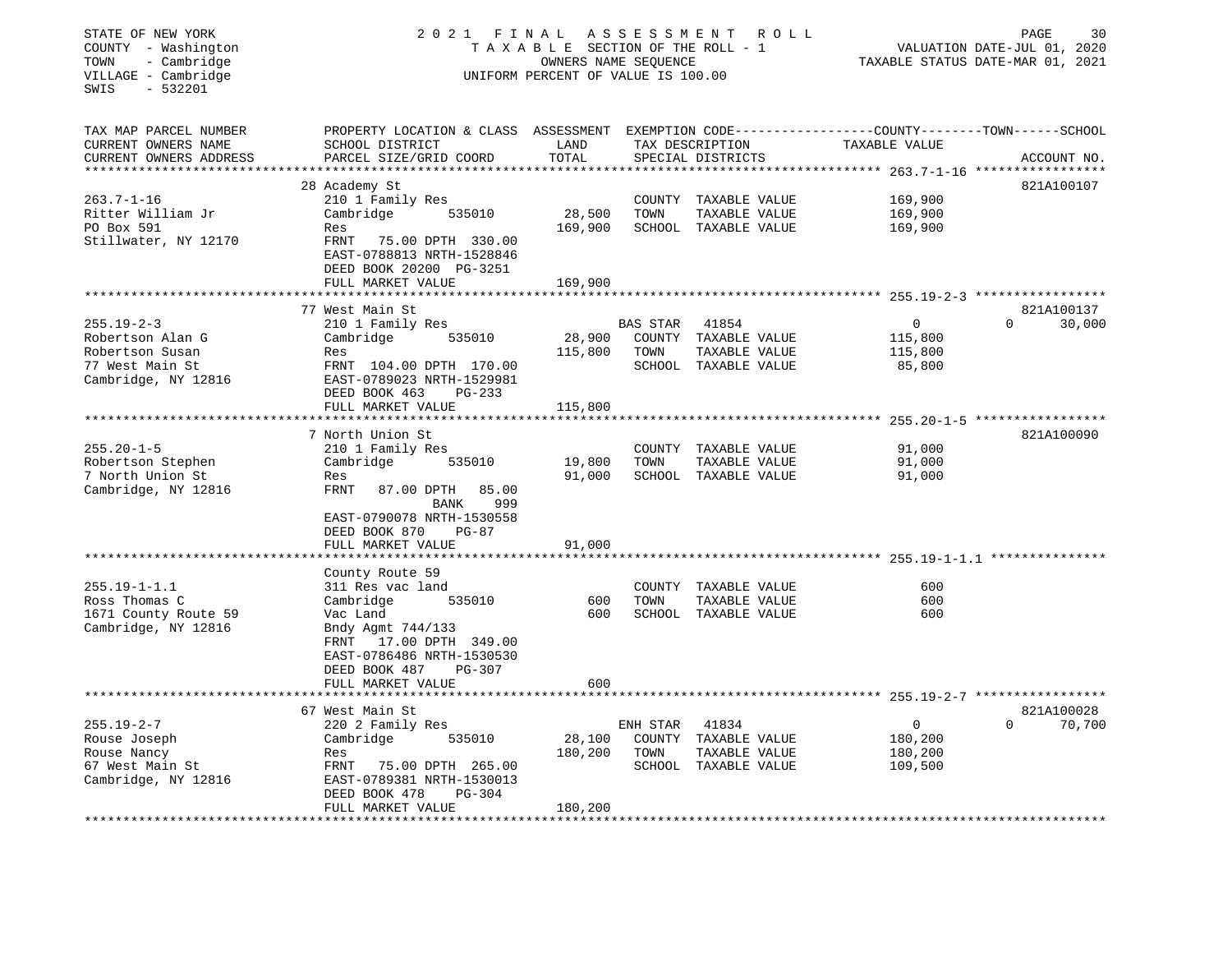| STATE OF NEW YORK<br>COUNTY - Washington<br>- Cambridge<br>TOWN<br>VILLAGE - Cambridge<br>SWIS<br>$-532201$ | 2021 FINAL ASSESSMENT                                                                                                                                                                                      | TAXABLE SECTION OF THE ROLL - 1<br>OWNERS NAME SEQUENCE<br>UNIFORM PERCENT OF VALUE IS 100.00 |                                      | R O L L                                                                | TAXABLE STATUS DATE-MAR 01, 2021   | PAGE<br>VALUATION DATE-JUL 01, 2020 | 31                   |
|-------------------------------------------------------------------------------------------------------------|------------------------------------------------------------------------------------------------------------------------------------------------------------------------------------------------------------|-----------------------------------------------------------------------------------------------|--------------------------------------|------------------------------------------------------------------------|------------------------------------|-------------------------------------|----------------------|
| TAX MAP PARCEL NUMBER<br>CURRENT OWNERS NAME<br>CURRENT OWNERS ADDRESS                                      | PROPERTY LOCATION & CLASS ASSESSMENT EXEMPTION CODE----------------COUNTY-------TOWN------SCHOOL<br>SCHOOL DISTRICT<br>PARCEL SIZE/GRID COORD                                                              | LAND<br>TOTAL                                                                                 |                                      | TAX DESCRIPTION<br>SPECIAL DISTRICTS                                   | TAXABLE VALUE                      |                                     | ACCOUNT NO.          |
| $255.19 - 2 - 11$<br>Rowan Bridget<br>11 Avenue A<br>Cambridge, NY 12816                                    | 57 West Main St<br>485 >luse sm bld<br>Cambridge<br>535010<br>Store<br>2538/263 Cov & Restrictio<br>66.00 DPTH 70.00<br>FRNT<br>EAST-0789633 NRTH-1530135<br>DEED BOOK 2132 PG-346<br>FULL MARKET VALUE    | 16,500<br>128,000<br>128,000                                                                  | TOWN                                 | COUNTY TAXABLE VALUE<br>TAXABLE VALUE<br>SCHOOL TAXABLE VALUE          | 128,000<br>128,000<br>128,000      |                                     | 821A100040           |
|                                                                                                             |                                                                                                                                                                                                            |                                                                                               |                                      |                                                                        |                                    |                                     |                      |
| $263.7 - 2 - 19$<br>Salzer Linda<br>Schauer John<br>54 South Union St<br>Cambridge, NY 12816                | 54 South Union St<br>210 1 Family Res<br>535010<br>Cambridge<br>Res<br>Additions<br>FRNT 104.00 DPTH 148.00<br>BANK<br>998                                                                                 | 27,600<br>211,000                                                                             | BAS STAR<br>TOWN                     | 41854<br>COUNTY TAXABLE VALUE<br>TAXABLE VALUE<br>SCHOOL TAXABLE VALUE | 0<br>211,000<br>211,000<br>181,000 | $\Omega$                            | 821A100061<br>30,000 |
|                                                                                                             | EAST-0789316 NRTH-1528208<br>DEED BOOK 3071 PG-48<br>FULL MARKET VALUE                                                                                                                                     | 211,000                                                                                       |                                      |                                                                        |                                    |                                     |                      |
|                                                                                                             | 53 Academy St                                                                                                                                                                                              |                                                                                               |                                      |                                                                        |                                    |                                     | 821A100032           |
| $263.7 - 2 - 27$<br>Sartoris Joseph<br>Sartoris Ann<br>53 Academy St<br>Cambridge, NY 12816                 | 210 1 Family Res<br>Cambridge<br>535010<br>2007 SCAR DECISION<br>60.00 DPTH 170.00<br>FRNT<br>EAST-0789171 NRTH-1528474<br>DEED BOOK 536<br>$PG-14$                                                        | 24,700<br>106,000                                                                             | BAS STAR<br>TOWN                     | 41854<br>COUNTY TAXABLE VALUE<br>TAXABLE VALUE<br>SCHOOL TAXABLE VALUE | 0<br>106,000<br>106,000<br>76,000  | $\Omega$                            | 30,000               |
|                                                                                                             | FULL MARKET VALUE                                                                                                                                                                                          | 106,000                                                                                       |                                      |                                                                        |                                    |                                     |                      |
| $263.7 - 2 - 1$<br>Sawyer Peter D<br>Sawyer Susan A<br>17 Academy St<br>Cambridge, NY 12816                 | 17 Academy St<br>210 1 Family Res<br>Cambridge<br>535010<br>Res<br>FRNT 86.00 DPTH 161.00<br>EAST-0789014 NRTH-1529514<br>DEED BOOK 544<br>$PG-255$<br>FULL MARKET VALUE                                   | 26,700<br>166,000<br>166,000                                                                  | <b>BAS STAR</b><br>TOWN              | 41854<br>COUNTY TAXABLE VALUE<br>TAXABLE VALUE<br>SCHOOL TAXABLE VALUE | 0<br>166,000<br>166,000<br>136,000 | $\Omega$                            | 821A100106<br>30,000 |
|                                                                                                             |                                                                                                                                                                                                            |                                                                                               |                                      |                                                                        |                                    |                                     |                      |
| $255.19 - 1 - 27$<br>Sielucka Lorraine H<br>114 West Main St<br>Cambridge, NY 12816                         | 114 West Main St<br>210 1 Family Res<br>Cambridge<br>535010<br>Res<br><b>FRNT</b><br>67.00 DPTH 380.00<br><b>BANK</b><br>999<br>EAST-0788873 NRTH-1530282<br>DEED BOOK 2765<br>PG-206<br>FULL MARKET VALUE | 27,900<br>136,700<br>136,700                                                                  | ENH STAR<br>COUNTY<br>TOWN<br>SCHOOL | 41834<br>TAXABLE VALUE<br>TAXABLE VALUE<br>TAXABLE VALUE               | 0<br>136,700<br>136,700<br>66,000  | 0                                   | 821A100095<br>70,700 |
|                                                                                                             |                                                                                                                                                                                                            |                                                                                               |                                      |                                                                        |                                    |                                     |                      |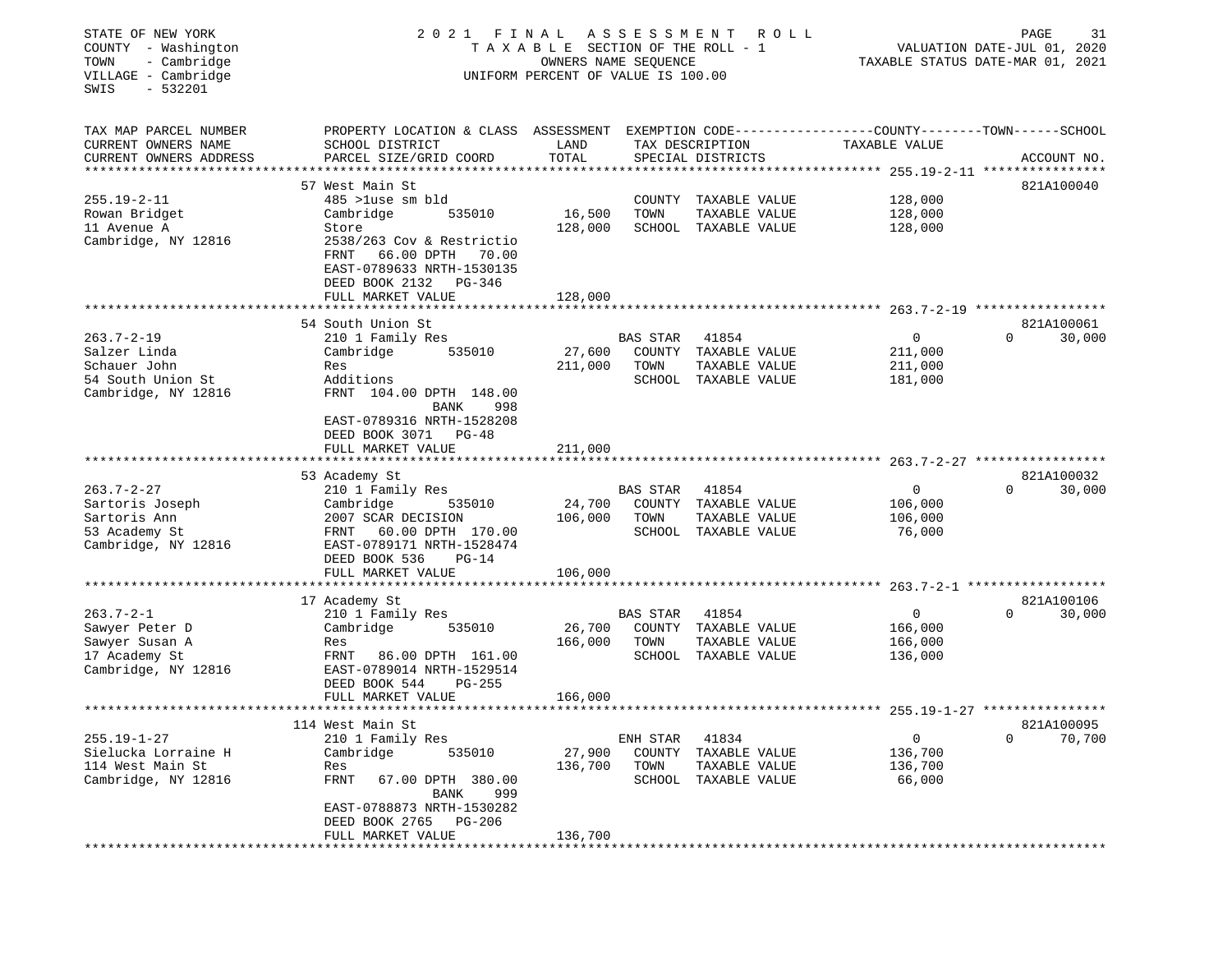| STATE OF NEW YORK<br>COUNTY - Washington<br>- Cambridge<br>TOWN<br>VILLAGE - Cambridge<br>SWIS<br>$-532201$ | 2021 FINAL<br>T A X A B L E SECTION OF THE ROLL - 1<br>UNIFORM PERCENT OF VALUE IS 100.00                                                                                                           | R O L L<br>TAXABLE STATUS DATE-MAR 01, 2021 | PAGE<br>VALUATION DATE-JUL 01, 2020                                     | 32                                                                     |                                                                  |                        |                               |
|-------------------------------------------------------------------------------------------------------------|-----------------------------------------------------------------------------------------------------------------------------------------------------------------------------------------------------|---------------------------------------------|-------------------------------------------------------------------------|------------------------------------------------------------------------|------------------------------------------------------------------|------------------------|-------------------------------|
| TAX MAP PARCEL NUMBER<br>CURRENT OWNERS NAME<br>CURRENT OWNERS ADDRESS<br>***********************           | PROPERTY LOCATION & CLASS ASSESSMENT EXEMPTION CODE---------------COUNTY-------TOWN-----SCHOOL<br>SCHOOL DISTRICT<br>PARCEL SIZE/GRID COORD                                                         | LAND<br>TOTAL                               |                                                                         | TAX DESCRIPTION<br>SPECIAL DISTRICTS                                   | TAXABLE VALUE                                                    | ACCOUNT NO.            |                               |
| $255.19 - 2 - 28$<br>Smith Kathleen M<br>5 Gilmore Ave<br>Cambridge, NY 12816                               | 5 Gilmore Ave<br>210 1 Family Res<br>Cambridge<br>535010<br>House & Land<br>Bndy Agmt 752/325<br>75.00 DPTH 235.00<br>FRNT<br>0.39<br>ACRES<br>EAST-0789409 NRTH-1529775<br>DEED BOOK 20200 PG-4772 | 28,100<br>190,900                           | BAS STAR<br>TOWN                                                        | 41854<br>COUNTY TAXABLE VALUE<br>TAXABLE VALUE<br>SCHOOL TAXABLE VALUE | 0<br>190,900<br>190,900<br>160,900                               | 821A100179<br>$\Omega$ | 30,000                        |
|                                                                                                             | FULL MARKET VALUE                                                                                                                                                                                   | 190,900                                     |                                                                         |                                                                        |                                                                  |                        |                               |
| $255.19 - 1 - 31$<br>Snider David A<br>Alexandria Dery<br>122 West Main St<br>Cambridge, NY 12816           | 122 West Main St<br>210 1 Family Res<br>Cambridge<br>535010<br>Res<br>2138/301<br>FRNT<br>84.00 DPTH 351.00<br>999<br><b>BANK</b><br>EAST-0788510 NRTH-1530356<br>DEED BOOK 3383 PG-53              | 29,600<br>212,000                           | TOWN                                                                    | COUNTY TAXABLE VALUE<br>TAXABLE VALUE<br>SCHOOL TAXABLE VALUE          | 212,000<br>212,000<br>212,000                                    | 821A100147             |                               |
|                                                                                                             | FULL MARKET VALUE                                                                                                                                                                                   | 212,000                                     |                                                                         |                                                                        |                                                                  |                        |                               |
| $255.19 - 2 - 15$<br>South Dominion LTD., S.A.<br>PO Box 212<br>Schaghticoke, NY 12154                      | *****************************<br>37-39 West Main St<br>482 Det row bldg<br>Cambridge<br>535010<br>Store & Flat<br>FRNT 28.00 DPTH 87.00<br>EAST-0789786 NRTH-1530123<br>DEED BOOK 3540<br>PG-236    | 15,900<br>101,100                           | TOWN                                                                    | COUNTY TAXABLE VALUE<br>TAXABLE VALUE<br>SCHOOL TAXABLE VALUE          | 101,100<br>101,100<br>101,100                                    | 821A100098             |                               |
|                                                                                                             | FULL MARKET VALUE                                                                                                                                                                                   | 101,100                                     |                                                                         |                                                                        |                                                                  |                        |                               |
| $263.7 - 2 - 15$<br>South Union, LLC<br>599 Turnpike Rd<br>Buskirk, NY 12028                                | 42 South Union St<br>210 1 Family Res<br>Cambridge<br>535010<br>Res<br>FRNT 130.00 DPTH 260.00<br>EAST-0789358 NRTH-1528640<br>DEED BOOK 3841 PG-74                                                 | 33,400<br>158,800                           | TOWN                                                                    | COUNTY TAXABLE VALUE<br>TAXABLE VALUE<br>SCHOOL TAXABLE VALUE          | 158,800<br>158,800<br>158,800                                    | 821A100138             |                               |
|                                                                                                             | FULL MARKET VALUE<br>15 Academy St                                                                                                                                                                  | 158,800                                     |                                                                         |                                                                        |                                                                  | 821A100017             |                               |
| $255.19 - 2 - 36$<br>Squires Terrence B<br>Squires Barbara A<br>15 Academy St<br>Cambridge, NY 12816        | 210 1 Family Res<br>535010<br>Cambridge<br>FRNT 96.00 DPTH 207.00<br>EAST-0789018 NRTH-1529607<br>DEED BOOK 495<br><b>PG-998</b><br>FULL MARKET VALUE                                               | 149,800                                     | CW_10_VET/ 41152<br>29,800 CW_10_VET/ 41153<br>149,800 ENH STAR<br>TOWN | 41834<br>COUNTY TAXABLE VALUE<br>TAXABLE VALUE<br>SCHOOL TAXABLE VALUE | 8,000<br>$\Omega$<br>$\mathbf 0$<br>141,800<br>141,800<br>79,100 | $\Omega$<br>8,000<br>0 | $\circ$<br>$\Omega$<br>70,700 |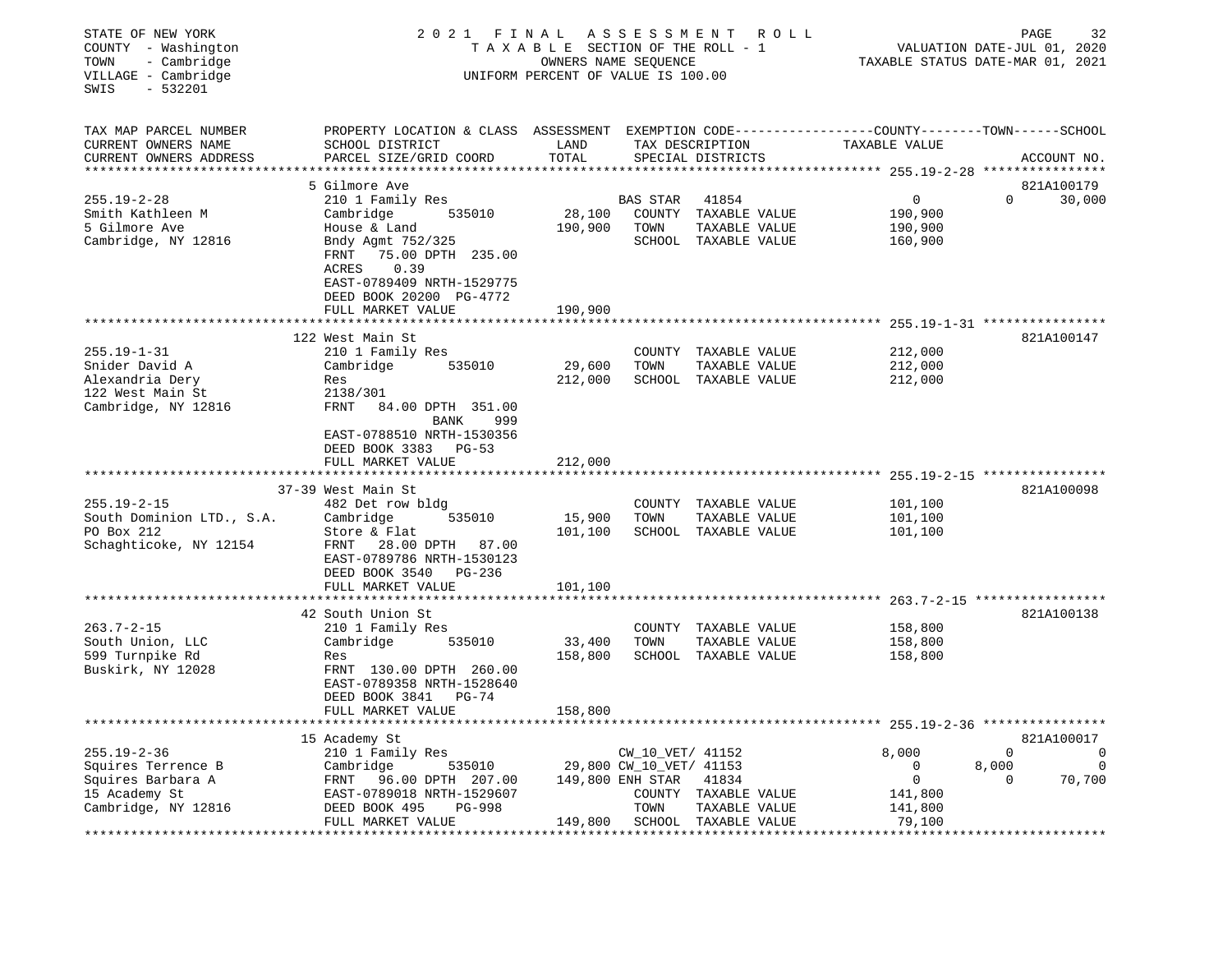## STATE OF NEW YORK 2 0 2 1 F I N A L A S S E S S M E N T R O L L PAGE 33 COUNTY - Washington T A X A B L E SECTION OF THE ROLL - 1 VALUATION DATE-JUL 01, 2020 TOWN - Cambridge OWNERS NAME SEQUENCE TAXABLE STATUS DATE-MAR 01, 2021 COUNTY - Washington<br>
TAXABLE SECTION OF THE ROLL<br>
TOWN - Cambridge UNIFORM PERCENT OF VALUE IS 100.00<br>
UNIFORM PERCENT OF VALUE IS 100.00

| TAX MAP PARCEL NUMBER<br>CURRENT OWNERS NAME<br>CURRENT OWNERS ADDRESS      | PROPERTY LOCATION & CLASS<br>SCHOOL DISTRICT<br>PARCEL SIZE/GRID COORD                                                        | ASSESSMENT<br>LAND<br>TOTAL |                                   | TAX DESCRIPTION<br>SPECIAL DISTRICTS                   | TAXABLE VALUE                                               | EXEMPTION CODE-----------------COUNTY-------TOWN------SCHOOL<br>ACCOUNT NO. |
|-----------------------------------------------------------------------------|-------------------------------------------------------------------------------------------------------------------------------|-----------------------------|-----------------------------------|--------------------------------------------------------|-------------------------------------------------------------|-----------------------------------------------------------------------------|
|                                                                             |                                                                                                                               |                             |                                   |                                                        | ********* 255.19-3-11 ********                              |                                                                             |
| $255.19 - 3 - 11$<br>Sweeney Richard M                                      | 6 Myrtle Ave<br>210 1 Family Res<br>535010<br>Cambridge                                                                       | 33,300                      | VETWAR CTS 41120                  | COUNTY TAXABLE VALUE                                   | 24,000<br>136,000                                           | 821A100169<br>24,000<br>6,000                                               |
| Sweeney Julia<br>6 Myrtle Ave<br>Cambridge, NY 12816                        | Res<br>Deck<br>FRNT 134.00 DPTH 205.00<br>EAST-0788343 NRTH-1529903<br>DEED BOOK 439<br><b>PG-190</b><br>FULL MARKET VALUE    | 160,000<br>160,000          | TOWN                              | TAXABLE VALUE<br>SCHOOL TAXABLE VALUE                  | 136,000<br>154,000                                          |                                                                             |
|                                                                             | *****************                                                                                                             |                             |                                   |                                                        | ******************************* 255.19-3-15 *************** |                                                                             |
| $255.19 - 3 - 15$                                                           | Myrtle Ave W/off<br>314 Rural vac<10                                                                                          |                             | COUNTY                            | TAXABLE VALUE                                          | 5,600                                                       |                                                                             |
| Sweeney Richard N<br>Sweeney Julia E<br>6 Myrtle Ave<br>Cambridge, NY 12816 | Cambridge<br>535010<br>ACRES<br>2.24<br>EAST-0788040 NRTH-1529853<br>DEED BOOK 1778<br>$PG-9$<br>FULL MARKET VALUE            | 5,600<br>5,600<br>5,600     | TOWN<br>SCHOOL                    | TAXABLE VALUE<br>TAXABLE VALUE                         | 5,600<br>5,600                                              |                                                                             |
|                                                                             | *******************                                                                                                           |                             |                                   |                                                        | ************************ 263.7-1-6 *******************      |                                                                             |
|                                                                             | 3 Pleasant St                                                                                                                 |                             |                                   |                                                        |                                                             | 821A100140                                                                  |
| $263.7 - 1 - 6$<br>Sweet James M<br>Sweet Heather M                         | 210 1 Family Res<br>Cambridge<br>535010<br>Res                                                                                | 28,500<br>168,200           | <b>BAS STAR</b><br>COUNTY<br>TOWN | 41854<br>TAXABLE VALUE<br>TAXABLE VALUE                | 0<br>168,200<br>168,200                                     | $\Omega$<br>30,000                                                          |
| 3 Pleasant St<br>Cambridge, NY 12816                                        | FRNT<br>82.00 DPTH 210.00<br>999<br>BANK<br>EAST-0788671 NRTH-1529465<br>DEED BOOK 2263<br>$PG-59$                            |                             |                                   | SCHOOL TAXABLE VALUE                                   | 138,200                                                     |                                                                             |
|                                                                             | FULL MARKET VALUE                                                                                                             | 168,200                     |                                   |                                                        |                                                             |                                                                             |
|                                                                             | 140 West Main St                                                                                                              |                             |                                   |                                                        | ****************************** 255.19-1-9 ***************** | 821A100170                                                                  |
| $255.19 - 1 - 9$                                                            | 210 1 Family Res<br>Cambridge<br>535010                                                                                       | 34,000                      | COUNTY<br>TOWN                    | TAXABLE VALUE<br>TAXABLE VALUE                         | 126,000<br>126,000                                          |                                                                             |
| Towler Jared R<br>140 West Main St<br>Cambridge, NY 12816                   | Res<br>FRNT 171.00 DPTH 242.00<br>BANK<br>999<br>EAST-0787698 NRTH-1530580                                                    | 126,000                     | SCHOOL                            | TAXABLE VALUE                                          | 126,000                                                     |                                                                             |
|                                                                             | DEED BOOK 3926<br>$PG-234$<br>FULL MARKET VALUE                                                                               | 126,000                     |                                   |                                                        |                                                             |                                                                             |
|                                                                             |                                                                                                                               |                             |                                   |                                                        |                                                             | $263.7 - 1 - 13$ ******************                                         |
|                                                                             | 20-22 Academy St                                                                                                              |                             |                                   |                                                        |                                                             | 821A100060                                                                  |
| $263.7 - 1 - 13$<br>Van Dyk Jonathan<br>43 Henderson Ln<br>Salem, NY 12865  | 210 1 Family Res<br>535010<br>Cambridge<br>Res & Lot<br>1.10<br>ACRES<br>EAST-0788773 NRTH-1529103<br>DEED BOOK 20200 PG-2099 | 42,500<br>165,000           | COUNTY<br>TOWN                    | TAXABLE VALUE<br>TAXABLE VALUE<br>SCHOOL TAXABLE VALUE | 165,000<br>165,000<br>165,000                               |                                                                             |
|                                                                             | FULL MARKET VALUE                                                                                                             | 165,000                     |                                   |                                                        |                                                             |                                                                             |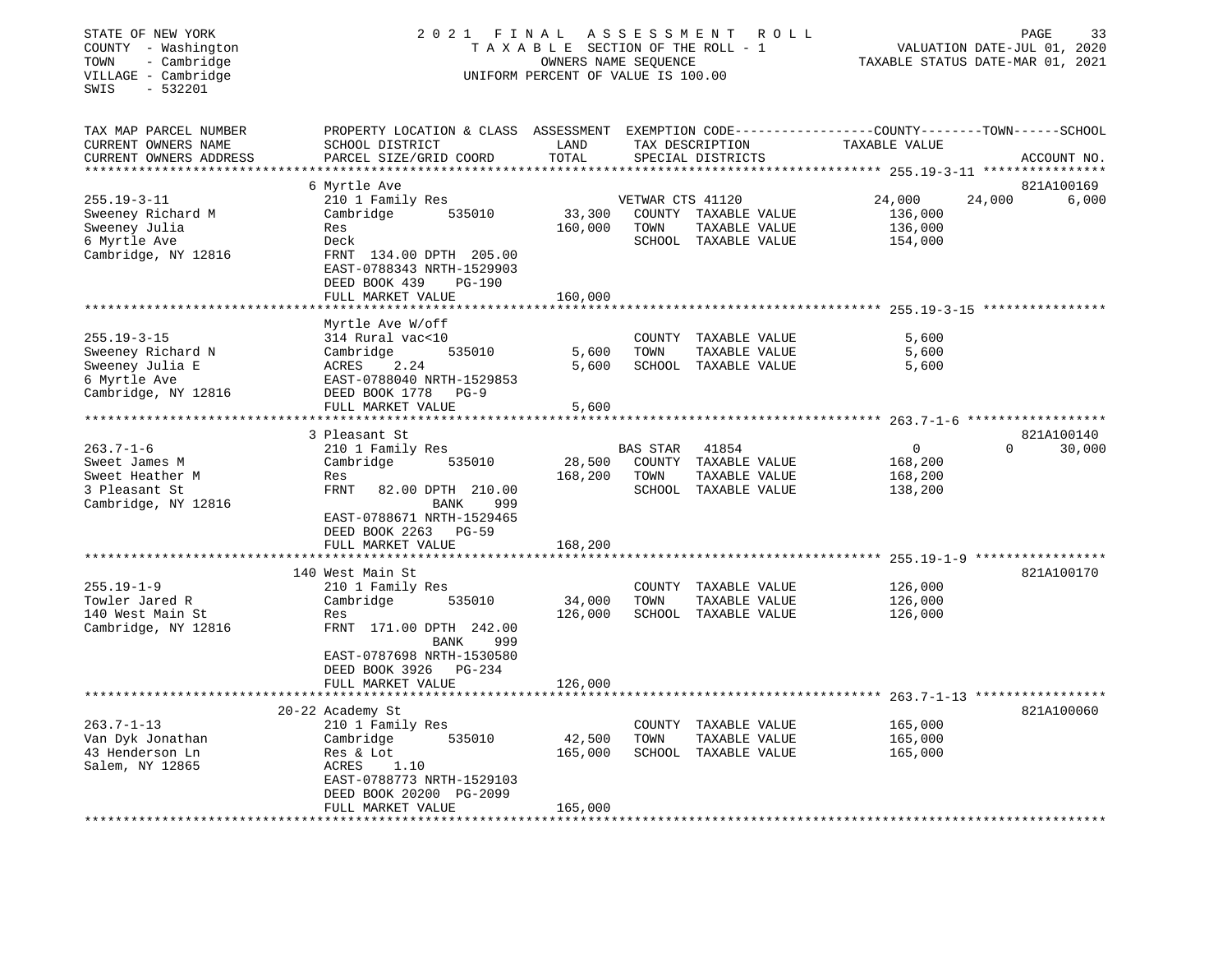| STATE OF NEW YORK<br>COUNTY - Washington<br>- Cambridge<br>TOWN<br>VILLAGE - Cambridge<br>$-532201$<br>SWIS | 2021 FINAL<br>T A X A B L E SECTION OF THE ROLL - 1<br>UNIFORM PERCENT OF VALUE IS 100.00                                                   | R O L L           | PAGE<br>34<br>VALUATION DATE-JUL 01, 2020<br>TAXABLE STATUS DATE-MAR 01, 2021 |                                       |                         |                                    |
|-------------------------------------------------------------------------------------------------------------|---------------------------------------------------------------------------------------------------------------------------------------------|-------------------|-------------------------------------------------------------------------------|---------------------------------------|-------------------------|------------------------------------|
| TAX MAP PARCEL NUMBER<br>CURRENT OWNERS NAME<br>CURRENT OWNERS ADDRESS                                      | PROPERTY LOCATION & CLASS ASSESSMENT EXEMPTION CODE---------------COUNTY-------TOWN-----SCHOOL<br>SCHOOL DISTRICT<br>PARCEL SIZE/GRID COORD | LAND<br>TOTAL     |                                                                               | TAX DESCRIPTION<br>SPECIAL DISTRICTS  | TAXABLE VALUE           | ACCOUNT NO.                        |
|                                                                                                             | 30 South Union St                                                                                                                           |                   |                                                                               |                                       | ******* 263.7-2-10 **** | 821A100183                         |
| $263.7 - 2 - 10$                                                                                            | 210 1 Family Res                                                                                                                            |                   |                                                                               | COUNTY TAXABLE VALUE                  | 129,000                 |                                    |
| Ver Elizabeth H                                                                                             | Cambridge<br>535010                                                                                                                         | 28,100            | TOWN                                                                          | TAXABLE VALUE                         | 129,000                 |                                    |
| Conraolstrasse 9                                                                                            | Res                                                                                                                                         | 129,000           |                                                                               | SCHOOL TAXABLE VALUE                  | 129,000                 |                                    |
| Innsbruck 6020, Austria                                                                                     | 2809/172<br>FRNT<br>82.00 DPTH 240.00<br>EAST-0789433 NRTH-1529019<br>DEED BOOK 2324 PG-84<br>FULL MARKET VALUE                             | 129,000           |                                                                               |                                       |                         |                                    |
|                                                                                                             |                                                                                                                                             | **************    |                                                                               |                                       |                         |                                    |
|                                                                                                             | 10 Academy St                                                                                                                               |                   |                                                                               |                                       |                         | 821A100186                         |
| $263.7 - 1 - 8$                                                                                             | 210 1 Family Res                                                                                                                            |                   | ENH STAR                                                                      | 41834                                 | 0                       | $\Omega$<br>70,700                 |
| Waite Randy L<br>Waite Kathleen                                                                             | 535010<br>Cambridge<br>Res                                                                                                                  | 21,500<br>177,100 | TOWN                                                                          | COUNTY TAXABLE VALUE<br>TAXABLE VALUE | 177,100<br>177,100      |                                    |
| 10 Academy St                                                                                               | FRNT 115.00 DPTH<br>83.00                                                                                                                   |                   |                                                                               | SCHOOL TAXABLE VALUE                  | 106,400                 |                                    |
| Cambridge, NY 12816                                                                                         | BANK<br>999<br>EAST-0788827 NRTH-1529535<br>DEED BOOK 566<br><b>PG-341</b><br>FULL MARKET VALUE                                             | 177,100           |                                                                               |                                       |                         |                                    |
|                                                                                                             |                                                                                                                                             |                   |                                                                               |                                       |                         |                                    |
| $255.19 - 2 - 5$                                                                                            | 71 West Main St<br>283 Res w/Comuse                                                                                                         |                   | AGED-ALL                                                                      | 41800                                 | 116,150                 | 821A100125<br>116,150<br>116,150   |
| Ward Family Trust                                                                                           | Cambridge<br>535010                                                                                                                         |                   | 27,500 ENH STAR                                                               | 41834                                 | $\mathsf{O}$            | $\Omega$<br>70,700                 |
| Ward Frank H Trustee                                                                                        | Res                                                                                                                                         | 232,300           |                                                                               | COUNTY TAXABLE VALUE                  | 116,150                 |                                    |
| 1 Gilmore Ave                                                                                               | FRNT<br>79.00 DPTH 193.00                                                                                                                   |                   | TOWN                                                                          | TAXABLE VALUE                         | 116,150                 |                                    |
| Cambridge, NY 12816                                                                                         | EAST-0789180 NRTH-1530001<br>DEED BOOK 799<br><b>PG-158</b>                                                                                 |                   |                                                                               | SCHOOL TAXABLE VALUE                  | 45,450                  |                                    |
|                                                                                                             | FULL MARKET VALUE                                                                                                                           | 232,300           |                                                                               |                                       |                         | $263.11 - 1 - 2$ ***************** |
|                                                                                                             | 70 South Union St                                                                                                                           |                   |                                                                               |                                       |                         | 821A100058                         |
| $263.11 - 1 - 2$                                                                                            | 210 1 Family Res                                                                                                                            |                   | COUNTY                                                                        | TAXABLE VALUE                         | 254,600                 |                                    |
| Weisburgh Adam J                                                                                            | Cambridge<br>535010                                                                                                                         | 76,500            | TOWN                                                                          | TAXABLE VALUE                         | 254,600                 |                                    |
| Weisburgh Cassandra                                                                                         | Res                                                                                                                                         | 254,600           |                                                                               | SCHOOL TAXABLE VALUE                  | 254,600                 |                                    |
| 70 South Union St                                                                                           | ACRES<br>7.90 BANK<br>999                                                                                                                   |                   |                                                                               |                                       |                         |                                    |
| Cambridge, NY 12816                                                                                         | EAST-0788849 NRTH-1527312                                                                                                                   |                   |                                                                               |                                       |                         |                                    |
|                                                                                                             | DEED BOOK 3800 PG-46<br>FULL MARKET VALUE                                                                                                   | 254,600           |                                                                               |                                       |                         |                                    |
| ********************                                                                                        | ***********************                                                                                                                     |                   |                                                                               |                                       |                         |                                    |
|                                                                                                             | 27 Academy St                                                                                                                               |                   |                                                                               |                                       |                         | 821A100023                         |
| $263.7 - 2 - 38$                                                                                            | 210 1 Family Res                                                                                                                            |                   | BAS STAR                                                                      | 41854                                 | 0                       | $\Omega$<br>30,000                 |
| Wescott Robert L                                                                                            | 535010<br>Cambridge                                                                                                                         | 28,200            |                                                                               | COUNTY TAXABLE VALUE                  | 132,900                 |                                    |
| Wescott Lorena                                                                                              | Res                                                                                                                                         | 132,900           | TOWN                                                                          | TAXABLE VALUE                         | 132,900                 |                                    |
| 27 Academy St                                                                                               | FRNT<br>73.00 DPTH 322.00                                                                                                                   |                   |                                                                               | SCHOOL TAXABLE VALUE                  | 102,900                 |                                    |
| Cambridge, NY 12816                                                                                         | EAST-0789140 NRTH-1529190<br>DEED BOOK 655<br>PG-114                                                                                        |                   |                                                                               |                                       |                         |                                    |
|                                                                                                             | FULL MARKET VALUE                                                                                                                           | 132,900           |                                                                               |                                       |                         |                                    |
|                                                                                                             |                                                                                                                                             |                   |                                                                               |                                       |                         |                                    |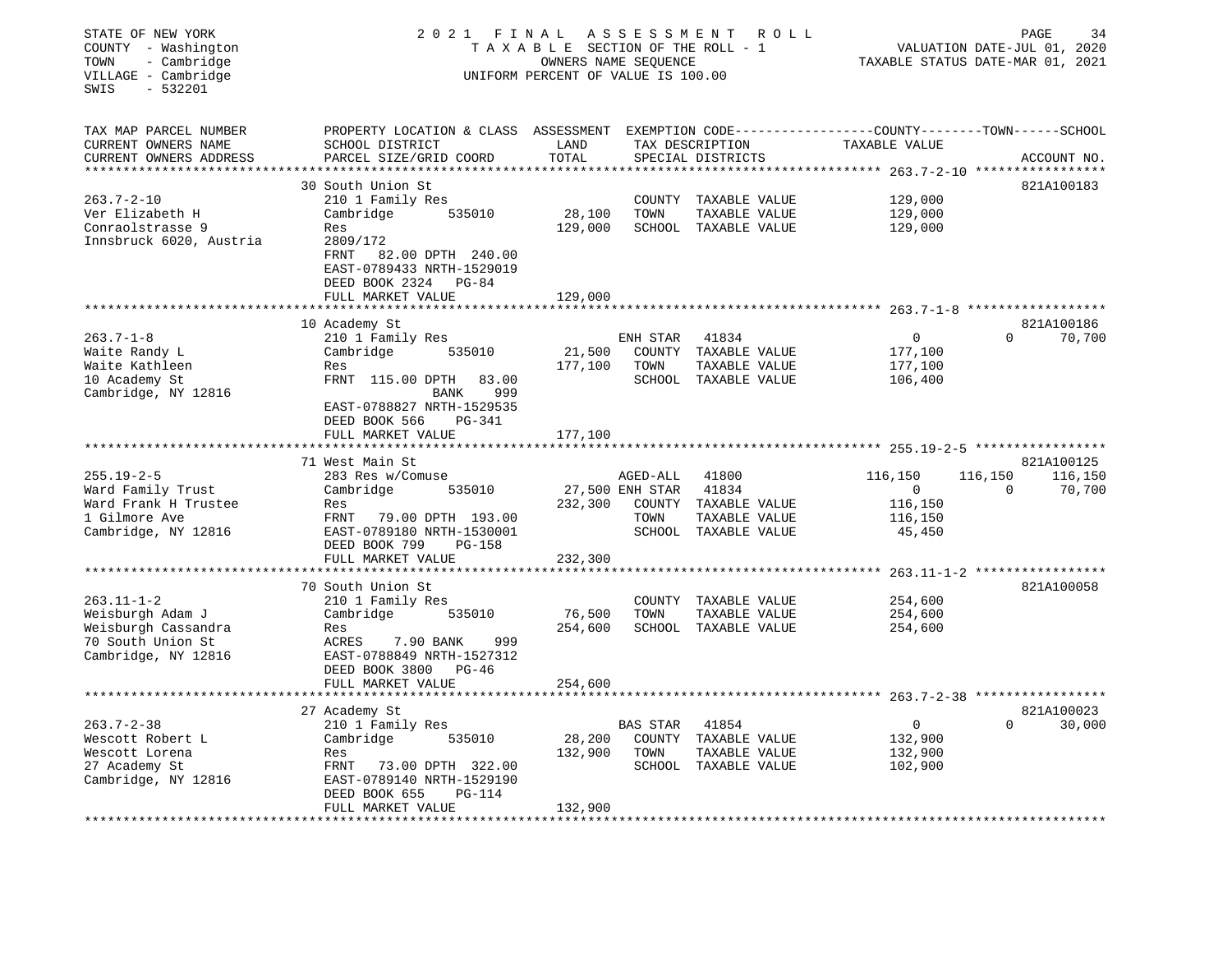## STATE OF NEW YORK 2 0 2 1 F I N A L A S S E S S M E N T R O L L PAGE 35 COUNTY - Washington T A X A B L E SECTION OF THE ROLL - 1 VALUATION DATE-JUL 01, 2020 TOWN - Cambridge OWNERS NAME SEQUENCE TAXABLE STATUS DATE-MAR 01, 2021 COUNTY - Washington<br>
TAXABLE SECTION OF THE ROLL<br>
TOWN - Cambridge UNIFORM PERCENT OF VALUE IS 100.00<br>
UNIFORM PERCENT OF VALUE IS 100.00

| TAX MAP PARCEL NUMBER   | PROPERTY LOCATION & CLASS ASSESSMENT |         |                 |                      |                       | EXEMPTION CODE------------------COUNTY-------TOWN------SCHOOL |
|-------------------------|--------------------------------------|---------|-----------------|----------------------|-----------------------|---------------------------------------------------------------|
| CURRENT OWNERS NAME     | SCHOOL DISTRICT                      | LAND    |                 | TAX DESCRIPTION      | TAXABLE VALUE         |                                                               |
| CURRENT OWNERS ADDRESS  | PARCEL SIZE/GRID COORD               | TOTAL   |                 | SPECIAL DISTRICTS    |                       | ACCOUNT NO.                                                   |
|                         |                                      |         |                 |                      |                       |                                                               |
|                         | 3 North Union St                     |         |                 |                      |                       | 821A100026                                                    |
| $255.20 - 1 - 7$        | 210 1 Family Res                     |         | <b>BAS STAR</b> | 41854                | $\Omega$              | 30,000<br>$\Omega$                                            |
| Wheeler Robert E        | Cambridge<br>535010                  | 33,700  |                 | COUNTY TAXABLE VALUE | 135,000               |                                                               |
| Wheeler Allison S       | Res                                  | 135,000 | TOWN            | TAXABLE VALUE        | 135,000               |                                                               |
| 3 North Union St        | FRNT 130.00 DPTH 274.00              |         |                 | SCHOOL TAXABLE VALUE | 105,000               |                                                               |
| Cambridge, NY 12816     | EAST-0789897 NRTH-1530446            |         |                 |                      |                       |                                                               |
|                         | DEED BOOK 3126<br><b>PG-142</b>      |         |                 |                      |                       |                                                               |
|                         |                                      |         |                 |                      |                       |                                                               |
|                         | FULL MARKET VALUE                    | 135,000 |                 |                      |                       |                                                               |
|                         |                                      |         |                 |                      |                       |                                                               |
|                         | 17 North Union St                    |         |                 |                      |                       | 821A100164                                                    |
| $255.20 - 1 - 9.2$      | 280 Res Multiple                     |         |                 | COUNTY TAXABLE VALUE | 117,900               |                                                               |
| Wian Cynthia K Trustee  | Cambridge<br>535010                  | 28,400  | TOWN            | TAXABLE VALUE        | 117,900               |                                                               |
| Sweet Heather M Trustee | H & L                                | 117,900 |                 | SCHOOL TAXABLE VALUE | 117,900               |                                                               |
| 971 Turnpike Rd         | FRNT 152.00 DPTH 116.00              |         |                 |                      |                       |                                                               |
| Cambridge, NY 12816     | <b>ACRES</b><br>0.63                 |         |                 |                      |                       |                                                               |
|                         | EAST-0790409 NRTH-1531132            |         |                 |                      |                       |                                                               |
|                         | DEED BOOK 20210 PG-199               |         |                 |                      |                       |                                                               |
|                         | FULL MARKET VALUE                    | 117,900 |                 |                      |                       |                                                               |
|                         |                                      |         |                 |                      |                       |                                                               |
|                         | 30 Academy St                        |         |                 |                      |                       | 821A100171                                                    |
| $263.7 - 1 - 17$        | 210 1 Family Res                     |         | AGED-ALL        | 41800                | 36,300                | 36,300<br>36,300                                              |
| Witham Terry            | 535010<br>Cambridge                  | 26,600  |                 | COUNTY TAXABLE VALUE | 36,300                |                                                               |
| 30 Academy St           | Res                                  | 72,600  | TOWN            | TAXABLE VALUE        | 36,300                |                                                               |
| Cambridge, NY 12816     | 73.00 DPTH 186.00<br>FRNT            |         |                 | SCHOOL TAXABLE VALUE | 36,300                |                                                               |
|                         | EAST-0788894 NRTH-1528782            |         |                 |                      |                       |                                                               |
|                         | DEED BOOK 3149<br><b>PG-191</b>      |         |                 |                      |                       |                                                               |
|                         |                                      |         |                 |                      |                       |                                                               |
|                         | FULL MARKET VALUE                    | 72,600  |                 |                      | *********** 263.7-1-9 |                                                               |
|                         |                                      |         |                 |                      |                       | 821A100076                                                    |
|                         | 12 Academy St                        |         |                 |                      |                       |                                                               |
| $263.7 - 1 - 9$         | 210 1 Family Res                     |         |                 | COUNTY TAXABLE VALUE | 142,700               |                                                               |
| Woodcock Ellen Kate     | Cambridge<br>535010                  | 25,300  | TOWN            | TAXABLE VALUE        | 142,700               |                                                               |
| 12 Academy St           | Res                                  | 142,700 |                 | SCHOOL TAXABLE VALUE | 142,700               |                                                               |
| Cambridge, NY 12816     | <b>FRNT</b><br>66.00 DPTH 170.00     |         |                 |                      |                       |                                                               |
|                         | <b>BANK</b><br>999                   |         |                 |                      |                       |                                                               |
|                         | EAST-0788801 NRTH-1529440            |         |                 |                      |                       |                                                               |
|                         | DEED BOOK 3166<br>$PG-29$            |         |                 |                      |                       |                                                               |
|                         | FULL MARKET VALUE                    | 142,700 |                 |                      |                       |                                                               |
|                         | **********************               |         |                 |                      |                       | ******************                                            |
|                         | 12 Gilmore Ave                       |         |                 |                      |                       | 821A100184                                                    |
| $263.7 - 2 - 2$         | 210 1 Family Res                     |         | ENH STAR        | 41834                | 0                     | 70,700<br>$\Omega$                                            |
| Wright Robert P         | 535010<br>Cambridge                  | 25,600  |                 | COUNTY TAXABLE VALUE | 155,000               |                                                               |
| Wright Jane F           | Res                                  | 155,000 | TOWN            | TAXABLE VALUE        | 155,000               |                                                               |
| 12 Gilmore Ave          | FRNT<br>70.00 DPTH 170.00            |         |                 | SCHOOL TAXABLE VALUE | 84,300                |                                                               |
| Cambridge, NY 12816     | EAST-0789177 NRTH-1529542            |         |                 |                      |                       |                                                               |
|                         | DEED BOOK 408<br><b>PG-777</b>       |         |                 |                      |                       |                                                               |
|                         | FULL MARKET VALUE                    | 155,000 |                 |                      |                       |                                                               |
|                         |                                      |         |                 |                      |                       |                                                               |
|                         |                                      |         |                 |                      |                       |                                                               |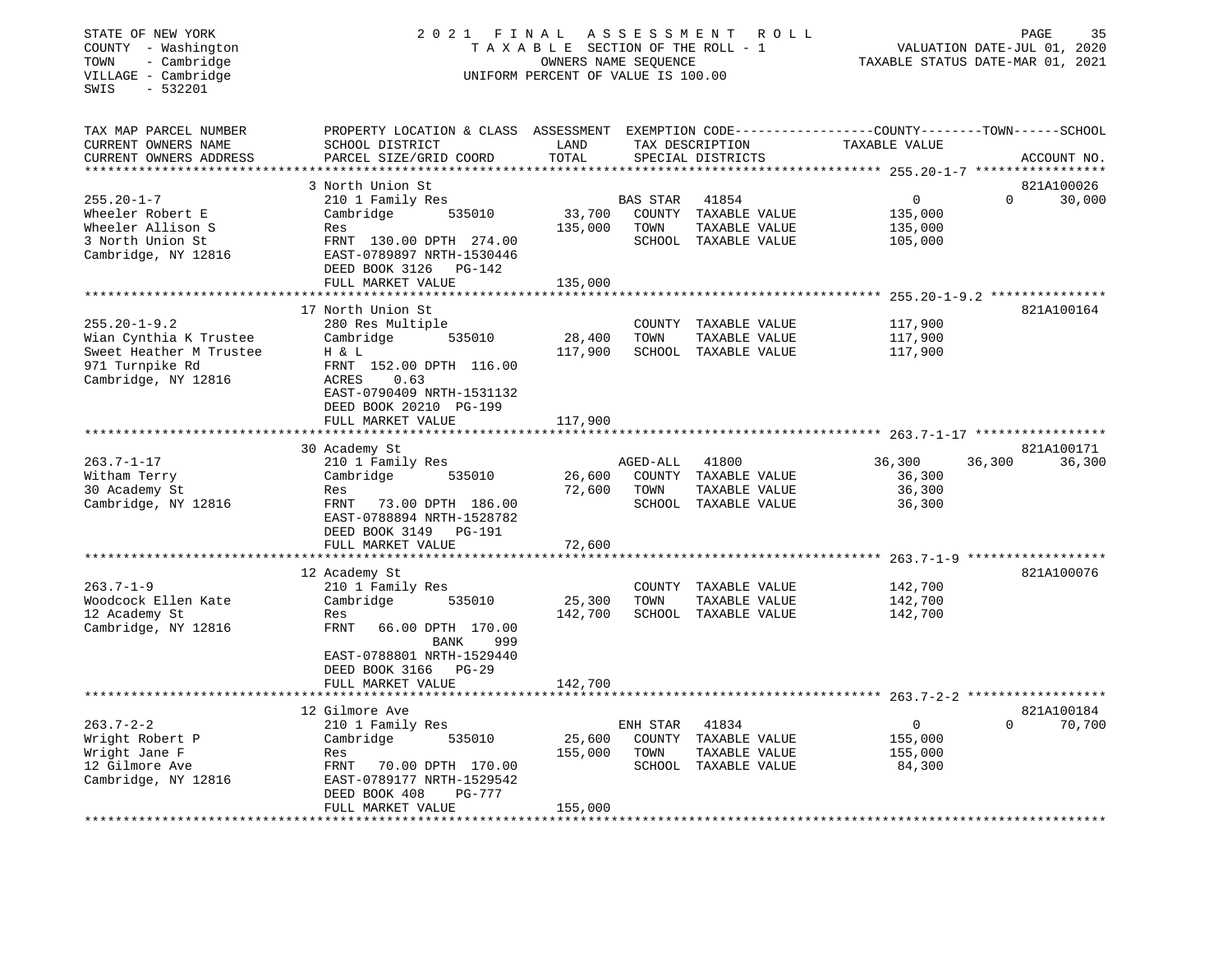| STATE OF NEW YORK<br>- Washington<br>COUNTY<br>- Cambridge<br>TOWN<br>- Cambridge<br>VILLAGE<br>$-532201$<br>SWIS | 2021<br>FINAL<br>T A X A B L E SECTION OF THE ROLL - 1<br>UNIFORM PERCENT OF VALUE IS 100.00 | TAXABLE STATUS DATE-MAR 01, 2021 | 36<br>PAGE<br>VALUATION DATE-JUL 01, 2020                    |               |             |
|-------------------------------------------------------------------------------------------------------------------|----------------------------------------------------------------------------------------------|----------------------------------|--------------------------------------------------------------|---------------|-------------|
| TAX MAP PARCEL NUMBER                                                                                             | PROPERTY LOCATION & CLASS                                                                    | ASSESSMENT                       | EXEMPTION CODE-----------------COUNTY-------TOWN------SCHOOL |               |             |
| CURRENT OWNERS NAME                                                                                               | SCHOOL DISTRICT                                                                              | LAND                             | TAX DESCRIPTION                                              | TAXABLE VALUE |             |
| CURRENT OWNERS ADDRESS                                                                                            | PARCEL SIZE/GRID COORD                                                                       | TOTAL                            | SPECIAL DISTRICTS                                            |               | ACCOUNT NO. |
|                                                                                                                   |                                                                                              |                                  |                                                              |               |             |
|                                                                                                                   | 18 Academy St                                                                                |                                  |                                                              |               | 821A100156  |
| 263.7-1-12                                                                                                        | 210 1 Family Res                                                                             |                                  | COUNTY<br>TAXABLE VALUE                                      | 183,000       |             |
| Zimmerman Brian K II                                                                                              | Cambridge<br>535010                                                                          | 30,400                           | TAXABLE VALUE<br>TOWN                                        | 183,000       |             |
| Zimmerman Ashley R                                                                                                | Res                                                                                          | 183,000                          | SCHOOL<br>TAXABLE VALUE                                      | 183,000       |             |
| 18 Academy St                                                                                                     | Deck                                                                                         |                                  |                                                              |               |             |
| Cambridge, NY 12816                                                                                               | 93.00 DPTH 330.00<br>FRNT                                                                    |                                  |                                                              |               |             |
|                                                                                                                   | 999<br>BANK                                                                                  |                                  |                                                              |               |             |
|                                                                                                                   | EAST-0788752 NRTH-1529220                                                                    |                                  |                                                              |               |             |
|                                                                                                                   | DEED BOOK 3951<br>$PG-244$                                                                   |                                  |                                                              |               |             |
|                                                                                                                   | FULL MARKET VALUE                                                                            | 183,000                          |                                                              |               |             |
|                                                                                                                   |                                                                                              |                                  |                                                              |               |             |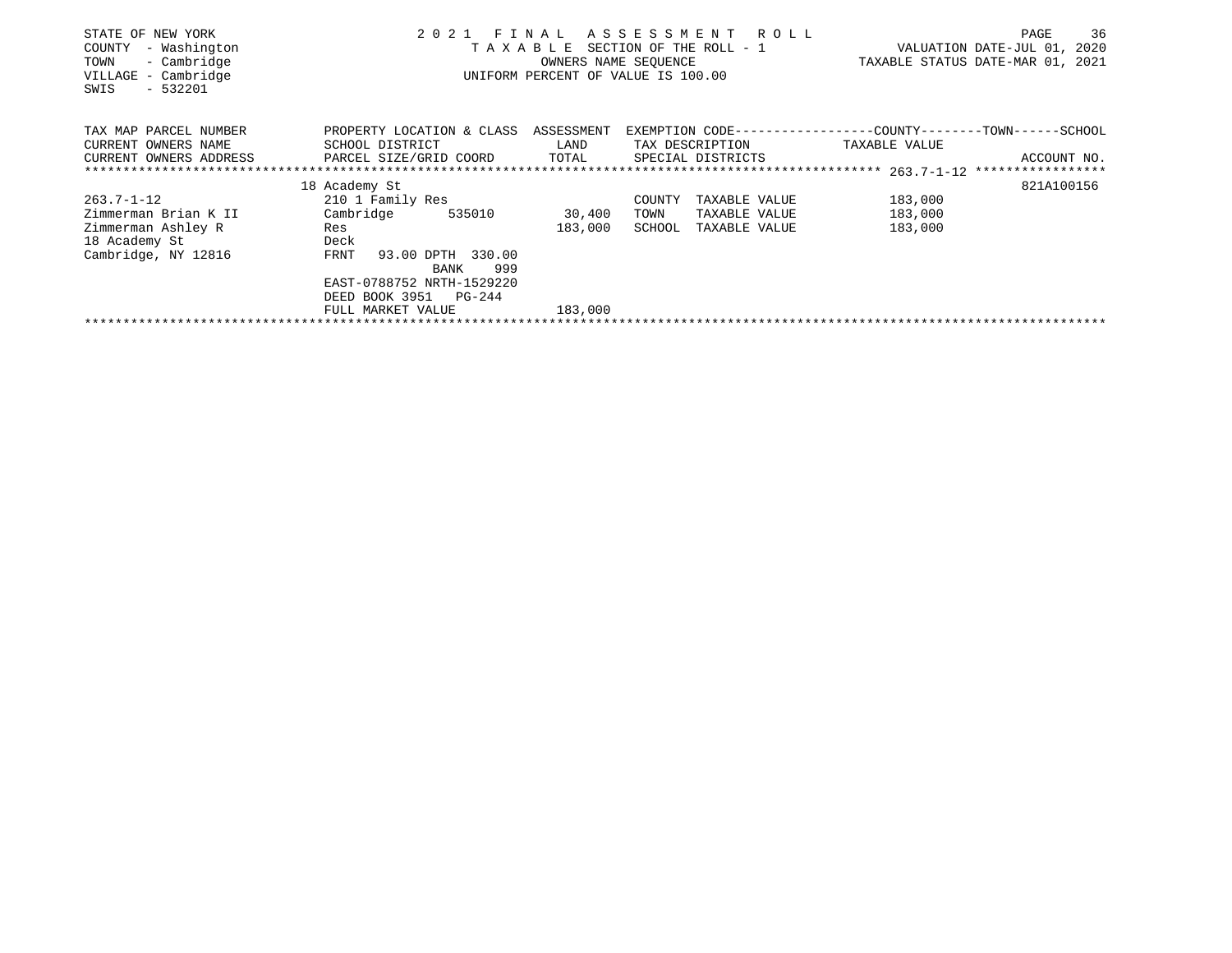| STATE OF NEW YORK   | 2021 FINAL ASSESSMENT ROLL         | 37<br>PAGE                       |
|---------------------|------------------------------------|----------------------------------|
| COUNTY - Washington | TAXABLE SECTION OF THE ROLL - 1    | VALUATION DATE-JUL 01, 2020      |
| TOWN - Cambridge    |                                    | TAXABLE STATUS DATE-MAR 01, 2021 |
| VILLAGE - Cambridge |                                    | RPS150/V04/L015                  |
| SWIS - 532201       | UNIFORM PERCENT OF VALUE IS 100.00 | CURRENT DATE 6/25/2021           |
|                     |                                    |                                  |

R O L L S U B S E C T I O N - - T O T A L S

\*\*\* S P E C I A L D I S T R I C T S U M M A R Y \*\*\*

| CODE | DISTRICT NAME PARCELS | TOTAL | EXTENSION<br>TYPE. | EXTENSION<br><b>VALUE</b> | AD VALOREM<br><b>VALUE</b> | <b>EXEMPT</b><br>AMOUNT | TAXABLE<br><b>VALUE</b> |
|------|-----------------------|-------|--------------------|---------------------------|----------------------------|-------------------------|-------------------------|
|      | EZ004 Empire Zone 4   |       | 1 TOTAL            |                           | 370,000                    |                         | 370,000                 |
|      | TE533 Trans exempt f  |       | 2 MOVTAX           | 840.65                    |                            |                         | 840.65                  |

#### \*\*\* S C H O O L D I S T R I C T S U M M A R Y \*\*\*

| CODE   | DISTRICT NAME | TOTAL<br>PARCELS | ASSESSED<br>LAND | ASSESSED<br>TOTAL | <b>EXEMPT</b><br>AMOUNT | TOTAL<br>TAXABLE | <b>STAR</b><br><b>AMOUNT</b> | STAR<br>TAXABLE |
|--------|---------------|------------------|------------------|-------------------|-------------------------|------------------|------------------------------|-----------------|
| 535010 | Cambridge     | 176              | 5298,000         | 25906,700         | 366,530                 | 25540,170        | 2982,600                     | 22557,570       |
|        | SUB-TOTAL     | 176              | 5298,000         | 25906,700         | 366,530                 | 25540,170        | 2982,600                     | 22557,570       |
|        | TOTAL         | 176              | 5298,000         | 25906,700         | 366,530                 | 25540,170        | 2982,600                     | 22557,570       |

## \*\*\* S Y S T E M C O D E S S U M M A R Y \*\*\*

#### NO SYSTEM EXEMPTIONS AT THIS LEVEL

## \*\*\* E X E M P T I O N S U M M A R Y \*\*\*

| CODE  | DESCRIPTION     | TOTAL<br>PARCELS | COUNTY  | TOWN    | SCHOOL   |
|-------|-----------------|------------------|---------|---------|----------|
| 41101 | ELG F VET       |                  | 5,000   | 5,000   |          |
| 41120 | VETWAR CTS      |                  | 148,275 | 145,230 | 42,000   |
| 41130 | VETCOM CTS      | 4                | 156,175 | 142,100 | 40,000   |
| 41140 | VETDIS CTS      |                  | 42,388  | 42,388  | 37,638   |
| 41152 | $CW$ 10 $VET/$  |                  | 8,000   |         |          |
| 41153 | $CW$ 10 $VET/$  |                  |         | 8,000   |          |
| 41720 | AG DIST         |                  | 33,152  | 33,152  | 33,152   |
| 41800 | AGED-ALL        |                  | 200,950 | 200,950 | 200,950  |
| 41802 | AGED-CO         |                  | 84,325  |         |          |
| 41803 | AGED-TOWN       |                  |         | 25,580  |          |
| 41804 | AGED-SCH        |                  |         |         | 12,790   |
| 41834 | ENH STAR        | 18               |         |         | 1272,600 |
| 41854 | <b>BAS STAR</b> | 57               |         |         | 1710,000 |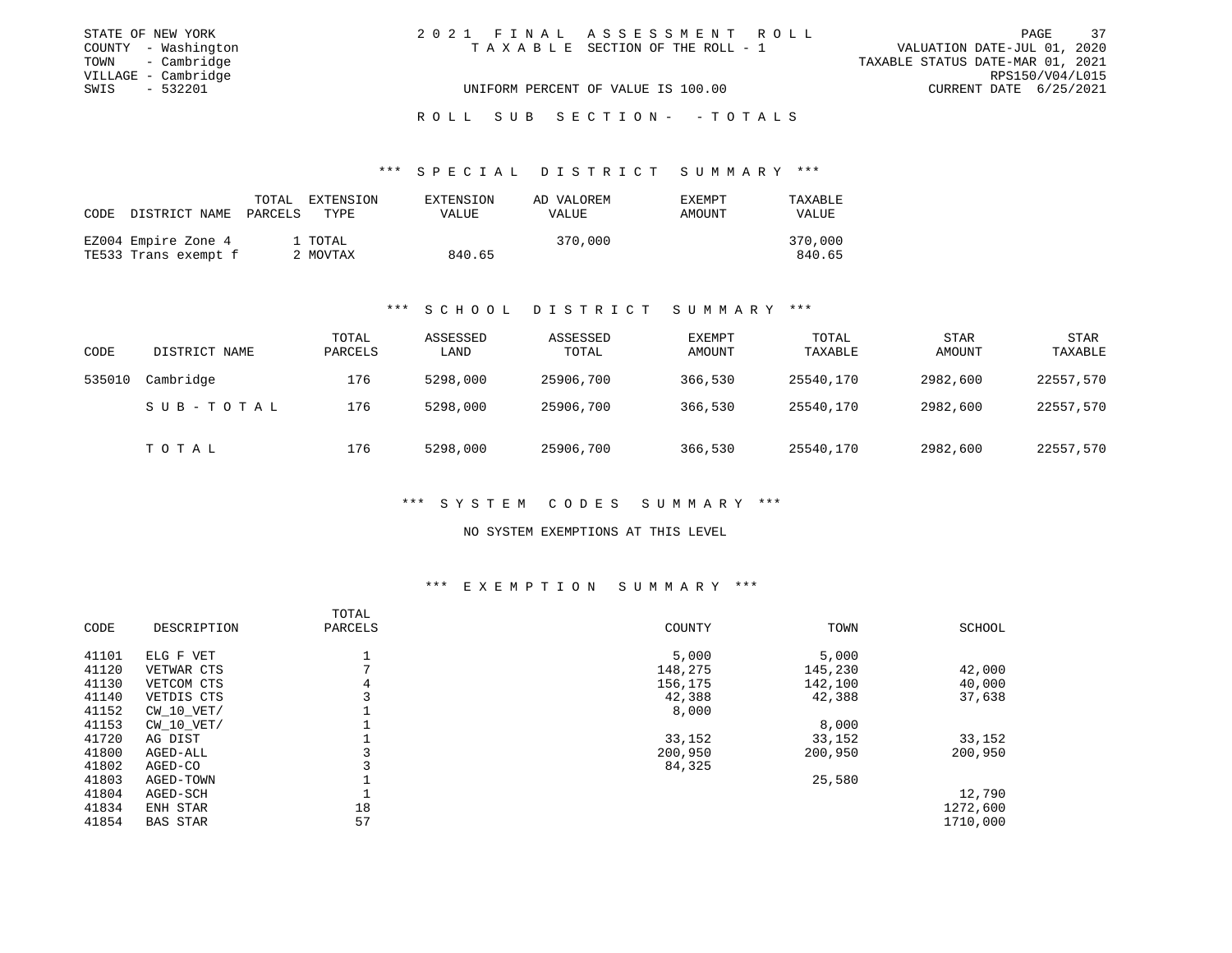|      | STATE OF NEW YORK   | 2021 FINAL ASSESSMENT ROLL         | PAGE                             | 38 |
|------|---------------------|------------------------------------|----------------------------------|----|
|      | COUNTY - Washington | TAXABLE SECTION OF THE ROLL - 1    | VALUATION DATE-JUL 01, 2020      |    |
|      | TOWN - Cambridge    |                                    | TAXABLE STATUS DATE-MAR 01, 2021 |    |
|      | VILLAGE - Cambridge |                                    | RPS150/V04/L015                  |    |
| SWIS | $-532201$           | UNIFORM PERCENT OF VALUE IS 100.00 | CURRENT DATE 6/25/2021           |    |
|      |                     |                                    |                                  |    |
|      |                     | ROLL SUB SECTION- - TOTALS         |                                  |    |

#### \*\*\* E X E M P T I O N S U M M A R Y \*\*\*

| CODE  | DESCRIPTION       | TOTAL<br>PARCELS | COUNTY            | TOWN    | SCHOOL   |
|-------|-------------------|------------------|-------------------|---------|----------|
| 41932 | DISAB-CO<br>TOTAL | 102              | 50,000<br>728,265 | 602,400 | 3349,130 |

| ROLL | DESCRIPTION | TOTAL   | ASSESSED | ASSESSED  | TAXABLE   | TAXABLE   | TAXABLE   | STAR      |
|------|-------------|---------|----------|-----------|-----------|-----------|-----------|-----------|
| SEC  |             | PARCELS | LAND     | TOTAL     | COUNTY    | TOWN      | SCHOOL    | TAXABLE   |
|      | TAXABLE     | ⊥76     | 5298,000 | 25906,700 | 25178,435 | 25304,300 | 25540,170 | 22557,570 |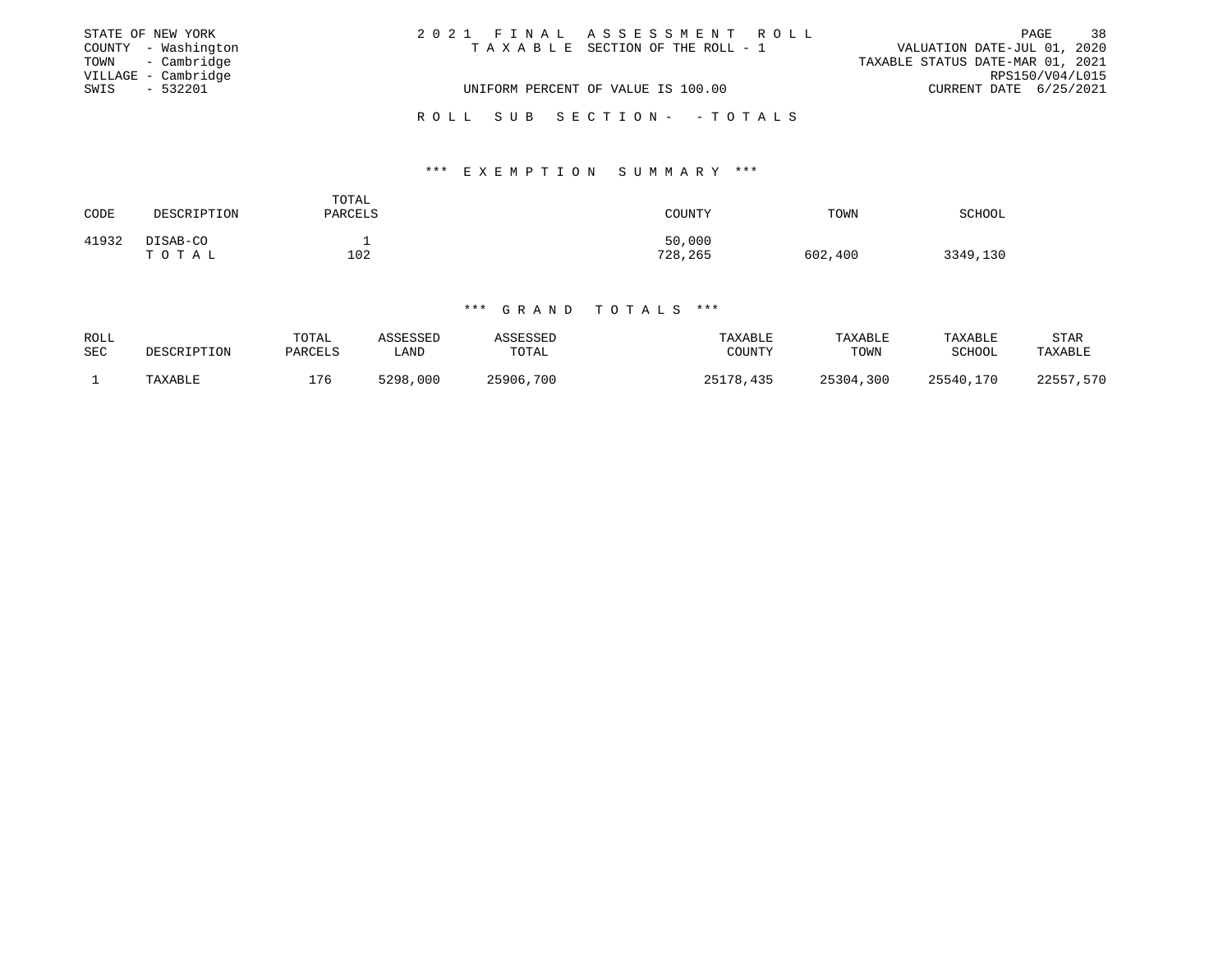|      | STATE OF NEW YORK   | 2021 FINAL ASSESSMENT ROLL |                                    |                                  |                        | PAGE | 39 |
|------|---------------------|----------------------------|------------------------------------|----------------------------------|------------------------|------|----|
|      | COUNTY - Washington |                            | TAXABLE SECTION OF THE ROLL - 1    | VALUATION DATE-JUL 01, 2020      |                        |      |    |
|      | TOWN - Cambridge    |                            |                                    | TAXABLE STATUS DATE-MAR 01, 2021 |                        |      |    |
|      | VILLAGE - Cambridge |                            | UNIFORM PERCENT OF VALUE IS 100.00 |                                  | RPS150/V04/L015        |      |    |
| SWIS | - 532201            |                            |                                    |                                  | CURRENT DATE 6/25/2021 |      |    |
|      |                     |                            |                                    |                                  |                        |      |    |

#### R O L L S E C T I O N T O T A L S

#### \*\*\* S P E C I A L D I S T R I C T S U M M A R Y \*\*\*

| CODE | DISTRICT NAME                               | TOTAL<br>PARCELS | EXTENSION<br>TYPE   | EXTENSION<br>VALUE | AD VALOREM<br>VALUE | EXEMPT<br>AMOUNT | TAXABLE<br><b>VALUE</b> |
|------|---------------------------------------------|------------------|---------------------|--------------------|---------------------|------------------|-------------------------|
|      | EZ004 Empire Zone 4<br>TE533 Trans exempt f |                  | 1 TOTAL<br>2 MOVTAX | 840.65             | 370,000             |                  | 370,000<br>840.65       |

#### \*\*\* S C H O O L D I S T R I C T S U M M A R Y \*\*\*

| CODE   | DISTRICT NAME | TOTAL<br>PARCELS | ASSESSED<br>LAND | ASSESSED<br>TOTAL | <b>EXEMPT</b><br>AMOUNT | TOTAL<br>TAXABLE | STAR<br>AMOUNT | STAR<br>TAXABLE |
|--------|---------------|------------------|------------------|-------------------|-------------------------|------------------|----------------|-----------------|
| 535010 | Cambridge     | 176              | 5298,000         | 25906,700         | 366,530                 | 25540,170        | 2982,600       | 22557,570       |
|        | SUB-TOTAL     | 176              | 5298,000         | 25906,700         | 366,530                 | 25540,170        | 2982,600       | 22557,570       |
|        | TOTAL         | 176              | 5298,000         | 25906,700         | 366,530                 | 25540,170        | 2982,600       | 22557,570       |

## \*\*\* S Y S T E M C O D E S S U M M A R Y \*\*\*

#### NO SYSTEM EXEMPTIONS AT THIS LEVEL

## \*\*\* E X E M P T I O N S U M M A R Y \*\*\*

| CODE  | DESCRIPTION     | TOTAL<br>PARCELS | COUNTY  | TOWN    | SCHOOL   |
|-------|-----------------|------------------|---------|---------|----------|
| 41101 | ELG F VET       |                  | 5,000   | 5,000   |          |
| 41120 | VETWAR CTS      | $\overline{ }$   | 148,275 | 145,230 | 42,000   |
| 41130 | VETCOM CTS      | 4                | 156,175 | 142,100 | 40,000   |
| 41140 | VETDIS CTS      |                  | 42,388  | 42,388  | 37,638   |
| 41152 | $CW$ 10 $VET/$  |                  | 8,000   |         |          |
| 41153 | $CW$ 10 $VET/$  |                  |         | 8,000   |          |
| 41720 | AG DIST         |                  | 33,152  | 33,152  | 33,152   |
| 41800 | AGED-ALL        |                  | 200,950 | 200,950 | 200,950  |
| 41802 | AGED-CO         |                  | 84,325  |         |          |
| 41803 | AGED-TOWN       |                  |         | 25,580  |          |
| 41804 | AGED-SCH        |                  |         |         | 12,790   |
| 41834 | ENH STAR        | 18               |         |         | 1272,600 |
| 41854 | <b>BAS STAR</b> | 57               |         |         | 1710,000 |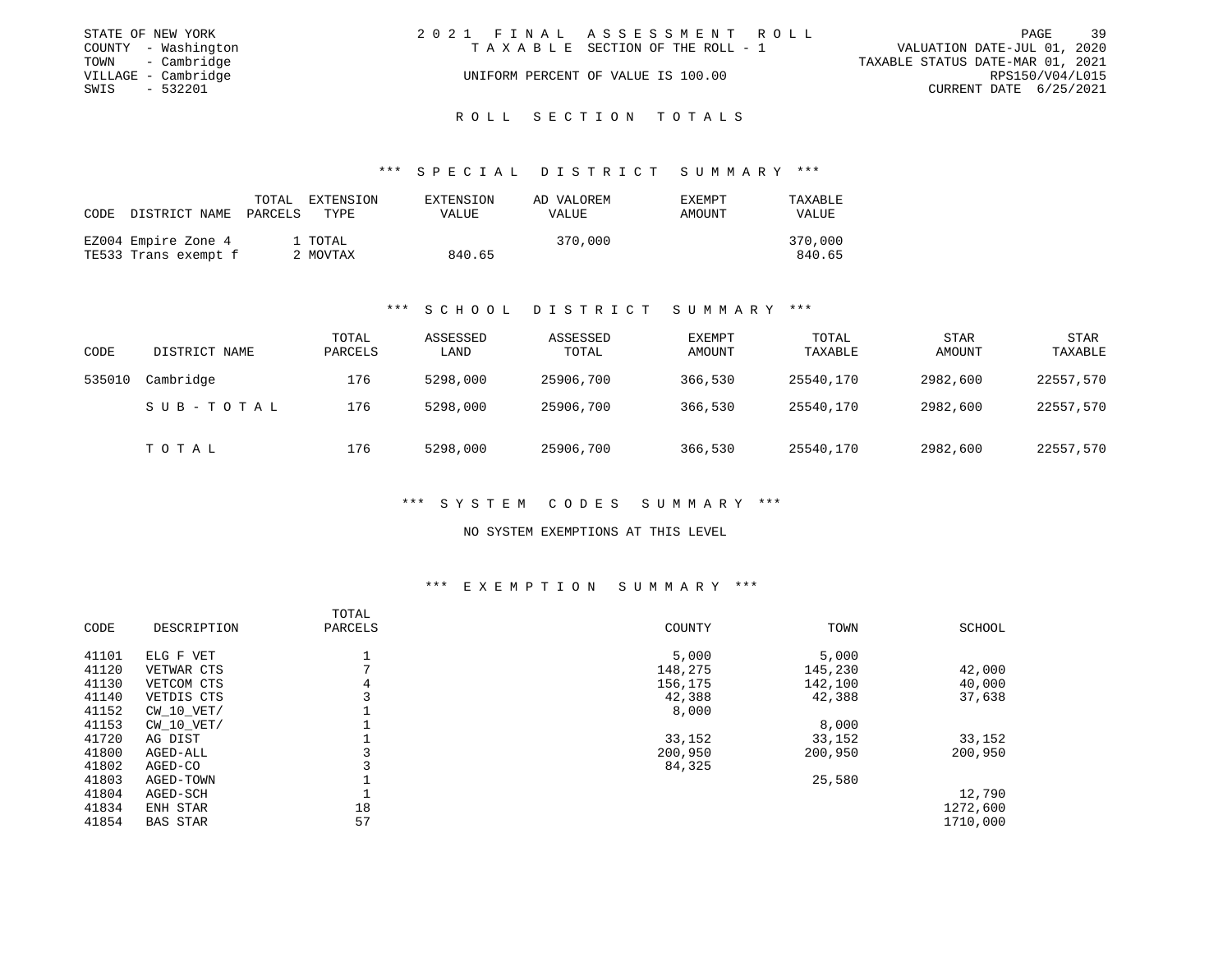|      | STATE OF NEW YORK   | 2021 FINAL ASSESSMENT ROLL |                                    |                                  |                        | PAGE | 40 |
|------|---------------------|----------------------------|------------------------------------|----------------------------------|------------------------|------|----|
|      | COUNTY - Washington |                            | TAXABLE SECTION OF THE ROLL - 1    | VALUATION DATE-JUL 01, 2020      |                        |      |    |
|      | TOWN - Cambridge    |                            |                                    | TAXABLE STATUS DATE-MAR 01, 2021 |                        |      |    |
|      | VILLAGE - Cambridge |                            | UNIFORM PERCENT OF VALUE IS 100.00 |                                  | RPS150/V04/L015        |      |    |
| SWIS | $-532201$           |                            |                                    |                                  | CURRENT DATE 6/25/2021 |      |    |
|      |                     |                            |                                    |                                  |                        |      |    |

R O L L S E C T I O N T O T A L S

### \*\*\* E X E M P T I O N S U M M A R Y \*\*\*

| CODE  | DESCRIPTION       | TOTAL<br>PARCELS | COUNTY            | TOWN    | SCHOOL   |
|-------|-------------------|------------------|-------------------|---------|----------|
| 41932 | DISAB-CO<br>TOTAL | -<br>102         | 50,000<br>728,265 | 602,400 | 3349,130 |

| ROLL | DESCRIPTION | TOTAL   | ASSESSED | ASSESSED  | TAXABLE   | TAXABLE   | TAXABLE   | STAR      |
|------|-------------|---------|----------|-----------|-----------|-----------|-----------|-----------|
| SEC  |             | PARCELS | LAND     | TOTAL     | COUNTY    | TOWN      | SCHOOL    | TAXABLE   |
|      | TAXABLE     | 176     | 5298,000 | 25906,700 | 25178,435 | 25304,300 | 25540,170 | 22557.570 |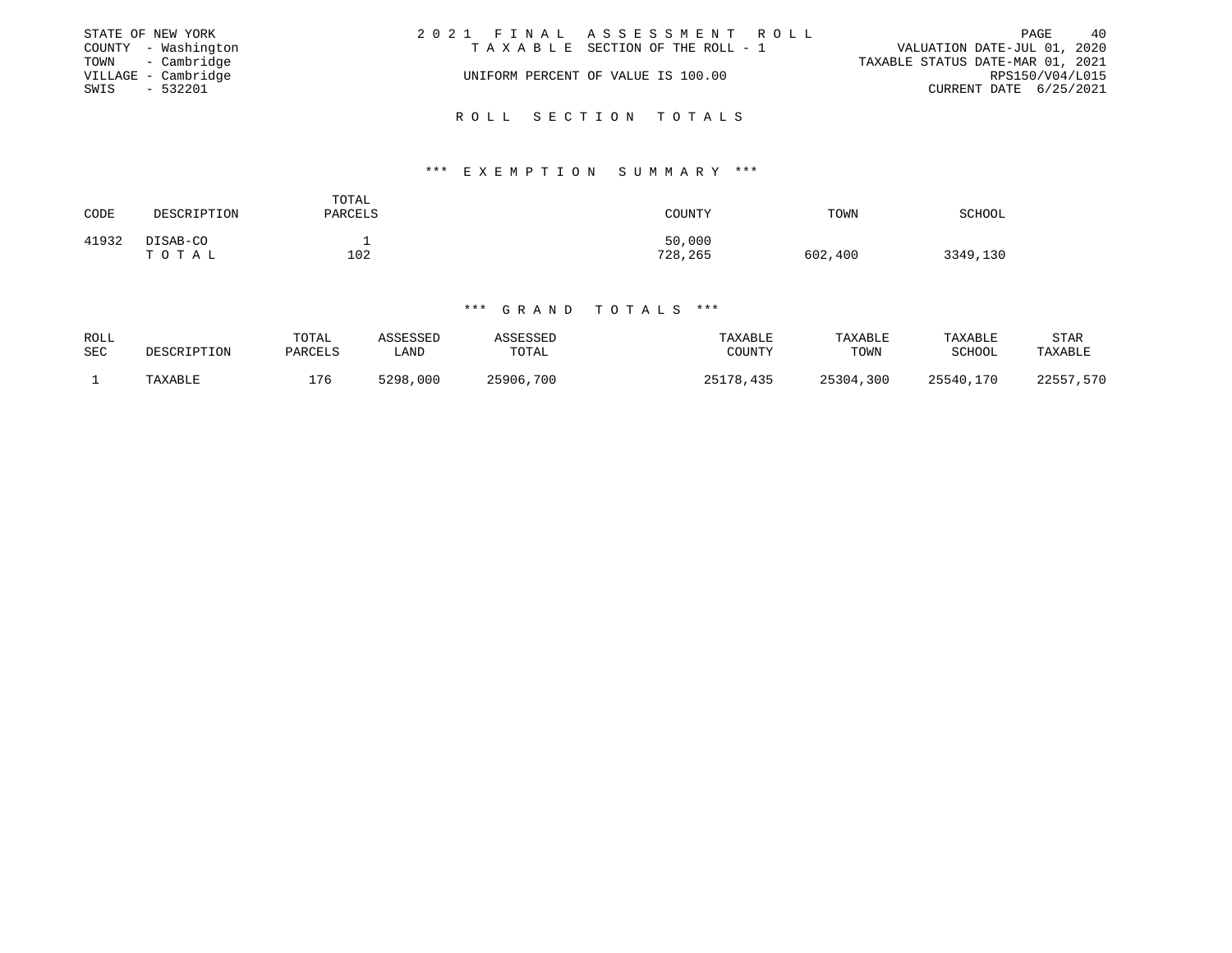SWIS - 532201

## STATE OF NEW YORK 2 0 2 1 F I N A L A S S E S S M E N T R O L L PAGE 41 COUNTY - Washington SPECIAL FRANCHISE SECTION OF THE ROLL - 5 VALUATION DATE-JUL 01, 2020 TOWN - Cambridge OWNERS NAME SEQUENCE TAXABLE STATUS DATE-MAR 01, 2021 COUNTY - Washington<br>
TOWN - Cambridge COUNTY - Cambridge COUNTY - Cambridge COUNTY - Cambridge COUNTY - Cambridge COUNTY - CAMBRE<br>
VILLAGE - Cambridge CAMBRE COUNTY OF VALUE IS 100.00

| TAX MAP PARCEL NUMBER         | PROPERTY LOCATION & CLASS |        | ASSESSMENT   |        |                   | EXEMPTION CODE-----------------COUNTY-------TOWN------SCHOOL |             |
|-------------------------------|---------------------------|--------|--------------|--------|-------------------|--------------------------------------------------------------|-------------|
| CURRENT OWNERS NAME           | SCHOOL DISTRICT           |        | LAND         |        | TAX DESCRIPTION   | TAXABLE VALUE                                                |             |
| CURRENT OWNERS ADDRESS        | PARCEL SIZE/GRID COORD    |        | TOTAL        |        | SPECIAL DISTRICTS |                                                              | ACCOUNT NO. |
| *************************     | **************            |        |              |        |                   |                                                              |             |
|                               | Special Franchise-Village |        |              |        |                   |                                                              | 821F300741  |
| $500. - 20 - 1$               | 862 Water                 |        |              | COUNTY | TAXABLE VALUE     | 888,136                                                      |             |
| Cambridge Water Works         | Cambridge                 | 535010 | 0            | TOWN   | TAXABLE VALUE     | 888,136                                                      |             |
| Attn: Aqua America Inc        |                           |        | 888,136      | SCHOOL | TAXABLE VALUE     | 888,136                                                      |             |
| 60 Brooklyn Ave               | FULL MARKET VALUE         |        | 888,136      |        |                   |                                                              |             |
| Marrick, NY 11566             |                           |        |              |        |                   |                                                              |             |
| ***************               |                           |        |              |        |                   |                                                              |             |
|                               | Special Franchise-Village |        |              |        |                   |                                                              | 821F300743  |
| $500. -15 - 4$                | 861 Elec & gas            |        |              | COUNTY | TAXABLE VALUE     | 399,816                                                      |             |
| National Grid                 | Cambridge                 | 535010 | $\Omega$     | TOWN   | TAXABLE VALUE     | 399,816                                                      |             |
| Real Estate Tax Dept          |                           |        | 399,816      | SCHOOL | TAXABLE VALUE     | 399,816                                                      |             |
| 300 Erie Boulevard West       | FULL MARKET VALUE         |        | 399,816      |        |                   |                                                              |             |
| Syracuse, NY 13202            |                           |        |              |        |                   |                                                              |             |
|                               |                           |        |              |        |                   |                                                              |             |
|                               | Special Franchise         |        |              |        |                   |                                                              |             |
| $500. - 72 - 1$               | 860 Spec fran.            |        |              | COUNTY | TAXABLE VALUE     | 58,414                                                       |             |
| Primelink                     | Cambridge                 | 535010 | 0            | TOWN   | TAXABLE VALUE     | 58,414                                                       |             |
| Champlain Tele                |                           |        | 58,414       | SCHOOL | TAXABLE VALUE     | 58,414                                                       |             |
| PO Box 782                    | FULL MARKET VALUE         |        | 58,414       |        |                   |                                                              |             |
| Champlain, NY 12919           |                           |        |              |        |                   |                                                              |             |
| ***************************** |                           |        |              |        |                   |                                                              |             |
|                               | Special Franchise Village |        |              |        |                   |                                                              | 821F300911  |
| $500. - 53 - 1$               | 869 Television            |        |              | COUNTY | TAXABLE VALUE     | 26,908                                                       |             |
| Time Warner of Albany         | Cambridge                 | 535010 | 0            | TOWN   | TAXABLE VALUE     | 26,908                                                       |             |
| Tax Department                |                           |        | 26,908       | SCHOOL | TAXABLE VALUE     | 26,908                                                       |             |
| 7820 Cresent Executive Dr     | FULL MARKET VALUE         |        | 26,908       |        |                   |                                                              |             |
| Charlotte, NC 28241-7467      |                           |        |              |        |                   |                                                              |             |
|                               |                           |        |              |        |                   |                                                              |             |
|                               | Special Franchise-Village |        |              |        |                   |                                                              | 821F300742  |
| $500 - 60 - 3$                | 866 Telephone             |        |              | COUNTY | TAXABLE VALUE     | 40,314                                                       |             |
| Verizon New York Inc          | Cambridge                 | 535010 | $\mathbf{0}$ | TOWN   | TAXABLE VALUE     | 40,314                                                       |             |
| Property Tax Department       |                           |        | 40,314       | SCHOOL | TAXABLE VALUE     | 40,314                                                       |             |
| PO Box 2749                   | FULL MARKET VALUE         |        | 40,314       |        |                   |                                                              |             |
| Addison, TX 75001             |                           |        |              |        |                   |                                                              |             |
|                               |                           |        |              |        |                   |                                                              |             |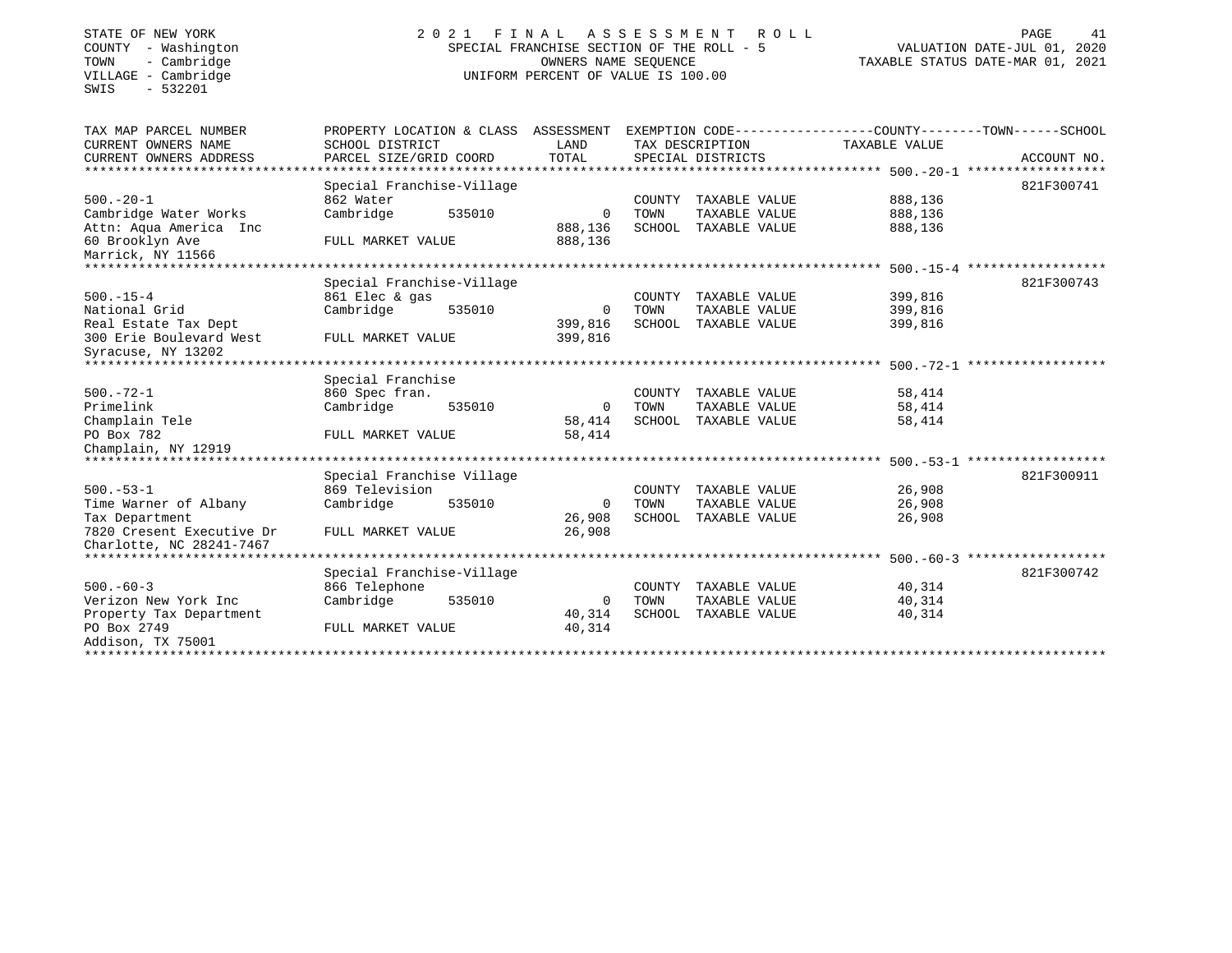| STATE OF NEW YORK   | 2021 FINAL ASSESSMENT ROLL                | 42<br>PAGE                       |
|---------------------|-------------------------------------------|----------------------------------|
| COUNTY - Washington | SPECIAL FRANCHISE SECTION OF THE ROLL - 5 | VALUATION DATE-JUL 01, 2020      |
| TOWN - Cambridge    |                                           | TAXABLE STATUS DATE-MAR 01, 2021 |
| VILLAGE - Cambridge |                                           | RPS150/V04/L015                  |
| - 532201<br>SWIS    | UNIFORM PERCENT OF VALUE IS 100.00        | CURRENT DATE 6/25/2021           |
|                     | ROLL SUB SECTION- -TOTALS                 |                                  |

### \*\*\* S P E C I A L D I S T R I C T S U M M A R Y \*\*\*

|             |                              | <b>TOTA</b><br>----               | .UN         | . ON<br>،'N۱                           | $\wedge$ $\vdots$<br>'∖ H.<br>$\frac{1}{2}$<br>. In<br>Ar | F:MP        | .                    |
|-------------|------------------------------|-----------------------------------|-------------|----------------------------------------|-----------------------------------------------------------|-------------|----------------------|
| CODE<br>___ | NAME<br><b>CTD</b><br>$\cap$ | <b>DAP</b><br>--<br>$\sim$ $\sim$ | mzzne<br>PH | T.TTR:<br>$\sqrt{A}$<br>- 11<br>______ | $4\Delta$ .                                               | ΔM<br>$  -$ | "מ<br>∆⊔∪r<br>______ |

### NO SPECIAL DISTRICTS AT THIS LEVEL

#### \*\*\* S C H O O L D I S T R I C T S U M M A R Y \*\*\*

| CODE   | DISTRICT NAME | TOTAL<br>PARCELS | ASSESSED<br>LAND | ASSESSED<br>TOTAL | <b>EXEMPT</b><br>AMOUNT | TOTAL<br>TAXABLE | <b>STAR</b><br>AMOUNT | <b>STAR</b><br>TAXABLE |
|--------|---------------|------------------|------------------|-------------------|-------------------------|------------------|-----------------------|------------------------|
| 535010 | Cambridge     | 5                |                  | 1413,588          |                         | 1413,588         |                       | 1413,588               |
|        | SUB-TOTAL     | ל                |                  | 1413,588          |                         | 1413,588         |                       | 1413,588               |
|        | TOTAL         |                  |                  | 1413,588          |                         | 1413,588         |                       | 1413,588               |

## \*\*\* S Y S T E M C O D E S S U M M A R Y \*\*\*

#### NO SYSTEM EXEMPTIONS AT THIS LEVEL

## \*\*\* E X E M P T I O N S U M M A R Y \*\*\*

## NO EXEMPTIONS AT THIS LEVEL

| ROLL<br>SEC | DESCRIPTION       | TOTAL<br>PARCELS | ASSESSED<br>LAND | <i><b>ISSESSED</b></i><br>TOTAL | TAXABLE<br>COUNTY | TAXABLE<br>TOWN | TAXABLE<br>SCHOOL | <b>STAR</b><br>TAXABLE |
|-------------|-------------------|------------------|------------------|---------------------------------|-------------------|-----------------|-------------------|------------------------|
|             | SPECIAL FRANCHISE |                  |                  | 3,588<br>413                    | 1413,588          | 1413,588        | 1413,588          | 413,588                |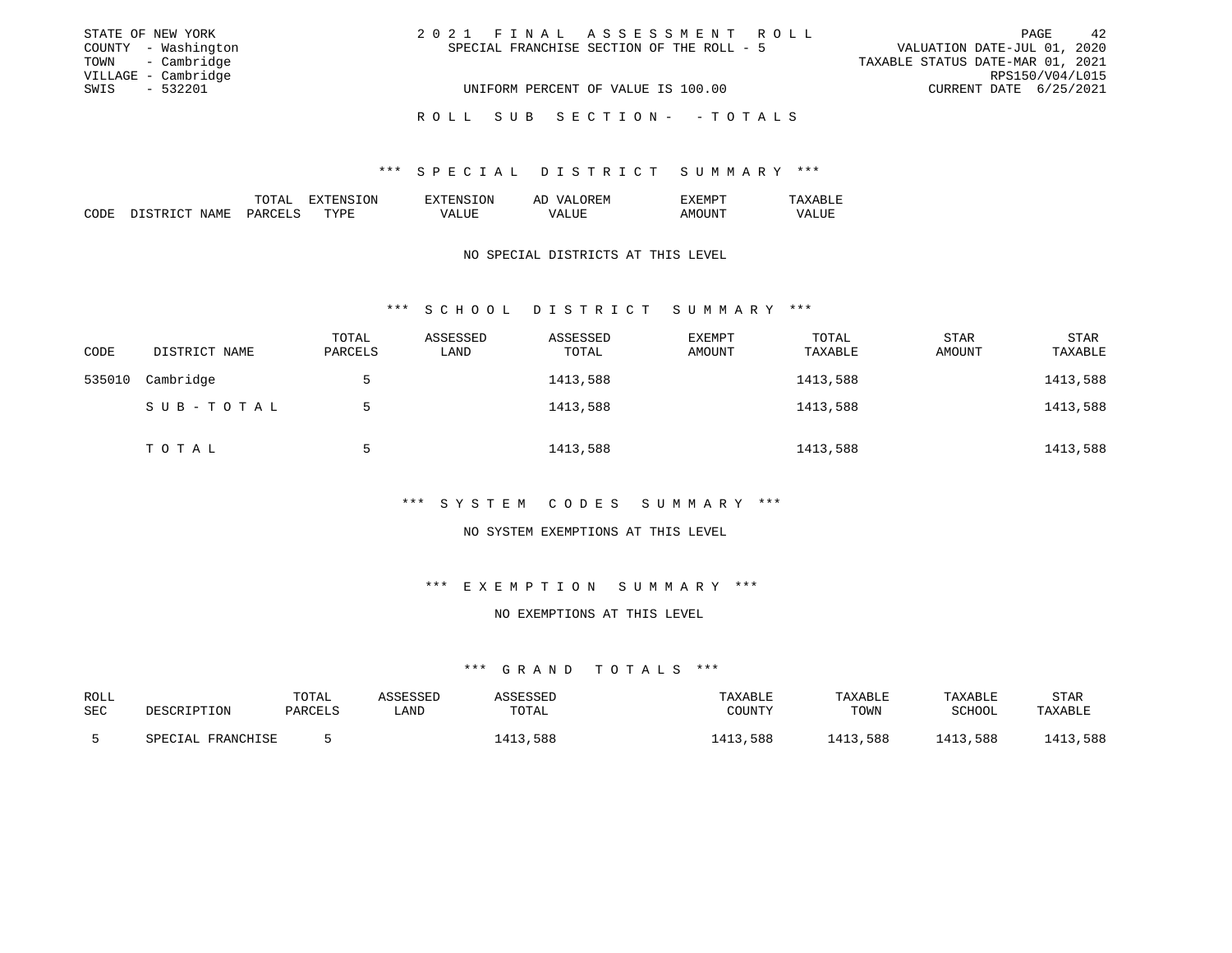|      | STATE OF NEW YORK   | 2021 FINAL ASSESSMENT ROLL                |                                  |                        | PAGE | 43 |
|------|---------------------|-------------------------------------------|----------------------------------|------------------------|------|----|
|      | COUNTY - Washington | SPECIAL FRANCHISE SECTION OF THE ROLL - 5 | VALUATION DATE-JUL 01, 2020      |                        |      |    |
|      | TOWN - Cambridge    |                                           | TAXABLE STATUS DATE-MAR 01, 2021 |                        |      |    |
|      | VILLAGE - Cambridge | UNIFORM PERCENT OF VALUE IS 100.00        |                                  | RPS150/V04/L015        |      |    |
| SWIS | $-532201$           |                                           |                                  | CURRENT DATE 6/25/2021 |      |    |
|      |                     |                                           |                                  |                        |      |    |

R O L L S E C T I O N T O T A L S

#### \*\*\* S P E C I A L D I S T R I C T S U M M A R Y \*\*\*

|             |                                           | 'I'AL                | LON.<br>∴NE | .ON<br>ᆔᅏ<br>. הדר<br>≞∆ | OREM<br>ΑΓ<br>(7∆.           | … IVI 1 — 1                     | ᇭ<br>---                       |
|-------------|-------------------------------------------|----------------------|-------------|--------------------------|------------------------------|---------------------------------|--------------------------------|
| CODE<br>___ | $T \cap T$<br>NAME<br>$\Gamma$ CTD $\tau$ | <b>PARCFT</b><br>$-$ | TVDI        | ∟UF<br>$\cdots$          | TTT.<br>WΔ<br>uui<br>_______ | $\sim$ IVII<br>וגווויו<br>$  -$ | <b>T TTK</b><br>\/ ∆<br>______ |

### NO SPECIAL DISTRICTS AT THIS LEVEL

#### \*\*\* S C H O O L D I S T R I C T S U M M A R Y \*\*\*

| CODE   | DISTRICT NAME | TOTAL<br>PARCELS | ASSESSED<br>LAND | ASSESSED<br>TOTAL | <b>EXEMPT</b><br>AMOUNT | TOTAL<br>TAXABLE | <b>STAR</b><br>AMOUNT | <b>STAR</b><br>TAXABLE |
|--------|---------------|------------------|------------------|-------------------|-------------------------|------------------|-----------------------|------------------------|
| 535010 | Cambridge     | 5                |                  | 1413,588          |                         | 1413,588         |                       | 1413,588               |
|        | SUB-TOTAL     | 5                |                  | 1413,588          |                         | 1413,588         |                       | 1413,588               |
|        | TOTAL         | 5                |                  | 1413,588          |                         | 1413,588         |                       | 1413,588               |

## \*\*\* S Y S T E M C O D E S S U M M A R Y \*\*\*

#### NO SYSTEM EXEMPTIONS AT THIS LEVEL

## \*\*\* E X E M P T I O N S U M M A R Y \*\*\*

## NO EXEMPTIONS AT THIS LEVEL

| ROLL<br>SEC | DESCRIPTION             | TOTAL<br>PARCELS | ASSESSED<br>∟AND | <b>\SSESSED</b><br>TOTAL | <b>TAXABLE</b><br>COUNTY | <b>TAXABLE</b><br>TOWN | TAXABLE<br>SCHOOL | <b>STAR</b><br>TAXABLE |
|-------------|-------------------------|------------------|------------------|--------------------------|--------------------------|------------------------|-------------------|------------------------|
|             | L FRANCHISE<br>SPECTAL. |                  |                  | 1413,588                 | ,588<br>⊥413             | 1413,588               | 1413,588          | 1413,588               |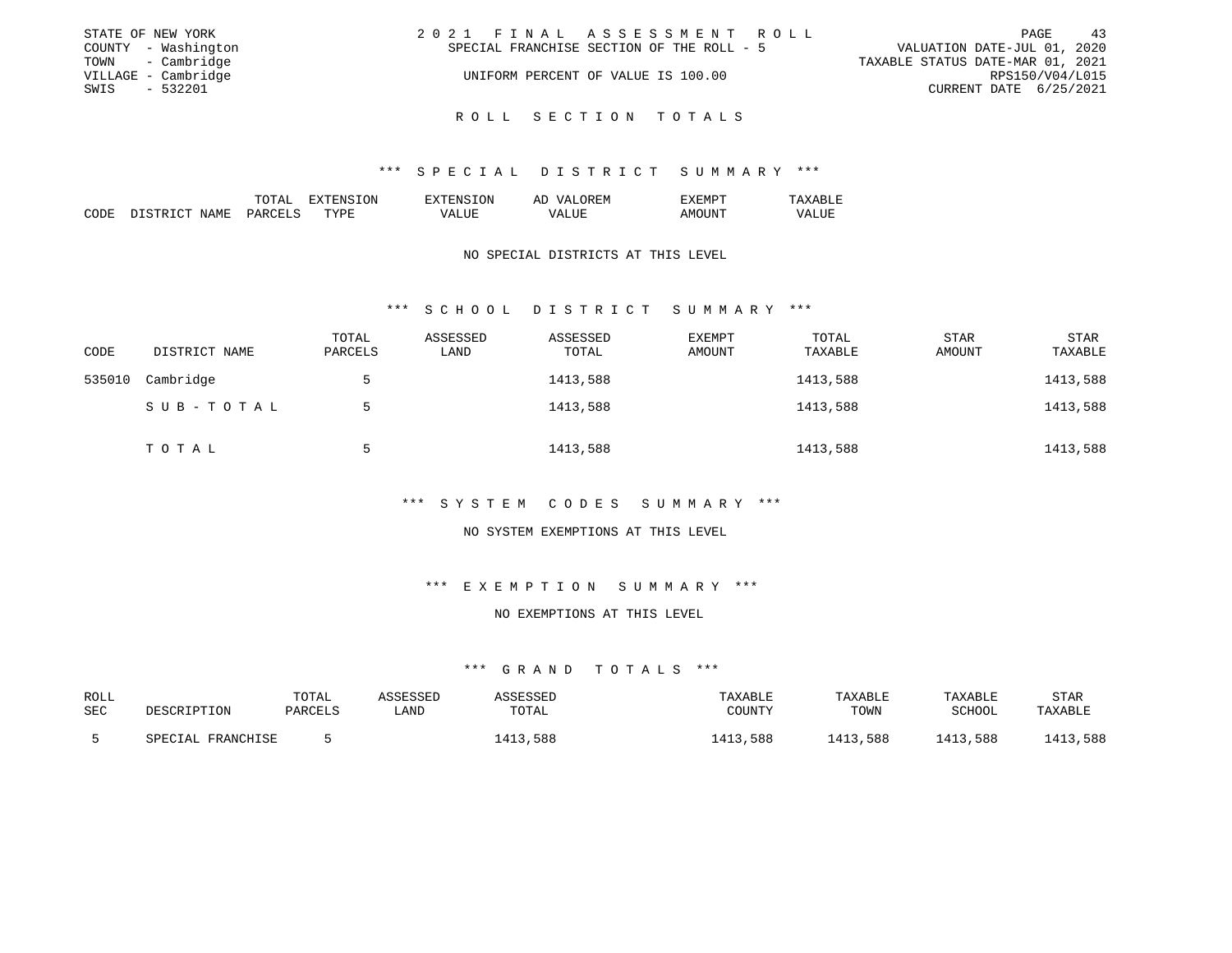SWIS - 532201

## STATE OF NEW YORK 2 0 2 1 F I N A L A S S E S S M E N T R O L L PAGE 44 COUNTY - Washington UTILITY & R.R. SECTION OF THE ROLL - 6 VALUATION DATE-JUL 01, 2020 TOWN - Cambridge OWNERS NAME SEQUENCE TAXABLE STATUS DATE-MAR 01, 2021 COUNTY - Washington<br>
TOWN - Cambridge Cambridge UNIFORM PERCENT OF VALUE IS 100.00

| TAX MAP PARCEL NUMBER                            | PROPERTY LOCATION & CLASS ASSESSMENT |              |        |                      | EXEMPTION CODE-----------------COUNTY-------TOWN------SCHOOL |                              |
|--------------------------------------------------|--------------------------------------|--------------|--------|----------------------|--------------------------------------------------------------|------------------------------|
| CURRENT OWNERS NAME                              | SCHOOL DISTRICT                      | LAND         |        | TAX DESCRIPTION      | TAXABLE VALUE                                                |                              |
| CURRENT OWNERS ADDRESS                           | PARCEL SIZE/GRID COORD               | TOTAL        |        | SPECIAL DISTRICTS    |                                                              | ACCOUNT NO.                  |
| ********************                             |                                      |              |        |                      | **************** 622.1-9999-206.300-1883 ****                |                              |
|                                                  | Outside Plant                        |              |        |                      |                                                              |                              |
| 622.1-9999-206.300-1883                          | 827 Water Dist                       |              |        | COUNTY TAXABLE VALUE | 145,592                                                      |                              |
| Cambridge Water Works                            | Cambridge<br>535010                  | $\mathbf 0$  | TOWN   | TAXABLE VALUE        | 145,592                                                      |                              |
| Attn: Aqua America Inc                           | App Factor 1.0000                    | 145,592      |        | SCHOOL TAXABLE VALUE | 145,592                                                      |                              |
| 60 Brooklyn Ave                                  | Water Mains                          |              |        |                      |                                                              |                              |
| Marrick, NY 11566                                | FULL MARKET VALUE                    | 145,592      |        |                      |                                                              |                              |
| ******************                               | *********************                |              |        |                      | ********** 255.19-1-4 *****************                      |                              |
|                                                  | 52 Coila Rd                          |              |        |                      |                                                              | 821E200728                   |
| $255.19 - 1 - 4$                                 | 872 Elec-Substation                  |              |        | COUNTY TAXABLE VALUE | 278,103                                                      |                              |
| National Grid                                    | Cambridge<br>535010                  | 17,500       | TOWN   | TAXABLE VALUE        | 278,103                                                      |                              |
| Real Estate Tax Dept                             | Cambridge Substation                 | 278,103      |        | SCHOOL TAXABLE VALUE | 278,103                                                      |                              |
| 300 Erie Boulevard West                          | 201/273                              |              |        |                      |                                                              |                              |
| Syracuse, NY 13202                               | FRNT<br>65.00 DPTH<br>60.00          |              |        |                      |                                                              |                              |
|                                                  | EAST-0787243 NRTH-1530757            |              |        |                      |                                                              |                              |
|                                                  | DEED BOOK 190<br>PG-412              |              |        |                      |                                                              |                              |
|                                                  | FULL MARKET VALUE                    | 278,103      |        |                      |                                                              |                              |
|                                                  |                                      |              |        |                      |                                                              |                              |
|                                                  | Elec Trans                           |              |        |                      |                                                              | 821E200731                   |
| 622.001-9999-132.350-1003                        | 882 Elec Trans Imp                   |              |        | COUNTY TAXABLE VALUE | 24,823                                                       |                              |
| National Grid                                    | Cambridge<br>535010                  | 0            | TOWN   | TAXABLE VALUE        | 24,823                                                       |                              |
| Real Estate Tax Dept                             | App Factor 1.0000                    | 24,823       |        | SCHOOL TAXABLE VALUE | 24,823                                                       |                              |
| 300 Erie Boulevard West                          | Middle Falls-Cambridge #2            |              |        |                      |                                                              |                              |
| Syracuse, NY 13202                               | FULL MARKET VALUE                    | 24,823       |        |                      |                                                              |                              |
|                                                  | *****************                    |              |        |                      |                                                              | 622.001-9999-132.350-1013*** |
|                                                  | Elec Trans                           |              |        |                      |                                                              | 821E200730                   |
| 622.001-9999-132.350-1013                        | 882 Elec Trans Imp                   |              | COUNTY | TAXABLE VALUE        | 496                                                          |                              |
| National Grid                                    | Cambridge<br>535010                  | $\mathbf 0$  | TOWN   | TAXABLE VALUE        | 496                                                          |                              |
| Real Estate Tax Dept                             | Cambridge-Hoosick #3                 | 496          |        | SCHOOL TAXABLE VALUE | 496                                                          |                              |
| 300 Erie Boulevard West                          | App Factor 1.0000                    |              |        |                      |                                                              |                              |
| Syracuse, NY 13202                               | Johnsonville-Clay Hill #1            |              |        |                      |                                                              |                              |
|                                                  | FULL MARKET VALUE                    | 496          |        |                      |                                                              |                              |
|                                                  | *********************                |              |        |                      | *************** 622.001-9999-132.350-1883***                 |                              |
|                                                  | Outside Plant                        |              |        |                      |                                                              | 821E200729                   |
| 622.001-9999-132.350-1883                        | 884 Elec Dist Out                    |              |        | COUNTY TAXABLE VALUE | 54,637                                                       |                              |
| National Grid                                    | Cambridge<br>535010                  | 0            | TOWN   | TAXABLE VALUE        | 54,637                                                       |                              |
| Real Estate Tax Dept                             | App Factor 1.0000                    | 54,637       |        | SCHOOL TAXABLE VALUE | 54,637                                                       |                              |
| 300 Erie Boulevard West                          | Poles Wires Cables                   |              |        |                      |                                                              |                              |
| Syracuse, NY 13202                               | FULL MARKET VALUE                    | 54,637       |        |                      |                                                              |                              |
|                                                  | ***********************************  |              |        |                      | *************** 622.001-0000-708.400-1881***                 |                              |
|                                                  | Village of Cambridge Parc            |              |        |                      |                                                              |                              |
| 622.001-0000-708.400-1881                        | 830 Communicatin                     |              | COUNTY | TAXABLE VALUE        | 34,274                                                       |                              |
| Primelink                                        | Cambridge<br>535010                  | $\mathbf{0}$ | TOWN   | TAXABLE VALUE        | 34,274                                                       |                              |
| Champlain Tel                                    | Apportioned 1                        | 34,274       |        | SCHOOL TAXABLE VALUE | 34,274                                                       |                              |
| PO Box 782                                       | FULL MARKET VALUE                    | 34,274       |        |                      |                                                              |                              |
| Champlain, NY 12919<br>************************* |                                      |              |        |                      |                                                              |                              |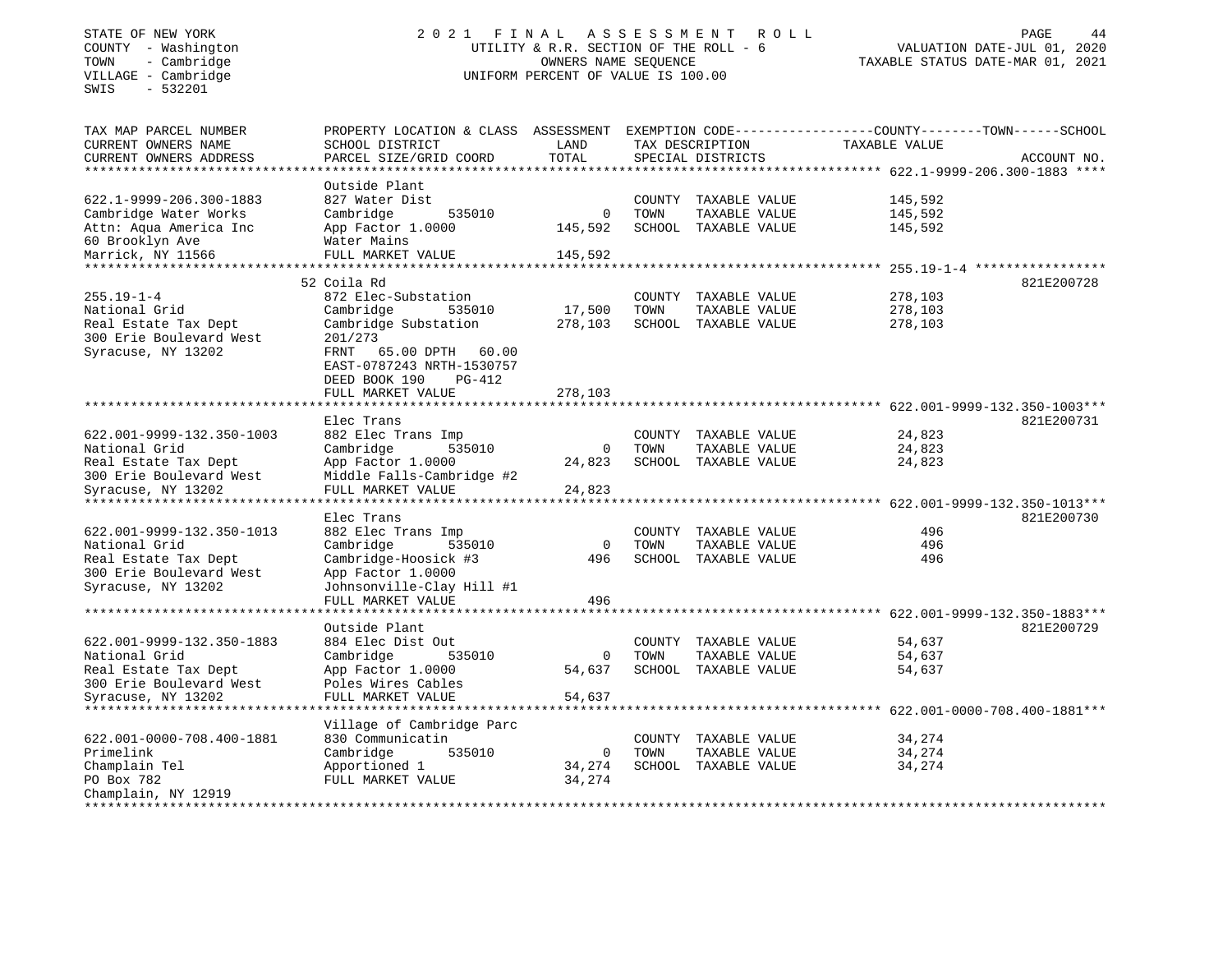| STATE OF NEW YORK                        | 2 0 2 1                      | FINAL      | ASSESSMENT ROLL                                              |                                  | PAGE        | 45   |
|------------------------------------------|------------------------------|------------|--------------------------------------------------------------|----------------------------------|-------------|------|
| - Washington<br>COUNTY                   |                              |            | UTILITY & R.R. SECTION OF THE ROLL - 6                       | VALUATION DATE-JUL 01,           |             | 2020 |
| - Cambridge<br>TOWN                      |                              |            | OWNERS NAME SEOUENCE                                         | TAXABLE STATUS DATE-MAR 01, 2021 |             |      |
| VILLAGE - Cambridge<br>$-532201$<br>SWIS |                              |            | UNIFORM PERCENT OF VALUE IS 100.00                           |                                  |             |      |
| TAX MAP PARCEL NUMBER                    | PROPERTY LOCATION & CLASS    | ASSESSMENT | EXEMPTION CODE-----------------COUNTY-------TOWN------SCHOOL |                                  |             |      |
| CURRENT OWNERS NAME                      | SCHOOL DISTRICT              | LAND       | TAX DESCRIPTION                                              | TAXABLE VALUE                    |             |      |
| CURRENT OWNERS ADDRESS                   | PARCEL SIZE/GRID COORD TOTAL |            | SPECIAL DISTRICTS                                            |                                  | ACCOUNT NO. |      |
|                                          |                              |            |                                                              |                                  |             |      |
|                                          | Outside Plant                |            |                                                              |                                  | 821E200727  |      |
| 622.001-9999-631.900-1881                | 836 Telecom. eq.             |            | TAXABLE VALUE<br>COUNTY                                      | 2,110                            |             |      |
| Verizon New York INC                     | Cambridge<br>535010          | 0          | TOWN<br>TAXABLE VALUE                                        | 2,110                            |             |      |
| Property Tax Department                  | App Factor 1.0000            | 2,110      | SCHOOL<br>TAXABLE VALUE                                      | 2,110                            |             |      |
| PO Box 2749                              | Poles Wires Cables           |            |                                                              |                                  |             |      |
| Addison, TX 75001                        | FULL MARKET VALUE            | 2,110      |                                                              |                                  |             |      |
|                                          |                              |            |                                                              |                                  |             |      |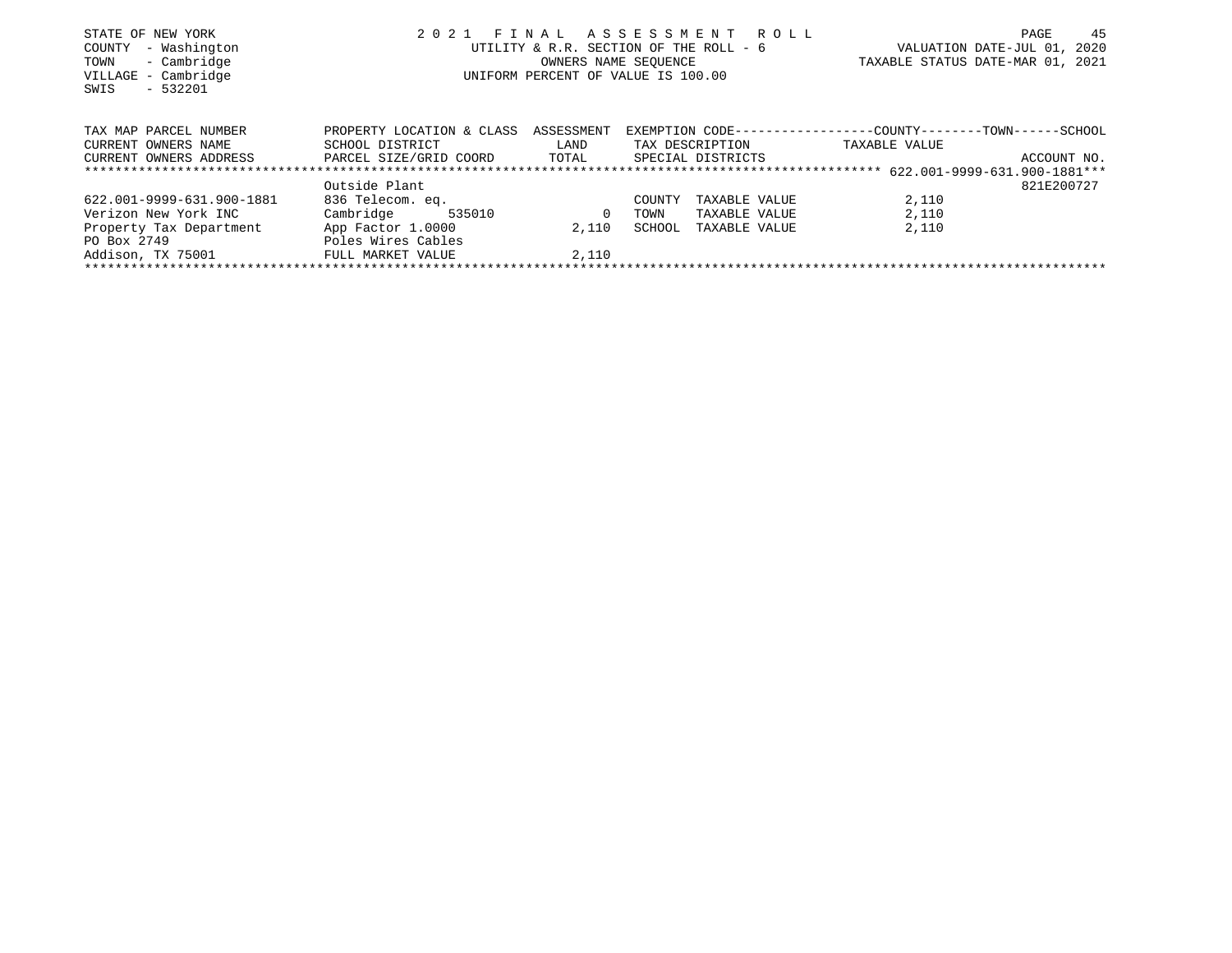| STATE OF NEW YORK   |                     | 2021 FINAL ASSESSMENT ROLL                                            | PAGE                   | - 46            |
|---------------------|---------------------|-----------------------------------------------------------------------|------------------------|-----------------|
|                     | COUNTY - Washington | VALUATION DATE-JUL 01, 2020<br>UTILITY & R.R. SECTION OF THE ROLL - 6 |                        |                 |
|                     | TOWN - Cambridge    | TAXABLE STATUS DATE-MAR 01, 2021                                      |                        |                 |
| VILLAGE - Cambridge |                     |                                                                       |                        | RPS150/V04/L015 |
| SWIS                | - 532201            | UNIFORM PERCENT OF VALUE IS 100.00                                    | CURRENT DATE 6/25/2021 |                 |
|                     |                     |                                                                       |                        |                 |
|                     |                     | ROLL SUB SECTION- - TOTALS                                            |                        |                 |

### \*\*\* S P E C I A L D I S T R I C T S U M M A R Y \*\*\*

|      |                                   | 'Al<br>----          | . A  | ON<br>'NE           | $\sqrt{ }$<br>' H:IV<br>AI         | €NL                               |              |
|------|-----------------------------------|----------------------|------|---------------------|------------------------------------|-----------------------------------|--------------|
| CODE | GMT<br>$\sqrt{2}$<br>NAMF'<br>ت - | ⊬∆ت<br>$\sim$ $\sim$ | TVDF | - ---<br>LH.<br>. . | <b>TTT</b><br>VΔ<br>┙┙┵<br>_______ | $\mathbf{N}$<br>$\cdots$<br>$  -$ | - ---<br>V A |

### NO SPECIAL DISTRICTS AT THIS LEVEL

#### \*\*\* S C H O O L D I S T R I C T S U M M A R Y \*\*\*

| CODE   | DISTRICT NAME | TOTAL<br>PARCELS | ASSESSED<br>LAND | ASSESSED<br>TOTAL | <b>EXEMPT</b><br>AMOUNT | TOTAL<br>TAXABLE | STAR<br>AMOUNT | STAR<br>TAXABLE |
|--------|---------------|------------------|------------------|-------------------|-------------------------|------------------|----------------|-----------------|
| 535010 | Cambridge     |                  | 17,500           | 540,035           |                         | 540,035          |                | 540,035         |
|        | SUB-TOTAL     |                  | 17,500           | 540,035           |                         | 540,035          |                | 540,035         |
|        | TOTAL         |                  | 17,500           | 540,035           |                         | 540,035          |                | 540,035         |

## \*\*\* S Y S T E M C O D E S S U M M A R Y \*\*\*

#### NO SYSTEM EXEMPTIONS AT THIS LEVEL

## \*\*\* E X E M P T I O N S U M M A R Y \*\*\*

## NO EXEMPTIONS AT THIS LEVEL

| ROLL<br>SEC | DESCRIPTION      | TOTAL<br>PARCELS | ASSESSED<br>LAND | ASSESSED<br>TOTAL | TAXABLE<br>COUNTY | TAXABLE<br>TOWN | <b>TAXABLE</b><br>SCHOOL | STAR<br>TAXABLE |
|-------------|------------------|------------------|------------------|-------------------|-------------------|-----------------|--------------------------|-----------------|
|             | UTILITIES & N.C. |                  | ,500             | 540,035           | 540,035           | 540,035         | 540,035                  | 540,035         |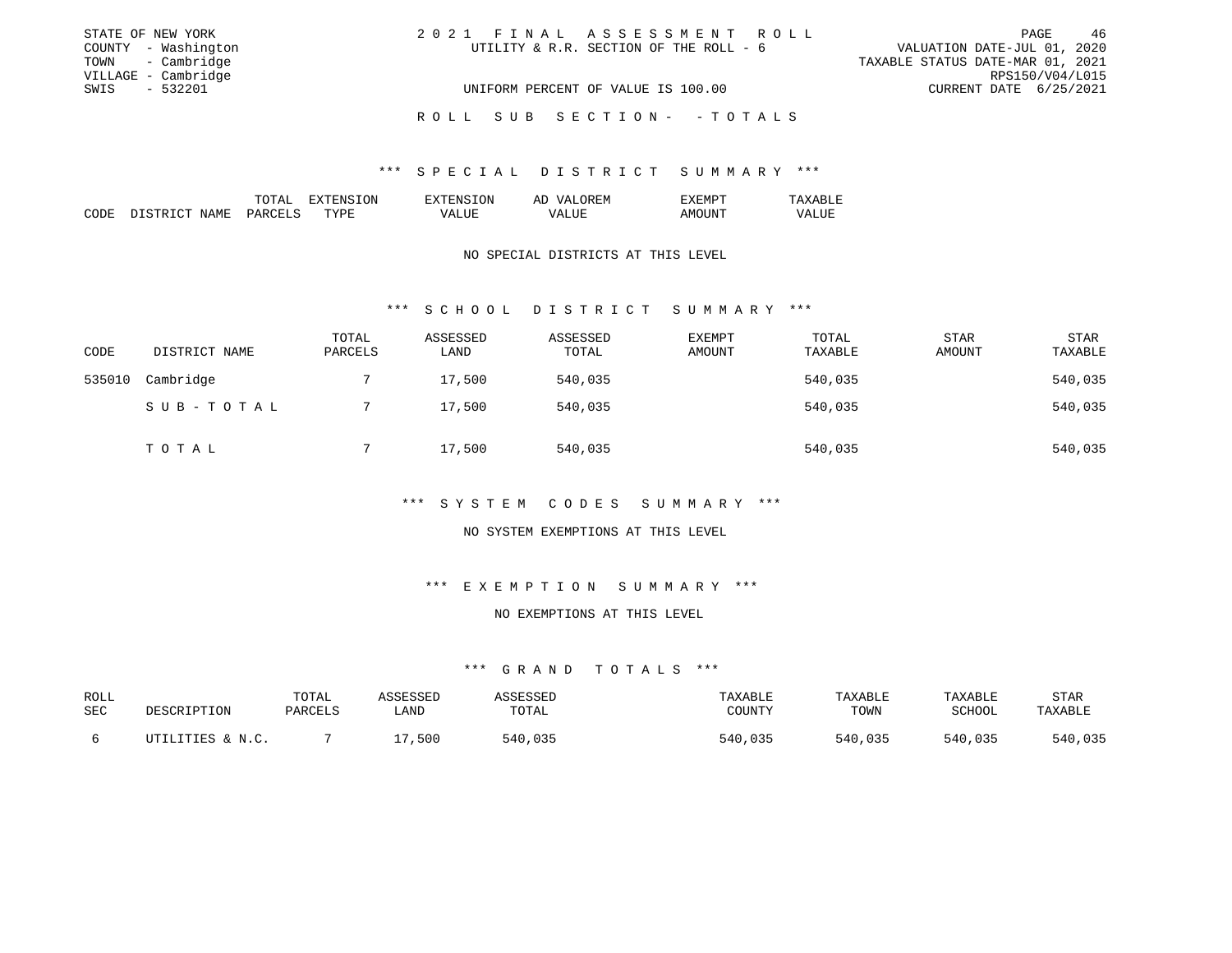|      | STATE OF NEW YORK   | 2021 FINAL ASSESSMENT ROLL |                                        |                                  |                        | PAGE | -47 |
|------|---------------------|----------------------------|----------------------------------------|----------------------------------|------------------------|------|-----|
|      | COUNTY - Washington |                            | UTILITY & R.R. SECTION OF THE ROLL - 6 | VALUATION DATE-JUL 01, 2020      |                        |      |     |
|      | TOWN - Cambridge    |                            |                                        | TAXABLE STATUS DATE-MAR 01, 2021 |                        |      |     |
|      | VILLAGE - Cambridge |                            | UNIFORM PERCENT OF VALUE IS 100.00     |                                  | RPS150/V04/L015        |      |     |
| SWIS | $-532201$           |                            |                                        |                                  | CURRENT DATE 6/25/2021 |      |     |
|      |                     |                            |                                        |                                  |                        |      |     |

R O L L S E C T I O N T O T A L S

#### \*\*\* S P E C I A L D I S T R I C T S U M M A R Y \*\*\*

|      |                           | TOTAL                            | <b>TREE</b><br>.UN<br>. А | . ON<br>$T^{\text{H}}$ | <b>OREM</b><br>5777<br>ΑL | H: IVI LA<br>.          | ᅲᅐ<br>---                       |
|------|---------------------------|----------------------------------|---------------------------|------------------------|---------------------------|-------------------------|---------------------------------|
| CODE | NAME.<br>חי תחים כ<br>דרי | <b>PARCET C</b><br>$\sim$ $\sim$ | TYPE                      | VALUE                  | VALUL<br>______           | 'UN.<br>– A M⊏<br>$  -$ | <b>T TTE</b><br>VALU.<br>______ |

### NO SPECIAL DISTRICTS AT THIS LEVEL

#### \*\*\* S C H O O L D I S T R I C T S U M M A R Y \*\*\*

| CODE   | DISTRICT NAME | TOTAL<br>PARCELS | ASSESSED<br>LAND | ASSESSED<br>TOTAL | <b>EXEMPT</b><br>AMOUNT | TOTAL<br>TAXABLE | <b>STAR</b><br>AMOUNT | <b>STAR</b><br>TAXABLE |
|--------|---------------|------------------|------------------|-------------------|-------------------------|------------------|-----------------------|------------------------|
| 535010 | Cambridge     |                  | 17,500           | 540,035           |                         | 540,035          |                       | 540,035                |
|        | SUB-TOTAL     |                  | 17,500           | 540,035           |                         | 540,035          |                       | 540,035                |
|        | TOTAL         |                  | 17,500           | 540,035           |                         | 540,035          |                       | 540,035                |

## \*\*\* S Y S T E M C O D E S S U M M A R Y \*\*\*

#### NO SYSTEM EXEMPTIONS AT THIS LEVEL

## \*\*\* E X E M P T I O N S U M M A R Y \*\*\*

## NO EXEMPTIONS AT THIS LEVEL

| ROLL<br>SEC | DESCRIPTION      | TOTAI<br>PARCELS | ASSESSED<br>_AND | ASSESSED<br>TOTAL | TAXABLE<br>COUNTY | TAXABLE<br>TOWN | TAXABLE<br>SCHOOL | STAR<br>TAXABLE |
|-------------|------------------|------------------|------------------|-------------------|-------------------|-----------------|-------------------|-----------------|
|             | UTILITIES & N.C. |                  | 17,500           | 540,035           | 540,035           | 540,035         | 540,035           | 540,035         |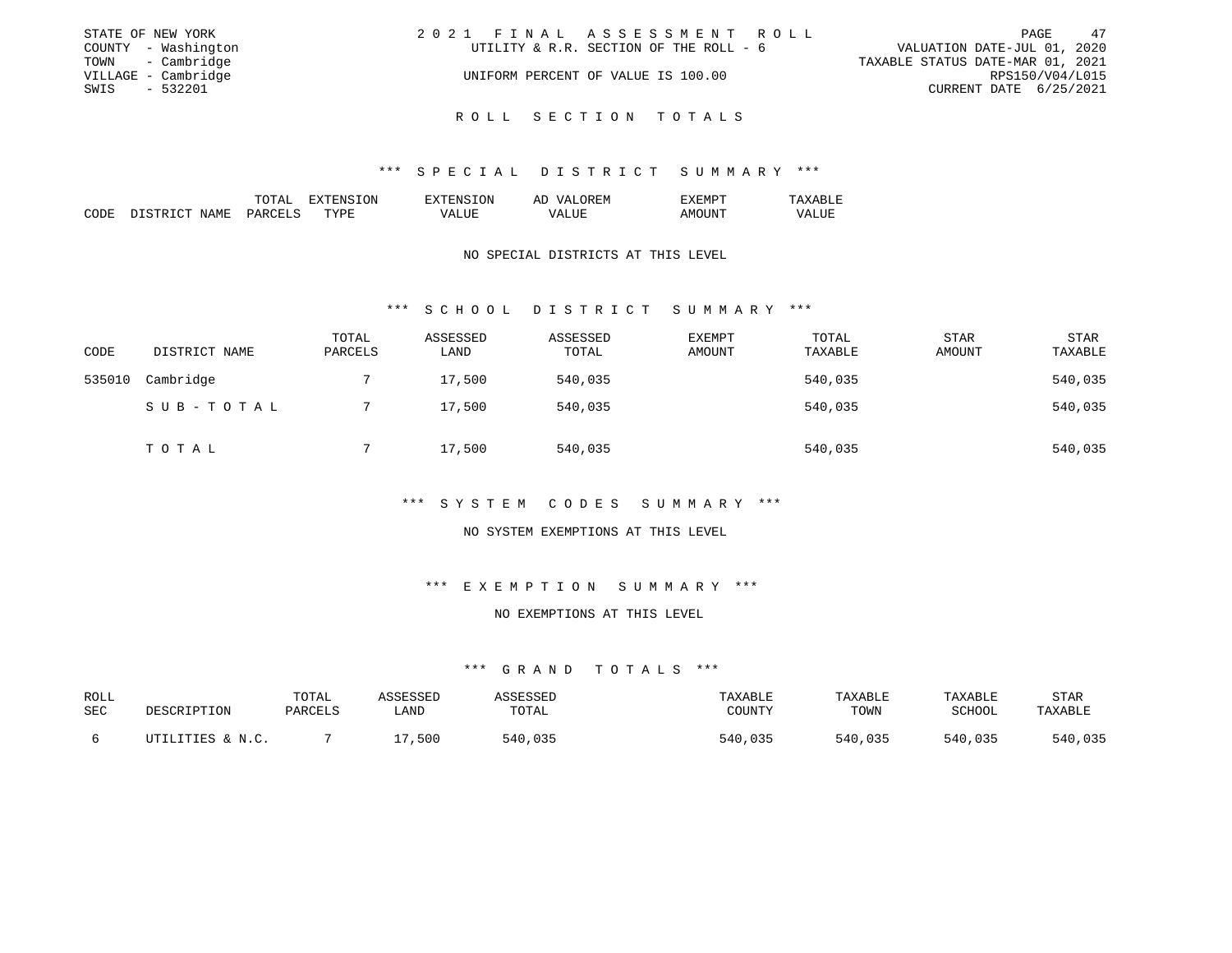| STATE OF NEW YORK<br>COUNTY - Washington<br>- Cambridge<br>TOWN<br>VILLAGE - Cambridge<br>$-532201$<br>SWIS | 2021 FINAL ASSESSMENT ROLL<br>WHOLLY EXEMPT SECTION OF THE ROLL - 8<br>OWNERS NAME SEOUENCE<br>UNIFORM PERCENT OF VALUE IS 100.00 |              |                  |                                       | 48<br>PAGE<br>48 PAGE<br>701, 701 VALUATION DATE-JUL<br>712XABLE STATUS DATE-MAR 01, 2021 |         |                 |  |
|-------------------------------------------------------------------------------------------------------------|-----------------------------------------------------------------------------------------------------------------------------------|--------------|------------------|---------------------------------------|-------------------------------------------------------------------------------------------|---------|-----------------|--|
| TAX MAP PARCEL NUMBER                                                                                       | PROPERTY LOCATION & CLASS ASSESSMENT EXEMPTION CODE---------------COUNTY-------TOWN-----SCHOOL                                    |              |                  |                                       |                                                                                           |         |                 |  |
| CURRENT OWNERS NAME<br>CURRENT OWNERS ADDRESS                                                               | SCHOOL DISTRICT                                                                                                                   |              |                  | LAND TAX DESCRIPTION TAXABLE VALUE    |                                                                                           |         |                 |  |
|                                                                                                             |                                                                                                                                   |              |                  |                                       |                                                                                           |         |                 |  |
|                                                                                                             | 2 South Union St                                                                                                                  |              |                  |                                       |                                                                                           |         | 821A100134      |  |
| $255.19 - 2 - 16$                                                                                           | 620 Religious                                                                                                                     |              |                  | NON-PR REL 25110 440,700              |                                                                                           |         | 440,700 440,700 |  |
| New Life Christian Church                                                                                   | Cambridge 535010 32,000 COUNTY TAXABLE VALUE                                                                                      |              |                  |                                       | $\Omega$                                                                                  |         |                 |  |
| Attn: John J Wood                                                                                           | Church 440,700<br>FRNT 130.00 DPTH 179.00 440,700                                                                                 |              | TOWN             | TAXABLE VALUE                         | $\Omega$                                                                                  |         |                 |  |
| 313 Mountain Rd<br>Greenwich, NY 12834                                                                      | EAST-0789701 NRTH-1530031                                                                                                         |              |                  | SCHOOL TAXABLE VALUE                  | $\Omega$                                                                                  |         |                 |  |
|                                                                                                             | DEED BOOK 788<br>$PG-302$                                                                                                         |              |                  |                                       |                                                                                           |         |                 |  |
|                                                                                                             | FULL MARKET VALUE                                                                                                                 | 440,700      |                  |                                       |                                                                                           |         |                 |  |
|                                                                                                             |                                                                                                                                   |              |                  |                                       |                                                                                           |         |                 |  |
|                                                                                                             | 53 West Main St                                                                                                                   |              |                  |                                       |                                                                                           |         | 821A100002      |  |
| $255.19 - 2 - 12$                                                                                           | 330 Vacant comm                                                                                                                   |              | OTHER VILL 13650 |                                       | 13,200                                                                                    | 13,200  | 13,200          |  |
| Village of Cambridge<br>56 North Park St                                                                    | Cambridge                                                                                                                         |              |                  | 535010 13,200 COUNTY TAXABLE VALUE    | $\Omega$                                                                                  |         |                 |  |
| Cambridge, NY 12816                                                                                         | FRNT 45.00 DPTH 70.00 13,200 TOWN<br>EAST-0789682 NRTH-1530134                                                                    |              |                  | TAXABLE VALUE<br>SCHOOL TAXABLE VALUE | $\Omega$<br>$\Omega$                                                                      |         |                 |  |
|                                                                                                             | DEED BOOK 3687 PG-68                                                                                                              |              |                  |                                       |                                                                                           |         |                 |  |
|                                                                                                             | FULL MARKET VALUE                                                                                                                 | 13,200       |                  |                                       |                                                                                           |         |                 |  |
|                                                                                                             |                                                                                                                                   |              |                  |                                       |                                                                                           |         |                 |  |
|                                                                                                             | North Union St                                                                                                                    |              |                  |                                       |                                                                                           |         | 8279900769      |  |
| $255.16 - 1 - 2$                                                                                            | 695 Cemetery and the control of the control of the control of the control of the control of the control of the                    |              | TN CEM           | 13510 35                              | 228,000                                                                                   | 228,000 | 228,000         |  |
| Woodland Cemetery                                                                                           | Cambridge 535010 228,000 COUNTY TAXABLE VALUE                                                                                     |              |                  |                                       | $\Omega$                                                                                  |         |                 |  |
| Cambridge, NY 12816                                                                                         | ACRES 38.20<br>EAST-0791074 NRTH-1533453                                                                                          | 228,000 TOWN |                  | TAXABLE VALUE                         |                                                                                           |         |                 |  |
|                                                                                                             | DEED BOOK 54<br>$PG-134$                                                                                                          |              |                  | SCHOOL TAXABLE VALUE                  |                                                                                           |         |                 |  |
|                                                                                                             | FULL MARKET VALUE                                                                                                                 | 228,000      |                  |                                       |                                                                                           |         |                 |  |
|                                                                                                             |                                                                                                                                   |              |                  |                                       |                                                                                           |         |                 |  |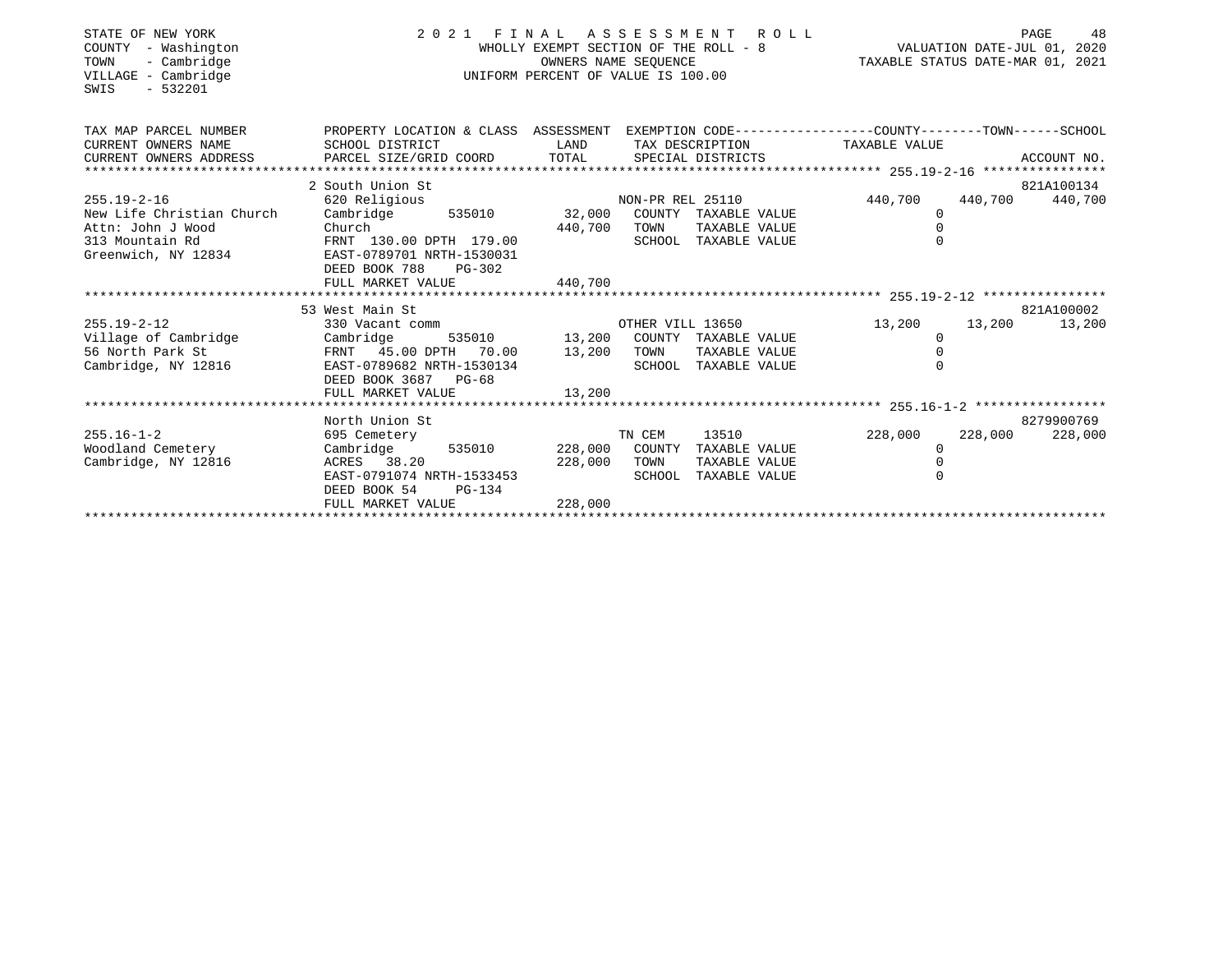|      | STATE OF NEW YORK   | 2021 FINAL ASSESSMENT ROLL            | PAGE                             | 49              |
|------|---------------------|---------------------------------------|----------------------------------|-----------------|
|      | COUNTY - Washington | WHOLLY EXEMPT SECTION OF THE ROLL - 8 | VALUATION DATE-JUL 01, 2020      |                 |
|      | TOWN - Cambridge    |                                       | TAXABLE STATUS DATE-MAR 01, 2021 |                 |
|      | VILLAGE - Cambridge |                                       |                                  | RPS150/V04/L015 |
| SWIS | - 532201            | UNIFORM PERCENT OF VALUE IS 100.00    | CURRENT DATE 6/25/2021           |                 |
|      |                     | ROLL SUB SECTION- - TOTALS            |                                  |                 |

#### \*\*\* S P E C I A L D I S T R I C T S U M M A R Y \*\*\*

|             |            | 1.71                                                                                                                                                                                                                                                                                                                                                                                                 | .ON<br>$H/N \sim$ | '∩N                | AĽ<br>$\sqrt{2}$<br>. r:M              |              |                                   |
|-------------|------------|------------------------------------------------------------------------------------------------------------------------------------------------------------------------------------------------------------------------------------------------------------------------------------------------------------------------------------------------------------------------------------------------------|-------------------|--------------------|----------------------------------------|--------------|-----------------------------------|
| CODE<br>___ | NAMF<br>J. | $\Omega$ $\Omega$ $\overline{E}$ $\overline{E}$ $\overline{E}$ $\overline{E}$ $\overline{E}$ $\overline{E}$ $\overline{E}$ $\overline{E}$ $\overline{E}$ $\overline{E}$ $\overline{E}$ $\overline{E}$ $\overline{E}$ $\overline{E}$ $\overline{E}$ $\overline{E}$ $\overline{E}$ $\overline{E}$ $\overline{E}$ $\overline{E}$ $\overline{E}$ $\overline{E}$ $\overline{E}$ $\overline$<br>ہر.<br>$-$ | <b>TVDL</b>       | $\cdots$<br>______ | <b>TTI</b><br><b>ΛΔ</b><br>.<br>______ | 111<br>$  -$ | <b>TT1</b><br>'7Δ.<br>.<br>______ |

### NO SPECIAL DISTRICTS AT THIS LEVEL

#### \*\*\* S C H O O L D I S T R I C T S U M M A R Y \*\*\*

| CODE   | DISTRICT NAME | TOTAL<br>PARCELS | ASSESSED<br>LAND | ASSESSED<br>TOTAL | <b>EXEMPT</b><br>AMOUNT | TOTAL<br>TAXABLE | <b>STAR</b><br>AMOUNT | STAR<br>TAXABLE |
|--------|---------------|------------------|------------------|-------------------|-------------------------|------------------|-----------------------|-----------------|
| 535010 | Cambridge     |                  | 273,200          | 681,900           | 681,900                 |                  |                       |                 |
|        | SUB-TOTAL     |                  | 273,200          | 681,900           | 681,900                 |                  |                       |                 |
|        | T O T A L     |                  | 273,200          | 681,900           | 681,900                 |                  |                       |                 |

## \*\*\* S Y S T E M C O D E S S U M M A R Y \*\*\*

#### NO SYSTEM EXEMPTIONS AT THIS LEVEL

## \*\*\* E X E M P T I O N S U M M A R Y \*\*\*

| CODE  | DESCRIPTION | TOTAL<br>PARCELS | COUNTY  | TOWN    | SCHOOL  |
|-------|-------------|------------------|---------|---------|---------|
| 13510 | TN CEM      |                  | 228,000 | 228,000 | 228,000 |
| 13650 | OTHER VILL  |                  | 13,200  | 13,200  | 13,200  |
| 25110 | NON-PR REL  |                  | 440,700 | 440,700 | 440,700 |
|       | TOTAL       |                  | 681,900 | 681,900 | 681,900 |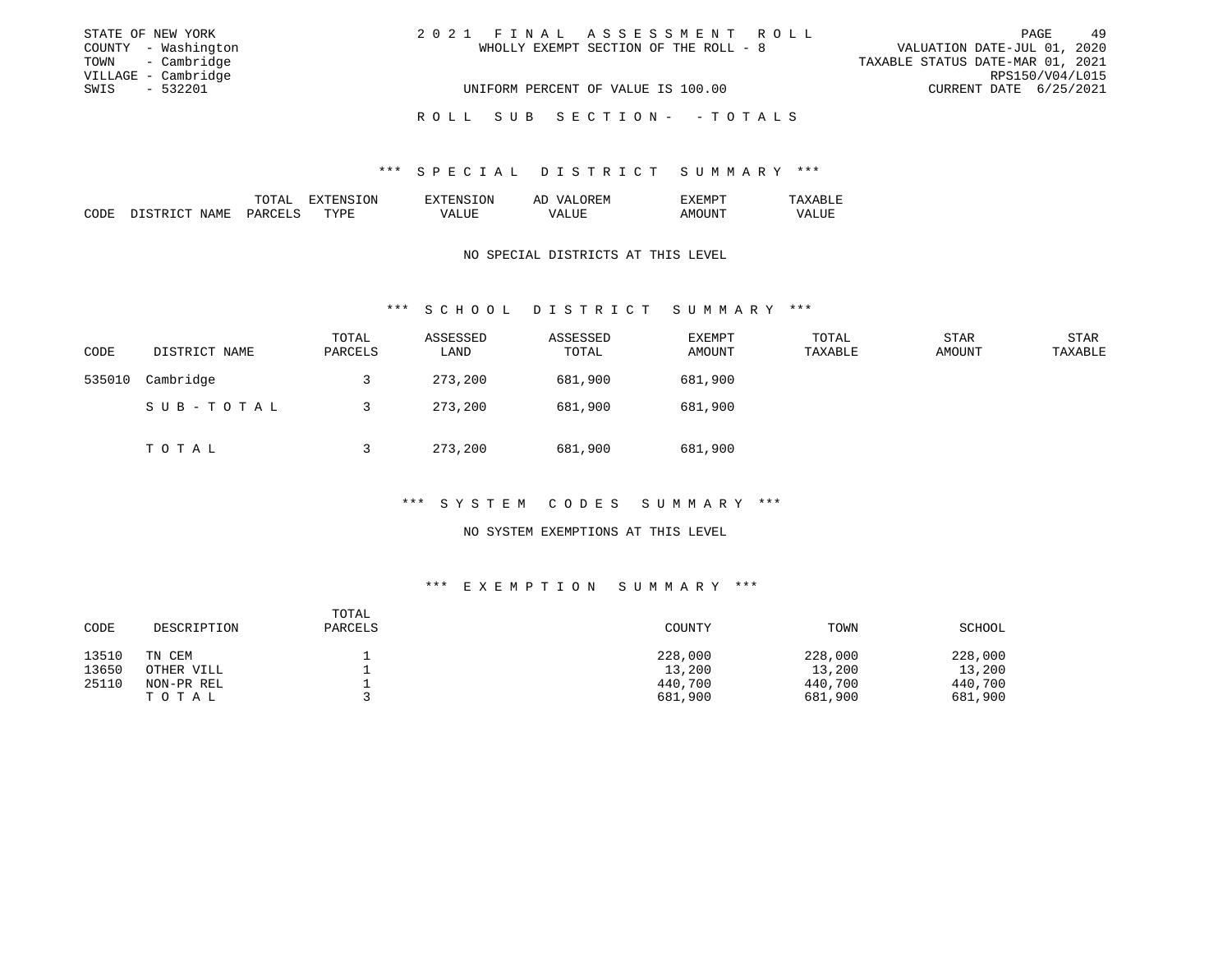| STATE OF NEW YORK |                     | 2021 FINAL ASSESSMENT ROLL            | 50<br>PAGE                       |
|-------------------|---------------------|---------------------------------------|----------------------------------|
|                   | COUNTY - Washington | WHOLLY EXEMPT SECTION OF THE ROLL - 8 | VALUATION DATE-JUL 01, 2020      |
|                   | TOWN - Cambridge    |                                       | TAXABLE STATUS DATE-MAR 01, 2021 |
|                   | VILLAGE - Cambridge |                                       | RPS150/V04/L015                  |
| SWIS              | - 532201            | UNIFORM PERCENT OF VALUE IS 100.00    | CURRENT DATE 6/25/2021           |
|                   |                     |                                       |                                  |
|                   |                     | ROLL SUB SECTION- -TOTALS             |                                  |

| ROLL       |                    | TOTAL   | ASSESSED    | <i><b>ISSESSED</b></i> | TAXABLE | TAXABLE | TAXABLE | STAR    |
|------------|--------------------|---------|-------------|------------------------|---------|---------|---------|---------|
| <b>SEC</b> | DESCRIPTION        | PARCELS | LAND        | TOTAL                  | COUNTY  | TOWN    | SCHOOL  | TAXABLE |
|            |                    |         |             |                        |         |         |         |         |
|            | FYFMDT<br>Y T.TOHW |         | つワつ<br>,200 | 681,<br>,900           |         |         |         |         |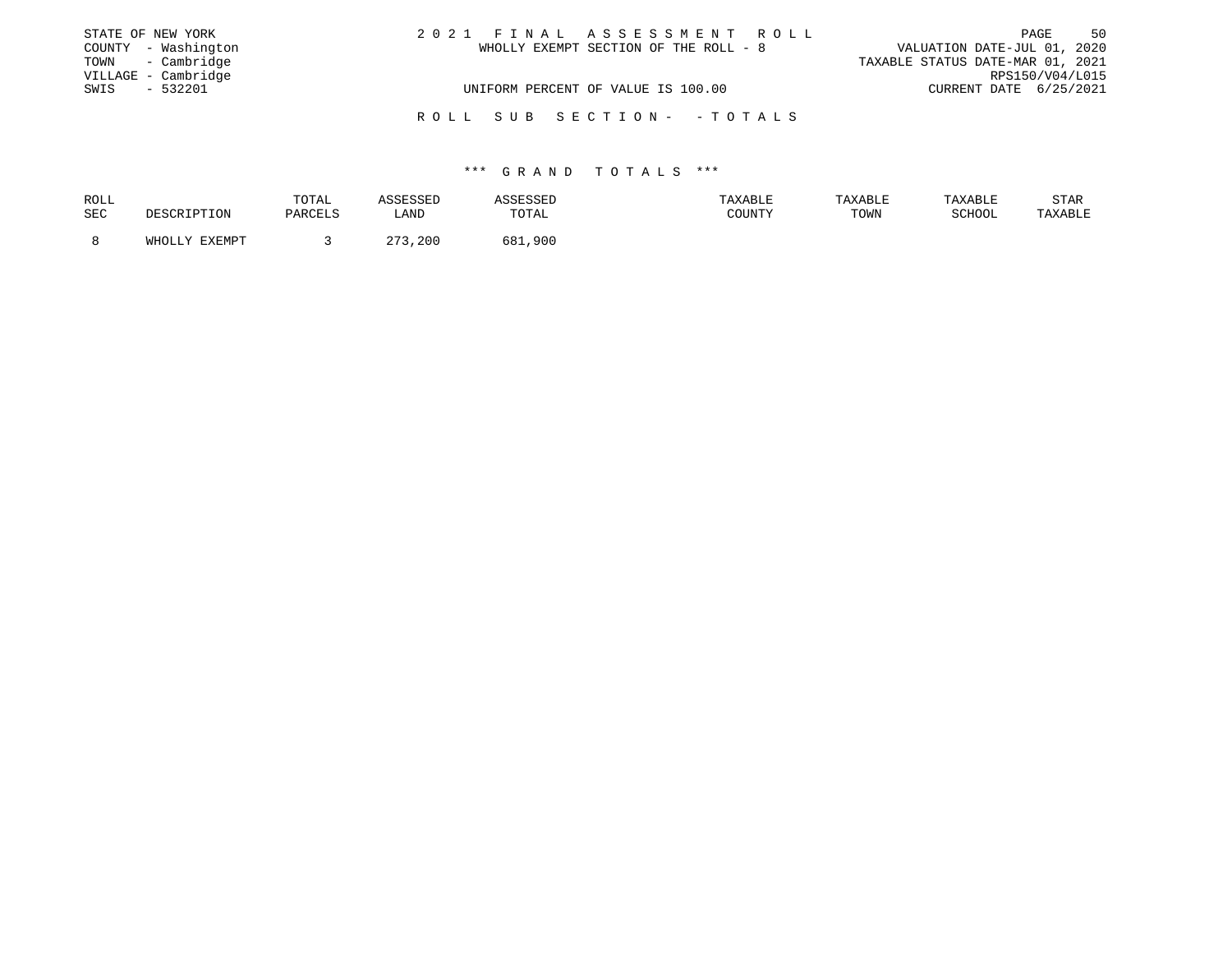|      | STATE OF NEW YORK   | 2021 FINAL ASSESSMENT ROLL |                                       |                                  | PAGE            | -51 |
|------|---------------------|----------------------------|---------------------------------------|----------------------------------|-----------------|-----|
|      | COUNTY - Washington |                            | WHOLLY EXEMPT SECTION OF THE ROLL - 8 | VALUATION DATE-JUL 01, 2020      |                 |     |
|      | TOWN - Cambridge    |                            |                                       | TAXABLE STATUS DATE-MAR 01, 2021 |                 |     |
|      | VILLAGE - Cambridge |                            | UNIFORM PERCENT OF VALUE IS 100.00    |                                  | RPS150/V04/L015 |     |
| SWIS | $-532201$           |                            |                                       | CURRENT DATE 6/25/2021           |                 |     |
|      |                     |                            |                                       |                                  |                 |     |

R O L L S E C T I O N T O T A L S

#### \*\*\* S P E C I A L D I S T R I C T S U M M A R Y \*\*\*

|             |                                  | TOTAL                  | .ON. | TON.<br>$T^{\vee}$ TENS.  | <b>OREM</b><br>АC<br>$\sqrt{ }$  | د جری بی<br><b>L'M</b><br>.<br>P+∧ I<br>I'IE J |                                            |
|-------------|----------------------------------|------------------------|------|---------------------------|----------------------------------|------------------------------------------------|--------------------------------------------|
| CODE<br>___ | <b>NAMF</b><br>. STR TOT<br>سد د | ، جم ص<br>--<br>$\sim$ | TYPE | $- - - -$<br>vд<br>______ | - ---<br>. L H<br>د ،<br>_______ | ואב<br>$  -$                                   | . <del>. .</del> .<br>`7∆.<br>பப<br>______ |

### NO SPECIAL DISTRICTS AT THIS LEVEL

#### \*\*\* S C H O O L D I S T R I C T S U M M A R Y \*\*\*

| CODE   | DISTRICT NAME | TOTAL<br>PARCELS | ASSESSED<br>LAND | ASSESSED<br>TOTAL | <b>EXEMPT</b><br>AMOUNT | TOTAL<br>TAXABLE | <b>STAR</b><br>AMOUNT | STAR<br>TAXABLE |
|--------|---------------|------------------|------------------|-------------------|-------------------------|------------------|-----------------------|-----------------|
| 535010 | Cambridge     |                  | 273,200          | 681,900           | 681,900                 |                  |                       |                 |
|        | SUB-TOTAL     |                  | 273,200          | 681,900           | 681,900                 |                  |                       |                 |
|        | T O T A L     |                  | 273,200          | 681,900           | 681,900                 |                  |                       |                 |

## \*\*\* S Y S T E M C O D E S S U M M A R Y \*\*\*

#### NO SYSTEM EXEMPTIONS AT THIS LEVEL

## \*\*\* E X E M P T I O N S U M M A R Y \*\*\*

| CODE  | DESCRIPTION | TOTAL<br>PARCELS | COUNTY  | TOWN    | SCHOOL  |
|-------|-------------|------------------|---------|---------|---------|
| 13510 | TN CEM      |                  | 228,000 | 228,000 | 228,000 |
| 13650 | OTHER VILL  |                  | 13,200  | 13,200  | 13,200  |
| 25110 | NON-PR REL  |                  | 440,700 | 440,700 | 440,700 |
|       | TOTAL       |                  | 681,900 | 681,900 | 681,900 |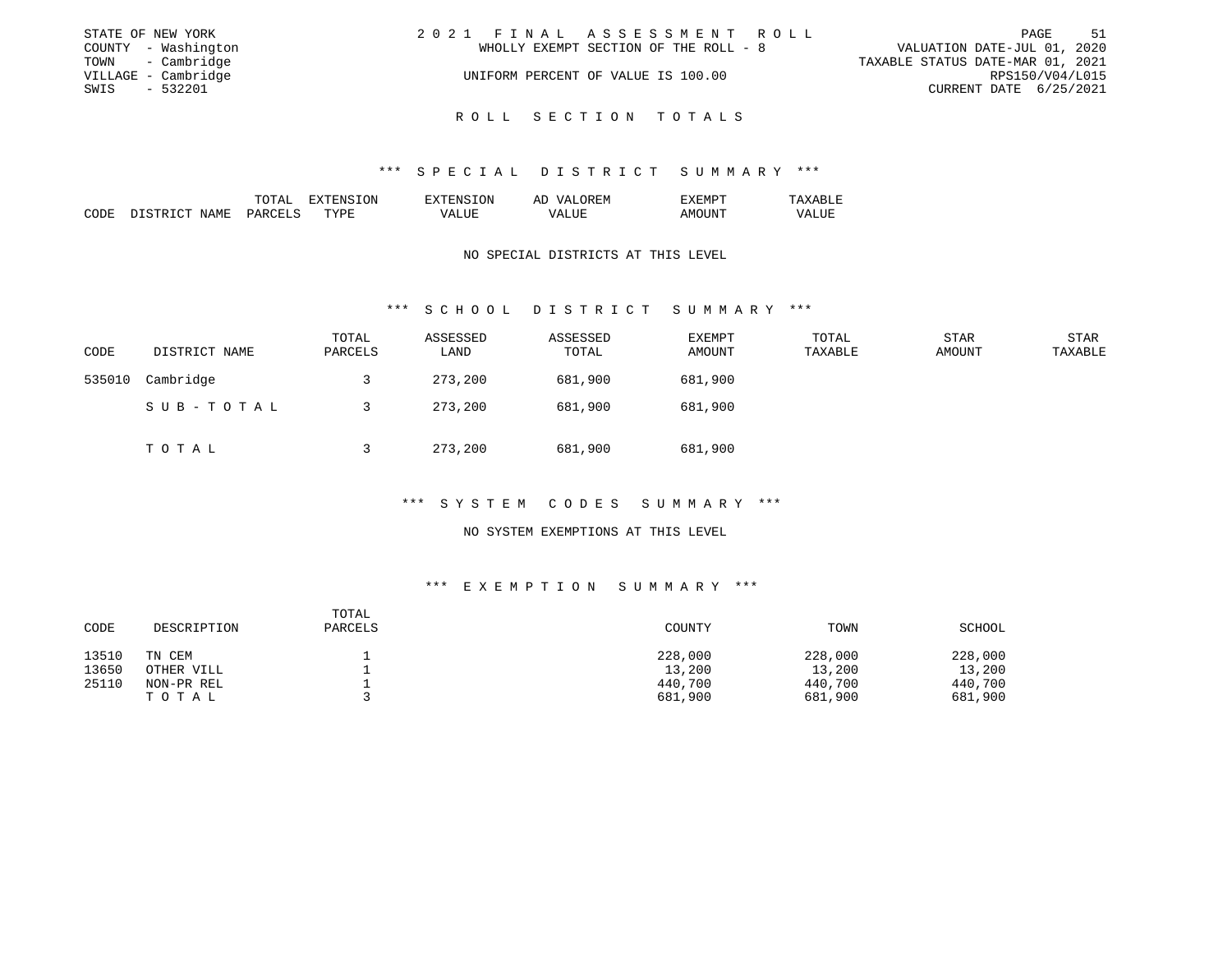|      | STATE OF NEW YORK   | 2021 FINAL ASSESSMENT ROLL            | 52<br>PAGE                       |
|------|---------------------|---------------------------------------|----------------------------------|
|      | COUNTY - Washington | WHOLLY EXEMPT SECTION OF THE ROLL - 8 | VALUATION DATE-JUL 01, 2020      |
|      | TOWN - Cambridge    |                                       | TAXABLE STATUS DATE-MAR 01, 2021 |
|      | VILLAGE - Cambridge | UNIFORM PERCENT OF VALUE IS 100.00    | RPS150/V04/L015                  |
| SWIS | $-532201$           |                                       | CURRENT DATE 6/25/2021           |
|      |                     |                                       |                                  |
|      |                     | ROLL SECTION TOTALS                   |                                  |

| ROLL |               | TOTAL   | ASSESSED | ASSESSED     | TAXABLE | TAXABLE | TAXABLE | STAR    |
|------|---------------|---------|----------|--------------|---------|---------|---------|---------|
| SEC  | DESCRIPTION   | PARCELS | LAND     | TOTAL        | COUNTY  | TOWN    | SCHOOL  | TAXABLE |
|      |               |         |          |              |         |         |         |         |
|      | WHOLLY EXEMPT |         | 273,200  | 681.<br>,900 |         |         |         |         |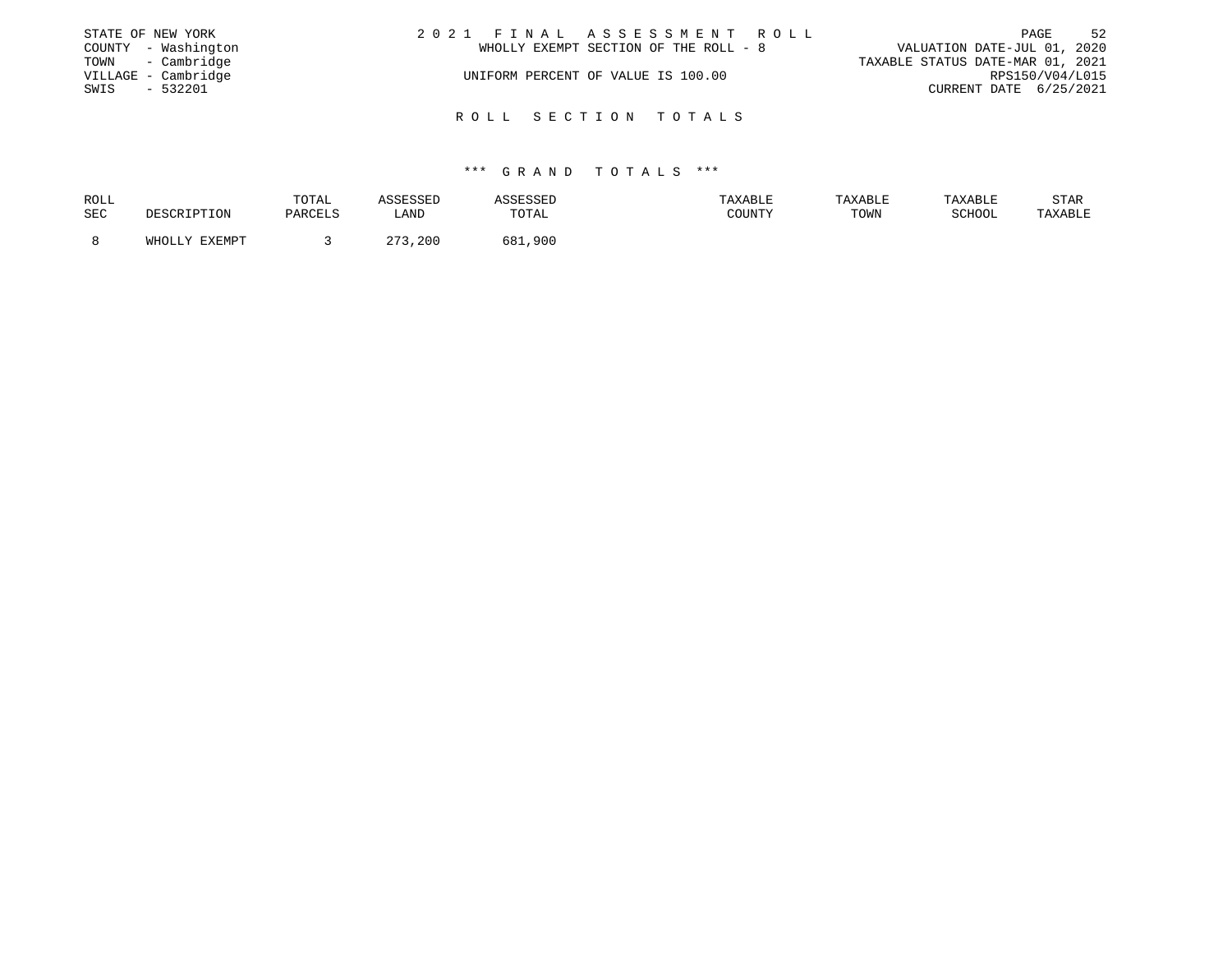| STATE OF NEW YORK   | 2021 FINAL ASSESSMENT ROLL         | 53<br>PAGE                       |
|---------------------|------------------------------------|----------------------------------|
| COUNTY - Washington |                                    | VALUATION DATE-JUL 01, 2020      |
| TOWN - Cambridge    | SWIS TOTALS                        | TAXABLE STATUS DATE-MAR 01, 2021 |
| VILLAGE - Cambridge | UNIFORM PERCENT OF VALUE IS 100.00 | RPS150/V04/L015                  |
| SWIS<br>$-532201$   |                                    | CURRENT DATE 6/25/2021           |

## \*\*\* S P E C I A L D I S T R I C T S U M M A R Y \*\*\*

|      |                       | TOTAL | EXTENSION | EXTENSION | AD VALOREM | EXEMPT | TAXABLE      |
|------|-----------------------|-------|-----------|-----------|------------|--------|--------------|
| CODE | DISTRICT NAME PARCELS |       | TYPE      | VALUE     | VALUE      | AMOUNT | <b>VALUE</b> |
|      |                       |       |           |           |            |        |              |
|      | EZ004 Empire Zone 4   |       | 1 TOTAL   |           | 370,000    |        | 370,000      |
|      | TE533 Trans exempt f  |       | 2 MOVTAX  | 840.65    |            |        | 840.65       |

#### \*\*\* S C H O O L D I S T R I C T S U M M A R Y \*\*\*

| CODE   | DISTRICT NAME | TOTAL<br>PARCELS | ASSESSED<br>LAND | ASSESSED<br>TOTAL | <b>EXEMPT</b><br>AMOUNT | TOTAL<br>TAXABLE | <b>STAR</b><br><b>AMOUNT</b> | <b>STAR</b><br>TAXABLE |
|--------|---------------|------------------|------------------|-------------------|-------------------------|------------------|------------------------------|------------------------|
| 535010 | Cambridge     | 191              | 5588,700         | 28542,223         | 1048,430                | 27493,793        | 2982,600                     | 24511,193              |
|        | SUB-TOTAL     | 191              | 5588,700         | 28542,223         | 1048,430                | 27493,793        | 2982,600                     | 24511,193              |
|        | TOTAL         | 191              | 5588,700         | 28542,223         | 1048,430                | 27493,793        | 2982,600                     | 24511,193              |

#### \*\*\* S Y S T E M C O D E S S U M M A R Y \*\*\*

NO SYSTEM EXEMPTIONS AT THIS LEVEL

#### \*\*\* E X E M P T I O N S U M M A R Y \*\*\*

| CODE  | DESCRIPTION    | TOTAL<br>PARCELS | COUNTY  | TOWN    | SCHOOL  |
|-------|----------------|------------------|---------|---------|---------|
| 13510 | TN CEM         |                  | 228,000 | 228,000 | 228,000 |
| 13650 | OTHER VILL     |                  | 13,200  | 13,200  | 13,200  |
| 25110 | NON-PR REL     |                  | 440,700 | 440,700 | 440,700 |
| 41101 | ELG F VET      |                  | 5,000   | 5,000   |         |
| 41120 | VETWAR CTS     |                  | 148,275 | 145,230 | 42,000  |
| 41130 | VETCOM CTS     | 4                | 156,175 | 142,100 | 40,000  |
| 41140 | VETDIS CTS     |                  | 42,388  | 42,388  | 37,638  |
| 41152 | $CW$ 10 $VET/$ |                  | 8,000   |         |         |
| 41153 | $CW$ 10 $VET/$ |                  |         | 8,000   |         |
| 41720 | AG DIST        |                  | 33,152  | 33,152  | 33,152  |
| 41800 | AGED-ALL       |                  | 200,950 | 200,950 | 200,950 |
| 41802 | AGED-CO        |                  | 84,325  |         |         |
| 41803 | AGED-TOWN      |                  |         | 25,580  |         |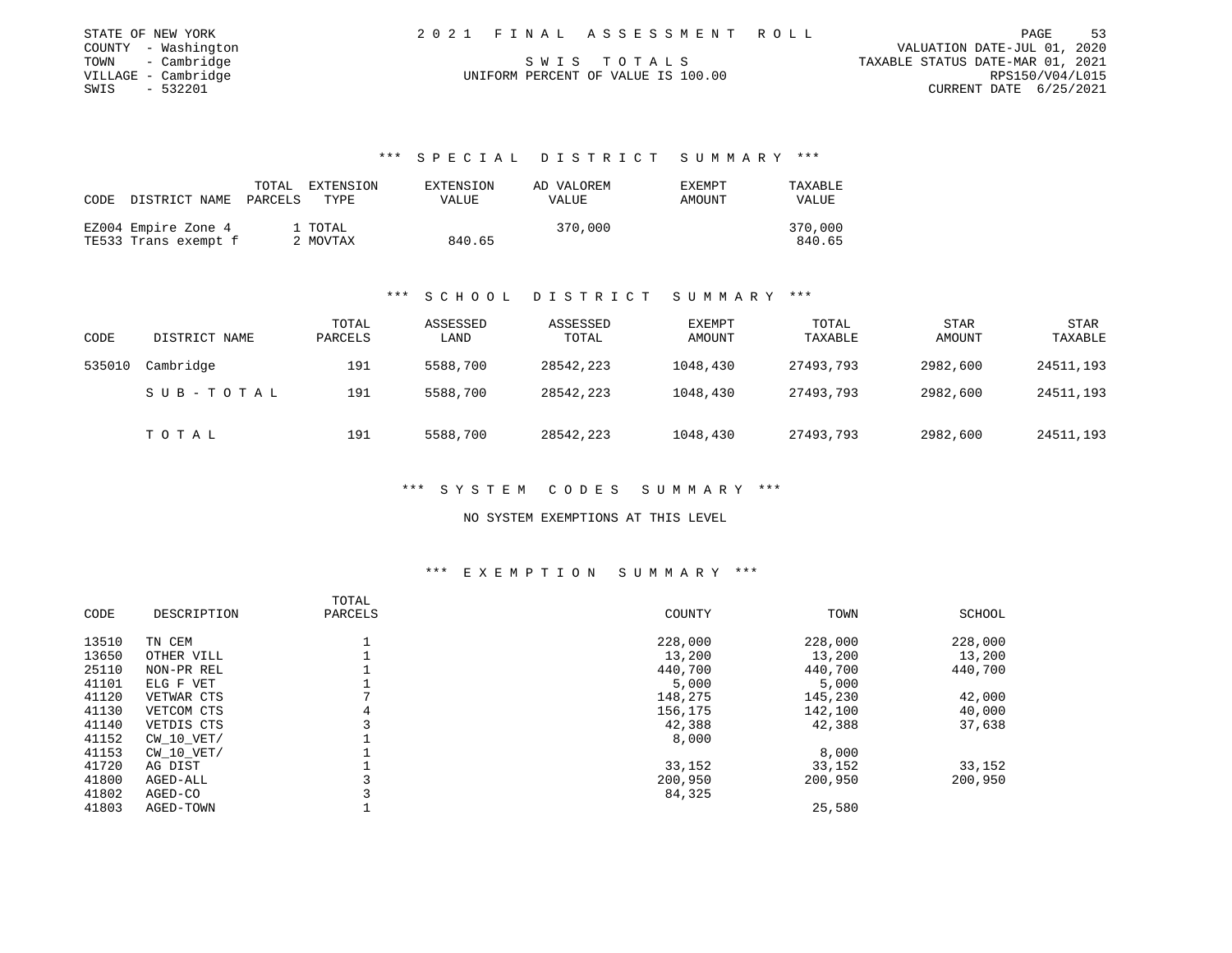| STATE OF NEW YORK   | 2021 FINAL ASSESSMENT ROLL         |                                  | PAGE                   | 54 |
|---------------------|------------------------------------|----------------------------------|------------------------|----|
| COUNTY - Washington |                                    | VALUATION DATE-JUL 01, 2020      |                        |    |
| TOWN - Cambridge    | SWIS TOTALS                        | TAXABLE STATUS DATE-MAR 01, 2021 |                        |    |
| VILLAGE – Cambridge | UNIFORM PERCENT OF VALUE IS 100.00 |                                  | RPS150/V04/L015        |    |
| SWIS<br>- 532201    |                                    |                                  | CURRENT DATE 6/25/2021 |    |

## \*\*\* E X E M P T I O N S U M M A R Y \*\*\*

| CODE  | DESCRIPTION     | TOTAL<br>PARCELS | COUNTY   | TOWN     | SCHOOL   |
|-------|-----------------|------------------|----------|----------|----------|
| 41804 | AGED-SCH        |                  |          |          | 12,790   |
| 41834 | ENH STAR        | 18               |          |          | 1272,600 |
| 41854 | <b>BAS STAR</b> | 57               |          |          | 1710,000 |
| 41932 | DISAB-CO        |                  | 50,000   |          |          |
|       | TOTAL           | 105              | 1410,165 | 1284,300 | 4031,030 |

| <b>ROLL</b><br>SEC | DESCRIPTION       | TOTAL<br>PARCELS | ASSESSED<br>LAND | ASSESSED<br>TOTAL | TAXABLE<br>COUNTY | TAXABLE<br>TOWN | TAXABLE<br>SCHOOL | STAR<br>TAXABLE |
|--------------------|-------------------|------------------|------------------|-------------------|-------------------|-----------------|-------------------|-----------------|
| $\mathbf{1}$       | TAXABLE           | 176              | 5298,000         | 25906,700         | 25178,435         | 25304,300       | 25540,170         | 22557,570       |
| 5                  | SPECIAL FRANCHISE | 5                |                  | 1413,588          | 1413,588          | 1413,588        | 1413,588          | 1413,588        |
| 6                  | UTILITIES & N.C.  |                  | 17,500           | 540,035           | 540,035           | 540,035         | 540,035           | 540,035         |
| 8                  | WHOLLY EXEMPT     | 3                | 273,200          | 681,900           |                   |                 |                   |                 |
| $\star$            | TOTAL<br>SUB      | 191              | 5588,700         | 28542,223         | 27132,058         | 27257,923       | 27493,793         | 24511,193       |
| $* *$              | GRAND TOTAL       | 191              | 5588,700         | 28542,223         | 27132,058         | 27257,923       | 27493,793         | 24511,193       |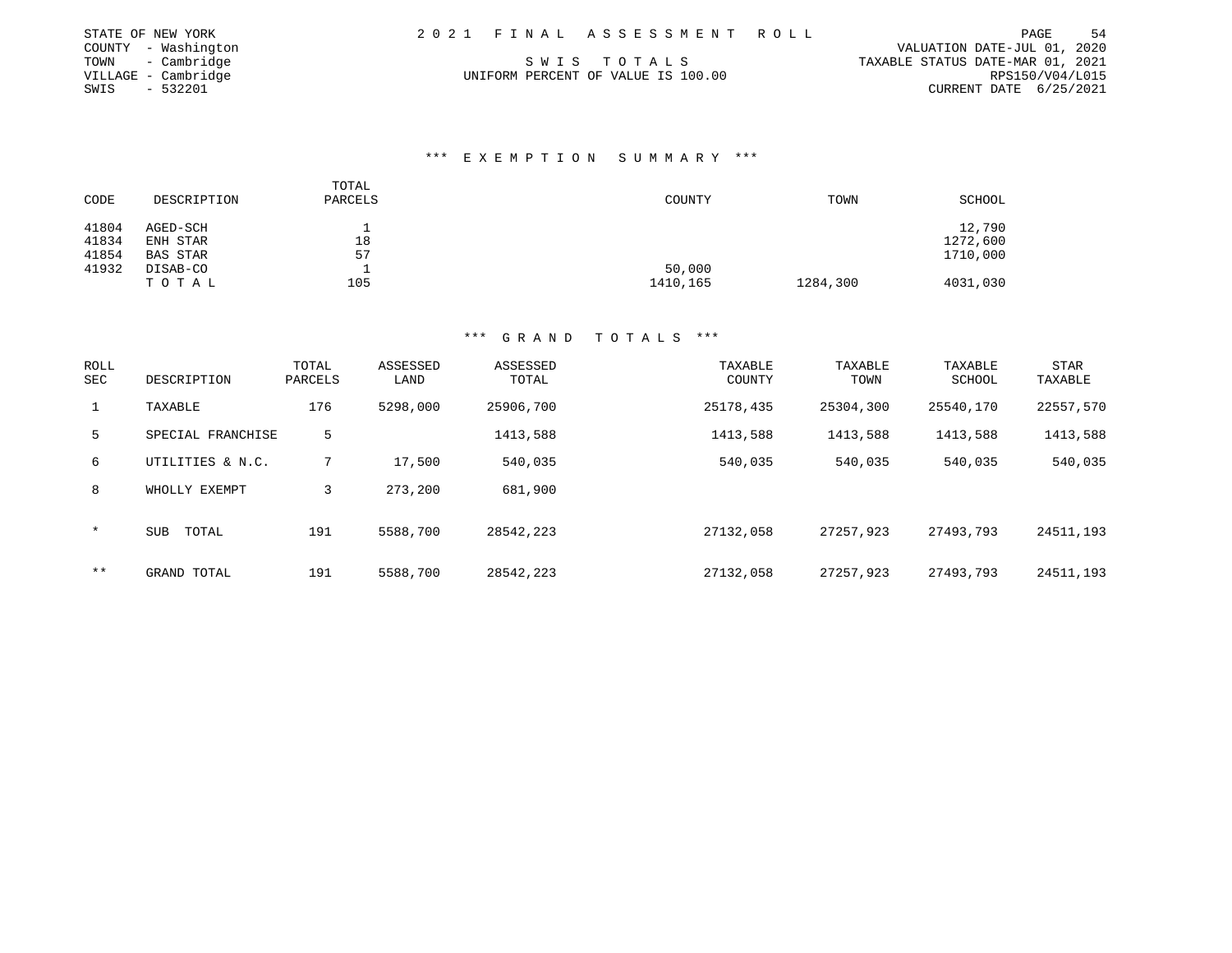| STATE OF NEW YORK<br>COUNTY - Washington<br>- Cambridge<br>TOWN<br>SWIS<br>$-532289$ | 2021 FINAL                                |                                        | A S S E S S M E N T<br>ROLL<br>TAXABLE SECTION OF THE ROLL - 1<br>OWNERS NAME SEQUENCE<br>UNIFORM PERCENT OF VALUE IS 100.00 | PAGE<br>55<br>VALUATION DATE-JUL 01, 2020<br>TAXABLE STATUS DATE-MAR 01, 2021                   |
|--------------------------------------------------------------------------------------|-------------------------------------------|----------------------------------------|------------------------------------------------------------------------------------------------------------------------------|-------------------------------------------------------------------------------------------------|
| TAX MAP PARCEL NUMBER                                                                |                                           |                                        |                                                                                                                              | PROPERTY LOCATION & CLASS ASSESSMENT EXEMPTION CODE---------------COUNTY-------TOWN------SCHOOL |
| CURRENT OWNERS NAME<br>CURRENT OWNERS ADDRESS                                        | SCHOOL DISTRICT<br>PARCEL SIZE/GRID COORD | LAND<br>TOTAL                          | TAX DESCRIPTION<br>SPECIAL DISTRICTS                                                                                         | TAXABLE VALUE<br>ACCOUNT NO.                                                                    |
|                                                                                      |                                           |                                        |                                                                                                                              |                                                                                                 |
|                                                                                      | Vly Summit Rd                             |                                        |                                                                                                                              | 825J100187                                                                                      |
| $261. - 2 - 16.1$                                                                    | 322 Rural vac>10                          |                                        | COUNTY TAXABLE VALUE                                                                                                         | 37,500                                                                                          |
| Adams David Guy                                                                      | Cambridge<br>535010                       | 37,500                                 | TOWN<br>TAXABLE VALUE                                                                                                        | 37,500                                                                                          |
| 1093 Vly Summit Rd                                                                   | Vac Land                                  | 37,500                                 | SCHOOL TAXABLE VALUE                                                                                                         | 37,500                                                                                          |
| Greenwich, NY 12834                                                                  | $261. - 1 - 16.1$                         |                                        | FD221 Cambridge fire                                                                                                         | 37,500 TO M                                                                                     |
|                                                                                      | ACRES 13.60                               |                                        |                                                                                                                              |                                                                                                 |
|                                                                                      | EAST-0764538 NRTH-1525504                 |                                        |                                                                                                                              |                                                                                                 |
|                                                                                      | DEED BOOK 876<br>PG-235                   |                                        |                                                                                                                              |                                                                                                 |
|                                                                                      | FULL MARKET VALUE                         | 37,500                                 |                                                                                                                              |                                                                                                 |
|                                                                                      | 1093 Vly Summit Rd                        |                                        |                                                                                                                              | 825J100833                                                                                      |
| $261. - 2 - 16.2$                                                                    | 210 1 Family Res                          |                                        | ENH STAR<br>41834                                                                                                            | $\Omega$<br>$\mathbf{0}$<br>$\Omega$<br>70,700                                                  |
| Adams David Guy -LE-                                                                 | Cambridge<br>535010                       | 38,400                                 | COUNTY TAXABLE VALUE                                                                                                         | 174,400                                                                                         |
| Marzello Francine M                                                                  | House & Lot                               | 174,400                                | TOWN<br>TAXABLE VALUE                                                                                                        | 174,400                                                                                         |
| 1093 Vly Summit Rd                                                                   | $261. - 1 - 16.2$                         |                                        | SCHOOL TAXABLE VALUE                                                                                                         | 103,700                                                                                         |
| Greenwich, NY 12834                                                                  | ACRES<br>3.48                             |                                        | FD221 Cambridge fire                                                                                                         | 174,400 TO M                                                                                    |
|                                                                                      | EAST-0764236 NRTH-1524787                 |                                        |                                                                                                                              |                                                                                                 |
|                                                                                      | DEED BOOK 2506<br>PG-213                  |                                        |                                                                                                                              |                                                                                                 |
|                                                                                      | FULL MARKET VALUE                         | 174,400<br>* * * * * * * * * * * * * * |                                                                                                                              |                                                                                                 |
|                                                                                      | Cobble Rd Off W                           |                                        |                                                                                                                              | 825J100188                                                                                      |
| $262 - 2 - 4$                                                                        | 323 Vacant rural                          |                                        | COUNTY TAXABLE VALUE                                                                                                         | 2,800                                                                                           |
| Adams estate Martha                                                                  | Cambridge<br>535010                       | 2,800                                  | TOWN<br>TAXABLE VALUE                                                                                                        | 2,800                                                                                           |
| c/o Pauline Grimes                                                                   | Woods                                     | 2,800                                  | SCHOOL TAXABLE VALUE                                                                                                         | 2,800                                                                                           |
| 495 Cobble Rd                                                                        | ACRES<br>4.00                             |                                        | FD221 Cambridge fire                                                                                                         | 2,800 TO M                                                                                      |
| Cambridge, NY 12816                                                                  | EAST-0776649 NRTH-1528773                 |                                        |                                                                                                                              |                                                                                                 |
|                                                                                      | DEED BOOK 266<br><b>PG-77</b>             |                                        |                                                                                                                              |                                                                                                 |
| PRIOR OWNER ON 3/01/2021                                                             | FULL MARKET VALUE                         | 2,800                                  |                                                                                                                              |                                                                                                 |
| Adams estate Martha                                                                  |                                           |                                        |                                                                                                                              |                                                                                                 |
| ********************                                                                 |                                           |                                        |                                                                                                                              |                                                                                                 |
| $255.14 - 3 - 6$                                                                     | 94 State Route 372<br>210 1 Family Res    |                                        | VETWAR CTS 41120                                                                                                             | 825J100316<br>$\mathbf 0$<br>6,000<br>29,295<br>27,000                                          |
| Aesch James E                                                                        | Cambridge<br>535010                       |                                        | 38,000 BAS STAR<br>41854                                                                                                     | $\Omega$<br>30,000<br>$\mathbf{0}$<br>$\Omega$                                                  |
| Aesch Megon P                                                                        | H & L                                     | 195,300                                | COUNTY TAXABLE VALUE                                                                                                         | 166,005                                                                                         |
| 94 State Route 372                                                                   | $255. - 3 - 6$                            |                                        | TOWN<br>TAXABLE VALUE                                                                                                        | 168,300                                                                                         |
| Cambridge, NY 12816                                                                  | ACRES<br>2.60                             |                                        | SCHOOL TAXABLE VALUE                                                                                                         | 159,300                                                                                         |
|                                                                                      | EAST-0786443 NRTH-1532543                 |                                        | CA005 Cons agri dst 5                                                                                                        | 195,300 TO                                                                                      |
|                                                                                      | DEED BOOK 529<br>PG-254                   |                                        | FD221 Cambridge fire                                                                                                         | 195,300 TO M                                                                                    |
|                                                                                      | FULL MARKET VALUE                         | 195,300                                |                                                                                                                              |                                                                                                 |
| ************************                                                             |                                           |                                        |                                                                                                                              | ***** $271 - 3 - 10$ *****************                                                          |
|                                                                                      | 311 Belle Rd                              |                                        |                                                                                                                              | 825J100288                                                                                      |
| $271. - 3 - 10$                                                                      | 330 Vacant comm                           |                                        | COUNTY TAXABLE VALUE                                                                                                         | 177,800                                                                                         |
| Agri Cycle Of Wash Co Inc<br>Attn: Cover Technologies Inc                            | Cambridge<br>535010                       | 177,800<br>177,800                     | TOWN<br>TAXABLE VALUE<br>SCHOOL TAXABLE VALUE                                                                                | 177,800                                                                                         |
| PO Box 580                                                                           | Land<br>lease 862/197                     |                                        | CA003 Cons agri dst 3                                                                                                        | 177,800<br>177,800 TO                                                                           |
| Amherst, MA 01004                                                                    | ACRES<br>73.42                            |                                        | FD221 Cambridge fire                                                                                                         | 177,800 TO M                                                                                    |
|                                                                                      | EAST-0778264 NRTH-1515385                 |                                        |                                                                                                                              |                                                                                                 |
|                                                                                      | DEED BOOK 675<br>PG-254                   |                                        |                                                                                                                              |                                                                                                 |
|                                                                                      | FULL MARKET VALUE                         | 177,800                                |                                                                                                                              |                                                                                                 |
|                                                                                      |                                           |                                        |                                                                                                                              |                                                                                                 |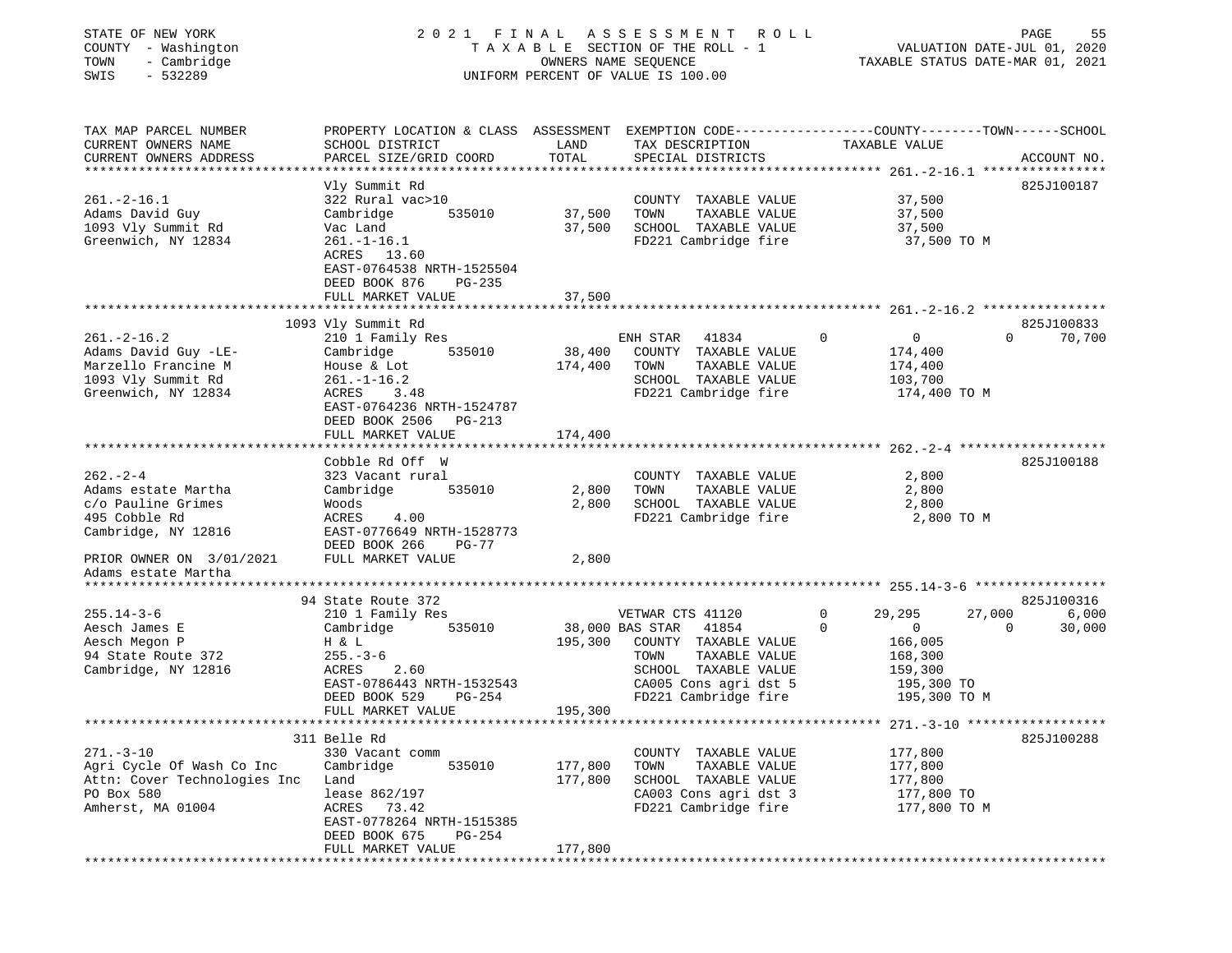# STATE OF NEW YORK 2 0 2 1 F I N A L A S S E S S M E N T R O L L PAGE 56COUNTY - Washington T A X A B L E SECTION OF THE ROLL - 1<br>
T A X A B L E SECTION OF THE ROLL - 1<br>
TOWN - Cambridge DWNERS NAME SEQUENCE<br>
SWIS - 532289 UNIFORM PERCENT OF VALUE IS 100.00 SWIS - 532289 UNIFORM PERCENT OF VALUE IS 100.00

VALUATION DATE-JUL 01, 2020

| TAX MAP PARCEL NUMBER<br>CURRENT OWNERS NAME<br>CURRENT OWNERS ADDRESS                                                 | PROPERTY LOCATION & CLASS ASSESSMENT<br>SCHOOL DISTRICT<br>PARCEL SIZE/GRID COORD                                                                               | LAND<br>TOTAL                         | TAX DESCRIPTION<br>SPECIAL DISTRICTS                                                                                                      | EXEMPTION CODE-----------------COUNTY-------TOWN------SCHOOL<br>TAXABLE VALUE                                   | ACCOUNT NO.      |
|------------------------------------------------------------------------------------------------------------------------|-----------------------------------------------------------------------------------------------------------------------------------------------------------------|---------------------------------------|-------------------------------------------------------------------------------------------------------------------------------------------|-----------------------------------------------------------------------------------------------------------------|------------------|
| $246. - 1 - 35.4$<br>Allen Cary A<br>Allen Amanda A<br>101 Petteys Rd<br>Greenwich, NY 12834                           | 101 Petteys Rd<br>210 1 Family Res<br>533401<br>Greenwich<br>3.32<br>ACRES<br>EAST-0767788 NRTH-1537728<br>DEED BOOK 3653<br>PG-159<br>FULL MARKET VALUE        | 36,000<br>265,300<br>265,300          | COUNTY TAXABLE VALUE<br>TOWN<br>TAXABLE VALUE<br>SCHOOL TAXABLE VALUE<br>CA003 Cons agri dst 3<br>FD221 Cambridge fire                    | 265,300<br>265,300<br>265,300<br>265,300 TO<br>265,300 TO M                                                     |                  |
|                                                                                                                        | 121 State Route 372                                                                                                                                             |                                       |                                                                                                                                           |                                                                                                                 | 825J100695       |
| $255.14 - 3 - 1$<br>Alpy Marc J<br>Alpy Trisha A<br>121 State Route 372<br>Cambridge, NY 12816                         | 210 1 Family Res<br>535010<br>Cambridge<br>H & L<br>$255. - 3 - 1$<br>FRNT 131.00 DPTH 151.00<br>EAST-0785728 NRTH-1533283<br>DEED BOOK 3320<br>$PG-123$        | 26,000<br>209,700                     | <b>BAS STAR</b><br>41854<br>COUNTY TAXABLE VALUE<br>TOWN<br>TAXABLE VALUE<br>SCHOOL TAXABLE VALUE<br>FD221 Cambridge fire                 | $\mathbf 0$<br>$\overline{0}$<br>$\Omega$<br>209,700<br>209,700<br>179,700<br>209,700 TO M                      | 30,000           |
|                                                                                                                        | FULL MARKET VALUE                                                                                                                                               | 209,700                               |                                                                                                                                           |                                                                                                                 |                  |
| $280. - 2 - 29$<br>Alzo Francis J<br>12923 W Bent Tree Dr<br>Peoria, AZ 85383                                          | King Rd<br>322 Rural vac>10<br>535010<br>Cambridge<br>Lots $6 & 7$<br>ACRES 14.20<br>EAST-0775895 NRTH-1506494<br>DEED BOOK 500<br>$PG-93$<br>FULL MARKET VALUE | 55,400<br>55,400<br>55,400            | COUNTY TAXABLE VALUE<br>TAXABLE VALUE<br>TOWN<br>SCHOOL TAXABLE VALUE<br>CA003 Cons agri dst 3<br>FD221 Cambridge fire                    | 55,400<br>55,400<br>55,400<br>55,400 TO<br>55,400 TO M                                                          | 825J100915       |
|                                                                                                                        | 257 Wright Rd                                                                                                                                                   |                                       |                                                                                                                                           |                                                                                                                 | 825J100714       |
| $271 - 3 - 1$<br>Ancar Robert P<br>Ancar Judith S<br>257 Wright Rd<br>Cambridge, NY 12816<br>MAY BE SUBJECT TO PAYMENT | 241 Rural res&ag<br>Cambridge<br>535010<br>824/122, 3535/24<br>ACRES 176.60<br>EAST-0778016 NRTH-1519492<br>DEED BOOK 815<br>$PG-77$<br>FULL MARKET VALUE       | 272,800 AG DIST<br>449,300<br>449,300 | BAS STAR<br>41854<br>41720<br>COUNTY TAXABLE VALUE<br>TOWN<br>TAXABLE VALUE<br>SCHOOL TAXABLE VALUE<br>CA003 Cons agri dst 3<br>87,456 EX | 0<br>$\mathbf 0$<br>$\mathbf{0}$<br>$\Omega$<br>87,456<br>87,456<br>361,844<br>361,844<br>331,844<br>361,844 TO | 30,000<br>87,456 |
| UNDER AGDIST LAW TIL 2025                                                                                              |                                                                                                                                                                 |                                       | FD221 Cambridge fire                                                                                                                      | 449,300 TO M                                                                                                    |                  |
|                                                                                                                        |                                                                                                                                                                 |                                       |                                                                                                                                           |                                                                                                                 |                  |
| $255. - 1 - 10.1$<br>Anderson Bo Allan<br>99 State Route 372<br>Cambridge, NY 12816                                    | 99 State Route 372<br>250 Estate<br>Cambridge<br>535010<br>Η&l<br>5.78<br>ACRES<br>EAST-0785722 NRTH-1532726<br>DEED BOOK 453<br>$PG-233$<br>FULL MARKET VALUE  | 40,100<br>390,000<br>390,000          | COUNTY TAXABLE VALUE<br>TAXABLE VALUE<br>TOWN<br>SCHOOL TAXABLE VALUE<br>FD221 Cambridge fire                                             | 390,000<br>390,000<br>390,000<br>390,000 TO M                                                                   | 825J100828       |
|                                                                                                                        |                                                                                                                                                                 |                                       |                                                                                                                                           |                                                                                                                 |                  |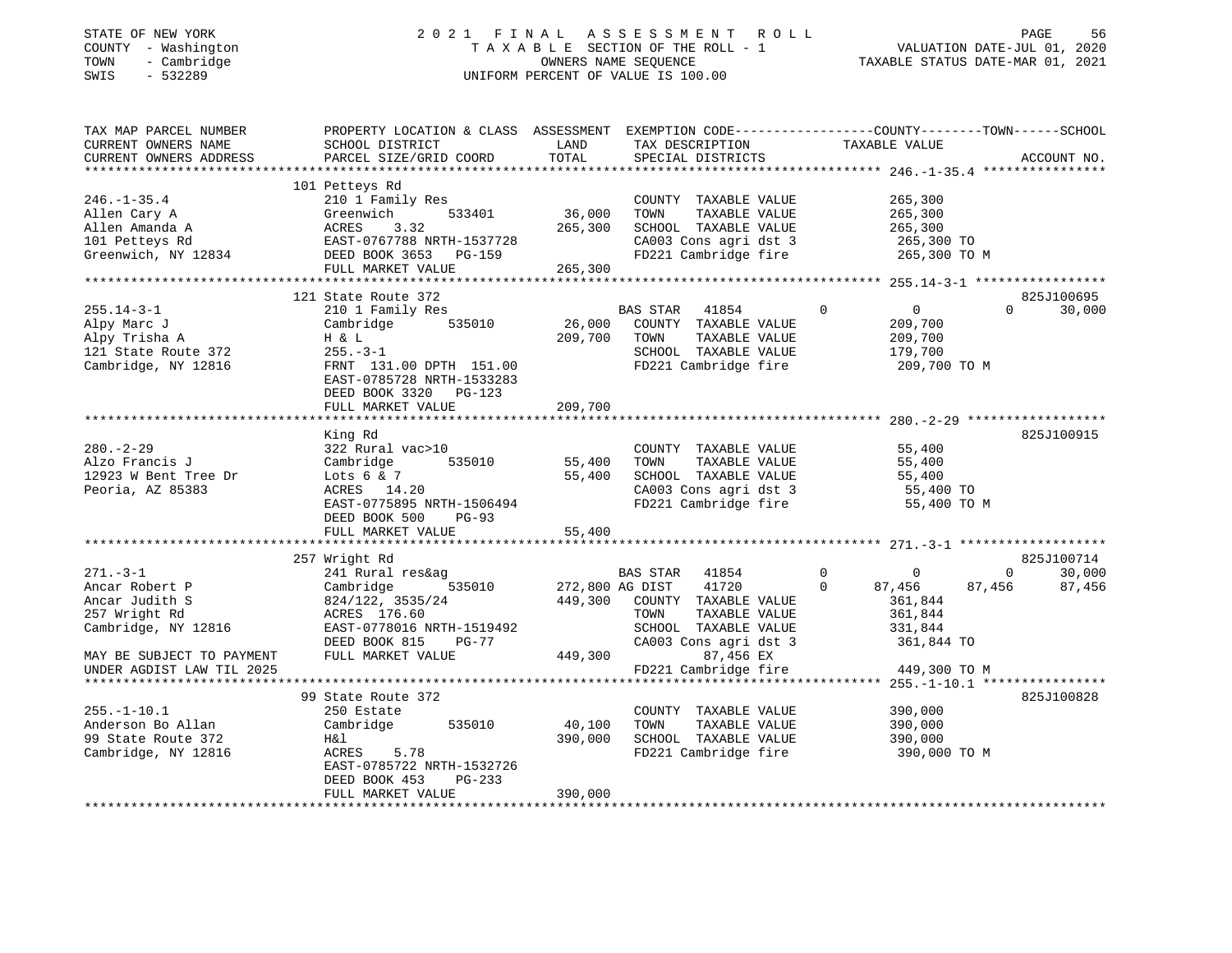# STATE OF NEW YORK 2 0 2 1 F I N A L A S S E S S M E N T R O L L PAGE 57COUNTY - Washington  $\begin{array}{ccc} 1 & 0 & 0 & 0 \\ -1 & 0 & 0 & 0 \\ 0 & 0 & 0 & 0 \\ 0 & 0 & 0 & 0 \\ 0 & 0 & 0 & 0 \\ 0 & 0 & 0 & 0 \\ 0 & 0 & 0 & 0 \\ 0 & 0 & 0 & 0 \\ 0 & 0 & 0 & 0 \\ 0 & 0 & 0 & 0 \\ 0 & 0 & 0 & 0 \\ 0 & 0 & 0 & 0 \\ 0 & 0 & 0 & 0 \\ 0 & 0 & 0 & 0 \\ 0 & 0 & 0 & 0 \\ 0 & 0 & 0 & 0 \\ 0$ SWIS - 532289 UNIFORM PERCENT OF VALUE IS 100.00

1.01, 1992<br>VALUATION DATE-JUL 01, 2020

| TAX MAP PARCEL NUMBER<br>CURRENT OWNERS NAME<br>CURRENT OWNERS ADDRESS                                                                  | PROPERTY LOCATION & CLASS ASSESSMENT EXEMPTION CODE----------------COUNTY-------TOWN------SCHOOL<br>SCHOOL DISTRICT<br>PARCEL SIZE/GRID COORD                             | LAND<br>TOTAL              | TAX DESCRIPTION<br>SPECIAL DISTRICTS                                                                                                                                                 |                            | TAXABLE VALUE                                                                         |                    | ACCOUNT NO.                    |
|-----------------------------------------------------------------------------------------------------------------------------------------|---------------------------------------------------------------------------------------------------------------------------------------------------------------------------|----------------------------|--------------------------------------------------------------------------------------------------------------------------------------------------------------------------------------|----------------------------|---------------------------------------------------------------------------------------|--------------------|--------------------------------|
|                                                                                                                                         |                                                                                                                                                                           |                            |                                                                                                                                                                                      |                            |                                                                                       |                    |                                |
| $288. - 1 - 6$<br>Anthony Harold O Trust<br>Anthony Harold O Trustee<br>124 County Route 74<br>Buskirk, NY 12028                        | 124 County Route 74<br>242 Rurl res&rec<br>535010<br>Cambridge<br>ACRES 21.67<br>EAST-0765044 NRTH-1502448<br>DEED BOOK 2675 PG-304<br>FULL MARKET VALUE                  | 249,000                    | BAS STAR<br>41854<br>92,100 COUNTY TAXABLE VALUE<br>TOWN<br>TAXABLE VALUE<br>SCHOOL TAXABLE VALUE<br>CA003 Cons agri dst 3<br>249,000 FD221 Cambridge fire                           | $\Omega$                   | $\overline{0}$<br>249,000<br>249,000<br>219,000<br>249,000 TO<br>249,000 TO M         | $\Omega$           | 825J100203<br>30,000           |
|                                                                                                                                         |                                                                                                                                                                           |                            |                                                                                                                                                                                      |                            |                                                                                       |                    |                                |
| $271 - 3 - 2$<br>Armbruster David B<br>315 Wright Rd<br>Cambridge, NY 12816<br>MAY BE SUBJECT TO PAYMENT<br>UNDER AGDIST LAW TIL 2025   | 315 Wright Rd<br>242 Rurl res&rec<br>535010<br>Cambridge<br>W783/260<br>ACRES 55.30<br>EAST-0779155 NRTH-1521606<br>DEED BOOK 2696 PG-11<br>FULL MARKET VALUE             | 224,000<br>224,000         | 41720<br>AG DIST<br>124,100 BAS STAR<br>41854<br>COUNTY TAXABLE VALUE<br>TAXABLE VALUE<br>TOWN<br>SCHOOL TAXABLE VALUE<br>CA003 Cons agri dst 3<br>61,723 EX<br>FD221 Cambridge fire | $\overline{0}$<br>$\Omega$ | 61,723<br>$\mathbf{0}$<br>162,277<br>162,277<br>132,277<br>162,277 TO<br>224,000 TO M | 61,723<br>$\Omega$ | 825J100523<br>61,723<br>30,000 |
|                                                                                                                                         | 285 Wright Rd                                                                                                                                                             |                            |                                                                                                                                                                                      |                            |                                                                                       |                    |                                |
| $271 - 3 - 2.1$<br>Armbruster David B<br>315 Wright Rd<br>Cambridge, NY 12816<br>MAY BE SUBJECT TO PAYMENT<br>UNDER AGDIST LAW TIL 2025 | 314 Rural vac<10<br>535010<br>Cambridge<br>Vac Land<br>3.26<br>ACRES<br>EAST-0778664 NRTH-1520643<br>DEED BOOK 2956 PG-97<br>FULL MARKET VALUE                            | 24,600<br>24,600           | AG DIST<br>41720<br>COUNTY TAXABLE VALUE<br>TOWN<br>TAXABLE VALUE<br>SCHOOL TAXABLE VALUE<br>CA003 Cons agri dst 3<br>22,924 EX<br>24,600 FD221 Cambridge fire                       | $\mathbf{0}$               | 22,924<br>1,676<br>1,676<br>1,676<br>1,676 TO<br>24,600 TO M                          | 22,924             | 22,924                         |
|                                                                                                                                         |                                                                                                                                                                           |                            |                                                                                                                                                                                      |                            |                                                                                       |                    |                                |
| $255. - 1 - 10.2$<br>Assoc Congregation of Cambridg Cambridge<br>93 State Route 372<br>Cambridge, NY 12816                              | State Route 372 Off W<br>314 Rural vac<10<br>535010<br>Vac Land<br>ACRES<br>6.38<br>EAST-0785490 NRTH-1532240<br>DEED BOOK 20191 PG-29889<br>FULL MARKET VALUE            | 19,000<br>19,000<br>19,000 | COUNTY TAXABLE VALUE<br>TOWN<br>TAXABLE VALUE<br>SCHOOL TAXABLE VALUE<br>FD221 Cambridge fire                                                                                        |                            | 19,000<br>19,000<br>19,000<br>19,000 TO M                                             |                    | 825J100259                     |
|                                                                                                                                         |                                                                                                                                                                           |                            |                                                                                                                                                                                      |                            |                                                                                       |                    |                                |
| $254. - 1 - 15$<br>Atkins Bowman K<br>Leon Judith C<br>20 Stevenson Rd<br>Greenwich, NY 12834                                           | 20 Stevenson Rd<br>241 Rural res&ag<br>Cambridge<br>535010<br>ACRES 73.60 BANK<br>998<br>EAST-0774448 NRTH-1533903<br>DEED BOOK 939<br><b>PG-300</b><br>FULL MARKET VALUE | 470,100<br>470,100         | AG DIST<br>41720<br>144,000 BAS STAR<br>41854<br>COUNTY TAXABLE VALUE<br>TOWN<br>TAXABLE VALUE<br>SCHOOL TAXABLE VALUE<br>CA003 Cons agri dst 3                                      | $\mathbf 0$<br>$\Omega$    | 63,547<br>$\overline{0}$<br>406,553<br>406,553<br>376,553<br>406,553 TO               | 63,547<br>$\Omega$ | 825J100564<br>63,547<br>30,000 |
| MAY BE SUBJECT TO PAYMENT<br>UNDER AGDIST LAW TIL 2025                                                                                  |                                                                                                                                                                           |                            | 63,547 EX<br>FD221 Cambridge fire                                                                                                                                                    |                            | 470,100 TO M                                                                          |                    |                                |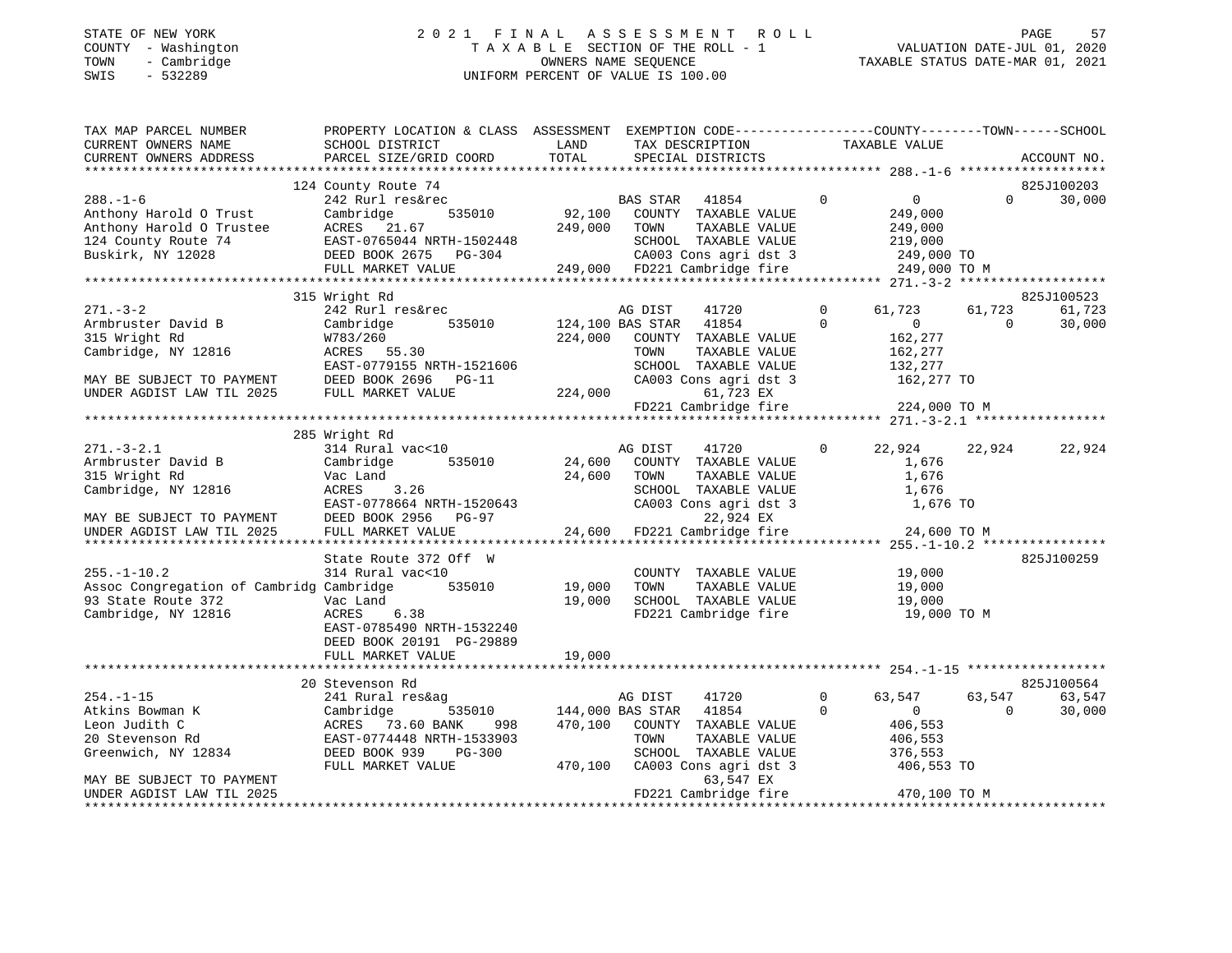| STATE OF NEW YORK<br>COUNTY - Washington<br>- Cambridge<br>TOWN<br>$-532289$<br>SWIS                                                 |                                                                                                                                                                                    |                              | 2021 FINAL ASSESSMENT<br>ROLL<br>TAXABLE SECTION OF THE ROLL - 1<br>OWNERS NAME SEOUENCE<br>UNIFORM PERCENT OF VALUE IS 100.00                          | VALUATION DATE-JUL 01, 2020<br>TAXABLE STATUS DATE-MAR 01, 2021                       | PAGE<br>58                       |
|--------------------------------------------------------------------------------------------------------------------------------------|------------------------------------------------------------------------------------------------------------------------------------------------------------------------------------|------------------------------|---------------------------------------------------------------------------------------------------------------------------------------------------------|---------------------------------------------------------------------------------------|----------------------------------|
| TAX MAP PARCEL NUMBER<br>CURRENT OWNERS NAME<br>CURRENT OWNERS ADDRESS                                                               | PROPERTY LOCATION & CLASS ASSESSMENT EXEMPTION CODE---------------COUNTY-------TOWN------SCHOOL<br>SCHOOL DISTRICT<br>PARCEL SIZE/GRID COORD                                       | LAND<br>TOTAL                | TAX DESCRIPTION<br>SPECIAL DISTRICTS                                                                                                                    | TAXABLE VALUE                                                                         | ACCOUNT NO.                      |
| $261 - 2 - 22$<br>Audi Frank<br>Audi Marian B<br>1038 Vly Summit Rd<br>Greenwich, NY 12834                                           | 1038 Vly Summit Rd<br>280 Res Multiple<br>Cambridge<br>535010<br>$H \& L$<br>702/346<br>5.00<br>ACRES<br>EAST-0763808 NRTH-1523598<br>DEED BOOK 404<br>PG-486<br>FULL MARKET VALUE | 52,000<br>281,400<br>281,400 | COUNTY TAXABLE VALUE<br>TOWN<br>TAXABLE VALUE<br>SCHOOL TAXABLE VALUE<br>CA003 Cons agri dst 3 281,400 TO<br>FD221 Cambridge fire                       | 281,400<br>281,400<br>281,400<br>281,400 TO M                                         | 825J100205                       |
| $272. - 2 - 8$<br>Austin John M<br>Austin Darlene C<br>673 Turnpike Rd<br>Eagle Bridge, NY 12057                                     | 673 Turnpike Rd<br>210 1 Family Res<br>535010<br>Cambridge<br>H & Lot<br>ACRES 1.02<br>EAST-0789250 NRTH-1517588<br>DEED BOOK 656<br>PG-173<br>FULL MARKET VALUE                   | 25,100<br>183,000<br>183,000 | 41854<br>BAS STAR<br>COUNTY TAXABLE VALUE<br>TOWN<br>TAXABLE VALUE<br>SCHOOL TAXABLE VALUE<br>FD221 Cambridge fire                                      | $\Omega$<br>$\overline{0}$<br>183,000<br>183,000<br>153,000<br>183,000 TO M           | 825J100709<br>$\Omega$<br>30,000 |
| $272 - 2 - 10.2$<br>Austin John M<br>Austin Darlene C<br>673 Turnpike Rd<br>Eagle Bridge, NY 12057                                   | 677 Turnpike Rd<br>314 Rural vac<10<br>535010<br>Cambridge<br>Camp<br>ACRES 5.70<br>EAST-0789078 NRTH-1517497<br>DEED BOOK 3601 PG-321<br>FULL MARKET VALUE                        | 31,000<br>31,000<br>31,000   | COUNTY TAXABLE VALUE<br>TAXABLE VALUE<br>TOWN<br>SCHOOL TAXABLE VALUE                                                                                   | 31,000<br>31,000<br>31,000<br>FD221 Cambridge fire 31,000 TO M                        | 825J100963                       |
| $279. - 2 - 34$<br>Austin Kathleen A<br>123 Gannon Rd<br>Buskirk, NY 12028<br>MAY BE SUBJECT TO PAYMENT<br>UNDER AGDIST LAW TIL 2025 | 123 Gannon Rd<br>242 Rurl res&rec<br>Cambridge<br>535010<br>ACRES 10.97<br>EAST-0767801 NRTH-1510532<br>DEED BOOK 470<br>PG-913<br>FULL MARKET VALUE                               | 58,900<br>171,000<br>171,000 | 41720<br>AG DIST<br>COUNTY TAXABLE VALUE<br>TOWN<br>TAXABLE VALUE<br>SCHOOL TAXABLE VALUE<br>CA003 Cons agri dst 3<br>12,917 EX<br>FD221 Cambridge fire | $\mathbf{0}$<br>12,917<br>158,083<br>158,083<br>158,083<br>158,083 TO<br>171,000 TO M | 825J100869<br>12,917<br>12,917   |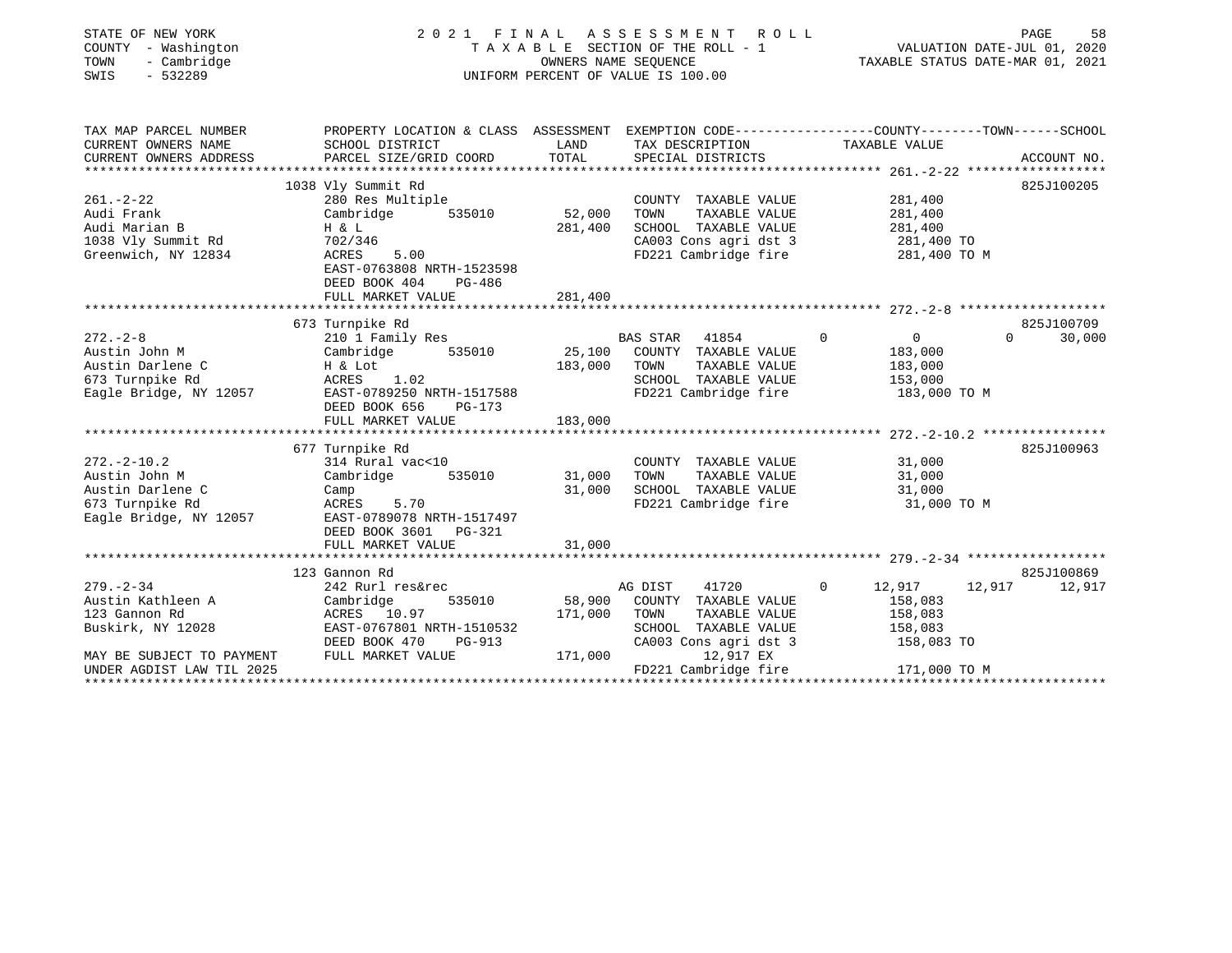# STATE OF NEW YORK 2 0 2 1 F I N A L A S S E S S M E N T R O L L PAGE 59COUNTY - Washington T A X A B L E SECTION OF THE ROLL - 1 VALUATION DATE-JUL 01, 2020 SWIS - 532289 UNIFORM PERCENT OF VALUE IS 100.00

VALUATION DATE-JUL 01, 2020

| TAX MAP PARCEL NUMBER     | PROPERTY LOCATION & CLASS ASSESSMENT EXEMPTION CODE---------------COUNTY-------TOWN-----SCHOOL |                                                   |                 |                                                                                                  |                |                              |                          |                |
|---------------------------|------------------------------------------------------------------------------------------------|---------------------------------------------------|-----------------|--------------------------------------------------------------------------------------------------|----------------|------------------------------|--------------------------|----------------|
| CURRENT OWNERS NAME       | SCHOOL DISTRICT                                                                                | LAND                                              |                 | TAX DESCRIPTION                                                                                  |                | TAXABLE VALUE                |                          |                |
| CURRENT OWNERS ADDRESS    |                                                                                                |                                                   |                 |                                                                                                  |                |                              |                          |                |
|                           |                                                                                                |                                                   |                 |                                                                                                  |                |                              |                          |                |
|                           | 92 Gannon Rd                                                                                   |                                                   |                 | 67 PCT OF VALUE USED FOR EXEMPTION PURPOSES                                                      |                |                              |                          | 825J100207     |
| $279. - 2 - 5$            | 242 Rurl res&rec                                                                               |                                                   | AGED-TOWN 41803 |                                                                                                  | $\overline{0}$ | $\overline{0}$               | 29,614                   | $\overline{0}$ |
| Austin Rena B LE          | Cambridge                                                                                      | 2 AGED-TOWN 41803<br>535010 79,800 ENH STAR 41834 |                 |                                                                                                  | $\overline{0}$ | $\overline{0}$               | $\overline{\phantom{0}}$ | 70,700         |
| Austin William P Jr       | House & Lot                                                                                    | 221,000 AG DIST                                   |                 | 41720                                                                                            | $\circ$        | 24,319                       | 24,319                   | 24,319         |
| 92 Gannon Rd              | Sub lot 2<br>ACRES 21.40                                                                       |                                                   | AGED-SCH 41804  |                                                                                                  | $\Omega$       | $\overline{0}$               | $\Omega$                 | 14,807         |
| Buskirk, NY 12028         |                                                                                                |                                                   | AGED-CO 41802   |                                                                                                  | $\Omega$       | 74,035                       | $\Omega$                 | $\overline{0}$ |
|                           | EAST-0768399 NRTH-1509694                                                                      |                                                   |                 | COUNTY TAXABLE VALUE                                                                             |                | 122,646                      |                          |                |
| MAY BE SUBJECT TO PAYMENT | DEED BOOK 3217 PG-78                                                                           |                                                   | TOWN            | TAXABLE VALUE                                                                                    |                | 167,067                      |                          |                |
| UNDER AGDIST LAW TIL 2025 | FULL MARKET VALUE                                                                              |                                                   |                 | 221,000 SCHOOL TAXABLE VALUE                                                                     |                | 111,174                      |                          |                |
|                           |                                                                                                |                                                   |                 | SCHOOL TAXABLE VALUE<br>CA003 Cons agri dst 3                                                    |                | 196,681 TO                   |                          |                |
|                           |                                                                                                |                                                   |                 | 24,319 EX                                                                                        |                |                              |                          |                |
|                           |                                                                                                |                                                   |                 | FD221 Cambridge fire 221,000 TO M                                                                |                |                              |                          |                |
|                           |                                                                                                |                                                   |                 |                                                                                                  |                |                              |                          |                |
|                           | County Route 74                                                                                |                                                   |                 |                                                                                                  |                |                              |                          |                |
| $279. - 2 - 31.6$         | 105 Vac farmland                                                                               |                                                   | AG DIST         | 41720                                                                                            | $\Omega$       | 16,514 16,514                |                          | 16,514         |
| Austin Richard            | 535010<br>Cambridge                                                                            |                                                   |                 | 26,400 COUNTY TAXABLE VALUE                                                                      |                | 9,886                        |                          |                |
| Austin Cynthia Himmel     | lot 7                                                                                          | 26,400                                            | TOWN            | TAXABLE VALUE<br>TAXABLE VALUE                                                                   |                | 9,886                        |                          |                |
| 116 Gannon Rd             | 341/176, 341/180                                                                               |                                                   |                 | SCHOOL TAXABLE VALUE                                                                             |                |                              |                          |                |
| Buskirk, NY 12028         | ACRES 20.56                                                                                    |                                                   |                 | CA003 Cons agri dst 3                                                                            |                | 9,886<br>9,886 9<br>9,886 TO |                          |                |
|                           | EAST-0767447 NRTH-1509483                                                                      |                                                   |                 | 16,514 EX                                                                                        |                |                              |                          |                |
| MAY BE SUBJECT TO PAYMENT | DEED BOOK 3372 PG-150                                                                          |                                                   |                 | FD221 Cambridge fire                                                                             |                | 26,400 TO M                  |                          |                |
| UNDER AGDIST LAW TIL 2025 | FULL MARKET VALUE                                                                              | 26,400                                            |                 |                                                                                                  |                |                              |                          |                |
|                           |                                                                                                |                                                   |                 |                                                                                                  |                |                              |                          |                |
|                           | Gannon Rd                                                                                      |                                                   |                 |                                                                                                  |                |                              |                          |                |
| $279. - 2 - 5.1$          | 312 Vac w/imprv                                                                                |                                                   | AG DIST         | 41720                                                                                            | $\mathbf{0}$   | 63,352 63,352                |                          | 63,352         |
| Austin Richard T          | 535010<br>Cambridge                                                                            | 83,200                                            |                 | COUNTY TAXABLE VALUE                                                                             |                | 62,748                       |                          |                |
| 116 Gannon Rd             | Sub lot 1                                                                                      | 126,100                                           | TOWN            | TAXABLE VALUE                                                                                    |                | 62,748                       |                          |                |
| Buskirk, NY 12028         | ACRES 16.60                                                                                    |                                                   |                 | SCHOOL TAXABLE VALUE                                                                             |                | 62,748                       |                          |                |
|                           | EAST-0768622 NRTH-1510515                                                                      |                                                   |                 | CA003 Cons agri dst 3                                                                            |                | 62,748 TO                    |                          |                |
| MAY BE SUBJECT TO PAYMENT | DEED BOOK 3149 PG-107                                                                          |                                                   |                 | 63,352 EX                                                                                        |                |                              |                          |                |
| UNDER AGDIST LAW TIL 2025 | FULL MARKET VALUE                                                                              | 126,100                                           |                 | FD221 Cambridge fire                                                                             |                | 126,100 TO M                 |                          |                |
|                           |                                                                                                |                                                   |                 |                                                                                                  |                |                              |                          |                |
|                           | Darwin Rd                                                                                      |                                                   |                 |                                                                                                  |                |                              |                          | 825J100419     |
| $270. - 1 - 8$            | 322 Rural vac>10                                                                               |                                                   |                 | COUNTY TAXABLE VALUE                                                                             |                | 90,000                       |                          |                |
| Bailey Allen R            | 535010<br>Cambridge                                                                            | 90,000                                            | TOWN            | TAXABLE VALUE                                                                                    |                | 90,000                       |                          |                |
| Bailey Judith W           | ACRES 38.43                                                                                    | 90,000                                            |                 | SCHOOL TAXABLE VALUE                                                                             |                | 90,000                       |                          |                |
| 354 Gannon Rd             | EAST-0767428 NRTH-1518894                                                                      |                                                   |                 |                                                                                                  |                |                              |                          |                |
| Buskirk, NY 12028         | DEED BOOK 946                                                                                  | H-1518894<br>PG-284                               |                 | SCHOOL TAXABLE VALUE 90,000<br>CA003 Cons agri dst 3 90,000 TO<br>FD221 Cambridge fire 90,000 TO |                | 90,000 TO M                  |                          |                |
|                           | FULL MARKET VALUE                                                                              | 90,000                                            |                 |                                                                                                  |                |                              |                          |                |
|                           |                                                                                                |                                                   |                 |                                                                                                  |                |                              |                          |                |
|                           |                                                                                                |                                                   |                 |                                                                                                  |                |                              |                          |                |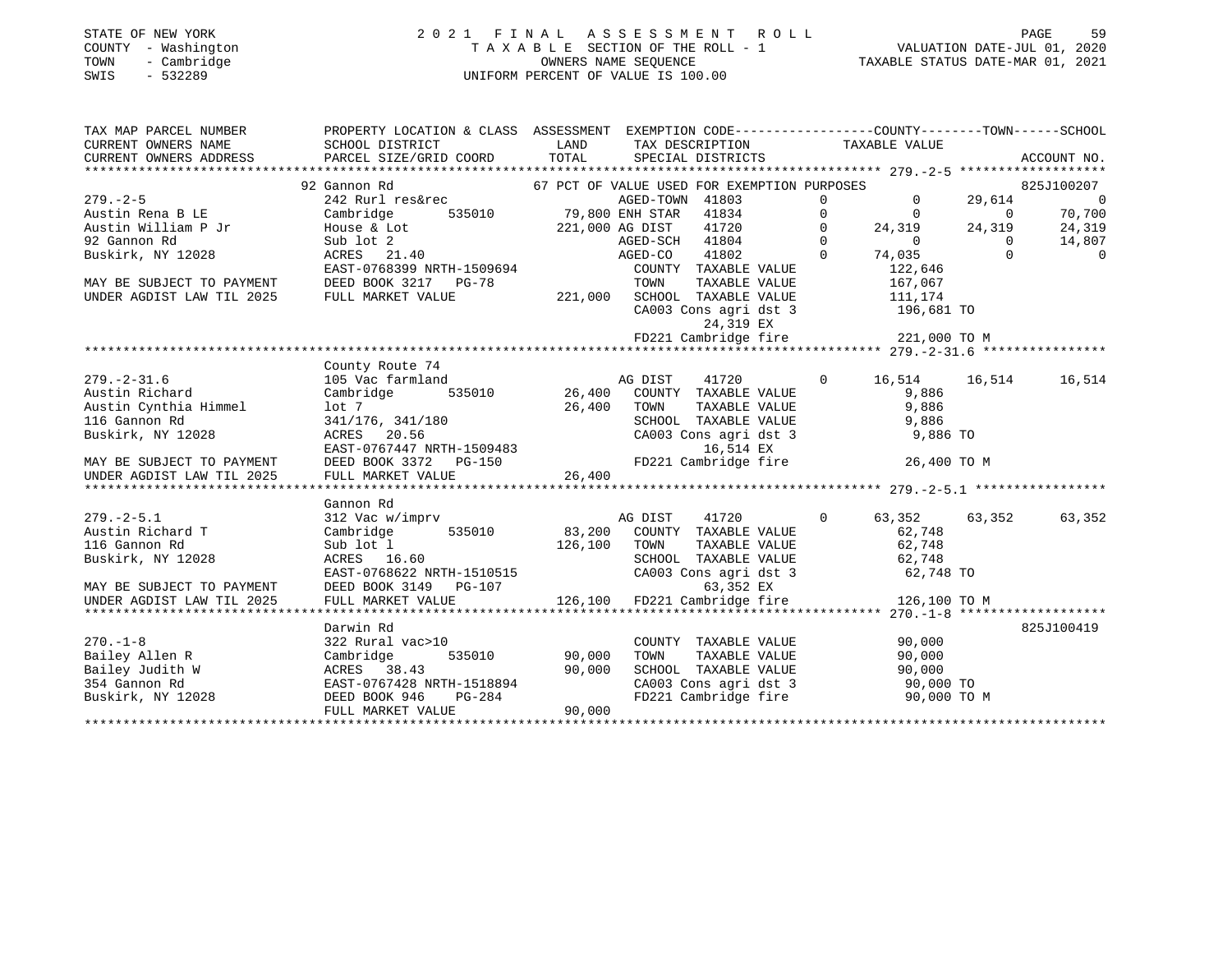# STATE OF NEW YORK 2 0 2 1 F I N A L A S S E S S M E N T R O L L PAGE 60COUNTY - Washington T A X A B L E SECTION OF THE ROLL - 1<br>
TOWN - Cambridge COUNTERS NAME SEQUENCE<br>
SWIS - 532289 UNIFORM PERCENT OF VALUE IS 100.00 SWIS - 532289 UNIFORM PERCENT OF VALUE IS 100.00

- سعجة<br>2020 VALUATION DATE-JUL 01, 2020

| TAX MAP PARCEL NUMBER<br>CURRENT OWNERS NAME<br>CURRENT OWNERS ADDRESS                                                                                 | PROPERTY LOCATION & CLASS ASSESSMENT EXEMPTION CODE----------------COUNTY-------TOWN------SCHOOL<br>SCHOOL DISTRICT<br>PARCEL SIZE/GRID COORD                                      | LAND<br>TOTAL                | TAX DESCRIPTION<br>SPECIAL DISTRICTS                                                                                                                                          |                               | TAXABLE VALUE                                                                           |                          | ACCOUNT NO.                   |
|--------------------------------------------------------------------------------------------------------------------------------------------------------|------------------------------------------------------------------------------------------------------------------------------------------------------------------------------------|------------------------------|-------------------------------------------------------------------------------------------------------------------------------------------------------------------------------|-------------------------------|-----------------------------------------------------------------------------------------|--------------------------|-------------------------------|
|                                                                                                                                                        |                                                                                                                                                                                    |                              |                                                                                                                                                                               |                               |                                                                                         |                          |                               |
| $270. - 1 - 16$<br>Bailey Allen R<br>Bailey Judith W<br>359 Gannon Rd<br>Buskirk, NY 12028                                                             | 359 Gannon Rd<br>210 1 Family Res<br>535010<br>Cambridge<br>50 Ad<br>ACRES<br>3.26<br>EAST-0767626 NRTH-1516423<br>DEED BOOK 395<br>PG-332<br>FULL MARKET VALUE                    | 37,300<br>177,000<br>177,000 | <b>BAS STAR</b><br>41854<br>COUNTY TAXABLE VALUE<br>TAXABLE VALUE<br>TOWN<br>SCHOOL TAXABLE VALUE<br>CA003 Cons agri dst 3<br>FD221 Cambridge fire                            | $\Omega$                      | $\overline{0}$<br>177,000<br>177,000<br>147,000<br>177,000 TO<br>177,000 TO M           | $\Omega$                 | 825J100209<br>30,000          |
|                                                                                                                                                        |                                                                                                                                                                                    |                              |                                                                                                                                                                               |                               |                                                                                         |                          |                               |
| $270. - 1 - 16.1$<br>Bailey Bruce A<br>Lucia Leeann P<br>50 Darwin Rd<br>Cambridge, NY 12816<br>MAY BE SUBJECT TO PAYMENT<br>UNDER AGDIST LAW TIL 2025 | 50 Darwin Rd<br>241 Rural res&ag<br>Cambridge<br>535010<br>ACRES 36.71<br>EAST-0767304 NRTH-1516942<br>DEED BOOK 2618 PG-140<br>FULL MARKET VALUE                                  | 97,900 AG DIST<br>360,000    | BAS STAR<br>41854<br>41720<br>COUNTY TAXABLE VALUE<br>TOWN<br>TAXABLE VALUE<br>SCHOOL TAXABLE VALUE<br>360,000 CA003 Cons agri dst 3<br>42,298 EX<br>FD221 Cambridge fire     | $\Omega$<br>$\mathbf 0$       | $\overline{0}$<br>42,298<br>317,702<br>317,702<br>287,702<br>317,702 TO<br>360,000 TO M | $\overline{0}$<br>42,298 | 30,000<br>42,298              |
|                                                                                                                                                        |                                                                                                                                                                                    |                              |                                                                                                                                                                               |                               |                                                                                         |                          |                               |
| $280 - 2 - 37$<br>Baker Martha E LE<br>Springer Linda<br>8 King Rd<br>Buskirk, NY 12028                                                                | 6 King Rd<br>210 1 Family Res<br>Cambridge<br>535010<br>House & Lot<br>810/294: 957/93<br>ACRES<br>0.52<br>EAST-0776713 NRTH-1504555<br>DEED BOOK 1907 PG-291<br>FULL MARKET VALUE | 205,000<br>205,000           | <b>BAS STAR</b><br>41854<br>13,400 VETWAR CTS 41120<br>COUNTY TAXABLE VALUE<br>TOWN<br>TAXABLE VALUE<br>SCHOOL TAXABLE VALUE<br>CA003 Cons agri dst 3<br>FD221 Cambridge fire | $\overline{0}$<br>$\mathbf 0$ | $\Omega$<br>30,750<br>174,250<br>178,000<br>169,000<br>205,000 TO<br>205,000 TO M       | $\Omega$<br>27,000       | 825J100908<br>30,000<br>6,000 |
|                                                                                                                                                        | 29 DeMarco Ln                                                                                                                                                                      |                              |                                                                                                                                                                               |                               |                                                                                         |                          |                               |
| $271. - 3 - 7.5$<br>Baker Paul<br>Baker Catherine<br>29 DeMarco Ln<br>Buskirk, NY 12028                                                                | 210 1 Family Res<br>535010<br>Cambridge<br>Land<br>ACRES<br>1.00<br>EAST-0780987 NRTH-1517007<br>DEED BOOK 711<br>PG-89<br>FULL MARKET VALUE                                       | 24,000<br>220,900<br>220,900 | BAS STAR<br>41854<br>COUNTY TAXABLE VALUE<br>TOWN<br>TAXABLE VALUE<br>SCHOOL TAXABLE VALUE<br>CA003 Cons agri dst 3<br>FD221 Cambridge fire                                   | $\Omega$                      | $\overline{0}$<br>220,900<br>220,900<br>190,900<br>220,900 TO<br>220,900 TO M           | $\Omega$                 | 30,000                        |
|                                                                                                                                                        |                                                                                                                                                                                    |                              |                                                                                                                                                                               |                               |                                                                                         |                          |                               |
| $271. - 3 - 7.10$<br>Baker Paul<br>Baker Catherine<br>29 DeMarco Ln<br>Buskirk, NY 12028                                                               | DeMarco Ln<br>311 Res vac land<br>535010<br>Cambridge<br>FRNT 407.00 DPTH<br>8.78<br>ACRES<br>EAST-0780917 NRTH-1516901<br>DEED BOOK 3987 PG-273<br>FULL MARKET VALUE              | 27,600<br>27,600<br>27,600   | COUNTY TAXABLE VALUE<br>TOWN<br>TAXABLE VALUE<br>SCHOOL TAXABLE VALUE<br>CA003 Cons agri dst 3<br>FD221 Cambridge fire                                                        |                               | 27,600<br>27,600<br>27,600<br>27,600 TO<br>27,600 TO M                                  |                          |                               |
|                                                                                                                                                        |                                                                                                                                                                                    |                              |                                                                                                                                                                               |                               |                                                                                         |                          |                               |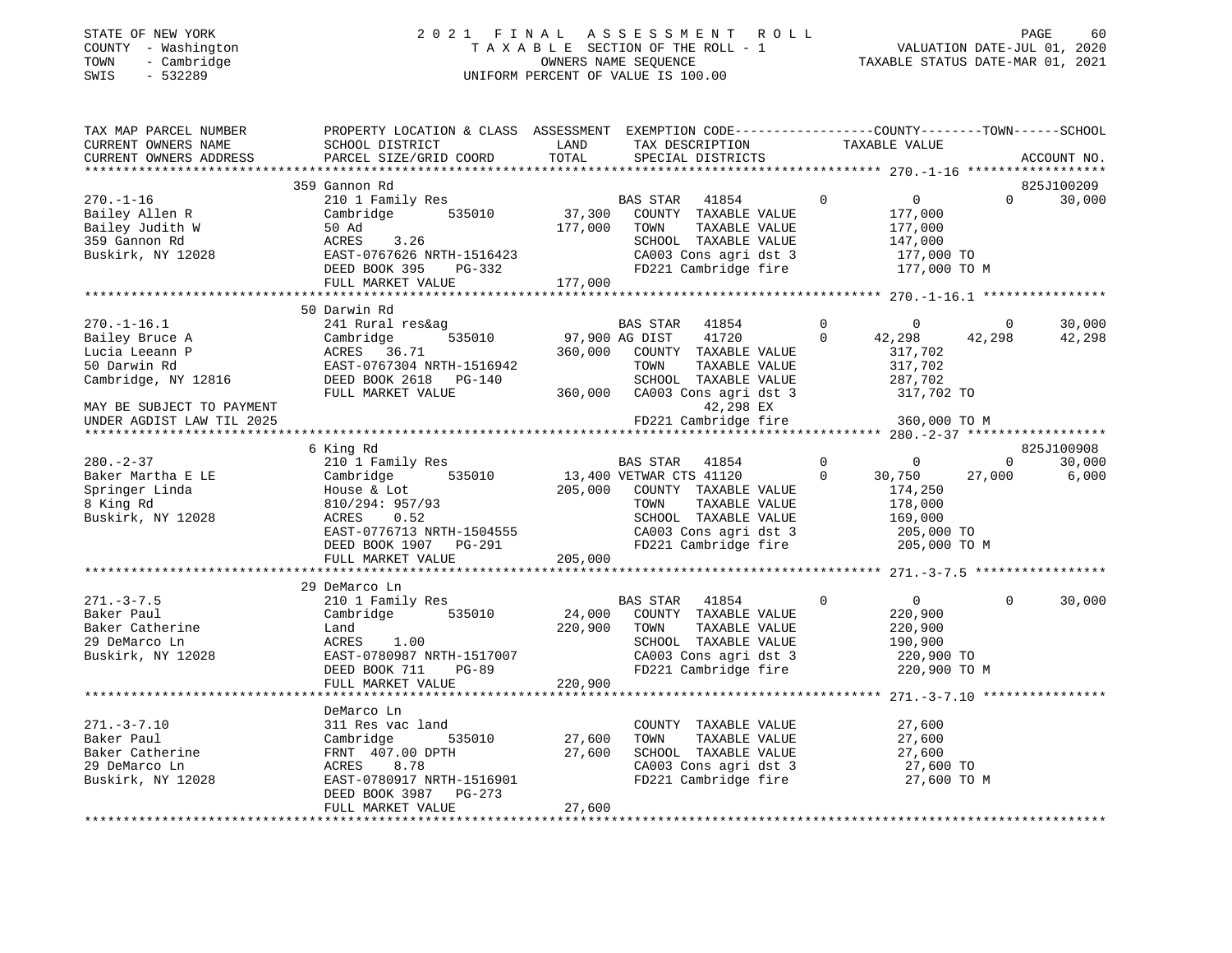# STATE OF NEW YORK 2 0 2 1 F I N A L A S S E S S M E N T R O L L PAGE 61COUNTY - Washington T A X A B L E SECTION OF THE ROLL - 1<br>
TOWN - Cambridge COUNTERS NAME SEQUENCE<br>
SWIS - 532289 SWIS - 2020 SWIS - 532289 UNIFORM PERCENT OF VALUE IS 100.00

| TAX MAP PARCEL NUMBER<br>CURRENT OWNERS NAME<br>CURRENT OWNERS ADDRESS                                        | PROPERTY LOCATION & CLASS ASSESSMENT<br>SCHOOL DISTRICT<br>PARCEL SIZE/GRID COORD                                                                                 | LAND<br>TOTAL                | EXEMPTION CODE-----------------COUNTY-------TOWN------SCHOOL<br>TAX DESCRIPTION<br>SPECIAL DISTRICTS                                                                                 | TAXABLE VALUE                                                                                                    |                                    | ACCOUNT NO.                               |
|---------------------------------------------------------------------------------------------------------------|-------------------------------------------------------------------------------------------------------------------------------------------------------------------|------------------------------|--------------------------------------------------------------------------------------------------------------------------------------------------------------------------------------|------------------------------------------------------------------------------------------------------------------|------------------------------------|-------------------------------------------|
|                                                                                                               |                                                                                                                                                                   |                              |                                                                                                                                                                                      |                                                                                                                  |                                    |                                           |
| $271. - 3 - 7.13$<br>Baker Paul<br>Baker Catherine<br>29 DeMarco Lane<br>Buskirk, NY 12028                    | 577 King Ln<br>105 Vac farmland<br>Cambridge<br>535010<br>FRNT 200.00 DPTH<br>50.17<br>ACRES<br>EAST-0779027 NRTH-1517285<br>DEED BOOK 20200 PG-1772              | 84,000<br>84,000             | AG DIST<br>41720<br>COUNTY TAXABLE VALUE<br>TOWN<br>TAXABLE VALUE<br>SCHOOL TAXABLE VALUE<br>CA003 Cons agri dst 3<br>3,318 EX                                                       | $\Omega$<br>3,318<br>80,682<br>80,682<br>80,682<br>80,682 TO                                                     | 3,318                              | 3,318                                     |
| MAY BE SUBJECT TO PAYMENT<br>UNDER AGDIST LAW TIL 2025                                                        | FULL MARKET VALUE                                                                                                                                                 |                              | 84,000 FD221 Cambridge fire 84,000 TO M                                                                                                                                              |                                                                                                                  |                                    |                                           |
|                                                                                                               |                                                                                                                                                                   |                              |                                                                                                                                                                                      |                                                                                                                  |                                    |                                           |
| $288. - 1 - 3.3$<br>Baker Ronald E LE<br>Baker Donna Lee LE<br>725 Lees Crossing Rd<br>Johnsonville, NY 12094 | 725 Lees Crossing Rd<br>270 Mfg housing<br>535010<br>Cambridge<br>House & Land<br>ACRES 37.10<br>EAST-0762048 NRTH-1504333                                        | 123,100                      | AG DIST<br>41720<br>98,400 ENH STAR<br>41834<br>COUNTY TAXABLE VALUE<br>TOWN<br>TAXABLE VALUE<br>SCHOOL TAXABLE VALUE                                                                | $\Omega$<br>63,493<br>$\mathbf 0$<br>$\overline{0}$<br>59,607<br>59,607<br>$\Omega$                              | 63,493<br>$\Omega$                 | 63,493<br>59,607                          |
| MAY BE SUBJECT TO PAYMENT<br>UNDER AGDIST LAW TIL 2025                                                        | DEED BOOK 3805 PG-95<br>FULL MARKET VALUE                                                                                                                         | 123,100                      | CA003 Cons agri dst 3<br>63,493 EX<br>FD221 Cambridge fire                                                                                                                           | 59,607 TO<br>123,100 TO M                                                                                        |                                    |                                           |
|                                                                                                               |                                                                                                                                                                   |                              |                                                                                                                                                                                      |                                                                                                                  |                                    | 825J100853                                |
| $263 - 2 - 7$<br>Banzhaf Revocable Trust<br>116 Blueberry Rd<br>Copper Hill, TN 37317                         | King Rd/e Off<br>323 Vacant rural<br>Cambridge<br>535010<br>Wood Lot<br>ACRES 10.30<br>EAST-0786555 NRTH-1524777<br>DEED BOOK 843<br>$PG-26$<br>FULL MARKET VALUE | 9,200<br>9,200<br>9,200      | COUNTY TAXABLE VALUE<br>TAXABLE VALUE<br>TOWN<br>SCHOOL TAXABLE VALUE<br>FD221 Cambridge fire                                                                                        | 9,200<br>9,200<br>9,200<br>9,200 TO M                                                                            |                                    |                                           |
|                                                                                                               |                                                                                                                                                                   |                              |                                                                                                                                                                                      |                                                                                                                  |                                    |                                           |
| $263. - 2 - 16$<br>Banzhaf Revocable Trust Charlo Cambridge<br>116 Blueberry Ln<br>Copper Hill, TN 37317      | 917 Turnpike Rd<br>242 Rurl res&rec<br>535010<br>Rural Residence<br>ACRES<br>35.20<br>EAST-0788225 NRTH-1523876<br>DEED BOOK 843<br>$PG-26$                       | 302,900 AGED-ALL             | 70 PCT OF VALUE USED FOR EXEMPTION PURPOSES<br><b>BAS STAR</b><br>41854<br>96,000 VETCOM CTS 41130<br>41800<br>COUNTY TAXABLE VALUE<br>TAXABLE VALUE<br>TOWN<br>SCHOOL TAXABLE VALUE | $\mathbf 0$<br>$\sim$ 0<br>$\overline{0}$<br>53,008<br>79,511<br>$\overline{0}$<br>170,381<br>174,385<br>161,885 | $\overline{0}$<br>45,000<br>83,515 | 825J100213<br>30,000<br>10,000<br>101,015 |
|                                                                                                               | FULL MARKET VALUE                                                                                                                                                 |                              | 302,900 FD221 Cambridge fire                                                                                                                                                         | 302,900 TO M                                                                                                     |                                    |                                           |
|                                                                                                               | 14 County Route 59A                                                                                                                                               |                              |                                                                                                                                                                                      |                                                                                                                  |                                    | 825J100192                                |
| $279. - 2 - 19$<br>Baratto Albert J<br>Baratto Diane<br>14 County Route 59A<br>Buskirk, NY 12028              | 210 1 Family Res<br>Cambridge 535010<br>H & L<br>FRNT 73.00 DPTH 143.00<br>EAST-0766444 NRTH-1506696<br>DEED BOOK 2970 PG-21<br>FULL MARKET VALUE                 | 24,000<br>113,900<br>113,900 | ENH STAR<br>41834<br>COUNTY TAXABLE VALUE<br>TAXABLE VALUE<br>TOWN<br>SCHOOL TAXABLE VALUE<br>CA003 Cons agri dst 3<br>FD221 Cambridge fire                                          | $\overline{0}$<br>$\mathbf 0$<br>113,900<br>113,900<br>43,200<br>113,900 TO<br>113,900 TO M                      | $\Omega$                           | 70,700                                    |
|                                                                                                               |                                                                                                                                                                   |                              |                                                                                                                                                                                      |                                                                                                                  |                                    |                                           |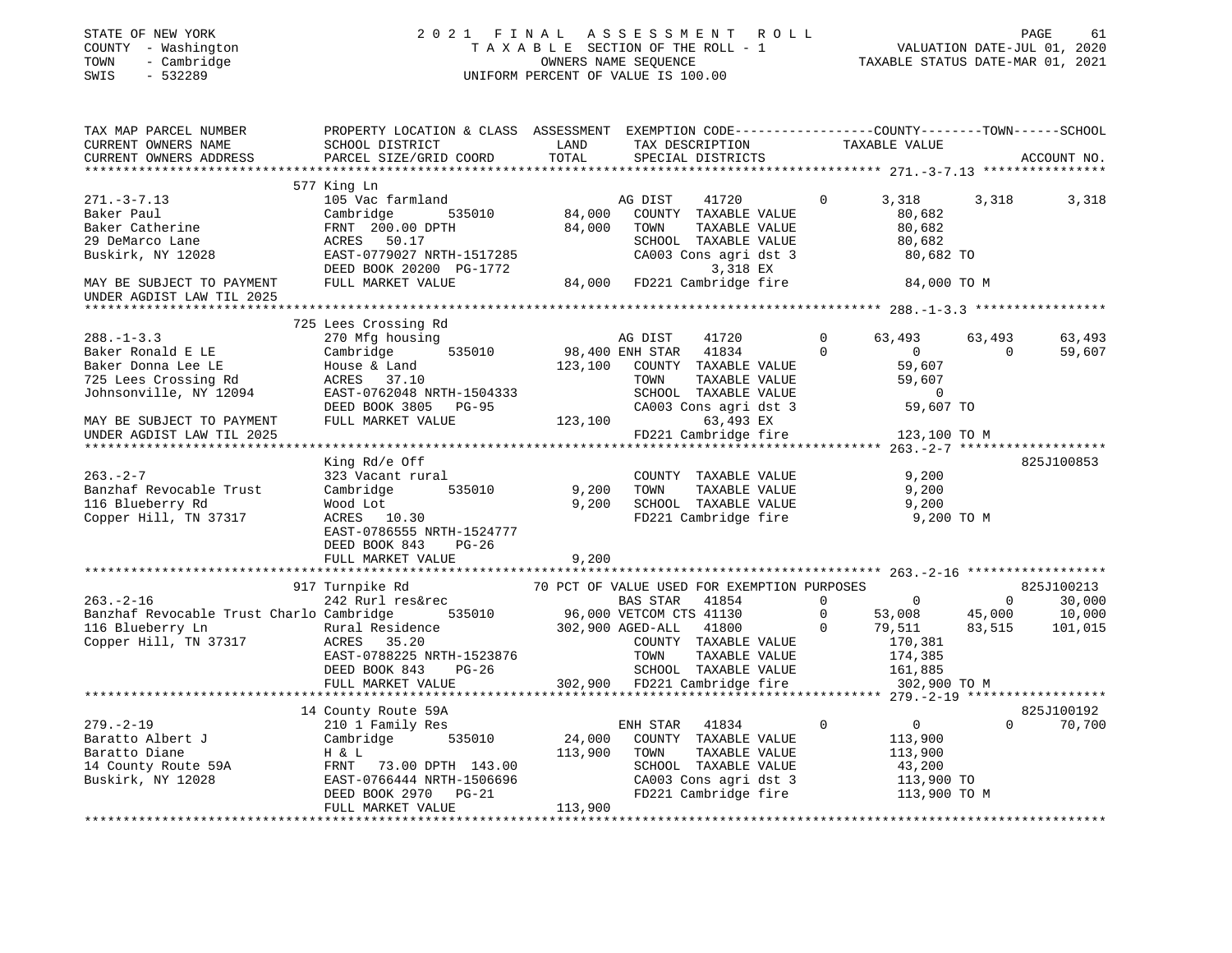| STATE OF NEW YORK<br>COUNTY - Washington<br>- Cambridge<br>TOWN<br>$-532289$<br>SWIS | 2021 FINAL                                                                                                                                   |               | A S S E S S M E N T<br>ROLL<br>TAXABLE SECTION OF THE ROLL - 1<br>OWNERS NAME SEQUENCE<br>UNIFORM PERCENT OF VALUE IS 100.00 |             | TAXABLE STATUS DATE-MAR 01, 2021             |                | PAGE<br>62<br>VALUATION DATE-JUL 01, 2020 |
|--------------------------------------------------------------------------------------|----------------------------------------------------------------------------------------------------------------------------------------------|---------------|------------------------------------------------------------------------------------------------------------------------------|-------------|----------------------------------------------|----------------|-------------------------------------------|
| TAX MAP PARCEL NUMBER<br>CURRENT OWNERS NAME<br>CURRENT OWNERS ADDRESS               | PROPERTY LOCATION & CLASS ASSESSMENT EXEMPTION CODE---------------COUNTY-------TOWN------SCHOOL<br>SCHOOL DISTRICT<br>PARCEL SIZE/GRID COORD | LAND<br>TOTAL | TAX DESCRIPTION<br>SPECIAL DISTRICTS                                                                                         |             | TAXABLE VALUE                                |                | ACCOUNT NO.                               |
|                                                                                      | 648 South Cambridge Rd                                                                                                                       |               |                                                                                                                              |             |                                              |                |                                           |
| $279. - 1 - 10.6$                                                                    | 240 Rural res                                                                                                                                |               | AG DIST<br>41720                                                                                                             | 0           | 89,741                                       | 89,741         | 89,741                                    |
| Barot Lenora                                                                         | 533401<br>Greenwich                                                                                                                          | 318,700       | COUNTY TAXABLE VALUE                                                                                                         |             | 1055,259                                     |                |                                           |
| Ligon Lee                                                                            | ACRES 178.93 BANK<br>997                                                                                                                     | 1145,000      | TOWN<br>TAXABLE VALUE                                                                                                        |             | 1055,259                                     |                |                                           |
| 648 South Cambridge Rd                                                               | EAST-0758116 NRTH-1507801                                                                                                                    |               | SCHOOL TAXABLE VALUE                                                                                                         |             | 1055,259                                     |                |                                           |
| Johnsonville, NY 12094                                                               | DEED BOOK 2986 PG-159                                                                                                                        |               | CA003 Cons agri dst 3                                                                                                        |             | 1055,259 TO                                  |                |                                           |
|                                                                                      | FULL MARKET VALUE                                                                                                                            | 1145,000      | 89,741 EX                                                                                                                    |             |                                              |                |                                           |
| MAY BE SUBJECT TO PAYMENT                                                            |                                                                                                                                              |               | FD221 Cambridge fire                                                                                                         |             | 1145,000 TO M                                |                |                                           |
| UNDER AGDIST LAW TIL 2025                                                            |                                                                                                                                              |               |                                                                                                                              |             |                                              |                |                                           |
|                                                                                      |                                                                                                                                              |               |                                                                                                                              |             |                                              |                |                                           |
|                                                                                      | 67 Stage Rd                                                                                                                                  |               |                                                                                                                              |             |                                              |                | 825J100257                                |
| $280. - 2 - 13$                                                                      | 210 1 Family Res                                                                                                                             |               | BAS STAR<br>41854                                                                                                            | $\mathbf 0$ | $\overline{0}$                               | $\Omega$       | 30,000                                    |
| Barrier Rebecca Sue                                                                  | 535010<br>Cambridge                                                                                                                          | 26,300        | COUNTY TAXABLE VALUE                                                                                                         |             | 104,100                                      |                |                                           |
| 67 Stage Rd                                                                          | H & L                                                                                                                                        | 104,100       | TAXABLE VALUE<br>TOWN                                                                                                        |             | 104,100                                      |                |                                           |
| Buskirk, NY 12028                                                                    | ACRES<br>0.45                                                                                                                                |               | SCHOOL TAXABLE VALUE                                                                                                         |             | 74,100                                       |                |                                           |
|                                                                                      | EAST-0778870 NRTH-1506050<br>DEED BOOK 2050 PG-318                                                                                           |               | CA003 Cons agri dst 3<br>FD221 Cambridge fire                                                                                |             | 104,100 TO                                   |                |                                           |
|                                                                                      | FULL MARKET VALUE                                                                                                                            | 104,100       |                                                                                                                              |             | 104,100 TO M                                 |                |                                           |
|                                                                                      | ******************                                                                                                                           |               |                                                                                                                              |             | ************** 246.-1-7 ******************** |                |                                           |
|                                                                                      | 852 State Route 372                                                                                                                          |               |                                                                                                                              |             |                                              |                | 825J100239                                |
| $246. - 1 - 7$                                                                       | 210 1 Family Res                                                                                                                             |               | VET WAR CT 41121                                                                                                             | $\Omega$    | 18,465                                       | 18,465         | $\overline{0}$                            |
| Barry Timothy N                                                                      | Greenwich<br>533401                                                                                                                          |               | 46,100 BAS STAR<br>41854                                                                                                     | $\Omega$    | $\overline{0}$                               | $\Omega$       | 30,000                                    |
| Carpenter-Barry Lori                                                                 | H & L                                                                                                                                        | 123,100       | COUNTY TAXABLE VALUE                                                                                                         |             | 104,635                                      |                |                                           |
| 852 State Route 372                                                                  | Porch                                                                                                                                        |               | TOWN<br>TAXABLE VALUE                                                                                                        |             | 104,635                                      |                |                                           |
| Greenwich, NY 12834                                                                  | ACRES<br>5.51 BANK<br>998                                                                                                                    |               | SCHOOL TAXABLE VALUE                                                                                                         |             | 93,100                                       |                |                                           |
|                                                                                      | EAST-0773721 NRTH-1543535                                                                                                                    |               | CA003 Cons agri dst 3                                                                                                        |             | 123,100 TO                                   |                |                                           |
|                                                                                      | DEED BOOK 892<br>$PG-200$                                                                                                                    |               | FD221 Cambridge fire                                                                                                         |             | 123,100 TO M                                 |                |                                           |
|                                                                                      | FULL MARKET VALUE                                                                                                                            | 123,100       |                                                                                                                              |             |                                              |                |                                           |
| **********************                                                               | *******************************                                                                                                              |               |                                                                                                                              |             |                                              |                |                                           |
|                                                                                      | 169 Stump Church Rd                                                                                                                          |               |                                                                                                                              |             |                                              |                | 825J100813                                |
| $254. - 1 - 21$                                                                      | 210 1 Family Res                                                                                                                             |               | BAS STAR<br>41854                                                                                                            | $\Omega$    | $\overline{0}$                               | $\Omega$       | 30,000                                    |
| Bass Alexander                                                                       | 535010<br>Cambridge                                                                                                                          | 25,000        | COUNTY TAXABLE VALUE                                                                                                         |             | 164,000                                      |                |                                           |
| Kronick Rani                                                                         | House                                                                                                                                        | 164,000       | TOWN<br>TAXABLE VALUE                                                                                                        |             | 164,000                                      |                |                                           |
| 169 Stump Church Rd                                                                  | ACRES<br>1.00                                                                                                                                |               | SCHOOL TAXABLE VALUE                                                                                                         |             | 134,000                                      |                |                                           |
| Greenwich, NY 12834                                                                  | EAST-0769127 NRTH-1529545                                                                                                                    |               | CA003 Cons agri dst 3                                                                                                        |             | 164,000 TO                                   |                |                                           |
|                                                                                      | DEED BOOK 1734 PG-96                                                                                                                         |               | FD221 Cambridge fire                                                                                                         |             | 164,000 TO M                                 |                |                                           |
|                                                                                      | FULL MARKET VALUE                                                                                                                            | 164,000       |                                                                                                                              |             |                                              |                |                                           |
|                                                                                      |                                                                                                                                              |               |                                                                                                                              |             |                                              |                |                                           |
|                                                                                      | 518 Center Cambridge Rd                                                                                                                      |               |                                                                                                                              |             |                                              |                | 825J100220                                |
| $270. - 1 - 23$                                                                      | 210 1 Family Res                                                                                                                             |               | ENH STAR<br>41834                                                                                                            | $\mathbf 0$ | $\mathbf 0$                                  | $\overline{0}$ | 70,700                                    |
| Bates Gary                                                                           | 535010<br>Cambridge                                                                                                                          |               | 30,000 CW_10_VET/ 41153                                                                                                      | $\mathbf 0$ | $\overline{0}$                               | 8,000          | 0                                         |
| Bates Martha                                                                         | 831/215                                                                                                                                      |               | 167,200 CW_10_VET/ 41152                                                                                                     | $\mathbf 0$ | 8,000                                        | $\mathbf 0$    | $\mathbf 0$                               |
| 518 Center Cambridge Rd                                                              | ACRES<br>2.00                                                                                                                                |               | COUNTY TAXABLE VALUE                                                                                                         |             | 159,200                                      |                |                                           |
| Cambridge, NY 12816                                                                  | EAST-0766928 NRTH-1516490                                                                                                                    |               | TOWN<br>TAXABLE VALUE                                                                                                        |             | 159,200                                      |                |                                           |
|                                                                                      | DEED BOOK 440<br>PG-486                                                                                                                      |               | SCHOOL TAXABLE VALUE                                                                                                         |             | 96,500                                       |                |                                           |
| **********************                                                               | FULL MARKET VALUE                                                                                                                            |               | 167,200 FD221 Cambridge fire                                                                                                 |             | 167,200 TO M                                 |                |                                           |
|                                                                                      |                                                                                                                                              |               |                                                                                                                              |             |                                              |                |                                           |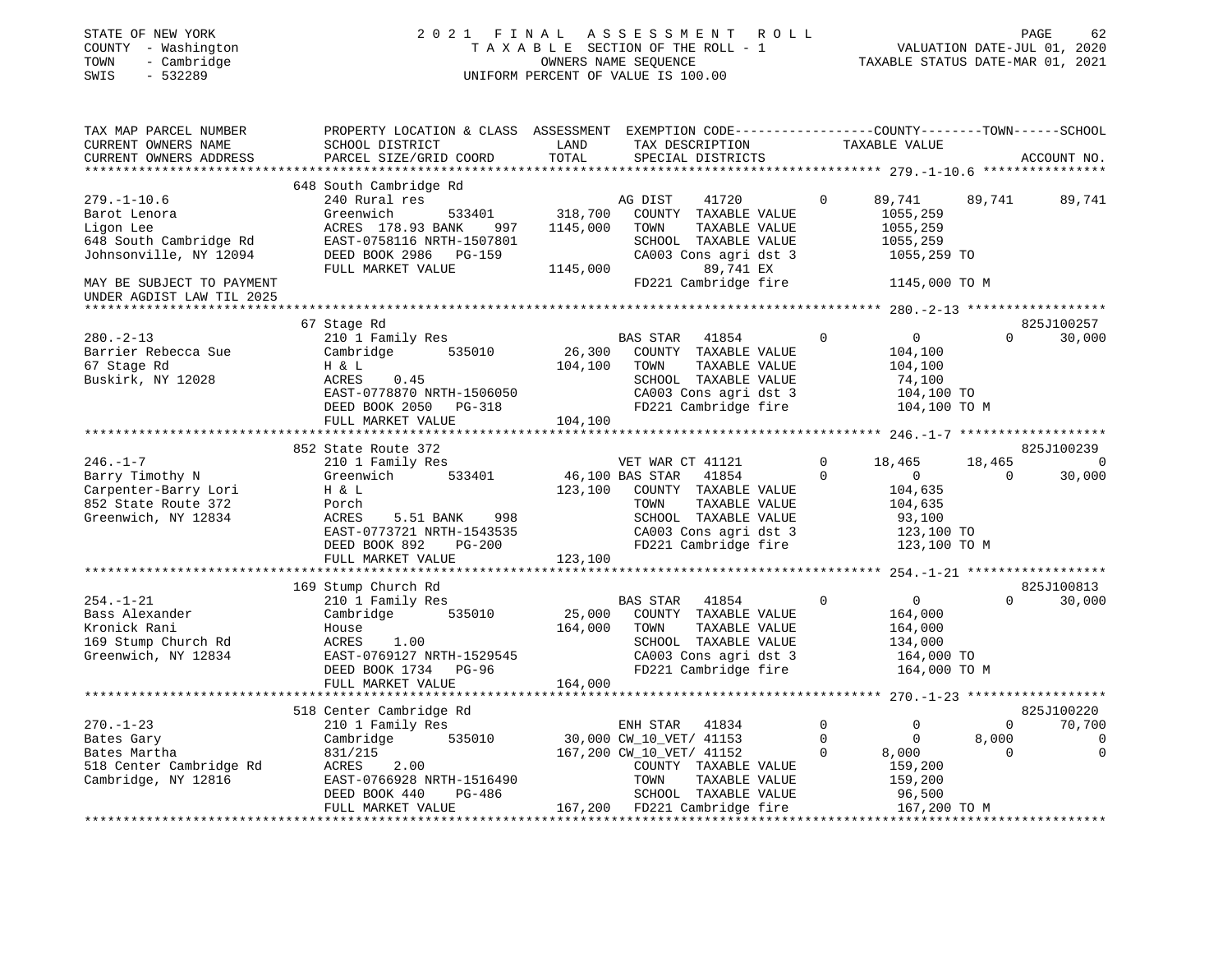# STATE OF NEW YORK 2 0 2 1 F I N A L A S S E S S M E N T R O L L PAGE 63COUNTY - Washington T A X A B L E SECTION OF THE ROLL - 1<br>
TOWN - Cambridge COUNTERS NAME SEQUENCE<br>
SWIS - 532289 SWIS - 2020 SWIS - 532289 UNIFORM PERCENT OF VALUE IS 100.00

| TAX MAP PARCEL NUMBER<br>CURRENT OWNERS NAME<br>CURRENT OWNERS ADDRESS | PROPERTY LOCATION & CLASS ASSESSMENT<br>SCHOOL DISTRICT<br>PARCEL SIZE/GRID COORD | LAND<br>TOTAL   | EXEMPTION CODE-----------------COUNTY-------TOWN------SCHOOL<br>TAX DESCRIPTION<br>SPECIAL DISTRICTS |             | TAXABLE VALUE  |             | ACCOUNT NO. |
|------------------------------------------------------------------------|-----------------------------------------------------------------------------------|-----------------|------------------------------------------------------------------------------------------------------|-------------|----------------|-------------|-------------|
|                                                                        |                                                                                   |                 |                                                                                                      |             |                |             |             |
|                                                                        | 1542 County Route 59                                                              |                 |                                                                                                      |             |                |             | 825J100532  |
| $255. - 1 - 17$                                                        | 210 1 Family Res                                                                  |                 | VETWAR CTS 41120                                                                                     | $\circ$     | 33,000         | 27,000      | 6,000       |
| Bates John LE                                                          | 535010<br>Cambridge                                                               | 27,000 BAS STAR | 41854                                                                                                | $\Omega$    | $\overline{0}$ | $\Omega$    | 30,000      |
| Nichols Joel                                                           | H & Lot                                                                           | 251,100         | COUNTY TAXABLE VALUE                                                                                 |             | 218,100        |             |             |
| 1542 County Route 59                                                   | ACRES<br>1.40                                                                     |                 | TOWN<br>TAXABLE VALUE                                                                                |             | 224,100        |             |             |
| Cambridge, NY 12816-9314                                               | EAST-0783902 NRTH-1528553                                                         |                 | SCHOOL TAXABLE VALUE                                                                                 |             | 215,100        |             |             |
|                                                                        | DEED BOOK 3133<br>PG-176                                                          |                 | CA003 Cons agri dst 3                                                                                |             | 251,100 TO     |             |             |
|                                                                        | FULL MARKET VALUE                                                                 |                 | 251,100 FD221 Cambridge fire                                                                         |             | 251,100 TO M   |             |             |
|                                                                        | County Route 59                                                                   |                 |                                                                                                      |             |                |             | 825J100947  |
| $255. - 1 - 16.1$                                                      | 314 Rural vac<10                                                                  |                 | COUNTY TAXABLE VALUE                                                                                 |             | 34,400         |             |             |
| Bates John W                                                           | Cambridge<br>535010                                                               | 34,400          | TOWN<br>TAXABLE VALUE                                                                                |             | 34,400         |             |             |
| Bates Jane N                                                           | Vl                                                                                | 34,400          | SCHOOL TAXABLE VALUE                                                                                 |             | 34,400         |             |             |
| 1542 County Route 59                                                   | ACRES<br>6.61                                                                     |                 | CA003 Cons agri dst 3                                                                                |             | 34,400 TO      |             |             |
| Cambridge, NY 12816                                                    | EAST-0784290 NRTH-1529002                                                         |                 | FD221 Cambridge fire                                                                                 |             | 34,400 TO M    |             |             |
|                                                                        | DEED BOOK 799<br>PG-235                                                           |                 |                                                                                                      |             |                |             |             |
|                                                                        | FULL MARKET VALUE                                                                 | 34,400          |                                                                                                      |             |                |             |             |
|                                                                        |                                                                                   |                 |                                                                                                      |             |                |             |             |
|                                                                        | 475 Turnpike Rd                                                                   |                 |                                                                                                      |             |                |             | 825J100472  |
| $272. - 2 - 18$                                                        | 210 1 Family Res                                                                  |                 | BAS STAR<br>41854                                                                                    | $\mathbf 0$ | $\overline{0}$ | $\Omega$    | 30,000      |
| Battis Susan                                                           | Cambridge<br>535010                                                               | 35,300          | COUNTY TAXABLE VALUE                                                                                 |             | 129,400        |             |             |
| Mormino Frank                                                          | 2.66<br>ACRES                                                                     | 129,400         | TAXABLE VALUE<br>TOWN                                                                                |             | 129,400        |             |             |
| 475 Turnpike Rd<br>Buskirk, NY 12028                                   | EAST-0788034 NRTH-1513519                                                         |                 | SCHOOL TAXABLE VALUE                                                                                 |             | 99,400         |             |             |
|                                                                        | DEED BOOK 3042 PG-284                                                             |                 | FD221 Cambridge fire                                                                                 |             | 129,400 TO M   |             |             |
|                                                                        | FULL MARKET VALUE                                                                 | 129,400         |                                                                                                      |             |                |             |             |
|                                                                        | 369 State Route 372                                                               |                 |                                                                                                      |             |                |             | 825J100968  |
| $246. - 1 - 20.1$                                                      | 210 1 Family Res                                                                  |                 | VET COM CT 41131                                                                                     | $\mathbf 0$ | 30,225         | 30,225      | 0           |
| Baurle Eric                                                            | 535010<br>Cambridge                                                               |                 | 31,700 VET COM S 41134                                                                               | $\Omega$    | $\overline{0}$ | $\Omega$    | 10,000      |
| 369 State Route 372                                                    | ACRES<br>2.77                                                                     | 120,900         | COUNTY TAXABLE VALUE                                                                                 |             | 90,675         |             |             |
| Cambridge, NY 12816                                                    | EAST-0782074 NRTH-1537741                                                         |                 | TAXABLE VALUE<br>TOWN                                                                                |             | 90,675         |             |             |
|                                                                        | DEED BOOK 20200 PG-3233                                                           |                 | SCHOOL TAXABLE VALUE                                                                                 |             | 110,900        |             |             |
|                                                                        | FULL MARKET VALUE                                                                 |                 | 120,900 CA005 Cons agri dst 5                                                                        |             | 120,900 TO     |             |             |
|                                                                        |                                                                                   |                 | FD221 Cambridge fire                                                                                 |             |                |             |             |
|                                                                        |                                                                                   |                 |                                                                                                      |             | 120,900 TO M   |             |             |
|                                                                        | 994 King Rd                                                                       |                 |                                                                                                      |             |                |             |             |
| $263. -2 - 23.3$                                                       | 210 1 Family Res                                                                  |                 | BAS STAR<br>41854                                                                                    | $\mathbf 0$ | $\overline{0}$ | $\mathbf 0$ | 30,000      |
| Beagle Fred III                                                        | 535010<br>Cambridge                                                               | 25,000          | COUNTY TAXABLE VALUE                                                                                 |             | 54,500         |             |             |
| Beagle Frances                                                         | H & L                                                                             | 54,500          | TAXABLE VALUE<br>TOWN                                                                                |             | 54,500         |             |             |
| 994 King Rd                                                            | ACRES<br>1.00                                                                     |                 | SCHOOL TAXABLE VALUE                                                                                 |             | 24,500         |             |             |
| Cambridge, NY 12816-3304                                               | EAST-0785681 NRTH-1524104                                                         |                 | CA003 Cons agri dst 3                                                                                |             | 54,500 TO      |             |             |
|                                                                        | PG-274<br>DEED BOOK 803                                                           |                 | FD221 Cambridge fire                                                                                 |             | 54,500 TO M    |             |             |
|                                                                        | FULL MARKET VALUE                                                                 | 54,500          |                                                                                                      |             |                |             |             |
|                                                                        |                                                                                   |                 |                                                                                                      |             |                |             |             |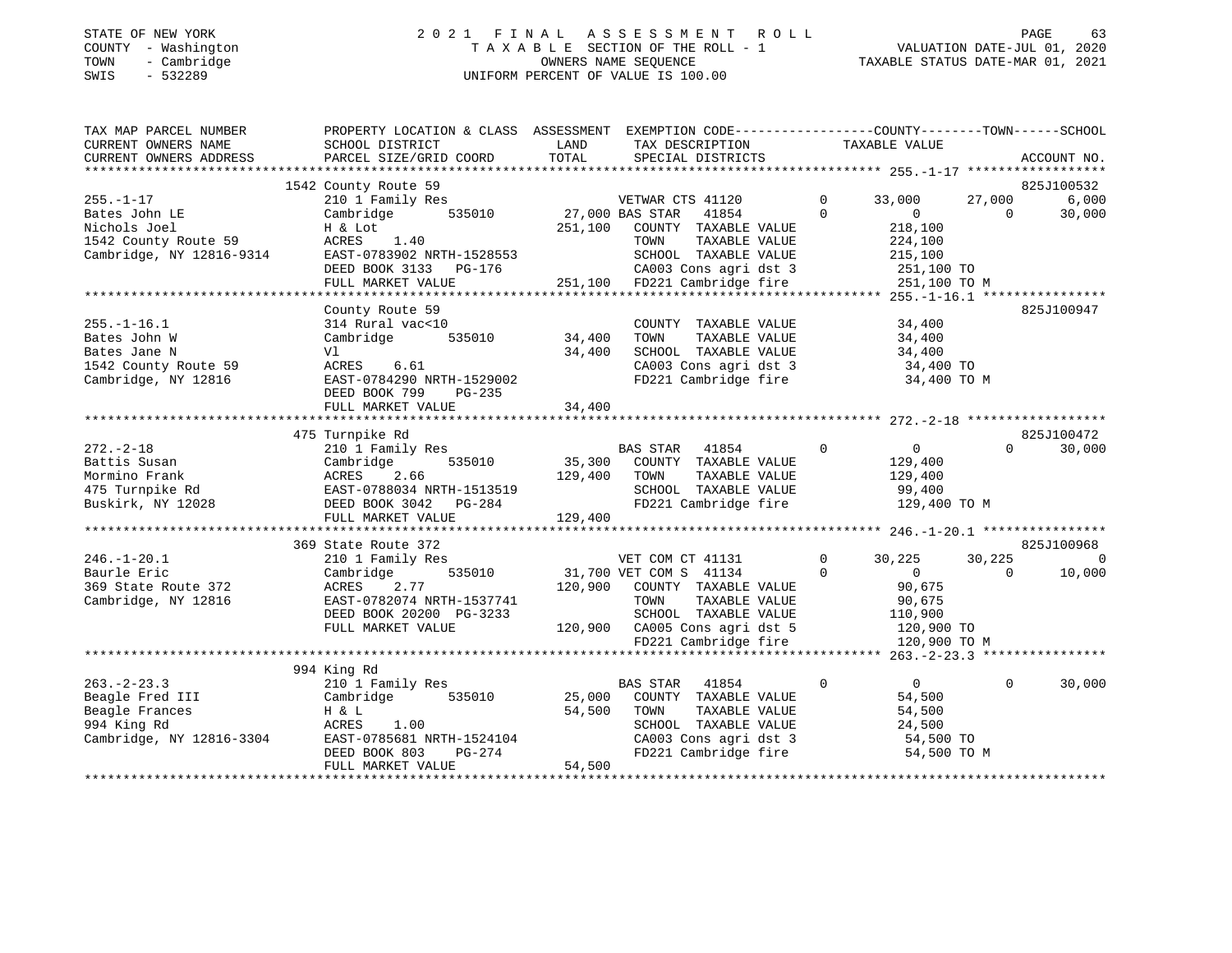| STATE OF NEW YORK<br>COUNTY - Washington<br>- Cambridge<br>TOWN<br>SWIS<br>$-532289$                                                 | 2021 FINAL                                                                                                                                                                  |                              | ASSESSMENT<br>R O L L<br>TAXABLE SECTION OF THE ROLL - 1<br>OWNERS NAME SEQUENCE<br>UNIFORM PERCENT OF VALUE IS 100.00                                          | PAGE<br>VALUATION DATE-JUL 01, 2020<br>TAXABLE STATUS DATE-MAR 01, 2021                                           | 64          |
|--------------------------------------------------------------------------------------------------------------------------------------|-----------------------------------------------------------------------------------------------------------------------------------------------------------------------------|------------------------------|-----------------------------------------------------------------------------------------------------------------------------------------------------------------|-------------------------------------------------------------------------------------------------------------------|-------------|
| TAX MAP PARCEL NUMBER<br>CURRENT OWNERS NAME<br>CURRENT OWNERS ADDRESS<br>**********************                                     | SCHOOL DISTRICT<br>PARCEL SIZE/GRID COORD                                                                                                                                   | LAND<br>TOTAL                | TAX DESCRIPTION<br>SPECIAL DISTRICTS                                                                                                                            | PROPERTY LOCATION & CLASS ASSESSMENT EXEMPTION CODE----------------COUNTY-------TOWN------SCHOOL<br>TAXABLE VALUE | ACCOUNT NO. |
| $280. - 1 - 10.3$<br>Beaudry Rachel<br>80 Lewis Rd<br>Johnsonville, NY 12094                                                         | 259 Dickensen Rd<br>314 Rural vac<10<br>Cambridge<br>535010<br>Land<br>Lot 1B<br>ACRES<br>3.09<br>EAST-0772009 NRTH-1509580<br>DEED BOOK 20200 PG-4028<br>FULL MARKET VALUE | 19,000<br>19,000<br>19,000   | COUNTY TAXABLE VALUE<br>TOWN<br>TAXABLE VALUE<br>SCHOOL TAXABLE VALUE<br>CA003 Cons agri dst 3<br>FD221 Cambridge fire                                          | 19,000<br>19,000<br>19,000<br>19,000 TO<br>19,000 TO M                                                            |             |
|                                                                                                                                      |                                                                                                                                                                             |                              |                                                                                                                                                                 | ************ 280.-1-10.4 ****                                                                                     |             |
| $280. - 1 - 10.4$<br>Beaudry Rachel<br>80 Lewis Rd<br>Johnsonville, NY 12094                                                         | Dickensen Rd<br>314 Rural vac<10<br>535010<br>Cambridge<br>Land<br>Lot 1C<br>9.29<br>ACRES<br>EAST-0771474 NRTH-1509598<br>DEED BOOK 20200 PG-4028<br>FULL MARKET VALUE     | 38,000<br>38,000<br>38,000   | COUNTY TAXABLE VALUE<br>TOWN<br>TAXABLE VALUE<br>SCHOOL TAXABLE VALUE<br>CA003 Cons agri dst 3<br>FD221 Cambridge fire                                          | 38,000<br>38,000<br>38,000<br>38,000 TO<br>38,000 TO M                                                            |             |
|                                                                                                                                      | ******************                                                                                                                                                          | * * * * * * * * * * * *      |                                                                                                                                                                 |                                                                                                                   |             |
| $262 - 2 - 14.1$<br>Beavers John P<br>Lemus-Beavers Maribel<br>32 Grove Rd 1B<br>Schaghticoke, NY 12154<br>MAY BE SUBJECT TO PAYMENT | County Route 59<br>105 Vac farmland<br>535010<br>Cambridge<br>Sub Lot 1B<br>ACRES 44.29<br>EAST-0776856 NRTH-1524025<br>DEED BOOK 2973 PG-40<br>FULL MARKET VALUE           | 100,400<br>100,400           | AG DIST<br>41720<br>COUNTY TAXABLE VALUE<br>TOWN<br>TAXABLE VALUE<br>SCHOOL TAXABLE VALUE<br>CA003 Cons agri dst 3<br>38,656 EX<br>100,400 FD221 Cambridge fire | 38,656<br>38,656<br>$\Omega$<br>61,744<br>61,744<br>61,744<br>61,744 TO<br>100,400 TO M                           | 38,656      |
| UNDER AGDIST LAW TIL 2025                                                                                                            |                                                                                                                                                                             |                              |                                                                                                                                                                 |                                                                                                                   |             |
| $271 - 2 - 3.2$<br>Becker Robert D<br>24 Rogers Ln<br>Cambridge, NY 12816                                                            | Rogers Ln<br>314 Rural vac<10<br>Cambridge<br>535010<br>Sub Lot B<br>ACRES<br>0.15<br>EAST-0772237 NRTH-1518307<br>DEED BOOK 3625 PG-329                                    | 700<br>700                   | COUNTY TAXABLE VALUE<br>TOWN<br>TAXABLE VALUE<br>SCHOOL TAXABLE VALUE<br>FD221 Cambridge fire                                                                   | 700<br>700<br>700<br>700 TO M                                                                                     |             |
|                                                                                                                                      | FULL MARKET VALUE                                                                                                                                                           | 700                          |                                                                                                                                                                 |                                                                                                                   |             |
| $271. - 2 - 4$<br>Becker Robert D<br>24 Rogers Ln                                                                                    | 24 Rogers Ln<br>210 1 Family Res<br>535010<br>Cambridge<br>H & L                                                                                                            | 25,000<br>148,600            | COUNTY TAXABLE VALUE<br>TOWN<br>TAXABLE VALUE<br>SCHOOL TAXABLE VALUE                                                                                           | ********** 271.-2-4 ******************<br>148,600<br>148,600<br>148,600                                           | 825J100312  |
| Cambridge, NY 12816                                                                                                                  | ACRES<br>0.81<br>EAST-0772210 NRTH-1518454<br>DEED BOOK 3625<br>PG-329<br>FULL MARKET VALUE                                                                                 | 148,600<br>***************** | FD221 Cambridge fire                                                                                                                                            | 148,600 TO M                                                                                                      |             |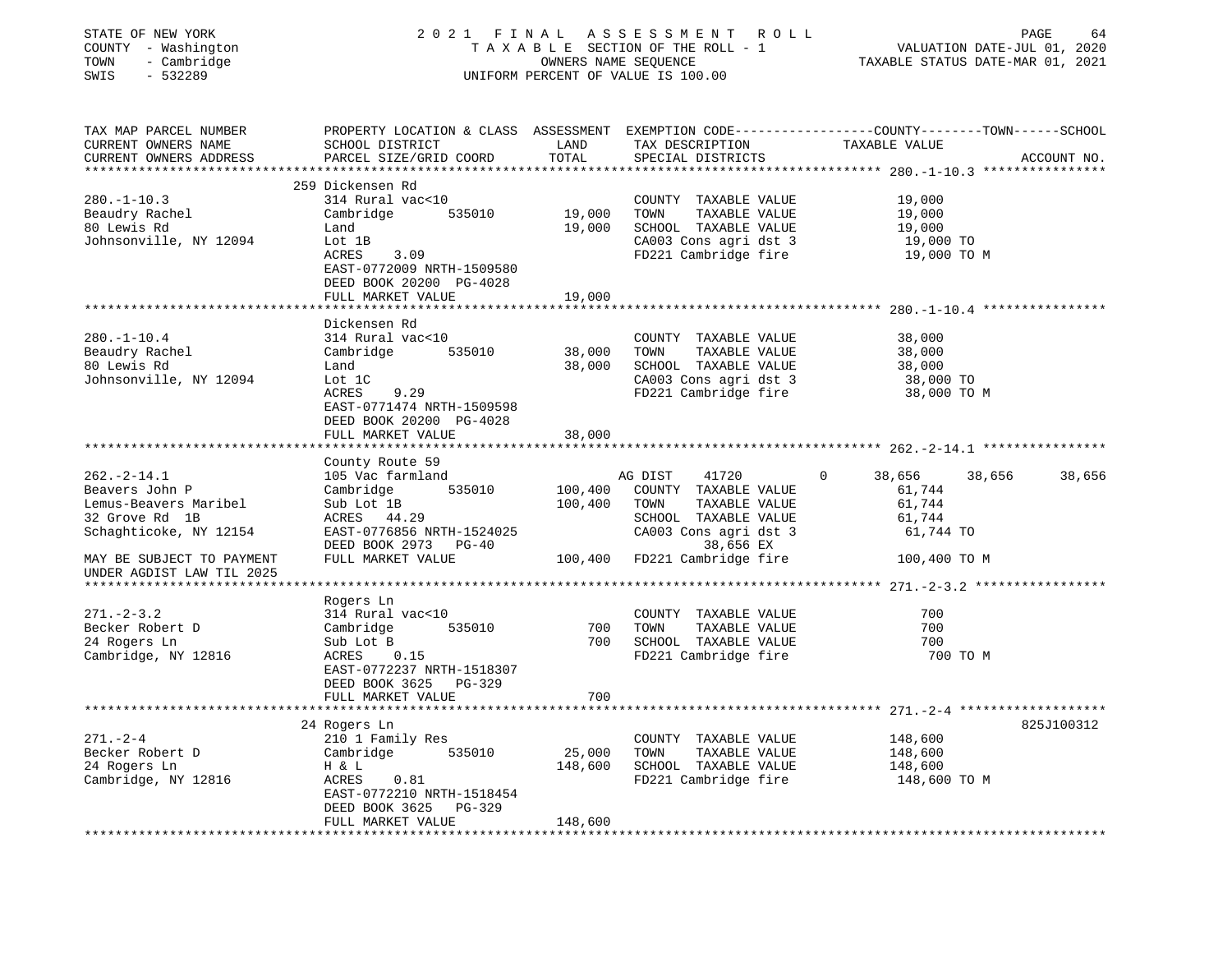# STATE OF NEW YORK 2 0 2 1 F I N A L A S S E S S M E N T R O L L PAGE 65COUNTY - Washington T A X A B L E SECTION OF THE ROLL - 1<br>
TOWN - Cambridge COUNTERS NAME SEQUENCE<br>
SWIS - 532289 SWIS - 2020 SWIS - 532289 UNIFORM PERCENT OF VALUE IS 100.00

--<br>VALUATION DATE-JUL 01, 2020<br>VALUATION DATE-MAD 01 2021

| TAX MAP PARCEL NUMBER<br>CURRENT OWNERS NAME<br>CURRENT OWNERS ADDRESS                                   | PROPERTY LOCATION & CLASS ASSESSMENT<br>SCHOOL DISTRICT<br>PARCEL SIZE/GRID COORD                                                                                 | LAND<br>TOTAL              | EXEMPTION CODE-----------------COUNTY-------TOWN------SCHOOL<br>TAX DESCRIPTION<br>SPECIAL DISTRICTS                                        | TAXABLE VALUE                                                                                | ACCOUNT NO.                    |
|----------------------------------------------------------------------------------------------------------|-------------------------------------------------------------------------------------------------------------------------------------------------------------------|----------------------------|---------------------------------------------------------------------------------------------------------------------------------------------|----------------------------------------------------------------------------------------------|--------------------------------|
| $255. - 1 - 20.3$<br>Beelen Andrew P<br>Beelen Melissa J                                                 | State Route 372 Off W<br>323 Vacant rural<br>535010<br>Cambridge<br>Lot $3-B$                                                                                     | 30,800<br>30,800           | COUNTY TAXABLE VALUE<br>TOWN<br>TAXABLE VALUE<br>SCHOOL TAXABLE VALUE                                                                       | 30,800<br>30,800<br>30,800                                                                   | 825J102033                     |
| 209 Beacon Falls Ct<br>Cary, NC 27519                                                                    | ACRES 15.53<br>EAST-0783732 NRTH-1533789<br>DEED BOOK 4014 PG-214<br>FULL MARKET VALUE                                                                            | 30,800                     | CA005 Cons agri dst 5<br>FD221 Cambridge fire                                                                                               | 30,800 TO<br>30,800 TO M                                                                     |                                |
|                                                                                                          |                                                                                                                                                                   | *************              |                                                                                                                                             |                                                                                              |                                |
| $255. - 1 - 20.4$<br>Beelen Andrew P<br>Beelen Melissa J<br>209 Beacon Falls Ct<br>Cary, NC 27519        | State Route 372 Off W<br>323 Vacant rural<br>Cambridge<br>535010<br>Lot $4-B$<br>ACRES 15.80<br>EAST-0783951 NRTH-1533291<br>DEED BOOK 4014 PG-214                | 31,200<br>31,200           | COUNTY TAXABLE VALUE<br>TOWN<br>TAXABLE VALUE<br>SCHOOL TAXABLE VALUE<br>CA005 Cons agri dst 5<br>FD221 Cambridge fire                      | 31,200<br>31,200<br>31,200<br>31,200 TO<br>31,200 TO M                                       | 825J102034                     |
|                                                                                                          | FULL MARKET VALUE                                                                                                                                                 | 31,200                     |                                                                                                                                             |                                                                                              |                                |
|                                                                                                          |                                                                                                                                                                   |                            |                                                                                                                                             |                                                                                              |                                |
| $255. - 1 - 20.6$<br>Beelen Andrew P<br>Beelen Melissa J<br>209 Beacon Falls Ct<br>Cary, NC 27519        | State Route 372<br>322 Rural vac>10<br>Cambridge<br>535010<br>Lot $4-A$<br>ACRES 10.00<br>EAST-0785096 NRTH-1533517<br>DEED BOOK 4014 PG-214<br>FULL MARKET VALUE | 50,000<br>50,000<br>50,000 | COUNTY TAXABLE VALUE<br>TOWN<br>TAXABLE VALUE<br>SCHOOL TAXABLE VALUE<br>CA005 Cons agri dst 5<br>FD221 Cambridge fire                      | 50,000<br>50,000<br>50,000<br>50,000 TO<br>50,000 TO M                                       |                                |
|                                                                                                          |                                                                                                                                                                   |                            |                                                                                                                                             |                                                                                              |                                |
| $263. - 1 - 9$<br>Bell Andrew A Estate<br>c/o Peter D Bell<br>127 Content Farm Rd<br>Cambridge, NY 12816 | 1514 County Route 59<br>241 Rural res&ag<br>Cambridge<br>535010<br>Ag Commit 592/31<br>ACRES 128.60<br>EAST-0783686 NRTH-1526781<br>DEED BOOK 536<br>PG-175       | 215,800<br>340,700         | AG DIST<br>41720<br>COUNTY TAXABLE VALUE<br>TOWN<br>TAXABLE VALUE<br>SCHOOL TAXABLE VALUE<br>CA003 Cons agri dst 3<br>84,791 EX             | $\Omega$<br>84,791<br>255,909<br>255,909<br>255,909<br>255,909 TO                            | 825J100572<br>84,791<br>84,791 |
| MAY BE SUBJECT TO PAYMENT<br>UNDER AGDIST LAW TIL 2025                                                   | FULL MARKET VALUE                                                                                                                                                 | 340,700                    | FD221 Cambridge fire                                                                                                                        | 340,700 TO M                                                                                 |                                |
| *************************                                                                                |                                                                                                                                                                   |                            |                                                                                                                                             |                                                                                              |                                |
|                                                                                                          | 1241 King Rd                                                                                                                                                      |                            |                                                                                                                                             |                                                                                              | 825J100608                     |
| $263. - 2 - 25$<br>Benamati David<br>Benamati Kristen L<br>1241 King Rd<br>Cambridge, NY 12816           | 210 1 Family Res<br>Cambridge<br>535010<br>House & Land<br>9.94 BANK<br>998<br>ACRES<br>EAST-0785474 NRTH-1525639<br>DEED BOOK 3250 PG-254                        | 56,800<br>269,500          | BAS STAR<br>41854<br>COUNTY TAXABLE VALUE<br>TOWN<br>TAXABLE VALUE<br>SCHOOL TAXABLE VALUE<br>CA003 Cons agri dst 3<br>FD221 Cambridge fire | $\mathbf 0$<br>$\overline{0}$<br>269,500<br>269,500<br>239,500<br>269,500 TO<br>269,500 TO M | $\Omega$<br>30,000             |
|                                                                                                          | FULL MARKET VALUE                                                                                                                                                 | 269,500                    |                                                                                                                                             |                                                                                              |                                |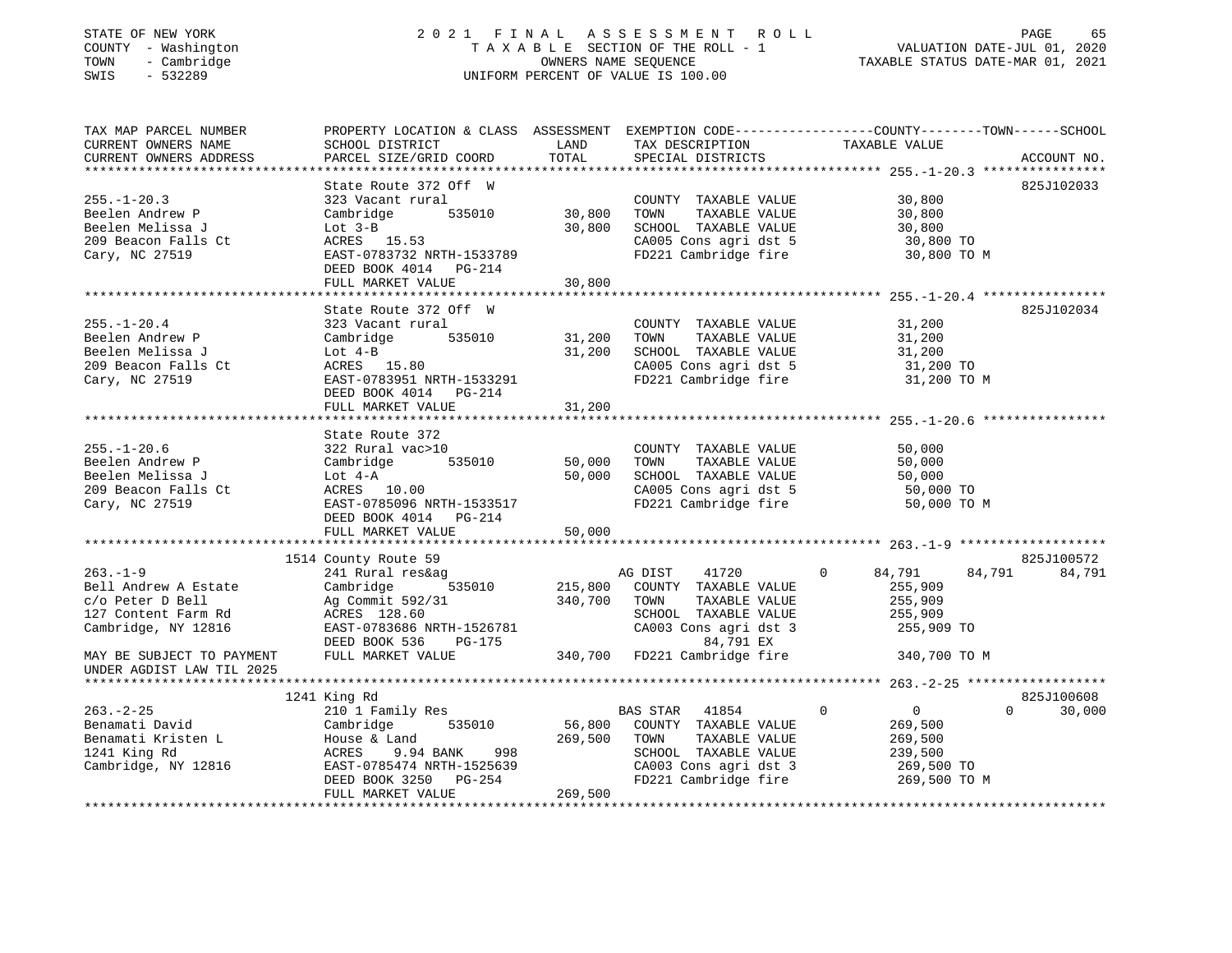# STATE OF NEW YORK 2 0 2 1 F I N A L A S S E S S M E N T R O L L PAGE 66COUNTY - Washington T A X A B L E SECTION OF THE ROLL - 1<br>
TOWN - Cambridge MOWNERS NAME SEQUENCE<br>
SWIS - 532289 MUSICON DATE-JUL 2020 MONTERS NAME SEQUENCE SWIS - 532289 UNIFORM PERCENT OF VALUE IS 100.00

VALUATION DATE-JUL 01, 2020

| TAX MAP PARCEL NUMBER<br>CURRENT OWNERS NAME<br>CURRENT OWNERS ADDRESS | PROPERTY LOCATION & CLASS ASSESSMENT EXEMPTION CODE----------------COUNTY-------TOWN------SCHOOL<br>SCHOOL DISTRICT<br>PARCEL SIZE/GRID COORD | LAND<br>TOTAL  | TAX DESCRIPTION<br>SPECIAL DISTRICTS                             |                | TAXABLE VALUE       |                | ACCOUNT NO.               |
|------------------------------------------------------------------------|-----------------------------------------------------------------------------------------------------------------------------------------------|----------------|------------------------------------------------------------------|----------------|---------------------|----------------|---------------------------|
|                                                                        | 80 Gillis Rd                                                                                                                                  |                |                                                                  |                |                     |                |                           |
| $246. - 1 - 38$                                                        | 210 1 Family Res                                                                                                                              |                | VET WAR CT 41121                                                 |                | 0 7,545             | 7,545          | 825J100226<br>$\mathbf 0$ |
| Bengle Bruce                                                           | 533401<br>Greenwich                                                                                                                           | 25,000 AGED-CO | 41802                                                            | $\overline{0}$ | 12,827              | $\overline{0}$ | $\Omega$                  |
| 80 Gillis Rd                                                           | Tra & Lot                                                                                                                                     |                | 50,300 ENH STAR 41834                                            | $\Omega$       | $\overline{0}$      | $\Omega$       | 50,300                    |
| Greenwich, NY 12834                                                    | FRNT 280.00 DPTH 235.00                                                                                                                       |                | COUNTY TAXABLE VALUE                                             |                | 29,928              |                |                           |
|                                                                        | EAST-0767324 NRTH-1537948                                                                                                                     |                | TOWN<br>TAXABLE VALUE                                            |                | 42,755              |                |                           |
|                                                                        | DEED BOOK 660<br>PG-171                                                                                                                       |                | SCHOOL TAXABLE VALUE                                             |                | $\overline{0}$      |                |                           |
|                                                                        | FULL MARKET VALUE                                                                                                                             |                | SCHOOL TAXABLE VALUE 0<br>50,300 CA003 Cons agri dst 3 50,300 TO |                |                     |                |                           |
|                                                                        |                                                                                                                                               |                | FD221 Cambridge fire                                             |                | 50,300 TO M         |                |                           |
|                                                                        |                                                                                                                                               |                |                                                                  |                |                     |                |                           |
|                                                                        | 31 Coila Rd                                                                                                                                   |                |                                                                  |                |                     |                | 825J100218                |
| $255. - 2 - 6$                                                         | 210 1 Family Res                                                                                                                              |                | <b>BAS STAR</b><br>41854                                         | $\Omega$       | $\overline{0}$      | $\Omega$       | 30,000                    |
| Bentley Jeffrey C                                                      | Cambridge 535010                                                                                                                              | 25,000         | COUNTY TAXABLE VALUE                                             |                | 224,900             |                |                           |
| Bentley Kathryn J                                                      | H&l                                                                                                                                           | 224,900        | TOWN<br>TAXABLE VALUE                                            |                | 224,900             |                |                           |
| 31 Coila Rd                                                            | ACRES 1.00                                                                                                                                    |                | SCHOOL TAXABLE VALUE                                             |                | 194,900             |                |                           |
| Cambridge, NY 12816                                                    | EAST-0787417 NRTH-1531312                                                                                                                     |                | FD221 Cambridge fire                                             |                | 224,900 TO M        |                |                           |
|                                                                        | DEED BOOK 2221<br>$PG-3$                                                                                                                      |                |                                                                  |                |                     |                |                           |
|                                                                        | FULL MARKET VALUE                                                                                                                             | 224,900        |                                                                  |                |                     |                |                           |
|                                                                        |                                                                                                                                               |                |                                                                  |                |                     |                |                           |
|                                                                        | Coila Rd                                                                                                                                      |                |                                                                  |                |                     |                |                           |
| $255. - 2 - 7.1$<br>Bentley Jeffrey C                                  | 311 Res vac land<br>535010                                                                                                                    | 1,500          | COUNTY TAXABLE VALUE<br>TAXABLE VALUE<br>TOWN                    |                | 1,500<br>1,500      |                |                           |
| Bentley Kathryn J                                                      | Cambridge<br>FRNT 24.00 DPTH                                                                                                                  | 1,500          | SCHOOL TAXABLE VALUE                                             |                | 1,500               |                |                           |
| 31 Coila Rd                                                            | 0.10<br>ACRES                                                                                                                                 |                |                                                                  |                | 1,500 TO            |                |                           |
| Cambridge, NY 12816                                                    | EAST-0787218 NRTH-1531328                                                                                                                     |                | CA005 Cons agri dst 5<br>FD221 Cambridge fire                    |                | 1,500 TO M          |                |                           |
|                                                                        | DEED BOOK 4018 PG-66                                                                                                                          |                |                                                                  |                |                     |                |                           |
|                                                                        | FULL MARKET VALUE                                                                                                                             | 1,500          |                                                                  |                |                     |                |                           |
|                                                                        |                                                                                                                                               |                |                                                                  |                |                     |                |                           |
|                                                                        | 53 South Rd                                                                                                                                   |                |                                                                  |                |                     |                |                           |
| $288. - 1 - 12.4$                                                      | 210 1 Family Res                                                                                                                              |                | ENH STAR 41834                                                   | $\circ$        | $\overline{0}$      | $\Omega$       | 70,700                    |
| Bersaw Maureen E                                                       | 535010<br>Cambridge                                                                                                                           | 29,000         | COUNTY TAXABLE VALUE                                             |                | 182,000             |                |                           |
| Battistoni Richard J                                                   | House & Land                                                                                                                                  | 182,000        | TOWN<br>TAXABLE VALUE                                            |                | 182,000             |                |                           |
| 53 South Rd                                                            | 2.00<br>ACRES                                                                                                                                 |                | SCHOOL TAXABLE VALUE                                             |                | 111,300             |                |                           |
| Buskirk, NY 12028                                                      | EAST-0768759 NRTH-1501373                                                                                                                     |                | CA003 Cons agri dst 3                                            |                | 182,000 TO          |                |                           |
|                                                                        | DEED BOOK 931<br>$PG-47$                                                                                                                      |                | FD221 Cambridge fire                                             |                | 182,000 TO M        |                |                           |
|                                                                        | FULL MARKET VALUE                                                                                                                             | 182,000        |                                                                  |                |                     |                |                           |
|                                                                        |                                                                                                                                               |                |                                                                  |                |                     |                |                           |
|                                                                        | County Route 59                                                                                                                               |                |                                                                  |                |                     |                | 825J100428                |
| $262. - 1 - 15$                                                        | 312 Vac w/imprv                                                                                                                               |                | COUNTY TAXABLE VALUE                                             |                | 31,700              |                |                           |
| Bethel Timothy F                                                       | Cambridge                                                                                                                                     | 535010 28,700  | TOWN<br>TAXABLE VALUE                                            |                | 31,700              |                |                           |
| Bethel Dolores M<br>1019 County Route 59                               | Sub Lot 2<br>Ag Commit 705/125                                                                                                                | 31,700         | SCHOOL TAXABLE VALUE<br>CA003 Cons agri dst 3                    |                | 31,700<br>31,700 TO |                |                           |
| Cambridge, NY 12816                                                    | ACRES<br>7.19                                                                                                                                 |                | FD221 Cambridge fire                                             |                | 31,700 TO M         |                |                           |
|                                                                        | EAST-0774839 NRTH-1520161                                                                                                                     |                |                                                                  |                |                     |                |                           |
|                                                                        | DEED BOOK 2378 PG-338                                                                                                                         |                |                                                                  |                |                     |                |                           |
|                                                                        | FULL MARKET VALUE                                                                                                                             | 31,700         |                                                                  |                |                     |                |                           |
|                                                                        |                                                                                                                                               |                |                                                                  |                |                     |                |                           |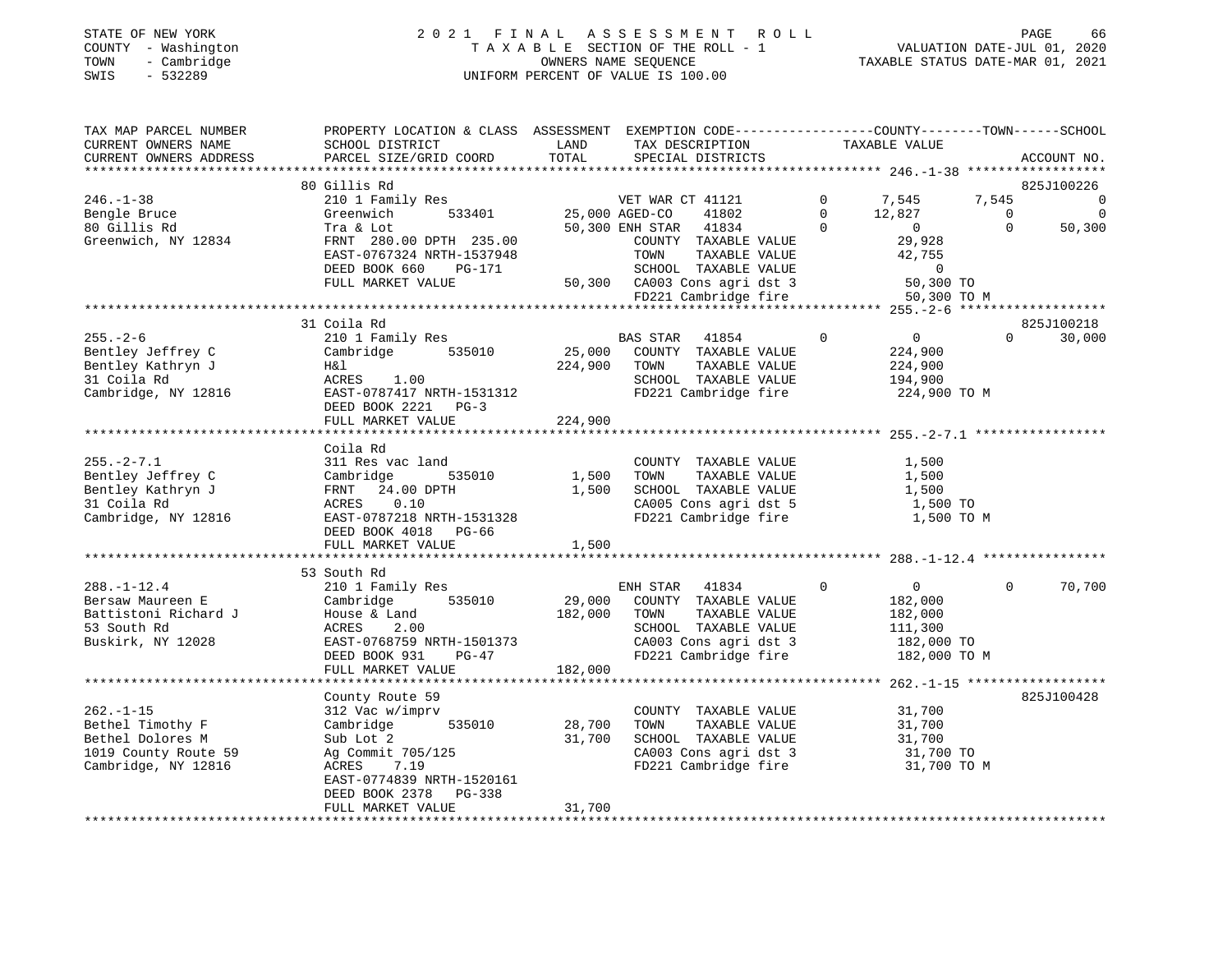# STATE OF NEW YORK 2 0 2 1 F I N A L A S S E S S M E N T R O L L PAGE 67COUNTY - Washington T A X A B L E SECTION OF THE ROLL - 1<br>
TOWN - Cambridge TOWN - Cambridge COUNTERS NAME SEQUENCE<br>
SWIS - 532289 SWIS - 532289 UNIFORM PERCENT OF VALUE IS 100.00

| TAX MAP PARCEL NUMBER<br>CURRENT OWNERS NAME<br>CURRENT OWNERS ADDRESS                                   | PROPERTY LOCATION & CLASS ASSESSMENT EXEMPTION CODE---------------COUNTY-------TOWN------SCHOOL<br>SCHOOL DISTRICT<br>PARCEL SIZE/GRID COORD                                             | LAND<br>TOTAL                | TAX DESCRIPTION<br>SPECIAL DISTRICTS                                                                                                               | TAXABLE VALUE                                                                |                          | ACCOUNT NO.          |
|----------------------------------------------------------------------------------------------------------|------------------------------------------------------------------------------------------------------------------------------------------------------------------------------------------|------------------------------|----------------------------------------------------------------------------------------------------------------------------------------------------|------------------------------------------------------------------------------|--------------------------|----------------------|
| ***********************                                                                                  |                                                                                                                                                                                          |                              |                                                                                                                                                    |                                                                              |                          |                      |
| $262. - 1 - 15.2$<br>Bethel Timothy F<br>Bethel Dolores M<br>1019 County Route 59<br>Cambridge, NY 12816 | 1019 County Route 59<br>210 1 Family Res<br>535010<br>Cambridge<br>Sub Lot 3<br>ACRES<br>5.59<br>EAST-0774392 NRTH-1520596<br>DEED BOOK 2378 PG-338<br>FULL MARKET VALUE                 | 42,400<br>184,300<br>184,300 | <b>BAS STAR</b><br>41854<br>COUNTY TAXABLE VALUE<br>TAXABLE VALUE<br>TOWN<br>SCHOOL TAXABLE VALUE<br>CA003 Cons agri dst 3<br>FD221 Cambridge fire | $\Omega$<br>$\overline{0}$<br>184,300<br>184,300<br>154,300<br>184,300 TO    | $\Omega$<br>184,300 TO M | 30,000               |
|                                                                                                          |                                                                                                                                                                                          |                              |                                                                                                                                                    |                                                                              |                          |                      |
| $262. -1 - 15.3$<br>Bethel Timothy F<br>Bethel Dolores M<br>1019 County Route 59<br>Cambridge, NY 12816  | County Route 59<br>105 Vac farmland<br>Cambridge<br>535010<br>Vac Land<br>ACRES 40.00<br>EAST-0774468 NRTH-1522105<br>DEED BOOK 2378 PG-338                                              | 85,000<br>85,000             | AG DIST<br>41720<br>COUNTY TAXABLE VALUE<br>TOWN<br>TAXABLE VALUE<br>SCHOOL TAXABLE VALUE<br>CA003 Cons agri dst 3<br>36,659 EX                    | $\Omega$<br>36,659<br>48,341<br>48,341<br>48,341                             | 36,659<br>48,341 TO      | 36,659               |
| MAY BE SUBJECT TO PAYMENT                                                                                | FULL MARKET VALUE                                                                                                                                                                        | 85,000                       | FD221 Cambridge fire                                                                                                                               |                                                                              | 85,000 TO M              |                      |
| UNDER AGDIST LAW TIL 2025                                                                                |                                                                                                                                                                                          |                              |                                                                                                                                                    |                                                                              |                          |                      |
|                                                                                                          |                                                                                                                                                                                          |                              |                                                                                                                                                    |                                                                              |                          |                      |
| $270. - 1 - 33.3$<br>Betjemann Kathleen M<br>Leschik Laura P<br>126 Brownell Rd<br>Cambridge, NY 12816   | Brownell Rd<br>314 Rural vac<10<br>535010<br>Cambridge<br>Vac Land<br>Lot 1<br>ACRES<br>3.60<br>EAST-0764423 NRTH-1518886<br>DEED BOOK 921<br>$PG-309$                                   | 22,000<br>22,000             | COUNTY TAXABLE VALUE<br>TAXABLE VALUE<br>TOWN<br>SCHOOL TAXABLE VALUE<br>CA003 Cons agri dst 3<br>FD221 Cambridge fire                             | 22,000<br>22,000<br>22,000                                                   | 22,000 TO<br>22,000 TO M | 825J102041           |
|                                                                                                          | FULL MARKET VALUE                                                                                                                                                                        | 22,000                       |                                                                                                                                                    |                                                                              |                          |                      |
|                                                                                                          |                                                                                                                                                                                          | **********                   |                                                                                                                                                    | ********************* 270.-1-33.4 ***********                                |                          |                      |
| $270. - 1 - 33.4$<br>Betjemann Kathleen M<br>Leschik Laura P<br>126 Brownell Rd<br>Cambridge, NY 12816   | 126 Brownell Rd<br>210 1 Family Res<br>Cambridge<br>535010<br>House & Land<br>Lot 2<br>4.08<br>ACRES<br>EAST-0764341 NRTH-1518658<br>DEED BOOK 681<br><b>PG-121</b><br>FULL MARKET VALUE | 40,000<br>270,800<br>270,800 | BAS STAR<br>41854<br>COUNTY TAXABLE VALUE<br>TAXABLE VALUE<br>TOWN<br>SCHOOL TAXABLE VALUE<br>CA003 Cons agri dst 3<br>FD221 Cambridge fire        | $\mathbf 0$<br>$\overline{0}$<br>270,800<br>270,800<br>240,800<br>270,800 TO | $\Omega$<br>270,800 TO M | 825J102042<br>30,000 |
|                                                                                                          |                                                                                                                                                                                          |                              |                                                                                                                                                    |                                                                              |                          |                      |
| $270. - 1 - 38.4$<br>Betjemann Kathleen M<br>Leschik Laura P<br>126 Brownell Rd<br>Cambridge, NY 12816   | Brownell Rd<br>314 Rural vac<10<br>535010<br>Cambridge<br>$1$ ot $4$<br>8.58<br>ACRES<br>EAST-0763812 NRTH-1517780<br>DEED BOOK 3270<br>PG-266<br>FULL MARKET VALUE                      | 40,300<br>40,300<br>40,300   | COUNTY TAXABLE VALUE<br>TAXABLE VALUE<br>TOWN<br>SCHOOL TAXABLE VALUE<br>CA003 Cons agri dst 3<br>FD221 Cambridge fire                             | 40,300<br>40,300<br>40,300                                                   | 40,300 TO<br>40,300 TO M |                      |
|                                                                                                          |                                                                                                                                                                                          |                              |                                                                                                                                                    |                                                                              |                          |                      |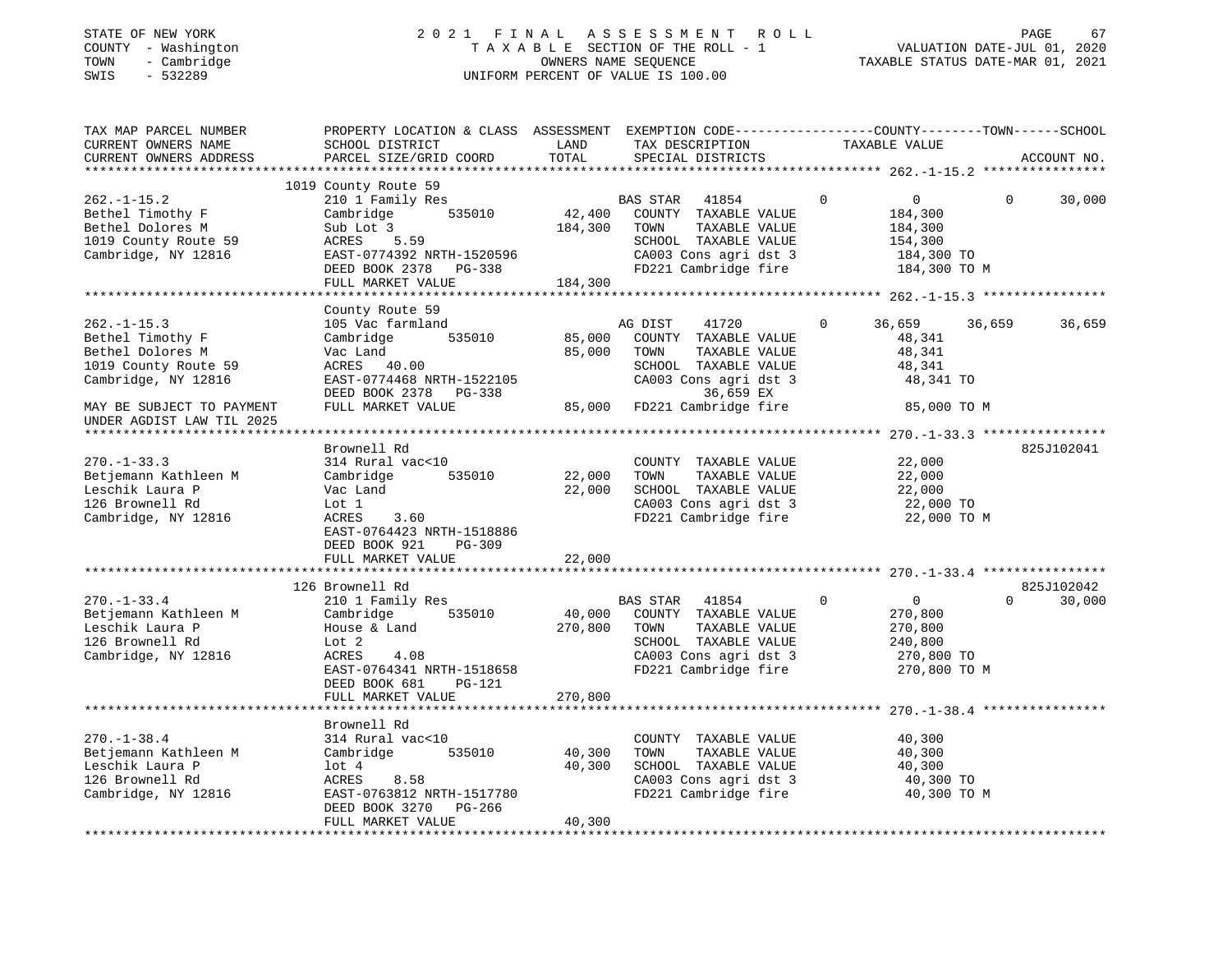| STATE OF NEW YORK<br>COUNTY - Washington<br>- Cambridge<br>TOWN<br>SWIS<br>$-532289$                                                                                                                                                                                              | 2021 FINAL ASSESSMENT ROLL                                                                                                                                                                                                                                | TAXABLE SECTION OF THE ROLL - 1<br>TAXABLE SECTION OF THE ROLL - 1<br>OWNERS NAME SEQUENCE<br>UNIFORM PERCENT OF VALUE IS 100.00<br>ONIFORM PERCENT OF VALUE IS 100.00 |                                                                                                                   |                                                                                                                                       |
|-----------------------------------------------------------------------------------------------------------------------------------------------------------------------------------------------------------------------------------------------------------------------------------|-----------------------------------------------------------------------------------------------------------------------------------------------------------------------------------------------------------------------------------------------------------|------------------------------------------------------------------------------------------------------------------------------------------------------------------------|-------------------------------------------------------------------------------------------------------------------|---------------------------------------------------------------------------------------------------------------------------------------|
| TAX MAP PARCEL NUMBER<br>CURRENT OWNERS NAME                                                                                                                                                                                                                                      | SCHOOL DISTRICT                                                                                                                                                                                                                                           | LAND                                                                                                                                                                   |                                                                                                                   | PROPERTY LOCATION & CLASS ASSESSMENT EXEMPTION CODE-----------------COUNTY--------TOWN------SCHOOL                                    |
| CURRENT OWNERS ADDRESS                                                                                                                                                                                                                                                            | PARCEL SIZE/GRID COORD                                                                                                                                                                                                                                    | TOTAL                                                                                                                                                                  | TAX DESCRIPTION TAXABLE VALUE SPECIAL DISTRICTS                                                                   | ACCOUNT NO.                                                                                                                           |
| $280. - 1 - 7.4$<br>Zou.-1<br>Bishop Shayne Carl<br>Zanker Bonnie<br><sup>124</sup> F Side Dr                                                                                                                                                                                     | 178 Belle Rd<br>2000 1 Family Res<br>Cambridge 535010 53,700<br>12/12/11 appraisal 174,000                                                                                                                                                                |                                                                                                                                                                        | COUNTY TAXABLE VALUE 174,000                                                                                      | TOWN TAXABLE VALUE 174,000<br>SCHOOL TAXABLE VALUE 174,000<br>CA003 Cons agri dst 3 174,000 TO<br>FD221 Cambridge fire 174,000 TO M   |
| Ballston Lake, NY 12019                                                                                                                                                                                                                                                           | $T = 1$<br>Trans Exempt Repay 2021<br>ACRES 7.17<br>EAST-0774724 WERE<br>EAST-0774724 NRTH-1511548<br>DEED BOOK 20200 PG-3799<br>FULL MARKET VALUE                                                                                                        | 174,000                                                                                                                                                                | TE533 Trans exempt flg                                                                                            | 920.89 MT                                                                                                                             |
|                                                                                                                                                                                                                                                                                   |                                                                                                                                                                                                                                                           |                                                                                                                                                                        |                                                                                                                   |                                                                                                                                       |
| $279. - 2 - 11$<br>Blakemore Lawrence S<br>Blakemore Cynthia M<br>110 County Route 59A<br>Buskirk, NY 12028                                                                                                                                                                       | 158 County Route 59A<br>County Route 59A<br>210 1 Family Res<br>Cambridge 535010 25,400<br>House & Lot 104,300<br>ACRES 0.76 104,300<br>Cambridge 535010 25,400<br>House & Lot 104,300<br>ACRES 0.76<br>EAST-0769425 NRTH-1507045<br>DEED BOOK 2930 PG-37 |                                                                                                                                                                        | COUNTY TAXABLE VALUE 104,300<br>TOWN TAXABLE VALUE 104,300<br>SCHOOL TAXABLE VALUE 104,300                        | 825J100299<br>CA003 Cons agri dst 3 104,300 TO<br>FD221 Cambridge fire 104,300 TO M                                                   |
|                                                                                                                                                                                                                                                                                   | FULL MARKET VALUE                                                                                                                                                                                                                                         | 104,300                                                                                                                                                                |                                                                                                                   |                                                                                                                                       |
|                                                                                                                                                                                                                                                                                   |                                                                                                                                                                                                                                                           |                                                                                                                                                                        |                                                                                                                   |                                                                                                                                       |
|                                                                                                                                                                                                                                                                                   | 110 County Route 59A 50 PCT OF VALUE USED FOR EXEMPTION PURPOSES                                                                                                                                                                                          |                                                                                                                                                                        |                                                                                                                   | 825J100196<br>0 26,988 26,988 10,000                                                                                                  |
| 279.-2-14.1<br>242 Rurl res&rec<br>Blakemore Lawrence S<br>242 Rurl res&rec<br>242 Rurl res&rec<br>535010<br>215,900 BAS STAR 41854<br>215,900 BAS STAR 41854<br>215,900 BAS STAR 41854<br>215,900 BAS STAR 41854<br>215,900 BAS STAR 41854<br>215,9<br>MAY BE SUBJECT TO PAYMENT | 104,945<br>DEED BOOK 470 PG-480<br>FULL MARKET VALUE 215,900 CA003 Cons agri dst 3<br>FULL MARKET VALUE 215,900 CA003 Cons agri dst 3<br>FULL MARKET VALUE 215,900 CA003 Cons agri dst 3<br>FD221 Cambridge fine                                          |                                                                                                                                                                        |                                                                                                                   | $83,967$ $83,967$ $83,967$ $83,967$ $83,967$<br>AS STAR 41854 0 0 0 0 0<br>COUNTY TAXABLE VALUE 104,945<br>TOWN TAXABLE VALUE 104,945 |
| UNDER AGDIST LAW TIL 2025                                                                                                                                                                                                                                                         |                                                                                                                                                                                                                                                           |                                                                                                                                                                        |                                                                                                                   | $FD221$ Cambridge fire 215,900 TO M                                                                                                   |
|                                                                                                                                                                                                                                                                                   |                                                                                                                                                                                                                                                           |                                                                                                                                                                        |                                                                                                                   |                                                                                                                                       |
|                                                                                                                                                                                                                                                                                   | 250 Conley Rd                                                                                                                                                                                                                                             |                                                                                                                                                                        |                                                                                                                   |                                                                                                                                       |
| $271. - 2 - 28.1$                                                                                                                                                                                                                                                                 | 240 Rural res<br>DEED BOOK 20200 PG-4076                                                                                                                                                                                                                  |                                                                                                                                                                        | COUNTY TAXABLE VALUE<br>TAXABLE VALUE<br>TOWN<br>SCHOOL TAXABLE VALUE 154,000<br>CA003 Cons agri dst 3 154,000 TO | 154,000<br>154,000<br>FD221 Cambridge fire 154,000 TO M                                                                               |
|                                                                                                                                                                                                                                                                                   | FULL MARKET VALUE                                                                                                                                                                                                                                         | 154,000                                                                                                                                                                |                                                                                                                   |                                                                                                                                       |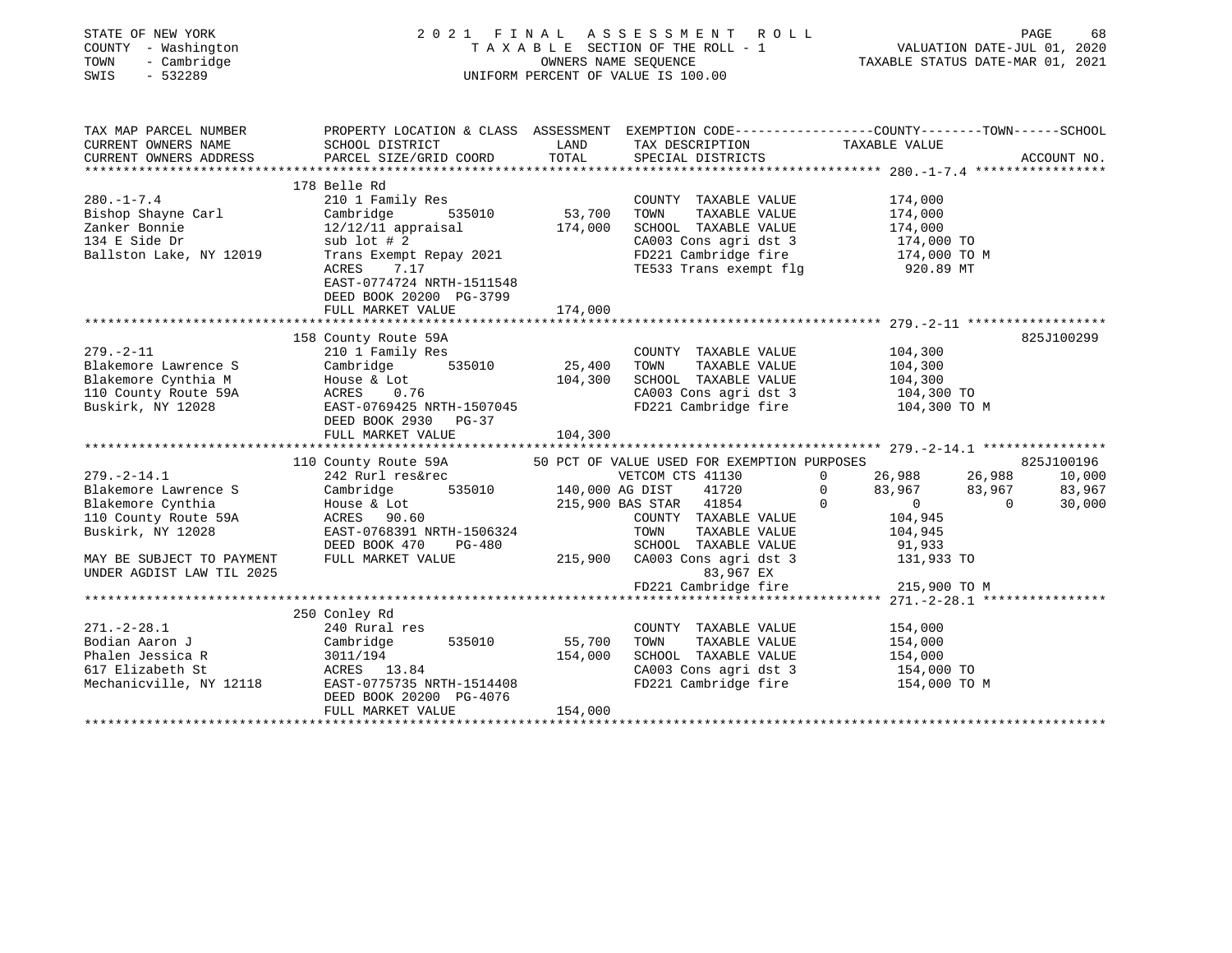# STATE OF NEW YORK 2 0 2 1 F I N A L A S S E S S M E N T R O L L PAGE 69COUNTY - Washington T A X A B L E SECTION OF THE ROLL - 1<br>
TOWN - Cambridge COUNTERS NAME SEQUENCE<br>
SWIS - 532289 UNIFORM PERCENT OF VALUE IS 100.00 SWIS - 532289 UNIFORM PERCENT OF VALUE IS 100.00

VALUATION DATE-JUL 01, 2020

| TAX MAP PARCEL NUMBER<br>CURRENT OWNERS NAME | PROPERTY LOCATION & CLASS ASSESSMENT EXEMPTION CODE----------------COUNTY-------TOWN-----SCHOOL<br>SCHOOL DISTRICT | LAND             | TAX DESCRIPTION TAXABLE VALUE             |                               |                    |
|----------------------------------------------|--------------------------------------------------------------------------------------------------------------------|------------------|-------------------------------------------|-------------------------------|--------------------|
| CURRENT OWNERS ADDRESS                       | PARCEL SIZE/GRID COORD                                                                                             | TOTAL            | SPECIAL DISTRICTS                         |                               | ACCOUNT NO.        |
|                                              |                                                                                                                    |                  |                                           |                               |                    |
|                                              | 81 Sugar Maple Way                                                                                                 |                  |                                           |                               | 825J100802         |
| $255. - 1 - 5$                               | 242 Rurl res&rec                                                                                                   |                  | AG DIST<br>41720                          | $\mathbf{0}$<br>70,375        | 70,375<br>70,375   |
| Boehlke Heather                              | 535010<br>Cambridge                                                                                                | 109,700 BAS STAR | 41854                                     | $\Omega$<br>$\overline{0}$    | 30,000<br>$\Omega$ |
| Konsul Matthew                               | Land & House                                                                                                       | 435,000          | COUNTY TAXABLE VALUE                      | 364,625                       |                    |
| 81 Sugar Maple Way                           | Rd maint agmt 1961/23                                                                                              |                  | TOWN<br>TAXABLE VALUE                     | 364,625                       |                    |
| PO Box 233                                   | ACRES 27.78                                                                                                        |                  | SCHOOL TAXABLE VALUE                      | 334,625                       |                    |
| Cambridge, NY 12816                          | EAST-0781740 NRTH-1535855<br>DEED BOOK 3106 PG-327                                                                 |                  | CA005 Cons agri dst 5<br>70,375 EX        | 364,625 TO                    |                    |
| MAY BE SUBJECT TO PAYMENT                    | FULL MARKET VALUE                                                                                                  |                  | 435,000 FD221 Cambridge fire 315,000 TO M |                               |                    |
| UNDER AGDIST LAW TIL 2025                    |                                                                                                                    |                  |                                           |                               |                    |
|                                              |                                                                                                                    |                  |                                           |                               |                    |
|                                              | 57 Durfee Rd                                                                                                       |                  |                                           |                               | 825J100978         |
| $288. - 1 - 15.5$                            | 242 Rurl res&rec                                                                                                   |                  | ENH STAR<br>41834                         | $\Omega$<br>$\overline{0}$    | $\Omega$<br>70,700 |
| Bowman Paul                                  | 535010<br>Cambridge                                                                                                | 59,200           | COUNTY TAXABLE VALUE                      | 288,500                       |                    |
| Bowman Joanne                                | Lot 5                                                                                                              | 288,500          | TOWN<br>TAXABLE VALUE                     | 288,500                       |                    |
| 57 Durfee Rd                                 | ACRES 10.09                                                                                                        |                  | SCHOOL TAXABLE VALUE                      | 217,800                       |                    |
| Buskirk, NY 12028                            | EAST-0766481 NRTH-1501859                                                                                          |                  | CA003 Cons agri dst 3                     | 288,500 TO                    |                    |
|                                              | DEED BOOK 772<br>PG-12                                                                                             |                  | FD221 Cambridge fire                      | 288,500 TO M                  |                    |
|                                              | FULL MARKET VALUE                                                                                                  | 288,500          |                                           |                               |                    |
|                                              |                                                                                                                    |                  |                                           |                               |                    |
|                                              | 280 Conley Rd                                                                                                      |                  |                                           |                               |                    |
| $271. - 2 - 30.1$                            | 241 Rural res&ag                                                                                                   |                  | COUNTY TAXABLE VALUE                      | 246,500                       |                    |
| Breault Caleb                                | Cambridge<br>535010                                                                                                | 78,700           | TOWN<br>TAXABLE VALUE                     | 246,500                       |                    |
| Breault Alida                                | House & Land                                                                                                       | 246,500          | SCHOOL TAXABLE VALUE                      | 246,500                       |                    |
| 280 Conley Rd                                | ACRES 12.77                                                                                                        |                  | CA003 Cons agri dst 3                     | 246,500 TO                    |                    |
| Cambridge, NY 12816                          | EAST-0775249 NRTH-1515218                                                                                          |                  | FD221 Cambridge fire                      | 246,500 TO M                  |                    |
|                                              | DEED BOOK 3340 PG-136                                                                                              |                  |                                           |                               |                    |
|                                              | FULL MARKET VALUE                                                                                                  | 246,500          |                                           |                               |                    |
|                                              |                                                                                                                    |                  |                                           |                               |                    |
|                                              | 915 Turnpike Rd                                                                                                    |                  |                                           |                               | 825J100656         |
| $263. -2 - 17$                               | 210 1 Family Res                                                                                                   |                  | <b>BAS STAR</b><br>41854                  | $\mathbf 0$<br>$\overline{0}$ | 30,000<br>$\Omega$ |
| Breen Leonard G                              | Cambridge<br>535010                                                                                                | 32,000           | COUNTY TAXABLE VALUE                      | 141,300                       |                    |
| Breen Kristin M                              | ACRES<br>2.40                                                                                                      | 141,300          | TAXABLE VALUE<br>TOWN                     | 141,300                       |                    |
| 915 Turnpike Rd                              | EAST-0788995 NRTH-1523463                                                                                          |                  | SCHOOL TAXABLE VALUE                      | 111,300                       |                    |
| Cambridge, NY 12816                          | DEED BOOK 1781 PG-343                                                                                              |                  | FD221 Cambridge fire                      | 141,300 TO M                  |                    |
|                                              | FULL MARKET VALUE                                                                                                  | 141,300          |                                           |                               |                    |
|                                              |                                                                                                                    |                  |                                           |                               |                    |
|                                              | 1061 County Route 60                                                                                               |                  |                                           |                               |                    |
| $246. - 1 - 29.11$                           | 210 1 Family Res                                                                                                   |                  | BAS STAR 41854                            | $\mathbf 0$<br>$\overline{0}$ | $\Omega$<br>30,000 |
| Brice Ronald J                               | Greenwich<br>533401                                                                                                | 31,400           | COUNTY TAXABLE VALUE                      | 122,300                       |                    |
| Brice Heather K                              | vac land                                                                                                           | 122,300          | TOWN<br>TAXABLE VALUE                     | 122,300                       |                    |
| 1061 County Route 60                         | lot 1B                                                                                                             |                  | SCHOOL TAXABLE VALUE                      | 92,300                        |                    |
| Greenwich, NY 12834                          | 2.43 BANK 997<br>ACRES                                                                                             |                  | CA003 Cons agri dst 3                     | 122,300 TO                    |                    |
|                                              | EAST-0772103 NRTH-1542605                                                                                          |                  | FD221 Cambridge fire                      | 122,300 TO M                  |                    |
|                                              | DEED BOOK 880<br>$PG-183$                                                                                          |                  |                                           |                               |                    |
|                                              | FULL MARKET VALUE                                                                                                  | 122,300          |                                           |                               |                    |
|                                              |                                                                                                                    |                  |                                           |                               |                    |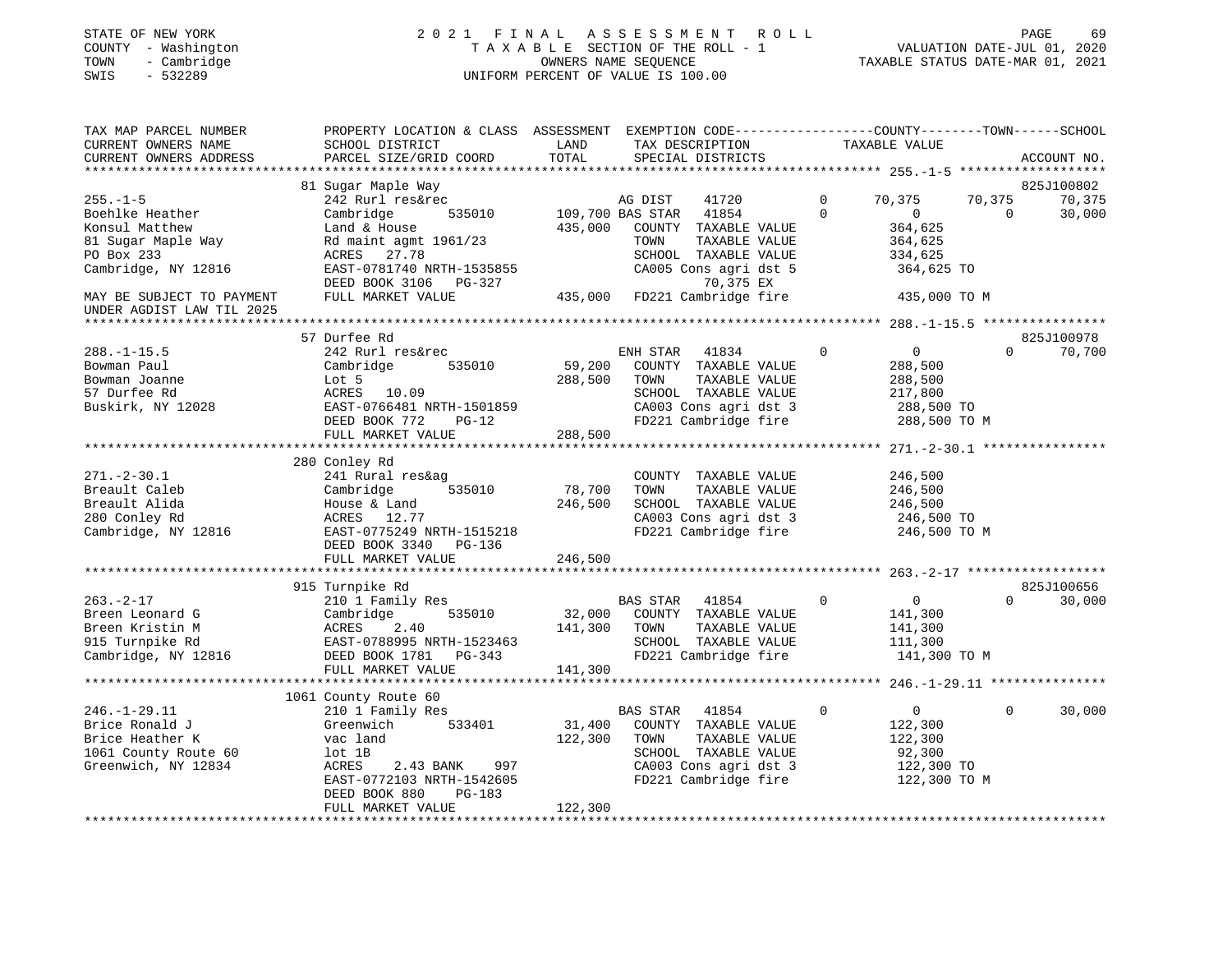| STATE OF NEW YORK    |  |              |  |
|----------------------|--|--------------|--|
| COUNTY               |  | - Washington |  |
| TOWN                 |  | - Cambridge  |  |
| $\sim$ $\sim$ $\sim$ |  | 50000        |  |

## STATE OF NEW YORK 2 0 2 1 F I N A L A S S E S S M E N T R O L L PAGE 70 COUNTY - Washington T A X A B L E SECTION OF THE ROLL - 1 VALUATION DATE-JUL 01, 2020 TOWN - Cambridge OWNERS NAME SEQUENCE TAXABLE STATUS DATE-MAR 01, 2021 SWIS - 532289 UNIFORM PERCENT OF VALUE IS 100.00

| TAX MAP PARCEL NUMBER<br>CURRENT OWNERS NAME<br>CURRENT OWNERS ADDRESS                                                 | PROPERTY LOCATION & CLASS ASSESSMENT EXEMPTION CODE---------------COUNTY-------TOWN------SCHOOL<br>SCHOOL DISTRICT<br>PARCEL SIZE/GRID COORD                                                        | LAND<br>TOTAL                 | TAX DESCRIPTION<br>SPECIAL DISTRICTS                                                                                                                    | TAXABLE VALUE                                                                                | ACCOUNT NO.                            |
|------------------------------------------------------------------------------------------------------------------------|-----------------------------------------------------------------------------------------------------------------------------------------------------------------------------------------------------|-------------------------------|---------------------------------------------------------------------------------------------------------------------------------------------------------|----------------------------------------------------------------------------------------------|----------------------------------------|
| $263. -2 - 22.2$<br>Bridge Ashley S<br>Goldreyer Lucas A<br>888 King Rd<br>Cambridge, NY 12816                         | 888 King Rd<br>210 1 Family Res<br>535010<br>Cambridge<br>Filed subdivision 20A-108<br>FRNT 357.00 DPTH<br>ACRES<br>2.67<br>EAST-0783972 NRTH-1522183<br>DEED BOOK 2967 PG-147<br>FULL MARKET VALUE | 30,000<br>130,000<br>130,000  | BAS STAR<br>41854<br>COUNTY TAXABLE VALUE<br>TOWN<br>TAXABLE VALUE<br>SCHOOL TAXABLE VALUE<br>CA003 Cons agri dst 3<br>FD221 Cambridge fire             | $\mathbf 0$<br>$\overline{0}$<br>130,000<br>130,000<br>100,000<br>130,000 TO<br>130,000 TO M | $\Omega$<br>30,000                     |
|                                                                                                                        |                                                                                                                                                                                                     |                               |                                                                                                                                                         |                                                                                              |                                        |
| $263. - 2 - 22$<br>Bridge Jonathon<br>Bridge Judith<br>910 King Rd<br>Cambridge, NY 12816<br>MAY BE SUBJECT TO PAYMENT | King Rd<br>105 Vac farmland<br>535010<br>Cambridge<br>ACRES 53.41<br>EAST-0784004 NRTH-1521605<br>DEED BOOK 927<br>PG-182<br>FULL MARKET VALUE                                                      | 100,100<br>100,100<br>100,100 | AG DIST<br>41720<br>COUNTY TAXABLE VALUE<br>TOWN<br>TAXABLE VALUE<br>SCHOOL TAXABLE VALUE<br>CA003 Cons agri dst 3<br>79,040 EX<br>FD221 Cambridge fire | $\circ$<br>79,040<br>21,060<br>21,060<br>21,060<br>21,060 TO<br>100,100 TO M                 | 825J100453<br>79,040<br>79,040         |
| UNDER AGDIST LAW TIL 2025                                                                                              |                                                                                                                                                                                                     |                               |                                                                                                                                                         |                                                                                              |                                        |
| $263. - 2 - 22.1$<br>Bridge Jonathon<br>Bridge Judith<br>910 King Rd                                                   | 910 King Rd<br>241 Rural res&ag<br>535010<br>Cambridge<br>ACRES 20.82<br>EAST-0785014 NRTH-1521983                                                                                                  | 241,500                       | 41720<br>AG DIST<br>78,000 ENH STAR 41834<br>COUNTY TAXABLE VALUE<br>TOWN<br>TAXABLE VALUE                                                              | 59,805<br>0<br>$\overline{0}$<br>$\Omega$<br>181,695<br>181,695                              | 59,805<br>59,805<br>70,700<br>$\Omega$ |
| Cambridge, NY 12816<br>MAY BE SUBJECT TO PAYMENT<br>UNDER AGDIST LAW TIL 2025                                          | DEED BOOK 927<br>PG-182<br>FULL MARKET VALUE                                                                                                                                                        |                               | SCHOOL TAXABLE VALUE<br>241,500 CA003 Cons agri dst 3<br>59,805 EX<br>FD221 Cambridge fire                                                              | 110,995<br>181,695 TO<br>241,500 TO M                                                        |                                        |
| $270. - 1 - 9$<br>Briggs Deborah L<br>35 Darwin Rd<br>Cambridge, NY 12816                                              | 35 Darwin Rd<br>210 1 Family Res<br>535010<br>Cambridge<br>H & L<br>ACRES<br>1.40<br>EAST-0766085 NRTH-1518446<br>DEED BOOK 20200 PG-6221<br>FULL MARKET VALUE                                      | 28,000<br>90,400<br>90,400    | COUNTY TAXABLE VALUE<br>TAXABLE VALUE<br>TOWN<br>SCHOOL TAXABLE VALUE<br>CA003 Cons agri dst 3<br>FD221 Cambridge fire                                  | 90,400<br>90,400<br>90,400<br>90,400 TO<br>90,400 TO M                                       | 825J100704                             |
|                                                                                                                        | 1012 County Route 59                                                                                                                                                                                |                               |                                                                                                                                                         |                                                                                              |                                        |
| $262. - 1 - 15.1$<br>Brock Clinton A<br>Brock Dawn M<br>1012 County Route 59<br>Cambridge, NY 12816                    | 210 1 Family Res<br>535010<br>Cambridge<br>House & Land<br>ACRES<br>4.23<br>EAST-0774523 NRTH-1519995<br>DEED BOOK 20191 PG-28409<br>FULL MARKET VALUE                                              | 37,200<br>230,000<br>230,000  | COUNTY TAXABLE VALUE<br>TOWN<br>TAXABLE VALUE<br>SCHOOL TAXABLE VALUE<br>CA003 Cons agri dst 3<br>FD221 Cambridge fire                                  | 230,000<br>230,000<br>230,000<br>230,000 TO<br>230,000 TO M                                  |                                        |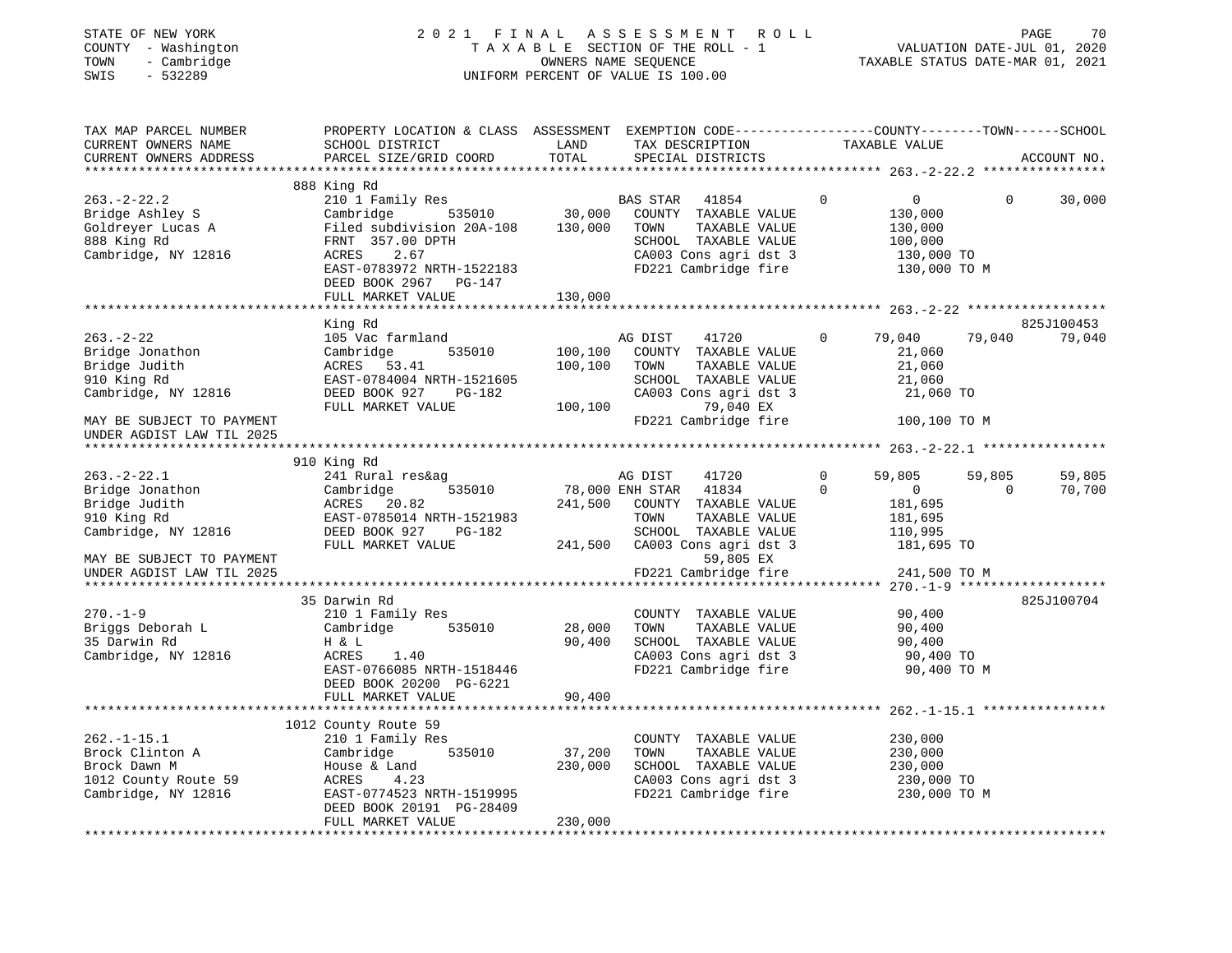# STATE OF NEW YORK 2 0 2 1 F I N A L A S S E S S M E N T R O L L PAGE 71COUNTY - Washington T A X A B L E SECTION OF THE ROLL - 1<br>
TOWN - Cambridge COUNERS NAME SEQUENCE<br>
SWIS - 532289 SWIS - 2020 SWIS - 532289 UNIFORM PERCENT OF VALUE IS 100.00

 $\begin{tabular}{ccccc} \textbf{Value} & \textbf{Value} & \textbf{Value} \\ \textbf{VALUATION} & \textbf{DATE-JUL} & \textbf{01,} & \textbf{2020} \\ \hline \textbf{Value} & \textbf{Value} & \textbf{MAP} & \textbf{01,} & \textbf{2021} \\ \end{tabular}$ 

| TAX MAP PARCEL NUMBER<br>CURRENT OWNERS NAME<br>CURRENT OWNERS ADDRESS                                                   | PROPERTY LOCATION & CLASS ASSESSMENT EXEMPTION CODE---------------COUNTY-------TOWN------SCHOOL<br>SCHOOL DISTRICT<br>PARCEL SIZE/GRID COORD                                 | LAND<br>TOTAL           | TAX DESCRIPTION<br>SPECIAL DISTRICTS                                                                                                                   | TAXABLE VALUE                                                                | ACCOUNT NO.           |
|--------------------------------------------------------------------------------------------------------------------------|------------------------------------------------------------------------------------------------------------------------------------------------------------------------------|-------------------------|--------------------------------------------------------------------------------------------------------------------------------------------------------|------------------------------------------------------------------------------|-----------------------|
| ***********************<br>$270. - 1 - 26.6$<br>Bromirski Christene A<br>13838 SW 5th Pl<br>Ocala, FL 34481              | 25 Brownell Rd<br>210 1 Family Res<br>535010<br>Cambridge<br>Vac Land<br>sub lot 3                                                                                           | 45,200<br>275,800       | BAS STAR<br>41854<br>COUNTY TAXABLE VALUE<br>TAXABLE VALUE<br>TOWN<br>SCHOOL TAXABLE VALUE                                                             | $\mathbf 0$<br>$\overline{0}$<br>275,800<br>275,800<br>245,800               | $\mathbf 0$<br>30,000 |
|                                                                                                                          | ACRES<br>6.81<br>EAST-0763748 NRTH-1516120<br>DEED BOOK C2825 PG-153<br>FULL MARKET VALUE                                                                                    | 275,800                 | CA003 Cons agri dst 3<br>FD221 Cambridge fire                                                                                                          | 275,800 TO<br>275,800 TO M                                                   |                       |
|                                                                                                                          | 837 County Route 59                                                                                                                                                          |                         |                                                                                                                                                        |                                                                              | 825J100479            |
| $271. - 1 - 4$<br>Bromirski David P<br>Bromirski Bridget H<br>837 County Route 59<br>Cambridge, NY 12816                 | 210 1 Family Res<br>535010<br>Cambridge<br>H & L<br>0.29<br>ACRES<br>EAST-0771310 NRTH-1517709<br>DEED BOOK 636<br>PG-306                                                    | 24,300<br>97,500        | BAS STAR<br>41854<br>COUNTY TAXABLE VALUE<br>TOWN<br>TAXABLE VALUE<br>SCHOOL TAXABLE VALUE<br>FD221 Cambridge fire                                     | $\Omega$<br>$\overline{0}$<br>97,500<br>97,500<br>67,500<br>97,500 TO M      | $\Omega$<br>30,000    |
|                                                                                                                          | FULL MARKET VALUE                                                                                                                                                            | 97,500                  |                                                                                                                                                        |                                                                              |                       |
|                                                                                                                          | State Route 372 Off N                                                                                                                                                        |                         |                                                                                                                                                        |                                                                              | 825J100415            |
| $246. - 1 - 6$<br>Brown Alan R<br>Brown Nancy K<br>135 Lewis Hill Rd<br>Greenwich, NY 12834<br>MAY BE SUBJECT TO PAYMENT | 322 Rural vac>10<br>533401<br>Greenwich<br>Woods<br>ACRES 12.40<br>EAST-0773971 NRTH-1544632<br>DEED BOOK 20200 PG-1139<br>FULL MARKET VALUE                                 | 8,700<br>8,700<br>8,700 | AG DIST<br>41720<br>COUNTY TAXABLE VALUE<br>TOWN<br>TAXABLE VALUE<br>SCHOOL TAXABLE VALUE<br>CA003 Cons agri dst 3<br>2,446 EX<br>FD221 Cambridge fire | 2,446<br>$\overline{0}$<br>6,254<br>6,254<br>6,254<br>6,254 TO<br>8,700 TO M | 2,446<br>2,446        |
| UNDER AGDIST LAW TIL 2025                                                                                                |                                                                                                                                                                              |                         |                                                                                                                                                        |                                                                              |                       |
|                                                                                                                          |                                                                                                                                                                              |                         |                                                                                                                                                        |                                                                              |                       |
| $261. - 2 - 18$<br>Brown Caleb<br>1058 Vly Summit Rd<br>Greenwich, NY 12834                                              | 1058 Vly Summit Rd<br>270 Mfg housing<br>Cambridge<br>535010<br>$261. - 1 - 18$<br>FRNT 170.00 DPTH<br>ACRES<br>0.65<br>EAST-0764187 NRTH-1523946<br>DEED BOOK 20200 PG-1679 | 22,500<br>48,900        | COUNTY TAXABLE VALUE<br>TOWN<br>TAXABLE VALUE<br>SCHOOL TAXABLE VALUE<br>CA003 Cons agri dst 3<br>FD221 Cambridge fire                                 | 48,900<br>48,900<br>48,900<br>48,900 TO<br>48,900 TO M                       | 825J100538            |
|                                                                                                                          | FULL MARKET VALUE                                                                                                                                                            | 48,900                  |                                                                                                                                                        |                                                                              |                       |
|                                                                                                                          | 195 Horton Rd                                                                                                                                                                |                         |                                                                                                                                                        |                                                                              |                       |
| $261 - 2 - 8.3$<br>Brown Daniel<br>Brown Sheryl<br>193 Horton Rd<br>Cambridge, NY 12816                                  | 314 Rural vac<10<br>535010<br>Cambridge<br>Survey 13068<br>FRNT 139.00 DPTH<br>1.77<br>ACRES<br>EAST-0765465 NRTH-1522139<br>DEED BOOK 3931<br>$PG-329$                      | 7,100<br>7,100          | COUNTY TAXABLE VALUE<br>TAXABLE VALUE<br>TOWN<br>SCHOOL TAXABLE VALUE<br>CA003 Cons agri dst 3<br>FD221 Cambridge fire                                 | 7,100<br>7,100<br>7,100<br>7,100 TO<br>7,100 TO M                            |                       |
|                                                                                                                          | FULL MARKET VALUE                                                                                                                                                            | 7,100                   |                                                                                                                                                        |                                                                              |                       |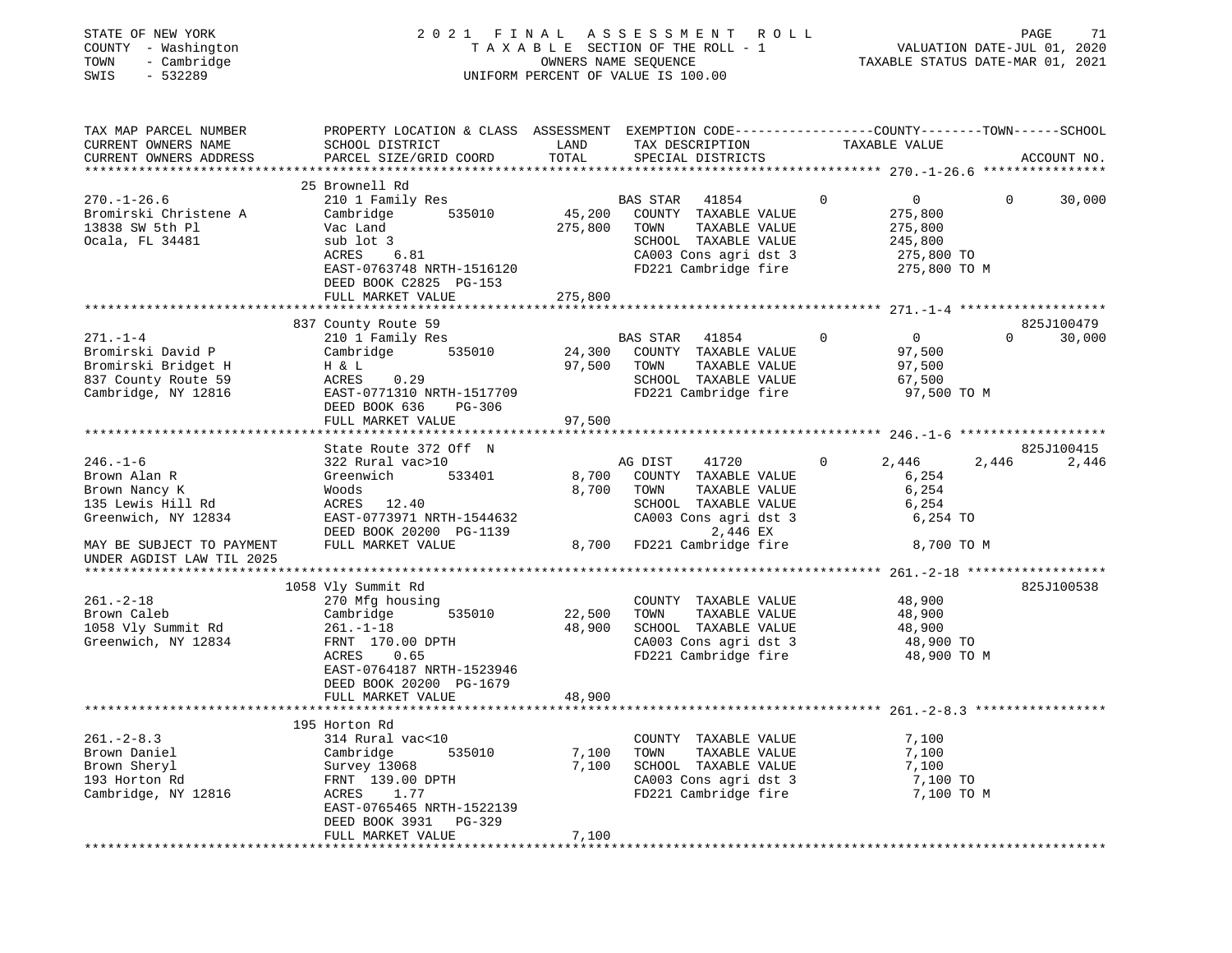# STATE OF NEW YORK 2 0 2 1 F I N A L A S S E S S M E N T R O L L PAGE 72COUNTY - Washington T A X A B L E SECTION OF THE ROLL - 1<br>
TOWN - Cambridge COUNTY - Washington<br>
SWIS - 532289 UNIFORM PERCENT OF VALUE IS 100.00 SWIS - 532289 UNIFORM PERCENT OF VALUE IS 100.00

| TAX MAP PARCEL NUMBER<br>CURRENT OWNERS NAME<br>CURRENT OWNERS ADDRESS                           | PROPERTY LOCATION & CLASS ASSESSMENT<br>SCHOOL DISTRICT<br>PARCEL SIZE/GRID COORD                                                                                       | LAND<br>TOTAL                                | EXEMPTION CODE-----------------COUNTY-------TOWN------SCHOOL<br>TAX DESCRIPTION<br>SPECIAL DISTRICTS                                               | TAXABLE VALUE                                                                                | ACCOUNT NO.                      |
|--------------------------------------------------------------------------------------------------|-------------------------------------------------------------------------------------------------------------------------------------------------------------------------|----------------------------------------------|----------------------------------------------------------------------------------------------------------------------------------------------------|----------------------------------------------------------------------------------------------|----------------------------------|
| *************************                                                                        |                                                                                                                                                                         |                                              |                                                                                                                                                    |                                                                                              |                                  |
| $246. - 1 - 35.2$<br>Brown David<br>535 Easton Station Rd                                        | Gillis Rd<br>105 Vac farmland<br>533401<br>Greenwich<br>12.70<br>ACRES                                                                                                  | 55,400<br>55,400                             | 41720<br>AG DIST<br>COUNTY TAXABLE VALUE<br>TOWN<br>TAXABLE VALUE                                                                                  | $\Omega$<br>49,445<br>5,955<br>5,955                                                         | 825J102023<br>49,445<br>49,445   |
| Greenwich, NY 12834                                                                              | EAST-0767357 NRTH-1537293<br>DEED BOOK 873<br>$PG-45$                                                                                                                   |                                              | SCHOOL TAXABLE VALUE<br>CA003 Cons agri dst 3                                                                                                      | 5,955<br>5,955 TO                                                                            |                                  |
| MAY BE SUBJECT TO PAYMENT<br>UNDER AGDIST LAW TIL 2025                                           | FULL MARKET VALUE                                                                                                                                                       | 55,400                                       | 49,445 EX<br>FD221 Cambridge fire                                                                                                                  | 55,400 TO M                                                                                  |                                  |
|                                                                                                  |                                                                                                                                                                         |                                              |                                                                                                                                                    |                                                                                              | 825J100439                       |
| $254. - 1 - 20.1$<br>Brown David H<br>535 Easton Station Rd<br>Greenwich, NY 12834               | Kenyon Rd<br>105 Vac farmland<br>535010<br>Cambridge<br>Land<br>ACRES 133.90<br>EAST-0770184 NRTH-1530297                                                               | 212,400<br>214,000                           | AG DIST<br>41720<br>COUNTY TAXABLE VALUE<br>TOWN<br>TAXABLE VALUE<br>SCHOOL TAXABLE VALUE<br>CA003 Cons agri dst 3                                 | $\mathbf{0}$<br>132,455<br>81,545<br>81,545<br>81,545<br>81,545 TO                           | 132,455<br>132,455               |
| MAY BE SUBJECT TO PAYMENT<br>UNDER AGDIST LAW TIL 2025                                           | DEED BOOK 3355 PG-62<br>FULL MARKET VALUE                                                                                                                               |                                              | 132,455 EX<br>214,000 FD221 Cambridge fire                                                                                                         | 214,000 TO M                                                                                 |                                  |
|                                                                                                  |                                                                                                                                                                         |                                              |                                                                                                                                                    |                                                                                              |                                  |
|                                                                                                  | 76 Dickensen Rd                                                                                                                                                         |                                              |                                                                                                                                                    |                                                                                              | 825J100815                       |
| $280 - 2 - 4$<br>Brown Mark W<br>76 Dickensen Rd<br>Buskirk, NY 12028                            | 210 1 Family Res<br>Cambridge<br>535010<br>H & L<br>ACRES<br>8.10<br>EAST-0776186 NRTH-1508761<br>DEED BOOK 2522<br>PG-271<br>FULL MARKET VALUE                         | 49,400<br>232,000<br>232,000<br>************ | <b>BAS STAR</b><br>41854<br>COUNTY TAXABLE VALUE<br>TOWN<br>TAXABLE VALUE<br>SCHOOL TAXABLE VALUE<br>CA003 Cons agri dst 3<br>FD221 Cambridge fire | $\mathbf 0$<br>$\overline{0}$<br>232,000<br>232,000<br>202,000<br>232,000 TO<br>232,000 TO M | $\Omega$<br>30,000               |
|                                                                                                  |                                                                                                                                                                         |                                              |                                                                                                                                                    | ************** 261.-2-8.1 ******************                                                 | 825J100243                       |
| $261. - 2 - 8.1$<br>Brown Walter C<br>Horton-Brown Gayle<br>209 Horton Rd<br>Cambridge, NY 12816 | 209 Horton Rd<br>270 Mfg housing<br>535010<br>Cambridge<br>$261. - 1 - 8.1$<br>ACRES<br>9.60<br>EAST-0765135 NRTH-1522482<br>DEED BOOK 3000 PG-242<br>FULL MARKET VALUE | 58,400<br>89,500<br>89,500                   | COUNTY TAXABLE VALUE<br>TOWN<br>TAXABLE VALUE<br>SCHOOL TAXABLE VALUE<br>CA003 Cons agri dst 3<br>FD221 Cambridge fire                             | 89,500<br>89,500<br>89,500<br>89,500 TO<br>89,500 TO M                                       |                                  |
|                                                                                                  |                                                                                                                                                                         |                                              |                                                                                                                                                    |                                                                                              |                                  |
| $261 - 2 - 8.2$                                                                                  | 193 Horton Rd<br>210 1 Family Res                                                                                                                                       |                                              | <b>BAS STAR</b><br>41854                                                                                                                           | $\Omega$<br>$\mathbf 0$                                                                      | 825J100894<br>$\Omega$<br>30,000 |
| Brown William<br>Brown Patrice<br>193 Horton Rd<br>Cambridge, NY 12816                           | Cambridge<br>535010<br>Vl<br>$261. - 1 - 8.2$<br>FRNT 300.00 DPTH<br>6.00<br>ACRES<br>EAST-0765358 NRTH-1521939<br>DEED BOOK 486<br>PG-755                              | 54,000<br>166,100                            | COUNTY TAXABLE VALUE<br>TOWN<br>TAXABLE VALUE<br>SCHOOL TAXABLE VALUE<br>CA003 Cons agri dst 3<br>FD221 Cambridge fire                             | 166,100<br>166,100<br>136,100<br>166,100 TO<br>166,100 TO M                                  |                                  |
|                                                                                                  | FULL MARKET VALUE                                                                                                                                                       | 166,100                                      |                                                                                                                                                    |                                                                                              |                                  |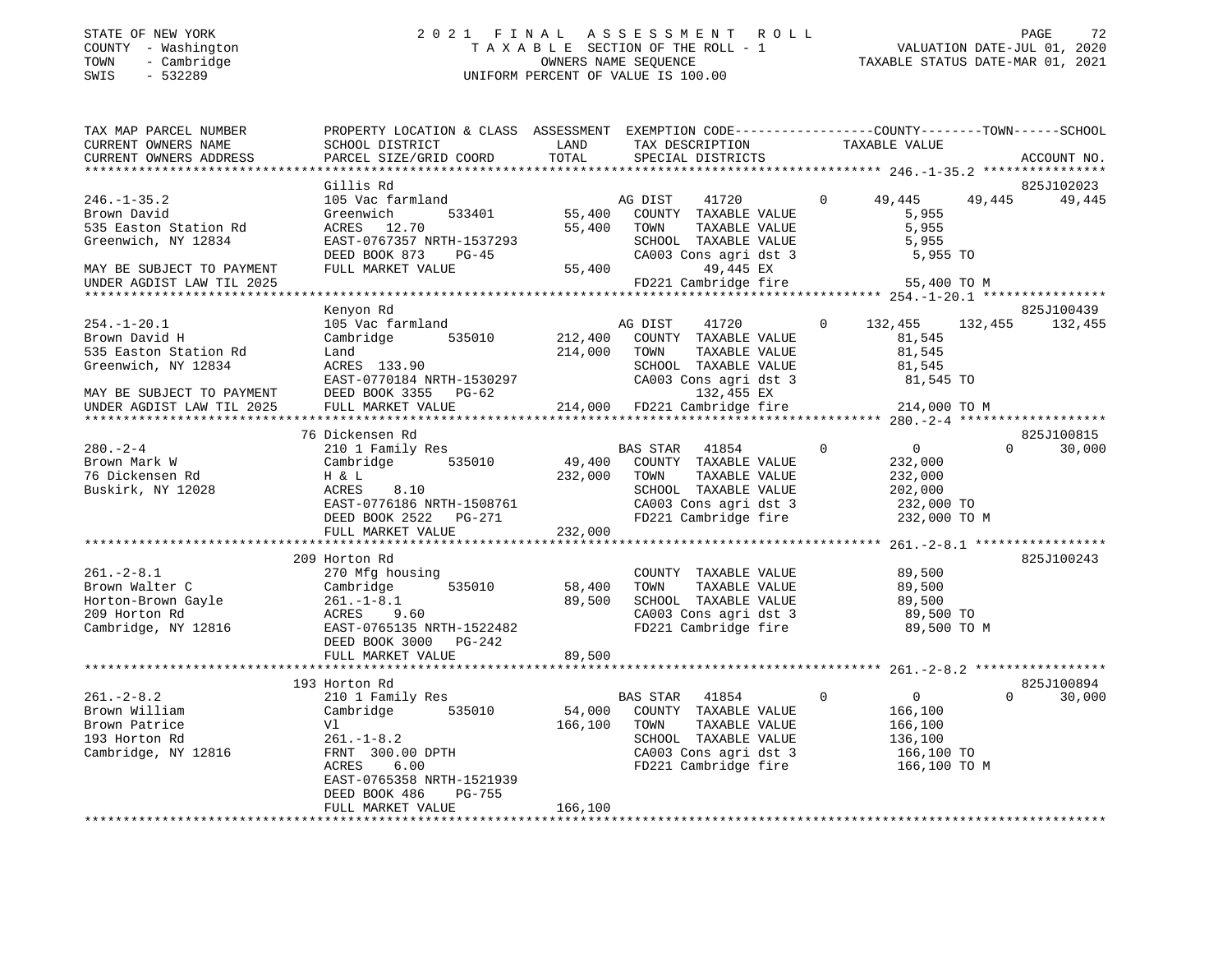| STATE OF NEW YORK<br>COUNTY - Washington<br>- Cambridge<br>TOWN<br>SWIS<br>$-532289$                |                                                                                                                                                                         |                              | 2021 FINAL ASSESSMENT ROLL<br>TAXABLE SECTION OF THE ROLL - 1<br>OWNERS NAME SEOUENCE<br>UNIFORM PERCENT OF VALUE IS 100.00         | PAGE<br>73<br>VALUATION DATE-JUL 01, 2020<br>TAXABLE STATUS DATE-MAR 01, 2021                                 |
|-----------------------------------------------------------------------------------------------------|-------------------------------------------------------------------------------------------------------------------------------------------------------------------------|------------------------------|-------------------------------------------------------------------------------------------------------------------------------------|---------------------------------------------------------------------------------------------------------------|
| TAX MAP PARCEL NUMBER<br>CURRENT OWNERS NAME<br>CURRENT OWNERS ADDRESS                              | SCHOOL DISTRICT<br>PARCEL SIZE/GRID COORD                                                                                                                               | LAND<br>TOTAL                | TAX DESCRIPTION TAXABLE VALUE<br>SPECIAL DISTRICTS                                                                                  | PROPERTY LOCATION & CLASS ASSESSMENT EXEMPTION CODE---------------COUNTY-------TOWN-----SCHOOL<br>ACCOUNT NO. |
| $255. - 1 - 8$<br>Brownell Alice P<br>169 State Route 372<br>Cambridge, NY 12816                    | 169 State Route 372<br>210 1 Family Res<br>535010<br>Cambridge<br>H & L 722/135<br>ACRES 1.80<br>EAST-0784775 NRTH-1534159<br>DEED BOOK 2543 PG-13<br>FULL MARKET VALUE | 27,500<br>137,500<br>137,500 | COUNTY TAXABLE VALUE<br>TAXABLE VALUE<br>TOWN<br>SCHOOL TAXABLE VALUE<br>CA005 Cons agri dst 5<br>FD221 Cambridge fire 137,500 TO M | 825J100385<br>137,500<br>137,500<br>137,500<br>137,500 TO                                                     |
|                                                                                                     |                                                                                                                                                                         |                              |                                                                                                                                     |                                                                                                               |
| $262. -2 - 12.6$<br>Brownell Margaret<br>Brownell Scott<br>122 S 2nd Ave<br>Mechanicville, NY 12118 | County Route 59<br>322 Rural vac>10<br>535010<br>Cambridge<br>Filed Map 13328<br>FRNT 680.00 DPTH<br>ACRES 11.35<br>DEED BOOK 20200 PG-6446<br>FULL MARKET VALUE        | 60,700<br>60,700<br>60,700   | COUNTY TAXABLE VALUE<br>TOWN<br>TAXABLE VALUE<br>SCHOOL TAXABLE VALUE<br>CA003 Cons agri dst 3<br>FD221 Cambridge fire              | 60,700<br>60,700<br>60,700<br>60,700 TO<br>60,700 TO M                                                        |
|                                                                                                     |                                                                                                                                                                         |                              |                                                                                                                                     |                                                                                                               |
| $271. - 2 - 3.6$<br>Brownell Shannon M<br>Scully Jonathan<br>37 Rogers Ln<br>Cambridge, NY 12816    | 37 Rogers Ln<br>210 1 Family Res<br>Cambridge<br>535010<br>Sub lot E<br>FRNT 302.00 DPTH<br>ACRES<br>0.91<br>EAST-0771923 NRTH-1518910<br>DEED BOOK 3524 PG-145         | 25,300<br>52,800             | COUNTY TAXABLE VALUE<br>TOWN<br>TAXABLE VALUE<br>SCHOOL TAXABLE VALUE<br>FD221 Cambridge fire                                       | 52,800<br>52,800<br>52,800<br>52,800 TO M                                                                     |
|                                                                                                     | FULL MARKET VALUE                                                                                                                                                       | 52,800                       |                                                                                                                                     |                                                                                                               |
|                                                                                                     |                                                                                                                                                                         |                              |                                                                                                                                     |                                                                                                               |
| $255.14 - 3 - 13$<br>Bruce Thomas J<br>18 Perry Ln<br>Cambridge, NY 12816                           | 18 Perry Ln<br>210 1 Family Res<br>535010<br>Cambridge<br>H & L<br>$255. - 3 - 13$<br>0.36<br>ACRES<br>EAST-0785930 NRTH-1531644<br>DEED BOOK 2124 PG-85                | 22,700<br>112,000            | BAS STAR 41854<br>COUNTY TAXABLE VALUE<br>TOWN<br>TAXABLE VALUE<br>SCHOOL TAXABLE VALUE<br>FD221 Cambridge fire                     | 825J100465<br>$\circ$<br>$\overline{0}$<br>$\Omega$<br>30,000<br>112,000<br>112,000<br>82,000<br>112,000 TO M |

\*\*\*\*\*\*\*\*\*\*\*\*\*\*\*\*\*\*\*\*\*\*\*\*\*\*\*\*\*\*\*\*\*\*\*\*\*\*\*\*\*\*\*\*\*\*\*\*\*\*\*\*\*\*\*\*\*\*\*\*\*\*\*\*\*\*\*\*\*\*\*\*\*\*\*\*\*\*\*\*\*\*\*\*\*\*\*\*\*\*\*\*\*\*\*\*\*\*\*\*\*\*\*\*\*\*\*\*\*\*\*\*\*\*\*\*\*\*\*\*\*\*\*\*\*\*\*\*\*\*\*\*

FULL MARKET VALUE 112,000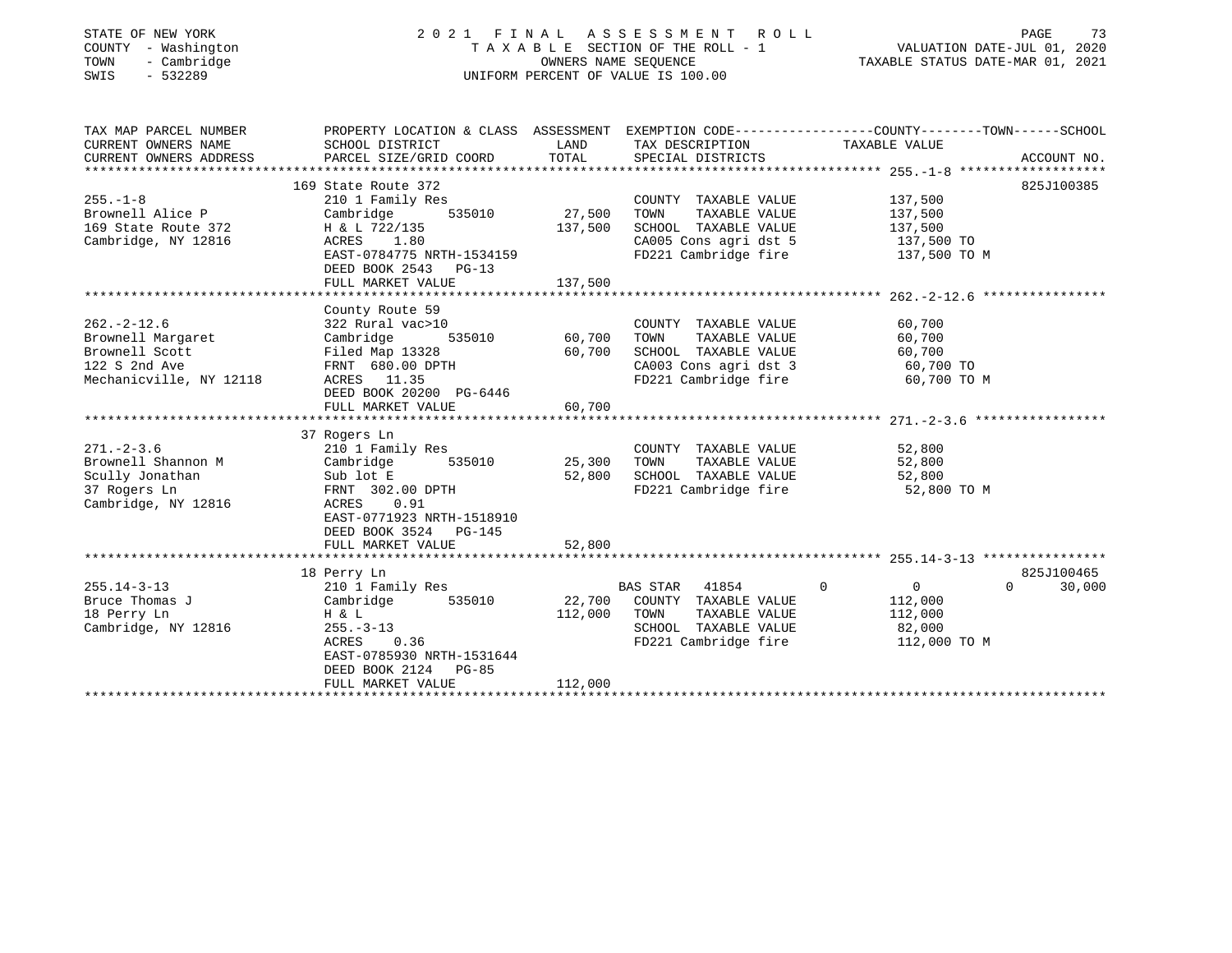## STATE OF NEW YORK 2 0 2 1 F I N A L A S S E S S M E N T R O L L PAGE 74COUNTY - Washington T A X A B L E SECTION OF THE ROLL - 1<br>
TOWN - Cambridge COUNTERS NAME SEQUENCE<br>
SWIS - 532289 SWIS - 2020 SWIS - 532289 UNIFORM PERCENT OF VALUE IS 100.00

- سعجة<br>2020 , VALUATION DATE-JUL 01<br>2021 - 10 01 2021

| TAX MAP PARCEL NUMBER     | PROPERTY LOCATION & CLASS ASSESSMENT EXEMPTION CODE---------------COUNTY-------TOWN------SCHOOL |         |                        |                |                |          |             |
|---------------------------|-------------------------------------------------------------------------------------------------|---------|------------------------|----------------|----------------|----------|-------------|
| CURRENT OWNERS NAME       | SCHOOL DISTRICT                                                                                 | LAND    | TAX DESCRIPTION        |                | TAXABLE VALUE  |          |             |
| CURRENT OWNERS ADDRESS    | PARCEL SIZE/GRID COORD                                                                          | TOTAL   | SPECIAL DISTRICTS      |                |                |          | ACCOUNT NO. |
|                           |                                                                                                 |         |                        |                |                |          |             |
|                           | 259 Stevenson Rd                                                                                |         |                        |                |                |          | 825J100483  |
| $246. - 1 - 22$           | 242 Rurl res&rec                                                                                |         | AG DIST<br>41720       | $\Omega$       | 89,622         | 89,622   | 89,622      |
| Brushett Lauren           | 535010<br>Cambridge                                                                             |         | 190,000 BAS STAR 41854 | $\Omega$       | $\overline{0}$ | $\Omega$ | 30,000      |
| Brushett David            | Farm                                                                                            | 290,300 | COUNTY TAXABLE VALUE   |                | 200,678        |          |             |
| 259 Stevenson Rd          | ACRES 100.00                                                                                    |         | TOWN<br>TAXABLE VALUE  |                | 200,678        |          |             |
| PO Box 149                | EAST-0778814 NRTH-1537923                                                                       |         | SCHOOL TAXABLE VALUE   |                | 170,678        |          |             |
| Greenwich, NY 12834       | DEED BOOK 951<br>$PG-264$                                                                       |         | CA005 Cons agri dst 5  |                | 200,678 TO     |          |             |
|                           | FULL MARKET VALUE                                                                               | 290,300 | 89,622 EX              |                |                |          |             |
| MAY BE SUBJECT TO PAYMENT |                                                                                                 |         | FD221 Cambridge fire   |                | 290,300 TO M   |          |             |
| UNDER AGDIST LAW TIL 2025 |                                                                                                 |         |                        |                |                |          |             |
|                           |                                                                                                 |         |                        |                |                |          |             |
|                           | 62 Durfee Rd                                                                                    |         |                        |                |                |          | 825J100531  |
| $288. - 1 - 16$           | 210 1 Family Res                                                                                |         | COUNTY TAXABLE VALUE   |                | 155,800        |          |             |
| Buck Donald W Jr          | Cambridge<br>535010                                                                             | 41,200  | TOWN<br>TAXABLE VALUE  |                | 155,800        |          |             |
| Buck Abigail C            | House & Lot                                                                                     | 155,800 | SCHOOL TAXABLE VALUE   |                | 155,800        |          |             |
| 62 Durfee Rd              | 5.80<br>ACRES                                                                                   |         | FD221 Cambridge fire   |                | 155,800 TO M   |          |             |
| Buskirk, NY 12028         | EAST-0765254 NRTH-1500771                                                                       |         |                        |                |                |          |             |
|                           | DEED BOOK 20191 PG-27344                                                                        |         |                        |                |                |          |             |
|                           | FULL MARKET VALUE                                                                               | 155,800 |                        |                |                |          |             |
|                           |                                                                                                 |         |                        |                |                |          |             |
|                           | Stump Church Rd                                                                                 |         |                        |                |                |          | 825J100641  |
| $254. - 1 - 22$           | 314 Rural vac<10                                                                                |         | 41720<br>AG DIST       | $\circ$        | 15,590         | 15,590   | 15,590      |
| Buckley Abdon             | 535010<br>Cambridge                                                                             | 16,500  | COUNTY TAXABLE VALUE   |                | 910            |          |             |
| Buckley Mary Jane         | Land/well                                                                                       | 16,500  | TOWN<br>TAXABLE VALUE  |                | 910            |          |             |
| 54 Scully Ln              | ACRES<br>2.40                                                                                   |         | SCHOOL TAXABLE VALUE   |                | 910            |          |             |
| Greenwich, NY 12834       | EAST-0768247 NRTH-1530037                                                                       |         | CA003 Cons agri dst 3  |                | 910 TO         |          |             |
|                           | DEED BOOK 591<br>$PG-245$                                                                       |         | 15,590 EX              |                |                |          |             |
| MAY BE SUBJECT TO PAYMENT | FULL MARKET VALUE                                                                               | 16,500  | FD221 Cambridge fire   |                | 16,500 TO M    |          |             |
| UNDER AGDIST LAW TIL 2025 |                                                                                                 |         |                        |                |                |          |             |
|                           |                                                                                                 |         |                        |                |                |          |             |
|                           | County Route 60                                                                                 |         |                        |                |                |          | 825J100594  |
| $262. - 1 - 24$           | 322 Rural vac>10                                                                                |         | AG DIST<br>41720       | $\overline{0}$ | 74,371         | 74,371   | 74,371      |
| Buckley Abdon             | 535010<br>Cambridge                                                                             | 92,800  | COUNTY TAXABLE VALUE   |                | 18,429         |          |             |
| Buckley Mary Jane         | ACRES 41.40                                                                                     | 92,800  | TOWN<br>TAXABLE VALUE  |                | 18,429         |          |             |
| 54 Scully Ln              | EAST-0770564 NRTH-1525253                                                                       |         | SCHOOL TAXABLE VALUE   |                | 18,429         |          |             |
| Greenwich, NY 12834       | DEED BOOK 614<br>$PG-264$                                                                       |         | CA003 Cons agri dst 3  |                | 18,429 TO      |          |             |
|                           | FULL MARKET VALUE                                                                               | 92,800  | 74,371 EX              |                |                |          |             |
| MAY BE SUBJECT TO PAYMENT |                                                                                                 |         | FD221 Cambridge fire   |                | 92,800 TO M    |          |             |
| UNDER AGDIST LAW TIL 2025 |                                                                                                 |         |                        |                |                |          |             |
|                           |                                                                                                 |         |                        |                |                |          |             |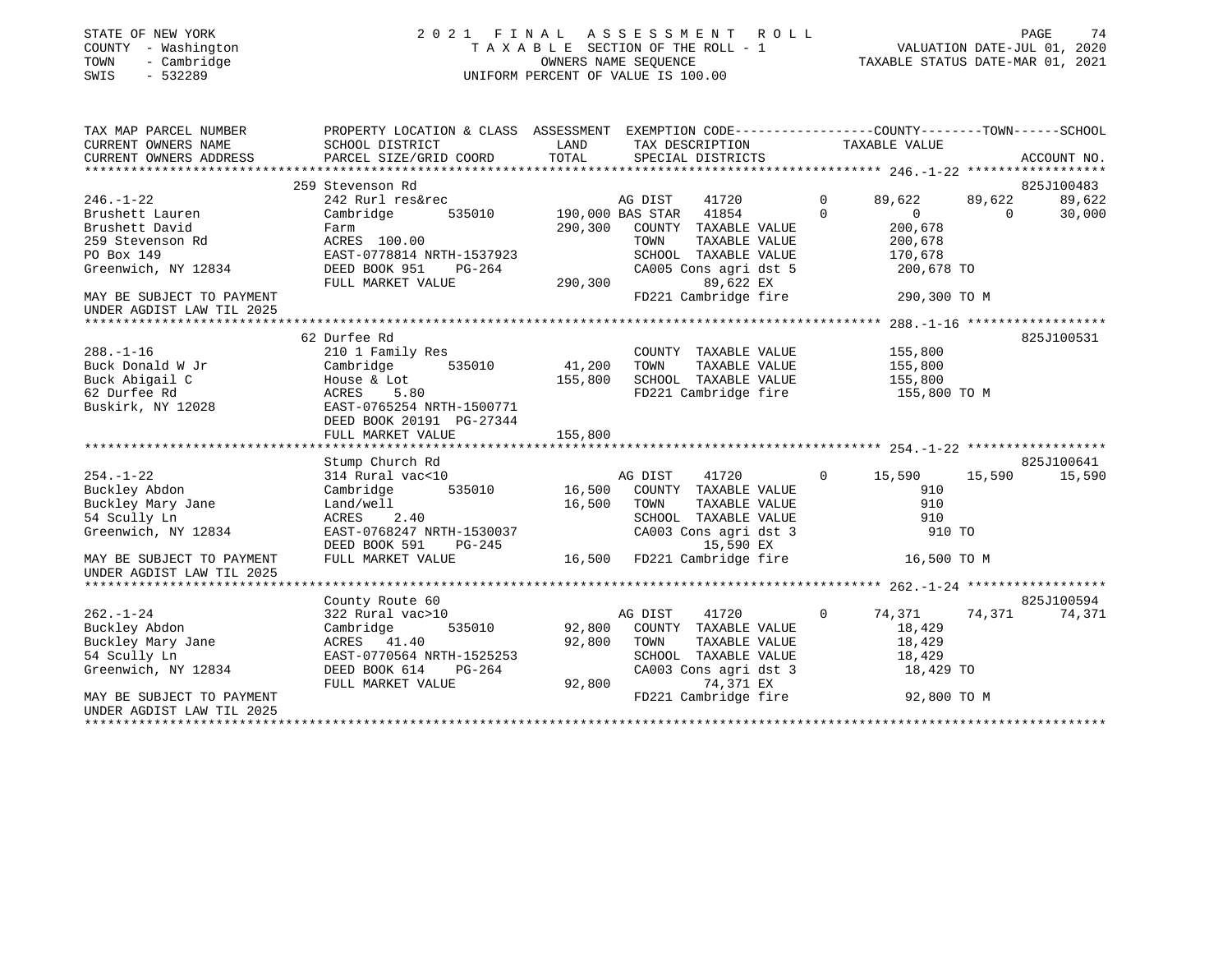#### STATE OF NEW YORK 2 0 2 1 F I N A L A S S E S S M E N T R O L L PAGE 75 COUNTY - Washington T A X A B L E SECTION OF THE ROLL - 1 VALUATION DATE-JUL 01, 2020 TATE OF NEW YORK COUNTY - Washington COUNTY - Washington COUNTY - Washington COUNTY - Washington COUNTY - Washington 2020<br>
TAXABLE SECTION OF THE ROLL - 1 VALUATION DATE-JUL 01, 2020<br>
TOWN - Cambridge COUNTY - Cambridge CO SWIS - 532289 UNIFORM PERCENT OF VALUE IS 100.00

| TAX MAP PARCEL NUMBER     | PROPERTY LOCATION & CLASS ASSESSMENT |                 | EXEMPTION CODE-----------------COUNTY-------TOWN------SCHOOL |             |                |             |                |
|---------------------------|--------------------------------------|-----------------|--------------------------------------------------------------|-------------|----------------|-------------|----------------|
| CURRENT OWNERS NAME       | SCHOOL DISTRICT                      | LAND            | TAX DESCRIPTION                                              |             | TAXABLE VALUE  |             |                |
| CURRENT OWNERS ADDRESS    | PARCEL SIZE/GRID COORD               | TOTAL           | SPECIAL DISTRICTS                                            |             |                |             | ACCOUNT NO.    |
|                           |                                      |                 |                                                              |             |                |             |                |
|                           | Stump Church Rd                      |                 |                                                              |             |                |             | 825J100835     |
| $254. - 1 - 20.2$         | 312 Vac w/imprv                      |                 | AG DIST<br>41720                                             | $\mathbf 0$ | 56,163         | 56,163      | 56,163         |
| Buckley Abdon J           | Cambridge<br>535010                  | 64,600          | COUNTY TAXABLE VALUE                                         |             | 8,537          |             |                |
| Buckley Mary Jane         | Land/barns                           | 64,700          | TOWN<br>TAXABLE VALUE                                        |             | 8,537          |             |                |
| 54 Scully Ln              | ACRES 19.00                          |                 | SCHOOL TAXABLE VALUE                                         |             | 8,537          |             |                |
| Greenwich, NY 12834       | EAST-0768564 NRTH-1529335            |                 | CA003 Cons agri dst 3                                        |             | 8,537 TO       |             |                |
|                           | PG-955<br>DEED BOOK 454              |                 | 56,163 EX                                                    |             |                |             |                |
| MAY BE SUBJECT TO PAYMENT | FULL MARKET VALUE                    |                 | 64,700 FD221 Cambridge fire                                  |             | 64,700 TO M    |             |                |
| UNDER AGDIST LAW TIL 2025 |                                      |                 |                                                              |             |                |             |                |
|                           |                                      |                 |                                                              |             |                |             |                |
|                           | Wilderness Way                       |                 |                                                              |             |                |             | 825J100255     |
| $254. - 1 - 29$           | 105 Vac farmland                     |                 | AG DIST<br>41720                                             | $\Omega$    | 45,870         | 45,870      | 45,870         |
| Buckley Abdon J           | Greenwich<br>533401                  | 53,900          | COUNTY TAXABLE VALUE                                         |             | 8,030          |             |                |
| Buckley Mary Jane         | Land                                 | 53,900          | TAXABLE VALUE<br>TOWN                                        |             | 8,030          |             |                |
| 54 Scully Ln              | ACRES<br>21.20                       |                 | SCHOOL TAXABLE VALUE                                         |             | 8,030          |             |                |
| Greenwich, NY 12834       | EAST-0769021 NRTH-1533457            |                 | CA003 Cons agri dst 3                                        |             | 8,030 TO       |             |                |
|                           | DEED BOOK 426<br>$PG-246$            |                 | 45,870 EX                                                    |             |                |             |                |
| MAY BE SUBJECT TO PAYMENT | FULL MARKET VALUE                    | 53,900          | FD221 Cambridge fire                                         |             | 53,900 TO M    |             |                |
| UNDER AGDIST LAW TIL 2025 |                                      |                 |                                                              |             |                |             |                |
|                           |                                      |                 |                                                              |             |                |             |                |
|                           | 54 Scully Ln                         |                 | 31 PCT OF VALUE USED FOR EXEMPTION PURPOSES                  |             |                |             | 825J100254     |
| $261. - 2 - 2$            | 112 Dairy farm                       |                 | 41720<br>AG DIST                                             | $\Omega$    | 115,979        | 115,979     | 115,979        |
| Buckley Abdon J           | Cambridge<br>535010                  | 179,100 AGED-CO | 41802                                                        | $\mathbf 0$ | 31,403         | $\Omega$    | $\overline{0}$ |
| 54 Scully Ln              | Ag Commit 707/162                    |                 | 202,600 AGED-TOWN 41803                                      | $\mathbf 0$ | $\Omega$       | 28,263      | $\overline{0}$ |
| Greenwich, NY 12834       | $261. - 1 - 2$                       |                 | AGED-SCH<br>41804                                            | $\mathbf 0$ | $\overline{0}$ | $\mathbf 0$ | 21,982         |
|                           | ACRES 102.50                         |                 | ENH STAR<br>41834                                            | $\Omega$    | $\overline{0}$ | $\Omega$    | 64,639         |
| MAY BE SUBJECT TO PAYMENT | EAST-0766982 NRTH-1529607            |                 | COUNTY TAXABLE VALUE                                         |             | 55,218         |             |                |
| UNDER AGDIST LAW TIL 2025 | DEED BOOK 430<br>PG-317              |                 | TOWN<br>TAXABLE VALUE                                        |             | 58,358         |             |                |
|                           | FULL MARKET VALUE                    | 202,600         | SCHOOL TAXABLE VALUE                                         |             | $\mathbf 0$    |             |                |
|                           |                                      |                 | CA003 Cons agri dst 3                                        |             | 86,621 TO      |             |                |
|                           |                                      |                 | 115,979 EX                                                   |             |                |             |                |
|                           |                                      |                 | FD221 Cambridge fire                                         |             | 202,600 TO M   |             |                |
|                           |                                      |                 |                                                              |             |                |             |                |
|                           | Tinque Rd                            |                 |                                                              |             |                |             | 825J100300     |
| $261. - 2 - 5$            | 105 Vac farmland                     |                 | AG DIST<br>41720                                             | $\circ$     | 53,719         | 53,719      | 53,719         |
| Buckley Abdon J           | Cambridge<br>535010                  | 85,100          | COUNTY TAXABLE VALUE                                         |             | 31,381         |             |                |
| Buckley Mary              | Vac Land                             | 85,100          | TOWN<br>TAXABLE VALUE                                        |             | 31,381         |             |                |
| 54 Scully Ln              | Ag Commit 707/162                    |                 | SCHOOL TAXABLE VALUE                                         |             | 31,381         |             |                |
| Greenwich, NY 12834       | $261. - 1 - 5$                       |                 | CA003 Cons agri dst 3                                        |             |                |             |                |
|                           | ACRES 44.10                          |                 | 53,719 EX                                                    |             | 31,381 TO      |             |                |
| MAY BE SUBJECT TO PAYMENT | EAST-0769023 NRTH-1523083            |                 | FD221 Cambridge fire                                         |             | 85,100 TO M    |             |                |
|                           | PG-947                               |                 |                                                              |             |                |             |                |
| UNDER AGDIST LAW TIL 2025 | DEED BOOK 500<br>FULL MARKET VALUE   |                 |                                                              |             |                |             |                |
|                           |                                      | 85,100          |                                                              |             |                |             |                |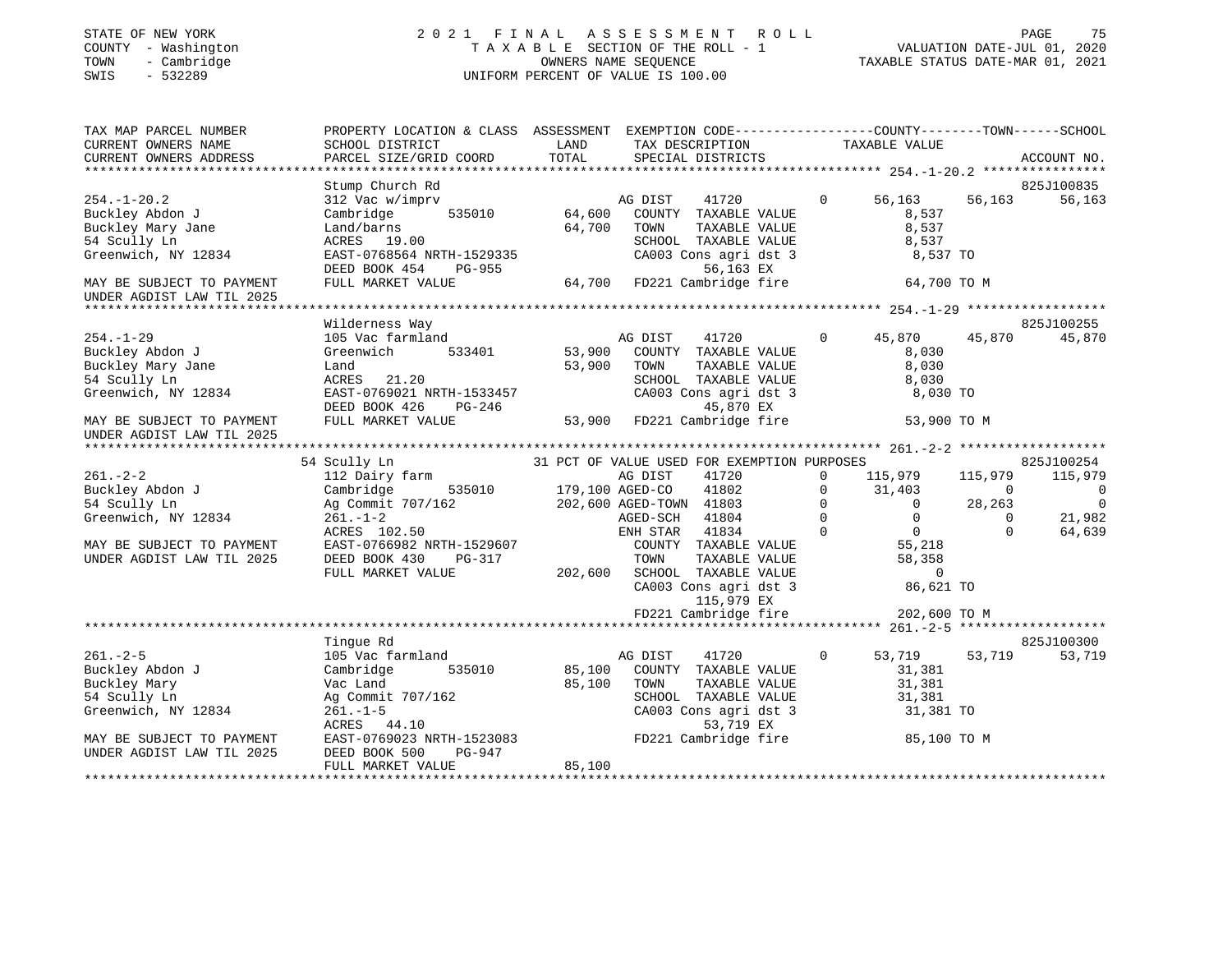## STATE OF NEW YORK 2 0 2 1 F I N A L A S S E S S M E N T R O L L PAGE 76COUNTY - Washington T A X A B L E SECTION OF THE ROLL - 1 VALUATION DATE-JUL 01, 2020 SWIS - 532289 UNIFORM PERCENT OF VALUE IS 100.00

| TAX MAP PARCEL NUMBER<br>CURRENT OWNERS NAME<br>CURRENT OWNERS ADDRESS                          | PROPERTY LOCATION & CLASS ASSESSMENT EXEMPTION CODE----------------COUNTY-------TOWN------SCHOOL<br>SCHOOL DISTRICT<br>PARCEL SIZE/GRID COORD                                        | LAND<br>TOTAL                | TAX DESCRIPTION<br>SPECIAL DISTRICTS                                                                                                        | TAXABLE VALUE                                                                      | ACCOUNT NO.    |
|-------------------------------------------------------------------------------------------------|--------------------------------------------------------------------------------------------------------------------------------------------------------------------------------------|------------------------------|---------------------------------------------------------------------------------------------------------------------------------------------|------------------------------------------------------------------------------------|----------------|
|                                                                                                 |                                                                                                                                                                                      |                              |                                                                                                                                             |                                                                                    |                |
| $261. -2 - 5.3$<br>Buckley Abdon J<br>Buckley Mary<br>54 Scully Ln<br>Greenwch, NY 12834        | Tingue Rd Off N<br>105 Vac farmland<br>535010<br>Cambridge<br>$1$ ot #3<br>$261. - 1 - 5.3$<br>ACRES<br>4.69                                                                         | 6,900<br>6,900               | AG DIST<br>41720<br>COUNTY TAXABLE VALUE<br>TOWN<br>TAXABLE VALUE<br>SCHOOL TAXABLE VALUE<br>CA003 Cons agri dst 3                          | $\Omega$<br>4,869<br>2,031<br>2,031<br>2,031<br>2,031 TO                           | 4,869<br>4,869 |
| MAY BE SUBJECT TO PAYMENT                                                                       | EAST-0769106 NRTH-1525361<br>DEED BOOK 500<br>PG-947                                                                                                                                 |                              | 4,869 EX<br>FD221 Cambridge fire                                                                                                            | 6,900 TO M                                                                         |                |
| UNDER AGDIST LAW TIL 2025                                                                       | FULL MARKET VALUE                                                                                                                                                                    | 6,900                        |                                                                                                                                             |                                                                                    |                |
|                                                                                                 |                                                                                                                                                                                      |                              |                                                                                                                                             |                                                                                    |                |
| $261. - 2 - 12$<br>Buckley Abdon James Jr<br>1084 Vly Summit Rd<br>Greenwich, NY 12834          | 1084 Vly Summit Rd<br>210 1 Family Res<br>535010<br>Cambridge<br>Trailer & Lot<br>$261. - 1 - 12$<br><b>ACRES</b><br>2.60<br>EAST-0764654 NRTH-1524480<br>DEED BOOK 3485<br>$PG-339$ | 38,000<br>133,000            | COUNTY TAXABLE VALUE<br>TOWN<br>TAXABLE VALUE<br>SCHOOL TAXABLE VALUE<br>FD221 Cambridge fire                                               | 133,000<br>133,000<br>133,000<br>133,000 TO M                                      | 825J100366     |
|                                                                                                 | FULL MARKET VALUE                                                                                                                                                                    | 133,000                      |                                                                                                                                             |                                                                                    |                |
|                                                                                                 | ********************                                                                                                                                                                 |                              |                                                                                                                                             |                                                                                    |                |
| $280. - 1 - 8$<br>Buckley Dorothy<br>372 New Salem Rd<br>Voorheesville, NY 12186                | Belle Rd/s Off<br>322 Rural vac>10<br>Cambridge<br>535010<br>Vac Land<br>ACRES 11.30<br>EAST-0774613 NRTH-1510838<br>DEED BOOK 952<br>PG-212<br>FULL MARKET VALUE                    | 8,700<br>8,700<br>8,700      | COUNTY TAXABLE VALUE<br>TOWN<br>TAXABLE VALUE<br>SCHOOL TAXABLE VALUE<br>CA003 Cons agri dst 3<br>FD221 Cambridge fire                      | 8,700<br>8,700<br>8,700<br>8,700 TO<br>8,700 TO M                                  | 825J100636     |
|                                                                                                 |                                                                                                                                                                                      |                              |                                                                                                                                             |                                                                                    |                |
| $288. - 1 - 31.2$<br>Bugbee Donald<br>Bugbee Trista<br>14 Mead Rd<br>Johnsonville, NY 12094     | 14 Mead Rd<br>312 Vac w/imprv<br>Hoosic Valley<br>384201<br>ACRES<br>1.01<br>EAST-0757228 NRTH-1499037<br>DEED BOOK 2126<br>PG-44<br>FULL MARKET VALUE                               | 10,100<br>10,600<br>10,600   | COUNTY TAXABLE VALUE<br>TOWN<br>TAXABLE VALUE<br>SCHOOL TAXABLE VALUE<br>CA003 Cons agri dst 3<br>FD221 Cambridge fire                      | 10,600<br>10,600<br>10,600<br>10,600 TO<br>10,600 TO M                             |                |
|                                                                                                 |                                                                                                                                                                                      |                              |                                                                                                                                             |                                                                                    |                |
| $288. - 1 - 30.1$<br>Bugbee Donald J<br>Bugbee Trista L<br>27 Mead Rd<br>Johnsonville, NY 12094 | 27 Mead Rd<br>242 Rurl res&rec<br>Hoosic Valley<br>384201<br>House & Land<br>998<br>ACRES 10.16 BANK<br>EAST-0756479 NRTH-1499455<br>$PG-272$<br>DEED BOOK 813<br>FULL MARKET VALUE  | 70,300<br>241,900<br>241,900 | BAS STAR<br>41854<br>COUNTY TAXABLE VALUE<br>TAXABLE VALUE<br>TOWN<br>SCHOOL TAXABLE VALUE<br>CA003 Cons agri dst 3<br>FD221 Cambridge fire | $\overline{0}$<br>0<br>241,900<br>241,900<br>211,900<br>241,900 TO<br>241,900 TO M | 30,000<br>0    |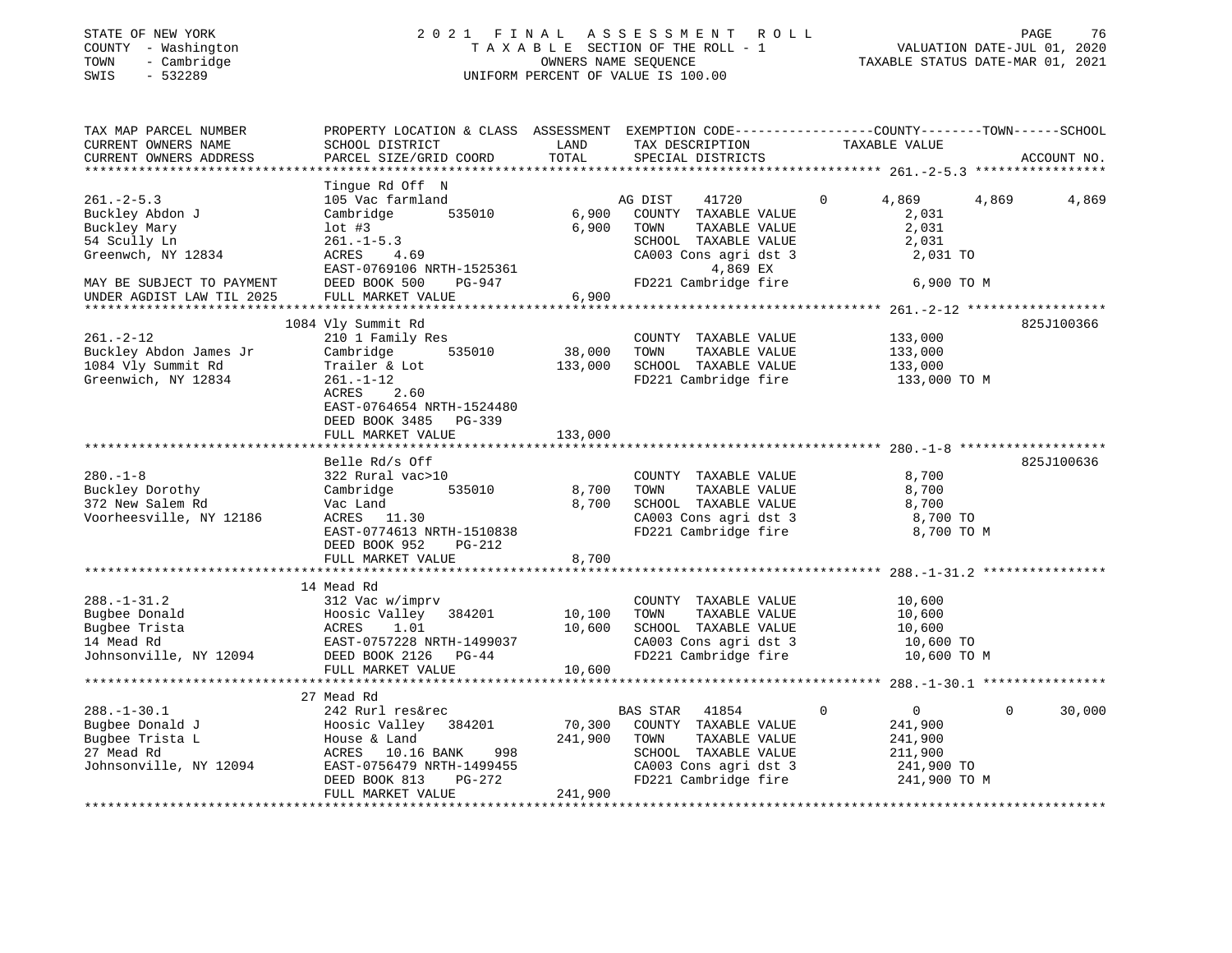| STATE OF NEW YORK                         |            |             |
|-------------------------------------------|------------|-------------|
| COUNTY                                    | $\sim$ $-$ | Washington  |
| TOWN                                      |            | - Cambridge |
| $C$ <sub><math>T</math></sub> $T$ $T$ $C$ |            | 5.2000      |

#### STATE OF NEW YORK 2 0 2 1 F I N A L A S S E S S M E N T R O L L PAGE 77COUNTY - Washington T A X A B L E SECTION OF THE ROLL - 1 VALUATION DATE-JUL 01, 2020 TOWN - Cambridge OWNERS NAME SEQUENCE TAXABLE STATUS DATE-MAR 01, 2021 SWIS - 532289 UNIFORM PERCENT OF VALUE IS 100.00

VALUATION DATE-JUL 01, 2020

| TAX MAP PARCEL NUMBER         | PROPERTY LOCATION & CLASS ASSESSMENT |                     | EXEMPTION CODE-----------------COUNTY-------TOWN------SCHOOL |                               |                       |
|-------------------------------|--------------------------------------|---------------------|--------------------------------------------------------------|-------------------------------|-----------------------|
| CURRENT OWNERS NAME           | SCHOOL DISTRICT                      | LAND                | TAX DESCRIPTION                                              | TAXABLE VALUE                 |                       |
| CURRENT OWNERS ADDRESS        | PARCEL SIZE/GRID COORD               | TOTAL               | SPECIAL DISTRICTS                                            |                               | ACCOUNT NO.           |
|                               |                                      | **********          |                                                              |                               |                       |
|                               | 949 County Route 59                  |                     |                                                              |                               | 825J100265            |
| $271. - 2 - 9$                | 210 1 Family Res                     |                     | COUNTY TAXABLE VALUE                                         | 242,800                       |                       |
| Bullard Robert K              | Cambridge<br>535010                  | 38,800              | TAXABLE VALUE<br>TOWN                                        | 242,800                       |                       |
| 70 East St                    | H & L                                | 242,800             | SCHOOL TAXABLE VALUE                                         | 242,800                       |                       |
| South Salem, NY 10590         | 395/604                              |                     | FD221 Cambridge fire                                         | 242,800 TO M                  |                       |
|                               | ACRES<br>2.75                        |                     |                                                              |                               |                       |
|                               | EAST-0773201 NRTH-1519349            |                     |                                                              |                               |                       |
|                               | DEED BOOK 3482 PG-246                |                     |                                                              |                               |                       |
|                               | FULL MARKET VALUE                    | 242,800             |                                                              |                               |                       |
|                               | ***************************          |                     |                                                              |                               |                       |
|                               | 217 Kenyon Rd                        |                     |                                                              |                               | 825J100418            |
| $254. - 1 - 4.2$              | 241 Rural res&ag                     |                     | AG DIST<br>41720                                             | 82,200<br>$\Omega$            | 82,200<br>82,200      |
| Bullock Geoffrey              | 533401<br>Greenwich                  | 192,700             | COUNTY TAXABLE VALUE                                         | 382,600                       |                       |
| Bullock Amy                   | 2570/151                             | 464,800             | TOWN<br>TAXABLE VALUE                                        | 382,600                       |                       |
| 217 Kenyon Rd                 | Trans Exempt Repay 2021              |                     | SCHOOL TAXABLE VALUE                                         | 382,600                       |                       |
| Greenwich, NY 12834           | ACRES 113.35                         |                     | CA003 Cons agri dst 3                                        | 382,600 TO                    |                       |
|                               | EAST-0768213 NRTH-1534539            |                     | 82,200 EX                                                    |                               |                       |
| MAY BE SUBJECT TO PAYMENT     | DEED BOOK 20200 PG-2150              |                     | FD221 Cambridge fire                                         | 464,800 TO M                  |                       |
| UNDER AGDIST LAW TIL 2025     | FULL MARKET VALUE                    |                     | 464,800 TE533 Trans exempt flg                               | 579.34 MT                     |                       |
|                               |                                      |                     |                                                              |                               |                       |
|                               | 940 County Route 59                  |                     |                                                              |                               | 825J100568            |
| $271. - 2 - 16$               | 210 1 Family Res                     |                     | <b>BAS STAR</b><br>41854                                     | $\mathbf 0$<br>$\overline{0}$ | $\Omega$<br>30,000    |
| Bump Richard G                | Cambridge<br>535010                  | 34,000              | COUNTY TAXABLE VALUE                                         | 295,400                       |                       |
| Kelleher Vincent F            | H & L                                | 295,400             | TOWN<br>TAXABLE VALUE                                        | 295,400                       |                       |
| PO Box 341                    | ACRES<br>3.00                        |                     | SCHOOL TAXABLE VALUE                                         | 265,400                       |                       |
| Cambridge, NY 12816           | EAST-0773363 NRTH-1518826            |                     | CA003 Cons agri dst 3                                        | 295,400 TO                    |                       |
|                               | DEED BOOK 854<br>PG-212              |                     | FD221 Cambridge fire                                         | 295,400 TO M                  |                       |
|                               | FULL MARKET VALUE                    | 295,400             |                                                              |                               |                       |
|                               |                                      |                     |                                                              |                               |                       |
|                               | 98 Durfee Rd                         |                     | 44 PCT OF VALUE USED FOR EXEMPTION PURPOSES                  |                               | 825J100958            |
| $288. - 1 - 15.1$             | 242 Rurl res&rec                     |                     | AGED-SCH 41804                                               | $\mathbf 0$<br>$\overline{0}$ | $\mathbf 0$<br>10,630 |
| Burgoyne Linda M              | 535010                               |                     | 81,700 AGED-CO<br>41802                                      | $\mathbf 0$<br>53,152         | $\Omega$<br>0         |
|                               | Cambridge                            |                     |                                                              | $\mathbf 0$<br>$\overline{0}$ | 70,700<br>$\Omega$    |
| 98 Durfee Rd                  | Lot 1                                |                     | 241,600 ENH STAR<br>41834                                    | $\Omega$                      |                       |
| Buskirk, NY 12028             | ACRES 15.83                          |                     | AG DIST<br>41720                                             | 31,450<br>$\Omega$            | 31,450<br>31,450      |
|                               | EAST-0766110 NRTH-1499644            |                     | AGED-TOWN 41803                                              | $\overline{0}$                | 21,261<br>0           |
| MAY BE SUBJECT TO PAYMENT     | DEED BOOK 2336<br>$PG-3$             |                     | COUNTY TAXABLE VALUE                                         | 156,998                       |                       |
| UNDER AGDIST LAW TIL 2025     | FULL MARKET VALUE                    | 241,600             | TAXABLE VALUE<br>TOWN                                        | 188,889                       |                       |
|                               |                                      |                     | SCHOOL TAXABLE VALUE                                         | 128,820                       |                       |
|                               |                                      |                     | FD221 Cambridge fire                                         | 241,600 TO M                  |                       |
|                               |                                      |                     |                                                              |                               |                       |
|                               | 6 Content Farm Rd                    |                     |                                                              |                               | 825L100553            |
| $255.14 - 3 - 4$              | 210 1 Family Res                     |                     | COUNTY TAXABLE VALUE                                         | 182,000                       |                       |
| Burr Adam Patrick             | 535010<br>Cambridge                  | 34,000              | TOWN<br>TAXABLE VALUE                                        | 182,000                       |                       |
| Skellie Rachel                | H & L                                | 182,000             | SCHOOL TAXABLE VALUE                                         | 182,000                       |                       |
| 6 Content Farm Rd             | Ref 390/42                           |                     | CA005 Cons agri dst 5                                        | 182,000 TO                    |                       |
| Cambridge, NY 12816           | $255. - 3 - 4$                       |                     | FD221 Cambridge fire                                         | 182,000 TO M                  |                       |
|                               | 1.80<br>ACRES                        |                     |                                                              |                               |                       |
|                               | EAST-0786216 NRTH-1532952            |                     |                                                              |                               |                       |
|                               | DEED BOOK 3533<br>PG-134             |                     |                                                              |                               |                       |
|                               | FULL MARKET VALUE                    | 182,000             |                                                              |                               |                       |
| ***************************** | ***************************          | ******************* |                                                              |                               |                       |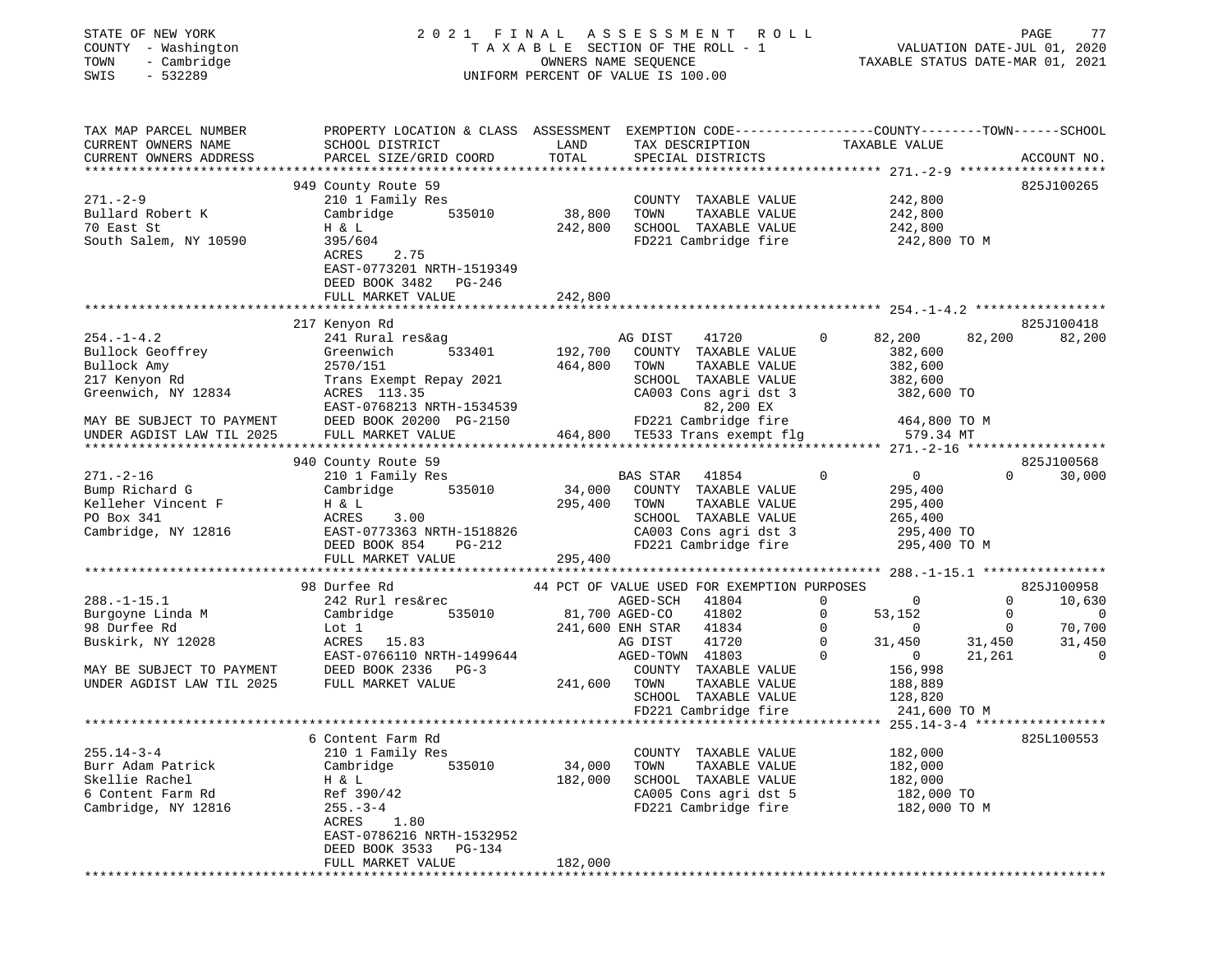## STATE OF NEW YORK 2 0 2 1 F I N A L A S S E S S M E N T R O L L PAGE 78COUNTY - Washington T A X A B L E SECTION OF THE ROLL - 1 VALUATION DATE-JUL 01, 2020 SWIS - 532289 UNIFORM PERCENT OF VALUE IS 100.00

 $\begin{tabular}{ccccc} \textbf{Value} & \textbf{Value} \\ \textbf{VALUATION} & \textbf{DATE-JUL} & 01, & 2020 \\ \hline \end{tabular}$ 

| TAX MAP PARCEL NUMBER<br>CURRENT OWNERS NAME<br>CURRENT OWNERS ADDRESS                     | PROPERTY LOCATION & CLASS ASSESSMENT EXEMPTION CODE---------------COUNTY-------TOWN------SCHOOL<br>SCHOOL DISTRICT<br>PARCEL SIZE/GRID COORD                                         | LAND<br>TOTAL                | TAX DESCRIPTION<br>SPECIAL DISTRICTS                                                                                                             | TAXABLE VALUE                                                                                     | ACCOUNT NO.                                                                                   |
|--------------------------------------------------------------------------------------------|--------------------------------------------------------------------------------------------------------------------------------------------------------------------------------------|------------------------------|--------------------------------------------------------------------------------------------------------------------------------------------------|---------------------------------------------------------------------------------------------------|-----------------------------------------------------------------------------------------------|
| **************************                                                                 |                                                                                                                                                                                      |                              |                                                                                                                                                  |                                                                                                   |                                                                                               |
|                                                                                            | 66 DeMarco Ln                                                                                                                                                                        |                              |                                                                                                                                                  |                                                                                                   | 825J100974                                                                                    |
| $271 - 3 - 7.3$<br>Burr Charles P<br>Burr Paula S<br>66 DeMarco Ln                         | 210 1 Family Res<br>535010<br>Cambridge<br>House & Land<br>ACRES<br>2.00                                                                                                             |                              | AGED-CO<br>41802<br>25,000 VETWAR CTS 41120<br>143,000 VETDIS CTS 41140<br>ENH STAR<br>41834                                                     | $\mathbf 0$<br>7,508<br>$\mathbf 0$<br>21,450<br>71,500<br>$\Omega$<br>$\Omega$<br>$\overline{0}$ | $\Omega$<br>$\overline{0}$<br>21,450<br>6,000<br>20,000<br>71,500<br>$\overline{0}$<br>70,700 |
| Buskirk, NY 12028                                                                          | EAST-0780147 NRTH-1517701<br>DEED BOOK 563<br>PG-151<br>FULL MARKET VALUE                                                                                                            |                              | COUNTY TAXABLE VALUE<br>TAXABLE VALUE<br>TOWN<br>143,000 SCHOOL TAXABLE VALUE<br>CA003 Cons agri dst 3<br>FD221 Cambridge fire                   | 42,542<br>50,050<br>46,300<br>143,000 TO<br>143,000 TO M                                          |                                                                                               |
|                                                                                            |                                                                                                                                                                                      |                              |                                                                                                                                                  |                                                                                                   |                                                                                               |
| $280. -2 - 17.2$<br>Bush Karen D<br>Bush Michael T<br>30 County Rt 59<br>Buskirk, NY 12028 | 30 County Route 59<br>242 Rurl res&rec<br>535010<br>Cambridge<br>Trans Exempt Repay 2021<br>ACRES 26.60<br>EAST-0777632 NRTH-1505659<br>DEED BOOK 20200 PG-1996<br>FULL MARKET VALUE | 78,300<br>220,000<br>220,000 | COUNTY TAXABLE VALUE<br>TOWN<br>TAXABLE VALUE<br>SCHOOL TAXABLE VALUE<br>CA003 Cons agri dst 3<br>FD221 Cambridge fire<br>TE533 Trans exempt flg | 220,000<br>220,000<br>220,000<br>220,000 TO<br>220,000 TO M<br>2397.94 MT                         | 825J100860                                                                                    |
|                                                                                            |                                                                                                                                                                                      |                              |                                                                                                                                                  |                                                                                                   |                                                                                               |
|                                                                                            | 71 Brownell Rd                                                                                                                                                                       |                              |                                                                                                                                                  |                                                                                                   | 825J100540                                                                                    |
| $270. - 1 - 32$<br>Butch Mary T<br>71 Brownell Rd<br>Cambridge, NY 12816                   | 210 1 Family Res<br>Cambridge<br>535010<br>H & L<br>FRNT 133.00 DPTH 164.00<br>EAST-0764200 NRTH-1517286<br>DEED BOOK 744<br>PG-142                                                  | 21,500<br>125,000            | BAS STAR 41854<br>COUNTY TAXABLE VALUE<br>TAXABLE VALUE<br>TOWN<br>SCHOOL TAXABLE VALUE<br>CA003 Cons agri dst 3<br>FD221 Cambridge fire         | $\mathbf 0$<br>$\overline{0}$<br>125,000<br>125,000<br>95,000<br>125,000 TO<br>125,000 TO M       | 30,000<br>$\Omega$                                                                            |
|                                                                                            | FULL MARKET VALUE                                                                                                                                                                    | 125,000                      |                                                                                                                                                  |                                                                                                   |                                                                                               |
|                                                                                            |                                                                                                                                                                                      |                              |                                                                                                                                                  |                                                                                                   |                                                                                               |
| $261. - 2 - 23$<br>Bykowski Mary Kate<br>1031 Vly Summit Rd<br>Greenwich, NY 12834         | 1031 Vly Summit Rd<br>210 1 Family Res<br>Cambridge 535010<br>Η&l<br>$261. - 1 - 23$<br>ACRES<br>3.10                                                                                | 35,500<br>113,400            | COUNTY TAXABLE VALUE<br>TAXABLE VALUE<br>TOWN<br>SCHOOL TAXABLE VALUE<br>FD221 Cambridge fire                                                    | 113,400<br>113,400<br>113,400<br>113,400 TO M                                                     | 825J100238                                                                                    |
|                                                                                            | EAST-0763646 NRTH-1524007<br>DEED BOOK 4008<br>$PG-20$<br>FULL MARKET VALUE                                                                                                          | 113,400                      |                                                                                                                                                  |                                                                                                   |                                                                                               |
|                                                                                            | 719 County Route 60                                                                                                                                                                  |                              |                                                                                                                                                  |                                                                                                   | 825J100839                                                                                    |
| $254. - 1 - 5.2$<br>Byron Paul J<br>Byron Carol L<br>PO Box 146<br>Greenwich, NY 12834     | 242 Rurl res&rec<br>Cambridge 535010<br>H&l<br>ACRES 35.00<br>EAST-0772692 NRTH-1534805<br>DEED BOOK 775<br>PG-161                                                                   | 95,800<br>349,400            | COUNTY TAXABLE VALUE<br>TOWN<br>TAXABLE VALUE<br>SCHOOL TAXABLE VALUE<br>CA003 Cons agri dst 3<br>FD221 Cambridge fire                           | 349,400<br>349,400<br>349,400<br>349,400 TO<br>349,400 TO M                                       |                                                                                               |
|                                                                                            | FULL MARKET VALUE                                                                                                                                                                    | 349,400                      |                                                                                                                                                  |                                                                                                   |                                                                                               |
|                                                                                            |                                                                                                                                                                                      |                              |                                                                                                                                                  |                                                                                                   |                                                                                               |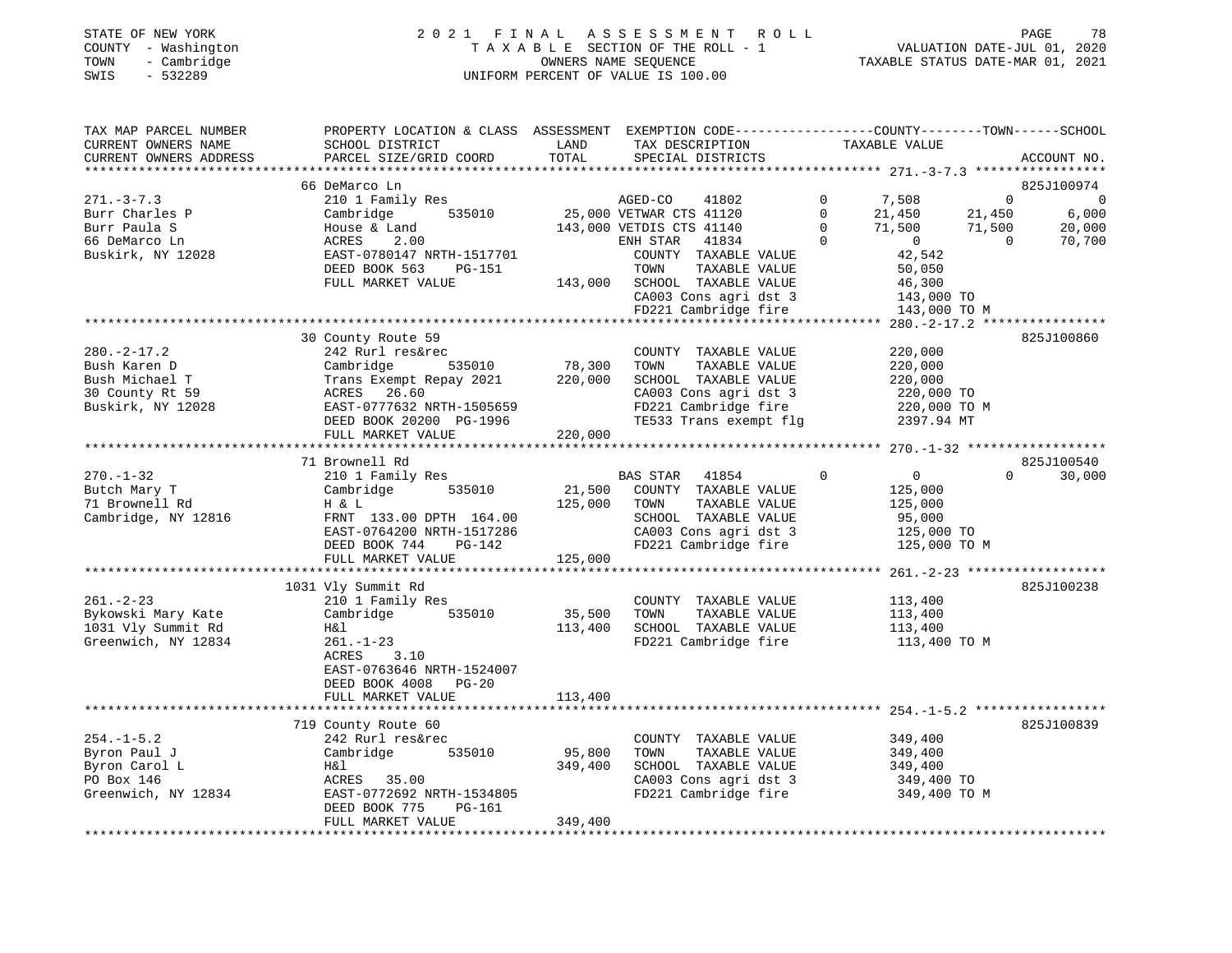#### STATE OF NEW YORK 2 0 2 1 F I N A L A S S E S S M E N T R O L L PAGE 79 COUNTY - Washington T A X A B L E SECTION OF THE ROLL - 1 VALUATION DATE-JUL 01, 2020 TOWN - Cambridge OWNERS NAME SEQUENCE TAXABLE STATUS DATE-MAR 01, 2021 SWIS - 532289 UNIFORM PERCENT OF VALUE IS 100.00

| TAX MAP PARCEL NUMBER<br>CURRENT OWNERS NAME<br>CURRENT OWNERS ADDRESS                                  | PROPERTY LOCATION & CLASS ASSESSMENT<br>SCHOOL DISTRICT<br>PARCEL SIZE/GRID COORD                                                                                            | LAND<br>TOTAL                                    | TAX DESCRIPTION<br>SPECIAL DISTRICTS                                                                                                                                                | EXEMPTION CODE-----------------COUNTY-------TOWN------SCHOOL<br>TAXABLE VALUE                                                       | ACCOUNT NO.                   |
|---------------------------------------------------------------------------------------------------------|------------------------------------------------------------------------------------------------------------------------------------------------------------------------------|--------------------------------------------------|-------------------------------------------------------------------------------------------------------------------------------------------------------------------------------------|-------------------------------------------------------------------------------------------------------------------------------------|-------------------------------|
| $263. - 1 - 16.2$<br>Calabro Peter<br>Calabro Marilyn<br>847 King Rd<br>Cambridge, NY 12816             | 847 King Rd<br>220 2 Family Res<br>535010<br>Cambridge<br>House & Lot<br>ACRES<br>1.00<br>EAST-0782929 NRTH-1522439<br>DEED BOOK 3842 PG-38<br>FULL MARKET VALUE             | 31,000<br>144,300<br>144,300                     | COUNTY TAXABLE VALUE<br>TAXABLE VALUE<br>TOWN<br>SCHOOL TAXABLE VALUE<br>CA003 Cons agri dst 3                                                                                      | 144,300<br>144,300<br>144,300<br>$144,300$ TO<br>FD221 Cambridge fire 144,300 TO M                                                  | 825J100880                    |
| $272. - 1 - 7$<br>Cameron Erika J<br>547 King Rd<br>Buskirk, NY 12028                                   | 547 King Rd<br>210 1 Family Res<br>Cambridge<br>ACRES 9.89 BANK 998<br>EAST-0782006 NRTH-1516255<br>DEED BOOK 3856 PG-346<br>FULL MARKET VALUE                               | )<br>535010 59,600<br>מאת 998 186,700<br>186,700 | COUNTY TAXABLE VALUE<br>TAXABLE VALUE<br>TOWN<br>SCHOOL TAXABLE VALUE<br>CA003 Cons agri dst 3 186,700 TO<br>FD221 Cambridge fire                                                   | 186,700<br>186,700<br>186,700<br>186,700 TO M                                                                                       | 825J100504                    |
| $255. - 1 - 6$<br>Capetola Anthony A<br>2 Hillside Ave BldgC<br>Williston Park, NY 11596-2335 Lot 1     | Dr Brown Ln<br>322 Rural vac>10<br>535010<br>Cambridge<br>Land<br>ACRES 10.18<br>EAST-0783842 NRTH-1534587<br>DEED BOOK 654<br>PG-233<br>FULL MARKET VALUE                   | 47,400<br>47,400<br>47,400                       | COUNTY TAXABLE VALUE<br>TAXABLE VALUE<br>TOWN<br>SCHOOL TAXABLE VALUE<br>SCHOOL TAXABLE VALUE<br>CA005 Cons agri dst 5                                                              | 47,400<br>47,400<br>47,400<br>47,400<br>47,400 TO<br>FD221 Cambridge fire 47,400 TO M                                               | 825J100240                    |
| $288. - 1 - 14$<br>Carknard Alan W<br>Carknard Tina M<br>231 Schweninger Rd<br>Buskirk, NY 12028        | Schweninger Rd<br>314 Rural vac<10<br>Cambridge 535010<br>V Land<br>1.00<br>ACRES<br>EAST-0767144 NRTH-1499430<br>DEED BOOK 582<br>PG-144<br>FULL MARKET VALUE               | 3,500<br>3,500<br>3,500                          | COUNTY TAXABLE VALUE<br>TAXABLE VALUE<br>TOWN<br>SCHOOL TAXABLE VALUE<br>FD221 Cambridge fire                                                                                       | 3,500<br>3,500<br>3,500<br>3,500 TO M                                                                                               | 825J100861                    |
| $279. - 2 - 18$<br>Carknard Vincent B<br>Carknard Pauline M<br>18 County Route 59A<br>Buskirk, NY 12028 | 18 County Route 59A<br>210 1 Family Res<br>535010<br>Cambridge<br>H & L<br>FRNT 135.00 DPTH 143.00<br>EAST-0766539 NRTH-1506745<br>DEED BOOK 2970 PG-17<br>FULL MARKET VALUE |                                                  | VETWAR CTS 41120<br>23,300 BAS STAR 41854<br>128,200 COUNTY TAXABLE VALUE<br>TOWN<br>TAXABLE VALUE<br>SCHOOL TAXABLE VALUE<br>CA003 Cons agri dst 3<br>128,200 FD221 Cambridge fire | 19,230<br>19,230<br>$\circ$<br>$\Omega$<br>$\overline{0}$<br>$\Omega$<br>108,970<br>108,970<br>92,200<br>128,200 TO<br>128,200 TO M | 825J100283<br>6,000<br>30,000 |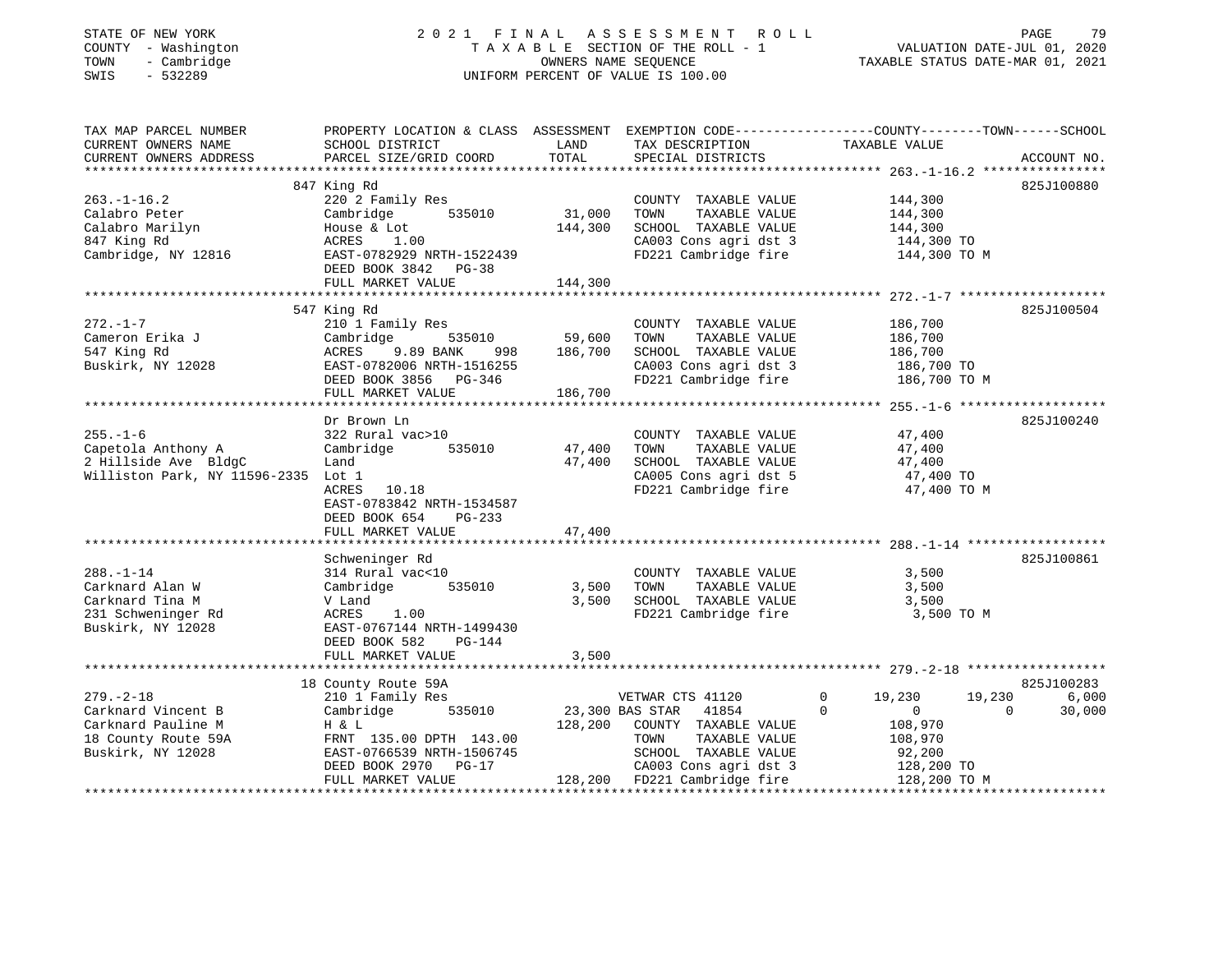# STATE OF NEW YORK 2 0 2 1 F I N A L A S S E S S M E N T R O L L PAGE 80 COUNTY - Washington T A X A B L E SECTION OF THE ROLL - 1 VALUATION DATE-JUL 01, 2020 TOWN - Cambridge OWNERS NAME SEQUENCE TAXABLE STATUS DATE-MAR 01, 2021 SWINGTON THE ROLL OF MANY COUNTY - Washington<br>
SWIS - 532289 UNIFORM PERCENT OF VALUE IS 100.00

| TAX MAP PARCEL NUMBER<br>CURRENT OWNERS NAME<br>CURRENT OWNERS ADDRESS<br>*************************                         | PROPERTY LOCATION & CLASS ASSESSMENT<br>SCHOOL DISTRICT<br>PARCEL SIZE/GRID COORD                                                                                  | LAND<br>TOTAL                | EXEMPTION CODE-----------------COUNTY-------TOWN------SCHOOL<br>TAX DESCRIPTION<br>SPECIAL DISTRICTS                                                                      | TAXABLE VALUE                                                                                                         |                        | ACCOUNT NO.                   |
|-----------------------------------------------------------------------------------------------------------------------------|--------------------------------------------------------------------------------------------------------------------------------------------------------------------|------------------------------|---------------------------------------------------------------------------------------------------------------------------------------------------------------------------|-----------------------------------------------------------------------------------------------------------------------|------------------------|-------------------------------|
| $279. - 2 - 17$<br>Cartin Christopher L<br>Cartin Nicole E<br>24 County Route 59A<br>Buskirk, NY 12028                      | 24 County Route 59A<br>210 1 Family Res<br>535010<br>Cambridge<br>H & L<br>ACRES<br>0.46<br>EAST-0766665 NRTH-1506808<br>DEED BOOK 3614 PG-95<br>FULL MARKET VALUE | 24,400<br>135,200<br>135,200 | COUNTY TAXABLE VALUE<br>TOWN<br>TAXABLE VALUE<br>SCHOOL TAXABLE VALUE<br>CA003 Cons agri dst 3<br>FD221 Cambridge fire                                                    | 135,200<br>135,200<br>135,200<br>135,200 TO<br>135,200 TO M                                                           |                        | 825J100231                    |
|                                                                                                                             | 109 Durfee Rd                                                                                                                                                      |                              |                                                                                                                                                                           |                                                                                                                       |                        | 825J100614                    |
| $288. - 1 - 15$<br>Cavavaugh Mary Ellen<br>Chesley David<br>109 Durfee Rd<br>Buskirk, NY 12028<br>MAY BE SUBJECT TO PAYMENT | 242 Rurl res&rec<br>Cambridge<br>535010<br>ACRES 12.30<br>EAST-0766493 NRTH-1500411<br>DEED BOOK 3140 PG-226<br>FULL MARKET VALUE                                  | 61,600 AG DIST<br>242,700    | BAS STAR<br>41854<br>41720<br>COUNTY TAXABLE VALUE<br>TOWN<br>TAXABLE VALUE<br>SCHOOL TAXABLE VALUE<br>242,700 CA003 Cons agri dst 3<br>24,400 EX<br>FD221 Cambridge fire | $\overline{0}$<br>$\mathbf 0$<br>$\mathbf 0$<br>24,400<br>218,300<br>218,300<br>188,300<br>218,300 TO<br>242,700 TO M | $\mathbf{0}$<br>24,400 | 30,000<br>24,400              |
| UNDER AGDIST LAW TIL 2025                                                                                                   |                                                                                                                                                                    |                              |                                                                                                                                                                           |                                                                                                                       |                        |                               |
| $255. - 2 - 3$<br>Center Road Enterprises<br>139 Center Rd<br>Eagle Bridge, NY 12057                                        | 30 State Route 372<br>314 Rural vac<10<br>535010<br>Cambridge<br>Land<br>ACRES<br>3.30<br>EAST-0786730 NRTH-1531088<br>DEED BOOK 2002<br>PG-231                    | 21,500<br>21,500<br>21,500   | COUNTY TAXABLE VALUE<br>TAXABLE VALUE<br>TOWN<br>SCHOOL TAXABLE VALUE<br>FD221 Cambridge fire                                                                             | 21,500<br>21,500<br>21,500<br>21,500 TO M                                                                             |                        | 825J100810                    |
|                                                                                                                             | FULL MARKET VALUE                                                                                                                                                  |                              |                                                                                                                                                                           |                                                                                                                       |                        |                               |
| $255. - 1 - 7$<br>Charbonnel Paul A<br>Charbonnel Nancy<br>173 State Route 372<br>Cambridge, NY 12816                       | 173 State Route 372<br>210 1 Family Res<br>Cambridge<br>535010<br>ACRES 8.94<br>EAST-0784369 NRTH-1534410<br>DEED BOOK 1993 PG-242<br>FULL MARKET VALUE            | 95,800 ENH STAR              | VETWAR CTS 41120<br>41834<br>422,500 COUNTY TAXABLE VALUE<br>TOWN<br>TAXABLE VALUE<br>SCHOOL TAXABLE VALUE<br>422,500 CA005 Cons agri dst 5<br>FD221 Cambridge fire       | $\mathbf 0$<br>33,000<br>$\Omega$<br>$\Omega$<br>389,500<br>395,500<br>345,800<br>422,500 TO<br>422,500 TO M          | 27,000<br>$\Omega$     | 825J100328<br>6,000<br>70,700 |
|                                                                                                                             |                                                                                                                                                                    |                              |                                                                                                                                                                           |                                                                                                                       |                        | 825J100264                    |
| $262 - 2 - 13$<br>Chesbro Olive L<br>Olive Chesbro Revocable Trust 363/91 411/649<br>248 English Rd<br>Cambridge, NY 12816  | 248 English Rd<br>210 1 Family Res<br>535010<br>Cambridge<br>ACRES<br>0.61<br>EAST-0777888 NRTH-1524387<br>DEED BOOK 2834<br>PG-57<br>FULL MARKET VALUE            | 120,000<br>120,000           | BAS STAR<br>41854<br>24,400 VETCOM CTS 41130<br>COUNTY TAXABLE VALUE<br>TOWN<br>TAXABLE VALUE<br>SCHOOL TAXABLE VALUE<br>FD221 Cambridge fire                             | $\circ$<br>$\mathbf 0$<br>$\mathbf{0}$<br>30,000<br>90,000<br>90,000<br>80,000<br>120,000 TO M                        | $\mathbf{0}$<br>30,000 | 30,000<br>10,000              |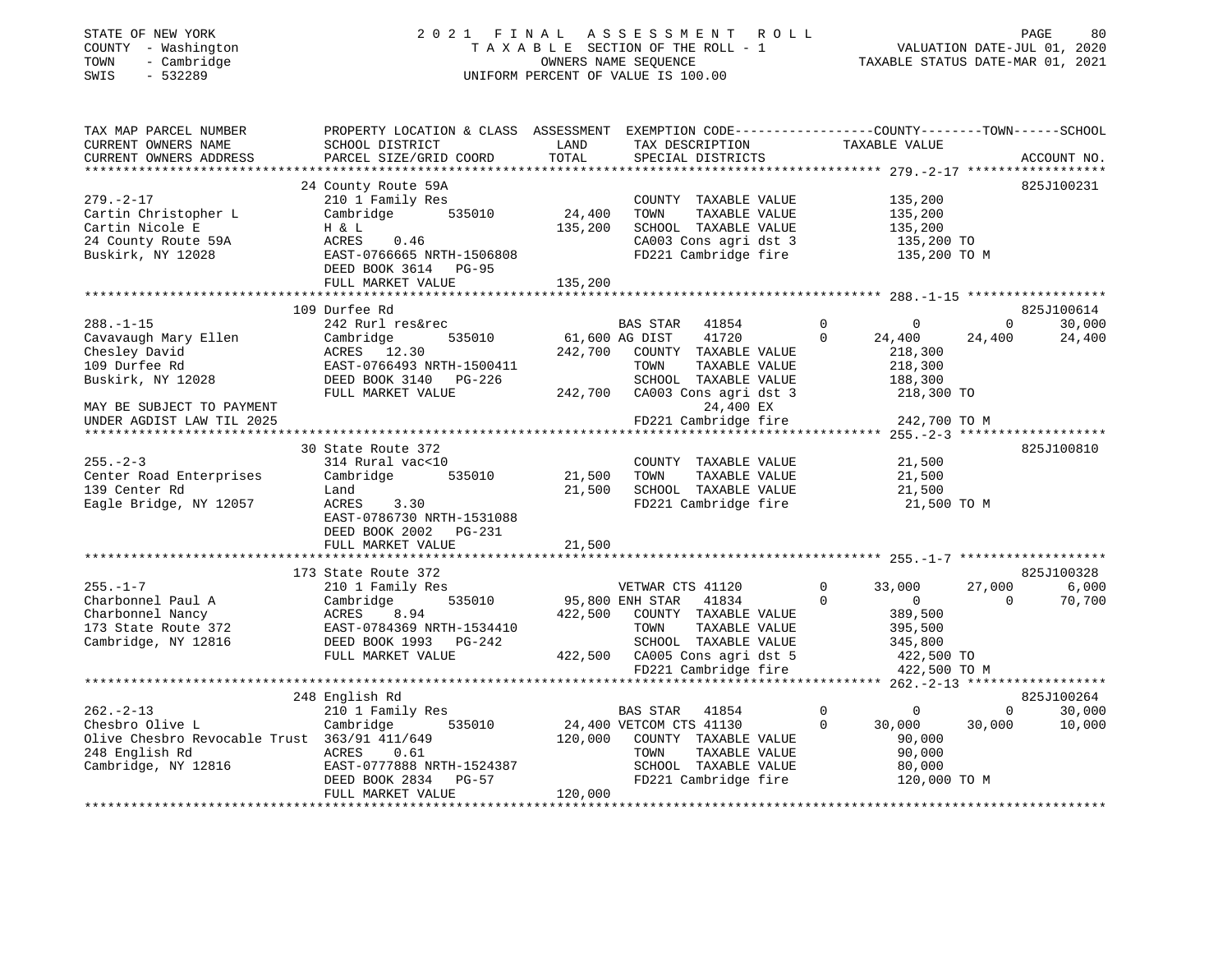## STATE OF NEW YORK 2 0 2 1 F I N A L A S S E S S M E N T R O L L PAGE 81COUNTY - Washington T A X A B L E SECTION OF THE ROLL - 1<br>
TOWN - Cambridge COUNTERS NAME SEQUENCE<br>
SWIS - 532289 UNIFORM PERCENT OF VALUE IS 100.00 SWIS - 532289 UNIFORM PERCENT OF VALUE IS 100.00

VALUATION DATE-JUL 01, 2020 TAXABLE STATUS DATE-MAR 01, 2021

| TAX MAP PARCEL NUMBER     | PROPERTY LOCATION & CLASS ASSESSMENT EXEMPTION CODE---------------COUNTY-------TOWN-----SCHOOL |         |                              |                               |                    |
|---------------------------|------------------------------------------------------------------------------------------------|---------|------------------------------|-------------------------------|--------------------|
| CURRENT OWNERS NAME       | SCHOOL DISTRICT                                                                                | LAND    | TAX DESCRIPTION              | TAXABLE VALUE                 |                    |
| CURRENT OWNERS ADDRESS    | PARCEL SIZE/GRID COORD                                                                         | TOTAL   | SPECIAL DISTRICTS            |                               | ACCOUNT NO.        |
| ********************      |                                                                                                |         |                              |                               |                    |
|                           | County Route 59                                                                                |         |                              |                               |                    |
| $262 - 2 - 12.1$          | 314 Rural vac<10                                                                               |         | COUNTY TAXABLE VALUE         | 13,000                        |                    |
| Chesbro Olive L Trustee   | 535010<br>Cambridge                                                                            | 13,000  | TOWN<br>TAXABLE VALUE        | 13,000                        |                    |
| 248 English Rd            | ACRES<br>2.10                                                                                  | 13,000  | SCHOOL TAXABLE VALUE         | 13,000                        |                    |
| Cambridge, NY 12816       | EAST-0777964 NRTH-1524765                                                                      |         | CA003 Cons agri dst 3        | 13,000 TO                     |                    |
|                           | DEED BOOK 2695<br>PG-127                                                                       |         | FD221 Cambridge fire         | 13,000 TO M                   |                    |
|                           | FULL MARKET VALUE                                                                              | 13,000  |                              |                               |                    |
|                           |                                                                                                |         |                              |                               |                    |
|                           | Vly Summit Rd                                                                                  |         |                              |                               |                    |
| $261 - 2 - 3.1$           | 312 Vac w/imprv                                                                                |         | AGRI-D IND 41730             | $\mathbf 0$<br>7,093          | 7,093<br>7,093     |
| Ciaccio Joseph J          | 535010<br>Cambridge                                                                            | 51,500  | COUNTY TAXABLE VALUE         | 47,307                        |                    |
| Ciaccio Eileen            | Sub Lot B                                                                                      | 54,400  | TOWN<br>TAXABLE VALUE        | 47,307                        |                    |
| 37 Burton Ln              | $261. - 1 - 3.1$                                                                               |         | SCHOOL TAXABLE VALUE         | 47,307                        |                    |
| Massapequa, NY 11758      | ACRES 40.86                                                                                    |         | FD221 Cambridge fire         | 54,400 TO M                   |                    |
|                           | EAST-0766942 NRTH-1527080                                                                      |         |                              |                               |                    |
| MAY BE SUBJECT TO PAYMENT | DEED BOOK 950<br>$PG-9$                                                                        |         |                              |                               |                    |
| UNDER AGDIST LAW TIL 2028 | FULL MARKET VALUE                                                                              | 54,400  |                              |                               |                    |
|                           |                                                                                                |         |                              |                               |                    |
|                           | 1266 Vly Summit Rd                                                                             |         |                              |                               |                    |
| $261 - 2 - 3.2$           | 210 1 Family Res                                                                               |         | COUNTY TAXABLE VALUE         | 150,000                       |                    |
| Ciaccio Joseph J          | 535010<br>Cambridge                                                                            | 48,500  | TOWN<br>TAXABLE VALUE        | 150,000                       |                    |
| Ciaccio Eileen            | $261. - 1 - 3.2$                                                                               | 150,000 | SCHOOL TAXABLE VALUE         | 150,000                       |                    |
| 37 Burton Ln              | ACRES<br>8.00                                                                                  |         | FD221 Cambridge fire         | 150,000 TO M                  |                    |
| Massapequa, NY 11758      | EAST-0767096 NRTH-1527409                                                                      |         |                              |                               |                    |
|                           | DEED BOOK 950<br>$PG-9$                                                                        |         |                              |                               |                    |
|                           | FULL MARKET VALUE                                                                              | 150,000 |                              |                               |                    |
|                           |                                                                                                |         |                              |                               |                    |
|                           | 379 County Route 60                                                                            |         |                              |                               | 825J100441         |
| $262. - 1 - 26$           | 210 1 Family Res                                                                               |         | CW_10_VET/ 41152             | $\circ$<br>8,000              | $\Omega$<br>0      |
| Clark Michael S           | 535010<br>Cambridge                                                                            |         | 31,400 CW_10_VET/ 41153      | $\Omega$<br>$\overline{0}$    | 8,000<br>$\Omega$  |
| Clark Nancy M             | Rural Residence                                                                                |         | 203,100 COUNTY TAXABLE VALUE | 195,100                       |                    |
| 379 County Route 60       | ACRES<br>2.68                                                                                  |         | TAXABLE VALUE<br>TOWN        | 195,100                       |                    |
| Cambridge, NY 12816       | EAST-0772899 NRTH-1526274                                                                      |         | SCHOOL TAXABLE VALUE         | 203,100                       |                    |
|                           | DEED BOOK 20191 PG-25348                                                                       |         | FD221 Cambridge fire         | 203,100 TO M                  |                    |
|                           | FULL MARKET VALUE                                                                              | 203,100 |                              |                               |                    |
|                           |                                                                                                |         |                              |                               |                    |
|                           | 33 County Route 59A                                                                            |         |                              |                               |                    |
| $279. - 2 - 31.9$         | 210 1 Family Res                                                                               |         | 41854<br><b>BAS STAR</b>     | $\mathbf 0$<br>$\overline{0}$ | 30,000<br>$\Omega$ |
| Clark Scott N             | 535010<br>Cambridge                                                                            | 52,300  | COUNTY TAXABLE VALUE         | 171,100                       |                    |
| Clark Amy E               | $1$ ot $1$                                                                                     | 171,100 | TOWN<br>TAXABLE VALUE        | 171,100                       |                    |
| 33 County Route 59A       | ACRES 6.77                                                                                     |         | SCHOOL TAXABLE VALUE         | 141,100                       |                    |
| Buskirk, NY 12028         | EAST-0766983 NRTH-1507450                                                                      |         | CA003 Cons agri dst 3        | 171,100 TO                    |                    |
|                           | DEED BOOK 2874<br>$PG-1$                                                                       |         | FD221 Cambridge fire         | 171,100 TO M                  |                    |
|                           | FULL MARKET VALUE                                                                              | 171,100 |                              |                               |                    |
|                           |                                                                                                |         |                              |                               |                    |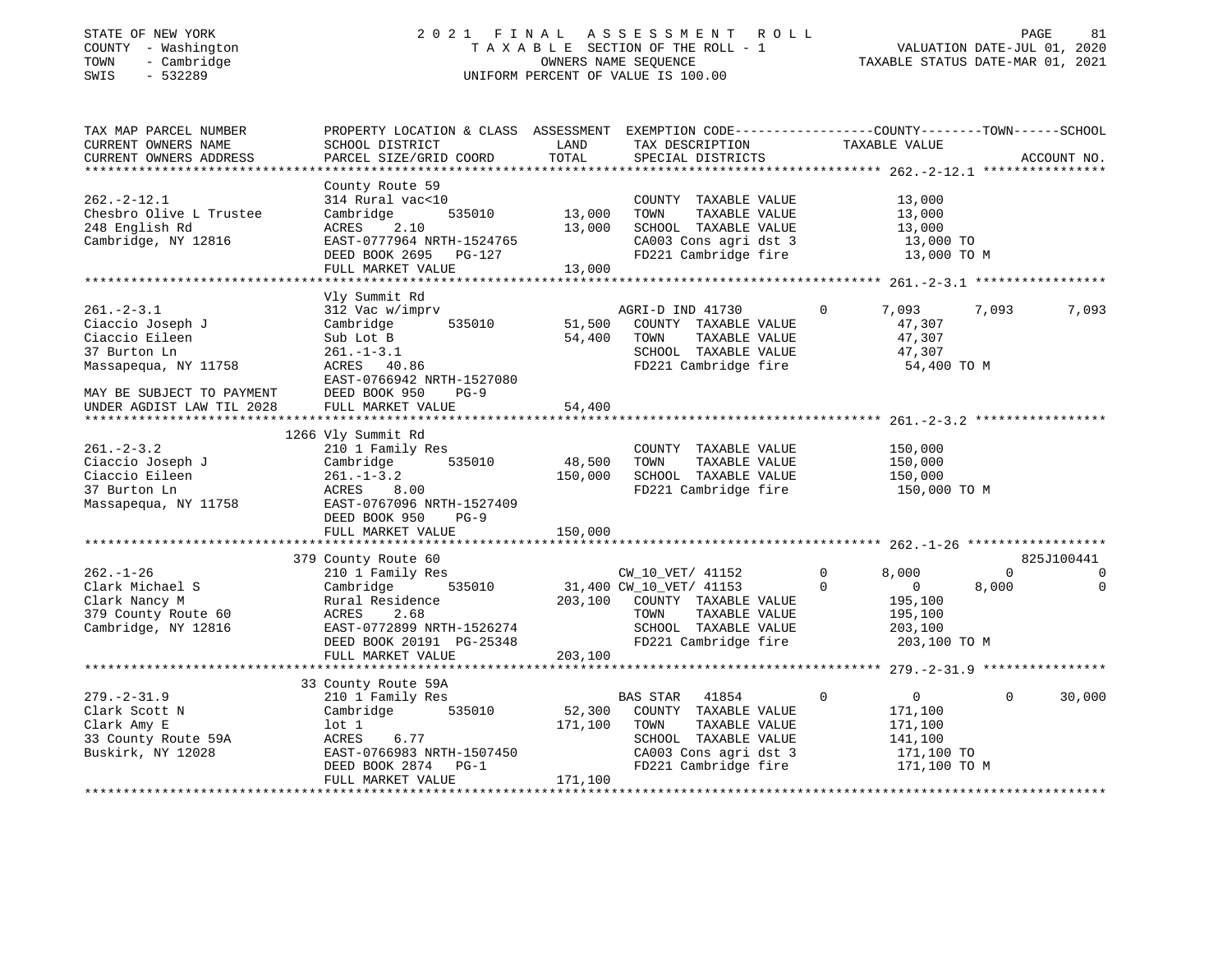#### STATE OF NEW YORK 2 0 2 1 F I N A L A S S E S S M E N T R O L L PAGE 82 COUNTY - Washington T A X A B L E SECTION OF THE ROLL - 1 VALUATION DATE-JUL 01, 2020 TOWN - Cambridge OWNERS NAME SEQUENCE TAXABLE STATUS DATE-MAR 01, 2021 SWIS - 532289 UNIFORM PERCENT OF VALUE IS 100.00

| TAX MAP PARCEL NUMBER<br>CURRENT OWNERS NAME<br>CURRENT OWNERS ADDRESS                                                                                    | PROPERTY LOCATION & CLASS ASSESSMENT<br>SCHOOL DISTRICT<br>PARCEL SIZE/GRID COORD                                                                                                                                                            | LAND<br>TOTAL                             | TAX DESCRIPTION<br>SPECIAL DISTRICTS                                                                                                                                                              | EXEMPTION CODE-----------------COUNTY-------TOWN------SCHOOL<br>TAXABLE VALUE                                                          | ACCOUNT NO.                                                      |
|-----------------------------------------------------------------------------------------------------------------------------------------------------------|----------------------------------------------------------------------------------------------------------------------------------------------------------------------------------------------------------------------------------------------|-------------------------------------------|---------------------------------------------------------------------------------------------------------------------------------------------------------------------------------------------------|----------------------------------------------------------------------------------------------------------------------------------------|------------------------------------------------------------------|
| $263. - 1 - 4.1$<br>Clements Diane J<br>Clements Edward R<br>8 Mott Dr<br>Burnt Hills, NY 12027<br>MAY BE SUBJECT TO PAYMENT<br>UNDER AGDIST LAW TIL 2025 | Irish Ln<br>105 Vac farmland<br>Cambridge<br>535010<br>Sub Lot 1<br>ACRES<br>24.11<br>EAST-0781951 NRTH-1528210<br>DEED BOOK 910<br>PG-282<br>FULL MARKET VALUE                                                                              | 87,100<br>87,100<br>87,100                | AG DIST<br>41720<br>COUNTY TAXABLE VALUE<br>TOWN<br>TAXABLE VALUE<br>SCHOOL TAXABLE VALUE<br>CA005 Cons agri dst 5<br>72,541 EX<br>FD221 Cambridge fire                                           | $\Omega$<br>72,541<br>14,559<br>14,559<br>14,559<br>14,559 TO<br>87,100 TO M                                                           | 72,541<br>72,541                                                 |
| $254. - 1 - 20.3$<br>Coffin Kathy A<br>47 Kenyon Rd<br>Greenwich, NY 12834                                                                                | 47 Kenyon Rd<br>210 1 Family Res<br>535010<br>Cambridge<br>House & Land<br>ACRES<br>2.97<br>EAST-0769576 NRTH-1530723<br>DEED BOOK 3851<br>$PG-4$<br>FULL MARKET VALUE                                                                       | 170,000                                   | AGED-CO<br>41802<br>32,000 AGED-TOWN 41803<br>170,000 ENH STAR<br>41834<br>COUNTY TAXABLE VALUE<br>TOWN<br>TAXABLE VALUE<br>SCHOOL TAXABLE VALUE<br>CA003 Cons agri dst 3<br>FD221 Cambridge fire | $\Omega$<br>68,000<br>$\Omega$<br>$\mathbf 0$<br>$\Omega$<br>$\mathbf 0$<br>102,000<br>153,000<br>99,300<br>170,000 TO<br>170,000 TO M | 825J100961<br>$\Omega$<br>0<br>17,000<br>0<br>70,700<br>$\Omega$ |
| $254. - 1 - 17$<br>Cole Thomas A<br>Bradley Fern M<br>174 Kenyon Rd<br>Greenwich, NY 12834-5308                                                           | ********************************<br>174 Kenyon Rd<br>242 Rurl res&rec<br>533401<br>Greenwich<br>10.34<br>ACRES<br>EAST-0770082 NRTH-1533791<br>DEED BOOK 2708<br>PG-326<br>FULL MARKET VALUE                                                 | 57,200<br>188,500<br>188,500              | ***********************<br>BAS STAR<br>41854<br>COUNTY TAXABLE VALUE<br>TAXABLE VALUE<br>TOWN<br>SCHOOL TAXABLE VALUE<br>CA003 Cons agri dst 3<br>FD221 Cambridge fire                            | ******* 254.-1-17 ******************<br>$\mathbf 0$<br>$\overline{0}$<br>188,500<br>188,500<br>158,500<br>188,500 TO<br>188,500 TO M   | 825J100575<br>$\mathbf 0$<br>30,000                              |
| $255. - 1 - 11.1$<br>Colfax Enterprises LLC<br>402 County Route 74A<br>Greenwich, NY 12834                                                                | 34 Perry Ln<br>210 1 Family Res<br>Cambridge<br>535010<br>Lot 2<br>Lease 901/63<br>FRNT 203.00 DPTH 200.00<br>EAST-0785510 NRTH-1531741<br>DEED BOOK 20191 PG-26222<br>FULL MARKET VALUE                                                     | ***********<br>28,200<br>33,750<br>33,750 | COUNTY TAXABLE VALUE<br>TOWN<br>TAXABLE VALUE<br>SCHOOL TAXABLE VALUE<br>FD221 Cambridge fire                                                                                                     | 33,750<br>33,750<br>33,750<br>33,750 TO M                                                                                              | 825J100295                                                       |
| $255. - 1 - 11.5$<br>Colfax Enterprises LLC<br>402 County Route 74A<br>Greenwich, NY 12834                                                                | *************************<br>28 & 38 Perry Ln<br>710 Manufacture<br>Cambridge<br>535010<br>Lot 3<br>3330/242<br>Subdivision abandoment<br>ACRES<br>5.73<br>EAST-0785610 NRTH-1531864<br>DEED BOOK 3330<br><b>PG-254</b><br>FULL MARKET VALUE | 43,800<br>628,550<br>628,550              | COUNTY TAXABLE VALUE<br>TOWN<br>TAXABLE VALUE<br>SCHOOL TAXABLE VALUE<br>EZ010 Empire Zone-Site 10<br>FD221 Cambridge fire                                                                        | 628,550<br>628,550<br>628,550<br>628,550 TO<br>628,550 TO M                                                                            | 825J102054                                                       |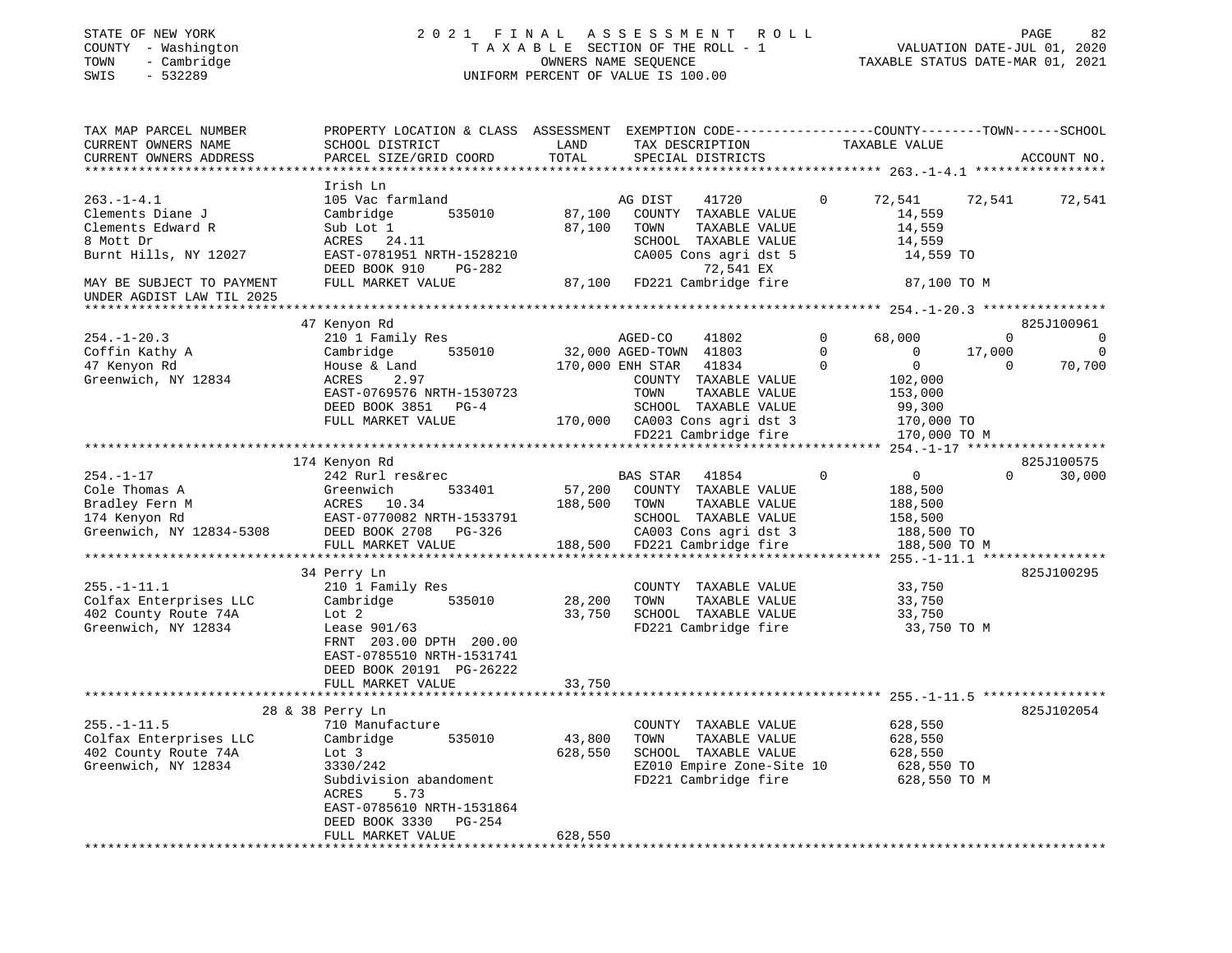| STATE OF NEW YORK                             |              |
|-----------------------------------------------|--------------|
| <b>COUNTY</b>                                 | - Washington |
| TOWN<br>$\sim$                                | Cambridge    |
| CLIT <sub>C</sub><br>$\overline{\phantom{a}}$ | E33300       |

#### STATE OF NEW YORK 2 0 2 1 F I N A L A S S E S S M E N T R O L L PAGE 83 COUNTY - Washington T A X A B L E SECTION OF THE ROLL - 1 VALUATION DATE-JUL 01, 2020 TOWNERS NAME SEQUENCE TAXABLE STATUS DATE-MAR 01, 2021 SWIS - 532289 UNIFORM PERCENT OF VALUE IS 100.00

| TAX MAP PARCEL NUMBER<br>CURRENT OWNERS NAME<br>CURRENT OWNERS ADDRESS                                                                            | PROPERTY LOCATION & CLASS ASSESSMENT EXEMPTION CODE----------------COUNTY-------TOWN-----SCHOOL<br>SCHOOL DISTRICT<br>PARCEL SIZE/GRID COORD                                  | LAND<br>TOTAL                | TAX DESCRIPTION<br>SPECIAL DISTRICTS                                                                                                                       | TAXABLE VALUE                                                                                |                       | ACCOUNT NO.          |
|---------------------------------------------------------------------------------------------------------------------------------------------------|-------------------------------------------------------------------------------------------------------------------------------------------------------------------------------|------------------------------|------------------------------------------------------------------------------------------------------------------------------------------------------------|----------------------------------------------------------------------------------------------|-----------------------|----------------------|
|                                                                                                                                                   |                                                                                                                                                                               |                              |                                                                                                                                                            |                                                                                              |                       |                      |
| $262. - 1 - 2.2$<br>Collery Gloria<br>1346 Vly Summit Rd<br>Greenwich, NY 12834                                                                   | 1346 Vly Summit Rd<br>210 1 Family Res<br>535010<br>Cambridge<br>Land & House<br>ACRES<br>2.54<br>EAST-0769038 NRTH-1527820<br>DEED BOOK 891<br>$PG-249$<br>FULL MARKET VALUE | 37,700<br>202,000<br>202,000 | BAS STAR<br>41854<br>COUNTY TAXABLE VALUE<br>TOWN<br>TAXABLE VALUE<br>SCHOOL TAXABLE VALUE<br>FD221 Cambridge fire                                         | 0<br>$\overline{0}$<br>202,000<br>202,000<br>172,000<br>202,000 TO M                         | $\Omega$              | 30,000               |
|                                                                                                                                                   |                                                                                                                                                                               |                              |                                                                                                                                                            |                                                                                              |                       |                      |
| $262. - 1 - 2.3$<br>Collery Gloria Riordan<br>1346 Vly Summit Rd<br>Greenwich, NY 12834<br>MAY BE SUBJECT TO PAYMENT<br>UNDER AGDIST LAW TIL 2025 | Vly Summit Rd<br>105 Vac farmland<br>535010<br>Cambridge<br>ACRES 40.00<br>EAST-0769593 NRTH-1526424<br>DEED BOOK 3125 PG-105<br>FULL MARKET VALUE                            | 69,000<br>69,000<br>69,000   | AG DIST<br>41720<br>COUNTY TAXABLE VALUE<br>TOWN<br>TAXABLE VALUE<br>SCHOOL TAXABLE VALUE<br>CA003 Cons agri dst 3<br>27,519 EX<br>FD221 Cambridge fire    | $\circ$<br>27,519<br>41,481<br>41,481<br>41,481<br>41,481 TO                                 | 27,519<br>69,000 TO M | 27,519               |
|                                                                                                                                                   |                                                                                                                                                                               |                              |                                                                                                                                                            |                                                                                              |                       |                      |
|                                                                                                                                                   | 1379 King Rd                                                                                                                                                                  |                              |                                                                                                                                                            |                                                                                              |                       | 825J100808           |
| $263. - 2 - 2$<br>Comerro Hope<br>Comerro Katherine<br>1379 King Rd<br>Cambridge, NY 12816                                                        | 210 1 Family Res<br>Cambridge<br>535010<br>House & Land<br>FRNT 200.00 DPTH 200.00<br><b>BANK</b><br>998<br>EAST-0785948 NRTH-1528791<br>DEED BOOK 2959 PG-290                | 28,200<br>130,000            | <b>BAS STAR</b><br>41854<br>COUNTY TAXABLE VALUE<br>TAXABLE VALUE<br>TOWN<br>SCHOOL TAXABLE VALUE<br>CA003 Cons agri dst 3<br>FD221 Cambridge fire         | $\mathbf 0$<br>$\overline{0}$<br>130,000<br>130,000<br>100,000<br>130,000 TO<br>130,000 TO M | $\Omega$              | 30,000               |
|                                                                                                                                                   | FULL MARKET VALUE                                                                                                                                                             | 130,000                      |                                                                                                                                                            |                                                                                              |                       |                      |
|                                                                                                                                                   |                                                                                                                                                                               |                              |                                                                                                                                                            |                                                                                              |                       |                      |
| $246. - 1 - 4.4$<br>Conlin Brian<br>Bell Bryson<br>868 State Route 372<br>Greenwich, NY 12834                                                     | 868 State Route 372<br>210 1 Family Res<br>533401<br>Greenwich<br>6.81<br>ACRES<br>EAST-0773452 NRTH-1544117<br>$PG-8$<br>DEED BOOK 946<br>FULL MARKET VALUE                  | 43,700<br>331,000            | <b>BAS STAR</b><br>41854<br>COUNTY TAXABLE VALUE<br>TOWN<br>TAXABLE VALUE<br>SCHOOL TAXABLE VALUE<br>CA003 Cons agri dst 3<br>331,000 FD221 Cambridge fire | $\Omega$<br>$\mathbf{0}$<br>331,000<br>331,000<br>301,000<br>331,000 TO<br>331,000 TO M      | $\Omega$              | 30,000               |
|                                                                                                                                                   |                                                                                                                                                                               |                              |                                                                                                                                                            |                                                                                              |                       |                      |
| $255. - 2 - 7$<br>Content Farm LLC<br>4809 Roland Ave<br>Baltimore, MD 21210<br>MAY BE SUBJECT TO PAYMENT                                         | Coila Rd<br>105 Vac farmland<br>Cambridge<br>535010<br>Land<br>ACRES 111.80<br>EAST-0788054 NRTH-1532209<br>DEED BOOK 2099<br>PG-193                                          | 178,900<br>180,900           | AG DIST<br>41720<br>COUNTY TAXABLE VALUE<br>TOWN<br>TAXABLE VALUE<br>SCHOOL TAXABLE VALUE<br>CA005 Cons agri dst 5<br>60,572 EX                            | $\mathbf 0$<br>60,572<br>120,328<br>120,328<br>120,328<br>120,328 TO                         | 60,572                | 825J100548<br>60,572 |
| UNDER AGDIST LAW TIL 2025<br>*********************                                                                                                | FULL MARKET VALUE                                                                                                                                                             |                              | 180,900 FD221 Cambridge fire                                                                                                                               | 180,900 TO M                                                                                 |                       |                      |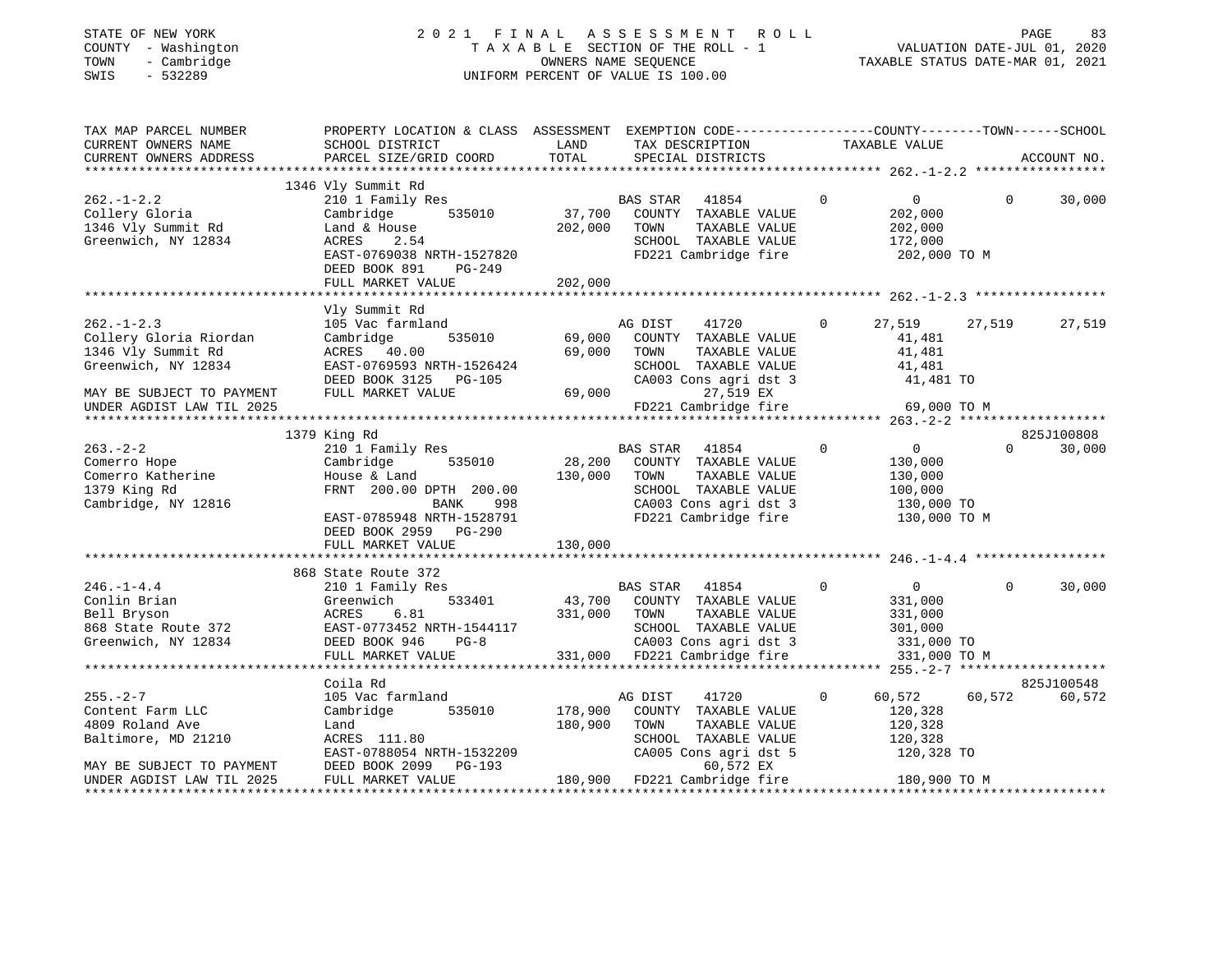#### STATE OF NEW YORK 2 0 2 1 F I N A L A S S E S S M E N T R O L L PAGE 84 COUNTY - Washington T A X A B L E SECTION OF THE ROLL - 1 VALUATION DATE-JUL 01, 2020 TOWN - Cambridge OWNERS NAME SEQUENCE TAXABLE STATUS DATE-MAR 01, 2021 SWIS - 532289 UNIFORM PERCENT OF VALUE IS 100.00

| TAX MAP PARCEL NUMBER<br>CURRENT OWNERS NAME   | PROPERTY LOCATION & CLASS ASSESSMENT EXEMPTION CODE---------------COUNTY-------TOWN-----SCHOOL<br>SCHOOL DISTRICT | LAND         | TAX DESCRIPTION                                                                  | TAXABLE VALUE             |        |             |
|------------------------------------------------|-------------------------------------------------------------------------------------------------------------------|--------------|----------------------------------------------------------------------------------|---------------------------|--------|-------------|
| CURRENT OWNERS ADDRESS                         | PARCEL SIZE/GRID COORD                                                                                            | TOTAL        | SPECIAL DISTRICTS                                                                |                           |        | ACCOUNT NO. |
|                                                | 565 Lees Crossing Rd                                                                                              |              |                                                                                  |                           |        | 825J100688  |
| $288. - 1 - 2$                                 | Lees Crossing Rd<br>210 1 Family Res<br>Hoosic Valley 384201 27,300                                               |              | COUNTY TAXABLE VALUE 153,300                                                     |                           |        |             |
| Coons Christopher                              |                                                                                                                   |              | TOWN                                                                             | TAXABLE VALUE 153,300     |        |             |
| Weber Janice                                   | H & L                                                                                                             | 153,300      | SCHOOL TAXABLE VALUE                                                             | 153,300                   |        |             |
| 565 Lees Crossing Rd<br>Johnsonville, NY 12094 | ACRES<br>1.05                                                                                                     |              | CA003 Cons agri dst 3 153,300 TO                                                 |                           |        |             |
|                                                | EAST-0758401 NRTH-1503348                                                                                         |              | FD221 Cambridge fire                                                             | 153,300 TO M              |        |             |
|                                                | DEED BOOK 675<br>PG-146                                                                                           |              |                                                                                  |                           |        |             |
|                                                | FULL MARKET VALUE                                                                                                 | 153,300      |                                                                                  |                           |        |             |
|                                                | King Rd                                                                                                           |              |                                                                                  |                           |        | 825J100380  |
| $280. - 2 - 9$                                 | 105 Vac farmland                                                                                                  |              | AG DIST 41720 0 113,041 113,041                                                  |                           |        | 113,041     |
| Copses Farms, LLC                              | Cambridge                                                                                                         |              |                                                                                  | 45,959                    |        |             |
| 355 Master St                                  | ACRES 98.00                                                                                                       |              | -------<br>535010 159,000 COUNTY TAXABLE VALUE<br>.00 159,000 TOWN TAXABLE VALUE | 45,959                    |        |             |
| Valley Falls, NY 12185                         | EAST-0778235 NRTH-1511296                                                                                         |              |                                                                                  | 45,959                    |        |             |
|                                                | NADI V770233 NKIH-1511296<br>DEED BOOK 20191 PG-25705<br>NWI WANGER NEWS                                          |              | SCHOOL TAXABLE VALUE<br>CA003 Cons agri dst 3                                    | 45,959 TO                 |        |             |
| MAY BE SUBJECT TO PAYMENT                      | FULL MARKET VALUE                                                                                                 |              | $159,000$ $113,041$ EX                                                           |                           |        |             |
| UNDER AGDIST LAW TIL 2025                      |                                                                                                                   |              | FD221 Cambridge fire                                                             | 159,000 TO M              |        |             |
|                                                |                                                                                                                   |              |                                                                                  |                           |        |             |
|                                                | Oak Hill Rd                                                                                                       |              |                                                                                  |                           |        | 825J100378  |
| $280. - 2 - 11$                                | 112 Dairy farm                                                                                                    |              | $\overline{0}$<br>AG DIST<br>41720                                               | 91,448 91,448             |        | 91,448      |
| Copses Farms, LLC                              | Cambridge                                                                                                         |              | 535010 130,100 COUNTY TAXABLE VALUE                                              | 129,752                   |        |             |
| 355 Master St                                  | ACRES 62.50                                                                                                       | 221,200 TOWN | TAXABLE VALUE                                                                    | 129,752                   |        |             |
| Valley Falls, NY 12028                         |                                                                                                                   |              | SCHOOL TAXABLE VALUE                                                             | 129,752                   |        |             |
|                                                | EAST-0779487 NRTH-1507851<br>DEED BOOK 3822 PG-31<br>PHEL HOOK 3822 PG-31                                         |              | $\frac{12}{129}$ , 752 TO<br>CA003 Cons agri dst 3 129, 752 TO                   |                           |        |             |
| MAY BE SUBJECT TO PAYMENT                      | FULL MARKET VALUE                                                                                                 | 221,200      | 91,448 EX                                                                        |                           |        |             |
| UNDER AGDIST LAW TIL 2025                      |                                                                                                                   |              | FD221 Cambridge fire 221,200 TO M                                                |                           |        |             |
|                                                |                                                                                                                   |              |                                                                                  |                           |        |             |
|                                                | King Rd                                                                                                           |              |                                                                                  |                           |        |             |
| $280. -2 - 11.1$                               | 105 Vac farmland                                                                                                  |              | 1 MAG DIST 41720<br>535010 97,600 COUNTY TAXABLE VALUE                           | $\Omega$<br>54,772 54,772 |        | 54,772      |
| Copses Farms, LLC                              | Cambridge                                                                                                         |              |                                                                                  | 42,828                    |        |             |
| 355 Master St                                  | ACRES 42.10                                                                                                       |              | 97,600 TOWN<br>TAXABLE VALUE                                                     | 42,828                    |        |             |
| Valley Falls, NY 12185                         | EAST-0779522 NRTH-1509835                                                                                         |              | SCHOOL TAXABLE VALUE 42,828<br>CA003 Cons agri dst 3 42,828 TO                   |                           |        |             |
|                                                | DEED BOOK 20191 PG-25705<br>FULL MARKET VALUE 97,600                                                              |              |                                                                                  |                           |        |             |
| MAY BE SUBJECT TO PAYMENT                      |                                                                                                                   |              | 97,600<br>54,772 EX<br>FD221 Cambridge fire 97,600 TO M                          |                           |        |             |
| UNDER AGDIST LAW TIL 2025                      |                                                                                                                   |              |                                                                                  |                           |        |             |
|                                                | Lees Crossing Rd                                                                                                  |              |                                                                                  |                           |        | 825J100818  |
| $288. - 1 - 25$                                | 322 Rural vac>10                                                                                                  |              | AG DIST<br>41720                                                                 | $\overline{0}$<br>57,100  | 57,100 | 57,100      |
| Copses Farms, LLC                              | Hoosic Valley 384201 72,600 COUNTY TAXABLE VALUE                                                                  |              |                                                                                  | 15,500                    |        |             |
| 355 Master St                                  | 875/302                                                                                                           | 72,600       |                                                                                  | 15,500                    |        |             |
| Valley Falls, NY 12185                         | ACRES 24.51                                                                                                       |              | TOWN      TAXABLE VALUE<br>SCHOOL   TAXABLE VALUE                                | 15,500                    |        |             |
|                                                | EAST-0760243 NRTH-1502788                                                                                         |              | CA003 Cons agri dst 3                                                            | 15,500 TO                 |        |             |
| MAY BE SUBJECT TO PAYMENT                      | DEED BOOK 3813 PG-49                                                                                              |              | 57,100 EX                                                                        |                           |        |             |
| UNDER AGDIST LAW TIL 2025                      | FULL MARKET VALUE                                                                                                 |              | 72,600 FD221 Cambridge fire 72,600 TO M                                          |                           |        |             |
|                                                |                                                                                                                   |              |                                                                                  |                           |        |             |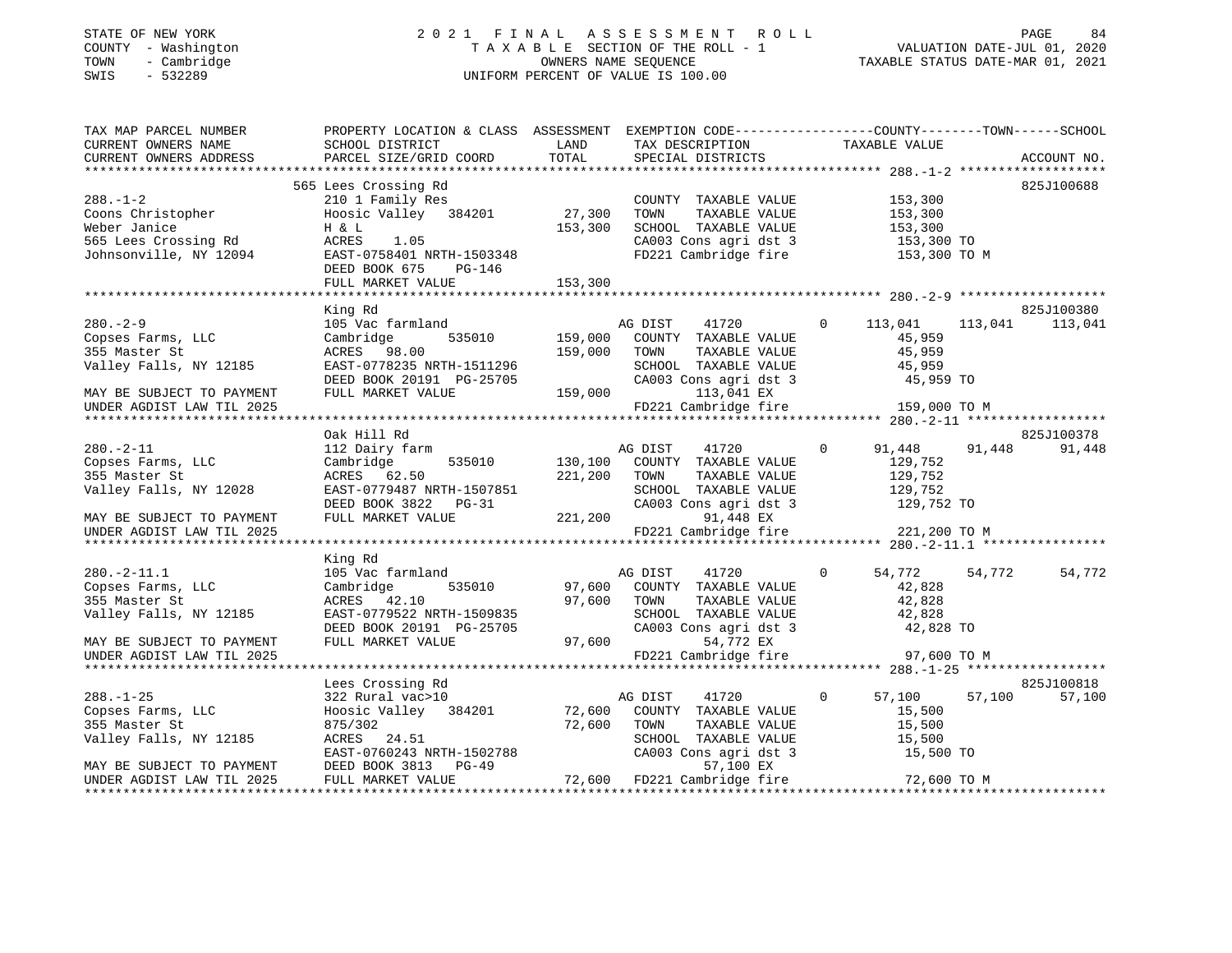## STATE OF NEW YORK 2 0 2 1 F I N A L A S S E S S M E N T R O L L PAGE 85COUNTY - Washington T A X A B L E SECTION OF THE ROLL - 1<br>
TOWN - Cambridge COUNTERS NAME SEQUENCE<br>
SWIS - 532289 UNIFORM PERCENT OF VALUE IS 100.00 SWIS - 532289 UNIFORM PERCENT OF VALUE IS 100.00

VALUATION DATE-JUL 01, 2020

| TAX MAP PARCEL NUMBER     | PROPERTY LOCATION & CLASS ASSESSMENT EXEMPTION CODE---------------COUNTY-------TOWN------SCHOOL                                                                                                                                |         |                                                                                                |                                                                                        |                      |
|---------------------------|--------------------------------------------------------------------------------------------------------------------------------------------------------------------------------------------------------------------------------|---------|------------------------------------------------------------------------------------------------|----------------------------------------------------------------------------------------|----------------------|
|                           |                                                                                                                                                                                                                                |         |                                                                                                |                                                                                        |                      |
|                           |                                                                                                                                                                                                                                |         |                                                                                                |                                                                                        |                      |
|                           | 188 County Route 59                                                                                                                                                                                                            |         |                                                                                                |                                                                                        | 825J100273           |
| $280. -1 - 18$            | 210 1 Family Res                                                                                                                                                                                                               |         | COUNTY TAXABLE VALUE<br>TAXABLE VALUE                                                          | 60,000                                                                                 |                      |
|                           |                                                                                                                                                                                                                                |         |                                                                                                |                                                                                        |                      |
|                           |                                                                                                                                                                                                                                |         |                                                                                                |                                                                                        |                      |
|                           |                                                                                                                                                                                                                                |         |                                                                                                |                                                                                        |                      |
|                           |                                                                                                                                                                                                                                |         |                                                                                                |                                                                                        |                      |
|                           | 11.0 18.0000 10000 10000 10000 10000 10000 10000 10000 10000 10000 10000 10000 10000 10000 10000 10000 10000 10000 10000 10000 10000 10000 10000 10000 10000 10000 10000 10000 10000 10000 10000 10000 10000 10000 10000 10000 |         |                                                                                                |                                                                                        |                      |
|                           |                                                                                                                                                                                                                                |         |                                                                                                |                                                                                        |                      |
| $263. - 1 - 4$            | 67 Irish Ln                                                                                                                                                                                                                    |         | 41720                                                                                          | $\circ$<br>36,420                                                                      | 825J100274<br>36,420 |
|                           | 241 Rural res&ag                                                                                                                                                                                                               |         | AG DIST                                                                                        | 36,420<br>$\overline{0}$                                                               | $\overline{0}$       |
|                           | Craig David L Cambridge 535010 99,50<br>Craig Susan W Sub Lot 2 255,00<br>67 Irish Ln ACRES 27.59<br>Cambridge, NY 12816 EAST-0781794 NRTH-1529873                                                                             |         | $535010$ 99,500 BAS STAR 41854 0<br>255,000 COUNTY TAXABLE VALUE                               | 218,580                                                                                | 30,000               |
|                           |                                                                                                                                                                                                                                |         | COUNTY TAXABLE VALUE                                                                           |                                                                                        |                      |
|                           |                                                                                                                                                                                                                                |         |                                                                                                |                                                                                        |                      |
|                           |                                                                                                                                                                                                                                |         | TOWN TAXABLE VALUE 218,580<br>SCHOOL TAXABLE VALUE 188,580<br>CA005 Cons agri dst 5 218,580 TO |                                                                                        |                      |
|                           | DEED BOOK 3416 PG-4 CA005 C<br>FULL MARKET VALUE 255,000                                                                                                                                                                       |         |                                                                                                |                                                                                        |                      |
| MAY BE SUBJECT TO PAYMENT |                                                                                                                                                                                                                                |         | 36,420 EX                                                                                      | FD221 Cambridge fire 255,000 TO M                                                      |                      |
| UNDER AGDIST LAW TIL 2025 |                                                                                                                                                                                                                                |         |                                                                                                |                                                                                        |                      |
|                           |                                                                                                                                                                                                                                |         |                                                                                                |                                                                                        |                      |
|                           | 101 Irish Ln                                                                                                                                                                                                                   |         |                                                                                                |                                                                                        |                      |
| $263. - 1 - 4.2$          | 210 1 Family Res                                                                                                                                                                                                               |         | COUNTY TAXABLE VALUE                                                                           | 261,700                                                                                |                      |
| Craig Peter C             | Cambridge 535010                                                                                                                                                                                                               | 49,100  | TAXABLE VALUE<br>TOWN                                                                          | 261,700                                                                                |                      |
|                           |                                                                                                                                                                                                                                |         | SCHOOL TAXABLE VALUE                                                                           | 261,700                                                                                |                      |
|                           |                                                                                                                                                                                                                                |         |                                                                                                | CA005 Cons agri dst 5 261,700 TO<br>FD221 Cambridge fire 261,700 TO M                  |                      |
|                           | Craig Feter C<br>Craig Elizabeth H Lot 2A<br>101 Irish Ln ACRES 4.81 261,700<br>Cambridge, NY 12816 EAST-0781567 NRTH-1529556                                                                                                  |         |                                                                                                |                                                                                        |                      |
|                           | DEED BOOK 3416 PG-4                                                                                                                                                                                                            |         |                                                                                                |                                                                                        |                      |
|                           | FULL MARKET VALUE                                                                                                                                                                                                              | 261,700 |                                                                                                |                                                                                        |                      |
|                           |                                                                                                                                                                                                                                |         |                                                                                                |                                                                                        |                      |
|                           | 266 Belle Rd                                                                                                                                                                                                                   |         |                                                                                                | $63,600$<br>$63$                                                                       |                      |
|                           |                                                                                                                                                                                                                                |         | COUNTY TAXABLE VALUE<br>TAXABLE VALUE<br>TAXABLE VALUE                                         |                                                                                        |                      |
|                           |                                                                                                                                                                                                                                |         | TOWN                                                                                           |                                                                                        |                      |
|                           |                                                                                                                                                                                                                                |         |                                                                                                | SCHOOL TAXABLE VALUE<br>SCHOOL TAXABLE VALUE 63,600<br>CAOOR Cons agri dst 3 63,600 TO |                      |
|                           |                                                                                                                                                                                                                                |         |                                                                                                | CA003 Cons agri dst 3 63,600 TO<br>FD221 Cambridge fire 63,600 TO M                    |                      |
|                           |                                                                                                                                                                                                                                |         |                                                                                                |                                                                                        |                      |
|                           | 271.-3-13.1<br>Crandall Michael L Cambridge 535010 54,000<br>266 Belle Rd ACRES 6.14 63,600<br>Buskirk, NY 12028 DEED BOOK 3630 PG-147<br>TITLE CRES 535010 54,000<br>DEED BOOK 3630 PG-147<br>TITLE CRES TO BOOK 3630 PG-147  |         |                                                                                                |                                                                                        |                      |
|                           |                                                                                                                                                                                                                                |         |                                                                                                |                                                                                        |                      |
|                           | 24 Chase Ln                                                                                                                                                                                                                    |         |                                                                                                |                                                                                        | 825J100263           |
| $270. - 1 - 37$           | 283 Res w/Comuse                                                                                                                                                                                                               |         | COUNTY TAXABLE VALUE                                                                           | 117,500                                                                                |                      |
|                           |                                                                                                                                                                                                                                | 35,000  | TOWN                                                                                           | TAXABLE VALUE 117,500                                                                  |                      |
|                           |                                                                                                                                                                                                                                |         | SCHOOL TAXABLE VALUE                                                                           | 117,500                                                                                |                      |
| Cambridge, NY 12816       | 117,500                                                                                                                                                                                                                        |         |                                                                                                | ca003 Cons agri dst 3 117,500 TO                                                       |                      |
|                           | EAST-0762611 NRTH-1517926<br>DEED BOOK 628 POLES                                                                                                                                                                               |         | FD221 Cambridge fire                                                                           | 117,500 TO M                                                                           |                      |
|                           | DEED BOOK 628<br>PG-56                                                                                                                                                                                                         |         |                                                                                                |                                                                                        |                      |
|                           | FULL MARKET VALUE                                                                                                                                                                                                              | 117,500 |                                                                                                |                                                                                        |                      |
|                           |                                                                                                                                                                                                                                |         |                                                                                                |                                                                                        |                      |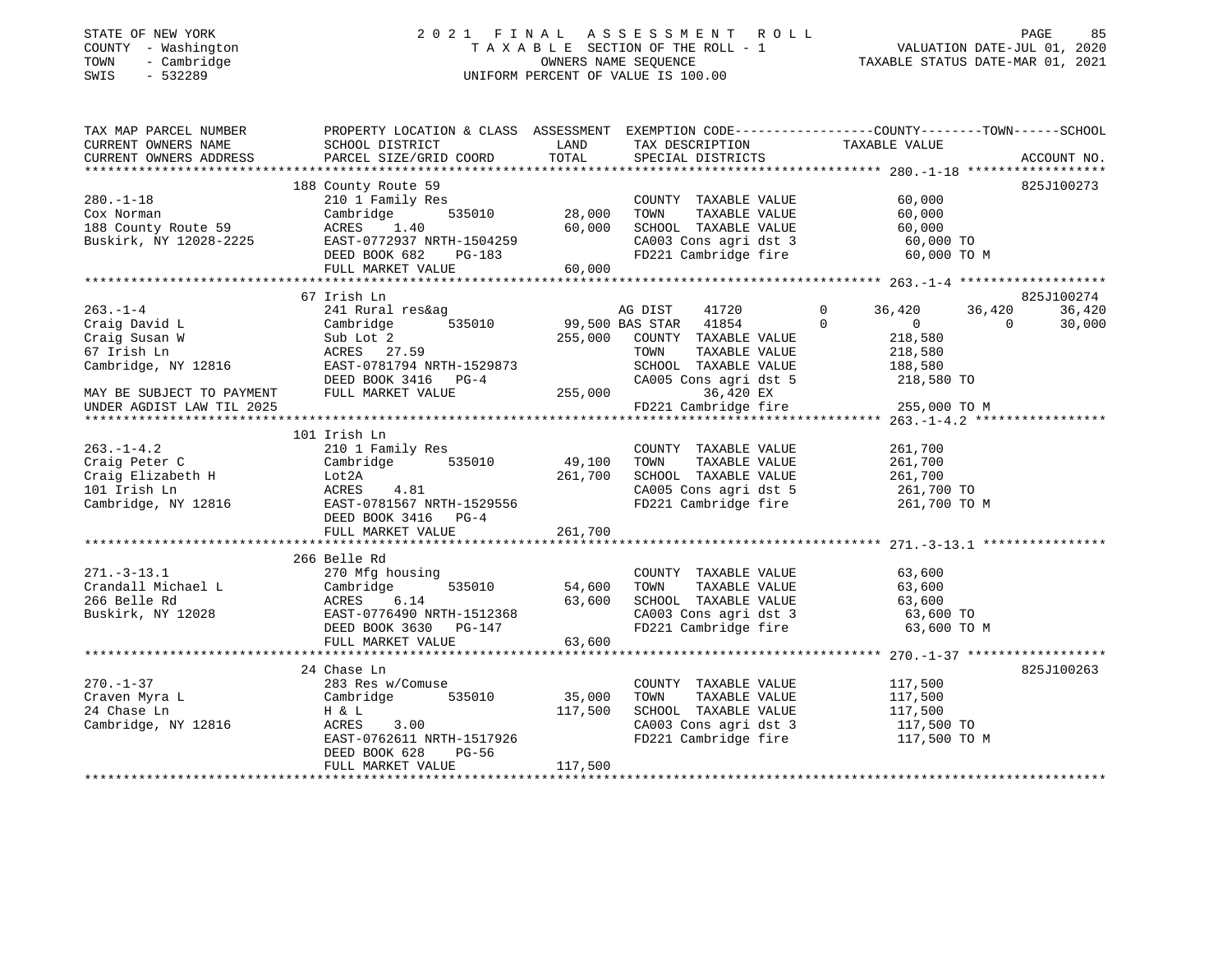#### STATE OF NEW YORK 2 0 2 1 F I N A L A S S E S S M E N T R O L L PAGE 86 COUNTY - Washington T A X A B L E SECTION OF THE ROLL - 1 VALUATION DATE-JUL 01, 2020 TOWN - Cambridge OWNERS NAME SEQUENCE TAXABLE STATUS DATE-MAR 01, 2021 SWIS - 532289 UNIFORM PERCENT OF VALUE IS 100.00

TAX MAP PARCEL NUMBER PROPERTY LOCATION & CLASS ASSESSMENT EXEMPTION CODE---------------COUNTY-------TOWN-----SCHOOL CURRENT OWNERS NAME SCHOOL DISTRICT LAND TAX DESCRIPTION TAXABLE VALUECURRENT OWNERS ADDRESS PARCEL SIZE/GRID COORD TOTAL SPECIAL DISTRICTS ACCOUNT NO. \*\*\*\*\*\*\*\*\*\*\*\*\*\*\*\*\*\*\*\*\*\*\*\*\*\*\*\*\*\*\*\*\*\*\*\*\*\*\*\*\*\*\*\*\*\*\*\*\*\*\*\*\*\*\*\*\*\*\*\*\*\*\*\*\*\*\*\*\*\*\*\*\*\*\*\*\*\*\*\*\*\*\*\*\*\*\*\*\*\*\*\*\*\*\*\*\*\*\*\*\*\*\* 270.-1-38.2 \*\*\*\*\*\*\*\*\*\*\*\*\*\*\*\* Meeting House Rd 270.-1-38.2 322 Rural vac>10 AG DIST 41720 0 40,687 40,687 40,687 Craven Myra L Cambridge 535010 48,600 COUNTY TAXABLE VALUE 7,913 24 Chase Ln lot 2 48,600 TOWN TAXABLE VALUE 7,913 Cambridge, NY 12816 ACRES 10.32 SCHOOL TAXABLE VALUE 7,913 EAST-0762599 NRTH-1517494 CA003 Cons agri dst 3 7,913 TO MAY BE SUBJECT TO PAYMENT DEED BOOK 2130 PG-79 40,687 EX UNDER AGDIST LAW TIL 2025 FULL MARKET VALUE 48,600 FD221 Cambridge fire 48,600 TO M \*\*\*\*\*\*\*\*\*\*\*\*\*\*\*\*\*\*\*\*\*\*\*\*\*\*\*\*\*\*\*\*\*\*\*\*\*\*\*\*\*\*\*\*\*\*\*\*\*\*\*\*\*\*\*\*\*\*\*\*\*\*\*\*\*\*\*\*\*\*\*\*\*\*\*\*\*\*\*\*\*\*\*\*\*\*\*\*\*\*\*\*\*\*\*\*\*\*\*\*\*\*\* 261.-2-6 \*\*\*\*\*\*\*\*\*\*\*\*\*\*\*\*\*\*\* 107 Tingue Rd 825J100277 261.-2-6 241 Rural res&ag AG DIST 41720 0 52,668 52,668 52,668 Crile Susan Cambridge 535010 207,300 COUNTY TAXABLE VALUE 315,032 168 West 86Th St Rural Residence 367,700 TOWN TAXABLE VALUE 315,032 New York, NY 10024 Ag Commit 706/83 SCHOOL TAXABLE VALUE 315,032 261.-1-6 CA003 Cons agri dst 3 315,032 TO MAY BE SUBJECT TO PAYMENT ACRES 125.00 52,668 EX UNDER AGDIST LAW TIL 2025 EAST-0767404 NRTH-1524042 FD221 Cambridge fire 367,700 TO M DEED BOOK 416 PG-1038FULL MARKET VALUE 367,700 \*\*\*\*\*\*\*\*\*\*\*\*\*\*\*\*\*\*\*\*\*\*\*\*\*\*\*\*\*\*\*\*\*\*\*\*\*\*\*\*\*\*\*\*\*\*\*\*\*\*\*\*\*\*\*\*\*\*\*\*\*\*\*\*\*\*\*\*\*\*\*\*\*\*\*\*\*\*\*\*\*\*\*\*\*\*\*\*\*\*\*\*\*\*\*\*\*\*\*\*\*\*\* 262.-2-6 \*\*\*\*\*\*\*\*\*\*\*\*\*\*\*\*\*\*\* Cobble Rd 825J100278262.-2-6 322 Rural vac>10 COUNTY TAXABLE VALUE 70,000 Criscolo John T Jr Cambridge 535010 70,000 TOWN TAXABLE VALUE 70,000 PO Box 283 Vacant Land 70,000 SCHOOL TAXABLE VALUE 70,000 East Setauket, NY 11733 ACRES 22.19 FD221 Cambridge fire 70,000 TO M EAST-0778070 NRTH-1529826 DEED BOOK 2347 PG-281FULL MARKET VALUE 70,000 \*\*\*\*\*\*\*\*\*\*\*\*\*\*\*\*\*\*\*\*\*\*\*\*\*\*\*\*\*\*\*\*\*\*\*\*\*\*\*\*\*\*\*\*\*\*\*\*\*\*\*\*\*\*\*\*\*\*\*\*\*\*\*\*\*\*\*\*\*\*\*\*\*\*\*\*\*\*\*\*\*\*\*\*\*\*\*\*\*\*\*\*\*\*\*\*\*\*\*\*\*\*\* 280.-1-21 \*\*\*\*\*\*\*\*\*\*\*\*\*\*\*\*\*\* County Route 59 280.-1-21 314 Rural vac<10 COUNTY TAXABLE VALUE 34,000 Cross David Cambridge 535010 34,000 TOWN TAXABLE VALUE 34,000 567 Kinns Rd lot 1 34,000 SCHOOL TAXABLE VALUE 34,000 CRES 1999 ACRES 100 CHOOL TAXABLE VALUE<br>Clifton Park, NY 12065 ACRES 6.34 CA003 Cons agri dst 3 EAST-0770571 NRTH-1512128 FD221 Cambridge fire 34,000 TO M DEED BOOK 20200 PG-4542 FULL MARKET VALUE 34,000 \*\*\*\*\*\*\*\*\*\*\*\*\*\*\*\*\*\*\*\*\*\*\*\*\*\*\*\*\*\*\*\*\*\*\*\*\*\*\*\*\*\*\*\*\*\*\*\*\*\*\*\*\*\*\*\*\*\*\*\*\*\*\*\*\*\*\*\*\*\*\*\*\*\*\*\*\*\*\*\*\*\*\*\*\*\*\*\*\*\*\*\*\*\*\*\*\*\*\*\*\*\*\* 271.-3-14 \*\*\*\*\*\*\*\*\*\*\*\*\*\*\*\*\*\* King Rd 271.-3-14 322 Rural vac>10 COUNTY TAXABLE VALUE 180,800 CTI Demonstration Farm, INC Cambridge 535010 180,800 TOWN TAXABLE VALUE 180,800 Rm Sub lot 3 180,800 SCHOOL TAXABLE VALUE 180,800 PO Box 580 ACRES 108.66 CA003 Cons agri dst 3 180,800 TO Amherst, MA 01004-0580 EAST-0779559 NRTH-1514843 FD221 Cambridge fire 180,800 TO M DEED BOOK 1831 PG-80FULL MARKET VALUE 180,800

\*\*\*\*\*\*\*\*\*\*\*\*\*\*\*\*\*\*\*\*\*\*\*\*\*\*\*\*\*\*\*\*\*\*\*\*\*\*\*\*\*\*\*\*\*\*\*\*\*\*\*\*\*\*\*\*\*\*\*\*\*\*\*\*\*\*\*\*\*\*\*\*\*\*\*\*\*\*\*\*\*\*\*\*\*\*\*\*\*\*\*\*\*\*\*\*\*\*\*\*\*\*\*\*\*\*\*\*\*\*\*\*\*\*\*\*\*\*\*\*\*\*\*\*\*\*\*\*\*\*\*\*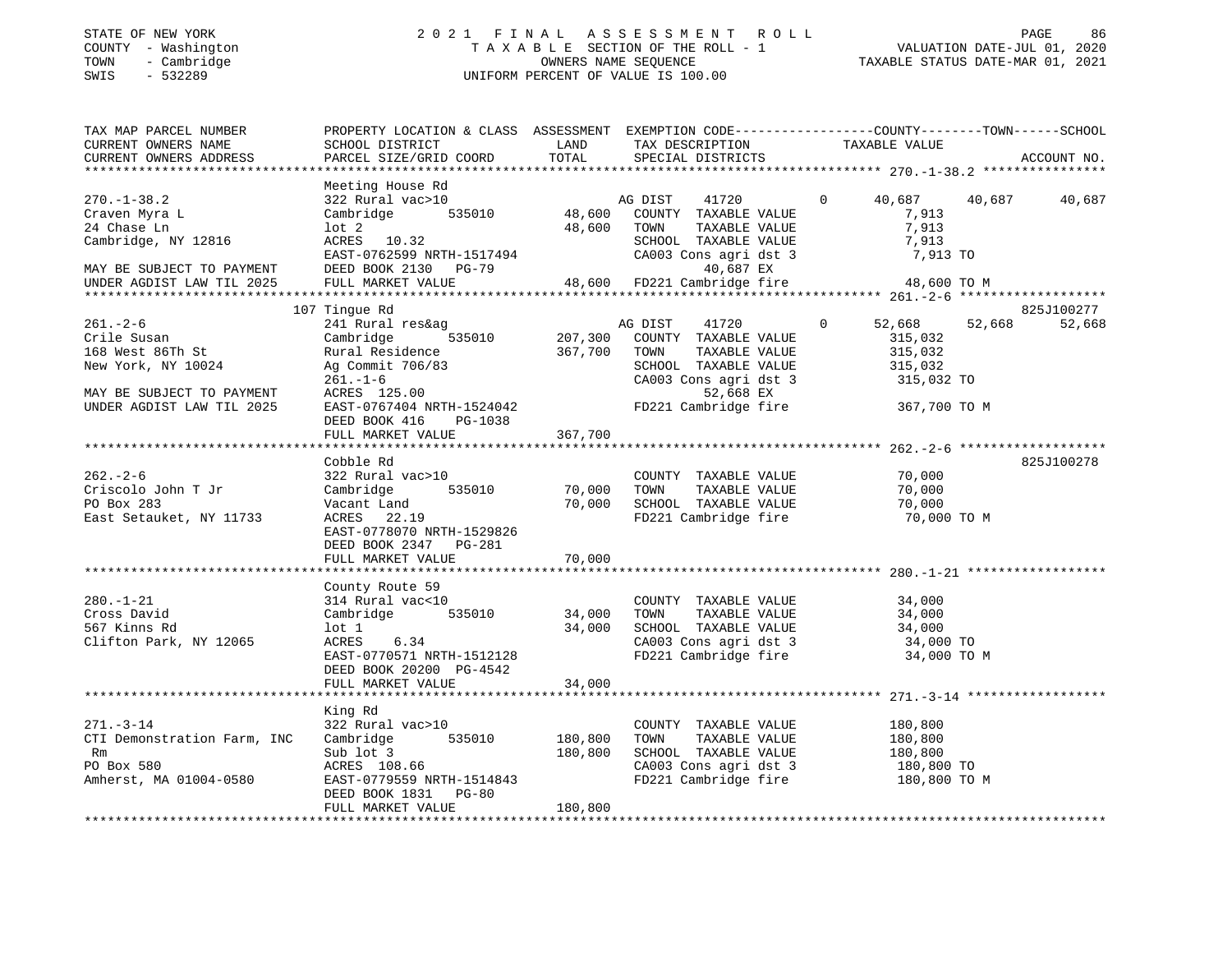## STATE OF NEW YORK 2 0 2 1 F I N A L A S S E S S M E N T R O L L PAGE 87COUNTY - Washington T A X A B L E SECTION OF THE ROLL - 1 VALUATION DATE-JUL 01, 2020 SWIS - 532289 UNIFORM PERCENT OF VALUE IS 100.00

VALUATION DATE-JUL 01, 2020

| TAX MAP PARCEL NUMBER<br>CURRENT OWNERS NAME<br>CURRENT OWNERS ADDRESS | PROPERTY LOCATION & CLASS ASSESSMENT EXEMPTION CODE---------------COUNTY-------TOWN-----SCHOOL<br>SCHOOL DISTRICT | LAND<br>TOTAL | TAX DESCRIPTION<br>SPECIAL DISTRICTS          | TAXABLE VALUE              | ACCOUNT NO.        |
|------------------------------------------------------------------------|-------------------------------------------------------------------------------------------------------------------|---------------|-----------------------------------------------|----------------------------|--------------------|
|                                                                        | PARCEL SIZE/GRID COORD                                                                                            |               |                                               |                            |                    |
|                                                                        | 308 Belle Rd                                                                                                      |               |                                               |                            |                    |
| $280 - 2 - 38$                                                         | 312 Vac w/imprv                                                                                                   |               | COUNTY TAXABLE VALUE                          | 119,200                    |                    |
| CTI Demonstration Farms, INC Cambridge                                 | 535010                                                                                                            | 101,200       | TOWN<br>TAXABLE VALUE                         | 119,200                    |                    |
| PO Box 580                                                             | 54' Frt Ft                                                                                                        | 119,200       | SCHOOL TAXABLE VALUE                          | 119,200                    |                    |
| Amherst, MA 01004                                                      | ACRES 51.35<br>EAST-0776795 NRTH-1511372                                                                          |               | CA003 Cons agri dst 3<br>FD221 Cambridge fire | 119,200 TO<br>119,200 TO M |                    |
|                                                                        | DEED BOOK 1831 PG-159                                                                                             |               |                                               |                            |                    |
|                                                                        | FULL MARKET VALUE                                                                                                 | 119,200       |                                               |                            |                    |
|                                                                        |                                                                                                                   |               |                                               |                            |                    |
|                                                                        | 1280 King Rd                                                                                                      |               |                                               |                            | 825J100280         |
| $263. - 2 - 6$                                                         | 242 Rurl res&rec                                                                                                  |               | BAS STAR<br>41854                             | 0<br>$\overline{0}$        | $\Omega$<br>30,000 |
| Cuite Thomas F                                                         | Cambridge<br>535010                                                                                               | 151,500       | COUNTY TAXABLE VALUE                          | 315,800                    |                    |
| Cuite Geraldine                                                        | House & Land                                                                                                      | 315,800       | TAXABLE VALUE<br>TOWN                         | 315,800                    |                    |
| PO Box 416                                                             | ACRES 80.60                                                                                                       |               | SCHOOL TAXABLE VALUE                          | 285,800                    |                    |
| Cambridge, NY 12816                                                    | EAST-0786729 NRTH-1526153                                                                                         |               | CA003 Cons agri dst 3                         | 315,800 TO                 |                    |
|                                                                        | $PG-432$<br>DEED BOOK 426                                                                                         |               | FD221 Cambridge fire                          | 315,800 TO M               |                    |
|                                                                        | FULL MARKET VALUE                                                                                                 | 315,800       |                                               |                            |                    |
|                                                                        |                                                                                                                   |               |                                               |                            |                    |
|                                                                        | Turnpike Rd Off W                                                                                                 |               |                                               |                            | 825J100972         |
| $263. -2 - 16.1$                                                       | 323 Vacant rural                                                                                                  |               | COUNTY TAXABLE VALUE                          | 300                        |                    |
| Cuite Thomas F                                                         | Cambridge<br>535010                                                                                               | 300           | TOWN<br>TAXABLE VALUE                         | 300                        |                    |
| Cuite Geraldine                                                        | Vl                                                                                                                | 300           | SCHOOL TAXABLE VALUE                          | 300                        |                    |
| PO Box 416                                                             | FRNT 120.00 DPTH 330.00                                                                                           |               | FD221 Cambridge fire                          | 300 TO M                   |                    |
| Cambridge, NY 12816                                                    | EAST-0787347 NRTH-1523314                                                                                         |               |                                               |                            |                    |
|                                                                        | DEED BOOK 426<br>PG-432                                                                                           |               |                                               |                            |                    |
|                                                                        | FULL MARKET VALUE                                                                                                 | 300           |                                               |                            |                    |
|                                                                        |                                                                                                                   |               |                                               |                            |                    |
| $272 - 2 - 14$                                                         | Turnpike Rd<br>312 Vac w/imprv                                                                                    |               |                                               | 114,700                    | 825J100281         |
| Cullinan Gardner B                                                     | 535010<br>Cambridge                                                                                               | 113,800       | COUNTY TAXABLE VALUE<br>TAXABLE VALUE<br>TOWN | 114,700                    |                    |
| Cullinan Jane Constance                                                | Land & Dam                                                                                                        | 114,700       | SCHOOL TAXABLE VALUE                          | 114,700                    |                    |
| 566 Turnpike Rd                                                        | 420/700                                                                                                           |               | FD221 Cambridge fire                          | 114,700 TO M               |                    |
| Buskirk, NY 12028                                                      | ACRES<br>58.20                                                                                                    |               |                                               |                            |                    |
|                                                                        | EAST-0787648 NRTH-1515714                                                                                         |               |                                               |                            |                    |
| MAY BE SUBJECT TO PAYMENT                                              | DEED BOOK 387<br>$PG-55$                                                                                          |               |                                               |                            |                    |
| UNDER AGDIST LAW TIL 2021                                              | FULL MARKET VALUE                                                                                                 | 114,700       |                                               |                            |                    |
|                                                                        |                                                                                                                   |               |                                               |                            |                    |
|                                                                        | Durfee Rd                                                                                                         |               |                                               |                            | 8254101988         |
| $288. - 1 - 15.7$                                                      | 314 Rural vac<10                                                                                                  |               | COUNTY TAXABLE VALUE                          | 18,900                     |                    |
| Custodio John P                                                        | Cambridge<br>535010                                                                                               | 18,900        | TOWN<br>TAXABLE VALUE                         | 18,900                     |                    |
| 622 Deweys Bridge Rd                                                   | Lot 7                                                                                                             | 18,900        | SCHOOL TAXABLE VALUE                          | 18,900                     |                    |
| Whitehall, NY 12887                                                    | ACRES<br>6.37                                                                                                     |               | CA003 Cons agri dst 3                         | 18,900 TO                  |                    |
|                                                                        | EAST-0766212 NRTH-1501135                                                                                         |               | FD221 Cambridge fire                          | 18,900 TO M                |                    |
|                                                                        | DEED BOOK 582<br>PG-249                                                                                           |               |                                               |                            |                    |
|                                                                        | FULL MARKET VALUE                                                                                                 | 18,900        |                                               |                            |                    |
|                                                                        |                                                                                                                   |               |                                               |                            |                    |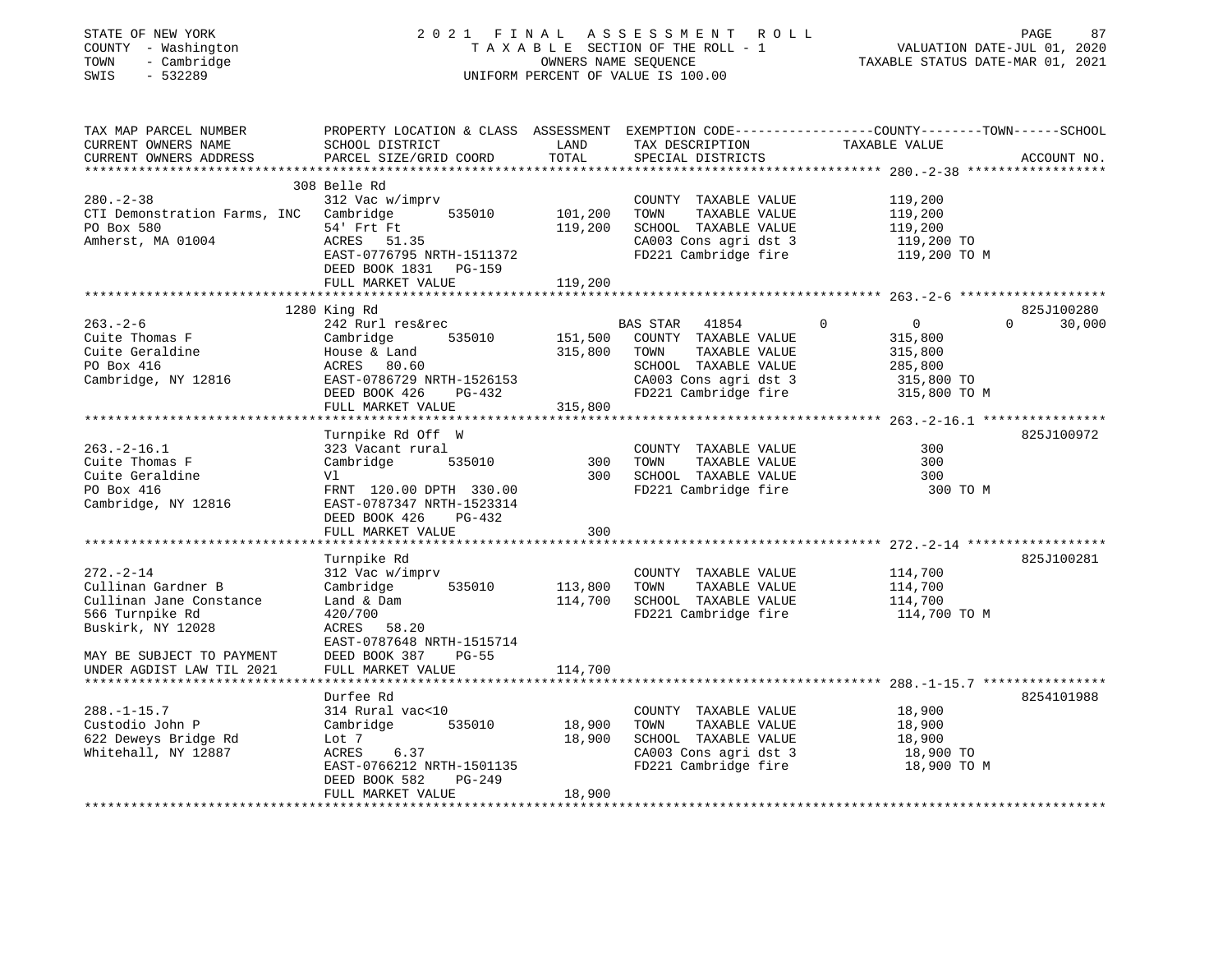# STATE OF NEW YORK 2 0 2 1 F I N A L A S S E S S M E N T R O L L PAGE 88 COUNTY - Washington T A X A B L E SECTION OF THE ROLL - 1 VALUATION DATE-JUL 01, 2020 TOWN - Cambridge OWNERS NAME SEQUENCE TAXABLE STATUS DATE-MAR 01, 2021 SWINGTON THE ROLL OF MANY COUNTY - Washington<br>
SWIS - 532289 UNIFORM PERCENT OF VALUE IS 100.00

| PARCEL SIZE/GRID COORD                                                                                                                                           | LAND<br>TOTAL                                                                                               | TAX DESCRIPTION<br>SPECIAL DISTRICTS                                                                                                         | TAXABLE VALUE                                                                               | ACCOUNT NO.                      |
|------------------------------------------------------------------------------------------------------------------------------------------------------------------|-------------------------------------------------------------------------------------------------------------|----------------------------------------------------------------------------------------------------------------------------------------------|---------------------------------------------------------------------------------------------|----------------------------------|
|                                                                                                                                                                  |                                                                                                             |                                                                                                                                              |                                                                                             |                                  |
| Durfee Rd<br>314 Rural vac<10<br>535010<br>Cambridge<br>Lot 8<br>ACRES<br>6.03<br>EAST-0766358 NRTH-1501029<br>DEED BOOK 582<br><b>PG-249</b>                    | 18,000<br>18,000                                                                                            | COUNTY TAXABLE VALUE<br>TOWN<br>TAXABLE VALUE<br>SCHOOL TAXABLE VALUE<br>CA003 Cons agri dst 3<br>FD221 Cambridge fire                       | 18,000<br>18,000<br>18,000<br>18,000 TO<br>18,000 TO M                                      | 825J101989                       |
|                                                                                                                                                                  |                                                                                                             |                                                                                                                                              |                                                                                             |                                  |
| 210 1 Family Res<br>Cambridge<br>535010<br>H & L<br>2.59<br>ACRES<br>EAST-0782615 NRTH-1522412<br>DEED BOOK 737<br>PG-149<br>FULL MARKET VALUE                   | 46,900<br>143,000<br>143,000                                                                                | 41834<br>COUNTY TAXABLE VALUE<br>TOWN<br>TAXABLE VALUE<br>SCHOOL TAXABLE VALUE<br>CA003 Cons agri dst 3<br>FD221 Cambridge fire              | $\mathbf 0$<br>$\overline{0}$<br>143,000<br>143,000<br>72,300<br>143,000 TO<br>143,000 TO M | 825J100202<br>$\Omega$<br>70,700 |
|                                                                                                                                                                  |                                                                                                             |                                                                                                                                              |                                                                                             |                                  |
| 322 Rural vac>10<br>535010<br>Cambridge<br>Lot 5<br>ACRES 12.11<br>EAST-0771062 NRTH-1522028<br>DEED BOOK 20191 PG-25320<br>FULL MARKET VALUE                    | 30,600<br>30,600<br>30,600                                                                                  | COUNTY TAXABLE VALUE<br>TAXABLE VALUE<br>TOWN<br>SCHOOL TAXABLE VALUE<br>FD221 Cambridge fire                                                | 30,600<br>30,600<br>30,600<br>30,600 TO M                                                   |                                  |
|                                                                                                                                                                  |                                                                                                             |                                                                                                                                              |                                                                                             |                                  |
| 105 Vac farmland<br>Cambridge<br>535010<br>Farm<br>FRNT 839.00 DPTH<br>ACRES 42.56<br>EAST-0781605 NRTH-1514081<br>DEED BOOK 20191 PG-28861<br>FULL MARKET VALUE | 74,500<br>74,500<br>74,500                                                                                  | 41720<br>COUNTY TAXABLE VALUE<br>TOWN<br>TAXABLE VALUE<br>SCHOOL TAXABLE VALUE<br>CA003 Cons agri dst 3<br>53,378 EX<br>FD221 Cambridge fire | $\mathbf 0$<br>53,378<br>21,122<br>21,122<br>21,122<br>21,122 TO<br>74,500 TO M             | 825J100966<br>53,378<br>53,378   |
|                                                                                                                                                                  |                                                                                                             |                                                                                                                                              |                                                                                             |                                  |
| 322 Rural vac>10<br>Cambridge<br>535010<br>ACRES 21.90<br>EAST-0774101 NRTH-1514575<br>DEED BOOK 20191 PG-28833<br>FULL MARKET VALUE                             | 68,700<br>68,700<br>68,700                                                                                  | 41720<br>COUNTY TAXABLE VALUE<br>TOWN<br>TAXABLE VALUE<br>SCHOOL TAXABLE VALUE<br>CA003 Cons agri dst 3<br>38,565 EX                         | 38,565<br>$\Omega$<br>30,135<br>30,135<br>30,135<br>30,135 TO                               | 38,565<br>38,565                 |
|                                                                                                                                                                  | FULL MARKET VALUE<br>839 King Rd<br>154 County Route 60<br>461 King Rd<br>********************<br>Conley Rd | 18,000                                                                                                                                       | ENH STAR<br>AG DIST<br>AG DIST<br>FD221 Cambridge fire                                      | 68,700 TO M                      |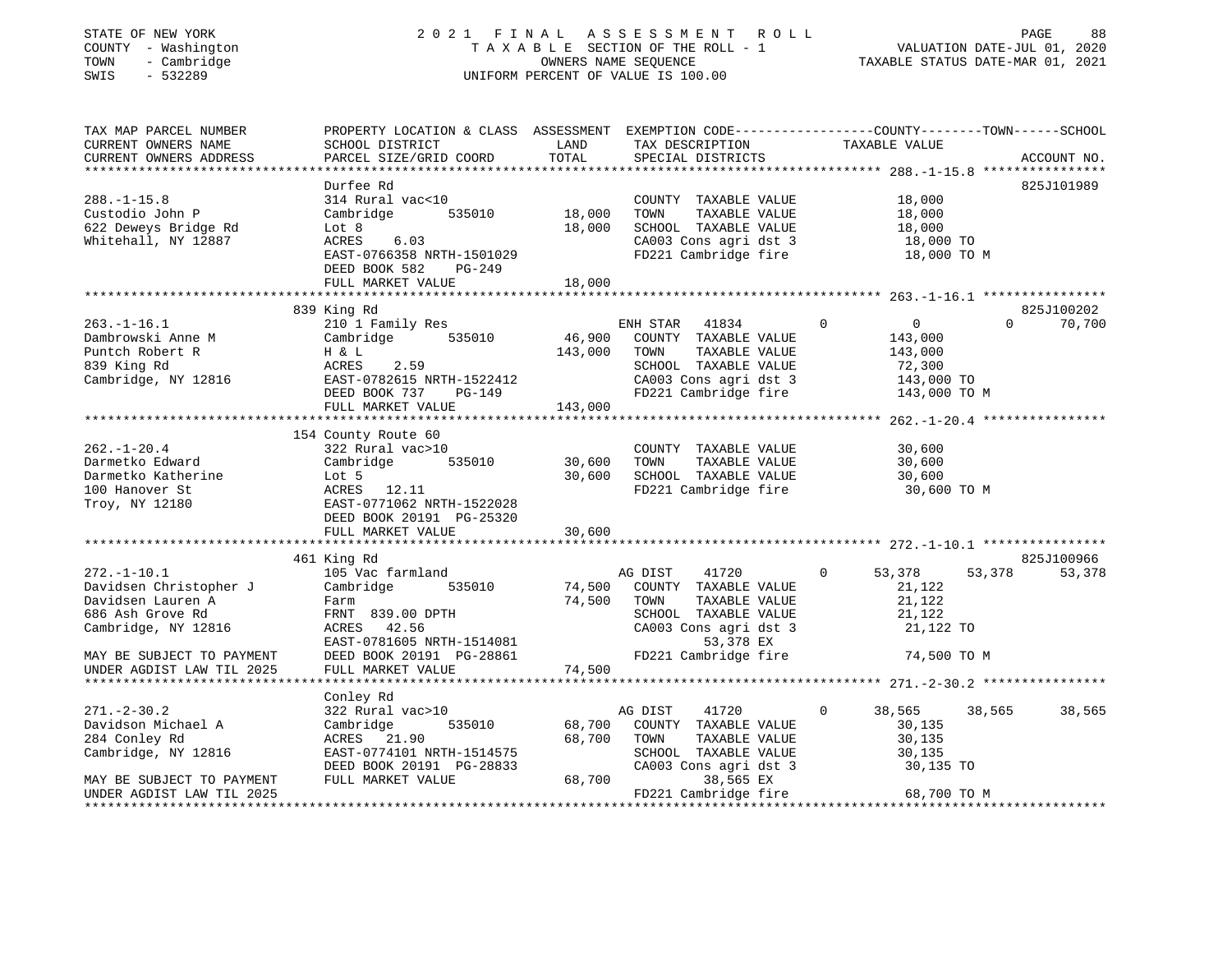## STATE OF NEW YORK 2 0 2 1 F I N A L A S S E S S M E N T R O L L PAGE 89COUNTY - Washington T A X A B L E SECTION OF THE ROLL - 1<br>
TOWN - Cambridge MOWNERS NAME SEQUENCE<br>
SWIS - 532289 MUSICON DATE-JUL 2020 SWIS - 532289 UNIFORM PERCENT OF VALUE IS 100.00

VALUATION DATE-JUL 01, 2020

| TAX MAP PARCEL NUMBER<br>CURRENT OWNERS NAME<br>CURRENT OWNERS ADDRESS                   | PROPERTY LOCATION & CLASS ASSESSMENT<br>SCHOOL DISTRICT<br>PARCEL SIZE/GRID COORD               | LAND<br>TOTAL      | EXEMPTION CODE-----------------COUNTY-------TOWN------SCHOOL<br>TAX DESCRIPTION<br>SPECIAL DISTRICTS                       | TAXABLE VALUE                                                                           | ACCOUNT NO.                                              |
|------------------------------------------------------------------------------------------|-------------------------------------------------------------------------------------------------|--------------------|----------------------------------------------------------------------------------------------------------------------------|-----------------------------------------------------------------------------------------|----------------------------------------------------------|
|                                                                                          |                                                                                                 |                    |                                                                                                                            |                                                                                         |                                                          |
| $271. - 2 - 31$<br>Davidson Michael A<br>31 Elm St                                       | 284 Conley Rd<br>242 Rurl res&rec<br>535010<br>Cambridge<br>ACRES 63.70                         | 131,600<br>284,300 | COUNTY TAXABLE VALUE<br>TOWN<br>TAXABLE VALUE<br>SCHOOL TAXABLE VALUE                                                      | 284,300<br>284,300<br>284,300                                                           | 825J100953                                               |
| Lebanon, NH 03766                                                                        | EAST-0774521 NRTH-1515717<br>DEED BOOK 3307 PG-1<br>FULL MARKET VALUE                           | 284,300            | CA003 Cons agri dst 3<br>FD221 Cambridge fire                                                                              | 284,300 TO<br>284,300 TO M                                                              |                                                          |
|                                                                                          |                                                                                                 |                    |                                                                                                                            |                                                                                         |                                                          |
| $270. - 1 - 19$                                                                          | 571 Center Cambridge Rd<br>210 1 Family Res                                                     |                    | AG DIST<br>41720                                                                                                           | $\mathbf 0$<br>10,419                                                                   | 825J100610<br>10,419<br>10,419                           |
| Davis Alan L<br>Davis Astrid C<br>571 Center Cambridge Rd<br>Cambridge, NY 12816         | Cambridge<br>535010<br>ACRES<br>8.60<br>EAST-0768526 NRTH-1516258<br>DEED BOOK 874<br>PG-97     | 51,400<br>177,000  | COUNTY TAXABLE VALUE<br>TOWN<br>TAXABLE VALUE<br>SCHOOL TAXABLE VALUE<br>CA003 Cons agri dst 3                             | 166,581<br>166,581<br>166,581<br>166,581 TO                                             |                                                          |
| MAY BE SUBJECT TO PAYMENT<br>UNDER AGDIST LAW TIL 2025                                   | FULL MARKET VALUE                                                                               | 177,000            | 10,419 EX<br>FD221 Cambridge fire                                                                                          | 177,000 TO M                                                                            |                                                          |
|                                                                                          |                                                                                                 |                    |                                                                                                                            |                                                                                         |                                                          |
|                                                                                          | 949 Turnpike Rd                                                                                 |                    |                                                                                                                            |                                                                                         | 825J100284                                               |
| $263 - 2 - 15$                                                                           | 283 Res w/Comuse                                                                                |                    | ENH STAR<br>41834                                                                                                          | $\mathbf 0$<br>$\mathbf 0$                                                              | 70,700<br>$\Omega$                                       |
| Davis H Laverne<br>Davis Sandra<br>949 Turnpike Rd<br>Cambridge, NY 12816                | Cambridge<br>535010<br>H & L<br>1.70<br>ACRES<br>EAST-0788871 NRTH-1524295                      | 220,000            | 28,500 VETWAR CTS 41120<br>COUNTY TAXABLE VALUE<br>TAXABLE VALUE<br>TOWN<br>SCHOOL TAXABLE VALUE                           | $\mathbf 0$<br>33,000<br>187,000<br>193,000<br>143,300                                  | 27,000<br>6,000                                          |
|                                                                                          | DEED BOOK 492<br>PG-309<br>FULL MARKET VALUE                                                    | 220,000            | FD221 Cambridge fire                                                                                                       | 220,000 TO M                                                                            |                                                          |
|                                                                                          | 177 English Rd                                                                                  |                    |                                                                                                                            |                                                                                         |                                                          |
| $262 - 2 - 12.2$<br>Davis Roxanne<br>Davis Gary<br>177 English Rd<br>Cambridge, NY 12816 | 210 1 Family Res<br>535010<br>Cambridge<br>Lot 4<br>39.07<br>ACRES<br>EAST-0777105 NRTH-1525096 |                    | TEMP GRHSE 42120<br>41700<br>113,800 AG BUILD<br>298,100 AG DIST<br>41720<br>COUNTY TAXABLE VALUE<br>TOWN<br>TAXABLE VALUE | 20,000<br>$\Omega$<br>$\mathbf 0$<br>40,000<br>$\Omega$<br>60,604<br>177,496<br>177,496 | 20,000<br>20,000<br>40,000<br>40,000<br>60,604<br>60,604 |
| MAY BE SUBJECT TO PAYMENT<br>UNDER AGDIST LAW TIL 2028                                   | DEED BOOK 3386<br>$PG-140$<br>FULL MARKET VALUE                                                 | 298,100            | SCHOOL TAXABLE VALUE<br>CA003 Cons agri dst 3<br>80,604 EX<br>FD221 Cambridge fire                                         | 177,496<br>217,496 TO<br>278,100 TO M                                                   |                                                          |
|                                                                                          |                                                                                                 |                    | 20,000 EX                                                                                                                  |                                                                                         |                                                          |
|                                                                                          | 1010 Brownell Ln                                                                                |                    |                                                                                                                            |                                                                                         | 825J100412                                               |
| $270. - 1 - 38$                                                                          | 210 1 Family Res                                                                                |                    | 41854<br>BAS STAR                                                                                                          | $\mathbf 0$<br>$\overline{0}$                                                           | $\Omega$<br>30,000                                       |
| Day Paula E<br>Day Rory C<br>1010 Brownell Ln<br>Valley Falls, NY 12185                  | Cambridge<br>535010<br>Lot 1<br>5.74<br>ACRES<br>EAST-0762093 NRTH-1516599                      | 41,000<br>224,700  | COUNTY TAXABLE VALUE<br>TOWN<br>TAXABLE VALUE<br>SCHOOL<br>TAXABLE VALUE<br>CA003 Cons agri dst 3                          | 224,700<br>224,700<br>194,700<br>224,700 TO                                             |                                                          |
|                                                                                          | DEED BOOK 2150<br>PG-273<br>FULL MARKET VALUE                                                   | 224,700            | FD221 Cambridge fire                                                                                                       | 224,700 TO M                                                                            |                                                          |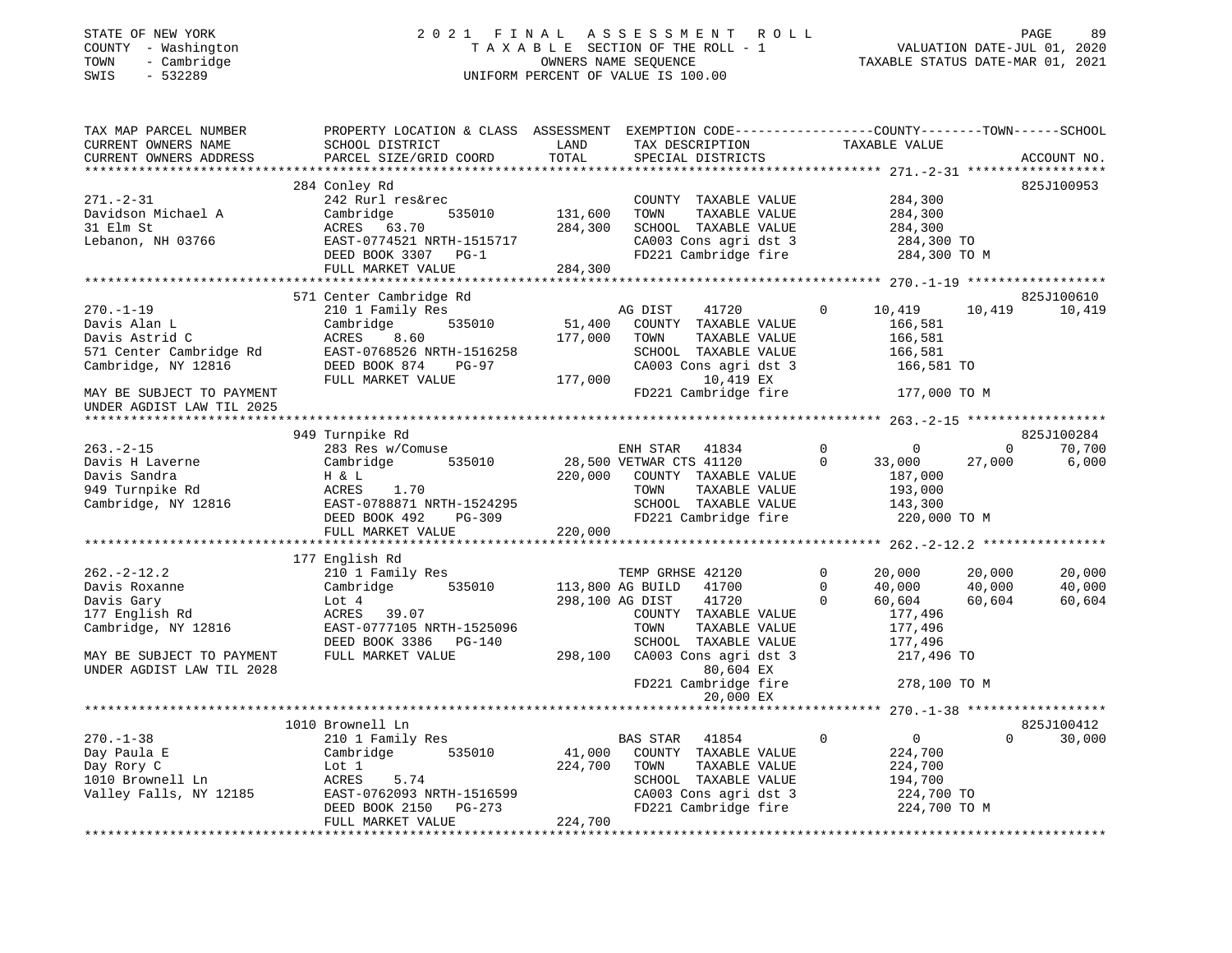## STATE OF NEW YORK 2 0 2 1 F I N A L A S S E S S M E N T R O L L PAGE 90COUNTY - Washington T A X A B L E SECTION OF THE ROLL - 1<br>
TOWN - Cambridge COUNTY - CAMBRIDGE<br>
SWIS - 532289 COUNTY - 2020 SWIS - 532289 UNIFORM PERCENT OF VALUE IS 100.00

| 501 State Route 372<br>825J100287<br>$246. - 1 - 14$<br>240 Rural res<br>VETWAR CTS 41120<br>$\mathbf 0$<br>33,000<br>27,000<br>6,000<br>38,900 ENH STAR<br>$\Omega$<br>70,700<br>Dean James S LE<br>Cambridge<br>535010<br>41834<br>$\overline{0}$<br>$\Omega$<br>198,000<br>Dean Mary E LE<br>ACRES<br>5.30<br>231,000<br>COUNTY TAXABLE VALUE<br>125 State Route 372<br>EAST-0780123 NRTH-1539567<br>TAXABLE VALUE<br>204,000<br>TOWN<br>Cambridge, NY 12816<br>DEED BOOK 3760<br>PG-158<br>SCHOOL TAXABLE VALUE<br>154,300<br>FULL MARKET VALUE<br>231,000 CA005 Cons agri dst 5<br>231,000 TO<br>FD221 Cambridge fire<br>231,000 TO M<br>*****************<br>**************************<br>****** 255.-1-9 ******<br>125 State Route 372<br>825J100285<br>$255. - 1 - 9$<br>242 Rurl res&rec<br>COUNTY TAXABLE VALUE<br>204,000<br>Dean James S LE<br>Cambridge<br>535010<br>59,400<br>TOWN<br>TAXABLE VALUE<br>204,000<br>SCHOOL TAXABLE VALUE<br>Dean Mary E LE<br>H & L<br>204,000<br>204,000<br>FD221 Cambridge fire<br>125 State Route 372<br>ACRES<br>10.70<br>204,000 TO M<br>Cambridge, NY 12816<br>EAST-0785358 NRTH-1532937<br>DEED BOOK 3760 PG-158<br>204,000<br>FULL MARKET VALUE<br>58 Cambridge Battenville Rd<br>825J100201<br>$246. - 1 - 5$<br>210 1 Family Res<br>VET COM C 41132<br>38,925<br>$\mathbf 0$<br>0<br>$\Omega$<br>DeCarlo David D LE<br>Greenwich<br>20,700 VET COM T 41133<br>$\Omega$<br>$\Omega$<br>533401<br>$\mathbf 0$<br>38,925<br>$\Omega$<br>DeCarlo Janet S LE<br>Lot <sub>2</sub><br>155,700 BAS STAR<br>41854<br>$\Omega$<br>30,000<br>$\Omega$<br>58 Cambridge Battenville Rd<br>FRNT<br>89.00 DPTH 267.00<br>COUNTY TAXABLE VALUE<br>116,775<br>Greenwich, NY 12834<br>EAST-0772160 NRTH-1545920<br>TOWN<br>TAXABLE VALUE<br>116,775<br>DEED BOOK 3601<br>PG-272<br>SCHOOL TAXABLE VALUE<br>125,700<br>FULL MARKET VALUE<br>155,700 CA003 Cons agri dst 3<br>155,700 TO<br>FD221 Cambridge fire<br>155,700 TO M<br>378 Center Cambridge Rd<br>$270. - 1 - 26.9$<br>210 1 Family Res<br>BAS STAR<br>41854<br>$\mathbf 0$<br>$\overline{0}$<br>$\Omega$<br>30,000<br>Decker Darryl<br>535010<br>39,000<br>Cambridge<br>COUNTY TAXABLE VALUE<br>281,400<br>PO Box 92<br>Sub Lot 6<br>281,400<br>TOWN<br>TAXABLE VALUE<br>281,400<br>Cambridge, NY 12816<br>3.34<br>SCHOOL TAXABLE VALUE<br>ACRES<br>251,400<br>CA003 Cons agri dst 3<br>EAST-0763983 NRTH-1515078<br>281,400 TO<br>FD221 Cambridge fire<br>DEED BOOK 1800 PG-120<br>281,400 TO M<br>281,400<br>FULL MARKET VALUE<br>825J100502<br>13 Rogers Ln Ext<br>$271. - 2 - 2$<br>210 1 Family Res<br>COUNTY TAXABLE VALUE<br>181,000<br>Defrancesco Kelly<br>Cambridge<br>535010<br>24,000<br>TAXABLE VALUE<br>181,000<br>TOWN<br>13 Rogers Ln Ext<br>181,000<br>SCHOOL TAXABLE VALUE<br>181,000<br>H & L<br>Cambridge, NY 12816<br>FD221 Cambridge fire<br>ACRES<br>0.54<br>181,000 TO M<br>EAST-0771856 NRTH-1518565<br>PG-250<br>DEED BOOK 3869<br>181,000<br>FULL MARKET VALUE | TAX MAP PARCEL NUMBER<br>CURRENT OWNERS NAME<br>CURRENT OWNERS ADDRESS | PROPERTY LOCATION & CLASS ASSESSMENT<br>SCHOOL DISTRICT<br>PARCEL SIZE/GRID COORD | LAND<br>TOTAL | EXEMPTION CODE-----------------COUNTY-------TOWN------SCHOOL<br>TAX DESCRIPTION<br>SPECIAL DISTRICTS | TAXABLE VALUE | ACCOUNT NO. |
|--------------------------------------------------------------------------------------------------------------------------------------------------------------------------------------------------------------------------------------------------------------------------------------------------------------------------------------------------------------------------------------------------------------------------------------------------------------------------------------------------------------------------------------------------------------------------------------------------------------------------------------------------------------------------------------------------------------------------------------------------------------------------------------------------------------------------------------------------------------------------------------------------------------------------------------------------------------------------------------------------------------------------------------------------------------------------------------------------------------------------------------------------------------------------------------------------------------------------------------------------------------------------------------------------------------------------------------------------------------------------------------------------------------------------------------------------------------------------------------------------------------------------------------------------------------------------------------------------------------------------------------------------------------------------------------------------------------------------------------------------------------------------------------------------------------------------------------------------------------------------------------------------------------------------------------------------------------------------------------------------------------------------------------------------------------------------------------------------------------------------------------------------------------------------------------------------------------------------------------------------------------------------------------------------------------------------------------------------------------------------------------------------------------------------------------------------------------------------------------------------------------------------------------------------------------------------------------------------------------------------------------------------------------------------------------------------------------------------------------------------------------------------------------------------------------------------------------------------------------------------------------------------------------------------------------------------------------------------------------------|------------------------------------------------------------------------|-----------------------------------------------------------------------------------|---------------|------------------------------------------------------------------------------------------------------|---------------|-------------|
|                                                                                                                                                                                                                                                                                                                                                                                                                                                                                                                                                                                                                                                                                                                                                                                                                                                                                                                                                                                                                                                                                                                                                                                                                                                                                                                                                                                                                                                                                                                                                                                                                                                                                                                                                                                                                                                                                                                                                                                                                                                                                                                                                                                                                                                                                                                                                                                                                                                                                                                                                                                                                                                                                                                                                                                                                                                                                                                                                                                            |                                                                        |                                                                                   |               |                                                                                                      |               |             |
|                                                                                                                                                                                                                                                                                                                                                                                                                                                                                                                                                                                                                                                                                                                                                                                                                                                                                                                                                                                                                                                                                                                                                                                                                                                                                                                                                                                                                                                                                                                                                                                                                                                                                                                                                                                                                                                                                                                                                                                                                                                                                                                                                                                                                                                                                                                                                                                                                                                                                                                                                                                                                                                                                                                                                                                                                                                                                                                                                                                            |                                                                        |                                                                                   |               |                                                                                                      |               |             |
|                                                                                                                                                                                                                                                                                                                                                                                                                                                                                                                                                                                                                                                                                                                                                                                                                                                                                                                                                                                                                                                                                                                                                                                                                                                                                                                                                                                                                                                                                                                                                                                                                                                                                                                                                                                                                                                                                                                                                                                                                                                                                                                                                                                                                                                                                                                                                                                                                                                                                                                                                                                                                                                                                                                                                                                                                                                                                                                                                                                            |                                                                        |                                                                                   |               |                                                                                                      |               |             |
|                                                                                                                                                                                                                                                                                                                                                                                                                                                                                                                                                                                                                                                                                                                                                                                                                                                                                                                                                                                                                                                                                                                                                                                                                                                                                                                                                                                                                                                                                                                                                                                                                                                                                                                                                                                                                                                                                                                                                                                                                                                                                                                                                                                                                                                                                                                                                                                                                                                                                                                                                                                                                                                                                                                                                                                                                                                                                                                                                                                            |                                                                        |                                                                                   |               |                                                                                                      |               |             |
|                                                                                                                                                                                                                                                                                                                                                                                                                                                                                                                                                                                                                                                                                                                                                                                                                                                                                                                                                                                                                                                                                                                                                                                                                                                                                                                                                                                                                                                                                                                                                                                                                                                                                                                                                                                                                                                                                                                                                                                                                                                                                                                                                                                                                                                                                                                                                                                                                                                                                                                                                                                                                                                                                                                                                                                                                                                                                                                                                                                            |                                                                        |                                                                                   |               |                                                                                                      |               |             |
|                                                                                                                                                                                                                                                                                                                                                                                                                                                                                                                                                                                                                                                                                                                                                                                                                                                                                                                                                                                                                                                                                                                                                                                                                                                                                                                                                                                                                                                                                                                                                                                                                                                                                                                                                                                                                                                                                                                                                                                                                                                                                                                                                                                                                                                                                                                                                                                                                                                                                                                                                                                                                                                                                                                                                                                                                                                                                                                                                                                            |                                                                        |                                                                                   |               |                                                                                                      |               |             |
|                                                                                                                                                                                                                                                                                                                                                                                                                                                                                                                                                                                                                                                                                                                                                                                                                                                                                                                                                                                                                                                                                                                                                                                                                                                                                                                                                                                                                                                                                                                                                                                                                                                                                                                                                                                                                                                                                                                                                                                                                                                                                                                                                                                                                                                                                                                                                                                                                                                                                                                                                                                                                                                                                                                                                                                                                                                                                                                                                                                            |                                                                        |                                                                                   |               |                                                                                                      |               |             |
|                                                                                                                                                                                                                                                                                                                                                                                                                                                                                                                                                                                                                                                                                                                                                                                                                                                                                                                                                                                                                                                                                                                                                                                                                                                                                                                                                                                                                                                                                                                                                                                                                                                                                                                                                                                                                                                                                                                                                                                                                                                                                                                                                                                                                                                                                                                                                                                                                                                                                                                                                                                                                                                                                                                                                                                                                                                                                                                                                                                            |                                                                        |                                                                                   |               |                                                                                                      |               |             |
|                                                                                                                                                                                                                                                                                                                                                                                                                                                                                                                                                                                                                                                                                                                                                                                                                                                                                                                                                                                                                                                                                                                                                                                                                                                                                                                                                                                                                                                                                                                                                                                                                                                                                                                                                                                                                                                                                                                                                                                                                                                                                                                                                                                                                                                                                                                                                                                                                                                                                                                                                                                                                                                                                                                                                                                                                                                                                                                                                                                            |                                                                        |                                                                                   |               |                                                                                                      |               |             |
|                                                                                                                                                                                                                                                                                                                                                                                                                                                                                                                                                                                                                                                                                                                                                                                                                                                                                                                                                                                                                                                                                                                                                                                                                                                                                                                                                                                                                                                                                                                                                                                                                                                                                                                                                                                                                                                                                                                                                                                                                                                                                                                                                                                                                                                                                                                                                                                                                                                                                                                                                                                                                                                                                                                                                                                                                                                                                                                                                                                            |                                                                        |                                                                                   |               |                                                                                                      |               |             |
|                                                                                                                                                                                                                                                                                                                                                                                                                                                                                                                                                                                                                                                                                                                                                                                                                                                                                                                                                                                                                                                                                                                                                                                                                                                                                                                                                                                                                                                                                                                                                                                                                                                                                                                                                                                                                                                                                                                                                                                                                                                                                                                                                                                                                                                                                                                                                                                                                                                                                                                                                                                                                                                                                                                                                                                                                                                                                                                                                                                            |                                                                        |                                                                                   |               |                                                                                                      |               |             |
|                                                                                                                                                                                                                                                                                                                                                                                                                                                                                                                                                                                                                                                                                                                                                                                                                                                                                                                                                                                                                                                                                                                                                                                                                                                                                                                                                                                                                                                                                                                                                                                                                                                                                                                                                                                                                                                                                                                                                                                                                                                                                                                                                                                                                                                                                                                                                                                                                                                                                                                                                                                                                                                                                                                                                                                                                                                                                                                                                                                            |                                                                        |                                                                                   |               |                                                                                                      |               |             |
|                                                                                                                                                                                                                                                                                                                                                                                                                                                                                                                                                                                                                                                                                                                                                                                                                                                                                                                                                                                                                                                                                                                                                                                                                                                                                                                                                                                                                                                                                                                                                                                                                                                                                                                                                                                                                                                                                                                                                                                                                                                                                                                                                                                                                                                                                                                                                                                                                                                                                                                                                                                                                                                                                                                                                                                                                                                                                                                                                                                            |                                                                        |                                                                                   |               |                                                                                                      |               |             |
|                                                                                                                                                                                                                                                                                                                                                                                                                                                                                                                                                                                                                                                                                                                                                                                                                                                                                                                                                                                                                                                                                                                                                                                                                                                                                                                                                                                                                                                                                                                                                                                                                                                                                                                                                                                                                                                                                                                                                                                                                                                                                                                                                                                                                                                                                                                                                                                                                                                                                                                                                                                                                                                                                                                                                                                                                                                                                                                                                                                            |                                                                        |                                                                                   |               |                                                                                                      |               |             |
|                                                                                                                                                                                                                                                                                                                                                                                                                                                                                                                                                                                                                                                                                                                                                                                                                                                                                                                                                                                                                                                                                                                                                                                                                                                                                                                                                                                                                                                                                                                                                                                                                                                                                                                                                                                                                                                                                                                                                                                                                                                                                                                                                                                                                                                                                                                                                                                                                                                                                                                                                                                                                                                                                                                                                                                                                                                                                                                                                                                            |                                                                        |                                                                                   |               |                                                                                                      |               |             |
|                                                                                                                                                                                                                                                                                                                                                                                                                                                                                                                                                                                                                                                                                                                                                                                                                                                                                                                                                                                                                                                                                                                                                                                                                                                                                                                                                                                                                                                                                                                                                                                                                                                                                                                                                                                                                                                                                                                                                                                                                                                                                                                                                                                                                                                                                                                                                                                                                                                                                                                                                                                                                                                                                                                                                                                                                                                                                                                                                                                            |                                                                        |                                                                                   |               |                                                                                                      |               |             |
|                                                                                                                                                                                                                                                                                                                                                                                                                                                                                                                                                                                                                                                                                                                                                                                                                                                                                                                                                                                                                                                                                                                                                                                                                                                                                                                                                                                                                                                                                                                                                                                                                                                                                                                                                                                                                                                                                                                                                                                                                                                                                                                                                                                                                                                                                                                                                                                                                                                                                                                                                                                                                                                                                                                                                                                                                                                                                                                                                                                            |                                                                        |                                                                                   |               |                                                                                                      |               |             |
|                                                                                                                                                                                                                                                                                                                                                                                                                                                                                                                                                                                                                                                                                                                                                                                                                                                                                                                                                                                                                                                                                                                                                                                                                                                                                                                                                                                                                                                                                                                                                                                                                                                                                                                                                                                                                                                                                                                                                                                                                                                                                                                                                                                                                                                                                                                                                                                                                                                                                                                                                                                                                                                                                                                                                                                                                                                                                                                                                                                            |                                                                        |                                                                                   |               |                                                                                                      |               |             |
|                                                                                                                                                                                                                                                                                                                                                                                                                                                                                                                                                                                                                                                                                                                                                                                                                                                                                                                                                                                                                                                                                                                                                                                                                                                                                                                                                                                                                                                                                                                                                                                                                                                                                                                                                                                                                                                                                                                                                                                                                                                                                                                                                                                                                                                                                                                                                                                                                                                                                                                                                                                                                                                                                                                                                                                                                                                                                                                                                                                            |                                                                        |                                                                                   |               |                                                                                                      |               |             |
|                                                                                                                                                                                                                                                                                                                                                                                                                                                                                                                                                                                                                                                                                                                                                                                                                                                                                                                                                                                                                                                                                                                                                                                                                                                                                                                                                                                                                                                                                                                                                                                                                                                                                                                                                                                                                                                                                                                                                                                                                                                                                                                                                                                                                                                                                                                                                                                                                                                                                                                                                                                                                                                                                                                                                                                                                                                                                                                                                                                            |                                                                        |                                                                                   |               |                                                                                                      |               |             |
|                                                                                                                                                                                                                                                                                                                                                                                                                                                                                                                                                                                                                                                                                                                                                                                                                                                                                                                                                                                                                                                                                                                                                                                                                                                                                                                                                                                                                                                                                                                                                                                                                                                                                                                                                                                                                                                                                                                                                                                                                                                                                                                                                                                                                                                                                                                                                                                                                                                                                                                                                                                                                                                                                                                                                                                                                                                                                                                                                                                            |                                                                        |                                                                                   |               |                                                                                                      |               |             |
|                                                                                                                                                                                                                                                                                                                                                                                                                                                                                                                                                                                                                                                                                                                                                                                                                                                                                                                                                                                                                                                                                                                                                                                                                                                                                                                                                                                                                                                                                                                                                                                                                                                                                                                                                                                                                                                                                                                                                                                                                                                                                                                                                                                                                                                                                                                                                                                                                                                                                                                                                                                                                                                                                                                                                                                                                                                                                                                                                                                            |                                                                        |                                                                                   |               |                                                                                                      |               |             |
|                                                                                                                                                                                                                                                                                                                                                                                                                                                                                                                                                                                                                                                                                                                                                                                                                                                                                                                                                                                                                                                                                                                                                                                                                                                                                                                                                                                                                                                                                                                                                                                                                                                                                                                                                                                                                                                                                                                                                                                                                                                                                                                                                                                                                                                                                                                                                                                                                                                                                                                                                                                                                                                                                                                                                                                                                                                                                                                                                                                            |                                                                        |                                                                                   |               |                                                                                                      |               |             |
|                                                                                                                                                                                                                                                                                                                                                                                                                                                                                                                                                                                                                                                                                                                                                                                                                                                                                                                                                                                                                                                                                                                                                                                                                                                                                                                                                                                                                                                                                                                                                                                                                                                                                                                                                                                                                                                                                                                                                                                                                                                                                                                                                                                                                                                                                                                                                                                                                                                                                                                                                                                                                                                                                                                                                                                                                                                                                                                                                                                            |                                                                        |                                                                                   |               |                                                                                                      |               |             |
|                                                                                                                                                                                                                                                                                                                                                                                                                                                                                                                                                                                                                                                                                                                                                                                                                                                                                                                                                                                                                                                                                                                                                                                                                                                                                                                                                                                                                                                                                                                                                                                                                                                                                                                                                                                                                                                                                                                                                                                                                                                                                                                                                                                                                                                                                                                                                                                                                                                                                                                                                                                                                                                                                                                                                                                                                                                                                                                                                                                            |                                                                        |                                                                                   |               |                                                                                                      |               |             |
|                                                                                                                                                                                                                                                                                                                                                                                                                                                                                                                                                                                                                                                                                                                                                                                                                                                                                                                                                                                                                                                                                                                                                                                                                                                                                                                                                                                                                                                                                                                                                                                                                                                                                                                                                                                                                                                                                                                                                                                                                                                                                                                                                                                                                                                                                                                                                                                                                                                                                                                                                                                                                                                                                                                                                                                                                                                                                                                                                                                            |                                                                        |                                                                                   |               |                                                                                                      |               |             |
|                                                                                                                                                                                                                                                                                                                                                                                                                                                                                                                                                                                                                                                                                                                                                                                                                                                                                                                                                                                                                                                                                                                                                                                                                                                                                                                                                                                                                                                                                                                                                                                                                                                                                                                                                                                                                                                                                                                                                                                                                                                                                                                                                                                                                                                                                                                                                                                                                                                                                                                                                                                                                                                                                                                                                                                                                                                                                                                                                                                            |                                                                        |                                                                                   |               |                                                                                                      |               |             |
|                                                                                                                                                                                                                                                                                                                                                                                                                                                                                                                                                                                                                                                                                                                                                                                                                                                                                                                                                                                                                                                                                                                                                                                                                                                                                                                                                                                                                                                                                                                                                                                                                                                                                                                                                                                                                                                                                                                                                                                                                                                                                                                                                                                                                                                                                                                                                                                                                                                                                                                                                                                                                                                                                                                                                                                                                                                                                                                                                                                            |                                                                        |                                                                                   |               |                                                                                                      |               |             |
|                                                                                                                                                                                                                                                                                                                                                                                                                                                                                                                                                                                                                                                                                                                                                                                                                                                                                                                                                                                                                                                                                                                                                                                                                                                                                                                                                                                                                                                                                                                                                                                                                                                                                                                                                                                                                                                                                                                                                                                                                                                                                                                                                                                                                                                                                                                                                                                                                                                                                                                                                                                                                                                                                                                                                                                                                                                                                                                                                                                            |                                                                        |                                                                                   |               |                                                                                                      |               |             |
|                                                                                                                                                                                                                                                                                                                                                                                                                                                                                                                                                                                                                                                                                                                                                                                                                                                                                                                                                                                                                                                                                                                                                                                                                                                                                                                                                                                                                                                                                                                                                                                                                                                                                                                                                                                                                                                                                                                                                                                                                                                                                                                                                                                                                                                                                                                                                                                                                                                                                                                                                                                                                                                                                                                                                                                                                                                                                                                                                                                            |                                                                        |                                                                                   |               |                                                                                                      |               |             |
|                                                                                                                                                                                                                                                                                                                                                                                                                                                                                                                                                                                                                                                                                                                                                                                                                                                                                                                                                                                                                                                                                                                                                                                                                                                                                                                                                                                                                                                                                                                                                                                                                                                                                                                                                                                                                                                                                                                                                                                                                                                                                                                                                                                                                                                                                                                                                                                                                                                                                                                                                                                                                                                                                                                                                                                                                                                                                                                                                                                            |                                                                        |                                                                                   |               |                                                                                                      |               |             |
|                                                                                                                                                                                                                                                                                                                                                                                                                                                                                                                                                                                                                                                                                                                                                                                                                                                                                                                                                                                                                                                                                                                                                                                                                                                                                                                                                                                                                                                                                                                                                                                                                                                                                                                                                                                                                                                                                                                                                                                                                                                                                                                                                                                                                                                                                                                                                                                                                                                                                                                                                                                                                                                                                                                                                                                                                                                                                                                                                                                            |                                                                        |                                                                                   |               |                                                                                                      |               |             |
|                                                                                                                                                                                                                                                                                                                                                                                                                                                                                                                                                                                                                                                                                                                                                                                                                                                                                                                                                                                                                                                                                                                                                                                                                                                                                                                                                                                                                                                                                                                                                                                                                                                                                                                                                                                                                                                                                                                                                                                                                                                                                                                                                                                                                                                                                                                                                                                                                                                                                                                                                                                                                                                                                                                                                                                                                                                                                                                                                                                            |                                                                        |                                                                                   |               |                                                                                                      |               |             |
|                                                                                                                                                                                                                                                                                                                                                                                                                                                                                                                                                                                                                                                                                                                                                                                                                                                                                                                                                                                                                                                                                                                                                                                                                                                                                                                                                                                                                                                                                                                                                                                                                                                                                                                                                                                                                                                                                                                                                                                                                                                                                                                                                                                                                                                                                                                                                                                                                                                                                                                                                                                                                                                                                                                                                                                                                                                                                                                                                                                            |                                                                        |                                                                                   |               |                                                                                                      |               |             |
|                                                                                                                                                                                                                                                                                                                                                                                                                                                                                                                                                                                                                                                                                                                                                                                                                                                                                                                                                                                                                                                                                                                                                                                                                                                                                                                                                                                                                                                                                                                                                                                                                                                                                                                                                                                                                                                                                                                                                                                                                                                                                                                                                                                                                                                                                                                                                                                                                                                                                                                                                                                                                                                                                                                                                                                                                                                                                                                                                                                            |                                                                        |                                                                                   |               |                                                                                                      |               |             |
|                                                                                                                                                                                                                                                                                                                                                                                                                                                                                                                                                                                                                                                                                                                                                                                                                                                                                                                                                                                                                                                                                                                                                                                                                                                                                                                                                                                                                                                                                                                                                                                                                                                                                                                                                                                                                                                                                                                                                                                                                                                                                                                                                                                                                                                                                                                                                                                                                                                                                                                                                                                                                                                                                                                                                                                                                                                                                                                                                                                            |                                                                        |                                                                                   |               |                                                                                                      |               |             |
|                                                                                                                                                                                                                                                                                                                                                                                                                                                                                                                                                                                                                                                                                                                                                                                                                                                                                                                                                                                                                                                                                                                                                                                                                                                                                                                                                                                                                                                                                                                                                                                                                                                                                                                                                                                                                                                                                                                                                                                                                                                                                                                                                                                                                                                                                                                                                                                                                                                                                                                                                                                                                                                                                                                                                                                                                                                                                                                                                                                            |                                                                        |                                                                                   |               |                                                                                                      |               |             |
|                                                                                                                                                                                                                                                                                                                                                                                                                                                                                                                                                                                                                                                                                                                                                                                                                                                                                                                                                                                                                                                                                                                                                                                                                                                                                                                                                                                                                                                                                                                                                                                                                                                                                                                                                                                                                                                                                                                                                                                                                                                                                                                                                                                                                                                                                                                                                                                                                                                                                                                                                                                                                                                                                                                                                                                                                                                                                                                                                                                            |                                                                        |                                                                                   |               |                                                                                                      |               |             |
|                                                                                                                                                                                                                                                                                                                                                                                                                                                                                                                                                                                                                                                                                                                                                                                                                                                                                                                                                                                                                                                                                                                                                                                                                                                                                                                                                                                                                                                                                                                                                                                                                                                                                                                                                                                                                                                                                                                                                                                                                                                                                                                                                                                                                                                                                                                                                                                                                                                                                                                                                                                                                                                                                                                                                                                                                                                                                                                                                                                            |                                                                        |                                                                                   |               |                                                                                                      |               |             |
|                                                                                                                                                                                                                                                                                                                                                                                                                                                                                                                                                                                                                                                                                                                                                                                                                                                                                                                                                                                                                                                                                                                                                                                                                                                                                                                                                                                                                                                                                                                                                                                                                                                                                                                                                                                                                                                                                                                                                                                                                                                                                                                                                                                                                                                                                                                                                                                                                                                                                                                                                                                                                                                                                                                                                                                                                                                                                                                                                                                            |                                                                        |                                                                                   |               |                                                                                                      |               |             |
|                                                                                                                                                                                                                                                                                                                                                                                                                                                                                                                                                                                                                                                                                                                                                                                                                                                                                                                                                                                                                                                                                                                                                                                                                                                                                                                                                                                                                                                                                                                                                                                                                                                                                                                                                                                                                                                                                                                                                                                                                                                                                                                                                                                                                                                                                                                                                                                                                                                                                                                                                                                                                                                                                                                                                                                                                                                                                                                                                                                            |                                                                        |                                                                                   |               |                                                                                                      |               |             |
|                                                                                                                                                                                                                                                                                                                                                                                                                                                                                                                                                                                                                                                                                                                                                                                                                                                                                                                                                                                                                                                                                                                                                                                                                                                                                                                                                                                                                                                                                                                                                                                                                                                                                                                                                                                                                                                                                                                                                                                                                                                                                                                                                                                                                                                                                                                                                                                                                                                                                                                                                                                                                                                                                                                                                                                                                                                                                                                                                                                            |                                                                        |                                                                                   |               |                                                                                                      |               |             |
|                                                                                                                                                                                                                                                                                                                                                                                                                                                                                                                                                                                                                                                                                                                                                                                                                                                                                                                                                                                                                                                                                                                                                                                                                                                                                                                                                                                                                                                                                                                                                                                                                                                                                                                                                                                                                                                                                                                                                                                                                                                                                                                                                                                                                                                                                                                                                                                                                                                                                                                                                                                                                                                                                                                                                                                                                                                                                                                                                                                            |                                                                        |                                                                                   |               |                                                                                                      |               |             |
|                                                                                                                                                                                                                                                                                                                                                                                                                                                                                                                                                                                                                                                                                                                                                                                                                                                                                                                                                                                                                                                                                                                                                                                                                                                                                                                                                                                                                                                                                                                                                                                                                                                                                                                                                                                                                                                                                                                                                                                                                                                                                                                                                                                                                                                                                                                                                                                                                                                                                                                                                                                                                                                                                                                                                                                                                                                                                                                                                                                            |                                                                        |                                                                                   |               |                                                                                                      |               |             |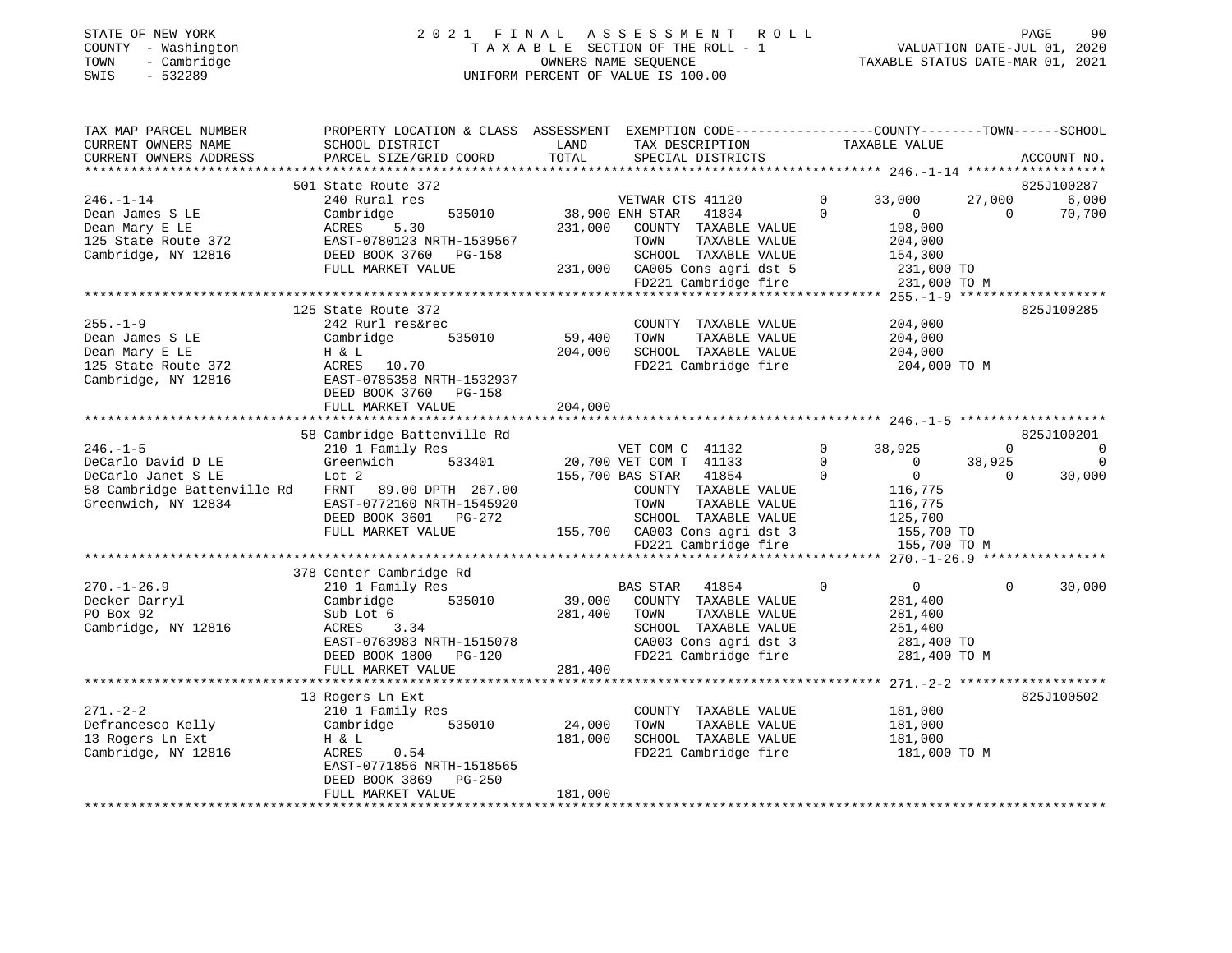## STATE OF NEW YORK 2 0 2 1 F I N A L A S S E S S M E N T R O L L PAGE 91COUNTY - Washington T A X A B L E SECTION OF THE ROLL - 1<br>
TOWN - Cambridge COUNTY - CAMBRIDGE<br>
SWIS - 532289 COUNTE-JUL 2020 COUNTER OF VALUE IS 100.00 UNIFORM PERCENT OF VALUE IS 100.00

VALUATION DATE-JUL 01, 2020

| TAX MAP PARCEL NUMBER<br>CURRENT OWNERS NAME<br>CURRENT OWNERS ADDRESS                                                                                    | PROPERTY LOCATION & CLASS ASSESSMENT EXEMPTION CODE---------------COUNTY-------TOWN------SCHOOL<br>SCHOOL DISTRICT<br>PARCEL SIZE/GRID COORD TOTAL                                                                                                      | <b>LAND</b> | TAX DESCRIPTION<br>SPECIAL DISTRICTS                                                                                                                       | TAXABLE VALUE                               | ACCOUNT NO.        |  |
|-----------------------------------------------------------------------------------------------------------------------------------------------------------|---------------------------------------------------------------------------------------------------------------------------------------------------------------------------------------------------------------------------------------------------------|-------------|------------------------------------------------------------------------------------------------------------------------------------------------------------|---------------------------------------------|--------------------|--|
| $271 - 2 - 3.3$<br>Defrancesco Kelly<br>13 Rogers Ln Ext<br>Cambridge, NY 12816                                                                           | Rogers Ln<br>314 Rural vac<10<br>Cambridge 535010 200<br>Sub lot C<br>t C<br>0.48<br>ACRES<br>EAST-0771966 NRTH-1518522<br>DEED BOOK 3869 PG-250<br>FULL MARKET VALUE                                                                                   | 200         | COUNTY TAXABLE VALUE<br>TAXABLE VALUE<br>TOWN<br>200 SCHOOL TAXABLE VALUE 200 200 FD221 Cambridge fire 200 200 TO M                                        | 200<br>200                                  |                    |  |
| $255. - 1 - 12$<br>Delveno Lucille<br>37 Perry Ln<br>37 Perry Ln<br>Cambridge, NY 12816                                                                   | 37 Perry Ln<br>210 1 Family Res<br>Cambridge 535010 30,000<br>Res<br>2.00<br>ACRES<br>EAST-0785384 NRTH-1531484<br>DEED BOOK 3636 PG-187<br>FULL MARKET VALUE                                                                                           | 250,000     | COUNTY TAXABLE VALUE 250,000<br>TAXABLE VALUE<br>TOWN<br>250,000 SCHOOL TAXABLE VALUE 250,000<br>FD221 Cambridge fire 250,000 TO M                         | 250,000                                     | 825J100534         |  |
| $271. - 3 - 7.6$                                                                                                                                          | 67 Demarco Ln<br>211.-3-7.0<br>DeMarco Anthony C Cambridge 535010 48,800 COUNTY TAXABLE VALUE 179,900<br>Beck Tia M ACRES 4.75 179,900 TOWN TAXABLE VALUE 179,900<br>EAST-0779863 NRTH-1517041 SCHOOL TAXABLE VALUE 149,900<br>Buskirk, NY 12028 DEED B |             |                                                                                                                                                            | $\sim$ 0                                    | $\Omega$<br>30,000 |  |
| $271. - 3 - 7.7$<br>DeMarco Anthony C<br>Beck Tia M<br>67 DeMarco Ln<br>Buskirk, NY 12028                                                                 | Demarco Ln<br>314 Rural vac<10<br>Cambridge<br>ACRES 0.42<br>EAST-0780114 NRTH-1517351<br>DEED BOOK 2178 PG-177<br>FULL MARKET VALUE                                                                                                                    | 500         | CA003 Cons agri dst 3<br>FD221 Cambridge fire                                                                                                              | 500<br>500<br>500<br>500 TO<br>500 TO M     |                    |  |
| $271. - 3 - 7.12$<br>DeMarco Anthony C<br>DeMarco Tia M<br>67 Demarco Ln<br>Cambridge, NY 12028<br>MAY BE SUBJECT TO PAYMENT<br>UNDER AGDIST LAW TIL 2025 | Demarco Ln<br>311 Res vac land<br>Cambridge<br>FRNT 481.00 DPTH 63,800<br>ACRES 34.05<br>EAST-0780475 NRTH-1516627 CA003 Cons agri dst 3 30,747 TO<br>DEED BOOK 4007 PG-323 63,800 FD221 Cambridge fire 63,800 TO M                                     |             | ic land the S35010 MG DIST 41720 0<br>535010 63,800 COUNTY TAXABLE VALUE<br>AG DIST 41720 0<br>TOWN<br>TOWN      TAXABLE  VALUE<br>SCHOOL   TAXABLE  VALUE | 33,053 33,053<br>30,747<br>30,747<br>30,747 | 33,053             |  |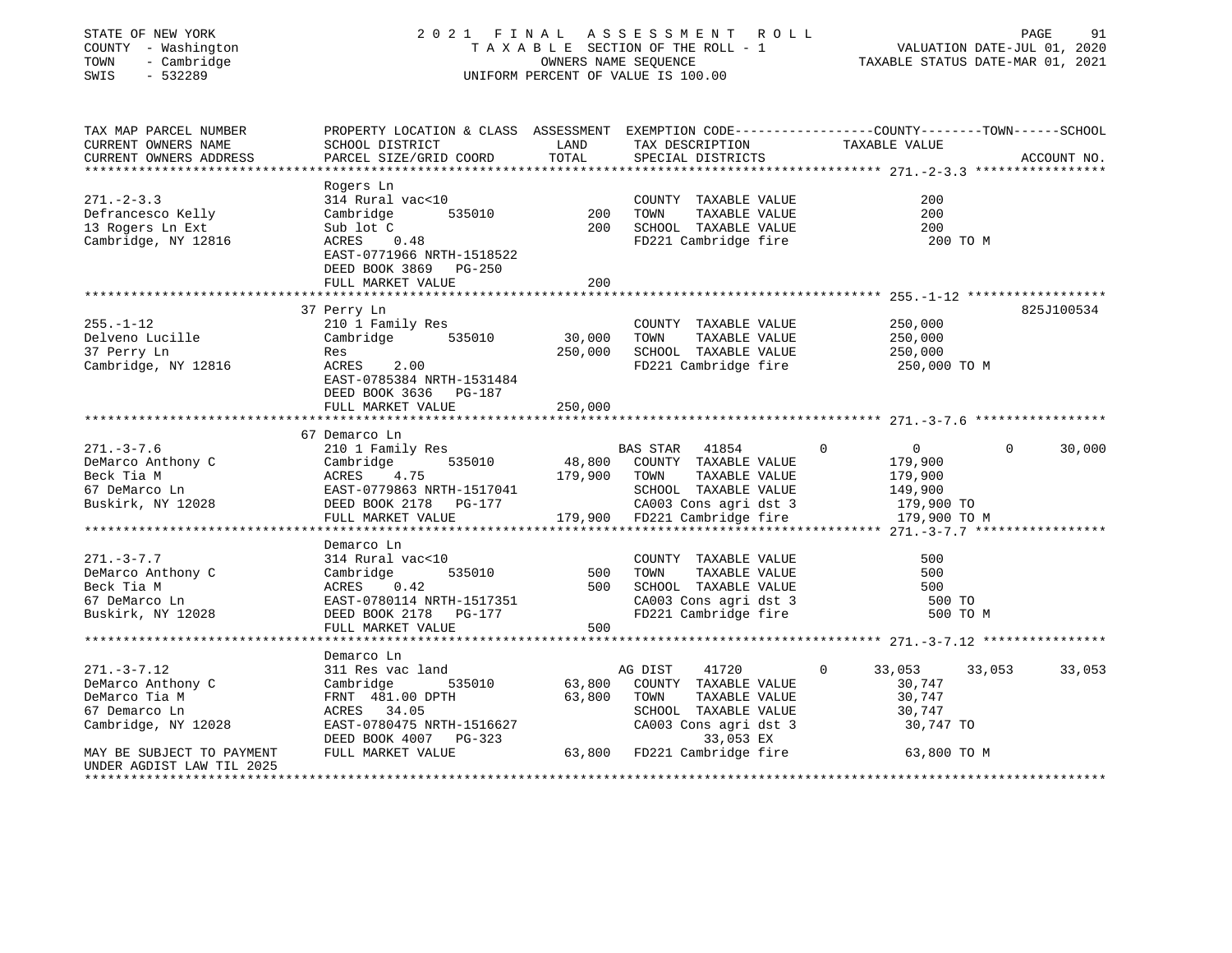#### STATE OF NEW YORK 2 0 2 1 F I N A L A S S E S S M E N T R O L L PAGE 92 COUNTY - Washington T A X A B L E SECTION OF THE ROLL - 1 VALUATION DATE-JUL 01, 2020 TOWN - Cambridge OWNERS NAME SEQUENCE TAXABLE STATUS DATE-MAR 01, 2021 SWIS - 532289 UNIFORM PERCENT OF VALUE IS 100.00

| TAX MAP PARCEL NUMBER                    | PROPERTY LOCATION & CLASS ASSESSMENT EXEMPTION CODE---------------COUNTY-------TOWN------SCHOOL |         |                                                   |             |               |          |             |
|------------------------------------------|-------------------------------------------------------------------------------------------------|---------|---------------------------------------------------|-------------|---------------|----------|-------------|
| CURRENT OWNERS NAME                      | SCHOOL DISTRICT                                                                                 | LAND    | TAX DESCRIPTION                                   |             | TAXABLE VALUE |          |             |
| CURRENT OWNERS ADDRESS                   | PARCEL SIZE/GRID COORD                                                                          | TOTAL   | SPECIAL DISTRICTS                                 |             |               |          | ACCOUNT NO. |
|                                          |                                                                                                 |         |                                                   |             |               |          |             |
|                                          | 73 DeMarco Ln                                                                                   |         |                                                   |             |               |          | 825J100883  |
| $271. - 3 - 7.2$                         | 210 1 Family Res                                                                                | 24,300  | BAS STAR<br>41854                                 | $\mathbf 0$ | 0             | $\Omega$ | 30,000      |
| DeMarco Charles Jr                       | 535010<br>Cambridge                                                                             |         | COUNTY TAXABLE VALUE                              |             | 108,500       |          |             |
| DeMarco Sally                            | Lot & Trailer                                                                                   | 108,500 | TOWN<br>TAXABLE VALUE                             |             | 108,500       |          |             |
| 73 DeMarco Ln                            | FRNT 123.00 DPTH 210.00                                                                         |         | SCHOOL TAXABLE VALUE                              |             | 78,500        |          |             |
| Buskirk, NY 12028                        | EAST-0780008 NRTH-1517361                                                                       |         | CA003 Cons agri dst 3                             |             | 108,500 TO    |          |             |
|                                          | <b>PG-200</b><br>DEED BOOK 480                                                                  |         | FD221 Cambridge fire                              |             | 108,500 TO M  |          |             |
|                                          | FULL MARKET VALUE                                                                               | 108,500 |                                                   |             |               |          |             |
|                                          |                                                                                                 |         |                                                   |             |               |          |             |
|                                          | DeMarco Ln                                                                                      |         |                                                   |             |               |          |             |
| $271. - 3 - 7.8$                         | 314 Rural vac<10                                                                                |         | COUNTY TAXABLE VALUE                              |             | 13,200        |          |             |
| DeMarco Charles Jr.                      | Cambridge<br>535010                                                                             | 13,200  | TOWN<br>TAXABLE VALUE                             |             | 13,200        |          |             |
| DeMarco Sally                            | ACRES<br>4.07                                                                                   | 13,200  | SCHOOL TAXABLE VALUE                              |             | 13,200        |          |             |
| 73 DeMarco Ln                            | EAST-0779845 NRTH-1517644                                                                       |         | CA003 Cons agri dst 3 13,200 TO                   |             |               |          |             |
| Buskirk, NY 12028 CDEED BOOK 1760 PG-165 |                                                                                                 |         | FD221 Cambridge fire                              |             | 13,200 TO M   |          |             |
|                                          | FULL MARKET VALUE                                                                               | 13,200  |                                                   |             |               |          |             |
|                                          |                                                                                                 |         |                                                   |             |               |          |             |
|                                          | DeMarco Lane                                                                                    |         |                                                   |             |               |          |             |
| $271. - 3 - 7.14$                        | 105 Vac farmland                                                                                |         | COUNTY TAXABLE VALUE                              |             | 45,700        |          |             |
|                                          |                                                                                                 |         | TOWN                                              |             | 45,700        |          |             |
|                                          |                                                                                                 |         | TOWN      TAXABLE VALUE<br>SCHOOL   TAXABLE VALUE |             | 45,700        |          |             |
|                                          |                                                                                                 |         | CA003 Cons agri dst 3 45,700 TO                   |             |               |          |             |
| Buskirk, NY 12028                        |                                                                                                 |         | FD221 Cambridge fire                              |             | 45,700 TO M   |          |             |
|                                          |                                                                                                 |         |                                                   |             |               |          |             |
|                                          | 594 King Rd                                                                                     |         |                                                   |             |               |          | 825L100290  |
| $272. - 1 - 5$                           | 242 Rurl res&rec                                                                                |         | 41720<br>AG DIST                                  | $\circ$     | 62,280        | 62,280   | 62,280      |
| DeMarco Kolleen A Trustee Cambridge      | 535010                                                                                          | 156,600 | COUNTY TAXABLE VALUE                              |             | 265,020       |          |             |
| DeMarco Kristine M Trustee ACRES 83.69   |                                                                                                 | 327,300 | TOWN<br>TAXABLE VALUE                             |             | 265,020       |          |             |
| 10 Pleasant Ave                          | EAST-0782688 NRTH-1516928                                                                       |         | SCHOOL TAXABLE VALUE                              |             | 265,020       |          |             |
| Schaghticoke, NY 12154                   | DEED BOOK 3687 PG-242                                                                           |         | CA003 Cons agri dst 3                             |             | 265,020 TO    |          |             |
|                                          | FULL MARKET VALUE                                                                               | 327,300 | 62,280 EX                                         |             |               |          |             |
| MAY BE SUBJECT TO PAYMENT                |                                                                                                 |         | FD221 Cambridge fire                              |             | 327,300 TO M  |          |             |
| UNDER AGDIST LAW TIL 2025                |                                                                                                 |         |                                                   |             |               |          |             |
|                                          |                                                                                                 |         |                                                   |             |               |          |             |
|                                          | King Rd/e Off                                                                                   |         |                                                   |             |               |          | 825J100454  |
| $272. - 1 - 6$                           | 323 Vacant rural                                                                                |         | COUNTY TAXABLE VALUE                              |             | 9,700         |          |             |
| DeMarco Kolleen A Trustee                | 535010<br>Cambridge                                                                             | 9,700   | TOWN<br>TAXABLE VALUE                             |             | 9,700         |          |             |
| DeMarco Kristine M Trustee               | Woodlot                                                                                         | 9,700   | SCHOOL TAXABLE VALUE                              |             | 9,700         |          |             |
|                                          | ACRES 13.80                                                                                     |         | CA003 Cons agri dst 3 9,700 TO                    |             |               |          |             |
| 10 Pleasant Ave                          | EAST-0783791 NRTH-1516498                                                                       |         | FD221 Cambridge fire                              |             |               |          |             |
| Schaghticoke, NY 12154                   |                                                                                                 |         |                                                   |             | 9,700 TO M    |          |             |
|                                          | DEED BOOK 3960<br>PG-265                                                                        | 9,700   |                                                   |             |               |          |             |
|                                          | FULL MARKET VALUE                                                                               |         |                                                   |             |               |          |             |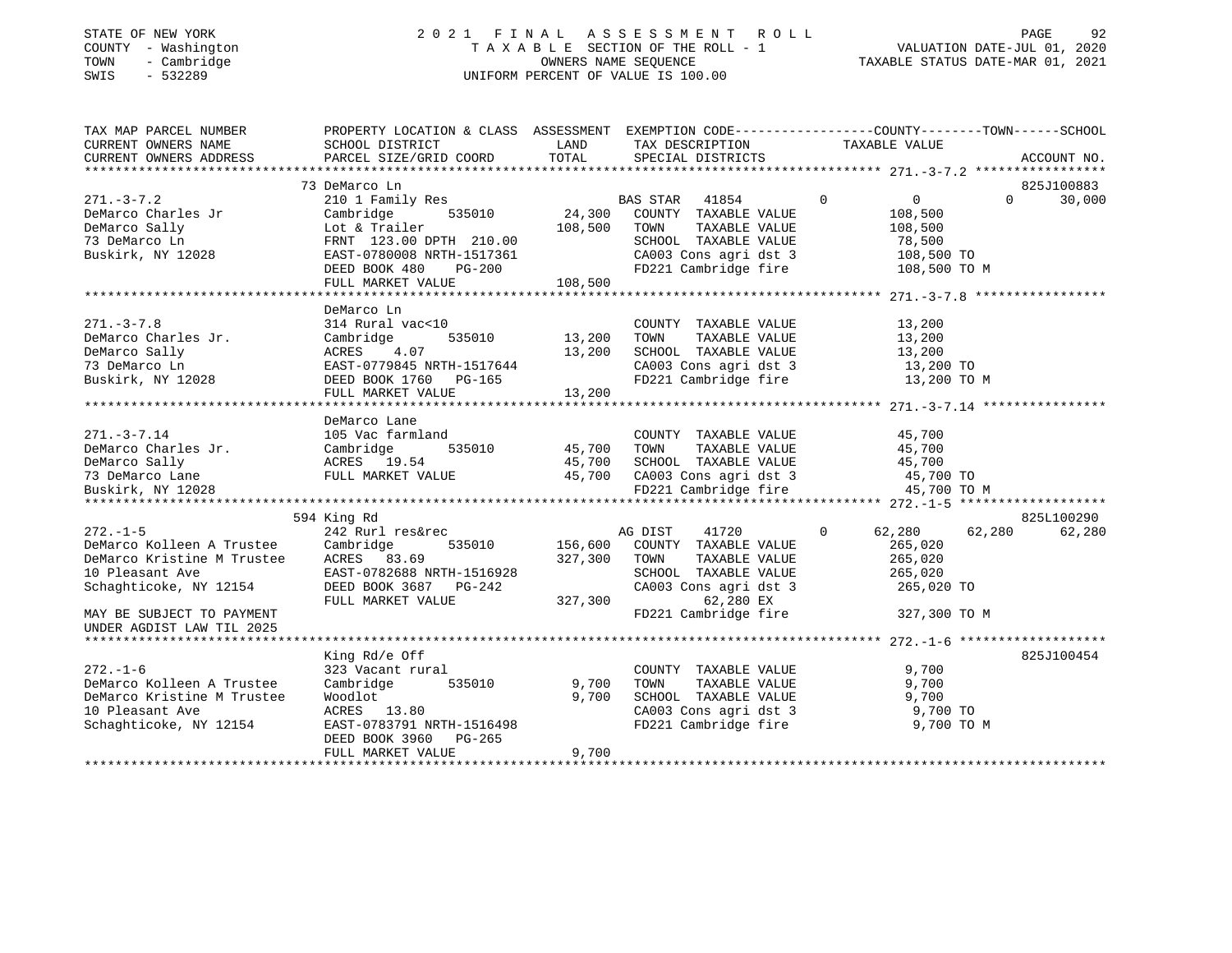## STATE OF NEW YORK 2 0 2 1 F I N A L A S S E S S M E N T R O L L PAGE 93COUNTY - Washington T A X A B L E SECTION OF THE ROLL - 1<br>
T A X A B L E SECTION OF THE ROLL - 1<br>
TOWN - Cambridge DWIFORM PERCENT OF VALUE IS 100.00<br>
SWIS - 532289 SWIS - 532289 UNIFORM PERCENT OF VALUE IS 100.00

| TAX MAP PARCEL NUMBER<br>CURRENT OWNERS NAME<br>CURRENT OWNERS ADDRESS                                                  | PROPERTY LOCATION & CLASS ASSESSMENT<br>SCHOOL DISTRICT<br>PARCEL SIZE/GRID COORD                                                                                   | LAND<br>TOTAL                | EXEMPTION CODE-----------------COUNTY-------TOWN------SCHOOL<br>TAX DESCRIPTION<br>SPECIAL DISTRICTS                                               |                                  | TAXABLE VALUE                                                                                       | ACCOUNT NO.               |
|-------------------------------------------------------------------------------------------------------------------------|---------------------------------------------------------------------------------------------------------------------------------------------------------------------|------------------------------|----------------------------------------------------------------------------------------------------------------------------------------------------|----------------------------------|-----------------------------------------------------------------------------------------------------|---------------------------|
|                                                                                                                         |                                                                                                                                                                     |                              |                                                                                                                                                    |                                  |                                                                                                     | 825J100289                |
| $272. - 1 - 14$<br>DeMarco Kolleen A Trustee<br>DeMarco Kristine M Trustee<br>10 Pleasant Ave<br>Schaghticoke, NY 12154 | King Rd<br>314 Rural vac<10<br>Cambridge<br>535010<br>ACRES<br>4.47<br>EAST-0781315 NRTH-1517578<br>DEED BOOK 3687 PG-245                                           | 26,400<br>26,400             | 41720<br>AG DIST<br>COUNTY TAXABLE VALUE<br>TOWN<br>TAXABLE VALUE<br>SCHOOL TAXABLE VALUE<br>CA003 Cons agri dst 3                                 | $\Omega$                         | 19,347<br>19,347<br>7,053<br>7,053<br>7,053<br>7,053 TO                                             | 19,347                    |
|                                                                                                                         | FULL MARKET VALUE                                                                                                                                                   | 26,400                       | 19,347 EX                                                                                                                                          |                                  |                                                                                                     |                           |
| MAY BE SUBJECT TO PAYMENT<br>UNDER AGDIST LAW TIL 2025                                                                  |                                                                                                                                                                     |                              | FD221 Cambridge fire                                                                                                                               |                                  | 26,400 TO M                                                                                         |                           |
|                                                                                                                         |                                                                                                                                                                     |                              |                                                                                                                                                    |                                  |                                                                                                     |                           |
| $271. - 3 - 7.1$<br>DeMarco Richard<br>577 King Rd<br>Buskirk, NY 12028<br>MAY BE SUBJECT TO PAYMENT                    | 577 King Rd<br>241 Rural res&ag<br>Cambridge<br>535010<br>FRNT 350.00 DPTH<br>ACRES<br>2.02<br>EAST-0781473 NRTH-1516908<br>DEED BOOK 20200 PG-1775                 | 35,100<br>140,700            | COUNTY TAXABLE VALUE<br>TOWN<br>TAXABLE VALUE<br>SCHOOL TAXABLE VALUE<br>CA003 Cons agri dst 3<br>FD221 Cambridge fire                             |                                  | 140,700<br>140,700<br>140,700<br>140,700 TO<br>140,700 TO M                                         | 825J100291                |
| UNDER AGDIST LAW TIL 2023                                                                                               | FULL MARKET VALUE                                                                                                                                                   | 140,700                      |                                                                                                                                                    |                                  |                                                                                                     |                           |
|                                                                                                                         |                                                                                                                                                                     |                              |                                                                                                                                                    |                                  |                                                                                                     |                           |
| $263. - 2 - 28$<br>DeMoy Henry W<br>DeMoy Jennifer<br>1347 King Rd<br>Cambridge, NY 12816                               | 1343 King Rd<br>270 Mfg housing<br>535010<br>Cambridge<br>Land & Tra<br>ACRES<br>6.10<br>EAST-0785618 NRTH-1527781<br>DEED BOOK 3486<br>PG-184<br>FULL MARKET VALUE | 42,400<br>60,000<br>60,000   | COUNTY TAXABLE VALUE<br>TOWN<br>TAXABLE VALUE<br>SCHOOL TAXABLE VALUE<br>CA003 Cons agri dst 3<br>CA003 Cons agri dst 3<br>FD221 Cambridge fire    |                                  | 60,000<br>60,000<br>60,000<br>60,000 TO<br>60,000 TO M                                              | 825L100807                |
|                                                                                                                         |                                                                                                                                                                     |                              |                                                                                                                                                    |                                  |                                                                                                     |                           |
|                                                                                                                         | 1347 King Rd                                                                                                                                                        |                              | 73 PCT OF VALUE USED FOR EXEMPTION PURPOSES                                                                                                        |                                  |                                                                                                     | 825J100279                |
| $263 - 2 - 1$<br>DeMoy Henry W LE<br>DeMoy Jennifer<br>1347 King Rd<br>Cambridge, NY 12816                              | 242 Rurl res&rec<br>535010<br>Cambridge<br>Farm<br>ACRES 52.70<br>EAST-0785026 NRTH-1528023<br>DEED BOOK 3223 PG-209                                                |                              | 41720<br>AG DIST<br>117,900 VETWAR CTS 41120<br>347,900 ENH STAR<br>41834<br>COUNTY TAXABLE VALUE<br>TOWN<br>TAXABLE VALUE<br>SCHOOL TAXABLE VALUE | $\Omega$<br>$\Omega$<br>$\Omega$ | 23,103<br>23,103<br>33,000<br>27,000<br>$\overline{0}$<br>$\Omega$<br>291,797<br>297,797<br>248,097 | 23,103<br>6,000<br>70,700 |
| MAY BE SUBJECT TO PAYMENT<br>UNDER AGDIST LAW TIL 2025                                                                  | FULL MARKET VALUE                                                                                                                                                   | 347,900                      | CA003 Cons agri dst 3<br>23,103 EX<br>FD221 Cambridge fire                                                                                         |                                  | 324,797 TO<br>347,900 TO M                                                                          |                           |
|                                                                                                                         |                                                                                                                                                                     |                              |                                                                                                                                                    |                                  |                                                                                                     |                           |
|                                                                                                                         | 519 Stage Rd                                                                                                                                                        |                              |                                                                                                                                                    |                                  |                                                                                                     | 825J100292                |
| $272. - 2 - 21$<br>Denny Gary F<br>519 Stage Rd<br>Buskirk, NY 12028                                                    | 242 Rurl res&rec<br>Cambridge<br>535010<br>House & Lot<br>ACRES<br>25.10<br>EAST-0786918 NRTH-1512708<br>DEED BOOK 439<br>PG-1068<br>FULL MARKET VALUE              | 83,400<br>214,200<br>214,200 | ENH STAR<br>41834<br>COUNTY TAXABLE VALUE<br>TOWN<br>TAXABLE VALUE<br>SCHOOL TAXABLE VALUE<br>FD221 Cambridge fire                                 | $\mathbf 0$                      | $\overline{0}$<br>$\Omega$<br>214,200<br>214,200<br>143,500<br>214,200 TO M                         | 70,700                    |
|                                                                                                                         |                                                                                                                                                                     |                              |                                                                                                                                                    |                                  |                                                                                                     |                           |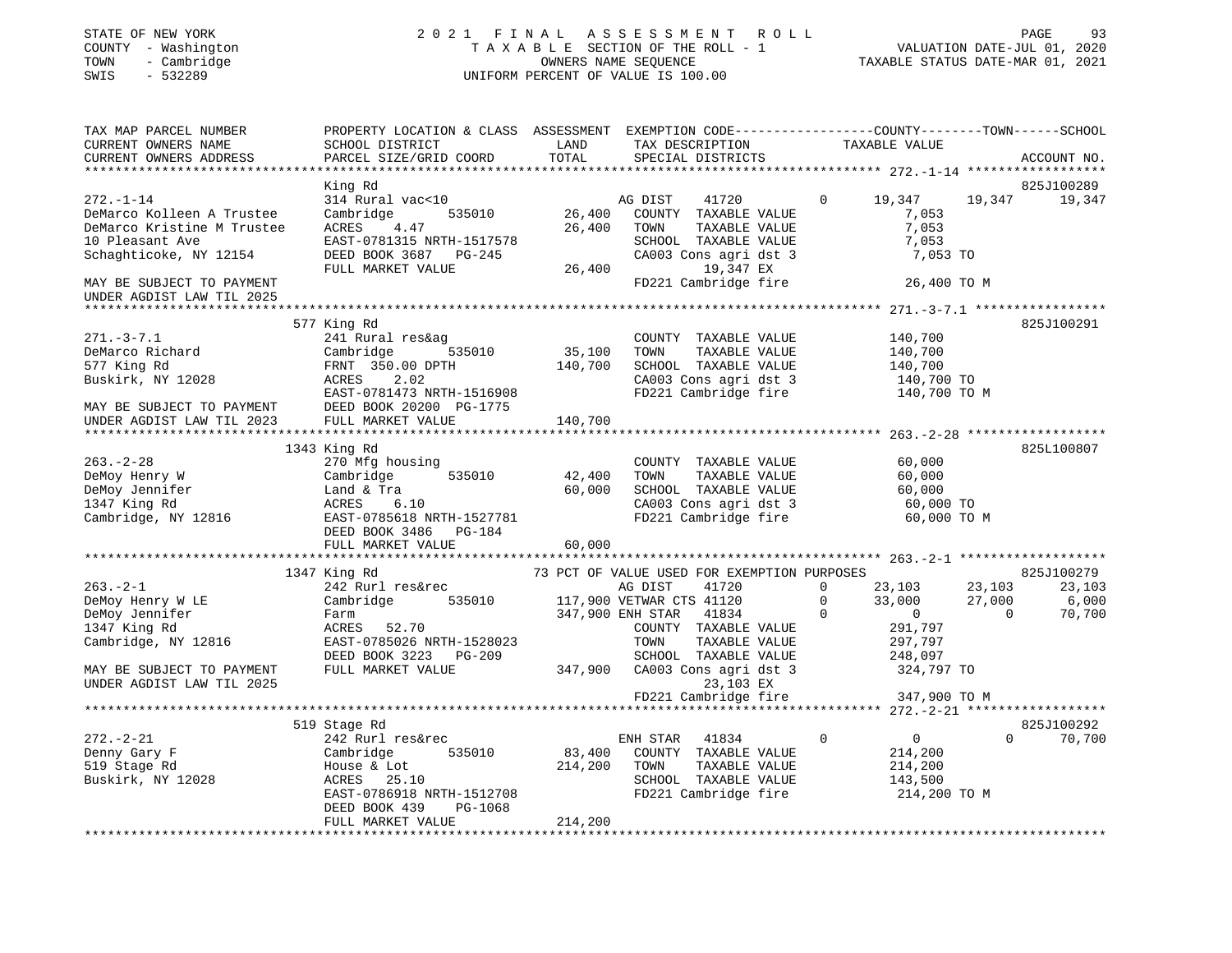#### STATE OF NEW YORK 2 0 2 1 F I N A L A S S E S S M E N T R O L L PAGE 94 COUNTY - Washington T A X A B L E SECTION OF THE ROLL - 1 VALUATION DATE-JUL 01, 2020 TOWN - Cambridge OWNERS NAME SEQUENCE TAXABLE STATUS DATE-MAR 01, 2021 SWIS - 532289 UNIFORM PERCENT OF VALUE IS 100.00

| TAX MAP PARCEL NUMBER                                  | PROPERTY LOCATION & CLASS ASSESSMENT EXEMPTION CODE---------------COUNTY-------TOWN-----SCHOOL |         |                                           |                               |                    |
|--------------------------------------------------------|------------------------------------------------------------------------------------------------|---------|-------------------------------------------|-------------------------------|--------------------|
| CURRENT OWNERS NAME                                    | SCHOOL DISTRICT                                                                                | LAND    | TAX DESCRIPTION TAXABLE VALUE             |                               |                    |
| CURRENT OWNERS ADDRESS                                 | PARCEL SIZE/GRID COORD                                                                         | TOTAL   | SPECIAL DISTRICTS                         |                               | ACCOUNT NO.        |
|                                                        |                                                                                                |         |                                           |                               |                    |
|                                                        | 1160 County Route 59                                                                           |         |                                           |                               | 825J100565         |
| $262. - 2 - 14$                                        | 240 Rural res                                                                                  |         | AG DIST<br>41720                          | $\circ$<br>21,553             | 21,553<br>21,553   |
| Derbyshire Ella                                        | 535010<br>Cambridge                                                                            | 95,900  | COUNTY TAXABLE VALUE                      | 81,247                        |                    |
| 1192 County Route 59                                   | Lot 3                                                                                          | 102,800 | TOWN<br>TAXABLE VALUE                     | 81,247                        |                    |
| Cambridge, NY 12816                                    | ACRES 45.52                                                                                    |         | SCHOOL TAXABLE VALUE                      | 81,247                        |                    |
|                                                        | EAST-0777885 NRTH-1522393                                                                      |         | CA003 Cons agri dst 3                     | 81,247 TO                     |                    |
| MAY BE SUBJECT TO PAYMENT                              | DEED BOOK 3488<br>PG-288                                                                       |         | 21,553 EX                                 |                               |                    |
| MAY BE SUBJECT TO PAYMENT<br>UNDER AGDIST LAW TIL 2025 | FULL MARKET VALUE                                                                              |         | 102,800 FD221 Cambridge fire 102,800 TO M |                               |                    |
|                                                        |                                                                                                |         |                                           |                               |                    |
|                                                        | 1192 County Route 59                                                                           |         |                                           |                               |                    |
|                                                        |                                                                                                |         |                                           |                               |                    |
| $262 - 2 - 14.2$                                       | 240 Rural res                                                                                  |         | AG DIST<br>41720                          | 76,681<br>$\Omega$            | 76,681<br>76,681   |
| Derbyshire Ella R                                      | Cambridge<br>535010                                                                            | 140,400 | COUNTY TAXABLE VALUE                      | 383,019                       |                    |
| 1192 County Route 59                                   | Sub Lot 2                                                                                      | 459,700 | TOWN<br>TAXABLE VALUE                     | 383,019                       |                    |
| Cambridge, NY 12816                                    | ACRES 40.33                                                                                    |         | SCHOOL TAXABLE VALUE                      | 383,019                       |                    |
|                                                        | EAST-0778479 NRTH-1523433                                                                      |         | CA003 Cons agri dst 3                     | 383,019 TO                    |                    |
|                                                        | DEED BOOK 3355 PG-31                                                                           |         | 76,681 EX                                 |                               |                    |
| MAY BE SUBJECT TO PAYMENT<br>UNDER AGDIST LAW TIL 2025 | FULL MARKET VALUE                                                                              |         | 459,700 FD221 Cambridge fire 459,700 TO M |                               |                    |
|                                                        |                                                                                                |         |                                           |                               |                    |
|                                                        | 168 Greene Rd                                                                                  |         |                                           |                               | 825J100513         |
|                                                        |                                                                                                |         |                                           | $\mathbf 0$                   | $\Omega$           |
| $263. -1 - 11$                                         | 210 1 Family Res                                                                               |         | 41834<br>ENH STAR                         | $\overline{0}$                | 70,700             |
| DeSantis Diana R                                       | Cambridge<br>535010                                                                            | 42,600  | COUNTY TAXABLE VALUE                      | 240,300                       |                    |
| 168 Greene Rd                                          | H&l                                                                                            | 240,300 | TAXABLE VALUE<br>TOWN                     | 240,300                       |                    |
| Cambridge, NY 12816                                    | ACRES 4.71                                                                                     |         | SCHOOL TAXABLE VALUE                      | 169,600                       |                    |
|                                                        | EAST-0781663 NRTH-1526208                                                                      |         | CA003 Cons agri dst $3$                   | 240,300 TO                    |                    |
|                                                        | DEED BOOK 1893 PG-1                                                                            |         | FD221 Cambridge fire                      |                               | 240,300 TO M       |
|                                                        | FULL MARKET VALUE                                                                              | 240,300 |                                           |                               |                    |
|                                                        |                                                                                                |         |                                           |                               |                    |
|                                                        | 62 Gannon Rd                                                                                   |         |                                           |                               | 825J100826         |
| $279. - 2 - 33$                                        | 210 1 Family Res                                                                               |         | COUNTY TAXABLE VALUE                      | 235,200                       |                    |
|                                                        |                                                                                                |         |                                           |                               |                    |
| DeSimone Peter                                         | 535010<br>Cambridge                                                                            | 47,900  | TAXABLE VALUE<br>TOWN                     | 235,200                       |                    |
| 62 Gannon Rd                                           | ACRES<br>7.48                                                                                  | 235,200 | SCHOOL TAXABLE VALUE                      | 235,200                       |                    |
| Buskirk, NY 12028                                      | י------<br>EAST-0768016 NRTH-1508735<br>תספר-19191 PG-29382                                    |         | CA003 Cons agri dst 3                     | 235,200 TO                    |                    |
|                                                        | DEED BOOK 20191 PG-29382                                                                       |         | FD221 Cambridge fire                      | 235,200 TO M                  |                    |
|                                                        | FULL MARKET VALUE                                                                              | 235,200 |                                           |                               |                    |
|                                                        |                                                                                                |         |                                           |                               |                    |
|                                                        | 891 Turnpike Rd                                                                                |         |                                           |                               | 825J100555         |
| $263. -2 - 18$                                         | 242 Rurl res&rec                                                                               |         | <b>BAS STAR</b><br>41854                  | $\mathbf 0$<br>$\overline{0}$ | $\Omega$<br>30,000 |
| Dickson Leigh A                                        | 535010<br>Cambridge                                                                            | 95,500  | COUNTY TAXABLE VALUE                      | 291,200                       |                    |
| 891 Turnpike Rd                                        |                                                                                                | 291,200 |                                           |                               |                    |
|                                                        | House & Lot                                                                                    |         | TOWN<br>TAXABLE VALUE                     | 291,200                       |                    |
| Cambridge, NY 12816                                    | ACRES 34.77                                                                                    |         | SCHOOL TAXABLE VALUE                      | 261,200                       |                    |
|                                                        | EAST-0788179 NRTH-1523012                                                                      |         | FD221 Cambridge fire                      |                               | 291,200 TO M       |
|                                                        | $PG-95$<br>DEED BOOK 861                                                                       |         |                                           |                               |                    |
|                                                        | FULL MARKET VALUE                                                                              | 291,200 |                                           |                               |                    |
|                                                        |                                                                                                |         |                                           |                               |                    |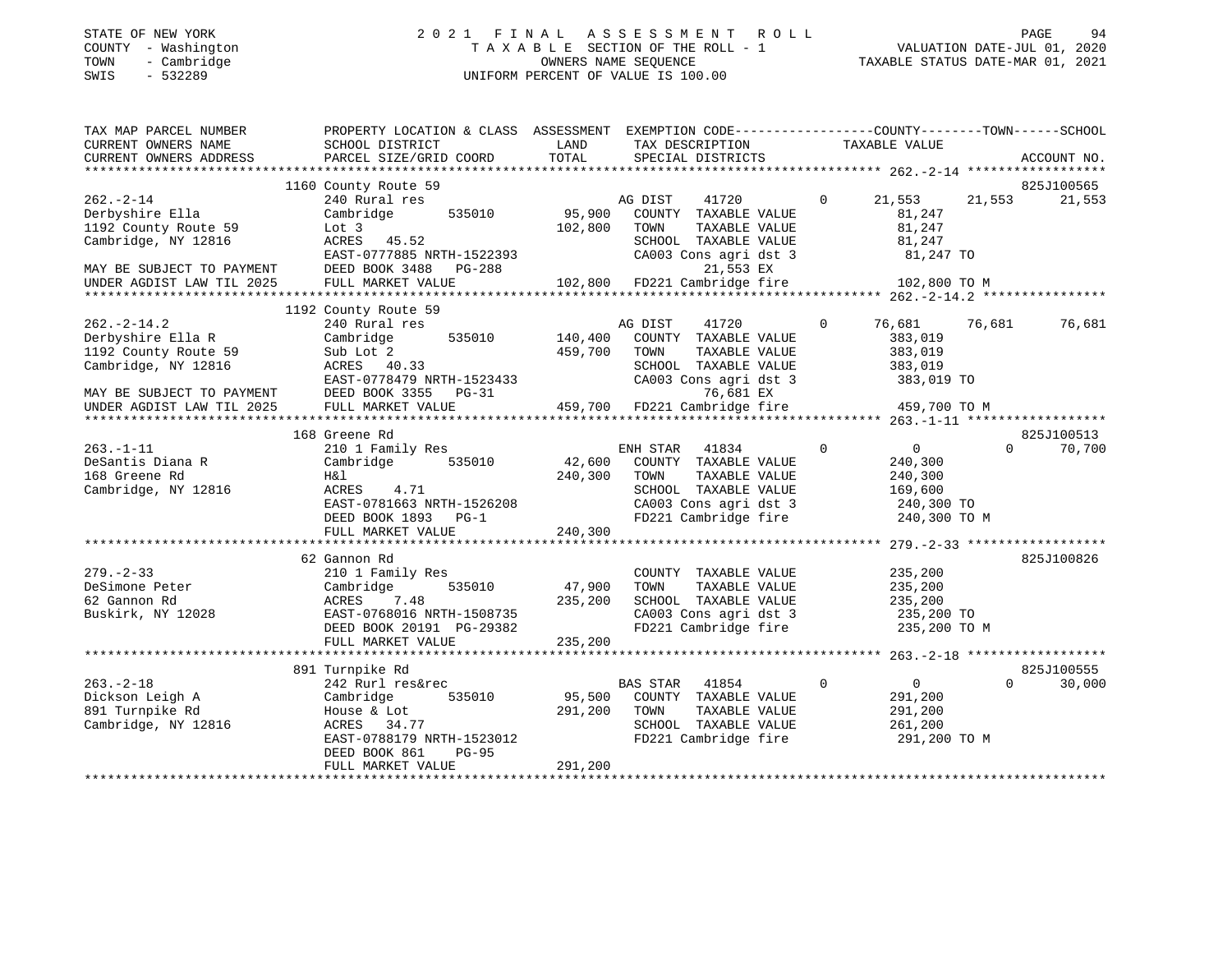## STATE OF NEW YORK 2 0 2 1 F I N A L A S S E S S M E N T R O L L PAGE 95COUNTY - Washington T A X A B L E SECTION OF THE ROLL - 1<br>
TOWN - Cambridge COUNTERS NAME SEQUENCE<br>
SWIS - 532289 SWIS - 2020 SWIS - 532289 UNIFORM PERCENT OF VALUE IS 100.00

VALUATION DATE-JUL 01, 2020

| TAX MAP PARCEL NUMBER<br>CURRENT OWNERS NAME<br>CURRENT OWNERS ADDRESS                                  | PROPERTY LOCATION & CLASS ASSESSMENT<br>SCHOOL DISTRICT<br>PARCEL SIZE/GRID COORD                                                          | LAND<br>TOTAL     | EXEMPTION CODE----------------COUNTY-------TOWN------SCHOOL<br>TAX DESCRIPTION<br>SPECIAL DISTRICTS      |               |             | TAXABLE VALUE                                                 |          | ACCOUNT NO.          |
|---------------------------------------------------------------------------------------------------------|--------------------------------------------------------------------------------------------------------------------------------------------|-------------------|----------------------------------------------------------------------------------------------------------|---------------|-------------|---------------------------------------------------------------|----------|----------------------|
| $270. - 1 - 33.6$                                                                                       | 104 Brownell Rd<br>210 1 Family Res                                                                                                        |                   | <b>BAS STAR</b><br>41854                                                                                 |               | 0           | $\overline{0}$                                                | $\Omega$ | 825J102044<br>30,000 |
| Dindio Christopher B<br>104 Brownell Rd<br>Cambridge, NY 12816                                          | 535010<br>Cambridge<br>Land & House<br>Lot 4<br>ACRES<br>8.84<br>EAST-0764460 NRTH-1517863                                                 | 53,400<br>249,900 | COUNTY TAXABLE VALUE<br>TOWN<br>SCHOOL TAXABLE VALUE<br>CA003 Cons agri dst 3<br>FD221 Cambridge fire    | TAXABLE VALUE |             | 249,900<br>249,900<br>219,900<br>249,900 TO<br>249,900 TO M   |          |                      |
|                                                                                                         | DEED BOOK 20191 PG-30143<br>FULL MARKET VALUE                                                                                              | 249,900           |                                                                                                          |               |             |                                                               |          |                      |
|                                                                                                         |                                                                                                                                            |                   |                                                                                                          |               |             |                                                               |          |                      |
| $270. - 1 - 24.6$<br>Dingman David<br>Dingman Allison<br>478 Center Cambridge Rd<br>Cambridge, NY 12816 | 478 Center Cambridge Rd<br>242 Rurl res&rec<br>Cambridge<br>535010<br>Land & House<br>Lot 6<br>15.87<br>ACRES<br>EAST-0766561 NRTH-1515725 | 68,700<br>319,000 | <b>BAS STAR</b><br>41854<br>COUNTY TAXABLE VALUE<br>TOWN<br>SCHOOL TAXABLE VALUE<br>FD221 Cambridge fire | TAXABLE VALUE | $\mathbf 0$ | $\mathbf{0}$<br>319,000<br>319,000<br>289,000<br>319,000 TO M | $\Omega$ | 825J101996<br>30,000 |
|                                                                                                         | DEED BOOK 647<br>$PG-139$<br>FULL MARKET VALUE                                                                                             | 319,000           |                                                                                                          |               |             |                                                               |          |                      |
|                                                                                                         |                                                                                                                                            |                   |                                                                                                          |               |             |                                                               |          |                      |
|                                                                                                         | 1023 Vly Summit Rd                                                                                                                         |                   |                                                                                                          |               |             |                                                               |          | 825J100683           |
| $261. - 2 - 24$                                                                                         | 210 1 Family Res                                                                                                                           |                   | <b>BAS STAR</b><br>41854                                                                                 |               | 0           | $\overline{0}$                                                | $\Omega$ | 30,000               |
| Dingman Jeffrey                                                                                         | Cambridge<br>535010                                                                                                                        | 52,600            | COUNTY TAXABLE VALUE                                                                                     |               |             | 164,600                                                       |          |                      |
| Dingman Debra                                                                                           | House & Lot                                                                                                                                | 164,600           | TOWN                                                                                                     | TAXABLE VALUE |             | 164,600                                                       |          |                      |
| 1023 Vly Summit Rd                                                                                      | $261. - 1 - 24$                                                                                                                            |                   | SCHOOL TAXABLE VALUE                                                                                     |               |             | 134,600                                                       |          |                      |
| Cambridge, NY 12816                                                                                     | ACRES<br>8.90<br>EAST-0763406 NRTH-1524392<br>DEED BOOK 2324 PG-285<br>FULL MARKET VALUE                                                   | 164,600           | FD221 Cambridge fire                                                                                     |               |             | 164,600 TO M                                                  |          |                      |
|                                                                                                         |                                                                                                                                            |                   |                                                                                                          |               |             |                                                               |          |                      |
|                                                                                                         | 1436 County Route 59                                                                                                                       |                   |                                                                                                          |               |             |                                                               |          | 825J100862           |
| $263. - 1 - 25$<br>Disorda William<br>Disorda Lynn<br>1436 County Route 59<br>Cambridge, NY 12816       | 210 1 Family Res<br>535010<br>Cambridge<br>ACRES<br>5.90<br>EAST-0781904 NRTH-1526912<br>DEED BOOK 469<br>PG-234                           | 40,600<br>182,500 | 41834<br>ENH STAR<br>COUNTY TAXABLE VALUE<br>TOWN<br>SCHOOL TAXABLE VALUE<br>FD221 Cambridge fire        | TAXABLE VALUE | $\Omega$    | $\mathbf{0}$<br>182,500<br>182,500<br>111,800<br>182,500 TO M | $\Omega$ | 70,700               |
|                                                                                                         | FULL MARKET VALUE                                                                                                                          | 182,500           |                                                                                                          |               |             |                                                               |          |                      |
|                                                                                                         |                                                                                                                                            |                   |                                                                                                          |               |             |                                                               |          |                      |
|                                                                                                         | County Route 59                                                                                                                            |                   |                                                                                                          |               |             |                                                               |          |                      |
| $271. - 2 - 25.2$                                                                                       | 314 Rural vac<10                                                                                                                           |                   | AG DIST<br>41720                                                                                         |               | $\mathbf 0$ | 40,936                                                        | 40,936   | 40,936               |
| Do View Farms LLC                                                                                       | Cambridge<br>535010                                                                                                                        | 48,800            | COUNTY TAXABLE VALUE                                                                                     |               |             | 7,864                                                         |          |                      |
| 817 County Route 59                                                                                     | Filed Survey 12915                                                                                                                         | 48,800            | TOWN                                                                                                     | TAXABLE VALUE |             | 7,864                                                         |          |                      |
| Cambridge, NY 12816                                                                                     | FRNT 1594.00 DPTH<br>ACRES<br>22.05                                                                                                        |                   | SCHOOL<br>CA003 Cons agri dst 3                                                                          | TAXABLE VALUE |             | 7,864<br>7,864 TO                                             |          |                      |
| MAY BE SUBJECT TO PAYMENT                                                                               | EAST-0772535 NRTH-1517474                                                                                                                  |                   |                                                                                                          | 40,936 EX     |             |                                                               |          |                      |
| UNDER AGDIST LAW TIL 2025                                                                               | DEED BOOK 3704<br>PG-122<br>FULL MARKET VALUE                                                                                              | 48,800            | FD221 Cambridge fire                                                                                     |               |             | 48,800 TO M                                                   |          |                      |
|                                                                                                         |                                                                                                                                            |                   |                                                                                                          |               |             |                                                               |          |                      |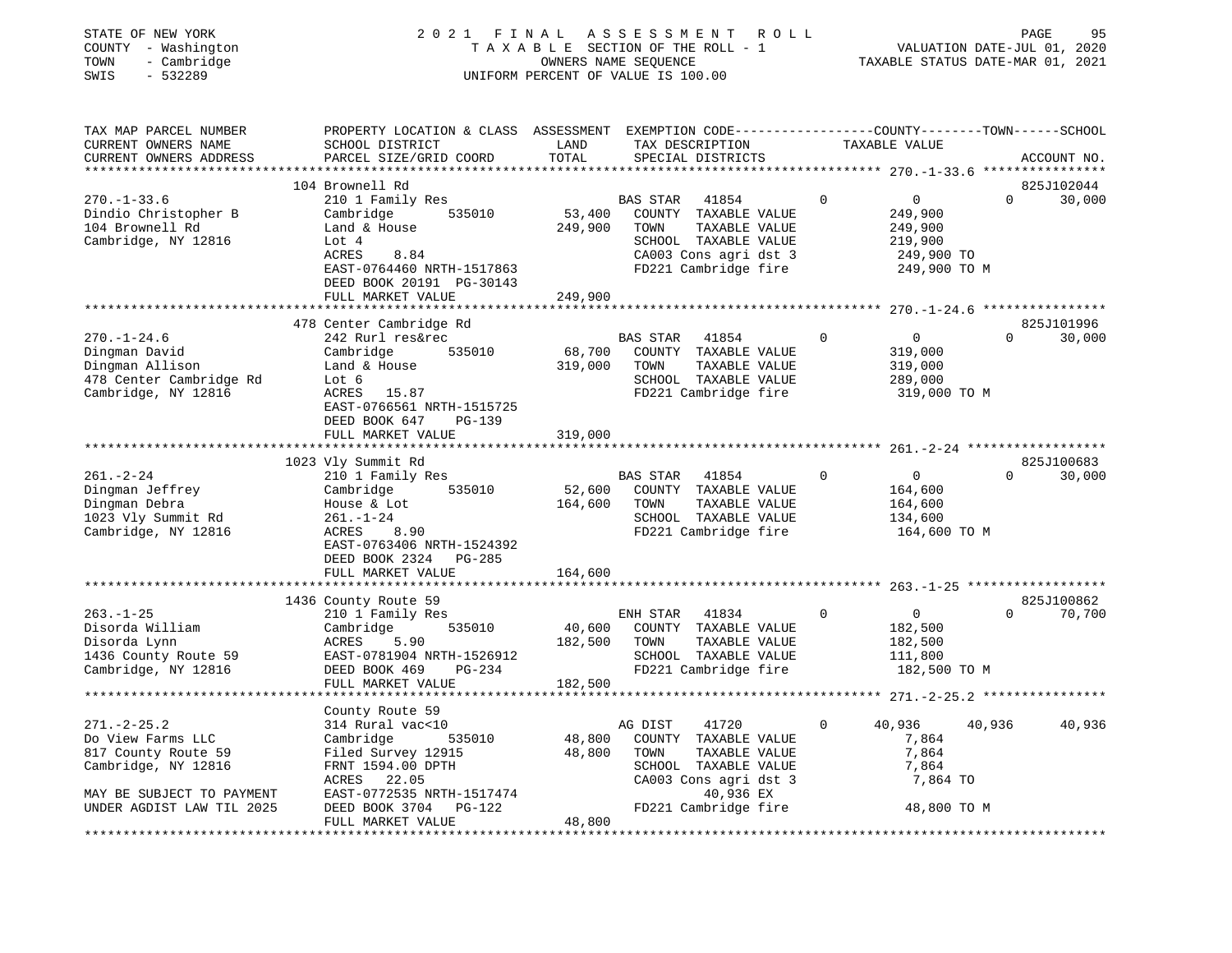| STATE OF NEW YORK<br>COUNTY - Washington<br>- Cambridge<br>TOWN<br>SWIS<br>$-532289$ | 2021 FINAL                                                                                                                                   |               | ASSESSMENT ROLL<br>TAXABLE SECTION OF THE ROLL - 1<br>OWNERS NAME SEQUENCE<br>UNIFORM PERCENT OF VALUE IS 100.00 | TAXABLE STATUS DATE-MAR 01, 2021                    | PAGE<br>96<br>VALUATION DATE-JUL 01, 2020 |
|--------------------------------------------------------------------------------------|----------------------------------------------------------------------------------------------------------------------------------------------|---------------|------------------------------------------------------------------------------------------------------------------|-----------------------------------------------------|-------------------------------------------|
| TAX MAP PARCEL NUMBER<br>CURRENT OWNERS NAME<br>CURRENT OWNERS ADDRESS               | PROPERTY LOCATION & CLASS ASSESSMENT EXEMPTION CODE---------------COUNTY-------TOWN------SCHOOL<br>SCHOOL DISTRICT<br>PARCEL SIZE/GRID COORD | LAND<br>TOTAL | TAX DESCRIPTION<br>SPECIAL DISTRICTS                                                                             | TAXABLE VALUE                                       | ACCOUNT NO.                               |
|                                                                                      | Conley Rd                                                                                                                                    |               |                                                                                                                  |                                                     | 825J100425                                |
| $271. - 2 - 27$                                                                      | 312 Vac w/imprv                                                                                                                              |               | COUNTY TAXABLE VALUE                                                                                             | 76,400                                              |                                           |
| Do View Farms, LLC                                                                   | Cambridge<br>535010                                                                                                                          | 74,400        | TOWN<br>TAXABLE VALUE                                                                                            | 76,400                                              |                                           |
| 817 County Route 59                                                                  | returned value of barns 2                                                                                                                    | 76,400        | SCHOOL TAXABLE VALUE                                                                                             | 76,400                                              |                                           |
| Cambridge, NY 12816                                                                  | FRNT 956.00 DPTH                                                                                                                             |               | CA003 Cons agri dst 3                                                                                            | 76,400 TO                                           |                                           |
|                                                                                      | ACRES 25.13<br>EAST-0772802 NRTH-1516020<br>DEED BOOK 3861 PG-32                                                                             |               | FD221 Cambridge fire                                                                                             | 76,400 TO M                                         |                                           |
|                                                                                      | FULL MARKET VALUE                                                                                                                            | 76,400        |                                                                                                                  | *********************************** 271.-2-27.3 *** |                                           |
|                                                                                      | Conley Rd                                                                                                                                    |               |                                                                                                                  |                                                     |                                           |
| $271. - 2 - 27.3$                                                                    | 311 Res vac land                                                                                                                             |               | COUNTY TAXABLE VALUE                                                                                             | 67,800                                              |                                           |
| Do View Farms, LLC                                                                   | Cambridge<br>535010                                                                                                                          | 67,800        | TAXABLE VALUE<br>TOWN                                                                                            | 67,800                                              |                                           |
| 817 County Route 59                                                                  | FRNT 984.00 DPTH                                                                                                                             | 67,800        | SCHOOL TAXABLE VALUE                                                                                             | 67,800                                              |                                           |
| Cambridge, NY 12816                                                                  | ACRES 37.23                                                                                                                                  |               | CA003 Cons agri dst 3                                                                                            | 67,800 TO                                           |                                           |
|                                                                                      | EAST-0772994 NRTH-1514719                                                                                                                    |               | FD221 Cambridge fire                                                                                             | 67,800 TO M                                         |                                           |
|                                                                                      | DEED BOOK 3861 PG-32                                                                                                                         |               |                                                                                                                  |                                                     |                                           |
|                                                                                      | FULL MARKET VALUE                                                                                                                            | 67,800        |                                                                                                                  |                                                     |                                           |
|                                                                                      | ************************                                                                                                                     |               |                                                                                                                  |                                                     |                                           |
|                                                                                      | 354 Stevenson Rd                                                                                                                             |               |                                                                                                                  |                                                     | 825L100505                                |
| $246. - 1 - 20$                                                                      | 210 1 Family Res                                                                                                                             |               | COUNTY TAXABLE VALUE                                                                                             | 115,000                                             |                                           |
| Drew William C                                                                       | Cambridge<br>535010                                                                                                                          | 40,500        | TOWN<br>TAXABLE VALUE                                                                                            | 115,000                                             |                                           |
| 370 Stevenson Rd                                                                     | Lot $C-2$                                                                                                                                    | 115,000       | SCHOOL TAXABLE VALUE                                                                                             | 115,000                                             |                                           |
| Greenwich, NY 12834                                                                  | 473/728-473/730                                                                                                                              |               | CA005 Cons agri dst 5                                                                                            | 115,000 TO                                          |                                           |
|                                                                                      | 5.63<br>ACRES                                                                                                                                |               | FD221 Cambridge fire                                                                                             | 115,000 TO M                                        |                                           |
|                                                                                      | EAST-0780812 NRTH-1537767                                                                                                                    |               |                                                                                                                  |                                                     |                                           |
|                                                                                      | DEED BOOK 3434 PG-60                                                                                                                         |               |                                                                                                                  |                                                     |                                           |
|                                                                                      | FULL MARKET VALUE                                                                                                                            | 115,000       |                                                                                                                  |                                                     |                                           |
|                                                                                      |                                                                                                                                              |               |                                                                                                                  |                                                     |                                           |
|                                                                                      | 370 Stevenson Rd                                                                                                                             |               |                                                                                                                  |                                                     | 825J101990                                |
| $246. - 1 - 20.2$                                                                    | 210 1 Family Res                                                                                                                             |               | BAS STAR<br>41854                                                                                                | $\Omega$<br>$\overline{0}$                          | 30,000<br>$\Omega$                        |
| Drew William C                                                                       | 535010<br>Cambridge                                                                                                                          | 21,200        | COUNTY TAXABLE VALUE                                                                                             | 148,300                                             |                                           |
| 370 Stevenson Rd                                                                     | H & L                                                                                                                                        | 148,300       | TAXABLE VALUE<br>TOWN                                                                                            | 148,300                                             |                                           |
| Greenwich, NY 12834                                                                  | 891/208                                                                                                                                      |               | SCHOOL TAXABLE VALUE                                                                                             | 118,300                                             |                                           |
|                                                                                      | ACRES<br>1.23                                                                                                                                |               | CA005 Cons agri dst 5                                                                                            | 148,300 TO                                          |                                           |
|                                                                                      | EAST-0781083 NRTH-1538033                                                                                                                    |               | FD221 Cambridge fire                                                                                             | 148,300 TO M                                        |                                           |
|                                                                                      | DEED BOOK 891<br>PG-208                                                                                                                      |               |                                                                                                                  |                                                     |                                           |
|                                                                                      | FULL MARKET VALUE                                                                                                                            | 148,300       |                                                                                                                  |                                                     |                                           |
|                                                                                      |                                                                                                                                              |               |                                                                                                                  |                                                     |                                           |
|                                                                                      | 254 Petteys Rd                                                                                                                               |               |                                                                                                                  | $\overline{0}$<br>$\Omega$                          | $\Omega$                                  |
| $246. - 1 - 42.1$                                                                    | 210 1 Family Res                                                                                                                             |               | BAS STAR<br>41854                                                                                                |                                                     | 30,000                                    |
| Drost David C                                                                        | 533401<br>Greenwich                                                                                                                          | 49,000        | COUNTY TAXABLE VALUE                                                                                             | 171,500                                             |                                           |
| Drost Marie M                                                                        | ACRES<br>8.00                                                                                                                                | 171,500       | TOWN<br>TAXABLE VALUE                                                                                            | 171,500                                             |                                           |
| 254 Petteys Rd                                                                       | EAST-0770186 NRTH-1541009                                                                                                                    |               | SCHOOL TAXABLE VALUE                                                                                             | 141,500                                             |                                           |
| Greenwich, NY 12834                                                                  | DEED BOOK 761<br>PG-42                                                                                                                       |               | CA003 Cons agri dst 3                                                                                            | 171,500 TO                                          |                                           |
|                                                                                      | FULL MARKET VALUE                                                                                                                            |               | 171,500 FD221 Cambridge fire                                                                                     | 171,500 TO M                                        |                                           |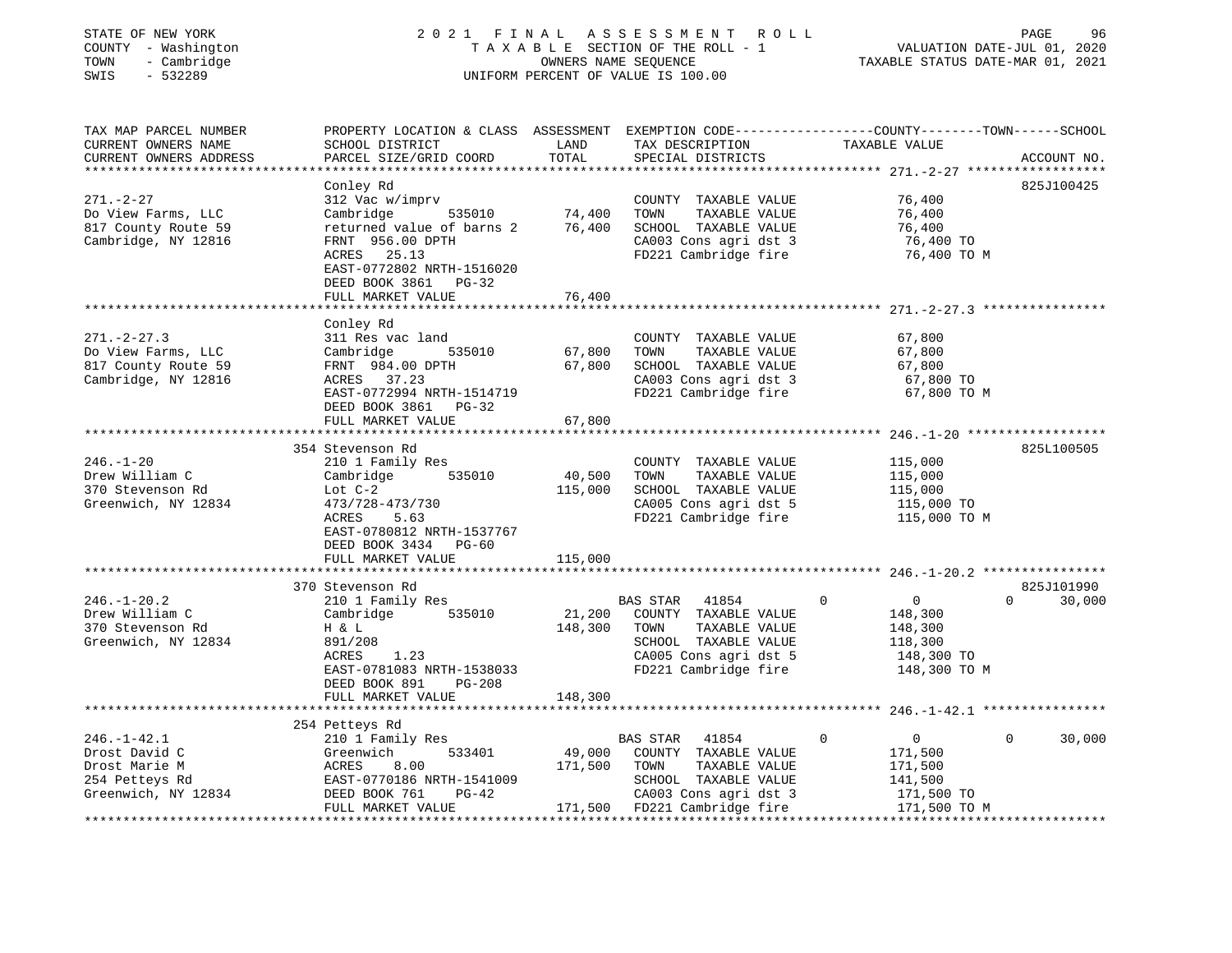## STATE OF NEW YORK 2 0 2 1 F I N A L A S S E S S M E N T R O L L PAGE 97COUNTY - Washington T A X A B L E SECTION OF THE ROLL - 1<br>
TOWN - Cambridge COUNTERS NAME SEQUENCE<br>
SWIS - 532289 SWIS - 2020 SWIS - 532289 UNIFORM PERCENT OF VALUE IS 100.00

:<br>VALUATION DATE-JUL 01, 2020<br>2021 - 10 01:00 11:00

| TAX MAP PARCEL NUMBER<br>CURRENT OWNERS NAME<br>CURRENT OWNERS ADDRESS          | PROPERTY LOCATION & CLASS ASSESSMENT EXEMPTION CODE----------------COUNTY-------TOWN------SCHOOL<br>SCHOOL DISTRICT<br>PARCEL SIZE/GRID COORD | LAND<br>TOTAL      | TAX DESCRIPTION<br>SPECIAL DISTRICTS                                                           | TAXABLE VALUE                                             | ACCOUNT NO.                               |
|---------------------------------------------------------------------------------|-----------------------------------------------------------------------------------------------------------------------------------------------|--------------------|------------------------------------------------------------------------------------------------|-----------------------------------------------------------|-------------------------------------------|
|                                                                                 |                                                                                                                                               |                    |                                                                                                |                                                           |                                           |
| $279. - 2 - 24$<br>Dzintars Edwin                                               | 977 South Cambridge Rd<br>210 1 Family Res<br>Cambridge 535010                                                                                |                    | BAS STAR 41854<br>22,300 COUNTY TAXABLE VALUE                                                  | $\Omega$<br>$\overline{0}$<br>44,000                      | 825J100332<br>$\Omega$<br>30,000          |
| 977 South Cambridge Rd<br>Buskirk, NY 12028                                     | H & L<br>FRNT 145.00 DPTH 129.00<br>ACRES<br>$0.29$ BANK<br>998<br>EAST-0766065 NRTH-1506707<br>DEED BOOK 3074 PG-288                         | 44,000             | TOWN<br>TAXABLE VALUE<br>SCHOOL TAXABLE VALUE<br>CA003 Cons agri dst 3<br>FD221 Cambridge fire | 44,000<br>14,000<br>44,000 TO<br>44,000 TO M              |                                           |
|                                                                                 | FULL MARKET VALUE                                                                                                                             | 44,000             |                                                                                                |                                                           |                                           |
|                                                                                 | 324 Kenyon Rd                                                                                                                                 |                    |                                                                                                |                                                           | 825J100340                                |
| $246. - 1 - 35$<br>East View Farm Partners<br>12 Damon Ln<br>Scituate, MA 02066 | 105 Vac farmland<br>533401<br>Greenwich<br>ACRES 159.70<br>EAST-0771051 NRTH-1537346                                                          | 244,600<br>244,600 | AG DIST<br>41720<br>COUNTY TAXABLE VALUE<br>TOWN<br>TAXABLE VALUE<br>SCHOOL TAXABLE VALUE      | 57,605<br>$\overline{0}$<br>186,995<br>186,995<br>186,995 | 57,605<br>57,605                          |
|                                                                                 | DEED BOOK 3409 PG-63                                                                                                                          |                    | CA003 Cons agri dst 3                                                                          | 186,995 TO                                                |                                           |
| MAY BE SUBJECT TO PAYMENT<br>UNDER AGDIST LAW TIL 2025                          | FULL MARKET VALUE                                                                                                                             |                    | 244,600<br>57,605 EX<br>FD221 Cambridge fire                                                   | 244,600 TO M                                              |                                           |
|                                                                                 |                                                                                                                                               |                    |                                                                                                |                                                           |                                           |
|                                                                                 | 833 County Route 60                                                                                                                           |                    |                                                                                                |                                                           | 825J100507                                |
| $246. - 1 - 26$                                                                 | 241 Rural res&ag                                                                                                                              |                    | 41720<br>AG DIST                                                                               | $\circ$<br>27,626                                         | 27,626<br>27,626                          |
| East View Farm Partners, LLC Greenwich                                          | 533401                                                                                                                                        |                    | 184,400 COUNTY TAXABLE VALUE                                                                   | 516,774                                                   |                                           |
| 12 Damon Ln                                                                     | ACRES 111.50                                                                                                                                  | 544,400            | TAXABLE VALUE<br>TOWN                                                                          | 516,774                                                   |                                           |
| Scituate, MA 02066                                                              | EAST-0773077 NRTH-1537449<br>DEED BOOK 3129 PG-50                                                                                             |                    | SCHOOL TAXABLE VALUE<br>CA003 Cons agri dst 3                                                  | 516,774<br>516,774 TO                                     |                                           |
| MAY BE SUBJECT TO PAYMENT                                                       | FULL MARKET VALUE                                                                                                                             | 544,400            | 27,626 EX                                                                                      |                                                           |                                           |
| UNDER AGDIST LAW TIL 2025                                                       |                                                                                                                                               |                    | FD221 Cambridge fire                                                                           | 544,400 TO M                                              |                                           |
|                                                                                 |                                                                                                                                               |                    |                                                                                                |                                                           | ************* 254.-1-5.3 **************** |
|                                                                                 | County Route 60                                                                                                                               |                    |                                                                                                |                                                           | 825J100846                                |
| $254. -1 - 5.3$                                                                 | 322 Rural vac>10                                                                                                                              |                    | COUNTY TAXABLE VALUE                                                                           | 68,800                                                    |                                           |
| East View Farm Partners, LLC Cambridge                                          | 535010                                                                                                                                        | 68,800             | TOWN<br>TAXABLE VALUE                                                                          | 68,800                                                    |                                           |
| 12 Damon Ln                                                                     | 943/328 & 328                                                                                                                                 | 68,800             | SCHOOL TAXABLE VALUE                                                                           | 68,800                                                    |                                           |
| Scituate, MA 02066                                                              | ACRES 35.00<br>EAST-0773249 NRTH-1535693                                                                                                      |                    | CA003 Cons agri dst 3<br>FD221 Cambridge fire                                                  | 68,800 TO                                                 | 68,800 TO M                               |
|                                                                                 | DEED BOOK 3129 PG-86                                                                                                                          |                    |                                                                                                |                                                           |                                           |
|                                                                                 | FULL MARKET VALUE<br>****************************                                                                                             | 68,800             |                                                                                                |                                                           |                                           |
|                                                                                 | Center Cambridge Rd                                                                                                                           |                    |                                                                                                |                                                           |                                           |
| $279. - 1 - 2.3$                                                                | 322 Rural vac>10                                                                                                                              |                    | COUNTY TAXABLE VALUE                                                                           | 49,700                                                    |                                           |
| Eastman Caroline L                                                              | 535010<br>Cambridge                                                                                                                           | 49,700             | TOWN<br>TAXABLE VALUE                                                                          | 49,700                                                    |                                           |
| 183 Center Cambridge Rd                                                         | Vac Land                                                                                                                                      | 49,700             | SCHOOL TAXABLE VALUE                                                                           | 49,700                                                    |                                           |
| Valley Falls, NY 12185                                                          | Sub Lot 3                                                                                                                                     |                    | CA003 Cons agri dst 3                                                                          | 49,700 TO                                                 |                                           |
|                                                                                 | ACRES 10.83<br>EAST-0760839 NRTH-1513164<br>DEED BOOK 2440 PG-162                                                                             |                    | FD221 Cambridge fire                                                                           | 49,700 TO M                                               |                                           |
|                                                                                 | FULL MARKET VALUE                                                                                                                             | 49,700             |                                                                                                |                                                           |                                           |
|                                                                                 |                                                                                                                                               |                    |                                                                                                |                                                           |                                           |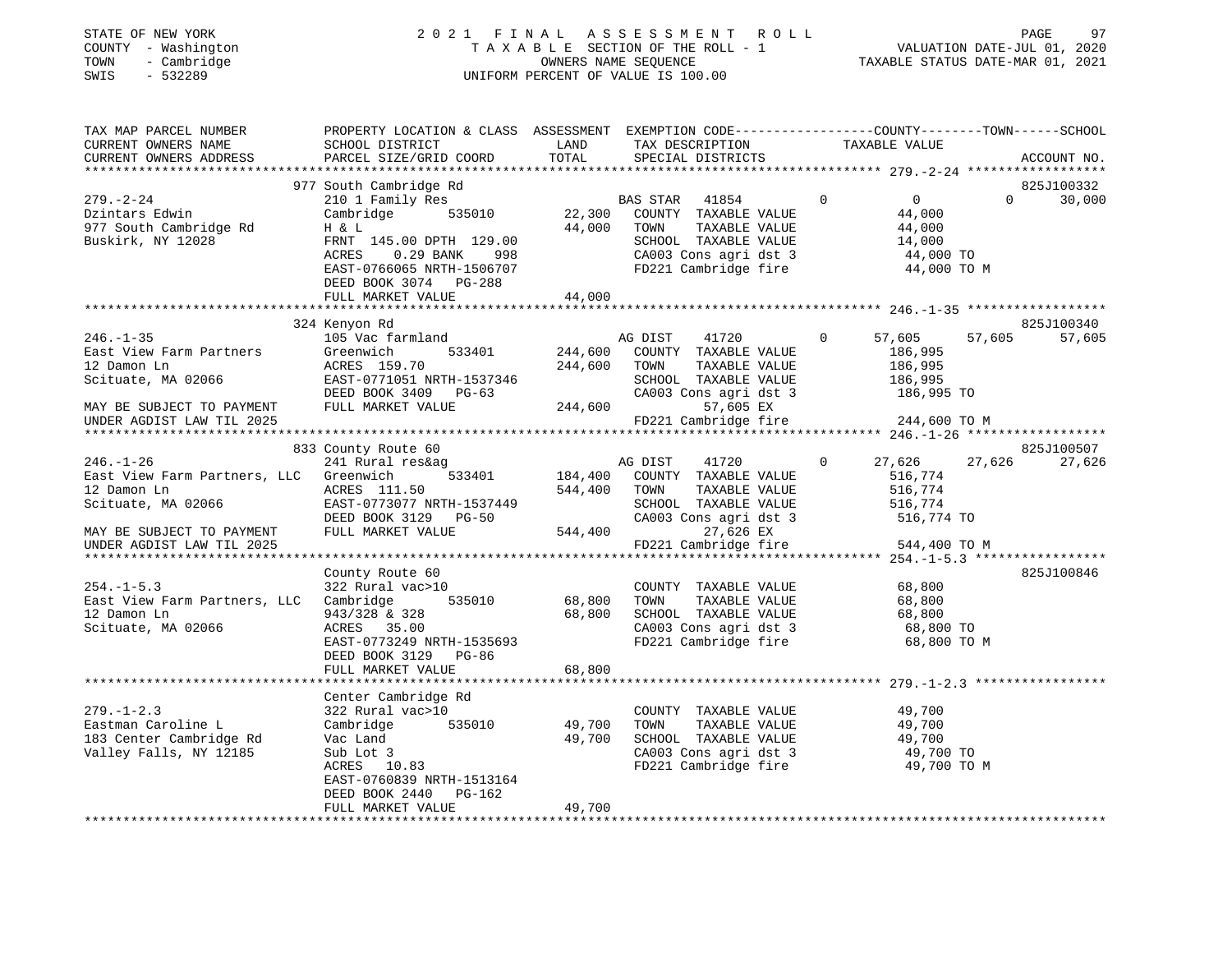## STATE OF NEW YORK 2 0 2 1 F I N A L A S S E S S M E N T R O L L PAGE 98COUNTY - Washington T A X A B L E SECTION OF THE ROLL - 1<br>
TOWN - Cambridge COUNTY - CAMBRIDGE<br>
SWIS - 532289 COUNTY - 2020 SWIS - 532289 UNIFORM PERCENT OF VALUE IS 100.00

| TAX MAP PARCEL NUMBER<br>CURRENT OWNERS NAME<br>CURRENT OWNERS ADDRESS                                                                                       | PROPERTY LOCATION & CLASS ASSESSMENT<br>SCHOOL DISTRICT<br>PARCEL SIZE/GRID COORD                                                                                       | LAND<br>TOTAL                 | EXEMPTION CODE-----------------COUNTY-------TOWN------SCHOOL<br>TAX DESCRIPTION<br>SPECIAL DISTRICTS                                               |             | TAXABLE VALUE                                                                 |          | ACCOUNT NO.          |
|--------------------------------------------------------------------------------------------------------------------------------------------------------------|-------------------------------------------------------------------------------------------------------------------------------------------------------------------------|-------------------------------|----------------------------------------------------------------------------------------------------------------------------------------------------|-------------|-------------------------------------------------------------------------------|----------|----------------------|
|                                                                                                                                                              |                                                                                                                                                                         |                               |                                                                                                                                                    |             |                                                                               |          |                      |
| $255. - 1 - 20.7$<br>Eddy Nelson L<br>Eddy Sally Beelen<br>159 State Route 372<br>Cambridge, NY 12816                                                        | 159 State Route 372<br>210 1 Family Res<br>535010<br>Cambridge<br>Lot $3-A$<br>ACRES<br>9.03<br>EAST-0784724 NRTH-1533929<br>DEED BOOK 2507 PG-135<br>FULL MARKET VALUE | 56,100<br>261,500<br>261,500  | 41834<br>ENH STAR<br>COUNTY TAXABLE VALUE<br>TAXABLE VALUE<br>TOWN<br>SCHOOL TAXABLE VALUE<br>CA005 Cons agri dst 5<br>FD221 Cambridge fire        | 0           | $\overline{0}$<br>261,500<br>261,500<br>190,800<br>261,500 TO<br>261,500 TO M | $\Omega$ | 70,700               |
|                                                                                                                                                              |                                                                                                                                                                         |                               |                                                                                                                                                    |             |                                                                               |          |                      |
| $279. - 1 - 6.4$<br>Edwards Mark A<br>Edwards Jennifer A<br>290 Whiteside Rd<br>Cambridge, NY 12094                                                          | 290 Whiteside Rd<br>210 1 Family Res<br>Cambridge<br>535010<br>Lot 2<br>ACRES<br>3.48<br>EAST-0764968 NRTH-1510614<br>DEED BOOK 3434 PG-171<br>FULL MARKET VALUE        | 38,000<br>240,800<br>240,800  | <b>BAS STAR</b><br>41854<br>COUNTY TAXABLE VALUE<br>TOWN<br>TAXABLE VALUE<br>SCHOOL TAXABLE VALUE<br>CA003 Cons agri dst 3<br>FD221 Cambridge fire | 0           | $\overline{0}$<br>240,800<br>240,800<br>210,800<br>240,800 TO<br>240,800 TO M | $\Omega$ | 30,000               |
|                                                                                                                                                              | 125 Stevenson Rd                                                                                                                                                        |                               |                                                                                                                                                    |             |                                                                               |          | 825J100970           |
| $254. - 1 - 5.6$<br>Eliopulos Denise M<br>Eliopulos James A<br>PO Box 416<br>Saratoga Springs, NY 12866                                                      | 242 Rurl res&rec<br>535010<br>Cambridge<br>House & Land<br>13 Ad<br>15.30<br>ACRES<br>EAST-0775280 NRTH-1536185<br>DEED BOOK 684<br>$PG-207$                            | 67,600<br>374,300             | COUNTY TAXABLE VALUE<br>TAXABLE VALUE<br>TOWN<br>SCHOOL TAXABLE VALUE<br>CA003 Cons agri dst 3<br>FD221 Cambridge fire                             |             | 374,300<br>374,300<br>374,300<br>374,300 TO<br>374,300 TO M                   |          |                      |
|                                                                                                                                                              | FULL MARKET VALUE                                                                                                                                                       | 374,300                       |                                                                                                                                                    |             |                                                                               |          |                      |
|                                                                                                                                                              |                                                                                                                                                                         |                               |                                                                                                                                                    |             |                                                                               |          |                      |
| $263. - 1 - 22$<br>Ellard Revocable Trust Elizabe Cambridge<br>Ellard Elizabeth Langtry Trust Rural Residence<br>1369 County Route 59<br>Cambridge, NY 12816 | 1369 County Route 59<br>242 Rurl res&rec<br>535010<br>ACRES<br>96.70<br>EAST-0781192 NRTH-1525630<br>DEED BOOK 3546<br>PG-91<br>FULL MARKET VALUE                       | 172,900<br>332,000<br>332,000 | BAS STAR 41854<br>COUNTY TAXABLE VALUE<br>TOWN<br>TAXABLE VALUE<br>SCHOOL TAXABLE VALUE<br>CA003 Cons agri dst 3<br>FD221 Cambridge fire           | $\mathbf 0$ | $\overline{0}$<br>332,000<br>332,000<br>302,000<br>332,000 TO<br>332,000 TO M | $\Omega$ | 825J100306<br>30,000 |
|                                                                                                                                                              |                                                                                                                                                                         |                               |                                                                                                                                                    |             |                                                                               |          |                      |
| $246. - 1 - 34.1$<br>Ellis Frank P IV<br>8900 Toler Ln B102<br>Foley, AL 36535<br>MAY BE SUBJECT TO PAYMENT                                                  | Petteys Rd<br>314 Rural vac<10<br>533401<br>Greenwich<br>6.44<br>ACRES<br>EAST-0768623 NRTH-1539058<br>DEED BOOK 3748<br>$PG-34$<br>FULL MARKET VALUE                   | 33,800<br>33,800<br>33,800    | COUNTY TAXABLE VALUE<br>TAXABLE VALUE<br>TOWN<br>SCHOOL TAXABLE VALUE<br>CA003 Cons agri dst 3<br>FD221 Cambridge fire                             |             | 33,800<br>33,800<br>33,800<br>33,800 TO<br>33,800 TO M                        |          |                      |
| UNDER AGDIST LAW TIL 2021<br>*********************                                                                                                           |                                                                                                                                                                         |                               |                                                                                                                                                    |             |                                                                               |          |                      |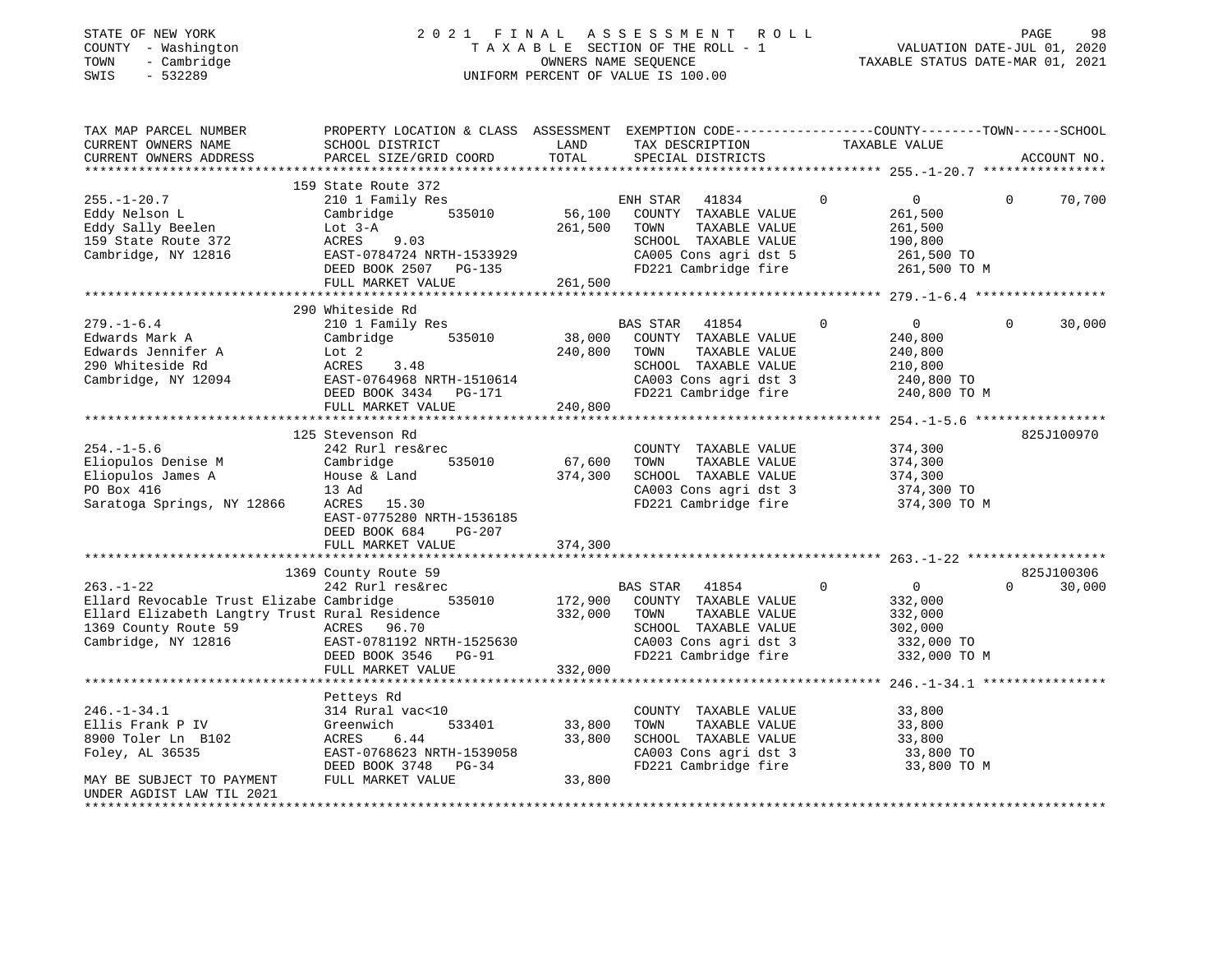| STATE OF NEW YORK<br>COUNTY - Washington<br>- Cambridge<br>TOWN<br>SWIS<br>$-532289$                                                                      | 2021 FINAL ASSESSMENT ROLL<br>TAXABLE SECTION OF THE ROLL - 1<br>OWNERS NAME SEQUENCE<br>UNIFORM PERCENT OF VALUE IS 100.00                                              |                              |                                                                                                                                                                                                                                                                                         |                                                                                                                           | 99 VALUATION DATE-JUL 01, 2020<br>TAXABLE STATIO DATE-JUL 01, 2020 |                            |  |  |
|-----------------------------------------------------------------------------------------------------------------------------------------------------------|--------------------------------------------------------------------------------------------------------------------------------------------------------------------------|------------------------------|-----------------------------------------------------------------------------------------------------------------------------------------------------------------------------------------------------------------------------------------------------------------------------------------|---------------------------------------------------------------------------------------------------------------------------|--------------------------------------------------------------------|----------------------------|--|--|
| TAX MAP PARCEL NUMBER<br>CURRENT OWNERS NAME<br>CURRENT OWNERS ADDRESS                                                                                    | PROPERTY LOCATION & CLASS ASSESSMENT EXEMPTION CODE---------------COUNTY-------TOWN------SCHOOL<br>SCHOOL DISTRICT<br>PARCEL SIZE/GRID COORD                             | LAND<br>TOTAL                | TAX DESCRIPTION<br>SPECIAL DISTRICTS                                                                                                                                                                                                                                                    | TAXABLE VALUE                                                                                                             | ACCOUNT NO.                                                        |                            |  |  |
| $246. - 1 - 34.2$<br>Ellis Frank P IV<br>8900 Toler Ln B102<br>Foley, AL 36535<br>MAY BE SUBJECT TO PAYMENT<br>UNDER AGDIST LAW TIL 2021                  | Petteys Rd<br>314 Rural vac<10<br>Greenwich<br>533401<br>ACRES<br>4.68<br>EAST-0769096 NRTH-1539228<br>DEED BOOK 3748 PG-34<br>FULL MARKET VALUE                         | 28,400<br>28,400<br>28,400   | COUNTY TAXABLE VALUE<br>TOWN<br>TAXABLE VALUE<br>SCHOOL TAXABLE VALUE<br>CA003 Cons agri dst 3<br>FD221 Cambridge fire                                                                                                                                                                  | 28,400<br>28,400<br>28,400<br>28,400 TO<br>28,400 TO M                                                                    |                                                                    |                            |  |  |
| $246. - 1 - 40$<br>Ellis Frank P IV<br>8700 Toler Ln B102<br>Foley, AL 36535<br>MAY BE SUBJECT TO PAYMENT<br>UNDER AGDIST LAW TIL 2021                    | 139 Petteys Rd<br>210 1 Family Res<br>Greenwich<br>533401<br>ACRES<br>3.14<br>EAST-0768258 NRTH-1538900<br>DEED BOOK 3748 PG-34<br>FULL MARKET VALUE                     | 34,700<br>200,600<br>200,600 | COUNTY TAXABLE VALUE<br>TOWN<br>TAXABLE VALUE<br>SCHOOL TAXABLE VALUE<br>CA003 Cons agri dst 3<br>FD221 Cambridge fire                                                                                                                                                                  | 200,600<br>200,600<br>200,600<br>200,600 TO<br>200,600 TO M                                                               | 825J100334                                                         |                            |  |  |
| $280. - 2 - 34$<br>Elsworth Nicholas J<br>35 King Rd<br>Buskirk, NY 12028                                                                                 | 35 King Rd<br>210 1 Family Res<br>535010<br>Cambridge<br>H & L<br>490/67<br>ACRES 15.60<br>EAST-0776079 NRTH-1505485<br>DEED BOOK 20191 PG-29021                         | 52,500<br>135,300            | COUNTY TAXABLE VALUE<br>TAXABLE VALUE<br>TOWN<br>SCHOOL TAXABLE VALUE<br>CA003 Cons agri dst 3<br>FD221 Cambridge fire                                                                                                                                                                  | 135,300<br>135,300<br>135,300<br>135,300 TO<br>135,300 TO M                                                               | 825J100452                                                         |                            |  |  |
|                                                                                                                                                           | FULL MARKET VALUE                                                                                                                                                        | 135,300                      |                                                                                                                                                                                                                                                                                         |                                                                                                                           |                                                                    |                            |  |  |
| $271. - 3 - 4.2$<br>Emerson Tedric L Jr<br>348 Wright Rd<br>Cambridge, NY 12816                                                                           | 348 Wright Rd<br>210 1 Family Res<br>Cambridge<br>535010<br>FRNT 257.82 DPTH<br>ACRES<br>5.85<br>EAST-0780320 NRTH-1519857<br>DEED BOOK 3788 PG-185<br>FULL MARKET VALUE |                              | VETDIS CTS 41140<br>53,400 VETCOM CTS 41130<br>183,000 BAS STAR 41854<br>COUNTY TAXABLE VALUE<br>TOWN<br>TAXABLE VALUE<br>SCHOOL TAXABLE VALUE<br>183,000 CA003 Cons agri dst 3                                                                                                         | $\mathbf{0}$<br>18,300<br>45,750<br>$\Omega$<br>$\Omega$<br>$\overline{0}$<br>118,950<br>119,700<br>124,700<br>183,000 TO | 18,300<br>45,000<br>$\Omega$                                       | 18,300<br>10,000<br>30,000 |  |  |
|                                                                                                                                                           |                                                                                                                                                                          |                              | FD221 Cambridge fire                                                                                                                                                                                                                                                                    | 183,000 TO M                                                                                                              |                                                                    |                            |  |  |
| $271. - 3 - 4$<br>Emerson Tedric L Sr<br>Emerson Mary E<br>326 Wright Rd<br>Cambridge, NY 12816<br>MAY BE SUBJECT TO PAYMENT<br>UNDER AGDIST LAW TIL 2025 | 326 Wright Rd<br>241 Rural res&ag<br>Cambridge<br>535010<br>ACRES 74.60<br>EAST-0779801 NRTH-1519580<br>DEED BOOK 2648 PG-248<br>FULL MARKET VALUE                       | 260,500                      | 72 PCT OF VALUE USED FOR EXEMPTION PURPOSES<br>AG DIST 41720 0 32,337<br>145,300 BAS STAR 41854<br>260,500 VETWAR CTS 41120<br>COUNTY TAXABLE VALUE<br>TOWN<br>TAXABLE VALUE<br>SCHOOL TAXABLE VALUE<br>CA003 Cons agri dst 3<br>32,337 EX<br>FD221 Cambridge fire<br>***************** | $\overline{0}$<br>0<br>28,134<br>$\mathbf{0}$<br>200,029<br>201,163<br>192,163<br>228,163 TO<br>260,500 TO M              | 825J100432<br>32,337<br>32,337<br>$\overline{0}$<br>27,000         | 30,000<br>6,000            |  |  |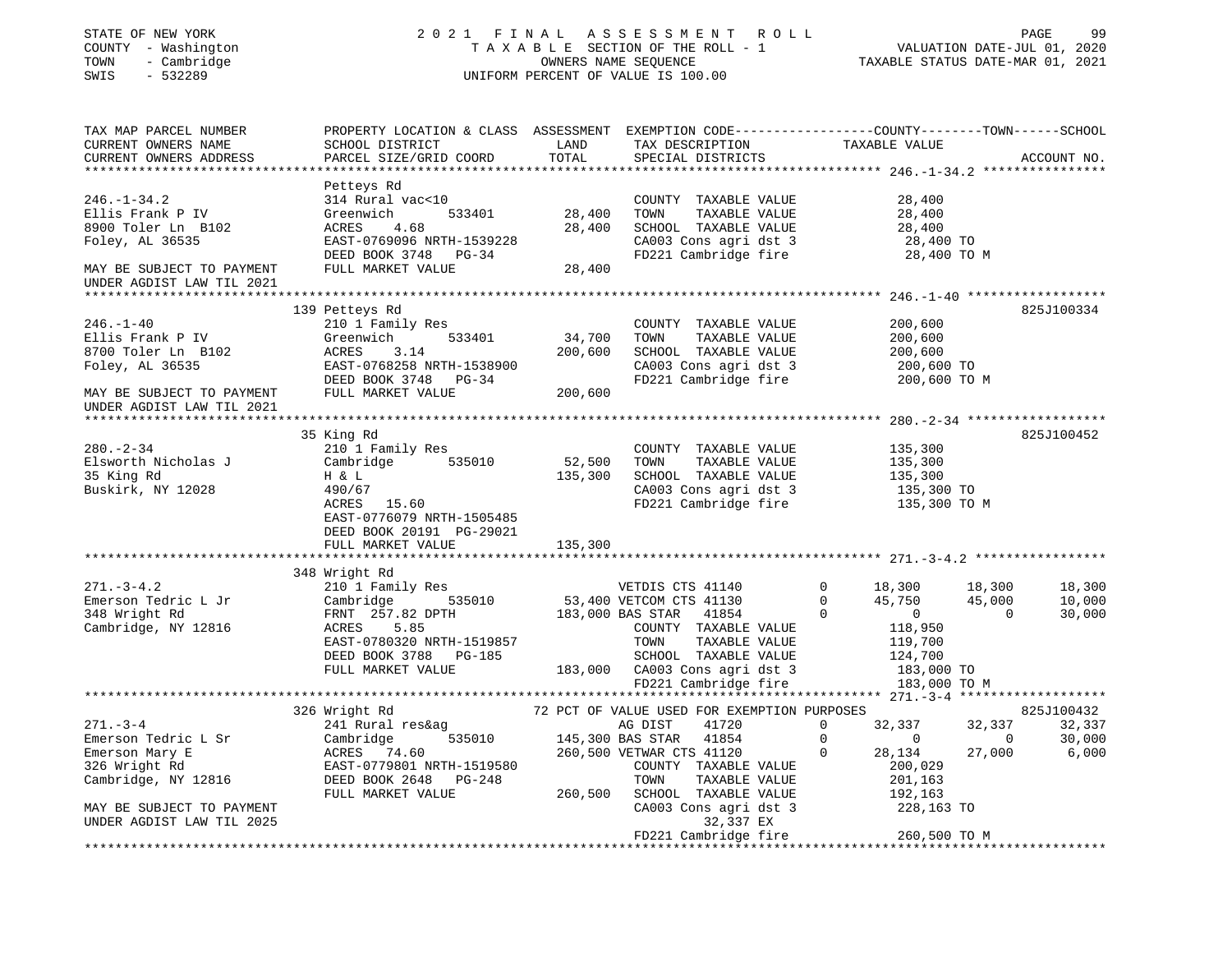#### STATE OF NEW YORK 2 0 2 1 F I N A L A S S E S S M E N T R O L L PAGE 100 COUNTY - Washington T A X A B L E SECTION OF THE ROLL - 1 VALUATION DATE-JUL 01, 2020 TOWN - Cambridge OWNERS NAME SEQUENCE TAXABLE STATUS DATE-MAR 01, 2021 SWIS - 532289 UNIFORM PERCENT OF VALUE IS 100.00UNIFORM PERCENT OF VALUE IS 100.00

| TAX MAP PARCEL NUMBER<br>CURRENT OWNERS NAME<br>CURRENT OWNERS ADDRESS                                 | PROPERTY LOCATION & CLASS ASSESSMENT<br>SCHOOL DISTRICT<br>PARCEL SIZE/GRID COORD                                                                                          | LAND<br>TOTAL                | TAX DESCRIPTION<br>SPECIAL DISTRICTS                                                                                                        | EXEMPTION CODE-----------------COUNTY-------TOWN------SCHOOL<br>TAXABLE VALUE            | ACCOUNT NO.                      |
|--------------------------------------------------------------------------------------------------------|----------------------------------------------------------------------------------------------------------------------------------------------------------------------------|------------------------------|---------------------------------------------------------------------------------------------------------------------------------------------|------------------------------------------------------------------------------------------|----------------------------------|
| ***********************                                                                                |                                                                                                                                                                            |                              |                                                                                                                                             |                                                                                          |                                  |
| $262. - 1 - 4$<br>English Benjamin<br>English Anne Marie<br>221 Stump Church Rd<br>Greenwich, NY 12834 | 221 Stump Church Rd<br>210 1 Family Res<br>Cambridge<br>535010<br>H & L<br>2.61<br>ACRES<br>EAST-0769982 NRTH-1528967<br>DEED BOOK 606<br>PG-255<br>FULL MARKET VALUE      | 38,100<br>121,800<br>121,800 | BAS STAR<br>41854<br>COUNTY TAXABLE VALUE<br>TAXABLE VALUE<br>TOWN<br>SCHOOL TAXABLE VALUE<br>CA003 Cons agri dst 3<br>FD221 Cambridge fire | $\overline{0}$<br>$\Omega$<br>121,800<br>121,800<br>91,800<br>121,800 TO<br>121,800 TO M | 825J100640<br>$\Omega$<br>30,000 |
|                                                                                                        |                                                                                                                                                                            |                              |                                                                                                                                             |                                                                                          |                                  |
| $281. - 4 - 3$<br>English Brian<br>English Wendy<br>413 Stage Rd<br>Buskirk, NY 12028                  | Stage Rd<br>314 Rural vac<10<br>Cambridge<br>535010<br>Land<br>$281. - 1 - 3$<br>ACRES<br>2.90<br>EAST-0785275 NRTH-1508891<br>DEED BOOK 693<br>PG-66<br>FULL MARKET VALUE | 5,800<br>5,800<br>5,800      | COUNTY TAXABLE VALUE<br>TOWN<br>TAXABLE VALUE<br>SCHOOL TAXABLE VALUE<br>FD221 Cambridge fire                                               | 5,800<br>5,800<br>5,800<br>5,800 TO M                                                    | 825J100716                       |
|                                                                                                        |                                                                                                                                                                            |                              |                                                                                                                                             |                                                                                          |                                  |
| $281. -4 -7$<br>English Brian N<br>English Wendy H<br>413 Stage Rd<br>Buskirk, NY 12028                | 413 Stage Rd<br>210 1 Family Res<br>535010<br>Cambridge<br>H&l<br>$281. - 1 - 7$<br>ACRES<br>1.30<br>EAST-0785987 NRTH-1510002<br>DEED BOOK 675<br>$PG-21$                 | 27,500<br>123,800            | BAS STAR 41854<br>COUNTY TAXABLE VALUE<br>TOWN<br>TAXABLE VALUE<br>SCHOOL TAXABLE VALUE<br>FD221 Cambridge fire                             | $\Omega$<br>$\overline{0}$<br>123,800<br>123,800<br>93,800<br>123,800 TO M               | 825J100616<br>30,000<br>$\Omega$ |
|                                                                                                        | FULL MARKET VALUE                                                                                                                                                          | 123,800                      |                                                                                                                                             |                                                                                          |                                  |
|                                                                                                        |                                                                                                                                                                            |                              |                                                                                                                                             |                                                                                          |                                  |
| $270. - 1 - 29$<br>English David A<br>67 Brownell Rd<br>Cambridge, NY 12816                            | 49 Brownell Rd<br>312 Vac w/imprv<br>535010<br>Cambridge<br>Sub Lot 2<br>ACRES<br>2.80<br>EAST-0764115 NRTH-1516753<br>DEED BOOK 1885 PG-61                                | 17,000<br>20,500             | COUNTY TAXABLE VALUE<br>TAXABLE VALUE<br>TOWN<br>SCHOOL TAXABLE VALUE<br>CA003 Cons agri dst 3<br>FD221 Cambridge fire                      | 20,500<br>20,500<br>20,500<br>20,500 TO<br>20,500 TO M                                   | 825J100411                       |
|                                                                                                        | FULL MARKET VALUE                                                                                                                                                          | 20,500                       |                                                                                                                                             |                                                                                          |                                  |
|                                                                                                        |                                                                                                                                                                            |                              |                                                                                                                                             |                                                                                          |                                  |
| $270. - 1 - 29.1$<br>English David A<br>English Bonnie<br>67 Brownell Rd<br>Cambridge, NY 12816        | 67 Brownell Rd<br>210 1 Family Res<br>Cambridge<br>535010<br>House & Land<br>Lot 1<br>1.60<br>ACRES<br>EAST-0764025 NRTH-1517144<br>DEED BOOK 779<br><b>PG-192</b>         | 25,000<br>126,600<br>126,600 | BAS STAR 41854<br>COUNTY TAXABLE VALUE<br>TOWN<br>TAXABLE VALUE<br>SCHOOL TAXABLE VALUE<br>CA003 Cons agri dst 3<br>FD221 Cambridge fire    | $\Omega$<br>$\overline{0}$<br>126,600<br>126,600<br>96,600<br>126,600 TO<br>126,600 TO M | $\Omega$<br>30,000               |
|                                                                                                        | FULL MARKET VALUE                                                                                                                                                          |                              |                                                                                                                                             |                                                                                          |                                  |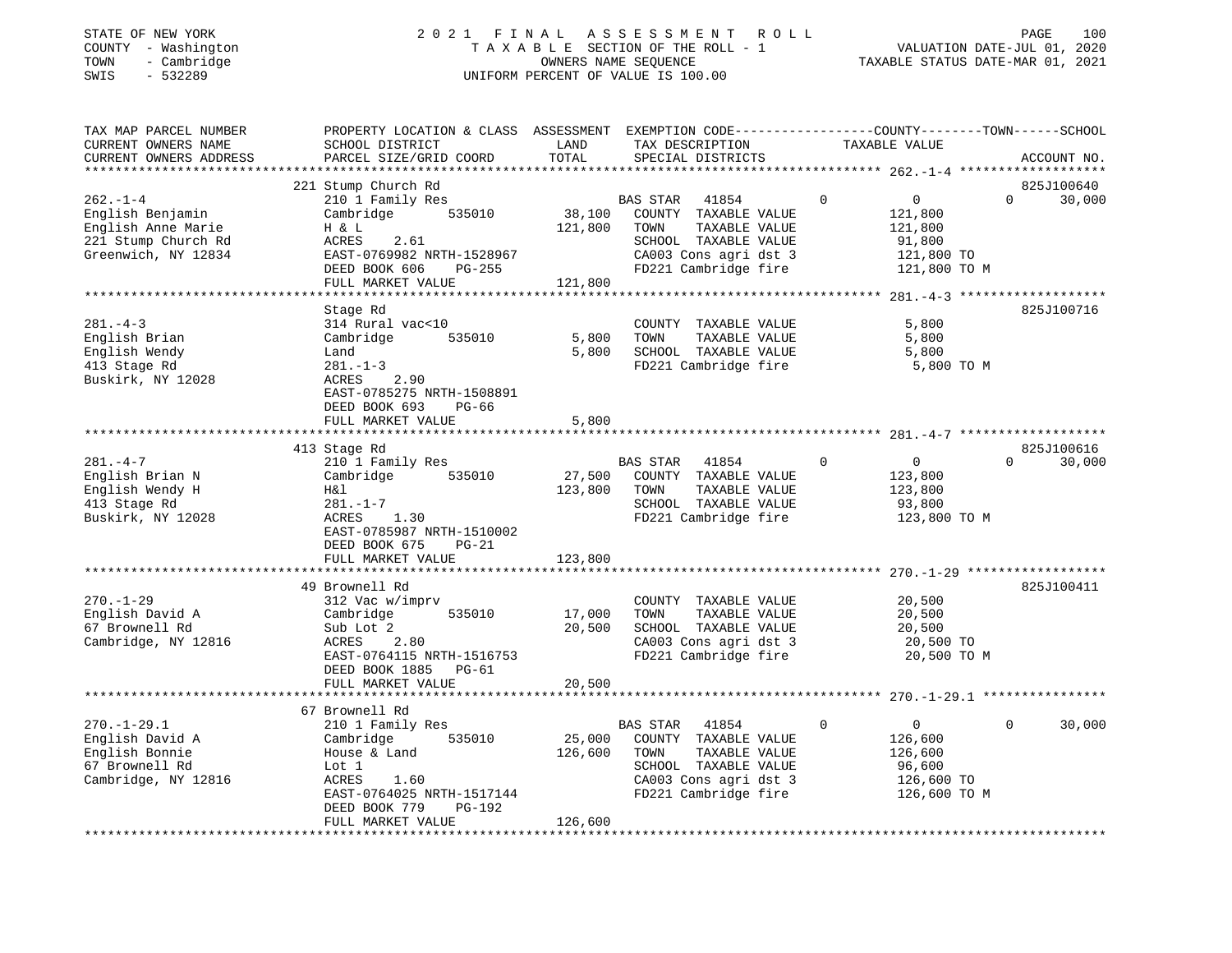#### STATE OF NEW YORK 2 0 2 1 F I N A L A S S E S S M E N T R O L L PAGE 101 COUNTY - Washington T A X A B L E SECTION OF THE ROLL - 1 VALUATION DATE-JUL 01, 2020 TOWN - Cambridge OWNERS NAME SEQUENCE TAXABLE STATUS DATE-MAR 01, 2021 SWIS - 532289 UNIFORM PERCENT OF VALUE IS 100.00UNIFORM PERCENT OF VALUE IS 100.00

| TAX MAP PARCEL NUMBER<br>CURRENT OWNERS NAME<br>CURRENT OWNERS ADDRESS | PROPERTY LOCATION & CLASS ASSESSMENT<br>SCHOOL DISTRICT<br>PARCEL SIZE/GRID COORD | LAND<br>TOTAL | EXEMPTION CODE-----------------COUNTY-------TOWN------SCHOOL<br>TAX DESCRIPTION<br>SPECIAL DISTRICTS | TAXABLE VALUE                                  | ACCOUNT NO.        |
|------------------------------------------------------------------------|-----------------------------------------------------------------------------------|---------------|------------------------------------------------------------------------------------------------------|------------------------------------------------|--------------------|
| *************************                                              |                                                                                   |               |                                                                                                      |                                                |                    |
|                                                                        | 128 English Rd                                                                    |               | 38 PCT OF VALUE USED FOR EXEMPTION PURPOSES                                                          |                                                | 825J100309         |
| $262 - 2 - 1$                                                          | 112 Dairy farm                                                                    |               | AG DIST<br>41720                                                                                     | $\mathbf 0$<br>152,731                         | 152,731<br>152,731 |
| English Donald J                                                       | Cambridge<br>535010                                                               |               | 307,600 AGED-ALL<br>41800                                                                            | $\mathbf 0$<br>73,150                          | 73,150<br>73,150   |
| 128 English Rd                                                         | Farm                                                                              |               | 385,000 ENH STAR<br>41834                                                                            | $\Omega$<br>$\mathbf{0}$                       | $\Omega$<br>70,700 |
| Cambridge, NY 12816                                                    | 639/69                                                                            |               | COUNTY TAXABLE VALUE                                                                                 | 159,119                                        |                    |
|                                                                        | ACRES 205.30                                                                      |               | TOWN<br>TAXABLE VALUE                                                                                | 159,119                                        |                    |
| MAY BE SUBJECT TO PAYMENT                                              | EAST-0775771 NRTH-1526997                                                         |               | SCHOOL TAXABLE VALUE                                                                                 | 88,419                                         |                    |
| UNDER AGDIST LAW TIL 2025                                              | DEED BOOK 924<br>$PG-105$                                                         |               | CA003 Cons agri dst 3                                                                                | 232,269 TO                                     |                    |
|                                                                        | FULL MARKET VALUE                                                                 | 385,000       | 152,731 EX                                                                                           |                                                |                    |
|                                                                        |                                                                                   |               | FD221 Cambridge fire                                                                                 | 385,000 TO M                                   |                    |
|                                                                        |                                                                                   |               |                                                                                                      |                                                |                    |
|                                                                        | 152 English Rd                                                                    |               |                                                                                                      |                                                | 825J100311         |
| $262. - 2 - 11$                                                        | 270 Mfg housing                                                                   |               | COUNTY TAXABLE VALUE                                                                                 | 89,000                                         |                    |
| English Donald J                                                       | 535010<br>Cambridge                                                               | 1,700         | TOWN<br>TAXABLE VALUE                                                                                | 89,000                                         |                    |
| 152 English Rd                                                         | Lot                                                                               | 89,000        | SCHOOL TAXABLE VALUE                                                                                 | 89,000                                         |                    |
| Cambridge, NY 12816                                                    | 0.67<br>ACRES                                                                     |               | FD221 Cambridge fire                                                                                 | 89,000 TO M                                    |                    |
|                                                                        | EAST-0776458 NRTH-1526085                                                         |               |                                                                                                      |                                                |                    |
|                                                                        | DEED BOOK 412<br><b>PG-780</b>                                                    |               |                                                                                                      |                                                |                    |
|                                                                        | FULL MARKET VALUE                                                                 | 89,000        |                                                                                                      |                                                |                    |
|                                                                        | 448 County Route 60                                                               |               |                                                                                                      |                                                |                    |
| $262. - 1 - 9.1$                                                       | 210 1 Family Res                                                                  |               | BAS STAR<br>41854                                                                                    | $\mathbf 0$<br>$\overline{0}$                  | $\Omega$<br>30,000 |
| Eriksen Darlene C                                                      | Cambridge<br>535010                                                               | 26,600        | COUNTY TAXABLE VALUE                                                                                 | 168,000                                        |                    |
| 448 County Route 60                                                    | House & Land                                                                      | 168,000       | TAXABLE VALUE<br>TOWN                                                                                | 168,000                                        |                    |
| Cambridge, NY 12816                                                    | ACRES<br>1.31                                                                     |               | SCHOOL TAXABLE VALUE                                                                                 | 138,000                                        |                    |
|                                                                        | EAST-0773242 NRTH-1528009                                                         |               | FD221 Cambridge fire                                                                                 | 168,000 TO M                                   |                    |
|                                                                        | DEED BOOK 766<br>$PG-284$                                                         |               |                                                                                                      |                                                |                    |
|                                                                        | FULL MARKET VALUE                                                                 | 168,000       |                                                                                                      |                                                |                    |
|                                                                        | *********************                                                             |               |                                                                                                      | *********************** 262.-1-29 ************ |                    |
|                                                                        | 454 County Route 60                                                               |               |                                                                                                      |                                                | 825J100949         |
| $262. - 1 - 29$                                                        | 210 1 Family Res                                                                  |               | COUNTY TAXABLE VALUE                                                                                 | 290,000                                        |                    |
| Eriksen David                                                          | Cambridge<br>535010                                                               | 27,600        | TAXABLE VALUE<br>TOWN                                                                                | 290,000                                        |                    |
| Eriksen Therese                                                        | 2 houses                                                                          | 290,000       | SCHOOL TAXABLE VALUE                                                                                 | 290,000                                        |                    |
| 454 County Route 60                                                    | ACRES<br>1.71                                                                     |               | FD221 Cambridge fire                                                                                 | 290,000 TO M                                   |                    |
| Cambridge, NY 12816                                                    | EAST-0773240 NRTH-1528159                                                         |               |                                                                                                      |                                                |                    |
|                                                                        | DEED BOOK 4012<br>PG-161                                                          |               |                                                                                                      |                                                |                    |
|                                                                        | FULL MARKET VALUE                                                                 | 290,000       |                                                                                                      |                                                |                    |
|                                                                        | ********************                                                              | ***********   |                                                                                                      |                                                |                    |
|                                                                        | King Rd/e Off                                                                     |               |                                                                                                      |                                                | 825J100857         |
| $272. - 1 - 4$                                                         | 323 Vacant rural                                                                  |               | COUNTY TAXABLE VALUE                                                                                 | 4,600                                          |                    |
| Errion Frances                                                         | Cambridge<br>535010                                                               | 4,600         | TOWN<br>TAXABLE VALUE                                                                                | 4,600                                          |                    |
| 637 King Rd                                                            | Wood Lot                                                                          | 4,600         | SCHOOL TAXABLE VALUE                                                                                 | 4,600                                          |                    |
| Buskirk, NY 12028                                                      | 6.50<br>ACRES                                                                     |               | CA003 Cons agri dst 3                                                                                | 4,600 TO                                       |                    |
|                                                                        | EAST-0783830 NRTH-1517380                                                         |               | FD221 Cambridge fire                                                                                 | 4,600 TO M                                     |                    |
|                                                                        | DEED BOOK 477<br>$PG-478$                                                         |               |                                                                                                      |                                                |                    |
|                                                                        | FULL MARKET VALUE                                                                 | 4,600         |                                                                                                      |                                                |                    |
|                                                                        |                                                                                   |               |                                                                                                      |                                                |                    |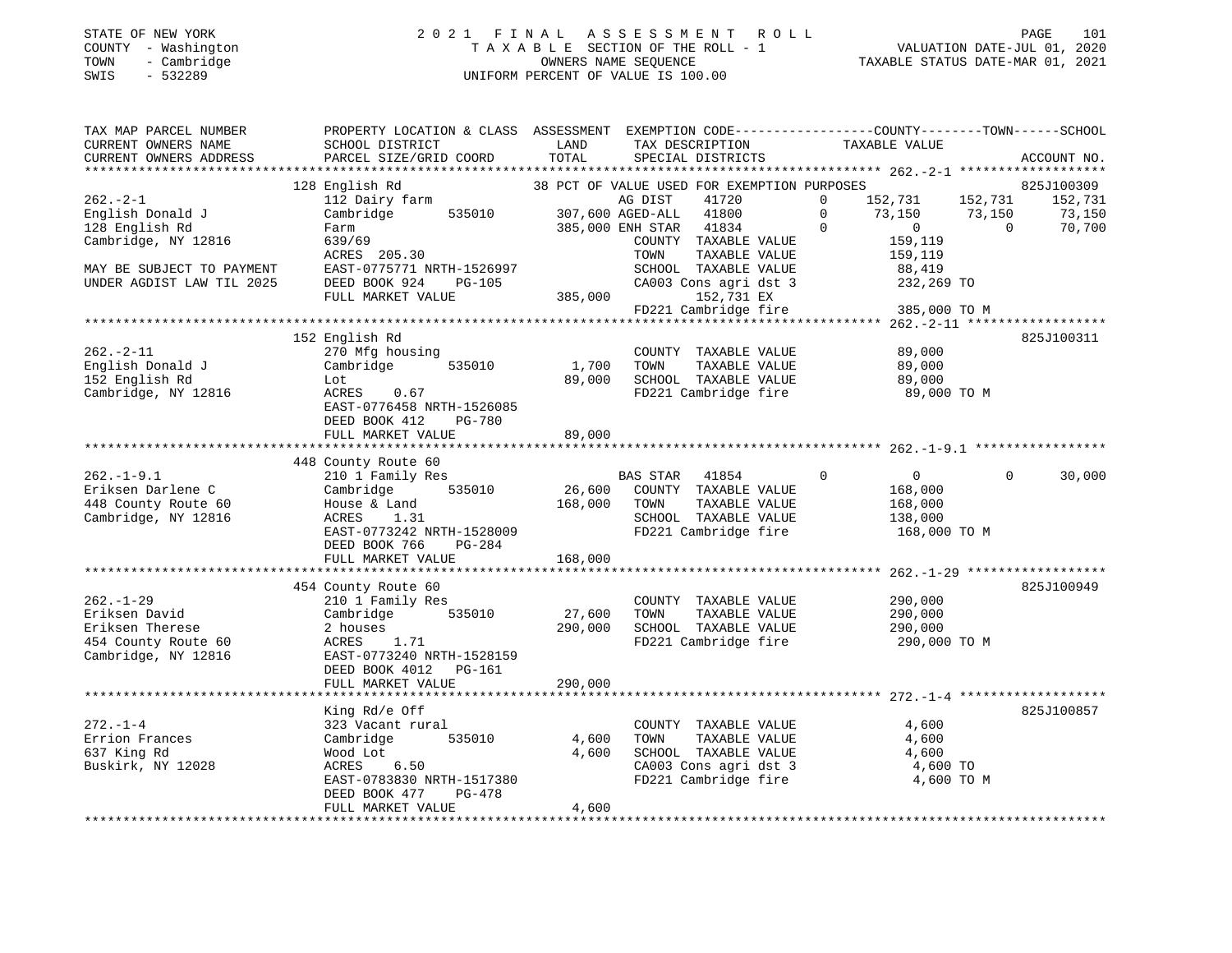| STATE OF NEW YORK<br>COUNTY - Washington<br>- Cambridge<br>TOWN<br>$-532289$<br>SWIS                                                                                                                                                                                         |                                                                                                                                                                                                                                          |                | 1 FINAL ASSESSMENT ROLL PAGE 102<br>TAXABLE SECTION OF THE ROLL - 1 VALUATION DATE-JUL 01, 2020<br>OWNERS NAME SEQUENCE TAXABLE STATUS DATE-MAR 01, 2021<br>UNIFORM PERCENT OF VALUE IS 100.00<br>2021 FINAL ASSESSMENT ROLL<br>UNIFORM PERCENT OF VALUE IS 100.00 |                                  |                |             |
|------------------------------------------------------------------------------------------------------------------------------------------------------------------------------------------------------------------------------------------------------------------------------|------------------------------------------------------------------------------------------------------------------------------------------------------------------------------------------------------------------------------------------|----------------|--------------------------------------------------------------------------------------------------------------------------------------------------------------------------------------------------------------------------------------------------------------------|----------------------------------|----------------|-------------|
| TAX MAP PARCEL NUMBER<br>CURRENT OWNERS NAME<br>CURRENT OWNERS ADDRESS                                                                                                                                                                                                       | PROPERTY LOCATION & CLASS ASSESSMENT EXEMPTION CODE---------------COUNTY-------TOWN-----SCHOOL<br>SCHOOL DISTRICT<br>PARCEL SIZE/GRID COORD                                                                                              | LAND<br>TOTAL  | TAX DESCRIPTION TAXABLE VALUE SPECIAL DISTRICTS<br>SPECIAL DISTRICTS                                                                                                                                                                                               |                                  |                | ACCOUNT NO. |
|                                                                                                                                                                                                                                                                              |                                                                                                                                                                                                                                          |                |                                                                                                                                                                                                                                                                    |                                  |                |             |
|                                                                                                                                                                                                                                                                              | King Rd                                                                                                                                                                                                                                  |                |                                                                                                                                                                                                                                                                    |                                  |                | 825J100450  |
| $272. - 1 - 13$                                                                                                                                                                                                                                                              | 322 Rural vac>10                                                                                                                                                                                                                         | 95,100         | COUNTY TAXABLE VALUE                                                                                                                                                                                                                                               | 95,100                           |                |             |
| Errion Frances                                                                                                                                                                                                                                                               | Cambridge 535010                                                                                                                                                                                                                         |                | TOWN<br>TAXABLE VALUE                                                                                                                                                                                                                                              | 95,100                           |                |             |
| 637 King Rd                                                                                                                                                                                                                                                                  | House & Lot<br>ACRES 43.30                                                                                                                                                                                                               | 95,100         | SCHOOL TAXABLE VALUE                                                                                                                                                                                                                                               | 95,100                           |                |             |
| Buskirk, NY 12028                                                                                                                                                                                                                                                            | EAST-0782118 NRTH-1518577                                                                                                                                                                                                                |                | CA003 Cons agri dst 3<br>FD221 Cambridge fire                                                                                                                                                                                                                      | 95,100 TO<br>95,100 TO M         |                |             |
|                                                                                                                                                                                                                                                                              | DEED BOOK 833 PG-273                                                                                                                                                                                                                     |                |                                                                                                                                                                                                                                                                    |                                  |                |             |
|                                                                                                                                                                                                                                                                              | FULL MARKET VALUE                                                                                                                                                                                                                        | 95,100         |                                                                                                                                                                                                                                                                    |                                  |                |             |
|                                                                                                                                                                                                                                                                              |                                                                                                                                                                                                                                          |                |                                                                                                                                                                                                                                                                    |                                  |                |             |
|                                                                                                                                                                                                                                                                              | 637 King Rd                                                                                                                                                                                                                              |                |                                                                                                                                                                                                                                                                    |                                  |                |             |
| $272. - 1 - 13.1$                                                                                                                                                                                                                                                            | 242 Rurl res&rec                                                                                                                                                                                                                         |                | ENH STAR 41834                                                                                                                                                                                                                                                     | $\mathbf{0}$<br>$\overline{0}$   | $\Omega$       | 70,700      |
|                                                                                                                                                                                                                                                                              | Cambridge 535010                                                                                                                                                                                                                         | 79,200         | COUNTY TAXABLE VALUE                                                                                                                                                                                                                                               | 246,000<br>246,000<br>175,300    |                |             |
| Errion Frances<br>637 King Rd                                                                                                                                                                                                                                                |                                                                                                                                                                                                                                          | 246,000        | TOWN<br>TAXABLE VALUE                                                                                                                                                                                                                                              |                                  |                |             |
| Buskirk, NY 12028-2423                                                                                                                                                                                                                                                       |                                                                                                                                                                                                                                          |                | SCHOOL TAXABLE VALUE                                                                                                                                                                                                                                               |                                  |                |             |
|                                                                                                                                                                                                                                                                              | Vac Land<br>Sub Lot 1<br>ACRES 21.76<br>DISC 11.77                                                                                                                                                                                       |                | CA003 Cons agri dst 3                                                                                                                                                                                                                                              |                                  |                |             |
|                                                                                                                                                                                                                                                                              | EAST-0780747 NRTH-1518470                                                                                                                                                                                                                |                | FD221 Cambridge fire                                                                                                                                                                                                                                               | 246,000 TO<br>246,000 TO M       |                |             |
|                                                                                                                                                                                                                                                                              | DEED BOOK 833 PG-273                                                                                                                                                                                                                     |                |                                                                                                                                                                                                                                                                    |                                  |                |             |
|                                                                                                                                                                                                                                                                              | FULL MARKET VALUE                                                                                                                                                                                                                        | 246,000        |                                                                                                                                                                                                                                                                    |                                  |                |             |
|                                                                                                                                                                                                                                                                              |                                                                                                                                                                                                                                          |                |                                                                                                                                                                                                                                                                    |                                  |                |             |
|                                                                                                                                                                                                                                                                              | 171 Brownell Rd                                                                                                                                                                                                                          |                |                                                                                                                                                                                                                                                                    |                                  |                |             |
| $270. - 1 - 35.4$                                                                                                                                                                                                                                                            | 242 Rurl res&rec                                                                                                                                                                                                                         |                | 41720<br>AG DIST                                                                                                                                                                                                                                                   | $\Omega$<br>27,441               | 27,441         | 27,441      |
|                                                                                                                                                                                                                                                                              |                                                                                                                                                                                                                                          |                |                                                                                                                                                                                                                                                                    | $\overline{0}$                   | $\overline{0}$ | 30,000      |
|                                                                                                                                                                                                                                                                              |                                                                                                                                                                                                                                          |                |                                                                                                                                                                                                                                                                    | 273,559                          |                |             |
|                                                                                                                                                                                                                                                                              |                                                                                                                                                                                                                                          |                |                                                                                                                                                                                                                                                                    | 273,559                          |                |             |
|                                                                                                                                                                                                                                                                              |                                                                                                                                                                                                                                          |                |                                                                                                                                                                                                                                                                    |                                  |                |             |
|                                                                                                                                                                                                                                                                              | 242 Ruri Tesarec<br>Cambridge 535010 83,000 BAS STAR 41854 0<br>Sublot 2 301,000 COUNTY TAXABLE VALUE<br>RCRES 16.48 BANK 998 TOWN TAXABLE VALUE<br>EAST-0763145 NRTH-1519409 SCHOOL TAXABLE VALUE<br>DEED BOOK 1947 PG-194 CA003 Cons a |                |                                                                                                                                                                                                                                                                    | 243,559<br>273,559 TO            |                |             |
| MAY BE SUBJECT TO PAYMENT                                                                                                                                                                                                                                                    | FULL MARKET VALUE                                                                                                                                                                                                                        |                | 301,000<br>27,441 EX                                                                                                                                                                                                                                               |                                  |                |             |
| UNDER AGDIST LAW TIL 2025                                                                                                                                                                                                                                                    |                                                                                                                                                                                                                                          |                | FD221 Cambridge fire 301,000 TO M                                                                                                                                                                                                                                  |                                  |                |             |
|                                                                                                                                                                                                                                                                              |                                                                                                                                                                                                                                          |                |                                                                                                                                                                                                                                                                    |                                  |                |             |
|                                                                                                                                                                                                                                                                              | 183 Brownell Rd                                                                                                                                                                                                                          |                | 95 PCT OF VALUE USED FOR EXEMPTION PURPOSES                                                                                                                                                                                                                        |                                  |                | 825J100270  |
| $270. - 1 - 35.1$                                                                                                                                                                                                                                                            | 242 Rurl res&rec                                                                                                                                                                                                                         |                | ENH STAR 41834                                                                                                                                                                                                                                                     | $\overline{0}$<br>$\overline{0}$ | $\Omega$       | 70,700      |
| Evans Maryann F                                                                                                                                                                                                                                                              | Cambridge 535010                                                                                                                                                                                                                         | 79,300 AGED-CO | 41802                                                                                                                                                                                                                                                              | $\mathbf 0$<br>24,064            | $\overline{0}$ | $\mathbf 0$ |
| 183 Brownell Rd                                                                                                                                                                                                                                                              | H & L                                                                                                                                                                                                                                    |                | 253,300 COUNTY TAXABLE VALUE                                                                                                                                                                                                                                       | 229,236                          |                |             |
| Cambridge, NY 12816                                                                                                                                                                                                                                                          | Sublot 1                                                                                                                                                                                                                                 |                | TAXABLE VALUE<br>TOWN                                                                                                                                                                                                                                              | 253,300                          |                |             |
|                                                                                                                                                                                                                                                                              | ACRES 21.80                                                                                                                                                                                                                              |                | SCHOOL TAXABLE VALUE                                                                                                                                                                                                                                               |                                  |                |             |
|                                                                                                                                                                                                                                                                              |                                                                                                                                                                                                                                          |                | CA003 Cons agri dst 3                                                                                                                                                                                                                                              | 182,600<br>253,300 TO            |                |             |
|                                                                                                                                                                                                                                                                              | DEED BOOK 551 PG-310                                                                                                                                                                                                                     |                | FD221 Cambridge fire                                                                                                                                                                                                                                               | 253,300 TO M                     |                |             |
|                                                                                                                                                                                                                                                                              | FULL MARKET VALUE                                                                                                                                                                                                                        | 253,300        |                                                                                                                                                                                                                                                                    |                                  |                |             |
|                                                                                                                                                                                                                                                                              |                                                                                                                                                                                                                                          |                |                                                                                                                                                                                                                                                                    |                                  |                |             |
|                                                                                                                                                                                                                                                                              | 179 Dickensen Rd                                                                                                                                                                                                                         |                |                                                                                                                                                                                                                                                                    |                                  |                |             |
| $280. - 1 - 12.2$                                                                                                                                                                                                                                                            | 242 Rurl res&rec                                                                                                                                                                                                                         |                | COUNTY TAXABLE VALUE                                                                                                                                                                                                                                               | 269,900                          |                |             |
|                                                                                                                                                                                                                                                                              |                                                                                                                                                                                                                                          | 535010 126,000 | TOWN<br>TAXABLE VALUE                                                                                                                                                                                                                                              | 269,900                          |                |             |
|                                                                                                                                                                                                                                                                              |                                                                                                                                                                                                                                          | 269,900        | SCHOOL TAXABLE VALUE                                                                                                                                                                                                                                               | 269,900                          |                |             |
| Execusuite LLC<br>31 Elm St<br>Lebanon, NH 03766<br>Lebanon, NH 03766<br>CARES<br>EAST-0773753 NRTH-150799<br>CARES<br>CARES<br>CARES<br>CARES<br>CARES<br>CARES<br>CARES<br>CARES<br>CARES<br>CARES<br>CARES<br>CARES<br>CARES<br>CARES<br>CARES<br>CARES<br>CARES<br>CARES | EAST-0773753 NRTH-1507990                                                                                                                                                                                                                |                | CA003 Cons agri dst 3                                                                                                                                                                                                                                              | 269,900 TO                       |                |             |
|                                                                                                                                                                                                                                                                              | DEED BOOK 3422 PG-121                                                                                                                                                                                                                    |                | FD221 Cambridge fire                                                                                                                                                                                                                                               | 269,900 TO M                     |                |             |
|                                                                                                                                                                                                                                                                              | FULL MARKET VALUE                                                                                                                                                                                                                        | 269,900        |                                                                                                                                                                                                                                                                    |                                  |                |             |
|                                                                                                                                                                                                                                                                              |                                                                                                                                                                                                                                          |                |                                                                                                                                                                                                                                                                    |                                  |                |             |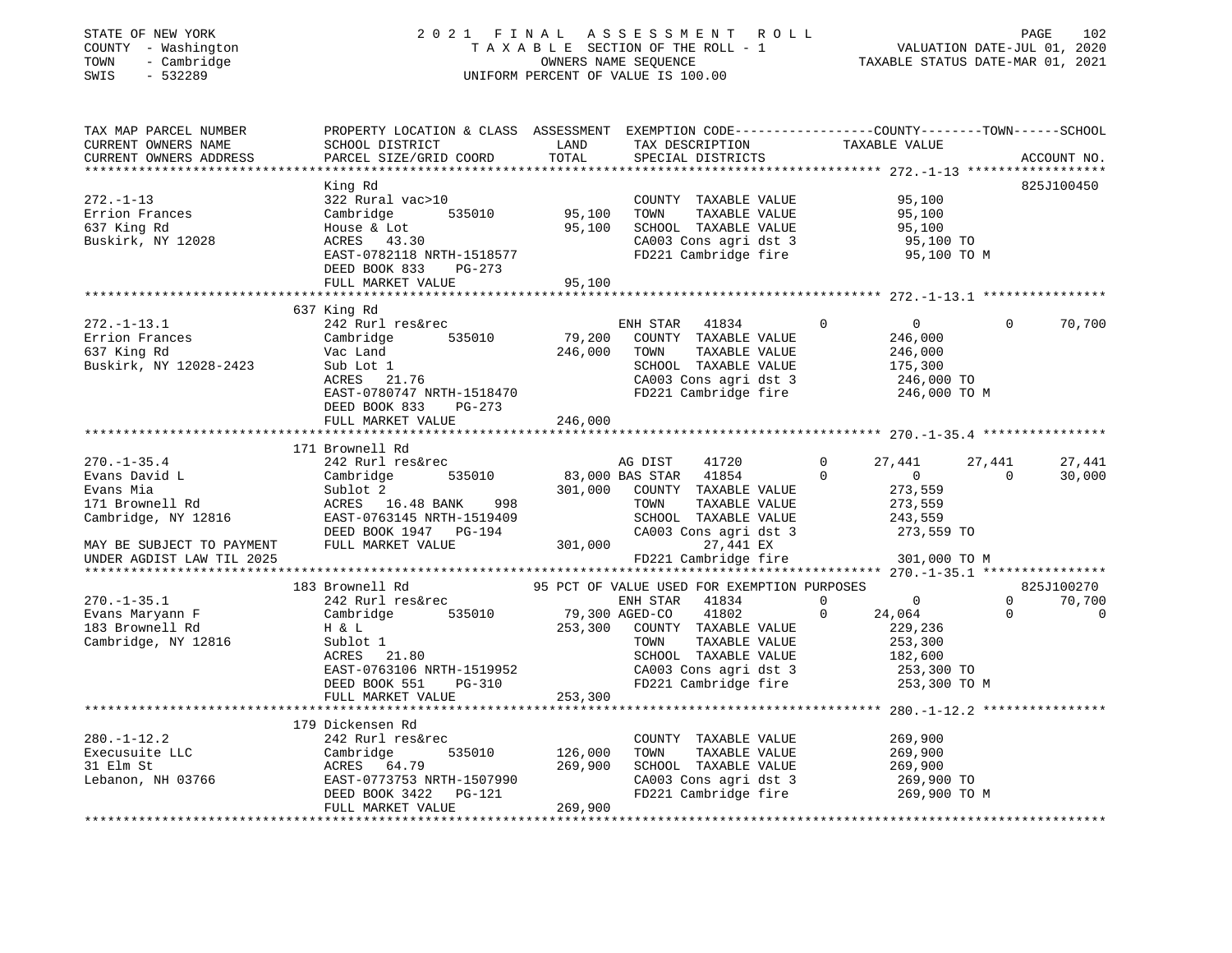| STATE OF NEW YORK<br>COUNTY - Washington<br>TOWN<br>- Cambridge<br>$-532289$<br>SWIS | 2021<br>FINAL<br>TAXABLE SECTION OF THE ROLL - 1<br>UNIFORM PERCENT OF VALUE IS 100.00                      | 103<br>PAGE<br>VALUATION DATE-JUL 01, 2020<br>TAXABLE STATUS DATE-MAR 01, 2021 |                       |                                                                                                                 |  |
|--------------------------------------------------------------------------------------|-------------------------------------------------------------------------------------------------------------|--------------------------------------------------------------------------------|-----------------------|-----------------------------------------------------------------------------------------------------------------|--|
| TAX MAP PARCEL NUMBER<br>CURRENT OWNERS NAME                                         | SCHOOL DISTRICT                                                                                             | LAND                                                                           | TAX DESCRIPTION       | PROPERTY LOCATION & CLASS ASSESSMENT EXEMPTION CODE---------------COUNTY-------TOWN-----SCHOOL<br>TAXABLE VALUE |  |
| CURRENT OWNERS ADDRESS                                                               | PARCEL SIZE/GRID COORD                                                                                      | TOTAL                                                                          | SPECIAL DISTRICTS     | ACCOUNT NO.                                                                                                     |  |
|                                                                                      |                                                                                                             |                                                                                |                       |                                                                                                                 |  |
|                                                                                      | 1001 Turnpike Rd                                                                                            |                                                                                |                       | 825J100423                                                                                                      |  |
| $263. -2 - 11$                                                                       | 210 1 Family Res                                                                                            |                                                                                | COUNTY TAXABLE VALUE  | 168,000                                                                                                         |  |
| Farrara Heather                                                                      | Cambridge 535010                                                                                            | 24,600                                                                         | TOWN<br>TAXABLE VALUE | 168,000                                                                                                         |  |
| 1061 Granger Hollow Rd                                                               | H & L                                                                                                       | 168,000                                                                        | SCHOOL TAXABLE VALUE  | 168,000                                                                                                         |  |
| North Bennington, VT 05257                                                           | FRNT 125.00 DPTH 275.00<br>EAST-0789002 NRTH-1525562<br>DEED BOOK 3524 PG-16<br>FULL MARKET VALUE           | 168,000                                                                        | FD221 Cambridge fire  | 168,000 TO M                                                                                                    |  |
|                                                                                      |                                                                                                             |                                                                                |                       |                                                                                                                 |  |
|                                                                                      | 143 Tingue Rd                                                                                               |                                                                                |                       | 825J102016                                                                                                      |  |
| $261 - 2 - 5.1$                                                                      | 210 1 Family Res                                                                                            |                                                                                | COUNTY TAXABLE VALUE  | 200,000                                                                                                         |  |
| Farrell Bonnie                                                                       | Cambridge<br>535010                                                                                         | 33,500                                                                         | TOWN<br>TAXABLE VALUE | 200,000                                                                                                         |  |
| 143 Tingue Rd                                                                        | H & L                                                                                                       | 200,000                                                                        | SCHOOL TAXABLE VALUE  | 200,000                                                                                                         |  |
| Cambridge, NY 12816                                                                  | 2007 SCAR DECISION                                                                                          |                                                                                | CA003 Cons agri dst 3 | 200,000 TO                                                                                                      |  |
|                                                                                      | $261. -1 - 5.1$<br>2.50<br>ACRES<br>EAST-0768647 NRTH-1523547<br>DEED BOOK 3716 PG-109<br>FULL MARKET VALUE | 200,000                                                                        | FD221 Cambridge fire  | 200,000 TO M                                                                                                    |  |
|                                                                                      | Tingue Rd                                                                                                   |                                                                                |                       |                                                                                                                 |  |
| $261. - 2 - 5.4$                                                                     | 105 Vac farmland                                                                                            |                                                                                | COUNTY TAXABLE VALUE  | 102,300                                                                                                         |  |
| Farrell Bonnie                                                                       | Cambridge<br>535010                                                                                         | 102,300                                                                        | TAXABLE VALUE<br>TOWN | 102,300                                                                                                         |  |
| 143 Tingue Rd                                                                        | $lot$ #1                                                                                                    | 102,300                                                                        | SCHOOL TAXABLE VALUE  | 102,300                                                                                                         |  |
| Cambridge, NY 12816                                                                  | $261. -1 - 5.4$                                                                                             |                                                                                | CA003 Cons agri dst 3 | 102,300 TO                                                                                                      |  |
|                                                                                      | ACRES 37.00                                                                                                 |                                                                                | FD221 Cambridge fire  | 102,300 TO M                                                                                                    |  |
| MAY BE SUBJECT TO PAYMENT                                                            | EAST-0768379 NRTH-1524643                                                                                   |                                                                                |                       |                                                                                                                 |  |
| UNDER AGDIST LAW TIL 2024                                                            | DEED BOOK 3716 PG-112                                                                                       |                                                                                |                       |                                                                                                                 |  |
|                                                                                      | FULL MARKET VALUE                                                                                           | 102,300                                                                        |                       |                                                                                                                 |  |
|                                                                                      |                                                                                                             |                                                                                |                       |                                                                                                                 |  |
|                                                                                      | 1111 County Route 59                                                                                        |                                                                                |                       |                                                                                                                 |  |
| $262. -1 - 13.1$                                                                     | 242 Rurl res&rec                                                                                            |                                                                                | COUNTY TAXABLE VALUE  | 285,500                                                                                                         |  |
| Farrell William F                                                                    | 535010<br>Cambridge                                                                                         | 45,200                                                                         | TAXABLE VALUE<br>TOWN | 285,500                                                                                                         |  |
| Farrell Stephanie L                                                                  | Sub Lot 2                                                                                                   | 285,500                                                                        | SCHOOL TAXABLE VALUE  | 285,500                                                                                                         |  |
| 1111 County Route 59                                                                 | ACRES 10.11                                                                                                 |                                                                                | CA003 Cons agri dst 3 | 285,500 TO                                                                                                      |  |
| Cambridge, NY 12816                                                                  | EAST-0776021 NRTH-1522390                                                                                   |                                                                                | FD221 Cambridge fire  | 285,500 TO M                                                                                                    |  |
|                                                                                      | DEED BOOK 20191 PG-27715                                                                                    |                                                                                |                       |                                                                                                                 |  |
|                                                                                      | FULL MARKET VALUE                                                                                           | 285,500                                                                        |                       |                                                                                                                 |  |
|                                                                                      |                                                                                                             |                                                                                |                       |                                                                                                                 |  |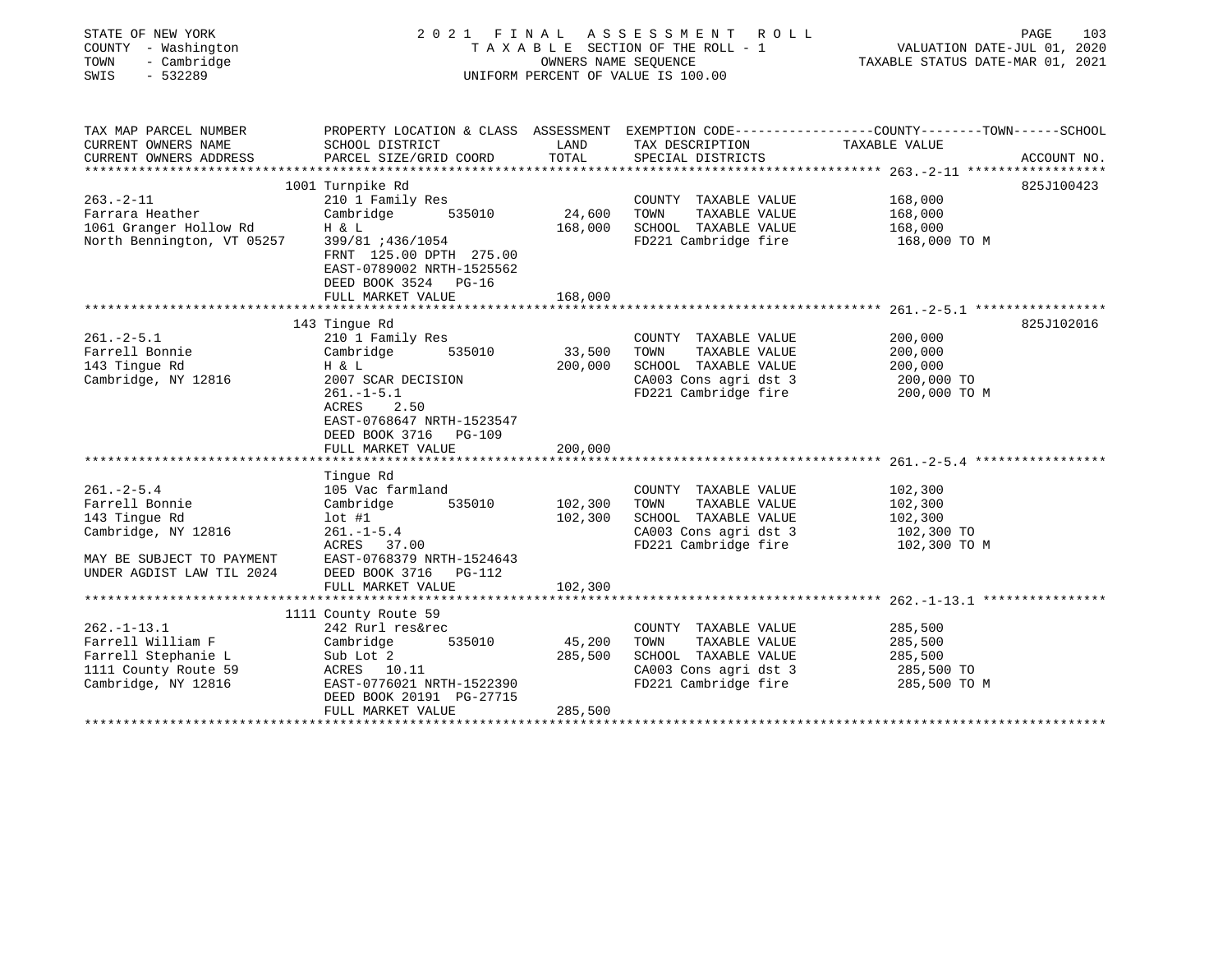#### STATE OF NEW YORK 2 0 2 1 F I N A L A S S E S S M E N T R O L L PAGE 104COUNTY - Washington T A X A B L E SECTION OF THE ROLL - 1 VALUATION DATE-JUL 01, 2020 UNIFORM PERCENT OF VALUE IS 100.00

VALUATION DATE-JUL 01, 2020 TAXABLE STATUS DATE-MAR 01, 2021

| TAX MAP PARCEL NUMBER                                  | PROPERTY LOCATION & CLASS ASSESSMENT EXEMPTION CODE----------------COUNTY-------TOWN-----SCHOOL |         |                           |              |                            |             |
|--------------------------------------------------------|-------------------------------------------------------------------------------------------------|---------|---------------------------|--------------|----------------------------|-------------|
| CURRENT OWNERS NAME                                    | SCHOOL DISTRICT                                                                                 | LAND    | TAX DESCRIPTION           |              | TAXABLE VALUE              |             |
| CURRENT OWNERS ADDRESS                                 | PARCEL SIZE/GRID COORD                                                                          | TOTAL   | SPECIAL DISTRICTS         |              |                            | ACCOUNT NO. |
|                                                        |                                                                                                 |         |                           |              |                            |             |
|                                                        | Petteys Road Off                                                                                |         |                           |              |                            | 825J100336  |
| $246. - 1 - 34$                                        | 105 Vac farmland                                                                                |         | AG DIST<br>41720          | $\Omega$     | 34,554<br>34,554           | 34,554      |
| Fedler Catherine H                                     | 533401<br>Greenwich                                                                             | 63,200  | COUNTY TAXABLE VALUE      |              | 28,646                     |             |
| Fedler Hugh J                                          | Farm                                                                                            | 63,200  | TOWN<br>TAXABLE VALUE     |              | 28,646                     |             |
| 237 Petteys Rd                                         | ACRES 52.50                                                                                     |         | SCHOOL TAXABLE VALUE      |              | 28,646                     |             |
| Greenwich, NY 12834                                    | EAST-0768482 NRTH-1540024                                                                       |         | CA003 Cons agri dst 3     |              | 28,646 TO                  |             |
|                                                        | DEED BOOK 778<br>PG-207                                                                         |         | 34,554 EX                 |              |                            |             |
| MAY BE SUBJECT TO PAYMENT<br>UNDER AGDIST LAW TIL 2025 | FULL MARKET VALUE                                                                               | 63,200  | FD221 Cambridge fire      |              | 63,200 TO M                |             |
|                                                        |                                                                                                 |         |                           |              |                            |             |
|                                                        | 237 Petteys Rd                                                                                  |         |                           |              |                            | 825J100335  |
| $246. - 1 - 42$                                        | 112 Dairy farm                                                                                  |         | AG DIST<br>41720          | $\mathbf 0$  | 105,276<br>105,276         | 105,276     |
| Fedler Catherine H                                     | Greenwich<br>533401                                                                             |         | 172,000 BAS STAR<br>41854 | $\Omega$     | $\overline{0}$<br>$\Omega$ | 30,000      |
| Fedler Hugh H                                          | Farm                                                                                            | 425,000 | COUNTY TAXABLE VALUE      |              | 319,724                    |             |
| 237 Petteys Rd                                         | ACRES 85.60                                                                                     |         | TOWN<br>TAXABLE VALUE     |              | 319,724                    |             |
| Greenwich, NY 12834                                    | EAST-0770013 NRTH-1540048                                                                       |         | SCHOOL TAXABLE VALUE      |              | 289,724                    |             |
|                                                        | DEED BOOK 778<br>PG-207                                                                         |         | CA003 Cons agri dst 3     |              | 319,724 TO                 |             |
| MAY BE SUBJECT TO PAYMENT                              | FULL MARKET VALUE                                                                               | 425,000 | 105,276 EX                |              |                            |             |
| UNDER AGDIST LAW TIL 2025                              |                                                                                                 |         | FD221 Cambridge fire      |              | 425,000 TO M               |             |
|                                                        |                                                                                                 |         |                           |              |                            |             |
|                                                        | 459 State Route 372                                                                             |         |                           |              |                            | 825J100319  |
| $246. - 1 - 18$                                        | 210 1 Family Res                                                                                |         | <b>BAS STAR</b><br>41854  | $\mathbf{0}$ | $\overline{0}$<br>$\Omega$ | 30,000      |
| Fedory, Irrevoc Trust William Cambridge 535010         |                                                                                                 | 39,900  | COUNTY TAXABLE VALUE      |              | 254,400                    |             |
| Ragoni Anne F                                          | Lot & House                                                                                     | 254,400 | TAXABLE VALUE<br>TOWN     |              | 254,400                    |             |
| 459 State Route 372                                    | ACRES<br>3.30                                                                                   |         | SCHOOL TAXABLE VALUE      |              | 224,400                    |             |
| Greenwich, NY 12834                                    | EAST-0780394 NRTH-1538481                                                                       |         | CA005 Cons agri dst 5     |              | 254,400 TO                 |             |
|                                                        | DEED BOOK 3120 PG-195                                                                           |         | FD221 Cambridge fire      |              | 254,400 TO M               |             |
|                                                        | FULL MARKET VALUE                                                                               | 254,400 |                           |              |                            |             |
|                                                        |                                                                                                 |         |                           |              |                            |             |
|                                                        | 99 Dickensen Rd                                                                                 |         |                           |              |                            |             |
| $280. - 2 - 23.1$                                      | 210 1 Family Res                                                                                |         | 41854<br><b>BAS STAR</b>  | $\Omega$     | $\overline{0}$<br>$\Omega$ | 30,000      |
| Ferguson Sarah E                                       | 535010<br>Cambridge                                                                             | 37,300  | COUNTY TAXABLE VALUE      |              | 224,200                    |             |
| 99 Dickensen Rd                                        | H & L                                                                                           | 224,200 | TOWN<br>TAXABLE VALUE     |              | 224,200                    |             |
| Buskirk, NY 12028                                      | ACRES<br>2.46 BANK<br>998                                                                       |         | SCHOOL TAXABLE VALUE      |              | 194,200                    |             |
|                                                        | EAST-0775665 NRTH-1507967                                                                       |         | CA003 Cons agri dst 3     |              | 224,200 TO                 |             |
|                                                        | $PG-235$<br>DEED BOOK 691                                                                       |         | FD221 Cambridge fire      |              | 224,200 TO M               |             |
|                                                        | FULL MARKET VALUE                                                                               | 224,200 |                           |              |                            |             |
|                                                        |                                                                                                 |         |                           |              |                            |             |
|                                                        | 19 Horton Ln                                                                                    |         |                           |              |                            | 825J100422  |
| $261. - 2 - 9$                                         | 210 1 Family Res                                                                                |         | AGED-ALL<br>41800         | $\Omega$     | 74,800<br>74,800           | 74,800      |
| Ferst D. Leslie                                        | 535010<br>Cambridge                                                                             |         | 43,400 ENH STAR<br>41834  | $\mathbf 0$  | $\overline{0}$<br>$\Omega$ | 70,700      |
| 19 Horton Ln                                           | H & L                                                                                           | 149,600 | COUNTY TAXABLE VALUE      |              | 74,800                     |             |
| Cambridge, NY 12816                                    | $261. - 1 - 9$                                                                                  |         | TOWN<br>TAXABLE VALUE     |              | 74,800                     |             |
|                                                        | ACRES<br>9.60                                                                                   |         | SCHOOL TAXABLE VALUE      |              | 4,100                      |             |
|                                                        | EAST-0765212 NRTH-1523103                                                                       |         | CA003 Cons agri dst 3     |              | 149,600 TO                 |             |
|                                                        | DEED BOOK 3173 PG-163                                                                           |         | FD221 Cambridge fire      |              | 149,600 TO M               |             |
|                                                        | FULL MARKET VALUE                                                                               | 149,600 |                           |              |                            |             |
|                                                        |                                                                                                 |         |                           |              |                            |             |
|                                                        |                                                                                                 |         |                           |              |                            |             |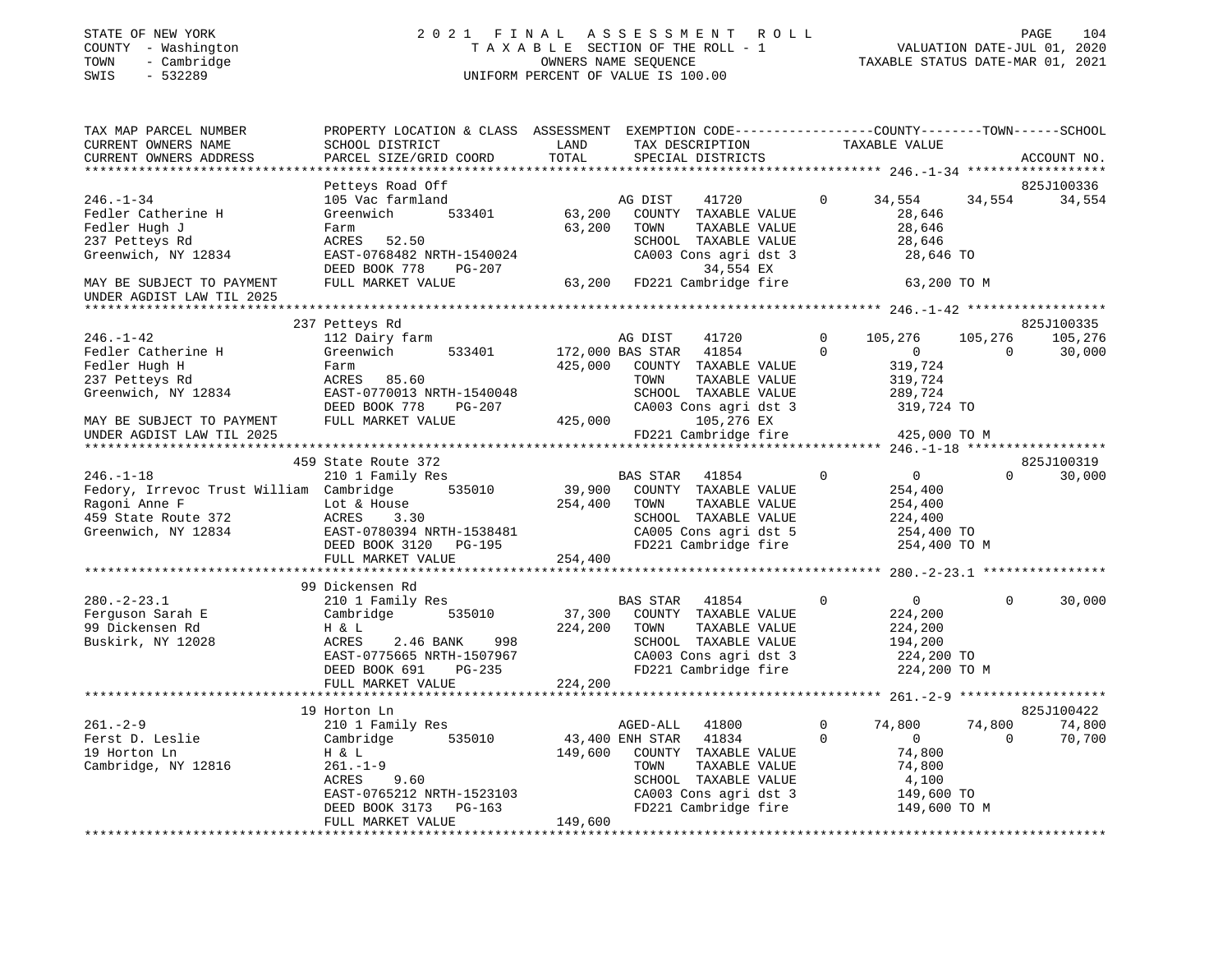| STATE OF NEW YORK<br>COUNTY - Washington<br>- Cambridge<br>TOWN<br>$-532289$<br>SWIS                    | 2021 FINAL                                                                                                                                                        |                            | A S S E S S M E N T<br>ROLL<br>TAXABLE SECTION OF THE ROLL - 1<br>OWNERS NAME SEQUENCE<br>UNIFORM PERCENT OF VALUE IS 100.00 | VALUATION DATE-JUL 01, 2020<br>TAXABLE STATUS DATE-MAR 01, 2021             | PAGE<br>105                      |
|---------------------------------------------------------------------------------------------------------|-------------------------------------------------------------------------------------------------------------------------------------------------------------------|----------------------------|------------------------------------------------------------------------------------------------------------------------------|-----------------------------------------------------------------------------|----------------------------------|
| TAX MAP PARCEL NUMBER<br>CURRENT OWNERS NAME<br>CURRENT OWNERS ADDRESS                                  | PROPERTY LOCATION & CLASS ASSESSMENT EXEMPTION CODE----------------COUNTY-------TOWN-----SCHOOL<br>SCHOOL DISTRICT<br>PARCEL SIZE/GRID COORD                      | LAND<br>TOTAL              | TAX DESCRIPTION<br>SPECIAL DISTRICTS                                                                                         | TAXABLE VALUE                                                               | ACCOUNT NO.                      |
| $272. - 2 - 15.2$<br>Fichtelberg Dawn M<br>25 Knight Ln<br>Kings Park, NY 11754                         | Turnpike Rd<br>314 Rural vac<10<br>535010<br>Cambridge<br>V Land<br>ACRES<br>3.00<br>EAST-0788688 NRTH-1514905<br>DEED BOOK 483<br>$PG-140$<br>FULL MARKET VALUE  | 18,000<br>18,000<br>18,000 | COUNTY TAXABLE VALUE<br>TOWN<br>TAXABLE VALUE<br>SCHOOL TAXABLE VALUE<br>FD221 Cambridge fire                                | 18,000<br>18,000<br>18,000<br>18,000 TO M                                   | 825J100889                       |
|                                                                                                         |                                                                                                                                                                   |                            |                                                                                                                              |                                                                             |                                  |
| $272 - 2 - 9$<br>Fiel Heather<br>Fiel Sirell<br>679 Turnpike Rd<br>Eagle Bridge, NY 12057               | 679 Turnpike Rd<br>210 1 Family Res<br>Cambridge<br>535010<br>House & Lot<br>FRNT 179.00 DPTH 190.00<br>EAST-0789641 NRTH-1517665<br>DEED BOOK 3804 PG-1          | 25,500<br>159,700          | COUNTY TAXABLE VALUE<br>TAXABLE VALUE<br>TOWN<br>SCHOOL TAXABLE VALUE<br>FD221 Cambridge fire                                | 159,700<br>159,700<br>159,700<br>159,700 TO M                               | 825J100577                       |
|                                                                                                         | FULL MARKET VALUE                                                                                                                                                 | 159,700                    |                                                                                                                              |                                                                             |                                  |
|                                                                                                         |                                                                                                                                                                   |                            |                                                                                                                              |                                                                             |                                  |
| $271. - 2 - 10.2$<br>Figlozzi William D<br>Waterson Margaret A<br>15 Frog Way<br>Cambridge, NY 12816    | 15 Frog Way<br>242 Rurl res&rec<br>Cambridge<br>535010<br>H & L<br>ACRES<br>20.10<br>EAST-0772509 NRTH-1520430<br>DEED BOOK 466<br>PG-656                         | 80,100<br>258,100          | BAS STAR 41854<br>COUNTY TAXABLE VALUE<br>TAXABLE VALUE<br>TOWN<br>SCHOOL TAXABLE VALUE<br>FD221 Cambridge fire              | $\Omega$<br>$\overline{0}$<br>258,100<br>258,100<br>228,100<br>258,100 TO M | 825J100855<br>$\Omega$<br>30,000 |
|                                                                                                         | FULL MARKET VALUE                                                                                                                                                 | 258,100                    |                                                                                                                              |                                                                             |                                  |
|                                                                                                         | *****************                                                                                                                                                 |                            |                                                                                                                              |                                                                             |                                  |
| $280. - 1 - 10$<br>Fillmore Roger V<br>Fillmore Erika<br>PO Box 145<br>Woodhull, NY 14898               | Dickensen Rd<br>314 Rural vac<10<br>Cambridge<br>535010<br>Vacant Lot<br>Lot 1A<br>ACRES<br>3.09<br>EAST-0771810 NRTH-1509854<br>DEED BOOK 664<br>$PG-83$         | 19,000<br>19,000           | COUNTY TAXABLE VALUE<br>TOWN<br>TAXABLE VALUE<br>SCHOOL TAXABLE VALUE<br>CA003 Cons agri dst 3<br>FD221 Cambridge fire       | 19,000<br>19,000<br>19,000<br>19,000 TO<br>19,000 TO M                      | 825J100323                       |
|                                                                                                         | FULL MARKET VALUE                                                                                                                                                 | 19,000                     |                                                                                                                              |                                                                             |                                  |
| $270. - 1 - 33$<br>Fisher Christopher<br>Fisher Jennifer<br>264 County Route 71<br>Stillwater, NY 12170 | 854 County Route 74<br>322 Rural vac>10<br>Cambridge<br>535010<br>Vac Land<br>MLS listing<br>ACRES 32.80<br>EAST-0765125 NRTH-1518459<br>DEED BOOK 3278<br>$PG-5$ | 32,000<br>32,000           | COUNTY TAXABLE VALUE<br>TOWN<br>TAXABLE VALUE<br>SCHOOL TAXABLE VALUE<br>CA003 Cons agri dst 3<br>FD221 Cambridge fire       | 32,000<br>32,000<br>32,000<br>32,000 TO<br>32,000 TO M                      | 825J100365                       |

FULL MARKET VALUE 32,000 \*\*\*\*\*\*\*\*\*\*\*\*\*\*\*\*\*\*\*\*\*\*\*\*\*\*\*\*\*\*\*\*\*\*\*\*\*\*\*\*\*\*\*\*\*\*\*\*\*\*\*\*\*\*\*\*\*\*\*\*\*\*\*\*\*\*\*\*\*\*\*\*\*\*\*\*\*\*\*\*\*\*\*\*\*\*\*\*\*\*\*\*\*\*\*\*\*\*\*\*\*\*\*\*\*\*\*\*\*\*\*\*\*\*\*\*\*\*\*\*\*\*\*\*\*\*\*\*\*\*\*\*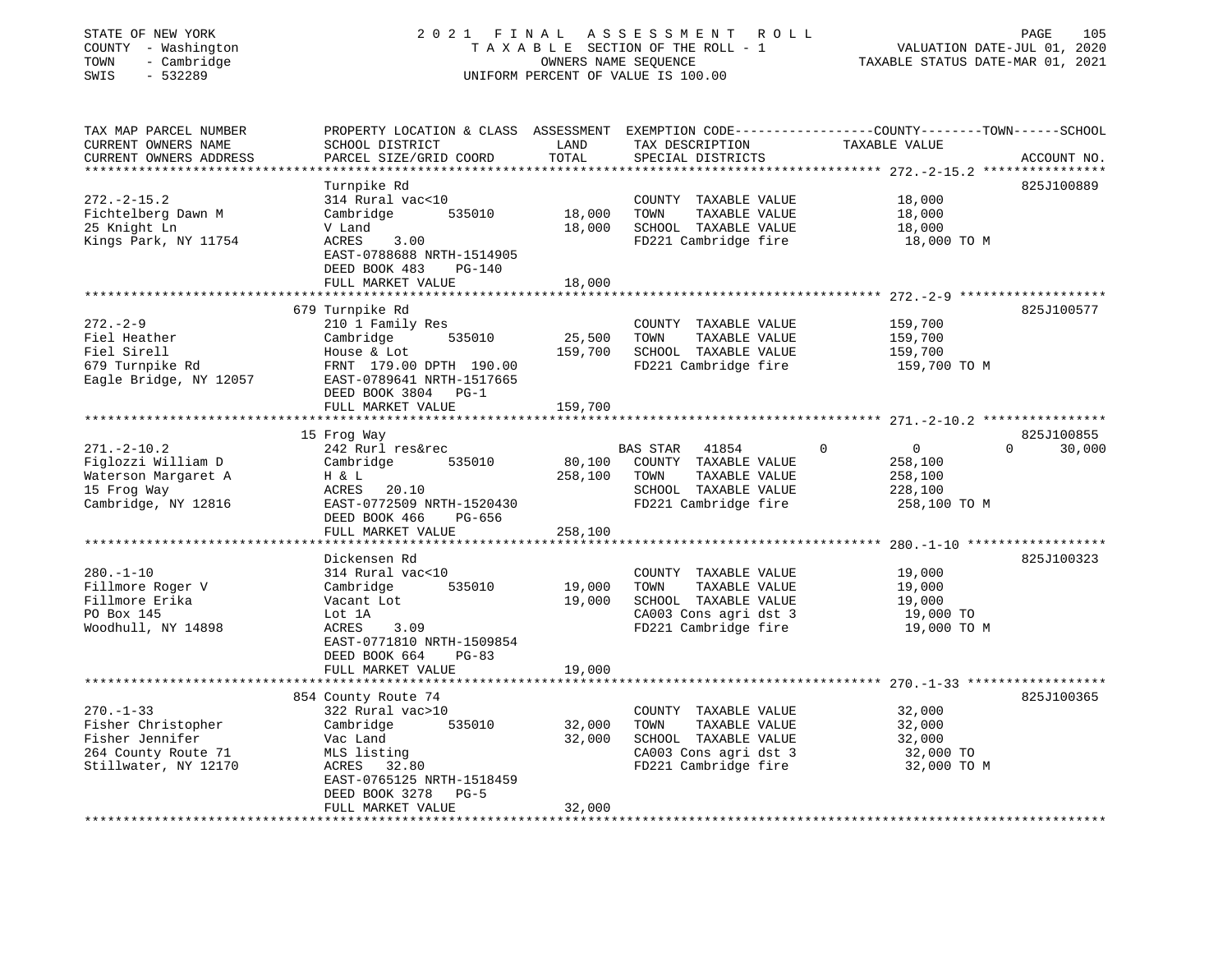| STATE OF NEW YORK<br>COUNTY - Washington<br>- Cambridge<br>TOWN<br>$-532289$<br>SWIS |                                                                                                  |         | 2021 FINAL ASSESSMENT<br>R O L L<br>TAXABLE SECTION OF THE ROLL - 1<br>OWNERS NAME SEOUENCE<br>UNIFORM PERCENT OF VALUE IS 100.00 |             | VALUATION DATE-JUL 01, 2020<br>TAXABLE STATUS DATE-MAR 01, 2021 | PAGE     | 106         |
|--------------------------------------------------------------------------------------|--------------------------------------------------------------------------------------------------|---------|-----------------------------------------------------------------------------------------------------------------------------------|-------------|-----------------------------------------------------------------|----------|-------------|
| TAX MAP PARCEL NUMBER                                                                | PROPERTY LOCATION & CLASS ASSESSMENT EXEMPTION CODE----------------COUNTY-------TOWN------SCHOOL |         |                                                                                                                                   |             |                                                                 |          |             |
| CURRENT OWNERS NAME                                                                  | SCHOOL DISTRICT                                                                                  | LAND    | TAX DESCRIPTION                                                                                                                   |             | TAXABLE VALUE                                                   |          |             |
| CURRENT OWNERS ADDRESS                                                               | PARCEL SIZE/GRID COORD                                                                           | TOTAL   | SPECIAL DISTRICTS                                                                                                                 |             |                                                                 |          | ACCOUNT NO. |
|                                                                                      | 480 Cobble Rd                                                                                    |         |                                                                                                                                   |             |                                                                 |          |             |
| $262. - 2 - 7.4$                                                                     | 242 Rurl res&rec                                                                                 |         | <b>BAS STAR</b><br>41854                                                                                                          | $\Omega$    | $\overline{0}$                                                  | $\Omega$ | 30,000      |
| Flint Edmund D                                                                       | Cambridge<br>535010                                                                              | 71,000  | COUNTY TAXABLE VALUE                                                                                                              |             | 244,500                                                         |          |             |
| Flint Natasha Kim                                                                    | Lot 1                                                                                            | 244,500 | TAXABLE VALUE<br>TOWN                                                                                                             |             | 244,500                                                         |          |             |
| 480 Cobble Rd                                                                        | 810' Frt Ft                                                                                      |         | SCHOOL TAXABLE VALUE                                                                                                              |             | 214,500                                                         |          |             |
| Cambridge, NY 12816                                                                  | ACRES 17.00                                                                                      |         | FD221 Cambridge fire                                                                                                              |             | 244,500 TO M                                                    |          |             |
|                                                                                      | EAST-0777683 NRTH-1528398                                                                        |         |                                                                                                                                   |             |                                                                 |          |             |
|                                                                                      | DEED BOOK 3652<br>PG-288                                                                         |         |                                                                                                                                   |             |                                                                 |          |             |
|                                                                                      | FULL MARKET VALUE                                                                                | 244,500 |                                                                                                                                   |             |                                                                 |          |             |
|                                                                                      | 682 County Route 74                                                                              |         |                                                                                                                                   |             |                                                                 |          | 825J101992  |
| $270. - 1 - 24.2$                                                                    | 210 1 Family Res                                                                                 |         | COUNTY TAXABLE VALUE                                                                                                              |             | 302,000                                                         |          |             |
| Flying Goose Properties LLC                                                          | Cambridge<br>535010                                                                              | 43,400  | TOWN<br>TAXABLE VALUE                                                                                                             |             | 302,000                                                         |          |             |
| 77 Spring St                                                                         | Land & Barn                                                                                      | 302,000 | SCHOOL TAXABLE VALUE                                                                                                              |             | 302,000                                                         |          |             |
| Cambridge, NY 12816                                                                  | Lot 1                                                                                            |         | FD221 Cambridge fire                                                                                                              |             | 302,000 TO M                                                    |          |             |
|                                                                                      | ACRES<br>8.35<br>EAST-0765695 NRTH-1515004<br>DEED BOOK 20191 PG-26522                           |         |                                                                                                                                   |             |                                                                 |          |             |
|                                                                                      | FULL MARKET VALUE                                                                                | 302,000 |                                                                                                                                   |             |                                                                 |          |             |
|                                                                                      |                                                                                                  |         |                                                                                                                                   |             |                                                                 |          |             |
|                                                                                      | 42 Frog Way                                                                                      |         |                                                                                                                                   |             |                                                                 |          | 825J100686  |
| $271. - 2 - 11$                                                                      | 242 Rurl res&rec                                                                                 |         | COUNTY TAXABLE VALUE                                                                                                              |             | 319,000                                                         |          |             |
| Flynn Andrew                                                                         | Cambridge<br>535010                                                                              | 90,000  | TOWN<br>TAXABLE VALUE                                                                                                             |             | 319,000                                                         |          |             |
| 42 Frog Way                                                                          | House & Land                                                                                     | 319,000 | SCHOOL TAXABLE VALUE                                                                                                              |             | 319,000                                                         |          |             |
| Cambridge, NY 12816                                                                  | ACRES<br>20.00                                                                                   |         | CA003 Cons agri dst 3                                                                                                             |             | 319,000 TO                                                      |          |             |
|                                                                                      | EAST-0773303 NRTH-1521529                                                                        |         | FD221 Cambridge fire                                                                                                              |             | 319,000 TO M                                                    |          |             |
|                                                                                      | DEED BOOK 3537 PG-273                                                                            |         |                                                                                                                                   |             |                                                                 |          |             |
|                                                                                      | FULL MARKET VALUE                                                                                | 319,000 |                                                                                                                                   |             |                                                                 |          |             |
|                                                                                      |                                                                                                  |         |                                                                                                                                   |             |                                                                 |          | 825J100903  |
| $280. -2 - 12.1$                                                                     | 207 Stage Rd<br>210 1 Family Res                                                                 |         | 41854<br>BAS STAR                                                                                                                 | $\mathbf 0$ | $\overline{0}$                                                  | $\Omega$ | 30,000      |
| Flynn Andrew P                                                                       | 535010<br>Cambridge                                                                              | 63,000  | COUNTY TAXABLE VALUE                                                                                                              |             | 183,700                                                         |          |             |
| Flynn Matthew A                                                                      | Land & House                                                                                     | 183,700 | TAXABLE VALUE<br>TOWN                                                                                                             |             | 183,700                                                         |          |             |
| 42 Frog Way                                                                          | 2966/269                                                                                         |         | SCHOOL TAXABLE VALUE                                                                                                              |             | 153,700                                                         |          |             |
| Cambridge, NY 12816                                                                  | ACRES 11.59                                                                                      |         | CA003 Cons agri dst 3                                                                                                             |             | 183,700 TO                                                      |          |             |
|                                                                                      | EAST-0781913 NRTH-1507429                                                                        |         | FD221 Cambridge fire                                                                                                              |             | 183,700 TO M                                                    |          |             |
|                                                                                      | DEED BOOK 20210 PG-620                                                                           |         |                                                                                                                                   |             |                                                                 |          |             |
|                                                                                      | FULL MARKET VALUE                                                                                | 183,700 |                                                                                                                                   |             |                                                                 |          |             |
|                                                                                      |                                                                                                  |         |                                                                                                                                   |             |                                                                 |          |             |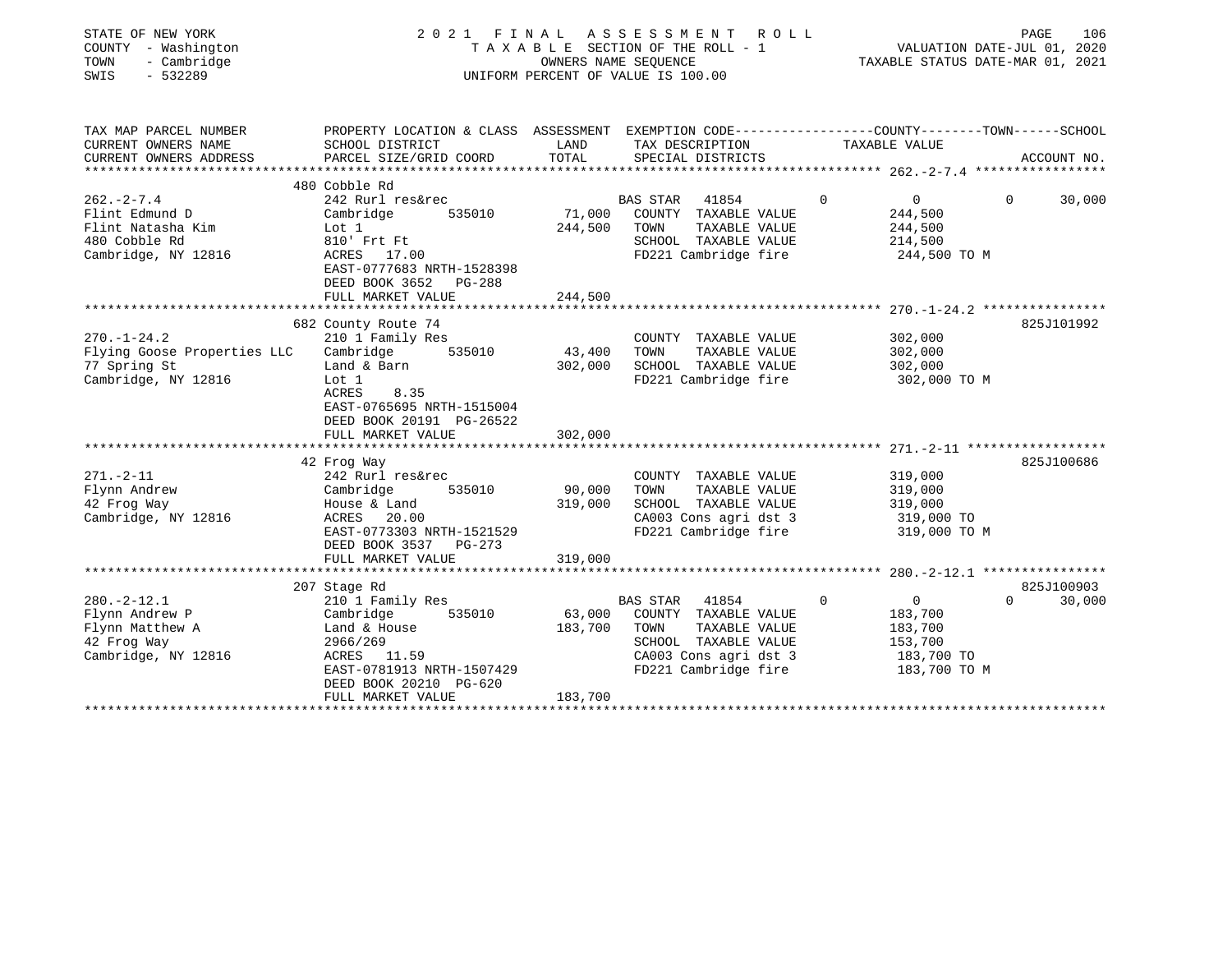#### STATE OF NEW YORK 2 0 2 1 F I N A L A S S E S S M E N T R O L L PAGE 107 COUNTY - Washington T A X A B L E SECTION OF THE ROLL - 1 VALUATION DATE-JUL 01, 2020 TOWN - Cambridge OWNERS NAME SEQUENCE TAXABLE STATUS DATE-MAR 01, 2021 SWIS - 532289 UNIFORM PERCENT OF VALUE IS 100.00

| TAX MAP PARCEL NUMBER<br>CURRENT OWNERS NAME<br>CURRENT OWNERS ADDRESS | PROPERTY LOCATION & CLASS ASSESSMENT EXEMPTION CODE---------------COUNTY-------TOWN------SCHOOL<br>SCHOOL DISTRICT<br>PARCEL SIZE/GRID COORD | LAND<br>TOTAL           | TAX DESCRIPTION<br>SPECIAL DISTRICTS      |                      | TAXABLE VALUE      |           | ACCOUNT NO. |
|------------------------------------------------------------------------|----------------------------------------------------------------------------------------------------------------------------------------------|-------------------------|-------------------------------------------|----------------------|--------------------|-----------|-------------|
|                                                                        |                                                                                                                                              |                         |                                           |                      |                    |           |             |
|                                                                        | 88 Edie Rd                                                                                                                                   |                         |                                           |                      |                    |           | 825J100325  |
| $246. - 1 - 23$                                                        | 241 Rural res&ag                                                                                                                             |                         | 41720<br>AG DIST                          | $\Omega$<br>$\Omega$ | 43, 175 43, 175    |           | 43,175      |
| Ford Cleo B LE                                                         | Cambridge                                                                                                                                    | 535010 105,000 ENH STAR | 41834                                     |                      | $\overline{0}$     | $\bigcap$ | 70,700      |
| Ford Martha E LE                                                       | Farm                                                                                                                                         | 404,000                 | COUNTY TAXABLE VALUE                      |                      | 360,825            |           |             |
| 88 Edie Rd                                                             | Filed Survey 13290                                                                                                                           |                         | TOWN<br>TAXABLE VALUE                     |                      | 360,825            |           |             |
| Greenwich, NY 12834                                                    | ACRES 47.30                                                                                                                                  |                         | SCHOOL TAXABLE VALUE                      |                      | 290, 125           |           |             |
|                                                                        | EAST-0775452 NRTH-1537318                                                                                                                    |                         | CA003 Cons agri dst 3                     |                      | 360,825 TO         |           |             |
| MAY BE SUBJECT TO PAYMENT                                              | DEED BOOK 3229 PG-334                                                                                                                        |                         | 43,175 EX                                 |                      |                    |           |             |
| UNDER AGDIST LAW TIL 2025                                              | FULL MARKET VALUE                                                                                                                            |                         | 404,000 FD221 Cambridge fire 404,000 TO M |                      |                    |           |             |
|                                                                        |                                                                                                                                              |                         |                                           |                      |                    |           |             |
|                                                                        | 132 Stevenson Rd                                                                                                                             |                         |                                           |                      |                    |           | 825J100598  |
| $254. -1 - 5.1$                                                        | 241 Rural res&ag                                                                                                                             |                         | 41720<br>AG DIST                          | $\overline{0}$       | 68,899             | 68,899    | 68,899      |
| Ford Douglas                                                           | Cambridge                                                                                                                                    |                         | 535010 149,000 BAS STAR 41854             | $\Omega$             | $\overline{0}$     | $\Omega$  | 30,000      |
| roru wendy<br>132 Stevenson Rd<br>Cre                                  | 2898/76                                                                                                                                      |                         | 385,900 COUNTY TAXABLE VALUE              |                      | 317,001<br>317,001 |           |             |
|                                                                        | ACRES 78.00                                                                                                                                  |                         | TOWN<br>TAXABLE VALUE                     |                      |                    |           |             |
| Greenwich, NY 12834                                                    | EAST-0775868 NRTH-1534523                                                                                                                    |                         | SCHOOL TAXABLE VALUE                      |                      | 287,001            |           |             |
|                                                                        | DEED BOOK 3022 PG-135                                                                                                                        |                         | CA003 Cons agri dst 3                     |                      | 317,001 TO         |           |             |
| MAY BE SUBJECT TO PAYMENT                                              | FULL MARKET VALUE                                                                                                                            | 385,900                 | 68,899 EX                                 |                      |                    |           |             |
| UNDER AGDIST LAW TIL 2025                                              |                                                                                                                                              |                         | FD221 Cambridge fire 385,900 TO M         |                      |                    |           |             |
|                                                                        |                                                                                                                                              |                         |                                           |                      |                    |           |             |
|                                                                        | State Route 372                                                                                                                              |                         |                                           |                      |                    |           | 825J100542  |
| $255. - 1 - 4$                                                         | 105 Vac farmland                                                                                                                             |                         | 41720<br>AG DIST                          | $\overline{0}$       | 71,247 71,247      |           | 71,247      |
| Ford Ronald                                                            | 535010 96,900<br>Cambridge                                                                                                                   |                         | COUNTY TAXABLE VALUE                      |                      | 35,653             |           |             |
| Ford Kerysa                                                            | Land & Barn                                                                                                                                  | 106,900                 | TAXABLE VALUE<br>TOWN                     |                      | 35,653             |           |             |
| 77 Edie Rd                                                             | ACRES 41.50                                                                                                                                  |                         | SCHOOL TAXABLE VALUE                      |                      | 35,653             |           |             |
| Greenwich, NY 12834                                                    | EAST-0783349 NRTH-1536584                                                                                                                    |                         | CA005 Cons agri dst 5                     |                      | 35,653 TO          |           |             |
|                                                                        |                                                                                                                                              |                         |                                           |                      |                    |           |             |
| MAY BE SUBJECT TO PAYMENT                                              | DEED BOOK 3201 PG-105 71,247 EX<br>FULL MARKET VALUE 106,900 FD221 Cambridge fire                                                            |                         |                                           |                      | 106,900 TO M       |           |             |
| UNDER AGDIST LAW TIL 2025                                              |                                                                                                                                              |                         |                                           |                      |                    |           |             |
|                                                                        |                                                                                                                                              |                         |                                           |                      |                    |           |             |
|                                                                        | 77 Edie Rd                                                                                                                                   |                         |                                           |                      |                    |           | 825J100914  |
| $246. - 1 - 23.1$                                                      | 210 1 Family Res                                                                                                                             |                         | BAS STAR 41854                            | $\overline{0}$       | $\overline{0}$     | $\Omega$  | 30,000      |
| Ford Ronald R                                                          | Cambridge                                                                                                                                    | 535010 27,900           | COUNTY TAXABLE VALUE                      |                      | 158,600            |           |             |
| Ford Kerysa A                                                          | Res                                                                                                                                          | 158,600                 | TOWN<br>TAXABLE VALUE                     |                      | 158,600            |           |             |
| 77 Edie Rd                                                             | 496/223                                                                                                                                      |                         | SCHOOL TAXABLE VALUE                      |                      | 128,600            |           |             |
| Greenwich, NY 12834                                                    | 0.69<br>ACRES                                                                                                                                |                         | CA003 Cons agri dst 3 158,600 TO          |                      |                    |           |             |
|                                                                        |                                                                                                                                              |                         | FD221 Cambridge fire                      |                      |                    |           |             |
|                                                                        | EAST-0776010 NRTH-1538150<br>DEED BOOK 3201 PG-101                                                                                           |                         |                                           |                      | 158,600 TO M       |           |             |
|                                                                        | FULL MARKET VALUE                                                                                                                            | 158,600                 |                                           |                      |                    |           |             |
|                                                                        |                                                                                                                                              |                         |                                           |                      |                    |           |             |
|                                                                        |                                                                                                                                              |                         |                                           |                      |                    |           |             |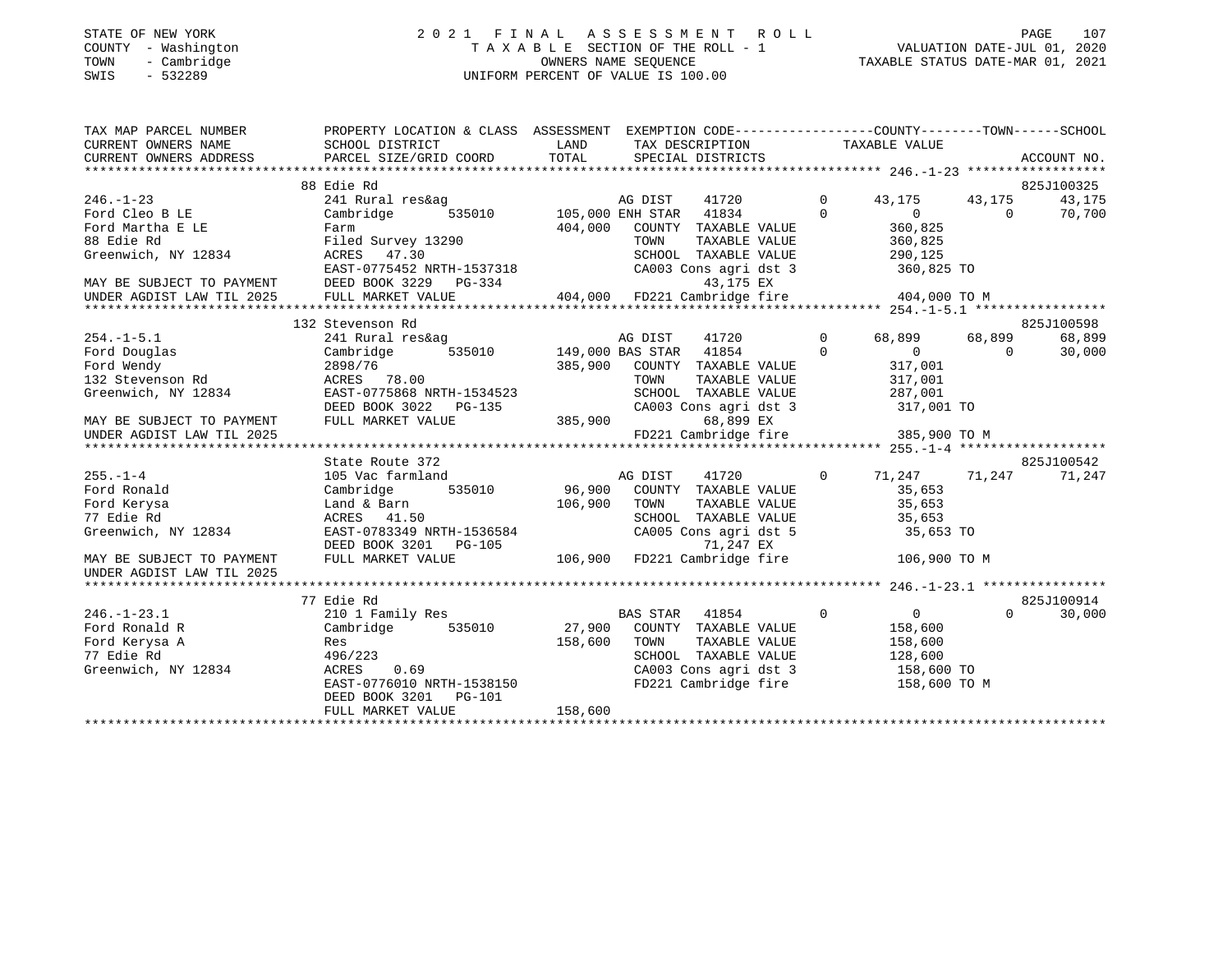#### STATE OF NEW YORK 2 0 2 1 F I N A L A S S E S S M E N T R O L L PAGE 108 COUNTY - Washington T A X A B L E SECTION OF THE ROLL - 1 VALUATION DATE-JUL 01, 2020 TOWN - Cambridge OWNERS NAME SEQUENCE TAXABLE STATUS DATE-MAR 01, 2021 SWIS - 532289 UNIFORM PERCENT OF VALUE IS 100.00UNIFORM PERCENT OF VALUE IS 100.00

| TAX MAP PARCEL NUMBER<br>CURRENT OWNERS NAME<br>CURRENT OWNERS ADDRESS                                                | SCHOOL DISTRICT<br>PARCEL SIZE/GRID COORD                                                                                                                              | LAND<br>TOTAL              | TAX DESCRIPTION<br>SPECIAL DISTRICTS                                                                                                                    | PROPERTY LOCATION & CLASS ASSESSMENT EXEMPTION CODE----------------COUNTY-------TOWN-----SCHOOL<br>TAXABLE VALUE | ACCOUNT NO. |
|-----------------------------------------------------------------------------------------------------------------------|------------------------------------------------------------------------------------------------------------------------------------------------------------------------|----------------------------|---------------------------------------------------------------------------------------------------------------------------------------------------------|------------------------------------------------------------------------------------------------------------------|-------------|
|                                                                                                                       | 131 Edie Rd                                                                                                                                                            |                            |                                                                                                                                                         |                                                                                                                  |             |
| $246. - 1 - 23.4$<br>Ford Ronald R<br>Ford Kerysa A<br>77 Edie Rd<br>Greenwich, NY 12834<br>MAY BE SUBJECT TO PAYMENT | 312 Vac w/imprv<br>Cambridge<br>535010<br>$1$ ot $3$<br>ACRES 49.00<br>EAST-0776822 NRTH-1537596<br>DEED BOOK 3201 PG-96<br>FULL MARKET VALUE                          | 88,800<br>92,800<br>92,800 | AG DIST<br>41720<br>COUNTY TAXABLE VALUE<br>TOWN<br>TAXABLE VALUE<br>SCHOOL TAXABLE VALUE<br>CA003 Cons agri dst 3<br>66,464 EX<br>FD221 Cambridge fire | $\Omega$<br>66,464<br>66,464<br>26,336<br>26,336<br>26,336<br>26,336 TO<br>92,800 TO M                           | 66,464      |
| UNDER AGDIST LAW TIL 2025                                                                                             |                                                                                                                                                                        |                            |                                                                                                                                                         |                                                                                                                  |             |
|                                                                                                                       |                                                                                                                                                                        |                            |                                                                                                                                                         |                                                                                                                  |             |
| $246. - 1 - 23.5$<br>Ford Ronald R<br>Ford Kerysa A<br>77 Edie Rd                                                     | Edie Rd<br>312 Vac w/imprv<br>Cambridge<br>535010<br>Filed Survey 13290 Lot 3b<br>FRNT 125.00 DPTH                                                                     | 8,000<br>10,000            | COUNTY TAXABLE VALUE<br>TOWN<br>TAXABLE VALUE<br>SCHOOL TAXABLE VALUE<br>CA003 Cons agri dst 3                                                          | 10,000<br>10,000<br>10,000<br>10,000 TO                                                                          |             |
| Greenwich, NY 12834                                                                                                   | 0.41<br>ACRES                                                                                                                                                          |                            | FD221 Cambridge fire                                                                                                                                    | 10,000 TO M                                                                                                      |             |
|                                                                                                                       | DEED BOOK 20200 PG-3328                                                                                                                                                |                            |                                                                                                                                                         |                                                                                                                  |             |
|                                                                                                                       | FULL MARKET VALUE<br>**************************                                                                                                                        | 10,000                     |                                                                                                                                                         |                                                                                                                  |             |
|                                                                                                                       |                                                                                                                                                                        |                            |                                                                                                                                                         |                                                                                                                  |             |
| $246. - 1 - 23.6$<br>Ford Ronald R<br>Ford Kerysa A<br>77 Edie Rd<br>Greenwich, NY 12834                              | 91 Edie Rd<br>311 Res vac land<br>Cambridge<br>535010<br>Filed Survey 13290 Lot 4<br>FRNT 375.00 DPTH<br>ACRES<br>1.26<br>DEED BOOK 20200 PG-3329<br>FULL MARKET VALUE | 31,100<br>31,100<br>31,100 | COUNTY TAXABLE VALUE<br>TAXABLE VALUE<br>TOWN<br>SCHOOL TAXABLE VALUE<br>CA003 Cons agri dst 3<br>FD221 Cambridge fire                                  | 31,100<br>31,100<br>31,100<br>31,100 TO<br>31,100 TO M                                                           |             |
|                                                                                                                       |                                                                                                                                                                        |                            |                                                                                                                                                         |                                                                                                                  |             |
| $261. - 2 - 28$<br>Franklin Joshua J<br>Franklin Bree<br>327 Brownell Rd<br>Cambridge, NY 12816                       | 327 Brownell Rd<br>210 1 Family Res<br>535010<br>Cambridge<br>H & L<br>$261. - 1 - 28$<br>FRNT 95.00 DPTH 260.00<br>EAST-0763229 NRTH-1523608<br>DEED BOOK 3952 PG-12  | 26,700<br>128,900          | COUNTY TAXABLE VALUE<br>TOWN<br>TAXABLE VALUE<br>SCHOOL TAXABLE VALUE<br>CA003 Cons agri dst 3<br>FD221 Cambridge fire                                  | 128,900<br>128,900<br>128,900<br>128,900 TO<br>128,900 TO M                                                      | 825J100249  |
|                                                                                                                       | FULL MARKET VALUE                                                                                                                                                      | 128,900                    |                                                                                                                                                         |                                                                                                                  |             |
|                                                                                                                       |                                                                                                                                                                        |                            |                                                                                                                                                         |                                                                                                                  |             |
| $271. - 2 - 21$<br>Franklin Shane M<br>Franklin Ann S<br>12 Woodward Ln<br>Cambridge, NY 12816                        | 12 Woodward Ln<br>242 Rurl res&rec<br>535010<br>Cambridge<br>House & Lot<br>3578/305<br>ACRES 72.30<br>EAST-0776120 NRTH-1516865<br>DEED BOOK 3623<br>PG-264           | 154,900<br>366,000         | COUNTY TAXABLE VALUE<br>TOWN<br>TAXABLE VALUE<br>SCHOOL TAXABLE VALUE<br>CA003 Cons agri dst 3<br>FD221 Cambridge fire                                  | 366,000<br>366,000<br>366,000<br>366,000 TO<br>366,000 TO M                                                      | 825J100712  |
|                                                                                                                       | FULL MARKET VALUE                                                                                                                                                      | 366,000                    |                                                                                                                                                         |                                                                                                                  |             |
|                                                                                                                       |                                                                                                                                                                        |                            |                                                                                                                                                         |                                                                                                                  |             |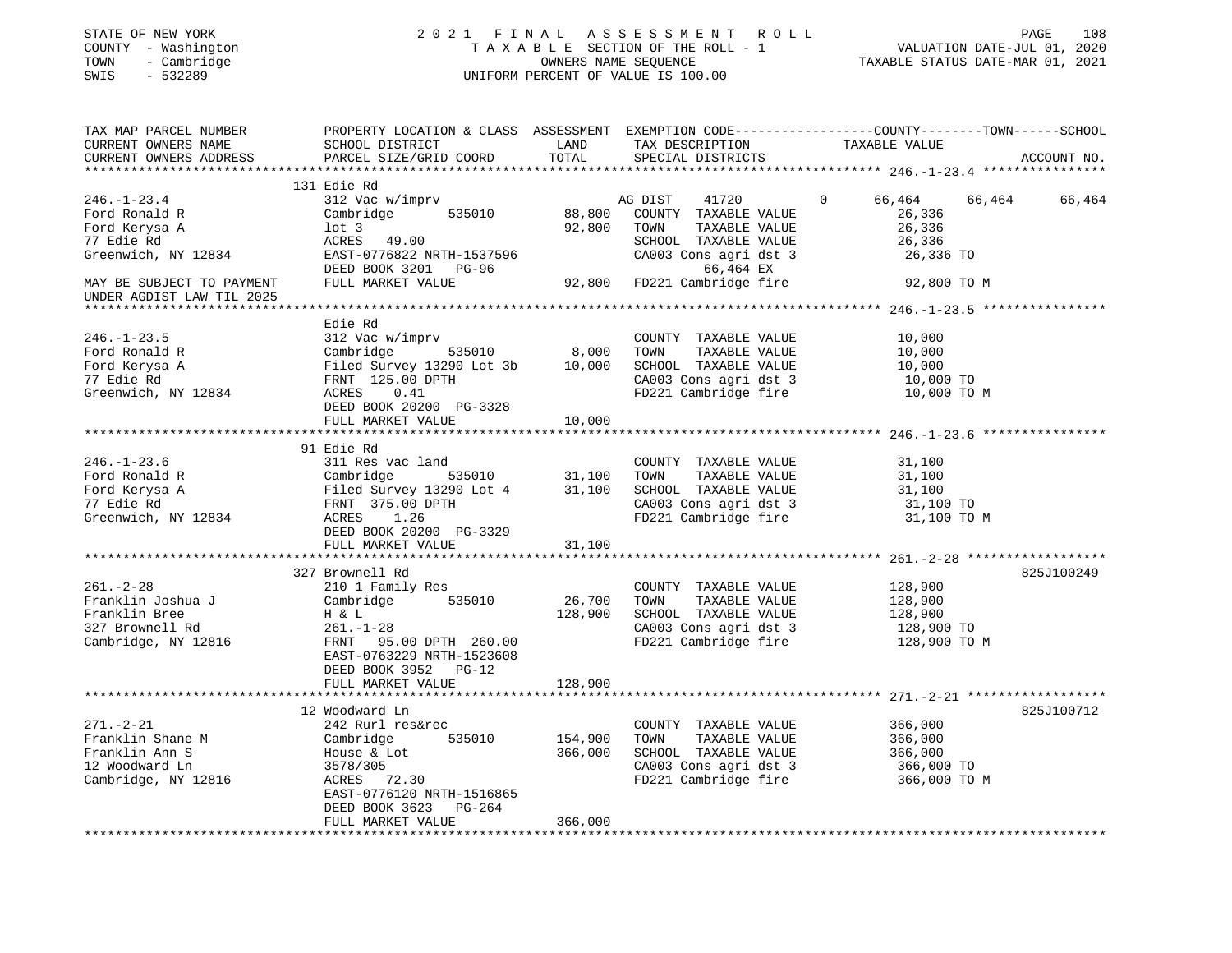#### STATE OF NEW YORK 2 0 2 1 F I N A L A S S E S S M E N T R O L L PAGE 109 COUNTY - Washington T A X A B L E SECTION OF THE ROLL - 1 VALUATION DATE-JUL 01, 2020 TOWN - Cambridge OWNERS NAME SEQUENCE TAXABLE STATUS DATE-MAR 01, 2021 SWIS - 532289 UNIFORM PERCENT OF VALUE IS 100.00UNIFORM PERCENT OF VALUE IS 100.00

| TAX MAP PARCEL NUMBER<br>CURRENT OWNERS NAME<br>CURRENT OWNERS ADDRESS<br>*************************                                                                     | PROPERTY LOCATION & CLASS ASSESSMENT EXEMPTION CODE---------------COUNTY-------TOWN------SCHOOL<br>SCHOOL DISTRICT<br>PARCEL SIZE/GRID COORD                                               | LAND<br>TOTAL                 | TAX DESCRIPTION<br>SPECIAL DISTRICTS                                                                                                                            | TAXABLE VALUE                                                                                                       | ACCOUNT NO.                    |
|-------------------------------------------------------------------------------------------------------------------------------------------------------------------------|--------------------------------------------------------------------------------------------------------------------------------------------------------------------------------------------|-------------------------------|-----------------------------------------------------------------------------------------------------------------------------------------------------------------|---------------------------------------------------------------------------------------------------------------------|--------------------------------|
| $279. - 1 - 2.1$<br>Freed Bertram H<br>Eastman Caroline L<br>183 Center Cambridge Rd<br>Valley Falls, NY 12185                                                          | 183 Center Cambridge Rd<br>242 Rurl res&rec<br>Cambridge<br>535010<br>House & Land<br>39.64<br>ACRES<br>EAST-0760119 NRTH-1513701<br>DEED BOOK 911<br>PG-322<br>FULL MARKET VALUE          | 101,600<br>448,700<br>448,700 | BAS STAR<br>41854<br>COUNTY TAXABLE VALUE<br>TAXABLE VALUE<br>TOWN<br>SCHOOL TAXABLE VALUE<br>CA003 Cons agri dst 3<br>FD221 Cambridge fire 448,700 TO M        | $\Omega$<br>$\overline{0}$<br>448,700<br>448,700<br>418,700<br>448,700 TO                                           | 30,000<br>$\Omega$             |
| $246. - 1 - 11.1$<br>French Walter L<br>French Vivian R<br>583 State Route 372<br>Greenwich, NY 12834-5208                                                              | 583 State Route 372<br>210 1 Family Res<br>535010<br>Cambridge<br>Vac land<br>399/195<br>ACRES 23.79<br>EAST-0778964 NRTH-1540908<br>DEED BOOK 879<br>PG-149<br>FULL MARKET VALUE          | 71,700<br>187,000<br>187,000  | COUNTY TAXABLE VALUE<br>TAXABLE VALUE<br>TOWN<br>SCHOOL TAXABLE VALUE<br>CA005 Cons agri dst 5<br>FD221 Cambridge fire                                          | 187,000<br>187,000<br>187,000<br>187,000 TO<br>187,000 TO M<br>*********************************** 279.-1-2.2 ***** |                                |
| $279. - 1 - 2.2$<br>Galbraith Jeffrey R<br>233 Center Cambridge Rd<br>Valley Falls, NY 12185<br>MAY BE SUBJECT TO PAYMENT<br>UNDER AGDIST LAW TIL 2024                  | 233 Center Cambridge Rd<br>242 Rurl res&rec<br>535010<br>Cambridge<br>House $\&$ Land<br>838/276<br>ACRES 10.25<br>EAST-0761010 NRTH-1513993<br>DEED BOOK 3989 PG-323<br>FULL MARKET VALUE | 60,500<br>247,500<br>247,500  | BAS STAR 41854<br>COUNTY TAXABLE VALUE<br>TAXABLE VALUE<br>TOWN<br>SCHOOL TAXABLE VALUE<br>CA003 Cons agri dst 3<br>FD221 Cambridge fire                        | $\overline{0}$<br>$\mathbf 0$<br>247,500<br>247,500<br>217,500<br>247,500 TO<br>247,500 TO M                        | $\Omega$<br>30,000             |
| $262. - 1 - 12$<br>Gallo Revocable Trust<br>Gallo Thomas J Trustee<br>60 English Rd<br>Cambridge, NY 12816<br>MAY BE SUBJECT TO PAYMENT<br>UNDER AGDIST LAW TIL 2025    | 60 English Rd<br>241 Rural res&ag<br>Cambridge<br>535010<br>Ag Commit 706/137<br>ACRES 78.62<br>EAST-0774617 NRTH-1524927<br>DEED BOOK 2202 PG-36<br>FULL MARKET VALUE                     | 150,300<br>435,000            | AG DIST<br>41720<br>COUNTY TAXABLE VALUE<br>TOWN<br>TAXABLE VALUE<br>SCHOOL TAXABLE VALUE<br>CA003 Cons agri dst 3<br>95,314 EX<br>435,000 FD221 Cambridge fire | $\mathbf 0$<br>95,314<br>339,686<br>339,686<br>339,686<br>339,686 TO<br>435,000 TO M                                | 825J100360<br>95,314<br>95,314 |
| $262. - 1 - 25.3$<br>Gallo Thomas J Trustee<br>Gallo Marisa V Trustee<br>60 English Rd<br>Cambridge, NY 12816<br>MAY BE SUBJECT TO PAYMENT<br>UNDER AGDIST LAW TIL 2028 | English Rd<br>314 Rural vac<10<br>Cambridge<br>535010<br>$1$ ot $4$<br>ACRES<br>4.06<br>EAST-0773308 NRTH-1525710<br>DEED BOOK 2637 PG-59<br>FULL MARKET VALUE                             | 25,300<br>25,300<br>25,300    | AGRI-D IND 41730<br>COUNTY TAXABLE VALUE<br>TOWN<br>TAXABLE VALUE<br>SCHOOL TAXABLE VALUE<br>FD221 Cambridge fire                                               | 24,163<br>$\mathbf{0}$<br>1,137<br>1,137<br>1,137<br>25,300 TO M                                                    | 24,163<br>24,163               |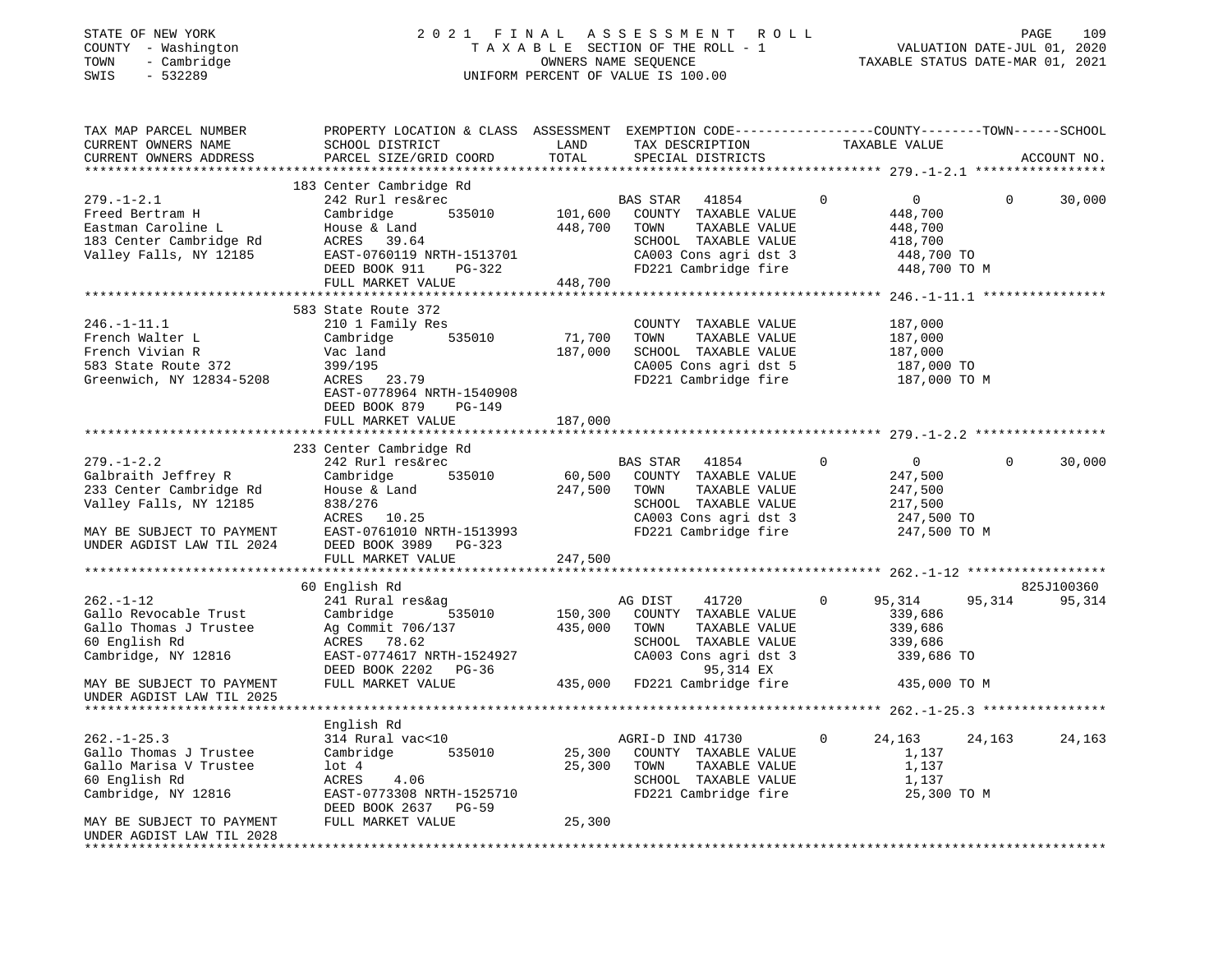| STATE OF NEW YORK<br>COUNTY - Washington<br>- Cambridge<br>TOWN<br>SWIS<br>$-532289$                                                                                    |                                                                                                                                                                          |                            | 2021 FINAL ASSESSMENT ROLL<br>TAXABLE SECTION OF THE ROLL - 1<br>OWNERS NAME SEQUENCE<br>UNIFORM PERCENT OF VALUE IS 100.00                                                                              |                       | VALUATION DATE-JUL 01, 2020<br>TAXABLE STATUS DATE-MAR 01, 2021                                          |                                      | PAGE<br>110                    |
|-------------------------------------------------------------------------------------------------------------------------------------------------------------------------|--------------------------------------------------------------------------------------------------------------------------------------------------------------------------|----------------------------|----------------------------------------------------------------------------------------------------------------------------------------------------------------------------------------------------------|-----------------------|----------------------------------------------------------------------------------------------------------|--------------------------------------|--------------------------------|
| TAX MAP PARCEL NUMBER<br>CURRENT OWNERS NAME<br>CURRENT OWNERS ADDRESS                                                                                                  | PROPERTY LOCATION & CLASS ASSESSMENT EXEMPTION CODE----------------COUNTY-------TOWN------SCHOOL<br>SCHOOL DISTRICT<br>PARCEL SIZE/GRID COORD                            | LAND<br>TOTAL              | TAX DESCRIPTION<br>SPECIAL DISTRICTS                                                                                                                                                                     |                       | TAXABLE VALUE                                                                                            |                                      | ACCOUNT NO.                    |
| $262. - 1 - 25.4$<br>Gallo Thomas J Trustee<br>Gallo Marisa V Trustee<br>60 English Rd<br>Cambridge, NY 12816<br>MAY BE SUBJECT TO PAYMENT<br>UNDER AGDIST LAW TIL 2028 | English Rd<br>314 Rural vac<10<br>Cambridge<br>535010<br>$1$ ot 5<br>ACRES<br>2.47<br>EAST-0773504 NRTH-1525592<br>DEED BOOK 2637 PG-59<br>FULL MARKET VALUE             | 15,400<br>15,400<br>15,400 | AGRI-D IND 41730<br>COUNTY TAXABLE VALUE<br>TAXABLE VALUE<br>TOWN<br>SCHOOL TAXABLE VALUE<br>FD221 Cambridge fire                                                                                        | $\mathbf{0}$          | 14,330<br>1,070<br>1,070<br>1,070<br>15,400 TO M                                                         | 14,330                               | 14,330                         |
|                                                                                                                                                                         |                                                                                                                                                                          |                            |                                                                                                                                                                                                          |                       |                                                                                                          |                                      |                                |
| $262. -1 - 25.5$<br>Gallo Thomas J Trustee<br>Gallo Marisa V Trustee<br>60 English Rd<br>Cambridge, NY 12816                                                            | English Rd<br>314 Rural vac<10<br>535010<br>Cambridge<br>lot <sub>6</sub><br>ACRES<br>4.67<br>EAST-0773291 NRTH-1525228<br>DEED BOOK 2637 PG-59                          | 26,400<br>26,400           | AGRI-D IND 41730<br>COUNTY TAXABLE VALUE<br>TOWN<br>TAXABLE VALUE<br>SCHOOL TAXABLE VALUE<br>FD221 Cambridge fire                                                                                        | $\mathbf{0}$          | 24,299<br>2,101<br>2,101<br>2,101<br>26,400 TO M                                                         | 24,299                               | 24,299                         |
| MAY BE SUBJECT TO PAYMENT<br>UNDER AGDIST LAW TIL 2028                                                                                                                  | FULL MARKET VALUE                                                                                                                                                        | 26,400                     |                                                                                                                                                                                                          |                       |                                                                                                          |                                      |                                |
|                                                                                                                                                                         |                                                                                                                                                                          |                            |                                                                                                                                                                                                          |                       |                                                                                                          |                                      |                                |
| $254. - 1 - 36$<br>Gangloff Ryan<br>125 Kenyon Rd<br>Greenwich, NY 12834                                                                                                | 16 Wilderness Way<br>210 1 Family Res<br>Greenwich<br>533401<br>H & L<br>Road AGMT. 1947/30<br>ACRES<br>4.70<br>EAST-0769029 NRTH-1532438<br>DEED BOOK 3274 PG-226       | 36,500<br>178,900          | COUNTY TAXABLE VALUE<br>TOWN<br>TAXABLE VALUE<br>SCHOOL TAXABLE VALUE<br>CA003 Cons agri dst 3<br>FD221 Cambridge fire                                                                                   |                       | 178,900<br>178,900<br>178,900<br>178,900 TO<br>178,900 TO M                                              |                                      | 825J100971                     |
|                                                                                                                                                                         | FULL MARKET VALUE<br>*************************                                                                                                                           | 178,900                    |                                                                                                                                                                                                          |                       |                                                                                                          |                                      |                                |
| $254. - 1 - 27$<br>Gardineer Raymond T<br>Gardineer Leila W<br>157 Kenyon Rd<br>Greenwich, NY 12834                                                                     | 157 Kenyon Rd<br>210 1 Family Res<br>Greenwich<br>533401<br>H & L<br>ACRES<br>6.24<br>EAST-0769536 NRTH-1532882<br>DEED BOOK 845<br>PG-181<br>FULL MARKET VALUE          |                            | VET WAR C 41122<br>42,000 VET WAR T 41123<br>152,000 ENH STAR<br>41834<br>COUNTY TAXABLE VALUE<br>TOWN<br>TAXABLE VALUE<br>SCHOOL TAXABLE VALUE<br>152,000 CA003 Cons agri dst 3<br>FD221 Cambridge fire | 0<br>$\mathbf 0$<br>0 | 22,800<br>$\overline{0}$<br>$\overline{0}$<br>129,200<br>129,200<br>81,300<br>152,000 TO<br>152,000 TO M | $\overline{0}$<br>22,800<br>$\Omega$ | 825J100508<br>0<br>0<br>70,700 |
|                                                                                                                                                                         |                                                                                                                                                                          |                            |                                                                                                                                                                                                          |                       |                                                                                                          |                                      |                                |
| $246. - 1 - 32.6$<br>Gates Family Trust<br>Wilkinson Susann J Trustee<br>12 Petteys Rd Ext<br>Greenwich, NY 12834                                                       | Petteys Road Ext<br>314 Rural vac<10<br>Greenwich<br>533401<br>Sub lot 4B<br>2.26<br>ACRES<br>EAST-0769746 NRTH-1543492<br>DEED BOOK 3667<br>PG-233<br>FULL MARKET VALUE | 5,000<br>5,000<br>5,000    | TAXABLE VALUE<br>COUNTY<br>TAXABLE VALUE<br>TOWN<br>SCHOOL TAXABLE VALUE<br>CA003 Cons agri dst 3<br>FD221 Cambridge fire                                                                                |                       | 5,000<br>5,000<br>5,000<br>5,000 TO<br>5,000 TO M                                                        |                                      |                                |
|                                                                                                                                                                         |                                                                                                                                                                          |                            |                                                                                                                                                                                                          |                       |                                                                                                          |                                      |                                |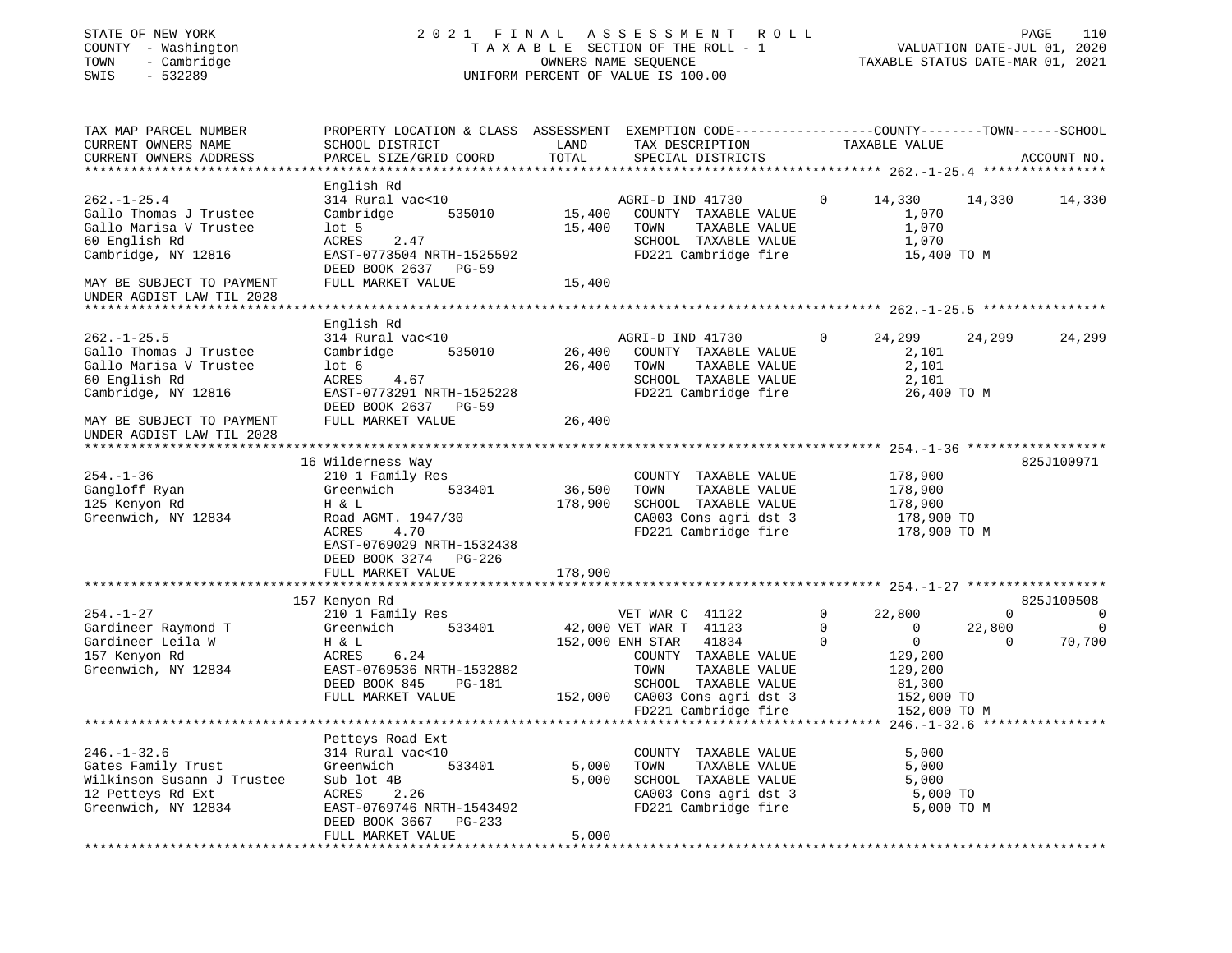| STATE OF NEW YORK<br>COUNTY - Washington<br>- Cambridge<br>TOWN<br>SWIS<br>$-532289$ | 2 0 2 1<br>FINAL<br>TAXABLE SECTION OF THE ROLL - 1<br>UNIFORM PERCENT OF VALUE IS 100.00      | ROLL          | 111<br>PAGE<br>VALUATION DATE-JUL 01, 2020<br>TAXABLE STATUS DATE-MAR 01, 2021 |                   |                                 |             |
|--------------------------------------------------------------------------------------|------------------------------------------------------------------------------------------------|---------------|--------------------------------------------------------------------------------|-------------------|---------------------------------|-------------|
| TAX MAP PARCEL NUMBER                                                                | PROPERTY LOCATION & CLASS ASSESSMENT EXEMPTION CODE---------------COUNTY-------TOWN-----SCHOOL |               |                                                                                |                   |                                 |             |
| CURRENT OWNERS NAME<br>CURRENT OWNERS ADDRESS                                        | SCHOOL DISTRICT<br>PARCEL SIZE/GRID COORD                                                      | LAND<br>TOTAL | TAX DESCRIPTION<br>SPECIAL DISTRICTS                                           | TAXABLE VALUE     |                                 | ACCOUNT NO. |
|                                                                                      |                                                                                                |               |                                                                                |                   |                                 |             |
|                                                                                      | 123 Irish Ln                                                                                   |               |                                                                                |                   |                                 | 825J100561  |
| $263. -1 -1$                                                                         | 312 Vac w/imprv                                                                                |               | COUNTY TAXABLE VALUE                                                           | 146,000           |                                 |             |
| Genevick Bryan F                                                                     | Cambridge<br>535010                                                                            | 114,600       | TOWN<br>TAXABLE VALUE                                                          | 146,000           |                                 |             |
| Genevick Erin M                                                                      | Barn & Land                                                                                    | 146,000       | SCHOOL TAXABLE VALUE                                                           | 146,000           |                                 |             |
| 123 Irish Ln<br>Cambridge, NY 12816                                                  | Trailer<br>ACRES 51.66                                                                         |               | CA003 Cons agri dst 3<br>FD221 Cambridge fire                                  | 146,000 TO        | 146,000 TO M                    |             |
|                                                                                      | EAST-0779959 NRTH-1530093                                                                      |               |                                                                                |                   |                                 |             |
| PRIOR OWNER ON 3/01/2021                                                             | DEED BOOK 3910 PG-259                                                                          |               |                                                                                |                   |                                 |             |
| Genevick Bryan F                                                                     | FULL MARKET VALUE                                                                              | 146,000       |                                                                                |                   |                                 |             |
| MAY BE SUBJECT TO PAYMENT<br>UNDER AGDIST LAW TIL 2021                               |                                                                                                |               |                                                                                |                   |                                 |             |
|                                                                                      | 573 Stage Rd                                                                                   |               |                                                                                |                   |                                 | 825J102021  |
| $272. - 2 - 19.1$                                                                    | 210 1 Family Res                                                                               |               | <b>BAS STAR</b><br>41854                                                       | $\Omega$<br>0     | $\Omega$                        | 30,000      |
| Geurds John W                                                                        | Cambridge<br>535010                                                                            | 28,000        | COUNTY TAXABLE VALUE                                                           | 154,200           |                                 |             |
| Geurds Deidre M                                                                      | H & L                                                                                          | 154,200       | TOWN<br>TAXABLE VALUE                                                          | 154,200           |                                 |             |
| 573 Stage Rd                                                                         | ACRES<br>3.00                                                                                  |               | SCHOOL TAXABLE VALUE                                                           | 124,200           |                                 |             |
| Buskirk, NY 12028                                                                    | EAST-0787885 NRTH-1513452                                                                      |               | FD221 Cambridge fire                                                           |                   | 154,200 TO M                    |             |
|                                                                                      | DEED BOOK 20191 PG-28748<br>FULL MARKET VALUE                                                  | 154,200       |                                                                                |                   |                                 |             |
|                                                                                      |                                                                                                |               |                                                                                |                   |                                 |             |
|                                                                                      | 3 County Route 60                                                                              |               |                                                                                |                   |                                 | 825J100409  |
| $271. - 1 - 5$                                                                       | 210 1 Family Res                                                                               |               | <b>BAS STAR</b><br>41854                                                       | 0<br>$\mathbf{0}$ | $\Omega$                        | 30,000      |
| Gibney Brian                                                                         | Cambridge<br>535010                                                                            | 30,000        | COUNTY TAXABLE VALUE                                                           | 190,600           |                                 |             |
| Gibney Sabrina Smith                                                                 | H & L                                                                                          | 190,600       | TOWN<br>TAXABLE VALUE                                                          | 190,600           |                                 |             |
| 3 County Route 60                                                                    | ACRES<br>1.81                                                                                  |               | SCHOOL TAXABLE VALUE                                                           | 160,600           |                                 |             |
| Cambridge, NY 12816                                                                  | EAST-0771379 NRTH-1517853<br>DEED BOOK 825<br>PG-177                                           |               | FD221 Cambridge fire                                                           |                   | 190,600 TO M                    |             |
|                                                                                      | FULL MARKET VALUE                                                                              | 190,600       |                                                                                |                   |                                 |             |
|                                                                                      |                                                                                                |               |                                                                                |                   |                                 |             |
|                                                                                      | 431 County Route 60                                                                            |               |                                                                                |                   |                                 | 825J100313  |
| $262. - 1 - 6$                                                                       | 242 Rurl res&rec                                                                               |               | VETWAR CTS 41120                                                               | 0<br>33,000       | 27,000                          | 6,000       |
| Giemza Irrev Trust Eugene W                                                          | Cambridge<br>535010                                                                            |               | 64,600 ENH STAR<br>41834                                                       | 0<br>0            | $\Omega$                        | 70,700      |
| Giemza Irrev Trust Lucinda C                                                         | H & L                                                                                          | 226,900       | COUNTY TAXABLE VALUE                                                           | 193,900           |                                 |             |
| 431 County Route 60                                                                  | ACRES<br>13.80                                                                                 |               | TAXABLE VALUE<br>TOWN<br>SCHOOL TAXABLE VALUE                                  | 199,900           |                                 |             |
| Cambridge, NY 12816                                                                  | EAST-0772674 NRTH-1527475<br>DEED BOOK 3425<br>PG-182                                          |               | FD221 Cambridge fire                                                           | 150,200           | 226,900 TO M                    |             |
|                                                                                      | FULL MARKET VALUE                                                                              | 226,900       |                                                                                |                   |                                 |             |
| ************************                                                             | ***********************                                                                        |               |                                                                                |                   | $262. - 1 - 7$ **************** |             |
|                                                                                      | County Route 60                                                                                |               |                                                                                |                   |                                 | 825J100225  |
| $262. - 1 - 7$                                                                       | 323 Vacant rural                                                                               |               | COUNTY TAXABLE VALUE                                                           | 3,000             |                                 |             |
| Giemza Irrev Trust Eugene W                                                          | Cambridge<br>535010                                                                            | 3,000         | TOWN<br>TAXABLE VALUE                                                          | 3,000             |                                 |             |
| Giemza Irrev Trust Lucinda C                                                         | Lot                                                                                            | 3,000         | SCHOOL TAXABLE VALUE<br>FD221 Cambridge fire                                   | 3,000             |                                 |             |
| 431 County Route 60<br>Cambridge, NY 12816                                           | ACRES<br>4.30<br>EAST-0772820 NRTH-1528250                                                     |               |                                                                                |                   | 3,000 TO M                      |             |
|                                                                                      | DEED BOOK 3609<br>PG-130                                                                       |               |                                                                                |                   |                                 |             |
|                                                                                      | FULL MARKET VALUE                                                                              | 3,000         |                                                                                |                   |                                 |             |
| ******************                                                                   |                                                                                                |               |                                                                                |                   |                                 |             |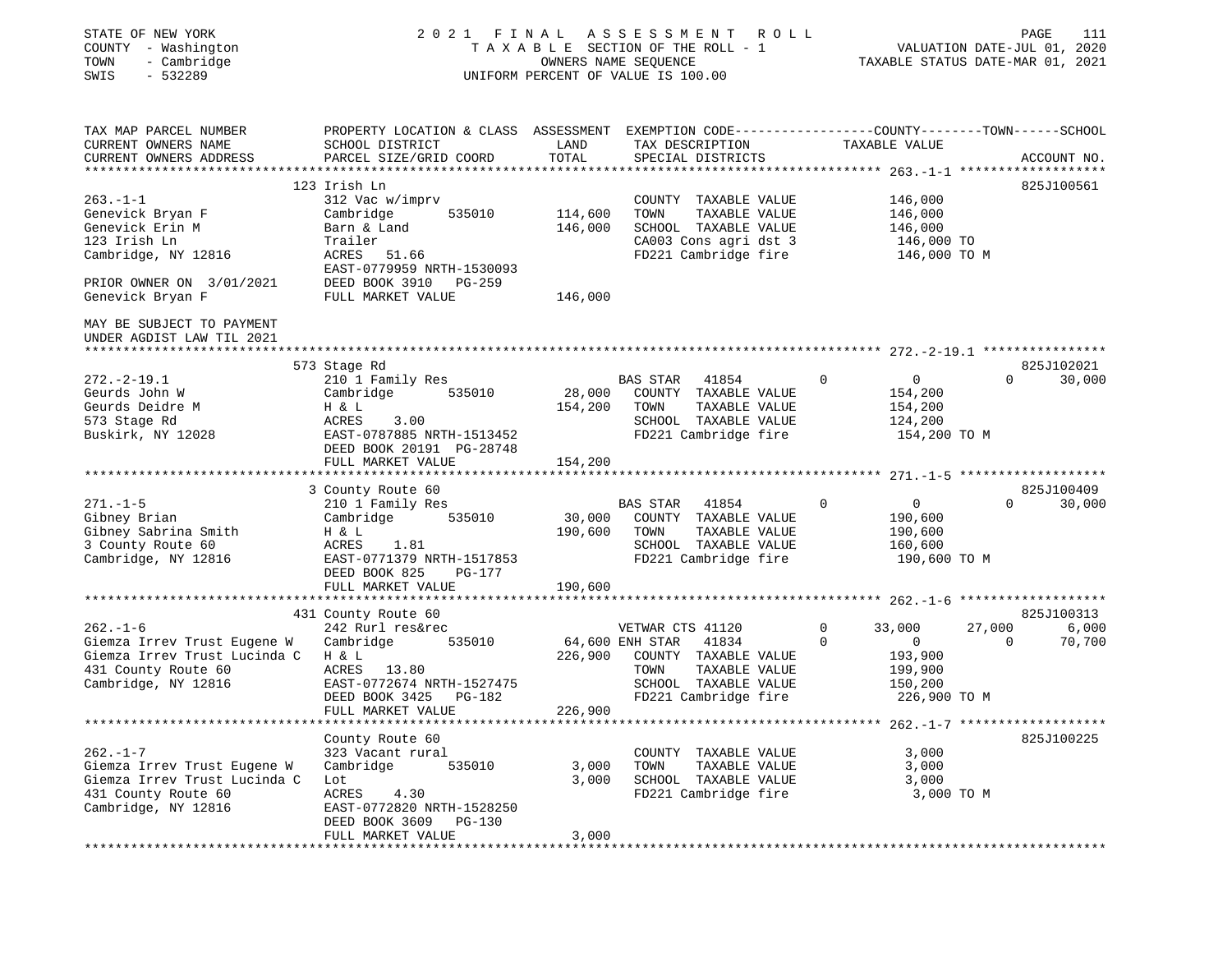#### STATE OF NEW YORK 2 0 2 1 F I N A L A S S E S S M E N T R O L L PAGE 112 COUNTY - Washington T A X A B L E SECTION OF THE ROLL - 1 VALUATION DATE-JUL 01, 2020 TOWN - Cambridge OWNERS NAME SEQUENCE TAXABLE STATUS DATE-MAR 01, 2021 SWIS - 532289 UNIFORM PERCENT OF VALUE IS 100.00

| TAX MAP PARCEL NUMBER<br>CURRENT OWNERS NAME<br>CURRENT OWNERS ADDRESS                                                                                 | PROPERTY LOCATION & CLASS ASSESSMENT<br>SCHOOL DISTRICT<br>PARCEL SIZE/GRID COORD                                                                                                            | LAND<br>TOTAL                  | TAX DESCRIPTION<br>SPECIAL DISTRICTS                                                                                                                    | EXEMPTION CODE-----------------COUNTY-------TOWN------SCHOOL<br>TAXABLE VALUE                | ACCOUNT NO.                      |
|--------------------------------------------------------------------------------------------------------------------------------------------------------|----------------------------------------------------------------------------------------------------------------------------------------------------------------------------------------------|--------------------------------|---------------------------------------------------------------------------------------------------------------------------------------------------------|----------------------------------------------------------------------------------------------|----------------------------------|
| $280. - 2 - 14$<br>Giglio Nancy A<br>Giglio Robert L<br>10 Greenleaf Rd<br>Hampton Bays, NY 11946                                                      | 57 Stage Rd<br>242 Rurl res&rec<br>535010<br>Cambridge<br>H & L<br>ACRES 20.40<br>EAST-0778558 NRTH-1506413<br>DEED BOOK 2004 PG-306<br>FULL MARKET VALUE                                    | 77,500<br>168,000<br>168,000   | COUNTY TAXABLE VALUE<br>TOWN<br>TAXABLE VALUE<br>SCHOOL TAXABLE VALUE<br>CA003 Cons agri dst 3<br>FD221 Cambridge fire                                  | 168,000<br>168,000<br>168,000<br>168,000 TO<br>168,000 TO M                                  | 825J100199                       |
| $288. - 1 - 4$<br>Giles Kerry<br>Giles Thor<br>221 North Mountain Ave<br>Montclair, NJ 07042<br>MAY BE SUBJECT TO PAYMENT<br>UNDER AGDIST LAW TIL 2025 | 17 Zito Way<br>312 Vac w/imprv<br>Cambridge<br>535010<br>House & Lot<br>1707/82, 2498/142, 3560/1<br>ACRES 142.76<br>EAST-0763230 NRTH-1504841<br>DEED BOOK 3793 PG-141<br>FULL MARKET VALUE | 208,200<br>226,200<br>226, 200 | AG DIST<br>41720<br>COUNTY TAXABLE VALUE<br>TOWN<br>TAXABLE VALUE<br>SCHOOL TAXABLE VALUE<br>CA003 Cons agri dst 3<br>37,100 EX<br>FD221 Cambridge fire | $\circ$<br>37,100<br>37,100<br>189,100<br>189,100<br>189,100<br>189,100 TO<br>226,200 TO M   | 825J100333<br>37,100             |
| $246. - 1 - 15$<br>Gilliland Todd S<br>485 State Route 372<br>Greenwich, NY 12834                                                                      | 485 State Route 372<br>210 1 Family Res<br>535010<br>Cambridge<br>H & L<br>ACRES<br>2.00 BANK<br>998<br>EAST-0780332 NRTH-1539241<br>DEED BOOK 3243 PG-321<br>FULL MARKET VALUE              | 30,800<br>115,000<br>115,000   | BAS STAR 41854<br>COUNTY TAXABLE VALUE<br>TOWN<br>TAXABLE VALUE<br>SCHOOL TAXABLE VALUE<br>CA005 Cons agri dst 5<br>FD221 Cambridge fire                | $\mathbf 0$<br>$\overline{0}$<br>115,000<br>115,000<br>85,000<br>115,000 TO<br>115,000 TO M  | 825J100381<br>$\Omega$<br>30,000 |
| $246. - 1 - 29.2$<br>Gillis Mary E<br>851 State Route 372<br>Greenwich, NY 12834                                                                       | 851 State Route 372<br>242 Rurl res&rec<br>533401<br>Greenwich<br>ACRES 15.62<br>EAST-0773206 NRTH-1543332<br>DEED BOOK 3999 PG-245<br>FULL MARKET VALUE                                     | 63,500<br>261,000<br>261,000   | COUNTY TAXABLE VALUE<br>TAXABLE VALUE<br>TOWN<br>SCHOOL TAXABLE VALUE<br>CA003 Cons agri dst 3<br>FD221 Cambridge fire                                  | 261,000<br>261,000<br>261,000<br>261,000 TO<br>261,000 TO M                                  | 825J100892                       |
| $262 - 2 - 14.3$<br>Goodhart Laurie<br>PO Box 545<br>Cambridge, NY 12816                                                                               | 1159 County Route 59<br>210 1 Family Res<br>535010<br>Cambridge<br>Sub lot 1A<br>ACRES<br>7.90<br>EAST-0777057 NRTH-1523048<br>PG-292<br>DEED BOOK 3403<br>FULL MARKET VALUE                 | 48,600<br>205,000<br>205,000   | BAS STAR 41854<br>COUNTY TAXABLE VALUE<br>TAXABLE VALUE<br>TOWN<br>SCHOOL TAXABLE VALUE<br>CA003 Cons agri dst 3<br>FD221 Cambridge fire                | $\mathbf 0$<br>$\overline{0}$<br>205,000<br>205,000<br>175,000<br>205,000 TO<br>205,000 TO M | $\Omega$<br>30,000               |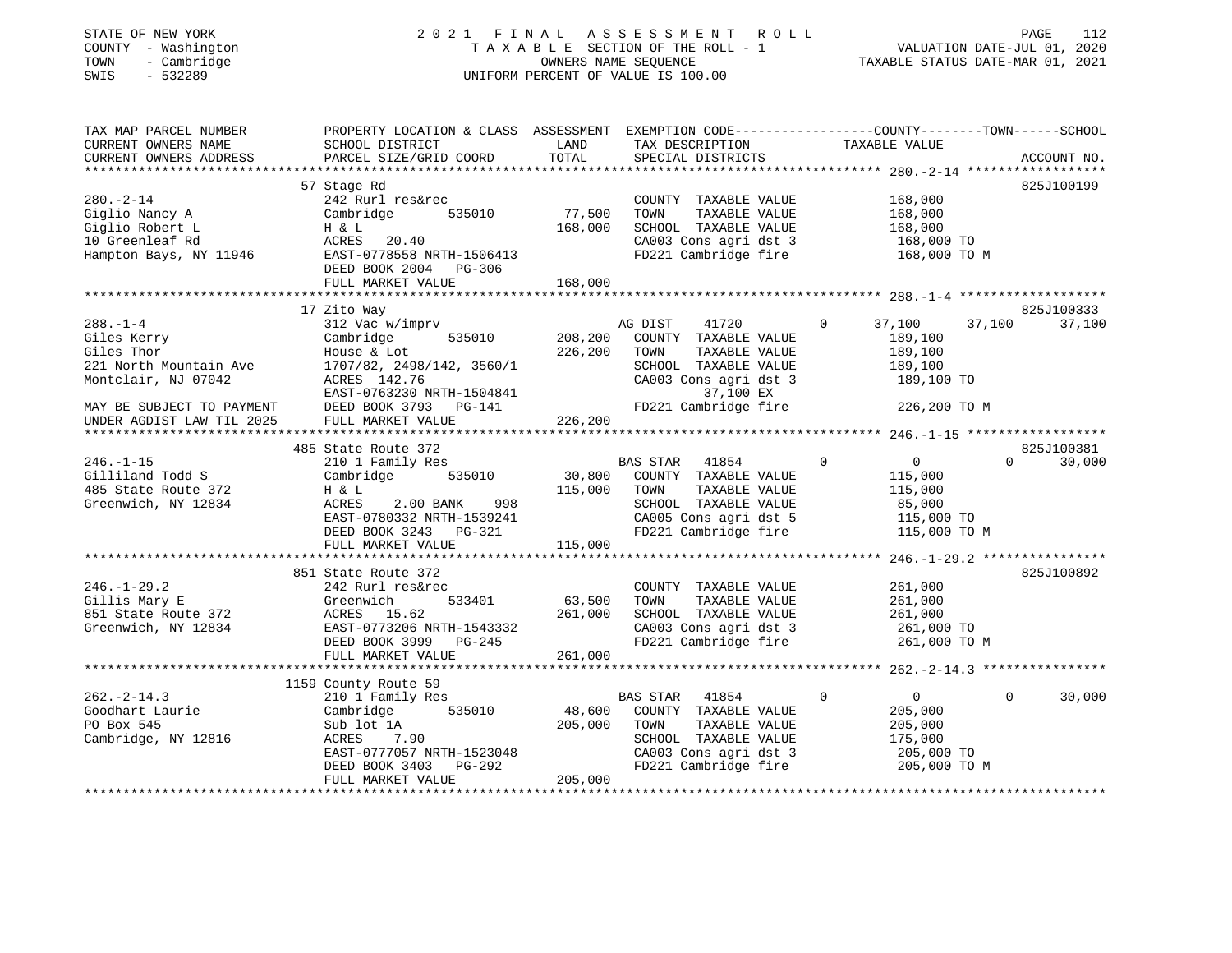#### STATE OF NEW YORK 2 0 2 1 F I N A L A S S E S S M E N T R O L L PAGE 113 COUNTY - Washington T A X A B L E SECTION OF THE ROLL - 1 VALUATION DATE-JUL 01, 2020 TOWN - Cambridge OWNERS NAME SEQUENCE TAXABLE STATUS DATE-MAR 01, 2021 SWIS - 532289 UNIFORM PERCENT OF VALUE IS 100.00UNIFORM PERCENT OF VALUE IS 100.00

| TAX MAP PARCEL NUMBER<br>CURRENT OWNERS NAME<br>CURRENT OWNERS ADDRESS<br>*********************            | PROPERTY LOCATION & CLASS ASSESSMENT<br>SCHOOL DISTRICT<br>PARCEL SIZE/GRID COORD<br>********************                                                                                          | LAND<br>TOTAL                | EXEMPTION CODE-----------------COUNTY-------TOWN------SCHOOL<br>TAX DESCRIPTION<br>SPECIAL DISTRICTS                                          | TAXABLE VALUE                                                                               | ACCOUNT NO.                                  |
|------------------------------------------------------------------------------------------------------------|----------------------------------------------------------------------------------------------------------------------------------------------------------------------------------------------------|------------------------------|-----------------------------------------------------------------------------------------------------------------------------------------------|---------------------------------------------------------------------------------------------|----------------------------------------------|
| $261. - 2 - 31$<br>Goodling Cynthia<br>2128 County Route 74<br>Greenwich, NY 12834                         | County Route $74/E$ Off<br>323 Vacant rural<br>Greenwich<br>533401<br>Land<br>$261. - 1 - 31$<br><b>ACRES</b><br>0.75<br>EAST-0763902 NRTH-1525253<br>DEED BOOK 782<br>PG-305<br>FULL MARKET VALUE | 500<br>500<br>500            | TAXABLE VALUE<br>COUNTY<br>TOWN<br>TAXABLE VALUE<br>SCHOOL TAXABLE VALUE<br>FD221 Cambridge fire                                              | 500<br>500<br>500<br>500 TO M                                                               | 825J102018                                   |
| $262. - 1 - 24.1$<br>Gooley Michael A.<br>Gooley Zoveida<br>17 St Charles Pl<br>Saratoga Springs, NY 12866 | 319 County Route 60<br>210 1 Family Res<br>Cambridge<br>535010<br>House & Lot<br>ACRES<br>5.00<br>EAST-0772132 NRTH-1525076<br>DEED BOOK 3569<br>PG-145<br>FULL MARKET VALUE                       | 37,000<br>200,900<br>200,900 | COUNTY TAXABLE VALUE<br>TOWN<br>TAXABLE VALUE<br>SCHOOL TAXABLE VALUE<br>FD221 Cambridge fire                                                 | 200,900<br>200,900<br>200,900<br>200,900 ТО М                                               | $262 - 1 - 24.1$ *************<br>825J100929 |
|                                                                                                            | 261 Irish Ln                                                                                                                                                                                       |                              |                                                                                                                                               |                                                                                             | 825J100307                                   |
| $255. - 1 - 21$<br>Gordon Russell W<br>Gordon Cynthia<br>261 Irish Ln<br>Cambridge, NY 12816               | 242 Rurl res&rec<br>Cambridge<br>535010<br>Res<br>890/119, 3426/204<br>16.35<br>ACRES<br>EAST-0780430 NRTH-1533478<br>DEED BOOK 2387<br>PG-126<br>FULL MARKET VALUE                                | 73,000<br>219,000<br>219,000 | <b>BAS STAR</b><br>41854<br>COUNTY TAXABLE VALUE<br>TAXABLE VALUE<br>TOWN<br>SCHOOL TAXABLE VALUE<br>FD221 Cambridge fire                     | $\mathbf 0$<br>$\overline{0}$<br>219,000<br>219,000<br>189,000<br>219,000 TO M              | $\Omega$<br>30,000                           |
|                                                                                                            | 22 Morris Rd                                                                                                                                                                                       |                              |                                                                                                                                               | **** 288.-1-12.3                                                                            |                                              |
| $288. - 1 - 12.3$<br>Gray James J<br>Gray Viola M<br>22 Morris Rd<br>Buskirk, NY 12028                     | 242 Rurl res&rec<br>535010<br>Cambridge<br>House & Land<br>Sub Lot 3<br>1.07<br>ACRES<br>EAST-0769526 NRTH-1501372<br>DEED BOOK 739<br>$PG-284$                                                    | 23,500<br>174,400            | ENH STAR<br>41834<br>COUNTY TAXABLE VALUE<br>TAXABLE VALUE<br>TOWN<br>SCHOOL TAXABLE VALUE<br>CA003 Cons agri dst 3<br>FD221 Cambridge fire   | $\Omega$<br>$\Omega$<br>174,400<br>174,400<br>103,700<br>174,400 TO<br>174,400 TO M         | 70,700<br>$\Omega$                           |
|                                                                                                            | FULL MARKET VALUE                                                                                                                                                                                  | 174,400                      |                                                                                                                                               |                                                                                             |                                              |
|                                                                                                            | 18 Frog Way                                                                                                                                                                                        |                              |                                                                                                                                               |                                                                                             | 825J100877                                   |
| $262. - 1 - 16.2$<br>Green Edmund<br>Green Ellen<br>18 Frog Way<br>Cambridge, NY 12816                     | 210 1 Family Res<br>Cambridge<br>535010<br>House & Land<br>474/745<br>ACRES<br>3.30<br>EAST-0773582 NRTH-1520653<br>DEED BOOK 476<br>PG-802<br>FULL MARKET VALUE                                   | 182,200<br>182,200           | VETWAR CTS 41120<br>37,500 BAS STAR<br>41854<br>COUNTY TAXABLE VALUE<br>TAXABLE VALUE<br>TOWN<br>SCHOOL TAXABLE VALUE<br>FD221 Cambridge fire | 0<br>27,330<br>$\mathbf 0$<br>$\mathbf{0}$<br>154,870<br>155,200<br>146,200<br>182,200 TO M | 27,000<br>6,000<br>30,000<br>$\Omega$        |
|                                                                                                            |                                                                                                                                                                                                    |                              |                                                                                                                                               |                                                                                             |                                              |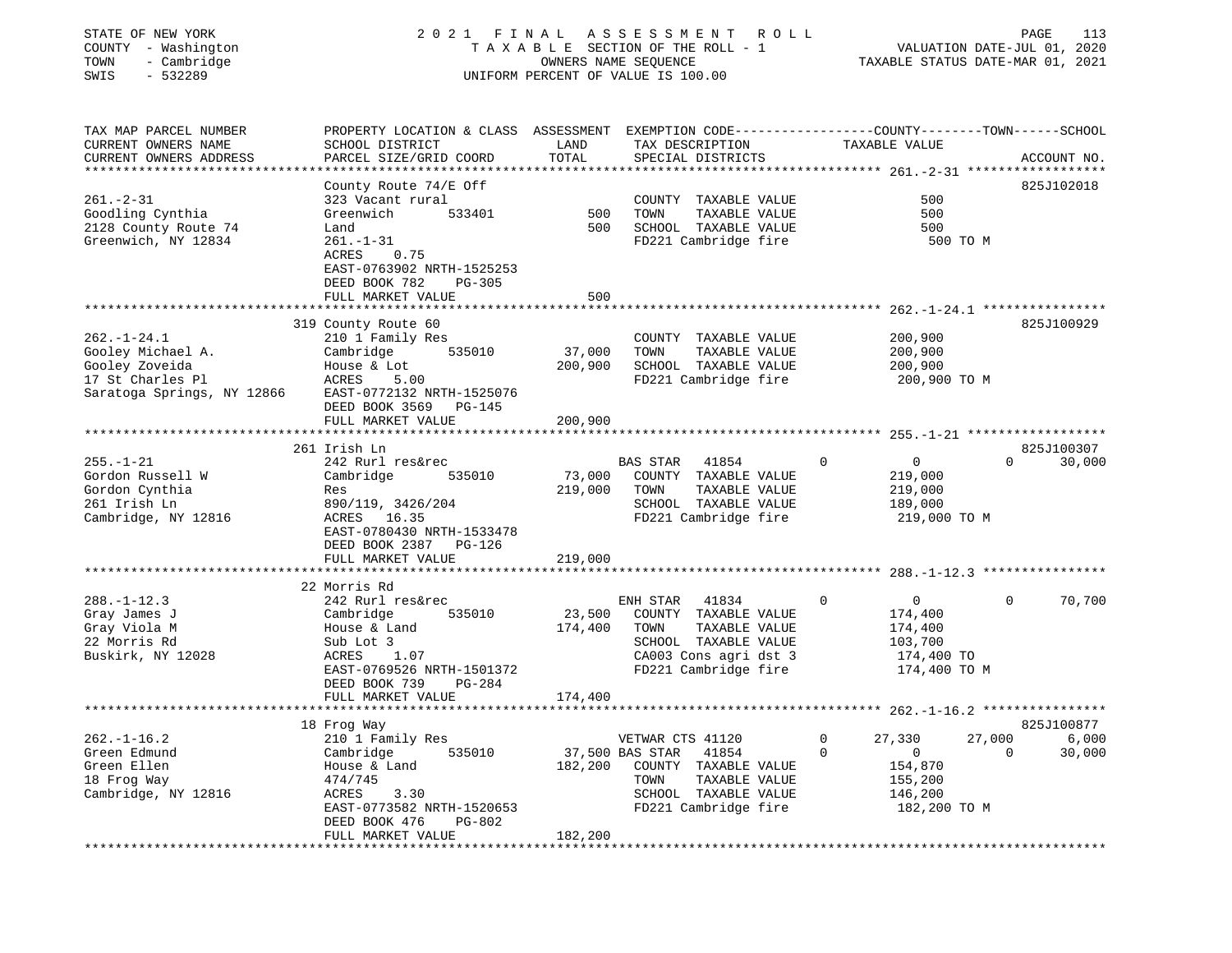#### STATE OF NEW YORK 2 0 2 1 F I N A L A S S E S S M E N T R O L L PAGE 114COUNTY - Washington T A X A B L E SECTION OF THE ROLL - 1 VALUATION DATE-JUL 01, 2020 TOWN - Cambridge OWNERS NAME SEQUENCE TAXABLE STATUS DATE-MAR 01, 2021 SWIS - 532289 UNIFORM PERCENT OF VALUE IS 100.00

| TAX MAP PARCEL NUMBER<br>CURRENT OWNERS NAME           | PROPERTY LOCATION & CLASS ASSESSMENT EXEMPTION CODE---------------COUNTY-------TOWN------SCHOOL<br>SCHOOL DISTRICT       | LAND    | TAX DESCRIPTION TAXABLE VALUE                         |                                                  |          |            |
|--------------------------------------------------------|--------------------------------------------------------------------------------------------------------------------------|---------|-------------------------------------------------------|--------------------------------------------------|----------|------------|
|                                                        |                                                                                                                          |         |                                                       |                                                  |          |            |
|                                                        | Turnpike Rd                                                                                                              |         |                                                       |                                                  |          | 825J100351 |
| $263 - 2 - 9$                                          |                                                                                                                          |         | COUNTY TAXABLE VALUE<br>TOWN TAXABLE VALUE            | 32,300                                           |          |            |
| Green-Witham Leslie Anne                               | 312 Vac w/imprv<br>Cambridge 535010 31,300                                                                               |         |                                                       | 32,300                                           |          |            |
| Witham Clifton J                                       | Barns & Lot                                                                                                              | 32,300  | SCHOOL TAXABLE VALUE 32,300                           |                                                  |          |            |
| 90 South Union St                                      | ACRES 31.30                                                                                                              |         | FD221 Cambridge fire 32,300 TO M                      |                                                  |          |            |
| Cambridge, NY 12816                                    | EAST-0788153 NRTH-1526302                                                                                                |         |                                                       |                                                  |          |            |
|                                                        | DEED BOOK 3358 PG-340                                                                                                    |         |                                                       |                                                  |          |            |
|                                                        |                                                                                                                          |         |                                                       |                                                  |          |            |
|                                                        | 24 Welling Ln                                                                                                            |         |                                                       |                                                  |          | 825J100689 |
| $279. - 2 - 6$                                         | 241 Rural res&ag                                                                                                         |         |                                                       | 56,242                                           | 56,242   | 56,242     |
| Greenawalt Heather A Cambridge                         |                                                                                                                          |         |                                                       | $\overline{0}$                                   | $\Omega$ | 30,000     |
|                                                        |                                                                                                                          |         | 240,800 COUNTY TAXABLE VALUE                          | 184,558                                          |          |            |
|                                                        |                                                                                                                          |         |                                                       |                                                  |          |            |
|                                                        | Greenawalt Ralph A (CRES 86.40)<br>24 Welling Ln (EAST-0769263 NRTH-1509558<br>Buskirk, NY 12028 (DEED BOOK 1723 DC-215) |         | TOWN       TAXABLE  VALUE<br>SCHOOL    TAXABLE  VALUE | 184,558<br>154,558                               |          |            |
|                                                        | FULL MARKET VALUE                                                                                                        |         | 240,800 CA003 Cons agri dst 3                         | 184,558 TO                                       |          |            |
| MAY BE SUBJECT TO PAYMENT                              |                                                                                                                          |         | 56,242 EX                                             |                                                  |          |            |
|                                                        |                                                                                                                          |         |                                                       |                                                  |          |            |
|                                                        |                                                                                                                          |         |                                                       |                                                  |          |            |
|                                                        | 712 County Route 74                                                                                                      |         |                                                       |                                                  |          |            |
| $270. - 1 - 26.13$                                     | 210 1 Family Res                                                                                                         |         | BAS STAR 41854<br>$\sim$ 0                            | $\overline{0}$                                   | $\Omega$ | 30,000     |
| Gregory Stephen                                        | Cambridge 535010 43,000 COUNTY TAXABLE VALUE                                                                             |         |                                                       | 284,900                                          |          |            |
| Gregory Kim A<br>712 County Route 74                   | Sub Lot 8<br>ACRES 5.52                                                                                                  | 284,900 | TOWN<br>TAXABLE VALUE<br>SCHOOL TAXABLE VALUE         | 284,900<br>254,900                               |          |            |
| Cambridge, NY 12816                                    | EAST-0765297 NRTH-1515711                                                                                                |         | CA003 Cons agri dst 3 284,900 TO                      |                                                  |          |            |
|                                                        | DEED BOOK 901<br><b>PG-58</b>                                                                                            |         | FD221 Cambridge fire 284,900 TO M                     |                                                  |          |            |
|                                                        | FULL MARKET VALUE                                                                                                        | 284,900 |                                                       |                                                  |          |            |
|                                                        |                                                                                                                          |         |                                                       |                                                  |          |            |
|                                                        | County Route 59                                                                                                          |         |                                                       |                                                  |          | 825J100524 |
| $262. -1 - 13$                                         | 314 Rural vac<10                                                                                                         |         | AG DIST<br>41720                                      | $0 \qquad 122,102 \qquad 122,102 \qquad 122,102$ |          |            |
| Griffin Terry                                          | 535010 184,600<br>Cambridge                                                                                              |         | COUNTY TAXABLE VALUE                                  | 62,498                                           |          |            |
| 771 West End Ave Apt 7B                                | sub lot 1                                                                                                                | 184,600 | TAXABLE VALUE<br>TOWN                                 | 62,498                                           |          |            |
| New York, NY 10025                                     | 919/70                                                                                                                   |         | SCHOOL TAXABLE VALUE                                  | 62,498                                           |          |            |
|                                                        | 919//0<br>FRNT 1660.00 DPTH<br>ACRES 130.71                                                                              |         | CA003 Cons agri dst 3 62,498 TO                       |                                                  |          |            |
| MAY BE SUBJECT TO PAYMENT<br>UNDER AGDIST LAW TIL 2025 | EAST-0776045 NRTH-1522097                                                                                                |         | 122,102 EX<br>FD221 Cambridge fire 184,600 TO M       |                                                  |          |            |
|                                                        | DEED BOOK 3967 PG-335                                                                                                    |         |                                                       |                                                  |          |            |
|                                                        | FULL MARKET VALUE                                                                                                        | 184,600 |                                                       |                                                  |          |            |
|                                                        |                                                                                                                          |         |                                                       |                                                  |          |            |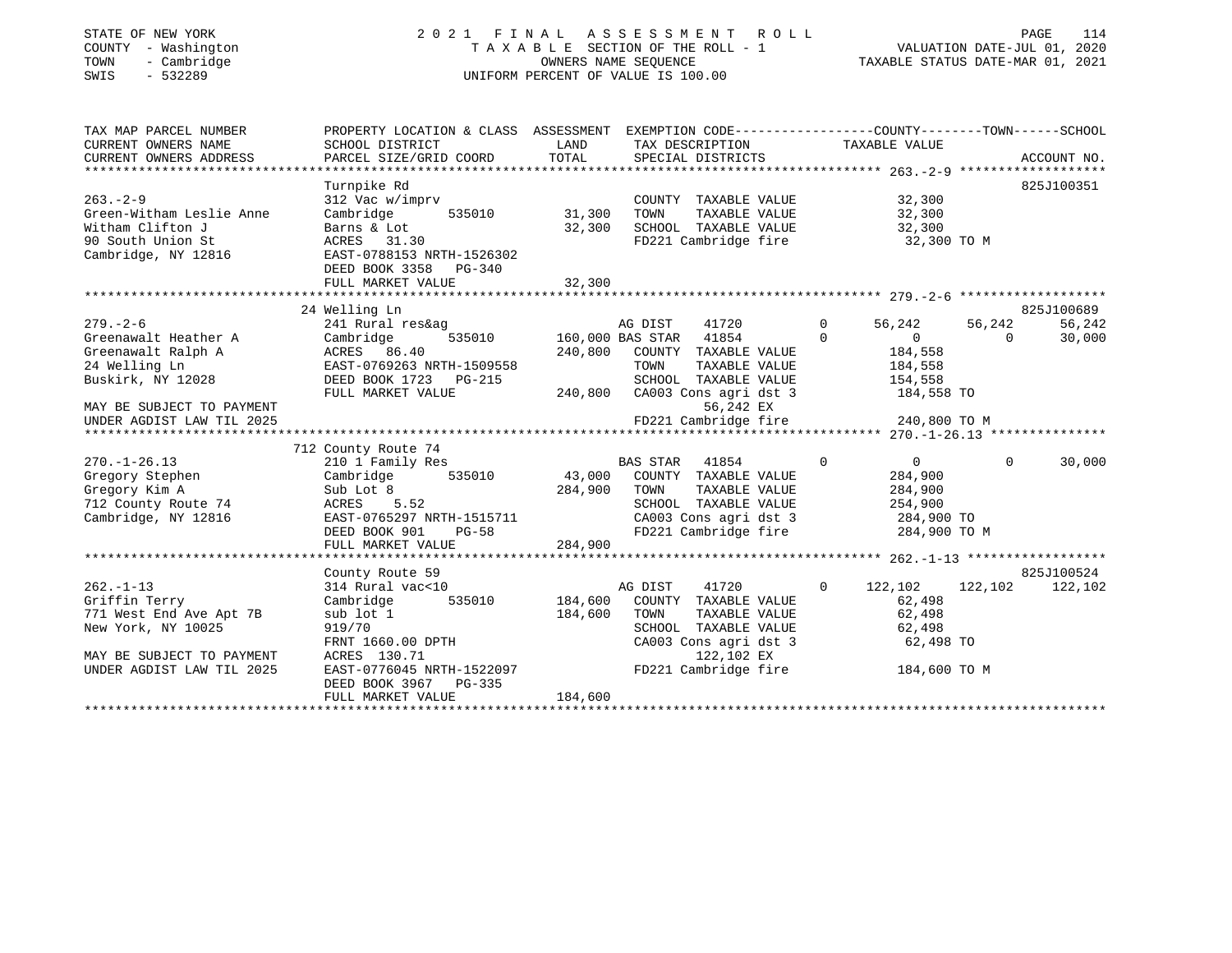SINIE OF NEW YORK<br>COUNTY - Washington<br>TOWN - Cambridge<br>SWIS - 532289

#### STATE OF NEW YORK 2 0 2 1 F I N A L A S S E S S M E N T R O L L PAGE 115 COUNTY - Washington T A X A B L E SECTION OF THE ROLL - 1 VALUATION DATE-JUL 01, 2020 TOWN - Cambridge OWNERS NAME SEQUENCE TAXABLE STATUS DATE-MAR 01, 2021 UNIFORM PERCENT OF VALUE IS 100.00

| TAX MAP PARCEL NUMBER<br>CURRENT OWNERS NAME<br>CURRENT OWNERS ADDRESS                                                                             | PROPERTY LOCATION & CLASS ASSESSMENT EXEMPTION CODE---------------COUNTY-------TOWN-----SCHOOL<br>SCHOOL DISTRICT<br>PARCEL SIZE/GRID COORD                                                                                                                                     | <b>LAND</b><br>TOTAL    | TAX DESCRIPTION<br>SPECIAL DISTRICTS                                                                                                                                                               | TAXABLE VALUE                                                                           | ACCOUNT NO.                      |
|----------------------------------------------------------------------------------------------------------------------------------------------------|---------------------------------------------------------------------------------------------------------------------------------------------------------------------------------------------------------------------------------------------------------------------------------|-------------------------|----------------------------------------------------------------------------------------------------------------------------------------------------------------------------------------------------|-----------------------------------------------------------------------------------------|----------------------------------|
|                                                                                                                                                    |                                                                                                                                                                                                                                                                                 |                         |                                                                                                                                                                                                    |                                                                                         |                                  |
| $262. - 1 - 20.3$<br>Griffin Terry<br>771 West End Ave Apt 7B<br>New York, NY 10025-5538<br>MAY BE SUBJECT TO PAYMENT<br>UNDER AGDIST LAW TIL 2025 | 88 Darwin Rd<br>312 Vac w/imprv<br>535010 57,000<br>Cambridge<br>Lot 2<br>ACRES 15.98<br>EAST-0770165 NRTH-1521417 CA00<br>DEED BOOK 810 PG-230<br>FULL MARKET VALUE                                                                                                            | 100,000                 | AG DIST<br>COUNTY TAXABLE VALUE<br>TOWN<br>TAXABLE VALUE<br>SCHOOL TAXABLE VALUE<br>CA003 Cons agri dst 3<br>48,536 EX<br>100,000 FD221 Cambridge fire                                             | 41720 0 48,536 48,536 48,536<br>51,464<br>51,464<br>51,464<br>51,464 TO<br>100,000 TO M |                                  |
|                                                                                                                                                    |                                                                                                                                                                                                                                                                                 |                         |                                                                                                                                                                                                    |                                                                                         |                                  |
| $271. - 1 - 7$<br>271.-1-7<br>Griffin Terry<br>Tread Ave Apt 7B                                                                                    | 105 County Route 60<br>250 Estate<br>535010 193,800<br>Cambridge<br>House & Land<br>New York, NY 10025-5538<br>MAY BE SUBJECT TO PAYMENT<br>MAY BE SUBJECT TO PAYMENT<br>EAST-0770304 NRTH-1520121<br>UNDER AGDIST LAW TIL 2025<br>DEED BOOK 810<br>PG-226<br>FULL MARKET VALUE | 558,600<br>558,600      | $\overline{0}$<br>AG DIST<br>41720<br>COUNTY TAXABLE VALUE<br>TOWN<br>TAXABLE VALUE<br>SCHOOL TAXABLE VALUE 447,709<br>CA003 Cons agri dst 3 447,709<br>110,891 EX 447,709<br>FD221 Cambridge fire | 110,891<br>447,709<br>447,709<br>447,709 TO<br>558,600 TO M                             | 825J100260<br>110,891<br>110,891 |
|                                                                                                                                                    | 90 County Route 60                                                                                                                                                                                                                                                              |                         |                                                                                                                                                                                                    |                                                                                         |                                  |
| $271. -1 - 7.1$<br>Griffin Terry<br>771 West End Ave Apt 7B<br>New York, NY 10025-5538<br>MAY BE SUBJECT TO PAYMENT<br>UNDER AGDIST LAW TIL 2025   | 117 Horse farm<br>535010<br>Cambridge<br>Horse Farm<br>ACRES 16.22<br>ACRES 16.22<br>EAST-0771301 NRTH-1520558 CA003 Cons agri dst 3 218,435 TO<br>DEED BOOK 810 PG-223 61,465 EX<br>FULL MARKET VALUE 279,900 FD221 Cambridge fire 279,900 TO M                                | 72,400<br>279,900       | AG DIST 41720<br>TOWN<br>COUNTY TAXABLE VALUE<br>TOWN TAXABLE VALUE<br>SCHOOL TAXABLE VALUE<br>218,435<br>The 218,435 TO<br>Constant dat 3                                                         | $\overline{0}$<br>61,465                                                                | 61,465<br>61,465                 |
|                                                                                                                                                    | 150 County Route 60                                                                                                                                                                                                                                                             |                         |                                                                                                                                                                                                    |                                                                                         | 825J100592                       |
| $271. - 1 - 8$<br>Griffin Terry<br>771 West End Ave Apt 7B<br>New York, NY 10025-5538<br>MAY BE SUBJECT TO PAYMENT                                 | 314 Rural vac<10<br>Cambridge<br>H & L<br>ACRES<br>2.00<br>EAST-0771140 NRTH-1521427<br>DEED BOOK 810<br>$PG-233$                                                                                                                                                               | 535010 15,000<br>15,000 | AGRI-D IND 41730<br>COUNTY TAXABLE VALUE<br>TOWN      TAXABLE VALUE<br>SCHOOL   TAXABLE VALUE<br>FD221 Cambridge fire 15,000 TO M                                                                  | $\overline{0}$<br>14,134<br>866<br>866<br>866                                           | 14,134<br>14,134                 |
| UNDER AGDIST LAW TIL 2028                                                                                                                          | FULL MARKET VALUE                                                                                                                                                                                                                                                               | 15,000                  |                                                                                                                                                                                                    |                                                                                         |                                  |
| $262 - 2 - 7.3$<br>Grimes Peter W<br>2816<br>Grimes Pauline<br>495 Cobble Rd<br>Cambridge, NY 12816                                                | Cobble Rd<br>322 Rural vac>10<br>Cambridge<br>ACRES 26.90<br>EAST-0777731 NRTH-1529046<br>DEED BOOK 497<br>PG-983                                                                                                                                                               | 535010 61,800<br>61,800 | COUNTY TAXABLE VALUE<br>TOWN<br>SCHOOL TAXABLE VALUE<br>FD221 Cambridge fire 61,800 TO M                                                                                                           | 61,800<br>61,800<br>61,800                                                              | 825J100920                       |
|                                                                                                                                                    | FULL MARKET VALUE                                                                                                                                                                                                                                                               | 61,800                  |                                                                                                                                                                                                    |                                                                                         |                                  |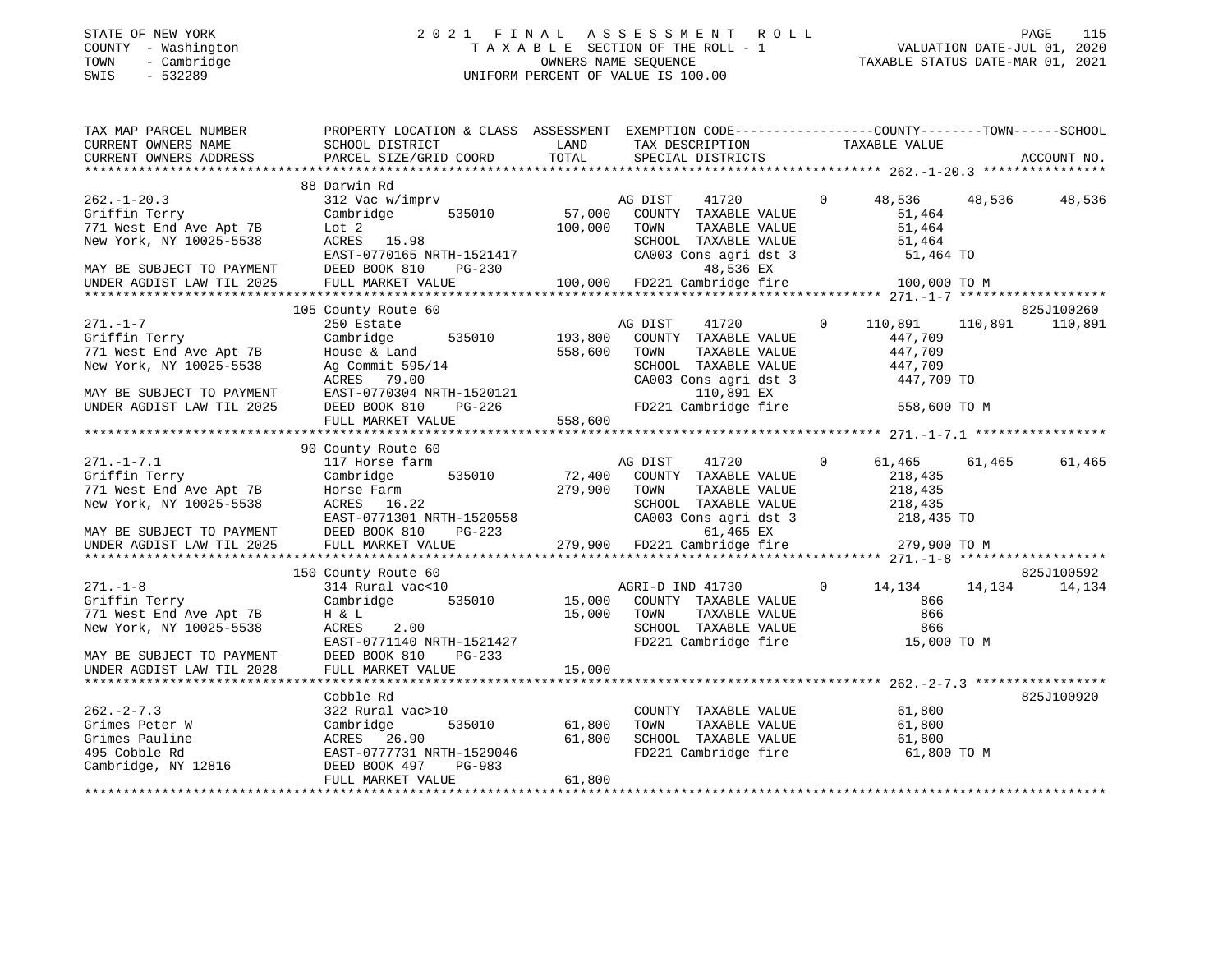## STATE OF NEW YORK 2 0 2 1 F I N A L A S S E S S M E N T R O L L PAGE 116 COUNTY - Washington T A X A B L E SECTION OF THE ROLL - 1 VALUATION DATE-JUL 01, 2020 TOWN - Cambridge OWNERS NAME SEQUENCE TAXABLE STATUS DATE-MAR 01, 2021 TOWN - Cambridge - TOWN - Cambridge - TOWN - Cambridge - TOWN - Cambridge - TOWN - Cambridge - TOWNERS NAME SEQUENCE

| TAX MAP PARCEL NUMBER     | PROPERTY LOCATION & CLASS ASSESSMENT EXEMPTION CODE----------------COUNTY-------TOWN------SCHOOL |         |                                                               |                |                       |              |             |
|---------------------------|--------------------------------------------------------------------------------------------------|---------|---------------------------------------------------------------|----------------|-----------------------|--------------|-------------|
| CURRENT OWNERS NAME       | SCHOOL DISTRICT                                                                                  | LAND    | TAX DESCRIPTION                                               |                | TAXABLE VALUE         |              |             |
| CURRENT OWNERS ADDRESS    | PARCEL SIZE/GRID COORD TOTAL                                                                     |         | SPECIAL DISTRICTS                                             |                |                       |              | ACCOUNT NO. |
|                           |                                                                                                  |         |                                                               |                |                       |              |             |
|                           | 495 Cobble Rd                                                                                    |         |                                                               |                |                       |              |             |
| $262 - 2 - 7.5$           | 210 1 Family Res                                                                                 |         |                                                               | $\Omega$       | $0 \qquad \qquad$     | $\Omega$     | 30,000      |
| Grimes Peter W            | Cambridge 535010                                                                                 |         | BAS STAR 41854<br>58,500 COUNTY TAXABLE VALUE                 |                | 187,500               |              |             |
| Grimes Pauline            | Lot 2                                                                                            |         | 187,500 TOWN TAXABLE VALUE                                    |                | 187,500               |              |             |
| 495 Cobble Rd             | ACRES 10.00 BANK<br>998                                                                          |         | SCHOOL TAXABLE VALUE                                          |                | 157,500               |              |             |
|                           |                                                                                                  |         |                                                               |                |                       |              |             |
| Cambridge, NY 12816       | EAST-0778505 NRTH-1528508                                                                        |         | FD221 Cambridge fire                                          |                | 187,500 TO M          |              |             |
|                           | DEED BOOK 497 PG-983                                                                             |         |                                                               |                |                       |              |             |
|                           | FULL MARKET VALUE                                                                                | 187,500 |                                                               |                |                       |              |             |
| ********************      | ***********************************                                                              |         |                                                               |                |                       |              |             |
|                           | 568 South Cambridge Rd                                                                           |         |                                                               |                |                       |              | 825J100352  |
| $279. - 1 - 14$           | 241 Rural res&ag                                                                                 |         | AG DIST<br>41720                                              | $\Omega$       | 63,373                | 63,373       | 63,373      |
| Grinko Theodore JR LU     | 533401<br>Greenwich                                                                              | 134,300 | COUNTY TAXABLE VALUE                                          |                | 131,927               |              |             |
| Wilbur Clifford           |                                                                                                  | 195,300 | TOWN<br>TAXABLE VALUE                                         |                | 131,927               |              |             |
| 568 South Cambridge Rd    | Farm/beef<br>ACRES     65.80                                                                     |         | SCHOOL TAXABLE VALUE                                          |                | 131,927               |              |             |
| Johnsonville, NY 12094    | EAST-0757229 NRTH-1510369                                                                        |         | CA003 Cons agri dst 3                                         |                | 131,927 TO            |              |             |
|                           | DEED BOOK 1734 PG-178                                                                            |         | 63,373 EX                                                     |                |                       |              |             |
|                           |                                                                                                  |         | 195,300 FD221 Cambridge fire                                  |                |                       |              |             |
| MAY BE SUBJECT TO PAYMENT | FULL MARKET VALUE                                                                                |         |                                                               |                | 195,300 TO M          |              |             |
| UNDER AGDIST LAW TIL 2025 |                                                                                                  |         |                                                               |                |                       |              |             |
|                           |                                                                                                  |         |                                                               |                |                       |              |             |
|                           | 34 County Route 59A                                                                              |         |                                                               |                |                       |              | 825J100677  |
| $279. - 2 - 16$           | 210 1 Family Res                                                                                 | 24,200  | COUNTY TAXABLE VALUE                                          |                | 174,000               |              |             |
| Grogan William J III      | Cambridge 535010                                                                                 |         | TOWN<br>TAXABLE VALUE                                         |                | 174,000               |              |             |
| 34 County Route 59A       | H & L                                                                                            | 174,000 | SCHOOL TAXABLE VALUE                                          |                | 174,000<br>174,000 TO |              |             |
| Buskirk, NY 12027         | 900/156;900/158                                                                                  |         | CA003 Cons agri dst 3                                         |                |                       |              |             |
|                           | ACRES<br>1.45                                                                                    |         | FD221 Cambridge fire                                          |                | 174,000 TO M          |              |             |
|                           | EAST-0767056 NRTH-1506986                                                                        |         |                                                               |                |                       |              |             |
|                           | DEED BOOK 3830 PG-138                                                                            |         |                                                               |                |                       |              |             |
|                           | FULL MARKET VALUE                                                                                | 174,000 |                                                               |                |                       |              |             |
|                           |                                                                                                  |         |                                                               |                |                       |              |             |
|                           | 39 Coila Rd                                                                                      |         |                                                               |                |                       |              | 825J100355  |
|                           |                                                                                                  |         |                                                               |                |                       |              |             |
| $255. - 2 - 4$            | 283 Res w/Comuse                                                                                 |         | VETWAR CTS 41120<br>42,200 BAS STAR 41854<br>VETWAR CTS 41120 | $\overline{0}$ | 33,000                | 27,000       | 6,000       |
| Gruber Paul J             | Cambridge 535010                                                                                 |         |                                                               | $\mathbf{0}$   | $\overline{0}$        | $\mathbf{0}$ | 30,000      |
| Gruber Andrianna          | H & L                                                                                            |         | 316,000 COUNTY TAXABLE VALUE                                  |                | 283,000<br>289,000    |              |             |
| 39 Coila Rd               | 438/569                                                                                          |         | TOWN<br>TAXABLE VALUE                                         |                |                       |              |             |
| Cambridge, NY 12816       | 6.30<br>ACRES                                                                                    |         | SCHOOL TAXABLE VALUE                                          |                | 280,000               |              |             |
|                           | EAST-0787509 NRTH-1531115                                                                        |         | FD221 Cambridge fire                                          |                | 316,000 TO M          |              |             |
|                           | DEED BOOK 417<br><b>PG-880</b>                                                                   |         |                                                               |                |                       |              |             |
|                           | FULL MARKET VALUE                                                                                | 316,000 |                                                               |                |                       |              |             |
|                           |                                                                                                  |         |                                                               |                |                       |              |             |
|                           | State Route 372                                                                                  |         |                                                               |                |                       |              | 825J100356  |
| $255.14 - 3 - 10$         | 311 Res vac land                                                                                 |         | COUNTY TAXABLE VALUE                                          |                | 4,100                 |              |             |
| Gruber Paul J             | Cambridge 535010                                                                                 | 4,100   | TOWN<br>TAXABLE VALUE                                         |                | 4,100                 |              |             |
| Gruber Andrianna          | Lot                                                                                              | 4,100   | SCHOOL TAXABLE VALUE                                          |                | 4,100                 |              |             |
|                           |                                                                                                  |         |                                                               |                |                       |              |             |
| 39 Coila Rd               | $255. - 3 - 10$                                                                                  |         | CA005 Cons agri dst 5<br>FD221 Cambridge fire 4,100 TO M      |                | 4,100 TO              |              |             |
| Cambridge, NY 12816       | ACRES<br>0.41                                                                                    |         |                                                               |                |                       |              |             |
|                           | EAST-0786367 NRTH-1532219                                                                        |         |                                                               |                |                       |              |             |
|                           | DEED BOOK 434<br>PG-554                                                                          |         |                                                               |                |                       |              |             |
|                           | FULL MARKET VALUE                                                                                | 4,100   |                                                               |                |                       |              |             |
|                           |                                                                                                  |         |                                                               |                |                       |              |             |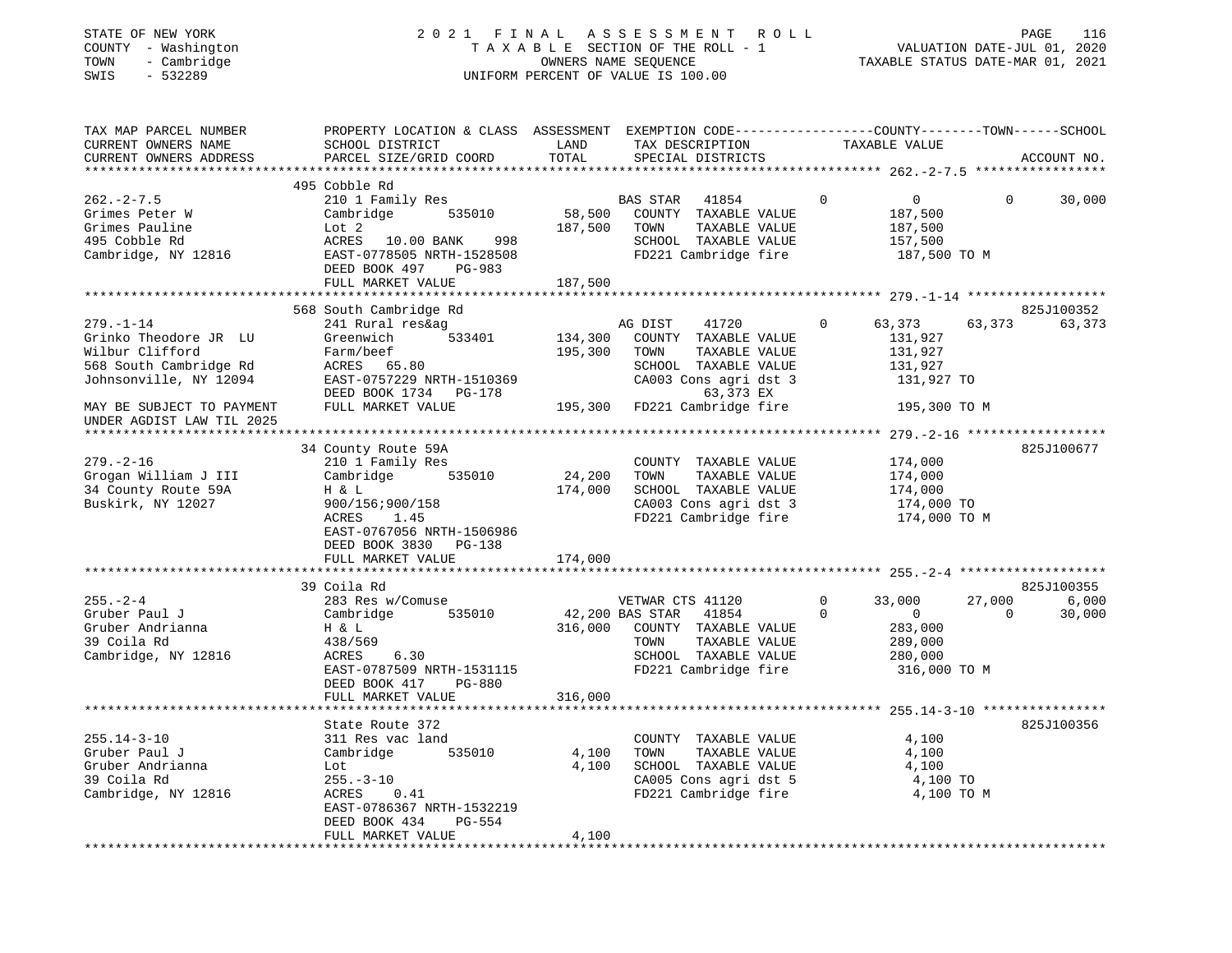| STATE OF NEW YORK<br>COUNTY - Washington<br>- Cambridge<br>TOWN<br>$-532289$<br>SWIS | 2021 FINAL                                                                                                                                   |                  | A S S E S S M E N T R O L L<br>TAXABLE SECTION OF THE ROLL - 1<br>OWNERS NAME SEQUENCE<br>UNIFORM PERCENT OF VALUE IS 100.00 | VALUATION DATE-JUL 01, 2020<br>TAXABLE STATUS DATE-MAR 01, 2021 | PAGE<br>117        |
|--------------------------------------------------------------------------------------|----------------------------------------------------------------------------------------------------------------------------------------------|------------------|------------------------------------------------------------------------------------------------------------------------------|-----------------------------------------------------------------|--------------------|
| TAX MAP PARCEL NUMBER<br>CURRENT OWNERS NAME<br>CURRENT OWNERS ADDRESS               | PROPERTY LOCATION & CLASS ASSESSMENT EXEMPTION CODE----------------COUNTY-------TOWN-----SCHOOL<br>SCHOOL DISTRICT<br>PARCEL SIZE/GRID COORD | LAND<br>TOTAL    | TAX DESCRIPTION<br>SPECIAL DISTRICTS                                                                                         | TAXABLE VALUE                                                   | ACCOUNT NO.        |
|                                                                                      | 88 Wright Rd                                                                                                                                 |                  |                                                                                                                              |                                                                 | 825J100909         |
| $271. - 2 - 22.1$                                                                    | 314 Rural vac<10                                                                                                                             |                  | COUNTY TAXABLE VALUE                                                                                                         | 27,600                                                          |                    |
| Guidon Bailey                                                                        | Cambridge<br>535010                                                                                                                          | 27,600           | TOWN<br>TAXABLE VALUE                                                                                                        | 27,600                                                          |                    |
| 2 Spring Valley Ln                                                                   | $1$ ot #3                                                                                                                                    | 27,600           | SCHOOL TAXABLE VALUE                                                                                                         | 27,600                                                          |                    |
| Cambridge, NY 12816                                                                  | ACRES<br>4.00                                                                                                                                |                  | CA003 Cons agri dst 3                                                                                                        | 27,600 TO                                                       |                    |
|                                                                                      | EAST-0775172 NRTH-1517738                                                                                                                    |                  | FD221 Cambridge fire                                                                                                         | 27,600 TO M                                                     |                    |
|                                                                                      | DEED BOOK 20200 PG-587                                                                                                                       |                  |                                                                                                                              |                                                                 |                    |
|                                                                                      | FULL MARKET VALUE                                                                                                                            | 27,600           |                                                                                                                              |                                                                 |                    |
|                                                                                      | ***************************                                                                                                                  |                  |                                                                                                                              |                                                                 |                    |
| $254. - 1 - 13.2$                                                                    | County Route 60<br>311 Res vac land                                                                                                          |                  | COUNTY TAXABLE VALUE                                                                                                         | 39,000                                                          |                    |
| Guidon Martin                                                                        | Cambridge<br>535010                                                                                                                          | 39,000           | TOWN<br>TAXABLE VALUE                                                                                                        | 39,000                                                          |                    |
| 232 County Route 60                                                                  | Survey 13042                                                                                                                                 | 39,000           | SCHOOL TAXABLE VALUE                                                                                                         | 39,000                                                          |                    |
| Cambridge, NY 12816                                                                  | FRNT 1357.00 DPTH                                                                                                                            |                  | CA003 Cons agri dst 3                                                                                                        | 39,000 TO                                                       |                    |
|                                                                                      | ACRES 14.52                                                                                                                                  |                  | FD221 Cambridge fire                                                                                                         | 39,000 TO M                                                     |                    |
|                                                                                      | EAST-0772504 NRTH-1530130                                                                                                                    |                  |                                                                                                                              |                                                                 |                    |
|                                                                                      | DEED BOOK 3945 PG-255                                                                                                                        |                  |                                                                                                                              |                                                                 |                    |
|                                                                                      | FULL MARKET VALUE                                                                                                                            | 39,000           |                                                                                                                              |                                                                 |                    |
|                                                                                      |                                                                                                                                              |                  |                                                                                                                              |                                                                 |                    |
|                                                                                      | 232 County Route 60                                                                                                                          |                  |                                                                                                                              |                                                                 | 825L100485         |
| 262.-1-19                                                                            | 210 1 Family Res                                                                                                                             |                  | BAS STAR<br>41854                                                                                                            | $\overline{0}$<br>$\Omega$                                      | $\Omega$<br>30,000 |
| Guidon Martin<br>232 County Route 60                                                 | Cambridge<br>535010<br>H & L                                                                                                                 | 43,500<br>86,000 | COUNTY TAXABLE VALUE<br>TAXABLE VALUE<br>TOWN                                                                                | 86,000<br>86,000                                                |                    |
| Cambridge, NY 12816                                                                  | ACRES<br>4.30                                                                                                                                |                  | SCHOOL TAXABLE VALUE                                                                                                         | 56,000                                                          |                    |
|                                                                                      | EAST-0771357 NRTH-1523049                                                                                                                    |                  | CA003 Cons agri dst 3                                                                                                        | 86,000 TO                                                       |                    |
|                                                                                      | DEED BOOK 592<br>PG-335                                                                                                                      |                  | FD221 Cambridge fire                                                                                                         | 86,000 TO M                                                     |                    |
|                                                                                      | FULL MARKET VALUE                                                                                                                            | 86,000           |                                                                                                                              |                                                                 |                    |
|                                                                                      |                                                                                                                                              |                  |                                                                                                                              |                                                                 |                    |
|                                                                                      | 9 Cobble Rd                                                                                                                                  |                  |                                                                                                                              |                                                                 | 825J100358         |
| $254. - 1 - 13$                                                                      | 241 Rural res&ag                                                                                                                             |                  | COUNTY TAXABLE VALUE                                                                                                         | 200,000                                                         |                    |
| Guidon Supplmntl Needs Trust E Cambridge 535010                                      |                                                                                                                                              | 82,200           | TOWN<br>TAXABLE VALUE                                                                                                        | 200,000                                                         |                    |
| Guidon Mary Jane Trustee                                                             | FRNT 3475.00 DPTH                                                                                                                            | 200,000          | SCHOOL TAXABLE VALUE                                                                                                         | 200,000                                                         |                    |
| PO Box 262                                                                           | ACRES 16.12                                                                                                                                  |                  | CA003 Cons agri dst 3                                                                                                        | 200,000 TO                                                      |                    |
| Cleverdale, NY 12820                                                                 | EAST-0773598 NRTH-1530675<br>DEED BOOK 3892 PG-233                                                                                           |                  | FD221 Cambridge fire                                                                                                         | 200,000 TO M                                                    |                    |
| MAY BE SUBJECT TO PAYMENT<br>UNDER AGDIST LAW TIL 2023                               | FULL MARKET VALUE                                                                                                                            | 200,000          |                                                                                                                              |                                                                 |                    |
|                                                                                      |                                                                                                                                              |                  |                                                                                                                              |                                                                 |                    |
|                                                                                      | King Rd                                                                                                                                      |                  |                                                                                                                              |                                                                 |                    |
| $263 - 2 - 23.4$                                                                     | 314 Rural vac<10                                                                                                                             |                  | COUNTY TAXABLE VALUE                                                                                                         | 10,000                                                          |                    |
| Guilianelli Robert J                                                                 | 535010<br>Cambridge                                                                                                                          | 10,000           | TOWN<br>TAXABLE VALUE                                                                                                        | 10,000                                                          |                    |
| Guilianelli Ursuala M                                                                | Vacant                                                                                                                                       | 10,000           | SCHOOL TAXABLE VALUE                                                                                                         | 10,000                                                          |                    |
| 1 Harris Ave                                                                         | ACRES<br>1.00                                                                                                                                |                  | CA003 Cons agri dst 3                                                                                                        | 10,000 TO                                                       |                    |
| Mechanicville, NY 12118                                                              | EAST-0785835 NRTH-1524364<br><b>PG-102</b>                                                                                                   |                  | FD221 Cambridge fire                                                                                                         | 10,000 TO M                                                     |                    |
|                                                                                      | DEED BOOK 713<br>FULL MARKET VALUE                                                                                                           | 10,000           |                                                                                                                              |                                                                 |                    |
| **********************                                                               |                                                                                                                                              |                  |                                                                                                                              |                                                                 |                    |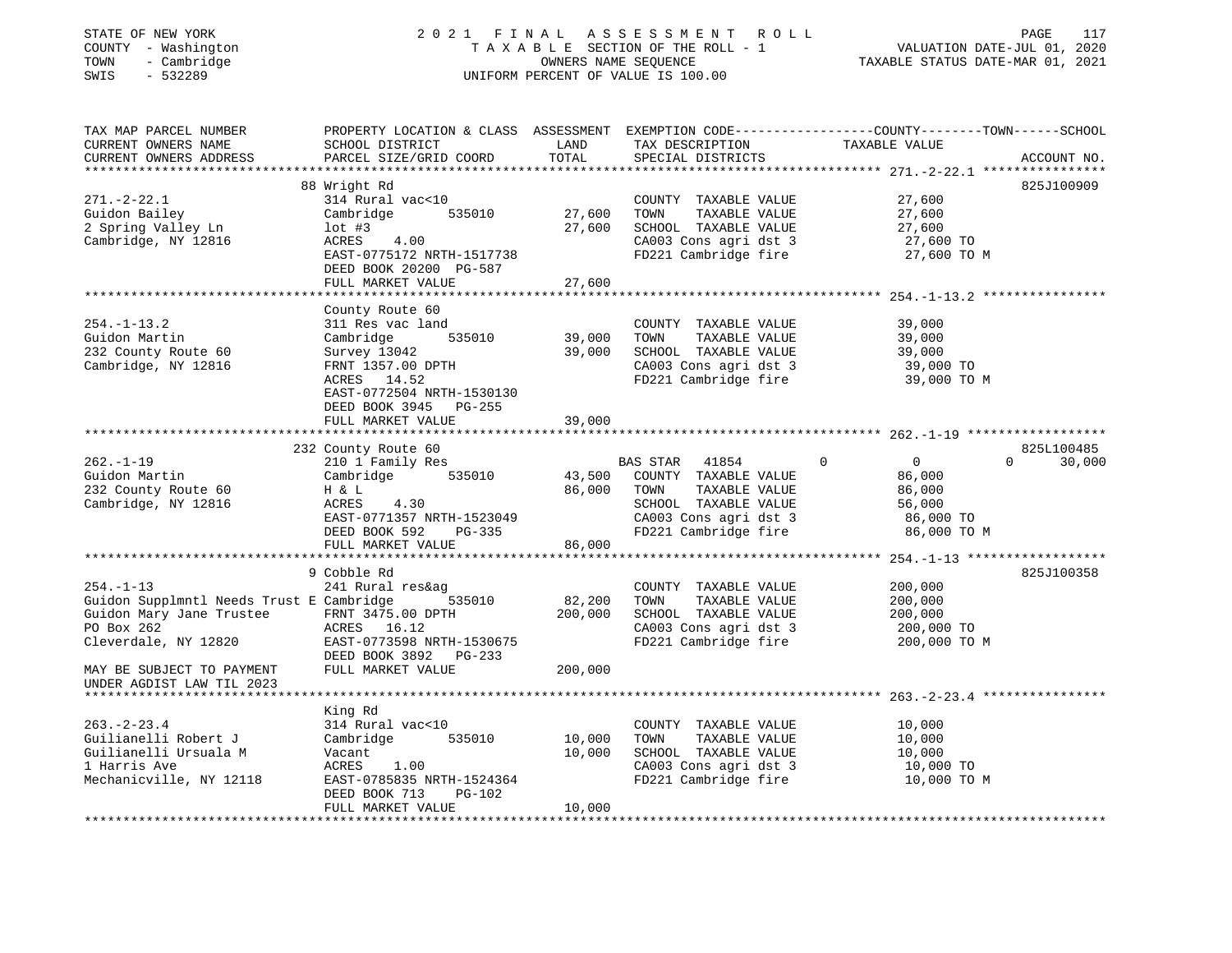STATE OF NEW YORK 2 0 2 1 F I N A L A S S E S S M E N T R O L L PAGE 118 COUNTY - Washington T A X A B L E SECTION OF THE ROLL - 1 VALUATION DATE-JUL 01, 2020 TOWN - Cambridge OWNERS NAME SEQUENCE TAXABLE STATUS DATE-MAR 01, 2021 SWIS - 532289 UNIFORM PERCENT OF VALUE IS 100.00

| TAX MAP PARCEL NUMBER                           | PROPERTY LOCATION & CLASS ASSESSMENT EXEMPTION CODE---------------COUNTY-------TOWN-----SCHOOL |         |                                               |                               |                    |
|-------------------------------------------------|------------------------------------------------------------------------------------------------|---------|-----------------------------------------------|-------------------------------|--------------------|
| CURRENT OWNERS NAME                             | SCHOOL DISTRICT                                                                                | LAND    | TAX DESCRIPTION                               | TAXABLE VALUE                 |                    |
| CURRENT OWNERS ADDRESS                          | PARCEL SIZE/GRID COORD                                                                         | TOTAL   | SPECIAL DISTRICTS                             |                               | ACCOUNT NO.        |
|                                                 |                                                                                                |         |                                               |                               |                    |
|                                                 | 1229 King Rd                                                                                   |         |                                               |                               | 825L100590         |
| $263. - 2 - 24$                                 | 220 2 Family Res                                                                               |         | COUNTY TAXABLE VALUE                          | 65,000                        |                    |
| Hackett Timothy                                 | 535010<br>Cambridge                                                                            | 27,000  | TOWN<br>TAXABLE VALUE                         | 65,000                        |                    |
| Hackett Bonnie                                  | 789/71 2565/327; 2753/12<br>ACRES 1.20                                                         | 65,000  | SCHOOL TAXABLE VALUE                          | 65,000                        |                    |
| 3016 Pinewood Dr                                |                                                                                                |         | CA003 Cons agri dst 3                         | $65,000$ TO<br>$65,000$ TO    |                    |
|                                                 | Virginia Beach, VA 23452 EAST-0785892 NRTH-1525054                                             |         | FD221 Cambridge fire                          | 65,000 TO M                   |                    |
|                                                 | DEED BOOK 3897 PG-293                                                                          |         |                                               |                               |                    |
|                                                 | FULL MARKET VALUE                                                                              | 65,000  |                                               |                               |                    |
|                                                 |                                                                                                |         |                                               |                               |                    |
|                                                 | 1826 Meeting House Rd                                                                          |         |                                               |                               |                    |
| $270. - 1 - 38.3$                               | 240 Rural res                                                                                  |         | COUNTY TAXABLE VALUE                          | 195,000                       |                    |
| Hackler aka Hackler-Medick Bro Cambridge        | 535010                                                                                         | 61,500  | TAXABLE VALUE<br>TOWN                         | 195,000                       |                    |
| Medick Timothy S                                | $1$ ot 3                                                                                       | 195,000 | SCHOOL TAXABLE VALUE                          | 195,000                       |                    |
| 1826 Meeting House Rd                           | ACRES 11.77                                                                                    |         | CA003 Cons agri dst 3<br>FD221 Cambridge fire | 195,000 TO                    |                    |
| Cambridge, NY 12816                             | EAST-0763285 NRTH-1517725                                                                      |         |                                               | 195,000 TO M                  |                    |
|                                                 | DEED BOOK 20200 PG-4333                                                                        |         |                                               |                               |                    |
|                                                 | FULL MARKET VALUE                                                                              | 195,000 |                                               |                               |                    |
|                                                 |                                                                                                |         |                                               |                               |                    |
|                                                 | Lees Crossing Rd/s Off                                                                         |         |                                               |                               | 825J100830         |
| $288. - 1 - 29$                                 | 322 Rural vac>10                                                                               |         | COUNTY TAXABLE VALUE                          | 45,000                        |                    |
| Hadley Evan C                                   | Hoosic Valley 384201 45,000                                                                    |         | TAXABLE VALUE<br>TOWN                         | 45,000                        |                    |
| Hadley Julian L                                 | Wood Lot                                                                                       | 45,000  | SCHOOL TAXABLE VALUE                          | 45,000                        |                    |
| 11825 Trailridge Dr<br>Potomac, MD 20854        | ACRES 23.10                                                                                    |         | CA003 Cons agri dst 3                         | 45,000 TO                     |                    |
|                                                 | EAST-0756076 NRTH-1502219                                                                      |         | FD221 Cambridge fire                          | 45,000 TO M                   |                    |
|                                                 | DEED BOOK 475<br>PG-554                                                                        |         |                                               |                               |                    |
|                                                 | FULL MARKET VALUE                                                                              | 45,000  |                                               |                               |                    |
|                                                 |                                                                                                |         |                                               |                               |                    |
|                                                 | 584 Lees Crossing Rd                                                                           |         |                                               |                               | 825J100362         |
| $288. - 1 - 26$                                 | 241 Rural res&ag                                                                               |         | AG DIST<br>41720                              | $\mathbf 0$<br>48,035         | 48,035<br>48,035   |
| Hadley Julian                                   | Hoosic Valley 384201                                                                           | 131,400 | COUNTY TAXABLE VALUE                          | 250,965                       |                    |
| Hadley Evan                                     | House & Lot                                                                                    | 299,000 | TOWN<br>TAXABLE VALUE                         | 250,965                       |                    |
| 584 Lees Crossing Rd                            | ACRES 63.49                                                                                    |         | SCHOOL TAXABLE VALUE                          | 250,965                       |                    |
| Johnsonville, NY 12094                          | EAST-0759247 NRTH-1502478                                                                      |         | CA003 Cons agri dst 3                         | 250,965 TO                    |                    |
|                                                 | DEED BOOK 475<br>PG-554                                                                        |         | 48,035 EX                                     |                               |                    |
| MAY BE SUBJECT TO PAYMENT                       | FULL MARKET VALUE                                                                              |         | 299,000 FD221 Cambridge fire                  | 299,000 TO M                  |                    |
| UNDER AGDIST LAW TIL 2025                       |                                                                                                |         |                                               |                               |                    |
|                                                 |                                                                                                |         |                                               |                               |                    |
|                                                 | 240 Center Cambridge Rd                                                                        |         |                                               |                               | 825J100369         |
| $279. - 1 - 12$                                 | 241 Rural res&ag                                                                               |         | AG DIST<br>41720                              | 0<br>76,058                   | 76,058<br>76,058   |
| Hamilton Courtney                               | 535010<br>Cambridge                                                                            |         | 197,400 BAS STAR<br>41854                     | $\mathbf 0$<br>$\overline{0}$ | $\Omega$<br>30,000 |
| 2 Overlook Rd 1A7                               | 839/94                                                                                         |         | 329,900 COUNTY TAXABLE VALUE                  | 253,842                       |                    |
|                                                 |                                                                                                |         | TOWN<br>TAXABLE VALUE                         | 253,842                       |                    |
| White Plains, NY 10605<br>EAST-0760229 N        | EAST-0760229 NRTH-1512017                                                                      |         | SCHOOL TAXABLE VALUE                          | 223,842                       |                    |
| MAY BE SUBJECT TO PAYMENT DEED BOOK 2731 PG-344 |                                                                                                |         | CA003 Cons agri dst 3                         | 253,842 TO                    |                    |
| UNDER AGDIST LAW TIL 2025                       | FULL MARKET VALUE                                                                              | 329,900 | 76,058 EX                                     |                               |                    |
|                                                 |                                                                                                |         | FD221 Cambridge fire                          | 329,900 TO M                  |                    |
|                                                 |                                                                                                |         |                                               |                               |                    |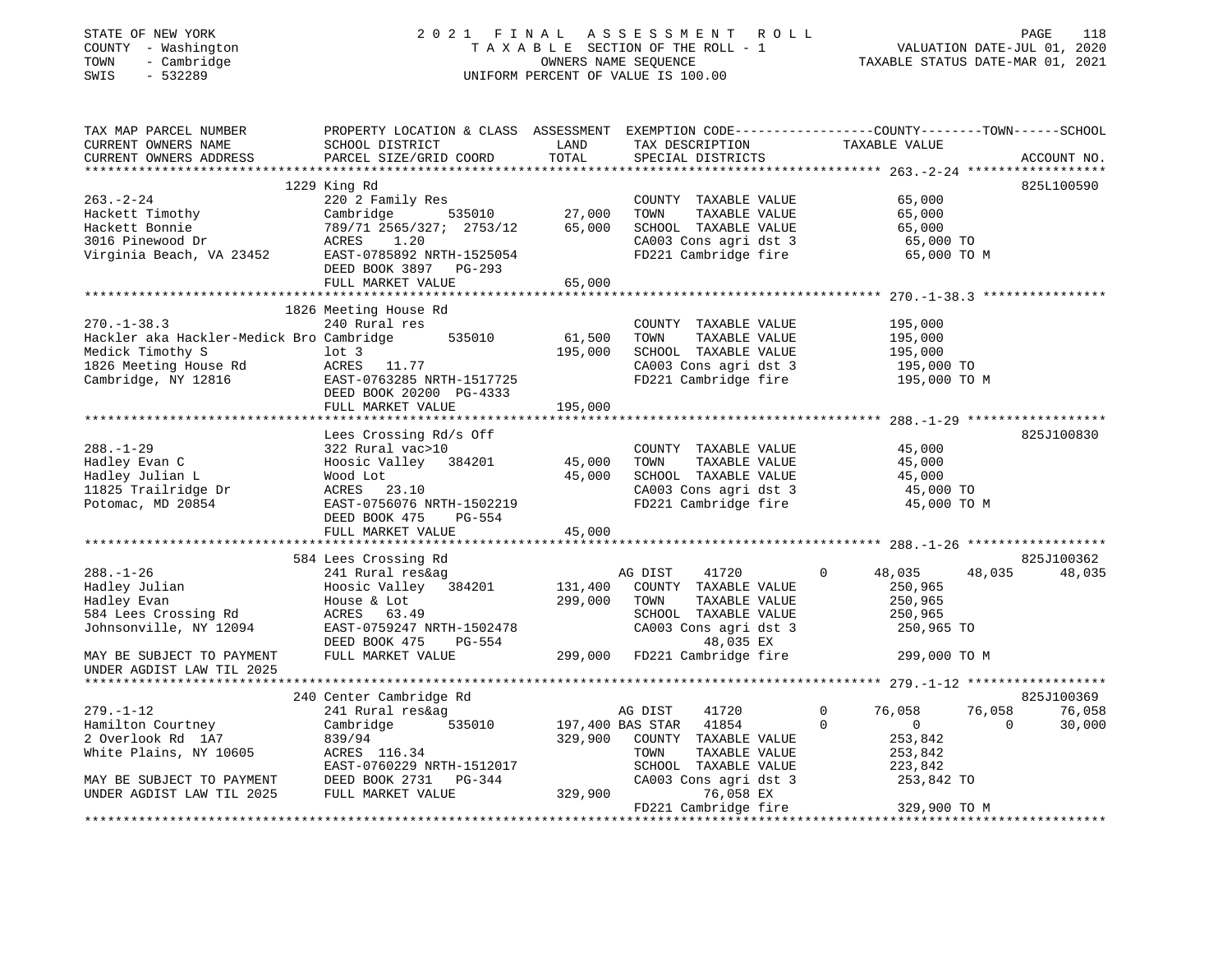#### STATE OF NEW YORK 2 0 2 1 F I N A L A S S E S S M E N T R O L L PAGE 119 COUNTY - Washington T A X A B L E SECTION OF THE ROLL - 1 VALUATION DATE-JUL 01, 2020 TOWN - Cambridge OWNERS NAME SEQUENCE TAXABLE STATUS DATE-MAR 01, 2021 SWIS - 532289 UNIFORM PERCENT OF VALUE IS 100.00UNIFORM PERCENT OF VALUE IS 100.00

| TAX MAP PARCEL NUMBER       | PROPERTY LOCATION & CLASS ASSESSMENT EXEMPTION CODE----------------COUNTY-------TOWN------SCHOOL |                 |                        |                                            |                |                    |          |             |
|-----------------------------|--------------------------------------------------------------------------------------------------|-----------------|------------------------|--------------------------------------------|----------------|--------------------|----------|-------------|
| CURRENT OWNERS NAME         | SCHOOL DISTRICT                                                                                  | LAND            |                        | TAX DESCRIPTION                            |                | TAXABLE VALUE      |          |             |
| CURRENT OWNERS ADDRESS      | PARCEL SIZE/GRID COORD                                                                           | TOTAL           |                        | SPECIAL DISTRICTS                          |                |                    |          | ACCOUNT NO. |
|                             |                                                                                                  |                 |                        |                                            |                |                    |          |             |
|                             | 10 County Route 74                                                                               |                 |                        |                                            |                |                    |          | 825J100372  |
| $288. - 1 - 20$             | 210 1 Family Res                                                                                 |                 |                        | AGED-CO/TN 41801                           | $\overline{0}$ | 72,050             | 72,050   | $\mathbf 0$ |
| Hamilton Hazel B LE         | 535010<br>Cambridge                                                                              | 26,500 AGED-SCH |                        | 41804                                      | $\Omega$       | $\mathbf 0$        | $\Omega$ | 57,640      |
| Hamilton R. Wayne           | ACRES 0.48                                                                                       |                 | 144,100 ENH STAR 41834 |                                            | $\overline{0}$ | $\overline{0}$     | $\Omega$ | 70,700      |
| 10 County Route 74          |                                                                                                  |                 |                        | COUNTY TAXABLE VALUE                       |                | 72,050             |          |             |
| Buskirk, NY 12028-1906      |                                                                                                  |                 | TOWN                   | TAXABLE VALUE                              |                | 72,050             |          |             |
|                             | FULL MARKET VALUE                                                                                |                 |                        | 144,100 SCHOOL TAXABLE VALUE               |                | 15,760             |          |             |
|                             |                                                                                                  |                 |                        | FD221 Cambridge fire 144,100 TO M          |                |                    |          |             |
|                             |                                                                                                  |                 |                        |                                            |                |                    |          |             |
|                             |                                                                                                  |                 |                        |                                            |                |                    |          |             |
|                             | 235 Whiteside Rd                                                                                 |                 |                        |                                            |                |                    |          | 825J100370  |
| $279. - 1 - 7$              | 241 Rural res&ag                                                                                 |                 | AG DIST                | 41720                                      | $\Omega$       | 100,088            | 100,088  | 100,088     |
| Hamilton Helen              | 535010<br>Cambridge                                                                              | 221,100         |                        | COUNTY TAXABLE VALUE                       |                | 179,612            |          |             |
| 235 Whiteside Rd            | Farm/h                                                                                           | 279,700         | TOWN                   | TAXABLE VALUE                              |                | 179,612            |          |             |
| Johnsonville, NY 12094      | ACRES 128.90                                                                                     |                 |                        | SCHOOL TAXABLE VALUE                       |                | 179,612            |          |             |
|                             | EAST-0765213 NRTH-1509576                                                                        |                 |                        | CA003 Cons agri dst 3                      |                | $179,612$ TO       |          |             |
| MAY BE SUBJECT TO PAYMENT   | DEED BOOK 229<br>PG-460                                                                          |                 |                        | 100,088 EX                                 |                |                    |          |             |
| UNDER AGDIST LAW TIL 2025   | FULL MARKET VALUE                                                                                |                 |                        | 279,700 FD221 Cambridge fire 279,700 TO M  |                |                    |          |             |
|                             |                                                                                                  |                 |                        |                                            |                |                    |          |             |
|                             | 886 South Cambridge Rd                                                                           |                 |                        |                                            |                |                    |          | 825J100271  |
| $279. - 1 - 8$              | 280 Res Multiple                                                                                 |                 | AG DIST                | 41720                                      | $\mathbf{0}$   | 101,004            | 101,004  | 101,004     |
| Hamilton John M             | 535010<br>Cambridge                                                                              | 228,300         |                        | COUNTY TAXABLE VALUE                       |                | 273,096            |          |             |
| 895 South Cambridge Rd      | Crop Farm                                                                                        | 374,100         | TOWN                   | TAXABLE VALUE                              |                | 273,096            |          |             |
| Johnsonville, NY 12094-2014 | ACRES 141.05                                                                                     |                 |                        | SCHOOL TAXABLE VALUE                       |                | 273,096            |          |             |
|                             | EAST-0763560 NRTH-1506967                                                                        |                 |                        | CA003 Cons agri dst 3                      |                | 273,096 TO         |          |             |
| MAY BE SUBJECT TO PAYMENT   | DEED BOOK 468<br>$PG-808$                                                                        |                 |                        | 101,004 EX                                 |                |                    |          |             |
| UNDER AGDIST LAW TIL 2025   | FULL MARKET VALUE                                                                                |                 |                        | 374,100 FD221 Cambridge fire               |                | 374,100 TO M       |          |             |
|                             |                                                                                                  |                 |                        |                                            |                |                    |          |             |
|                             | 675 Turnpike Rd                                                                                  |                 |                        |                                            |                |                    |          | 825J100962  |
| $272. - 2 - 10.1$           | 242 Rurl res&rec                                                                                 |                 |                        | COUNTY TAXABLE VALUE 147,000               |                |                    |          |             |
| Hamilton Joseph             | 535010<br>Cambridge                                                                              | 67,200          | TOWN                   | TAXABLE VALUE                              |                |                    |          |             |
| Hamilton Georgianna         | Land & House                                                                                     | 147,000         |                        | SCHOOL TAXABLE VALUE                       |                | 147,000<br>147,000 |          |             |
| 675 Turnpike Rd             | Easment 684/242                                                                                  |                 |                        |                                            |                | 147,000 TO         |          |             |
| Eagle Bridge, NY 12057      | ACRES 15.12                                                                                      |                 |                        | AG024 Agri dist 24<br>FD221 Cambridge fire |                | 147,000 TO M       |          |             |
|                             | EAST-0788985 NRTH-1517089                                                                        |                 |                        |                                            |                |                    |          |             |
|                             | DEED BOOK 20191 PG-28169                                                                         |                 |                        |                                            |                |                    |          |             |
|                             | FULL MARKET VALUE                                                                                | 147,000         |                        |                                            |                |                    |          |             |
|                             |                                                                                                  |                 |                        |                                            |                |                    |          |             |
|                             | 34 Rogers Ln                                                                                     |                 |                        |                                            |                |                    |          | 825J100552  |
| $271. - 2 - 5$              | 210 1 Family Res                                                                                 |                 |                        | COUNTY TAXABLE VALUE                       |                | 102,800            |          |             |
| Hamilton Joseph M           | 535010<br>Cambridge                                                                              | 25,000          | TOWN                   | TAXABLE VALUE                              |                | 102,800            |          |             |
| 34 Rogers Ln                | H & L                                                                                            | 102,800         |                        | SCHOOL TAXABLE VALUE                       |                | 102,800            |          |             |
|                             |                                                                                                  |                 |                        | FD221 Cambridge fire 102,800 TO M          |                |                    |          |             |
| Cambridge, NY 12816         | ACRES<br>0.75                                                                                    |                 |                        |                                            |                |                    |          |             |
|                             | EAST-0772131 NRTH-1518875                                                                        |                 |                        |                                            |                |                    |          |             |
|                             | DEED BOOK 3543<br>PG-214                                                                         |                 |                        |                                            |                |                    |          |             |
|                             | FULL MARKET VALUE                                                                                | 102,800         |                        |                                            |                |                    |          |             |
|                             |                                                                                                  |                 |                        |                                            |                |                    |          |             |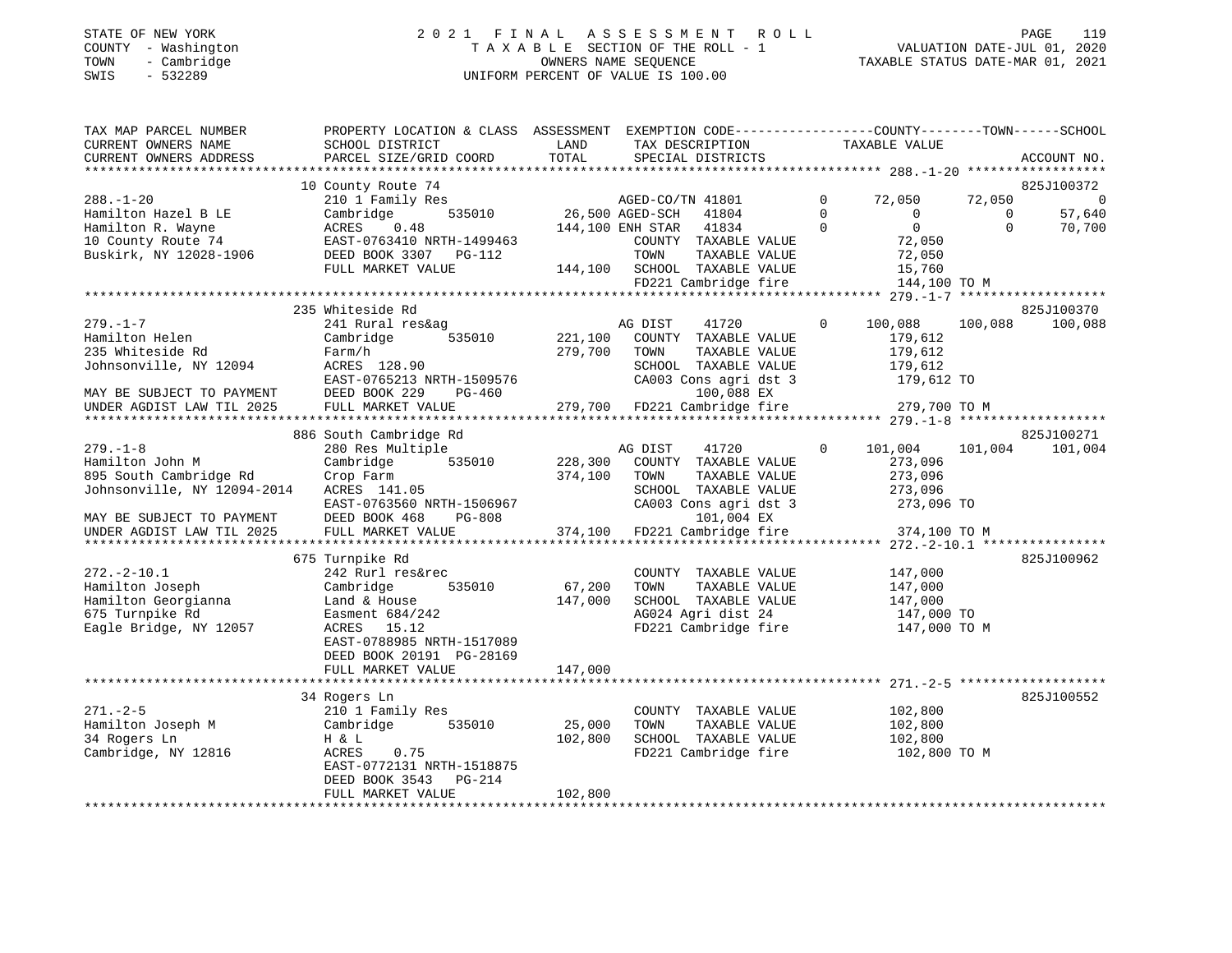#### STATE OF NEW YORK 2 0 2 1 F I N A L A S S E S S M E N T R O L L PAGE 120 COUNTY - Washington T A X A B L E SECTION OF THE ROLL - 1 VALUATION DATE-JUL 01, 2020 TOWN - Cambridge OWNERS NAME SEQUENCE TAXABLE STATUS DATE-MAR 01, 2021 SWIS - 532289 UNIFORM PERCENT OF VALUE IS 100.00UNIFORM PERCENT OF VALUE IS 100.00

| TAX MAP PARCEL NUMBER<br>CURRENT OWNERS NAME<br>CURRENT OWNERS ADDRESS                                     | SCHOOL DISTRICT<br>PARCEL SIZE/GRID COORD                                                                                                                                 | LAND<br>TOTAL                | TAX DESCRIPTION<br>SPECIAL DISTRICTS                                                                                   | PROPERTY LOCATION & CLASS ASSESSMENT EXEMPTION CODE----------------COUNTY-------TOWN------SCHOOL<br>TAXABLE VALUE<br>ACCOUNT NO. |        |
|------------------------------------------------------------------------------------------------------------|---------------------------------------------------------------------------------------------------------------------------------------------------------------------------|------------------------------|------------------------------------------------------------------------------------------------------------------------|----------------------------------------------------------------------------------------------------------------------------------|--------|
| $279. - 1 - 7.2$<br>Hamilton Nicholas E<br>Hamilton Sarah M<br>186 Whiteside Rd<br>Johnsonville, NY 12094  | 186 Whiteside Rd<br>270 Mfg housing<br>Cambridge<br>535010<br>Lot 2<br>ACRES<br>3.16<br>EAST-0765068 NRTH-1508120<br>DEED BOOK 3600 PG-308<br>FULL MARKET VALUE           | 40,800<br>56,200<br>56,200   | COUNTY TAXABLE VALUE<br>TAXABLE VALUE<br>TOWN<br>SCHOOL TAXABLE VALUE<br>CA003 Cons agri dst 3<br>FD221 Cambridge fire | 56,200<br>56,200<br>56,200<br>56,200 TO<br>56,200 TO M                                                                           |        |
| $262. - 1 - 10.1$<br>Hamilton Randy<br>Hamilton Margaret<br>430 County Route 60<br>Cambridge, NY 12816     | 430 County Route 60<br>210 1 Family Res<br>535010<br>Cambridge<br>H & L<br>ACRES<br>6.99<br>EAST-0774097 NRTH-1528370<br>DEED BOOK 721<br>PG-261<br>FULL MARKET VALUE     | 46,000<br>240,000<br>240,000 | BAS STAR 41854<br>COUNTY TAXABLE VALUE<br>TOWN<br>TAXABLE VALUE<br>SCHOOL TAXABLE VALUE<br>FD221 Cambridge fire        | 825J102040<br>$\overline{0}$<br>$\Omega$<br>$0 \qquad \qquad$<br>240,000<br>240,000<br>210,000<br>240,000 TO M                   | 30,000 |
| $262. - 1 - 10.4$<br>Hamilton Randy S<br>Hamilton Margaret E<br>430 County Route 60<br>Cambridge, NY 12816 | County Route 60<br>314 Rural vac<10<br>535010<br>Cambridge<br>8.23<br>ACRES<br>EAST-0773567 NRTH-1528113<br>DEED BOOK 3364 PG-26                                          | 36,500<br>36,500             | COUNTY TAXABLE VALUE<br>TOWN<br>TAXABLE VALUE<br>SCHOOL TAXABLE VALUE<br>FD221 Cambridge fire                          | 36,500<br>36,500<br>36,500<br>36,500 TO M                                                                                        |        |
| $272. - 2 - 2$<br>Hamilton Robert F LE<br>Hamilton Jason R<br>835 Turnpike Rd<br>Eagle Bridge, NY 12057    | 835 Turnpike Rd<br>210 1 Family Res<br>535010<br>Cambridge<br>H & L<br>FRNT 216.00 DPTH 242.00<br>EAST-0789201 NRTH-1521502<br>DEED BOOK 3337 PG-170<br>FULL MARKET VALUE | 26,000<br>152,600<br>152,600 | COUNTY TAXABLE VALUE<br>TAXABLE VALUE<br>TOWN<br>SCHOOL TAXABLE VALUE<br>FD221 Cambridge fire                          | 825J100371<br>152,600<br>152,600<br>152,600<br>152,600 TO M                                                                      |        |
| $270. - 1 - 26.4$<br>Hamilton Terry<br>26 Darwin Rd<br>Cambridge, NY 12816                                 | Darwin Rd<br>314 Rural vac<10<br>535010<br>Cambridge<br>Vac Land<br>FRNT 400.00 DPTH 50.00<br>EAST-0765096 NRTH-1516852<br>DEED BOOK 808<br>PG-309<br>FULL MARKET VALUE   | 1,500<br>1,500<br>1,500      | COUNTY TAXABLE VALUE<br>TAXABLE VALUE<br>TOWN<br>SCHOOL TAXABLE VALUE<br>CA003 Cons agri dst 3<br>FD221 Cambridge fire | 1,500<br>1,500<br>1,500<br>1,500 TO<br>1,500 TO M                                                                                |        |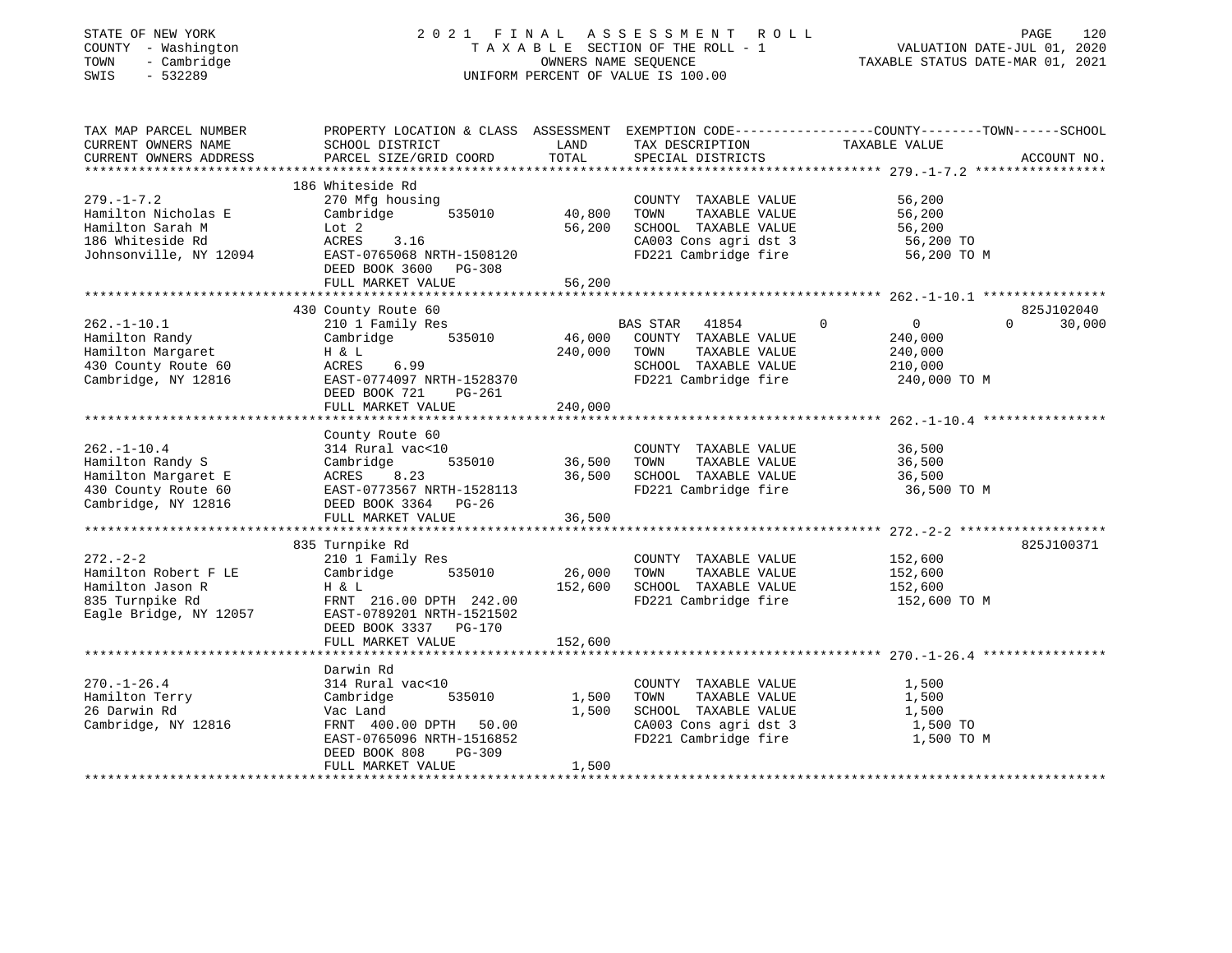#### STATE OF NEW YORK 2 0 2 1 F I N A L A S S E S S M E N T R O L L PAGE 121 COUNTY - Washington T A X A B L E SECTION OF THE ROLL - 1 VALUATION DATE-JUL 01, 2020 TOWN - Cambridge OWNERS NAME SEQUENCE TAXABLE STATUS DATE-MAR 01, 2021 SWIS - 532289 UNIFORM PERCENT OF VALUE IS 100.00UNIFORM PERCENT OF VALUE IS 100.00

| TAX MAP PARCEL NUMBER<br>CURRENT OWNERS NAME<br>CURRENT OWNERS ADDRESS                              | PROPERTY LOCATION & CLASS ASSESSMENT<br>SCHOOL DISTRICT<br>PARCEL SIZE/GRID COORD                                                                                                                 | LAND<br>TOTAL                          | EXEMPTION CODE-----------------COUNTY-------TOWN------SCHOOL<br>TAX DESCRIPTION<br>SPECIAL DISTRICTS                                                                                                                       | TAXABLE VALUE                                                                                                                                                                                  | ACCOUNT NO.                                                                                                |
|-----------------------------------------------------------------------------------------------------|---------------------------------------------------------------------------------------------------------------------------------------------------------------------------------------------------|----------------------------------------|----------------------------------------------------------------------------------------------------------------------------------------------------------------------------------------------------------------------------|------------------------------------------------------------------------------------------------------------------------------------------------------------------------------------------------|------------------------------------------------------------------------------------------------------------|
| $270. - 1 - 24.1$<br>Hamilton Terry G<br>Hamilton Jacqueline<br>26 Darwin Rd<br>Cambridge, NY 12816 | 26 Darwin Rd<br>210 1 Family Res<br>Cambridge<br>535010<br>Trailer<br>ACRES<br>8.09<br>EAST-0765608 NRTH-1517223<br>DEED BOOK 536<br>PG-204<br>FULL MARKET VALUE                                  | 49,400<br>114,000<br>114,000           | 41854<br>BAS STAR<br>COUNTY TAXABLE VALUE<br>TOWN<br>TAXABLE VALUE<br>SCHOOL TAXABLE VALUE<br>FD221 Cambridge fire                                                                                                         | $\Omega$<br>$\overline{0}$<br>114,000<br>114,000<br>84,000<br>114,000 TO M                                                                                                                     | 825J100952<br>30,000<br>$\Omega$                                                                           |
| $288. - 1 - 21.1$<br>Hamilton Virginia F<br>1040 Master St<br>Buskirk, NY 12028                     | County Route 74<br>322 Rural vac>10<br>Cambridge<br>535010<br>Land<br>664/103<br>ACRES 11.60<br>EAST-0763702 NRTH-1499520<br>DEED BOOK 3233<br><b>PG-308</b>                                      | 31,200<br>31,200                       | COUNTY TAXABLE VALUE<br>TOWN<br>TAXABLE VALUE<br>SCHOOL TAXABLE VALUE<br>FD221 Cambridge fire                                                                                                                              | 31,200<br>31,200<br>31,200<br>31,200 TO M                                                                                                                                                      |                                                                                                            |
| $255. - 1 - 13$<br>Hammond Jeffrey T<br>Barnard Brittany<br>21 Perry Ln<br>Cambridge, NY 12816      | FULL MARKET VALUE<br>21 Perry Ln<br>242 Rurl res&rec<br>Cambridge<br>535010<br>H & L<br>ACRES 12.00<br>EAST-0785660 NRTH-1531080<br>DEED BOOK 3797 PG-1<br>FULL MARKET VALUE<br>***************** | 31,200<br>61,000<br>200,000<br>200,000 | COUNTY TAXABLE VALUE<br>TOWN<br>TAXABLE VALUE<br>SCHOOL TAXABLE VALUE<br>FD221 Cambridge fire                                                                                                                              | 200,000<br>200,000<br>200,000<br>200,000 TO M                                                                                                                                                  | 825J100696                                                                                                 |
| $279. - 2 - 28$<br>Haner Taunia Z<br>51 County Route 59A<br>Buskirk, NY 12028                       | 51 County Route 59A<br>210 1 Family Res<br>Cambridge<br>535010<br>$1$ ot $2$<br>FRNT 101.00 DPTH 158.00<br>EAST-0767185 NRTH-1507294<br>DEED BOOK 2518 PG-160<br>FULL MARKET VALUE                | 22,300<br>120,000<br>120,000           | BAS STAR 41854<br>COUNTY TAXABLE VALUE<br>TOWN<br>TAXABLE VALUE<br>SCHOOL TAXABLE VALUE<br>CA003 Cons agri dst 3<br>FD221 Cambridge fire                                                                                   | $\mathbf 0$<br>$\overline{0}$<br>120,000<br>120,000<br>90,000<br>120,000 TO<br>120,000 TO M                                                                                                    | 825J100620<br>30,000<br>$\Omega$                                                                           |
| $280. - 2 - 22$<br>Hansen Annabelle<br>84 King Rd<br>Buskirk, NY 12028                              | **********************<br>84 King Rd<br>210 1 Family Res<br>535010<br>Cambridge<br>H & L<br>ACRES<br>2.10<br>EAST-0776545 NRTH-1506537<br>DEED BOOK 398<br>PG-1086<br>FULL MARKET VALUE           | 104,600                                | ************************<br>AGED-CO<br>41802<br>17,800 AGED-TOWN 41803<br>104,600 AGED-SCH<br>41804<br>ENH STAR<br>41834<br>COUNTY TAXABLE VALUE<br>TAXABLE VALUE<br>TOWN<br>SCHOOL TAXABLE VALUE<br>CA003 Cons agri dst 3 | ********* 280.-2-22 ******************<br>$\mathbf 0$<br>52,300<br>$\mathbf 0$<br>$\mathbf 0$<br>$\Omega$<br>$\Omega$<br>$\Omega$<br>$\overline{0}$<br>52,300<br>62,760<br>2,520<br>104,600 TO | 825J100374<br>$\mathbf 0$<br>$\mathbf 0$<br>$\Omega$<br>41,840<br>31,380<br>$\Omega$<br>$\Omega$<br>70,700 |
|                                                                                                     |                                                                                                                                                                                                   |                                        | FD221 Cambridge fire                                                                                                                                                                                                       | 104,600 TO M                                                                                                                                                                                   |                                                                                                            |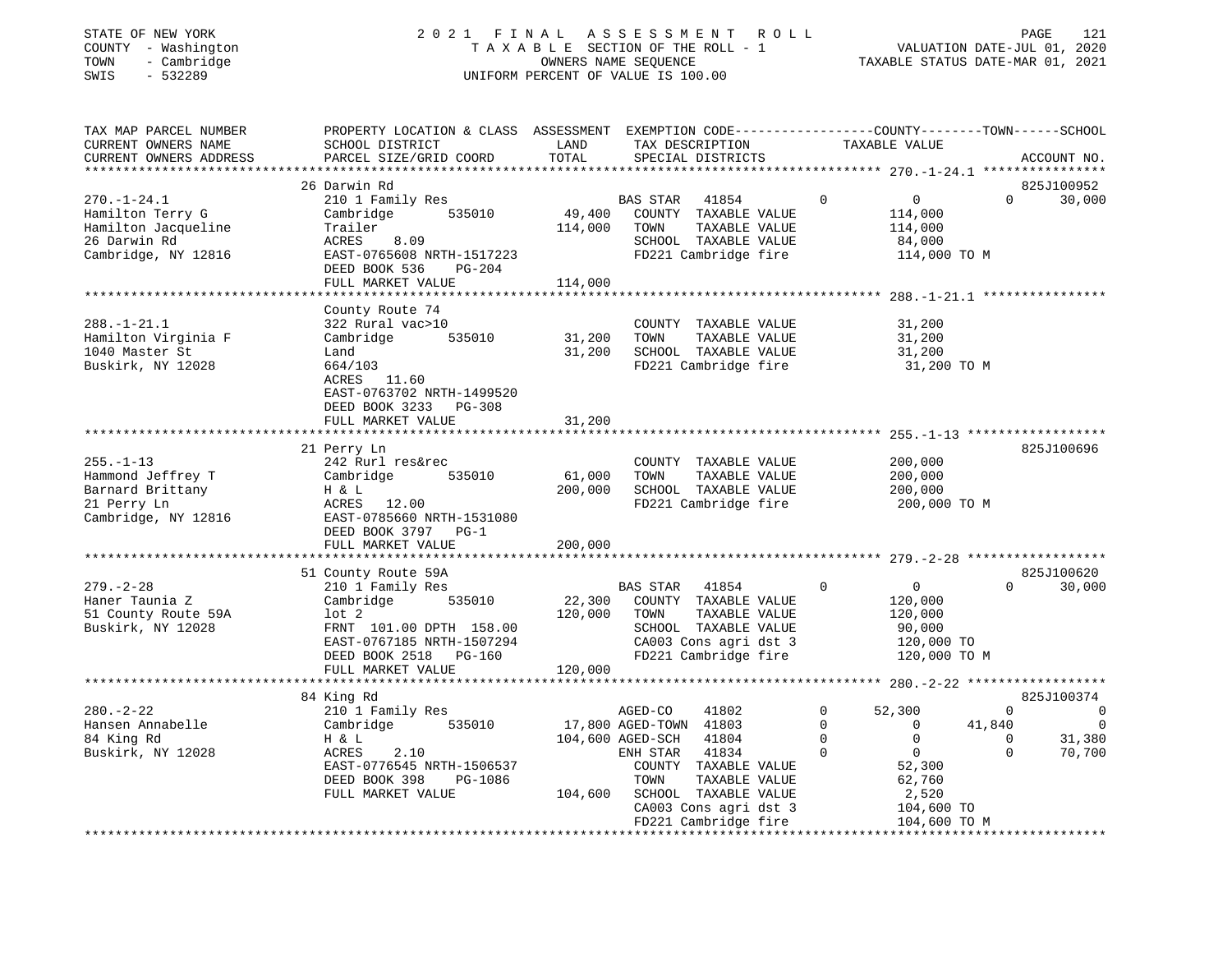#### STATE OF NEW YORK 2 0 2 1 F I N A L A S S E S S M E N T R O L L PAGE 122 COUNTY - Washington T A X A B L E SECTION OF THE ROLL - 1 VALUATION DATE-JUL 01, 2020 TOWN - Cambridge OWNERS NAME SEQUENCE TAXABLE STATUS DATE-MAR 01, 2021 SWIS - 532289 UNIFORM PERCENT OF VALUE IS 100.00

| TAX MAP PARCEL NUMBER<br>CURRENT OWNERS NAME<br>CURRENT OWNERS ADDRESS                            | PROPERTY LOCATION & CLASS ASSESSMENT<br>SCHOOL DISTRICT<br>PARCEL SIZE/GRID COORD                                                                                        | LAND<br>TOTAL                | TAX DESCRIPTION<br>SPECIAL DISTRICTS                                                                                                        | EXEMPTION CODE-----------------COUNTY-------TOWN------SCHOOL<br>TAXABLE VALUE                | ACCOUNT NO.                      |
|---------------------------------------------------------------------------------------------------|--------------------------------------------------------------------------------------------------------------------------------------------------------------------------|------------------------------|---------------------------------------------------------------------------------------------------------------------------------------------|----------------------------------------------------------------------------------------------|----------------------------------|
| $280. - 2 - 5$<br>Hansen Hannah Kate<br>Jepsen Tyler Edward<br>340 Gannon Rd<br>Buskirk, NY 12028 | 74 Dickensen Rd<br>210 1 Family Res<br>Cambridge<br>535010<br>ACRES<br>3.40<br>EAST-0776301 NRTH-1508388<br>DEED BOOK 20191 PG-26808<br>FULL MARKET VALUE                | 37,000<br>70,000<br>70,000   | COUNTY TAXABLE VALUE<br>TOWN<br>TAXABLE VALUE<br>SCHOOL TAXABLE VALUE<br>CA003 Cons agri dst 3<br>FD221 Cambridge fire                      | 70,000<br>70,000<br>70,000<br>70,000 TO<br>70,000 TO M                                       | 825J100512                       |
|                                                                                                   |                                                                                                                                                                          |                              |                                                                                                                                             |                                                                                              |                                  |
| $270. - 1 - 20$<br>Hansen Jeffery J<br>Hansen Melissa A<br>340 Gannon Rd<br>Buskirk, NY 12028     | 340 Gannon Rd<br>242 Rurl res&rec<br>Cambridge<br>535010<br>Residence<br>ACRES 35.41<br>EAST-0768279 NRTH-1515555<br>DEED BOOK 792<br>PG-291<br>FULL MARKET VALUE        | 70,300<br>242,000<br>242,000 | BAS STAR<br>41854<br>COUNTY TAXABLE VALUE<br>TAXABLE VALUE<br>TOWN<br>SCHOOL TAXABLE VALUE<br>CA003 Cons agri dst 3<br>FD221 Cambridge fire | $\mathbf 0$<br>$\overline{0}$<br>242,000<br>242,000<br>212,000<br>242,000 TO<br>242,000 TO M | 825J100190<br>$\Omega$<br>30,000 |
|                                                                                                   | State Route 372                                                                                                                                                          |                              |                                                                                                                                             |                                                                                              | 825J100455                       |
| $246. - 1 - 10$<br>Hansmann Cynthia Anne<br>7 Maplewood Ct<br>Greenwich, NY 12834                 | 322 Rural vac>10<br>535010<br>Cambridge<br>Land<br>ACRES<br>25.50<br>EAST-0777880 NRTH-1541440<br>DEED BOOK 841<br>$PG-274$<br>FULL MARKET VALUE                         | 72,900<br>72,900<br>72,900   | COUNTY TAXABLE VALUE<br>TAXABLE VALUE<br>TOWN<br>SCHOOL TAXABLE VALUE<br>CA005 Cons agri dst 5<br>FD221 Cambridge fire                      | 72,900<br>72,900<br>72,900<br>72,900 TO<br>72,900 TO M                                       |                                  |
|                                                                                                   |                                                                                                                                                                          |                              |                                                                                                                                             |                                                                                              | 825J100444                       |
| $261. - 2 - 11$<br>Harding Shirley<br>1073 Vly Summit Rd<br>Greenwich, NY 12834-5501              | Vly Summit Rd<br>314 Rural vac<10<br>535010<br>Cambridge<br>V Land<br>$261. - 1 - 11$<br>FRNT 202.00 DPTH 353.00<br>EAST-0764515 NRTH-1524237<br>DEED BOOK 501<br>PG-191 | 1,400<br>1,400               | COUNTY TAXABLE VALUE<br>TOWN<br>TAXABLE VALUE<br>SCHOOL TAXABLE VALUE<br>FD221 Cambridge fire                                               | 1,400<br>1,400<br>1,400<br>1,400 TO M                                                        |                                  |
|                                                                                                   | FULL MARKET VALUE                                                                                                                                                        | 1,400                        |                                                                                                                                             |                                                                                              |                                  |
| $261. - 2 - 17$<br>Harding Shirley<br>1073 Vly Summit Rd<br>Greenwich, NY 12834-5501              | 1073 Vly Summit Rd<br>210 1 Family Res<br>Cambridge<br>535010<br>H & L<br>ACRES<br>3.10<br>EAST-0764133 NRTH-1524209<br>DEED BOOK 366<br>$PG-128$<br>FULL MARKET VALUE   | 35,500<br>186,300<br>186,300 | COUNTY TAXABLE VALUE<br>TOWN<br>TAXABLE VALUE<br>SCHOOL TAXABLE VALUE<br>FD221 Cambridge fire                                               | 186,300<br>186,300<br>186,300<br>186,300 TO M                                                | 825J100375                       |
|                                                                                                   |                                                                                                                                                                          |                              |                                                                                                                                             |                                                                                              |                                  |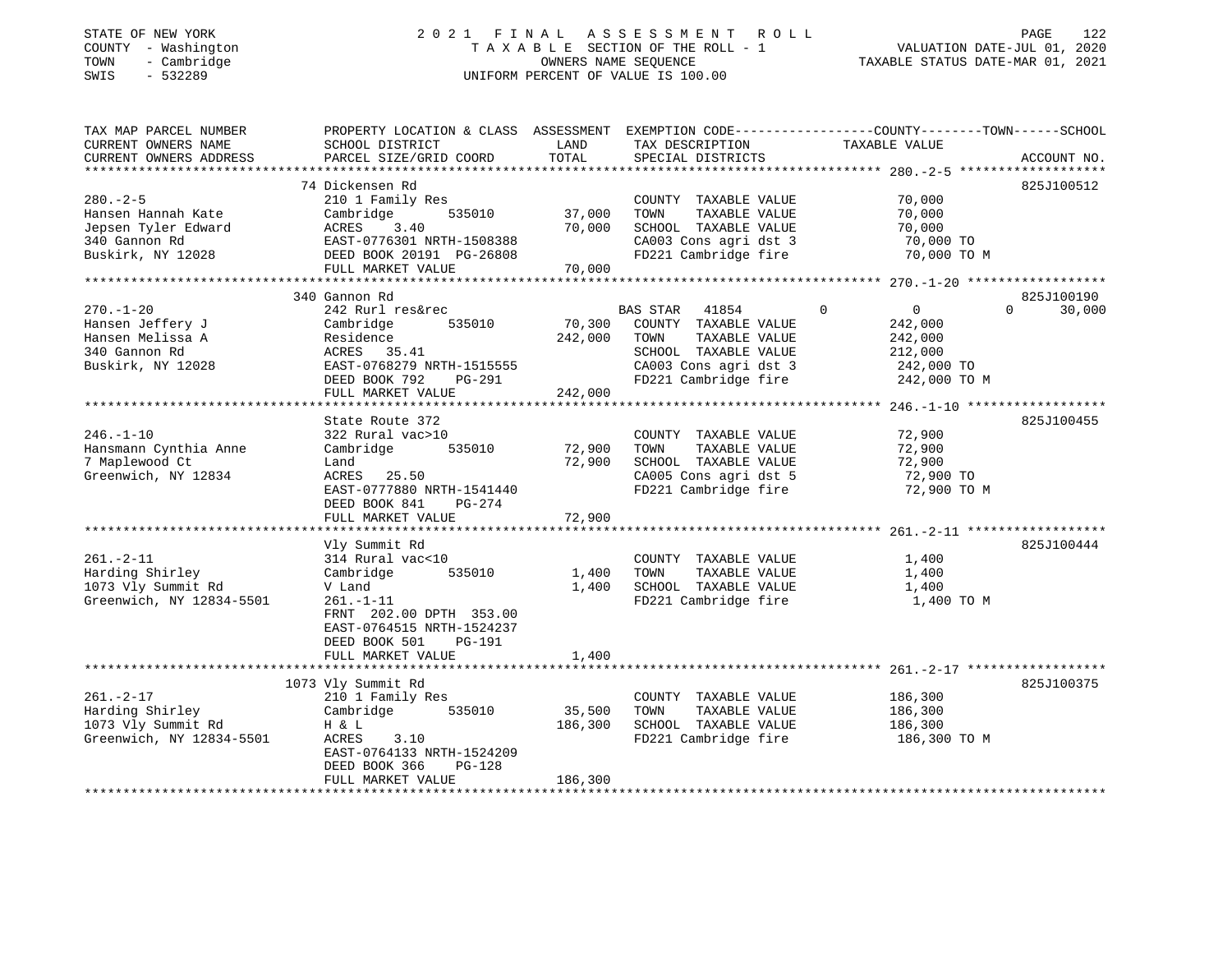| STATE OF NEW YORK<br>COUNTY - Washington<br>- Cambridge<br>TOWN<br>$-532289$<br>SWIS | 2021<br>FINAL<br>A S S E S S M E N T<br>R O L L<br>TAXABLE SECTION OF THE ROLL - 1<br>OWNERS NAME SEQUENCE<br>UNIFORM PERCENT OF VALUE IS 100.00 |                    |                                                       |                |                           |          | PAGE<br>123<br>VALUATION PALE SO  2021<br>TAXABLE STATUS DATE-MAR 01, 2021 |
|--------------------------------------------------------------------------------------|--------------------------------------------------------------------------------------------------------------------------------------------------|--------------------|-------------------------------------------------------|----------------|---------------------------|----------|----------------------------------------------------------------------------|
| TAX MAP PARCEL NUMBER<br>CURRENT OWNERS NAME                                         | PROPERTY LOCATION & CLASS ASSESSMENT EXEMPTION CODE---------------COUNTY-------TOWN-----SCHOOL<br>SCHOOL DISTRICT                                | LAND               | TAX DESCRIPTION                                       |                |                           |          |                                                                            |
| CURRENT OWNERS ADDRESS                                                               | PARCEL SIZE/GRID COORD                                                                                                                           | TOTAL              | SPECIAL DISTRICTS                                     |                | TAXABLE VALUE             |          | ACCOUNT NO.                                                                |
|                                                                                      |                                                                                                                                                  |                    |                                                       |                |                           |          |                                                                            |
|                                                                                      | 1054 County Route 74                                                                                                                             |                    |                                                       |                |                           |          | 825J100250                                                                 |
| $261. - 2 - 20$<br>Harko Okkyung                                                     | 210 1 Family Res<br>535010<br>Cambridge                                                                                                          |                    | BAS STAR<br>41854<br>23,500 COUNTY TAXABLE VALUE      | $\Omega$       | $\overline{0}$<br>126,800 | $\Omega$ | 30,000                                                                     |
| 1054 Vly Summit Rd                                                                   | $1$ ot $2$                                                                                                                                       | 126,800            | TOWN<br>TAXABLE VALUE                                 |                | 126,800                   |          |                                                                            |
| Greenwich, NY 12834                                                                  | $261. - 1 - 20$                                                                                                                                  |                    | SCHOOL TAXABLE VALUE                                  |                | 96,800                    |          |                                                                            |
|                                                                                      | ACRES<br>1.10                                                                                                                                    |                    | $CAO03$ Cons agri dst 3                               |                | 126,800 TO                |          |                                                                            |
|                                                                                      | EAST-0764101 NRTH-1523816                                                                                                                        |                    | FD221 Cambridge fire 126,800 TO M                     |                |                           |          |                                                                            |
|                                                                                      | DEED BOOK 2554 PG-220<br>FULL MARKET VALUE                                                                                                       | 126,800            |                                                       |                |                           |          |                                                                            |
|                                                                                      |                                                                                                                                                  |                    |                                                       |                |                           |          |                                                                            |
|                                                                                      | 1048 County Route 74                                                                                                                             |                    |                                                       |                |                           |          |                                                                            |
| $261. - 2 - 20.1$                                                                    | 210 1 Family Res                                                                                                                                 |                    | COUNTY TAXABLE VALUE                                  |                | 169,800                   |          |                                                                            |
| Harko Peter P                                                                        | Cambridge                                                                                                                                        | 535010 33,000 TOWN | TAXABLE VALUE                                         |                | 169,800                   |          |                                                                            |
| 1048 County Route 74<br>Greenwich, NY 12834                                          | lot 1<br>$261. - 1 - 20.1$                                                                                                                       |                    | 169,800 SCHOOL TAXABLE VALUE<br>CA003 Cons agri dst 3 |                | 169,800<br>169,800 TO     |          |                                                                            |
|                                                                                      | ACRES<br>2.59                                                                                                                                    |                    | FD221 Cambridge fire 169,800 TO M                     |                |                           |          |                                                                            |
|                                                                                      | EAST-0764194 NRTH-1523459                                                                                                                        |                    |                                                       |                |                           |          |                                                                            |
|                                                                                      | DEED BOOK 2529 PG-183                                                                                                                            |                    |                                                       |                |                           |          |                                                                            |
|                                                                                      | FULL MARKET VALUE                                                                                                                                | 169,800            |                                                       |                |                           |          |                                                                            |
|                                                                                      | 253 Oak Hill Rd                                                                                                                                  |                    |                                                       |                |                           |          | 825J100377                                                                 |
| $281. -4 - 5$                                                                        | 241 Rural res&ag                                                                                                                                 |                    | AG DIST<br>41720                                      | $\overline{0}$ | 75,790                    | 75,790   | 75,790                                                                     |
| Harrington Robert J                                                                  | Cambridge                                                                                                                                        |                    | 535010 174,600 BAS STAR 41854                         | $\Omega$       | $\overline{0}$            | $\Omega$ | 30,000                                                                     |
| Harrington Nancy A                                                                   | House & Land                                                                                                                                     |                    | 300,300 COUNTY TAXABLE VALUE                          |                | 224,510                   |          |                                                                            |
| 253 Oak Hill Rd                                                                      | 549/148                                                                                                                                          |                    | TOWN<br>TAXABLE VALUE                                 |                | 224,510                   |          |                                                                            |
| Buskirk, NY 12028                                                                    | $281. - 1 - 5$<br>ACRES 98.11                                                                                                                    |                    | SCHOOL TAXABLE VALUE<br>CA003 Cons agri dst 3         |                | 194,510<br>224,510 TO     |          |                                                                            |
| MAY BE SUBJECT TO PAYMENT                                                            | EAST-0784222 NRTH-1509808                                                                                                                        |                    | 75,790 EX                                             |                |                           |          |                                                                            |
| UNDER AGDIST LAW TIL 2025                                                            | DEED BOOK 796 PG-150                                                                                                                             |                    | FD221 Cambridge fire                                  |                | 300,300 TO M              |          |                                                                            |
|                                                                                      | FULL MARKET VALUE                                                                                                                                | 300,300            |                                                       |                |                           |          |                                                                            |
|                                                                                      |                                                                                                                                                  |                    |                                                       |                |                           |          |                                                                            |
|                                                                                      | 105 County Route 74                                                                                                                              |                    |                                                       |                |                           |          | 825J100823                                                                 |
| $288. - 1 - 24.2$<br>Harrington Theodora A                                           | 210 1 Family Res<br>Cambridge<br>535010                                                                                                          | 24,700             | <b>BAS STAR</b><br>41854<br>COUNTY TAXABLE VALUE      | $\overline{0}$ | $\overline{0}$<br>122,500 | $\Omega$ | 30,000                                                                     |
| Pratt Cynthia A                                                                      | Doublewide & Lot                                                                                                                                 | 122,500            | TOWN<br>TAXABLE VALUE                                 |                | 122,500                   |          |                                                                            |
| 105 County Route 74                                                                  | 893/130                                                                                                                                          |                    | SCHOOL TAXABLE VALUE                                  |                | 92,500                    |          |                                                                            |
| Buskirk, NY 12028                                                                    | ACRES<br>0.80                                                                                                                                    |                    | CA003 Cons agri dst 3                                 |                | 122,500 TO                |          |                                                                            |

\*\*\*\*\*\*\*\*\*\*\*\*\*\*\*\*\*\*\*\*\*\*\*\*\*\*\*\*\*\*\*\*\*\*\*\*\*\*\*\*\*\*\*\*\*\*\*\*\*\*\*\*\*\*\*\*\*\*\*\*\*\*\*\*\*\*\*\*\*\*\*\*\*\*\*\*\*\*\*\*\*\*\*\*\*\*\*\*\*\*\*\*\*\*\*\*\*\*\*\*\*\*\*\*\*\*\*\*\*\*\*\*\*\*\*\*\*\*\*\*\*\*\*\*\*\*\*\*\*\*\*\*

EAST-0764179 NRTH-1501668

FULL MARKET VALUE 122,500

DEED BOOK 2846 PG-232

CA003 Cons agri dst 3 122,500 TO<br>FD221 Cambridge fire 122,500 TO M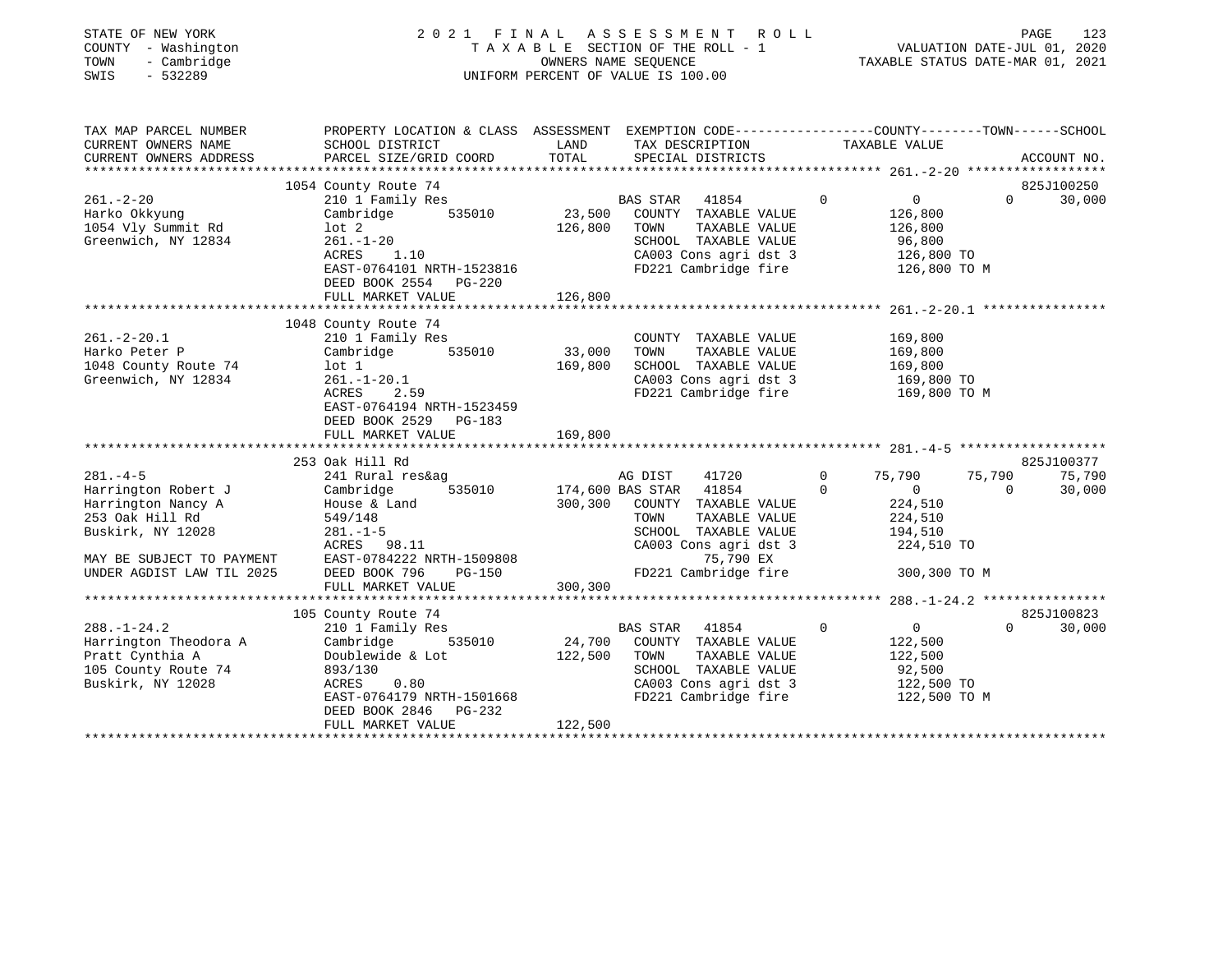#### STATE OF NEW YORK 2 0 2 1 F I N A L A S S E S S M E N T R O L L PAGE 124 COUNTY - Washington T A X A B L E SECTION OF THE ROLL - 1 VALUATION DATE-JUL 01, 2020 TOWN - Cambridge OWNERS NAME SEQUENCE TAXABLE STATUS DATE-MAR 01, 2021 SWIS - 532289 UNIFORM PERCENT OF VALUE IS 100.00

| TAX MAP PARCEL NUMBER<br>CURRENT OWNERS NAME<br>CURRENT OWNERS ADDRESS                                  | PROPERTY LOCATION & CLASS ASSESSMENT EXEMPTION CODE----------------COUNTY-------TOWN------SCHOOL<br>SCHOOL DISTRICT<br>PARCEL SIZE/GRID COORD                                                                                                | LAND<br>TOTAL                                | TAX DESCRIPTION<br>SPECIAL DISTRICTS                                                                                   | TAXABLE VALUE                                               | ACCOUNT NO. |
|---------------------------------------------------------------------------------------------------------|----------------------------------------------------------------------------------------------------------------------------------------------------------------------------------------------------------------------------------------------|----------------------------------------------|------------------------------------------------------------------------------------------------------------------------|-------------------------------------------------------------|-------------|
| $280. - 2 - 6.1$<br>Harrop Dorothy J<br>Kievit David<br>60 Dickensen Rd<br>Buskirk, NY 12028            | Dickensen Rd/n Off<br>322 Rural vac>10<br>535010<br>Cambridge<br>Vac Land<br>53.50<br>ACRES<br>EAST-0777170 NRTH-1509635<br>DEED BOOK 1748 PG-107<br>FULL MARKET VALUE                                                                       | 84,100<br>84,100<br>84,100                   | COUNTY TAXABLE VALUE<br>TOWN<br>TAXABLE VALUE<br>SCHOOL TAXABLE VALUE<br>CA003 Cons agri dst 3<br>FD221 Cambridge fire | 84,100<br>84,100<br>84,100<br>84,100 TO<br>84,100 TO M      | 825J100547  |
| $280. - 2 - 6.2$<br>Harrop Dorothy J<br>Kievit David<br>60 Dickensen Rd<br>Buskirk, NY 12028            | 60 Dickensen Rd<br>242 Rurl res&rec<br>535010<br>Cambridge<br>House & Lot<br>ACRES 21.70<br>EAST-0777043 NRTH-1508527<br>DEED BOOK 1748<br>PG-107<br>FULL MARKET VALUE                                                                       | 79,100<br>250,000<br>250,000                 | COUNTY TAXABLE VALUE<br>TAXABLE VALUE<br>TOWN<br>SCHOOL TAXABLE VALUE<br>CA003 Cons agri dst 3<br>FD221 Cambridge fire | 250,000<br>250,000<br>250,000<br>250,000 TO<br>250,000 TO M | 825J100829  |
| $246. - 1 - 11$<br>Hartley Jeffrey S<br>108 Colonel Baume Rd<br>Greenwich, NY 12834                     | State Route 372<br>314 Rural vac<10<br>535010<br>Cambridge<br>912/185<br>ACRES 10.42<br>EAST-0778591 NRTH-1541653<br>DEED BOOK 20191 PG-29349<br>FULL MARKET VALUE                                                                           | 47,800<br>47,800<br>47,800                   | COUNTY TAXABLE VALUE<br>TOWN<br>TAXABLE VALUE<br>SCHOOL TAXABLE VALUE<br>CA005 Cons agri dst 5<br>FD221 Cambridge fire | 47,800<br>47,800<br>47,800<br>47,800 TO<br>47,800 TO M      | 825J100519  |
| $262. - 1 - 18.2$<br>Hartwell Eric S<br>Hartwell Nicole M<br>324 County Route 60<br>Cambridge, NY 12816 | *****************************<br>324 County Route 60<br>210 1 Family Res<br>Cambridge<br>535010<br>House & Land<br>FRNT 313.00 DPTH<br>ACRES<br>$0.90$ BANK<br>998<br>EAST-0772633 NRTH-1525022<br>DEED BOOK 3915 PG-17<br>FULL MARKET VALUE | ************<br>29,900<br>193,000<br>193,000 | COUNTY TAXABLE VALUE<br>TOWN<br>TAXABLE VALUE<br>SCHOOL TAXABLE VALUE<br>FD221 Cambridge fire                          | 193,000<br>193,000<br>193,000<br>193,000 TO M               | 825J100882  |
|                                                                                                         |                                                                                                                                                                                                                                              |                                              |                                                                                                                        |                                                             |             |
| $280. - 2 - 29.1$<br>Hatfield Johnnie S<br>75 King Rd<br>Buskirk, NY 12028                              | King Rd<br>314 Rural vac<10<br>Cambridge<br>535010<br>65.00 DPTH 660.00<br>FRNT<br>EAST-0776095 NRTH-1506292<br>DEED BOOK 2664 PG-149<br>FULL MARKET VALUE                                                                                   | 5,000<br>5,000<br>5,000                      | COUNTY TAXABLE VALUE<br>TAXABLE VALUE<br>TOWN<br>SCHOOL TAXABLE VALUE<br>CA003 Cons agri dst 3<br>FD221 Cambridge fire | 5,000<br>5,000<br>5,000<br>5,000 TO<br>5,000 TO M           |             |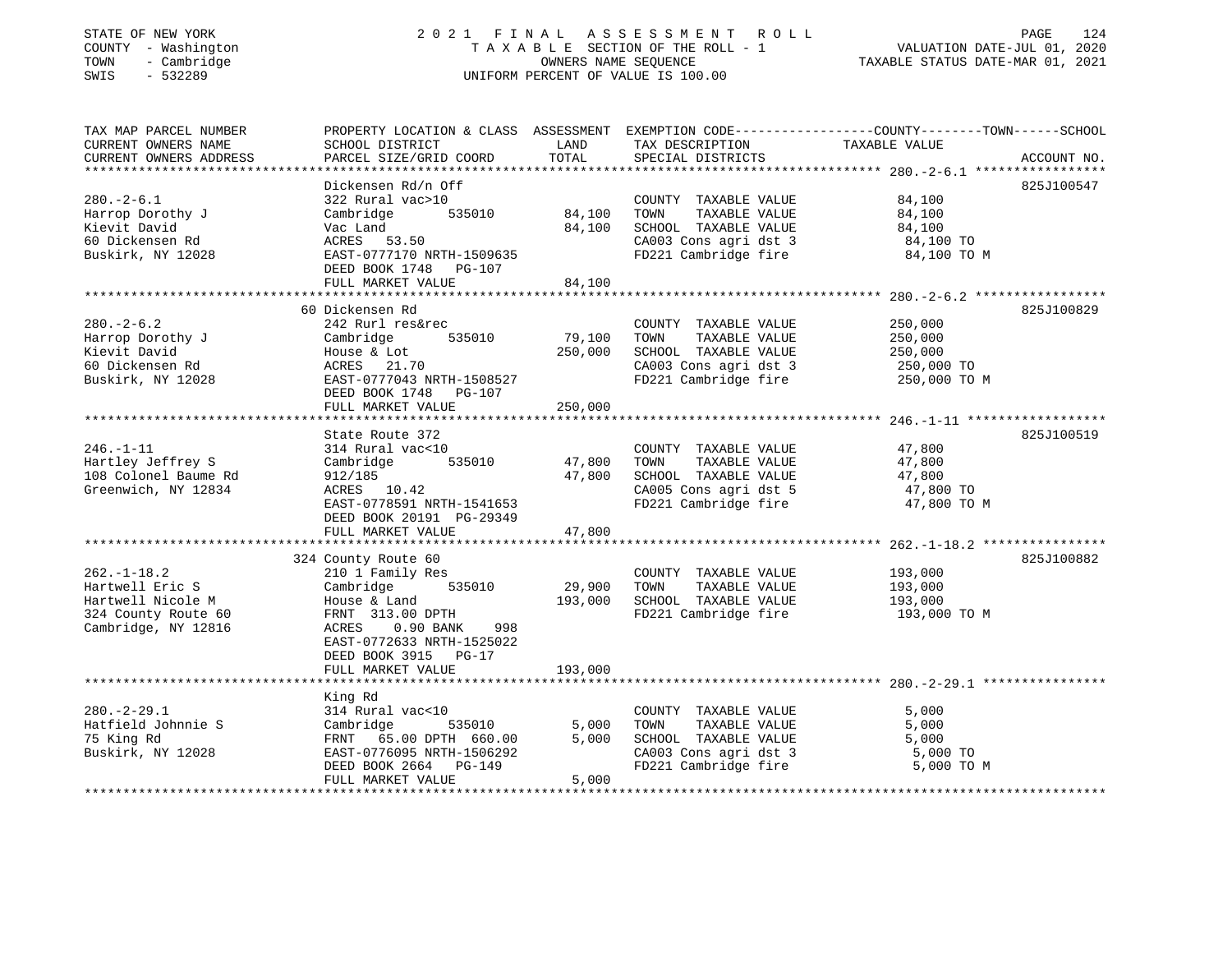## STATE OF NEW YORK 2 0 2 1 F I N A L A S S E S S M E N T R O L L PAGE 125 COUNTY - Washington T A X A B L E SECTION OF THE ROLL - 1 VALUATION DATE-JUL 01, 2020 TOWN - Cambridge OWNERS NAME SEQUENCE TAXABLE STATUS DATE-MAR 01, 2021 TOWN - Cambridge - The Company of Cambridge - Town - Cambridge - Town - Cambridge - Town - Town - Cambridge - Town - Town - Town - Town - Town - Town - Town - Town - Town - Town - Town - Town - Town - Town - Town - Town -

| TAX MAP PARCEL NUMBER              | PROPERTY LOCATION & CLASS ASSESSMENT EXEMPTION CODE---------------COUNTY-------TOWN-----SCHOOL                                                                                                                                             |         |                                                                                               |                                                                                                            |                   |                                  |
|------------------------------------|--------------------------------------------------------------------------------------------------------------------------------------------------------------------------------------------------------------------------------------------|---------|-----------------------------------------------------------------------------------------------|------------------------------------------------------------------------------------------------------------|-------------------|----------------------------------|
|                                    |                                                                                                                                                                                                                                            |         |                                                                                               |                                                                                                            |                   | 825J100924                       |
|                                    | 75 King Rd                                                                                                                                                                                                                                 |         |                                                                                               |                                                                                                            |                   |                                  |
| $280 - 2 - 31$                     | 210 1 Family Res                                                                                                                                                                                                                           |         | 1y Res 535010 BAS STAR 41854<br>535010 46,500 COUNTY TAXABLE VALUE                            | $\overline{0}$<br>$\Omega$                                                                                 | $\Omega$          | 30,000                           |
|                                    |                                                                                                                                                                                                                                            |         |                                                                                               | 114,900                                                                                                    |                   |                                  |
|                                    |                                                                                                                                                                                                                                            | 114,900 | TOWN<br>TAXABLE VALUE                                                                         | 114,900                                                                                                    |                   |                                  |
|                                    |                                                                                                                                                                                                                                            |         |                                                                                               |                                                                                                            |                   |                                  |
|                                    |                                                                                                                                                                                                                                            |         | CHOOL TAXABLE VALUE<br>CA003 Cons agri dst 3 (14,900 TO<br>FD221 Cambridge fire (114,900 TO M |                                                                                                            |                   |                                  |
|                                    |                                                                                                                                                                                                                                            |         |                                                                                               |                                                                                                            |                   |                                  |
|                                    | Buskirk, NY 12028 ACRES 5.12<br>EAST-0775940 NRTH-1506052 CA003 Cons agri dst 3 114,900 TO<br>DEED BOOK 724 PG-252 114,900<br>FULL MARKET VALUE 114,900<br>FULL MARKET VALUE 114,900<br>FULL MARKET VALUE 114,900<br>TULL MARKET VALUE 114 |         |                                                                                               |                                                                                                            |                   |                                  |
|                                    | And Stephen (210 1 Family Res (210 1 Family Res (210 1 Family Res (210 1 Family Res (210 1 Family Res (210 1 Family Res (210 1 Family Res (210 1 Family Res (210 1 Family Res (235,000 CM_10_VET / 41153 20 1 Greene Rd (235,7             |         |                                                                                               |                                                                                                            |                   | 825J100484                       |
|                                    |                                                                                                                                                                                                                                            |         |                                                                                               | 8,000                                                                                                      |                   | $\overline{0}$                   |
|                                    |                                                                                                                                                                                                                                            |         |                                                                                               |                                                                                                            |                   | $\overline{0}$<br>$\overline{0}$ |
|                                    |                                                                                                                                                                                                                                            |         |                                                                                               | $\begin{array}{c} 0 \\ 0 \end{array}$                                                                      | 8,000<br>$\Omega$ | 30,000                           |
|                                    |                                                                                                                                                                                                                                            |         |                                                                                               |                                                                                                            |                   |                                  |
|                                    | ACRES 9.00 COUNTY TAXABLE VALUE<br>EAST-0782473 NRTH-1522736 TOWN TAXABLE VALUE<br>DEED BOOK 820 PG-98 SCHOOL TAXABLE VALUE<br>FULL MARKET VALUE 235,700 CA003 Cons agri dst 3                                                             |         | COUNTY TAXABLE VALUE                                                                          | 227,700<br>227,700                                                                                         |                   |                                  |
|                                    |                                                                                                                                                                                                                                            |         |                                                                                               |                                                                                                            |                   |                                  |
|                                    |                                                                                                                                                                                                                                            |         |                                                                                               | 205,700                                                                                                    |                   |                                  |
|                                    |                                                                                                                                                                                                                                            |         | CA003 Cons agri dst 3 235,700 TO<br>FD221 Cambridge fire 235,700 TO M                         |                                                                                                            |                   |                                  |
|                                    |                                                                                                                                                                                                                                            |         |                                                                                               |                                                                                                            |                   |                                  |
|                                    |                                                                                                                                                                                                                                            |         |                                                                                               |                                                                                                            |                   |                                  |
|                                    | 795 South Cambridge Rd 30 PCT OF VALUE USED FOR EXEMPTION PURPOSES 241 Rural res&ag 221,900 ENH STAR 41834 221,900 ENH STAR 41834 221,900 ENH STAR 41834 221,900 ENH STAR 41834 221,900 ENH STAR 41834 221,900 ENH STAR 41834              |         |                                                                                               |                                                                                                            |                   | 825J100383                       |
| $279. - 1 - 9$                     |                                                                                                                                                                                                                                            |         |                                                                                               | 28,830 28,830                                                                                              |                   | 10,000                           |
| $\overline{E}$<br>Hayden Sandra LE |                                                                                                                                                                                                                                            |         |                                                                                               | $\overline{0}$ 0                                                                                           |                   | 70,700                           |
| Hayden Norman                      |                                                                                                                                                                                                                                            |         |                                                                                               | 63,406                                                                                                     | 63,406            | 63,406                           |
| 795 South Cambridge Rd             |                                                                                                                                                                                                                                            |         | COUNTY TAXABLE VALUE                                                                          | 292,164                                                                                                    |                   |                                  |
| Johnsonville, NY 12094             |                                                                                                                                                                                                                                            |         |                                                                                               |                                                                                                            |                   |                                  |
|                                    | EAST-0761471 NRTH-1507302                                                                                                                                                                                                                  |         |                                                                                               |                                                                                                            |                   |                                  |
|                                    |                                                                                                                                                                                                                                            |         | CA003 Cons agri dst 3 320,994 TO                                                              |                                                                                                            |                   |                                  |
|                                    |                                                                                                                                                                                                                                            |         |                                                                                               |                                                                                                            |                   |                                  |
|                                    |                                                                                                                                                                                                                                            |         | 63,406 EX<br>FD221 Cambridge fire 384,400 TO M                                                |                                                                                                            |                   |                                  |
|                                    |                                                                                                                                                                                                                                            |         |                                                                                               |                                                                                                            |                   |                                  |
|                                    | 680 Lees Crossing Rd 65 PCT OF VALUE USED FOR EXEMPTION PURPOSES 240 Rural res 65 PCT OF VETDIS CTS 41140 0 1                                                                                                                              |         |                                                                                               |                                                                                                            |                   | 825J100392                       |
| $288. - 1 - 24.1$                  |                                                                                                                                                                                                                                            |         |                                                                                               | 110,000 90,000                                                                                             |                   | 20,000                           |
|                                    |                                                                                                                                                                                                                                            |         |                                                                                               | $\begin{array}{cccc} & 0 & & 0 & & 0 \\ & 0 & & & 0 \\ 38,278 & & 38,278 \\ 55,000 & & 45,000 \end{array}$ |                   | 70,700                           |
|                                    |                                                                                                                                                                                                                                            |         |                                                                                               |                                                                                                            |                   | 38,278                           |
|                                    |                                                                                                                                                                                                                                            |         |                                                                                               |                                                                                                            |                   | 10,000                           |
|                                    | Hayes Karen Lea Trustee Cambridge 535010 189,500 ENH STAR 41834 0<br>Hayes Family Living Trust ACRES 109.58 416,900 AG DIST 41720 0<br>680 Lees Crossing Rd EAST-0762196 NRTH-1502650 VETCOM CTS 41130 0<br>Johnsonville, NY 12094 D       |         | COUNTY TAXABLE VALUE<br>TOWN      TAXABLE VALUE                                               |                                                                                                            |                   |                                  |
|                                    | FULL MARKET VALUE                                                                                                                                                                                                                          | 416,900 |                                                                                               | 213,622<br>243,622                                                                                         |                   |                                  |
| MAY BE SUBJECT TO PAYMENT          |                                                                                                                                                                                                                                            |         | SCHOOL TAXABLE VALUE                                                                          | 277,922                                                                                                    |                   |                                  |
| UNDER AGDIST LAW TIL 2025          |                                                                                                                                                                                                                                            |         | CA003 Cons agri dst 3                                                                         | 378,622 TO                                                                                                 |                   |                                  |
|                                    |                                                                                                                                                                                                                                            |         | 38,278 EX                                                                                     |                                                                                                            |                   |                                  |
|                                    |                                                                                                                                                                                                                                            |         | FD221 Cambridge fire 416,900 TO M                                                             |                                                                                                            |                   |                                  |
|                                    |                                                                                                                                                                                                                                            |         |                                                                                               |                                                                                                            |                   |                                  |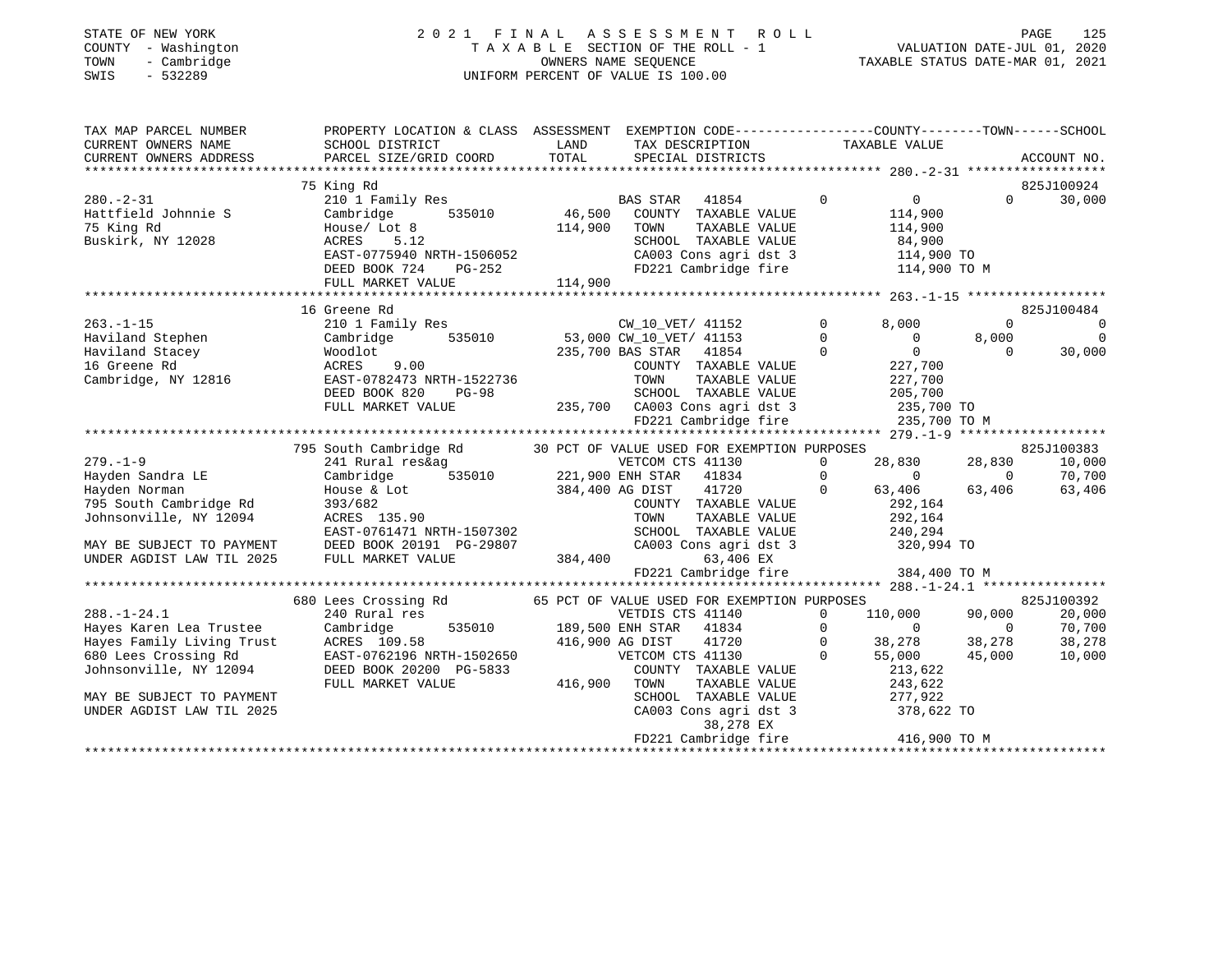#### STATE OF NEW YORK 2 0 2 1 F I N A L A S S E S S M E N T R O L L PAGE 126 COUNTY - Washington T A X A B L E SECTION OF THE ROLL - 1 VALUATION DATE-JUL 01, 2020 TOWN - Cambridge OWNERS NAME SEQUENCE TAXABLE STATUS DATE-MAR 01, 2021 SWIS - 532289 UNIFORM PERCENT OF VALUE IS 100.00

| TAX MAP PARCEL NUMBER     | PROPERTY LOCATION & CLASS ASSESSMENT EXEMPTION CODE----------------COUNTY-------TOWN-----SCHOOL |         |                                                |                            |                                        |
|---------------------------|-------------------------------------------------------------------------------------------------|---------|------------------------------------------------|----------------------------|----------------------------------------|
| CURRENT OWNERS NAME       | SCHOOL DISTRICT                                                                                 | LAND    | TAX DESCRIPTION                                | TAXABLE VALUE              |                                        |
| CURRENT OWNERS ADDRESS    | PARCEL SIZE/GRID COORD                                                                          | TOTAL   | SPECIAL DISTRICTS                              |                            | ACCOUNT NO.                            |
| ************************  |                                                                                                 |         |                                                |                            |                                        |
|                           | 1371 Vly Summit Rd                                                                              |         |                                                |                            | 825J100442                             |
| $262. - 1 - 1$            | 210 1 Family Res                                                                                |         | <b>BAS STAR</b><br>41854                       | $\Omega$<br>$\overline{0}$ | $\Omega$<br>30,000                     |
| Heaney James P            | Cambridge<br>535010                                                                             | 51,000  | COUNTY TAXABLE VALUE                           | 93,000                     |                                        |
| 1371 Vly Summit Rd        | H & L                                                                                           | 93,000  | TOWN<br>TAXABLE VALUE                          | 93,000                     |                                        |
| Greenwich, NY 12834       | <b>ACRES</b><br>8.50                                                                            |         | SCHOOL TAXABLE VALUE                           | 63,000                     |                                        |
|                           | EAST-0768682 NRTH-1528647                                                                       |         | FD221 Cambridge fire                           | 93,000 TO M                |                                        |
|                           | DEED BOOK 932<br><b>PG-168</b>                                                                  |         |                                                |                            |                                        |
|                           | FULL MARKET VALUE                                                                               | 93,000  |                                                |                            |                                        |
|                           |                                                                                                 |         |                                                |                            |                                        |
|                           | 23 Heinrich Way                                                                                 |         |                                                |                            | 825J100204                             |
| $263. - 1 - 20$           | 242 Rurl res&rec                                                                                |         |                                                | 412,600                    |                                        |
|                           |                                                                                                 |         | COUNTY TAXABLE VALUE                           |                            |                                        |
| Heinrich George F         | Cambridge<br>535010                                                                             | 197,400 | TOWN<br>TAXABLE VALUE                          | 412,600                    |                                        |
| 19 East 83rd St Apt 1B    | ACRES 116.30                                                                                    | 412,600 | SCHOOL TAXABLE VALUE                           | 412,600                    |                                        |
| New York, NY 10028        | EAST-0781057 NRTH-1523205                                                                       |         | CA003 Cons agri dst 3                          | 412,600 TO                 |                                        |
|                           | DEED BOOK 2624 PG-183                                                                           |         | FD221 Cambridge fire                           | 412,600 TO M               |                                        |
|                           | FULL MARKET VALUE                                                                               | 412,600 |                                                |                            |                                        |
|                           | ********************************                                                                |         |                                                |                            |                                        |
|                           | 259 Cobble Rd                                                                                   |         |                                                |                            | 825J100397                             |
| $254. - 1 - 11$           | 242 Rurl res&rec                                                                                |         | COUNTY TAXABLE VALUE                           | 260,000                    |                                        |
| Hemmerling Thomas David   | 535010<br>Cambridge                                                                             | 179,000 | TAXABLE VALUE<br>TOWN                          | 260,000                    |                                        |
| Hemmerling Leisha A       | 495/498                                                                                         | 260,000 | SCHOOL TAXABLE VALUE                           | 260,000                    |                                        |
| 8643 Rhineland Dr Apt B   | ACRES 102.00                                                                                    |         | FD221 Cambridge fire                           | 260,000 TO M               |                                        |
| Fort Irwin, CA 92310      | EAST-0776545 NRTH-1531825                                                                       |         |                                                |                            |                                        |
|                           | DEED BOOK 20191 PG-30662                                                                        |         |                                                |                            |                                        |
| MAY BE SUBJECT TO PAYMENT | FULL MARKET VALUE                                                                               | 260,000 |                                                |                            |                                        |
| UNDER AGDIST LAW TIL 2021 |                                                                                                 |         |                                                |                            |                                        |
| *******************       |                                                                                                 |         |                                                |                            |                                        |
|                           | 97 County Route 74                                                                              |         |                                                |                            | 825J100386                             |
| $288. - 1 - 23$           | 241 Rural res&ag                                                                                |         | ENH STAR<br>41834                              | $\overline{0}$<br>$\circ$  | $\overline{0}$<br>70,700               |
| Hepp Edward P             | 535010<br>Cambridge                                                                             |         | 177,400 AG DIST<br>41720                       | $\Omega$<br>73,454         | 73,454<br>73,454                       |
| Hepp Patricia             | ACRES 100.30                                                                                    | 459,700 | COUNTY TAXABLE VALUE                           | 386,246                    |                                        |
| 97 County Route 74        | EAST-0762293 NRTH-1501315                                                                       |         | TOWN<br>TAXABLE VALUE                          | 386,246                    |                                        |
| Buskirk, NY 12028         | DEED BOOK 416<br>PG-1024                                                                        |         | SCHOOL TAXABLE VALUE                           | 315,546                    |                                        |
|                           | FULL MARKET VALUE                                                                               | 459,700 | CA003 Cons agri dst 3                          |                            |                                        |
| MAY BE SUBJECT TO PAYMENT |                                                                                                 |         | 73,454 EX                                      | 386,246 TO                 |                                        |
|                           |                                                                                                 |         |                                                |                            |                                        |
| UNDER AGDIST LAW TIL 2025 |                                                                                                 |         | FD221 Cambridge fire<br>********************** | 459,700 TO M               | ******* 262. -1-18.1 ***************** |
|                           |                                                                                                 |         |                                                |                            |                                        |
|                           | County Route 60                                                                                 |         |                                                |                            | 825J100359                             |
| $262. - 1 - 18.1$         | 105 Vac farmland                                                                                |         | AG DIST<br>41720                               | 0<br>77,423                | 77,423<br>77,423                       |
| Herbig Edward             | 535010<br>Cambridge                                                                             | 164,500 | COUNTY TAXABLE VALUE                           | 87,077                     |                                        |
| Guidon Martin             | ACRES 99.59                                                                                     | 164,500 | TOWN<br>TAXABLE VALUE                          | 87,077                     |                                        |
| 58 Hart Hill Ln           | EAST-0772704 NRTH-1523905                                                                       |         | SCHOOL TAXABLE VALUE                           | 87,077                     |                                        |
| Shushan, NY 12873         | DEED BOOK 3369<br>PG-247                                                                        |         | CA003 Cons agri dst 3                          | 87,077 TO                  |                                        |
|                           | FULL MARKET VALUE                                                                               | 164,500 | 77,423 EX                                      |                            |                                        |
| MAY BE SUBJECT TO PAYMENT |                                                                                                 |         | FD221 Cambridge fire                           | 164,500 TO M               |                                        |
| UNDER AGDIST LAW TIL 2025 |                                                                                                 |         |                                                |                            |                                        |
|                           |                                                                                                 |         |                                                |                            |                                        |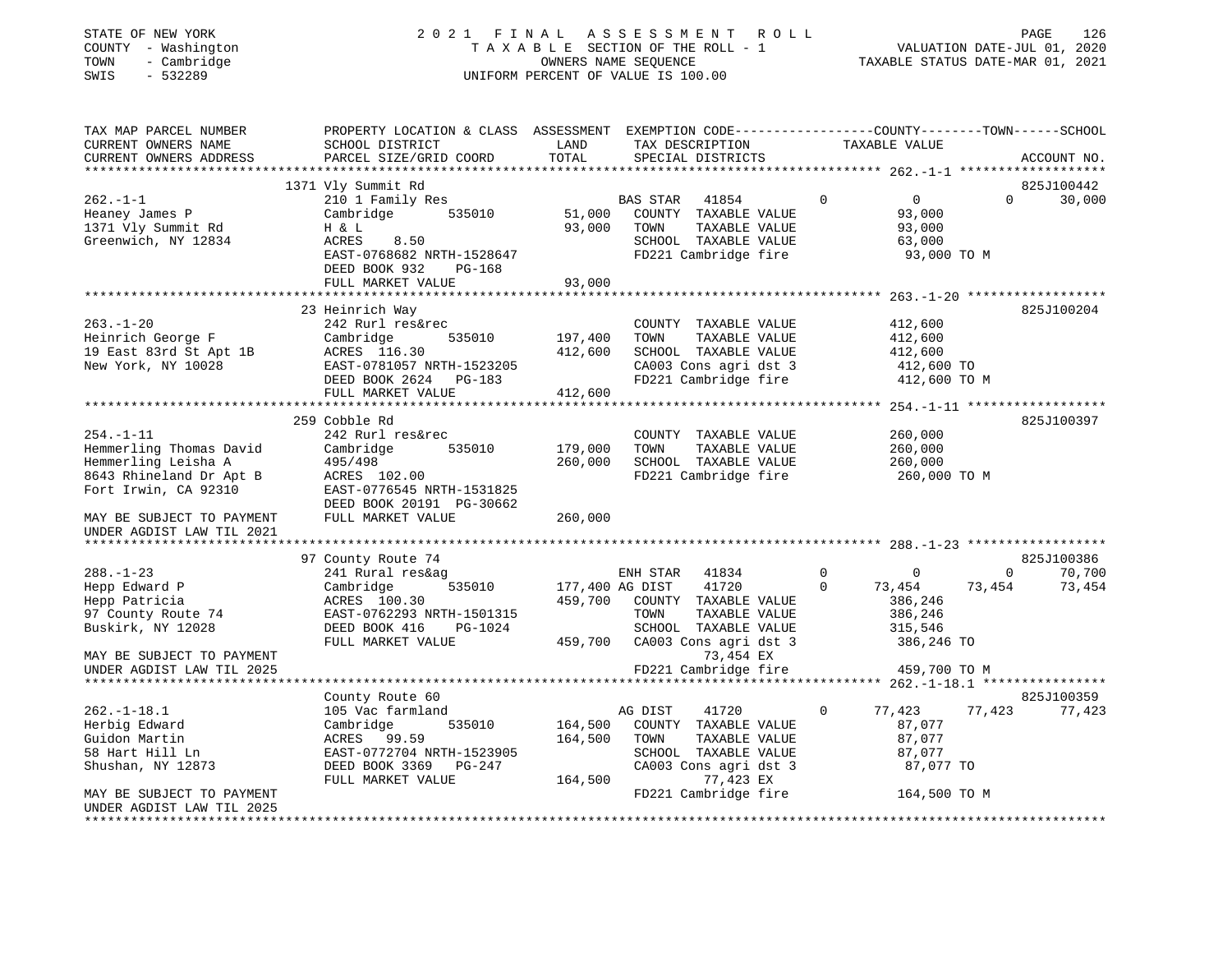#### STATE OF NEW YORK 2 0 2 1 F I N A L A S S E S S M E N T R O L L PAGE 127 COUNTY - Washington T A X A B L E SECTION OF THE ROLL - 1 VALUATION DATE-JUL 01, 2020 TOWN - Cambridge OWNERS NAME SEQUENCE TAXABLE STATUS DATE-MAR 01, 2021 SWIS - 532289 UNIFORM PERCENT OF VALUE IS 100.00

| TAX MAP PARCEL NUMBER<br>CURRENT OWNERS NAME<br>CURRENT OWNERS ADDRESS<br>*************************                                                                                                                                                                                                 | PROPERTY LOCATION & CLASS ASSESSMENT<br>SCHOOL DISTRICT<br>PARCEL SIZE/GRID COORD                                                                                                                                                                                                                                                                                   | LAND<br>TOTAL              | EXEMPTION CODE-----------------COUNTY-------TOWN------SCHOOL<br>TAX DESCRIPTION<br>SPECIAL DISTRICTS                                                                                                                                                                                                                                                                                                                | TAXABLE VALUE                                                                                                                                                                                                     | ACCOUNT NO.                                                                                                      |
|-----------------------------------------------------------------------------------------------------------------------------------------------------------------------------------------------------------------------------------------------------------------------------------------------------|---------------------------------------------------------------------------------------------------------------------------------------------------------------------------------------------------------------------------------------------------------------------------------------------------------------------------------------------------------------------|----------------------------|---------------------------------------------------------------------------------------------------------------------------------------------------------------------------------------------------------------------------------------------------------------------------------------------------------------------------------------------------------------------------------------------------------------------|-------------------------------------------------------------------------------------------------------------------------------------------------------------------------------------------------------------------|------------------------------------------------------------------------------------------------------------------|
| $279. - 2 - 31.3$<br>Herrington Bryan<br>Herrington William<br>768 Lees Crossing Rd<br>Johnsonville, NY 12094                                                                                                                                                                                       | 350 County Route 74<br>312 Vac w/imprv<br>Cambridge<br>535010<br>Barn & Lot<br>FRNT 164.00 DPTH 173.00<br>EAST-0766475 NRTH-1507125                                                                                                                                                                                                                                 | 1,900<br>11,800            | COUNTY TAXABLE VALUE<br>TOWN<br>TAXABLE VALUE<br>SCHOOL TAXABLE VALUE<br>CA003 Cons agri dst 3<br>FD221 Cambridge fire                                                                                                                                                                                                                                                                                              | 11,800<br>11,800<br>11,800<br>11,800 TO<br>11,800 TO M                                                                                                                                                            | 825J100235                                                                                                       |
|                                                                                                                                                                                                                                                                                                     | DEED BOOK 3023<br>PG-324<br>FULL MARKET VALUE                                                                                                                                                                                                                                                                                                                       | 11,800                     |                                                                                                                                                                                                                                                                                                                                                                                                                     |                                                                                                                                                                                                                   |                                                                                                                  |
| $270. - 1 - 24$<br>Herrington Donald J<br>Herrington Debra A<br>475 Center Cambridge Rd<br>Cambridge, NY 12816                                                                                                                                                                                      | 475 Center Cambridge Rd<br>210 1 Family Res<br>Cambridge<br>535010<br>ACRES<br>4.41<br>EAST-0765861 NRTH-1516684<br>DEED BOOK 752<br>PG-168<br>FULL MARKET VALUE                                                                                                                                                                                                    | 39,500<br>71,400<br>71,400 | COUNTY TAXABLE VALUE<br>TAXABLE VALUE<br>TOWN<br>SCHOOL TAXABLE VALUE<br>FD221 Cambridge fire                                                                                                                                                                                                                                                                                                                       | 71,400<br>71,400<br>71,400<br>71,400 TO M                                                                                                                                                                         | 825L100440                                                                                                       |
|                                                                                                                                                                                                                                                                                                     |                                                                                                                                                                                                                                                                                                                                                                     |                            |                                                                                                                                                                                                                                                                                                                                                                                                                     |                                                                                                                                                                                                                   |                                                                                                                  |
| $288. - 1 - 24.4$<br>Herrington Eleanor M -LE-<br>Herrington Bryan M<br>768 Lees Crossing Rd<br>Johnsonville, NY 12094-1815<br>MAY BE SUBJECT TO PAYMENT<br>UNDER AGDIST LAW TIL 2025<br>$270. - 1 - 15$<br>Herrington Howard<br>Herrington Susan<br>515 Center Cambridge Rd<br>Cambridge, NY 12816 | 768 Lees Crossing Rd<br>241 Rural res&ag<br>535010<br>Cambridge<br>Life Estate Eleanor Herri<br>1819/30<br>ACRES<br>35.00<br>EAST-0763284 NRTH-1502972<br>DEED BOOK 1819<br>PG-29<br>FULL MARKET VALUE<br>515 Center Cambridge Rd<br>242 Rurl res&rec<br>Cambridge<br>535010<br>2011 SCAR<br>ACRES<br>14.66<br>EAST-0766671 NRTH-1517336<br>DEED BOOK 526<br>PG-260 | 210,800<br>282,000         | 70 PCT OF VALUE USED FOR EXEMPTION PURPOSES<br>AGED-ALL<br>41800<br>95,800 BAS STAR<br>41854<br>210,800 AG DIST<br>41720<br>COUNTY TAXABLE VALUE<br>TOWN<br>TAXABLE VALUE<br>SCHOOL TAXABLE VALUE<br>CA003 Cons agri dst 3<br>39,242 EX<br>FD221 Cambridge fire<br>41720<br>AG DIST<br>63,300 BAS STAR<br>41854<br>COUNTY TAXABLE VALUE<br>TOWN<br>TAXABLE VALUE<br>TAXABLE VALUE<br>SCHOOL<br>FD221 Cambridge fire | 73,780<br>0<br>$\Omega$<br>$\Omega$<br>39,242<br>0<br>97,778<br>97,778<br>67,778<br>171,558 TO<br>210,800 TO M<br>$\mathbf 0$<br>7,041<br>$\mathbf 0$<br>$\circ$<br>274,959<br>274,959<br>244,959<br>282,000 TO M | 73,780<br>73,780<br>30,000<br>$\Omega$<br>39,242<br>39,242<br>825J100639<br>7,041<br>7,041<br>$\Omega$<br>30,000 |
| MAY BE SUBJECT TO PAYMENT<br>UNDER AGDIST LAW TIL 2025                                                                                                                                                                                                                                              | FULL MARKET VALUE                                                                                                                                                                                                                                                                                                                                                   | 282,000                    |                                                                                                                                                                                                                                                                                                                                                                                                                     |                                                                                                                                                                                                                   |                                                                                                                  |
|                                                                                                                                                                                                                                                                                                     | Darwin Rd                                                                                                                                                                                                                                                                                                                                                           |                            |                                                                                                                                                                                                                                                                                                                                                                                                                     |                                                                                                                                                                                                                   | 825J100216                                                                                                       |
| $270. - 1 - 13$<br>Herrington Howard P<br>Herrington Susan E<br>515 Center Cambridge Rd<br>Cambridge, NY 12816                                                                                                                                                                                      | 322 Rural vac>10<br>Cambridge<br>535010<br>Vacant Lot<br>ACRES<br>11.20<br>EAST-0766042 NRTH-1517609<br>DEED BOOK 755<br>$PG-123$                                                                                                                                                                                                                                   | 41,300<br>41,300           | AG DIST<br>41720<br>COUNTY TAXABLE VALUE<br>TOWN<br>TAXABLE VALUE<br>SCHOOL TAXABLE VALUE<br>FD221 Cambridge fire                                                                                                                                                                                                                                                                                                   | 36,106<br>0<br>5,194<br>5,194<br>5,194<br>41,300 TO M                                                                                                                                                             | 36,106<br>36,106                                                                                                 |
| MAY BE SUBJECT TO PAYMENT<br>UNDER AGDIST LAW TIL 2025                                                                                                                                                                                                                                              | FULL MARKET VALUE                                                                                                                                                                                                                                                                                                                                                   | 41,300                     |                                                                                                                                                                                                                                                                                                                                                                                                                     |                                                                                                                                                                                                                   |                                                                                                                  |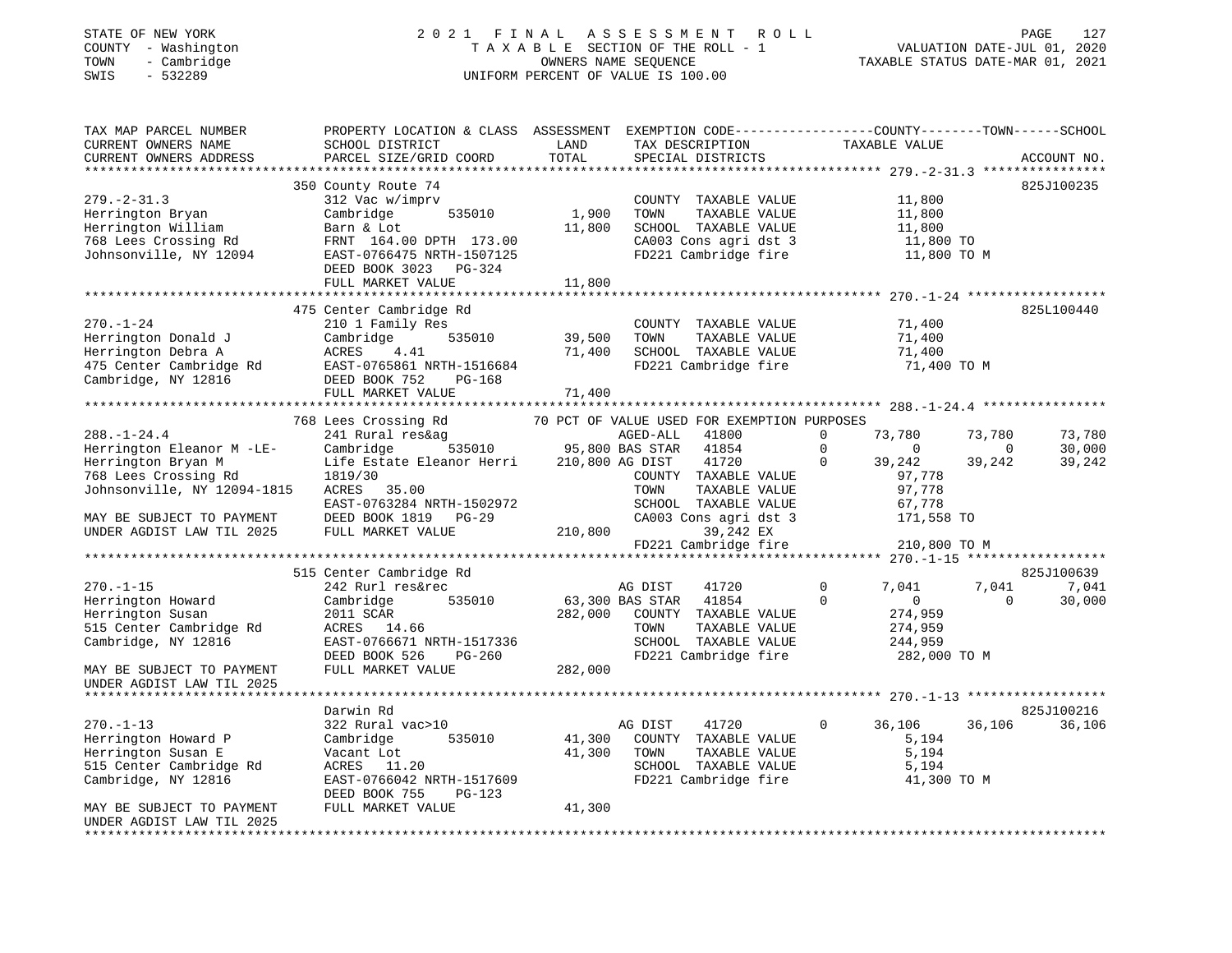#### STATE OF NEW YORK 2 0 2 1 F I N A L A S S E S S M E N T R O L L PAGE 128 COUNTY - Washington T A X A B L E SECTION OF THE ROLL - 1 VALUATION DATE-JUL 01, 2020 TOWN - Cambridge OWNERS NAME SEQUENCE TAXABLE STATUS DATE-MAR 01, 2021 SWIS - 532289 UNIFORM PERCENT OF VALUE IS 100.00UNIFORM PERCENT OF VALUE IS 100.00

| TAX MAP PARCEL NUMBER<br>CURRENT OWNERS NAME<br>CURRENT OWNERS ADDRESS                                          | PROPERTY LOCATION & CLASS ASSESSMENT EXEMPTION CODE---------------COUNTY-------TOWN-----SCHOOL<br>SCHOOL DISTRICT<br>PARCEL SIZE/GRID COORD                                                                         | LAND<br>TOTAL                             | TAX DESCRIPTION<br>SPECIAL DISTRICTS                                                                                       | TAXABLE VALUE                                                                                                 | ACCOUNT NO.                               |
|-----------------------------------------------------------------------------------------------------------------|---------------------------------------------------------------------------------------------------------------------------------------------------------------------------------------------------------------------|-------------------------------------------|----------------------------------------------------------------------------------------------------------------------------|---------------------------------------------------------------------------------------------------------------|-------------------------------------------|
| $288. - 1 - 24.3$<br>Herrington Tyler<br>Herrington Nicole A<br>137 County Route 74<br>Buskirk, NY 12057        | 137 County Route 74<br>210 1 Family Res<br>535010<br>Cambridge<br>H & L<br><b>ACRES</b><br>3.20<br>EAST-0764188 NRTH-1502155<br>DEED BOOK 3324 PG-153<br>FULL MARKET VALUE<br>************************************* | 38,000<br>82,000<br>82,000<br>*********** | COUNTY TAXABLE VALUE<br>TAXABLE VALUE<br>TOWN<br>SCHOOL TAXABLE VALUE<br>CA003 Cons agri dst 3<br>FD221 Cambridge fire     | 82,000<br>82,000<br>82,000<br>82,000 TO<br>82,000 TO M<br>********************************** 262.-2-12.4 **** | 825J102008                                |
| $262 - 2 - 12.4$<br>Herrington William F<br>English Patricia<br>768 Lee's Crossing Rd<br>Johnsonville, NY 12094 | English Rd<br>314 Rural vac<10<br>Cambridge<br>535010<br>Lot 3<br>ACRES<br>4.70<br>EAST-0776547 NRTH-1526348<br>DEED BOOK 3436 PG-277<br>FULL MARKET VALUE                                                          | 18,000<br>18,000<br>18,000                | COUNTY TAXABLE VALUE<br>TOWN<br>TAXABLE VALUE<br>SCHOOL TAXABLE VALUE<br>CA003 Cons agri dst 3<br>FD221 Cambridge fire     | 18,000<br>18,000<br>18,000<br>18,000 TO<br>18,000 TO M                                                        |                                           |
| $262. - 1 - 10$<br>Hersey Jacqualyne A LE<br>Hersey Christopher J<br>418 County Route 60<br>Cambridge, NY 12816 | 418 County Route 60<br>242 Rurl res&rec<br>535010<br>Cambridge<br>Η&l<br>ACRES 10.26<br>EAST-0773807 NRTH-1527557<br>DEED BOOK 1918 PG-156<br>FULL MARKET VALUE                                                     | 65,400 ENH STAR<br>181,400<br>181,400     | VETWAR CTS 41120<br>41834<br>COUNTY TAXABLE VALUE<br>TOWN<br>TAXABLE VALUE<br>SCHOOL TAXABLE VALUE<br>FD221 Cambridge fire | $\mathbf 0$<br>27,210<br>27,000<br>$\Omega$<br>$\mathbf{0}$<br>154,190<br>154,400<br>104,700<br>181,400 TO M  | 825J100395<br>6,000<br>70,700<br>$\Omega$ |
| $255.14 - 3 - 19$<br>Hewitt Benjamin J<br>Hewitt Alissa A<br>79 State Route 372<br>Cambridge, NY 12816          | 79 State Route 372<br>283 Res w/Comuse<br>Cambridge<br>535010<br>H & L<br>ACRES<br>$0.50$ BANK<br>998<br>EAST-0786100 NRTH-1532312<br>DEED BOOK 3298 PG-11<br>FULL MARKET VALUE                                     | 26,700<br>180,000<br>180,000              | <b>BAS STAR</b><br>41854<br>COUNTY TAXABLE VALUE<br>TAXABLE VALUE<br>TOWN<br>SCHOOL TAXABLE VALUE<br>FD221 Cambridge fire  | $\mathbf 0$<br>$\overline{0}$<br>180,000<br>180,000<br>150,000<br>180,000 TO M                                | 825J100194<br>$\Omega$<br>30,000          |
| $246. - 1 - 32.2$<br>Hewlett Patrick B<br>Hewlett Elizabeth A<br>399 Petteys Rd<br>Greenwich, NY 12834          | 399 Petteys Rd<br>242 Rurl res&rec<br>Greenwich<br>533401<br>H & L<br>Lot 1<br>11.13<br>ACRES<br>EAST-0770693 NRTH-1543957<br>DEED BOOK 3034 PG-142<br>FULL MARKET VALUE                                            | 60,300<br>222,500<br>222,500              | COUNTY TAXABLE VALUE<br>TAXABLE VALUE<br>TOWN<br>SCHOOL TAXABLE VALUE<br>CA003 Cons agri dst 3<br>FD221 Cambridge fire     | 222,500<br>222,500<br>222,500<br>222,500 TO<br>222,500 TO M                                                   | 825J102011                                |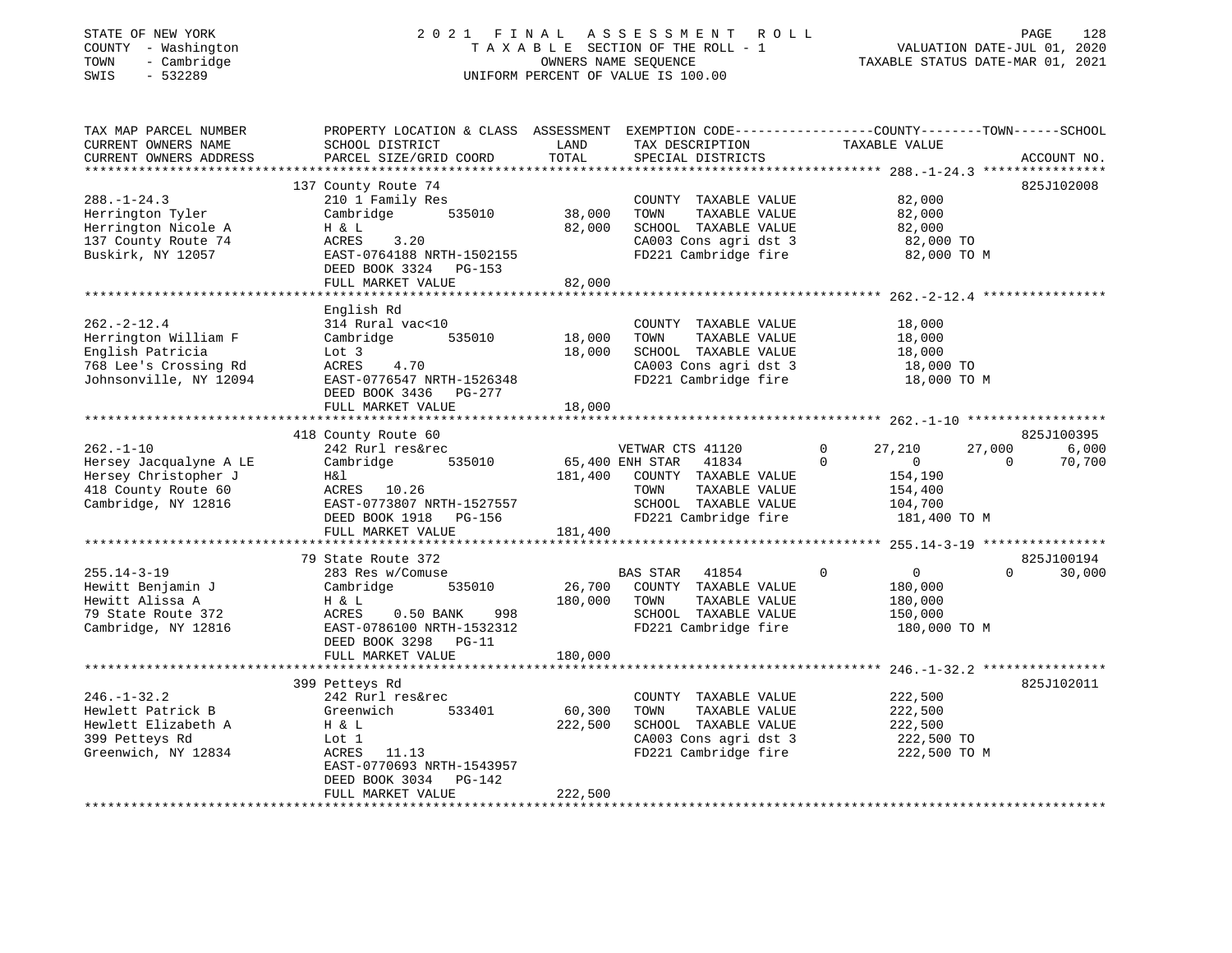#### STATE OF NEW YORK 2 0 2 1 F I N A L A S S E S S M E N T R O L L PAGE 129 COUNTY - Washington T A X A B L E SECTION OF THE ROLL - 1 VALUATION DATE-JUL 01, 2020 TOWN - Cambridge OWNERS NAME SEQUENCE TAXABLE STATUS DATE-MAR 01, 2021 SWIS - 532289 UNIFORM PERCENT OF VALUE IS 100.00UNIFORM PERCENT OF VALUE IS 100.00

| TAX MAP PARCEL NUMBER      | PROPERTY LOCATION & CLASS ASSESSMENT |         | EXEMPTION CODE-----------------COUNTY-------TOWN------SCHOOL |                               |                    |
|----------------------------|--------------------------------------|---------|--------------------------------------------------------------|-------------------------------|--------------------|
| CURRENT OWNERS NAME        | SCHOOL DISTRICT                      | LAND    | TAX DESCRIPTION                                              | TAXABLE VALUE                 |                    |
| CURRENT OWNERS ADDRESS     | PARCEL SIZE/GRID COORD               | TOTAL   | SPECIAL DISTRICTS                                            |                               | ACCOUNT NO.        |
| ************************** |                                      |         |                                                              |                               |                    |
|                            | 5 Rogers Ln Ext                      |         |                                                              |                               | 825J100551         |
| $271. - 2 - 1$             | 210 1 Family Res                     |         | <b>BAS STAR</b><br>41854                                     | $\mathbf 0$<br>$\overline{0}$ | $\Omega$<br>30,000 |
| Holcomb Roger              | 535010<br>Cambridge                  | 25,600  | COUNTY TAXABLE VALUE                                         | 114,300                       |                    |
| Vogel-Holcomb Karel        | H & L                                | 114,300 | TOWN<br>TAXABLE VALUE                                        | 114,300                       |                    |
| 5 Rogers Lane Ext          | ACRES<br>0.79                        |         | SCHOOL TAXABLE VALUE                                         | 84,300                        |                    |
| Cambridge, NY 12816        | EAST-0771939 NRTH-1518353            |         | FD221 Cambridge fire                                         | 114,300 TO M                  |                    |
|                            | DEED BOOK 911<br>PG-168              |         |                                                              |                               |                    |
|                            | FULL MARKET VALUE                    | 114,300 |                                                              |                               |                    |
|                            |                                      |         |                                                              |                               |                    |
|                            | 739 Turnpike Rd                      |         |                                                              |                               |                    |
| $272. - 2 - 6.1$           | 240 Rural res                        |         | BAS STAR<br>41854                                            | $\Omega$<br>$\Omega$          | 30,000<br>0        |
| Hommel Jeffrey A           | Cambridge<br>535010                  |         | 65,400 AGRI-D IND 41730                                      | $\Omega$<br>24,764            | 24,764<br>24,764   |
| Hommel Lisa J              | ACRES 12.72                          | 251,700 | COUNTY TAXABLE VALUE                                         | 226,936                       |                    |
| 739 Turnpike Rd            | EAST-0788988 NRTH-1519069            |         | TOWN<br>TAXABLE VALUE                                        | 226,936                       |                    |
| Eagle Bridge, NY 12057     | DEED BOOK 706<br>$PG-85$             |         | SCHOOL TAXABLE VALUE                                         | 196,936                       |                    |
|                            | FULL MARKET VALUE                    | 251,700 | FD221 Cambridge fire                                         | 251,700 TO M                  |                    |
| MAY BE SUBJECT TO PAYMENT  |                                      |         |                                                              |                               |                    |
| UNDER AGDIST LAW TIL 2028  |                                      |         |                                                              |                               |                    |
|                            |                                      |         |                                                              |                               |                    |
|                            | 721 Turnpike Rd                      |         |                                                              |                               | 825J100400         |
| $272. - 2 - 6$             | 210 1 Family Res                     |         | AGRI-D IND 41730                                             | 11,312<br>$\Omega$            | 11,312<br>11,312   |
| Hommel John H              | Cambridge<br>535010                  |         | 42,400 BAS STAR<br>41854                                     | $\Omega$<br>$\mathbf{0}$      | $\Omega$<br>30,000 |
| Hommel June                | House & Lot                          | 179,000 | COUNTY TAXABLE VALUE                                         | 167,688                       |                    |
| 721 Turnpike Rd            | ACRES<br>4.67                        |         | TOWN<br>TAXABLE VALUE                                        | 167,688                       |                    |
| Eagle Bridge, NY 12057     | EAST-0789379 NRTH-1518520            |         | SCHOOL TAXABLE VALUE                                         | 137,688                       |                    |
|                            | DEED BOOK 20200 PG-707               |         | FD221 Cambridge fire                                         | 179,000 TO M                  |                    |
| MAY BE SUBJECT TO PAYMENT  | FULL MARKET VALUE                    | 179,000 |                                                              |                               |                    |
| UNDER AGDIST LAW TIL 2028  |                                      |         |                                                              |                               |                    |
|                            |                                      |         |                                                              |                               |                    |
|                            | Turnpike Rd                          |         |                                                              |                               |                    |
| $272. - 2 - 6.2$           | 322 Rural vac>10                     |         | AGRI-D IND 41730                                             | 18,613<br>0                   | 18,613<br>18,613   |
| Hommel John H              | Cambridge<br>535010                  | 47,200  | COUNTY TAXABLE VALUE                                         | 28,587                        |                    |
| Hommel June                | Land                                 | 47,200  | TAXABLE VALUE<br>TOWN                                        | 28,587                        |                    |
| 721 Turnpike Rd            | ACRES<br>10.09                       |         | SCHOOL TAXABLE VALUE                                         | 28,587                        |                    |
| Eagle Bridge, NY 12057     | EAST-0788878 NRTH-1518449            |         | FD221 Cambridge fire                                         |                               | 47,200 TO M        |
|                            | DEED BOOK 20200 PG-706               |         |                                                              |                               |                    |
| MAY BE SUBJECT TO PAYMENT  | FULL MARKET VALUE                    | 47,200  |                                                              |                               |                    |
| UNDER AGDIST LAW TIL 2028  |                                      |         |                                                              |                               |                    |
|                            |                                      |         |                                                              |                               |                    |
|                            | 174 English Rd                       |         |                                                              |                               |                    |
| $262 - 2 - 12.3$           | 322 Rural vac>10<br>535010           |         | COUNTY TAXABLE VALUE<br>TOWN                                 | 102,500                       |                    |
| Honig Renee                | Cambridge                            | 102,500 | TAXABLE VALUE                                                | 102,500                       |                    |
| 215 SE Spanish Trl         | Lot 2<br>ACRES<br>30.00              | 102,500 | SCHOOL TAXABLE VALUE                                         | 102,500                       |                    |
| Boca Raton, FL 33432       | EAST-0777470 NRTH-1526634            |         | CA003 Cons agri dst 3<br>FD221 Cambridge fire                | 102,500 TO<br>102,500 TO M    |                    |
|                            | DEED BOOK 20210 PG-139               |         |                                                              |                               |                    |
|                            | FULL MARKET VALUE                    | 102,500 |                                                              |                               |                    |
|                            |                                      |         |                                                              |                               |                    |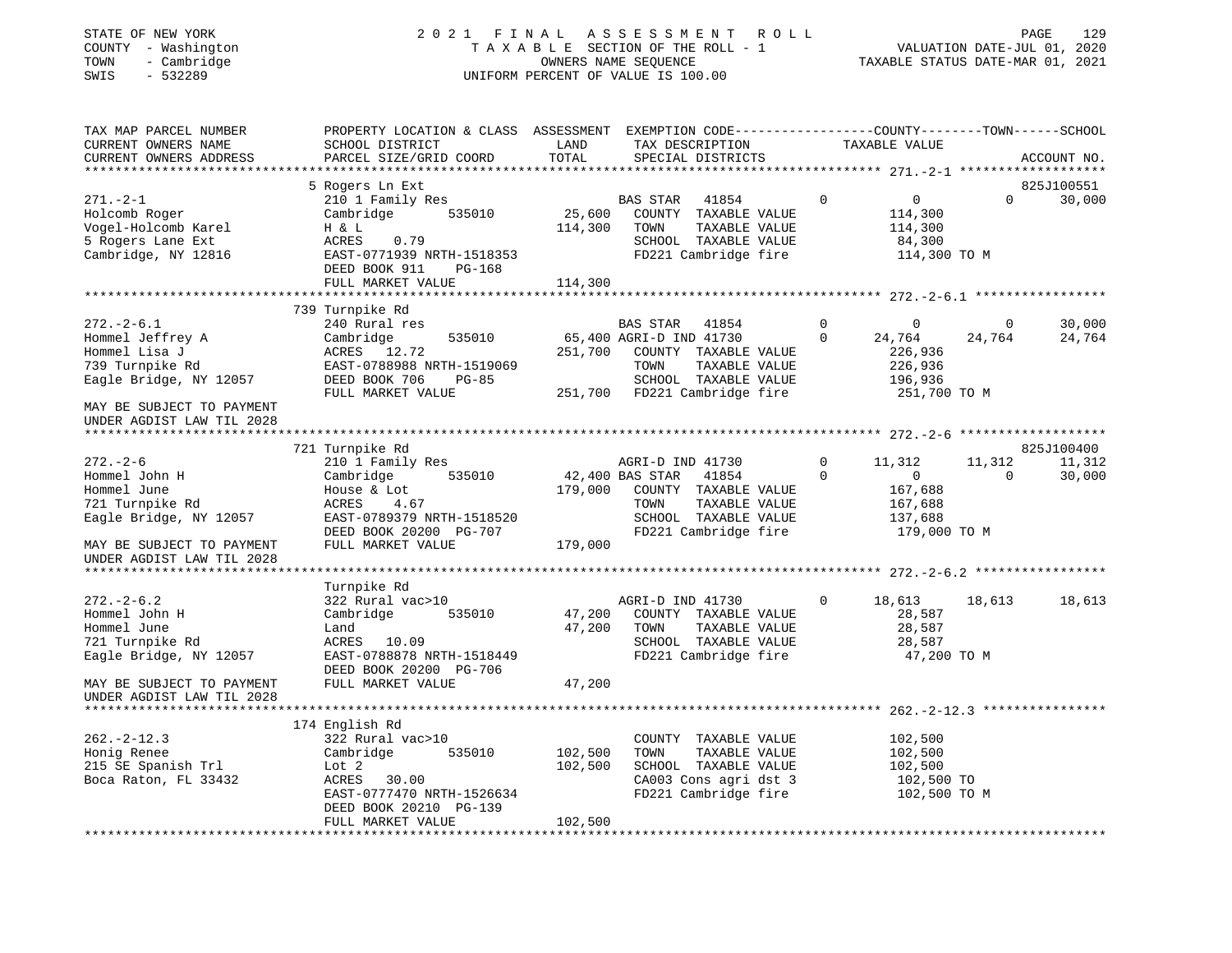#### STATE OF NEW YORK 2 0 2 1 F I N A L A S S E S S M E N T R O L L PAGE 130 COUNTY - Washington T A X A B L E SECTION OF THE ROLL - 1 VALUATION DATE-JUL 01, 2020 TOWN - Cambridge OWNERS NAME SEQUENCE TAXABLE STATUS DATE-MAR 01, 2021 SWIS - 532289 UNIFORM PERCENT OF VALUE IS 100.00

| TAX MAP PARCEL NUMBER<br>CURRENT OWNERS NAME<br>CURRENT OWNERS ADDRESS                                                                                            | PROPERTY LOCATION & CLASS ASSESSMENT<br>SCHOOL DISTRICT<br>PARCEL SIZE/GRID COORD                                                                              | LAND<br>TOTAL                | EXEMPTION CODE-----------------COUNTY-------TOWN------SCHOOL<br>TAX DESCRIPTION<br>SPECIAL DISTRICTS                                               | TAXABLE VALUE                                                                                    | ACCOUNT NO.                              |
|-------------------------------------------------------------------------------------------------------------------------------------------------------------------|----------------------------------------------------------------------------------------------------------------------------------------------------------------|------------------------------|----------------------------------------------------------------------------------------------------------------------------------------------------|--------------------------------------------------------------------------------------------------|------------------------------------------|
| ***********************                                                                                                                                           |                                                                                                                                                                |                              |                                                                                                                                                    |                                                                                                  |                                          |
|                                                                                                                                                                   | 8 Dr Brown Ln                                                                                                                                                  |                              |                                                                                                                                                    |                                                                                                  | 825J102031                               |
| $255. - 1 - 20.1$<br>Honyoust David<br>8 Dr Brown Ln<br>Cambridge, NY 12816                                                                                       | 210 1 Family Res<br>Cambridge<br>535010<br>H & L<br>Lot 1<br>ACRES<br>4.10                                                                                     | 38,500<br>240,000            | 41854<br>BAS STAR<br>COUNTY TAXABLE VALUE<br>TOWN<br>TAXABLE VALUE<br>SCHOOL TAXABLE VALUE<br>CA005 Cons agri dst 5                                | $\Omega$<br>$\overline{0}$<br>240,000<br>240,000<br>210,000<br>240,000 TO                        | $\Omega$<br>30,000                       |
|                                                                                                                                                                   | EAST-0783687 NRTH-1535217<br>DEED BOOK 826<br>$PG-268$<br>FULL MARKET VALUE                                                                                    | 240,000                      | FD221 Cambridge fire                                                                                                                               | 240,000 TO M                                                                                     |                                          |
|                                                                                                                                                                   |                                                                                                                                                                |                              | ********************************* 255.-1-20.9                                                                                                      |                                                                                                  |                                          |
| $255. - 1 - 20.9$<br>Honyoust David W<br>8 Dr Brown Ln<br>Cambridge, NY 12816                                                                                     | State Route 372<br>314 Rural vac<10<br>535010<br>Cambridge<br>$1$ ot $2$<br>ACRES<br>4.79<br>EAST-0783660 NRTH-1535620<br>DEED BOOK 826<br>$PG-268$            | 28,000<br>28,000             | COUNTY TAXABLE VALUE<br>TOWN<br>TAXABLE VALUE<br>SCHOOL TAXABLE VALUE<br>CA005 Cons agri dst 5<br>FD221 Cambridge fire                             | 28,000<br>28,000<br>28,000<br>28,000 TO<br>28,000 TO M                                           |                                          |
|                                                                                                                                                                   | FULL MARKET VALUE                                                                                                                                              | 28,000                       |                                                                                                                                                    |                                                                                                  |                                          |
|                                                                                                                                                                   |                                                                                                                                                                |                              |                                                                                                                                                    |                                                                                                  |                                          |
|                                                                                                                                                                   | 475 County Route 59                                                                                                                                            |                              |                                                                                                                                                    |                                                                                                  | 825J100348                               |
| $279. - 2 - 9$<br>Honyoust Delshay<br>475 County Route 59<br>Buskirk, NY 12028                                                                                    | 210 1 Family Res<br>535010<br>Cambridge<br>H & L<br>4.55<br>ACRES<br>EAST-0769997 NRTH-1509209<br>DEED BOOK 3267 PG-221<br>FULL MARKET VALUE                   | 43,800<br>197,600<br>197,600 | <b>BAS STAR</b><br>41854<br>COUNTY TAXABLE VALUE<br>TAXABLE VALUE<br>TOWN<br>SCHOOL TAXABLE VALUE<br>CA003 Cons agri dst 3<br>FD221 Cambridge fire | $\mathbf 0$<br>$\overline{0}$<br>197,600<br>197,600<br>167,600<br>197,600 TO<br>197,600 TO M     | $\Omega$<br>30,000                       |
|                                                                                                                                                                   |                                                                                                                                                                |                              |                                                                                                                                                    |                                                                                                  |                                          |
| $270. - 1 - 4$<br>Horton Raymond Earl<br>Horton Donna Marie<br>53 Horton Rd<br>Cambridge, NY 12816                                                                | 926 County Route 74<br>270 Mfg housing<br>535010<br>Cambridge<br>Lot & Tra<br>FRNT 195.00 DPTH 222.00<br>EAST-0764648 NRTH-1520756<br>DEED BOOK 3380<br>PG-176 | 24,700<br>53,300             | COUNTY TAXABLE VALUE<br>TAXABLE VALUE<br>TOWN<br>SCHOOL TAXABLE VALUE<br>CA003 Cons agri dst 3<br>FD221 Cambridge fire                             | 53,300<br>53,300<br>53,300<br>53,300 TO<br>53,300 TO M                                           | 825J100361                               |
|                                                                                                                                                                   | FULL MARKET VALUE                                                                                                                                              | 53,300                       |                                                                                                                                                    |                                                                                                  |                                          |
|                                                                                                                                                                   | ************************<br>53 Horton Rd                                                                                                                       |                              |                                                                                                                                                    |                                                                                                  | 825J100404                               |
| $270. - 1 - 6$<br>Horton Robert Trustee<br>Horton Income Only Irrev Trust multiple residences<br>53 Horton Rd<br>Cambridge, NY 12816<br>MAY BE SUBJECT TO PAYMENT | 112 Dairy farm<br>Cambridge<br>535010<br>573/174<br>ACRES 331.20<br>EAST-0766187 NRTH-1521191<br>DEED BOOK 20210 PG-862                                        | 447,500 AG DIST<br>983,500   | ENH STAR<br>41834<br>41720<br>COUNTY TAXABLE VALUE<br>TOWN<br>TAXABLE VALUE<br>SCHOOL TAXABLE VALUE<br>CA003 Cons agri dst 3<br>169,728 EX         | $\mathbf 0$<br>$\mathbf 0$<br>$\Omega$<br>169,728<br>813,772<br>813,772<br>743,072<br>813,772 TO | $\Omega$<br>70,700<br>169,728<br>169,728 |
| UNDER AGDIST LAW TIL 2025                                                                                                                                         | FULL MARKET VALUE                                                                                                                                              |                              | 983,500 FD221 Cambridge fire                                                                                                                       | 983,500 TO M                                                                                     |                                          |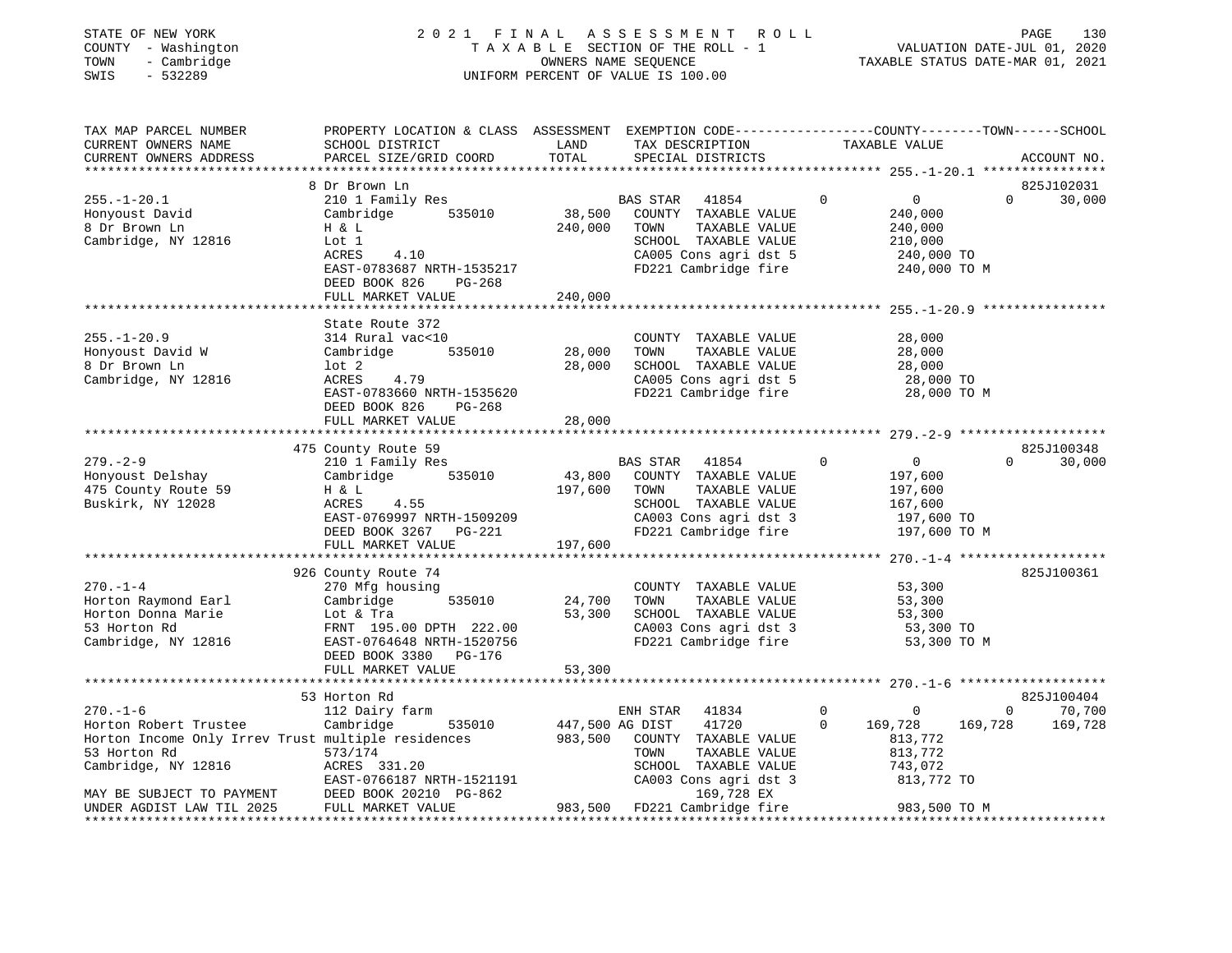| TATE OF NEW YORK |  |                    |
|------------------|--|--------------------|
|                  |  | OUNTY - Washington |
| 'OWN             |  | - Cambridge        |
|                  |  | ------             |

#### STATE OF NEW YORK 2 0 2 1 F I N A L A S S E S S M E N T R O L L PAGE 131 COUNTY - Washington T A X A B L E SECTION OF THE ROLL - 1 VALUATION DATE-JUL 01, 2020 TOWN - Cambridge OWNERS NAME SEQUENCE TAXABLE STATUS DATE-MAR 01, 2021 SWIS - 532289 UNIFORM PERCENT OF VALUE IS 100.00

| TAX MAP PARCEL NUMBER<br>CURRENT OWNERS NAME | PROPERTY LOCATION & CLASS ASSESSMENT<br>SCHOOL DISTRICT | LAND<br>TOTAL                 | EXEMPTION CODE-----------------COUNTY-------TOWN------SCHOOL<br>TAX DESCRIPTION | TAXABLE VALUE                                |                                |
|----------------------------------------------|---------------------------------------------------------|-------------------------------|---------------------------------------------------------------------------------|----------------------------------------------|--------------------------------|
| CURRENT OWNERS ADDRESS                       | PARCEL SIZE/GRID COORD                                  |                               | SPECIAL DISTRICTS                                                               |                                              | ACCOUNT NO.                    |
|                                              | 73 Darwin Rd                                            |                               |                                                                                 |                                              | 825J100951                     |
| $270. -1 - 7.1$                              | 210 1 Family Res                                        |                               | COUNTY TAXABLE VALUE                                                            | 89,900                                       |                                |
| Horton Robert Trustee                        | Cambridge 535010                                        | 27,100                        | TAXABLE VALUE<br>TOWN                                                           | 89,900                                       |                                |
| Horton Income Only Irrev Trust H & L         |                                                         | 89,900                        | SCHOOL TAXABLE VALUE                                                            | 89,900                                       |                                |
| 53 Horton Rd<br>FRNT<br>ACRES                | FRNT 335.00 DPTH 133.00                                 |                               | CA003 Cons agri dst 3                                                           | 89,900 TO                                    |                                |
| Cambridge, NY 12816                          | 0.66                                                    |                               | FD221 Cambridge fire                                                            | 89,900 TO M                                  |                                |
|                                              | EAST-0768552 NRTH-1520463                               |                               |                                                                                 |                                              |                                |
|                                              | DEED BOOK 20210 PG-861                                  |                               |                                                                                 |                                              |                                |
|                                              | FULL MARKET VALUE                                       | 89,900<br>* * * * * * * * * * |                                                                                 | ********************** 270.-1-8.1 ********** |                                |
|                                              | 11 Horton Rd                                            |                               |                                                                                 |                                              |                                |
| $270. - 1 - 8.1$                             | 241 Rural res&ag                                        |                               | BAS STAR<br>41854                                                               | $\overline{0}$<br>$\overline{0}$             | 30,000<br>$\circ$              |
| Horton Robert Trustee                        | 535010<br>Cambridge                                     |                               | 41720<br>110,800 AG DIST                                                        | $\mathbf 0$<br>48,374                        | 48,374<br>48,374               |
| Horton Income Only Irrev Trust ACRES 47.02   |                                                         | 190,800                       | COUNTY TAXABLE VALUE                                                            | 142,426                                      |                                |
| 53 Horton Rd                                 | EAST-0766387 NRTH-1519210<br>DEED BOOK 20210 PG-863     |                               | TOWN<br>TAXABLE VALUE                                                           | 142,426                                      |                                |
| Cambridge, NY 12816                          |                                                         |                               | SCHOOL TAXABLE VALUE                                                            | 112,426                                      |                                |
|                                              | FULL MARKET VALUE                                       |                               | 190,800 CA003 Cons agri dst 3                                                   | 142,426 TO                                   |                                |
| MAY BE SUBJECT TO PAYMENT                    |                                                         |                               | 48,374 EX                                                                       |                                              |                                |
| UNDER AGDIST LAW TIL 2025                    |                                                         |                               | FD221 Cambridge fire                                                            | 190,800 TO M                                 |                                |
|                                              |                                                         |                               |                                                                                 |                                              |                                |
| $270. - 1 - 26.2$                            | Darwin Rd<br>105 Vac farmland                           |                               | AG DIST<br>41720                                                                | $\circ$<br>34,046                            | 825J100848<br>34,046<br>34,046 |
| Horton Robert Trustee                        | Cambridge 535010                                        | 36,700                        | COUNTY TAXABLE VALUE                                                            | 2,654                                        |                                |
| Horton Income Only Irrev Trust Pasture       |                                                         | 36,700                        | TAXABLE VALUE<br>TOWN                                                           | 2,654                                        |                                |
| 53 Horton Rd                                 | 573/174                                                 |                               | SCHOOL TAXABLE VALUE                                                            | 2,654                                        |                                |
| Cambridge, NY 12816                          | ACRES<br>6.67                                           |                               | CA003 Cons agri dst 3                                                           | 2,654 TO                                     |                                |
|                                              | EAST-0765083 NRTH-1517222                               |                               | 34,046 EX                                                                       |                                              |                                |
| MAY BE SUBJECT TO PAYMENT                    | DEED BOOK 20210 PG-862                                  |                               | FD221 Cambridge fire                                                            | 36,700 TO M                                  |                                |
| UNDER AGDIST LAW TIL 2025                    | FULL MARKET VALUE                                       | 36,700                        |                                                                                 |                                              |                                |
|                                              |                                                         |                               |                                                                                 |                                              |                                |
| $270. - 1 - 28$                              | 1858 Meeting House Rd<br>210 1 Family Res               |                               | COUNTY TAXABLE VALUE                                                            | 98,810                                       | 825J100364                     |
| Houle Gene R Jr                              | Cambridge<br>535010                                     | 42,200                        | TAXABLE VALUE<br>TOWN                                                           | 98,810                                       |                                |
| 1858 Meeting House Rd                        | H & L                                                   | 98,810                        | SCHOOL TAXABLE VALUE                                                            | 98,810                                       |                                |
| Cambridge, NY 12816                          | ACRES<br>6.30                                           |                               | SUNUUL TAXABLE VALUE<br>CA003 Cons agri dst 3                                   | 98,810 TO                                    |                                |
|                                              | EAST-0763857 NRTH-1516812                               |                               | FD221 Cambridge fire                                                            | 98,810 TO M                                  |                                |
|                                              | DEED BOOK 3813 PG-330                                   |                               |                                                                                 |                                              |                                |
|                                              | FULL MARKET VALUE                                       | 98,810                        |                                                                                 |                                              |                                |
|                                              |                                                         |                               |                                                                                 |                                              |                                |
|                                              | 339 County Route 60                                     |                               |                                                                                 |                                              | 825J100350                     |
| $262. - 1 - 25$                              | 242 Rurl res&rec                                        |                               | AG DIST<br>41720                                                                | $\circ$<br>47,403                            | 47,403<br>47,403               |
| Hovish Lawrence                              | 535010<br>Cambridge                                     | 84,000                        | COUNTY TAXABLE VALUE                                                            | 195,097                                      |                                |
| Hovish Erin S<br>339 County Route 60         | lot 1<br>ACRES 26.01                                    | 242,500                       | TAXABLE VALUE<br>TOWN<br>SCHOOL TAXABLE VALUE                                   | 195,097<br>195,097                           |                                |
| Cambridge, NY 12816                          | EAST-0771824 NRTH-1525660                               |                               | FD221 Cambridge fire                                                            | 242,500 TO M                                 |                                |
|                                              | DEED BOOK 3660 PG-288                                   |                               |                                                                                 |                                              |                                |
| MAY BE SUBJECT TO PAYMENT                    | FULL MARKET VALUE                                       | 242,500                       |                                                                                 |                                              |                                |
| UNDER AGDIST LAW TIL 2025                    |                                                         |                               |                                                                                 |                                              |                                |
| *********************                        |                                                         |                               |                                                                                 |                                              |                                |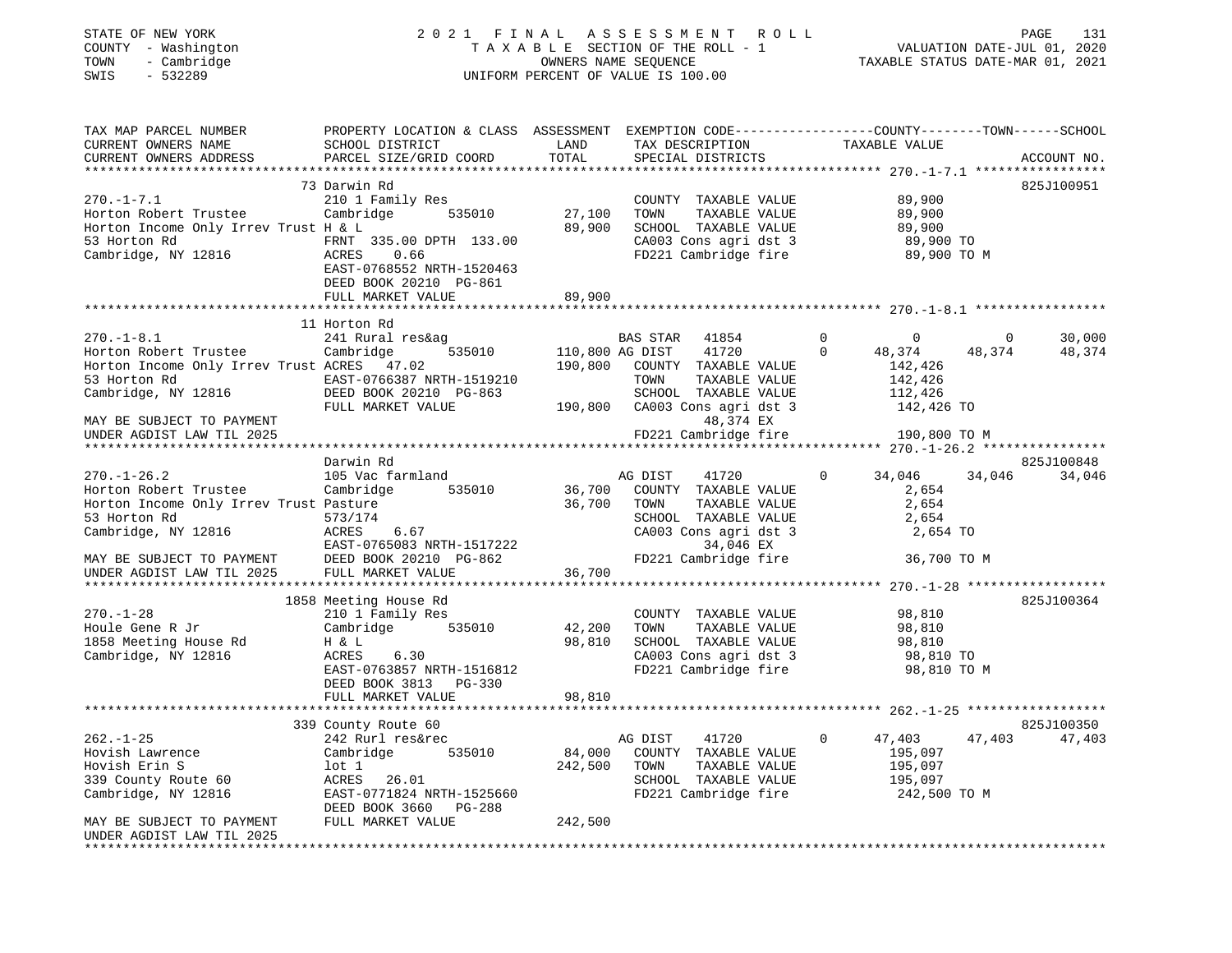STATE OF NEW YORK 2 0 2 1 F I N A L A S S E S S M E N T R O L L PAGE 132COUNTY - Washington T A X A B L E SECTION OF THE ROLL - 1 VALUATION DATE-JUL 01, 2020 TOWN - Cambridge OWNERS NAME SEQUENCE TAXABLE STATUS DATE-MAR 01, 2021 SWIS - 532289 UNIFORM PERCENT OF VALUE IS 100.00TAX MAP PARCEL NUMBER PROPERTY LOCATION & CLASS ASSESSMENT EXEMPTION CODE------------------COUNTY--------TOWN------SCHOOLCURRENT OWNERS NAME SCHOOL DISTRICT AND TAX DESCRIPTION TAXABLE VALUE CURRENT OWNERS ADDRESS PARCEL SIZE/GRID COORD TOTAL SPECIAL DISTRICTS ACCOUNT NO. \*\*\*\*\*\*\*\*\*\*\*\*\*\*\*\*\*\*\*\*\*\*\*\*\*\*\*\*\*\*\*\*\*\*\*\*\*\*\*\*\*\*\*\*\*\*\*\*\*\*\*\*\*\*\*\*\*\*\*\*\*\*\*\*\*\*\*\*\*\*\*\*\*\*\*\*\*\*\*\*\*\*\*\*\*\*\*\*\*\*\*\*\*\*\*\*\*\*\*\*\*\*\* 262.-1-25.1 \*\*\*\*\*\*\*\*\*\*\*\*\*\*\*\* County Route 60 262.-1-25.1 314 Rural vac<10 AG DIST 41720 0 21,450 21,450 21,450 Hovish Lawrence Cambridge 535010 30,800 COUNTY TAXABLE VALUE 9,350 Hovish Erin S lot 2 30,800 TOWN TAXABLE VALUE 9,350 339 County Route 60

| sss county noute or       | nunu<br><u>.</u>               | DCIIOOL IAMADIDI VADOD                                                                                                                                                                                 | - 7, 990                                         |
|---------------------------|--------------------------------|--------------------------------------------------------------------------------------------------------------------------------------------------------------------------------------------------------|--------------------------------------------------|
| Cambridge, NY 12816       | EAST-0772207 NRTH-1525374      | FD221 Cambridge fire                                                                                                                                                                                   | 30,800 TO M                                      |
|                           | DEED BOOK 3660 PG-288          |                                                                                                                                                                                                        |                                                  |
| MAY BE SUBJECT TO PAYMENT | FULL MARKET VALUE              | 30,800                                                                                                                                                                                                 |                                                  |
| UNDER AGDIST LAW TIL 2025 |                                |                                                                                                                                                                                                        |                                                  |
|                           |                                |                                                                                                                                                                                                        |                                                  |
|                           |                                |                                                                                                                                                                                                        |                                                  |
|                           | 540 King Rd                    |                                                                                                                                                                                                        | 825J100710                                       |
| $272. - 1 - 8.1$          | 210 1 Family Res               | ENH STAR<br>41834                                                                                                                                                                                      | $\Omega$<br>$\overline{0}$<br>$\Omega$<br>70,700 |
| Hunt Larry D              | 535010<br>Cambridge            | 49,800 COUNTY TAXABLE VALUE                                                                                                                                                                            | 90,900                                           |
| Hunt Theresa A            | 6.46<br>ACRES                  | 90,900 TOWN<br>TAXABLE VALUE                                                                                                                                                                           | 90,900                                           |
| 540 King Rd               | EAST-0782077 NRTH-1515763      | SCHOOL TAXABLE VALUE                                                                                                                                                                                   | 20,200                                           |
| Buskirk, NY 12028-1204    | DEED BOOK 798                  |                                                                                                                                                                                                        |                                                  |
|                           | FULL MARKET VALUE              |                                                                                                                                                                                                        |                                                  |
|                           |                                |                                                                                                                                                                                                        |                                                  |
|                           | 960 King Rd                    |                                                                                                                                                                                                        | 825J100939                                       |
|                           |                                |                                                                                                                                                                                                        | $\circ$<br>$\Omega$<br>30,000<br>$\overline{0}$  |
| $263. - 2 - 23.1$         | 210 1 Family Res               | BAS STAR<br>41854<br>$\begin{tabular}{lllllllllll} \texttt{535010} & \texttt{BAS STAR} & \texttt{41854} \\ \texttt{535010} & \texttt{40,000} & \texttt{COUNTY} & \texttt{TAXABLE VALUE} \end{tabular}$ |                                                  |
| Hurley Robert             | Cambridge                      |                                                                                                                                                                                                        | 172,800                                          |
| 960 King Rd               | Land & Barn                    | 172,800 TOWN<br>TAXABLE VALUE                                                                                                                                                                          | 172,800                                          |
| Cambridge, NY 12816       | 4.10<br>ACRES                  | SCHOOL TAXABLE VALUE                                                                                                                                                                                   | 142,800                                          |
|                           | EAST-0785178 NRTH-1523509      | CA003 Cons agri dst 3 172,800 TO                                                                                                                                                                       |                                                  |
|                           | DEED BOOK 804<br>$PG-53$       |                                                                                                                                                                                                        | FD221 Cambridge fire 172,800 TO M                |
|                           | FULL MARKET VALUE              | 172,800                                                                                                                                                                                                |                                                  |
|                           |                                |                                                                                                                                                                                                        |                                                  |
|                           | 367 Whiteside Rd               |                                                                                                                                                                                                        | 825J100982                                       |
| $279. - 1 - 6.3$          | 210 1 Family Res               | BAS STAR<br>41854                                                                                                                                                                                      | $\Omega$<br>$\overline{0}$<br>$\Omega$<br>30,000 |
| Hutson Terry L            | Cambridge                      | 29,000 COUNTY TAXABLE VALUE                                                                                                                                                                            |                                                  |
|                           | 535010                         |                                                                                                                                                                                                        | 119,900                                          |
| 367 Whiteside Rd          | H & L                          | 119,900 TOWN<br>TAXABLE VALUE                                                                                                                                                                          | 119,900                                          |
| Johnsonville, NY 12094    | ACRES<br>2.00                  | SCHOOL TAXABLE VALUE                                                                                                                                                                                   | 89,900                                           |
|                           | EAST-0764601 NRTH-1512553      |                                                                                                                                                                                                        | CA003 Cons agri dst 3 119,900 TO                 |
|                           | DEED BOOK 606<br>$PG-233$      | FD221 Cambridge fire                                                                                                                                                                                   | 119,900 TO M                                     |
|                           | FULL MARKET VALUE              | 119,900                                                                                                                                                                                                |                                                  |
|                           |                                |                                                                                                                                                                                                        |                                                  |
|                           | 117 Petteys Rd                 |                                                                                                                                                                                                        | 825J100338                                       |
| $246. - 1 - 39.1$         | 242 Rurl res&rec               | AG DIST<br>41720                                                                                                                                                                                       | $\overline{0}$<br>61,195<br>61,195<br>61,195     |
| Idleman Sara S            | Greenwich                      | 533401 94,900 COUNTY TAXABLE VALUE                                                                                                                                                                     | 201,905                                          |
|                           |                                |                                                                                                                                                                                                        |                                                  |
| 30 Academy St             | Rural Residence                | 263,100<br>TOWN<br>TAXABLE VALUE                                                                                                                                                                       | 201,905                                          |
| Greenwich, NY 12834       | Addition                       | SCHOOL TAXABLE VALUE                                                                                                                                                                                   | 201,905                                          |
|                           | ACRES 34.70                    | CA003 Cons agri dst 3                                                                                                                                                                                  | 201,905 TO                                       |
| MAY BE SUBJECT TO PAYMENT | EAST-0768379 NRTH-1538403      | 61,195 EX                                                                                                                                                                                              |                                                  |
| UNDER AGDIST LAW TIL 2025 | DEED BOOK 522<br><b>PG-115</b> | FD221 Cambridge fire                                                                                                                                                                                   | 263,100 TO M                                     |
|                           | EITT I MADIZEM JZATILE         | 252.300                                                                                                                                                                                                |                                                  |

 FULL MARKET VALUE 263,100 \*\*\*\*\*\*\*\*\*\*\*\*\*\*\*\*\*\*\*\*\*\*\*\*\*\*\*\*\*\*\*\*\*\*\*\*\*\*\*\*\*\*\*\*\*\*\*\*\*\*\*\*\*\*\*\*\*\*\*\*\*\*\*\*\*\*\*\*\*\*\*\*\*\*\*\*\*\*\*\*\*\*\*\*\*\*\*\*\*\*\*\*\*\*\*\*\*\*\*\*\*\*\*\*\*\*\*\*\*\*\*\*\*\*\*\*\*\*\*\*\*\*\*\*\*\*\*\*\*\*\*\*

132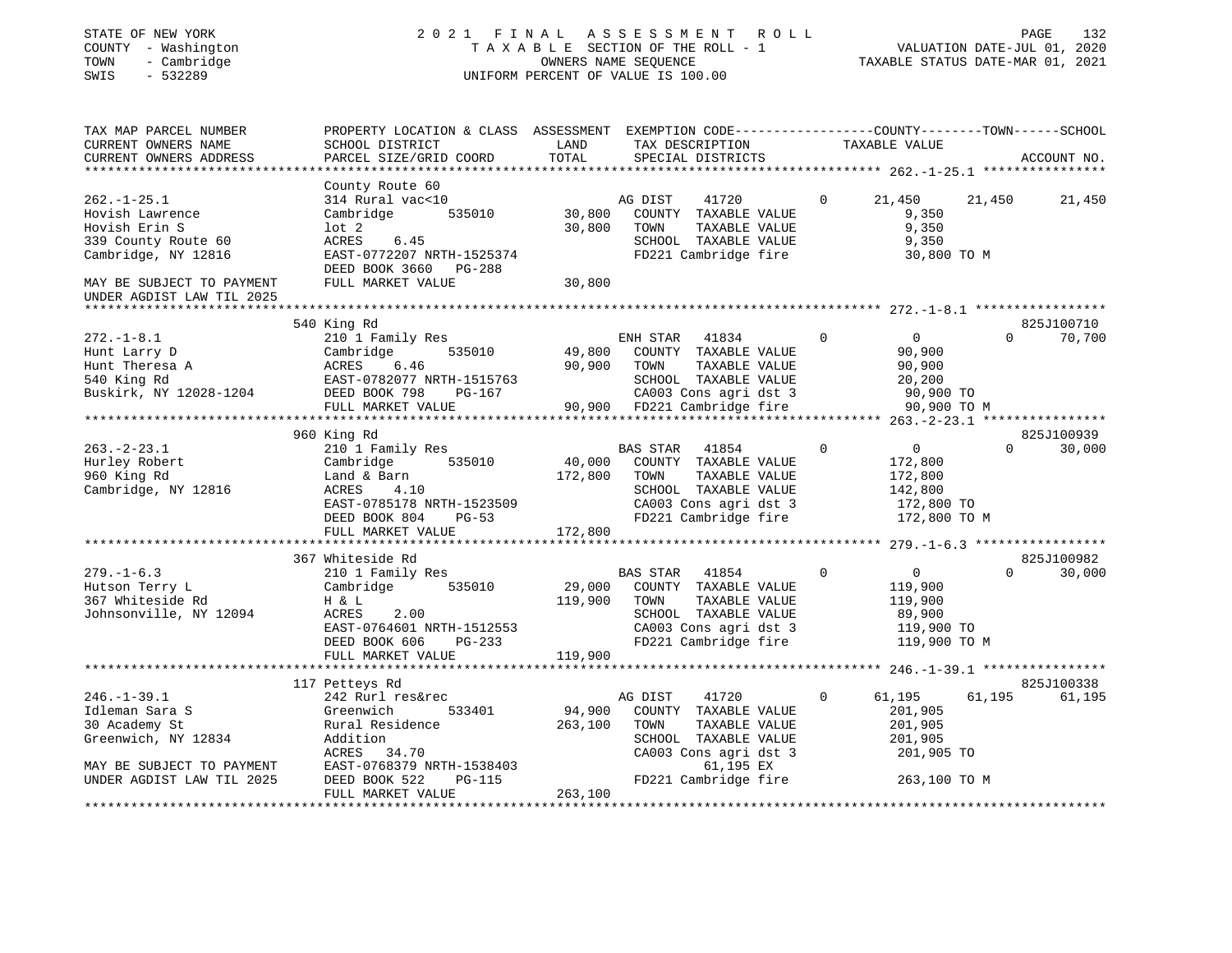## STATE OF NEW YORK 2 0 2 1 F I N A L A S S E S S M E N T R O L L PAGE 133 COUNTY - Washington T A X A B L E SECTION OF THE ROLL - 1 VALUATION DATE-JUL 01, 2020 TOWN - Cambridge OWNERS NAME SEQUENCE TAXABLE STATUS DATE-MAR 01, 2021 SWIS - 532289 UNIFORM PERCENT OF VALUE IS 100.00

| TAX MAP PARCEL NUMBER<br>CURRENT OWNERS NAME<br>CURRENT OWNERS ADDRESS                                                                             | PROPERTY LOCATION & CLASS ASSESSMENT EXEMPTION CODE---------------COUNTY-------TOWN------SCHOOL<br>SCHOOL DISTRICT<br>PARCEL SIZE/GRID COORD                                  | LAND<br>TOTAL                 | TAX DESCRIPTION<br>SERCIAL DISTRICTS<br>SPECIAL DISTRICTS                                                                                                        |                                                                                                 | ACCOUNT NO.                      |
|----------------------------------------------------------------------------------------------------------------------------------------------------|-------------------------------------------------------------------------------------------------------------------------------------------------------------------------------|-------------------------------|------------------------------------------------------------------------------------------------------------------------------------------------------------------|-------------------------------------------------------------------------------------------------|----------------------------------|
| $262. - 1 - 22$<br>Ipe Bruce J<br>31 Rivergate Dr<br>Wilton, CT 06897                                                                              | 252 Tingue Rd<br>242 Rurl res&rec<br>535010<br>Cambridge<br>Land & Improved Barn<br>ACRES 68.40<br>EAST-0770373 NRTH-1523465<br>DEED BOOK 424<br>PG-1081<br>FULL MARKET VALUE | 137,000<br>220,000<br>220,000 | COUNTY TAXABLE VALUE<br>TAXABLE VALUE<br>TOWN<br>SCHOOL TAXABLE VALUE<br>FD221 Cambridge fire                                                                    | 220,000<br>220,000<br>220,000<br>220,000 TO M                                                   | 825J100420                       |
| $271. - 1 - 2.1$<br>Jackson Glenn<br>Jackson Ruth<br>635 Center Cambridge Rd<br>Cambridge, NY 12816-5017                                           | 635 Center Cambridge Rd<br>210 1 Family Res<br>Cambridge 535010<br>H & L<br>ACRES<br>9.20<br>EAST-0769626 NRTH-1517699<br>DEED BOOK 1942 PG-157<br>FULL MARKET VALUE          | 53,800<br>328,000<br>328,000  | BAS STAR<br>41854<br>COUNTY TAXABLE VALUE<br>TOWN<br>TAXABLE VALUE<br>SCHOOL TAXABLE VALUE<br>CA003 Cons agri dst 3<br>FD221 Cambridge fire                      | $\overline{0}$<br>$\overline{0}$<br>328,000<br>328,000<br>298,000<br>328,000 TO<br>328,000 TO M | 825J102020<br>$\Omega$<br>30,000 |
| $280. - 1 - 10.1$<br>Jacobs Michael<br>21 Filmore Ln<br>Buskirk, NY 12028<br>MAY BE SUBJECT TO PAYMENT<br>UNDER AGDIST LAW TIL 2025                | County Route 59<br>322 Rural vac>10<br>535010<br>Cambridge<br>lot 2A<br>ACRES 18.94<br>EAST-0770486 NRTH-1508572<br>DEED BOOK 3401 PG-82<br>FULL MARKET VALUE                 | 65,900<br>65,900              | AG DIST<br>41720<br>COUNTY TAXABLE VALUE<br>TOWN<br>TAXABLE VALUE<br>SCHOOL TAXABLE VALUE<br>CA003 Cons agri dst 3<br>45,464 EX<br>65,900 FD221 Cambridge fire   | $\circ$<br>45,464<br>20,436<br>20,436<br>20,436<br>20,436 TO<br>65,900 TO M                     | 825J102006<br>45,464<br>45,464   |
|                                                                                                                                                    |                                                                                                                                                                               |                               |                                                                                                                                                                  |                                                                                                 |                                  |
| $280. - 1 - 10.2$<br>Jacobs Michael<br>Jacobs Sheridan Hay<br>21 Filmore Ln<br>Buskirk, NY 12028<br>MAY BE SUBJECT TO PAYMENT                      | 481 County Route 59<br>241 Rural res&ag<br>535010<br>Cambridge<br>House & Lot<br>ACRES 67.24<br>EAST-0771331 NRTH-1507678<br>DEED BOOK 3841 PG-132<br>FULL MARKET VALUE       | 136,100<br>318,100            | AG DIST<br>41720<br>COUNTY TAXABLE VALUE<br>TOWN<br>TAXABLE VALUE<br>SCHOOL TAXABLE VALUE<br>CA003 Cons agri dst 3<br>83,915 EX<br>318,100 FD221 Cambridge fire  | $\mathbf 0$<br>83,915<br>234,185<br>234,185<br>234,185<br>234,185 TO<br>318,100 TO M            | 825J102007<br>83,915<br>83,915   |
| UNDER AGDIST LAW TIL 2025                                                                                                                          |                                                                                                                                                                               |                               |                                                                                                                                                                  |                                                                                                 |                                  |
| $280. - 1 - 10.5$<br>Jacobs Michael<br>21 Filmore Ln<br>Buskirk, NY 12028<br>MAY BE SUBJECT TO PAYMENT DEED BOOK 2112<br>UNDER AGDIST LAW TIL 2025 | 481 County Route 59<br>260 Seasonal res<br>Cambridge<br>535010<br>lot 2B<br>ACRES 48.29<br>EAST-0771322 NRTH-1509080<br>$PG-1$<br>FULL MARKET VALUE                           | 210,400<br>333,700            | AG DIST<br>41720<br>COUNTY TAXABLE VALUE<br>TOWN<br>TAXABLE VALUE<br>SCHOOL TAXABLE VALUE<br>CA003 Cons agri dst 3<br>165,182 EX<br>333,700 FD221 Cambridge fire | $\mathbf 0$<br>165,182<br>168,518<br>168,518<br>168,518<br>168,518 TO<br>333,700 TO M           | 165,182<br>165,182               |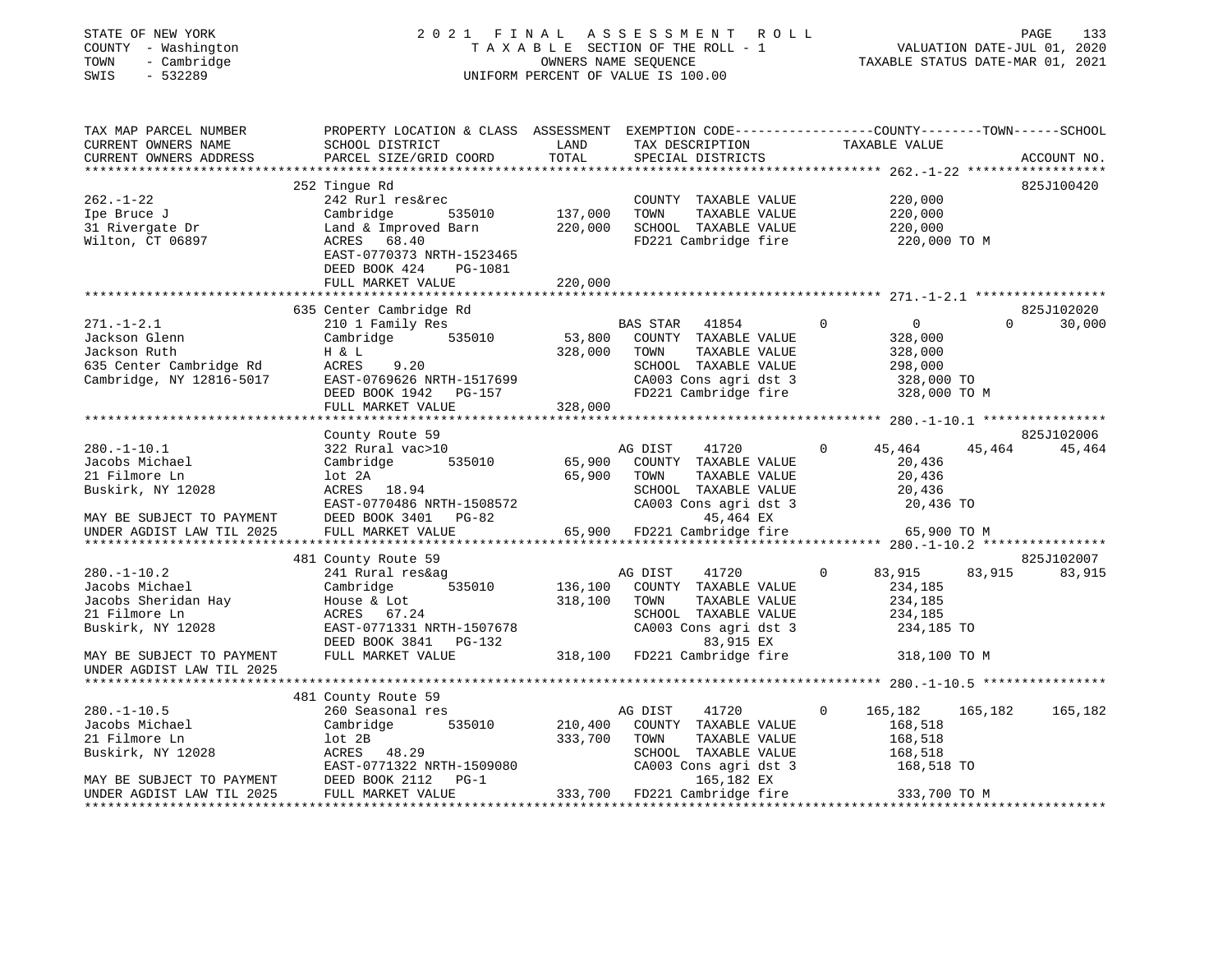| STATE OF NEW YORK                |              |
|----------------------------------|--------------|
| <b>COUNTY</b>                    | - Washington |
| TOWN<br>$\overline{\phantom{0}}$ | Cambridge    |
| CLIT <sub>C</sub>                | EDDDOO       |

#### STATE OF NEW YORK 2 0 2 1 F I N A L A S S E S S M E N T R O L L PAGE 134 COUNTY - Washington T A X A B L E SECTION OF THE ROLL - 1 VALUATION DATE-JUL 01, 2020 TOWN - Cambridge OWNERS NAME SEQUENCE TAXABLE STATUS DATE-MAR 01, 2021 SWIS - 532289 UNIFORM PERCENT OF VALUE IS 100.00UNIFORM PERCENT OF VALUE IS 100.00

| TAX MAP PARCEL NUMBER<br>CURRENT OWNERS NAME                                                       | PROPERTY LOCATION & CLASS ASSESSMENT<br>SCHOOL DISTRICT                                                                                                                                  | LAND                         | TAX DESCRIPTION                                                                                                                             | EXEMPTION CODE-----------------COUNTY-------TOWN------SCHOOL<br>TAXABLE VALUE                |                       |
|----------------------------------------------------------------------------------------------------|------------------------------------------------------------------------------------------------------------------------------------------------------------------------------------------|------------------------------|---------------------------------------------------------------------------------------------------------------------------------------------|----------------------------------------------------------------------------------------------|-----------------------|
| CURRENT OWNERS ADDRESS                                                                             | PARCEL SIZE/GRID COORD                                                                                                                                                                   | TOTAL                        | SPECIAL DISTRICTS                                                                                                                           |                                                                                              | ACCOUNT NO.           |
| $288. - 1 - 8$<br>Jaffe Deborah<br>42 Durfee Rd<br>Buskirk, NY 12028                               | 42 Durfee Rd<br>242 Rurl res&rec<br>Cambridge<br>535010<br>House & Lot<br>ACRES 15.19<br>EAST-0765903 NRTH-1501643<br>DEED BOOK 763<br>PG-66<br>FULL MARKET VALUE                        | 80,400<br>245,900<br>245,900 | COUNTY TAXABLE VALUE<br>TOWN<br>TAXABLE VALUE<br>SCHOOL TAXABLE VALUE<br>CA003 Cons agri dst 3<br>FD221 Cambridge fire                      | 245,900<br>245,900<br>245,900<br>245,900 TO<br>245,900 TO M                                  | 825J100667            |
|                                                                                                    |                                                                                                                                                                                          |                              |                                                                                                                                             |                                                                                              |                       |
| $254. - 1 - 25$<br>Jeffords Jason R<br>Jeffords Kristy L<br>121 Kenyon Rd<br>Greenwich, NY 12834   | Stump Church Rd Off N<br>314 Rural vac<10<br>Cambridge<br>535010<br>Wood Lot<br>ROW 1845/280<br>ACRES<br>7.90<br>EAST-0768768 NRTH-1531512<br>DEED BOOK 1972 PG-255<br>FULL MARKET VALUE | 13,400<br>13,400<br>13,400   | COUNTY TAXABLE VALUE<br>TOWN<br>TAXABLE VALUE<br>SCHOOL TAXABLE VALUE<br>CA003 Cons agri dst 3<br>FD221 Cambridge fire                      | 13,400<br>13,400<br>13,400<br>13,400 TO<br>13,400 TO M                                       | 825J100864            |
|                                                                                                    |                                                                                                                                                                                          |                              |                                                                                                                                             |                                                                                              |                       |
| $254. - 1 - 30$<br>Jeffords Jason R<br>Jeffords Kristy L<br>121 Kenyon Rd<br>Greenwich, NY 12834   | Kenyon Rd/w Off<br>314 Rural vac<10<br>Greenwich<br>533401<br>Land<br>ACRES<br>5.20<br>EAST-0769065 NRTH-1532893<br>DEED BOOK 3983<br><b>PG-208</b><br>FULL MARKET VALUE                 | 14,100<br>14,100<br>14,100   | COUNTY TAXABLE VALUE<br>TOWN<br>TAXABLE VALUE<br>SCHOOL TAXABLE VALUE<br>CA003 Cons agri dst 3<br>FD221 Cambridge fire                      | 14,100<br>14,100<br>14,100<br>14,100 TO<br>14,100 TO M                                       | 825J100816            |
|                                                                                                    | 33 Wilderness Way Rd                                                                                                                                                                     |                              |                                                                                                                                             |                                                                                              |                       |
| $254. - 1 - 33.2$<br>Jeffords Jason R<br>Jeffords Kristy L<br>121 Kenyon Rd<br>Greenwich, NY 12834 | 210 1 Family Res<br>535010<br>Cambridge<br>ROW: 1845/284 & 286<br>1856/323 RD agmt 1947/30<br>ACRES<br>4.03<br>EAST-0768683 NRTH-1532026<br>DEED BOOK 1922 PG-45                         | 38,200<br>182,000            | BAS STAR<br>41854<br>COUNTY TAXABLE VALUE<br>TOWN<br>TAXABLE VALUE<br>SCHOOL TAXABLE VALUE<br>CA003 Cons agri dst 3<br>FD221 Cambridge fire | $\mathbf 0$<br>$\overline{0}$<br>182,000<br>182,000<br>152,000<br>182,000 TO<br>182,000 TO M | $\mathbf 0$<br>30,000 |
|                                                                                                    | FULL MARKET VALUE                                                                                                                                                                        | 182,000                      |                                                                                                                                             |                                                                                              |                       |
|                                                                                                    |                                                                                                                                                                                          |                              |                                                                                                                                             |                                                                                              |                       |
| $280. - 2 - 23$<br>Jeffords William G<br>Bibee Kimberly L<br>77 Dickensen Rd<br>Buskirk, NY 12028  | 77 Dickensen Rd<br>270 Mfg housing<br>535010<br>Cambridge<br>ACRES<br>2.00<br>EAST-0776077 NRTH-1508027<br>DEED BOOK 3582<br>$PG-52$<br>FULL MARKET VALUE                                | 28,300<br>50,600<br>50,600   | COUNTY TAXABLE VALUE<br>TOWN<br>TAXABLE VALUE<br>SCHOOL TAXABLE VALUE<br>CA003 Cons agri dst 3<br>FD221 Cambridge fire                      | 50,600<br>50,600<br>50,600<br>50,600 TO<br>50,600 TO M                                       | 825J100601            |
|                                                                                                    |                                                                                                                                                                                          |                              |                                                                                                                                             |                                                                                              |                       |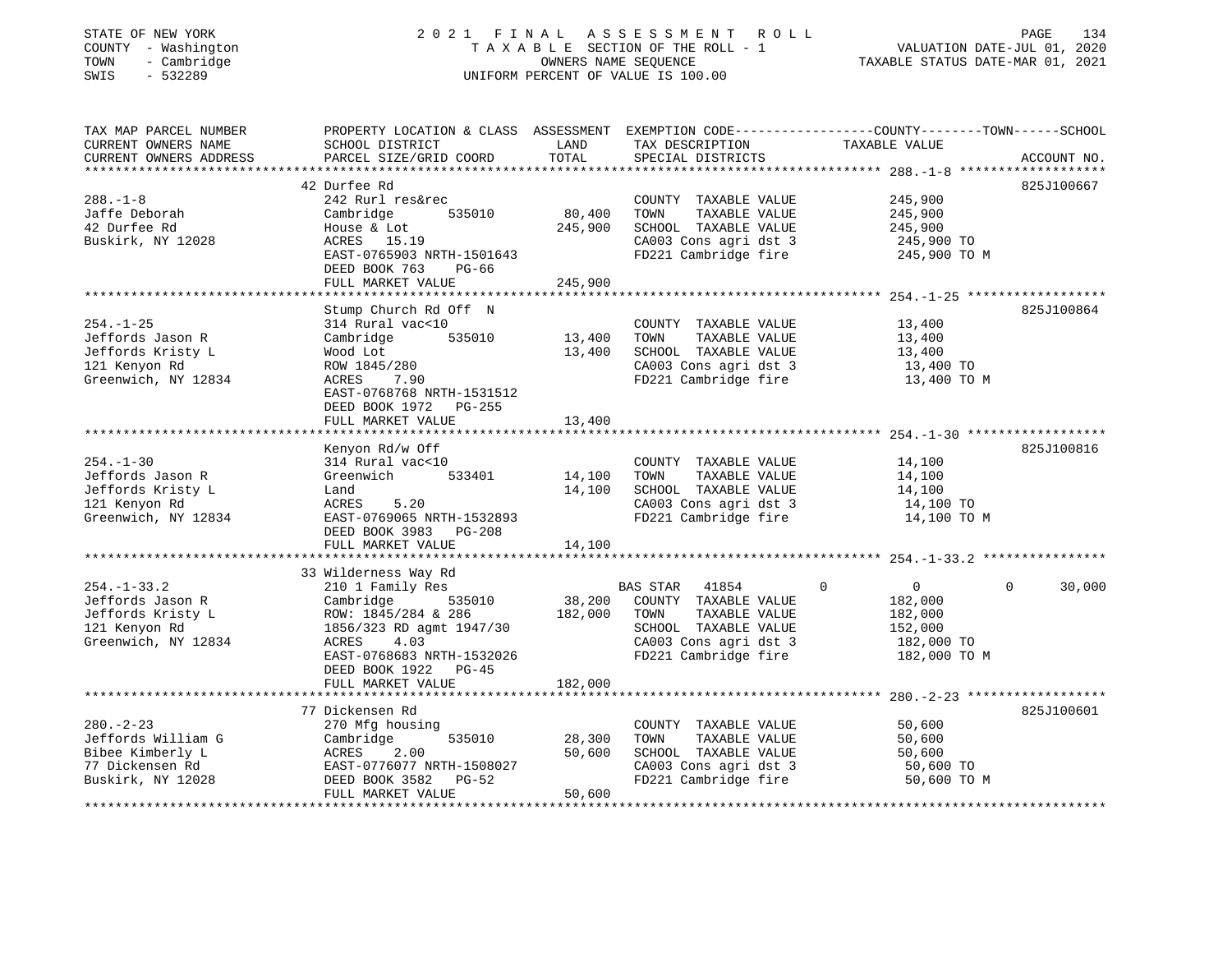#### STATE OF NEW YORK 2 0 2 1 F I N A L A S S E S S M E N T R O L L PAGE 135 COUNTY - Washington T A X A B L E SECTION OF THE ROLL - 1 VALUATION DATE-JUL 01, 2020 TOWN - Cambridge OWNERS NAME SEQUENCE TAXABLE STATUS DATE-MAR 01, 2021 SWIS - 532289 UNIFORM PERCENT OF VALUE IS 100.00

| TAX MAP PARCEL NUMBER<br>CURRENT OWNERS NAME<br>CURRENT OWNERS ADDRESS                                                          | PROPERTY LOCATION & CLASS ASSESSMENT<br>SCHOOL DISTRICT<br>PARCEL SIZE/GRID COORD                                                                            | LAND<br>TOTAL              | TAX DESCRIPTION<br>SPECIAL DISTRICTS                                                                                                                      | EXEMPTION CODE-----------------COUNTY-------TOWN------SCHOOL<br>TAXABLE VALUE                                     | ACCOUNT NO.     |
|---------------------------------------------------------------------------------------------------------------------------------|--------------------------------------------------------------------------------------------------------------------------------------------------------------|----------------------------|-----------------------------------------------------------------------------------------------------------------------------------------------------------|-------------------------------------------------------------------------------------------------------------------|-----------------|
| ***********************                                                                                                         |                                                                                                                                                              |                            |                                                                                                                                                           |                                                                                                                   |                 |
| $280. - 2 - 2$<br>Jensen Gloria LE<br>Jensen Gail<br>Richard Jensen<br>19 Academy St<br>Greenwich, NY 12834                     | Conley Rd<br>322 Rural vac>10<br>Cambridge<br>535010<br>Vacant Lot<br>ACRES 14.90<br>EAST-0776042 NRTH-1509450<br>DEED BOOK 2101 PG-335<br>FULL MARKET VALUE | 50,000<br>50,000<br>50,000 | COUNTY TAXABLE VALUE<br>TOWN<br>TAXABLE VALUE<br>SCHOOL TAXABLE VALUE<br>CA003 Cons agri dst 3<br>FD221 Cambridge fire                                    | 50,000<br>50,000<br>50,000<br>50,000 TO<br>50,000 TO M                                                            | 825J100842      |
|                                                                                                                                 |                                                                                                                                                              |                            |                                                                                                                                                           |                                                                                                                   |                 |
| $280. - 2 - 18$<br>Jensen Richard F<br>Jensen Gail G<br>19 Academy St<br>Greenwich, NY 12834                                    | 28 King Rd<br>210 1 Family Res<br>Cambridge<br>535010<br>Η&l<br>ACRES<br>1.10<br>EAST-0776645 NRTH-1505258<br>DEED BOOK 468<br>PG-913                        | 25,500<br>162,000          | COUNTY TAXABLE VALUE<br>TAXABLE VALUE<br>TOWN<br>SCHOOL TAXABLE VALUE<br>CA003 Cons agri dst 3<br>FD221 Cambridge fire                                    | 162,000<br>162,000<br>162,000<br>162,000 TO<br>162,000 TO M                                                       | 825J100665      |
|                                                                                                                                 | FULL MARKET VALUE                                                                                                                                            | 162,000                    |                                                                                                                                                           |                                                                                                                   |                 |
|                                                                                                                                 |                                                                                                                                                              |                            |                                                                                                                                                           |                                                                                                                   |                 |
| $262. -1 - 3.1$<br>Jepson Donald J JR<br>Jepson Leitha M<br>253 Stump Church Rd<br>Greenwich, NY 12834                          | 253 Stump Church Rd<br>240 Rural res<br>Cambridge<br>535010<br>ACRES<br>18.67<br>EAST-0770709 NRTH-1527852<br>DEED BOOK 2761<br>PG-80<br>FULL MARKET VALUE   | 193,200<br>193,200         | AG DIST<br>41720<br>41854<br>60,400 BAS STAR<br>COUNTY TAXABLE VALUE<br>TOWN<br>TAXABLE VALUE<br>SCHOOL TAXABLE VALUE<br>CA003 Cons agri dst 3            | $\Omega$<br>5,426<br>5,426<br>$\Omega$<br>$\mathbf{0}$<br>$\Omega$<br>187,774<br>187,774<br>157,774<br>187,774 TO | 5,426<br>30,000 |
| MAY BE SUBJECT TO PAYMENT<br>UNDER AGDIST LAW TIL 2025                                                                          |                                                                                                                                                              |                            | 5,426 EX<br>FD221 Cambridge fire                                                                                                                          | 193,200 TO M                                                                                                      |                 |
|                                                                                                                                 | 243 Stump Church Rd                                                                                                                                          |                            | 50 PCT OF VALUE USED FOR EXEMPTION PURPOSES                                                                                                               |                                                                                                                   | 825J100424      |
| $262. -1 - 3$<br>Jepson Marilyn D<br>Jepson Dwight J<br>243 Stump Church Rd<br>Greenwich, NY 12834<br>MAY BE SUBJECT TO PAYMENT | 240 Rural res<br>Cambridge<br>535010<br>Rural Residence<br>Garage<br>ACRES<br>40.83<br>EAST-0770215 NRTH-1527690<br>DEED BOOK 3159<br>PG-97                  | 348,000                    | VETCOM CTS 41130<br>95,700 AG DIST<br>41720<br>COUNTY TAXABLE VALUE<br>TOWN<br>TAXABLE VALUE<br>SCHOOL TAXABLE VALUE<br>CA003 Cons agri dst 3<br>3,722 EX | $\Omega$<br>43,500<br>43,500<br>$\Omega$<br>3,722<br>3,722<br>300,778<br>300,778<br>334,278<br>344,278 TO         | 10,000<br>3,722 |
| UNDER AGDIST LAW TIL 2025                                                                                                       | FULL MARKET VALUE                                                                                                                                            | 348,000                    | FD221 Cambridge fire                                                                                                                                      | 348,000 TO M                                                                                                      |                 |
|                                                                                                                                 | 1083 Vly Summit Rd                                                                                                                                           |                            |                                                                                                                                                           |                                                                                                                   |                 |
| $261 - 2 - 16.5$<br>Jerabek Daryl J<br>1083 Vly Summit Rd<br>Greenwich, NY 12834                                                | 210 1 Family Res<br>Cambridge<br>535010<br>Land & House<br>3507/156<br>$261. - 1 - 16.5$<br>ACRES<br>2.02<br>EAST-0764276 NRTH-1524465                       | 30,100<br>215,000          | BAS STAR<br>41854<br>COUNTY TAXABLE VALUE<br>TOWN<br>TAXABLE VALUE<br>SCHOOL TAXABLE VALUE<br>FD221 Cambridge fire                                        | $\Omega$<br>$\mathbf{0}$<br>$\Omega$<br>215,000<br>215,000<br>185,000<br>215,000 TO M                             | 30,000          |
|                                                                                                                                 | DEED BOOK 3773<br>PG-209<br>FULL MARKET VALUE                                                                                                                | 215,000                    | ************************************                                                                                                                      |                                                                                                                   |                 |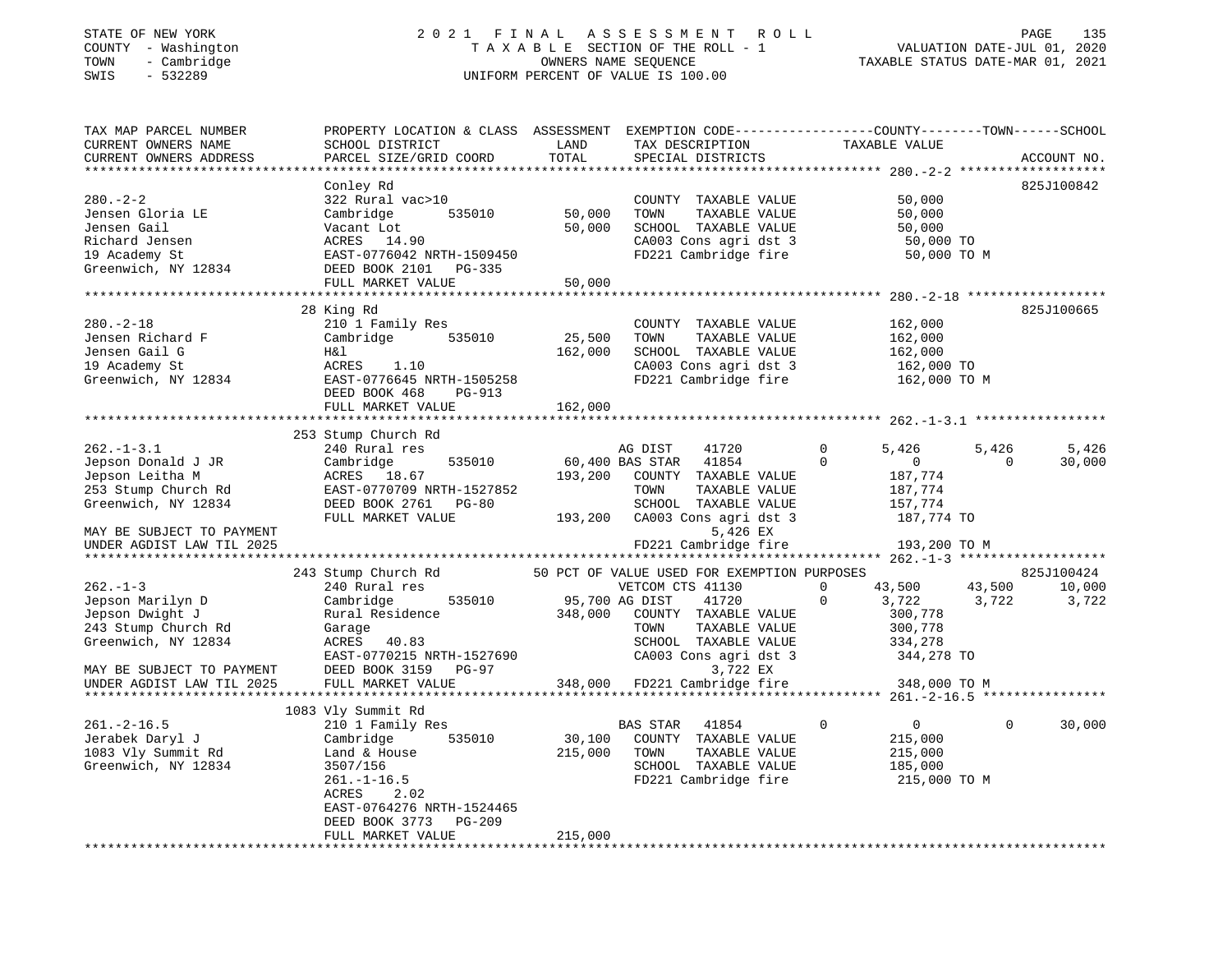| COUNTY<br>- Washington<br>- Cambridge<br>TOWN<br>$-532289$<br>SWIS                           | T A X A B L E SECTION OF THE ROLL - 1<br>OWNERS NAME SEQUENCE<br>UNIFORM PERCENT OF VALUE IS 100.00                                                                 |                    |                                                                                                                           | VALUATION DATE-JUL 01, 2020<br>TAXABLE STATUS DATE-MAR 01, 2021                |                                  |
|----------------------------------------------------------------------------------------------|---------------------------------------------------------------------------------------------------------------------------------------------------------------------|--------------------|---------------------------------------------------------------------------------------------------------------------------|--------------------------------------------------------------------------------|----------------------------------|
| TAX MAP PARCEL NUMBER<br>CURRENT OWNERS NAME<br>CURRENT OWNERS ADDRESS                       | PROPERTY LOCATION & CLASS ASSESSMENT EXEMPTION CODE---------------COUNTY-------TOWN-----SCHOOL<br>SCHOOL DISTRICT<br>PARCEL SIZE/GRID COORD                         | LAND<br>TOTAL      | TAX DESCRIPTION<br>SPECIAL DISTRICTS                                                                                      | TAXABLE VALUE                                                                  | ACCOUNT NO.                      |
|                                                                                              |                                                                                                                                                                     |                    |                                                                                                                           |                                                                                |                                  |
| $281 - 4 - 9$<br>Jeskie George R<br>Jeskie Gregory<br>443 Stage Rd<br>Eagle Bridge, NY 12057 | 443 Stage Rd<br>210 1 Family Res<br>Cambridge<br>535010<br>H & L<br>$281. - 1 - 9$<br>ACRES<br>0.76<br>EAST-0786545 NRTH-1510477                                    | 31,000<br>183,400  | <b>BAS STAR</b><br>41854<br>COUNTY TAXABLE VALUE<br>TAXABLE VALUE<br>TOWN<br>SCHOOL TAXABLE VALUE<br>FD221 Cambridge fire | $\mathbf 0$<br>$\overline{0}$<br>183,400<br>183,400<br>153,400<br>183,400 TO M | 825J100293<br>30,000<br>$\Omega$ |
|                                                                                              | DEED BOOK 603<br>PG-53<br>FULL MARKET VALUE                                                                                                                         | 183,400            |                                                                                                                           |                                                                                |                                  |
|                                                                                              | Stage Rd                                                                                                                                                            |                    |                                                                                                                           |                                                                                | 825J100200                       |
| $281. -4 - 6.1$<br>Jeskie Gregory J<br>443 Stage Rd<br>Buskirk, NY 12028                     | 322 Rural vac>10<br>Cambridge<br>535010<br>Camp & Lot<br>898/144;898/147<br>$281. - 1 - 6.1$<br>ACRES 63.80<br>EAST-0785069 NRTH-1511001<br>DEED BOOK 688<br>PG-321 | 120,800<br>120,800 | COUNTY TAXABLE VALUE<br>TAXABLE VALUE<br>TOWN<br>SCHOOL TAXABLE VALUE<br>CA003 Cons agri dst 3<br>FD221 Cambridge fire    | 120,800<br>120,800<br>120,800<br>120,800 TO<br>120,800 TO M                    |                                  |
|                                                                                              | FULL MARKET VALUE                                                                                                                                                   | 120,800            |                                                                                                                           |                                                                                |                                  |
| $281. - 4 - 8$<br>Jeskie Gregory J<br>47 Stage Rd<br>Buskirk, NY 12028                       | Stage Rd<br>314 Rural vac<10<br>535010<br>Cambridge<br>Vacant Lot<br>$281. - 1 - 8$<br>9.00<br>ACRES<br>EAST-0786080 NRTH-1510428<br>DEED BOOK 859<br>$PG-35$       | 44,000<br>44,000   | COUNTY TAXABLE VALUE<br>TOWN<br>TAXABLE VALUE<br>SCHOOL TAXABLE VALUE<br>FD221 Cambridge fire                             | 44,000<br>44,000<br>44,000<br>44,000 TO M                                      | 825J100427                       |
|                                                                                              | FULL MARKET VALUE                                                                                                                                                   | 44,000             |                                                                                                                           |                                                                                |                                  |
| $281. - 4 - 11$<br>Jeskie Leo J<br>507 Stage Rd<br>Buskirk, NY 12028                         | 507 Stage Rd<br>242 Rurl res&rec<br>Cambridge<br>535010<br>905/246<br>$281. - 1 - 11$<br>ACRES 42.13                                                                | 129,700<br>270,500 | COUNTY TAXABLE VALUE<br>TAXABLE VALUE<br>TOWN<br>SCHOOL TAXABLE VALUE<br>CA003 Cons agri dst 3<br>FD221 Cambridge fire    | 270,500<br>270,500<br>270,500<br>270,500 TO<br>270,500 TO M                    | 825J100331                       |
|                                                                                              | EAST-0785616 NRTH-1512227<br>DEED BOOK 3651<br>PG-327<br>FULL MARKET VALUE                                                                                          | 270,500            |                                                                                                                           |                                                                                |                                  |

PAGE 136

STATE OF NEW YORK 2021 FINAL ASSESSMENT ROLL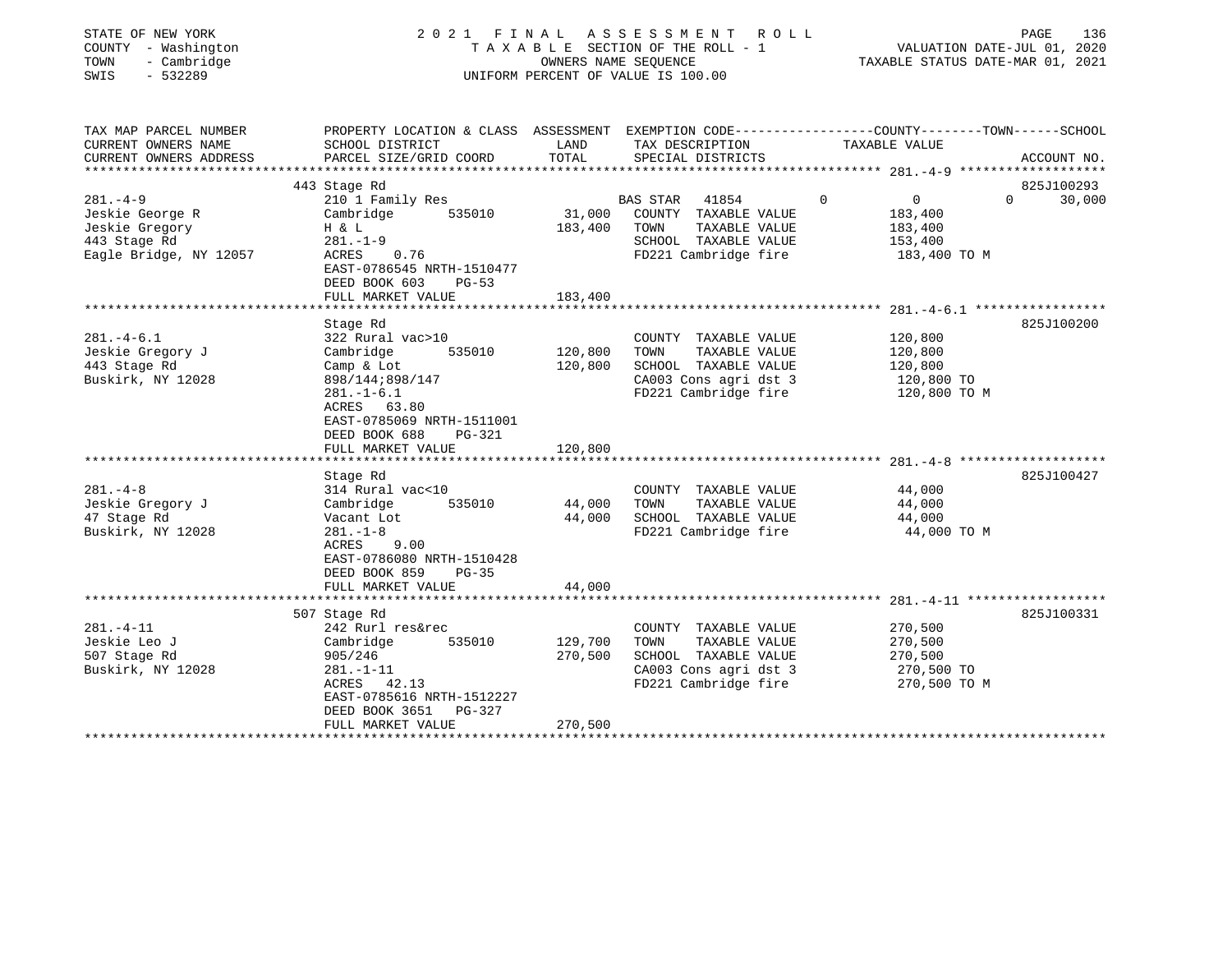| STATE OF NEW YORK<br>COUNTY - Washington<br>- Cambridge<br>TOWN<br>$-532289$<br>SWIS          | 2021                                                                                                                                  | FINAL                  | A S S E S S M E N T<br>TAXABLE SECTION OF THE ROLL - 1<br>OWNERS NAME SEQUENCE<br>UNIFORM PERCENT OF VALUE IS 100.00                               | R O L L     | VALUATION DATE-JUL 01, 2020<br>TAXABLE STATUS DATE-MAR 01, 2021                          |          | 137<br>PAGE          |
|-----------------------------------------------------------------------------------------------|---------------------------------------------------------------------------------------------------------------------------------------|------------------------|----------------------------------------------------------------------------------------------------------------------------------------------------|-------------|------------------------------------------------------------------------------------------|----------|----------------------|
| TAX MAP PARCEL NUMBER                                                                         | PROPERTY LOCATION & CLASS ASSESSMENT                                                                                                  |                        | EXEMPTION CODE-----------------COUNTY-------TOWN------SCHOOL                                                                                       |             |                                                                                          |          |                      |
| CURRENT OWNERS NAME                                                                           | SCHOOL DISTRICT                                                                                                                       | LAND<br>TOTAL          | TAX DESCRIPTION                                                                                                                                    |             | TAXABLE VALUE                                                                            |          | ACCOUNT NO.          |
| CURRENT OWNERS ADDRESS<br>**********************                                              | PARCEL SIZE/GRID COORD                                                                                                                |                        | SPECIAL DISTRICTS                                                                                                                                  |             |                                                                                          |          |                      |
|                                                                                               | 63 Stump Church Rd                                                                                                                    |                        |                                                                                                                                                    |             |                                                                                          |          |                      |
| $254. - 1 - 33.1$<br>Johncox Maria<br>63 Stump Church Rd<br>Greenwich, NY 12834               | 210 1 Family Res<br>535010<br>Cambridge<br>Land House<br><b>ACRES</b><br>1.02<br>EAST-0767396 NRTH-1531344<br>DEED BOOK 20200 PG-3518 | 25,100<br>188,700      | <b>BAS STAR</b><br>41854<br>COUNTY TAXABLE VALUE<br>TOWN<br>TAXABLE VALUE<br>SCHOOL TAXABLE VALUE<br>CA003 Cons agri dst 3<br>FD221 Cambridge fire | $\Omega$    | $\mathbf{0}$<br>188,700<br>188,700<br>158,700<br>188,700 TO<br>188,700 TO M              | $\Omega$ | 30,000               |
|                                                                                               | FULL MARKET VALUE<br>******************                                                                                               | 188,700<br>*********** |                                                                                                                                                    |             |                                                                                          |          |                      |
| $271. - 2 - 3.4$<br>Johnson April Lee<br>23 Rogers Ln<br>Cambridge, NY 12816                  | 23 Rogers Ln<br>210 1 Family Res<br>535010<br>Cambridge<br>Sub lot D<br>0.81<br>ACRES<br>EAST-0772002 NRTH-1518610                    | 24,400<br>122,200      | COUNTY TAXABLE VALUE<br>TOWN<br>TAXABLE VALUE<br>SCHOOL TAXABLE VALUE<br>FD221 Cambridge fire                                                      |             | *********** 271.-2-3.4 ****************<br>122,200<br>122,200<br>122,200<br>122,200 TO M |          |                      |
|                                                                                               | DEED BOOK 3532 PG-76<br>FULL MARKET VALUE                                                                                             | 122,200                |                                                                                                                                                    |             |                                                                                          |          |                      |
| $263. -1 - 5$                                                                                 | 46 Irish Ln                                                                                                                           |                        | BAS STAR<br>41854                                                                                                                                  | $\mathbf 0$ | $\overline{0}$                                                                           | $\Omega$ | 825J100582<br>30,000 |
| Johnson Dawn M<br>Johnson Dawn Marie<br>46 Irish Ln<br>Cambridge, NY 12816                    | 210 1 Family Res<br>Cambridge<br>535010<br>H&l<br>645/11<br>3.50<br>ACRES<br>EAST-0782535 NRTH-1528660<br>DEED BOOK 3329 PG-100       | 53,800<br>260,900      | COUNTY TAXABLE VALUE<br>TOWN<br>TAXABLE VALUE<br>SCHOOL TAXABLE VALUE<br>FD221 Cambridge fire                                                      |             | 260,900<br>260,900<br>230,900<br>260,900 TO M                                            |          |                      |
|                                                                                               | FULL MARKET VALUE                                                                                                                     | 260,900                |                                                                                                                                                    |             |                                                                                          |          |                      |
|                                                                                               | 219 Dickensen Rd                                                                                                                      |                        |                                                                                                                                                    |             |                                                                                          |          | 825J100626           |
| $280. -1 - 11$<br>Johnston Darwin L<br>Johnston Dawn<br>219 Dickensen Rd<br>Buskirk, NY 12028 | 242 Rurl res&rec<br>Cambridge<br>535010<br>House & Lot<br>ACRES 46.06<br>EAST-0772801 NRTH-1508850<br>DEED BOOK 586<br>PG-133         | 109,600<br>248,000     | 41834<br>ENH STAR<br>COUNTY TAXABLE VALUE<br>TAXABLE VALUE<br>TOWN<br>SCHOOL TAXABLE VALUE<br>CA003 Cons agri dst 3<br>FD221 Cambridge fire        | $\Omega$    | $\overline{0}$<br>248,000<br>248,000<br>177,300<br>248,000 TO<br>248,000 TO M            | $\Omega$ | 70,700               |
|                                                                                               | FULL MARKET VALUE                                                                                                                     | 248,000                |                                                                                                                                                    |             |                                                                                          |          |                      |
|                                                                                               |                                                                                                                                       |                        |                                                                                                                                                    |             |                                                                                          |          |                      |
| $270. - 1 - 11$<br>Jones Morgan M<br>428 Lincoln Hill Rd<br>Eagle Bridge, NY 12057            | 21 Darwin Rd<br>210 1 Family Res<br>Cambridge<br>535010<br>H & L<br>FRNT 180.00 DPTH 180.00                                           | 28,300<br>74,000       | BAS STAR<br>41854<br>COUNTY TAXABLE VALUE<br>TOWN<br>TAXABLE VALUE<br>SCHOOL TAXABLE VALUE                                                         | $\Omega$    | $\mathbf{0}$<br>74,000<br>74,000<br>44,000                                               | $\Omega$ | 825J100215<br>30,000 |

ert Bridge, NY 180.00 CHOOL TAXABLE VALUE 44,000<br>EAST-0765400 NRTH-1517470 CA003 Cons agri dst 3 74,000 TO EAST-0765400 NRTH-1517470 CA003 Cons agri dst 3 74,000 TO<br>DEED BOOK 2237 PG-29 FD221 Cambridge fire 74,000 TO M

\*\*\*\*\*\*\*\*\*\*\*\*\*\*\*\*\*\*\*\*\*\*\*\*\*\*\*\*\*\*\*\*\*\*\*\*\*\*\*\*\*\*\*\*\*\*\*\*\*\*\*\*\*\*\*\*\*\*\*\*\*\*\*\*\*\*\*\*\*\*\*\*\*\*\*\*\*\*\*\*\*\*\*\*\*\*\*\*\*\*\*\*\*\*\*\*\*\*\*\*\*\*\*\*\*\*\*\*\*\*\*\*\*\*\*\*\*\*\*\*\*\*\*\*\*\*\*\*\*\*\*\*

DEED BOOK 2237 PG-29

FULL MARKET VALUE 74,000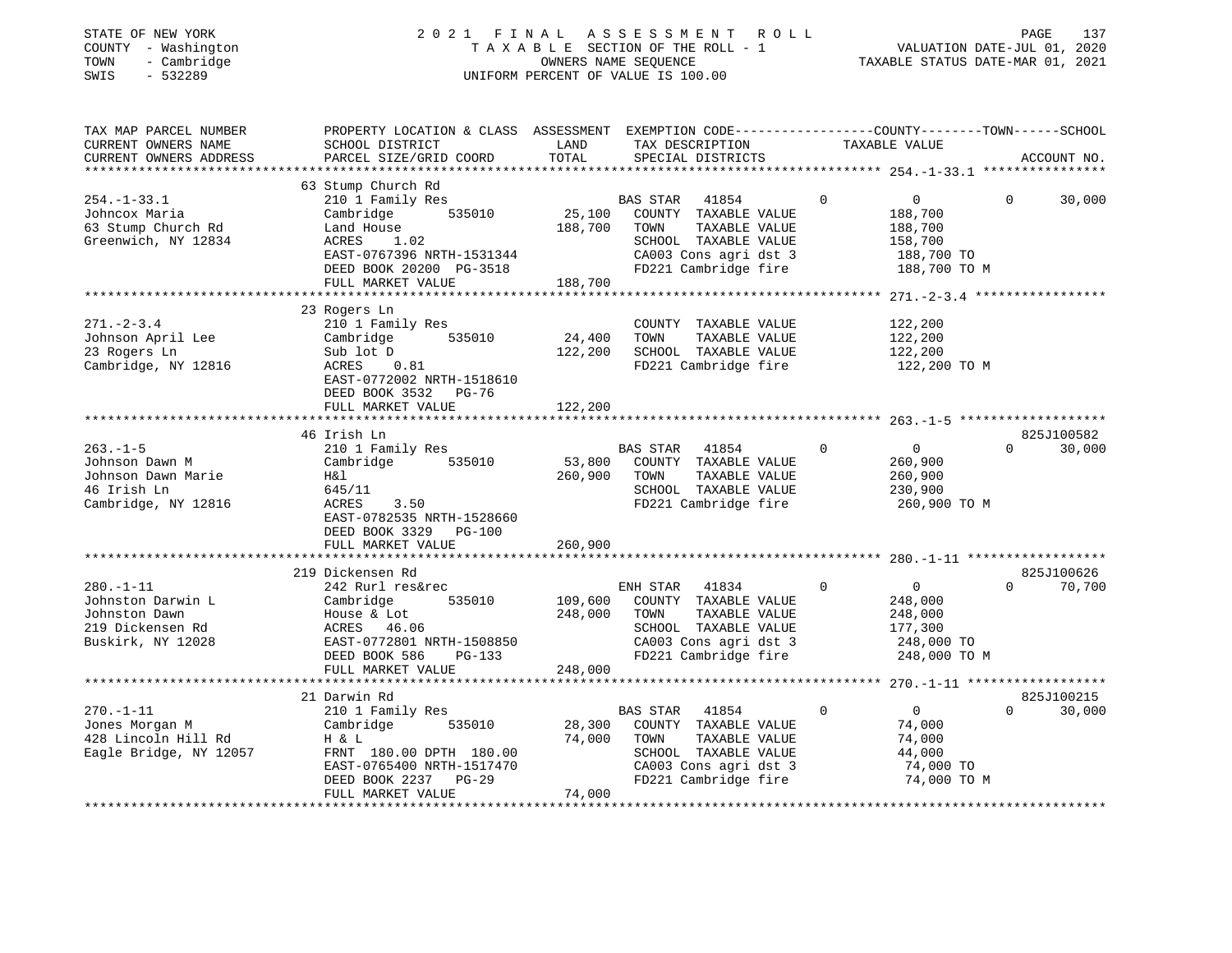# STATE OF NEW YORK 2 0 2 1 F I N A L A S S E S S M E N T R O L L PAGE 138COUNTY - Washington T A X A B L E SECTION OF THE ROLL - 1 VALUATION DATE-JUL 01, 2020 UNIFORM PERCENT OF VALUE IS 100.00

VALUATION DATE-JUL 01, 2020 TAXABLE STATUS DATE-MAR 01, 2021

| TAX MAP PARCEL NUMBER                                                                               | PROPERTY LOCATION & CLASS ASSESSMENT |                  | EXEMPTION CODE-----------------COUNTY-------TOWN------SCHOOL |                                  |                    |
|-----------------------------------------------------------------------------------------------------|--------------------------------------|------------------|--------------------------------------------------------------|----------------------------------|--------------------|
| CURRENT OWNERS NAME                                                                                 | SCHOOL DISTRICT                      | LAND             | TAX DESCRIPTION                                              | TAXABLE VALUE                    |                    |
| CURRENT OWNERS ADDRESS                                                                              | PARCEL SIZE/GRID COORD               | TOTAL            | SPECIAL DISTRICTS                                            |                                  | ACCOUNT NO.        |
|                                                                                                     |                                      |                  |                                                              |                                  |                    |
|                                                                                                     | 271 Stevenson Rd                     |                  |                                                              |                                  | 825J100262         |
| $246. - 1 - 21$                                                                                     | 220 2 Family Res                     |                  | COUNTY TAXABLE VALUE                                         | 240,100                          |                    |
| Joseph Caron Irrevocable Trust Cambridge                                                            | 535010                               | 24,800           | TAXABLE VALUE<br>TOWN                                        | 240,100                          |                    |
| Caron William S                                                                                     | House & Lot                          | 240,100          | SCHOOL TAXABLE VALUE                                         | 240,100                          |                    |
| 153 Main St                                                                                         | ACRES<br>1.16                        |                  | CA005 Cons agri dst 5                                        | 240,100 TO                       |                    |
| Greenwich, NY 12834                                                                                 | EAST-0778799 NRTH-1537124            |                  | FD221 Cambridge fire                                         | 240,100 TO M                     |                    |
|                                                                                                     | DEED BOOK 3020 PG-335                |                  |                                                              |                                  |                    |
|                                                                                                     | FULL MARKET VALUE                    | 240,100          |                                                              |                                  |                    |
|                                                                                                     |                                      |                  |                                                              |                                  |                    |
|                                                                                                     | 48 DeMarco Ln                        |                  |                                                              |                                  | 825J100430         |
| $271. - 3 - 8$                                                                                      | 210 1 Family Res                     |                  | BAS STAR<br>41854                                            | $\overline{0}$<br>$\overline{0}$ | $\Omega$<br>30,000 |
| Kalbfliesh John H                                                                                   | 535010                               | 44,200           | COUNTY TAXABLE VALUE                                         | 376,400                          |                    |
|                                                                                                     | Cambridge                            |                  |                                                              |                                  |                    |
| Kalbfliesh Patricia A                                                                               | H & L                                | 376,400          | TOWN<br>TAXABLE VALUE                                        | 376,400                          |                    |
| 48 DeMarco Ln                                                                                       | 6.80<br>ACRES                        |                  | SCHOOL TAXABLE VALUE                                         | 346,400                          |                    |
| Buskirk, NY 12028                                                                                   | EAST-0780811 NRTH-1517614            |                  | CA003 Cons agri dst 3                                        | 376,400 TO                       |                    |
|                                                                                                     | DEED BOOK 432<br>PG-443              |                  | FD221 Cambridge fire                                         | 376,400 TO M                     |                    |
|                                                                                                     | FULL MARKET VALUE                    | 376,400          |                                                              |                                  |                    |
|                                                                                                     |                                      |                  |                                                              |                                  |                    |
|                                                                                                     | 1312 Vly Summit Rd                   |                  |                                                              |                                  | 825J100559         |
| $261. - 2 - 4.1$                                                                                    | 242 Rurl res&rec                     |                  | AG DIST<br>41720                                             | $\Omega$<br>21,984               | 21,984<br>21,984   |
| Karhan Barry L                                                                                      | 535010<br>Cambridge                  | 113,300 BAS STAR | 41854                                                        | $\Omega$<br>$\overline{0}$       | 30,000<br>$\Omega$ |
| Karhan Barbara                                                                                      | House & Land                         | 260,000          | COUNTY TAXABLE VALUE                                         | 238,016                          |                    |
| 1312 Vly Summit Rd                                                                                  | Garage                               |                  | TOWN<br>TAXABLE VALUE                                        | 238,016                          |                    |
| Greenwich, NY 12834                                                                                 | $261. - 1 - 4.1$                     |                  | SCHOOL TAXABLE VALUE                                         | 208,016                          |                    |
|                                                                                                     | ACRES 49.81                          |                  | FD221 Cambridge fire                                         | 260,000 TO M                     |                    |
| MAY BE SUBJECT TO PAYMENT                                                                           | EAST-0768217 NRTH-1527154            |                  |                                                              |                                  |                    |
| UNDER AGDIST LAW TIL 2025                                                                           | DEED BOOK 472<br>PG-771              |                  |                                                              |                                  |                    |
|                                                                                                     | FULL MARKET VALUE                    | 260,000          |                                                              |                                  |                    |
|                                                                                                     |                                      |                  |                                                              |                                  |                    |
|                                                                                                     | 1113 County Route 60                 |                  | 81 PCT OF VALUE USED FOR EXEMPTION PURPOSES                  |                                  | 825J100642         |
| $246. - 1 - 31.1$                                                                                   | 210 1 Family Res                     |                  | 41800<br>AGED-ALL                                            | $\mathbf 0$<br>72,900            | 72,900<br>72,900   |
| Kehrt Revocable Trust Edwin G Greenwich                                                             | 533401                               | 42,900 ENH STAR  | 41834                                                        | $\Omega$<br>$\overline{0}$       | $\Omega$<br>70,700 |
| Kehrt Revocable Trust Beatrice House & Land                                                         |                                      |                  | 180,000 COUNTY TAXABLE VALUE                                 | 107,100                          |                    |
| Carol A. Kehrt                                                                                      | 6.22<br>ACRES                        |                  | TAXABLE VALUE<br>TOWN                                        | 107,100                          |                    |
|                                                                                                     |                                      |                  | SCHOOL TAXABLE VALUE                                         | 36,400                           |                    |
| 1113 County Route 60<br>EAST-0771757 NRTH-1543777<br>Greenwich, NY 12834-5107 DEED BOOK 1777 PG-276 |                                      |                  | CA003 Cons agri dst 3                                        | 180,000 TO                       |                    |
|                                                                                                     | FULL MARKET VALUE                    |                  | 180,000 FD221 Cambridge fire                                 | 180,000 TO M                     |                    |
|                                                                                                     |                                      |                  |                                                              |                                  |                    |
|                                                                                                     | 319 Brownell Rd                      |                  |                                                              |                                  | 825J100431         |
| $261. - 2 - 29$                                                                                     | 242 Rurl res&rec                     |                  | <b>BAS STAR</b><br>41854                                     | $\Omega$<br>$\overline{0}$       | $\Omega$<br>30,000 |
| Kelleher Katherine R                                                                                | Cambridge<br>535010                  | 58,000           | COUNTY TAXABLE VALUE                                         | 194,000                          |                    |
| 319 Brownell Rd                                                                                     | Res                                  | 194,000          | TAXABLE VALUE<br>TOWN                                        | 194,000                          |                    |
|                                                                                                     |                                      |                  |                                                              |                                  |                    |
| Cambridge, NY 12816                                                                                 | $261. - 1 - 29$                      |                  | SCHOOL TAXABLE VALUE                                         | 164,000                          |                    |
|                                                                                                     | ACRES 10.50                          |                  | CA003 Cons agri dst 3                                        | 194,000 TO                       |                    |
|                                                                                                     | EAST-0763097 NRTH-1523348            |                  | FD221 Cambridge fire                                         | 194,000 TO M                     |                    |
|                                                                                                     | DEED BOOK 885<br>$PG-70$             |                  |                                                              |                                  |                    |
|                                                                                                     | FULL MARKET VALUE                    | 194,000          |                                                              |                                  |                    |
|                                                                                                     |                                      |                  |                                                              |                                  |                    |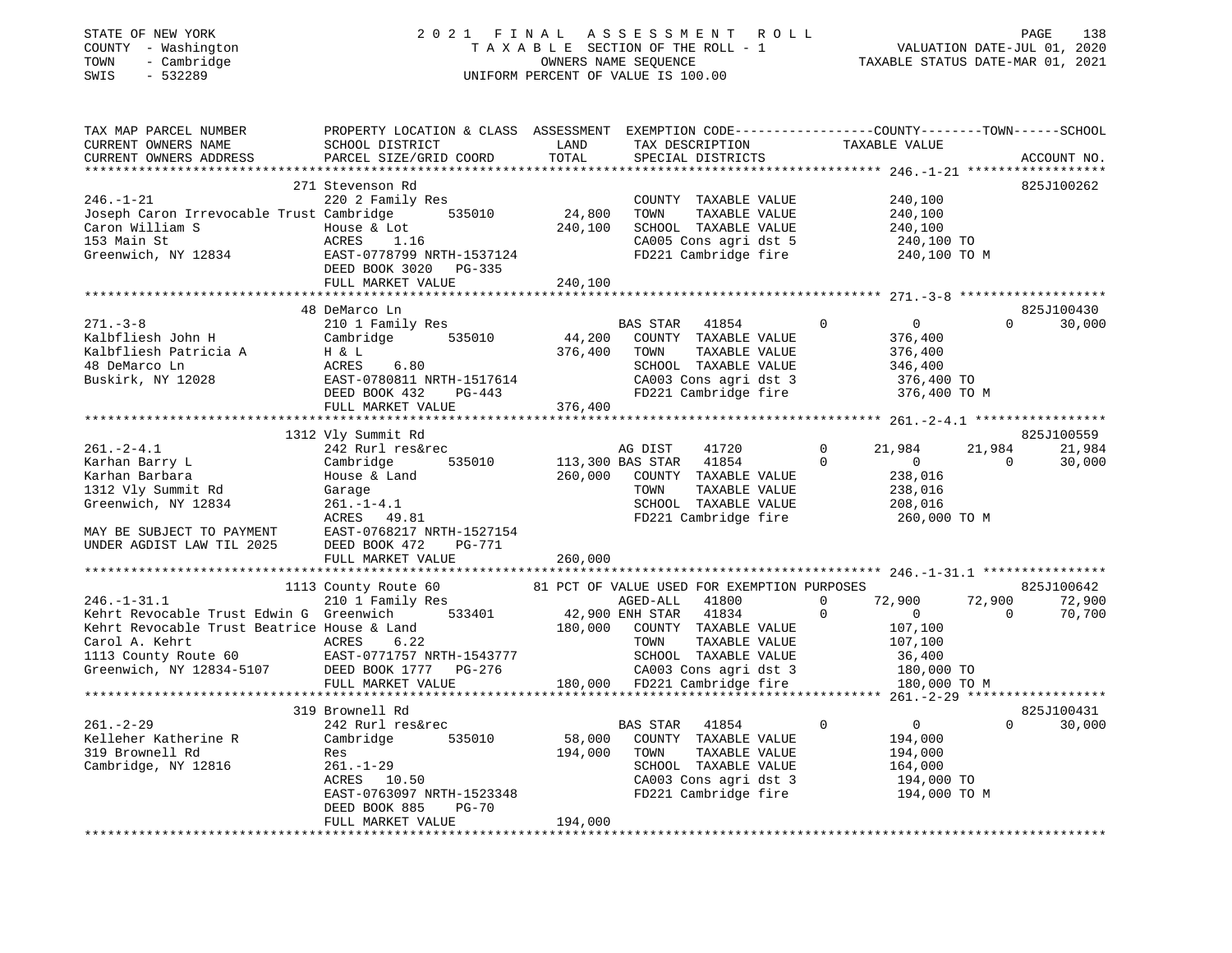#### STATE OF NEW YORK 2 0 2 1 F I N A L A S S E S S M E N T R O L L PAGE 139 COUNTY - Washington T A X A B L E SECTION OF THE ROLL - 1 VALUATION DATE-JUL 01, 2020 TOWN - Cambridge OWNERS NAME SEQUENCE TAXABLE STATUS DATE-MAR 01, 2021 SWIS - 532289 UNIFORM PERCENT OF VALUE IS 100.00

| TAX MAP PARCEL NUMBER<br>CURRENT OWNERS NAME<br>CURRENT OWNERS ADDRESS | PROPERTY LOCATION & CLASS ASSESSMENT<br>SCHOOL DISTRICT<br>PARCEL SIZE/GRID COORD | LAND<br>TOTAL | EXEMPTION CODE-----------------COUNTY-------TOWN------SCHOOL<br>TAX DESCRIPTION<br>SPECIAL DISTRICTS | TAXABLE VALUE                           |                | ACCOUNT NO.                  |
|------------------------------------------------------------------------|-----------------------------------------------------------------------------------|---------------|------------------------------------------------------------------------------------------------------|-----------------------------------------|----------------|------------------------------|
| *********************                                                  |                                                                                   |               |                                                                                                      |                                         |                |                              |
| $262. - 1 - 25.2$                                                      | 356 County Route 60<br>210 1 Family Res                                           |               | <b>BAS STAR</b><br>41854                                                                             | $\mathbf 0$<br>$\overline{0}$           | $\overline{0}$ | 30,000                       |
| Keller Brian J                                                         | 535010<br>Cambridge                                                               |               | 38,000 VETDIS CTS 41140                                                                              | $\mathbf 0$<br>44,100                   | 44,100         | 20,000                       |
| Keller Jennifer S                                                      | $1$ ot 3                                                                          |               | 220,500 VETCOM CTS 41130                                                                             | $\Omega$<br>55,000                      | 45,000         | 10,000                       |
| 356 County Route 60                                                    | ACRES<br>3.61                                                                     |               | COUNTY TAXABLE VALUE                                                                                 | 121,400                                 |                |                              |
| Cambridge, NY 12816                                                    | EAST-0773068 NRTH-1525724                                                         |               | TAXABLE VALUE<br>TOWN<br>SCHOOL TAXABLE VALUE                                                        | 131,400                                 |                |                              |
|                                                                        | DEED BOOK 2340 PG-1<br>FULL MARKET VALUE                                          |               | 220,500 FD221 Cambridge fire                                                                         | 160,500<br>220,500 TO M                 |                |                              |
|                                                                        | ***********************                                                           |               | ************************************                                                                 | ********* 263.-1-12 ******************* |                |                              |
|                                                                        | 13 Hopkins Ln                                                                     |               |                                                                                                      |                                         |                | 825J100438                   |
| $263. - 1 - 12$                                                        | 210 1 Family Res                                                                  |               | BAS STAR<br>41854                                                                                    | 0<br>$\overline{0}$                     | $\Omega$       | 30,000                       |
| Kennedy James E                                                        | Cambridge<br>535010                                                               | 35,500        | COUNTY TAXABLE VALUE                                                                                 | 125,000                                 |                |                              |
| Kennedy Kelly E                                                        | H & L                                                                             | 125,000       | TAXABLE VALUE<br>TOWN                                                                                | 125,000                                 |                |                              |
| 13 Hopkins Ln                                                          | ACRES<br>3.10                                                                     |               | SCHOOL TAXABLE VALUE                                                                                 | 95,000                                  |                |                              |
| Cambridge, NY 12816                                                    | EAST-0782147 NRTH-1525505                                                         |               | CA003 Cons agri dst 3                                                                                | 125,000 TO                              |                |                              |
|                                                                        | DEED BOOK 3454 PG-238                                                             |               | FD221 Cambridge fire                                                                                 | 125,000 TO M                            |                |                              |
|                                                                        | FULL MARKET VALUE                                                                 | 125,000       |                                                                                                      |                                         |                |                              |
|                                                                        |                                                                                   |               |                                                                                                      |                                         |                |                              |
|                                                                        | 955 Turnpike Rd                                                                   |               |                                                                                                      |                                         |                |                              |
| $263. -2 - 14.1$                                                       | 210 1 Family Res                                                                  |               | 41854<br><b>BAS STAR</b>                                                                             | $\overline{0}$<br>$\Omega$              | $\Omega$       | 30,000                       |
| Kenney James J                                                         | Cambridge<br>535010                                                               | 50,500        | COUNTY TAXABLE VALUE<br>TAXABLE VALUE                                                                | 191,900                                 |                |                              |
| Kenney Lori A<br>955 Turnpike Rd                                       | $1$ ot $2$<br>ACRES<br>8.12                                                       | 191,900       | TOWN<br>SCHOOL TAXABLE VALUE                                                                         | 191,900<br>161,900                      |                |                              |
| Cambridge, NY 12816                                                    | EAST-0787984 NRTH-1524395                                                         |               | FD221 Cambridge fire                                                                                 | 191,900 TO M                            |                |                              |
|                                                                        | DEED BOOK 2509 PG-33                                                              |               |                                                                                                      |                                         |                |                              |
|                                                                        | FULL MARKET VALUE                                                                 | 191,900       |                                                                                                      |                                         |                |                              |
|                                                                        |                                                                                   |               |                                                                                                      |                                         |                |                              |
|                                                                        | 863 Turnpike Rd                                                                   |               |                                                                                                      |                                         |                | 825J100198                   |
| $263. - 2 - 20$                                                        | 210 1 Family Res                                                                  |               | COUNTY TAXABLE VALUE                                                                                 | 41,000                                  |                |                              |
| Kent Joseph B                                                          | Cambridge<br>535010                                                               | 25,500        | TOWN<br>TAXABLE VALUE                                                                                | 41,000                                  |                |                              |
| PO Box 126                                                             | H & L                                                                             | 41,000        | SCHOOL TAXABLE VALUE                                                                                 | 41,000                                  |                |                              |
| Cambridge, NY 12816                                                    | ACRES<br>2.10                                                                     |               | FD221 Cambridge fire                                                                                 | 41,000 TO M                             |                |                              |
|                                                                        | EAST-0789126 NRTH-1522136                                                         |               |                                                                                                      |                                         |                |                              |
|                                                                        | DEED BOOK 2447<br><b>PG-300</b>                                                   |               |                                                                                                      |                                         |                |                              |
|                                                                        | FULL MARKET VALUE                                                                 | 41,000        |                                                                                                      |                                         |                |                              |
|                                                                        |                                                                                   |               |                                                                                                      |                                         |                |                              |
| $281. -4 - 10$                                                         | 475 Stage Rd<br>242 Rurl res&rec                                                  |               | 75 PCT OF VALUE USED FOR EXEMPTION PURPOSES<br>CW_10_VET/ 41153                                      | $\mathbf{0}$<br>0                       | 8,000          | 825J100327<br>$\overline{0}$ |
| Kenyon Susan L                                                         | 535010<br>Cambridge                                                               |               | 91,400 BAS STAR<br>41854                                                                             | $\Omega$<br>$\Omega$                    | $\Omega$       | 30,000                       |
| 475 Stage Rd                                                           | House & Lot                                                                       |               | 223,200 CW_10_VET/ 41152                                                                             | $\Omega$<br>8,000                       | $\Omega$       | $\Omega$                     |
| Buskirk, NY 12028                                                      | $281. - 1 - 10$                                                                   |               | COUNTY TAXABLE VALUE                                                                                 | 215,200                                 |                |                              |
|                                                                        | 31.50<br>ACRES                                                                    |               | TAXABLE VALUE<br>TOWN                                                                                | 215,200                                 |                |                              |
|                                                                        | EAST-0786218 NRTH-1511270                                                         |               | SCHOOL TAXABLE VALUE                                                                                 | 193,200                                 |                |                              |
|                                                                        | DEED BOOK 1837<br><b>PG-116</b>                                                   |               | FD221 Cambridge fire                                                                                 | 223,200 TO M                            |                |                              |
|                                                                        | FULL MARKET VALUE                                                                 | 223,200       |                                                                                                      |                                         |                |                              |
|                                                                        | *************************************                                             |               |                                                                                                      |                                         |                |                              |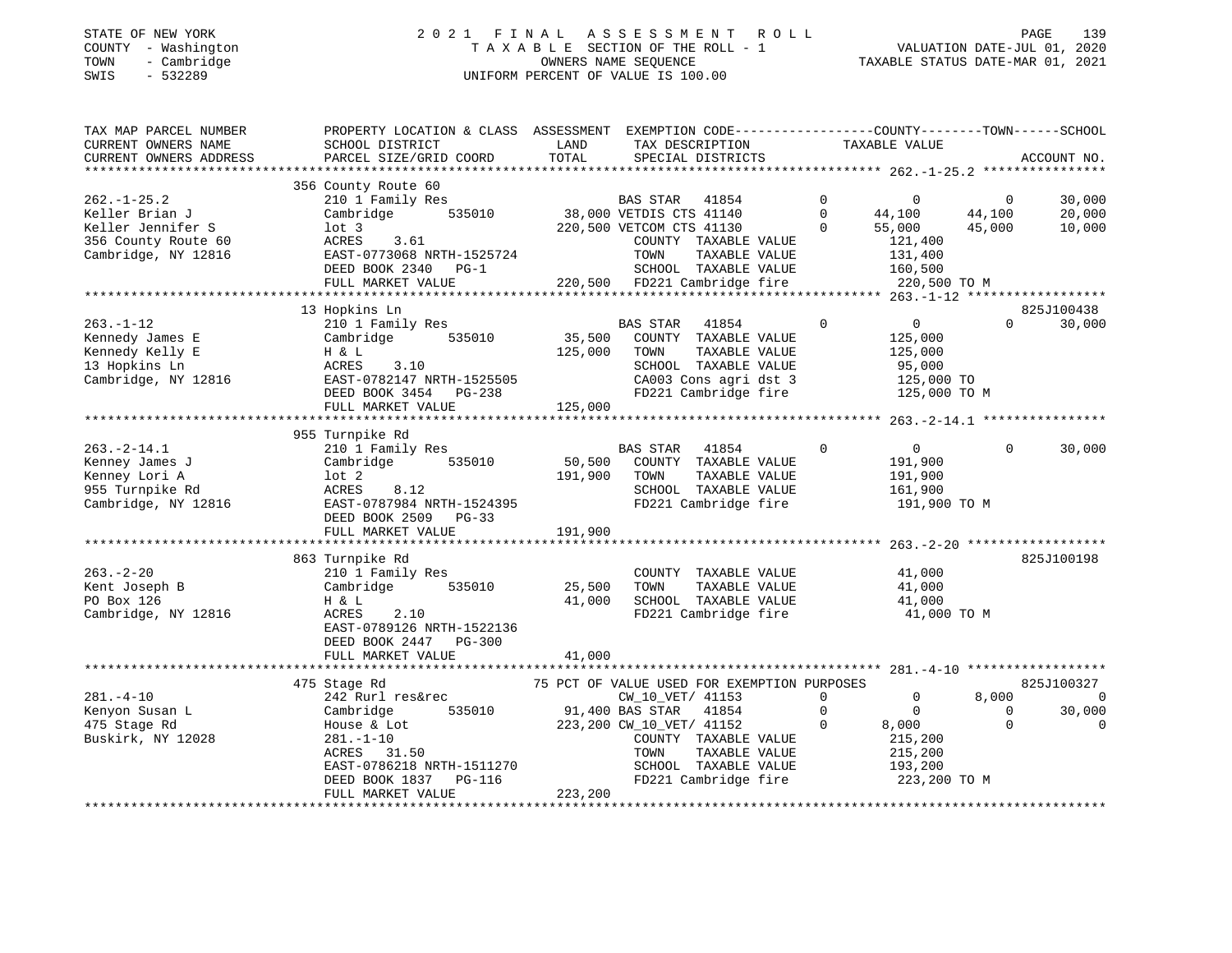#### STATE OF NEW YORK 2 0 2 1 F I N A L A S S E S S M E N T R O L L PAGE 140 COUNTY - Washington T A X A B L E SECTION OF THE ROLL - 1 VALUATION DATE-JUL 01, 2020 TOWN - Cambridge OWNERS NAME SEQUENCE TAXABLE STATUS DATE-MAR 01, 2021 SWIS - 532289 UNIFORM PERCENT OF VALUE IS 100.00

| TAX MAP PARCEL NUMBER<br>CURRENT OWNERS NAME | PROPERTY LOCATION & CLASS ASSESSMENT<br>SCHOOL DISTRICT | LAND    | TAX DESCRIPTION                                  | EXEMPTION CODE-----------------COUNTY-------TOWN------SCHOOL<br>TAXABLE VALUE |                            |
|----------------------------------------------|---------------------------------------------------------|---------|--------------------------------------------------|-------------------------------------------------------------------------------|----------------------------|
| CURRENT OWNERS ADDRESS                       | PARCEL SIZE/GRID COORD                                  | TOTAL   | SPECIAL DISTRICTS                                |                                                                               | ACCOUNT NO.                |
|                                              | 289 Kenyon Rd                                           |         |                                                  |                                                                               | 825J100836                 |
| $254. - 1 - 2.2$                             | 210 1 Family Res<br>Greenwich<br>533401                 | 35,000  | 41854<br><b>BAS STAR</b><br>COUNTY TAXABLE VALUE | $\overline{0}$<br>$\overline{0}$<br>196,200                                   | 30,000<br>$\Omega$         |
| Keraga Kelvin<br>Keraga Gale                 | H & L                                                   | 196,200 | TOWN<br>TAXABLE VALUE                            | 196,200                                                                       |                            |
| 289 Kenyon Rd                                | ACRES<br>4.00                                           |         | SCHOOL TAXABLE VALUE                             | 166,200                                                                       |                            |
| Greenwich, NY 12834                          | EAST-0769672 NRTH-1536601<br>DEED BOOK 717<br>PG-194    |         | CA003 Cons agri dst 3<br>FD221 Cambridge fire    | 196,200 TO<br>196,200 TO M                                                    |                            |
|                                              | FULL MARKET VALUE                                       | 196,200 |                                                  |                                                                               |                            |
|                                              |                                                         |         |                                                  |                                                                               |                            |
|                                              | 304 Stevenson Rd                                        |         |                                                  |                                                                               | 825J100217                 |
| $255. - 1 - 1$                               | 210 1 Family Res                                        |         | <b>BAS STAR</b><br>41854                         | $\circ$<br>$0 \qquad \qquad$                                                  | $\Omega$<br>30,000         |
| Kerr Kevin                                   | 535010<br>Cambridge                                     | 25,200  | COUNTY TAXABLE VALUE                             | 168,000                                                                       |                            |
| Kerr Katie                                   | FRNT 130.00 DPTH 95.00                                  | 168,000 | TOWN<br>TAXABLE VALUE                            | 168,000                                                                       |                            |
| 304 Stevenson Rd                             | EAST-0779699 NRTH-1537115                               |         | SCHOOL TAXABLE VALUE                             | 138,000                                                                       |                            |
| Greenwich, NY 12834                          | DEED BOOK 1710 PG-34                                    |         | CA005 Cons agri dst 5                            | 168,000 TO                                                                    |                            |
|                                              | FULL MARKET VALUE                                       |         | 168,000 FD221 Cambridge fire                     | 168,000 TO M                                                                  |                            |
|                                              |                                                         |         |                                                  |                                                                               |                            |
|                                              | County Route 60                                         |         |                                                  |                                                                               | 825J100812                 |
| $262. -1 - 11$                               | 322 Rural vac>10                                        |         | COUNTY TAXABLE VALUE                             | 85,500                                                                        |                            |
| Ketonen Joel P II                            | 535010<br>Cambridge                                     | 85,500  | TOWN<br>TAXABLE VALUE                            | 85,500                                                                        |                            |
| 814 Walnut Pkwy                              | Land                                                    | 85,500  | SCHOOL TAXABLE VALUE                             | 85,500                                                                        |                            |
| Garland, TX 75042-6050                       | ACRES 35.56                                             |         | FD221 Cambridge fire                             | 85,500 TO M                                                                   |                            |
|                                              | EAST-0773844 NRTH-1526747                               |         |                                                  |                                                                               |                            |
|                                              | DEED BOOK 802<br>$PG-34$                                |         |                                                  |                                                                               |                            |
|                                              | FULL MARKET VALUE                                       | 85,500  |                                                  |                                                                               |                            |
|                                              |                                                         |         |                                                  |                                                                               |                            |
|                                              | 937 King Rd                                             |         |                                                  |                                                                               | 825J100518                 |
| $263. -2 - 23$                               | 241 Rural res&ag                                        |         | <b>BAS STAR</b><br>41854                         | $\mathbf 0$<br>$\mathbf{0}$                                                   | 30,000<br>$\Omega$         |
| Kim Amos                                     | 535010<br>Cambridge                                     | 103,900 | COUNTY TAXABLE VALUE                             | 388,600                                                                       |                            |
| Kim Chun Hee                                 | ACRES 41.50                                             | 388,600 | TOWN<br>TAXABLE VALUE                            | 388,600                                                                       |                            |
| 937 King Rd                                  | EAST-0784906 NRTH-1522887<br>DEED BOOK 3107 PG-227      |         | SCHOOL TAXABLE VALUE                             | 358,600                                                                       |                            |
| Cambridge, NY 12816                          | DEED BOOK 3107 PG-227                                   |         | CA003 Cons agri dst 3                            | 388,600 TO                                                                    |                            |
|                                              | FULL MARKET VALUE                                       |         | 388,600 FD221 Cambridge fire                     | 388,600 TO M                                                                  |                            |
|                                              |                                                         |         |                                                  |                                                                               |                            |
|                                              | 655 Turnpike Rd                                         |         | 67 PCT OF VALUE USED FOR EXEMPTION PURPOSES      |                                                                               | 825J100248                 |
| $272. - 2 - 10$                              | 241 Rural res&ag                                        |         | CW_10_VET/ 41152                                 | 8,000<br>$\mathbf 0$                                                          | $\Omega$<br>$\overline{0}$ |
| King Todd M                                  | Cambridge<br>535010                                     |         | 72,100 CW_10_VET/ 41153                          | $\Omega$<br>$\Omega$                                                          | $\overline{0}$<br>8,000    |
| 1130 State Route 22                          | House & Lot                                             |         | 270,300 AGRI-D IND 41730                         | $\mathbf 0$<br>24,893                                                         | 24,893<br>24,893           |
| Cambridge, NY 12816                          | 38.40 BANK<br>998<br>ACRES                              |         | BAS STAR<br>41854                                | $\Omega$<br>$\circ$                                                           | 30,000<br>$\Omega$         |
|                                              | EAST-0788779 NRTH-1516670                               |         | COUNTY TAXABLE VALUE                             | 237,407                                                                       |                            |
| MAY BE SUBJECT TO PAYMENT                    | DEED BOOK 3107 PG-89                                    |         | TOWN<br>TAXABLE VALUE                            | 237,407                                                                       |                            |
| UNDER AGDIST LAW TIL 2028                    | FULL MARKET VALUE                                       | 270,300 | SCHOOL TAXABLE VALUE                             | 215,407                                                                       |                            |
|                                              |                                                         |         | FD221 Cambridge fire                             | 270,300 TO M                                                                  |                            |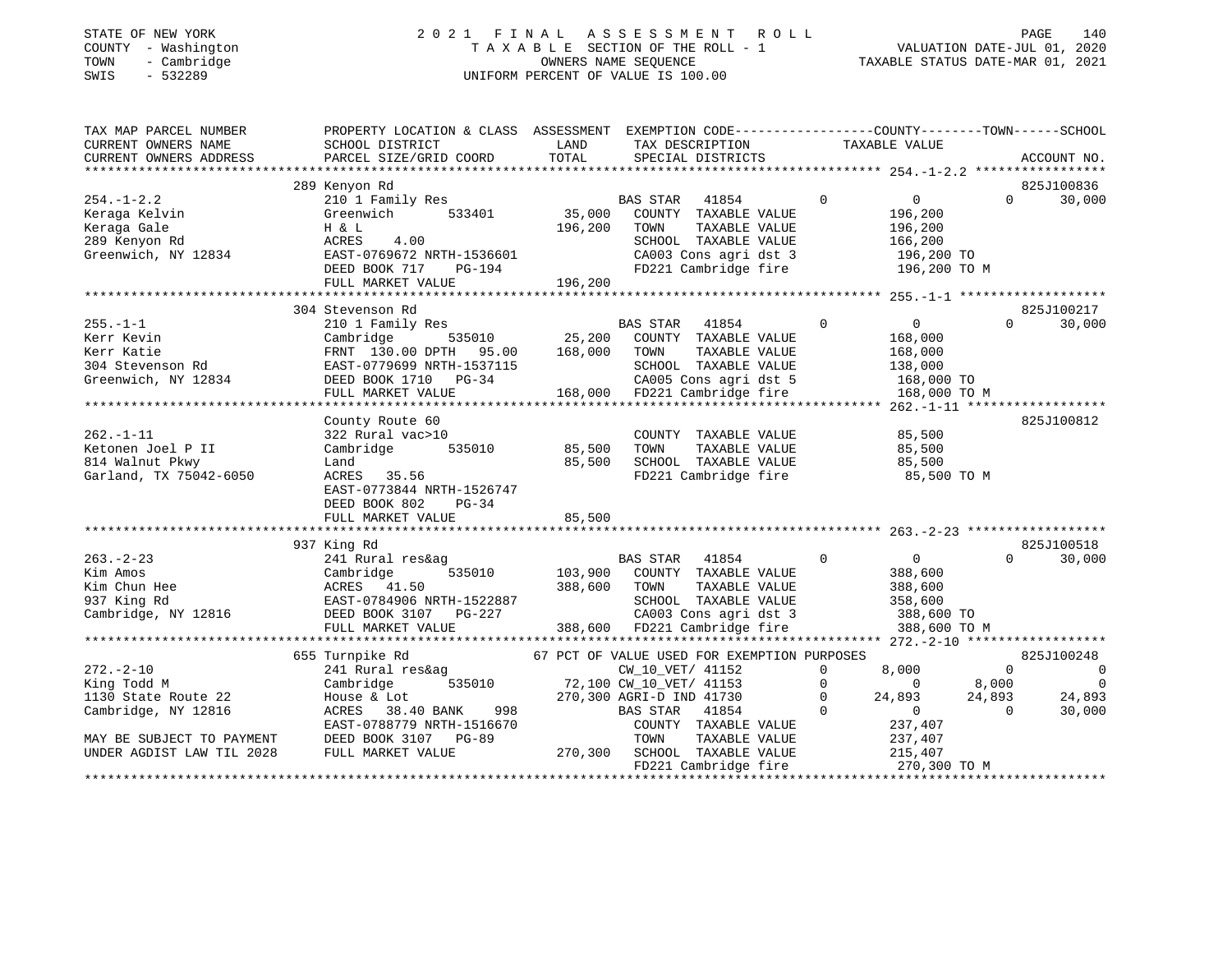#### STATE OF NEW YORK 2 0 2 1 F I N A L A S S E S S M E N T R O L L PAGE 141 COUNTY - Washington T A X A B L E SECTION OF THE ROLL - 1 VALUATION DATE-JUL 01, 2020 TOWN - Cambridge OWNERS NAME SEQUENCE TAXABLE STATUS DATE-MAR 01, 2021 SWIS - 532289 UNIFORM PERCENT OF VALUE IS 100.00

| TAX MAP PARCEL NUMBER<br>CURRENT OWNERS NAME | PROPERTY LOCATION & CLASS ASSESSMENT<br>SCHOOL DISTRICT | LAND    | EXEMPTION CODE-----------------COUNTY-------TOWN------SCHOOL<br>TAX DESCRIPTION | TAXABLE VALUE            |                    |
|----------------------------------------------|---------------------------------------------------------|---------|---------------------------------------------------------------------------------|--------------------------|--------------------|
| CURRENT OWNERS ADDRESS                       | PARCEL SIZE/GRID COORD                                  | TOTAL   | SPECIAL DISTRICTS                                                               |                          | ACCOUNT NO.        |
|                                              |                                                         |         |                                                                                 |                          |                    |
|                                              | 67 Center Cambridge Rd                                  |         |                                                                                 |                          |                    |
| $279. - 1 - 14.1$                            | 240 Rural res                                           |         | COUNTY TAXABLE VALUE                                                            | 266,900                  |                    |
| Kirk Jonathan                                | Greenwich<br>533401                                     | 60,200  | TAXABLE VALUE<br>TOWN                                                           | 266,900                  |                    |
| Kirk Jessica                                 | lot 1                                                   | 266,900 | SCHOOL TAXABLE VALUE                                                            | 266,900                  |                    |
| 67 Center Cambridge Rd                       | ACRES<br>7.11                                           |         | CA003 Cons agri dst 3                                                           | 266,900 TO               |                    |
| Valley Falls, NY 12185                       | EAST-0757009 NRTH-1513106<br>DEED BOOK 2319<br>PG-61    |         | FD221 Cambridge fire                                                            | 266,900 TO M             |                    |
|                                              | FULL MARKET VALUE                                       | 266,900 |                                                                                 |                          |                    |
|                                              |                                                         |         |                                                                                 |                          |                    |
|                                              | 210 County Route 59                                     |         |                                                                                 |                          | 825J100317         |
| $280. -1 - 19$                               | 242 Rurl res&rec                                        |         | COUNTY TAXABLE VALUE                                                            | 270,000                  |                    |
| Kish Rachel M                                | Cambridge<br>535010                                     | 80,300  | TOWN<br>TAXABLE VALUE                                                           | 270,000                  |                    |
| Yurschak Joseph G                            | ACRES 22.60                                             | 270,000 | SCHOOL TAXABLE VALUE                                                            | 270,000                  |                    |
| 210 County Route 59                          | EAST-0771893 NRTH-1504799                               |         | CA003 Cons agri dst 3                                                           | 270,000 TO               |                    |
| Buskirk, NY 12028                            | DEED BOOK 3897 PG-91                                    |         | FD221 Cambridge fire                                                            | 270,000 TO M             |                    |
|                                              | FULL MARKET VALUE                                       | 270,000 |                                                                                 |                          |                    |
|                                              | ***************************                             |         |                                                                                 |                          |                    |
|                                              | 855 Turnpike Rd                                         |         |                                                                                 |                          | 825J100436         |
| $263. - 2 - 21$                              | 241 Rural res&ag                                        |         | <b>BAS STAR</b><br>41854                                                        | $\overline{0}$<br>0      | $\Omega$<br>30,000 |
| Kittell John C                               | Cambridge<br>535010                                     | 195,500 | COUNTY TAXABLE VALUE                                                            | 370,000                  |                    |
| 147 Center Cambridge Rd                      | ACRES 104.40                                            | 370,000 | TOWN<br>TAXABLE VALUE                                                           | 370,000                  |                    |
| Valley Falls, NY 12185                       | EAST-0786960 NRTH-1521995                               |         | SCHOOL TAXABLE VALUE                                                            | 340,000                  |                    |
|                                              | DEED BOOK 3128<br>PG-290                                |         | CA003 Cons agri dst 3                                                           | 370,000 TO               |                    |
|                                              | FULL MARKET VALUE                                       | 370,000 | FD221 Cambridge fire                                                            | 370,000 TO M             |                    |
|                                              |                                                         |         |                                                                                 |                          |                    |
|                                              | 147 Center Cambridge Rd                                 |         |                                                                                 |                          |                    |
| $279. - 1 - 1.1$                             | 483 Converted Re                                        |         | COUNTY TAXABLE VALUE                                                            | 119,500                  |                    |
| Kittell John C                               | Cambridge<br>535010                                     | 25,000  | TOWN<br>TAXABLE VALUE                                                           | 119,500                  |                    |
| 147 Center Cambridge Rd                      | Office                                                  | 119,500 | SCHOOL TAXABLE VALUE                                                            | 119,500                  |                    |
| Valley Falls, NY 12185                       | ACRES<br>1.00                                           |         | CA003 Cons agri dst 3                                                           | 119,500 TO               |                    |
|                                              | EAST-0759055 NRTH-1513336                               |         | FD221 Cambridge fire                                                            | 119,500 TO M             |                    |
|                                              | DEED BOOK 1740 PG-65                                    |         |                                                                                 |                          |                    |
|                                              | FULL MARKET VALUE                                       | 119,500 |                                                                                 |                          |                    |
|                                              |                                                         |         |                                                                                 |                          |                    |
|                                              | 135 Center Cambridge Rd                                 |         |                                                                                 |                          | 825J100516         |
| $279. - 1 - 1$                               | 242 Rurl res&rec                                        |         | <b>BAS STAR</b><br>41854                                                        | $\Omega$<br>$\mathsf{O}$ | $\Omega$<br>30,000 |
| Kittell Melinda M                            | Cambridge<br>535010                                     | 68,200  | COUNTY TAXABLE VALUE                                                            | 262,100                  |                    |
| 135 Center Cambridge Rd                      | Bdy Line Agreement 614/73                               | 262,100 | TOWN<br>TAXABLE VALUE                                                           | 262,100                  |                    |
| Valley Falls, NY 12185                       | ACRES 15.62                                             |         | SCHOOL TAXABLE VALUE                                                            | 232,100                  |                    |
|                                              | EAST-0758734 NRTH-1513668                               |         | CA003 Cons agri dst 3                                                           | 262,100 TO               |                    |
|                                              | DEED BOOK 3152<br>$PG-1$                                |         | FD221 Cambridge fire                                                            | 262,100 TO M             |                    |
|                                              | FULL MARKET VALUE                                       | 262,100 |                                                                                 |                          |                    |
|                                              | ***********************************                     |         |                                                                                 |                          |                    |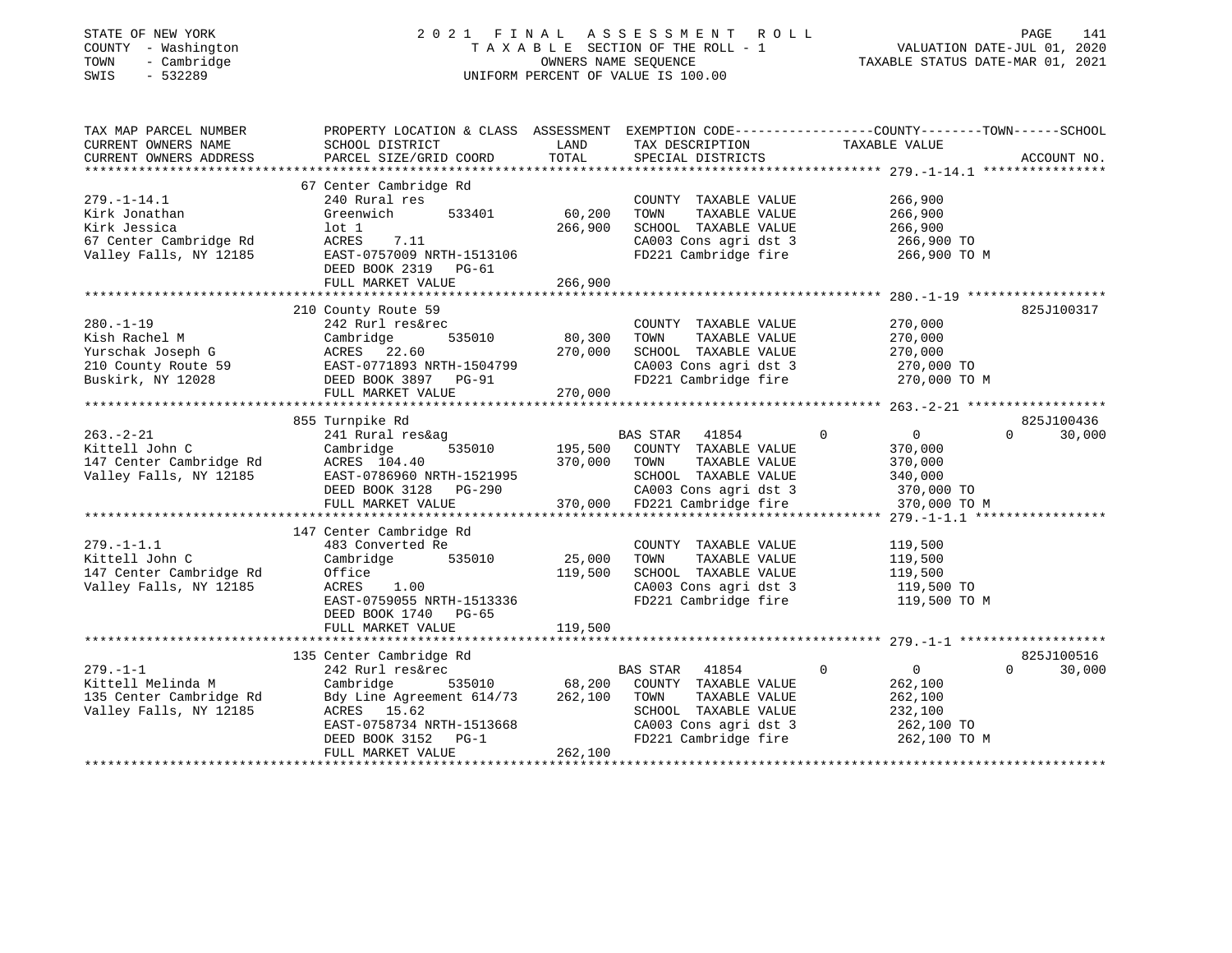#### STATE OF NEW YORK 2 0 2 1 F I N A L A S S E S S M E N T R O L L PAGE 142 COUNTY - Washington T A X A B L E SECTION OF THE ROLL - 1 VALUATION DATE-JUL 01, 2020 TOWN - Cambridge OWNERS NAME SEQUENCE TAXABLE STATUS DATE-MAR 01, 2021 SWIS - 532289 UNIFORM PERCENT OF VALUE IS 100.00

| TAX MAP PARCEL NUMBER                               | PROPERTY LOCATION & CLASS ASSESSMENT EXEMPTION CODE---------------COUNTY-------TOWN------SCHOOL    |         |                                               |                            |                    |
|-----------------------------------------------------|----------------------------------------------------------------------------------------------------|---------|-----------------------------------------------|----------------------------|--------------------|
| CURRENT OWNERS NAME                                 | SCHOOL DISTRICT                                                                                    | LAND    | TAX DESCRIPTION                               | TAXABLE VALUE              |                    |
| CURRENT OWNERS ADDRESS                              | PARCEL SIZE/GRID COORD                                                                             | TOTAL   | SPECIAL DISTRICTS                             |                            | ACCOUNT NO.        |
|                                                     |                                                                                                    |         |                                               |                            |                    |
|                                                     | 747 King Rd                                                                                        |         |                                               |                            | 825J100329         |
| $271 - 3 - 3$                                       | 242 Rurl res&rec                                                                                   |         | AG DIST<br>41720                              | $\mathbf{0}$<br>35,465     | 35,465<br>35,465   |
| Klein Philip                                        | 535010<br>Cambridge                                                                                | 83,200  | COUNTY TAXABLE VALUE                          | 243,535                    |                    |
| Pikulski Sandra                                     | Land/house                                                                                         | 279,000 | TOWN<br>TAXABLE VALUE                         | 243,535                    |                    |
| 747 King Rd                                         | 431/474                                                                                            |         | SCHOOL TAXABLE VALUE                          | 243,535                    |                    |
| Cambridge, NY 12816                                 | ACRES 22.60                                                                                        |         | CA003 Cons agri dst 3                         | 243,535 TO                 |                    |
|                                                     |                                                                                                    |         |                                               |                            |                    |
|                                                     | EAST-0780431 NRTH-1520772                                                                          |         | 35,465 EX                                     |                            |                    |
|                                                     | MAY BE SUBJECT TO PAYMENT THE DEED BOOK 2940 PG-174<br>UNDER AGDIST LAW TIL 2025 FULL MARKET VALUE |         | FD221 Cambridge fire                          | 279,000 TO M               |                    |
|                                                     |                                                                                                    | 279,000 |                                               |                            |                    |
|                                                     |                                                                                                    |         |                                               |                            |                    |
|                                                     | 49 Dickensen Rd                                                                                    |         |                                               |                            | 825J100921         |
| $280. - 2 - 25$                                     | 312 Vac w/imprv                                                                                    |         | COUNTY TAXABLE VALUE                          | 50,300                     |                    |
| Knobel Lynne                                        | Cambridge 535010                                                                                   | 46,500  | TOWN TAXABLE VALUE                            | 50,300                     |                    |
| 26 Naugatuck Ave Apt 1                              | $Camp /$ Lots 1 & 2                                                                                | 50,300  | SCHOOL TAXABLE VALUE                          | 50,300                     |                    |
| Milford, CT 06460                                   | ACRES 10.23                                                                                        |         |                                               | 50,300 TO                  |                    |
|                                                     | EAST-0775952 NRTH-1507699                                                                          |         | CA003 Cons agri dst 3<br>FD221 Cambridge fire | 50,300 TO M                |                    |
|                                                     | DEED BOOK 826<br>PG-321                                                                            |         |                                               |                            |                    |
|                                                     | FULL MARKET VALUE                                                                                  | 50,300  |                                               |                            |                    |
|                                                     |                                                                                                    |         |                                               |                            |                    |
|                                                     | 90 County Route 59                                                                                 |         |                                               |                            | 825J100907         |
| $280. - 2 - 35$                                     | 242 Rurl res&rec                                                                                   |         | BAS STAR 41854                                | $\Omega$<br>$\overline{0}$ | $\Omega$<br>30,000 |
| Koblensky Edward D                                  | Cambridge<br>535010                                                                                | 78,300  | COUNTY TAXABLE VALUE                          | 209,000                    |                    |
| Koblensky Kathleen                                  | Cambrid<br>lot 11                                                                                  |         | TOWN<br>TAXABLE VALUE                         |                            |                    |
|                                                     |                                                                                                    | 209,000 |                                               | 209,000                    |                    |
| 90 County Route 59                                  | ACRES 21.03                                                                                        |         | SCHOOL TAXABLE VALUE                          | 179,000                    |                    |
| Buskirk, NY 12028                                   | EAST-0775938 NRTH-1504782                                                                          |         | CA003 Cons agri dst 3                         | 209,000 TO                 |                    |
|                                                     | DEED BOOK 2889 PG-278                                                                              |         | FD221 Cambridge fire                          | 209,000 TO M               |                    |
|                                                     | FULL MARKET VALUE                                                                                  | 209,000 |                                               |                            |                    |
|                                                     |                                                                                                    |         |                                               |                            |                    |
|                                                     | 150 Irish Ln                                                                                       |         |                                               |                            | 825J102037         |
| 255.-1-24.2                                         | 242 Rurl res&rec                                                                                   |         | COUNTY TAXABLE VALUE                          | 418,000                    |                    |
| Kohler Jeffrey W<br>Kohler Kelsey M<br>150 Irish Ln | Cambridge<br>535010                                                                                | 86,100  | TAXABLE VALUE<br>TOWN                         | 418,000                    |                    |
|                                                     | House & Land                                                                                       | 418,000 | SCHOOL TAXABLE VALUE                          | 418,000                    |                    |
| 150 Irish Ln                                        | Lot 4                                                                                              |         | CA005 Cons agri dst 5                         | 418,000 TO                 |                    |
| Cambridge, NY 12816                                 | ACRES 13.04                                                                                        |         | FD221 Cambridge fire                          | 418,000 TO M               |                    |
|                                                     | EAST-0781007 NRTH-1532061                                                                          |         |                                               |                            |                    |
|                                                     | DEED BOOK 1971 PG-299                                                                              |         |                                               |                            |                    |
|                                                     | FULL MARKET VALUE                                                                                  | 418,000 |                                               |                            |                    |
|                                                     |                                                                                                    |         |                                               |                            |                    |
|                                                     | 1011 Brownell Ln                                                                                   |         |                                               |                            |                    |
| $270. - 1 - 38.6$                                   | 210 1 Family Res                                                                                   |         | COUNTY TAXABLE VALUE                          | 275,000                    |                    |
| Koopmann Mark                                       | 535010<br>Cambridge                                                                                | 42,800  | TAXABLE VALUE<br>TOWN                         | 275,000                    |                    |
|                                                     |                                                                                                    |         |                                               |                            |                    |
| Koopmann Olive G                                    | lot 6                                                                                              | 275,000 | SCHOOL TAXABLE VALUE                          | 275,000                    |                    |
| 1011 Brownell Ln                                    | ACRES 17.63<br>EAST-0763022 NRTH-1516525                                                           |         | CA003 Cons agri dst 3                         | 275,000 TO                 |                    |
| Cambridge, NY 12816                                 |                                                                                                    |         | FD221 Cambridge fire                          | 275,000 TO M               |                    |
|                                                     | DEED BOOK 3378 PG-223                                                                              |         |                                               |                            |                    |
|                                                     | FULL MARKET VALUE                                                                                  | 275,000 |                                               |                            |                    |
|                                                     |                                                                                                    |         |                                               |                            |                    |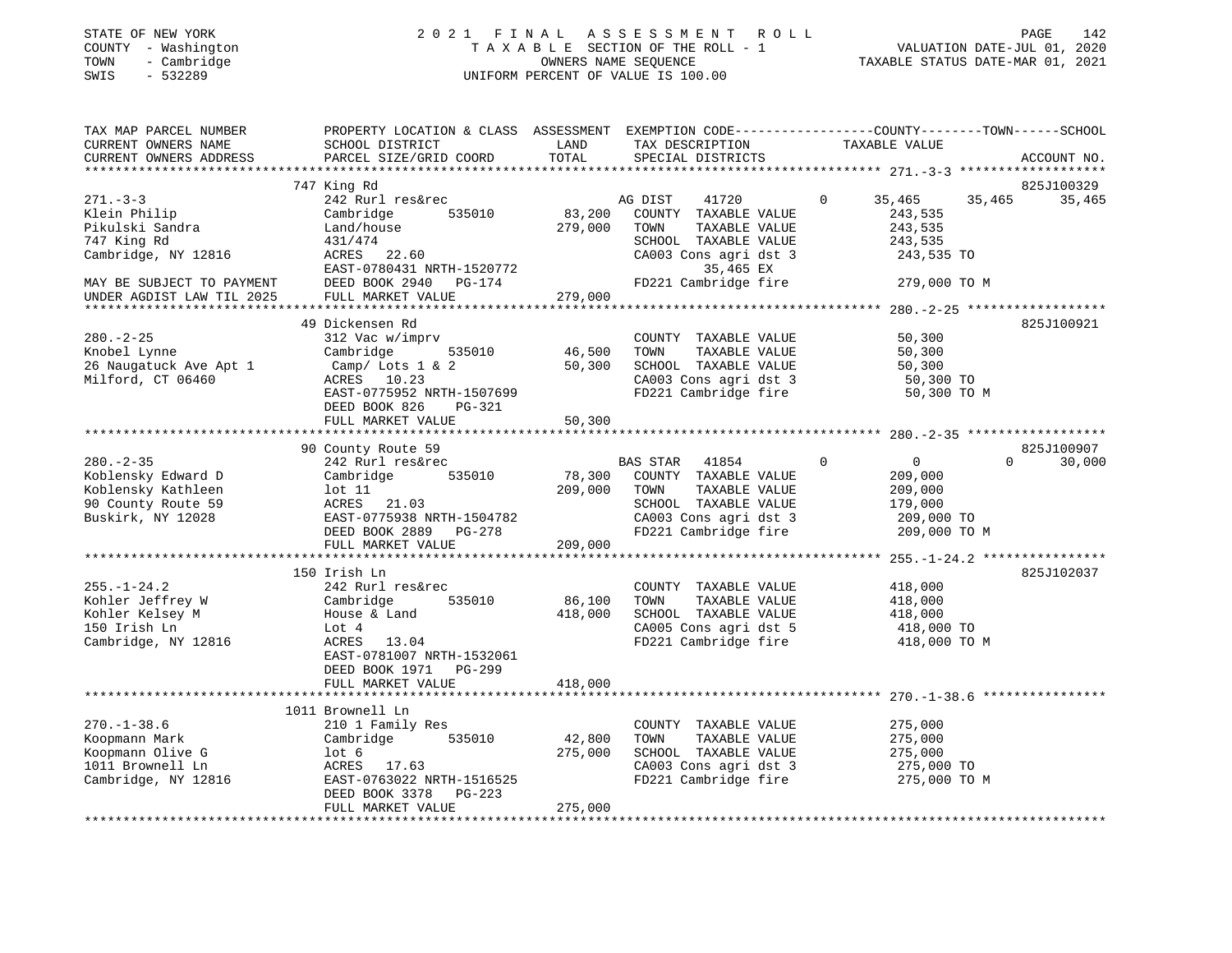# STATE OF NEW YORK 2 0 2 1 F I N A L A S S E S S M E N T R O L L PAGE 143COUNTY - Washington COUNTY - Washington COUNTY - Washington COUNTY - Washington Country - Cambridge COUNTY - Cambridge COUNTY - Cambridge COUNTY - Cambridge COUNTY - Cambridge COUNTY - Cambridge COUNTY - Cambridge COUNTY -SWIS - 532289 UNIFORM PERCENT OF VALUE IS 100.00

TAX MAP PARCEL NUMBER PROPERTY LOCATION & CLASS ASSESSMENT EXEMPTION CODE------------------COUNTY--------TOWN------SCHOOL

143

TAXABLE STATUS DATE-MAR 01, 2021

| CURRENT OWNERS NAME    | SCHOOL DISTRICT            | LAND    | TAX DESCRIPTION              |                                           | TAXABLE VALUE  |                    |
|------------------------|----------------------------|---------|------------------------------|-------------------------------------------|----------------|--------------------|
| CURRENT OWNERS ADDRESS | PARCEL SIZE/GRID COORD     | TOTAL   | SPECIAL DISTRICTS            |                                           |                | ACCOUNT NO.        |
|                        |                            |         |                              |                                           |                |                    |
|                        | 142 Irish Ln               |         |                              |                                           |                | 825J102038         |
| $255. - 1 - 24.3$      | 210 1 Family Res           |         | COUNTY TAXABLE VALUE         |                                           | 285,900        |                    |
| Kopp Steven            | 535010<br>Cambridge        | 57,000  | TOWN<br>TAXABLE VALUE        |                                           | 285,900        |                    |
| Kopp Megan             | Lot 5                      | 285,900 | SCHOOL TAXABLE VALUE         |                                           | 285,900        |                    |
| 142 Irish Ln           | ACRES 13.34                |         | CA005 Cons agri dst 5        |                                           | 285,900 TO     |                    |
| Cambridge, NY 12816    | EAST-0781266 NRTH-1531282  |         | FD221 Cambridge fire         |                                           | 285,900 TO M   |                    |
|                        | DEED BOOK 3896 PG-274      |         |                              |                                           |                |                    |
|                        | FULL MARKET VALUE          | 285,900 |                              |                                           |                |                    |
|                        |                            |         |                              |                                           |                |                    |
|                        |                            |         |                              |                                           |                |                    |
|                        | 33 Conley Rd               |         |                              |                                           |                | $\overline{0}$     |
| $280. - 1 - 13.8$      | 210 1 Family Res           |         | BAS STAR<br>41854            | 0                                         | $\overline{0}$ | 30,000             |
| Korb Barry W           | Cambridge<br>535010        | 50,400  | COUNTY TAXABLE VALUE         |                                           | 171,300        |                    |
| 33 Conley Rd           | ACRES<br>9.20              | 171,300 | TOWN<br>TAXABLE VALUE        |                                           | 171,300        |                    |
| Buskirk, NY 12028      | EAST-0775082 NRTH-1509128  |         | SCHOOL TAXABLE VALUE         |                                           | 141,300        |                    |
|                        | DEED BOOK 2984 PG-102      |         | CA003 Cons agri dst 3        |                                           | 171,300 TO     |                    |
|                        | FULL MARKET VALUE          |         | 171,300 FD221 Cambridge fire |                                           | 171,300 TO M   |                    |
|                        | ************************** |         |                              |                                           |                |                    |
|                        | 126 Dickensen Rd           |         |                              |                                           |                | 825J100943         |
| $280. - 1 - 13.4$      | 242 Rurl res&rec           |         | <b>BAS STAR</b><br>41854     | $\Omega$                                  | $\overline{0}$ | $\Omega$<br>30,000 |
| Korb Walter F Jr       | Cambridge<br>535010        | 81,800  | COUNTY TAXABLE VALUE         |                                           | 212,700        |                    |
| Korb Jean K            | House & Lot                | 212,700 | TOWN<br>TAXABLE VALUE        |                                           | 212,700        |                    |
| 126 Dickensen Rd       | ACRES 12.97                |         | SCHOOL TAXABLE VALUE         |                                           | 182,700        |                    |
| Buskirk, NY 12028      | EAST-0775037 NRTH-1508486  |         | CA003 Cons agri dst 3        |                                           | 212,700 TO     |                    |
|                        | DEED BOOK 718<br>PG-311    |         | FD221 Cambridge fire         |                                           | 212,700 TO M   |                    |
|                        | FULL MARKET VALUE          | 212,700 |                              |                                           |                |                    |
|                        |                            |         |                              | ************************ 279.-2-31.5 **** |                |                    |
|                        | County Route 74            |         |                              |                                           |                |                    |
| $279. - 2 - 31.5$      | 721 Sand&gravel            |         | COUNTY TAXABLE VALUE         |                                           | 52,300         |                    |
| Korb Walter JR         | 535010<br>Cambridge        | 52,300  | TAXABLE VALUE<br>TOWN        |                                           | 52,300         |                    |
| 126 Dickenson Rd       | $1$ ot 3                   | 52,300  | SCHOOL TAXABLE VALUE         |                                           | 52,300         |                    |
| Buskirk, NY 12028      | 341/176, 341/180           |         | CA003 Cons agri dst 3        |                                           | 52,300 TO      |                    |
|                        | ACRES 39.29                |         | FD221 Cambridge fire         |                                           | 52,300 TO M    |                    |
|                        | EAST-0767149 NRTH-1510986  |         |                              |                                           |                |                    |
|                        | DEED BOOK 3142 PG-337      |         |                              |                                           |                |                    |
|                        | FULL MARKET VALUE          | 52,300  |                              |                                           |                |                    |
|                        |                            |         |                              |                                           |                |                    |
|                        |                            |         |                              |                                           |                |                    |
|                        | 111 Conley Rd              |         |                              |                                           |                | 825J100946         |
| $280. - 1 - 13.7$      | 210 1 Family Res           |         | BAS STAR<br>41854            | 0                                         | $\overline{0}$ | 30,000<br>$\Omega$ |
| Korb William M         | 535010<br>Cambridge        | 35,000  | COUNTY TAXABLE VALUE         |                                           | 125,300        |                    |
| Martin Sarah M         | H & L                      | 125,300 | TOWN<br>TAXABLE VALUE        |                                           | 125,300        |                    |
| 111 Conley Rd          | ACRES<br>3.72 BANK<br>997  |         | SCHOOL TAXABLE VALUE         |                                           | 95,300         |                    |
| Buskirk, NY 12028      | EAST-0775000 NRTH-1510912  |         | CA003 Cons agri dst 3        |                                           | 125,300 TO     |                    |
|                        | DEED BOOK 866<br>$PG-158$  |         | FD221 Cambridge fire         |                                           | 125,300 TO M   |                    |
|                        | FULL MARKET VALUE          | 125,300 |                              |                                           |                |                    |
|                        |                            |         |                              |                                           |                |                    |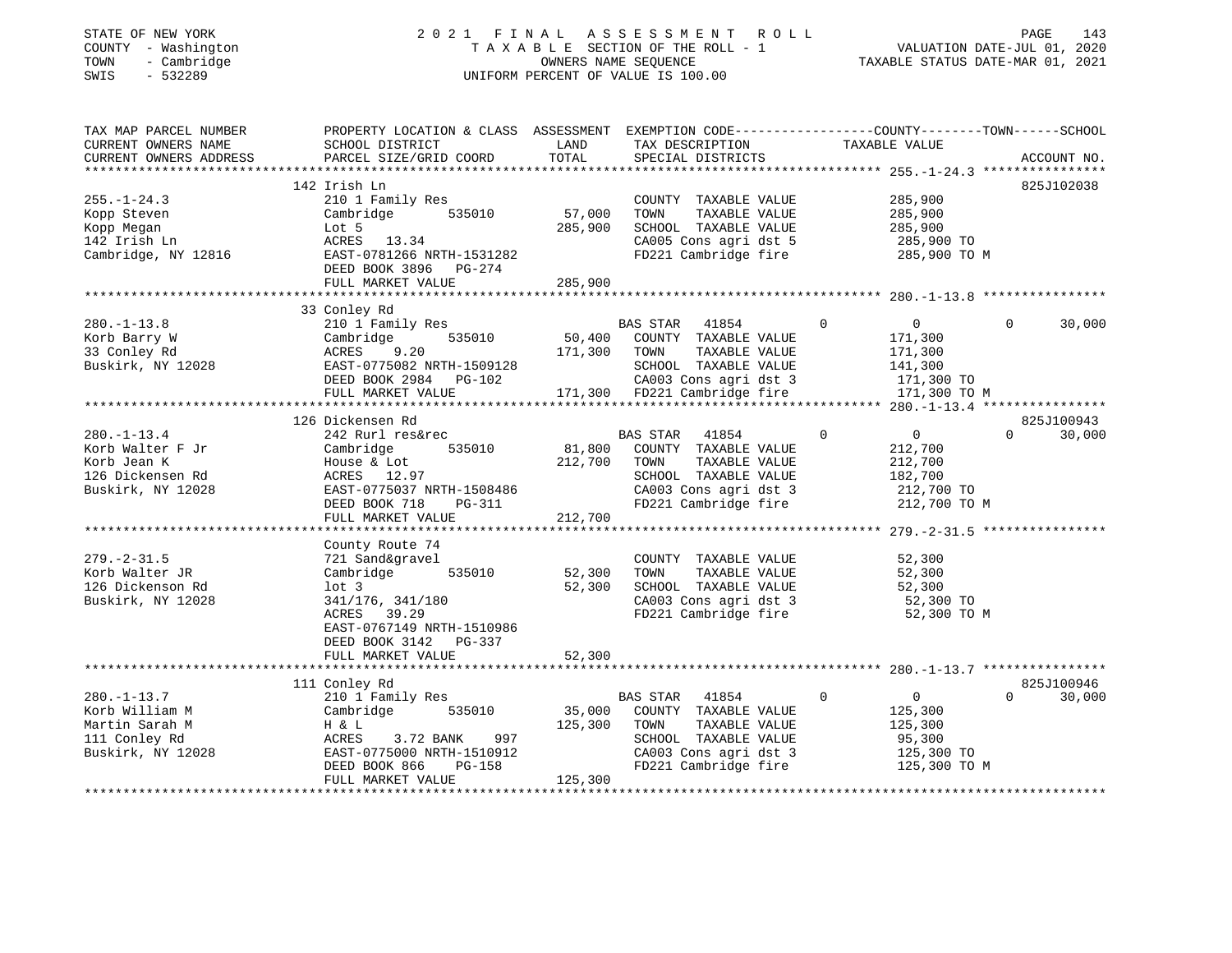#### STATE OF NEW YORK 2 0 2 1 F I N A L A S S E S S M E N T R O L L PAGE 144 COUNTY - Washington T A X A B L E SECTION OF THE ROLL - 1 VALUATION DATE-JUL 01, 2020 TOWN - Cambridge OWNERS NAME SEQUENCE TAXABLE STATUS DATE-MAR 01, 2021 SWIS - 532289 UNIFORM PERCENT OF VALUE IS 100.00

| TAX MAP PARCEL NUMBER<br>CURRENT OWNERS NAME<br>CURRENT OWNERS ADDRESS | PROPERTY LOCATION & CLASS ASSESSMENT<br>SCHOOL DISTRICT<br>PARCEL SIZE/GRID COORD | LAND<br>TOTAL | EXEMPTION CODE-----------------COUNTY-------TOWN------SCHOOL<br>TAX DESCRIPTION<br>SPECIAL DISTRICTS | TAXABLE VALUE                    | ACCOUNT NO.              |
|------------------------------------------------------------------------|-----------------------------------------------------------------------------------|---------------|------------------------------------------------------------------------------------------------------|----------------------------------|--------------------------|
|                                                                        |                                                                                   |               |                                                                                                      |                                  |                          |
| $272. - 2 - 19.2$                                                      | 545 Stage Rd<br>242 Rurl res&rec                                                  |               | ENH STAR<br>41834                                                                                    | $\mathbf 0$<br>$\Omega$          | $\overline{0}$<br>70,700 |
| Korte Karl                                                             | 535010<br>Cambridge                                                               |               | 62,700 CW_10_VET/ 41152                                                                              | $\circ$<br>8,000                 | $\mathbf 0$<br>0         |
| Korte Freda C                                                          | H & L                                                                             |               | 226,000 CW_10_VET/ 41153                                                                             | $\Omega$<br>$\overline{0}$       | 8,000<br>$\mathbf 0$     |
| 545 Stage Rd                                                           | ACRES 12.84                                                                       |               | COUNTY TAXABLE VALUE                                                                                 | 218,000                          |                          |
| Buskirk, NY 12028                                                      | EAST-0787594 NRTH-1513383                                                         |               | TOWN<br>TAXABLE VALUE                                                                                | 218,000                          |                          |
|                                                                        | DEED BOOK 649<br>PG-104                                                           |               | SCHOOL TAXABLE VALUE                                                                                 | 155,300                          |                          |
|                                                                        | FULL MARKET VALUE                                                                 |               | 226,000 FD221 Cambridge fire                                                                         | 226,000 TO M                     |                          |
|                                                                        |                                                                                   |               |                                                                                                      |                                  |                          |
|                                                                        | Conley Rd                                                                         |               |                                                                                                      |                                  |                          |
| $271. - 2 - 28.2$                                                      | 300 Vacant Land                                                                   |               | COUNTY TAXABLE VALUE                                                                                 | 500                              |                          |
| Kourofsky Brian M Jr                                                   | 535010<br>Cambridge                                                               | 500           | TOWN<br>TAXABLE VALUE                                                                                | 500                              |                          |
| Kourofsky Samantha L                                                   | FRNT 11.00 DPTH 447.00                                                            | 500           | SCHOOL TAXABLE VALUE                                                                                 | 500                              |                          |
| 515 4th Ave Apt 2                                                      | EAST-0775231 NRTH-1514190                                                         |               | CA003 Cons agri dst 3                                                                                | 500 TO                           |                          |
| Watervliet, NY 12189                                                   | DEED BOOK 3552 PG-14                                                              |               | FD221 Cambridge fire                                                                                 |                                  | 500 TO M                 |
|                                                                        | FULL MARKET VALUE                                                                 | 500           |                                                                                                      |                                  |                          |
|                                                                        |                                                                                   |               |                                                                                                      |                                  |                          |
|                                                                        | 244 Conley Rd                                                                     |               |                                                                                                      |                                  | 825J100632               |
| $271. - 2 - 29$                                                        | 210 1 Family Res                                                                  |               | COUNTY TAXABLE VALUE                                                                                 | 151,000                          |                          |
| Kourofsky Brian M Jr                                                   | Cambridge 535010                                                                  | 33,000        | TOWN<br>TAXABLE VALUE                                                                                | 151,000                          |                          |
| Kourofsky Samantha L                                                   | H & L                                                                             | 151,000       | SCHOOL TAXABLE VALUE                                                                                 | 151,000                          |                          |
| 515 4th Ave Apt 2                                                      | ACRES<br>2.56                                                                     |               |                                                                                                      | 151,000 TO                       |                          |
| Watervliet, NY 12189                                                   |                                                                                   |               | CA003 Cons agri dst 3<br>FD221 Cambridge fire                                                        | 151,000 TO M                     |                          |
|                                                                        | AUNED 2.2.<br>EAST-0775309 NRTH-1514081<br>DEED BOOK 3552<br>$PG-14$              |               |                                                                                                      |                                  |                          |
|                                                                        | FULL MARKET VALUE                                                                 | 151,000       |                                                                                                      |                                  |                          |
|                                                                        |                                                                                   |               |                                                                                                      |                                  |                          |
|                                                                        | 10 County Route 59                                                                |               |                                                                                                      |                                  | 825J100550               |
| $280. - 2 - 16$                                                        | 210 1 Family Res                                                                  |               | BAS STAR 41854                                                                                       | $\overline{0}$<br>$\overline{0}$ | $\Omega$<br>30,000       |
| Koziol Nathan S                                                        | 535010<br>Cambridge                                                               |               | 28,000 COUNTY TAXABLE VALUE                                                                          | 170,400                          |                          |
| 10 County Route 59                                                     | ACRES 1.61                                                                        | 170,400 TOWN  | TAXABLE VALUE                                                                                        | 170,400                          |                          |
| Buskirk, NY 12028                                                      | EAST-0777573 NRTH-1504930                                                         |               | SCHOOL TAXABLE VALUE                                                                                 | 140,400                          |                          |
|                                                                        | DEED BOOK 859<br>PG-179                                                           |               | CA003 Cons agri dst 3                                                                                | 170,400 TO                       |                          |
|                                                                        | FULL MARKET VALUE                                                                 |               | CAUUS CONS agri dst 3<br>170,400 FD221 Cambridge fire                                                | 170,400 TO M                     |                          |
|                                                                        |                                                                                   |               |                                                                                                      |                                  |                          |
|                                                                        | 56 Dickensen Rd                                                                   |               |                                                                                                      |                                  | 825J100859               |
| $280. - 2 - 6.3$                                                       | 210 1 Family Res                                                                  |               | <b>BAS STAR</b><br>41854                                                                             | $\overline{0}$<br>$\Omega$       | $\Omega$<br>30,000       |
| Kutti Leena                                                            | Cambridge<br>535010                                                               | 37,000        | COUNTY TAXABLE VALUE                                                                                 | 100,000                          |                          |
| PO Box 247                                                             | H & Land                                                                          | 100,000       | TOWN<br>TAXABLE VALUE                                                                                | 100,000                          |                          |
|                                                                        |                                                                                   |               |                                                                                                      |                                  |                          |
| Cambridge, NY 12816                                                    | 3.40<br>ACRES                                                                     |               | SCHOOL TAXABLE VALUE                                                                                 | 70,000                           |                          |
|                                                                        | EAST-0776688 NRTH-1507737                                                         |               | CA003 Cons agri dst 3<br>FD221 Cambridge fire                                                        | 100,000 TO                       |                          |
|                                                                        | DEED BOOK 467<br>PG-72<br>FULL MARKET VALUE                                       | 100,000       |                                                                                                      | 100,000 TO M                     |                          |
|                                                                        |                                                                                   |               |                                                                                                      |                                  |                          |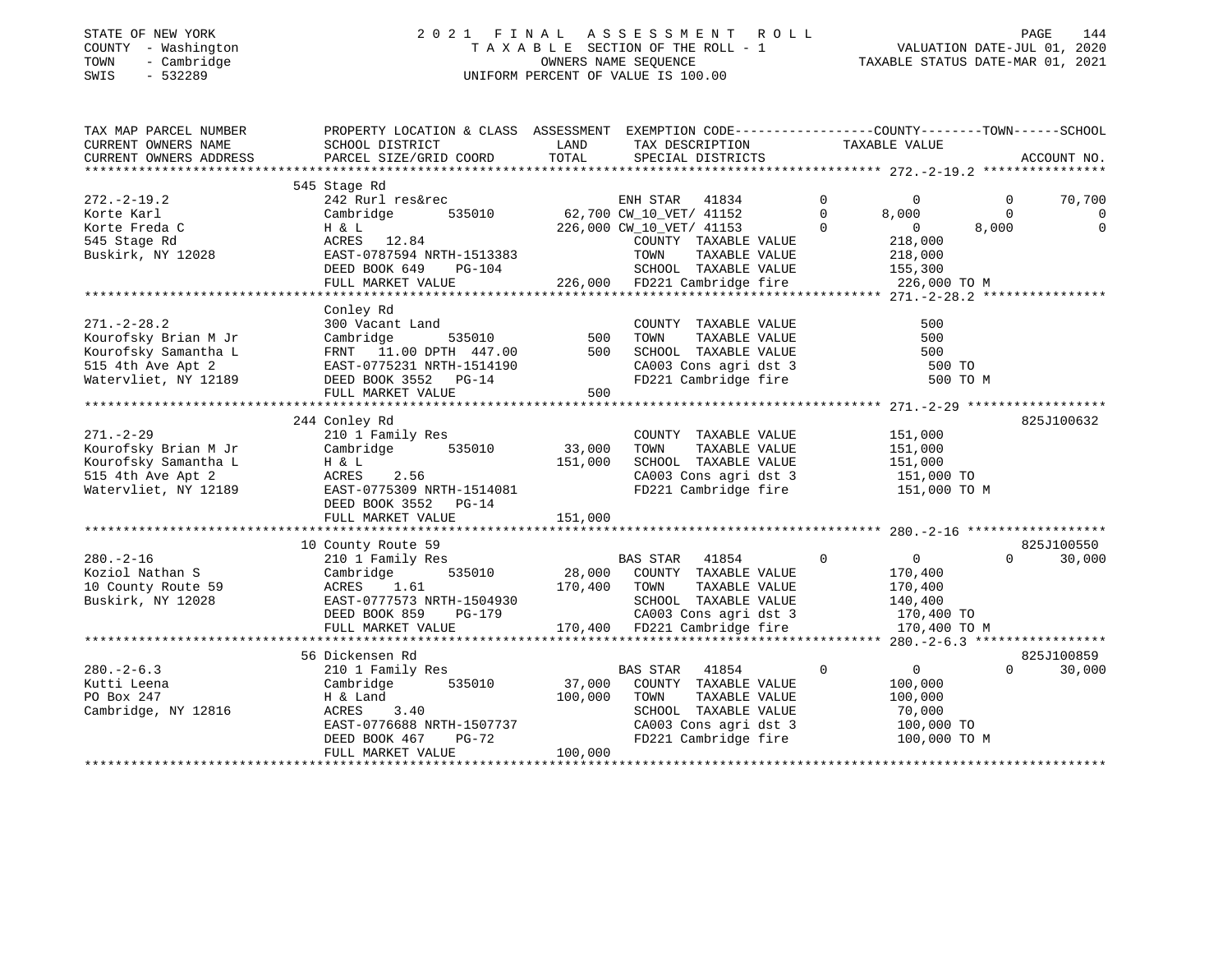| STATE OF NEW YORK<br>COUNTY - Washington<br>- Cambridge<br>TOWN<br>$-532289$<br>SWIS | 2021 FINAL                                                                                                        | TAXABLE SECTION OF THE ROLL - 1<br>OWNERS NAME SEQUENCE<br>UNIFORM PERCENT OF VALUE IS 100.00 | ASSESSMENT      |                                       | ROLL        | VALUATION DATE-JUL 01, 2020<br>TAXABLE STATUS DATE-MAR 01, 2021 | PAGE     | 145         |
|--------------------------------------------------------------------------------------|-------------------------------------------------------------------------------------------------------------------|-----------------------------------------------------------------------------------------------|-----------------|---------------------------------------|-------------|-----------------------------------------------------------------|----------|-------------|
| TAX MAP PARCEL NUMBER<br>CURRENT OWNERS NAME                                         | PROPERTY LOCATION & CLASS ASSESSMENT EXEMPTION CODE---------------COUNTY-------TOWN-----SCHOOL<br>SCHOOL DISTRICT | LAND                                                                                          |                 | TAX DESCRIPTION                       |             | TAXABLE VALUE                                                   |          |             |
| CURRENT OWNERS ADDRESS                                                               | PARCEL SIZE/GRID COORD                                                                                            | TOTAL                                                                                         |                 | SPECIAL DISTRICTS                     |             |                                                                 |          | ACCOUNT NO. |
|                                                                                      |                                                                                                                   |                                                                                               |                 |                                       |             |                                                                 |          |             |
| $255.14 - 3 - 12$                                                                    | 2 Perry Ln                                                                                                        |                                                                                               |                 |                                       | $\mathbf 0$ |                                                                 | $\Omega$ | 825J100434  |
|                                                                                      | 283 Res w/Comuse<br>535010                                                                                        | 24,100                                                                                        | <b>BAS STAR</b> | 41854                                 |             | $\overline{0}$                                                  |          | 30,000      |
| Kyer Francis T II<br>Kyer Susan L                                                    | Cambridge<br>Η&l                                                                                                  | 175,000                                                                                       | TOWN            | COUNTY TAXABLE VALUE<br>TAXABLE VALUE |             | 175,000<br>175,000                                              |          |             |
| 2 Perry Ln                                                                           | 740/2                                                                                                             |                                                                                               |                 | SCHOOL TAXABLE VALUE                  |             | 145,000                                                         |          |             |
| Cambridge, NY 12816                                                                  | $255. - 3 - 12$                                                                                                   |                                                                                               |                 | FD221 Cambridge fire                  |             | 175,000 TO M                                                    |          |             |
|                                                                                      | ACRES<br>0.72                                                                                                     |                                                                                               |                 |                                       |             |                                                                 |          |             |
|                                                                                      | EAST-0786169 NRTH-1531607                                                                                         |                                                                                               |                 |                                       |             |                                                                 |          |             |
|                                                                                      | DEED BOOK 866<br><b>PG-258</b>                                                                                    |                                                                                               |                 |                                       |             |                                                                 |          |             |
|                                                                                      | FULL MARKET VALUE                                                                                                 | 175,000                                                                                       |                 |                                       |             |                                                                 |          |             |
|                                                                                      |                                                                                                                   |                                                                                               |                 |                                       |             |                                                                 |          |             |
|                                                                                      | 119 State Route 372                                                                                               |                                                                                               |                 |                                       |             |                                                                 |          | 825J100435  |
| $255.14 - 3 - 2$                                                                     | 283 Res w/Comuse                                                                                                  |                                                                                               | ENH STAR        | 41834                                 | $\mathbf 0$ | $\overline{0}$                                                  | $\Omega$ | 70,700      |
| LaBrake Brian D                                                                      | Cambridge<br>535010                                                                                               | 26,500                                                                                        |                 | COUNTY TAXABLE VALUE                  |             | 242,600                                                         |          |             |
| 119 State Route 372                                                                  | H & L                                                                                                             | 242,600                                                                                       | TOWN            | TAXABLE VALUE                         |             | 242,600                                                         |          |             |
| Cambridge, NY 12816                                                                  | Easement 591/300                                                                                                  |                                                                                               |                 | SCHOOL TAXABLE VALUE                  |             | 171,900                                                         |          |             |
|                                                                                      | $255. - 3 - 2$                                                                                                    |                                                                                               |                 | FD221 Cambridge fire                  |             | 242,600 TO M                                                    |          |             |
|                                                                                      | FRNT 125.00 DPTH 185.00                                                                                           |                                                                                               |                 |                                       |             |                                                                 |          |             |
|                                                                                      | EAST-0785790 NRTH-1533174                                                                                         |                                                                                               |                 |                                       |             |                                                                 |          |             |
|                                                                                      | DEED BOOK 20191 PG-28350                                                                                          |                                                                                               |                 |                                       |             |                                                                 |          |             |
|                                                                                      | FULL MARKET VALUE                                                                                                 | 242,600                                                                                       |                 |                                       |             |                                                                 |          |             |
|                                                                                      |                                                                                                                   |                                                                                               |                 |                                       |             |                                                                 |          |             |
|                                                                                      | 491&495 Turnpike Rd                                                                                               |                                                                                               |                 |                                       |             |                                                                 |          |             |
| $272. - 2 - 16.1$                                                                    | 220 2 Family Res                                                                                                  |                                                                                               |                 | COUNTY TAXABLE VALUE                  |             | 152,100                                                         |          |             |
| LaBrake Brian D                                                                      | Cambridge<br>535010                                                                                               | 31,500                                                                                        | TOWN            | TAXABLE VALUE                         |             | 152,100                                                         |          |             |
| LaBrake Cynthia J                                                                    | Multiple R                                                                                                        | 152,100                                                                                       |                 | SCHOOL TAXABLE VALUE                  |             | 152,100                                                         |          |             |
| 119 State Route 372                                                                  | 2.50 BANK<br>ACRES<br>998                                                                                         |                                                                                               |                 | FD221 Cambridge fire                  |             | 152,100 TO M                                                    |          |             |
| Cambridge, NY 12816                                                                  | EAST-0788191 NRTH-1513931                                                                                         |                                                                                               |                 |                                       |             |                                                                 |          |             |
|                                                                                      | DEED BOOK 2151 PG-62                                                                                              |                                                                                               |                 |                                       |             |                                                                 |          |             |
|                                                                                      | FULL MARKET VALUE                                                                                                 | 152,100                                                                                       |                 |                                       |             | $262. - 1 - 17.1$ ****************                              |          |             |
|                                                                                      | County Route 60/E Off                                                                                             |                                                                                               |                 |                                       |             |                                                                 |          | 825J100917  |
| $262. - 1 - 17.1$                                                                    | 322 Rural vac>10                                                                                                  |                                                                                               |                 | COUNTY TAXABLE VALUE                  |             | 30,800                                                          |          |             |
| Lacasse Kenneth                                                                      | Cambridge<br>535010                                                                                               | 30,800                                                                                        | TOWN            | TAXABLE VALUE                         |             | 30,800                                                          |          |             |
| Lacasse Kathleen                                                                     | Vl                                                                                                                | 30,800                                                                                        |                 | SCHOOL TAXABLE VALUE                  |             | 30,800                                                          |          |             |
| 114 Frog Way                                                                         | ACRES 11.40                                                                                                       |                                                                                               |                 | FD221 Cambridge fire                  |             | 30,800 TO M                                                     |          |             |
| Cambridge, NY 12816                                                                  | EAST-0771588 NRTH-1522208                                                                                         |                                                                                               |                 |                                       |             |                                                                 |          |             |
|                                                                                      | DEED BOOK 1667<br>PG-333                                                                                          |                                                                                               |                 |                                       |             |                                                                 |          |             |
|                                                                                      | FULL MARKET VALUE                                                                                                 | 30,800                                                                                        |                 |                                       |             |                                                                 |          |             |
|                                                                                      |                                                                                                                   |                                                                                               |                 |                                       |             |                                                                 |          |             |
|                                                                                      | 114 Frog Way                                                                                                      |                                                                                               |                 |                                       |             |                                                                 |          | 825J100918  |
| $262. - 1 - 17.2$                                                                    | 242 Rurl res&rec                                                                                                  |                                                                                               | <b>BAS STAR</b> | 41854                                 | 0           | 0                                                               | 0        | 30,000      |
| Lacasse Kenneth                                                                      | Cambridge<br>535010                                                                                               | 57,000                                                                                        | COUNTY          | TAXABLE VALUE                         |             | 288,100                                                         |          |             |
| Lacasse Kathleen                                                                     | House & L                                                                                                         | 288,100                                                                                       | TOWN            | TAXABLE VALUE                         |             | 288,100                                                         |          |             |
| 114 Frog Way                                                                         | ACRES 10.00                                                                                                       |                                                                                               |                 | SCHOOL TAXABLE VALUE                  |             | 258,100                                                         |          |             |
| Cambridge, NY 12816                                                                  | EAST-0772524 NRTH-1522375                                                                                         |                                                                                               |                 | FD221 Cambridge fire                  |             | 288,100 TO M                                                    |          |             |
|                                                                                      | DEED BOOK 499<br>PG-515                                                                                           |                                                                                               |                 |                                       |             |                                                                 |          |             |
|                                                                                      | FULL MARKET VALUE<br>* * * * * * * * * * * * * *                                                                  | 288,100                                                                                       |                 |                                       |             |                                                                 |          |             |
|                                                                                      |                                                                                                                   |                                                                                               |                 |                                       |             |                                                                 |          |             |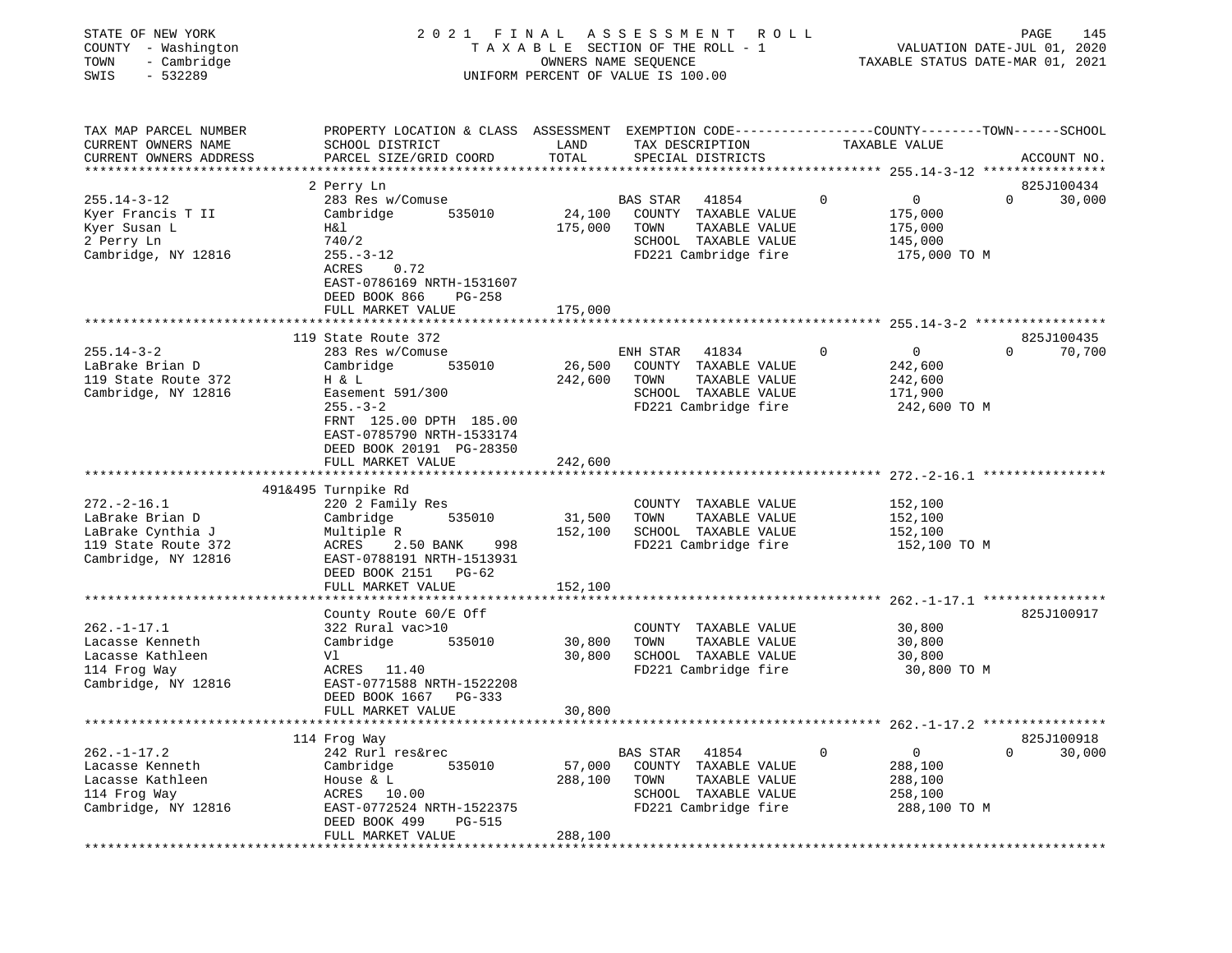### STATE OF NEW YORK 2 0 2 1 F I N A L A S S E S S M E N T R O L L PAGE 146 COUNTY - Washington T A X A B L E SECTION OF THE ROLL - 1 VALUATION DATE-JUL 01, 2020 TOWN - Cambridge OWNERS NAME SEQUENCE TAXABLE STATUS DATE-MAR 01, 2021 TOWN - Cambridge - The Computer of Computer of Computer Computer of Computer of Computer of Computer of Computer of Computer of Computer of Computer of Computer of Computer of Computer of Computer of Computer of Computer o

| TAX MAP PARCEL NUMBER<br>CURRENT OWNERS NAME<br>CURRENT OWNERS ADDRESS                                 | PROPERTY LOCATION & CLASS ASSESSMENT<br>SCHOOL DISTRICT<br>PARCEL SIZE/GRID COORD                                                                                                             | LAND<br>TOTAL              | TAX DESCRIPTION<br>SPECIAL DISTRICTS                                                                                      | EXEMPTION CODE-----------------COUNTY-------TOWN------SCHOOL<br>TAXABLE VALUE  | ACCOUNT NO.              |
|--------------------------------------------------------------------------------------------------------|-----------------------------------------------------------------------------------------------------------------------------------------------------------------------------------------------|----------------------------|---------------------------------------------------------------------------------------------------------------------------|--------------------------------------------------------------------------------|--------------------------|
| *************************                                                                              | County Route 60/E Off                                                                                                                                                                         |                            |                                                                                                                           |                                                                                | 825J100919               |
| $262. -1 - 17.3$<br>Lacasse Kenneth<br>Lacasse Kathleen<br>114 Frog Way<br>Cambridge, NY 12816         | 314 Rural vac<10<br>Cambridge<br>535010<br>Vl<br>7.40<br>ACRES<br>EAST-0772987 NRTH-1522445                                                                                                   | 34,600<br>34,600           | COUNTY TAXABLE VALUE<br>TOWN<br>TAXABLE VALUE<br>SCHOOL TAXABLE VALUE<br>FD221 Cambridge fire                             | 34,600<br>34,600<br>34,600<br>34,600 TO M                                      |                          |
|                                                                                                        | DEED BOOK 499<br>PG-519<br>FULL MARKET VALUE                                                                                                                                                  | 34,600                     |                                                                                                                           |                                                                                |                          |
|                                                                                                        |                                                                                                                                                                                               |                            |                                                                                                                           |                                                                                |                          |
| $262. - 1 - 17.5$<br>Lacasse Kenneth<br>Lacasse Katherine<br>114 Frog Way<br>Cambridge, NY 12816       | County Route 60/Off<br>314 Rural vac<10<br>535010<br>Cambridge<br>Vl<br>ACRES<br>7.00<br>EAST-0772053 NRTH-1522359<br>DEED BOOK 1667 PG-326                                                   | 20,000<br>20,000           | COUNTY TAXABLE VALUE<br>TAXABLE VALUE<br>TOWN<br>SCHOOL TAXABLE VALUE<br>FD221 Cambridge fire                             | 20,000<br>20,000<br>20,000<br>20,000 TO M                                      | 825J100965               |
|                                                                                                        | FULL MARKET VALUE                                                                                                                                                                             | 20,000                     |                                                                                                                           |                                                                                |                          |
|                                                                                                        |                                                                                                                                                                                               |                            |                                                                                                                           |                                                                                |                          |
| $262. - 1 - 17$<br>Lacasse Kenneth M<br>Lacasse Kathleen M<br>114 Frog Way<br>Cambridge, NY 12816      | County Route $60/E$ Off<br>322 Rural vac>10<br>Cambridge<br>535010<br>Land<br>ACRES 12.89<br>EAST-0772923 NRTH-1523158<br>DEED BOOK 1667<br>PG-330<br>FULL MARKET VALUE<br>57 State Route 372 | 32,800<br>32,800<br>32,800 | COUNTY TAXABLE VALUE<br>TOWN<br>TAXABLE VALUE<br>SCHOOL TAXABLE VALUE<br>FD221 Cambridge fire                             | 32,800<br>32,800<br>32,800<br>32,800 TO M                                      | 825J100276<br>825J100305 |
| $255.14 - 3 - 15$<br>LaFountain Paul JR<br>LaFountain Amy<br>57 State Route 372<br>Cambridge, NY 12816 | 210 1 Family Res<br>Cambridge<br>535010<br>Office<br>$255. - 3 - 15$<br>ACRES<br>0.90<br>EAST-0786119 NRTH-1531821<br>DEED BOOK 2124 PG-147                                                   | 28,300<br>185,700          | <b>BAS STAR</b><br>41854<br>COUNTY TAXABLE VALUE<br>TOWN<br>TAXABLE VALUE<br>SCHOOL TAXABLE VALUE<br>FD221 Cambridge fire | $\mathbf 0$<br>$\mathbf{0}$<br>185,700<br>185,700<br>155,700<br>185,700 TO M   | $\Omega$<br>30,000       |
|                                                                                                        | FULL MARKET VALUE                                                                                                                                                                             | 185,700                    |                                                                                                                           |                                                                                |                          |
|                                                                                                        | 656 County Route 74                                                                                                                                                                           |                            |                                                                                                                           |                                                                                | 825J101995               |
| $270. - 1 - 24.5$<br>LaJara John E<br>Lajara Joan A<br>656 County Route 74<br>Cambridge, NY 12816      | 242 Rurl res&rec<br>Cambridge<br>535010<br>Land & Modular<br>Lot 4<br>ACRES 11.42<br>EAST-0765946 NRTH-1514193<br>DEED BOOK 576<br>$PG-269$                                                   | 59,800<br>294,200          | 41854<br>BAS STAR<br>COUNTY TAXABLE VALUE<br>TAXABLE VALUE<br>TOWN<br>SCHOOL TAXABLE VALUE<br>FD221 Cambridge fire        | $\mathbf 0$<br>$\overline{0}$<br>294,200<br>294,200<br>264,200<br>294,200 TO M | 30,000<br>$\Omega$       |
|                                                                                                        | FULL MARKET VALUE                                                                                                                                                                             | 294,200                    |                                                                                                                           |                                                                                |                          |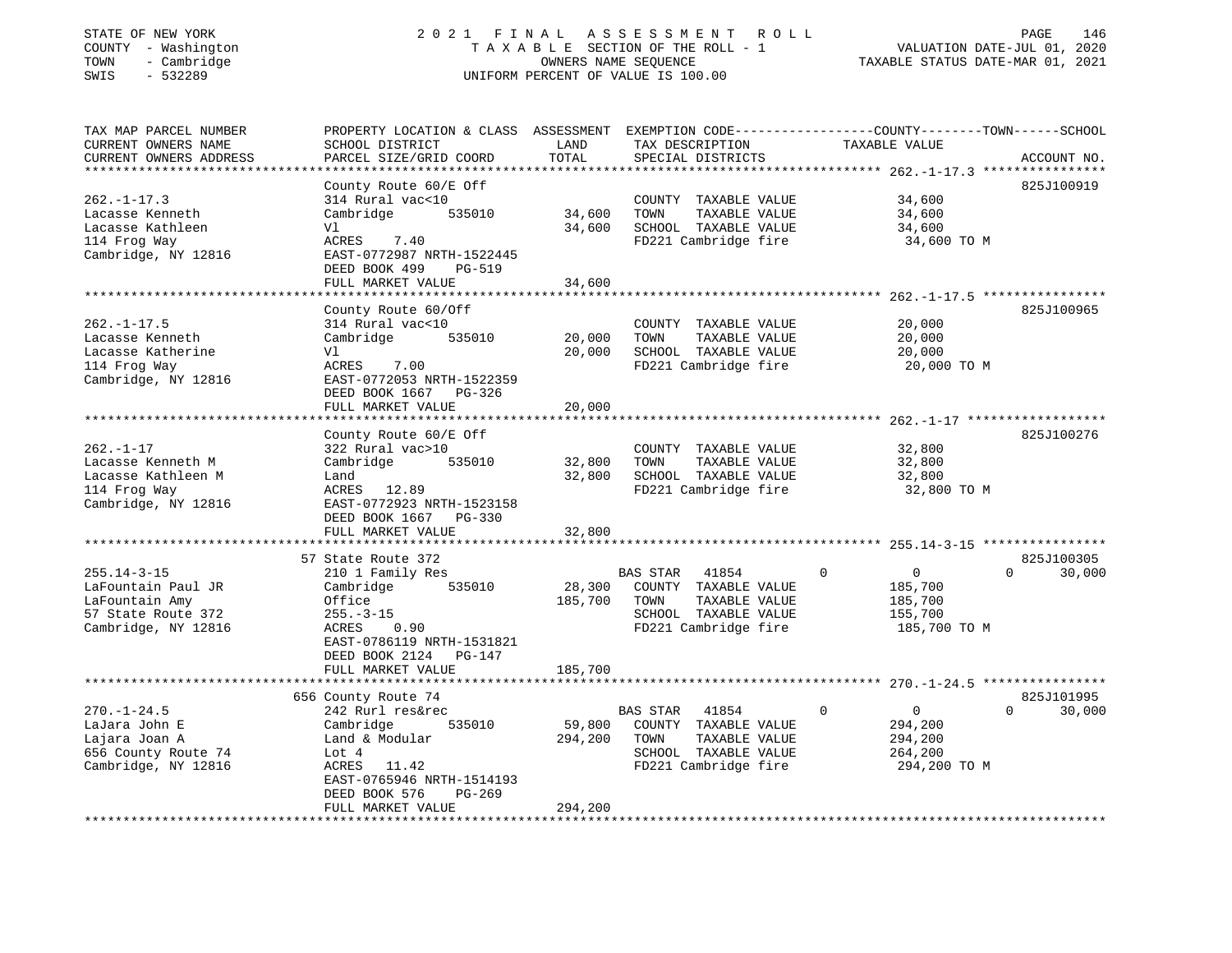### STATE OF NEW YORK 2 0 2 1 F I N A L A S S E S S M E N T R O L L PAGE 147 COUNTY - Washington T A X A B L E SECTION OF THE ROLL - 1 VALUATION DATE-JUL 01, 2020 TOWN - Cambridge OWNERS NAME SEQUENCE TAXABLE STATUS DATE-MAR 01, 2021 TOWN - Cambridge - TOWN - Cambridge - TOWN - Cambridge - TOWN - Cambridge - TOWN - Cambridge - TOWNERS NAME SEQUENCE

| TAX MAP PARCEL NUMBER                           |                                                                                                                                                                                                                                                    |                             |                                                          |                                                                                                                                                                                                                     |                    |
|-------------------------------------------------|----------------------------------------------------------------------------------------------------------------------------------------------------------------------------------------------------------------------------------------------------|-----------------------------|----------------------------------------------------------|---------------------------------------------------------------------------------------------------------------------------------------------------------------------------------------------------------------------|--------------------|
| CURRENT OWNERS NAME                             |                                                                                                                                                                                                                                                    |                             |                                                          | PROPERTY LOCATION & CLASS ASSESSMENT EXEMPTION CODE-------------------COUNTY--------TOWN------SCHOOL<br>SCHOOL DISTRICT TO TAXABLE VALUE<br>DARCEL SIZE (GRID COOPD TOTAL SEECIAL DISTRICTS ACCOUNT NO              |                    |
| CURRENT OWNERS ADDRESS                          | PARCEL SIZE/GRID COORD TOTAL                                                                                                                                                                                                                       |                             | SPECIAL DISTRICTS                                        |                                                                                                                                                                                                                     | ACCOUNT NO.        |
|                                                 |                                                                                                                                                                                                                                                    |                             |                                                          |                                                                                                                                                                                                                     |                    |
|                                                 | 887 County Route 59                                                                                                                                                                                                                                |                             |                                                          |                                                                                                                                                                                                                     | 825J100253         |
|                                                 |                                                                                                                                                                                                                                                    |                             |                                                          |                                                                                                                                                                                                                     |                    |
| $271. - 2 - 25$<br>271.-2-25<br>Landers Michael | 242 Rurl res&rec                                                                                                                                                                                                                                   | count<br>535010 68,300 TOWN | COUNTY TAXABLE VALUE                                     | 225,000<br>225,000<br>225,000                                                                                                                                                                                       |                    |
|                                                 | Cambridge                                                                                                                                                                                                                                          |                             | TAXABLE VALUE                                            |                                                                                                                                                                                                                     |                    |
|                                                 |                                                                                                                                                                                                                                                    | 225,000                     | SCHOOL TAXABLE VALUE                                     |                                                                                                                                                                                                                     |                    |
|                                                 | Deming Esther<br>300 W 109th St Apt 5J<br>200 W 109th St Apt 5J<br>200 W 10025<br>200 EAST-0772405 NRTH-1518744                                                                                                                                    |                             | CA003 Cons agri dst 3                                    | 225,000<br>225,000 TO<br>225,000 TO M                                                                                                                                                                               |                    |
|                                                 |                                                                                                                                                                                                                                                    |                             | FD221 Cambridge fire                                     |                                                                                                                                                                                                                     |                    |
|                                                 | DEED BOOK 3737 PG-339                                                                                                                                                                                                                              |                             |                                                          |                                                                                                                                                                                                                     |                    |
|                                                 | FULL MARKET VALUE                                                                                                                                                                                                                                  | 225,000                     |                                                          |                                                                                                                                                                                                                     |                    |
|                                                 |                                                                                                                                                                                                                                                    |                             |                                                          |                                                                                                                                                                                                                     |                    |
|                                                 |                                                                                                                                                                                                                                                    |                             |                                                          |                                                                                                                                                                                                                     |                    |
|                                                 | 142 Greene Rd                                                                                                                                                                                                                                      |                             |                                                          |                                                                                                                                                                                                                     | 825J100950         |
| $263. - 1 - 14.1$                               | 210 1 Family Res                                                                                                                                                                                                                                   |                             | BAS STAR 41854                                           | $\overline{0}$ 0                                                                                                                                                                                                    | $0 \t 30,000$      |
|                                                 |                                                                                                                                                                                                                                                    |                             |                                                          |                                                                                                                                                                                                                     |                    |
|                                                 |                                                                                                                                                                                                                                                    |                             |                                                          |                                                                                                                                                                                                                     |                    |
|                                                 |                                                                                                                                                                                                                                                    |                             |                                                          |                                                                                                                                                                                                                     |                    |
|                                                 |                                                                                                                                                                                                                                                    |                             |                                                          |                                                                                                                                                                                                                     |                    |
|                                                 |                                                                                                                                                                                                                                                    |                             |                                                          |                                                                                                                                                                                                                     |                    |
|                                                 |                                                                                                                                                                                                                                                    |                             |                                                          |                                                                                                                                                                                                                     |                    |
|                                                 | 163.-1-14.1<br>Langlois Ricky Cambridge 535010 38,500 COUNTI TAXABLE VALUE<br>142 Greene Rd ACRES 3.50 SCHOOL TAXABLE VALUE 240,500<br>Cambridge, NY 12816 EAST-0782216 NRTH-1525954 CA003 Cons agri dst 3 240,500 TO CA003 Cons agr               |                             |                                                          |                                                                                                                                                                                                                     |                    |
|                                                 |                                                                                                                                                                                                                                                    |                             |                                                          |                                                                                                                                                                                                                     |                    |
|                                                 | 160 Dickensen Rd                                                                                                                                                                                                                                   |                             | 73 PCT OF VALUE USED FOR EXEMPTION PURPOSES              | $\begin{array}{cccc} 24,605 & 24,605 \\ 24,605 & 24,605 \\ 71,148 & 0 & 0 \\ 47,432 & 45,000 & 10,000 \\ 0 & 57,891 & 0 \\ 0 & 0 & 53,918 \\ 0 & 0 & 53,918 \\ 0 & 0 & 53,918 \\ 0 & 0 & 0 & 53,918 \\ \end{array}$ |                    |
| $280. - 1 - 12$                                 | 241 Rural res&ag and Magnust 241 Rural res&ag and Magnust 2015<br>Cambridge 535010 105,600 AGED-CO                                                                                                                                                 |                             | 41720                                                    | $\circ$                                                                                                                                                                                                             |                    |
| Larned Caroline J LE                            |                                                                                                                                                                                                                                                    |                             | 41802                                                    | $\Omega$                                                                                                                                                                                                            |                    |
|                                                 |                                                                                                                                                                                                                                                    |                             |                                                          |                                                                                                                                                                                                                     |                    |
|                                                 |                                                                                                                                                                                                                                                    |                             |                                                          |                                                                                                                                                                                                                     |                    |
|                                                 |                                                                                                                                                                                                                                                    |                             |                                                          |                                                                                                                                                                                                                     |                    |
|                                                 | Crawford Deborah K<br>Crawford Deborah K<br>1747/30<br>160 Dickensen Rd<br>Buskirk, NY 12028<br>EAST-0774415 NRTH-1509337<br>MAY BE SUBJECT TO PAYMENT<br>MAY BE SUBJECT TO PAYMENT<br>TULL MARKET VALUE<br>TULL MARKET VALUE<br>259,900 COUNTY TA |                             |                                                          |                                                                                                                                                                                                                     |                    |
|                                                 |                                                                                                                                                                                                                                                    |                             |                                                          |                                                                                                                                                                                                                     | $\Omega$<br>70,700 |
|                                                 |                                                                                                                                                                                                                                                    |                             |                                                          | $\begin{array}{c} 0 \\ 0 \\ 116,715 \\ 132,404 \\ 100,677 \\ 235,295 \text{ TO} \end{array}$                                                                                                                        |                    |
| UNDER AGDIST LAW TIL 2025                       |                                                                                                                                                                                                                                                    |                             | TOWN<br>TAXABLE VALUE                                    |                                                                                                                                                                                                                     |                    |
|                                                 |                                                                                                                                                                                                                                                    |                             | SCHOOL TAXABLE VALUE                                     |                                                                                                                                                                                                                     |                    |
|                                                 |                                                                                                                                                                                                                                                    |                             |                                                          |                                                                                                                                                                                                                     |                    |
|                                                 |                                                                                                                                                                                                                                                    |                             | CA003 Cons agri dst 3                                    |                                                                                                                                                                                                                     |                    |
|                                                 |                                                                                                                                                                                                                                                    |                             | 24,605 EX                                                |                                                                                                                                                                                                                     |                    |
|                                                 |                                                                                                                                                                                                                                                    |                             |                                                          | FD221 Cambridge fire 259,900 TO M                                                                                                                                                                                   |                    |
|                                                 |                                                                                                                                                                                                                                                    |                             |                                                          |                                                                                                                                                                                                                     |                    |
|                                                 | Old King Road Ln                                                                                                                                                                                                                                   |                             |                                                          |                                                                                                                                                                                                                     |                    |
| $272. - 1 - 10.3$                               |                                                                                                                                                                                                                                                    |                             | COUNTY TAXABLE VALUE                                     | 25,000                                                                                                                                                                                                              |                    |
| 272.-1-10.5<br>Larrabee Brian<br>10to Rd        | 010 King Road Ln<br>314 Rural vac<10<br>CoUNT<br>Cambridge 535010<br>ACRES 4.31<br>EAST-0780560 NRTH-1513443<br>DEED BOOK 959 PG-159<br>FULL MARKET VALUE<br>FULL MARKET VALUE<br>FULL MARKET VALUE                                                |                             |                                                          |                                                                                                                                                                                                                     |                    |
|                                                 |                                                                                                                                                                                                                                                    |                             | 25,000 TOWN TAXABLE VALUE<br>25,000 SCHOOL TAXABLE VALUE | TOWN TAXABLE VALUE 25,000<br>SCHOOL TAXABLE VALUE 25,000<br>CA003 Cons agri dst 3 25,000<br>FD221 Cambridge fire 25,000 TO M                                                                                        |                    |
|                                                 |                                                                                                                                                                                                                                                    |                             |                                                          |                                                                                                                                                                                                                     |                    |
| South Salem, NY 10507                           |                                                                                                                                                                                                                                                    |                             |                                                          |                                                                                                                                                                                                                     |                    |
|                                                 |                                                                                                                                                                                                                                                    |                             |                                                          |                                                                                                                                                                                                                     |                    |
|                                                 |                                                                                                                                                                                                                                                    |                             |                                                          |                                                                                                                                                                                                                     |                    |
|                                                 |                                                                                                                                                                                                                                                    |                             |                                                          |                                                                                                                                                                                                                     |                    |
|                                                 | 14 Old King Road Ln                                                                                                                                                                                                                                |                             |                                                          |                                                                                                                                                                                                                     |                    |
|                                                 |                                                                                                                                                                                                                                                    |                             |                                                          |                                                                                                                                                                                                                     |                    |
| $280 - 2 - 42$                                  | 242 Rurl res&rec                                                                                                                                                                                                                                   |                             | COUNTY TAXABLE VALUE                                     | 124,000                                                                                                                                                                                                             |                    |
| Larrabee Brian                                  | Cambridge<br>535010                                                                                                                                                                                                                                | 74,000                      | TOWN<br>TAXABLE VALUE                                    | 124,000<br>124,000                                                                                                                                                                                                  |                    |
| 45 Oscaleto Rd                                  | House & Land                                                                                                                                                                                                                                       | 124,000                     | SCHOOL TAXABLE VALUE                                     |                                                                                                                                                                                                                     |                    |
| South Salem, NY 10507                           | $271. - 3 - 11.3$                                                                                                                                                                                                                                  |                             |                                                          | CA003 Cons agri dst 3 124,000 TO<br>FD221 Cambridge fire 124,000 TO M                                                                                                                                               |                    |
|                                                 | ACRES 14.48                                                                                                                                                                                                                                        |                             |                                                          |                                                                                                                                                                                                                     |                    |
|                                                 | EAST-0780360 NRTH-1512978                                                                                                                                                                                                                          |                             |                                                          |                                                                                                                                                                                                                     |                    |
|                                                 | DEED BOOK 959<br>PG-163                                                                                                                                                                                                                            |                             |                                                          |                                                                                                                                                                                                                     |                    |
|                                                 |                                                                                                                                                                                                                                                    |                             |                                                          |                                                                                                                                                                                                                     |                    |
|                                                 | FULL MARKET VALUE                                                                                                                                                                                                                                  | 124,000                     |                                                          |                                                                                                                                                                                                                     |                    |
|                                                 |                                                                                                                                                                                                                                                    |                             |                                                          |                                                                                                                                                                                                                     |                    |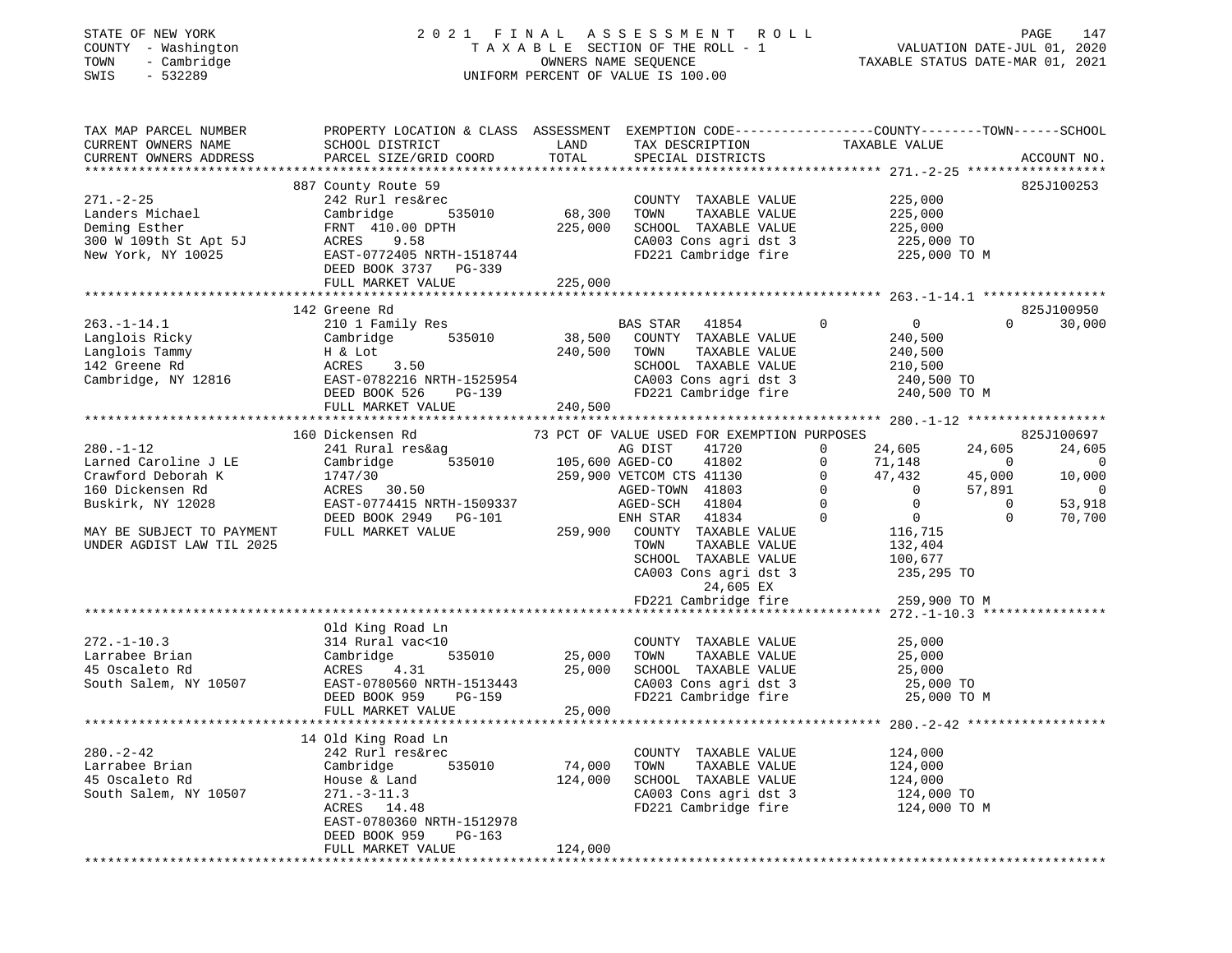| STATE OF NEW YORK<br>COUNTY - Washington<br>- Cambridge<br>TOWN<br>SWIS<br>$-532289$              | 2021 FINAL ASSESSMENT<br>TAXABLE SECTION OF THE ROLL - 1<br>UNIFORM PERCENT OF VALUE IS 100.00                                            | PAGE<br>148<br>VALUATION DATE-JUL 01, 2020<br>TAXABLE STATUS DATE-MAR 01, 2021 |                                                                                                                          |                                                                    |          |             |
|---------------------------------------------------------------------------------------------------|-------------------------------------------------------------------------------------------------------------------------------------------|--------------------------------------------------------------------------------|--------------------------------------------------------------------------------------------------------------------------|--------------------------------------------------------------------|----------|-------------|
| TAX MAP PARCEL NUMBER                                                                             | PROPERTY LOCATION & CLASS ASSESSMENT EXEMPTION CODE---------------COUNTY-------TOWN------SCHOOL                                           |                                                                                |                                                                                                                          |                                                                    |          |             |
| CURRENT OWNERS NAME<br>CURRENT OWNERS ADDRESS<br>**************************                       | SCHOOL DISTRICT<br>PARCEL SIZE/GRID COORD                                                                                                 | LAND<br>TOTAL                                                                  | TAX DESCRIPTION<br>SPECIAL DISTRICTS                                                                                     | TAXABLE VALUE                                                      |          | ACCOUNT NO. |
|                                                                                                   | 210 Oak Hill Rd                                                                                                                           |                                                                                |                                                                                                                          |                                                                    |          | 825J100715  |
| $281 - 4 - 1$                                                                                     | 312 Vac w/imprv                                                                                                                           |                                                                                | COUNTY TAXABLE VALUE                                                                                                     | 207,500                                                            |          |             |
| Larrabee Brian T                                                                                  | Cambridge<br>535010                                                                                                                       | 197,500                                                                        | TAXABLE VALUE<br>TOWN                                                                                                    | 207,500                                                            |          |             |
| Dahle Michael S                                                                                   | Land                                                                                                                                      | 207,500                                                                        | SCHOOL TAXABLE VALUE                                                                                                     | 207,500                                                            |          |             |
| 45 Oscaleta Rd                                                                                    | Lot 4                                                                                                                                     |                                                                                | CA003 Cons agri dst 3                                                                                                    | 207,500 TO                                                         |          |             |
| South Salem, NY 10590                                                                             | $281. - 1 - 1$<br>ACRES 176.31<br>EAST-0782629 NRTH-1512382<br>DEED BOOK 894<br>$PG-321$                                                  |                                                                                | FD221 Cambridge fire                                                                                                     | 207,500 TO M                                                       |          |             |
|                                                                                                   | FULL MARKET VALUE                                                                                                                         | 207,500                                                                        |                                                                                                                          | $281, -4 - 1, 4$ ******************                                |          |             |
| $281 - 4 - 1.4$<br>Larrabee Brian T<br>Dahle Michael S<br>45 Oscaleta Rd<br>South Salem, NY 10590 | Oak Hill Rd<br>314 Rural vac<10<br>535010<br>Cambridge<br>Land<br>Lot 3<br>$281. - 1 - 1.4$<br>ACRES<br>7.04<br>EAST-0783531 NRTH-1510241 | 36,200<br>36,200                                                               | COUNTY TAXABLE VALUE<br>TOWN<br>TAXABLE VALUE<br>SCHOOL TAXABLE VALUE<br>CA003 Cons agri dst 3<br>FD221 Cambridge fire   | 36,200<br>36,200<br>36,200<br>36,200 TO<br>36,200 TO M             |          |             |
|                                                                                                   | DEED BOOK 894<br>PG-321<br>FULL MARKET VALUE                                                                                              | 36,200                                                                         |                                                                                                                          |                                                                    |          |             |
|                                                                                                   | 65 King Rd                                                                                                                                |                                                                                |                                                                                                                          |                                                                    |          | 825J100905  |
| $280. - 2 - 32$                                                                                   | 210 1 Family Res                                                                                                                          |                                                                                | 41834<br>ENH STAR                                                                                                        | $\mathbf 0$<br>0                                                   | $\Omega$ | 70,700      |
| Larson Brian A<br>65 King Rd<br>Buskirk, NY 12028                                                 | 535010<br>Cambridge<br>Lot 9<br>ACRES<br>5.13<br>EAST-0775965 NRTH-1505854<br>DEED BOOK 490<br>PG-78<br>FULL MARKET VALUE                 | 50,600<br>135,500<br>135,500                                                   | COUNTY TAXABLE VALUE<br>TAXABLE VALUE<br>TOWN<br>SCHOOL TAXABLE VALUE<br>CA003 Cons agri dst 3<br>FD221 Cambridge fire   | 135,500<br>135,500<br>64,800<br>135,500 TO<br>135,500 TO M         |          |             |
|                                                                                                   |                                                                                                                                           |                                                                                |                                                                                                                          |                                                                    |          |             |
|                                                                                                   | 92 County Route 74                                                                                                                        |                                                                                |                                                                                                                          |                                                                    |          | 825J100458  |
| $288. - 1 - 19$                                                                                   | 210 1 Family Res                                                                                                                          |                                                                                | ENH STAR<br>41834                                                                                                        | $\mathbf 0$<br>0                                                   | $\Omega$ | 70,700      |
| Lavarnway Robert E<br>Lavarnway Eleanor B<br>92 County Route 74<br>Buskirk, NY 12028              | Cambridge<br>535010<br>H & L<br>429/481<br>ACRES<br>9.10<br>EAST-0764495 NRTH-1501211<br>DEED BOOK 486<br>PG-1086                         | 156,400                                                                        | 28,500 VETCOM CTS 41130<br>COUNTY TAXABLE VALUE<br>TAXABLE VALUE<br>TOWN<br>SCHOOL TAXABLE VALUE<br>FD221 Cambridge fire | $\Omega$<br>39,100<br>117,300<br>117,300<br>75,700<br>156,400 TO M | 39,100   | 10,000      |
|                                                                                                   | FULL MARKET VALUE                                                                                                                         | 156,400                                                                        |                                                                                                                          |                                                                    |          |             |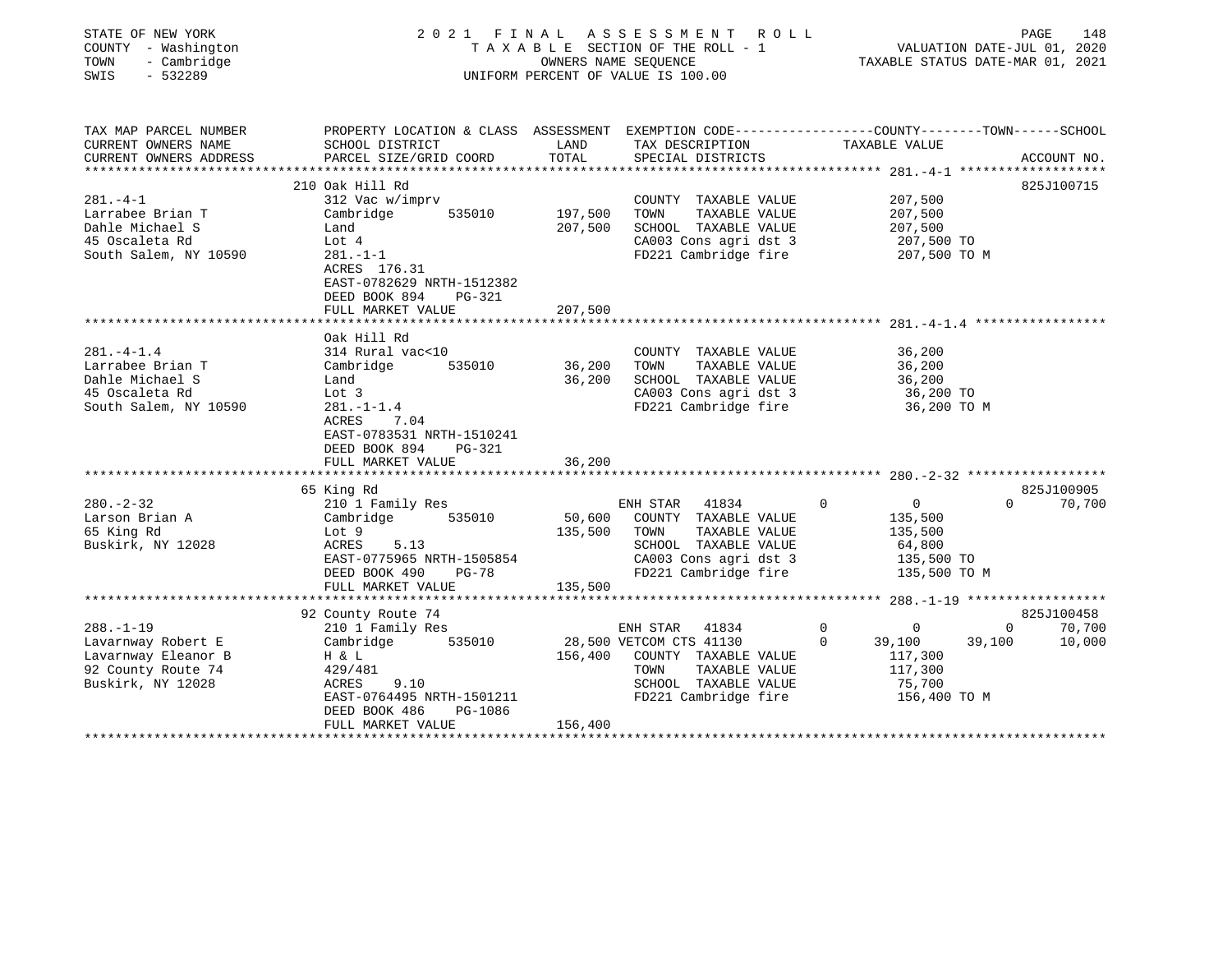#### STATE OF NEW YORK 2 0 2 1 F I N A L A S S E S S M E N T R O L L PAGE 149 COUNTY - Washington T A X A B L E SECTION OF THE ROLL - 1 VALUATION DATE-JUL 01, 2020 TOWN - Cambridge OWNERS NAME SEQUENCE TAXABLE STATUS DATE-MAR 01, 2021 SWIS - 532289 UNIFORM PERCENT OF VALUE IS 100.00

| TAX MAP PARCEL NUMBER<br>CURRENT OWNERS NAME<br>CURRENT OWNERS ADDRESS                            | PROPERTY LOCATION & CLASS ASSESSMENT EXEMPTION CODE----------------COUNTY-------TOWN-----SCHOOL<br>SCHOOL DISTRICT<br>PARCEL SIZE/GRID COORD                                                                         | LAND<br>TOTAL                | TAX DESCRIPTION<br>SPECIAL DISTRICTS                                                                                                                                     |                         | TAXABLE VALUE                                                                        |                    | ACCOUNT NO.                    |
|---------------------------------------------------------------------------------------------------|----------------------------------------------------------------------------------------------------------------------------------------------------------------------------------------------------------------------|------------------------------|--------------------------------------------------------------------------------------------------------------------------------------------------------------------------|-------------------------|--------------------------------------------------------------------------------------|--------------------|--------------------------------|
| $270. - 1 - 30$<br>Laverty Wayne C<br>Laverty Janice<br>7 Darwin Rd<br>Cambridge, NY 12816        | 7 Darwin Rd<br>210 1 Family Res<br>535010 54,400 ENH STAR<br>Cambridge<br>8.60<br>ACRES<br>EAST-0764530 NRTH-1517003<br>DEED BOOK 698<br>PG-186<br>FULL MARKET VALUE                                                 | 130,600                      | VETCOM CTS 41130<br>41834<br>COUNTY TAXABLE VALUE<br>TAXABLE VALUE<br>TOWN<br>SCHOOL TAXABLE VALUE<br>130,600 CA003 Cons agri dst 3<br>FD221 Cambridge fire              | $\Omega$<br>$\Omega$    | 32,650<br>$\Omega$<br>97,950<br>97,950<br>49,900<br>130,600 TO<br>130,600 TO M       | 32,650<br>$\Omega$ | 825J100459<br>10,000<br>70,700 |
| $270. - 1 - 31$<br>Laverty Wayne C<br>Laverty Janice<br>7 Darwin Rd<br>Cambridge, NY 12816        | 60 Brownell Rd<br>210 1 Family Res<br>Cambridge<br>535010<br>Trailer & Land<br>FRNT 170.00 DPTH 225.00<br>EAST-0764309 NRTH-1517054<br>DEED BOOK 803<br>PG-62<br>FULL MARKET VALUE                                   | 25,900<br>91,900<br>91,900   | COUNTY TAXABLE VALUE<br>TAXABLE VALUE<br>TOWN<br>SCHOOL TAXABLE VALUE<br>CA003 Cons agri dst 3<br>FD221 Cambridge fire                                                   |                         | 91,900<br>91,900<br>91,900<br>91,900 TO<br>91,900 TO M                               |                    | 825J100811                     |
| $270. - 1 - 12$<br>LeBarron Barbara LE<br>LeBarron Larry D<br>19 Darwin Rd<br>Cambridge, NY 12816 | 19 Darwin Rd<br>210 1 Family Res<br>Cambridge<br>535010<br>H & L<br>FRNT 130.00 DPTH 155.00<br>EAST-0765366 NRTH-1517354<br>DEED BOOK 758<br>PG-151<br>FULL MARKET VALUE                                             | 49,200                       | AGED-ALL 41800<br>24,000 ENH STAR 41834<br>COUNTY TAXABLE VALUE<br>TAXABLE VALUE<br>TOWN<br>SCHOOL TAXABLE VALUE<br>CA003 Cons agri dst 3<br>49,200 FD221 Cambridge fire | $\mathbf 0$<br>$\Omega$ | 24,600<br>$\overline{0}$<br>24,600<br>24,600<br>$\Omega$<br>49,200 TO<br>49,200 TO M | 24,600<br>$\Omega$ | 825J100460<br>24,600<br>24,600 |
| $255.14 - 3 - 18$<br>LeBarron Keith<br>LeBarron Anna<br>73 State Route 372<br>Cambridge, NY 12816 | 73 State Route 372<br>220 2 Family Res<br>Cambridge<br>535010<br>H & L<br>$255. - 3 - 18$<br>1.30<br>ACRES<br>EAST-0786029 NRTH-1532176<br>DEED BOOK 2364 PG-25<br>FULL MARKET VALUE<br>**************************** | 29,500<br>131,100<br>131,100 | <b>BAS STAR</b><br>41854<br>COUNTY TAXABLE VALUE<br>TAXABLE VALUE<br>TOWN<br>SCHOOL TAXABLE VALUE<br>FD221 Cambridge fire<br>*************************                   | $\Omega$                | $\overline{0}$<br>131,100<br>131,100<br>101,100<br>131,100 TO M                      | $\Omega$           | 825J100625<br>30,000           |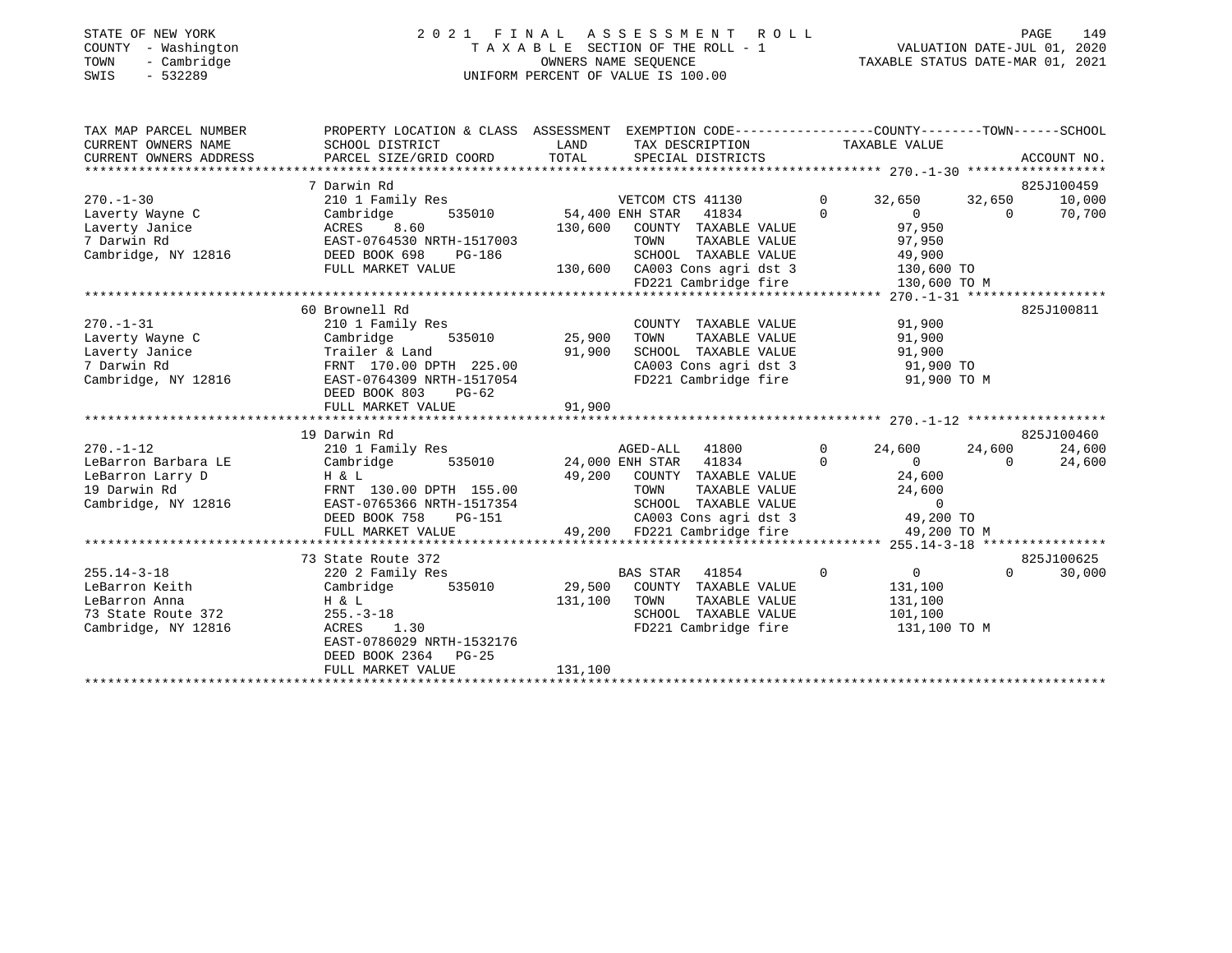#### STATE OF NEW YORK 2 0 2 1 F I N A L A S S E S S M E N T R O L L PAGE 150 COUNTY - Washington T A X A B L E SECTION OF THE ROLL - 1 VALUATION DATE-JUL 01, 2020 TOWN - Cambridge OWNERS NAME SEQUENCE TAXABLE STATUS DATE-MAR 01, 2021 SWIS - 532289 UNIFORM PERCENT OF VALUE IS 100.00

| TAX MAP PARCEL NUMBER<br>CURRENT OWNERS NAME<br>CURRENT OWNERS ADDRESS<br>*********************** | PROPERTY LOCATION & CLASS ASSESSMENT EXEMPTION CODE----------------COUNTY-------TOWN-----SCHOOL<br>SCHOOL DISTRICT<br>PARCEL SIZE/GRID COORD | LAND<br>TOTAL | TAX DESCRIPTION<br>SPECIAL DISTRICTS        | TAXABLE VALUE                                                 | ACCOUNT NO.              |
|---------------------------------------------------------------------------------------------------|----------------------------------------------------------------------------------------------------------------------------------------------|---------------|---------------------------------------------|---------------------------------------------------------------|--------------------------|
|                                                                                                   | 204 Stevenson Rd                                                                                                                             |               | 55 PCT OF VALUE USED FOR EXEMPTION PURPOSES |                                                               | 825J100461               |
| $254. - 1 - 6$                                                                                    | 241 Rural res&ag                                                                                                                             |               | AG DIST<br>41720                            | $\mathbf 0$<br>115,757                                        | 115,757<br>115,757       |
| LeBarron Marilyn                                                                                  | 535010<br>Cambridge                                                                                                                          |               | 202,000 AGED-CO<br>41802                    | $\mathbf 0$<br>105,600                                        | $\overline{0}$<br>0      |
| Larado Justine E                                                                                  | AG.EASEMENT 2285/132                                                                                                                         |               | 384,000 AGED-TOWN 41803                     | $\Omega$<br>$\Omega$                                          | 84,480<br>$\overline{0}$ |
| 204 Stevenson Rd                                                                                  | ACRES 137.10                                                                                                                                 |               | AGED-SCH<br>41804                           | $\Omega$<br>$\Omega$                                          | 63,360<br>$\Omega$       |
| Greenwich, NY 12834                                                                               | EAST-0777389 NRTH-1535155                                                                                                                    |               | ENH STAR<br>41834                           | $\mathbf 0$<br>$\overline{0}$                                 | $\mathbf 0$<br>70,700    |
|                                                                                                   | DEED BOOK 3109 PG-269                                                                                                                        |               | COUNTY TAXABLE VALUE                        | 162,643                                                       |                          |
| MAY BE SUBJECT TO PAYMENT                                                                         | FULL MARKET VALUE                                                                                                                            | 384,000       | TOWN<br>TAXABLE VALUE                       | 183,763                                                       |                          |
| UNDER AGDIST LAW TIL 2025                                                                         |                                                                                                                                              |               | SCHOOL TAXABLE VALUE                        | 134,183                                                       |                          |
|                                                                                                   |                                                                                                                                              |               | CA003 Cons agri dst 3                       | 268,243 TO                                                    |                          |
|                                                                                                   |                                                                                                                                              |               | 115,757 EX                                  |                                                               |                          |
|                                                                                                   |                                                                                                                                              |               | FD221 Cambridge fire                        | 384,000 TO M                                                  |                          |
|                                                                                                   |                                                                                                                                              |               |                                             |                                                               |                          |
|                                                                                                   | 347 Center Cambridge Rd                                                                                                                      |               |                                             |                                                               |                          |
| $270. - 1 - 26.8$                                                                                 | 210 1 Family Res                                                                                                                             |               | COUNTY TAXABLE VALUE                        | 259,000                                                       |                          |
| Lebarron Terrance D                                                                               | Cambridge<br>535010                                                                                                                          | 43,200        | TOWN<br>TAXABLE VALUE                       | 259,000                                                       |                          |
| 347 Center Cambridge Rd                                                                           | Sub Lot 5                                                                                                                                    | 259,000       | SCHOOL TAXABLE VALUE                        | 259,000                                                       |                          |
| Valley Falls, NY 12185-2238                                                                       | ACRES 8.31                                                                                                                                   |               | CA003 Cons agri dst 3                       | 259,000 TO                                                    |                          |
|                                                                                                   | EAST-0763560 NRTH-1515311                                                                                                                    |               | FD221 Cambridge fire                        | 259,000 TO M                                                  |                          |
|                                                                                                   | DEED BOOK 3119 PG-17                                                                                                                         |               |                                             |                                                               |                          |
|                                                                                                   | FULL MARKET VALUE                                                                                                                            | 259,000       |                                             |                                                               |                          |
|                                                                                                   | 275 Cobble Rd                                                                                                                                |               |                                             |                                                               |                          |
| $254. - 1 - 10.3$                                                                                 | 210 1 Family Res                                                                                                                             |               | BAS STAR 41854                              | $\mathbf 0$<br>$\overline{0}$                                 | $\Omega$<br>30,000       |
| Ledek Linda Jean                                                                                  | 535010<br>Cambridge                                                                                                                          | 28,500        | COUNTY TAXABLE VALUE                        | 103,700                                                       |                          |
| 275 Cobble Rd                                                                                     | FRNT 230.00 DPTH 198.00                                                                                                                      | 103,700       | TOWN<br>TAXABLE VALUE                       | 103,700                                                       |                          |
| Cambridge, NY 12816                                                                               | 0.78<br>ACRES                                                                                                                                |               | SCHOOL TAXABLE VALUE                        | 73,700                                                        |                          |
|                                                                                                   | EAST-0776955 NRTH-1531179                                                                                                                    |               | FD221 Cambridge fire                        | 103,700 TO M                                                  |                          |
|                                                                                                   | DEED BOOK 2719<br>PG-246                                                                                                                     |               |                                             |                                                               |                          |
|                                                                                                   | FULL MARKET VALUE                                                                                                                            | 103,700       |                                             |                                                               |                          |
|                                                                                                   | **********************                                                                                                                       | ***********   |                                             | ********************************* 272.-2-15.1 *************** |                          |
|                                                                                                   | 517 Turnpike Rd                                                                                                                              |               |                                             |                                                               | 825J100586               |
| $272. - 2 - 15.1$                                                                                 | 242 Rurl res&rec                                                                                                                             |               | COUNTY TAXABLE VALUE                        | 429,700                                                       |                          |
| Lees Gerard                                                                                       | Cambridge<br>535010                                                                                                                          | 157,700       | TOWN<br>TAXABLE VALUE                       | 429,700                                                       |                          |
| Lees Courtney                                                                                     | House & Lot                                                                                                                                  | 429,700       | SCHOOL TAXABLE VALUE                        | 429,700                                                       |                          |
| 4 Willow Ln                                                                                       | ACRES 50.12                                                                                                                                  |               | FD221 Cambridge fire                        | 429,700 TO M                                                  |                          |
| Old Greenwich, CT 06870                                                                           | EAST-0787310 NRTH-1515014                                                                                                                    |               |                                             |                                                               |                          |
|                                                                                                   | DEED BOOK 678<br>PG-244                                                                                                                      |               |                                             |                                                               |                          |
|                                                                                                   | FULL MARKET VALUE                                                                                                                            | 429,700       |                                             |                                                               |                          |
|                                                                                                   |                                                                                                                                              |               |                                             |                                                               |                          |
|                                                                                                   | Gillis Road                                                                                                                                  |               |                                             |                                                               |                          |
| $254. - 1 - 37.2$                                                                                 | 311 Res vac land                                                                                                                             |               | COUNTY TAXABLE VALUE                        | 81,000                                                        |                          |
| Lennon Mary                                                                                       | Greenwich<br>533401                                                                                                                          | 81,000        | TAXABLE VALUE<br>TOWN                       | 81,000                                                        |                          |
| PO Box 7                                                                                          | ACRES 24.77                                                                                                                                  | 81,000        | SCHOOL TAXABLE VALUE                        | 81,000                                                        |                          |
| Cambridge, NY 12816                                                                               | FULL MARKET VALUE                                                                                                                            | 81,000        | CA003 Cons agri dst 3                       | 81,000 TO                                                     |                          |
|                                                                                                   |                                                                                                                                              |               | FD221 Cambridge fire                        |                                                               | 81,000 TO M              |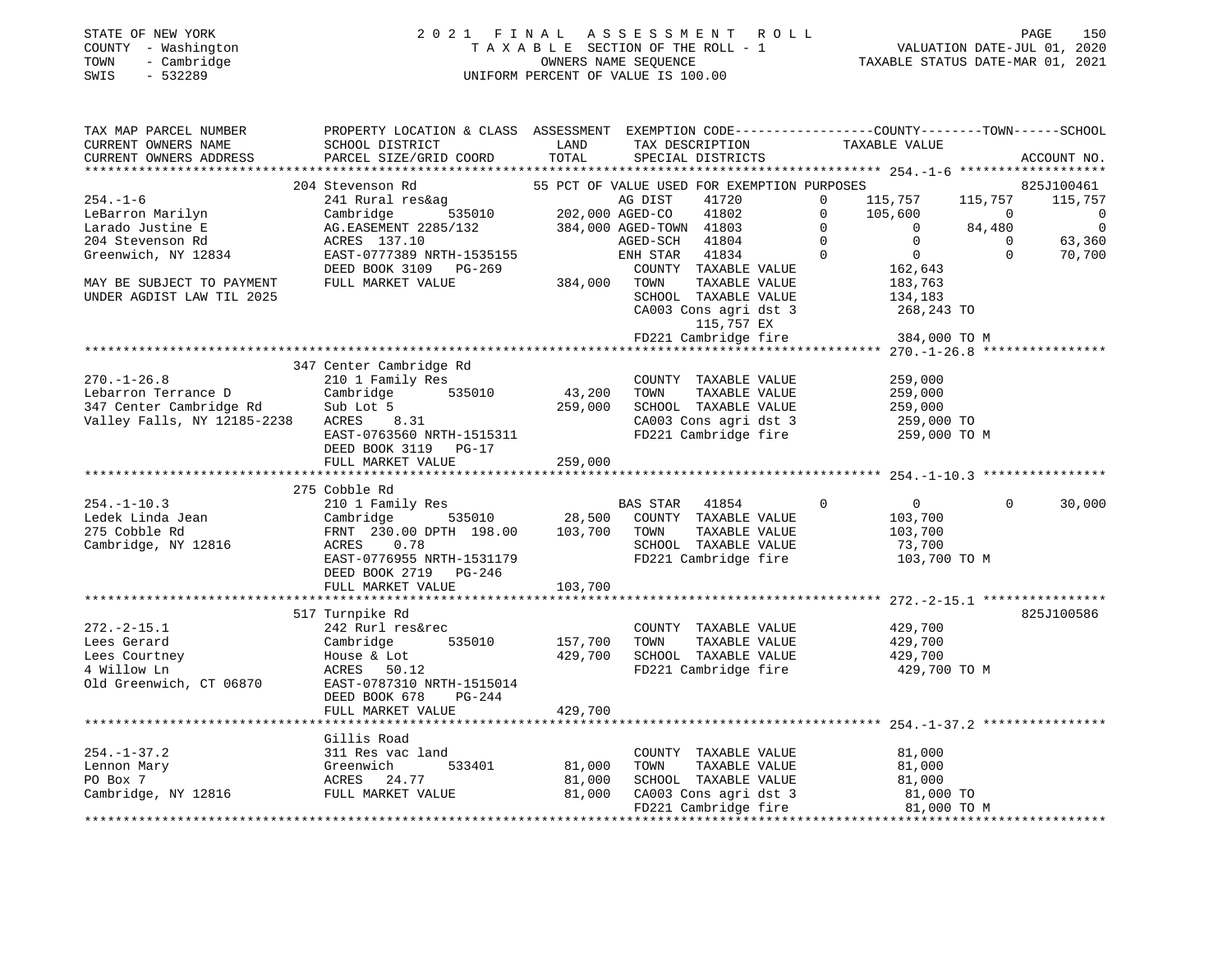#### STATE OF NEW YORK 2 0 2 1 F I N A L A S S E S S M E N T R O L L PAGE 151 COUNTY - Washington T A X A B L E SECTION OF THE ROLL - 1 VALUATION DATE-JUL 01, 2020 TOWN - Cambridge OWNERS NAME SEQUENCE TAXABLE STATUS DATE-MAR 01, 2021 SWIS - 532289 UNIFORM PERCENT OF VALUE IS 100.00

| TAX MAP PARCEL NUMBER<br>CURRENT OWNERS NAME<br>CURRENT OWNERS ADDRESS      | PROPERTY LOCATION & CLASS ASSESSMENT EXEMPTION CODE----------------COUNTY-------TOWN------SCHOOL<br>SCHOOL DISTRICT<br>PARCEL SIZE/GRID COORD | LAND<br>TOTAL    | TAX DESCRIPTION<br>SPECIAL DISTRICTS          | TAXABLE VALUE                   | ACCOUNT NO.        |
|-----------------------------------------------------------------------------|-----------------------------------------------------------------------------------------------------------------------------------------------|------------------|-----------------------------------------------|---------------------------------|--------------------|
|                                                                             |                                                                                                                                               |                  |                                               |                                 |                    |
| $254. - 1 - 37.3$                                                           | 185 Gillis Road<br>311 Res vac land                                                                                                           |                  | COUNTY TAXABLE VALUE                          | 47,600                          |                    |
| Lennon Mary                                                                 | Greenwich<br>533401                                                                                                                           | 47,600           | TOWN<br>TAXABLE VALUE                         | 47,600                          |                    |
| PO Box 7                                                                    | ACRES<br>5.40                                                                                                                                 | 47,600           | SCHOOL TAXABLE VALUE                          | 47,600                          |                    |
|                                                                             |                                                                                                                                               | 47,600           |                                               | 47,600 TO                       |                    |
|                                                                             |                                                                                                                                               |                  | CA003 Cons agri dst 3<br>FD221 Cambridge fire | 47,600 TO M                     |                    |
|                                                                             |                                                                                                                                               |                  |                                               |                                 |                    |
|                                                                             | Petteys Road                                                                                                                                  |                  |                                               |                                 |                    |
| $254. - 1 - 37.4$                                                           | 311 Res vac land                                                                                                                              |                  | COUNTY TAXABLE VALUE                          | 88,700                          |                    |
| Lennon Mary                                                                 | Greenwich<br>533401                                                                                                                           | 88,700           | TOWN<br>TAXABLE VALUE                         | 88,700                          |                    |
|                                                                             |                                                                                                                                               | 88,700           | SCHOOL TAXABLE VALUE                          | 88,700                          |                    |
| PO Box 7<br>Cambridge, NY 12816<br>Cambridge, NY 12816<br>PULL MARKET VALUE |                                                                                                                                               | 88,700           |                                               | 88,700 TO                       |                    |
|                                                                             |                                                                                                                                               |                  | CA003 Cons agri dst 3<br>FD221 Cambridge fire | 88,700 TO M                     |                    |
|                                                                             |                                                                                                                                               |                  |                                               |                                 |                    |
|                                                                             | Gillis Road                                                                                                                                   |                  |                                               |                                 |                    |
| $254. - 1 - 37.5$                                                           | 311 Res vac land                                                                                                                              |                  | COUNTY TAXABLE VALUE                          | 72,400                          |                    |
| Lennon Mary                                                                 | Greenwich<br>533401                                                                                                                           | 72,400           | TAXABLE VALUE<br>TOWN                         | 72,400                          |                    |
| Gillis Road                                                                 | ACRES 17.94                                                                                                                                   | 72,400           | SCHOOL TAXABLE VALUE                          | 72,400                          |                    |
| Cambridge, NY                                                               | FULL MARKET VALUE                                                                                                                             | 72,400           | CA003 Cons agri dst 3<br>FD221 Cambridge fire | 72,400 TO                       |                    |
|                                                                             |                                                                                                                                               |                  |                                               | 72,400 TO M                     |                    |
|                                                                             |                                                                                                                                               |                  |                                               |                                 |                    |
|                                                                             | 141 Gillis Rd                                                                                                                                 |                  |                                               |                                 | 825J102024         |
| $254. - 1 - 37$                                                             | 241 Rural res&ag                                                                                                                              |                  | COUNTY TAXABLE VALUE                          | 220,700                         |                    |
| Lennon Mary E                                                               | 533401<br>Greenwich                                                                                                                           | 40,600           | TAXABLE VALUE<br>TOWN                         | 220,700                         |                    |
| PO Box 7                                                                    | $246. - 1 - 35.3$                                                                                                                             | 220,700          | SCHOOL TAXABLE VALUE                          | 220,700                         |                    |
| Cambridge, NY 12816                                                         | ACRES<br>3.65                                                                                                                                 |                  | CA003 Cons agri dst 3                         | 220,700 TO                      |                    |
|                                                                             | EAST-0768800 NRTH-1537029                                                                                                                     |                  | FD221 Cambridge fire                          | 220,700 TO M                    |                    |
| MAY BE SUBJECT TO PAYMENT                                                   | DEED BOOK 611<br>$PG-73$                                                                                                                      |                  |                                               |                                 |                    |
| UNDER AGDIST LAW TIL 2025                                                   | FULL MARKET VALUE                                                                                                                             | 220,700          |                                               |                                 |                    |
|                                                                             |                                                                                                                                               |                  |                                               |                                 |                    |
|                                                                             | 483 Turnpike Rd                                                                                                                               |                  |                                               |                                 | 825J100464         |
| $272. - 2 - 17$                                                             | 210 1 Family Res                                                                                                                              |                  | VETCOM CTS 41130                              | $\Omega$<br>28,700<br>28,700    | 10,000             |
| Lentz Francis                                                               | 535010<br>Cambridge                                                                                                                           |                  | 26,500 VETDIS CTS 41140                       | $\mathbf 0$<br>34,440<br>34,440 | 20,000             |
| Lentz Hazel                                                                 | House & Lot                                                                                                                                   | 114,800 ENH STAR | 41834                                         | $\overline{0}$<br>$\Omega$      | 70,700<br>$\Omega$ |
| PO Box 145                                                                  | ACRES<br>1.30                                                                                                                                 |                  | COUNTY TAXABLE VALUE                          | 51,660                          |                    |
| Cambridge, NY 12816                                                         | EAST-0788137 NRTH-1513728                                                                                                                     |                  | TOWN<br>TAXABLE VALUE                         | 51,660                          |                    |
|                                                                             | DEED BOOK 418<br>PG-539                                                                                                                       |                  | SCHOOL TAXABLE VALUE                          | 14,100                          |                    |
|                                                                             | FULL MARKET VALUE                                                                                                                             |                  | 114,800 FD221 Cambridge fire                  | 114,800 TO M                    |                    |
|                                                                             |                                                                                                                                               |                  |                                               |                                 |                    |
|                                                                             | 15 County Route 60                                                                                                                            |                  |                                               |                                 | 825J100466         |
| $271. - 1 - 6$                                                              | 210 1 Family Res                                                                                                                              |                  | BAS STAR<br>41854                             | $\overline{0}$<br>$\Omega$      | $\Omega$<br>30,000 |
| Lewis Steven M                                                              | Cambridge 535010                                                                                                                              | 35,000           | COUNTY TAXABLE VALUE                          | 73,000                          |                    |
| 15 County Route 60                                                          | H & L                                                                                                                                         | 73,000           | TAXABLE VALUE<br>TOWN                         | 73,000                          |                    |
| Cambridge, NY 12816                                                         | ACRES<br>2.40                                                                                                                                 |                  | SCHOOL TAXABLE VALUE                          | 43,000                          |                    |
|                                                                             | EAST-0771325 NRTH-1518125                                                                                                                     |                  | FD221 Cambridge fire                          | 73,000 TO M                     |                    |
|                                                                             | DEED BOOK 888<br>PG-183                                                                                                                       | 73,000           |                                               |                                 |                    |
|                                                                             | FULL MARKET VALUE                                                                                                                             |                  |                                               |                                 |                    |
|                                                                             |                                                                                                                                               |                  |                                               |                                 |                    |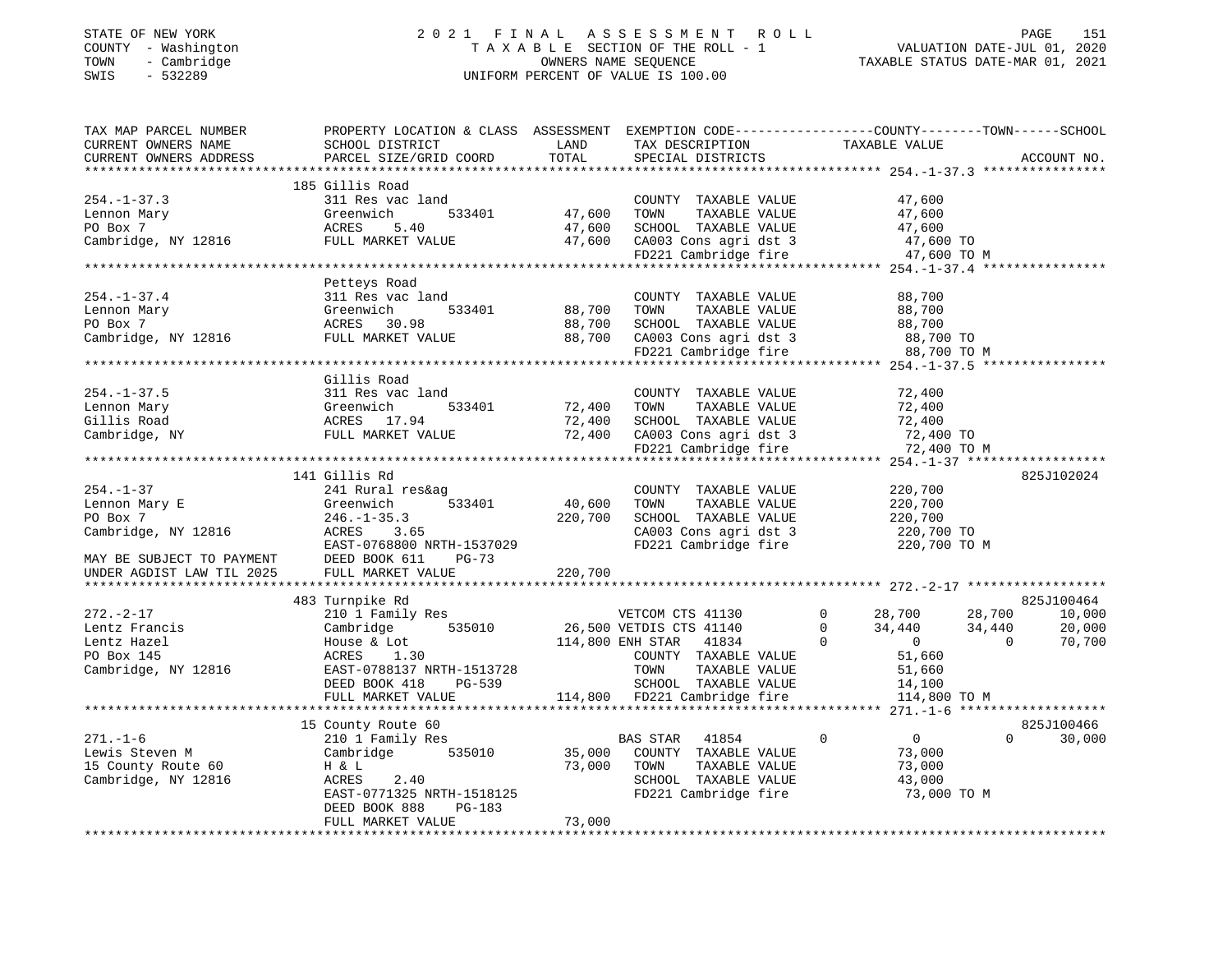#### STATE OF NEW YORK 2 0 2 1 F I N A L A S S E S S M E N T R O L L PAGE 152 COUNTY - Washington T A X A B L E SECTION OF THE ROLL - 1 VALUATION DATE-JUL 01, 2020 TOWN - Cambridge OWNERS NAME SEQUENCE TAXABLE STATUS DATE-MAR 01, 2021 SWIS - 532289 UNIFORM PERCENT OF VALUE IS 100.00

| TAX MAP PARCEL NUMBER<br>CURRENT OWNERS NAME<br>CURRENT OWNERS ADDRESS                                                                                                                                                                                    | SCHOOL DISTRICT                                                                                                                                                                        | LAND                                                            | TAX DESCRIPTION TAXABLE VALUE                                                                                                                       | PROPERTY LOCATION & CLASS ASSESSMENT EXEMPTION CODE---------------COUNTY-------TOWN------SCHOOL                                                                                                |
|-----------------------------------------------------------------------------------------------------------------------------------------------------------------------------------------------------------------------------------------------------------|----------------------------------------------------------------------------------------------------------------------------------------------------------------------------------------|-----------------------------------------------------------------|-----------------------------------------------------------------------------------------------------------------------------------------------------|------------------------------------------------------------------------------------------------------------------------------------------------------------------------------------------------|
| Extract Thomas<br>Litwin Thomas<br>10 County Route 59A<br>Buskirk, NY 12028<br>BAST-0769599 NRTH-1506507                                                                                                                                                  | 170 County Route 59A<br>DEED BOOK 3996 PG-137<br>FULL MARKET VALUE                                                                                                                     | 55,100                                                          | COUNTY TAXABLE VALUE<br>TAXABLE VALUE<br>TOWN                                                                                                       | 825L100206<br>55,100<br>55,100<br>SCHOOL TAXABLE VALUE 55,100<br>CA003 Cons agri dst 3 55,100 TO<br>FD221 Cambridge fire 55,100 TO M                                                           |
| $279. - 2 - 20$<br>Litwin Thomas J<br>Litwin Roselyn G<br>10 County Route 59A<br>Buskirk, NY 12028                                                                                                                                                        | 10 County Route 59A<br>210 1 Family Res<br>Cambridge 535010<br>House & Lot<br>FRNT 50.00 DPTH<br>ACRES 0.25<br>EAST-0766374 NRTH-1506659<br>DEED BOOK 3522 PG-238<br>FULL MARKET VALUE | 23,100<br>134,000 TOWN<br>134,000                               | ENH STAR 41834 0<br>COUNTY TAXABLE VALUE                                                                                                            | 825J100413<br>$\overline{0}$<br>$\Omega$<br>70,700<br>134,000<br>TAXABLE VALUE 134,000<br>SCHOOL TAXABLE VALUE 63,300<br>CA003 Cons agri dst 3 134,000 TO<br>FD221 Cambridge fire 134,000 TO M |
| $281 - 4 - 1.3$<br>Lohnes Gary M<br>21 E Hoosick Rd<br>Hoosick Falls, NY 12090                                                                                                                                                                            | Oak Hill Rd<br>322 Rural vac>10<br>Cambridge<br>Land<br>Lot 2<br>$281 - 1 - 1.3$<br>ACRES 10.07<br>EAST-0783096 NRTH-1510048<br>DEED BOOK 771<br>$PG-55$<br>FULL MARKET VALUE          | )<br>535010                          48,100<br>48,100<br>48,100 | COUNTY TAXABLE VALUE<br>TOWN      TAXABLE VALUE<br>SCHOOL TAXABLE VALUE 48,100<br>CA003 Cons agri dst 3 48,100 TO<br>FD221 Cambridge fire 48,100 TO | 48,100<br>48,100<br>48,100 TO M                                                                                                                                                                |
| $255. - 1 - 20.2$<br>Long Shadows EquestrianEST LLC Cambridge 535010 137,500<br>49 Dr Brown Ln<br>Res & Barn<br>P/o Lot 2<br>Cambridge, NY 12816<br>MAY BE SUBJECT TO PAYMENT EAST-0781892 NRTH-1535077<br>UNDER AGDIST LAW TIL 2025 DEED BOOK 3436 PG-74 | 84 Dr Brown Ln<br>Dr Brown Ln<br>240 Rural res<br>Res & Barn<br>ACRES 60.79<br>FULL MARKET VALUE                                                                                       | 387,300<br>387,300                                              | AG DIST 41720<br>COUNTY TAXABLE VALUE<br>TOWN<br>TAXABLE VALUE<br>SCHOOL TAXABLE VALUE<br>CA005 Cons agri dst 5 313,566 TO<br>73,734 EX             | 825J102032<br>0 $73,734$<br>73,734<br>73,734<br>313,566<br>313,566<br>313,566<br>FD221 Cambridge fire 387,300 TO M                                                                             |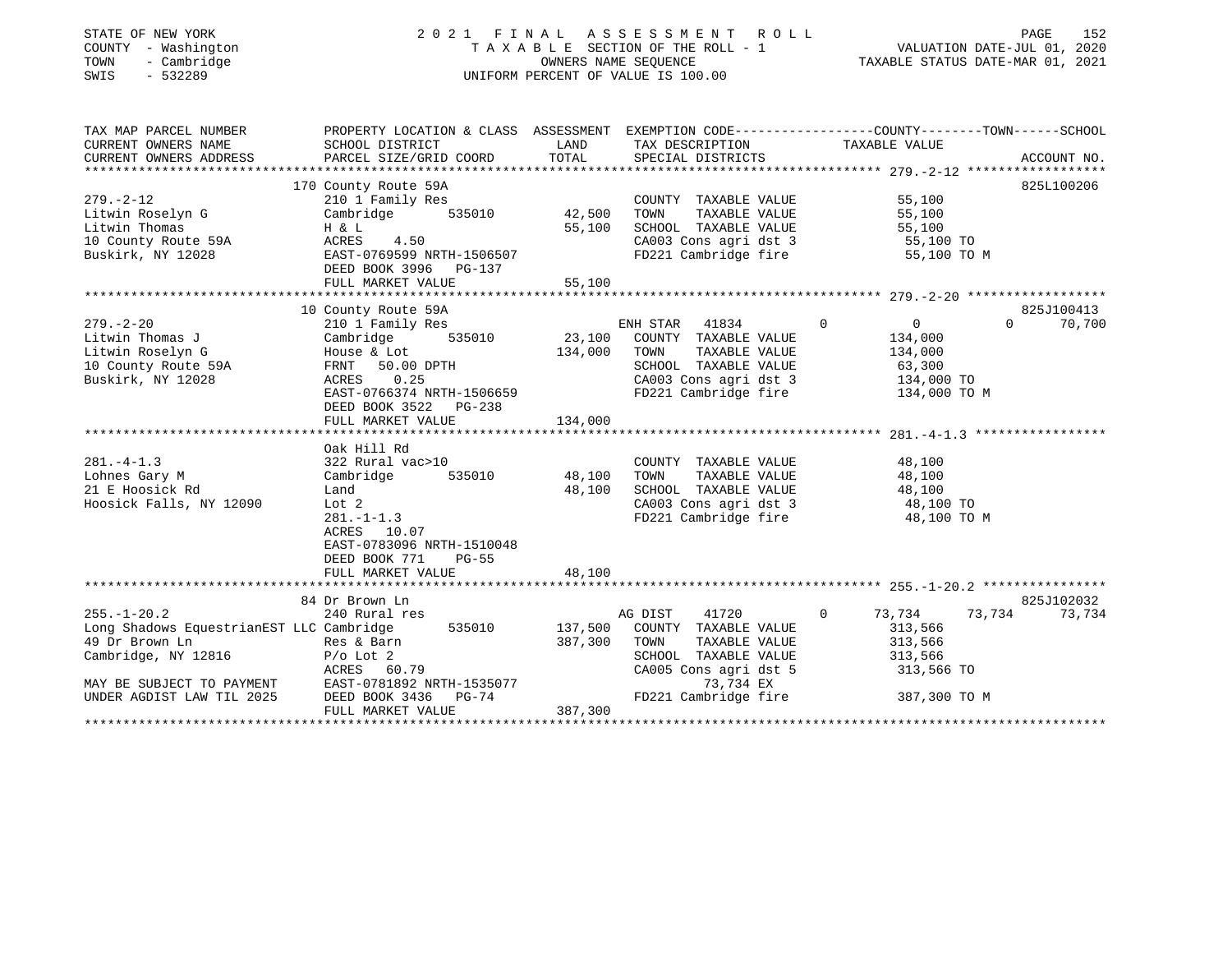#### STATE OF NEW YORK 2 0 2 1 F I N A L A S S E S S M E N T R O L L PAGE 153 COUNTY - Washington T A X A B L E SECTION OF THE ROLL - 1 VALUATION DATE-JUL 01, 2020 TOWN - Cambridge OWNERS NAME SEQUENCE TAXABLE STATUS DATE-MAR 01, 2021 SWIS - 532289 UNIFORM PERCENT OF VALUE IS 100.00

| TAX MAP PARCEL NUMBER                      | PROPERTY LOCATION & CLASS ASSESSMENT EXEMPTION CODE---------------COUNTY-------TOWN-----SCHOOL                                                               |                |                                                                                                   |                                               |               |                    |
|--------------------------------------------|--------------------------------------------------------------------------------------------------------------------------------------------------------------|----------------|---------------------------------------------------------------------------------------------------|-----------------------------------------------|---------------|--------------------|
| CURRENT OWNERS NAME                        | SCHOOL DISTRICT                                                                                                                                              | LAND           | TAX DESCRIPTION                                                                                   | TAXABLE VALUE                                 |               |                    |
| CURRENT OWNERS ADDRESS                     | PARCEL SIZE/GRID COORD TOTAL SPECIAL DISTRICTS                                                                                                               |                |                                                                                                   |                                               |               | ACCOUNT NO.        |
|                                            |                                                                                                                                                              |                |                                                                                                   |                                               |               |                    |
|                                            | 49 Dr Brown Ln                                                                                                                                               |                |                                                                                                   |                                               |               |                    |
| $255. - 1 - 20.8$                          | 250 Estate                                                                                                                                                   |                | AG DIST 41720                                                                                     | $\circ$<br>129,372 129,372                    |               | 129,372            |
| Long Shadows Estate LLC                    | Cambridge 535010 208,300                                                                                                                                     |                | COUNTY TAXABLE VALUE                                                                              | 457,528                                       |               |                    |
| 49 Dr Brown Lane                           | H & L<br>P/o Lot 2<br>ACRES 104.61                                                                                                                           | 586,900        | TAXABLE VALUE<br>TOWN                                                                             | 457,528                                       |               |                    |
| Cambridge, NY 12816                        |                                                                                                                                                              |                | SCHOOL TAXABLE VALUE                                                                              | 157,528                                       |               |                    |
|                                            |                                                                                                                                                              |                | CA005 Cons agri dst 5                                                                             | 457,528 TO                                    |               |                    |
|                                            |                                                                                                                                                              |                |                                                                                                   |                                               |               |                    |
|                                            |                                                                                                                                                              |                |                                                                                                   |                                               |               |                    |
|                                            | FULL MARKET VALUE                                                                                                                                            | 586,900        |                                                                                                   |                                               |               |                    |
|                                            | 709 County Route 60                                                                                                                                          |                |                                                                                                   |                                               |               | 825J100723         |
| $254. - 1 - 16$                            | 241 Rural res&ag                                                                                                                                             |                |                                                                                                   | $\bigcirc$<br>18,098 18,098                   |               | 18,098             |
|                                            |                                                                                                                                                              |                | 3<br>535010 145,100 BAS STAR 41854                                                                | $\Omega$<br>$\overline{0}$ and $\overline{0}$ |               | 30,000             |
|                                            |                                                                                                                                                              |                | 320,100 COUNTY TAXABLE VALUE                                                                      | 302,002                                       |               |                    |
| Greenwich, NY 12834                        | EAST-0772489 NRTH-1533607                                                                                                                                    |                | TOWN                                                                                              |                                               |               |                    |
|                                            |                                                                                                                                                              |                | TAXABLE VALUE                                                                                     | 302,002<br>272,002                            |               |                    |
| MAY BE SUBJECT TO PAYMENT                  | DEED BOOK 631 PG-51<br>FIILI MADYDE 1000<br>FULL MARKET VALUE                                                                                                |                |                                                                                                   |                                               |               |                    |
| UNDER AGDIST LAW TIL 2025                  |                                                                                                                                                              |                | 320,100 CA003 Cons agri dst 3 302,002 TO<br>320,100 CA003 Cons agri dst 3 302,002 TO<br>18,098 EX |                                               |               |                    |
|                                            |                                                                                                                                                              |                | FD221 Cambridge fire                                                                              | 320,100 TO M                                  |               |                    |
|                                            |                                                                                                                                                              |                |                                                                                                   |                                               |               |                    |
|                                            | 151 Irish Ln                                                                                                                                                 |                |                                                                                                   |                                               |               | 825J100245         |
|                                            | 241 Rural res&ag                                                                                                                                             |                | COUNTY TAXABLE VALUE                                                                              | 535,800                                       |               |                    |
|                                            |                                                                                                                                                              | 99,000         | TAXABLE VALUE<br>TOWN                                                                             | 535,800                                       |               |                    |
| 255.-1-24<br>Lozman Michael<br>Charon      | Lozman Michael Cambridge 535010 99,000<br>Lozman Sharon Lot 2 535,800<br>12 Graffunder Dr ACRES 27.76 535,800<br>Menands, NY 12204 EAST-0779887 NRTH-1531339 | 535,800        | SCHOOL TAXABLE VALUE 535,800                                                                      |                                               |               |                    |
|                                            |                                                                                                                                                              |                |                                                                                                   |                                               |               |                    |
|                                            |                                                                                                                                                              |                | CA005 Cons agri dst 5 535,800 TO<br>FD221 Cambridge fire 535,800 TO M                             |                                               |               |                    |
|                                            | DEED BOOK 3043 PG-186                                                                                                                                        |                |                                                                                                   |                                               |               |                    |
|                                            | FULL MARKET VALUE                                                                                                                                            | 535,800        |                                                                                                   |                                               |               |                    |
|                                            |                                                                                                                                                              |                |                                                                                                   |                                               |               |                    |
|                                            | 466 County Route 60                                                                                                                                          |                |                                                                                                   |                                               |               | 825J100874         |
| $262. - 1 - 28$                            | County Route bu<br>210 1 Family Res                                                                                                                          |                | BAS STAR 41854 0                                                                                  | $\overline{0}$                                |               | $\Omega$<br>30,000 |
| Lucrezio Frederick V                       | Cambridge 535010 38,300 COUNTY TAXABLE VALUE                                                                                                                 |                |                                                                                                   | 271,100                                       |               |                    |
|                                            | Res                                                                                                                                                          | 271,100 TOWN   | TAXABLE VALUE                                                                                     | 271,100                                       |               |                    |
|                                            | ACRES 3.26                                                                                                                                                   |                | SCHOOL TAXABLE VALUE $241,100$<br>FD221 Cambridge fire $271,100$ TO M                             |                                               |               |                    |
| 466 County Route 60<br>Cambridge, NY 12816 | EAST-0773237 NRTH-1528386                                                                                                                                    |                |                                                                                                   |                                               |               |                    |
|                                            | DEED BOOK 474 PG-513                                                                                                                                         |                |                                                                                                   |                                               |               |                    |
|                                            | FULL MARKET VALUE                                                                                                                                            | 271,100        |                                                                                                   |                                               |               |                    |
|                                            |                                                                                                                                                              |                |                                                                                                   |                                               |               |                    |
|                                            | Cobble Rd                                                                                                                                                    |                |                                                                                                   |                                               |               |                    |
| $254. - 1 - 13.1$                          | 314 Rural vac<10                                                                                                                                             |                | AG DIST 41720                                                                                     | $\mathbf{0}$                                  | 92,292 92,292 | 92,292             |
| Lutgens Farms, LLC                         | Cambridge                                                                                                                                                    | 535010 128,800 | COUNTY TAXABLE VALUE                                                                              | 36,508                                        |               |                    |
| 25 Stump Church Rd                         | FRNT 2918.00 DPTH 128,800                                                                                                                                    |                | TOWN                                                                                              | 36,508                                        |               |                    |
| Greenwich, NY 12834                        |                                                                                                                                                              |                |                                                                                                   | 36,508                                        |               |                    |
|                                            | EAST-0774193 NRTH-1529571<br>DEED BOOK 3910 PG-7                                                                                                             |                | TOWN<br>TORING TAXABLE VALUE<br>SCHOOL TAXABLE VALUE<br>CA003 Cons agri dst 3                     | 36,508 TO                                     |               |                    |
| MAY BE SUBJECT TO PAYMENT                  |                                                                                                                                                              |                | 92, 292 EA 128, 800 TO M<br>128, 800 FD221 Cambridge fire 128, 800 TO M                           |                                               |               |                    |
| UNDER AGDIST LAW TIL 2025                  | FULL MARKET VALUE                                                                                                                                            |                |                                                                                                   |                                               |               |                    |
|                                            |                                                                                                                                                              |                |                                                                                                   |                                               |               |                    |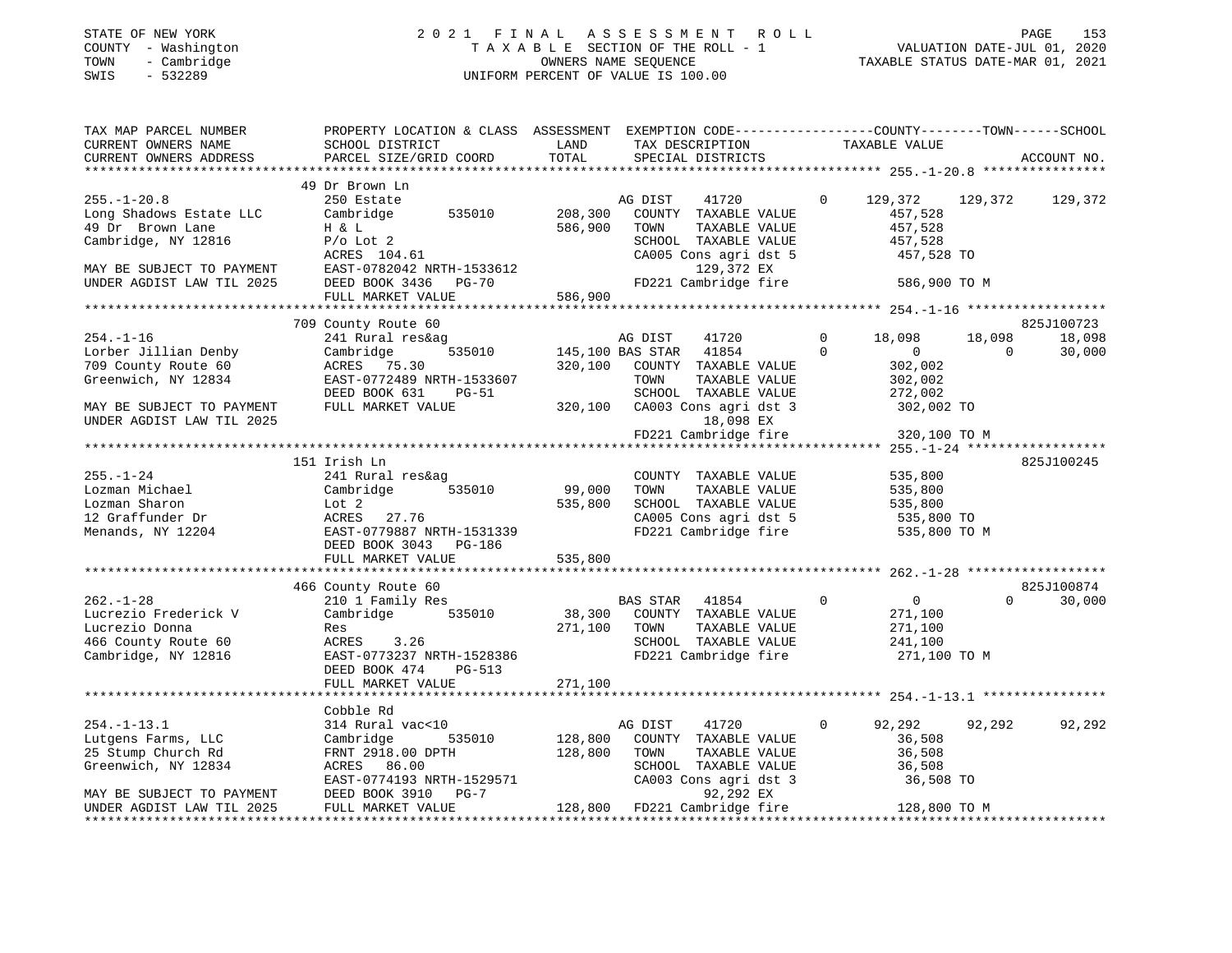#### STATE OF NEW YORK 2 0 2 1 F I N A L A S S E S S M E N T R O L L PAGE 154 COUNTY - Washington T A X A B L E SECTION OF THE ROLL - 1 VALUATION DATE-JUL 01, 2020 TOWN - Cambridge OWNERS NAME SEQUENCE TAXABLE STATUS DATE-MAR 01, 2021 SWIS - 532289 UNIFORM PERCENT OF VALUE IS 100.00

| TAX MAP PARCEL NUMBER     | PROPERTY LOCATION & CLASS ASSESSMENT EXEMPTION CODE---------------COUNTY-------TOWN-----SCHOOL |         |                               |                |                |          |             |
|---------------------------|------------------------------------------------------------------------------------------------|---------|-------------------------------|----------------|----------------|----------|-------------|
| CURRENT OWNERS NAME       | SCHOOL DISTRICT                                                                                | LAND    | TAX DESCRIPTION               |                | TAXABLE VALUE  |          |             |
| CURRENT OWNERS ADDRESS    | PARCEL SIZE/GRID COORD                                                                         | TOTAL   | SPECIAL DISTRICTS             |                |                |          | ACCOUNT NO. |
|                           | 25 Stump Church Rd                                                                             |         |                               |                |                |          | 825J100384  |
| $254. - 1 - 32$           | 242 Rurl res&rec                                                                               |         | AG DIST<br>41720              | $\circ$        | 60,185         | 60,185   | 60,185      |
| Lutgens Kurt H            | Cambridge                                                                                      |         | 535010 131,900 BAS STAR 41854 | $\Omega$       | $\Omega$       | $\Omega$ | 30,000      |
| Allen Gretchen M          | House & Lot                                                                                    | 305,500 | COUNTY TAXABLE VALUE          |                | 245,315        |          |             |
| 25 Stump Church Rd        | ACRES 64.30                                                                                    |         | TOWN<br>TAXABLE VALUE         |                | 245,315        |          |             |
| Greenwich, NY 12834       | EAST-0767446 NRTH-1532887                                                                      |         | SCHOOL TAXABLE VALUE          |                | 215,315        |          |             |
|                           | DEED BOOK 493<br>PG-813                                                                        |         | CA003 Cons agri dst 3         |                | 245,315 TO     |          |             |
| MAY BE SUBJECT TO PAYMENT | FULL MARKET VALUE                                                                              | 305,500 | 60,185 EX                     |                |                |          |             |
| UNDER AGDIST LAW TIL 2025 |                                                                                                |         | FD221 Cambridge fire          |                | 305,500 TO M   |          |             |
|                           |                                                                                                |         |                               |                |                |          |             |
|                           | 393 County Route 60                                                                            |         |                               |                |                |          | 825J100827  |
| $262. - 1 - 27$           | 241 Rural res&ag                                                                               |         | AGRI-D IND 41730              | $\overline{0}$ | 60,667         | 60,667   | 60,667      |
| Lutgens Timothy           | 535010 126,200 BAS STAR<br>Cambridge                                                           |         | 41854                         | $\Omega$       | $\overline{0}$ | $\Omega$ | 30,000      |
| 393 County Route 60       | Ag Commit 705/163                                                                              | 334,900 | COUNTY TAXABLE VALUE          |                | 274,233        |          |             |
| Cambridge, NY 12816       | 606/199 614/121                                                                                |         | TOWN<br>TAXABLE VALUE         |                | 274,233        |          |             |
|                           | ACRES 59.33                                                                                    |         | SCHOOL TAXABLE VALUE          |                | 244,233        |          |             |
| MAY BE SUBJECT TO PAYMENT | EAST-0771892 NRTH-1526545                                                                      |         | FD221 Cambridge fire          |                | 334,900 TO M   |          |             |
| UNDER AGDIST LAW TIL 2028 | DEED BOOK 2465 PG-8                                                                            |         |                               |                |                |          |             |
|                           | FULL MARKET VALUE                                                                              | 334,900 |                               |                |                |          |             |
|                           |                                                                                                |         |                               |                |                |          |             |
|                           | 1224 King Rd                                                                                   |         |                               |                |                |          | 825J102025  |
| $263. - 2 - 24.1$         | 280 Res Multiple                                                                               |         | COUNTY TAXABLE VALUE          |                | 214,100        |          |             |
| LYCO Partners, LLC        | Cambridge<br>535010                                                                            | 37,000  | TAXABLE VALUE<br>TOWN         |                | 214,100        |          |             |
| 114 Bell Rd               | 6.05<br>ACRES                                                                                  | 214,100 | SCHOOL TAXABLE VALUE          |                | 214,100        |          |             |
| Scarsdale, NY 10583       | EAST-0786162 NRTH-1524895                                                                      |         | FD221 Cambridge fire          |                | 214,100 TO M   |          |             |
|                           | DEED BOOK 2295<br>$PG-148$                                                                     |         |                               |                |                |          |             |
|                           | FULL MARKET VALUE                                                                              | 214,100 |                               |                |                |          |             |
|                           |                                                                                                |         |                               |                |                |          |             |
|                           | 935 County Route 59                                                                            |         |                               |                |                |          | 825J100473  |
| $271. - 2 - 8$            | 210 1 Family Res                                                                               |         | COUNTY TAXABLE VALUE          |                | 281,100        |          |             |
| Lynch Charles E           | 535010<br>Cambridge                                                                            | 47,200  | TOWN<br>TAXABLE VALUE         |                | 281,100        |          |             |
| Lynch Sandra J            | ACRES<br>7.31                                                                                  | 281,100 | SCHOOL TAXABLE VALUE          |                | 281,100        |          |             |
| 935 County Route 59       | EAST-0772968 NRTH-1519006                                                                      |         | FD221 Cambridge fire          |                | 281,100 TO M   |          |             |
| Cambridge, NY 12816       | DEED BOOK 945<br>PG-135                                                                        |         |                               |                |                |          |             |
|                           | FULL MARKET VALUE                                                                              | 281,100 |                               |                |                |          |             |
|                           |                                                                                                |         |                               |                |                |          |             |
|                           | County Route 59                                                                                |         |                               |                |                |          |             |
| $271. - 2 - 25.1$         | 310 Res Vac                                                                                    |         | COUNTY TAXABLE VALUE          |                | 21,700         |          |             |
| Lynch Charles E           | Cambridge<br>535010                                                                            | 21,700  | TOWN<br>TAXABLE VALUE         |                | 21,700         |          |             |
| Lynch Sandra              | ACRES<br>5.86                                                                                  | 21,700  | SCHOOL TAXABLE VALUE          |                | 21,700         |          |             |
| 935 County Route 59       | EAST-0772661 NRTH-1518910                                                                      |         | CA003 Cons agri dst 3         |                | 21,700 TO      |          |             |
| Cambridge, NY 12816       | DEED BOOK 3708 PG-250                                                                          |         | FD221 Cambridge fire          |                | 21,700 TO M    |          |             |
|                           | FULL MARKET VALUE                                                                              | 21,700  |                               |                |                |          |             |
|                           |                                                                                                |         |                               |                |                |          |             |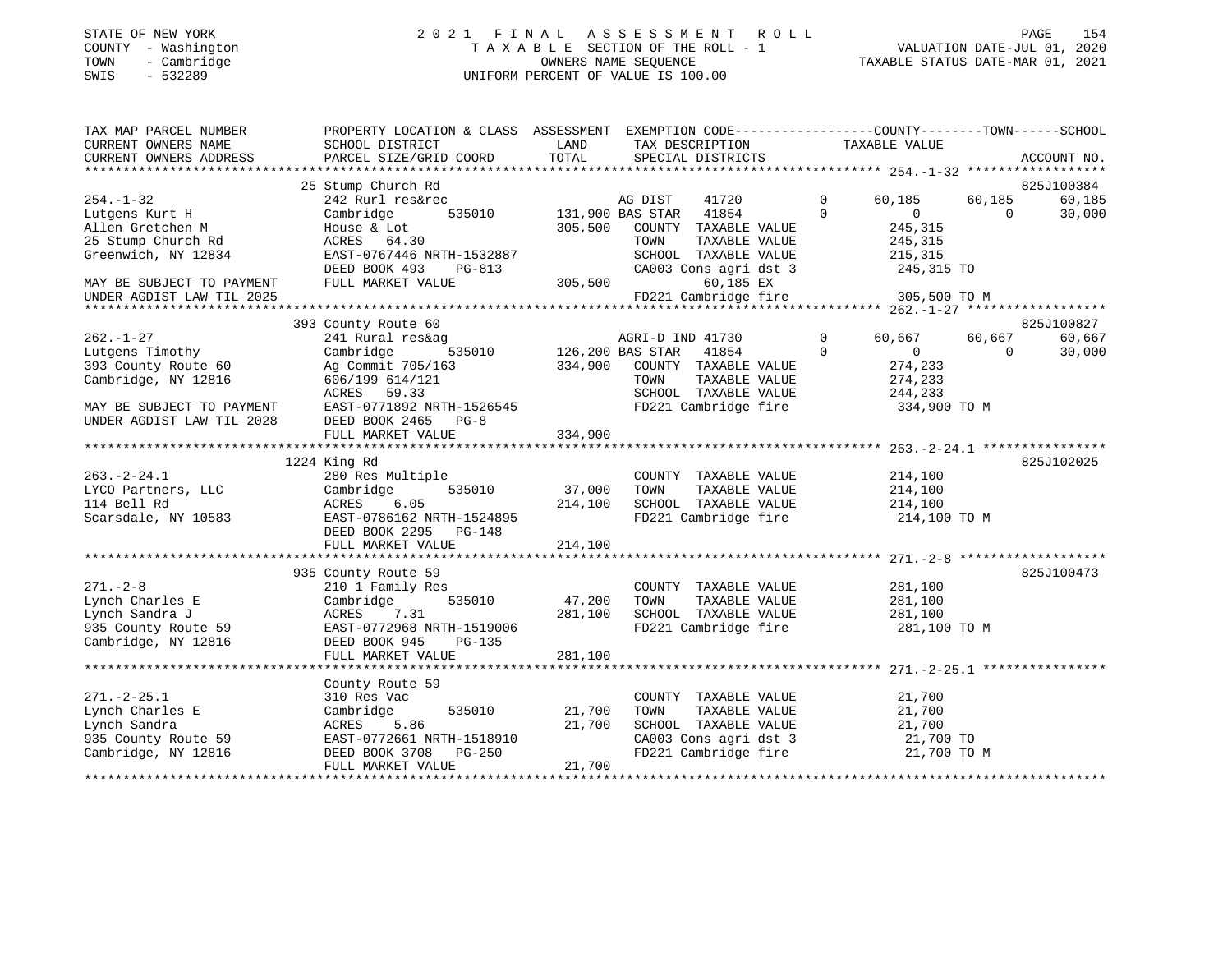#### STATE OF NEW YORK 2 0 2 1 F I N A L A S S E S S M E N T R O L L PAGE 155 COUNTY - Washington T A X A B L E SECTION OF THE ROLL - 1 VALUATION DATE-JUL 01, 2020 TOWN - Cambridge OWNERS NAME SEQUENCE TAXABLE STATUS DATE-MAR 01, 2021 SWIS - 532289 UNIFORM PERCENT OF VALUE IS 100.00

| TAX MAP PARCEL NUMBER<br>CURRENT OWNERS NAME                                                                | PROPERTY LOCATION & CLASS ASSESSMENT<br>SCHOOL DISTRICT                                                                                                                                         | LAND                         | EXEMPTION CODE-----------------COUNTY-------TOWN------SCHOOL<br>TAX DESCRIPTION                                                                                                                            |                                     | TAXABLE VALUE                                                                                      |                                  |                                                 |
|-------------------------------------------------------------------------------------------------------------|-------------------------------------------------------------------------------------------------------------------------------------------------------------------------------------------------|------------------------------|------------------------------------------------------------------------------------------------------------------------------------------------------------------------------------------------------------|-------------------------------------|----------------------------------------------------------------------------------------------------|----------------------------------|-------------------------------------------------|
| CURRENT OWNERS ADDRESS                                                                                      | PARCEL SIZE/GRID COORD                                                                                                                                                                          | TOTAL                        | SPECIAL DISTRICTS                                                                                                                                                                                          |                                     |                                                                                                    |                                  | ACCOUNT NO.                                     |
| **************************                                                                                  |                                                                                                                                                                                                 |                              |                                                                                                                                                                                                            |                                     |                                                                                                    |                                  |                                                 |
|                                                                                                             | 23 Lebarron Ln                                                                                                                                                                                  |                              |                                                                                                                                                                                                            |                                     |                                                                                                    |                                  | 825J100462                                      |
| $246. - 1 - 12$<br>Lynch John James Jr<br>Lynch Patricia Joyce<br>23 Lebarron Ln<br>Greenwich, NY 12834     | 241 Rural res&ag<br>535010<br>Cambridge<br>House & Lot<br>62.70<br>ACRES<br>EAST-0778815 NRTH-1540011<br>DEED BOOK 3671 PG-320                                                                  | 128,400<br>310,900           | 41720<br>AG DIST<br>COUNTY TAXABLE VALUE<br>TOWN<br>TAXABLE VALUE<br>SCHOOL TAXABLE VALUE<br>CA005 Cons agri dst 5<br>93,373 EX                                                                            | $\Omega$                            | 93,373<br>217,527<br>217,527<br>217,527<br>217,527 TO                                              | 93,373                           | 93,373                                          |
| MAY BE SUBJECT TO PAYMENT<br>UNDER AGDIST LAW TIL 2025                                                      | FULL MARKET VALUE                                                                                                                                                                               |                              | 310,900 FD221 Cambridge fire                                                                                                                                                                               |                                     | 310,900 TO M                                                                                       |                                  |                                                 |
|                                                                                                             |                                                                                                                                                                                                 |                              |                                                                                                                                                                                                            |                                     |                                                                                                    |                                  |                                                 |
| $288. - 1 - 15.2$<br>Mabeus Richard E<br>Mabeus Nancy<br>94 Durfee Rd<br>Buskirk, NY 12028                  | 94 Durfee Rd<br>210 1 Family Res<br>535010<br>Cambridge<br>H & L<br>Lot 2<br>ACRES<br>6.63<br>EAST-0765631 NRTH-1499809<br>DEED BOOK 3589 PG-94                                                 | 56,500 ENH STAR<br>200,500   | AGED-CO<br>41802<br>41834<br>COUNTY TAXABLE VALUE<br>TOWN<br>TAXABLE VALUE<br>SCHOOL TAXABLE VALUE<br>FD221 Cambridge fire                                                                                 | $\Omega$<br>$\Omega$                | 50,125<br>$\overline{0}$<br>150,375<br>200,500<br>129,800<br>200,500 TO M                          | $\Omega$<br>$\Omega$             | 825J100976<br>$\Omega$<br>70,700                |
|                                                                                                             | FULL MARKET VALUE                                                                                                                                                                               | 200,500                      |                                                                                                                                                                                                            |                                     |                                                                                                    |                                  |                                                 |
|                                                                                                             |                                                                                                                                                                                                 |                              |                                                                                                                                                                                                            |                                     |                                                                                                    |                                  |                                                 |
| $271. - 2 - 17.1$<br>MacDonald Jeri C<br>64 Wright Rd<br>Cambridge, NY 12816                                | 64 Wright Rd<br>242 Rurl res&rec<br>535010<br>Cambridge<br>House & Land<br>ACRES<br>28.20<br>EAST-0774046 NRTH-1517985<br>DEED BOOK 485<br>PG-241<br>FULL MARKET VALUE<br>********************* | 87,300<br>190,500<br>190,500 | BAS STAR<br>41854<br>COUNTY TAXABLE VALUE<br>TAXABLE VALUE<br>TOWN<br>SCHOOL TAXABLE VALUE<br>CA003 Cons agri dst 3<br>FD221 Cambridge fire                                                                | $\Omega$                            | $\overline{0}$<br>190,500<br>190,500<br>160,500<br>190,500 TO<br>190,500 TO M                      | $\Omega$                         | 825J100266<br>30,000                            |
|                                                                                                             |                                                                                                                                                                                                 |                              |                                                                                                                                                                                                            |                                     |                                                                                                    |                                  |                                                 |
| $280. - 2 - 1.1$<br>Macura Elyssa M<br>253 Belle Rd<br>Buskirk, NY 12028                                    | 253 Belle Rd<br>242 Rurl res&rec<br>535010<br>Cambridge<br>House & Lot<br>ACRES 12.16<br>EAST-0775992 NRTH-1513274<br>DEED BOOK 828<br>PG-96<br>FULL MARKET VALUE                               |                              | BAS STAR<br>41854<br>61,300 CW_10_VET/ 41152<br>185,600 CW_10_VET/ 41153<br>COUNTY TAXABLE VALUE<br>TAXABLE VALUE<br>TOWN<br>SCHOOL TAXABLE VALUE<br>185,600 CA003 Cons agri dst 3<br>FD221 Cambridge fire | $\mathbf 0$<br>$\Omega$<br>$\Omega$ | $\Omega$<br>8,000<br>$\overline{0}$<br>177,600<br>177,600<br>155,600<br>185,600 TO<br>185,600 TO M | $\Omega$<br>$\mathbf 0$<br>8,000 | 825J102000<br>30,000<br>$\mathbf 0$<br>$\Omega$ |
|                                                                                                             |                                                                                                                                                                                                 |                              |                                                                                                                                                                                                            |                                     |                                                                                                    |                                  |                                                 |
| $270. - 1 - 24.9$<br>MaGuire James P<br>MaGuire Cynthia J<br>487 Center Cambridge Rd<br>Cambridge, NY 12816 | 487 Center Cambridge Rd<br>210 1 Family Res<br>535010<br>Cambridge<br>House & Lot<br>Lot 2<br>2.54<br>ACRES<br>EAST-0766283 NRTH-1516879<br>DEED BOOK 793<br>$PG-325$                           | 34,900<br>208,600            | <b>BAS STAR</b><br>41854<br>COUNTY TAXABLE VALUE<br>TOWN<br>TAXABLE VALUE<br>SCHOOL TAXABLE VALUE<br>FD221 Cambridge fire                                                                                  | $\mathbf 0$                         | $\circ$<br>208,600<br>208,600<br>178,600<br>208,600 TO M                                           | $\Omega$                         | 30,000                                          |
|                                                                                                             | FULL MARKET VALUE                                                                                                                                                                               | 208,600                      |                                                                                                                                                                                                            |                                     |                                                                                                    |                                  |                                                 |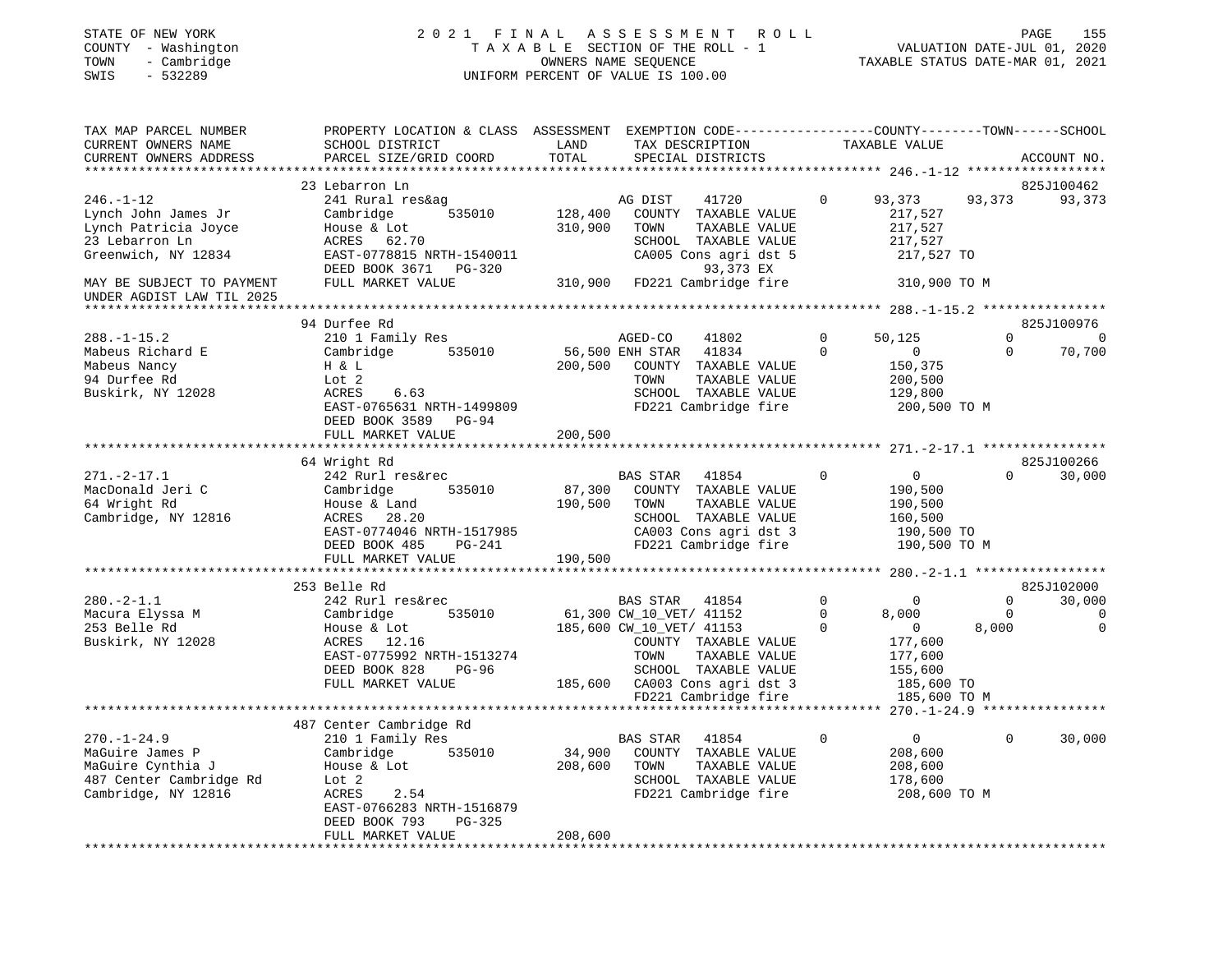#### STATE OF NEW YORK 2 0 2 1 F I N A L A S S E S S M E N T R O L L PAGE 156 COUNTY - Washington T A X A B L E SECTION OF THE ROLL - 1 VALUATION DATE-JUL 01, 2020 TOWN - Cambridge OWNERS NAME SEQUENCE TAXABLE STATUS DATE-MAR 01, 2021 SWIS - 532289 UNIFORM PERCENT OF VALUE IS 100.00

| TAX MAP PARCEL NUMBER<br>CURRENT OWNERS NAME<br>CURRENT OWNERS ADDRESS | PROPERTY LOCATION & CLASS ASSESSMENT EXEMPTION CODE---------------COUNTY-------TOWN------SCHOOL<br>SCHOOL DISTRICT<br>PARCEL SIZE/GRID COORD | LAND<br>TOTAL | TAX DESCRIPTION<br>SPECIAL DISTRICTS          | TAXABLE VALUE                    | ACCOUNT NO.           |
|------------------------------------------------------------------------|----------------------------------------------------------------------------------------------------------------------------------------------|---------------|-----------------------------------------------|----------------------------------|-----------------------|
|                                                                        |                                                                                                                                              |               |                                               |                                  |                       |
|                                                                        | 21 County Route 59A                                                                                                                          |               |                                               |                                  | 825J100515            |
| $279. - 2 - 27$                                                        | 210 1 Family Res                                                                                                                             |               | BAS STAR<br>41854                             | $\overline{0}$<br>$\overline{0}$ | 30,000<br>$\Omega$    |
| Margison Sally M                                                       | 535010<br>Cambridge                                                                                                                          | 23,300        | COUNTY TAXABLE VALUE                          | 177,000                          |                       |
| 21 County Route 59A                                                    | H & L                                                                                                                                        | 177,000       | TOWN<br>TAXABLE VALUE                         | 177,000                          |                       |
| Buskirk, NY 12028                                                      | ACRES<br>0.44                                                                                                                                |               | SCHOOL TAXABLE VALUE                          | 147,000                          |                       |
|                                                                        | EAST-0766553 NRTH-1506985                                                                                                                    |               | CA003 Cons agri dst 3                         | 177,000 TO                       |                       |
|                                                                        | DEED BOOK 2063 PG-71                                                                                                                         |               | FD221 Cambridge fire                          | 177,000 TO M                     |                       |
|                                                                        | FULL MARKET VALUE                                                                                                                            | 177,000       |                                               |                                  |                       |
|                                                                        | 298 Conley Rd                                                                                                                                |               |                                               |                                  |                       |
| $271. - 2 - 27.2$                                                      | 210 1 Family Res                                                                                                                             |               | COUNTY TAXABLE VALUE                          | 203,900                          |                       |
| Marinkovic Miroslav                                                    | 535010<br>Cambridge                                                                                                                          | 69,600        | TAXABLE VALUE<br>TOWN                         | 203,900                          |                       |
| Marinkovic Jadranka                                                    | FRNT 984.00 DPTH                                                                                                                             | 203,900       | SCHOOL TAXABLE VALUE                          | 203,900                          |                       |
| 20 Lakeview Rd                                                         | ACRES 38.65                                                                                                                                  |               | CA003 Cons agri dst 3                         | 203,900 TO                       |                       |
| South Salem, NY 10590                                                  | EAST-0774196 NRTH-1516532                                                                                                                    |               | FD221 Cambridge fire                          | 203,900 TO M                     |                       |
|                                                                        | DEED BOOK 4000 PG-285                                                                                                                        |               |                                               |                                  |                       |
|                                                                        | FULL MARKET VALUE                                                                                                                            | 203,900       |                                               |                                  |                       |
|                                                                        |                                                                                                                                              |               |                                               |                                  |                       |
|                                                                        | 609 Center Cambridge Rd                                                                                                                      |               |                                               |                                  | 825J100433            |
| $271. - 1 - 1$                                                         | 250 Estate                                                                                                                                   |               | COUNTY TAXABLE VALUE                          | 455,000                          |                       |
| Marital Trust                                                          | Cambridge<br>535010                                                                                                                          | 67,400        | TAXABLE VALUE<br>TOWN                         | 455,000                          |                       |
| Iseman Robert H Trustee                                                | H & L                                                                                                                                        | 455,000       | SCHOOL TAXABLE VALUE                          | 455,000                          |                       |
| 609 Center Cambridge Rd                                                | ACRES 15.20                                                                                                                                  |               | CA003 Cons agri dst 3                         | 455,000 TO                       |                       |
| Cambridge, NY 12816                                                    | EAST-0769093 NRTH-1517178                                                                                                                    |               | FD221 Cambridge fire                          | 455,000 TO M                     |                       |
|                                                                        | DEED BOOK 3923<br>PG-302                                                                                                                     |               |                                               |                                  |                       |
|                                                                        | FULL MARKET VALUE                                                                                                                            | 455,000       |                                               |                                  |                       |
|                                                                        | 973 King Rd                                                                                                                                  |               |                                               |                                  |                       |
| $263. - 2 - 23.5$                                                      | 210 1 Family Res                                                                                                                             |               | BAS STAR<br>41854                             | $\overline{0}$<br>$\circ$        | $\mathbf 0$<br>30,000 |
| Maroney George                                                         | Cambridge 535010                                                                                                                             | 38,800        | COUNTY TAXABLE VALUE                          | 182,800                          |                       |
| Maroney Maureen                                                        | House & Land                                                                                                                                 | 182,800       | TAXABLE VALUE<br>TOWN                         | 182,800                          |                       |
| PO Box 284                                                             | 3.75<br>ACRES                                                                                                                                |               | SCHOOL TAXABLE VALUE                          | 152,800                          |                       |
| Cambridge, NY 12816                                                    | EAST-0785028 NRTH-1523991                                                                                                                    |               |                                               | 182,800 TO                       |                       |
|                                                                        | DEED BOOK 732<br>PG-317                                                                                                                      |               | CA003 Cons agri dst 3<br>FD221 Cambridge fire | 182,800 TO M                     |                       |
|                                                                        | FULL MARKET VALUE                                                                                                                            | 182,800       |                                               |                                  |                       |
|                                                                        |                                                                                                                                              |               |                                               |                                  |                       |
|                                                                        | 557 King Rd                                                                                                                                  |               |                                               |                                  | 825J101999            |
| $271. - 3 - 7.4$                                                       | 210 1 Family Res                                                                                                                             |               | BAS STAR<br>41854                             | $\overline{0}$<br>$\mathbf 0$    | $\Omega$<br>30,000    |
| Maroney John                                                           | Cambridge<br>535010                                                                                                                          | 42,500        | COUNTY TAXABLE VALUE                          | 258,700                          |                       |
| Maroney Susan                                                          | House & Lot                                                                                                                                  | 258,700       | TAXABLE VALUE<br>TOWN                         | 258,700                          |                       |
| 557 King Rd                                                            | 4007/328                                                                                                                                     |               | SCHOOL TAXABLE VALUE                          | 228,700                          |                       |
| Buskirk, NY 12028                                                      | FRNT 575.00 DPTH                                                                                                                             |               | CA003 Cons agri dst 3                         | 258,700 TO                       |                       |
|                                                                        | 3.49<br>ACRES                                                                                                                                |               | FD221 Cambridge fire                          | 258,700 TO M                     |                       |
|                                                                        | EAST-0781476 NRTH-1516234                                                                                                                    |               |                                               |                                  |                       |
|                                                                        | DEED BOOK 585<br>$PG-18$                                                                                                                     | 258,700       |                                               |                                  |                       |
|                                                                        | FULL MARKET VALUE                                                                                                                            |               |                                               |                                  |                       |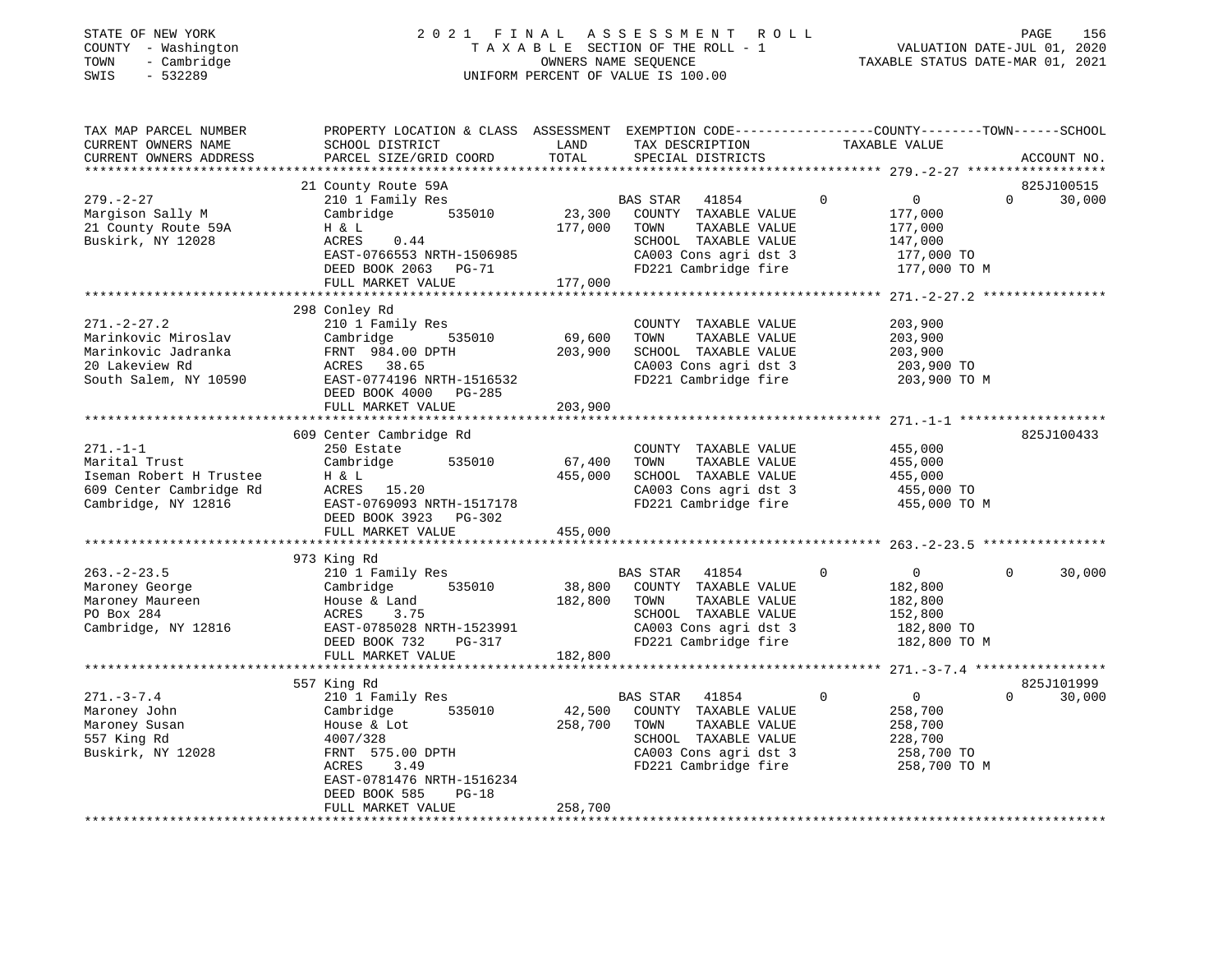#### STATE OF NEW YORK 2 0 2 1 F I N A L A S S E S S M E N T R O L L PAGE 157 COUNTY - Washington T A X A B L E SECTION OF THE ROLL - 1 VALUATION DATE-JUL 01, 2020 TOWN - Cambridge OWNERS NAME SEQUENCE TAXABLE STATUS DATE-MAR 01, 2021 SWIS - 532289 UNIFORM PERCENT OF VALUE IS 100.00

| TAX MAP PARCEL NUMBER<br>CURRENT OWNERS NAME | PROPERTY LOCATION & CLASS ASSESSMENT EXEMPTION CODE---------------COUNTY-------TOWN------SCHOOL<br>SCHOOL DISTRICT | LAND    | TAX DESCRIPTION       | TAXABLE VALUE                 |                                  |
|----------------------------------------------|--------------------------------------------------------------------------------------------------------------------|---------|-----------------------|-------------------------------|----------------------------------|
| CURRENT OWNERS ADDRESS                       | PARCEL SIZE/GRID COORD                                                                                             | TOTAL   | SPECIAL DISTRICTS     |                               | ACCOUNT NO.                      |
|                                              |                                                                                                                    |         |                       |                               |                                  |
|                                              | 84 Brownell Rd                                                                                                     |         |                       |                               | 825J100973                       |
| $270. - 1 - 33.1$                            | 210 1 Family Res                                                                                                   |         | BAS STAR<br>41854     | $\mathbf 0$<br>$\overline{0}$ | 30,000<br>$\Omega$               |
| Martin Clinton                               | 535010<br>Cambridge                                                                                                | 32,000  | COUNTY TAXABLE VALUE  | 211,700                       |                                  |
| 25 Elmore                                    | Land & House                                                                                                       | 211,700 | TOWN<br>TAXABLE VALUE | 211,700                       |                                  |
| Mechanicville, NY 12118                      | Deck                                                                                                               |         | SCHOOL TAXABLE VALUE  | 181,700                       |                                  |
|                                              | ACRES<br>3.00                                                                                                      |         | CA003 Cons agri dst 3 | 211,700 TO                    |                                  |
|                                              | EAST-0764342 NRTH-1517499<br>DEED BOOK 3456 PG-240                                                                 |         | FD221 Cambridge fire  | 211,700 TO M                  |                                  |
|                                              | FULL MARKET VALUE                                                                                                  | 211,700 |                       |                               |                                  |
|                                              |                                                                                                                    |         |                       |                               |                                  |
|                                              | Petteys Rd                                                                                                         |         |                       |                               | 825J102005                       |
| $246. - 1 - 32.1$                            | 322 Rural vac>10                                                                                                   |         | COUNTY TAXABLE VALUE  | 79,000                        |                                  |
| Mascioli Elizabeth                           | 533401<br>Greenwich                                                                                                | 79,000  | TOWN<br>TAXABLE VALUE | 79,000                        |                                  |
| 317 Petteys Rd                               | ACRES 30.00                                                                                                        | 79,000  | SCHOOL TAXABLE VALUE  | 79,000                        |                                  |
| Greenwich, NY 12834                          | EAST-0770671 NRTH-1542990                                                                                          |         | CA003 Cons agri dst 3 | 79,000 TO                     |                                  |
|                                              | DEED BOOK 3088 PG-263                                                                                              |         | FD221 Cambridge fire  | 79,000 TO M                   |                                  |
|                                              | FULL MARKET VALUE                                                                                                  | 79,000  |                       |                               |                                  |
|                                              |                                                                                                                    |         |                       |                               |                                  |
|                                              | 317 Petteys Rd                                                                                                     |         |                       |                               | 825J100498                       |
| $246. - 1 - 33$                              | 241 Rural res&ag                                                                                                   |         | AG DIST<br>41720      | $\mathbf 0$<br>43,450         | 43,450<br>43,450                 |
| Mascioli Elizabeth M                         | 533401<br>Greenwich                                                                                                | 97,900  | COUNTY TAXABLE VALUE  | 262,050                       |                                  |
| 317 Petteys Rd                               | ACRES 36.74                                                                                                        | 305,500 | TAXABLE VALUE<br>TOWN | 262,050                       |                                  |
| Greenwich, NY 12834                          | EAST-0770155 NRTH-1541989                                                                                          |         | SCHOOL TAXABLE VALUE  | 262,050                       |                                  |
|                                              | DEED BOOK 3088 PG-259                                                                                              |         | CA003 Cons agri dst 3 | 262,050 TO                    |                                  |
| MAY BE SUBJECT TO PAYMENT                    | FULL MARKET VALUE                                                                                                  | 305,500 | 43,450 EX             |                               |                                  |
| UNDER AGDIST LAW TIL 2025                    |                                                                                                                    |         | FD221 Cambridge fire  | 305,500 TO M                  |                                  |
|                                              |                                                                                                                    |         |                       |                               | 825J100803                       |
|                                              | 101 Wright Rd                                                                                                      |         |                       | $\mathbf 0$                   | $\Omega$                         |
| $271. - 2 - 19$                              | 210 1 Family Res                                                                                                   |         | BAS STAR<br>41854     | $\overline{0}$                | 30,000                           |
| Matala John                                  | Cambridge<br>535010                                                                                                | 37,200  | COUNTY TAXABLE VALUE  | 143,400                       |                                  |
| Matala Nicole                                | House & Lot                                                                                                        | 143,400 | TAXABLE VALUE<br>TOWN | 143,400                       |                                  |
| 101 Wright Rd                                | ACRES<br>3.64                                                                                                      |         | SCHOOL TAXABLE VALUE  | 113,400                       |                                  |
| Cambridge, NY 12816-4426                     | EAST-0775341 NRTH-1518538                                                                                          |         | CA003 Cons agri dst 3 | 143,400 TO                    |                                  |
|                                              | DEED BOOK 858<br>PG-181                                                                                            |         | FD221 Cambridge fire  | 143,400 TO M                  |                                  |
|                                              | FULL MARKET VALUE                                                                                                  | 143,400 |                       |                               |                                  |
|                                              |                                                                                                                    |         |                       |                               |                                  |
| $271. - 2 - 20$                              | 145&147 Wright Rd<br>280 Res Multiple                                                                              |         |                       | $\mathbf 0$<br>$\overline{0}$ | 825J100588<br>70,700<br>$\Omega$ |
|                                              |                                                                                                                    |         | ENH STAR<br>41834     |                               |                                  |
| Matcovich Peter                              | Cambridge<br>535010                                                                                                | 44,000  | COUNTY TAXABLE VALUE  | 158,100                       |                                  |
| 145 -147 Wright Rd                           | Lot 3<br>ACRES                                                                                                     | 158,100 | TOWN<br>TAXABLE VALUE | 158,100                       |                                  |
| Cambridge, NY 12816                          | 8.01                                                                                                               |         | SCHOOL TAXABLE VALUE  | 87,400                        |                                  |
|                                              | EAST-0776265 NRTH-1518570                                                                                          |         | CA003 Cons agri dst 3 | 158,100 TO                    |                                  |
|                                              | DEED BOOK 2947<br>PG-87<br>FULL MARKET VALUE                                                                       | 158,100 | FD221 Cambridge fire  | 158,100 TO M                  |                                  |
|                                              |                                                                                                                    |         |                       |                               |                                  |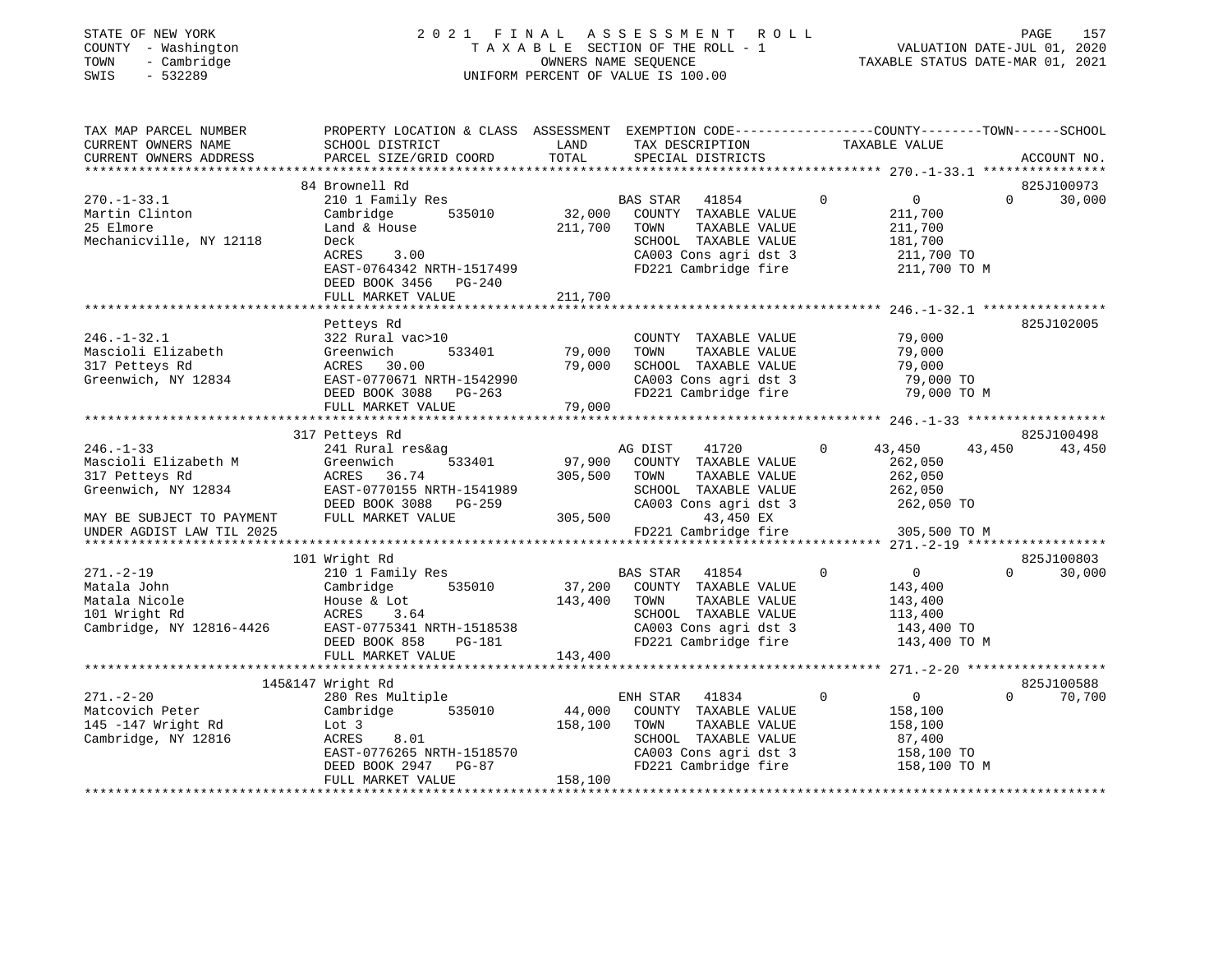| STATE OF NEW YORK<br>COUNTY - Washington<br>- Cambridge<br>TOWN<br>SWIS<br>$-532289$ |                                             |         | 2021 FINAL ASSESSMENT<br>ROLL<br>T A X A B L E SECTION OF THE ROLL - 1<br>OWNERS NAME SEQUENCE<br>UNIFORM PERCENT OF VALUE IS 100.00 | PAGE<br>VALUATION DATE-JUL 01, 2020<br>TAXABLE STATUS DATE-MAR 01, 2021                        | 158 |
|--------------------------------------------------------------------------------------|---------------------------------------------|---------|--------------------------------------------------------------------------------------------------------------------------------------|------------------------------------------------------------------------------------------------|-----|
| TAX MAP PARCEL NUMBER                                                                | SCHOOL DISTRICT                             | LAND    |                                                                                                                                      | PROPERTY LOCATION & CLASS ASSESSMENT EXEMPTION CODE---------------COUNTY-------TOWN-----SCHOOL |     |
| CURRENT OWNERS NAME<br>CURRENT OWNERS ADDRESS                                        | PARCEL SIZE/GRID COORD                      | TOTAL   | TAX DESCRIPTION<br>SPECIAL DISTRICTS                                                                                                 | TAXABLE VALUE<br>ACCOUNT NO.                                                                   |     |
|                                                                                      |                                             |         |                                                                                                                                      |                                                                                                |     |
|                                                                                      | Wright Rd                                   |         |                                                                                                                                      |                                                                                                |     |
| $271. - 2 - 20.1$                                                                    | 322 Rural vac>10                            |         | COUNTY TAXABLE VALUE                                                                                                                 | 90,000                                                                                         |     |
| Matcovich Peter                                                                      | Cambridge<br>535010                         | 90,000  | TOWN<br>TAXABLE VALUE                                                                                                                | 90,000                                                                                         |     |
| 147 Wright Rd                                                                        | Lot 1                                       | 90,000  | SCHOOL TAXABLE VALUE                                                                                                                 | 90,000                                                                                         |     |
| Cambridge, NY 12816                                                                  | ACRES<br>40.33                              |         | CA003 Cons agri dst 3                                                                                                                | 90,000 TO                                                                                      |     |
|                                                                                      | EAST-0776817 NRTH-1517669                   |         | FD221 Cambridge fire                                                                                                                 | 90,000 TO M                                                                                    |     |
|                                                                                      | DEED BOOK 3427 PG-21                        |         |                                                                                                                                      |                                                                                                |     |
|                                                                                      | FULL MARKET VALUE                           | 90,000  |                                                                                                                                      |                                                                                                |     |
|                                                                                      | Wright Rd                                   |         |                                                                                                                                      |                                                                                                |     |
| $271. - 2 - 20.2$                                                                    | 322 Rural vac>10                            |         | COUNTY TAXABLE VALUE                                                                                                                 | 28,000                                                                                         |     |
| Matcovich Peter                                                                      | Cambridge<br>535010                         | 28,000  | TAXABLE VALUE<br>TOWN                                                                                                                | 28,000                                                                                         |     |
| 145+147 Wright Rd                                                                    | Lot 2                                       | 28,000  | SCHOOL TAXABLE VALUE                                                                                                                 | 28,000                                                                                         |     |
| Cambridge, NY 12816                                                                  | ACRES<br>27.51                              |         | CA003 Cons agri dst 3                                                                                                                | 28,000 TO                                                                                      |     |
|                                                                                      | EAST-0776519 NRTH-1519185                   |         | FD221 Cambridge fire                                                                                                                 | 28,000 TO M                                                                                    |     |
|                                                                                      | DEED BOOK 2947 PG-87                        |         |                                                                                                                                      |                                                                                                |     |
|                                                                                      | FULL MARKET VALUE                           | 28,000  |                                                                                                                                      |                                                                                                |     |
|                                                                                      |                                             |         |                                                                                                                                      |                                                                                                |     |
|                                                                                      | Wright Rd                                   |         |                                                                                                                                      |                                                                                                |     |
| $271 - 2 - 20.3$                                                                     | 322 Rural vac>10                            |         | COUNTY TAXABLE VALUE                                                                                                                 | 29,000                                                                                         |     |
| Matcovich Peter                                                                      | Cambridge<br>535010                         | 29,000  | TOWN<br>TAXABLE VALUE                                                                                                                | 29,000                                                                                         |     |
| 145+147 Wright Rd                                                                    | Lot $4$                                     | 29,000  | SCHOOL TAXABLE VALUE                                                                                                                 | 29,000                                                                                         |     |
| Cambridge, NY 12816                                                                  | ACRES<br>28.95<br>EAST-0775634 NRTH-1519031 |         | CA003 Cons agri dst 3<br>FD221 Cambridge fire                                                                                        | 29,000 TO                                                                                      |     |
|                                                                                      | DEED BOOK 2947 PG-87                        |         |                                                                                                                                      | 29,000 TO M                                                                                    |     |
|                                                                                      | FULL MARKET VALUE                           | 29,000  |                                                                                                                                      |                                                                                                |     |
|                                                                                      |                                             |         |                                                                                                                                      |                                                                                                |     |
|                                                                                      | 253 Tingue Rd                               |         |                                                                                                                                      | 825J100347                                                                                     |     |
| $262. - 1 - 23$                                                                      | 242 Rurl res&rec                            |         | BAS STAR<br>41854                                                                                                                    | $\mathbf 0$<br>$\overline{0}$<br>$\Omega$<br>30,000                                            |     |
| Mattern Thomas R                                                                     | Cambridge<br>535010                         | 101,300 | COUNTY TAXABLE VALUE                                                                                                                 | 337,200                                                                                        |     |
| Mattern Lorna W                                                                      | House & Land                                | 337,200 | TAXABLE VALUE<br>TOWN                                                                                                                | 337,200                                                                                        |     |
| 253 Tingue Rd                                                                        | ACRES 39.80 BANK<br>998                     |         | SCHOOL TAXABLE VALUE                                                                                                                 | 307,200                                                                                        |     |
| Cambridge, NY 12816                                                                  | EAST-0770675 NRTH-1524589                   |         | FD221 Cambridge fire                                                                                                                 | 337,200 TO M                                                                                   |     |
|                                                                                      | DEED BOOK 3066 PG-318                       |         |                                                                                                                                      |                                                                                                |     |
|                                                                                      | FULL MARKET VALUE                           | 337,200 |                                                                                                                                      |                                                                                                |     |
|                                                                                      |                                             |         |                                                                                                                                      |                                                                                                |     |
|                                                                                      | 154 Stevenson Rd                            |         |                                                                                                                                      | 825J100871                                                                                     |     |
| $254. -1 - 5.4$                                                                      | 210 1 Family Res                            |         | COUNTY TAXABLE VALUE                                                                                                                 | 332,600                                                                                        |     |
| Mauro Brian                                                                          | Cambridge<br>535010                         | 55,400  | TAXABLE VALUE<br>TOWN                                                                                                                | 332,600                                                                                        |     |
| 11 Magnolia Way                                                                      | House & Lot<br>ACRES<br>9.60                | 332,600 | SCHOOL TAXABLE VALUE                                                                                                                 | 332,600                                                                                        |     |
| Ballston Lake, NY 12019                                                              | EAST-0776101 NRTH-1535979                   |         | CA003 Cons agri dst 3<br>FD221 Cambridge fire                                                                                        | 332,600 TO<br>332,600 TO M                                                                     |     |
|                                                                                      | DEED BOOK 3459 PG-134                       |         |                                                                                                                                      |                                                                                                |     |

\*\*\*\*\*\*\*\*\*\*\*\*\*\*\*\*\*\*\*\*\*\*\*\*\*\*\*\*\*\*\*\*\*\*\*\*\*\*\*\*\*\*\*\*\*\*\*\*\*\*\*\*\*\*\*\*\*\*\*\*\*\*\*\*\*\*\*\*\*\*\*\*\*\*\*\*\*\*\*\*\*\*\*\*\*\*\*\*\*\*\*\*\*\*\*\*\*\*\*\*\*\*\*\*\*\*\*\*\*\*\*\*\*\*\*\*\*\*\*\*\*\*\*\*\*\*\*\*\*\*\*\*

FULL MARKET VALUE 332,600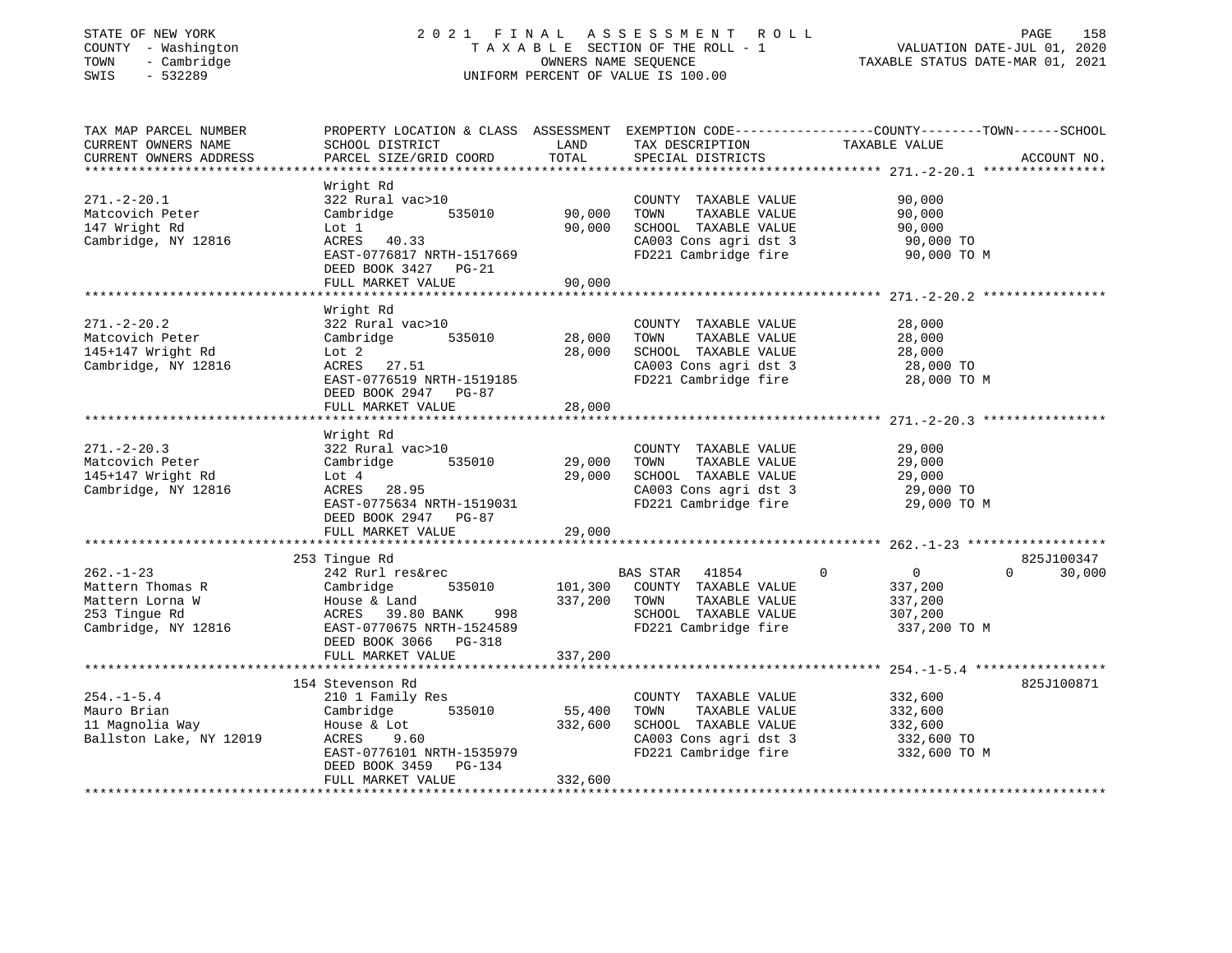## STATE OF NEW YORK 2 0 2 1 F I N A L A S S E S S M E N T R O L L PAGE 159COUNTY - Washington COUNTY - Washington COUNTY - Washington COUNTY - Washington COUNTY - Washington Cambridge<br>
TOWN - Cambridge Cambridge COUNTY - Cambridge COUNTY - Cambridge COUNTY - Cambridge COUNTY - Cambridge COUNTY<br> SWIS - 532289 UNIFORM PERCENT OF VALUE IS 100.00

TAXABLE STATUS DATE-MAR 01, 2021

| TAX MAP PARCEL NUMBER                                                                                              | PROPERTY LOCATION & CLASS ASSESSMENT EXEMPTION CODE----------------COUNTY-------TOWN------SCHOOL                                                                                                                                                                                                                                                                                   |              |         |                                                                                             |                  |         |            |
|--------------------------------------------------------------------------------------------------------------------|------------------------------------------------------------------------------------------------------------------------------------------------------------------------------------------------------------------------------------------------------------------------------------------------------------------------------------------------------------------------------------|--------------|---------|---------------------------------------------------------------------------------------------|------------------|---------|------------|
|                                                                                                                    |                                                                                                                                                                                                                                                                                                                                                                                    | LAND         |         | TAX DESCRIPTION TAXABLE VALUE                                                               |                  |         |            |
| CURRENT OWNERS NAME                 SCHOOL DISTRICT<br>CURRENT OWNERS ADDRESS               PARCEL SIZE/GRID COORD |                                                                                                                                                                                                                                                                                                                                                                                    |              |         |                                                                                             |                  |         |            |
|                                                                                                                    |                                                                                                                                                                                                                                                                                                                                                                                    |              |         |                                                                                             |                  |         |            |
|                                                                                                                    |                                                                                                                                                                                                                                                                                                                                                                                    |              |         |                                                                                             |                  |         | 825J100685 |
|                                                                                                                    |                                                                                                                                                                                                                                                                                                                                                                                    |              |         | 41720 0                                                                                     | 78,616 78,616    |         | 78,616     |
|                                                                                                                    |                                                                                                                                                                                                                                                                                                                                                                                    |              |         |                                                                                             | 164,284          |         |            |
|                                                                                                                    |                                                                                                                                                                                                                                                                                                                                                                                    |              |         | TAXABLE VALUE                                                                               | 164,284          |         |            |
|                                                                                                                    |                                                                                                                                                                                                                                                                                                                                                                                    |              |         | SCHOOL TAXABLE VALUE                                                                        | 164,284          |         |            |
|                                                                                                                    |                                                                                                                                                                                                                                                                                                                                                                                    |              |         | CA003 Cons agri dst 3 164,284 TO                                                            |                  |         |            |
|                                                                                                                    | 246.-1-8<br>Mayer Eric 241 Rural res&ag AG DIST<br>Mayer Eric Cambridge 535010 144,700 COUNTY<br>355 Master St ACRES 63.73 242,900 TOWN<br>Valley Falls, NY 12185 EAST-0774786 NRTH-1543173 SCHOOL<br>DEED BOOK 3810 PG-211 CA003 C<br>NAY                                                                                                                                         |              |         | 78,616 EX                                                                                   |                  |         |            |
|                                                                                                                    |                                                                                                                                                                                                                                                                                                                                                                                    |              |         | FD221 Cambridge fire 242,900 TO M                                                           |                  |         |            |
|                                                                                                                    |                                                                                                                                                                                                                                                                                                                                                                                    |              |         |                                                                                             |                  |         |            |
|                                                                                                                    |                                                                                                                                                                                                                                                                                                                                                                                    |              |         |                                                                                             |                  |         |            |
|                                                                                                                    | State Route 372<br>2372<br>cmland 535010 156,800 COUNTY TAXABLE VALUE<br>535010 156,800 COUNTY TAXABLE VALUE<br>156.800 TOWN TAXABLE VALUE<br>246.-1-8.1 105 Vac farmland and the DIST 41720<br>Mayer Eric Cambridge 535010 156,800 COUNTY TAXABLE VALUE<br>355 Master St ACRES 73.44 156,800 TOWN TAXABLE VALUE<br>Valley Falls, NY 12185 EAST-0774804 NRTH-1541173 SCHOOL TAXABL |              |         |                                                                                             |                  |         |            |
|                                                                                                                    |                                                                                                                                                                                                                                                                                                                                                                                    |              |         |                                                                                             | 120,608          | 120,608 | 120,608    |
|                                                                                                                    |                                                                                                                                                                                                                                                                                                                                                                                    |              |         |                                                                                             | 36,192           |         |            |
|                                                                                                                    |                                                                                                                                                                                                                                                                                                                                                                                    |              |         |                                                                                             | 36,192<br>36,192 |         |            |
|                                                                                                                    |                                                                                                                                                                                                                                                                                                                                                                                    |              |         | SCHOOL TAXABLE VALUE 36,192<br>CA003 Cons agri dst 3 36,192 TO                              |                  |         |            |
|                                                                                                                    |                                                                                                                                                                                                                                                                                                                                                                                    |              |         |                                                                                             |                  |         |            |
|                                                                                                                    |                                                                                                                                                                                                                                                                                                                                                                                    |              |         |                                                                                             |                  |         |            |
|                                                                                                                    |                                                                                                                                                                                                                                                                                                                                                                                    |              |         | FD221 Cambridge fire 156,800 TO M                                                           |                  |         |            |
|                                                                                                                    |                                                                                                                                                                                                                                                                                                                                                                                    |              |         |                                                                                             |                  |         |            |
|                                                                                                                    | State Route 372                                                                                                                                                                                                                                                                                                                                                                    |              |         |                                                                                             |                  |         |            |
| $246. - 1 - 8.2$                                                                                                   |                                                                                                                                                                                                                                                                                                                                                                                    |              |         | AG DIST 41720 0 98,232                                                                      |                  | 98,232  | 98,232     |
| Mayer Eric                                                                                                         |                                                                                                                                                                                                                                                                                                                                                                                    |              |         |                                                                                             | 21,568           |         |            |
| 355 Master St                                                                                                      |                                                                                                                                                                                                                                                                                                                                                                                    | 119,800 TOWN |         |                                                                                             |                  |         |            |
| Valley Falls, NY 12185                                                                                             | lot 2<br>ACRES 43.80                                                                                                                                                                                                                                                                                                                                                               |              |         | TOWN TAXABLE VALUE 21,568<br>SCHOOL TAXABLE VALUE 21,568<br>CA003 Cons agri dst 3 21,568 TO |                  |         |            |
|                                                                                                                    |                                                                                                                                                                                                                                                                                                                                                                                    |              |         |                                                                                             |                  |         |            |
|                                                                                                                    |                                                                                                                                                                                                                                                                                                                                                                                    |              |         |                                                                                             |                  |         |            |
|                                                                                                                    | VALLEY PAILS, NI 12105<br>MAY BE SUBJECT TO PAYMENT BERST-0775866 NRTH-1541050<br>MAY BE SUBJECT TO PAYMENT DEED BOOK 3810 PG-211 98,232 EX<br>UNDER AGDIST LAW TIL 2025 FULL MARKET VALUE 119,800 FD221 Cambridge fire 119,800 TO M                                                                                                                                               |              |         |                                                                                             |                  |         |            |
|                                                                                                                    |                                                                                                                                                                                                                                                                                                                                                                                    |              |         |                                                                                             |                  |         |            |
|                                                                                                                    | Lees Crossing Rd                                                                                                                                                                                                                                                                                                                                                                   |              |         |                                                                                             |                  |         | 825J100211 |
| $288. - 1 - 3.1$                                                                                                   |                                                                                                                                                                                                                                                                                                                                                                                    |              |         | AG DIST 41720 0 101,593 101,593 101,593                                                     |                  |         |            |
|                                                                                                                    |                                                                                                                                                                                                                                                                                                                                                                                    |              |         |                                                                                             |                  |         |            |
| Mayer Eric                                                                                                         |                                                                                                                                                                                                                                                                                                                                                                                    |              |         |                                                                                             |                  |         |            |
|                                                                                                                    |                                                                                                                                                                                                                                                                                                                                                                                    |              |         |                                                                                             |                  |         |            |
|                                                                                                                    |                                                                                                                                                                                                                                                                                                                                                                                    |              |         |                                                                                             |                  |         |            |
|                                                                                                                    |                                                                                                                                                                                                                                                                                                                                                                                    |              |         |                                                                                             |                  |         |            |
|                                                                                                                    |                                                                                                                                                                                                                                                                                                                                                                                    |              |         |                                                                                             |                  |         |            |
|                                                                                                                    |                                                                                                                                                                                                                                                                                                                                                                                    |              |         |                                                                                             |                  |         |            |
|                                                                                                                    | 335 Master St. 2025<br>Valley Falls, NY 12185 (Nateled Market Mac Land 153,100 TOWN TAXABLE VALUE 51,507<br>Valley Falls, NY 12185 (EAST-0760289 NRTH-1505173 (2003 Cons agri dst 3 51,507 TO<br>MAY BE SUBJECT TO PAYMENT DEED BOOK                                                                                                                                               |              |         |                                                                                             |                  |         |            |
|                                                                                                                    | Lees Crossing Rd/n Off                                                                                                                                                                                                                                                                                                                                                             |              |         |                                                                                             |                  |         | 825J100888 |
| $288. - 1 - 3.2$                                                                                                   | 322 Rural vac>10                                                                                                                                                                                                                                                                                                                                                                   |              | AG DIST | 41720 0                                                                                     | 4,806            | 4,806   | 4,806      |
| Mayer Eric                                                                                                         | Cambridge 535010 12,600                                                                                                                                                                                                                                                                                                                                                            |              |         | COUNTY TAXABLE VALUE                                                                        | 7,794            |         |            |
| 355 Master St                                                                                                      | Wood Lot                                                                                                                                                                                                                                                                                                                                                                           |              |         |                                                                                             |                  |         |            |
|                                                                                                                    | 12,600                                                                                                                                                                                                                                                                                                                                                                             |              |         | TOWN TAXABLE VALUE 7,794<br>SCHOOL TAXABLE VALUE 7,794                                      |                  |         |            |
|                                                                                                                    |                                                                                                                                                                                                                                                                                                                                                                                    |              |         |                                                                                             |                  |         |            |
|                                                                                                                    | Valley Falls, NY 12185 (NACRES 18.00 SCHOOL TAXABLE VALUE 7,794<br>EAST-0759358 NRTH-1506754 (CA003 Cons agri dst 3 7,794 TO<br>MAY BE SUBJECT TO PAYMENT DEED BOOK 3667 PG-115 4,806 EX<br>UNDER AGDIST LAW TIL 2025 FULL MARKET VA                                                                                                                                               |              |         |                                                                                             |                  |         |            |
|                                                                                                                    |                                                                                                                                                                                                                                                                                                                                                                                    |              |         |                                                                                             |                  |         |            |
|                                                                                                                    |                                                                                                                                                                                                                                                                                                                                                                                    |              |         |                                                                                             |                  |         |            |
|                                                                                                                    |                                                                                                                                                                                                                                                                                                                                                                                    |              |         |                                                                                             |                  |         |            |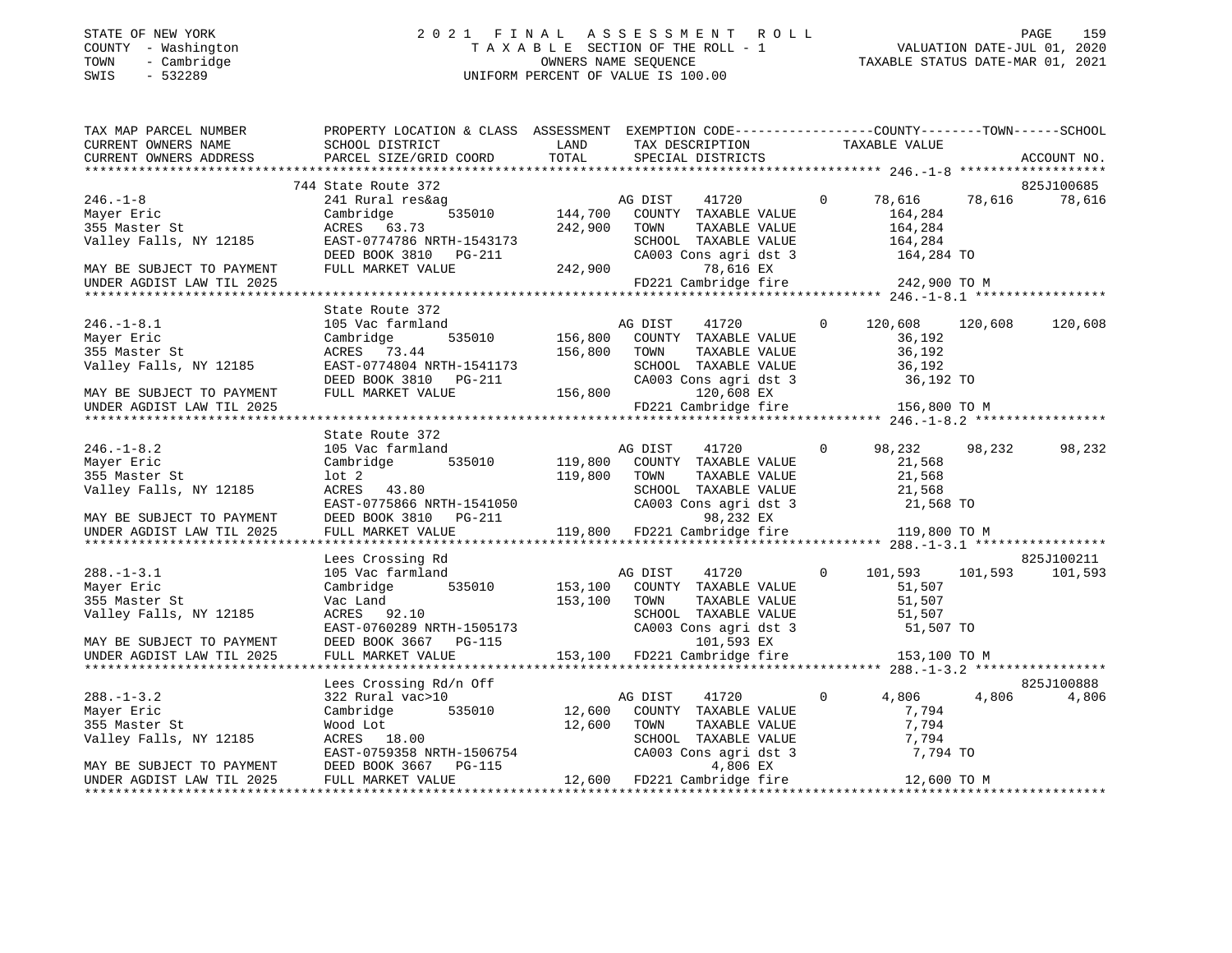#### STATE OF NEW YORK 2 0 2 1 F I N A L A S S E S S M E N T R O L L PAGE 160 COUNTY - Washington T A X A B L E SECTION OF THE ROLL - 1 VALUATION DATE-JUL 01, 2020 TOWN - Cambridge OWNERS NAME SEQUENCE TAXABLE STATUS DATE-MAR 01, 2021 SWIS - 532289 UNIFORM PERCENT OF VALUE IS 100.00UNIFORM PERCENT OF VALUE IS 100.00

| TAX MAP PARCEL NUMBER<br>CURRENT OWNERS NAME                                                                                                                            | PROPERTY LOCATION & CLASS ASSESSMENT EXEMPTION CODE---------------COUNTY-------TOWN------SCHOOL<br>SCHOOL DISTRICT                                                  | LAND                          | TAX DESCRIPTION                                                                                                                             | TAXABLE VALUE                                                                                     |             |
|-------------------------------------------------------------------------------------------------------------------------------------------------------------------------|---------------------------------------------------------------------------------------------------------------------------------------------------------------------|-------------------------------|---------------------------------------------------------------------------------------------------------------------------------------------|---------------------------------------------------------------------------------------------------|-------------|
| CURRENT OWNERS ADDRESS                                                                                                                                                  | PARCEL SIZE/GRID COORD                                                                                                                                              | TOTAL                         | SPECIAL DISTRICTS                                                                                                                           |                                                                                                   | ACCOUNT NO. |
|                                                                                                                                                                         | 509 Stage Rd                                                                                                                                                        |                               |                                                                                                                                             |                                                                                                   | 825J100517  |
| $272. - 2 - 22$<br>McAuliffe Gerald Joseph<br>McAuliffe Gerald James<br>PO Box 412<br>Hoosick Falls, NY 12090<br>MAY BE SUBJECT TO PAYMENT<br>UNDER RPTL480A UNTIL 2030 | 242 Rurl res&rec<br>535010<br>Cambridge<br>Forest Tax 2328/228, 3771<br>ACRES 186.20<br>EAST-0785300 NRTH-1514099<br>DEED BOOK 3287 PG-267<br>FULL MARKET VALUE     | 214,100<br>236,300<br>236,300 | FOR 480A<br>47460<br>COUNTY TAXABLE VALUE<br>TOWN<br>TAXABLE VALUE<br>SCHOOL TAXABLE VALUE<br>CA003 Cons agri dst 3<br>FD221 Cambridge fire | $\mathbf{0}$<br>131,280<br>131,280<br>105,020<br>105,020<br>105,020<br>236,300 TO<br>236,300 TO M | 131,280     |
|                                                                                                                                                                         |                                                                                                                                                                     |                               |                                                                                                                                             |                                                                                                   |             |
| $272. - 2 - 23.2$<br>McAuliffe Gerald Joseph<br>McAuliffe Gerald James<br>PO Box 412<br>Hoosick Falls, NY 12090                                                         | King Rd/e Off<br>323 Vacant rural<br>535010<br>Cambridge<br>Wood Lot<br>ACRES<br>7.00<br>EAST-0783500 NRTH-1514523<br>DEED BOOK 3287<br>PG-272<br>FULL MARKET VALUE | 1,500<br>1,500<br>1,500       | COUNTY TAXABLE VALUE<br>TOWN<br>TAXABLE VALUE<br>SCHOOL TAXABLE VALUE<br>CA003 Cons agri dst 3<br>FD221 Cambridge fire                      | 1,500<br>1,500<br>1,500<br>1,500 TO<br>1,500 TO M                                                 | 825J100825  |
|                                                                                                                                                                         |                                                                                                                                                                     |                               |                                                                                                                                             |                                                                                                   |             |
| $271. - 1 - 9$<br>McCall John E L LE<br>McCall Living Trust John E L H & L<br>103 Copeland St<br>Brockton, MA 02301-6963                                                | 35 County Route 60<br>242 Rurl res&rec<br>Cambridge<br>535010<br>ACRES 17.60<br>EAST-0771442 NRTH-1518696<br>DEED BOOK 875<br>PG-92<br>FULL MARKET VALUE            | 73,200<br>221,900<br>221,900  | COUNTY TAXABLE VALUE<br>TOWN<br>TAXABLE VALUE<br>SCHOOL TAXABLE VALUE<br>CA003 Cons agri dst 3<br>FD221 Cambridge fire                      | 221,900<br>221,900<br>221,900<br>221,900 TO<br>221,900 TO M                                       | 825J100480  |
|                                                                                                                                                                         |                                                                                                                                                                     |                               |                                                                                                                                             |                                                                                                   |             |
| $271. - 2 - 7$<br>McCall John E L LE<br>McCall Lvng Trust John E L<br>103 Copeland St<br>Brockton, MA 02301-6963                                                        | County Route 60<br>322 Rural vac>10<br>535010<br>Cambridge<br>Vac Land<br>ACRES 20.00<br>EAST-0771974 NRTH-1519698<br>DEED BOOK 875<br>$PG-92$                      | 67,000<br>67,000              | COUNTY TAXABLE VALUE<br>TAXABLE VALUE<br>TOWN<br>SCHOOL TAXABLE VALUE<br>CA003 Cons agri dst 3<br>FD221 Cambridge fire                      | 67,000<br>67,000<br>67,000<br>67,000 TO<br>67,000 TO M                                            | 825J100493  |
|                                                                                                                                                                         | FULL MARKET VALUE                                                                                                                                                   | 67,000                        |                                                                                                                                             |                                                                                                   |             |
| $280. - 1 - 13.6$<br>McCauliffe Deborah<br>87 Conley Rd<br>Buskirk, NY 12028                                                                                            | 87 Conley Rd<br>210 1 Family Res<br>535010<br>Cambridge<br>House & Lot<br>2nd Story<br>2.33<br>ACRES<br>EAST-0774962 NRTH-1510351<br>DEED BOOK 949<br>$PG-255$      | 30,700<br>161,000             | COUNTY TAXABLE VALUE<br>TOWN<br>TAXABLE VALUE<br>SCHOOL TAXABLE VALUE<br>CA003 Cons agri dst 3<br>FD221 Cambridge fire                      | 161,000<br>161,000<br>161,000<br>161,000 TO<br>161,000 TO M                                       | 825J100945  |
|                                                                                                                                                                         | FULL MARKET VALUE                                                                                                                                                   | 161,000                       |                                                                                                                                             |                                                                                                   |             |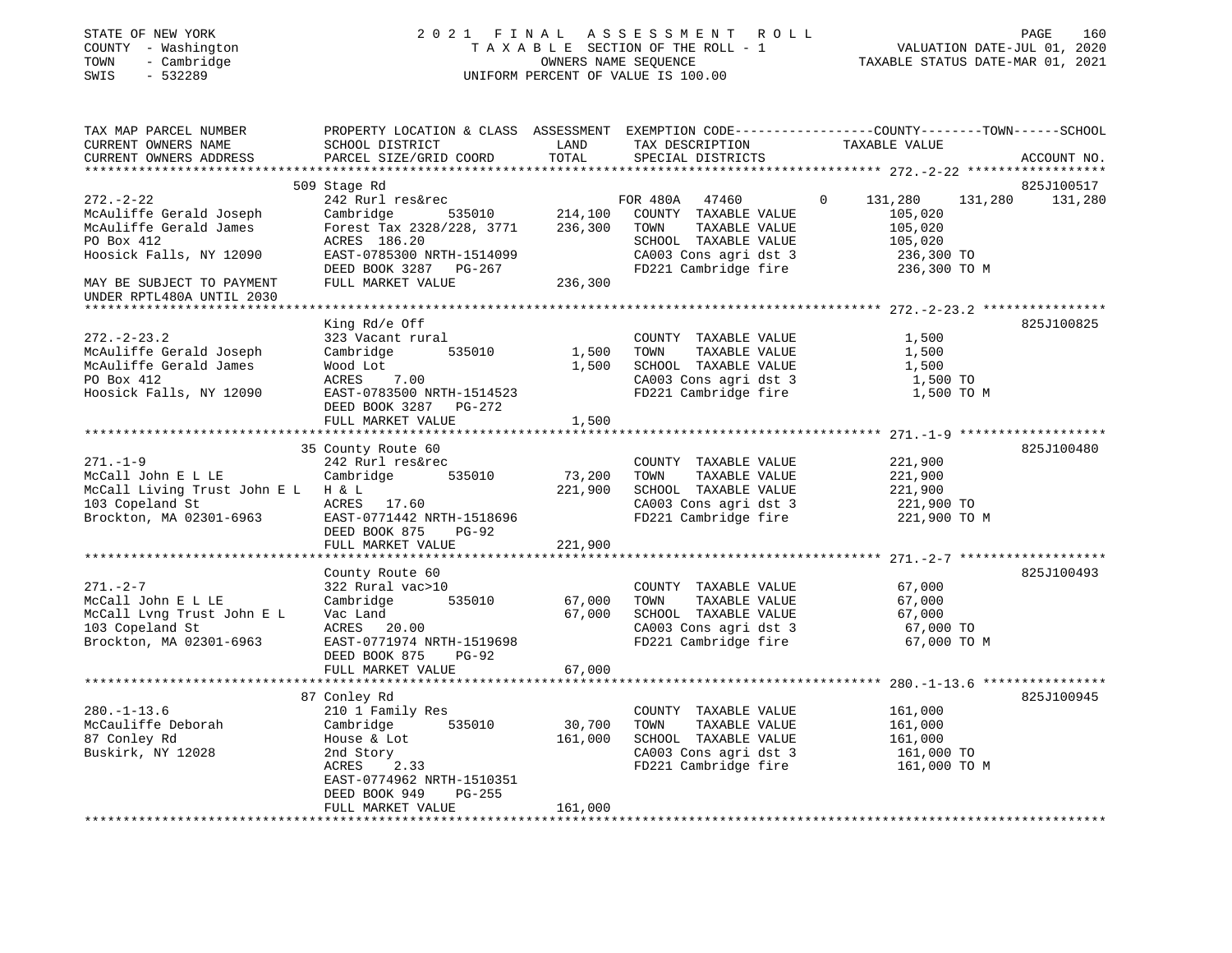| STATE OF NEW YORK<br>COUNTY - Washington<br>- Cambridge<br>TOWN<br>$-532289$<br>SWIS                                              |                                                                                                                                              |               | 2021 FINAL ASSESSMENT ROLL<br>T A X A B L E SECTION OF THE ROLL - 1<br>OWNERS NAME SEQUENCE<br>UNIFORM PERCENT OF VALUE IS 100.00 |             | VALUATION DATE-JUL 01, 2020<br>TAXABLE STATUS DATE-MAR 01, 2021 | PAGE<br>161            |
|-----------------------------------------------------------------------------------------------------------------------------------|----------------------------------------------------------------------------------------------------------------------------------------------|---------------|-----------------------------------------------------------------------------------------------------------------------------------|-------------|-----------------------------------------------------------------|------------------------|
| TAX MAP PARCEL NUMBER<br>CURRENT OWNERS NAME<br>CURRENT OWNERS ADDRESS                                                            | PROPERTY LOCATION & CLASS ASSESSMENT EXEMPTION CODE---------------COUNTY-------TOWN------SCHOOL<br>SCHOOL DISTRICT<br>PARCEL SIZE/GRID COORD | LAND<br>TOTAL | TAX DESCRIPTION TAXABLE VALUE<br>SPECIAL DISTRICTS                                                                                |             |                                                                 | ACCOUNT NO.            |
|                                                                                                                                   | 99 Darwin Rd                                                                                                                                 |               |                                                                                                                                   |             |                                                                 |                        |
| $262. - 1 - 20.1$                                                                                                                 | 242 Rurl res&rec                                                                                                                             |               | BAS STAR<br>41854                                                                                                                 | $\circ$     | $\overline{0}$                                                  | $\mathbf{0}$<br>30,000 |
| Aba.-1 Av.-<br>McDonald Anthony H<br>Included D                                                                                   | Cambridge 535010                                                                                                                             |               | 69,100 COUNTY TAXABLE VALUE                                                                                                       |             | 323,500                                                         |                        |
|                                                                                                                                   | Lot 4                                                                                                                                        | 323,500 TOWN  | TAXABLE VALUE                                                                                                                     |             | 323,500                                                         |                        |
| PO Box 176                                                                                                                        | Addition                                                                                                                                     |               | SCHOOL TAXABLE VALUE                                                                                                              |             | 293,500                                                         |                        |
| Cambridge, NY 12816                                                                                                               | ACRES 16.06                                                                                                                                  |               | FD221 Cambridge fire                                                                                                              |             | 323,500 TO M                                                    |                        |
|                                                                                                                                   | EAST-0770178 NRTH-1522136                                                                                                                    |               |                                                                                                                                   |             |                                                                 |                        |
|                                                                                                                                   | DEED BOOK 646 PG-310                                                                                                                         |               |                                                                                                                                   |             |                                                                 |                        |
|                                                                                                                                   | FULL MARKET VALUE                                                                                                                            | 323,500       |                                                                                                                                   |             |                                                                 |                        |
|                                                                                                                                   |                                                                                                                                              |               |                                                                                                                                   |             |                                                                 |                        |
|                                                                                                                                   | 23 Dr Brown Ln                                                                                                                               |               |                                                                                                                                   |             |                                                                 | 825J102052             |
| $255. - 1 - 6.1$                                                                                                                  | 242 Rurl res&rec                                                                                                                             |               | COUNTY TAXABLE VALUE                                                                                                              |             | 300,900                                                         |                        |
| McDonald Christopher M                                                                                                            | Cambridge 535010                                                                                                                             | 57,100        | TAXABLE VALUE<br>TOWN                                                                                                             |             | 300,900<br>300,900                                              |                        |
| 23 Dr Brown Ln                                                                                                                    | House &Land                                                                                                                                  | 300,900       | SCHOOL TAXABLE VALUE                                                                                                              |             | 300,900                                                         |                        |
| Cambridge, NY 12816                                                                                                               | Lot 2                                                                                                                                        |               | CA005 Cons agri dst 5<br>FD221 Cambridge fire                                                                                     |             | 300,900 TO<br>300,900 TO M                                      |                        |
|                                                                                                                                   | ACRES 10.06<br>EAST-0783322 NRTH-1534514<br>DEED BOOK 4008 PG-192                                                                            |               |                                                                                                                                   |             |                                                                 |                        |
|                                                                                                                                   | FULL MARKET VALUE                                                                                                                            | 300,900       |                                                                                                                                   |             |                                                                 |                        |
|                                                                                                                                   |                                                                                                                                              |               |                                                                                                                                   |             |                                                                 |                        |
|                                                                                                                                   | 85 Darwin Rd                                                                                                                                 |               |                                                                                                                                   |             |                                                                 | 825J100221             |
| $262. - 1 - 21$                                                                                                                   | 241 Rural res&ag                                                                                                                             |               | AG DIST<br>41720                                                                                                                  | $\circ$     | 26,989                                                          | 26,989<br>26,989       |
| McDonald H Anthony                                                                                                                | 535010<br>Cambridge                                                                                                                          | 63,800        | COUNTY TAXABLE VALUE                                                                                                              |             | 136,811                                                         |                        |
| McDonald Colleen D                                                                                                                | 720/77                                                                                                                                       | 163,800 TOWN  | TAXABLE VALUE                                                                                                                     |             | 136,811                                                         |                        |
| 99 Darwin Rd                                                                                                                      | ACRES 13.40                                                                                                                                  |               | SCHOOL TAXABLE VALUE                                                                                                              |             | 136,811                                                         |                        |
| Cambridge, NY 12816                                                                                                               | EAST-0769095 NRTH-1521540                                                                                                                    |               | CA003 Cons agri dst 3<br>CA003 C                                                                                                  |             | 136,811 TO                                                      |                        |
|                                                                                                                                   | DEED BOOK 20191 PG-29276<br>FULL MARKET VALUE 163,800 FD221 Cambridge fire                                                                   |               |                                                                                                                                   |             |                                                                 |                        |
| MAY BE SUBJECT TO PAYMENT                                                                                                         |                                                                                                                                              |               |                                                                                                                                   |             | 163,800 TO M                                                    |                        |
| UNDER AGDIST LAW TIL 2025                                                                                                         |                                                                                                                                              |               |                                                                                                                                   |             |                                                                 |                        |
|                                                                                                                                   |                                                                                                                                              |               |                                                                                                                                   |             |                                                                 |                        |
| $279. - 1 - 14.12$                                                                                                                | 571 South Cambridge Rd<br>210 1 Family Res                                                                                                   |               | BAS STAR 41854                                                                                                                    | $\Omega$    | $\bigcirc$                                                      | 30,000<br>$\Omega$     |
| McFarren Scott J                                                                                                                  | 533401<br>Greenwich                                                                                                                          |               | 31,200 VET COM CT 41131                                                                                                           | $\mathbf 0$ | 45,000<br>50,000                                                | $\circ$                |
| McFarren Amy M                                                                                                                    | 1.24<br>ACRES                                                                                                                                |               | 200,000 COUNTY TAXABLE VALUE                                                                                                      |             | 150,000                                                         |                        |
|                                                                                                                                   | EAST-0757589 NRTH-1511100                                                                                                                    |               | TAXABLE VALUE<br>TOWN                                                                                                             |             | 155,000                                                         |                        |
| 571 South Cambridge Rd<br>571 South Cambridge Rd<br>571 South Cambridge Rd<br>571 South Cambridge Rd<br>5855-0757589 NRTH-1511100 |                                                                                                                                              |               |                                                                                                                                   |             | 170,000                                                         |                        |
|                                                                                                                                   | FULL MARKET VALUE                                                                                                                            |               |                                                                                                                                   |             | 200,000 TO                                                      |                        |
|                                                                                                                                   |                                                                                                                                              |               | CHOOL TAAABLE VADOD<br>200,000 CA003 Cons agri dst 3<br>200,000 CA003 Cambridge fire<br>FD221 Cambridge fire                      |             | 200,000 TO M                                                    |                        |
|                                                                                                                                   |                                                                                                                                              |               |                                                                                                                                   |             |                                                                 |                        |
|                                                                                                                                   | 865 County Route 59                                                                                                                          |               |                                                                                                                                   |             |                                                                 | 825J100525             |
| $271. - 2 - 26$                                                                                                                   | 210 1 Family Res                                                                                                                             |               | COUNTY TAXABLE VALUE                                                                                                              |             | 115,500                                                         |                        |
| McGeoch William G                                                                                                                 | Cambridge<br>535010                                                                                                                          | 40,500        | TOWN<br>TAXABLE VALUE                                                                                                             |             | 115,500                                                         |                        |
| 865 County Route 59                                                                                                               | H & L                                                                                                                                        | 115,500       | SCHOOL TAXABLE VALUE                                                                                                              |             | 115,500                                                         |                        |
| Cambridge, NY 12816                                                                                                               | 890/26                                                                                                                                       |               | CA003 Cons agri dst 3                                                                                                             |             | 115,500 TO                                                      |                        |
|                                                                                                                                   | ACRES<br>5.11                                                                                                                                |               | FD221 Cambridge fire                                                                                                              |             | 115,500 TO M                                                    |                        |

FULL MARKET VALUE 115,500 \*\*\*\*\*\*\*\*\*\*\*\*\*\*\*\*\*\*\*\*\*\*\*\*\*\*\*\*\*\*\*\*\*\*\*\*\*\*\*\*\*\*\*\*\*\*\*\*\*\*\*\*\*\*\*\*\*\*\*\*\*\*\*\*\*\*\*\*\*\*\*\*\*\*\*\*\*\*\*\*\*\*\*\*\*\*\*\*\*\*\*\*\*\*\*\*\*\*\*\*\*\*\*\*\*\*\*\*\*\*\*\*\*\*\*\*\*\*\*\*\*\*\*\*\*\*\*\*\*\*\*\*

 EAST-0772059 NRTH-1517812 DEED BOOK 2428 PG-232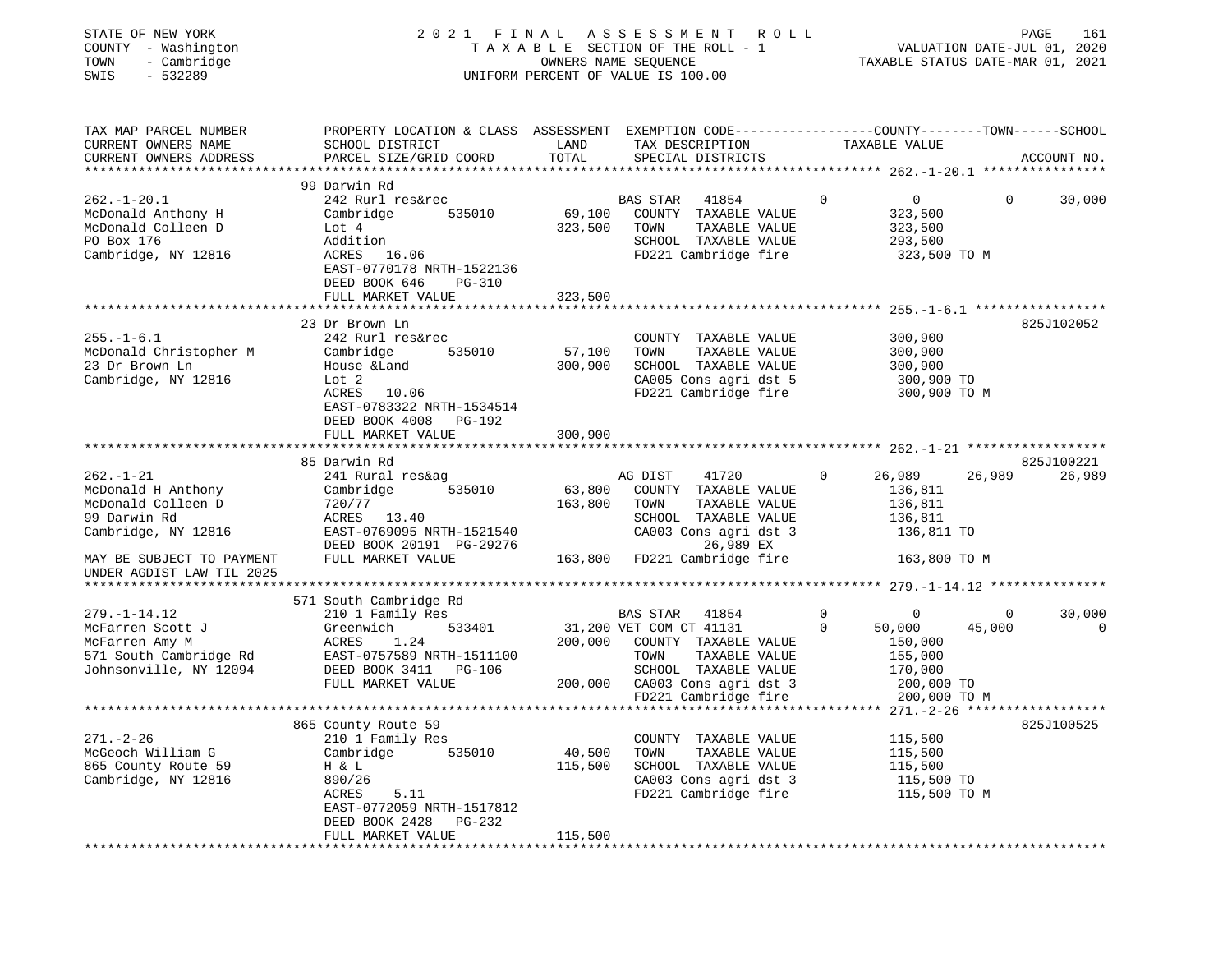#### STATE OF NEW YORK 2 0 2 1 F I N A L A S S E S S M E N T R O L L PAGE 162 COUNTY - Washington T A X A B L E SECTION OF THE ROLL - 1 VALUATION DATE-JUL 01, 2020 TOWN - Cambridge OWNERS NAME SEQUENCE TAXABLE STATUS DATE-MAR 01, 2021 SWIS - 532289 UNIFORM PERCENT OF VALUE IS 100.00

| TAX MAP PARCEL NUMBER<br>CURRENT OWNERS NAME<br>CURRENT OWNERS ADDRESS                                                                                                                                                                                                   | PROPERTY LOCATION & CLASS ASSESSMENT EXEMPTION CODE---------------COUNTY-------TOWN-----SCHOOL<br>SCHOOL DISTRICT<br>PARCEL SIZE/GRID COORD                            | LAND<br>TOTAL           | TAX DESCRIPTION TAXABLE VALUE<br>SPECIAL DISTRICTS<br>SPECIAL DISTRICTS                                                                                                                                                                                                  |                                                                                                                                                      | ACCOUNT NO.                                                                        |
|--------------------------------------------------------------------------------------------------------------------------------------------------------------------------------------------------------------------------------------------------------------------------|------------------------------------------------------------------------------------------------------------------------------------------------------------------------|-------------------------|--------------------------------------------------------------------------------------------------------------------------------------------------------------------------------------------------------------------------------------------------------------------------|------------------------------------------------------------------------------------------------------------------------------------------------------|------------------------------------------------------------------------------------|
| $271. - 1 - 11$<br>McGreevy Paul J<br>McGreevy Faul - McGreevy Jennifer MCRES 1.38<br>860 County Route 59 EAST-0771870 NRTH-1517700 SCHOOL TAXABLE VALUE<br>2003 Cons agri dst 3 178,900 TO M CA003 Cons agri dst 3 178,900 TO M FULL MARKET VALUE 178,900 FD221 Cambrid | 860 County Route 59<br>210 1 Family Res<br>Cambridge                                                                                                                   |                         | Example of the STAR 41854<br>18,900 COUNTY TAXABLE VALUE<br>1990 COUNTY TAXABLE VALUE<br>$\overline{0}$                                                                                                                                                                  | $\overline{0}$<br>178,900                                                                                                                            | 825J100388<br>30,000<br>$\Omega$                                                   |
|                                                                                                                                                                                                                                                                          | King Rd                                                                                                                                                                |                         |                                                                                                                                                                                                                                                                          |                                                                                                                                                      | 825J100821                                                                         |
| $280 - 2 - 8$<br>McInerney Alma<br>165 King Rd<br>Buskirk, NY 12028<br>MAY BE SUBJECT TO PAYMENT                                                                                                                                                                         | 314 Rural vac<10<br>535010 10,000<br>Cambridge<br>Improved Lot<br>ACRES<br>1.20<br>EAST-0778504 NRTH-1508482<br>DEED BOOK 448<br>PG-701                                | 10,000                  | AG DIST<br>COUNTY TAXABLE VALUE<br>TOWN<br>TAXABLE VALUE<br>SCHOOL TAXABLE VALUE<br>CA003 Cons agri dst 3<br>CA003 Cons agri dst 3<br>9,284 EX<br>10,000 FD221 Cambridge fire                                                                                            | 41720 0 9,284<br>716<br>716<br>716<br>716 TO                                                                                                         | 9,284<br>9,284                                                                     |
| UNDER AGDIST LAW TIL 2025                                                                                                                                                                                                                                                | FULL MARKET VALUE                                                                                                                                                      |                         |                                                                                                                                                                                                                                                                          | 10,000 TO M                                                                                                                                          |                                                                                    |
|                                                                                                                                                                                                                                                                          |                                                                                                                                                                        |                         |                                                                                                                                                                                                                                                                          |                                                                                                                                                      |                                                                                    |
| $280. -2 - 17.1$<br>McInerney Alma<br>165 King Rd<br>Buskirk, NY 12028<br>MAY BE SUBJECT TO PAYMENT<br>UNDER AGDIST LAW TIL 2025                                                                                                                                         | King Rd<br>322 Rural vac>10<br>Cambridge 535010<br>Vl<br>ACRES 57.20<br>EAST-0777463 NRTH-1506853<br>DEED BOOK 471<br>FULL MARKET VALUE                                | 111,500                 | AG DIST<br>41720<br>111,500 COUNTY TAXABLE VALUE<br>TAXABLE VALUE<br>TOWN<br>SCHOOL TAXABLE VALUE<br>CA003 Cons agri dst 3                                                                                                                                               | $\overline{0}$<br>85,151 85,151<br>26,349<br>26,349<br>26,349<br>26,349 TO                                                                           | 825J100486<br>85,151                                                               |
|                                                                                                                                                                                                                                                                          |                                                                                                                                                                        |                         |                                                                                                                                                                                                                                                                          |                                                                                                                                                      |                                                                                    |
| $280 - 2 - 7$<br>McInerney Alma J<br>165 King Rd<br>Buskirk, NY 12028<br>MAY BE SUBJECT TO PAYMENT<br>UNDER AGDIST LAW TIL 2025                                                                                                                                          | 165 King Rd<br>242 Rurl res&rec<br>Cambridge<br>Beef Farm<br>ACRES 54.40<br>EAST-0777953 NRTH-1508450<br>DEED BOOK 522<br>PG-272<br>FULL MARKET VALUE                  |                         | 72 PCT OF VALUE USED FOR EXEMPTION PURPOSES<br>AGED-CO<br>41802<br>535010 120,000 ENH STAR 41834<br>237,100 AG DIST 41720<br>COUNTY TAXABLE VALUE<br>TOWN<br>TAXABLE VALUE<br>SCHOOL TAXABLE VALUE<br>237,100 CA003 Cons agri dst 3<br>85,309 EX<br>FD221 Cambridge fire | $\Omega$<br>34,142<br>$\mathbf 0$<br>$\overline{0}$<br>$\overline{0}$<br>85,309 85,309<br>117,649<br>151,791<br>81,091<br>151,791 TO<br>237,100 TO M | 825J100487<br>$\Omega$<br>$\overline{\phantom{0}}$<br>70,700<br>$\Omega$<br>85,309 |
|                                                                                                                                                                                                                                                                          |                                                                                                                                                                        |                         |                                                                                                                                                                                                                                                                          |                                                                                                                                                      |                                                                                    |
| $262 - 2 - 3$<br>McIntosh Family Irrev Trust<br>McIntosh Helen W Trustee<br>1324 County Route 59<br>Cambridge, NY 12816                                                                                                                                                  | Cobble Rd Off W<br>323 Vacant rural<br>Cambridge 535010<br>Woods<br>ACRES<br>9.90<br>EAST-0776290 NRTH-1528716<br>DEED BOOK 3951<br><b>PG-220</b><br>FULL MARKET VALUE | 6,900<br>6,900<br>6,900 | COUNTY TAXABLE VALUE 6,900<br>TAXABLE VALUE<br>TOWN<br>SCHOOL TAXABLE VALUE 6,900<br>FD221 Cambridge fire                                                                                                                                                                | 6,900<br>6,900 TO M                                                                                                                                  | 825J100530                                                                         |
|                                                                                                                                                                                                                                                                          |                                                                                                                                                                        |                         |                                                                                                                                                                                                                                                                          |                                                                                                                                                      |                                                                                    |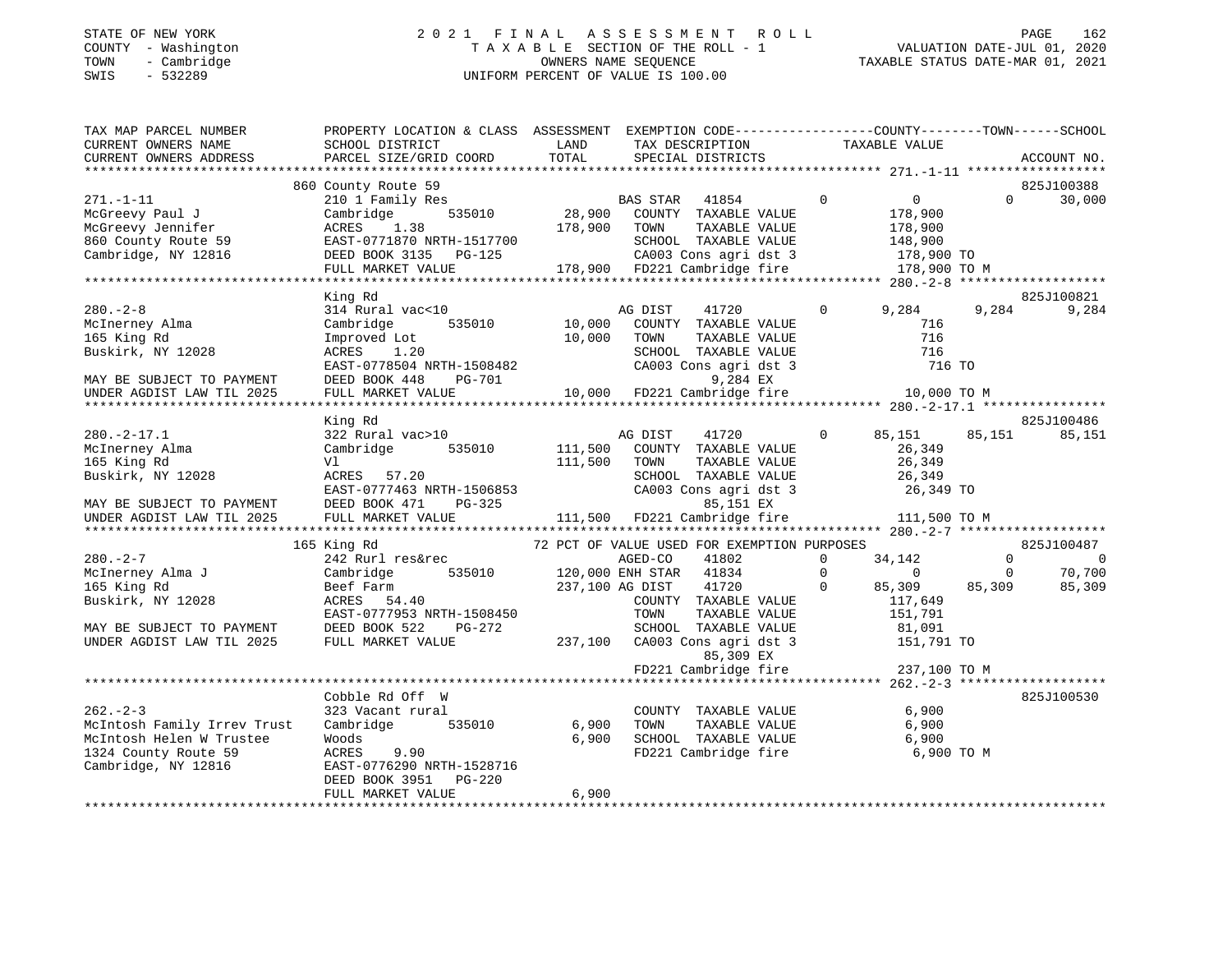### STATE OF NEW YORK 2 0 2 1 F I N A L A S S E S S M E N T R O L L PAGE 163 COUNTY - Washington T A X A B L E SECTION OF THE ROLL - 1 VALUATION DATE-JUL 01, 2020 TOWN - Cambridge OWNERS NAME SEQUENCE TAXABLE STATUS DATE-MAR 01, 2021 SWIS - 532289 UNIFORM PERCENT OF VALUE IS 100.00

| TAX MAP PARCEL NUMBER<br>CURRENT OWNERS NAME<br>CURRENT OWNERS ADDRESS                                                                  | PROPERTY LOCATION & CLASS ASSESSMENT<br>SCHOOL DISTRICT<br>PARCEL SIZE/GRID COORD                                                                                                       | LAND<br>TOTAL                           | TAX DESCRIPTION<br>SPECIAL DISTRICTS                                                                                                                   | EXEMPTION CODE-----------------COUNTY-------TOWN------SCHOOL<br>TAXABLE VALUE<br>ACCOUNT NO. |
|-----------------------------------------------------------------------------------------------------------------------------------------|-----------------------------------------------------------------------------------------------------------------------------------------------------------------------------------------|-----------------------------------------|--------------------------------------------------------------------------------------------------------------------------------------------------------|----------------------------------------------------------------------------------------------|
| $263. - 1 - 28$<br>McIntosh Family Irrev Trust<br>McIntosh Helen W Trustee<br>1324 County Route 59<br>Cambridge, NY 12816               | 1362 County Route 59<br>242 Rurl res&rec<br>535010<br>Cambridge<br>ACRES 41.94<br>EAST-0780228 NRTH-1525131<br>DEED BOOK 4021 PG-327<br>FULL MARKET VALUE                               | 92,900<br>248,800<br>248,800            | COUNTY TAXABLE VALUE<br>TAXABLE VALUE<br>TOWN<br>SCHOOL TAXABLE VALUE<br>CA003 Cons agri dst 3<br>FD221 Cambridge fire                                 | 825J100931<br>248,800<br>248,800<br>248,800<br>248,800 TO<br>248,800 TO M                    |
| $263. - 1 - 30$<br>McIntosh Family Irrev Trust<br>McIntosh Helen W Trustee<br>1324 County Route 59<br>Cambridge, NY 12816               | 1318 County Route 59<br>312 Vac w/imprv<br>Cambridge<br>535010<br>FRNT 309.00 DPTH 214.00<br>EAST-0779374 NRTH-1525053<br>DEED BOOK 3951 PG-215<br>FULL MARKET VALUE                    | 7,000<br>17,400<br>17,400               | COUNTY TAXABLE VALUE<br>TOWN<br>TAXABLE VALUE<br>SCHOOL TAXABLE VALUE<br>CA003 Cons agri dst 3<br>FD221 Cambridge fire                                 | 825J100933<br>17,400<br>17,400<br>17,400<br>17,400 TO<br>17,400 TO M                         |
| $262. -2 - 12.5$<br>McIntosh Family Irrevoc Trust Cambridge<br>McIntosh Annika E Trustee<br>1318 County Route 59<br>Cambridge, NY 12816 | County Route 59<br>322 Rural vac>10<br>535010<br>FRNT 1001.00 DPTH<br>ACRES 31.90<br>EAST-0778855 NRTH-1524632<br>DEED BOOK 20210 PG-1128<br>FULL MARKET VALUE                          | 54,000<br>54,000<br>54,000              | COUNTY TAXABLE VALUE<br>TOWN<br>TAXABLE VALUE<br>SCHOOL TAXABLE VALUE<br>CA003 Cons agri dst 3<br>FD221 Cambridge fire                                 | 54,000<br>54,000<br>54,000<br>54,000 TO<br>54,000 TO M                                       |
| $246. -1 -1$<br>McLeland Jana Vaye<br>355 Petteys Rd Ext<br>Greenwich, NY 12834                                                         | 357 Petteys Rd<br>210 1 Family Res<br>Greenwich<br>533401<br>H & L<br>New House 50%<br>ACRES<br>1.28<br>EAST-0769859 NRTH-1543150<br>DEED BOOK 937<br><b>PG-87</b><br>FULL MARKET VALUE | 30,400<br>139,500<br>139,500            | COUNTY TAXABLE VALUE<br>TOWN<br>TAXABLE VALUE<br>SCHOOL TAXABLE VALUE<br>CA003 Cons agri dst 3<br>FD221 Cambridge fire                                 | 825J100682<br>139,500<br>139,500<br>139,500<br>139,500 TO<br>139,500 TO M                    |
| $246. - 1 - 32.5$<br>McLeland Jana Vaye<br>355 Petteys Rd<br>Greenwich, NY 12834                                                        | Petteys Road Ext<br>314 Rural vac<10<br>533401<br>Greenwich<br>Vac Land<br>Lot 4A<br>ACRES<br>1.02<br>EAST-0769824 NRTH-1543296<br>DEED BOOK 937<br>$PG-87$<br>FULL MARKET VALUE        | ************<br>9,100<br>9,100<br>9,100 | COUNTY TAXABLE VALUE<br>TOWN<br>TAXABLE VALUE<br>SCHOOL TAXABLE VALUE<br>CA003 Cons agri dst 3<br>FD221 Cambridge fire<br>**************************** | 825J102014<br>9,100<br>9,100<br>9,100<br>9,100 TO<br>9,100 TO M                              |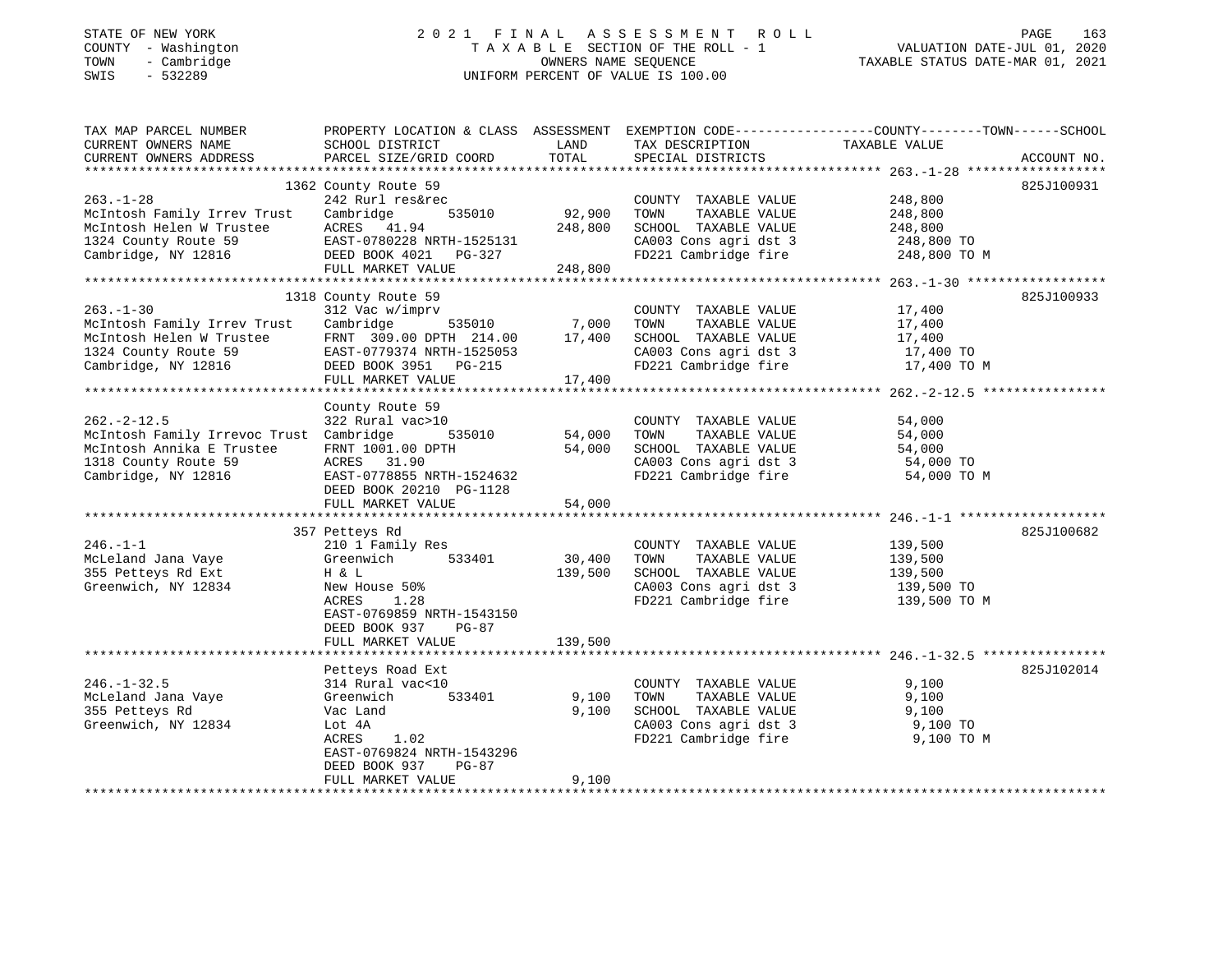| STATE OF NEW YORK<br>- Washington<br>COUNTY<br>- Cambridge<br>TOWN<br>$-532289$<br>SWIS | 2 0 2 1                                                                | FINAL<br>TAXABLE SECTION OF THE ROLL - 1<br>OWNERS NAME SEOUENCE<br>UNIFORM PERCENT OF VALUE IS 100.00 | ASSESSMENT ROLL                                          |                                                                 | 164<br>PAGE<br>VALUATION DATE-JUL 01, 2020<br>TAXABLE STATUS DATE-MAR 01, 2021 |
|-----------------------------------------------------------------------------------------|------------------------------------------------------------------------|--------------------------------------------------------------------------------------------------------|----------------------------------------------------------|-----------------------------------------------------------------|--------------------------------------------------------------------------------|
| TAX MAP PARCEL NUMBER<br>CURRENT OWNERS NAME<br>CURRENT OWNERS ADDRESS                  | PROPERTY LOCATION & CLASS<br>SCHOOL DISTRICT<br>PARCEL SIZE/GRID COORD | ASSESSMENT<br>LAND<br>TOTAL                                                                            | EXEMPTION CODE--<br>TAX DESCRIPTION<br>SPECIAL DISTRICTS | ---------------COUNTY--------TOWN-------SCHOOL<br>TAXABLE VALUE | ACCOUNT NO.<br>*****************                                               |
| $262. - 1 - 14$<br>McLenithan Thomas W                                                  | 1059 County Route 59<br>242 Rurl res&rec<br>Cambridge<br>535010        | <b>BAS STAR</b><br>35,200<br>COUNTY                                                                    | 41854<br>TAXABLE VALUE                                   | 0<br>164,800                                                    | 825J100414<br>30,000<br>0                                                      |

1059 County Route 59 2644/121 164,800 TOWN TAXABLE VALUE 164,800 Cambridge, NY 12816 FRNT 225.00 DPTH SCHOOL TAXABLE VALUE 134,800

FULL MARKET VALUE 113,000

|                                                                                                      | ACRES<br>2.03 BANK<br>40<br>EAST-0775298 NRTH-1521305<br>DEED BOOK 3599 PG-62                                                                                                |                       | CA003 Cons agri dst 3<br>FD221 Cambridge fire                                                                                                                  | 164,800 TO<br>164,800 TO M                                                               |        |
|------------------------------------------------------------------------------------------------------|------------------------------------------------------------------------------------------------------------------------------------------------------------------------------|-----------------------|----------------------------------------------------------------------------------------------------------------------------------------------------------------|------------------------------------------------------------------------------------------|--------|
|                                                                                                      | FULL MARKET VALUE                                                                                                                                                            | 164,800               |                                                                                                                                                                |                                                                                          |        |
|                                                                                                      |                                                                                                                                                                              |                       |                                                                                                                                                                |                                                                                          |        |
| $262. - 1 - 14.2$<br>McLenithan Thomas W<br>1059 County Route 59<br>Cambridge, NY 12816              | 1061 County Route 59<br>312 Vac w/imprv<br>Cambridge<br>535010<br>Land<br>ACRES 11.59<br>EAST-0775032 NRTH-1522730<br>DEED BOOK 693<br>$PG-324$                              | 27,700<br>40,300      | COUNTY TAXABLE VALUE<br>TOWN<br>TAXABLE VALUE<br>SCHOOL TAXABLE VALUE<br>CA003 Cons agri dst 3<br>FD221 Cambridge fire                                         | 40,300<br>40,300<br>40,300<br>40,300 TO<br>40,300 TO M                                   |        |
|                                                                                                      | FULL MARKET VALUE                                                                                                                                                            | 40,300                |                                                                                                                                                                |                                                                                          |        |
|                                                                                                      |                                                                                                                                                                              |                       |                                                                                                                                                                |                                                                                          |        |
| $262. - 1 - 14.4$<br>McLenithan Thomas W<br>1059 County Route 59<br>Cambridge, NY 12816              | 1047 County Route 59<br>311 Res vac land<br>535010<br>Cambridge<br>2644/121<br>FRNT 140.00 DPTH<br><b>ACRES</b><br>5.99<br>EAST-0775081 NRTH-1521654<br>DEED BOOK 3599 PG-62 | 22,000 TOWN<br>22,000 | COUNTY TAXABLE VALUE<br>TAXABLE VALUE<br>SCHOOL TAXABLE VALUE<br>CA003 Cons agri dst 3<br>FD221 Cambridge fire                                                 | 22,000<br>22,000<br>22,000<br>22,000 TO<br>22,000 TO M                                   |        |
|                                                                                                      | FULL MARKET VALUE                                                                                                                                                            | 22,000                |                                                                                                                                                                |                                                                                          |        |
|                                                                                                      |                                                                                                                                                                              |                       |                                                                                                                                                                |                                                                                          |        |
| $262. - 1 - 14.5$<br>McLenithan Thomas W<br>1059 County Route 59<br>Cambridge, NY 12816              | 1021 County Route 59<br>311 Res vac land<br>535010<br>Cambridge<br>2644/121<br>FRNT 326.00 DPTH<br>ACRES<br>4.73<br>EAST-0774996 NRTH-1521256<br>DEED BOOK 3599 PG-62        | 18,900 TOWN<br>18,900 | COUNTY TAXABLE VALUE<br>TAXABLE VALUE<br>SCHOOL TAXABLE VALUE<br>CA003 Cons agri dst 3<br>FD221 Cambridge fire                                                 | 18,900<br>18,900<br>18,900<br>18,900 TO<br>18,900 TO M                                   |        |
|                                                                                                      | FULL MARKET VALUE                                                                                                                                                            | 18,900                |                                                                                                                                                                |                                                                                          |        |
|                                                                                                      |                                                                                                                                                                              |                       |                                                                                                                                                                |                                                                                          |        |
| $246. -1 - 4.3$<br>McMurray Robin<br>McMurray Holly<br>50 Camb-Battenville Rd<br>Greenwich, NY 12834 | 50 Cambridge Battenville Rd<br>210 1 Family Res<br>Greenwich<br>533401<br>H & L<br>ACRES<br>1.00<br>EAST-0772007 NRTH-1545533<br>DEED BOOK 650<br>$PG-235$                   | 113,000               | BAS STAR 41854<br>$\mathbf 0$<br>28,000 COUNTY TAXABLE VALUE<br>TOWN<br>TAXABLE VALUE<br>SCHOOL TAXABLE VALUE<br>CA003 Cons agri dst 3<br>FD221 Cambridge fire | $\overline{0}$<br>$\Omega$<br>113,000<br>113,000<br>83,000<br>113,000 TO<br>113,000 TO M | 30,000 |

\*\*\*\*\*\*\*\*\*\*\*\*\*\*\*\*\*\*\*\*\*\*\*\*\*\*\*\*\*\*\*\*\*\*\*\*\*\*\*\*\*\*\*\*\*\*\*\*\*\*\*\*\*\*\*\*\*\*\*\*\*\*\*\*\*\*\*\*\*\*\*\*\*\*\*\*\*\*\*\*\*\*\*\*\*\*\*\*\*\*\*\*\*\*\*\*\*\*\*\*\*\*\*\*\*\*\*\*\*\*\*\*\*\*\*\*\*\*\*\*\*\*\*\*\*\*\*\*\*\*\*\*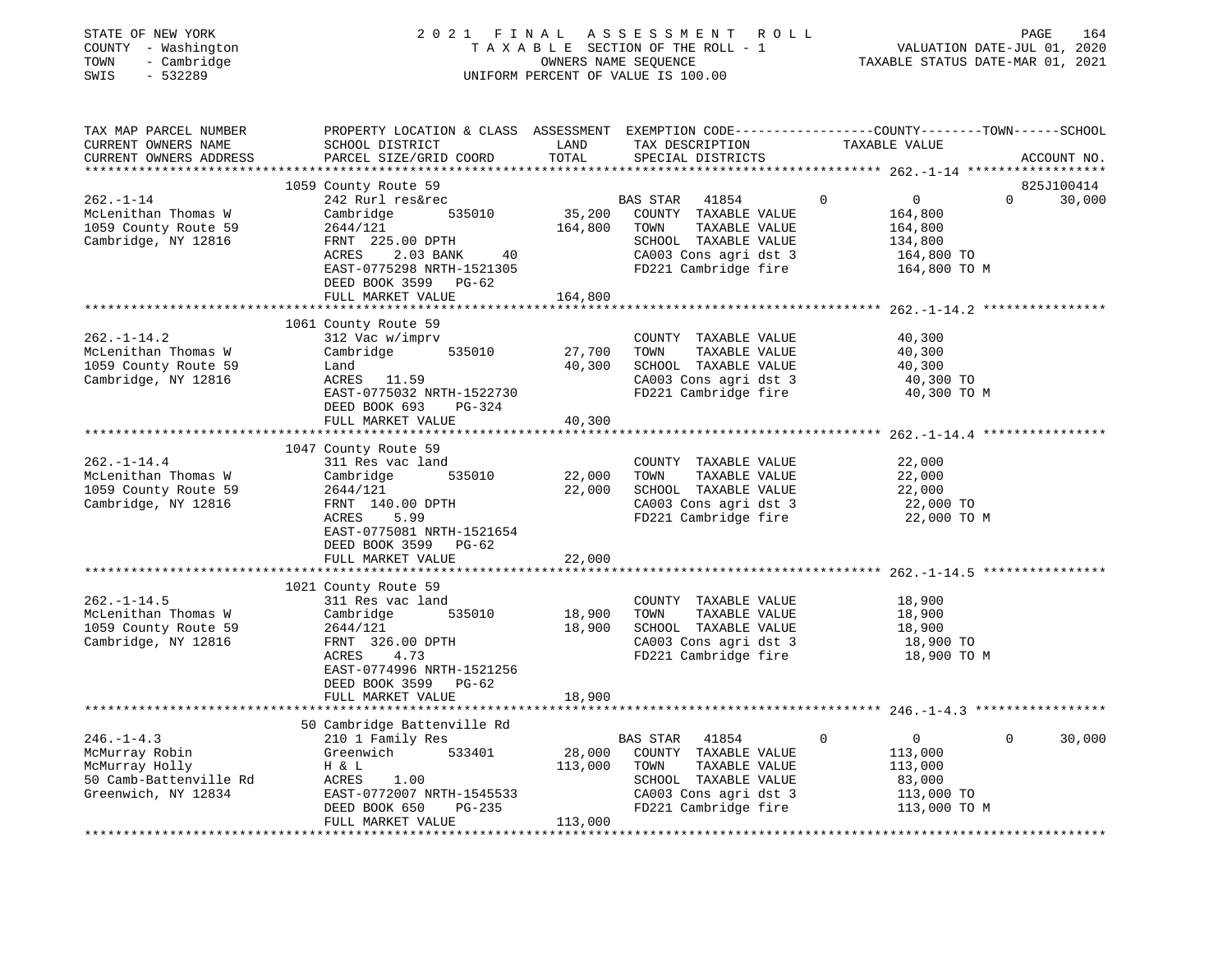# STATE OF NEW YORK 2 0 2 1 F I N A L A S S E S S M E N T R O L L PAGE 165 COUNTY - Washington T A X A B L E SECTION OF THE ROLL - 1 VALUATION DATE-JUL 01, 2020 TOWN - Cambridge OWNERS NAME SEQUENCE TAXABLE STATUS DATE-MAR 01, 2021 SWINGTON THE ROLL OF MANY COUNTY - Washington<br>
SWIS - 532289 UNIFORM PERCENT OF VALUE IS 100.00

| TAX MAP PARCEL NUMBER<br>CURRENT OWNERS NAME<br>CURRENT OWNERS ADDRESS                                                                                               | PROPERTY LOCATION & CLASS ASSESSMENT EXEMPTION CODE----------------COUNTY-------TOWN------SCHOOL<br>SCHOOL DISTRICT<br>PARCEL SIZE/GRID COORD                                            | LAND<br>TOTAL                 | TAX DESCRIPTION TAXABLE VALUE SPECIAL DISTRICTS                                                                                                                                 |                            |                                                                                         |                    | ACCOUNT NO.           |
|----------------------------------------------------------------------------------------------------------------------------------------------------------------------|------------------------------------------------------------------------------------------------------------------------------------------------------------------------------------------|-------------------------------|---------------------------------------------------------------------------------------------------------------------------------------------------------------------------------|----------------------------|-----------------------------------------------------------------------------------------|--------------------|-----------------------|
| $246. - 1 - 24.3$<br>---. - --.<br>McNeice Annelise<br>-- --- --<br>75 Edie Rd<br>Greenwich, NY 12834                                                                | 75 Edie Rd<br>240 Rural res<br>535010 36,000<br>Cambridge<br>FRNT 323.00 DPTH<br>1.53<br>ACRES<br>EAST-0775724 NRTH-1538315<br>DEED BOOK 3254 PG-55<br>FULL MARKET VALUE                 | 197,700<br>197,700            | BAS STAR 41854<br>COUNTY TAXABLE VALUE<br>TOWN<br>TAXABLE VALUE<br>SCHOOL TAXABLE VALUE<br>CA003 Cons agri dst 3<br>FD221 Cambridge fire 197,700 TO M                           | $\overline{0}$             | $\overline{0}$<br>197,700<br>197,700<br>167,700<br>197,700 TO                           | $\Omega$           | 30,000                |
| $246. - 1 - 24$<br>Ziv. -<br>McNeice Virginia R<br>72 Fdie Rd<br>Greenwich, NY 12834<br>MAY BE SUBJECT TO PAYMENT<br>UNDER AGDIST LAM TIL COSS                       | 73 Edie Rd<br>250 Estate<br>535010<br>Cambridge<br>ACRES 85.80<br>EAST-0776199 M<br>EAST-0776199 NRTH-1539145<br>DEED BOOK 3037 PG-271<br>FULL MARKET VALUE                              | 208,100<br>683,000<br>683,000 | AG DIST<br>41720<br>COUNTY TAXABLE VALUE<br>TOWN<br>TAXABLE VALUE<br>SCHOOL TAXABLE VALUE<br>CA003 Cons agri dst 3 608,018 TO<br>74,982 EX<br>FD221 Cambridge fire 683,000 TO M | $\circ$                    | 74,982<br>608,018<br>608,018<br>608,018                                                 | 74,982             | 825J100494<br>74,982  |
| $246. - 1 - 24.1$<br>McNeice Virginia R Cambridge<br>75 Edie Rd<br>Greenwich, NY 12834                                                                               | Edie Rd<br>314 Rural vac<10<br>Vac Land<br>DEED BOOK 3037 PG-271                                                                                                                         | 535010 27,500<br>27,500       | COUNTY TAXABLE VALUE<br>TOWN<br>TAXABLE VALUE<br>SCHOOL TAXABLE VALUE<br>CA003 Cons agri dst 3<br>FD221 Cambridge fire                                                          |                            | 27,500<br>27,500<br>27,500<br>27,500 TO<br>27,500 TO M                                  |                    |                       |
| $280. - 1 - 20$<br>McNeil Hollie H<br>334 County Route 59<br>Buskirk, NY 12028<br>UNDER AGDIST LAW TIL 2025                                                          | 334 County Route 59<br>117 Horse farm<br>Cambridge<br>535010<br>Farm<br>ACRES 71.71<br>EAST-0771259 NRTH-1506376<br>MAY BE SUBJECT TO PAYMENT DEED BOOK 3690 PG-147<br>FULL MARKET VALUE | 184,600<br>698,800            | AG DIST<br>41720<br>COUNTY TAXABLE VALUE<br>TOWN<br>TAXABLE VALUE<br>SCHOOL TAXABLE VALUE<br>CA003 Cons agri dst 3<br>109,585 EX<br>598,800 FD221 Cambridge fire                | $\circ$                    | 109,585<br>589,215<br>589,215<br>589,215<br>589,215 TO<br>698,800 TO M                  | 109,585            | 825J100346<br>109,585 |
| $246. - 1 - 24.2$<br>McNiece Katherine J<br>45 Edie Rd<br>Greenwich, NY 12834<br>MAY BE SUBJECT TO PAYMENT THE BOOK 789 THE SUBJECT TO PAYMENT THE BOOK 789 THE TUDE | 45 Edie Rd<br>242 Rurl res&rec<br>535010<br>Cambridge<br>H & L<br>-<br>ACRES 14.30<br>EAST-0774809 NRTH-1539202<br>PG-249                                                                | 66,600 BAS STAR<br>339,900    | AG DIST<br>41720<br>41854<br>339,900 COUNTY TAXABLE VALUE<br>TOWN<br>TAXABLE VALUE<br>SCHOOL TAXABLE VALUE<br>CA003 Cons agri dst 3<br>16,590 EX<br>FD221 Cambridge fire        | $\overline{0}$<br>$\Omega$ | 16,590<br>$\overline{0}$<br>323,310<br>323,310<br>293,310<br>323,310 TO<br>339,900 TO M | 16,590<br>$\Omega$ | 16,590<br>30,000      |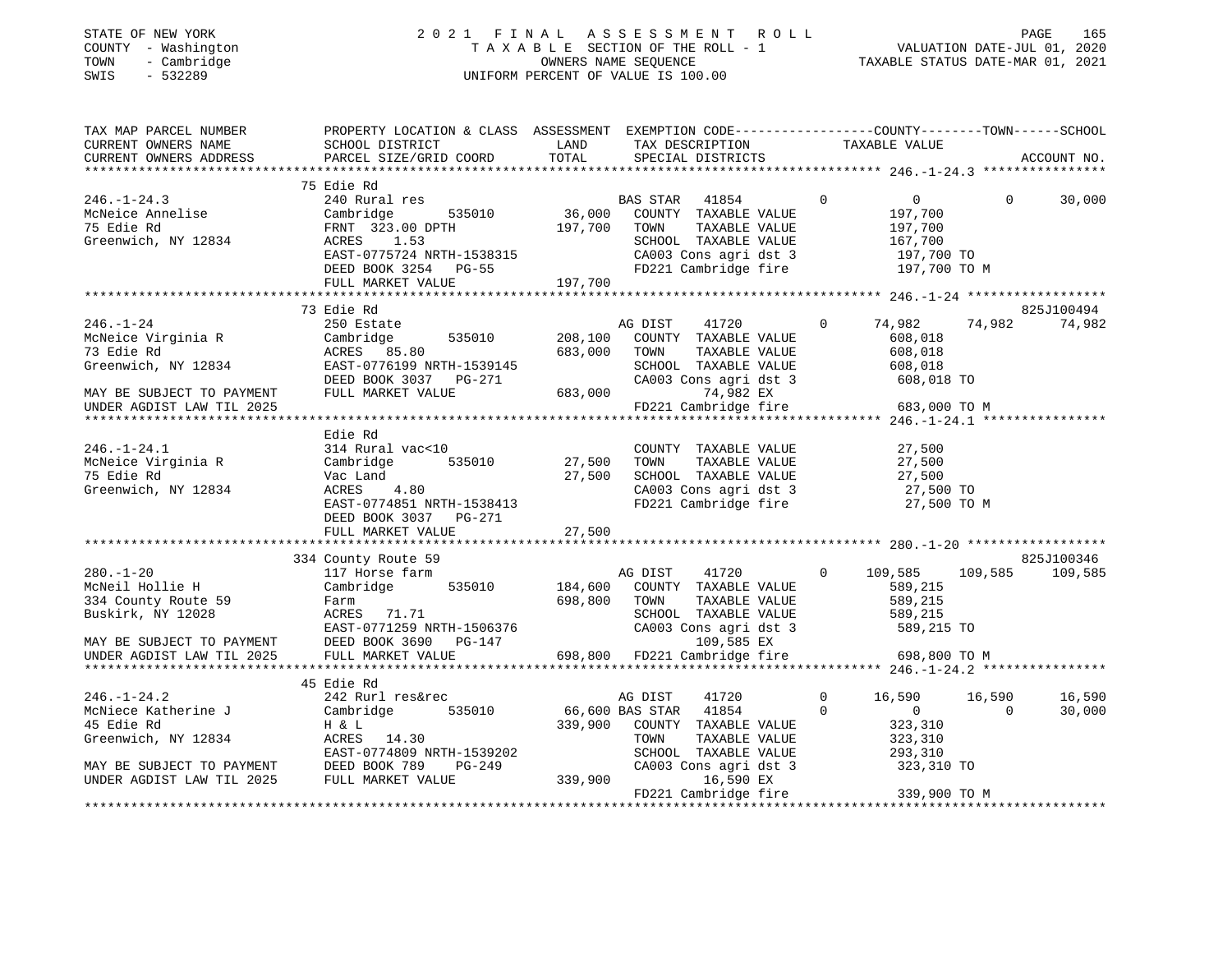| STATE OF NEW YORK |              |
|-------------------|--------------|
| COUNTY            | - Washington |
| TOWN              | - Cambridge  |
| CM T C            | ERROGO       |

#### STATE OF NEW YORK 2 0 2 1 F I N A L A S S E S S M E N T R O L L PAGE 166 COUNTY - Washington T A X A B L E SECTION OF THE ROLL - 1 VALUATION DATE-JUL 01, 2020 TOWN - Cambridge OWNERS NAME SEQUENCE TAXABLE STATUS DATE-MAR 01, 2021 SWIS - 532289 UNIFORM PERCENT OF VALUE IS 100.00UNIFORM PERCENT OF VALUE IS 100.00

| TAX MAP PARCEL NUMBER<br>CURRENT OWNERS NAME<br>CURRENT OWNERS ADDRESS                                                            | PROPERTY LOCATION & CLASS ASSESSMENT EXEMPTION CODE---------------COUNTY-------TOWN-----SCHOOL<br>SCHOOL DISTRICT<br>PARCEL SIZE/GRID COORD                                                 | LAND<br>TOTAL                | TAX DESCRIPTION                                                                                                                                                               | TAXABLE VALUE                                                                        | ACCOUNT NO.                      |
|-----------------------------------------------------------------------------------------------------------------------------------|---------------------------------------------------------------------------------------------------------------------------------------------------------------------------------------------|------------------------------|-------------------------------------------------------------------------------------------------------------------------------------------------------------------------------|--------------------------------------------------------------------------------------|----------------------------------|
|                                                                                                                                   |                                                                                                                                                                                             |                              | SPECIAL DISTRICTS                                                                                                                                                             |                                                                                      |                                  |
| $279. - 1 - 3$<br>Meadow Patricia<br>48 Elm St<br>Canton, MA 02021                                                                | 327 Center Cambridge Rd<br>210 1 Family Res<br>Cambridge<br>535010<br>H & L<br>FRNT 256.00 DPTH<br>ACRES<br>0.66<br>EAST-0763363 NRTH-1514448<br>DEED BOOK 1979 PG-232<br>FULL MARKET VALUE | 23,000<br>69,100<br>69,100   | COUNTY TAXABLE VALUE<br>TOWN<br>TAXABLE VALUE<br>SCHOOL TAXABLE VALUE<br>CA003 Cons agri dst 3<br>FD221 Cambridge fire                                                        | 69,100<br>69,100<br>69,100<br>69,100 TO<br>69,100 TO M                               | 825J100624                       |
|                                                                                                                                   |                                                                                                                                                                                             |                              |                                                                                                                                                                               |                                                                                      |                                  |
| $279. - 1 - 5$<br>Meadow Patricia<br>48 Elm St<br>Canton, MA 02021<br>MAY BE SUBJECT TO PAYMENT<br>UNDER AGDIST LAW TIL 2025      | 313 Center Cambridge Rd<br>312 Vac w/imprv<br>Cambridge 535010<br>Row 587/203<br>ACRES 178.00<br>EAST-0763038 NRTH-1513491<br>DEED BOOK 1993 PG-5<br>FULL MARKET VALUE                      | 277,500<br>300,800           | 41720<br>AG DIST<br>COUNTY TAXABLE VALUE<br>TAXABLE VALUE<br>TOWN<br>SCHOOL TAXABLE VALUE<br>CA003 Cons agri dst 3<br>126,005 EX<br>300,800 FD221 Cambridge fire 300,800 TO M | 126,005<br>$\mathbf{0}$<br>174,795<br>174,795<br>174,795<br>174,795 TO               | 825J100488<br>126,005<br>126,005 |
|                                                                                                                                   | Brownell Ln                                                                                                                                                                                 |                              |                                                                                                                                                                               |                                                                                      |                                  |
| $270. - 1 - 27.2$<br>Meadow Patricia E<br>48 Elm St<br>Canton, MA 02021<br>MAY BE SUBJECT TO PAYMENT<br>UNDER AGDIST LAW TIL 2025 | 320 Rural vacant<br>Cambridge<br>535010<br>Field Survey 12909<br>Lot <sub>2</sub><br>FRNT 348.00 DPTH<br>ACRES 51.04<br>EAST-0761672 NRTH-1515435                                           | 85,100<br>85,100             | 41720<br>AG DIST<br>COUNTY TAXABLE VALUE<br>TOWN<br>TAXABLE VALUE<br>SCHOOL TAXABLE VALUE<br>CA003 Cons agri dst 3<br>36,889 EX<br>FD221 Cambridge fire                       | 36,889<br>$\Omega$<br>48,211<br>48,211<br>48,211<br>48,211 TO<br>85,100 TO M         | 36,889<br>36,889                 |
|                                                                                                                                   | DEED BOOK 3725 PG-144                                                                                                                                                                       |                              |                                                                                                                                                                               |                                                                                      |                                  |
|                                                                                                                                   | FULL MARKET VALUE                                                                                                                                                                           | 85,100                       |                                                                                                                                                                               |                                                                                      |                                  |
| $288. - 1 - 30.2$<br>Meager Jack E<br>33 Mead Rd<br>Johnsonville, NY 12094                                                        | 33 Mead Rd<br>210 1 Family Res<br>Hoosic Valley 384201<br>FRNT 378.00 DPTH<br>ACRES<br>5.23<br>EAST-0756829 NRTH-1499784<br>DEED BOOK 2418 PG-280<br>FULL MARKET VALUE                      | 50,100<br>100,000<br>100,000 | COUNTY TAXABLE VALUE<br>TAXABLE VALUE<br>TOWN<br>SCHOOL TAXABLE VALUE<br>CA003 Cons agri dst 3<br>FD221 Cambridge fire                                                        | 100,000<br>100,000<br>100,000<br>100,000 TO<br>100,000 TO M                          |                                  |
|                                                                                                                                   |                                                                                                                                                                                             |                              |                                                                                                                                                                               |                                                                                      |                                  |
|                                                                                                                                   | 1069 County Route 60                                                                                                                                                                        |                              |                                                                                                                                                                               |                                                                                      | 825J102028                       |
| $246. - 1 - 29.12$<br>Melite Brenda L<br>Melite Michael A<br>4 Melrose Valley Falls Rd<br>Melrose, NY 12121                       | 210 1 Family Res<br>533401<br>Greenwich<br>Lot 2 920/8<br>Rd ACRES 2.00<br>EAST-0772115 NRTH-1542847<br>DEED BOOK 645<br>PG-232<br>FULL MARKET VALUE                                        | 24,000<br>87,400<br>87,400   | <b>BAS STAR</b><br>41854<br>COUNTY TAXABLE VALUE<br>TOWN<br>TAXABLE VALUE<br>SCHOOL TAXABLE VALUE<br>CA003 Cons agri dst 3<br>FD221 Cambridge fire                            | $\overline{0}$<br>$\Omega$<br>87,400<br>87,400<br>57,400<br>87,400 TO<br>87,400 TO M | $\Omega$<br>30,000               |
|                                                                                                                                   |                                                                                                                                                                                             |                              |                                                                                                                                                                               |                                                                                      |                                  |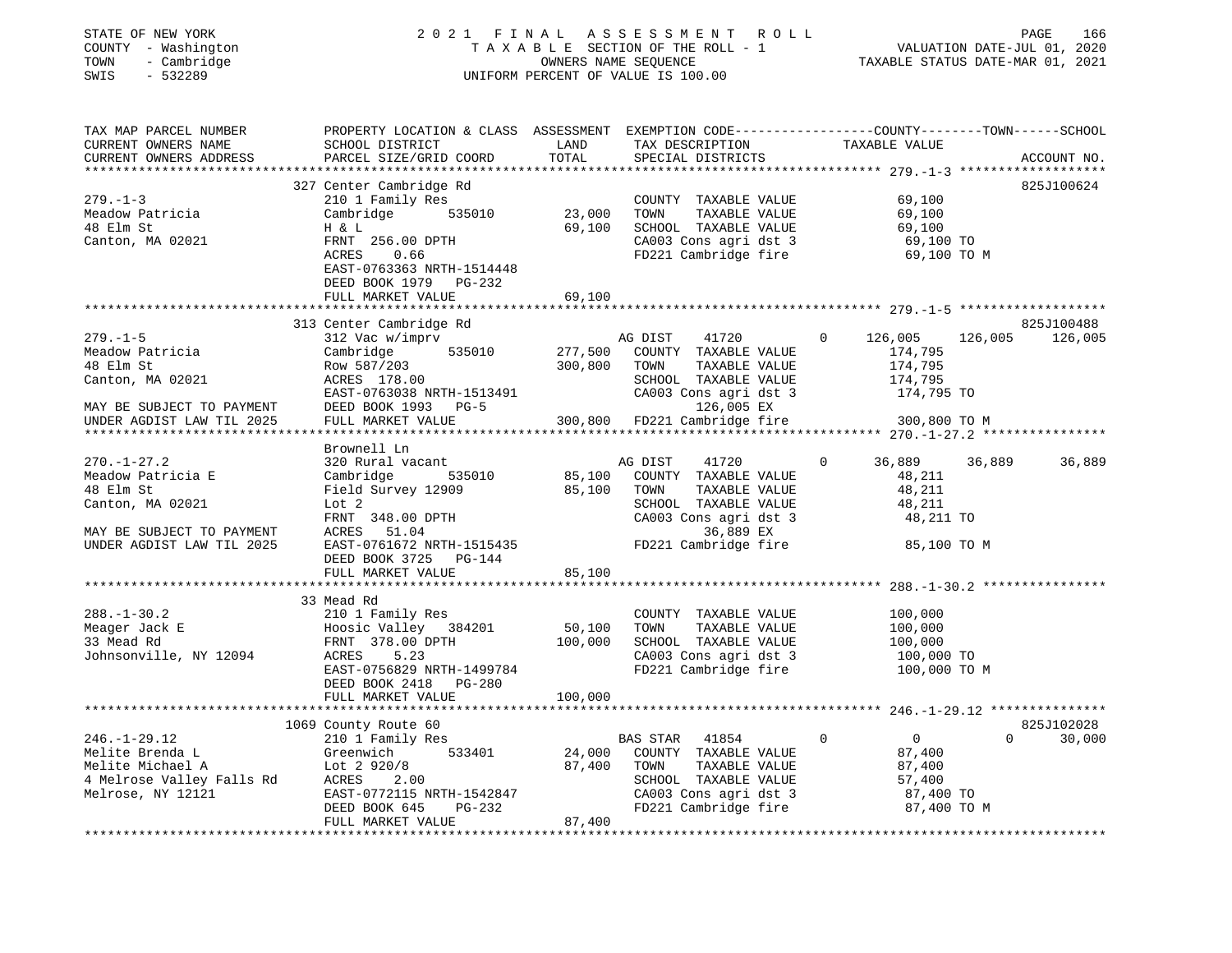| STATE OF NEW YORK<br>COUNTY - Washington<br>- Cambridge<br>TOWN<br>$-532289$<br>SWIS              |                                                                                                                                                                                          |                              | 2021 FINAL ASSESSMENT ROLL<br>TAXABLE SECTION OF THE ROLL - 1<br>OWNERS NAME SEQUENCE<br>UNIFORM PERCENT OF VALUE IS 100.00              | PAGE<br>167<br>VALUATION DATE-JUL 01, 2020<br>TAXABLE STATUS DATE-MAR 01, 2021                                                       |
|---------------------------------------------------------------------------------------------------|------------------------------------------------------------------------------------------------------------------------------------------------------------------------------------------|------------------------------|------------------------------------------------------------------------------------------------------------------------------------------|--------------------------------------------------------------------------------------------------------------------------------------|
| TAX MAP PARCEL NUMBER<br>CURRENT OWNERS NAME<br>CURRENT OWNERS ADDRESS                            | SCHOOL DISTRICT<br>PARCEL SIZE/GRID COORD                                                                                                                                                | LAND<br>TOTAL                | TAX DESCRIPTION TAXABLE VALUE<br>SPECIAL DISTRICTS                                                                                       | PROPERTY LOCATION & CLASS ASSESSMENT EXEMPTION CODE----------------COUNTY-------TOWN-----SCHOOL<br>ACCOUNT NO.                       |
| $246. -1 - 5.1$<br>Meredith Motors, LLC.<br>922 Route 67<br>Ballston Spa, NY 12020                | 60 Cambridge Battenville Rd<br>210 1 Family Res<br>Greenwich<br>533401<br>Lot 1<br>FRNT 118.00 DPTH 200.00<br>EAST-0772135 NRTH-1546017<br>DEED BOOK 20191 PG-25711<br>FULL MARKET VALUE | 20,500<br>43,800<br>43,800   | COUNTY TAXABLE VALUE<br>TOWN<br>TAXABLE VALUE<br>SCHOOL TAXABLE VALUE<br>CA003 Cons agri dst 3<br>FD221 Cambridge fire                   | 43,800<br>43,800<br>43,800<br>43,800 TO<br>43,800 TO M                                                                               |
|                                                                                                   |                                                                                                                                                                                          |                              |                                                                                                                                          |                                                                                                                                      |
| $271. - 2 - 17.2$<br>Merrill Bruce<br>31 Wright Rd<br>Cambridge, NY 12816                         | 31 Wright Rd<br>242 Rurl res&rec<br>535010<br>Cambridge<br>House & Land<br>724/242<br>ACRES 13.00<br>EAST-0773865 NRTH-1519091<br>DEED BOOK 2843 PG-330                                  | 66,000<br>249,800            | COUNTY TAXABLE VALUE<br>TOWN<br>TAXABLE VALUE<br>SCHOOL TAXABLE VALUE<br>CA003 Cons agri dst 3                                           | 825J100896<br>249,800<br>249,800<br>249,800<br>249,800 TO<br>FD221 Cambridge fire 249,800 TO M                                       |
|                                                                                                   | FULL MARKET VALUE                                                                                                                                                                        | 249,800                      |                                                                                                                                          |                                                                                                                                      |
| $280. - 2 - 17.4$<br>Micelli Eric C<br>Byerly Jordan E<br>34 County Route 59<br>Buskirk, NY 12028 | 34 County Route 59<br>242 Rurl res&rec<br>Cambridge<br>535010<br>House Land<br>ACRES 15.44<br>EAST-0776939 NRTH-1505419<br>DEED BOOK 20191 PG-26488<br>FULL MARKET VALUE                 | 92,900<br>339,900<br>339,900 | COUNTY TAXABLE VALUE<br>TOWN<br>TAXABLE VALUE<br>SCHOOL TAXABLE VALUE<br>CA003 Cons agri dst 3<br>FD221 Cambridge fire                   | 339,900<br>339,900<br>339,900<br>339,900 TO<br>339,900 TO M                                                                          |
|                                                                                                   |                                                                                                                                                                                          |                              |                                                                                                                                          |                                                                                                                                      |
| $270. - 1 - 18$<br>Michaels Kevin L<br>573 Center Cambridge Rd<br>Cambridge, NY 12816             | 573 Center Cambridge Rd<br>210 1 Family Res<br>535010<br>Cambridge<br>FRNT 170.00 DPTH 162.00<br>EAST-0768521 NRTH-1516944<br>DEED BOOK 2678 PG-257<br>FULL MARKET VALUE                 | 27,500<br>215,800<br>215,800 | BAS STAR 41854<br>COUNTY TAXABLE VALUE<br>TAXABLE VALUE<br>TOWN<br>SCHOOL TAXABLE VALUE<br>CA003 Cons agri dst 3<br>FD221 Cambridge fire | 825J100581<br>$\mathbf 0$<br>$\overline{0}$<br>$\mathbf{0}$<br>30,000<br>215,800<br>215,800<br>185,800<br>215,800 TO<br>215,800 TO M |
|                                                                                                   |                                                                                                                                                                                          |                              |                                                                                                                                          |                                                                                                                                      |
| $270. - 1 - 35.2$<br>Milet Walter<br>Price Mary Sheldon<br>217 Brownell Rd<br>Cambridge, NY 12816 | Brownell Rd/w Off-Town Li<br>321 Abandoned ag<br>Cambridge<br>535010<br>Wood Lot<br>5.00<br>ACRES<br>EAST-0762478 NRTH-1520882<br>DEED BOOK 3828<br>PG-315<br>FULL MARKET VALUE          | 3,500<br>3,500<br>3,500      | COUNTY TAXABLE VALUE<br>TAXABLE VALUE<br>TOWN<br>SCHOOL TAXABLE VALUE<br>CA003 Cons agri dst 3<br>FD221 Cambridge fire                   | 825J100854<br>3,500<br>3,500<br>3,500<br>3,500 TO<br>3,500 TO M                                                                      |
|                                                                                                   |                                                                                                                                                                                          |                              |                                                                                                                                          |                                                                                                                                      |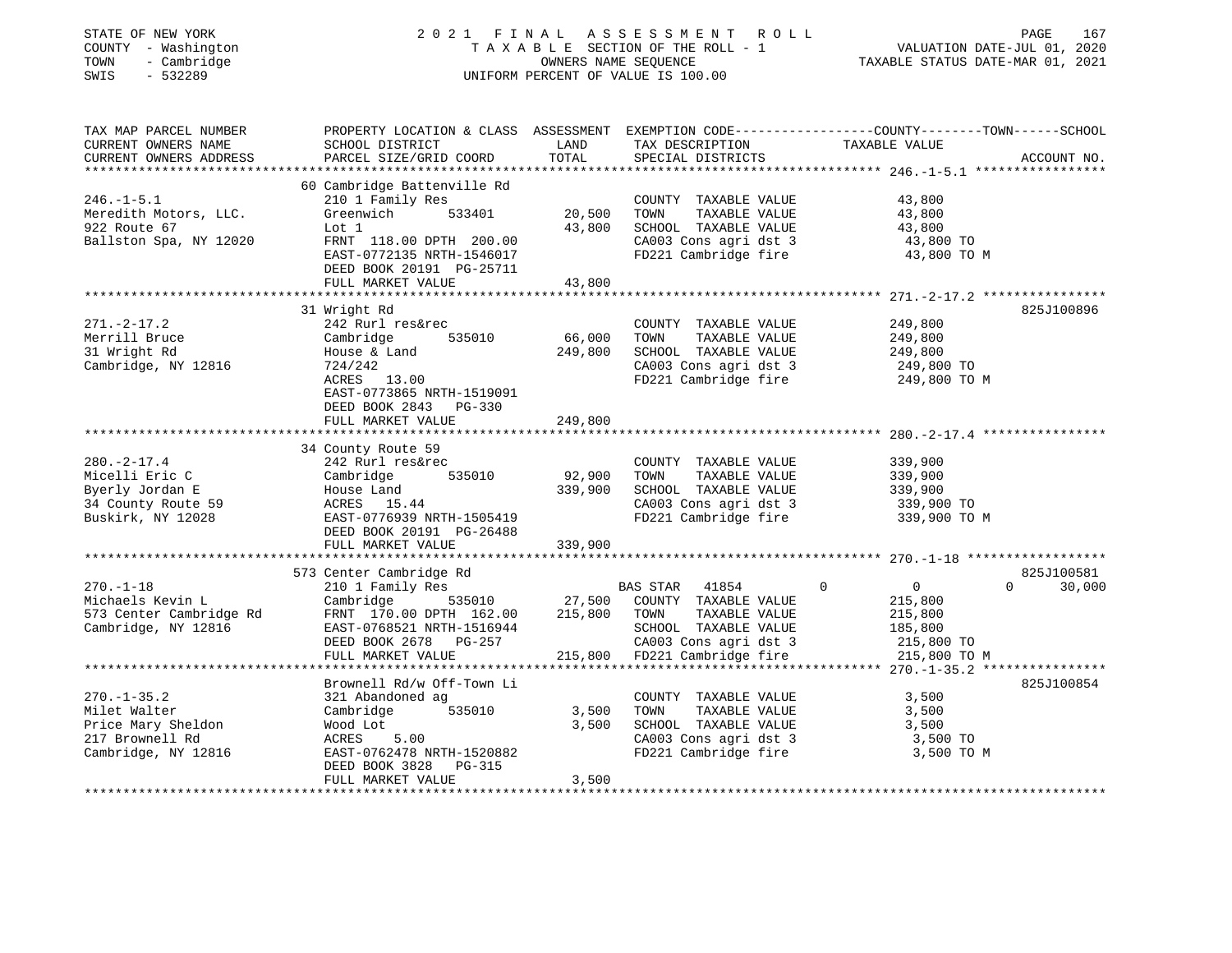#### STATE OF NEW YORK 2 0 2 1 F I N A L A S S E S S M E N T R O L L PAGE 168 COUNTY - Washington T A X A B L E SECTION OF THE ROLL - 1 VALUATION DATE-JUL 01, 2020 TOWN - Cambridge OWNERS NAME SEQUENCE TAXABLE STATUS DATE-MAR 01, 2021 SWIS - 532289 UNIFORM PERCENT OF VALUE IS 100.00UNIFORM PERCENT OF VALUE IS 100.00

| TAX MAP PARCEL NUMBER<br>CURRENT OWNERS NAME<br>CURRENT OWNERS ADDRESS         | PROPERTY LOCATION & CLASS ASSESSMENT<br>SCHOOL DISTRICT<br>PARCEL SIZE/GRID COORD  | LAND<br>TOTAL      | EXEMPTION CODE-----------------COUNTY-------TOWN------SCHOOL<br>TAX DESCRIPTION<br>SPECIAL DISTRICTS |                         | TAXABLE VALUE                                 |                    | ACCOUNT NO.                    |
|--------------------------------------------------------------------------------|------------------------------------------------------------------------------------|--------------------|------------------------------------------------------------------------------------------------------|-------------------------|-----------------------------------------------|--------------------|--------------------------------|
|                                                                                |                                                                                    |                    |                                                                                                      |                         |                                               |                    |                                |
| $270. -1 - 1$<br>Milet Walter A                                                | 217 Brownell Rd<br>241 Rural res&ag<br>535010<br>Cambridge                         |                    | AG DIST<br>41720<br>111,300 BAS STAR<br>41854                                                        | $\mathbf 0$<br>$\Omega$ | 53,661<br>$\mathbf{0}$                        | 53,661<br>$\Omega$ | 825J100506<br>53,661<br>30,000 |
| Price Mary Sheldon<br>217 Brownell Rd<br>Cambridge, NY 12816                   | House & Lot<br>Addition<br>ACRES 47.40<br>EAST-0763474 NRTH-1520920                | 216,600            | COUNTY TAXABLE VALUE<br>TAXABLE VALUE<br>TOWN<br>SCHOOL TAXABLE VALUE<br>CA003 Cons agri dst 3       |                         | 162,939<br>162,939<br>132,939<br>162,939 TO   |                    |                                |
| MAY BE SUBJECT TO PAYMENT<br>UNDER AGDIST LAW TIL 2025                         | DEED BOOK 3829<br>PG-26<br>FULL MARKET VALUE                                       | 216,600            | 53,661 EX<br>FD221 Cambridge fire                                                                    |                         | 216,600 TO M                                  |                    |                                |
|                                                                                | 701 County Route 74                                                                |                    |                                                                                                      |                         | ******* 270.-1-26.11 ****************         |                    |                                |
| $270. - 1 - 26.11$<br>Miller Larry J<br>Austin-Miller Terry                    | 210 1 Family Res<br>535010<br>Cambridge<br>sub lot 13                              | 45,300<br>169,000  | ENH STAR<br>41834<br>COUNTY TAXABLE VALUE<br>TOWN<br>TAXABLE VALUE                                   | 0                       | $\overline{0}$<br>169,000<br>169,000          | $\Omega$           | 70,700                         |
| 701 County Route 74<br>Cambridge, NY 12816                                     | ACRES<br>6.96<br>EAST-0764701 NRTH-1515324<br>DEED BOOK 3023<br>$PG-65$            |                    | SCHOOL TAXABLE VALUE<br>CA003 Cons agri dst 3<br>FD221 Cambridge fire                                |                         | 98,300<br>169,000 TO<br>169,000 TO M          |                    |                                |
|                                                                                | FULL MARKET VALUE                                                                  | 169,000            |                                                                                                      |                         |                                               |                    |                                |
|                                                                                |                                                                                    |                    |                                                                                                      |                         |                                               |                    |                                |
|                                                                                | 32 County Route 59A                                                                |                    |                                                                                                      |                         |                                               |                    | 825J100901                     |
| $279. - 2 - 31.4$<br>Miner Christopher E                                       | 283 Res w/Comuse<br>Cambridge<br>535010                                            | 29,400             | <b>BAS STAR</b><br>41854<br>COUNTY TAXABLE VALUE                                                     | 0                       | $\overline{0}$<br>179,300                     | $\Omega$           | 30,000                         |
| 32 County Route 59A<br>Buskirk, NY 12028                                       | House & Lot<br>ACRES<br>1.87<br>EAST-0766907 NRTH-1506760                          | 179,300            | TAXABLE VALUE<br>TOWN<br>SCHOOL TAXABLE VALUE<br>CA003 Cons agri dst 3                               |                         | 179,300<br>149,300<br>179,300 TO              |                    |                                |
|                                                                                | <b>PG-241</b><br>DEED BOOK 3168<br>FULL MARKET VALUE                               | 179,300            | FD221 Cambridge fire                                                                                 |                         | 179,300 TO M                                  |                    |                                |
|                                                                                |                                                                                    |                    |                                                                                                      |                         | ********** 279. -2-25 *******************     |                    |                                |
| $279. - 2 - 25$                                                                | 9 County Route 59A<br>220 2 Family Res                                             |                    | COUNTY TAXABLE VALUE                                                                                 |                         | 156,000                                       |                    | 825J100720                     |
| Miranda Robin                                                                  | 535010<br>Cambridge                                                                | 24,700             | TAXABLE VALUE<br>TOWN                                                                                |                         | 156,000                                       |                    |                                |
| 264 Speigletown Rd                                                             | 2 Family House & Lot                                                               | 156,000            | SCHOOL TAXABLE VALUE                                                                                 |                         | 156,000                                       |                    |                                |
| Troy, NY 12182                                                                 | ACRES<br>0.65<br>EAST-0766312 NRTH-1506842<br>DEED BOOK 20200 PG-4947              |                    | CA003 Cons agri dst 3<br>FD221 Cambridge fire                                                        |                         | 156,000 TO<br>156,000 TO M                    |                    |                                |
|                                                                                | FULL MARKET VALUE                                                                  | 156,000            |                                                                                                      |                         |                                               |                    |                                |
|                                                                                |                                                                                    |                    |                                                                                                      |                         |                                               |                    |                                |
| $262 - 2 - 8$                                                                  | 560 Cobble Rd<br>242 Rurl res&rec                                                  |                    | AGRI-D IND 41730                                                                                     | 0                       | 55,648                                        | 55,648             | 825J100567<br>55,648           |
| Molea Richard A<br>Molea Virginia M<br>560 Cobble Rd<br>Cambridge, NY 12816    | 535010<br>Cambridge<br>Rural Residence<br>ACRES 47.60<br>EAST-0778527 NRTH-1526661 | 111,500<br>343,300 | COUNTY TAXABLE VALUE<br>TOWN<br>TAXABLE VALUE<br>SCHOOL TAXABLE VALUE<br>FD221 Cambridge fire        |                         | 287,652<br>287,652<br>287,652<br>343,300 TO M |                    |                                |
| MAY BE SUBJECT TO PAYMENT<br>UNDER AGDIST LAW TIL 2028<br>******************** | DEED BOOK 3760<br>PG-306<br>FULL MARKET VALUE                                      | 343,300            |                                                                                                      |                         |                                               |                    |                                |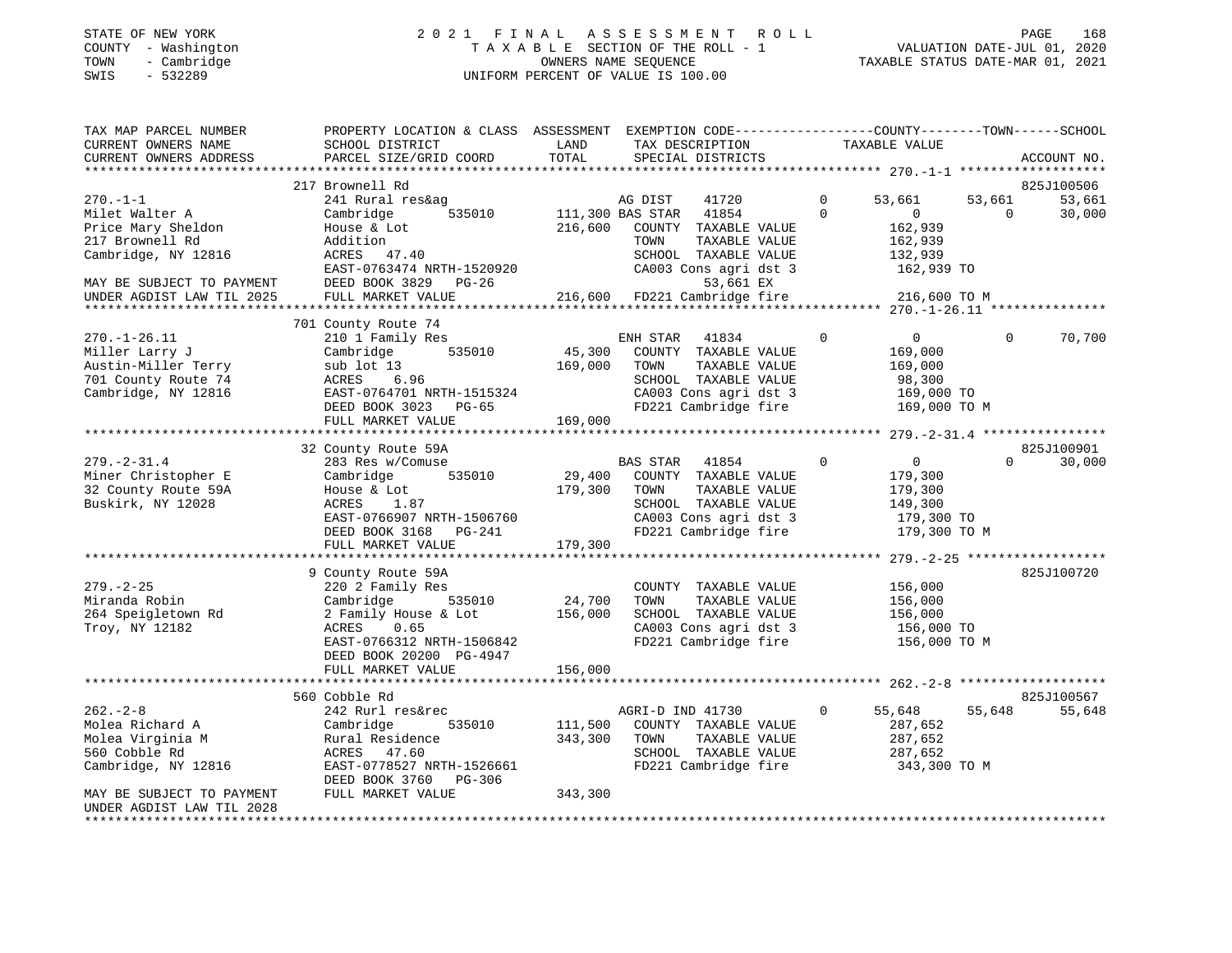#### STATE OF NEW YORK 2 0 2 1 F I N A L A S S E S S M E N T R O L L PAGE 169 COUNTY - Washington T A X A B L E SECTION OF THE ROLL - 1 VALUATION DATE-JUL 01, 2020 TOWN - Cambridge OWNERS NAME SEQUENCE TAXABLE STATUS DATE-MAR 01, 2021 SWIS - 532289 UNIFORM PERCENT OF VALUE IS 100.00

| TAX MAP PARCEL NUMBER<br>CURRENT OWNERS NAME                                                                                                                 | SCHOOL DISTRICT                                                                                                                                                                  | LAND                         | PROPERTY LOCATION & CLASS ASSESSMENT EXEMPTION CODE---------------COUNTY-------TOWN------SCHOOL<br>TAX DESCRIPTION<br>TAXABLE VALUE                     |                      |                                                                           |                    |                      |
|--------------------------------------------------------------------------------------------------------------------------------------------------------------|----------------------------------------------------------------------------------------------------------------------------------------------------------------------------------|------------------------------|---------------------------------------------------------------------------------------------------------------------------------------------------------|----------------------|---------------------------------------------------------------------------|--------------------|----------------------|
| CURRENT OWNERS ADDRESS                                                                                                                                       | PARCEL SIZE/GRID COORD                                                                                                                                                           | TOTAL                        | SPECIAL DISTRICTS                                                                                                                                       |                      |                                                                           |                    | ACCOUNT NO.          |
|                                                                                                                                                              | 855 County Route 59                                                                                                                                                              |                              |                                                                                                                                                         |                      |                                                                           |                    | 825J100321           |
| $271. - 1 - 10$<br>Molea-Marotta Michelle<br>855 County Route 59<br>Cambridge, NY 12816                                                                      | 210 1 Family Res<br>535010<br>Cambridge<br>H & L<br>ACRES<br>0.49<br>EAST-0771812 NRTH-1517944<br>DEED BOOK 1800 PG-155<br>FULL MARKET VALUE                                     | 24,600<br>128,600<br>128,600 | BAS STAR 41854<br>COUNTY TAXABLE VALUE<br>TOWN<br>TAXABLE VALUE<br>SCHOOL TAXABLE VALUE<br>FD221 Cambridge fire                                         | $\mathbf{0}$         | $\overline{0}$<br>128,600<br>128,600<br>98,600<br>128,600 TO M            | $\Omega$           | 30,000               |
|                                                                                                                                                              |                                                                                                                                                                                  |                              |                                                                                                                                                         |                      |                                                                           |                    |                      |
| $246. - 1 - 32$<br>Moore James D<br>Moore Allison S<br>402 County Route 74A<br>Greenwich, NY 12834<br>MAY BE SUBJECT TO PAYMENT<br>UNDER AGDIST LAW TIL 2025 | Petteys Rd<br>322 Rural vac>10<br>Greenwich<br>533401<br>Farm Land<br>FRNT 803.00 DPTH<br>ACRES 52.91<br>EAST-0768879 NRTH-1541931<br>DEED BOOK 3854 PG-215<br>FULL MARKET VALUE | 80,000<br>80,000<br>80,000   | AG DIST<br>41720<br>COUNTY TAXABLE VALUE<br>TAXABLE VALUE<br>TOWN<br>SCHOOL TAXABLE VALUE<br>CA003 Cons agri dst 3<br>56,956 EX<br>FD221 Cambridge fire | $\mathbf 0$          | 56,956<br>23,044<br>23,044<br>23,044<br>23,044 TO<br>80,000 TO M          | 56,956             | 825J100497<br>56,956 |
|                                                                                                                                                              |                                                                                                                                                                                  |                              |                                                                                                                                                         |                      |                                                                           |                    |                      |
|                                                                                                                                                              | 1094 County Route 60                                                                                                                                                             |                              |                                                                                                                                                         |                      |                                                                           |                    | 825J100916           |
| $246. - 1 - 30.1$<br>Moore Laurie<br>Moore Terry<br>1094 County Route 60<br>Greenwich, NY 12834                                                              | 210 1 Family Res<br>Greenwich<br>533401<br>H & L<br>581/243;844/269<br>ACRES<br>2.10<br>EAST-0772363 NRTH-1543409<br>DEED BOOK 498<br>PG-106<br>FULL MARKET VALUE                | 30,000<br>171,600<br>171,600 | BAS STAR 41854<br>COUNTY TAXABLE VALUE<br>TAXABLE VALUE<br>TOWN<br>SCHOOL TAXABLE VALUE<br>CA003 Cons agri dst 3<br>FD221 Cambridge fire                | $\Omega$             | 0<br>171,600<br>171,600<br>141,600<br>171,600 TO<br>171,600 TO M          | $\Omega$           | 30,000               |
|                                                                                                                                                              |                                                                                                                                                                                  |                              |                                                                                                                                                         |                      |                                                                           |                    |                      |
|                                                                                                                                                              | 263 Cobble Rd                                                                                                                                                                    |                              |                                                                                                                                                         |                      |                                                                           |                    | 825J100357           |
| $254. - 1 - 9$<br>Moppert Gerald A<br>263 Cobble Rd<br>Cambridge, NY 12816-2228<br>MAY BE SUBJECT TO PAYMENT<br>UNDER AGDIST LAW TIL 2025                    | 242 Rurl res&rec<br>Cambridge<br>535010<br>ACRES 106.45<br>EAST-0777962 NRTH-1531682<br>DEED BOOK 2806 PG-235<br>FULL MARKET VALUE                                               | 362,900                      | AG DIST<br>41720<br>177,200 ENH STAR 41834<br>COUNTY TAXABLE VALUE<br>TOWN<br>TAXABLE VALUE<br>SCHOOL TAXABLE VALUE<br>362,900 FD221 Cambridge fire     | $\Omega$<br>$\Omega$ | 57,369<br>$\overline{0}$<br>305,531<br>305,531<br>234,831<br>362,900 TO M | 57,369<br>$\Omega$ | 57,369<br>70,700     |
|                                                                                                                                                              |                                                                                                                                                                                  |                              |                                                                                                                                                         |                      |                                                                           |                    |                      |
| $254. - 1 - 10.2$<br>Moppert Gerald A<br>263 Cobble Rd<br>Cambridge, NY 12816                                                                                | Cobble Rd<br>323 Vacant rural<br>535010<br>Cambridge<br>ACRES<br>1.20<br>EAST-0777557 NRTH-1530265<br>DEED BOOK 3862<br>PG-227<br>FULL MARKET VALUE                              | 1,200<br>1,200<br>1,200      | COUNTY TAXABLE VALUE<br>TOWN<br>TAXABLE VALUE<br>SCHOOL TAXABLE VALUE<br>FD221 Cambridge fire                                                           |                      | 1,200<br>1,200<br>1,200<br>1,200 TO M                                     |                    | 825J100893           |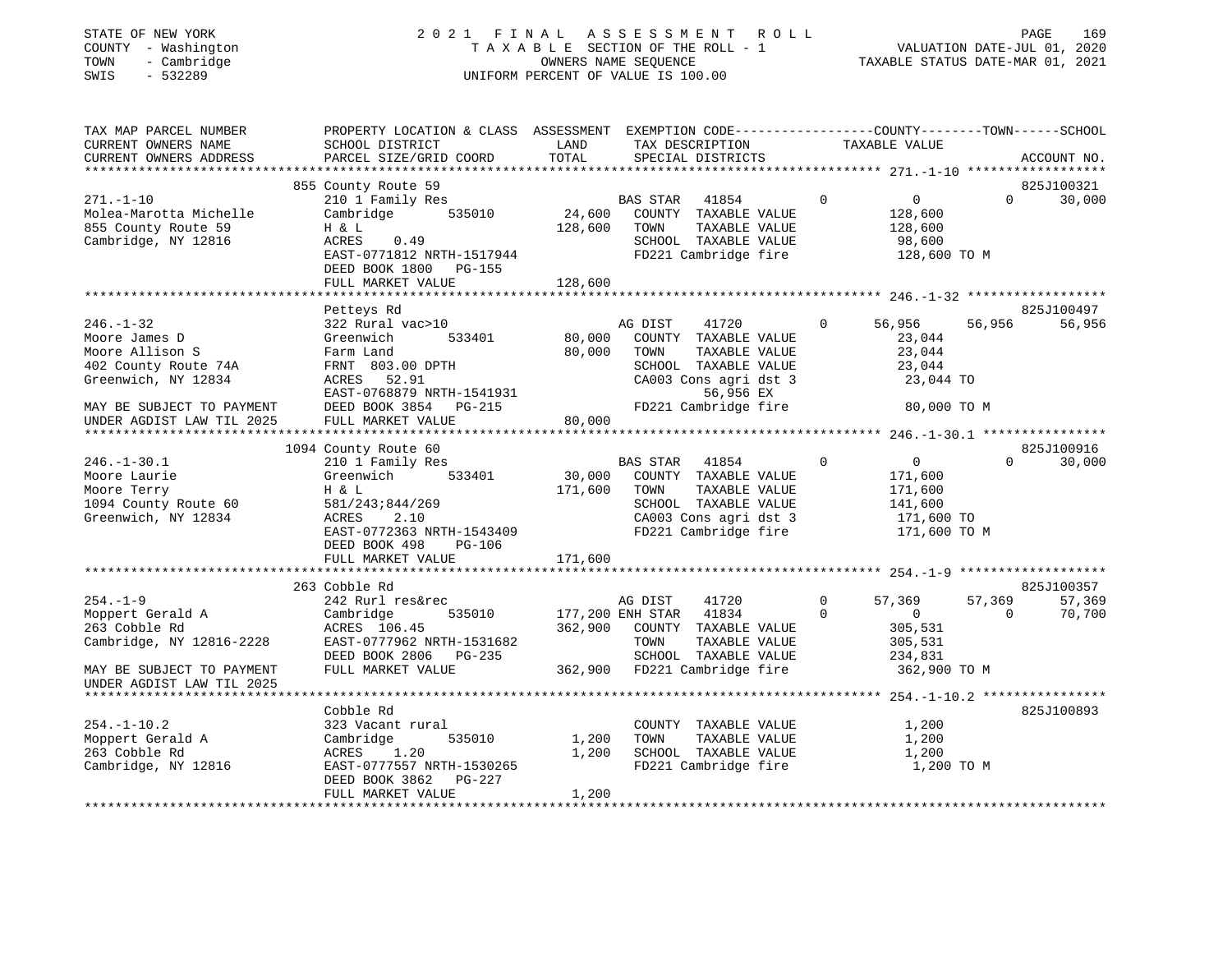#### STATE OF NEW YORK 2 0 2 1 F I N A L A S S E S S M E N T R O L L PAGE 170 COUNTY - Washington T A X A B L E SECTION OF THE ROLL - 1 VALUATION DATE-JUL 01, 2020 TOWN - Cambridge OWNERS NAME SEQUENCE TAXABLE STATUS DATE-MAR 01, 2021 SWIS - 532289 UNIFORM PERCENT OF VALUE IS 100.00

| TAX MAP PARCEL NUMBER<br>CURRENT OWNERS NAME<br>CURRENT OWNERS ADDRESS                                | PROPERTY LOCATION & CLASS ASSESSMENT EXEMPTION CODE---------------COUNTY-------TOWN-----SCHOOL<br>SCHOOL DISTRICT<br>PARCEL SIZE/GRID COORD                                                                              | LAND<br>TOTAL                       | TAX DESCRIPTION<br>SPECIAL DISTRICTS                                                                                                                                                     | TAXABLE VALUE                                                                                                      | ACCOUNT NO.                                                                                |
|-------------------------------------------------------------------------------------------------------|--------------------------------------------------------------------------------------------------------------------------------------------------------------------------------------------------------------------------|-------------------------------------|------------------------------------------------------------------------------------------------------------------------------------------------------------------------------------------|--------------------------------------------------------------------------------------------------------------------|--------------------------------------------------------------------------------------------|
| $262 - 2 - 5$<br>Moppert Gerald A<br>263 Cobble Rd<br>Cambridge, NY 12816 EAST-0776685 NRTH-1529622   | 382 Cobble Rd<br>242 Rurl res&rec<br>Cambridge<br>ACRES 29.72<br>DEED BOOK 3276 PG-171<br>FULL MARKET VALUE                                                                                                              | 535010 76,100<br>154,800<br>154,800 | COUNTY TAXABLE VALUE 154,800<br>TOWN<br>SCHOOL TAXABLE VALUE<br>FD221 Cambridge fire                                                                                                     | TAXABLE VALUE 154,800<br>154,800<br>154,800 TO M                                                                   | 825J100533                                                                                 |
| $255. - 1 - 14$<br>Morgan James D<br>Morgan Kerri L<br>3 Perry Ln<br>Cambridge, NY 12816              | 3 Perry Ln<br>210 1 Family Res<br>Cambridge 535010 56,100 VETCOM CTS 41130<br>H & T. 400,000 VETDIS CTS 41140<br>H & L 400<br>ACRES 6.53 6.54<br>EAST-0786184 NRTH-1531114<br>DEED BOOK 2192 PG-173<br>FULL MARKET VALUE |                                     | 90 PCT OF VALUE USED FOR EXEMPTION PURPOSES<br>VETDIS CTS 41140<br>COUNTY TAXABLE VALUE<br>3-173 TOWN TAXABLE VALUE<br>400,000 SCHOOL TAXABLE VALUE<br>FD221 Cambridge fire 400,000 TO M | 55,000<br>0<br>55,000<br>$\circ$<br>55,000<br>90,000<br>$\Omega$<br>$0 \t 110,000$<br>90,000<br>130,000<br>340,000 | 825J100622<br>45,000<br>10,000<br>45,000<br>10,000<br>90,000<br>20,000<br>90,000<br>20,000 |
| $288. - 1 - 18$<br>Morigerato Gerald N<br>Morigerato Valerie E<br>14 Durfee Rd<br>Buskirk, NY 12028   | 14 Durfee Rd<br>210 1 Family Res BAS STAR 41854<br>Cambridge 535010<br><b>Contract Contract</b><br>7.10<br>ACRES<br>EAST-0764845 NRTH-1501338<br>DEED BOOK 2640 PG-224<br>FULL MARKET VALUE                              | 262,300 TOWN<br>262,300             | $\overline{0}$<br>58,400 COUNTY TAXABLE VALUE<br>TAXABLE VALUE<br>TOWN      TAXABLE VALUE<br>SCHOOL   TAXABLE VALUE<br>FD221 Cambridge fire 262,300 TO M                                 | $\overline{0}$<br>262,300<br>262,300<br>232,300                                                                    | 825J100522<br>$\Omega$<br>30,000                                                           |
| $279. - 2 - 2.3$<br>Morrissey Michele L Anderson Cambridge<br>1139 Shunpike Rd<br>Cambridge, NY 12816 | 618 County Route 74<br>210 1 Family Res<br>Trans Exempt Repay 2021 201,900<br>ACRES<br>9.42<br>EAST-0765360 NRTH-1513408<br>DEED BOOK 20200 PG-6186<br>FULL MARKET VALUE                                                 | 535010 54,700<br>201,900            | COUNTY TAXABLE VALUE<br>TOWN<br>TAXABLE VALUE<br>SCHOOL TAXABLE VALUE<br>CA003 Cons agri dst 3<br>FD221 Cambridge fire 201,900 TO M<br>TE533 Trans exempt flg                            | 201,900<br>201,900<br>201,900<br>201,900 TO<br>90.62 MT                                                            |                                                                                            |
| $280. -1 - 7.2$<br>Morton Robert S<br>Morton Barbara<br>207 Belle Rd<br>Buskirk, NY 12028             | 207 Belle Rd<br>242 Rurl res&rec<br>535010<br>Cambridge<br>ACRES 12.20<br>EAST-0775289 NRTH-1512155<br>$PG-450$<br>DEED BOOK 471<br>FULL MARKET VALUE                                                                    | 188,900 TOWN                        | BAS STAR 41854<br>74,400 COUNTY TAXABLE VALUE<br>TAXABLE VALUE<br>SCHOOL TAXABLE VALUE<br>ca003 Cons agri dst 3 188,900 TO<br>188,900 FD221 Cambridge fire 188,900 TO M                  | $\overline{0}$<br>$\mathbf 0$<br>188,900<br>188,900<br>158,900                                                     | 825J100875<br>$\Omega$<br>30,000                                                           |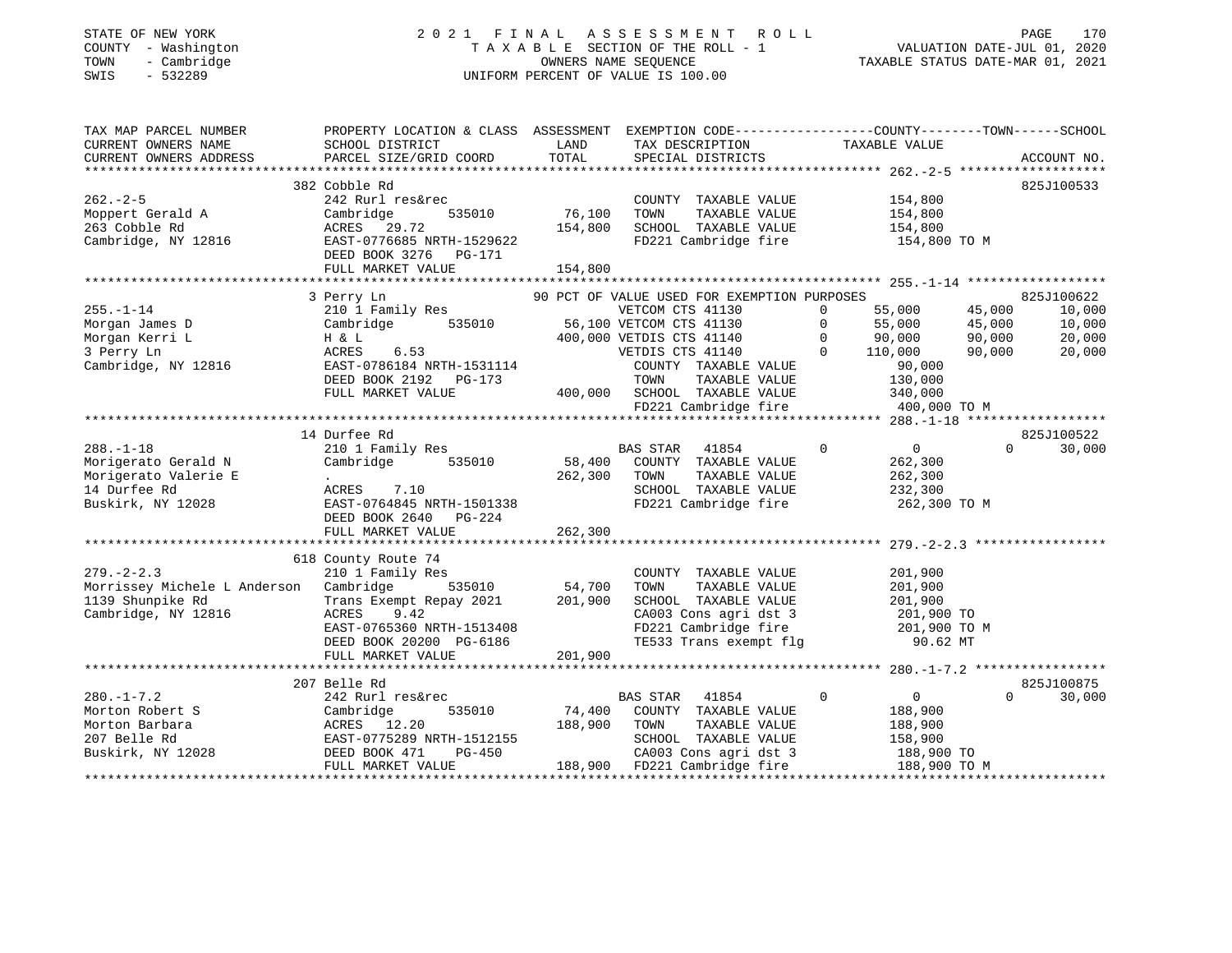#### STATE OF NEW YORK 2 0 2 1 F I N A L A S S E S S M E N T R O L L PAGE 171 COUNTY - Washington T A X A B L E SECTION OF THE ROLL - 1 VALUATION DATE-JUL 01, 2020 TOWN - Cambridge OWNERS NAME SEQUENCE TAXABLE STATUS DATE-MAR 01, 2021 SWIS - 532289 UNIFORM PERCENT OF VALUE IS 100.00

| TAX MAP PARCEL NUMBER      | PROPERTY LOCATION & CLASS ASSESSMENT EXEMPTION CODE---------------COUNTY-------TOWN-----SCHOOL |              |                          |              |                                                  |                |             |
|----------------------------|------------------------------------------------------------------------------------------------|--------------|--------------------------|--------------|--------------------------------------------------|----------------|-------------|
| CURRENT OWNERS NAME        | SCHOOL DISTRICT                                                                                | LAND         | TAX DESCRIPTION          |              | TAXABLE VALUE                                    |                |             |
| CURRENT OWNERS ADDRESS     | PARCEL SIZE/GRID COORD                                                                         | TOTAL        | SPECIAL DISTRICTS        |              |                                                  |                | ACCOUNT NO. |
| *************              |                                                                                                |              |                          |              | ****************** 272.-2-12 ******************* |                |             |
|                            | 599 Turnpike Rd                                                                                |              |                          |              |                                                  |                | 825J100294  |
| $272. - 2 - 12$            | 210 1 Family Res                                                                               |              | BAS STAR<br>41854        | $\Omega$     | $\circ$                                          | $\Omega$       | 30,000      |
| Motsiff Deane E            | 535010<br>Cambridge                                                                            | 42,900       | COUNTY TAXABLE VALUE     |              | 160,000                                          |                |             |
|                            |                                                                                                |              |                          |              |                                                  |                |             |
| Robertson Susan L          | H & L                                                                                          | 160,000      | TOWN<br>TAXABLE VALUE    |              | 160,000                                          |                |             |
| 599 Turnpike Rd            | ACRES<br>6.22                                                                                  |              | SCHOOL TAXABLE VALUE     |              | 130,000                                          |                |             |
| Buskirk, NY 12028          | EAST-0789532 NRTH-1516239                                                                      |              | FD221 Cambridge fire     |              | 160,000 TO M                                     |                |             |
|                            | DEED BOOK 662<br>PG-273                                                                        |              |                          |              |                                                  |                |             |
|                            | FULL MARKET VALUE                                                                              | 160,000      |                          |              |                                                  |                |             |
|                            |                                                                                                |              |                          |              |                                                  |                |             |
|                            | 26 Rogers Ln                                                                                   |              |                          |              |                                                  |                | 825J100655  |
| $271 - 2 - 3.1$            | 210 1 Family Res                                                                               |              | 41802<br>AGED-CO         | $\mathbf 0$  | 51,500                                           | $\Omega$       | - 0         |
| Muller Katherine           | 535010<br>Cambridge                                                                            |              | 25,500 AGED-SCH<br>41804 | $\mathbf 0$  | $\mathbf 0$                                      | $\overline{0}$ | 30,900      |
| 26 Rogers Ln               | FRNT 195.00 DPTH 166.00                                                                        |              | 103,000 AGED-TOWN 41803  | $\Omega$     | $\mathbf 0$                                      | 41,200         | 0           |
|                            |                                                                                                |              |                          | $\mathbf 0$  | $\overline{0}$                                   | $\Omega$       |             |
| Cambridge, NY 12816        | EAST-0772169 NRTH-1518682                                                                      |              | ENH STAR<br>41834        |              |                                                  |                | 70,700      |
|                            | DEED BOOK 944<br>$PG-250$                                                                      |              | COUNTY TAXABLE VALUE     |              | 51,500                                           |                |             |
|                            | FULL MARKET VALUE                                                                              | 103,000 TOWN | TAXABLE VALUE            |              | 61,800                                           |                |             |
|                            |                                                                                                |              | SCHOOL TAXABLE VALUE     |              | 1,400                                            |                |             |
|                            |                                                                                                |              | FD221 Cambridge fire     |              | 103,000 TO M                                     |                |             |
|                            |                                                                                                |              |                          |              |                                                  |                |             |
|                            | 583 Turnpike Rd                                                                                |              |                          |              |                                                  |                | 825J100224  |
| $272 - 2 - 13$             | 210 1 Family Res                                                                               |              | 41834<br>ENH STAR        | $\mathbf 0$  | $\overline{0}$                                   | $\Omega$       | 70,700      |
| Mulligan Kenneth F Trustee | 535010<br>Cambridge                                                                            | 39,500       | COUNTY TAXABLE VALUE     |              | 284,300                                          |                |             |
| Mulligan Family Trust      | H & L                                                                                          | 284,300      | TAXABLE VALUE<br>TOWN    |              | 284,300                                          |                |             |
|                            |                                                                                                |              |                          |              |                                                  |                |             |
| 583 Turnpike Rd            | ACRES<br>3.70                                                                                  |              | SCHOOL TAXABLE VALUE     |              | 213,600                                          |                |             |
| Buskirk, NY 12028          | EAST-0789202 NRTH-1516016                                                                      |              | FD221 Cambridge fire     |              | 284,300 TO M                                     |                |             |
|                            | DEED BOOK 946<br>PG-238                                                                        |              |                          |              |                                                  |                |             |
|                            | FULL MARKET VALUE                                                                              | 284,300      |                          |              |                                                  |                |             |
|                            |                                                                                                |              |                          |              |                                                  |                |             |
|                            | 29 Maxwell Ln                                                                                  |              |                          |              |                                                  |                | 825J100837  |
| $255. - 1 - 3.3$           | 240 Rural res                                                                                  |              | AG DIST<br>41720         | $\mathbf{0}$ | 16,779                                           | 16,779         | 16,779      |
| Mullineaux-Sauer Dottie    | 535010<br>Cambridge                                                                            |              | 68,200 ENH STAR<br>41834 | $\Omega$     | $\overline{0}$                                   | $\Omega$       | 70,700      |
| 29 Maxwell Rd              | ACRES 15.61                                                                                    | 210,000      | COUNTY TAXABLE VALUE     |              | 193,221                                          |                |             |
| Cambridge, NY 12816        | EAST-0782129 NRTH-1537330                                                                      |              | TOWN<br>TAXABLE VALUE    |              | 193,221                                          |                |             |
|                            | DEED BOOK 2184<br>$PG-15$                                                                      |              | SCHOOL TAXABLE VALUE     |              | 122,521                                          |                |             |
|                            |                                                                                                |              |                          |              |                                                  |                |             |
| MAY BE SUBJECT TO PAYMENT  | FULL MARKET VALUE                                                                              | 210,000      | CA005 Cons agri dst 5    |              | 193,221 TO                                       |                |             |
| UNDER AGDIST LAW TIL 2025  |                                                                                                |              | 16,779 EX                |              |                                                  |                |             |
|                            |                                                                                                |              | FD221 Cambridge fire     |              | 210,000 TO M                                     |                |             |
|                            |                                                                                                |              |                          |              |                                                  |                |             |
|                            | 151 Oak Hill Rd                                                                                |              |                          |              |                                                  |                |             |
| $281 - 4 - 1.5$            | 210 1 Family Res                                                                               |              | BAS STAR<br>41854        | $\mathbf 0$  | $\overline{0}$                                   | $\Omega$       | 30,000      |
| Murphy John R              | Cambridge<br>535010                                                                            | 57,500       | COUNTY TAXABLE VALUE     |              | 184,000                                          |                |             |
| 151 Oak Hill Rd            | House & Land                                                                                   | 184,000      | TOWN<br>TAXABLE VALUE    |              | 184,000                                          |                |             |
| Buskirk, NY 12028          | $281. - 1 - 1.5$                                                                               |              | SCHOOL TAXABLE VALUE     |              | 154,000                                          |                |             |
|                            | ACRES<br>7.87                                                                                  |              | CA003 Cons agri dst 3    |              | 184,000 TO                                       |                |             |
|                            | EAST-0781981 NRTH-1509491                                                                      |              | FD221 Cambridge fire     |              | 184,000 TO M                                     |                |             |
|                            |                                                                                                |              |                          |              |                                                  |                |             |
|                            | DEED BOOK 848<br>PG-194                                                                        |              |                          |              |                                                  |                |             |
|                            | FULL MARKET VALUE                                                                              | 184,000      |                          |              |                                                  |                |             |
|                            |                                                                                                |              |                          |              |                                                  |                |             |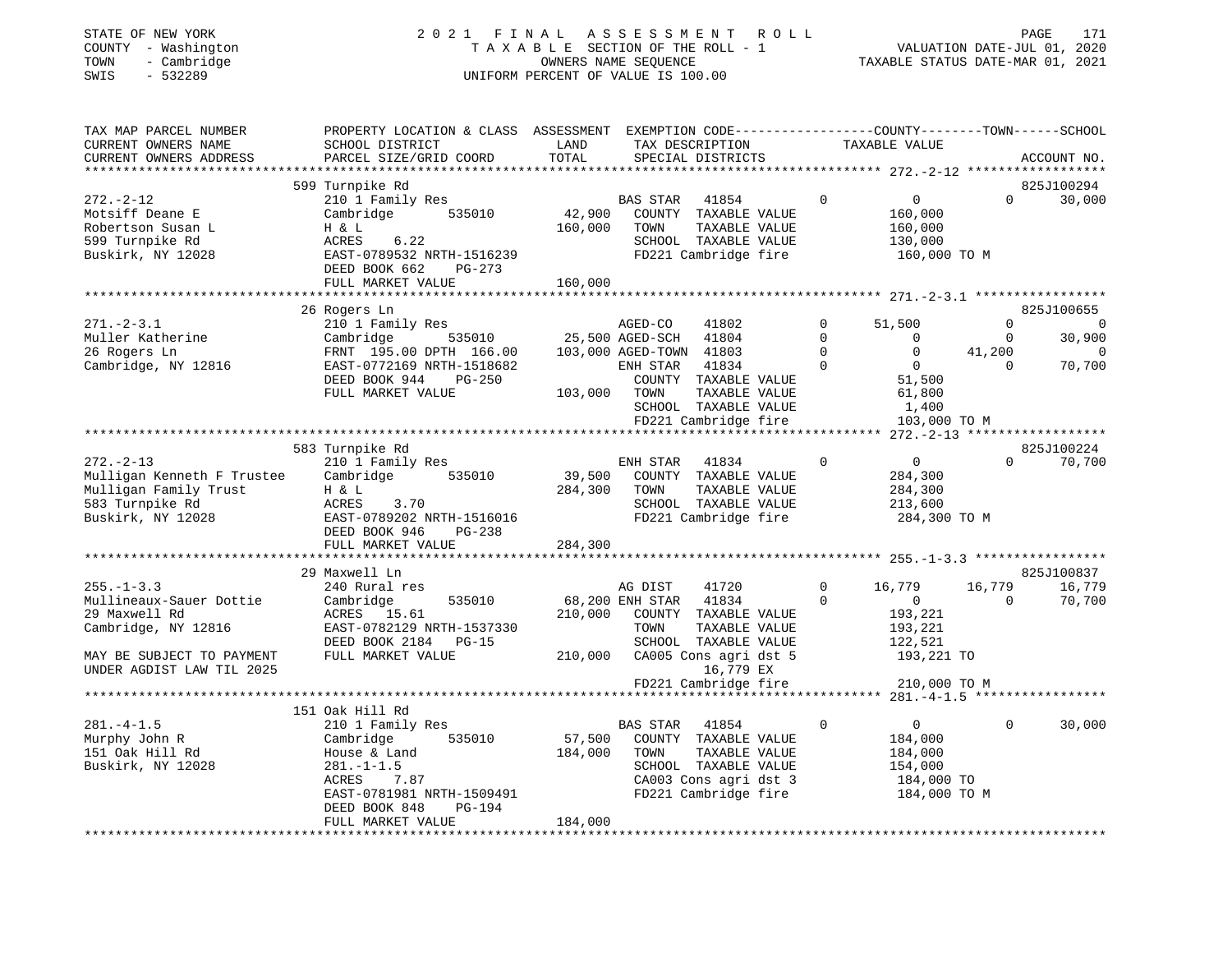#### STATE OF NEW YORK 2 0 2 1 F I N A L A S S E S S M E N T R O L L PAGE 172 COUNTY - Washington T A X A B L E SECTION OF THE ROLL - 1 VALUATION DATE-JUL 01, 2020 TOWN - Cambridge OWNERS NAME SEQUENCE TAXABLE STATUS DATE-MAR 01, 2021 SWIS - 532289 UNIFORM PERCENT OF VALUE IS 100.00

| TAX MAP PARCEL NUMBER<br>CURRENT OWNERS NAME                                                                              | PROPERTY LOCATION & CLASS ASSESSMENT<br>SCHOOL DISTRICT                                                                                                                                        | LAND                         | EXEMPTION CODE-----------------COUNTY-------TOWN------SCHOOL<br>TAX DESCRIPTION                                                                                                                            |                                     | TAXABLE VALUE                                                                             |                         |                                |
|---------------------------------------------------------------------------------------------------------------------------|------------------------------------------------------------------------------------------------------------------------------------------------------------------------------------------------|------------------------------|------------------------------------------------------------------------------------------------------------------------------------------------------------------------------------------------------------|-------------------------------------|-------------------------------------------------------------------------------------------|-------------------------|--------------------------------|
| CURRENT OWNERS ADDRESS                                                                                                    | PARCEL SIZE/GRID COORD                                                                                                                                                                         | TOTAL<br>* * * * * * * *     | SPECIAL DISTRICTS                                                                                                                                                                                          |                                     |                                                                                           |                         | ACCOUNT NO.                    |
|                                                                                                                           | 180 Oak Hill Rd                                                                                                                                                                                |                              |                                                                                                                                                                                                            |                                     |                                                                                           |                         | 825J100967                     |
| $281 - 4 - 1.1$<br>Murphy Robert A<br>Murphy Nancy B<br>180 Oak Hill Rd<br>Buskirk, NY 12028<br>MAY BE SUBJECT TO PAYMENT | 241 Rural res&ag<br>535010<br>Cambridge<br>689/179<br>$281. - 1 - 1.1$<br>ACRES 198.98<br>EAST-0781656 NRTH-1509311<br>DEED BOOK 561<br>$PG-166$                                               | 399,000                      | ENH STAR<br>41834<br>271,700 AG DIST<br>41720<br>COUNTY TAXABLE VALUE<br>TOWN<br>TAXABLE VALUE<br>SCHOOL TAXABLE VALUE<br>CA003 Cons agri dst 3<br>127,148 EX                                              | 0<br>$\Omega$                       | $\mathbf 0$<br>127,148<br>271,852<br>271,852<br>201,152<br>271,852 TO                     | $\mathbf 0$<br>127,148  | 70,700<br>127,148              |
| UNDER AGDIST LAW TIL 2025                                                                                                 | FULL MARKET VALUE                                                                                                                                                                              | 399,000                      | FD221 Cambridge fire                                                                                                                                                                                       |                                     | 399,000 TO M                                                                              |                         |                                |
| **********************                                                                                                    | ******************************                                                                                                                                                                 |                              |                                                                                                                                                                                                            |                                     |                                                                                           |                         |                                |
| $280. -2 - 12.2$<br>Murray Joseph L Jr<br>Murray Sheila J<br>167 Stage Rd<br>Buskirk, NY 12028                            | 167 Stage Rd<br>210 1 Family Res<br>535010<br>Cambridge<br>House & Lot<br>ACRES<br>5.00<br>EAST-0781274 NRTH-1506761<br>DEED BOOK 1850 PG-86<br>FULL MARKET VALUE                              | 162,000                      | 41854<br>BAS STAR<br>39,000 VETCOM CTS 41130<br>COUNTY TAXABLE VALUE<br>TAXABLE VALUE<br>TOWN<br>SCHOOL TAXABLE VALUE<br>CA003 Cons agri dst 3<br>162,000 FD221 Cambridge fire                             | $\mathbf 0$<br>$\mathbf 0$          | $\mathbf 0$<br>40,500<br>121,500<br>121,500<br>122,000<br>162,000 TO<br>162,000 TO M      | $\mathbf 0$<br>40,500   | 825J101986<br>30,000<br>10,000 |
|                                                                                                                           |                                                                                                                                                                                                |                              |                                                                                                                                                                                                            |                                     |                                                                                           |                         |                                |
|                                                                                                                           | 341 Duell Hollow Rd                                                                                                                                                                            |                              |                                                                                                                                                                                                            |                                     |                                                                                           |                         | 825J100368                     |
| $272. - 2 - 27$<br>Muzio Edward A Jr<br>Muzio Susan<br>341 Duell Hollow Rd<br>Buskirk, NY 12028                           | 210 1 Family Res<br>535010<br>Cambridge<br>H & L<br>ACRES<br>1.27<br>EAST-0788347 NRTH-1518205<br>DEED BOOK 606<br><b>PG-116</b><br>FULL MARKET VALUE<br>**********************                | 25,400<br>168,500<br>168,500 | BAS STAR<br>41854<br>COUNTY TAXABLE VALUE<br>TOWN<br>TAXABLE VALUE<br>SCHOOL TAXABLE VALUE<br>FD221 Cambridge fire                                                                                         | $\Omega$                            | $\overline{0}$<br>168,500<br>168,500<br>138,500<br>168,500 TO M                           | $\Omega$                | 30,000                         |
|                                                                                                                           | 89 Wright Rd                                                                                                                                                                                   |                              |                                                                                                                                                                                                            |                                     |                                                                                           |                         | 825J100856                     |
| $271. - 2 - 18.2$<br>Myers Joyce A<br>89 Wright Rd<br>Cambridge, NY 12816                                                 | 210 1 Family Res<br>Cambridge<br>535010<br>House<br>ACRES<br>4.90<br>EAST-0775089 NRTH-1518536<br>DEED BOOK 1709<br>$PG-1$<br>FULL MARKET VALUE                                                |                              | AGED-CO<br>41802<br>41,500 ENH STAR<br>41834<br>138,100 VETWAR CTS 41120<br>COUNTY TAXABLE VALUE<br>TOWN<br>TAXABLE VALUE<br>SCHOOL TAXABLE VALUE<br>138,100 CA003 Cons agri dst 3<br>FD221 Cambridge fire | $\mathbf 0$<br>$\Omega$<br>$\Omega$ | 41,085<br>$\Omega$<br>20,715<br>76,300<br>117,385<br>61,400<br>138,100 TO<br>138,100 TO M | $\Omega$<br>0<br>20,715 | 0<br>70,700<br>6,000           |
|                                                                                                                           |                                                                                                                                                                                                |                              |                                                                                                                                                                                                            |                                     | ****** 261.-2-16.4 *****************                                                      |                         |                                |
| $261. - 2 - 16.4$<br>Nadeau Donald E<br>Nadeau Marie<br>1084 County Route 74<br>Greenwich, NY 12834                       | 1084 County Route 74<br>210 1 Family Res<br>535010<br>Cambridge<br>H & Land<br>$261. - 1 - 16.4$<br>ACRES<br>5.56<br>EAST-0763889 NRTH-1524637<br>DEED BOOK 602<br>PG-257<br>FULL MARKET VALUE | 39,300<br>173,400<br>173,400 | ENH STAR<br>41834<br>COUNTY TAXABLE VALUE<br>TOWN<br>TAXABLE VALUE<br>SCHOOL TAXABLE VALUE<br>FD221 Cambridge fire                                                                                         | $\mathbf 0$                         | $\overline{0}$<br>173,400<br>173,400<br>102,700<br>173,400 TO M                           | $\Omega$                | 825J102017<br>70,700           |
|                                                                                                                           |                                                                                                                                                                                                |                              |                                                                                                                                                                                                            |                                     |                                                                                           |                         |                                |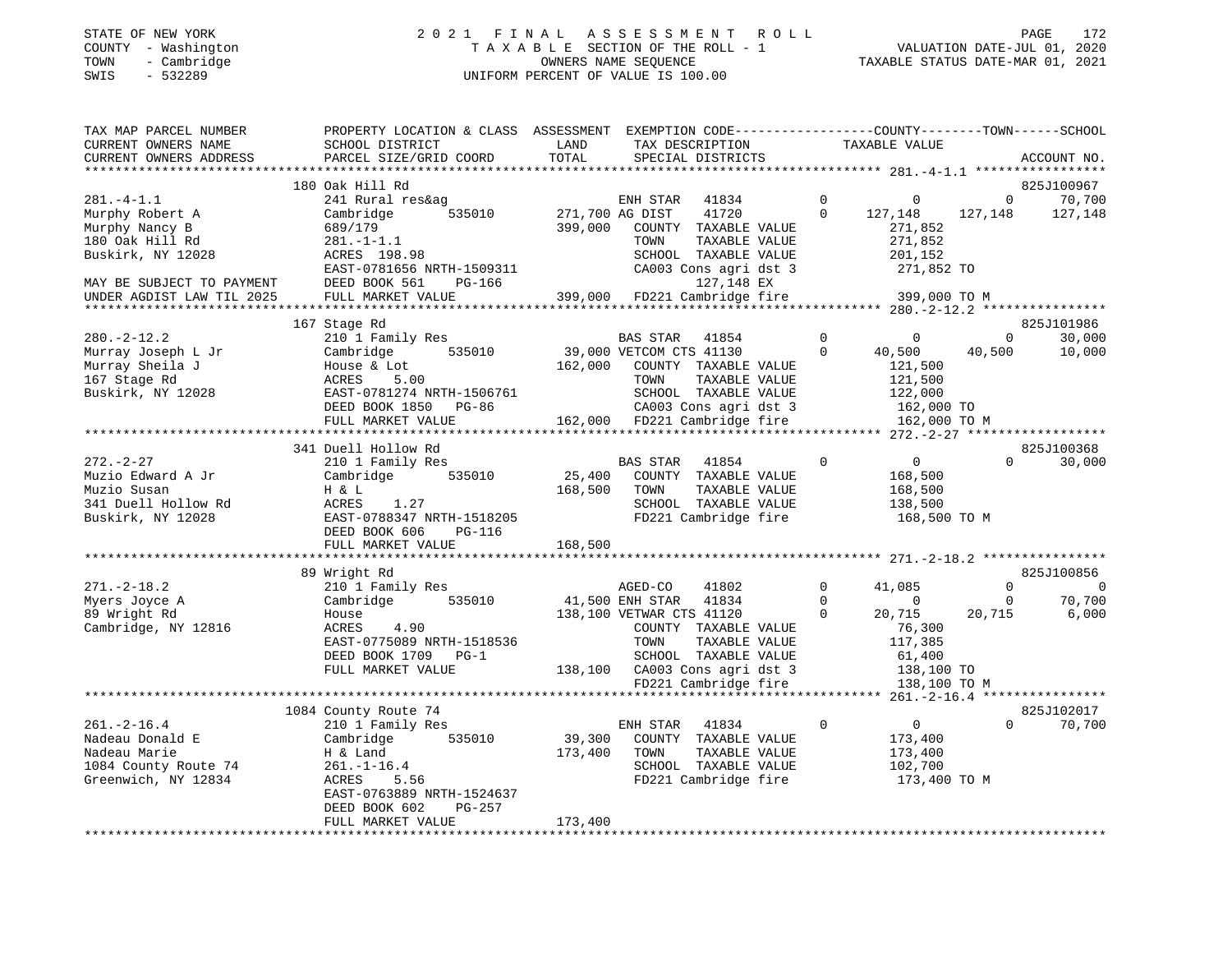#### STATE OF NEW YORK 2 0 2 1 F I N A L A S S E S S M E N T R O L L PAGE 173 COUNTY - Washington T A X A B L E SECTION OF THE ROLL - 1 VALUATION DATE-JUL 01, 2020 TOWN - Cambridge OWNERS NAME SEQUENCE TAXABLE STATUS DATE-MAR 01, 2021 SWIS - 532289 UNIFORM PERCENT OF VALUE IS 100.00

| TAX MAP PARCEL NUMBER<br>CURRENT OWNERS NAME<br>CURRENT OWNERS ADDRESS                                                                   | PROPERTY LOCATION & CLASS ASSESSMENT EXEMPTION CODE---------------COUNTY-------TOWN------SCHOOL<br>SCHOOL DISTRICT<br>PARCEL SIZE/GRID COORD                                            | LAND<br>TOTAL                 | TAX DESCRIPTION<br>SPECIAL DISTRICTS                                                                                               | TAXABLE VALUE                                                                  | ACCOUNT NO.                      |
|------------------------------------------------------------------------------------------------------------------------------------------|-----------------------------------------------------------------------------------------------------------------------------------------------------------------------------------------|-------------------------------|------------------------------------------------------------------------------------------------------------------------------------|--------------------------------------------------------------------------------|----------------------------------|
| $262. - 1 - 2.1$<br>Nadeau Paul J<br>200 Stump Church Rd<br>Greenwich, NY 12834                                                          | 200 Stump Church Rd<br>210 1 Family Res<br>535010<br>Cambridge<br>H & L<br>ACRES<br>0.61<br>EAST-0769429 NRTH-1528874<br>DEED BOOK 635<br>PG-137<br>FULL MARKET VALUE                   | 27,400<br>235,500<br>235,500  | ENH STAR 41834<br>COUNTY TAXABLE VALUE<br>TOWN<br>TAXABLE VALUE<br>SCHOOL TAXABLE VALUE<br>FD221 Cambridge fire                    | $\mathbf 0$<br>$\overline{0}$<br>235,500<br>235,500<br>164,800<br>235,500 TO M | 825J102049<br>70,700<br>$\Omega$ |
| $262. - 1 - 2$<br>Nadeau Paul Jr<br>200 Stump Church Rd<br>Greenwich, NY 12834<br>MAY BE SUBJECT TO PAYMENT<br>UNDER AGDIST LAW TIL 2025 | Vly Summit Rd<br>105 Vac farmland<br>Cambridge<br>535010<br>Vac Land<br>Ag Commit 705/183<br>ACRES 37.70<br>EAST-0769501 NRTH-1527829<br>DEED BOOK 688<br>PG-179<br>FULL MARKET VALUE   | 84,100<br>129,900<br>129,900  | COUNTY TAXABLE VALUE<br>TOWN<br>TAXABLE VALUE<br>SCHOOL TAXABLE VALUE<br>CA003 Cons agri dst 3<br>FD221 Cambridge fire             | 129,900<br>129,900<br>129,900<br>129,900 TO<br>129,900 TO M                    | 825J100261                       |
| $262. -1 - 5$<br>Napolitano Paul F<br>Drogin Victoria R<br>51 Tooker Ave<br>Oyster Bay, NY 11771                                         | 285 Stump Church Rd<br>242 Rurl res&rec<br>535010<br>Cambridge<br>Rural Residence<br>ACRES 109.41<br>EAST-0771700 NRTH-1528578<br>DEED BOOK 3361 PG-330<br>FULL MARKET VALUE            | 180,500<br>315,000<br>315,000 | COUNTY TAXABLE VALUE<br>TAXABLE VALUE<br>TOWN<br>SCHOOL TAXABLE VALUE<br>CA003 Cons agri dst 3<br>FD221 Cambridge fire             | 315,000<br>315,000<br>315,000<br>315,000 TO<br>315,000 TO M                    | 825J100308                       |
| $272. - 2 - 11$<br>Nelson Donna<br>627 Turnpike Rd<br>Buskirk, NY 12028                                                                  | 627 Turnpike Rd<br>210 1 Family Res<br>535010<br>Cambridge<br>H&l<br>ACRES<br>2.17<br>EAST-0789934 NRTH-1516483<br>DEED BOOK 926<br>PG-305<br>FULL MARKET VALUE                         | 187,300<br>187,300            | BAS STAR 41854<br>$\sim$ 0<br>29,900 COUNTY TAXABLE VALUE<br>TOWN<br>TAXABLE VALUE<br>SCHOOL TAXABLE VALUE<br>FD221 Cambridge fire | $\overline{0}$<br>187,300<br>187,300<br>157,300<br>187,300 TO M                | 825J100467<br>30,000<br>$\Omega$ |
| $261. -2 - 15$<br>Nelson John<br>1140 Vly Summit Rd<br>Greenwich, NY 12834                                                               | 1140 Vly Summit Rd<br>210 1 Family Res<br>Cambridge<br>535010<br>$261. - 1 - 15$<br>998<br>ACRES<br>9.10 BANK<br>EAST-0764811 NRTH-1525385<br>DEED BOOK 3968 PG-40<br>FULL MARKET VALUE | 53,400<br>216,900<br>216,900  | COUNTY TAXABLE VALUE<br>TOWN<br>TAXABLE VALUE<br>SCHOOL TAXABLE VALUE<br>FD221 Cambridge fire                                      | 216,900<br>216,900<br>216,900<br>216,900 TO M                                  | 825J100634                       |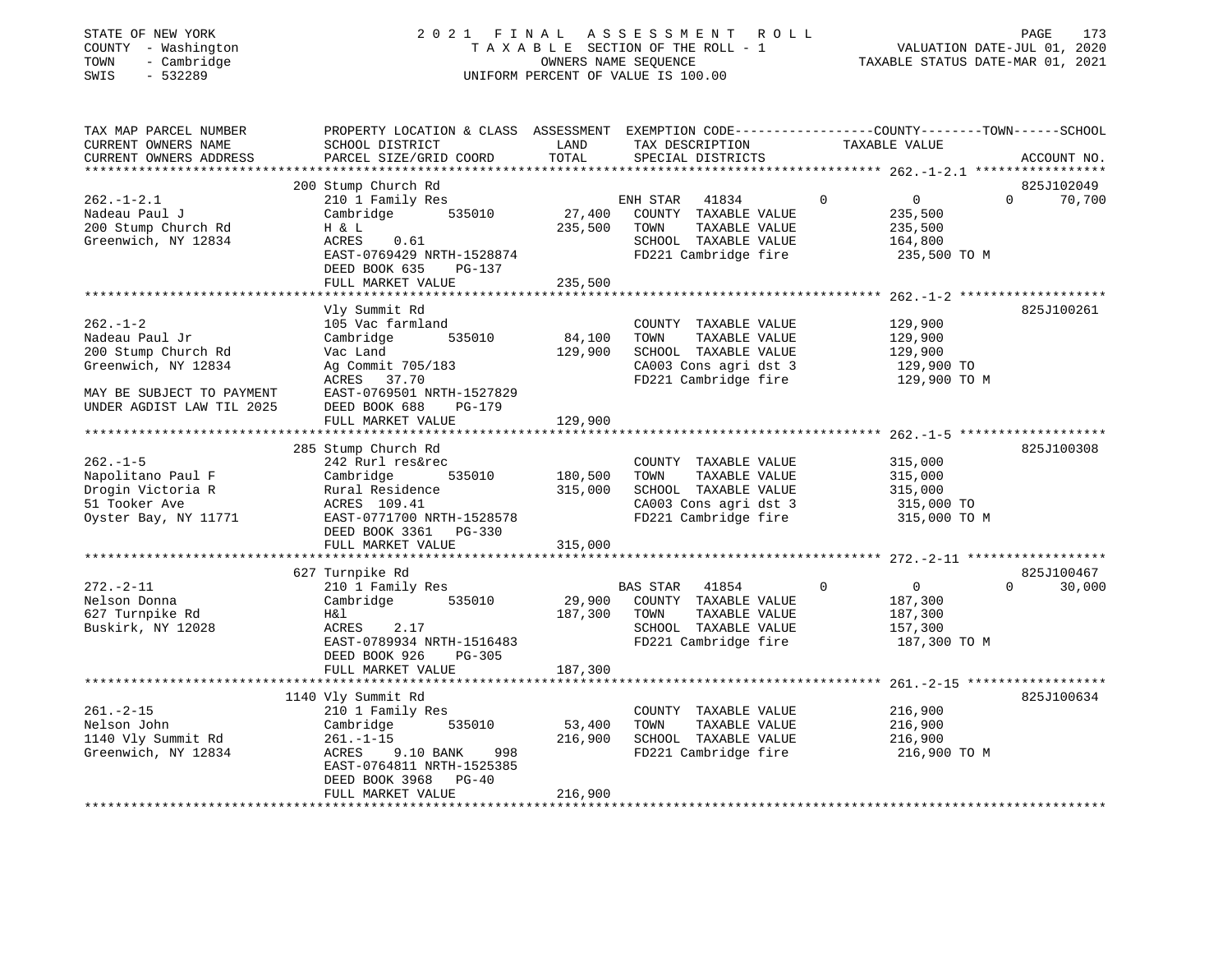| STATE OF NEW YORK<br>COUNTY - Washington<br>- Cambridge<br>TOWN<br>$-532289$<br>SWIS |                                                                                                 | 2021 FINAL ASSESSMENT<br>ROLL<br>T A X A B L E SECTION OF THE ROLL - 1<br>OWNERS NAME SEOUENCE<br>UNIFORM PERCENT OF VALUE IS 100.00 |                                               |              |                    | PAGE<br>174<br>VALUATION DATE-JUL 01, 2020<br>TAXABLE STATUS DATE-MAR 01, 2021 |  |  |  |
|--------------------------------------------------------------------------------------|-------------------------------------------------------------------------------------------------|--------------------------------------------------------------------------------------------------------------------------------------|-----------------------------------------------|--------------|--------------------|--------------------------------------------------------------------------------|--|--|--|
| TAX MAP PARCEL NUMBER                                                                | PROPERTY LOCATION & CLASS ASSESSMENT EXEMPTION CODE---------------COUNTY-------TOWN------SCHOOL |                                                                                                                                      |                                               |              |                    |                                                                                |  |  |  |
| CURRENT OWNERS NAME<br>CURRENT OWNERS ADDRESS                                        | SCHOOL DISTRICT<br>PARCEL SIZE/GRID COORD                                                       | LAND<br>TOTAL                                                                                                                        | TAX DESCRIPTION<br>SPECIAL DISTRICTS          |              | TAXABLE VALUE      | ACCOUNT NO.                                                                    |  |  |  |
|                                                                                      |                                                                                                 |                                                                                                                                      |                                               |              |                    |                                                                                |  |  |  |
|                                                                                      | 267 Irish Ln                                                                                    |                                                                                                                                      |                                               |              |                    | 825J100573                                                                     |  |  |  |
| $255. - 1 - 22$                                                                      | 242 Rurl res&rec                                                                                |                                                                                                                                      | BAS STAR<br>41854                             | $\mathbf{0}$ | 0                  | $\Omega$<br>30,000                                                             |  |  |  |
| Nemec Christine<br>267 Irish Ln                                                      | Cambridge<br>535010                                                                             | 101,700                                                                                                                              | COUNTY TAXABLE VALUE                          |              | 285,100            |                                                                                |  |  |  |
| Cambridge, NY 12816                                                                  | H & Land<br>Bndy Agmt 2806/235, 3426/                                                           | 285,100                                                                                                                              | TOWN<br>TAXABLE VALUE<br>SCHOOL TAXABLE VALUE |              | 285,100<br>255,100 |                                                                                |  |  |  |
|                                                                                      | 890/119                                                                                         |                                                                                                                                      | FD221 Cambridge fire                          |              | 285,100 TO M       |                                                                                |  |  |  |
|                                                                                      | ACRES 36.39                                                                                     |                                                                                                                                      |                                               |              |                    |                                                                                |  |  |  |
|                                                                                      | EAST-0779089 NRTH-1533336                                                                       |                                                                                                                                      |                                               |              |                    |                                                                                |  |  |  |
|                                                                                      | DEED BOOK 2533 PG-219                                                                           |                                                                                                                                      |                                               |              |                    |                                                                                |  |  |  |
|                                                                                      | FULL MARKET VALUE                                                                               | 285,100                                                                                                                              |                                               |              |                    |                                                                                |  |  |  |
|                                                                                      |                                                                                                 |                                                                                                                                      |                                               |              |                    |                                                                                |  |  |  |
|                                                                                      | 90 Wright Rd                                                                                    |                                                                                                                                      |                                               |              |                    | 825J100576                                                                     |  |  |  |
| $271. - 2 - 23$                                                                      | 210 1 Family Res                                                                                |                                                                                                                                      | COUNTY TAXABLE VALUE                          |              | 211,700            |                                                                                |  |  |  |
| Nestleroad Joseph                                                                    | Cambridge<br>535010                                                                             | 33,400                                                                                                                               | TAXABLE VALUE<br>TOWN                         |              | 211,700            |                                                                                |  |  |  |
| Nestleroad Stacy                                                                     | Lot 2                                                                                           | 211,700                                                                                                                              | SCHOOL TAXABLE VALUE                          |              | 211,700            |                                                                                |  |  |  |
| 90 Wright Rd                                                                         | ACRES<br>1.67                                                                                   |                                                                                                                                      | CA003 Cons agri dst 3                         |              | 211,700 TO         |                                                                                |  |  |  |
| Cambridge, NY 12816                                                                  | EAST-0775052 NRTH-1517925                                                                       |                                                                                                                                      | FD221 Cambridge fire                          |              | 211,700 TO M       |                                                                                |  |  |  |
|                                                                                      | DEED BOOK 20200 PG-3327                                                                         |                                                                                                                                      |                                               |              |                    |                                                                                |  |  |  |
|                                                                                      | FULL MARKET VALUE                                                                               | 211,700                                                                                                                              |                                               |              |                    |                                                                                |  |  |  |
|                                                                                      |                                                                                                 |                                                                                                                                      |                                               |              |                    |                                                                                |  |  |  |
| $246. - 1 - 20.4$                                                                    | Stevenson Rd<br>314 Rural vac<10                                                                |                                                                                                                                      | COUNTY TAXABLE VALUE                          |              | 9,100              |                                                                                |  |  |  |
| Netusil Peter E III                                                                  | 535010<br>Cambridge                                                                             | 9,100                                                                                                                                | TOWN<br>TAXABLE VALUE                         |              | 9,100              |                                                                                |  |  |  |
| 62 Fish Hatchery Rd                                                                  | Lot $C-1$                                                                                       | 9,100                                                                                                                                | SCHOOL TAXABLE VALUE                          |              | 9,100              |                                                                                |  |  |  |
| Cambridge, NY 12816                                                                  | ACRES<br>3.50                                                                                   |                                                                                                                                      | CA005 Cons agri dst 5                         |              | 9,100 TO           |                                                                                |  |  |  |
|                                                                                      | EAST-0780473 NRTH-1537543                                                                       |                                                                                                                                      | FD221 Cambridge fire                          |              | 9,100 TO M         |                                                                                |  |  |  |
|                                                                                      | DEED BOOK 697<br><b>PG-187</b>                                                                  |                                                                                                                                      |                                               |              |                    |                                                                                |  |  |  |
|                                                                                      | FULL MARKET VALUE                                                                               | 9,100                                                                                                                                |                                               |              |                    |                                                                                |  |  |  |
|                                                                                      |                                                                                                 |                                                                                                                                      |                                               |              |                    |                                                                                |  |  |  |
|                                                                                      | 154 Center Cambridge Rd                                                                         |                                                                                                                                      |                                               |              |                    | 825J100443                                                                     |  |  |  |
| $279. - 1 - 2$                                                                       | 210 1 Family Res                                                                                |                                                                                                                                      | BAS STAR<br>41854                             | $\Omega$     | $\overline{0}$     | 30,000<br>$\Omega$                                                             |  |  |  |
| Nicholas Lorraine                                                                    | 535010<br>Cambridge                                                                             | 92,800                                                                                                                               | COUNTY TAXABLE VALUE                          |              | 389,800            |                                                                                |  |  |  |
| Balch Elton                                                                          | House & Lot                                                                                     | 389,800                                                                                                                              | TOWN<br>TAXABLE VALUE                         |              | 389,800            |                                                                                |  |  |  |
| 154 Center Cambridge Rd                                                              | Bndy Almt 614/73 837/208                                                                        |                                                                                                                                      | SCHOOL TAXABLE VALUE                          |              | 359,800            |                                                                                |  |  |  |
| Valley Falls, NY 12185                                                               | 9.56<br>ACRES                                                                                   |                                                                                                                                      | CA003 Cons agri dst 3                         |              | 389,800 TO         |                                                                                |  |  |  |
|                                                                                      | EAST-0759473 NRTH-1512903<br><b>PG-105</b>                                                      |                                                                                                                                      | FD221 Cambridge fire                          |              | 389,800 TO M       |                                                                                |  |  |  |
|                                                                                      | DEED BOOK 2734<br>FULL MARKET VALUE                                                             | 389,800                                                                                                                              |                                               |              |                    |                                                                                |  |  |  |
|                                                                                      |                                                                                                 |                                                                                                                                      |                                               |              |                    |                                                                                |  |  |  |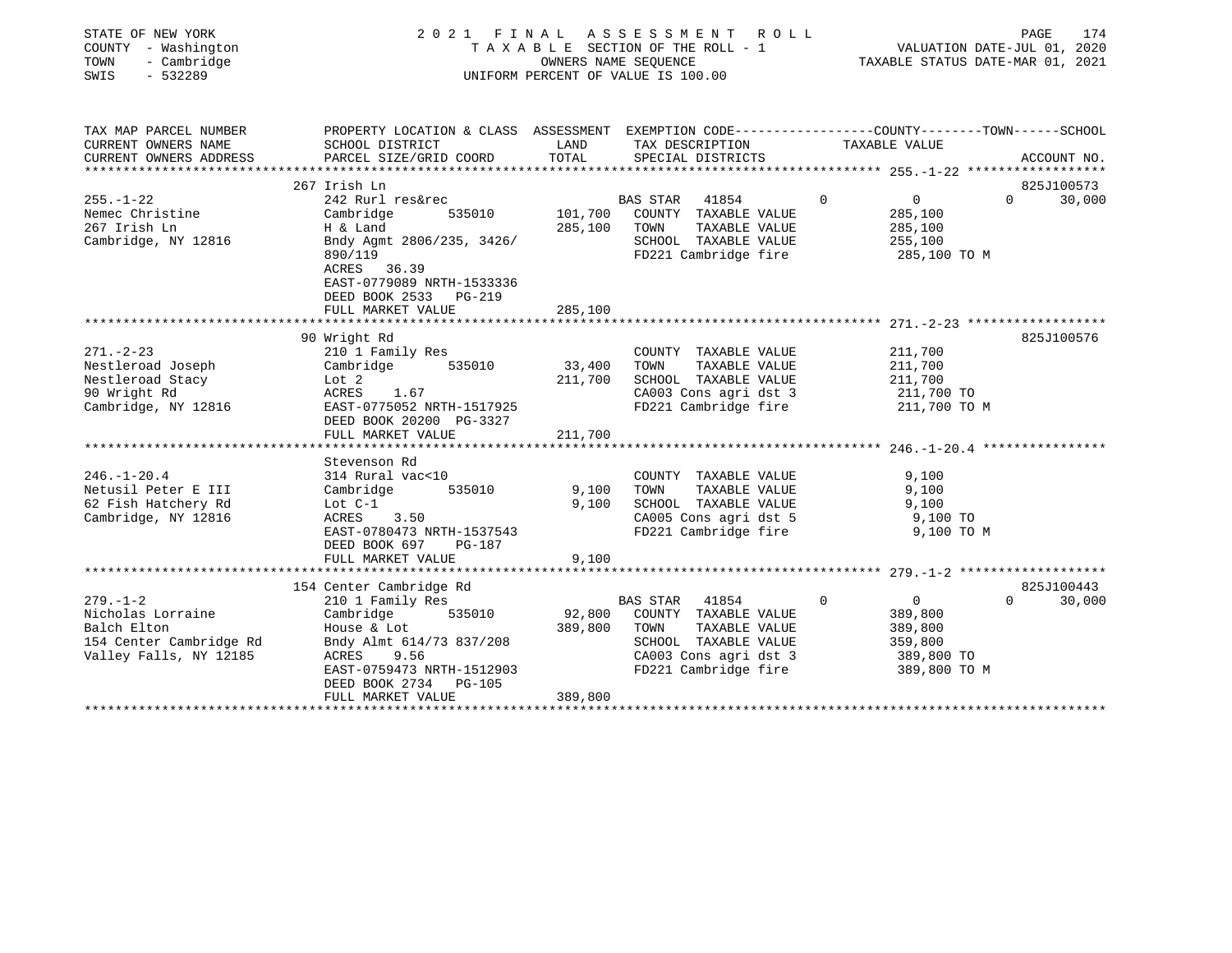#### STATE OF NEW YORK 2 0 2 1 F I N A L A S S E S S M E N T R O L L PAGE 175 COUNTY - Washington T A X A B L E SECTION OF THE ROLL - 1 VALUATION DATE-JUL 01, 2020 TOWN - Cambridge OWNERS NAME SEQUENCE TAXABLE STATUS DATE-MAR 01, 2021 SWIS - 532289 UNIFORM PERCENT OF VALUE IS 100.00

|                                                                                                                                                                                                                                     | TAX MAP PARCEL NUMBER           PROPERTY LOCATION & CLASS  ASSESSMENT  EXEMPTION CODE--------------COUNTY-------TOWN-----SCHOOL                                                                                                  |         |                                                                                                                                 |                       |                   |             |
|-------------------------------------------------------------------------------------------------------------------------------------------------------------------------------------------------------------------------------------|----------------------------------------------------------------------------------------------------------------------------------------------------------------------------------------------------------------------------------|---------|---------------------------------------------------------------------------------------------------------------------------------|-----------------------|-------------------|-------------|
|                                                                                                                                                                                                                                     |                                                                                                                                                                                                                                  |         |                                                                                                                                 |                       |                   |             |
|                                                                                                                                                                                                                                     |                                                                                                                                                                                                                                  |         |                                                                                                                                 |                       |                   |             |
|                                                                                                                                                                                                                                     |                                                                                                                                                                                                                                  |         |                                                                                                                                 |                       |                   |             |
|                                                                                                                                                                                                                                     | 516 King Rd                                                                                                                                                                                                                      |         |                                                                                                                                 |                       |                   | 825J100595  |
| 272.-1-10                                                                                                                                                                                                                           |                                                                                                                                                                                                                                  |         |                                                                                                                                 | 2,849                 |                   | 2,849 2,849 |
|                                                                                                                                                                                                                                     |                                                                                                                                                                                                                                  |         |                                                                                                                                 | $\overline{0}$        | $\overline{0}$    | 30,000      |
|                                                                                                                                                                                                                                     |                                                                                                                                                                                                                                  | 169,200 | COUNTY TAXABLE VALUE                                                                                                            | 166,351               |                   |             |
|                                                                                                                                                                                                                                     |                                                                                                                                                                                                                                  |         | TAXABLE VALUE<br>TOWN                                                                                                           | 166,351               |                   |             |
|                                                                                                                                                                                                                                     |                                                                                                                                                                                                                                  |         | SCHOOL TAXABLE VALUE                                                                                                            | 136,351               |                   |             |
| MAY BE SUBJECT TO PAYMENT DEED BOOK 3017 PG-19<br>UNDER AGDIST LAW TIL 2025 FULL MARKET VALUE                                                                                                                                       | EAST-0783017 NRTH-1515345 SCHOOL 1<br>DEED BOOK 3017 PG-19 CA003 Cor<br>FULL MARKET VALUE 169,200                                                                                                                                |         | CA003 Cons agri dst 3 166,351 TO                                                                                                |                       |                   |             |
|                                                                                                                                                                                                                                     |                                                                                                                                                                                                                                  |         | 2,849 EX                                                                                                                        |                       |                   |             |
|                                                                                                                                                                                                                                     |                                                                                                                                                                                                                                  |         |                                                                                                                                 |                       |                   |             |
|                                                                                                                                                                                                                                     |                                                                                                                                                                                                                                  |         |                                                                                                                                 |                       |                   |             |
|                                                                                                                                                                                                                                     | King Rd                                                                                                                                                                                                                          |         |                                                                                                                                 |                       |                   |             |
| $272. - 1 - 10.4$                                                                                                                                                                                                                   | 311 Res vac land                                                                                                                                                                                                                 |         | COUNTY TAXABLE VALUE                                                                                                            | 17,500                |                   |             |
|                                                                                                                                                                                                                                     |                                                                                                                                                                                                                                  |         | TOWN TAXABLE VALUE 17,500<br>SCHOOL TAXABLE VALUE 17,500<br>CA003 Cons agri dst 3 17,500 TO<br>FD221 Cambridge fire 17,500 TO M |                       |                   |             |
|                                                                                                                                                                                                                                     |                                                                                                                                                                                                                                  |         |                                                                                                                                 |                       |                   |             |
|                                                                                                                                                                                                                                     |                                                                                                                                                                                                                                  |         |                                                                                                                                 |                       |                   |             |
|                                                                                                                                                                                                                                     |                                                                                                                                                                                                                                  |         |                                                                                                                                 |                       |                   |             |
|                                                                                                                                                                                                                                     |                                                                                                                                                                                                                                  |         |                                                                                                                                 |                       |                   |             |
|                                                                                                                                                                                                                                     | Buskirk, NY 12028 6000 40000 40000 40000 40000 40000 40000 40000 50000 50000 50000 50000 50000 50000 50000 60<br>DEED BOOK 20191 9G-28723 7,500 50221 Cambridge fire 17,500 70 M 5001 9ULL MARKET VALUE 17,500 17,500 50 6000 41 |         |                                                                                                                                 |                       |                   |             |
|                                                                                                                                                                                                                                     | King Rd/e Off                                                                                                                                                                                                                    |         |                                                                                                                                 |                       |                   | 825J100394  |
| $272. - 2 - 23.1$                                                                                                                                                                                                                   | 323 Vacant rural                                                                                                                                                                                                                 |         | COUNTY TAXABLE VALUE                                                                                                            | 4,900                 |                   |             |
|                                                                                                                                                                                                                                     |                                                                                                                                                                                                                                  |         | TAXABLE VALUE<br>TOWN                                                                                                           | 4,900                 |                   |             |
|                                                                                                                                                                                                                                     |                                                                                                                                                                                                                                  |         | SCHOOL TAXABLE VALUE 4,900<br>CA003 Cons agri dst 3 4,900 TO                                                                    |                       |                   |             |
|                                                                                                                                                                                                                                     |                                                                                                                                                                                                                                  |         |                                                                                                                                 |                       |                   |             |
|                                                                                                                                                                                                                                     |                                                                                                                                                                                                                                  |         | FD221 Cambridge fire 4,900 TO M                                                                                                 |                       |                   |             |
|                                                                                                                                                                                                                                     | 272.-2-23.1<br>Nieckarz Paul M Cambridge 535010 4,900<br>516 King Rd 2028 2007 - 2013 2028 2021<br>Buskirk, NY 12028 2027 DEED BOOK 3017 PG-241<br>FULL MARKET VALUE 4,900                                                       |         |                                                                                                                                 |                       |                   |             |
|                                                                                                                                                                                                                                     |                                                                                                                                                                                                                                  |         |                                                                                                                                 |                       |                   |             |
|                                                                                                                                                                                                                                     | 525 King Rd                                                                                                                                                                                                                      |         |                                                                                                                                 |                       |                   | 825J100885  |
| $272. - 1 - 8.2$                                                                                                                                                                                                                    | 210 1 Family Res                                                                                                                                                                                                                 |         | BAS STAR 41854 0 0                                                                                                              |                       | $0 \qquad \qquad$ | 30,000      |
|                                                                                                                                                                                                                                     |                                                                                                                                                                                                                                  |         | 59,600 VETCOM CTS 41130<br>212,000 COUNTY TAXABLE VALUE                                                                         | 53,000 45,000         |                   | 10,000      |
|                                                                                                                                                                                                                                     |                                                                                                                                                                                                                                  |         |                                                                                                                                 | 159,000               |                   |             |
|                                                                                                                                                                                                                                     |                                                                                                                                                                                                                                  |         | TOWN                                                                                                                            | TAXABLE VALUE 167,000 |                   |             |
|                                                                                                                                                                                                                                     |                                                                                                                                                                                                                                  |         |                                                                                                                                 |                       |                   |             |
|                                                                                                                                                                                                                                     |                                                                                                                                                                                                                                  |         |                                                                                                                                 |                       |                   |             |
|                                                                                                                                                                                                                                     | EAST-0781048 NRTH-1515900 SCHOOL TAXABLE VALUE 172,000<br>DEED BOOK 3356 PG-258 CA003 Cons agri dst 3 212,000 TO<br>FULL MARKET VALUE 212,000 PD221 Cambridge fire 212,000 TO M                                                  |         |                                                                                                                                 |                       |                   |             |
|                                                                                                                                                                                                                                     |                                                                                                                                                                                                                                  |         |                                                                                                                                 |                       |                   |             |
|                                                                                                                                                                                                                                     | King Rd/e Off                                                                                                                                                                                                                    |         |                                                                                                                                 |                       |                   | 825J100503  |
| $272. - 1 - 9$                                                                                                                                                                                                                      | 323 Vacant rural                                                                                                                                                                                                                 |         | COUNTY TAXABLE VALUE<br>TOWN TAXABLE VALUE                                                                                      | 7,000                 |                   |             |
| and the set of the set of the set of the set of the set of the set of the set of the set of the set of the set<br>Million of the set of the set of the set of the set of the set of the set of the set of the set of the set of<br> | 535010 7,000                                                                                                                                                                                                                     |         |                                                                                                                                 | 7,000                 |                   |             |
| 500 King Rd                                                                                                                                                                                                                         |                                                                                                                                                                                                                                  | 7,000   |                                                                                                                                 |                       |                   |             |
| Buskirk, NY 12028                                                                                                                                                                                                                   |                                                                                                                                                                                                                                  |         |                                                                                                                                 |                       |                   |             |
|                                                                                                                                                                                                                                     | ACRES 10.00<br>2028 EAST-0782571 NRTH-1514616<br>DEED BOOK 3020 PG-321                                                                                                                                                           |         | SCHOOL TAXABLE VALUE 7,000<br>CA003 Cons agri dst 3 7,000 TO<br>FD221 Cambridge fire 7,000 TO M                                 |                       |                   |             |
|                                                                                                                                                                                                                                     | FULL MARKET VALUE                                                                                                                                                                                                                | 7,000   |                                                                                                                                 |                       |                   |             |
|                                                                                                                                                                                                                                     |                                                                                                                                                                                                                                  |         |                                                                                                                                 |                       |                   |             |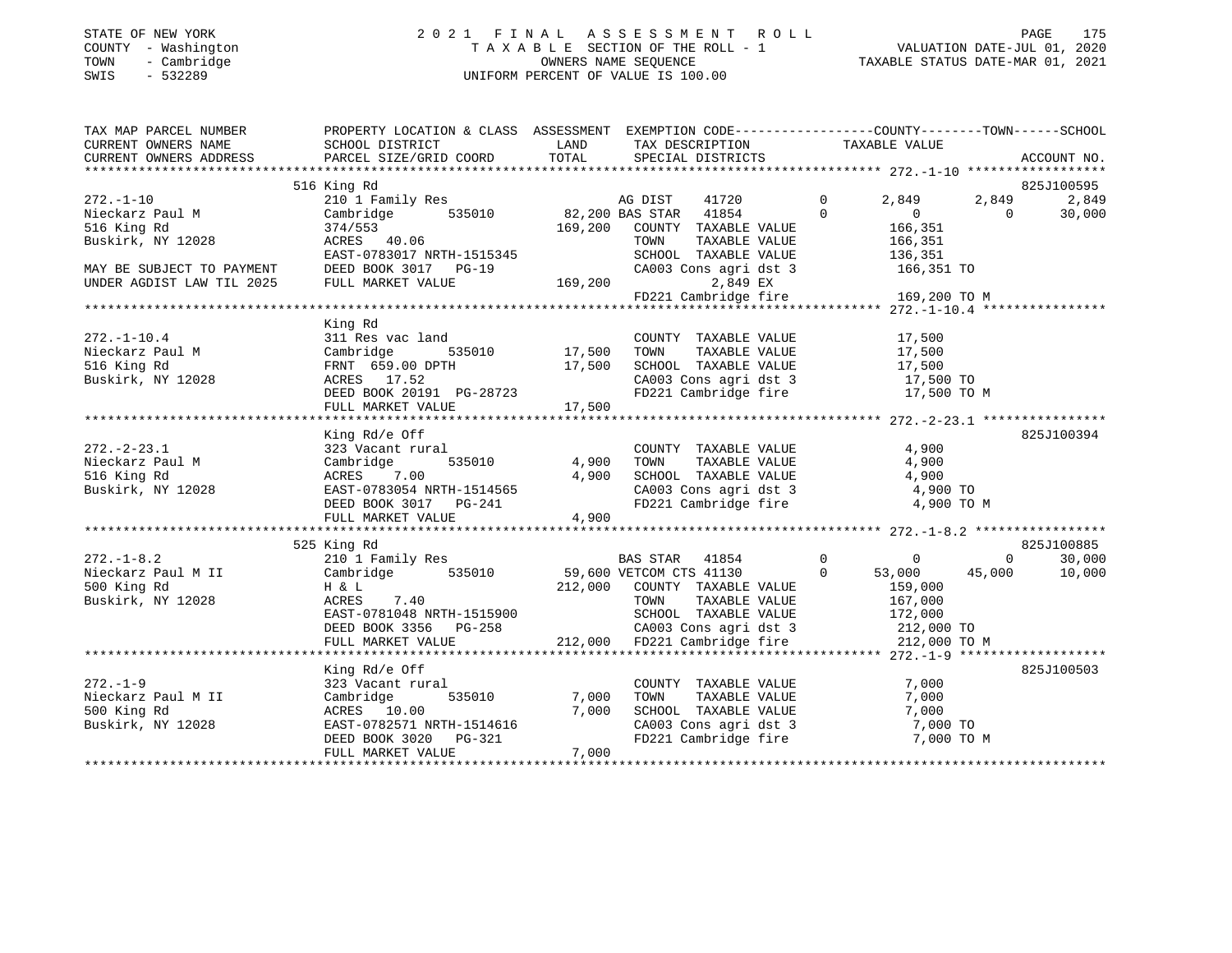#### STATE OF NEW YORK 2 0 2 1 F I N A L A S S E S S M E N T R O L L PAGE 176 COUNTY - Washington T A X A B L E SECTION OF THE ROLL - 1 VALUATION DATE-JUL 01, 2020 TOWN - Cambridge OWNERS NAME SEQUENCE TAXABLE STATUS DATE-MAR 01, 2021 SWIS - 532289 UNIFORM PERCENT OF VALUE IS 100.00

| TAX MAP PARCEL NUMBER<br>CURRENT OWNERS NAME<br>CURRENT OWNERS ADDRESS                                                                | SCHOOL DISTRICT<br>PARCEL SIZE/GRID COORD                                                                                                                                                                  | LAND<br>TOTAL                | TAX DESCRIPTION<br>SPECIAL DISTRICTS                                                                                                                         | PROPERTY LOCATION & CLASS ASSESSMENT EXEMPTION CODE---------------COUNTY-------TOWN------SCHOOL<br>TAXABLE VALUE | ACCOUNT NO.                                |
|---------------------------------------------------------------------------------------------------------------------------------------|------------------------------------------------------------------------------------------------------------------------------------------------------------------------------------------------------------|------------------------------|--------------------------------------------------------------------------------------------------------------------------------------------------------------|------------------------------------------------------------------------------------------------------------------|--------------------------------------------|
| $272. - 1 - 11$<br>Nieckarz Paul M II<br>500 King Rd<br>Buskirk, NY 12028                                                             | 500 King Rd<br>270 Mfg housing<br>535010<br>Cambridge<br>Trailer & Lot<br>ACRES<br>5.80<br>EAST-0781775 NRTH-1514968                                                                                       | 42,200<br>66,100             | COUNTY TAXABLE VALUE<br>TAXABLE VALUE<br>TOWN<br>SCHOOL TAXABLE VALUE<br>CA003 Cons agri dst 3<br>FD221 Cambridge fire                                       | 66,100<br>66,100<br>66,100<br>66,100 TO<br>66,100 TO M                                                           | 825J100913                                 |
|                                                                                                                                       | DEED BOOK 2931 PG-50<br>FULL MARKET VALUE                                                                                                                                                                  | 66,100                       |                                                                                                                                                              |                                                                                                                  |                                            |
| $271. - 1 - 15$<br>Niles Sandra W<br>13 Conway Ln<br>Buskirk, NY 12028-2102<br>MAY BE SUBJECT TO PAYMENT<br>UNDER AGDIST LAW TIL 2025 | 13 Conway Ln<br>242 Rurl res&rec<br>Cambridge<br>535010<br>House & Land<br>ACRES 44.14<br>EAST-0771827 NRTH-1514152<br>DEED BOOK 882<br>PG-237<br>FULL MARKET VALUE                                        | 250,600<br>250,600           | AG DIST<br>41720<br>107,200 ENH STAR<br>41834<br>COUNTY TAXABLE VALUE<br>TOWN<br>TAXABLE VALUE<br>SCHOOL TAXABLE VALUE<br>CA003 Cons agri dst 3<br>21,293 EX | $\mathbf 0$<br>21,293<br>21,293<br>$\Omega$<br>$\mathbf{0}$<br>229,307<br>229,307<br>158,607<br>229,307 TO       | 825L100269<br>21,293<br>$\Omega$<br>70,700 |
|                                                                                                                                       |                                                                                                                                                                                                            |                              | FD221 Cambridge fire                                                                                                                                         | 250,600 TO M                                                                                                     |                                            |
| $271. - 2 - 27.1$<br>Nobbe Heather J<br>366 Conley Rd<br>Cambridge, NY 12816                                                          | 366 Conley Rd<br>240 Rural res<br>535010<br>Cambridge<br>ACRES<br>3.74<br>EAST-0773543 NRTH-1516446<br>DEED BOOK 3555<br>PG-193<br>FULL MARKET VALUE                                                       | 34,400<br>187,700<br>187,700 | COUNTY TAXABLE VALUE<br>TOWN<br>TAXABLE VALUE<br>SCHOOL TAXABLE VALUE<br>CA003 Cons agri dst 3<br>FD221 Cambridge fire                                       | 187,700<br>187,700<br>187,700<br>187,700 TO<br>187,700 TO M                                                      |                                            |
| $263. - 2 - 5$<br>North Eastern Expan Dev Co<br>3042 Route 22 Ste 100<br>Dover Plains, NY 12522                                       | King Rd/e Off<br>330 Vacant comm<br>535010<br>Cambridge<br>Vacant Lot<br>Court Order<br>ACRES 19.70<br>EAST-0787156 NRTH-1527878<br>DEED BOOK 3764 PG-317<br>FULL MARKET VALUE<br>************************ | 80,000<br>80,000<br>80,000   | COUNTY TAXABLE VALUE<br>TOWN<br>TAXABLE VALUE<br>SCHOOL TAXABLE VALUE<br>FD221 Cambridge fire                                                                | 80,000<br>80,000<br>80,000<br>80,000 TO M                                                                        | 8279900863                                 |
| $246. - 1 - 16$<br>Northrup Daniel<br>Northrup Christine<br>471 State Route 372<br>Greenwich, NY 12834                                | 471 State Route 372<br>210 1 Family Res<br>535010<br>Cambridge<br>House<br>Addition<br>1.40<br>ACRES<br>EAST-0780386 NRTH-1539005<br>DEED BOOK 3961<br>PG-215<br>FULL MARKET VALUE                         | 35,000<br>212,400<br>212,400 | COUNTY TAXABLE VALUE<br>TOWN<br>TAXABLE VALUE<br>SCHOOL TAXABLE VALUE<br>CA005 Cons agri dst 5<br>FD221 Cambridge fire                                       | 212,400<br>212,400<br>212,400<br>212,400 TO<br>212,400 TO M                                                      | 825J100318                                 |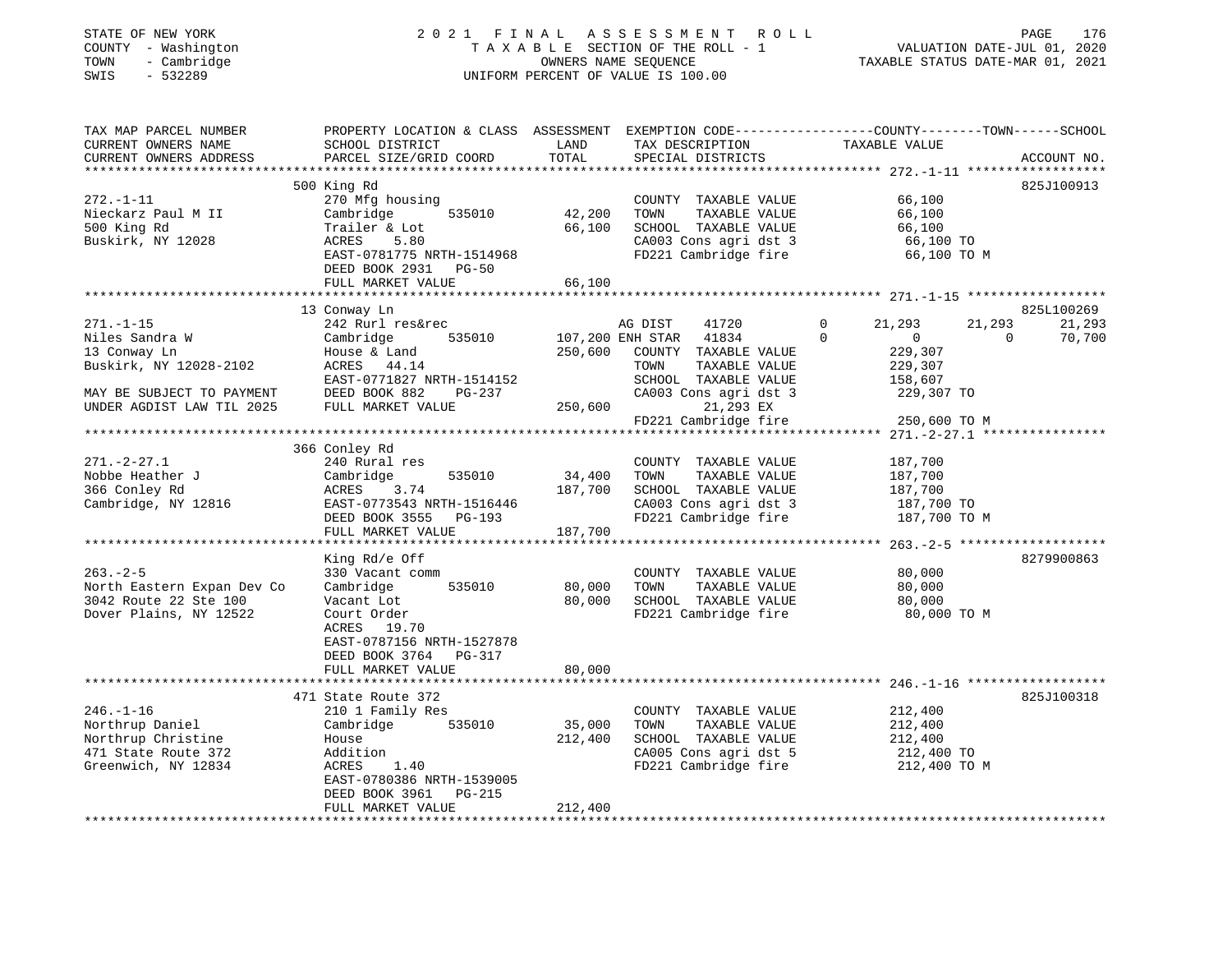#### STATE OF NEW YORK 2 0 2 1 F I N A L A S S E S S M E N T R O L L PAGE 177 COUNTY - Washington T A X A B L E SECTION OF THE ROLL - 1 VALUATION DATE-JUL 01, 2020 TOWN - Cambridge OWNERS NAME SEQUENCE TAXABLE STATUS DATE-MAR 01, 2021 SWIS - 532289 UNIFORM PERCENT OF VALUE IS 100.00UNIFORM PERCENT OF VALUE IS 100.00

| TAX MAP PARCEL NUMBER<br>CURRENT OWNERS NAME<br>CURRENT OWNERS ADDRESS<br>*************************                                                              | PROPERTY LOCATION & CLASS ASSESSMENT EXEMPTION CODE----------------COUNTY-------TOWN-----SCHOOL<br>SCHOOL DISTRICT<br>PARCEL SIZE/GRID COORD                                                                                    | LAND<br>TOTAL                                   | TAX DESCRIPTION<br>SPECIAL DISTRICTS                                                                                                                                                                           | TAXABLE VALUE                                                                                            |                                                                                      | ACCOUNT NO.                              |
|------------------------------------------------------------------------------------------------------------------------------------------------------------------|---------------------------------------------------------------------------------------------------------------------------------------------------------------------------------------------------------------------------------|-------------------------------------------------|----------------------------------------------------------------------------------------------------------------------------------------------------------------------------------------------------------------|----------------------------------------------------------------------------------------------------------|--------------------------------------------------------------------------------------|------------------------------------------|
| $246. - 1 - 19.1$<br>O'Brien Kenneth R<br>O'Brien Marianne<br>357 Stevenson Rd<br>Greenwich, NY 12834                                                            | 357 Stevenson Rd<br>210 1 Family Res<br>535010<br>Cambridge<br>Lot 2<br>ACRES<br>4.55<br>EAST-0780384 NRTH-1538052<br>DEED BOOK 3009 PG-229                                                                                     | 40,800<br>225,000                               | ENH STAR<br>41834<br>COUNTY TAXABLE VALUE<br>TOWN<br>TAXABLE VALUE<br>SCHOOL TAXABLE VALUE<br>CA005 Cons agri dst 5<br>FD221 Cambridge fire                                                                    | $\mathbf 0$<br>225,000<br>225,000<br>154,300                                                             | $\overline{0}$<br>$\Omega$<br>225,000 TO<br>225,000 TO M                             | 70,700                                   |
|                                                                                                                                                                  | FULL MARKET VALUE                                                                                                                                                                                                               | 225,000                                         |                                                                                                                                                                                                                |                                                                                                          |                                                                                      |                                          |
|                                                                                                                                                                  |                                                                                                                                                                                                                                 |                                                 |                                                                                                                                                                                                                |                                                                                                          |                                                                                      |                                          |
| $288. - 1 - 15.3$<br>Ockerby Edward G<br>82 Durfee Rd<br>Buskirk, NY 12028                                                                                       | 82 Durfee Rd<br>210 1 Family Res<br>535010<br>Cambridge<br>Lot 3<br>ACRES<br>7.36<br>EAST-0765411 NRTH-1499848<br>DEED BOOK 20191 PG-26150<br>FULL MARKET VALUE                                                                 | 59,400<br>235,000<br>235,000                    | BAS STAR<br>41854<br>COUNTY TAXABLE VALUE<br>TAXABLE VALUE<br>TOWN<br>SCHOOL TAXABLE VALUE<br>FD221 Cambridge fire                                                                                             | $\mathbf 0$<br>235,000<br>235,000<br>205,000                                                             | $\overline{0}$<br>$\Omega$<br>235,000 TO M                                           | 825J100977<br>30,000                     |
|                                                                                                                                                                  |                                                                                                                                                                                                                                 |                                                 |                                                                                                                                                                                                                |                                                                                                          |                                                                                      |                                          |
|                                                                                                                                                                  | 48 Dailey Ln                                                                                                                                                                                                                    |                                                 |                                                                                                                                                                                                                |                                                                                                          |                                                                                      | 825J100535                               |
| $272. - 2 - 1$<br>Odess Robert<br>48 Dailey Ln<br>Buskirk, NY 12028<br>MAY BE SUBJECT TO PAYMENT<br>UNDER AGDIST LAW TIL 2025<br>$279. - 2 - 8$<br>Okonski Jason | 242 Rurl res&rec<br>Cambridge<br>535010<br>House & Lot<br>621/157<br>ACRES 76.80<br>EAST-0787077 NRTH-1520284<br>DEED BOOK 407<br>PG-201<br>FULL MARKET VALUE<br>477 County Route 59<br>210 1 Family Res<br>Cambridge<br>535010 | 148,000 AG DIST<br>319,000<br>319,000<br>47,600 | BAS STAR<br>41854<br>41720<br>COUNTY TAXABLE VALUE<br>TOWN<br>TAXABLE VALUE<br>SCHOOL TAXABLE VALUE<br>CA003 Cons agri dst 3<br>40,715 EX<br>FD221 Cambridge fire<br>BAS STAR<br>41854<br>COUNTY TAXABLE VALUE | $\mathbf 0$<br>$\mathbf 0$<br>$\Omega$<br>40,715<br>278,285<br>278,285<br>248,285<br>$\Omega$<br>165,500 | $\overline{0}$<br>40,715<br>278,285 TO<br>319,000 TO M<br>$\overline{0}$<br>$\Omega$ | 30,000<br>40,715<br>825J100210<br>30,000 |
| Dingman Barbara L<br>477 County Route 59<br>Buskirk, NY 12028                                                                                                    | House & Lot<br>450/444; 2133/174<br>ACRES<br>5.38<br>EAST-0770081 NRTH-1510025<br>DEED BOOK 3397<br>$PG-25$<br>FULL MARKET VALUE                                                                                                | 165,500<br>165,500                              | TOWN<br>TAXABLE VALUE<br>SCHOOL TAXABLE VALUE<br>CA003 Cons agri dst 3<br>FD221 Cambridge fire                                                                                                                 | 165,500<br>135,500                                                                                       | 165,500 TO<br>165,500 TO M                                                           |                                          |
|                                                                                                                                                                  | 13 County Route 59A                                                                                                                                                                                                             |                                                 |                                                                                                                                                                                                                |                                                                                                          |                                                                                      | 825J100298                               |
| $279. - 2 - 26$<br>Olivieri John V<br>13 County Route 59A<br>Buskirk, NY 12028                                                                                   | 210 1 Family Res<br>535010<br>Cambridge<br>ACRES<br>0.60<br>EAST-0766432 NRTH-1506959<br>DEED BOOK 888<br>PG-312<br>FULL MARKET VALUE                                                                                           | 230,600<br>230,600                              | ENH STAR<br>41834<br>24,300 VETCOM CTS 41130<br>COUNTY TAXABLE VALUE<br>TOWN<br>TAXABLE VALUE<br>SCHOOL TAXABLE VALUE<br>CA003 Cons agri dst 3<br>FD221 Cambridge fire                                         | $\circ$<br>$\mathbf 0$<br>55,000<br>0<br>175,600<br>185,600<br>149,900                                   | $\mathbf{0}$<br>45,000<br>230,600 TO<br>230,600 TO M                                 | 70,700<br>10,000                         |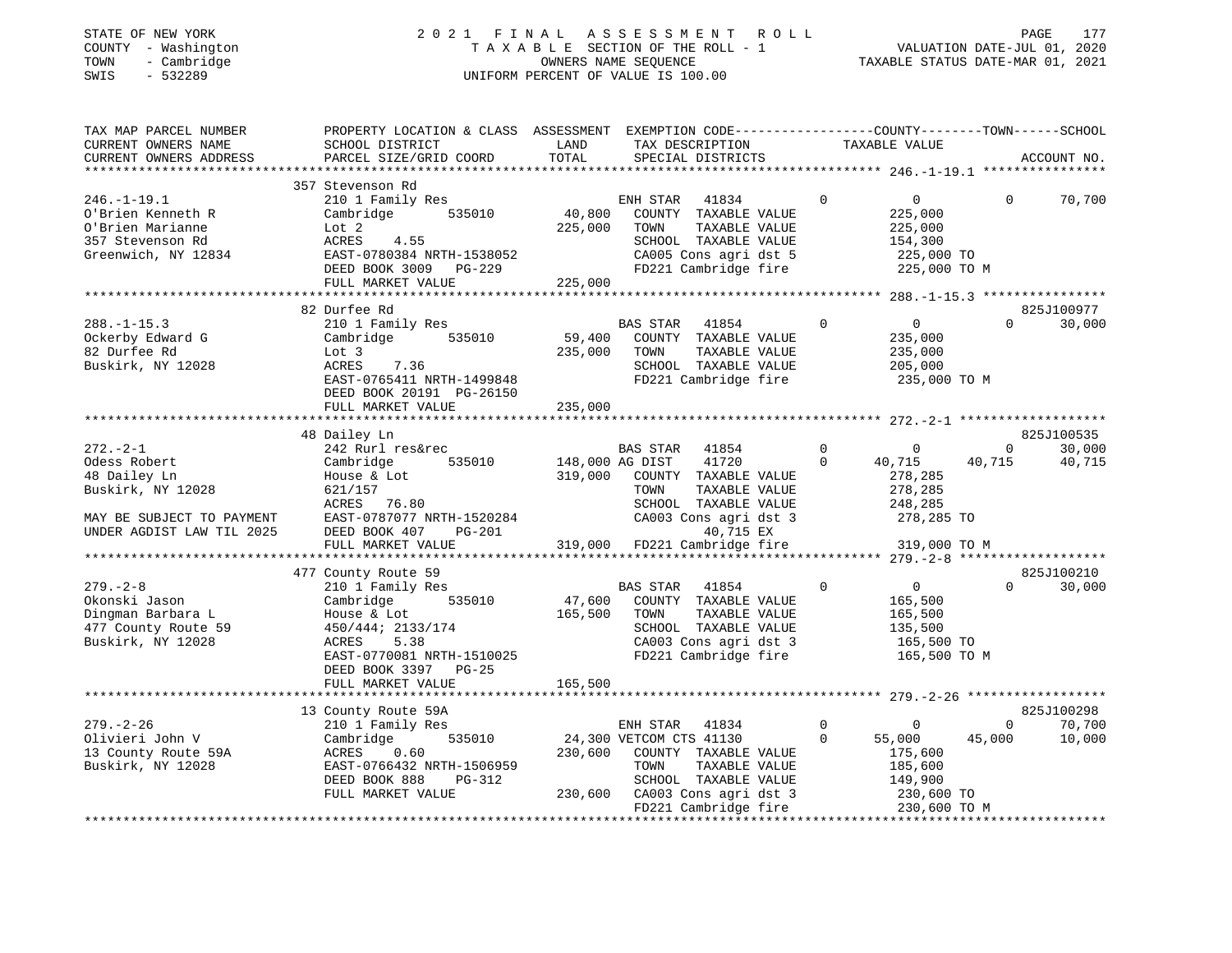| STATE OF NEW YORK<br>COUNTY - Washington<br>- Cambridge<br>TOWN<br>$-532289$<br>SWIS        | 2021 FINAL                                                                                                                                                                                     | OWNERS NAME SEQUENCE         | UNIFORM PERCENT OF VALUE IS 100.00 | ASSESSMENT ROLL<br>TAXABLE SECTION OF THE ROLL - 1                                                                      |          | VALUATION DATE-JUL 01, 2020<br>TAXABLE STATUS DATE-MAR 01, 2021               | PAGE     | 178                  |
|---------------------------------------------------------------------------------------------|------------------------------------------------------------------------------------------------------------------------------------------------------------------------------------------------|------------------------------|------------------------------------|-------------------------------------------------------------------------------------------------------------------------|----------|-------------------------------------------------------------------------------|----------|----------------------|
| TAX MAP PARCEL NUMBER<br>CURRENT OWNERS NAME<br>CURRENT OWNERS ADDRESS                      | PROPERTY LOCATION & CLASS ASSESSMENT EXEMPTION CODE---------------COUNTY-------TOWN------SCHOOL<br>SCHOOL DISTRICT<br>PARCEL SIZE/GRID COORD                                                   | LAND<br>TOTAL                | SPECIAL DISTRICTS                  | TAX DESCRIPTION TAXABLE VALUE                                                                                           |          |                                                                               |          | ACCOUNT NO.          |
| $270. - 1 - 38.5$<br>Ostrowski James<br>1834 Meeting House Rd<br>Cambridge, NY 12816        | 1834 Meeting House Rd<br>210 1 Family Res<br>Cambridge 535010<br>$1$ ot 5<br>8.91<br>ACRES<br>EAST-0763406 NRTH-1516936<br>DEED BOOK 3895 PG-322<br>FULL MARKET VALUE                          | 53,600<br>257,100<br>257,100 | TOWN                               | COUNTY TAXABLE VALUE<br>TAXABLE VALUE<br>SCHOOL TAXABLE VALUE<br>CA003 Cons agri dst 3<br>FD221 Cambridge fire          |          | 257,100<br>257,100<br>257,100<br>257,100 TO<br>257,100 TO M                   |          |                      |
|                                                                                             |                                                                                                                                                                                                |                              |                                    |                                                                                                                         |          |                                                                               |          |                      |
| $246. - 1 - 29.13$<br>Oswald Sandra F<br>1087 County Route 60<br>Greenwich, NY 12834        | 1087 County Route 60<br>210 1 Family Res<br>Greenwich<br>533401<br>House Modular & Land<br>Lot 3<br>ACRES<br>2.15<br>EAST-0772019 NRTH-1543087<br>DEED BOOK 621<br>PG-148<br>FULL MARKET VALUE | 30,000<br>185,500            | BAS STAR<br>TOWN                   | 41854<br>COUNTY TAXABLE VALUE<br>TAXABLE VALUE<br>SCHOOL TAXABLE VALUE<br>CA003 Cons agri dst 3<br>FD221 Cambridge fire | $\Omega$ | $\overline{0}$<br>185,500<br>185,500<br>155,500<br>185,500 TO<br>185,500 TO M | $\Omega$ | 825J102029<br>30,000 |
|                                                                                             |                                                                                                                                                                                                | 185,500                      |                                    |                                                                                                                         |          |                                                                               |          |                      |
| $262. - 1 - 20$<br>Pacitti Aaron<br>Slack Alyson<br>89 Darwin Rd<br>Cambridge, NY 12816     | 89 Darwin Rd<br>210 1 Family Res<br>535010<br>Cambridge<br>H & L<br>ACRES<br>5.16<br>EAST-0769400 NRTH-1521609<br>DEED BOOK 3277 PG-28                                                         | 37,700<br>210,600            | BAS STAR<br>TOWN                   | 41854<br>COUNTY TAXABLE VALUE<br>TAXABLE VALUE<br>SCHOOL TAXABLE VALUE<br>FD221 Cambridge fire                          | $\Omega$ | $\overline{0}$<br>210,600<br>210,600<br>180,600<br>210,600 TO M               | $\Omega$ | 825J100563<br>30,000 |
|                                                                                             | FULL MARKET VALUE                                                                                                                                                                              | 210,600                      |                                    |                                                                                                                         |          |                                                                               |          |                      |
| **********************<br>$254. - 1 - 4.1$<br>Pagano Ralph E<br>Pagano Janet K              | 246 Kenyon Rd<br>210 1 Family Res<br>Greenwich<br>533401<br>Land/res                                                                                                                           | 49,200<br>184,800            | BAS STAR<br>TOWN                   | 41854<br>COUNTY TAXABLE VALUE<br>TAXABLE VALUE                                                                          | $\Omega$ | $\overline{0}$<br>184,800<br>184,800                                          | $\Omega$ | 825J100393<br>30,000 |
| 246 Kenyon Rd<br>Greenwich, NY 12834                                                        | 7.68<br>ACRES<br>EAST-0770101 NRTH-1535355<br>DEED BOOK 623<br>PG-143<br>FULL MARKET VALUE                                                                                                     | 184,800                      |                                    | SCHOOL TAXABLE VALUE<br>CA003 Cons agri dst 3<br>FD221 Cambridge fire                                                   |          | 154,800<br>184,800 TO<br>184,800 TO M                                         |          |                      |
|                                                                                             |                                                                                                                                                                                                |                              |                                    |                                                                                                                         |          |                                                                               |          |                      |
| $246. - 1 - 9$<br>Palange Martin<br>Palange Karen J<br>1153 Monroe Tpke<br>Monroe, CT 06468 | State Route 372<br>312 Vac w/imprv<br>Cambridge<br>535010<br>Land<br>ACRES 70.98<br>EAST-0777048 NRTH-1541098                                                                                  | 130,700<br>140,100           | TOWN                               | COUNTY TAXABLE VALUE<br>TAXABLE VALUE<br>SCHOOL TAXABLE VALUE<br>CA005 Cons agri dst 5<br>FD221 Cambridge fire          |          | 140,100<br>140,100<br>140,100<br>140,100 TO<br>140,100 TO M                   |          | 825J100445           |
| **************************                                                                  | DEED BOOK 491<br>PG-144<br>FULL MARKET VALUE                                                                                                                                                   | 140,100                      |                                    |                                                                                                                         |          |                                                                               |          |                      |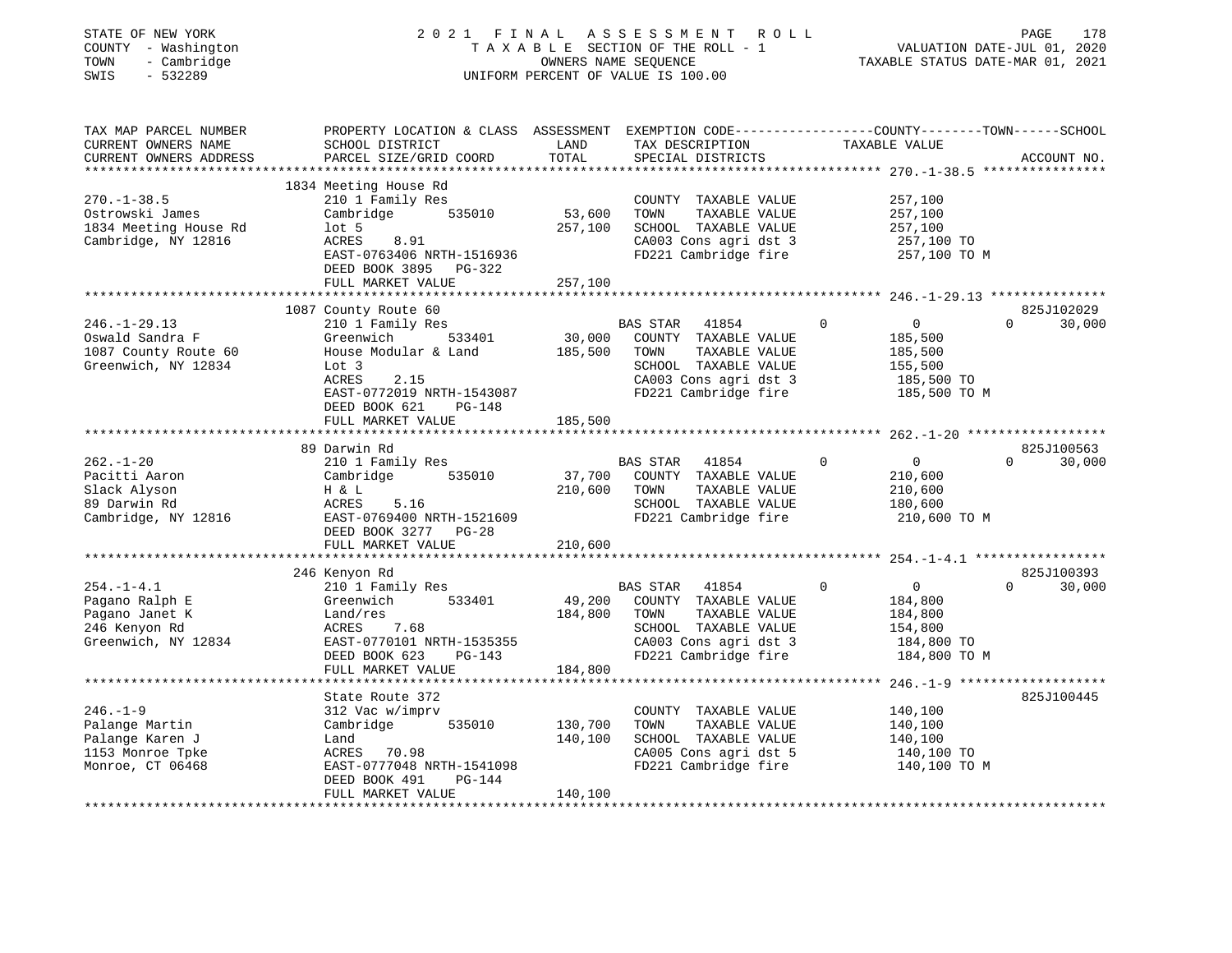#### STATE OF NEW YORK 2 0 2 1 F I N A L A S S E S S M E N T R O L L PAGE 179 COUNTY - Washington T A X A B L E SECTION OF THE ROLL - 1 VALUATION DATE-JUL 01, 2020 TOWN - Cambridge OWNERS NAME SEQUENCE TAXABLE STATUS DATE-MAR 01, 2021 SWIS - 532289 UNIFORM PERCENT OF VALUE IS 100.00

| TAX MAP PARCEL NUMBER<br>CURRENT OWNERS NAME        | PROPERTY LOCATION & CLASS ASSESSMENT EXEMPTION CODE---------------COUNTY-------TOWN------SCHOOL<br>SCHOOL DISTRICT | LAND         | TAX DESCRIPTION          | TAXABLE VALUE                                          |          |             |
|-----------------------------------------------------|--------------------------------------------------------------------------------------------------------------------|--------------|--------------------------|--------------------------------------------------------|----------|-------------|
| CURRENT OWNERS ADDRESS<br>************************* | PARCEL SIZE/GRID COORD                                                                                             | TOTAL        | SPECIAL DISTRICTS        |                                                        |          | ACCOUNT NO. |
|                                                     | 953 County Route 59                                                                                                |              |                          |                                                        |          | 825J100258  |
| $271. - 2 - 10.1$                                   | 241 Rural res&ag                                                                                                   |              | <b>BAS STAR</b><br>41854 | $\mathbf 0$<br>$\Omega$                                | $\Omega$ | 30,000      |
| Palinski Mark                                       | 535010<br>Cambridge                                                                                                |              | 138,900 AG DIST<br>41720 | $\Omega$<br>32,669                                     | 32,669   | 32,669      |
| Palinski Christine                                  | Ag Commit 706/58                                                                                                   | 341,700      | COUNTY TAXABLE VALUE     | 309,031                                                |          |             |
| 953 County Route 59                                 | ACRES 69.50                                                                                                        |              | TAXABLE VALUE<br>TOWN    | 309,031                                                |          |             |
| Cambridge, NY 12816                                 | EAST-0772483 NRTH-1520823                                                                                          |              | SCHOOL TAXABLE VALUE     | 279,031                                                |          |             |
|                                                     | DEED BOOK 466<br>PG-658                                                                                            |              | CA003 Cons agri dst 3    | 309,031 TO                                             |          |             |
| MAY BE SUBJECT TO PAYMENT                           | FULL MARKET VALUE                                                                                                  | 341,700      | 32,669 EX                |                                                        |          |             |
| UNDER AGDIST LAW TIL 2025                           |                                                                                                                    |              | FD221 Cambridge fire     | 341,700 TO M                                           |          |             |
|                                                     |                                                                                                                    |              |                          |                                                        |          |             |
|                                                     | County Route 60                                                                                                    |              |                          |                                                        |          | 825J100537  |
| $246. - 1 - 25.1$                                   | 314 Rural vac<10                                                                                                   |              | COUNTY TAXABLE VALUE     | 40,800                                                 |          |             |
| Pate Andrew                                         | 533401<br>Greenwich                                                                                                | 40,800       | TAXABLE VALUE<br>TOWN    | 40,800                                                 |          |             |
| 896 County Route 60                                 | V Ld                                                                                                               | 40,800       | SCHOOL TAXABLE VALUE     | 40,800                                                 |          |             |
| Greenwich, NY 12834                                 | 7.70<br>ACRES                                                                                                      |              | CA003 Cons agri dst 3    | 40,800 TO                                              |          |             |
|                                                     | EAST-0774378 NRTH-1538510                                                                                          |              | FD221 Cambridge fire     | 40,800 TO M                                            |          |             |
|                                                     | DEED BOOK 556<br>$PG-157$                                                                                          |              |                          |                                                        |          |             |
|                                                     | FULL MARKET VALUE                                                                                                  | 40,800       |                          |                                                        |          |             |
|                                                     |                                                                                                                    |              |                          |                                                        |          | 825J102047  |
| $246. - 1 - 27$                                     | 912 County Route 60<br>485 >luse sm bld                                                                            |              | COUNTY TAXABLE VALUE     | 126,200                                                |          |             |
| Pate Andrew                                         | Greenwich<br>533401                                                                                                | 25,500       | TOWN<br>TAXABLE VALUE    | 126,200                                                |          |             |
| 896 County Route 60                                 | Wood Shop                                                                                                          | 126,200      | SCHOOL TAXABLE VALUE     | 126,200                                                |          |             |
| Greenwich, NY 12834                                 | 1.10<br>ACRES                                                                                                      |              | CA003 Cons agri dst 3    | 126,200 TO                                             |          |             |
|                                                     | EAST-0774075 NRTH-1539267                                                                                          |              | FD221 Cambridge fire     | 126,200 TO M                                           |          |             |
|                                                     | DEED BOOK 493<br><b>PG-560</b>                                                                                     |              |                          |                                                        |          |             |
|                                                     | FULL MARKET VALUE                                                                                                  | 126,200      |                          |                                                        |          |             |
|                                                     |                                                                                                                    |              |                          |                                                        |          |             |
|                                                     | County Route 60                                                                                                    |              |                          |                                                        |          | 825J100391  |
| $246. - 1 - 27.1$                                   | 322 Rural vac>10                                                                                                   |              | COUNTY TAXABLE VALUE     | 28,000                                                 |          |             |
| Pate Andrew                                         | Greenwich<br>533401                                                                                                | 28,000       | TOWN<br>TAXABLE VALUE    | 28,000                                                 |          |             |
| 896 County Route 60                                 | Vacant Land                                                                                                        | 28,000       | SCHOOL TAXABLE VALUE     | 28,000                                                 |          |             |
| Greenwich, NY 12834                                 | ACRES<br>40.00                                                                                                     |              | CA003 Cons agri dst 3    | 28,000 TO                                              |          |             |
|                                                     | EAST-0772915 NRTH-1539064                                                                                          |              | FD221 Cambridge fire     | 28,000 TO M                                            |          |             |
|                                                     | DEED BOOK 601<br>$PG-53$                                                                                           |              |                          |                                                        |          |             |
|                                                     | FULL MARKET VALUE                                                                                                  | 28,000       |                          |                                                        |          |             |
|                                                     | ***********************                                                                                            | ************ |                          | ************************ 246.-1-27.2 ***************** |          |             |
|                                                     | 896 County Route 60                                                                                                |              |                          |                                                        |          | 825J100890  |
| $246. - 1 - 27.2$                                   | 210 1 Family Res                                                                                                   |              | <b>BAS STAR</b><br>41854 | $\mathbf 0$<br>$\overline{0}$                          | $\Omega$ | 30,000      |
| Pate Andrew                                         | 533401<br>Greenwich                                                                                                | 55,600       | COUNTY TAXABLE VALUE     | 292,000                                                |          |             |
| 896 County Route 60                                 | Land & House                                                                                                       | 292,000      | TOWN<br>TAXABLE VALUE    | 292,000                                                |          |             |
| Greenwich, NY 12834                                 | 54.73<br>ACRES                                                                                                     |              | SCHOOL TAXABLE VALUE     | 262,000                                                |          |             |
|                                                     | EAST-0774241 NRTH-1539328                                                                                          |              | CA003 Cons agri dst 3    | 292,000 TO                                             |          |             |
|                                                     | DEED BOOK 482<br>PG-1047                                                                                           |              | FD221 Cambridge fire     | 292,000 TO M                                           |          |             |
|                                                     | FULL MARKET VALUE                                                                                                  | 292,000      |                          |                                                        |          |             |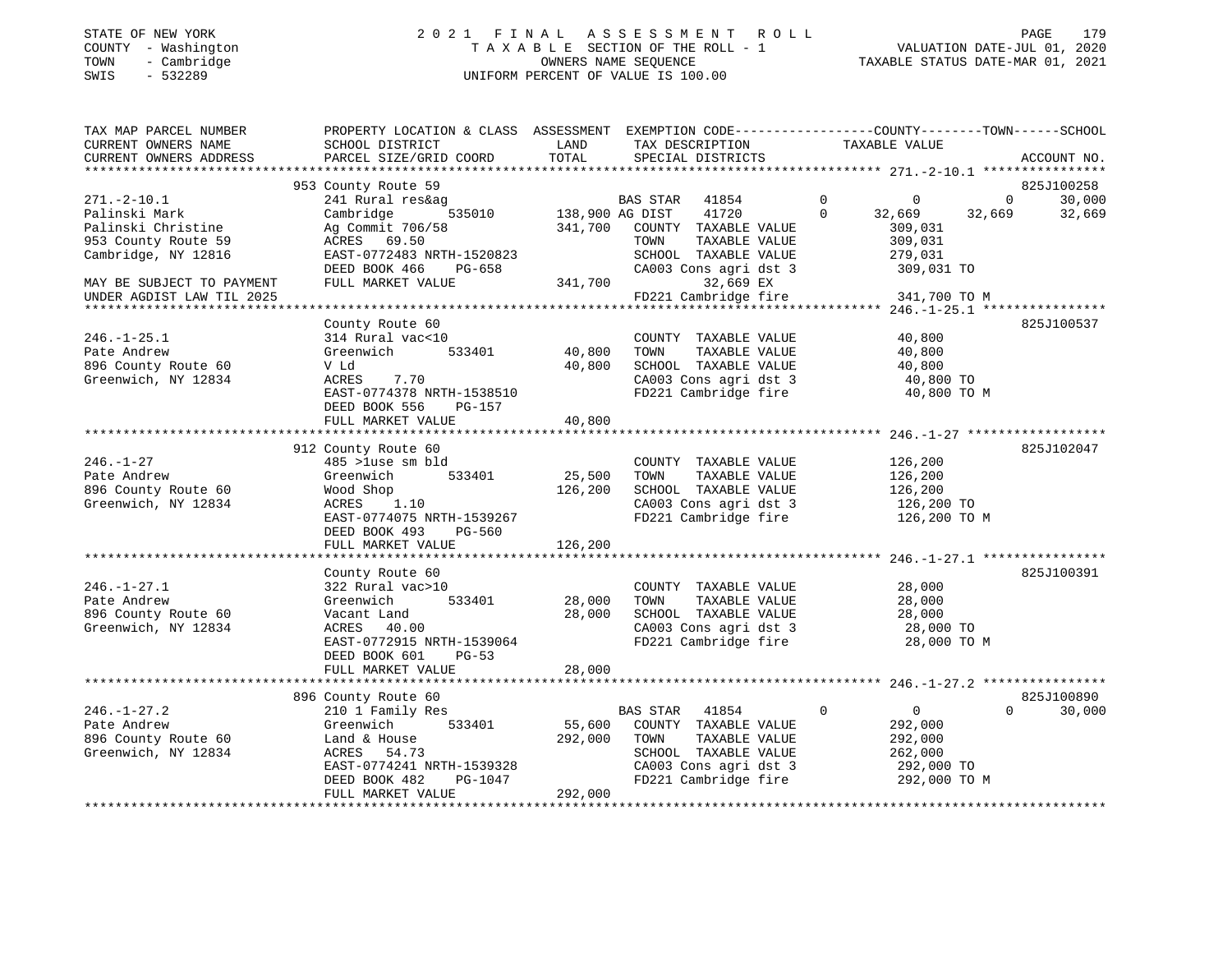#### STATE OF NEW YORK 2 0 2 1 F I N A L A S S E S S M E N T R O L L PAGE 180 COUNTY - Washington T A X A B L E SECTION OF THE ROLL - 1 VALUATION DATE-JUL 01, 2020 TOWN - Cambridge OWNERS NAME SEQUENCE TAXABLE STATUS DATE-MAR 01, 2021 SWIS - 532289 UNIFORM PERCENT OF VALUE IS 100.00UNIFORM PERCENT OF VALUE IS 100.00

| TAX MAP PARCEL NUMBER<br>CURRENT OWNERS NAME | PROPERTY LOCATION & CLASS ASSESSMENT EXEMPTION CODE----------------COUNTY-------TOWN-----SCHOOL<br>SCHOOL DISTRICT | LAND    | TAX DESCRIPTION                           | TAXABLE VALUE                    |                          |
|----------------------------------------------|--------------------------------------------------------------------------------------------------------------------|---------|-------------------------------------------|----------------------------------|--------------------------|
| CURRENT OWNERS ADDRESS                       | PARCEL SIZE/GRID COORD                                                                                             | TOTAL   | SPECIAL DISTRICTS                         |                                  | ACCOUNT NO.              |
|                                              |                                                                                                                    |         |                                           |                                  | 825J102009               |
| $246. - 1 - 28.1$                            | County Route 60<br>314 Rural vac<10                                                                                |         | COUNTY TAXABLE VALUE                      | 28,500                           |                          |
| Pate Andrew                                  | Greenwich<br>533401                                                                                                | 28,500  | TOWN<br>TAXABLE VALUE                     | 28,500                           |                          |
| 896 County Route 60                          | V Land                                                                                                             | 28,500  | SCHOOL TAXABLE VALUE                      |                                  |                          |
| Greenwich, NY 12834                          | ACRES<br>5.83                                                                                                      |         | CA003 Cons agri dst 3                     | 28,500<br>28,500 TO<br>בר בר בר  |                          |
|                                              | EAST-0774002 NRTH-1539813                                                                                          |         | FD221 Cambridge fire 28,500 TO M          |                                  |                          |
|                                              | <b>PG-55</b><br>DEED BOOK 601                                                                                      |         |                                           |                                  |                          |
|                                              | FULL MARKET VALUE                                                                                                  | 28,500  |                                           |                                  |                          |
|                                              |                                                                                                                    |         |                                           |                                  |                          |
|                                              | 570 County Route 74                                                                                                |         |                                           |                                  | 825J100456               |
| $279. - 2 - 2$                               | 242 Rurl res&rec                                                                                                   |         | 41720<br>AG DIST                          | $\circ$<br>60,298                | 60,298<br>60,298         |
| Patten Donald F Jr                           | Cambridge                                                                                                          |         | 535010 160,800 BAS STAR 41854             | $\Omega$<br>$\overline{0}$       | $\overline{0}$<br>30,000 |
| Patten Eileen F                              | 615/142                                                                                                            | 363,200 | COUNTY TAXABLE VALUE                      | 302,902                          |                          |
| 570 County Route 74                          | 763/271                                                                                                            |         | TOWN<br>TAXABLE VALUE                     | 302,902                          |                          |
| Johnsonville, NY 12094                       | ACRES 87.00                                                                                                        |         | SCHOOL TAXABLE VALUE                      | 272,902                          |                          |
|                                              | EAST-0766249 NRTH-1512773                                                                                          |         | CA003 Cons agri dst 3                     | 302,902 TO                       |                          |
| MAY BE SUBJECT TO PAYMENT                    | DEED BOOK 546<br>PG-212                                                                                            |         | 60,298 EX                                 |                                  |                          |
| UNDER AGDIST LAW TIL 2025                    | FULL MARKET VALUE                                                                                                  |         | 363,200 FD221 Cambridge fire              | 363,200 TO M                     |                          |
| *********************                        | *****************************                                                                                      |         |                                           |                                  |                          |
|                                              | Stump Church Rd                                                                                                    |         |                                           |                                  | 825J100549               |
| $254. - 1 - 33$                              | 105 Vac farmland                                                                                                   |         | AG DIST<br>41720                          | $\Omega$<br>68,110               | 68,110<br>68,110         |
| Paula's Broad Meadows LLC                    | Cambridge<br>535010                                                                                                | 90,300  | COUNTY TAXABLE VALUE                      | 22,190                           |                          |
| 414 Wait Rd                                  | ROW 1856/323                                                                                                       | 90,300  | TOWN<br>TAXABLE VALUE                     | 22,190                           |                          |
| Schaghticoke, NY 12154                       | ROW's 1845/284 & 286<br>ACRES 39.40                                                                                |         | SCHOOL TAXABLE VALUE                      | 22,190                           |                          |
| MAY BE SUBJECT TO PAYMENT                    | ACRES 39.40<br>EAST-0767762 NRTH-1531449                                                                           |         | CA003 Cons agri dst 3<br>68,110 EX        | 22,190 TO                        |                          |
| UNDER AGDIST LAW TIL 2025                    | DEED BOOK 3834 PG-58                                                                                               |         | FD221 Cambridge fire                      | 90,300 TO M                      |                          |
|                                              | FULL MARKET VALUE                                                                                                  | 90,300  |                                           |                                  |                          |
|                                              |                                                                                                                    |         |                                           |                                  |                          |
|                                              | County Route 74                                                                                                    |         |                                           |                                  |                          |
| $288. - 1 - 21.2$                            | 105 Vac farmland                                                                                                   |         | AG DIST 41720                             | $\circ$<br>49,877                | 49,877<br>49,877         |
| Paula's Broad Meadows, LLC                   | 535010<br>Cambridge                                                                                                | 92,700  | COUNTY TAXABLE VALUE                      | 42,823                           |                          |
| 414 Waite Road                               | ACRES 48.80                                                                                                        |         | 92,700 TOWN<br>TAXABLE VALUE              | 42,823                           |                          |
| Schaghticoke, NY 12154                       | EAST-0760948 NRTH-1499796                                                                                          |         | SCHOOL TAXABLE VALUE                      | 42,823                           |                          |
|                                              | DEED BOOK 3018 PG-337                                                                                              |         | CA003 Cons agri dst 3                     | 42,823 TO                        |                          |
| MAY BE SUBJECT TO PAYMENT                    | FULL MARKET VALUE                                                                                                  |         | 92,700<br>49,877 EX                       |                                  |                          |
| UNDER AGDIST LAW TIL 2025                    |                                                                                                                    |         | FD221 Cambridge fire                      | 92,700 TO M                      |                          |
|                                              |                                                                                                                    |         |                                           |                                  |                          |
|                                              | 50 Mead Rd                                                                                                         |         |                                           |                                  | 825J100499               |
| $288. - 1 - 30$                              | 250 Estate                                                                                                         |         | AG DIST<br>41720                          | $\circ$<br>138,973               | 138,973<br>138,973       |
| Paula's Broad Meadows, LLC                   | Hoosic Valley 384201                                                                                               | 303,600 | COUNTY TAXABLE VALUE                      | 583,627                          |                          |
| 414 Waite Rd                                 | Farm                                                                                                               | 722,600 | TOWN<br>TAXABLE VALUE                     | 583,627                          |                          |
| Schaghticoke, NY 12154                       | ACRES 175.30                                                                                                       |         | SCHOOL TAXABLE VALUE                      | 583,627                          |                          |
|                                              | EAST-0756974 NRTH-1500480                                                                                          |         | CA003 Cons agri dst 3                     | 583,627 TO                       |                          |
| MAY BE SUBJECT TO PAYMENT DEED BOOK 3834     | PG-286                                                                                                             |         | 138,973 EX                                |                                  |                          |
| UNDER AGDIST LAW TIL 2025                    | FULL MARKET VALUE                                                                                                  |         | 722,600 FD221 Cambridge fire 322,600 TO M | ******************************** |                          |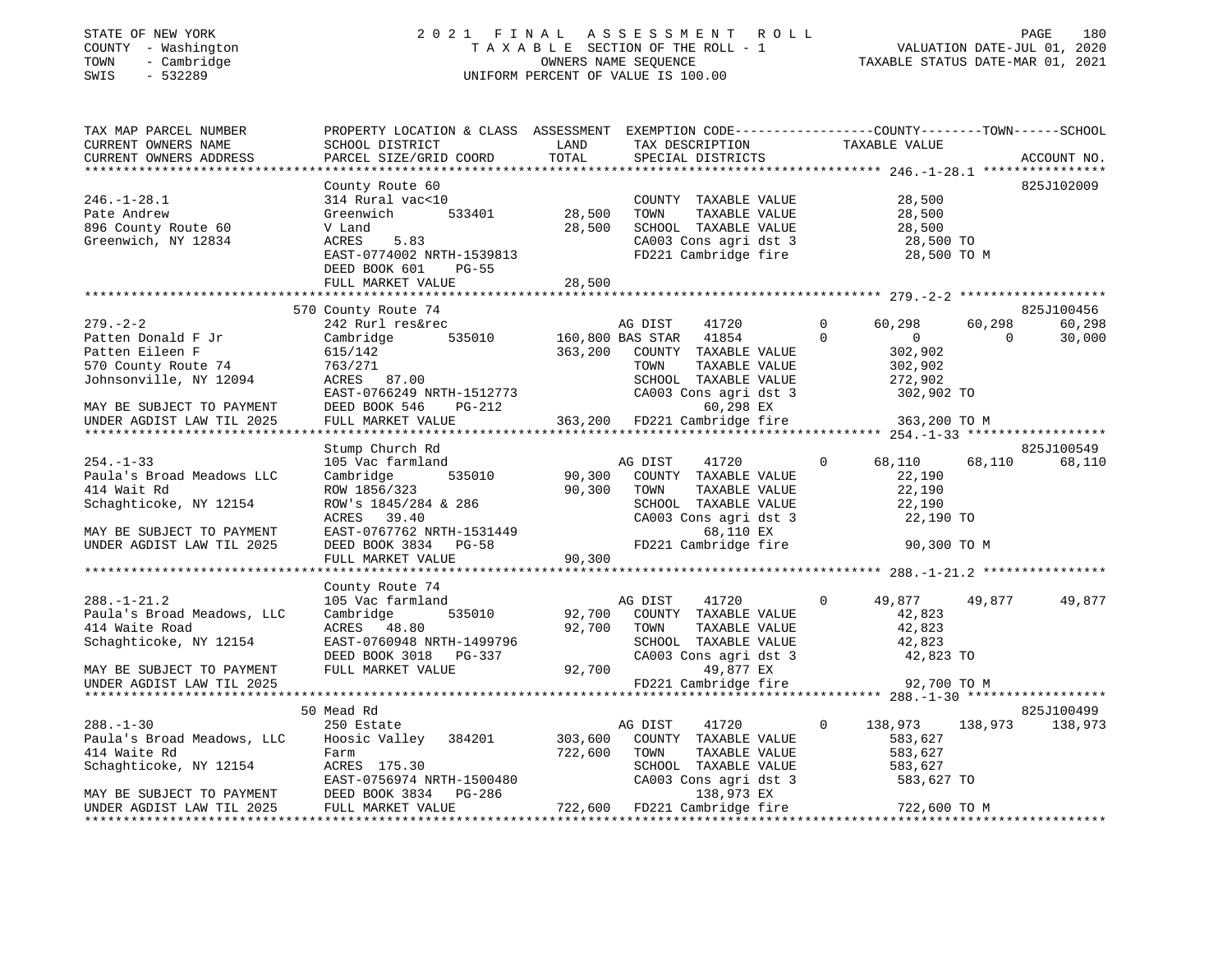#### STATE OF NEW YORK 2 0 2 1 F I N A L A S S E S S M E N T R O L L PAGE 181 COUNTY - Washington T A X A B L E SECTION OF THE ROLL - 1 VALUATION DATE-JUL 01, 2020 TOWN - Cambridge OWNERS NAME SEQUENCE TAXABLE STATUS DATE-MAR 01, 2021 SWIS - 532289 UNIFORM PERCENT OF VALUE IS 100.00UNIFORM PERCENT OF VALUE IS 100.00

| Mead Rd<br>825J100500<br>$288. - 1 - 31$<br>105 Vac farmland<br>41720<br>$\Omega$<br>99,193<br>99,193<br>AG DIST<br>161,000<br>Paula's Broad Meadows, LLC<br>Hoosic Valley 384201<br>COUNTY TAXABLE VALUE<br>61,807<br>ACRES 111.89<br>161,000<br>61,807<br>414 Waite Rd<br>TOWN<br>TAXABLE VALUE<br>Schaghticoke, NY 12154<br>EAST-0758926 NRTH-1500047<br>SCHOOL TAXABLE VALUE<br>61,807                                                                                                      | 99,193<br>825J100520 |
|-------------------------------------------------------------------------------------------------------------------------------------------------------------------------------------------------------------------------------------------------------------------------------------------------------------------------------------------------------------------------------------------------------------------------------------------------------------------------------------------------|----------------------|
|                                                                                                                                                                                                                                                                                                                                                                                                                                                                                                 |                      |
|                                                                                                                                                                                                                                                                                                                                                                                                                                                                                                 |                      |
| CA003 Cons agri dst 3<br>DEED BOOK 3834<br>PG-286<br>61,807 TO<br>FULL MARKET VALUE<br>161,000<br>99,193 EX<br>MAY BE SUBJECT TO PAYMENT<br>FD221 Cambridge fire                                                                                                                                                                                                                                                                                                                                |                      |
| 161,000 TO M<br>UNDER AGDIST LAW TIL 2025                                                                                                                                                                                                                                                                                                                                                                                                                                                       |                      |
| Tabor Ln Off W                                                                                                                                                                                                                                                                                                                                                                                                                                                                                  |                      |
| $272. - 2 - 25$<br>323 Vacant rural<br>16,500<br>COUNTY TAXABLE VALUE<br>16,500<br>TAXABLE VALUE<br>Peabody Henry<br>Cambridge<br>535010<br>TOWN<br>16,500<br>Peabody Harriet<br>Woods<br>16,500<br>SCHOOL TAXABLE VALUE<br>16,500<br>241 Duell Hollow Rd<br>CA003 Cons agri dst 3<br>ACRES<br>23.60<br>16,500 TO<br>Buskirk, NY 12028<br>EAST-0785664 NRTH-1516603<br>FD221 Cambridge fire<br>16,500 TO M<br>DEED BOOK 2504 PG-117                                                             |                      |
| 16,500<br>FULL MARKET VALUE                                                                                                                                                                                                                                                                                                                                                                                                                                                                     |                      |
|                                                                                                                                                                                                                                                                                                                                                                                                                                                                                                 |                      |
| 53 Tabor Ln<br>825J100635                                                                                                                                                                                                                                                                                                                                                                                                                                                                       |                      |
| $272. - 2 - 26$<br>105 Vac farmland<br>AG DIST<br>41720<br>84,611<br>$\mathbf{0}$<br>84,611<br>92,689<br>Peabody Henry<br>Cambridge<br>535010<br>133,800<br>COUNTY TAXABLE VALUE<br>177,300<br>Peabody Harriet L<br>Vac farmland<br>TOWN<br>TAXABLE VALUE<br>92,689<br>291 Duell Hollow Rd<br>SCHOOL TAXABLE VALUE<br>ACRES 79.00<br>92,689<br>Buskirk, NY 12028<br>EAST-0786964 NRTH-1517122<br>CA003 Cons agri dst 3<br>92,689 TO<br>DEED BOOK 682<br>$PG-315$<br>84,611 EX                   | 84,611               |
| FULL MARKET VALUE<br>177,300 FD221 Cambridge fire<br>177,300 TO M<br>MAY BE SUBJECT TO PAYMENT                                                                                                                                                                                                                                                                                                                                                                                                  |                      |
| UNDER AGDIST LAW TIL 2025                                                                                                                                                                                                                                                                                                                                                                                                                                                                       |                      |
| 291 Duell Hollow Rd<br>825J100543                                                                                                                                                                                                                                                                                                                                                                                                                                                               |                      |
| $272. - 2 - 28$<br>$\mathbf 0$<br>112 Dairy farm<br>ENH STAR 41834<br>$\mathbf 0$<br>$\mathbf 0$                                                                                                                                                                                                                                                                                                                                                                                                | 70,700               |
| 535010<br>175,100 AG DIST<br>41720<br>$\Omega$<br>94,545<br>94,545<br>Peabody Henry<br>Cambridge<br>291 Duell Hollow Rd<br>373,800<br>279,255<br>COUNTY TAXABLE VALUE<br>Farm<br>Buskirk, NY 12028<br>ACRES 98.50<br>TOWN<br>TAXABLE VALUE<br>279,255<br>EAST-0787071 NRTH-1518793<br>SCHOOL TAXABLE VALUE<br>208,555<br>DEED BOOK 385<br>CA003 Cons agri dst 3<br>MAY BE SUBJECT TO PAYMENT<br>PG-1081<br>279,255 TO<br>94,545 EX<br>UNDER AGDIST LAW TIL 2025<br>FULL MARKET VALUE<br>373,800 | 94,545               |
| FD221 Cambridge fire<br>373,800 TO M                                                                                                                                                                                                                                                                                                                                                                                                                                                            |                      |
|                                                                                                                                                                                                                                                                                                                                                                                                                                                                                                 |                      |
| 825J102046<br>61 Tabor Ln<br>$272. - 2 - 26.1$<br>311 Res vac land<br>COUNTY TAXABLE VALUE<br>8,000<br>Peabody John H<br>535010<br>8,000<br>TOWN<br>TAXABLE VALUE<br>8,000<br>Cambridge<br>Peabody Ruth<br>Trailer<br>8,000<br>SCHOOL TAXABLE VALUE<br>8,000<br>CA003 Cons agri dst 3<br>291 Duell Hollow Rd<br>ACRES<br>2.00<br>8,000 TO<br>EAST-0786860 NRTH-1516972<br>FD221 Cambridge fire<br>Buskirk, NY 12028<br>8,000 TO M<br>DEED BOOK 3542<br>PG-163                                   |                      |
| 8,000<br>FULL MARKET VALUE                                                                                                                                                                                                                                                                                                                                                                                                                                                                      |                      |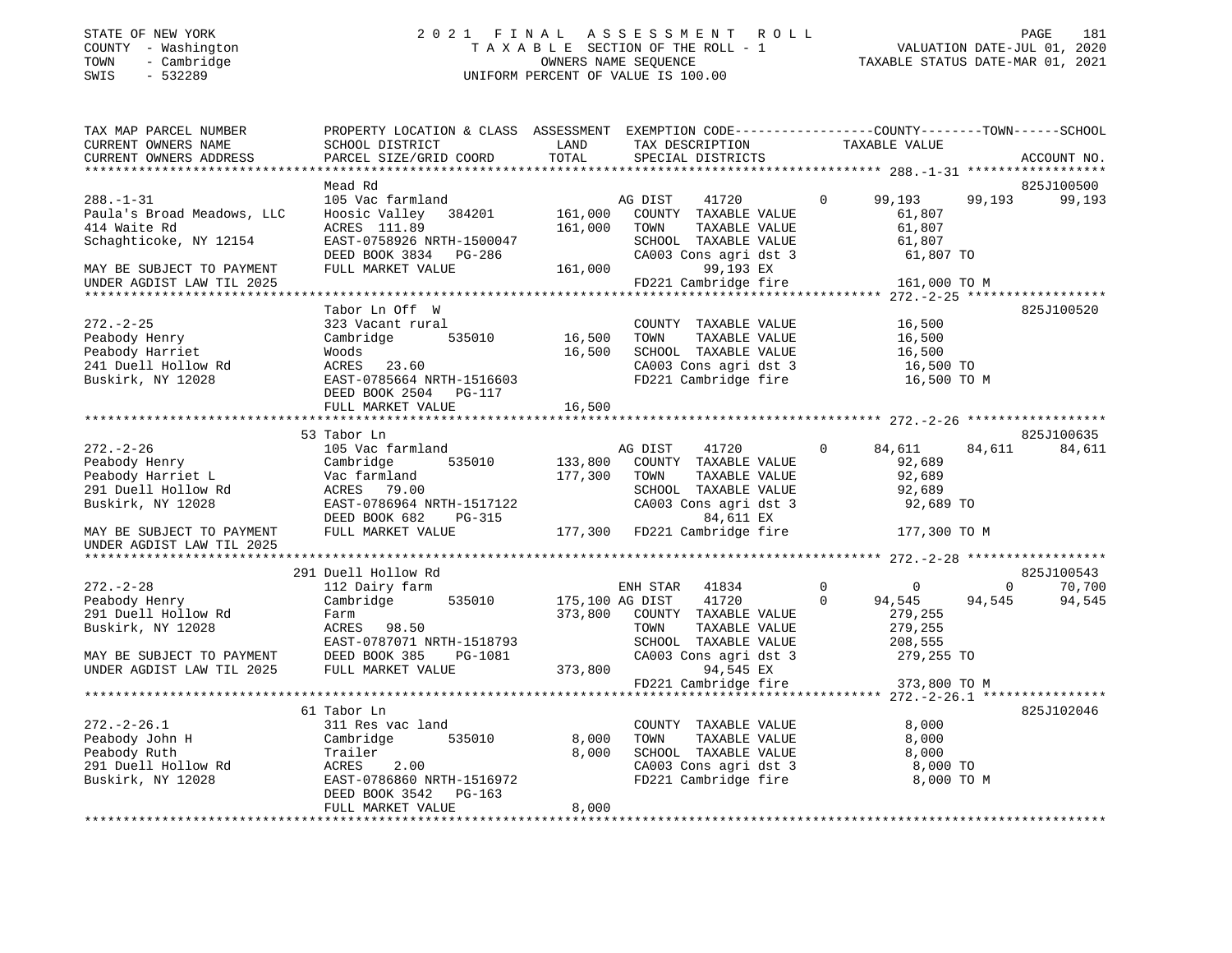| COUNTY - Washington<br>TOWN<br>- Cambridge<br>$-532289$<br>SWIS                                                                                              |                                                                                                                                                                             |                    | TAXABLE SECTION OF THE ROLL - 1<br>OWNERS NAME SEQUENCE<br>UNIFORM PERCENT OF VALUE IS 100.00                                                                   | TAXABLE STATUS DATE-MAR 01, 2021                                                          | VALUATION DATE-JUL 01, 2020 |             |
|--------------------------------------------------------------------------------------------------------------------------------------------------------------|-----------------------------------------------------------------------------------------------------------------------------------------------------------------------------|--------------------|-----------------------------------------------------------------------------------------------------------------------------------------------------------------|-------------------------------------------------------------------------------------------|-----------------------------|-------------|
| TAX MAP PARCEL NUMBER<br>CURRENT OWNERS NAME<br>CURRENT OWNERS ADDRESS                                                                                       | PROPERTY LOCATION & CLASS ASSESSMENT EXEMPTION CODE----------------COUNTY-------TOWN-----SCHOOL<br>SCHOOL DISTRICT<br>PARCEL SIZE/GRID COORD                                | LAND<br>TOTAL      | TAX DESCRIPTION<br>SPECIAL DISTRICTS                                                                                                                            | TAXABLE VALUE                                                                             |                             | ACCOUNT NO. |
|                                                                                                                                                              |                                                                                                                                                                             |                    |                                                                                                                                                                 |                                                                                           |                             |             |
| $279. - 1 - 11$<br>Pearson Anna Marie<br>697 South Cambridge Rd<br>Johnsonville, NY 12094                                                                    | 697 South Cambridge Rd<br>210 1 Family Res<br>Greenwich<br>533401<br>House & Lot<br>2.07<br>ACRES<br>EAST-0759937 NRTH-1509490<br>DEED BOOK 1756 PG-258                     | 35,400<br>39,000   | COUNTY TAXABLE VALUE<br>TOWN<br>TAXABLE VALUE<br>SCHOOL TAXABLE VALUE<br>CA003 Cons agri dst 3<br>FD221 Cambridge fire                                          | 39,000<br>39,000<br>39,000<br>39,000 TO<br>39,000 TO M                                    |                             | 825J100814  |
|                                                                                                                                                              | FULL MARKET VALUE                                                                                                                                                           | 39,000             |                                                                                                                                                                 |                                                                                           |                             |             |
|                                                                                                                                                              |                                                                                                                                                                             |                    |                                                                                                                                                                 |                                                                                           |                             |             |
| $279. - 1 - 10.2$<br>Pearson Eric C<br>Pearson Patricia L<br>639 South Cambridge Rd<br>Johnsonville, NY 12094                                                | 639 South Cambridge Rd<br>210 1 Family Res<br>533401<br>Greenwich<br>Vac Land/imp<br>ACRES<br>5.73<br>EAST-0758864 NRTH-1510028<br>DEED BOOK 832 PG-21<br>FULL MARKET VALUE | 171,100<br>171,100 | BAS STAR 41854<br>45,000 COUNTY TAXABLE VALUE<br>TOWN<br>TAXABLE VALUE<br>SCHOOL TAXABLE VALUE<br>CA003 Cons agri dst 3<br>FD221 Cambridge fire                 | $\Omega$<br>$\overline{0}$<br>171,100<br>171,100<br>141,100<br>171,100 TO<br>171,100 TO M | $\Omega$                    | 30,000      |
|                                                                                                                                                              |                                                                                                                                                                             |                    |                                                                                                                                                                 |                                                                                           |                             |             |
| $279. - 1 - 10.4$<br>Pearson Eric C<br>Pearson Patricia<br>639 South Cambridge Rd<br>Johnsonville, NY 12094<br>MAY BE SUBJECT TO PAYMENT                     | South Cambridge Rd<br>105 Vac farmland<br>Greenwich 533401<br>Lot 1<br>ACRES 38.03<br>EAST-0759669 NRTH-1510043<br>DEED BOOK 841 PG-259<br>FULL MARKET VALUE                | 88,500<br>88,500   | AG DIST<br>41720<br>COUNTY TAXABLE VALUE<br>TAXABLE VALUE<br>TOWN<br>SCHOOL TAXABLE VALUE<br>CA003 Cons agri dst 3<br>63,431 EX<br>88,500 FD221 Cambridge fire  | $\Omega$<br>63,431<br>25,069<br>25,069<br>25,069<br>25,069 TO<br>88,500 TO M              | 63,431                      | 63,431      |
| UNDER AGDIST LAW TIL 2025                                                                                                                                    |                                                                                                                                                                             |                    |                                                                                                                                                                 |                                                                                           |                             |             |
|                                                                                                                                                              | South Cambridge Rd                                                                                                                                                          |                    |                                                                                                                                                                 |                                                                                           |                             |             |
| $279. - 1 - 10.5$<br>Pearson Neil K<br>Pearson Debra A<br>13 Tollison Rd<br>Johnsonville, NY 12094<br>MAY BE SUBJECT TO PAYMENT<br>UNDER AGDIST LAW TIL 2025 | 312 Vac w/imprv<br>533401<br>Greenwich<br>Lot 2<br>ACRES 80.82<br>EAST-0761072 NRTH-1510330<br>DEED BOOK 841 PG-263<br>FULL MARKET VALUE                                    | 125,300<br>145,000 | AG DIST<br>41720<br>COUNTY TAXABLE VALUE<br>TOWN<br>TAXABLE VALUE<br>SCHOOL TAXABLE VALUE<br>CA003 Cons agri dst 3<br>29,945 EX<br>145,000 FD221 Cambridge fire | 0<br>29,945<br>115,055<br>115,055<br>115,055<br>115,055 TO<br>145,000 TO M                | 29,945                      | 29,945      |
|                                                                                                                                                              |                                                                                                                                                                             |                    |                                                                                                                                                                 |                                                                                           |                             |             |
| $279. - 1 - 10$<br>Pearson Niel K<br>Pearson Debra A<br>13 Tollison Rd<br>Johnsonville, NY 12094                                                             | 704 South Cambridge Rd<br>314 Rural vac<10<br>Greenwich 533401<br>Farm<br>Agmt 812/262<br>ACRES<br>4.13<br>EAST-0761335 NRTH-1508574<br>$PG-263$<br>DEED BOOK 841           | 24,000<br>24,000   | COUNTY TAXABLE VALUE<br>TOWN<br>TAXABLE VALUE<br>SCHOOL TAXABLE VALUE<br>CA003 Cons agri dst 3<br>FD221 Cambridge fire                                          | 24,000<br>24,000<br>24,000<br>24,000 TO<br>24,000 TO M                                    |                             | 825J100544  |
|                                                                                                                                                              | FULL MARKET VALUE                                                                                                                                                           | 24,000             |                                                                                                                                                                 |                                                                                           |                             |             |

STATE OF NEW YORK 2 0 2 1 F I N A L A S S E S S M E N T R O L L PAGE 182182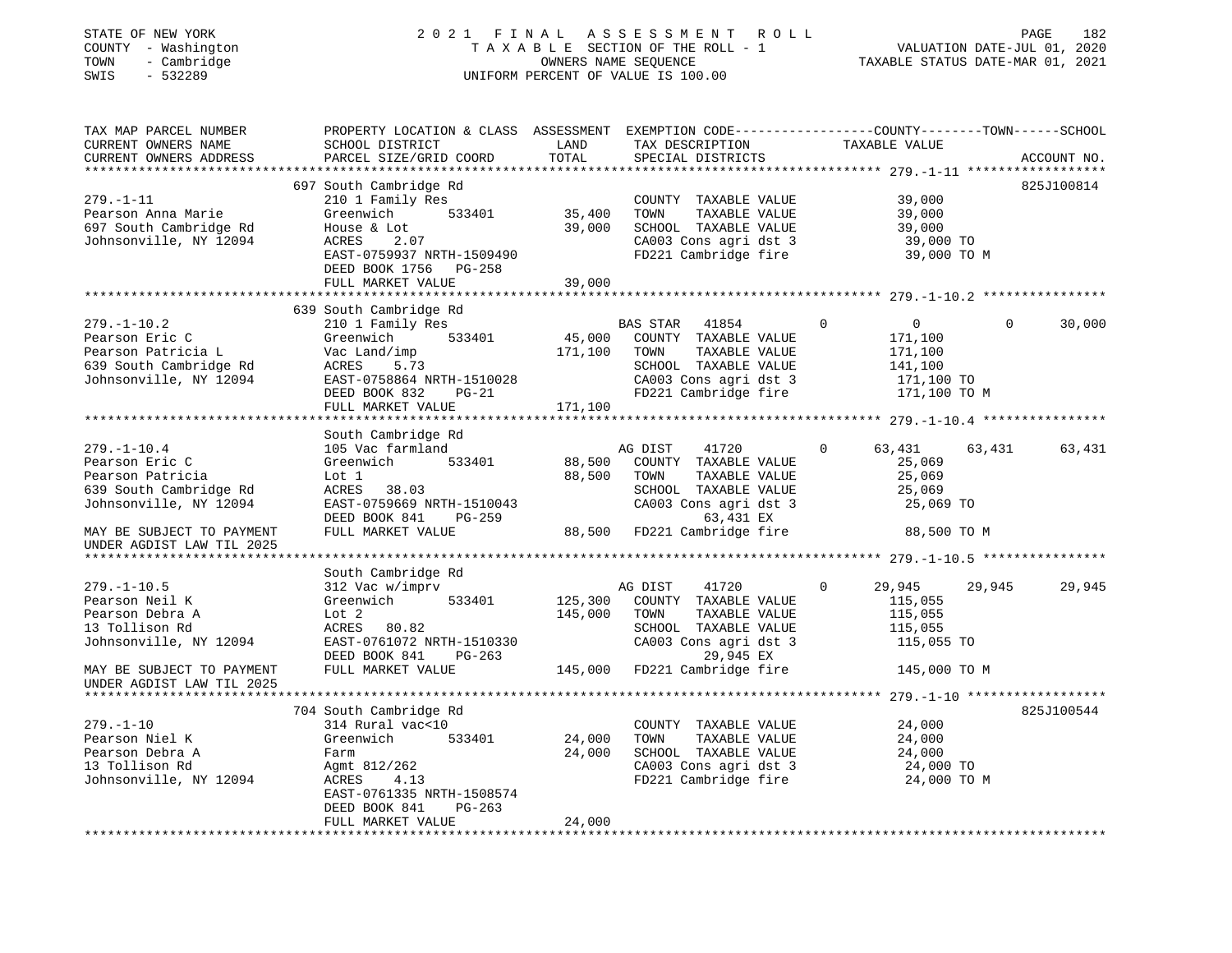## STATE OF NEW YORK 2 0 2 1 F I N A L A S S E S S M E N T R O L L PAGE 183 COUNTY - Washington T A X A B L E SECTION OF THE ROLL - 1 VALUATION DATE-JUL 01, 2020 TOWN - Cambridge OWNERS NAME SEQUENCE TAXABLE STATUS DATE-MAR 01, 2021 SWIS - 532289 UNIFORM PERCENT OF VALUE IS 100.00

| 13 Tollison Rd<br>825J100975<br>40,000<br>$\overline{0}$<br>$\overline{0}$<br>30,000<br>210 1 Family Res<br>BAS STAR<br>41854<br>$\Omega$<br>533401<br>Greenwich<br>COUNTY TAXABLE VALUE<br>173,000<br>173,000<br>H & L<br>TOWN<br>TAXABLE VALUE<br>173,000<br>ACRES<br>4.20<br>SCHOOL TAXABLE VALUE<br>143,000<br>Johnsonville, NY 12094 EAST-0761729 NRTH-1508831<br>CA003 Cons agri dst 3<br>173,000 TO<br>DEED BOOK 698<br>FD221 Cambridge fire<br>$PG-44$<br>173,000 TO M<br>173,000<br>FULL MARKET VALUE<br>1063 County Route 59<br>322 Rural vac>10<br>COUNTY TAXABLE VALUE<br>34,000<br>535010 34,000<br>TOWN<br>TAXABLE VALUE<br>34,000<br>Cambridge<br>34,000<br>ACRES 10.44<br>SCHOOL TAXABLE VALUE<br>34,000<br>CA003 Cons agri dst 3 $34,000$ TO<br>EAST-0775372 NRTH-1522002<br>DEED BOOK 3625 PG-239<br>FD221 Cambridge fire<br>34,000 TO M<br>34,000<br>FULL MARKET VALUE<br>93 Brownell Rd<br>210 1 Family Res<br>COUNTY TAXABLE VALUE<br>138,300<br>13,200<br>Cambridge<br>535010<br>TOWN<br>TAXABLE VALUE<br>138,300<br>Trans Exempt Repay 2021 138,300<br>SCHOOL TAXABLE VALUE<br>138,300<br>138,300 TO<br>FRNT 415.00 DPTH 209.00<br>CA003 Cons agri dst 3<br>0.45<br>FD221 Cambridge fire<br>TE533 Trans exempt flg<br>ACRES<br>138,300 ТО М<br>EAST-0764013 NRTH-1517936<br>1757.50 MT<br>DEED BOOK 20200 PG-1835<br>138,300<br>FULL MARKET VALUE<br>825J100937<br>426 Petteys Rd<br>$246. - 1 - 31.3$<br>210 1 Family Res<br>BAS STAR<br>41854<br>$\sim$ 0<br>$\overline{0}$<br>$\Omega$<br>30,000<br>Greenwich 533401<br>41,000 COUNTY TAXABLE VALUE<br>Perkins Lawrence<br>114,900<br>Perkins Eugenia<br>114,900<br>TOWN<br>TAXABLE VALUE<br>114,900<br>426 Petteys Rd<br>SCHOOL TAXABLE VALUE<br>84,900<br>CA003 Cons agri dst 3 114,900 TO<br>Greenwich, NY 12834 EAST-0771411 NRTH-1543656<br>FD221 Cambridge fire<br>DEED BOOK 909<br>PG-233<br>114,900 TO M<br>114,900<br>FULL MARKET VALUE<br>825J100713<br>516 Center Cambridge Rd<br>$270. - 1 - 22$<br>$\overline{0}$<br>48,439<br>48,439<br>242 Rurl res&rec<br>AG DIST 41720<br>48,439<br>74,500<br>Perry Erin J<br>Cambridge<br>535010<br>COUNTY TAXABLE VALUE<br>72,561<br>516 Center Cambridge Rd<br>121,000<br>TOWN      TAXABLE VALUE<br>SCHOOL   TAXABLE VALUE<br>72,561<br>Lot 1A<br>72,561<br>Cambridge, NY 12816<br>ACRES 12.24<br>EAST-0767099 NRTH-1515720<br>FD221 Cambridge fire<br>121,000 TO M<br>DEED BOOK 3420 PG-129<br>MAY BE SUBJECT TO PAYMENT<br>FULL MARKET VALUE<br>121,000<br>UNDER AGDIST LAW TIL 2025 | TAX MAP PARCEL NUMBER<br>CURRENT OWNERS NAME<br>CURRENT OWNERS ADDRESS | PROPERTY LOCATION & CLASS ASSESSMENT EXEMPTION CODE---------------COUNTY-------TOWN------SCHOOL<br>SCHOOL DISTRICT<br>PARCEL SIZE/GRID COORD TOTAL | LAND | TAX DESCRIPTION TAXABLE VALUE<br>SPECIAL DISTRICTS | ACCOUNT NO. |
|-----------------------------------------------------------------------------------------------------------------------------------------------------------------------------------------------------------------------------------------------------------------------------------------------------------------------------------------------------------------------------------------------------------------------------------------------------------------------------------------------------------------------------------------------------------------------------------------------------------------------------------------------------------------------------------------------------------------------------------------------------------------------------------------------------------------------------------------------------------------------------------------------------------------------------------------------------------------------------------------------------------------------------------------------------------------------------------------------------------------------------------------------------------------------------------------------------------------------------------------------------------------------------------------------------------------------------------------------------------------------------------------------------------------------------------------------------------------------------------------------------------------------------------------------------------------------------------------------------------------------------------------------------------------------------------------------------------------------------------------------------------------------------------------------------------------------------------------------------------------------------------------------------------------------------------------------------------------------------------------------------------------------------------------------------------------------------------------------------------------------------------------------------------------------------------------------------------------------------------------------------------------------------------------------------------------------------------------------------------------------------------------------------------------------------------------------------------------------------------------------------------------------|------------------------------------------------------------------------|----------------------------------------------------------------------------------------------------------------------------------------------------|------|----------------------------------------------------|-------------|
|                                                                                                                                                                                                                                                                                                                                                                                                                                                                                                                                                                                                                                                                                                                                                                                                                                                                                                                                                                                                                                                                                                                                                                                                                                                                                                                                                                                                                                                                                                                                                                                                                                                                                                                                                                                                                                                                                                                                                                                                                                                                                                                                                                                                                                                                                                                                                                                                                                                                                                                       |                                                                        |                                                                                                                                                    |      |                                                    |             |
|                                                                                                                                                                                                                                                                                                                                                                                                                                                                                                                                                                                                                                                                                                                                                                                                                                                                                                                                                                                                                                                                                                                                                                                                                                                                                                                                                                                                                                                                                                                                                                                                                                                                                                                                                                                                                                                                                                                                                                                                                                                                                                                                                                                                                                                                                                                                                                                                                                                                                                                       |                                                                        |                                                                                                                                                    |      |                                                    |             |
|                                                                                                                                                                                                                                                                                                                                                                                                                                                                                                                                                                                                                                                                                                                                                                                                                                                                                                                                                                                                                                                                                                                                                                                                                                                                                                                                                                                                                                                                                                                                                                                                                                                                                                                                                                                                                                                                                                                                                                                                                                                                                                                                                                                                                                                                                                                                                                                                                                                                                                                       | $279. - 1 - 10.1$                                                      |                                                                                                                                                    |      |                                                    |             |
|                                                                                                                                                                                                                                                                                                                                                                                                                                                                                                                                                                                                                                                                                                                                                                                                                                                                                                                                                                                                                                                                                                                                                                                                                                                                                                                                                                                                                                                                                                                                                                                                                                                                                                                                                                                                                                                                                                                                                                                                                                                                                                                                                                                                                                                                                                                                                                                                                                                                                                                       | Pearson Niel K                                                         |                                                                                                                                                    |      |                                                    |             |
|                                                                                                                                                                                                                                                                                                                                                                                                                                                                                                                                                                                                                                                                                                                                                                                                                                                                                                                                                                                                                                                                                                                                                                                                                                                                                                                                                                                                                                                                                                                                                                                                                                                                                                                                                                                                                                                                                                                                                                                                                                                                                                                                                                                                                                                                                                                                                                                                                                                                                                                       | Pearson Debra A                                                        |                                                                                                                                                    |      |                                                    |             |
|                                                                                                                                                                                                                                                                                                                                                                                                                                                                                                                                                                                                                                                                                                                                                                                                                                                                                                                                                                                                                                                                                                                                                                                                                                                                                                                                                                                                                                                                                                                                                                                                                                                                                                                                                                                                                                                                                                                                                                                                                                                                                                                                                                                                                                                                                                                                                                                                                                                                                                                       | 13 Tollison Rd                                                         |                                                                                                                                                    |      |                                                    |             |
|                                                                                                                                                                                                                                                                                                                                                                                                                                                                                                                                                                                                                                                                                                                                                                                                                                                                                                                                                                                                                                                                                                                                                                                                                                                                                                                                                                                                                                                                                                                                                                                                                                                                                                                                                                                                                                                                                                                                                                                                                                                                                                                                                                                                                                                                                                                                                                                                                                                                                                                       |                                                                        |                                                                                                                                                    |      |                                                    |             |
|                                                                                                                                                                                                                                                                                                                                                                                                                                                                                                                                                                                                                                                                                                                                                                                                                                                                                                                                                                                                                                                                                                                                                                                                                                                                                                                                                                                                                                                                                                                                                                                                                                                                                                                                                                                                                                                                                                                                                                                                                                                                                                                                                                                                                                                                                                                                                                                                                                                                                                                       |                                                                        |                                                                                                                                                    |      |                                                    |             |
|                                                                                                                                                                                                                                                                                                                                                                                                                                                                                                                                                                                                                                                                                                                                                                                                                                                                                                                                                                                                                                                                                                                                                                                                                                                                                                                                                                                                                                                                                                                                                                                                                                                                                                                                                                                                                                                                                                                                                                                                                                                                                                                                                                                                                                                                                                                                                                                                                                                                                                                       |                                                                        |                                                                                                                                                    |      |                                                    |             |
|                                                                                                                                                                                                                                                                                                                                                                                                                                                                                                                                                                                                                                                                                                                                                                                                                                                                                                                                                                                                                                                                                                                                                                                                                                                                                                                                                                                                                                                                                                                                                                                                                                                                                                                                                                                                                                                                                                                                                                                                                                                                                                                                                                                                                                                                                                                                                                                                                                                                                                                       |                                                                        |                                                                                                                                                    |      |                                                    |             |
|                                                                                                                                                                                                                                                                                                                                                                                                                                                                                                                                                                                                                                                                                                                                                                                                                                                                                                                                                                                                                                                                                                                                                                                                                                                                                                                                                                                                                                                                                                                                                                                                                                                                                                                                                                                                                                                                                                                                                                                                                                                                                                                                                                                                                                                                                                                                                                                                                                                                                                                       |                                                                        |                                                                                                                                                    |      |                                                    |             |
|                                                                                                                                                                                                                                                                                                                                                                                                                                                                                                                                                                                                                                                                                                                                                                                                                                                                                                                                                                                                                                                                                                                                                                                                                                                                                                                                                                                                                                                                                                                                                                                                                                                                                                                                                                                                                                                                                                                                                                                                                                                                                                                                                                                                                                                                                                                                                                                                                                                                                                                       | $262. - 1 - 14.3$                                                      |                                                                                                                                                    |      |                                                    |             |
|                                                                                                                                                                                                                                                                                                                                                                                                                                                                                                                                                                                                                                                                                                                                                                                                                                                                                                                                                                                                                                                                                                                                                                                                                                                                                                                                                                                                                                                                                                                                                                                                                                                                                                                                                                                                                                                                                                                                                                                                                                                                                                                                                                                                                                                                                                                                                                                                                                                                                                                       | Pellegrino Thomas W                                                    |                                                                                                                                                    |      |                                                    |             |
|                                                                                                                                                                                                                                                                                                                                                                                                                                                                                                                                                                                                                                                                                                                                                                                                                                                                                                                                                                                                                                                                                                                                                                                                                                                                                                                                                                                                                                                                                                                                                                                                                                                                                                                                                                                                                                                                                                                                                                                                                                                                                                                                                                                                                                                                                                                                                                                                                                                                                                                       | 93 Brownell Rd                                                         |                                                                                                                                                    |      |                                                    |             |
|                                                                                                                                                                                                                                                                                                                                                                                                                                                                                                                                                                                                                                                                                                                                                                                                                                                                                                                                                                                                                                                                                                                                                                                                                                                                                                                                                                                                                                                                                                                                                                                                                                                                                                                                                                                                                                                                                                                                                                                                                                                                                                                                                                                                                                                                                                                                                                                                                                                                                                                       | Cambridge, NY 12816                                                    |                                                                                                                                                    |      |                                                    |             |
|                                                                                                                                                                                                                                                                                                                                                                                                                                                                                                                                                                                                                                                                                                                                                                                                                                                                                                                                                                                                                                                                                                                                                                                                                                                                                                                                                                                                                                                                                                                                                                                                                                                                                                                                                                                                                                                                                                                                                                                                                                                                                                                                                                                                                                                                                                                                                                                                                                                                                                                       |                                                                        |                                                                                                                                                    |      |                                                    |             |
|                                                                                                                                                                                                                                                                                                                                                                                                                                                                                                                                                                                                                                                                                                                                                                                                                                                                                                                                                                                                                                                                                                                                                                                                                                                                                                                                                                                                                                                                                                                                                                                                                                                                                                                                                                                                                                                                                                                                                                                                                                                                                                                                                                                                                                                                                                                                                                                                                                                                                                                       |                                                                        |                                                                                                                                                    |      |                                                    |             |
|                                                                                                                                                                                                                                                                                                                                                                                                                                                                                                                                                                                                                                                                                                                                                                                                                                                                                                                                                                                                                                                                                                                                                                                                                                                                                                                                                                                                                                                                                                                                                                                                                                                                                                                                                                                                                                                                                                                                                                                                                                                                                                                                                                                                                                                                                                                                                                                                                                                                                                                       |                                                                        |                                                                                                                                                    |      |                                                    |             |
|                                                                                                                                                                                                                                                                                                                                                                                                                                                                                                                                                                                                                                                                                                                                                                                                                                                                                                                                                                                                                                                                                                                                                                                                                                                                                                                                                                                                                                                                                                                                                                                                                                                                                                                                                                                                                                                                                                                                                                                                                                                                                                                                                                                                                                                                                                                                                                                                                                                                                                                       |                                                                        |                                                                                                                                                    |      |                                                    |             |
|                                                                                                                                                                                                                                                                                                                                                                                                                                                                                                                                                                                                                                                                                                                                                                                                                                                                                                                                                                                                                                                                                                                                                                                                                                                                                                                                                                                                                                                                                                                                                                                                                                                                                                                                                                                                                                                                                                                                                                                                                                                                                                                                                                                                                                                                                                                                                                                                                                                                                                                       | $270. - 1 - 33.8$                                                      |                                                                                                                                                    |      |                                                    |             |
|                                                                                                                                                                                                                                                                                                                                                                                                                                                                                                                                                                                                                                                                                                                                                                                                                                                                                                                                                                                                                                                                                                                                                                                                                                                                                                                                                                                                                                                                                                                                                                                                                                                                                                                                                                                                                                                                                                                                                                                                                                                                                                                                                                                                                                                                                                                                                                                                                                                                                                                       | Pellegrino Thomas W                                                    |                                                                                                                                                    |      |                                                    |             |
|                                                                                                                                                                                                                                                                                                                                                                                                                                                                                                                                                                                                                                                                                                                                                                                                                                                                                                                                                                                                                                                                                                                                                                                                                                                                                                                                                                                                                                                                                                                                                                                                                                                                                                                                                                                                                                                                                                                                                                                                                                                                                                                                                                                                                                                                                                                                                                                                                                                                                                                       | 93 Brownell Rd                                                         |                                                                                                                                                    |      |                                                    |             |
|                                                                                                                                                                                                                                                                                                                                                                                                                                                                                                                                                                                                                                                                                                                                                                                                                                                                                                                                                                                                                                                                                                                                                                                                                                                                                                                                                                                                                                                                                                                                                                                                                                                                                                                                                                                                                                                                                                                                                                                                                                                                                                                                                                                                                                                                                                                                                                                                                                                                                                                       | Cambridge, NY 12816                                                    |                                                                                                                                                    |      |                                                    |             |
|                                                                                                                                                                                                                                                                                                                                                                                                                                                                                                                                                                                                                                                                                                                                                                                                                                                                                                                                                                                                                                                                                                                                                                                                                                                                                                                                                                                                                                                                                                                                                                                                                                                                                                                                                                                                                                                                                                                                                                                                                                                                                                                                                                                                                                                                                                                                                                                                                                                                                                                       |                                                                        |                                                                                                                                                    |      |                                                    |             |
|                                                                                                                                                                                                                                                                                                                                                                                                                                                                                                                                                                                                                                                                                                                                                                                                                                                                                                                                                                                                                                                                                                                                                                                                                                                                                                                                                                                                                                                                                                                                                                                                                                                                                                                                                                                                                                                                                                                                                                                                                                                                                                                                                                                                                                                                                                                                                                                                                                                                                                                       |                                                                        |                                                                                                                                                    |      |                                                    |             |
|                                                                                                                                                                                                                                                                                                                                                                                                                                                                                                                                                                                                                                                                                                                                                                                                                                                                                                                                                                                                                                                                                                                                                                                                                                                                                                                                                                                                                                                                                                                                                                                                                                                                                                                                                                                                                                                                                                                                                                                                                                                                                                                                                                                                                                                                                                                                                                                                                                                                                                                       |                                                                        |                                                                                                                                                    |      |                                                    |             |
|                                                                                                                                                                                                                                                                                                                                                                                                                                                                                                                                                                                                                                                                                                                                                                                                                                                                                                                                                                                                                                                                                                                                                                                                                                                                                                                                                                                                                                                                                                                                                                                                                                                                                                                                                                                                                                                                                                                                                                                                                                                                                                                                                                                                                                                                                                                                                                                                                                                                                                                       |                                                                        |                                                                                                                                                    |      |                                                    |             |
|                                                                                                                                                                                                                                                                                                                                                                                                                                                                                                                                                                                                                                                                                                                                                                                                                                                                                                                                                                                                                                                                                                                                                                                                                                                                                                                                                                                                                                                                                                                                                                                                                                                                                                                                                                                                                                                                                                                                                                                                                                                                                                                                                                                                                                                                                                                                                                                                                                                                                                                       |                                                                        |                                                                                                                                                    |      |                                                    |             |
|                                                                                                                                                                                                                                                                                                                                                                                                                                                                                                                                                                                                                                                                                                                                                                                                                                                                                                                                                                                                                                                                                                                                                                                                                                                                                                                                                                                                                                                                                                                                                                                                                                                                                                                                                                                                                                                                                                                                                                                                                                                                                                                                                                                                                                                                                                                                                                                                                                                                                                                       |                                                                        |                                                                                                                                                    |      |                                                    |             |
|                                                                                                                                                                                                                                                                                                                                                                                                                                                                                                                                                                                                                                                                                                                                                                                                                                                                                                                                                                                                                                                                                                                                                                                                                                                                                                                                                                                                                                                                                                                                                                                                                                                                                                                                                                                                                                                                                                                                                                                                                                                                                                                                                                                                                                                                                                                                                                                                                                                                                                                       |                                                                        |                                                                                                                                                    |      |                                                    |             |
|                                                                                                                                                                                                                                                                                                                                                                                                                                                                                                                                                                                                                                                                                                                                                                                                                                                                                                                                                                                                                                                                                                                                                                                                                                                                                                                                                                                                                                                                                                                                                                                                                                                                                                                                                                                                                                                                                                                                                                                                                                                                                                                                                                                                                                                                                                                                                                                                                                                                                                                       |                                                                        |                                                                                                                                                    |      |                                                    |             |
|                                                                                                                                                                                                                                                                                                                                                                                                                                                                                                                                                                                                                                                                                                                                                                                                                                                                                                                                                                                                                                                                                                                                                                                                                                                                                                                                                                                                                                                                                                                                                                                                                                                                                                                                                                                                                                                                                                                                                                                                                                                                                                                                                                                                                                                                                                                                                                                                                                                                                                                       |                                                                        |                                                                                                                                                    |      |                                                    |             |
|                                                                                                                                                                                                                                                                                                                                                                                                                                                                                                                                                                                                                                                                                                                                                                                                                                                                                                                                                                                                                                                                                                                                                                                                                                                                                                                                                                                                                                                                                                                                                                                                                                                                                                                                                                                                                                                                                                                                                                                                                                                                                                                                                                                                                                                                                                                                                                                                                                                                                                                       |                                                                        |                                                                                                                                                    |      |                                                    |             |
|                                                                                                                                                                                                                                                                                                                                                                                                                                                                                                                                                                                                                                                                                                                                                                                                                                                                                                                                                                                                                                                                                                                                                                                                                                                                                                                                                                                                                                                                                                                                                                                                                                                                                                                                                                                                                                                                                                                                                                                                                                                                                                                                                                                                                                                                                                                                                                                                                                                                                                                       |                                                                        |                                                                                                                                                    |      |                                                    |             |
|                                                                                                                                                                                                                                                                                                                                                                                                                                                                                                                                                                                                                                                                                                                                                                                                                                                                                                                                                                                                                                                                                                                                                                                                                                                                                                                                                                                                                                                                                                                                                                                                                                                                                                                                                                                                                                                                                                                                                                                                                                                                                                                                                                                                                                                                                                                                                                                                                                                                                                                       |                                                                        |                                                                                                                                                    |      |                                                    |             |
|                                                                                                                                                                                                                                                                                                                                                                                                                                                                                                                                                                                                                                                                                                                                                                                                                                                                                                                                                                                                                                                                                                                                                                                                                                                                                                                                                                                                                                                                                                                                                                                                                                                                                                                                                                                                                                                                                                                                                                                                                                                                                                                                                                                                                                                                                                                                                                                                                                                                                                                       |                                                                        |                                                                                                                                                    |      |                                                    |             |
|                                                                                                                                                                                                                                                                                                                                                                                                                                                                                                                                                                                                                                                                                                                                                                                                                                                                                                                                                                                                                                                                                                                                                                                                                                                                                                                                                                                                                                                                                                                                                                                                                                                                                                                                                                                                                                                                                                                                                                                                                                                                                                                                                                                                                                                                                                                                                                                                                                                                                                                       |                                                                        |                                                                                                                                                    |      |                                                    |             |
|                                                                                                                                                                                                                                                                                                                                                                                                                                                                                                                                                                                                                                                                                                                                                                                                                                                                                                                                                                                                                                                                                                                                                                                                                                                                                                                                                                                                                                                                                                                                                                                                                                                                                                                                                                                                                                                                                                                                                                                                                                                                                                                                                                                                                                                                                                                                                                                                                                                                                                                       |                                                                        |                                                                                                                                                    |      |                                                    |             |
|                                                                                                                                                                                                                                                                                                                                                                                                                                                                                                                                                                                                                                                                                                                                                                                                                                                                                                                                                                                                                                                                                                                                                                                                                                                                                                                                                                                                                                                                                                                                                                                                                                                                                                                                                                                                                                                                                                                                                                                                                                                                                                                                                                                                                                                                                                                                                                                                                                                                                                                       |                                                                        |                                                                                                                                                    |      |                                                    |             |
|                                                                                                                                                                                                                                                                                                                                                                                                                                                                                                                                                                                                                                                                                                                                                                                                                                                                                                                                                                                                                                                                                                                                                                                                                                                                                                                                                                                                                                                                                                                                                                                                                                                                                                                                                                                                                                                                                                                                                                                                                                                                                                                                                                                                                                                                                                                                                                                                                                                                                                                       |                                                                        |                                                                                                                                                    |      |                                                    |             |
|                                                                                                                                                                                                                                                                                                                                                                                                                                                                                                                                                                                                                                                                                                                                                                                                                                                                                                                                                                                                                                                                                                                                                                                                                                                                                                                                                                                                                                                                                                                                                                                                                                                                                                                                                                                                                                                                                                                                                                                                                                                                                                                                                                                                                                                                                                                                                                                                                                                                                                                       |                                                                        |                                                                                                                                                    |      |                                                    |             |
|                                                                                                                                                                                                                                                                                                                                                                                                                                                                                                                                                                                                                                                                                                                                                                                                                                                                                                                                                                                                                                                                                                                                                                                                                                                                                                                                                                                                                                                                                                                                                                                                                                                                                                                                                                                                                                                                                                                                                                                                                                                                                                                                                                                                                                                                                                                                                                                                                                                                                                                       |                                                                        |                                                                                                                                                    |      |                                                    |             |
|                                                                                                                                                                                                                                                                                                                                                                                                                                                                                                                                                                                                                                                                                                                                                                                                                                                                                                                                                                                                                                                                                                                                                                                                                                                                                                                                                                                                                                                                                                                                                                                                                                                                                                                                                                                                                                                                                                                                                                                                                                                                                                                                                                                                                                                                                                                                                                                                                                                                                                                       |                                                                        |                                                                                                                                                    |      |                                                    |             |
|                                                                                                                                                                                                                                                                                                                                                                                                                                                                                                                                                                                                                                                                                                                                                                                                                                                                                                                                                                                                                                                                                                                                                                                                                                                                                                                                                                                                                                                                                                                                                                                                                                                                                                                                                                                                                                                                                                                                                                                                                                                                                                                                                                                                                                                                                                                                                                                                                                                                                                                       |                                                                        |                                                                                                                                                    |      |                                                    |             |
|                                                                                                                                                                                                                                                                                                                                                                                                                                                                                                                                                                                                                                                                                                                                                                                                                                                                                                                                                                                                                                                                                                                                                                                                                                                                                                                                                                                                                                                                                                                                                                                                                                                                                                                                                                                                                                                                                                                                                                                                                                                                                                                                                                                                                                                                                                                                                                                                                                                                                                                       |                                                                        |                                                                                                                                                    |      |                                                    |             |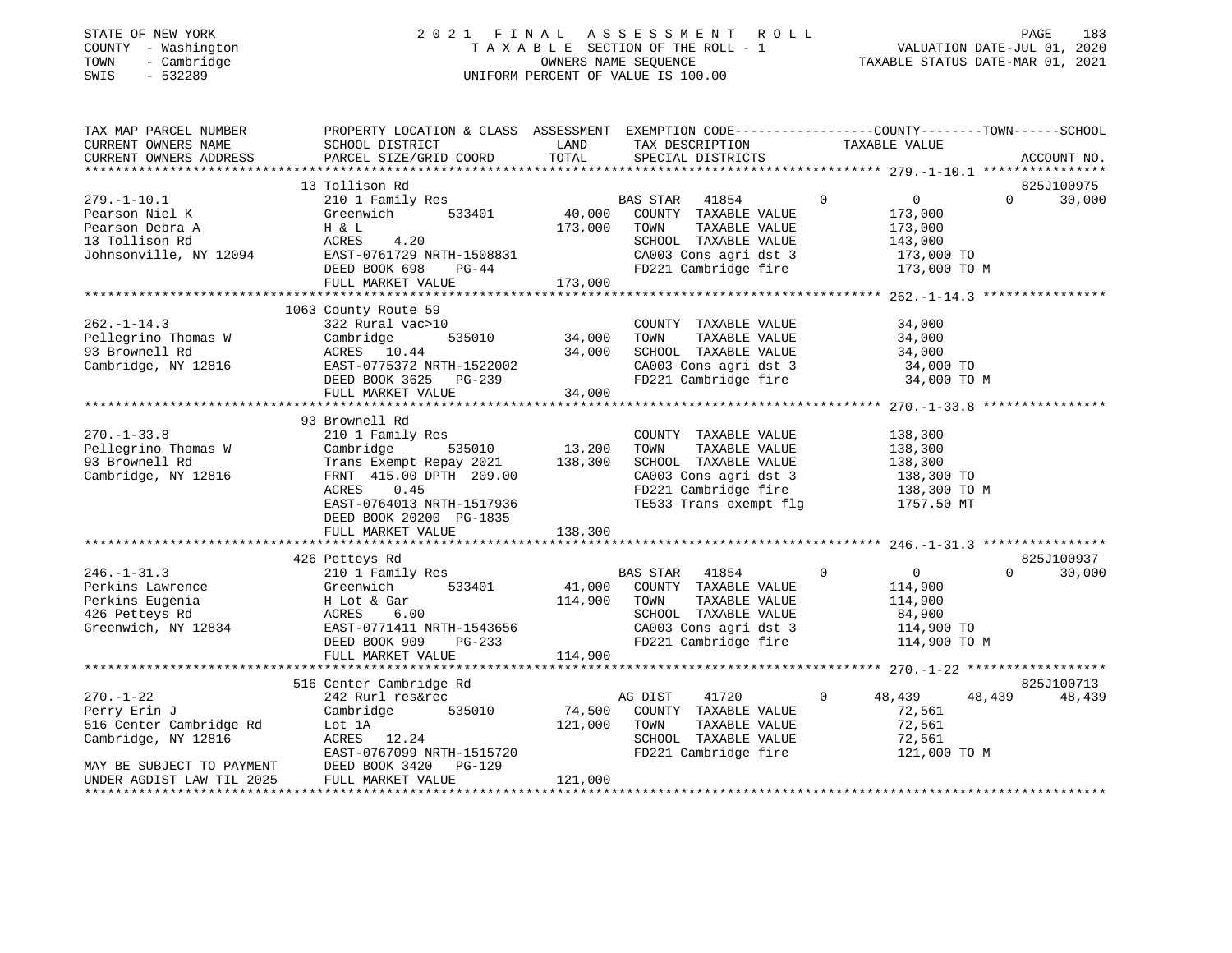| STATE OF NEW YORK<br>COUNTY - Washington<br>- Cambridge<br>TOWN<br>SWIS<br>$-532289$                                                                                      |                                                                                                                                                                                                                                                                                                                              |                                        | 2021 FINAL ASSESSMENT ROLL<br>TAXABLE SECTION OF THE ROLL - 1<br>OWNERS NAME SEOUENCE<br>UNIFORM PERCENT OF VALUE IS 100.00                                                                                                                                                                     | TAXABLE STATUS DATE-MAR 01, 2021                                                                                                                                                   | VALUATION DATE-JUL 01, 2020          | 184<br>PAGE                                  |
|---------------------------------------------------------------------------------------------------------------------------------------------------------------------------|------------------------------------------------------------------------------------------------------------------------------------------------------------------------------------------------------------------------------------------------------------------------------------------------------------------------------|----------------------------------------|-------------------------------------------------------------------------------------------------------------------------------------------------------------------------------------------------------------------------------------------------------------------------------------------------|------------------------------------------------------------------------------------------------------------------------------------------------------------------------------------|--------------------------------------|----------------------------------------------|
| TAX MAP PARCEL NUMBER<br>CURRENT OWNERS NAME                                                                                                                              | PROPERTY LOCATION & CLASS ASSESSMENT EXEMPTION CODE---------------COUNTY-------TOWN-----SCHOOL<br>SCHOOL DISTRICT                                                                                                                                                                                                            | LAND                                   | TAX DESCRIPTION                                                                                                                                                                                                                                                                                 | TAXABLE VALUE                                                                                                                                                                      |                                      |                                              |
| CURRENT OWNERS ADDRESS                                                                                                                                                    | PARCEL SIZE/GRID COORD                                                                                                                                                                                                                                                                                                       | TOTAL                                  | SPECIAL DISTRICTS                                                                                                                                                                                                                                                                               |                                                                                                                                                                                    |                                      | ACCOUNT NO.                                  |
|                                                                                                                                                                           | 785 King Rd                                                                                                                                                                                                                                                                                                                  |                                        |                                                                                                                                                                                                                                                                                                 |                                                                                                                                                                                    |                                      | 825J100691                                   |
| $263. - 1 - 19$<br>Persico Salvatore<br>Bove Misha<br>785 King Rd<br>Cambridge, NY 12816                                                                                  | 241 Rural res&ag<br>Cambridge 535010<br>Rural Residence<br>ACRES 77.00<br>EAST-0781067 NRTH-1521610                                                                                                                                                                                                                          | 148,300<br>275,000                     | COUNTY TAXABLE VALUE<br>TOWN<br>TAXABLE VALUE<br>SCHOOL TAXABLE VALUE<br>CA003 Cons agri dst 3<br>FD221 Cambridge fire 275,000 TO M                                                                                                                                                             | 275,000<br>275,000<br>275,000<br>275,000 TO                                                                                                                                        |                                      |                                              |
| MAY BE SUBJECT TO PAYMENT<br>UNDER AGDIST LAW TIL 2025                                                                                                                    | DEED BOOK 20200 PG-5470<br>FULL MARKET VALUE                                                                                                                                                                                                                                                                                 | 275,000                                |                                                                                                                                                                                                                                                                                                 |                                                                                                                                                                                    |                                      |                                              |
|                                                                                                                                                                           |                                                                                                                                                                                                                                                                                                                              |                                        |                                                                                                                                                                                                                                                                                                 |                                                                                                                                                                                    |                                      |                                              |
| $254. - 1 - 35$<br>Pickering Randy<br>127 Kenyon Rd<br>Greenwich, NY 12834<br>$255. - 1 - 24.1$<br>Pike Thomas M<br>Pike Kathryn M<br>191 Irish Ln<br>Cambridge, NY 12816 | 38 Wilderness Way<br>210 1 Family Res<br>533401<br>Greenwich<br>House & Lot<br>Road AGMT. 1947/30<br>ACRES<br>5.74<br>EAST-0768580 NRTH-1532869<br>DEED BOOK 3105 PG-97<br>FULL MARKET VALUE<br>191 Irish Ln<br>242 Rurl res&rec<br>Cambridge<br>535010<br>House & Land<br>Lot 3<br>ACRES 18.25<br>EAST-0779696 NRTH-1531895 | 41,500<br>287,900<br>96,500<br>534,300 | BAS STAR<br>41854<br>COUNTY TAXABLE VALUE<br>287,900 TOWN<br>TAXABLE VALUE<br>SCHOOL TAXABLE VALUE<br>CA003 Cons agri dst 3<br>FD221 Cambridge fire<br>BAS STAR 41854<br>COUNTY TAXABLE VALUE<br>TOWN<br>TAXABLE VALUE<br>SCHOOL TAXABLE VALUE<br>CA005 Cons agri dst 5<br>FD221 Cambridge fire | $\overline{0}$<br>$\overline{0}$<br>287,900<br>287,900<br>257,900<br>287,900 TO<br>287,900 TO M<br>$\overline{0}$<br>$\overline{0}$<br>534,300<br>534,300<br>504,300<br>534,300 TO | $\Omega$<br>$\Omega$<br>534,300 TO M | 825J100878<br>30,000<br>825J102036<br>30,000 |
|                                                                                                                                                                           | DEED BOOK 795 PG-327<br>FULL MARKET VALUE                                                                                                                                                                                                                                                                                    | 534,300                                |                                                                                                                                                                                                                                                                                                 |                                                                                                                                                                                    |                                      |                                              |
|                                                                                                                                                                           | 720 King Rd                                                                                                                                                                                                                                                                                                                  |                                        |                                                                                                                                                                                                                                                                                                 |                                                                                                                                                                                    |                                      |                                              |
| $271. - 3 - 4.1$<br>Pinney Edward<br>Pinney Vanina<br>720 King Rd<br>Cambridge, NY 12816                                                                                  | 240 Rural res<br>535010<br>Cambridge<br>ACRES 11.29<br>EAST-0781479 NRTH-1520433<br>DEED BOOK 2619 PG-72<br>FULL MARKET VALUE                                                                                                                                                                                                |                                        | AG DIST<br>41720<br>83,100 BAS STAR 41854<br>700,000 COUNTY TAXABLE VALUE<br>TOWN<br>TAXABLE VALUE<br>SCHOOL TAXABLE VALUE<br>700,000 CA003 Cons agri dst 3                                                                                                                                     | $\mathbf{0}$<br>29,144<br>$\Omega$<br>$\circ$<br>670,856<br>670,856<br>640,856<br>670,856 TO                                                                                       | 29,144<br>$\Omega$                   | 29,144<br>30,000                             |
| MAY BE SUBJECT TO PAYMENT<br>UNDER AGDIST LAW TIL 2025                                                                                                                    |                                                                                                                                                                                                                                                                                                                              |                                        | 29,144 EX<br>FD221 Cambridge fire                                                                                                                                                                                                                                                               | 700,000 TO M                                                                                                                                                                       |                                      |                                              |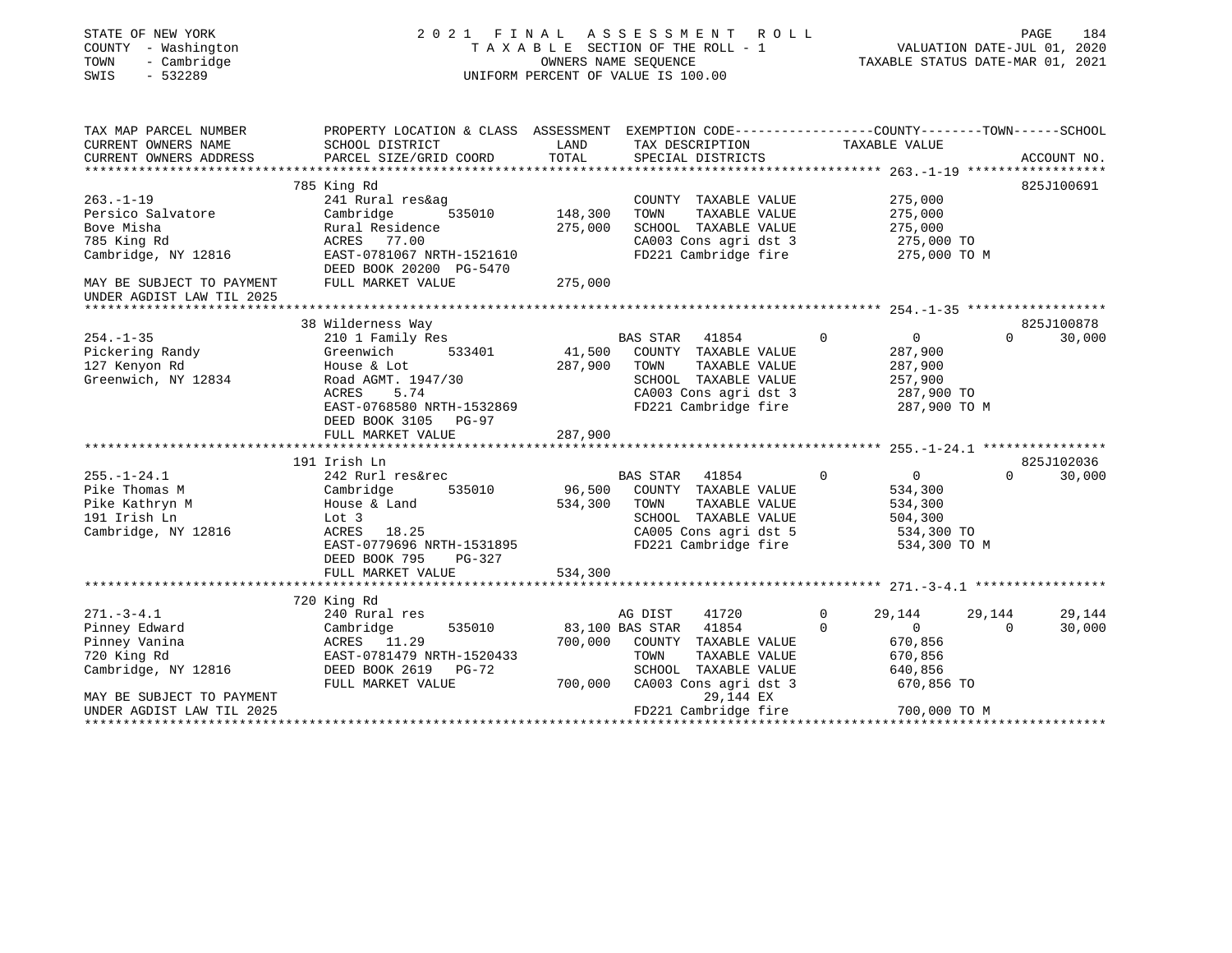## STATE OF NEW YORK 2 0 2 1 F I N A L A S S E S S M E N T R O L L PAGE 185 COUNTY - Washington T A X A B L E SECTION OF THE ROLL - 1 VALUATION DATE-JUL 01, 2020 TOWN - Cambridge OWNERS NAME SEQUENCE TAXABLE STATUS DATE-MAR 01, 2021 SWIS - 532289 UNIFORM PERCENT OF VALUE IS 100.00

| TAX MAP PARCEL NUMBER<br>CURRENT OWNERS NAME<br>CURRENT OWNERS ADDRESS                                                      | PROPERTY LOCATION & CLASS ASSESSMENT EXEMPTION CODE----------------COUNTY-------TOWN------SCHOOL<br>SCHOOL DISTRICT<br>PARCEL SIZE/GRID COORD                | LAND<br>TOTAL                          | TAX DESCRIPTION<br>SPECIAL DISTRICTS                                                                                                     |                         | TAXABLE VALUE                                                           |                    | ACCOUNT NO.      |
|-----------------------------------------------------------------------------------------------------------------------------|--------------------------------------------------------------------------------------------------------------------------------------------------------------|----------------------------------------|------------------------------------------------------------------------------------------------------------------------------------------|-------------------------|-------------------------------------------------------------------------|--------------------|------------------|
|                                                                                                                             |                                                                                                                                                              |                                        |                                                                                                                                          |                         |                                                                         |                    |                  |
| $271 - 3 - 4.3$<br>Pinney Edward<br>Pinney Vanina<br>720 King Rd<br>Cambridge, NY 12816                                     | King Rd<br>322 Rural vac>10<br>535010<br>Cambridge<br>FRNT 1099.00 DPTH<br>ACRES 49.96<br>EAST-0781969 NRTH-1519826<br>DEED BOOK 2619 PG-72                  | 100,000<br>100,000                     | AG DIST<br>41720<br>COUNTY TAXABLE VALUE<br>TOWN<br>TAXABLE VALUE<br>SCHOOL TAXABLE VALUE<br>CA003 Cons agri dst 3<br>35,490 EX          | $\Omega$                | 35,490<br>64,510<br>64,510<br>64,510<br>64,510 TO                       | 35,490             | 35,490           |
| MAY BE SUBJECT TO PAYMENT<br>UNDER AGDIST LAW TIL 2025                                                                      | FULL MARKET VALUE                                                                                                                                            | 100,000                                | FD221 Cambridge fire                                                                                                                     |                         | 100,000 TO M                                                            |                    |                  |
|                                                                                                                             |                                                                                                                                                              |                                        |                                                                                                                                          |                         |                                                                         |                    |                  |
| $254. - 1 - 2.3$<br>Plunkett Lance R<br>Harshman Barbara L<br>1318 State Route 372<br>Greenwich, NY 12834                   | 200 Gillis Rd<br>210 1 Family Res<br>533401<br>Greenwich<br>Sub Lot 1<br>3.21<br>ACRES<br>EAST-0769842 NRTH-1536968<br>DEED BOOK 2629 PG-84                  | 32,100<br>247,600                      | COUNTY TAXABLE VALUE<br>TOWN<br>TAXABLE VALUE<br>SCHOOL TAXABLE VALUE<br>CA003 Cons agri dst 3<br>FD221 Cambridge fire 247,600 TO M      |                         | 247,600<br>247,600<br>247,600<br>247,600 TO                             |                    |                  |
|                                                                                                                             | FULL MARKET VALUE                                                                                                                                            | 247,600                                |                                                                                                                                          |                         |                                                                         |                    |                  |
|                                                                                                                             |                                                                                                                                                              |                                        |                                                                                                                                          |                         |                                                                         |                    |                  |
| $270. - 1 - 25$<br>Porter Alexander M<br>Porter Keya L<br>429 Center Cambridge Rd<br>Cambridge, NY 12816                    | 429 Center Cambridge Rd<br>210 1 Family Res<br>535010<br>Cambridge<br>H & L<br>FRNT 278.00 DPTH 151.00<br>EAST-0765062 NRTH-1515919<br>DEED BOOK 3915 PG-275 | 26,800<br>144,600                      | COUNTY TAXABLE VALUE<br>TOWN<br>TAXABLE VALUE<br>SCHOOL TAXABLE VALUE<br>CA003 Cons agri dst 3<br>FD221 Cambridge fire                   |                         | 144,600<br>144,600<br>144,600<br>144,600 TO<br>144,600 TO M             |                    | 825J100541       |
|                                                                                                                             | FULL MARKET VALUE                                                                                                                                            | 144,600                                |                                                                                                                                          |                         |                                                                         |                    |                  |
|                                                                                                                             |                                                                                                                                                              |                                        |                                                                                                                                          |                         |                                                                         |                    |                  |
| $270. - 1 - 26.15$<br>Porter Alexander M<br>Porter Keya L<br>429 Center Cambridge Rd<br>Cambridge, NY 12816                 | County Route 74<br>314 Rural vac<10<br>Cambridge<br>535010<br>Sub Lot 10<br>ACRES<br>3.02<br>EAST-0765383 NRTH-1516166<br>DEED BOOK 3915 PG-275              | 12,100<br>12,100                       | COUNTY TAXABLE VALUE<br>TOWN<br>TAXABLE VALUE<br>SCHOOL TAXABLE VALUE<br>CA003 Cons agri dst 3<br>FD221 Cambridge fire                   |                         | 12,100<br>12,100<br>12,100<br>12,100 TO<br>12,100 TO M                  |                    |                  |
|                                                                                                                             | FULL MARKET VALUE                                                                                                                                            | 12,100                                 |                                                                                                                                          |                         |                                                                         |                    |                  |
|                                                                                                                             | 35 Pratt Ln                                                                                                                                                  |                                        |                                                                                                                                          |                         |                                                                         |                    | 825J100558       |
| $288. - 1 - 5$<br>Pratt Andrea J LE<br>Brilya Sarah J<br>35 Pratt Ln<br>Johnsonville, NY 12094<br>MAY BE SUBJECT TO PAYMENT | 242 Rurl res&rec<br>535010<br>Cambridge<br>942/59<br>ACRES 74.50<br>EAST-0766234 NRTH-1503524<br>DEED BOOK 3688<br>PG-265<br>FULL MARKET VALUE               | 145,100 ENH STAR<br>246,800<br>246,800 | AG DIST<br>41720<br>41834<br>COUNTY TAXABLE VALUE<br>TOWN<br>TAXABLE VALUE<br>SCHOOL TAXABLE VALUE<br>CA003 Cons agri dst 3<br>24,674 EX | $\mathbf 0$<br>$\Omega$ | 24,674<br>$\overline{0}$<br>222,126<br>222,126<br>151,426<br>222,126 TO | 24,674<br>$\Omega$ | 24,674<br>70,700 |
| UNDER AGDIST LAW TIL 2025                                                                                                   |                                                                                                                                                              |                                        | FD221 Cambridge fire                                                                                                                     |                         | 246,800 TO M                                                            |                    |                  |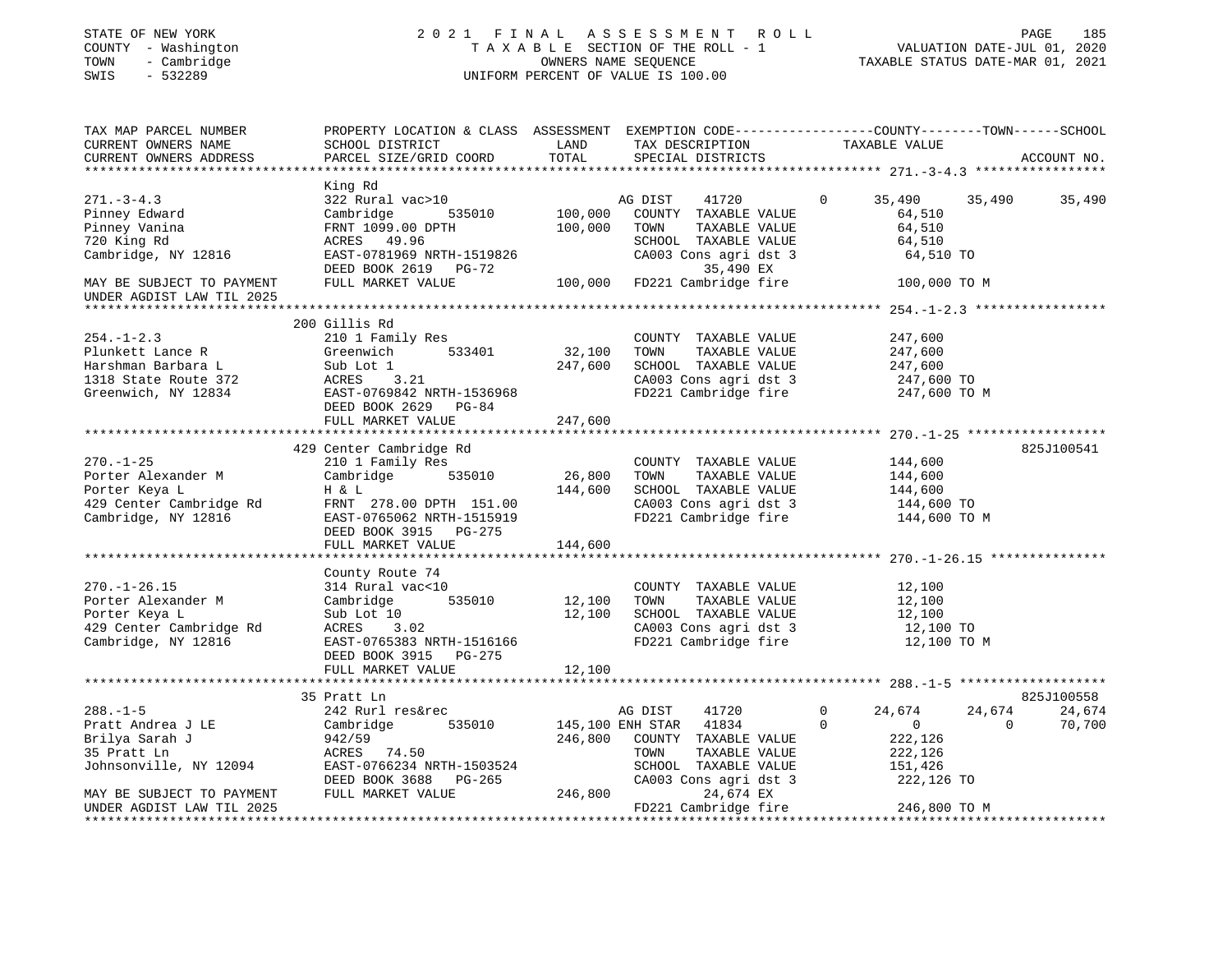#### STATE OF NEW YORK 2 0 2 1 F I N A L A S S E S S M E N T R O L L PAGE 186 COUNTY - Washington T A X A B L E SECTION OF THE ROLL - 1 VALUATION DATE-JUL 01, 2020 TOWN - Cambridge OWNERS NAME SEQUENCE TAXABLE STATUS DATE-MAR 01, 2021 SWIS - 532289 UNIFORM PERCENT OF VALUE IS 100.00UNIFORM PERCENT OF VALUE IS 100.00

| TAX MAP PARCEL NUMBER<br>CURRENT OWNERS NAME<br>CURRENT OWNERS ADDRESS                                         | PROPERTY LOCATION & CLASS ASSESSMENT<br>SCHOOL DISTRICT<br>PARCEL SIZE/GRID COORD                                                                                         | LAND<br>TOTAL                | EXEMPTION CODE----------------COUNTY-------TOWN------SCHOOL<br>TAX DESCRIPTION<br>SPECIAL DISTRICTS                                                 |                               | TAXABLE VALUE                                                                 |                       | ACCOUNT NO.                |
|----------------------------------------------------------------------------------------------------------------|---------------------------------------------------------------------------------------------------------------------------------------------------------------------------|------------------------------|-----------------------------------------------------------------------------------------------------------------------------------------------------|-------------------------------|-------------------------------------------------------------------------------|-----------------------|----------------------------|
|                                                                                                                |                                                                                                                                                                           |                              |                                                                                                                                                     |                               |                                                                               |                       |                            |
|                                                                                                                | 115 Durfee Rd                                                                                                                                                             |                              |                                                                                                                                                     |                               |                                                                               |                       | 825J102003                 |
| $288. - 1 - 15.10$<br>Pratt Floyd John<br>115 Durfee Rd<br>Buskirk, NY 12028                                   | 210 1 Family Res<br>535010<br>Cambridge<br>H & L<br>0.81<br>ACRES<br>EAST-0766615 NRTH-1500362                                                                            | 154,700                      | VETCOM CTS 41130<br>28,700 BAS STAR<br>41854<br>COUNTY TAXABLE VALUE<br>TAXABLE VALUE<br>TOWN<br>SCHOOL TAXABLE VALUE                               | $\mathbf 0$<br>$\Omega$       | 38,675<br>$\overline{0}$<br>116,025<br>116,025<br>114,700                     | 38,675<br>$\Omega$    | 10,000<br>30,000           |
|                                                                                                                | DEED BOOK 589<br>PG-214                                                                                                                                                   |                              | CA003 Cons agri dst 3                                                                                                                               |                               | 154,700 TO                                                                    |                       |                            |
|                                                                                                                | FULL MARKET VALUE                                                                                                                                                         |                              | 154,700 FD221 Cambridge fire                                                                                                                        |                               | 154,700 TO M                                                                  |                       |                            |
|                                                                                                                | 115 Brownell Rd                                                                                                                                                           |                              |                                                                                                                                                     |                               |                                                                               |                       | 825J101998                 |
| $270. - 1 - 33.2$                                                                                              | 210 1 Family Res                                                                                                                                                          |                              | AGED-CO/TN 41801                                                                                                                                    | 0                             | 96,100                                                                        | 96,100                | $\Omega$                   |
| Pratt Frank R                                                                                                  | Cambridge<br>535010                                                                                                                                                       |                              | 29,100 AGED-SCH<br>41804                                                                                                                            | $\Omega$                      | $\Omega$                                                                      | $\Omega$              | 86,490                     |
| 115 Brownell Rd                                                                                                | H & L                                                                                                                                                                     |                              | 192,200 BAS STAR<br>41854                                                                                                                           | $\Omega$                      | $\overline{0}$                                                                | $\Omega$              | 30,000                     |
| Cambridge, NY 12816                                                                                            | ACRES<br>2.01<br>EAST-0763900 NRTH-1518474<br>DEED BOOK 654<br><b>PG-289</b>                                                                                              |                              | COUNTY TAXABLE VALUE<br>TAXABLE VALUE<br>TOWN<br>SCHOOL TAXABLE VALUE                                                                               |                               | 96,100<br>96,100<br>75,710                                                    |                       |                            |
|                                                                                                                | FULL MARKET VALUE                                                                                                                                                         |                              | 192,200 CA003 Cons agri dst 3                                                                                                                       |                               | 192,200 TO                                                                    |                       |                            |
|                                                                                                                |                                                                                                                                                                           |                              | FD221 Cambridge fire                                                                                                                                |                               | 192,200 TO M                                                                  |                       |                            |
|                                                                                                                |                                                                                                                                                                           |                              |                                                                                                                                                     |                               |                                                                               |                       |                            |
| $270. - 1 - 33.5$<br>Pratt Frank R<br>115 Brownell Rd<br>Cambridge, NY 12816                                   | Brownell Rd<br>314 Rural vac<10<br>535010<br>Cambridge<br>Vac Land<br>Lot 3<br>ACRES<br>5.31<br>EAST-0764364 NRTH-1518349<br>DEED BOOK 946<br>PG-287<br>FULL MARKET VALUE | 31,300<br>31,300<br>31,300   | COUNTY TAXABLE VALUE<br>TAXABLE VALUE<br>TOWN<br>SCHOOL TAXABLE VALUE<br>CA003 Cons agri dst 3<br>FD221 Cambridge fire                              |                               | 31,300<br>31,300<br>31,300<br>31,300 TO<br>31,300 TO M                        |                       | 825J102043                 |
|                                                                                                                |                                                                                                                                                                           |                              |                                                                                                                                                     |                               |                                                                               |                       |                            |
|                                                                                                                | 680 County Route 74                                                                                                                                                       |                              | 97 PCT OF VALUE USED FOR EXEMPTION PURPOSES                                                                                                         |                               |                                                                               |                       | 825J101993                 |
| $270. - 1 - 24.3$                                                                                              | 242 Rurl res&rec                                                                                                                                                          |                              | ENH STAR<br>41834                                                                                                                                   | $\circ$                       | $\mathbf 0$                                                                   | $\Omega$              | 70,700                     |
| Preece Irrevocable Trust Terra Cambridge<br>Preece Garry Trustee<br>680 County Route 74<br>Cambridge, NY 12816 | 535010<br>Land & Barn<br>Lot 2<br>ACRES 10.33<br>EAST-0765862 NRTH-1514761<br>DEED BOOK 3512<br>PG-321<br>FULL MARKET VALUE                                               | 249,000                      | 60,700 AGED-TOWN 41803<br>249,000 AGED-CO<br>41802<br>COUNTY TAXABLE VALUE<br>TOWN<br>TAXABLE VALUE<br>SCHOOL TAXABLE VALUE<br>FD221 Cambridge fire | $\overline{0}$<br>$\mathbf 0$ | $\overline{0}$<br>96,612<br>152,388<br>236,923<br>178,300<br>249,000 TO M     | 12,077<br>$\mathbf 0$ | $\mathbf 0$<br>$\mathbf 0$ |
|                                                                                                                |                                                                                                                                                                           |                              |                                                                                                                                                     |                               |                                                                               |                       |                            |
|                                                                                                                | 18 County Route 59                                                                                                                                                        |                              |                                                                                                                                                     |                               |                                                                               |                       | 825J100957                 |
| $280. - 2 - 17.3$<br>Prendergast James T<br>Prendergast Lesley J<br>18 County Route 59<br>Buskirk, NY 12028    | 210 1 Family Res<br>535010<br>Cambridge<br>H & Land<br>4.68<br>ACRES<br>EAST-0777209 NRTH-1504572<br>DEED BOOK 525<br>$PG-27$<br>FULL MARKET VALUE                        | 59,600<br>239,200<br>239,200 | 41854<br>BAS STAR<br>COUNTY TAXABLE VALUE<br>TAXABLE VALUE<br>TOWN<br>SCHOOL TAXABLE VALUE<br>CA003 Cons agri dst 3<br>FD221 Cambridge fire         | $\mathbf 0$                   | $\overline{0}$<br>239,200<br>239,200<br>209,200<br>239,200 TO<br>239,200 TO M | $\Omega$              | 30,000                     |
|                                                                                                                |                                                                                                                                                                           |                              |                                                                                                                                                     |                               |                                                                               |                       |                            |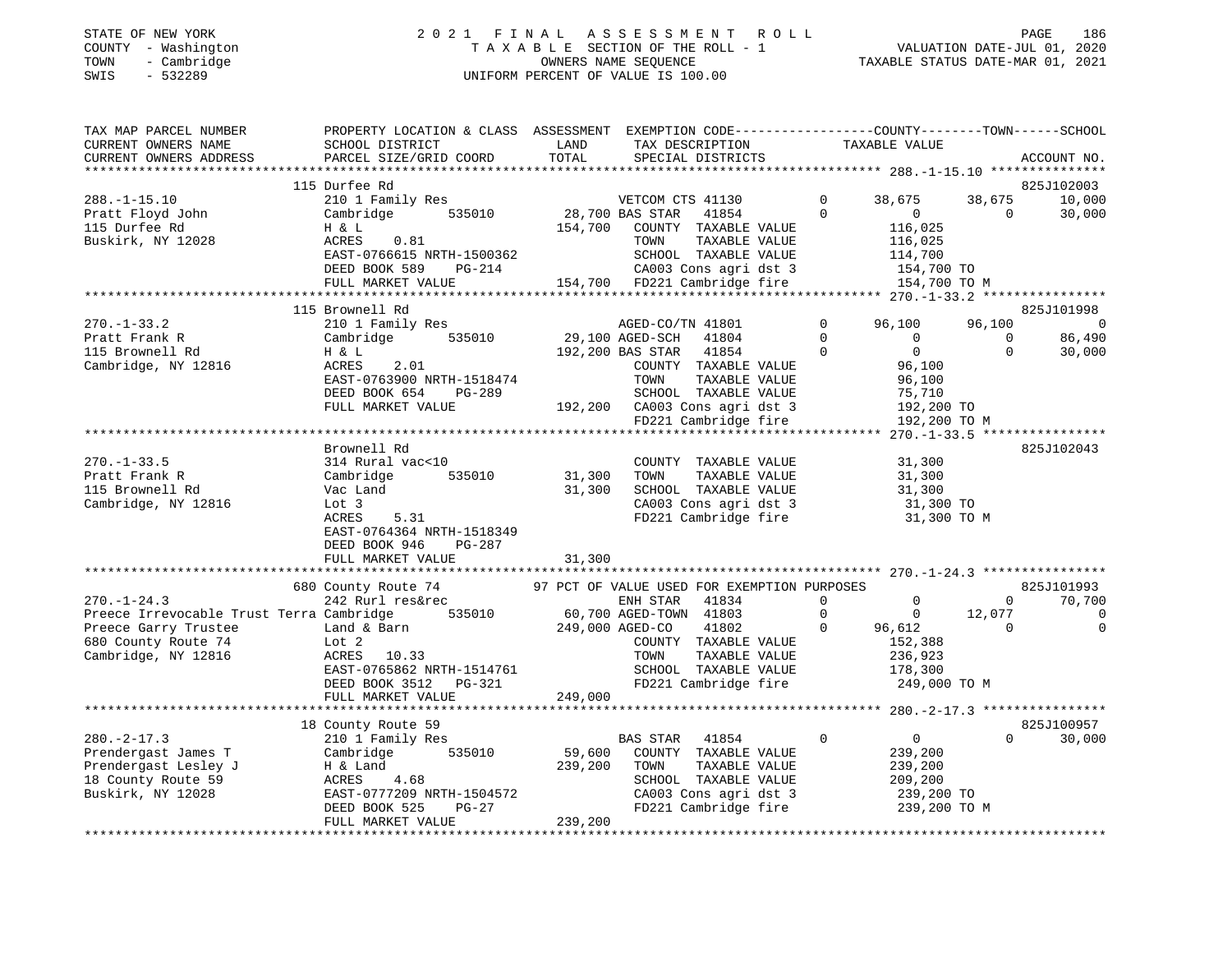## STATE OF NEW YORK 2 0 2 1 F I N A L A S S E S S M E N T R O L L PAGE 187 COUNTY - Washington T A X A B L E SECTION OF THE ROLL - 1 VALUATION DATE-JUL 01, 2020 TOWN - Cambridge OWNERS NAME SEQUENCE TAXABLE STATUS DATE-MAR 01, 2021 SWIS - 532289 UNIFORM PERCENT OF VALUE IS 100.00

| TAX MAP PARCEL NUMBER<br>CURRENT OWNERS NAME<br>CURRENT OWNERS ADDRESS | PROPERTY LOCATION & CLASS ASSESSMENT<br>SCHOOL DISTRICT<br>PARCEL SIZE/GRID COORD | LAND<br>TOTAL | EXEMPTION CODE-----------------COUNTY-------TOWN------SCHOOL<br>TAX DESCRIPTION<br>SPECIAL DISTRICTS | TAXABLE VALUE      |                                  | ACCOUNT NO.    |
|------------------------------------------------------------------------|-----------------------------------------------------------------------------------|---------------|------------------------------------------------------------------------------------------------------|--------------------|----------------------------------|----------------|
|                                                                        |                                                                                   |               |                                                                                                      |                    |                                  |                |
|                                                                        | 326 King Rd                                                                       |               |                                                                                                      |                    | $\Omega$                         | 825L100510     |
| $280 - 2 - 10$<br>Presser David B                                      | 242 Rurl res&rec<br>535010                                                        | 108,400       | BAS STAR<br>41854                                                                                    | $\mathbf 0$        | $\overline{0}$                   | 30,000         |
| Presser Carolynn                                                       | Cambridge<br>Res & Land                                                           | 202,000       | COUNTY TAXABLE VALUE<br>TOWN<br>TAXABLE VALUE                                                        |                    | 202,000<br>202,000               |                |
| 629 Plank Rd 225                                                       | ACRES<br>44.30                                                                    |               | SCHOOL TAXABLE VALUE                                                                                 |                    | 172,000                          |                |
| Clifton Park, NY 12065-2043                                            | EAST-0779805 NRTH-1511069                                                         |               | CA003 Cons agri dst 3                                                                                |                    | 202,000 TO                       |                |
|                                                                        | DEED BOOK 946<br>$PG-15$                                                          |               | FD221 Cambridge fire                                                                                 |                    | 202,000 TO M                     |                |
|                                                                        | FULL MARKET VALUE                                                                 | 202,000       |                                                                                                      |                    |                                  |                |
|                                                                        | ***************************                                                       |               |                                                                                                      |                    |                                  |                |
|                                                                        | 498 Center Cambridge Rd                                                           |               |                                                                                                      |                    |                                  |                |
| $270. - 1 - 22.2$                                                      | 210 1 Family Res                                                                  |               | VETCOM CTS 41130                                                                                     | 0                  | 55,000<br>45,000                 | 10,000         |
| Price David S                                                          | Cambridge<br>535010                                                               |               | 40,000 BAS STAR<br>41854                                                                             | $\Omega$           | $\overline{0}$<br>$\Omega$       | 30,000         |
| Price Mary L                                                           | $P/O$ Lot 1B                                                                      | 249,000       | COUNTY TAXABLE VALUE                                                                                 |                    | 194,000                          |                |
| 498 Center Cambridge Rd                                                | 4.72 BANK<br>998<br>ACRES                                                         |               | TAXABLE VALUE<br>TOWN                                                                                |                    | 204,000                          |                |
| Cambridge, NY 12816                                                    | EAST-0766651 NRTH-1516342                                                         |               | SCHOOL TAXABLE VALUE                                                                                 |                    | 209,000                          |                |
|                                                                        | DEED BOOK 3403 PG-59                                                              |               | FD221 Cambridge fire                                                                                 |                    | 249,000 TO M                     |                |
|                                                                        | FULL MARKET VALUE                                                                 | 249,000       |                                                                                                      |                    |                                  |                |
|                                                                        |                                                                                   |               |                                                                                                      |                    |                                  |                |
|                                                                        | 1068 County Route 60                                                              |               |                                                                                                      |                    |                                  | 825J100562     |
| $246. - 1 - 30$                                                        | 210 1 Family Res                                                                  |               | VET WAR CT 41121                                                                                     | $\Omega$<br>14,115 | 14,115                           | $\overline{0}$ |
| Proch Janet C                                                          | Greenwich<br>533401                                                               |               | 47,600 AGED-CO/TN 41801                                                                              | $\mathbf 0$        | 39,993<br>39,993                 | $\Omega$       |
| 1068 County Route 60                                                   | H & L                                                                             |               | 94,100 AGED-SCH<br>41804                                                                             | $\Omega$           | $\overline{0}$<br>$\overline{0}$ | 42,345         |
| Greenwich, NY 12834                                                    | ACRES<br>7.40                                                                     |               | 41834<br>ENH STAR                                                                                    | $\Omega$           | $\Omega$<br>$\Omega$             | 51,755         |
|                                                                        | EAST-0772655 NRTH-1543106                                                         |               | COUNTY TAXABLE VALUE                                                                                 |                    | 39,992                           |                |
|                                                                        | DEED BOOK 436<br>PG-542                                                           |               | TAXABLE VALUE<br>TOWN                                                                                |                    | 39,992                           |                |
|                                                                        | FULL MARKET VALUE                                                                 | 94,100        | SCHOOL TAXABLE VALUE                                                                                 |                    | $\circ$                          |                |
|                                                                        |                                                                                   |               | CA003 Cons agri dst 3                                                                                |                    | 94,100 TO                        |                |
|                                                                        |                                                                                   |               | FD221 Cambridge fire                                                                                 |                    | 94,100 TO M                      |                |
|                                                                        |                                                                                   |               |                                                                                                      |                    |                                  |                |
| $246. - 1 - 30.2$                                                      | 1080 County Route 60                                                              |               |                                                                                                      | $\Omega$           | $\overline{0}$<br>$\Omega$       |                |
| Proch Leonard                                                          | 210 1 Family Res<br>533401<br>Greenwich                                           | 27,900        | BAS STAR<br>41854<br>COUNTY TAXABLE VALUE                                                            |                    | 223,000                          | 30,000         |
| Proch Sonja                                                            | ACRES<br>1.57                                                                     | 223,000       | TAXABLE VALUE<br>TOWN                                                                                |                    | 223,000                          |                |
| 1080 County Route 60                                                   | EAST-0772435 NRTH-1543187                                                         |               | SCHOOL TAXABLE VALUE                                                                                 |                    | 193,000                          |                |
| Greenwich, NY 12834                                                    | DEED BOOK 886<br>$PG-8$                                                           |               | CA003 Cons agri dst 3                                                                                |                    | 223,000 TO                       |                |
|                                                                        | FULL MARKET VALUE                                                                 | 223,000       | FD221 Cambridge fire                                                                                 |                    | 223,000 TO M                     |                |
|                                                                        |                                                                                   |               |                                                                                                      |                    |                                  |                |
|                                                                        | 168 South Rd                                                                      |               | 95 PCT OF VALUE USED FOR EXEMPTION PURPOSES                                                          |                    |                                  | 825J100304     |
| $288. - 1 - 10$                                                        | 242 Rurl res&rec                                                                  |               | VETWAR CTS 41120                                                                                     | $\Omega$           | 27,000<br>33,000                 | 6,000          |
| Pultorak Francis S                                                     | Cambridge<br>535010                                                               | 73,000        | COUNTY TAXABLE VALUE                                                                                 |                    | 198,900                          |                |
| Pultorak Ellen L                                                       | H & L                                                                             | 231,900       | TAXABLE VALUE<br>TOWN                                                                                |                    | 204,900                          |                |
| 168 South Rd                                                           | ACRES<br>18.00                                                                    |               | SCHOOL TAXABLE VALUE                                                                                 |                    | 225,900                          |                |
| Buskirk, NY 12028                                                      | EAST-0769738 NRTH-1503581                                                         |               | CA003 Cons agri dst 3                                                                                |                    | 231,900 TO                       |                |
|                                                                        | DEED BOOK 2679<br>$PG-74$                                                         |               | FD221 Cambridge fire                                                                                 |                    | 231,900 TO M                     |                |
|                                                                        | FULL MARKET VALUE                                                                 | 231,900       |                                                                                                      |                    |                                  |                |
|                                                                        |                                                                                   |               |                                                                                                      |                    |                                  |                |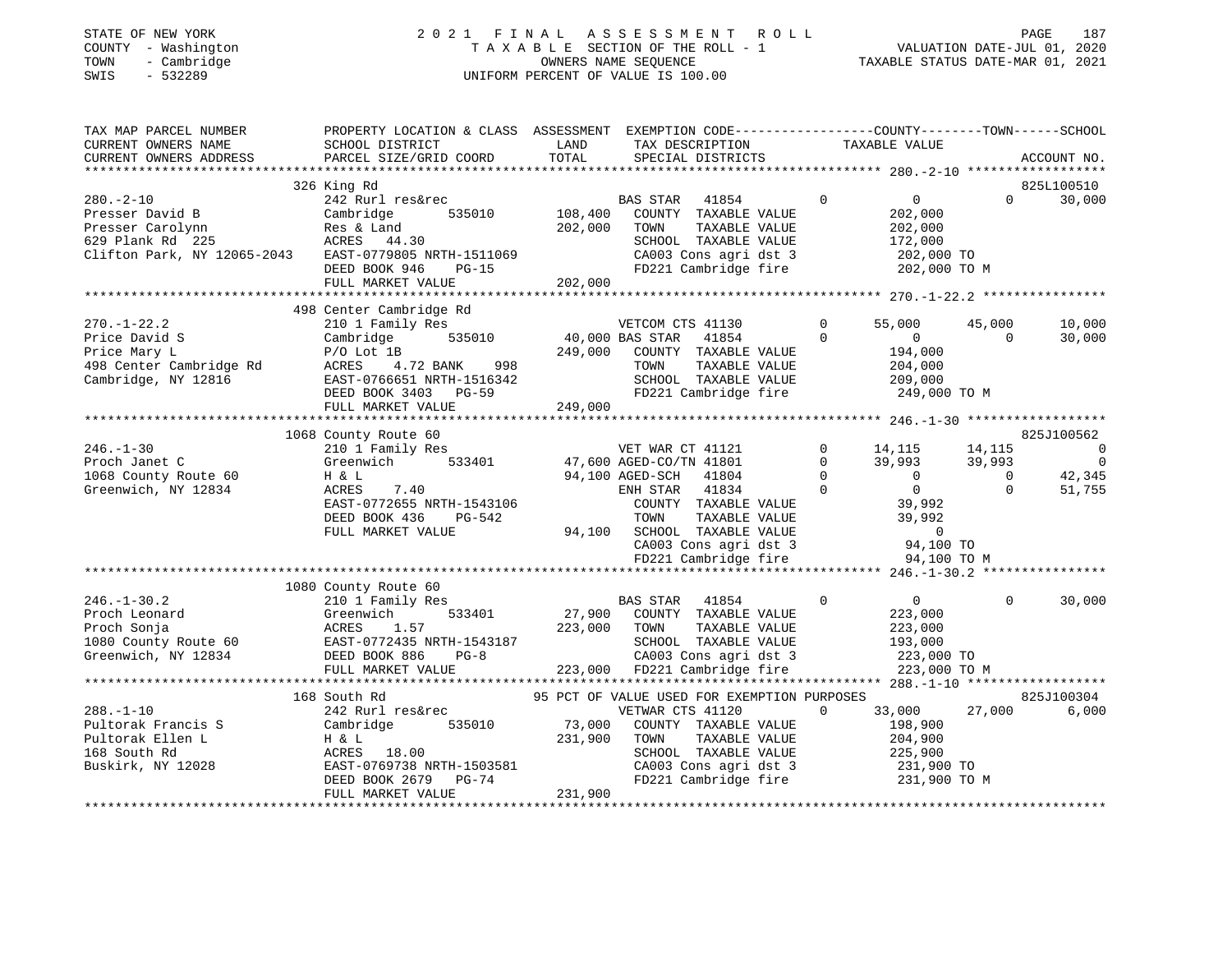| STATE OF NEW YORK<br>COUNTY - Washington<br>TOWN - Cambridge<br>SWIS - 532289                  | OWNERS NAME SEQUENCE<br>UNIFORM PERCENT OF VALUE IS 100.00                                                                                                                                                    |                         |                                                                                                                                              | OWNERS NAME SEQUENCE TAXABLE STATUS DATE-MAR 01, 2021                                                                     |
|------------------------------------------------------------------------------------------------|---------------------------------------------------------------------------------------------------------------------------------------------------------------------------------------------------------------|-------------------------|----------------------------------------------------------------------------------------------------------------------------------------------|---------------------------------------------------------------------------------------------------------------------------|
| CURRENT OWNERS NAME SCHOOL DISTRICT                                                            |                                                                                                                                                                                                               |                         | LAND TAX DESCRIPTION TAXABLE VALUE                                                                                                           | TAX MAP PARCEL NUMBER THE PROPERTY LOCATION & CLASS ASSESSMENT EXEMPTION CODE---------------COUNTY-------TOWN------SCHOOL |
|                                                                                                |                                                                                                                                                                                                               |                         |                                                                                                                                              |                                                                                                                           |
| $263 - 1 - 17.1$<br>Puntch Robert R<br>Dambrowski Anne M<br>839 King Rd<br>Cambridge, NY 12816 | King Rd<br>314 Rural vac<10<br>Cambridge 535010 22,200 TOWN<br>Land 22,200 SCHOOL TAXABLE VALUE 22,200<br>Lot 1 22,200 TO CA003 Cons agri dst 3 22,200 TO<br>EAST-0782675 NRTH-1522104<br>DEED BOOK 790 PG-39 |                         | COUNTY TAXABLE VALUE<br>TAXABLE VALUE<br>FD221 Cambridge fire                                                                                | 22,200<br>22,200<br>22,200 TO M                                                                                           |
|                                                                                                | FULL MARKET VALUE 22,200                                                                                                                                                                                      |                         |                                                                                                                                              |                                                                                                                           |
|                                                                                                | Gillis Rd                                                                                                                                                                                                     |                         |                                                                                                                                              | 825J100569                                                                                                                |
| $254. -1 - 2.1$<br>Pye John T<br>7020 Captain Kidd Ave Lot 50<br>Sarasota, FL 34231            | 314 Rural vac<10<br>Greenwich<br>Vac Land 21,100<br>Sub Lot 2<br>ACRES 3.21<br>RACH AREAEA1 MORI 1536047                                                                                                      | 533401 21,100<br>21,100 | COUNTY TAXABLE VALUE<br>TOWN<br>TAXABLE VALUE<br>SCHOOL TAXABLE VALUE<br>CA003 Cons agri dst 3 21,100 TO<br>FD221 Cambridge fire 21,100 TO M | 21,100<br>21,100<br>21,100                                                                                                |

1360 King Rd EAST-0786218 NRTH-1528573 COUNTY TAXABLE VALUE 160,000 Cambridge, NY 12816 DEED BOOK 2629 PG-249 TOWN TAXABLE VALUE 163,000

Record Cory D Cambridge 535010 39,000 COUNTY TAXABLE VALUE 140,500 Record Heidi L 261.-1-26 140,500 TOWN TAXABLE VALUE 140,500 1013 Vly Summit Rd ACRES 4.00 SCHOOL TAXABLE VALUE 110,500 Cambridge, NY 12816 EAST-0763098 NRTH-1523915 FD221 Cambridge fire 140,500 TO M

Record Heidi Cambridge 535010 32,600 COUNTY TAXABLE VALUE 152,800 1013 Vly Summit Rd H&l 152,800 TOWN TAXABLE VALUE 152,800 Cambridge, NY 12816 261.-1-30 SCHOOL TAXABLE VALUE 122,800

1360 King Rd 825J100556

1013 Vly Summit Rd 825J100526

715 Vly Summit Rd 825J100832

FD221 Cambridge fire 200,000 TO M

\*\*\*\*\*\*\*\*\*\*\*\*\*\*\*\*\*\*\*\*\*\*\*\*\*\*\*\*\*\*\*\*\*\*\*\*\*\*\*\*\*\*\*\*\*\*\*\*\*\*\*\*\*\*\*\*\*\*\*\*\*\*\*\*\*\*\*\*\*\*\*\*\*\*\*\*\*\*\*\*\*\*\*\*\*\*\*\*\*\*\*\*\*\*\*\*\*\*\*\*\*\*\* 263.-2-3 \*\*\*\*\*\*\*\*\*\*\*\*\*\*\*\*\*\*\*

263.-2-3 210 1 Family Res VETWAR CTS 41120 0 30,000 27,000 6,000 Ramsey Roy W Cambridge 535010 39,500 VETDIS CTS 41140 0 10,000 10,000 10,000 Ramsey Muriel A ACRES 4.50 200,000 ENH STAR 41834 0 0 70,700

FULL MARKET VALUE 200,000 SCHOOL TAXABLE VALUE 113,300

\*\*\*\*\*\*\*\*\*\*\*\*\*\*\*\*\*\*\*\*\*\*\*\*\*\*\*\*\*\*\*\*\*\*\*\*\*\*\*\*\*\*\*\*\*\*\*\*\*\*\*\*\*\*\*\*\*\*\*\*\*\*\*\*\*\*\*\*\*\*\*\*\*\*\*\*\*\*\*\*\*\*\*\*\*\*\*\*\*\*\*\*\*\*\*\*\*\*\*\*\*\*\* 261.-2-26 \*\*\*\*\*\*\*\*\*\*\*\*\*\*\*\*\*\*

261.-2-26 210 1 Family Res BAS STAR 41854 0 0 0 30,000

\*\*\*\*\*\*\*\*\*\*\*\*\*\*\*\*\*\*\*\*\*\*\*\*\*\*\*\*\*\*\*\*\*\*\*\*\*\*\*\*\*\*\*\*\*\*\*\*\*\*\*\*\*\*\*\*\*\*\*\*\*\*\*\*\*\*\*\*\*\*\*\*\*\*\*\*\*\*\*\*\*\*\*\*\*\*\*\*\*\*\*\*\*\*\*\*\*\*\*\*\*\*\* 261.-2-30 \*\*\*\*\*\*\*\*\*\*\*\*\*\*\*\*\*\*

261.-2-30 210 1 Family Res BAS STAR 41854 0 0 0 30,000

EAST-0769521 NRTH-1536947

 DEED BOOK 885 PG-196FULL MARKET VALUE 140,500

EAST-0762847 NRTH-1523849

FULL MARKET VALUE 152,800

DEED BOOK 20200 PG-5522

FULL MARKET VALUE 21,100

DEED BOOK 806 PG-336

\*\*\*\*\*\*\*\*\*\*\*\*\*\*\*\*\*\*\*\*\*\*\*\*\*\*\*\*\*\*\*\*\*\*\*\*\*\*\*\*\*\*\*\*\*\*\*\*\*\*\*\*\*\*\*\*\*\*\*\*\*\*\*\*\*\*\*\*\*\*\*\*\*\*\*\*\*\*\*\*\*\*\*\*\*\*\*\*\*\*\*\*\*\*\*\*\*\*\*\*\*\*\*\*\*\*\*\*\*\*\*\*\*\*\*\*\*\*\*\*\*\*\*\*\*\*\*\*\*\*\*\*

ACRES 1.51 FD221 Cambridge fire 152,800 TO M

825J100556

825J100832

 $825J100526$ <br>0  $30,000$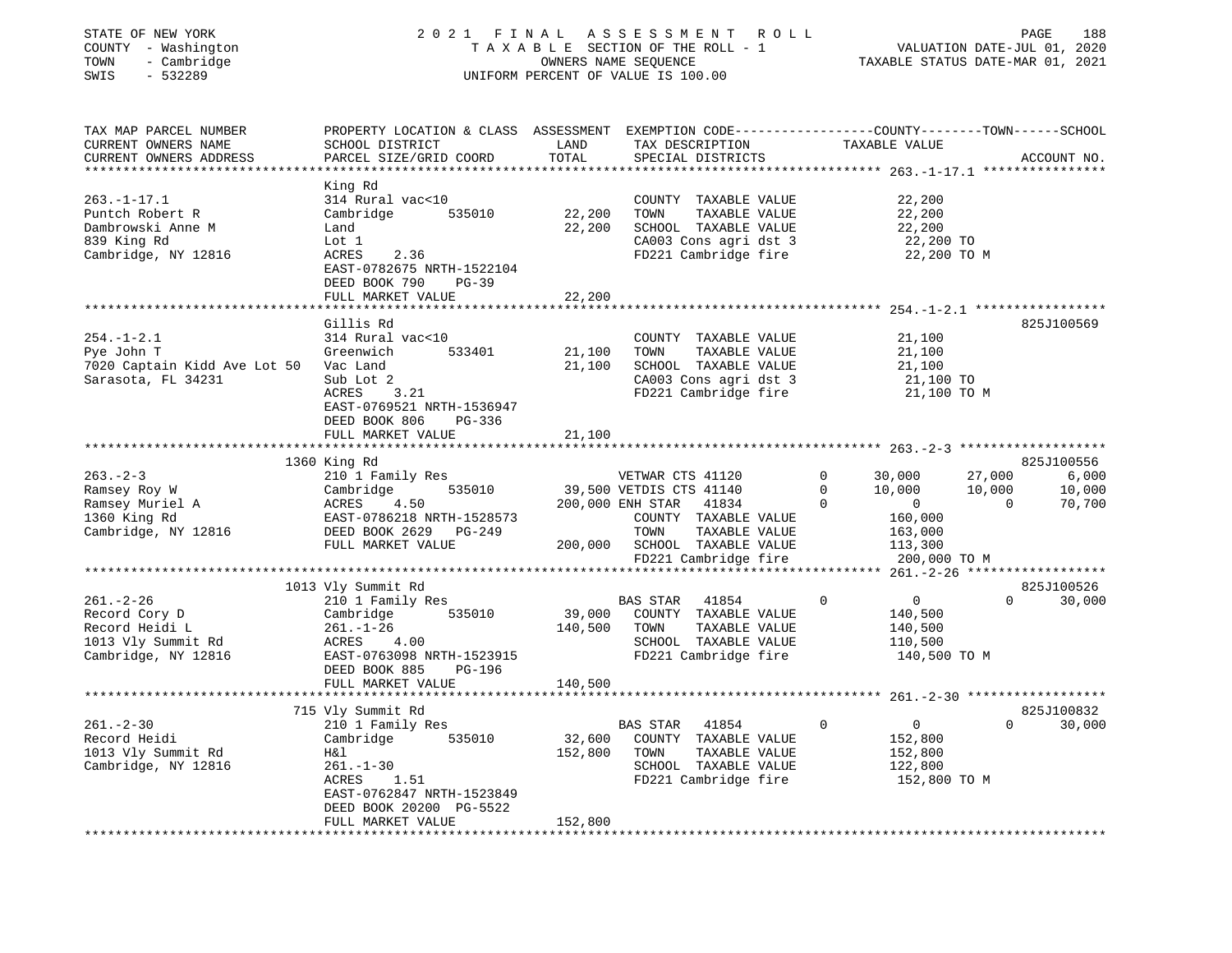## STATE OF NEW YORK 2 0 2 1 F I N A L A S S E S S M E N T R O L L PAGE 189 COUNTY - Washington T A X A B L E SECTION OF THE ROLL - 1 VALUATION DATE-JUL 01, 2020 TOWN - Cambridge OWNERS NAME SEQUENCE TAXABLE STATUS DATE-MAR 01, 2021 SWIS - 532289 UNIFORM PERCENT OF VALUE IS 100.00

| SCHOOL DISTRICT<br>PARCEL SIZE/GRID COORD                                                                                                                                               | LAND<br>TOTAL                                                                       | TAX DESCRIPTION<br>SPECIAL DISTRICTS                                                                                                                              |                                                                                                                                                                                              |                                                                                                                                                                     | ACCOUNT NO.                                                                                                                                              |
|-----------------------------------------------------------------------------------------------------------------------------------------------------------------------------------------|-------------------------------------------------------------------------------------|-------------------------------------------------------------------------------------------------------------------------------------------------------------------|----------------------------------------------------------------------------------------------------------------------------------------------------------------------------------------------|---------------------------------------------------------------------------------------------------------------------------------------------------------------------|----------------------------------------------------------------------------------------------------------------------------------------------------------|
| 242 Rurl res&rec<br>Cambridge<br>535010<br>Rural Residence<br>ACRES 28.50<br>DEED BOOK 2781 PG-57<br>FULL MARKET VALUE                                                                  |                                                                                     | <b>BAS STAR</b><br>41854<br>41802<br>COUNTY TAXABLE VALUE<br>TOWN<br>TAXABLE VALUE<br>FD221 Cambridge fire                                                        | $\overline{0}$<br>$\mathbf 0$<br>$\circ$<br>9,540<br>$\overline{0}$<br>28,620<br>$\Omega$<br>38,160<br>162,180<br>201,960<br>192,960                                                         | $\overline{0}$<br>9,540<br>27,000<br>$\Omega$                                                                                                                       | 825J100666<br>30,000<br>9,540<br>6,000<br>$\overline{0}$                                                                                                 |
| 242 Rurl res&rec<br>Greenwich<br>533401<br>Vac Land<br>ACRES 72.05<br>DEED BOOK 908<br>$PG-98$                                                                                          | 353,500                                                                             | COUNTY TAXABLE VALUE<br>TOWN<br>TAXABLE VALUE<br>SCHOOL TAXABLE VALUE<br>CA003 Cons agri dst 3<br>FD221 Cambridge fire                                            | 353,500<br>353,500<br>353,500                                                                                                                                                                |                                                                                                                                                                     | 825J102015                                                                                                                                               |
| FULL MARKET VALUE                                                                                                                                                                       | 353,500                                                                             |                                                                                                                                                                   |                                                                                                                                                                                              |                                                                                                                                                                     | 825J100873                                                                                                                                               |
| 241 Rural res&ag<br>Cambridge<br>535010<br>House & Land<br>527/72<br>$261. - 1 - 4.3$<br>ACRES 33.10<br>EAST-0767571 NRTH-1527523<br>DEED BOOK 527<br><b>PG-70</b><br>FULL MARKET VALUE | 283,100<br>283,100                                                                  | AGRI-D IND 41730<br>41834<br>COUNTY TAXABLE VALUE<br>TOWN<br>TAXABLE VALUE<br>SCHOOL TAXABLE VALUE                                                                | $\Omega$<br>43,585<br>$\Omega$<br>$\overline{0}$<br>239,515<br>239,515<br>168,815                                                                                                            | 43,585<br>$\Omega$                                                                                                                                                  | 43,585<br>70,700                                                                                                                                         |
|                                                                                                                                                                                         |                                                                                     |                                                                                                                                                                   |                                                                                                                                                                                              |                                                                                                                                                                     |                                                                                                                                                          |
| 241 Rural res&ag<br>535010<br>Cambridge<br>Rural Residence<br>ACRES 142.50<br>EAST-0780182 NRTH-1528521<br>PG-323<br>DEED BOOK 769<br>FULL MARKET VALUE                                 |                                                                                     | AG DIST<br>41720<br>41802<br>COUNTY TAXABLE VALUE<br>TOWN<br>TAXABLE VALUE<br>SCHOOL TAXABLE VALUE<br>CA003 Cons agri dst 3<br>134,827 EX<br>FD221 Cambridge fire | 134,827<br>0<br>0<br>74,272<br>$\Omega$<br>$\mathbf{0}$<br>242,401<br>316,673<br>245,973                                                                                                     | 134,827<br>$\overline{0}$<br>$\Omega$                                                                                                                               | 825J100571<br>134,827<br>$\Omega$<br>70,700                                                                                                              |
|                                                                                                                                                                                         | 985 Turnpike Rd<br>216 Kenyon Rd<br>1281 Vly Summit Rd<br>10 & 17 Grace Reynolds Ln | EAST-0788092 NRTH-1525190<br>EAST-0771106 NRTH-1535078                                                                                                            | PROPERTY LOCATION & CLASS ASSESSMENT<br>87,600 VETDIS CTS 41140<br>238,500 VETWAR CTS 41120<br>AGED-CO<br>165,100<br>93,400 ENH STAR<br>230,100 AGED-CO<br>451,500 ENH STAR 41834<br>451,500 | TAXABLE VALUE<br>80 PCT OF VALUE USED FOR EXEMPTION PURPOSES<br>238,500 SCHOOL TAXABLE VALUE<br>FD221 Cambridge fire<br>47 PCT OF VALUE USED FOR EXEMPTION PURPOSES | EXEMPTION CODE-----------------COUNTY-------TOWN------SCHOOL<br>238,500 TO M<br>353,500 TO<br>353,500 TO M<br>283,100 TO M<br>316,673 TO<br>451,500 TO M |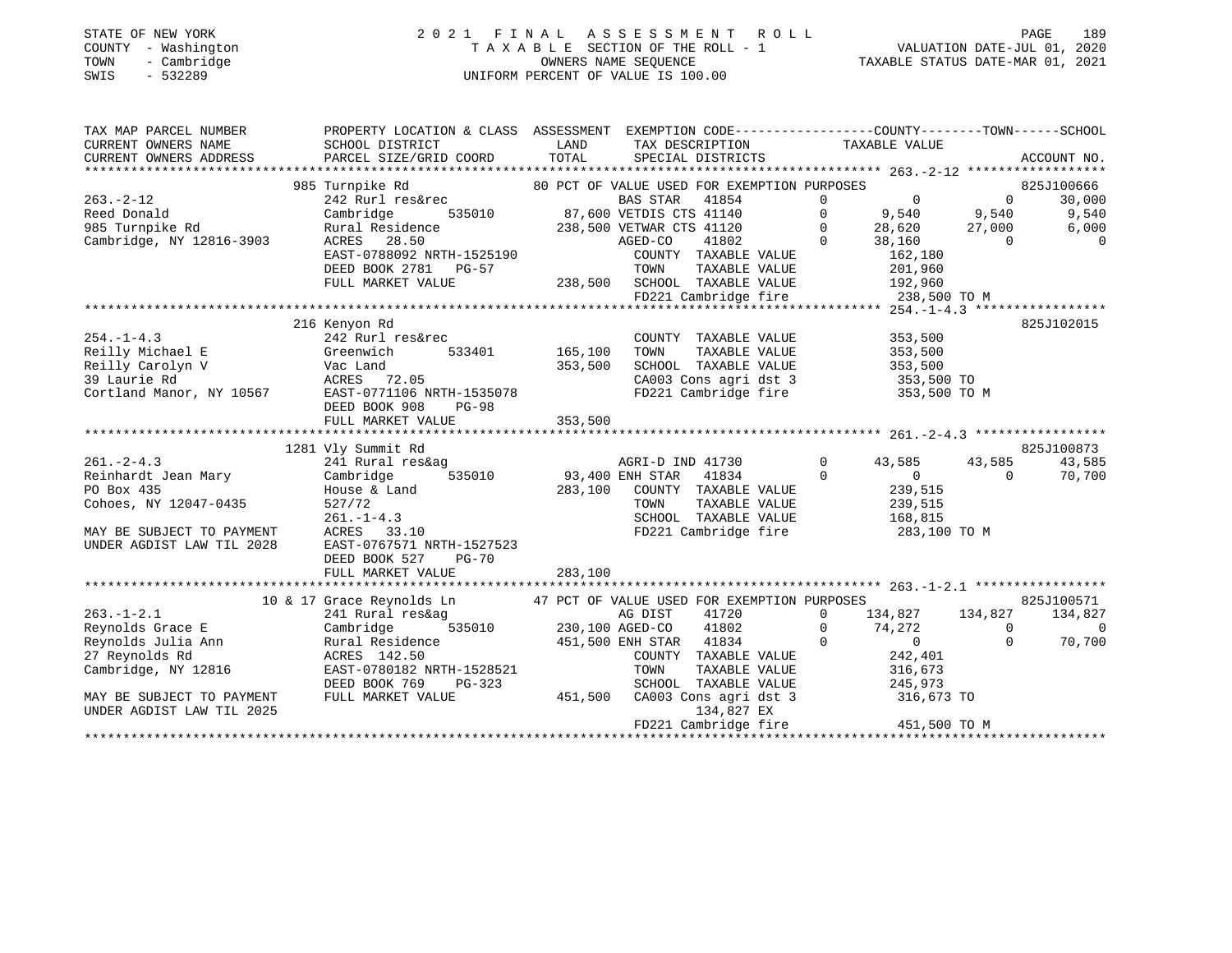## STATE OF NEW YORK 2 0 2 1 F I N A L A S S E S S M E N T R O L L PAGE 190 COUNTY - Washington T A X A B L E SECTION OF THE ROLL - 1 VALUATION DATE-JUL 01, 2020 TOWN - Cambridge OWNERS NAME SEQUENCE TAXABLE STATUS DATE-MAR 01, 2021 SWIS - 532289 UNIFORM PERCENT OF VALUE IS 100.00

| TAX MAP PARCEL NUMBER<br>CURRENT OWNERS NAME<br>CURRENT OWNERS ADDRESS                             | PROPERTY LOCATION & CLASS ASSESSMENT<br>SCHOOL DISTRICT<br>PARCEL SIZE/GRID COORD                                                                                                   | LAND<br>TOTAL                | EXEMPTION CODE-----------------COUNTY-------TOWN------SCHOOL<br>TAX DESCRIPTION<br>SPECIAL DISTRICTS                                             | TAXABLE VALUE                                                                            | ACCOUNT NO.           |
|----------------------------------------------------------------------------------------------------|-------------------------------------------------------------------------------------------------------------------------------------------------------------------------------------|------------------------------|--------------------------------------------------------------------------------------------------------------------------------------------------|------------------------------------------------------------------------------------------|-----------------------|
| $263. - 1 - 2.2$<br>Reynolds William III<br>Reynolds Julia<br>27 Reynolds Rd                       | Hill Ln/n Off<br>312 Vac w/imprv<br>535010<br>Cambridge<br>Lot                                                                                                                      | 7,300<br>13,200              | COUNTY TAXABLE VALUE<br>TOWN<br>TAXABLE VALUE<br>SCHOOL TAXABLE VALUE<br>CA003 Cons agri dst 3                                                   | 13,200<br>13,200<br>13,200                                                               | 825J100838            |
| Cambridge, NY 12816                                                                                | FRNT 150.00 DPTH 201.00<br>EAST-0781215 NRTH-1529449<br>DEED BOOK 769<br>PG-323<br>FULL MARKET VALUE                                                                                | 13,200                       | FD221 Cambridge fire                                                                                                                             | 13,200 TO<br>13,200 TO M                                                                 |                       |
|                                                                                                    |                                                                                                                                                                                     |                              |                                                                                                                                                  |                                                                                          |                       |
| $270. - 1 - 38.1$<br>Richard Mary Anne<br>1793 Meeting House Rd<br>Cambridge, NY 12816             | 1793 Meeting House Rd<br>210 1 Family Res<br>535010<br>Cambridge<br>Lot 1<br>ACRES<br>5.72<br>EAST-0762636 NRTH-1517059<br>DEED BOOK 904<br>PG-261                                  | 42,500<br>239,300            | BAS STAR<br>41854<br>COUNTY TAXABLE VALUE<br>TOWN<br>TAXABLE VALUE<br>SCHOOL TAXABLE VALUE<br>CA003 Cons agri dst 3<br>FD221 Cambridge fire      | $\overline{0}$<br>$\circ$<br>239,300<br>239,300<br>209,300<br>239,300 TO<br>239,300 TO M | $\mathbf 0$<br>30,000 |
|                                                                                                    | FULL MARKET VALUE                                                                                                                                                                   | 239,300                      |                                                                                                                                                  |                                                                                          |                       |
|                                                                                                    |                                                                                                                                                                                     |                              |                                                                                                                                                  |                                                                                          |                       |
| $246. - 1 - 20.5$<br>Richter William C<br>Richter Cherise J<br>3 Maxwell Ln<br>Cambridge, NY 12816 | 3 Maxwell Ln<br>210 1 Family Res<br>535010<br>Cambridge<br>ACRES<br>1.10<br>EAST-0781727 NRTH-1537897<br>DEED BOOK 2443 PG-35<br>FULL MARKET VALUE                                  | 25,000<br>140,200<br>140,200 | BAS STAR 41854<br>COUNTY TAXABLE VALUE<br>TOWN<br>TAXABLE VALUE<br>SCHOOL TAXABLE VALUE<br>CA005 Cons agri dst 5<br>FD221 Cambridge fire         | $\mathbf{0}$<br>0<br>140,200<br>140,200<br>110,200<br>140,200 TO<br>140,200 TO M         | $\Omega$<br>30,000    |
|                                                                                                    |                                                                                                                                                                                     |                              |                                                                                                                                                  |                                                                                          |                       |
| $271. - 2 - 14$<br>Ring Barbara H<br>Figlozzi William<br>15 Frog Way<br>Cambridge, NY 12816        | County Route 59<br>314 Rural vac<10<br>535010<br>Cambridge<br>Land<br>544/126 501/43<br>8.00<br>ACRES<br>EAST-0774113 NRTH-1519886<br>DEED BOOK 921<br>PG-314                       | 33,000<br>33,000             | COUNTY TAXABLE VALUE<br>TAXABLE VALUE<br>TOWN<br>SCHOOL TAXABLE VALUE<br>CA003 Cons agri dst 3<br>FD221 Cambridge fire                           | 33,000<br>33,000<br>33,000<br>33,000 TO<br>33,000 TO M                                   | 825J100809            |
|                                                                                                    | FULL MARKET VALUE                                                                                                                                                                   | 33,000                       |                                                                                                                                                  |                                                                                          |                       |
|                                                                                                    |                                                                                                                                                                                     |                              |                                                                                                                                                  |                                                                                          |                       |
| $270. - 1 - 26.10$<br>Roberson Christopher<br>51 Myers Ln<br>Schuylerville, NY 12871               | 386 Center Cambridge Rd<br>210 1 Family Res<br>Cambridge<br>535010<br>Sub Lot 7<br>Trans Exempt Repay 2021<br>ACRES<br>2.76<br>EAST-0764329 NRTH-1515202<br>DEED BOOK 20200 PG-6344 | 38,800<br>237,000            | COUNTY TAXABLE VALUE<br>TOWN<br>TAXABLE VALUE<br>SCHOOL TAXABLE VALUE<br>CA003 Cons agri dst 3<br>FD221 Cambridge fire<br>TE533 Trans exempt flg | 237,000<br>237,000<br>237,000<br>237,000 TO<br>237,000 TO M<br>430.08 MT                 |                       |
|                                                                                                    | FULL MARKET VALUE                                                                                                                                                                   | 237,000                      |                                                                                                                                                  |                                                                                          |                       |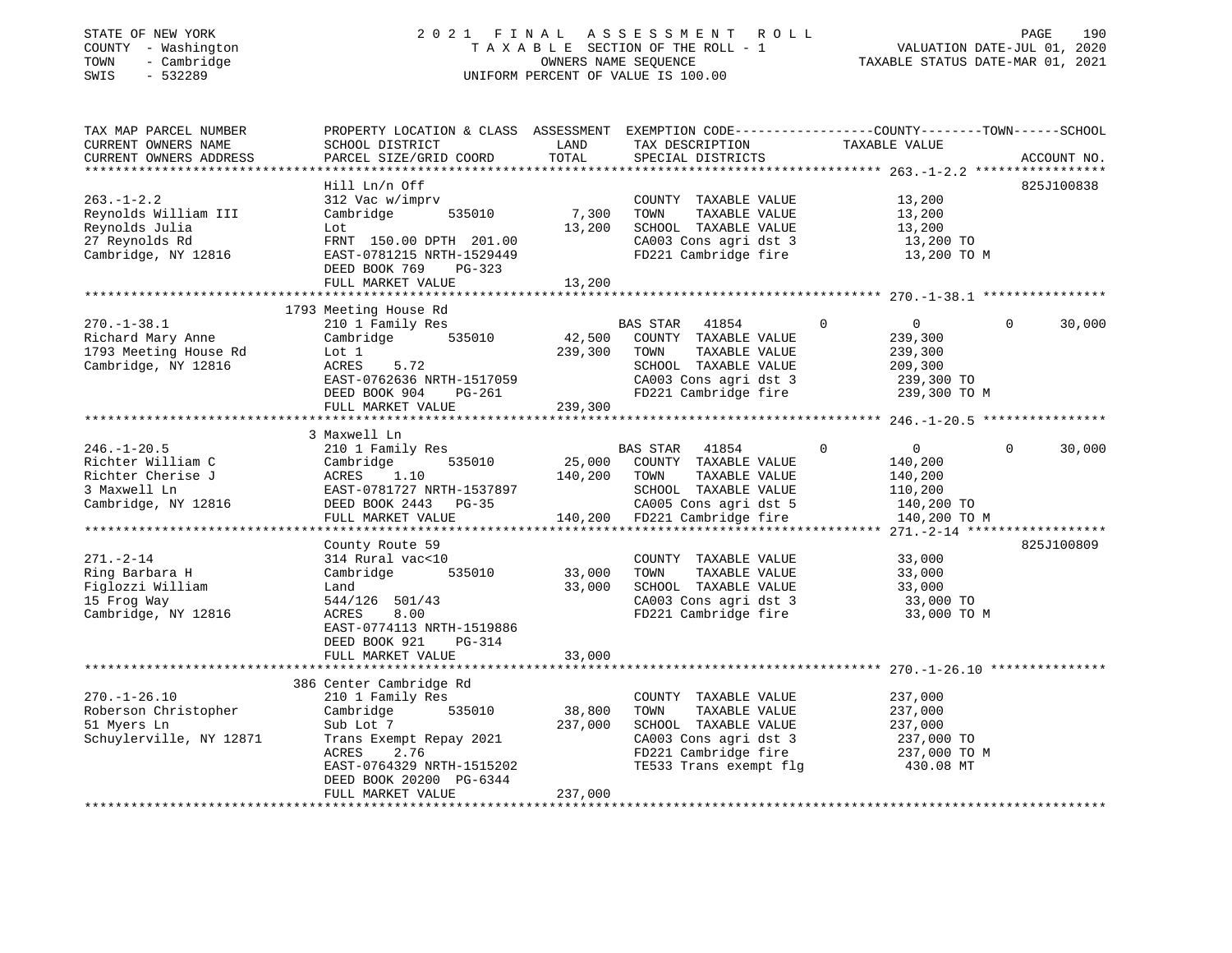# STATE OF NEW YORK 2 0 2 1 F I N A L A S S E S S M E N T R O L L PAGE 191 COUNTY - Washington T A X A B L E SECTION OF THE ROLL - 1 VALUATION DATE-JUL 01, 2020 TOWN - Cambridge OWNERS NAME SEQUENCE TAXABLE STATUS DATE-MAR 01, 2021 TOWN - Cambridge - TOWN - Cambridge - TOWN - Cambridge - TOWN - Cambridge - TOWN - Cambridge - TOWNERS NAME SEQUENCE

| TAX MAP PARCEL NUMBER<br>CURRENT OWNERS NAME | PROPERTY LOCATION & CLASS ASSESSMENT EXEMPTION CODE-----------------COUNTY-------TOWN-----SCHOOL<br>SCHOOL DISTRICT | LAND    |                                      |             | TAXABLE VALUE  |                                  |
|----------------------------------------------|---------------------------------------------------------------------------------------------------------------------|---------|--------------------------------------|-------------|----------------|----------------------------------|
| CURRENT OWNERS ADDRESS                       | PARCEL SIZE/GRID COORD                                                                                              | TOTAL   | TAX DESCRIPTION<br>SPECIAL DISTRICTS |             |                | ACCOUNT NO.                      |
|                                              |                                                                                                                     |         |                                      |             |                |                                  |
|                                              | 831 Turnpike Rd                                                                                                     |         |                                      |             |                | 825J100237                       |
| $272 - 2 - 3$                                | 210 1 Family Res                                                                                                    |         | BAS STAR<br>41854                    | 0           | $\overline{0}$ | $\Omega$<br>30,000               |
| Robertson Ricky J                            | Cambridge<br>535010                                                                                                 | 25,700  | COUNTY TAXABLE VALUE                 |             | 213,000        |                                  |
| Robertson Gloria A                           | House & Lot                                                                                                         | 213,000 | TAXABLE VALUE<br>TOWN                |             | 213,000        |                                  |
| 831 Turnpike Rd                              | FRNT 172.00 DPTH 204.00                                                                                             |         | SCHOOL TAXABLE VALUE                 |             | 183,000        |                                  |
| Eagle Bridge, NY 12057                       | EAST-0789172 NRTH-1521323                                                                                           |         | FD221 Cambridge fire                 |             | 213,000 TO M   |                                  |
|                                              | DEED BOOK 497<br>PG-558                                                                                             |         |                                      |             |                |                                  |
|                                              | FULL MARKET VALUE                                                                                                   | 213,000 |                                      |             |                |                                  |
|                                              |                                                                                                                     |         |                                      |             |                | *******************              |
| $262 - 2 - 9$                                | 1273 County Route 59<br>242 Rurl res&rec                                                                            |         | <b>BAS STAR</b><br>41854             | $\Omega$    | $\mathbf 0$    | 825J100363<br>$\Omega$<br>30,000 |
| Robertson Taylor J                           | 535010<br>Cambridge                                                                                                 | 56,200  | COUNTY TAXABLE VALUE                 |             | 187,800        |                                  |
| 1273 County Route 59                         | ACRES 12.30                                                                                                         | 187,800 | TAXABLE VALUE<br>TOWN                |             | 187,800        |                                  |
| Cambridge, NY 12816                          | EAST-0778375 NRTH-1525526                                                                                           |         | SCHOOL TAXABLE VALUE                 |             | 157,800        |                                  |
|                                              | DEED BOOK 3313 PG-186                                                                                               |         | CA003 Cons agri dst 3                |             | 187,800 TO     |                                  |
|                                              | FULL MARKET VALUE                                                                                                   |         | 187,800 FD221 Cambridge fire         |             | 187,800 TO M   |                                  |
|                                              |                                                                                                                     |         |                                      |             |                |                                  |
|                                              | 496 Cobble Rd                                                                                                       |         |                                      |             |                | 825L100189                       |
| $262 - 2 - 7.1$                              | 210 1 Family Res                                                                                                    |         | BAS STAR<br>41854                    | $\mathbf 0$ | $\overline{0}$ | $\Omega$<br>30,000               |
| Robertson Wayne                              | Cambridge<br>535010                                                                                                 | 28,500  | COUNTY TAXABLE VALUE                 |             | 75,000         |                                  |
| 496 Cobble Rd                                | H & L                                                                                                               | 75,000  | TOWN<br>TAXABLE VALUE                |             | 75,000         |                                  |
| Cambridge, NY 12816                          | FRNT 170.00 DPTH 252.00                                                                                             |         | SCHOOL TAXABLE VALUE                 |             | 45,000         |                                  |
|                                              | EAST-0778379 NRTH-1528159                                                                                           |         | FD221 Cambridge fire                 |             | 75,000 TO M    |                                  |
|                                              | DEED BOOK 896<br>$PG-322$                                                                                           |         |                                      |             |                |                                  |
|                                              | FULL MARKET VALUE                                                                                                   | 75,000  |                                      |             |                |                                  |
|                                              |                                                                                                                     |         |                                      |             |                |                                  |
| $262 - 2 - 7.2$                              | Cobble Rd<br>322 Rural vac>10                                                                                       |         | COUNTY TAXABLE VALUE                 |             | 32,600         | 825J100844                       |
| Robertson Wayne                              | Cambridge<br>535010                                                                                                 | 32,600  | TAXABLE VALUE<br>TOWN                |             | 32,600         |                                  |
| Robertson Charlene                           | Land                                                                                                                | 32,600  | SCHOOL TAXABLE VALUE                 |             | 32,600         |                                  |
| 496 Cobble Rd                                | FRNT 600.00 DPTH                                                                                                    |         | FD221 Cambridge fire                 |             | 32,600 TO M    |                                  |
| Cambridge, NY 12816                          | ACRES 13.57                                                                                                         |         |                                      |             |                |                                  |
|                                              | EAST-0778192 NRTH-1527788                                                                                           |         |                                      |             |                |                                  |
|                                              | DEED BOOK 3974 PG-136                                                                                               |         |                                      |             |                |                                  |
|                                              | FULL MARKET VALUE                                                                                                   | 32,600  |                                      |             |                |                                  |
|                                              |                                                                                                                     |         |                                      |             |                |                                  |
|                                              | 92 Dickensen Rd                                                                                                     |         |                                      |             |                | 825J100585                       |
| $280 - 2 - 3$                                | 240 Rural res                                                                                                       |         | BAS STAR 41854                       | $\mathbf 0$ | $\overline{0}$ | $\Omega$<br>30,000               |
| Rodriguez Josh A                             | 535010<br>Cambridge                                                                                                 | 43,000  | COUNTY TAXABLE VALUE                 |             | 215,300        |                                  |
| Rodriguez Angela                             | ACRES 10.00                                                                                                         | 215,300 | TOWN<br>TAXABLE VALUE                |             | 215,300        |                                  |
| 92 Dickensen Rd                              | EAST-0775731 NRTH-1508635                                                                                           |         | SCHOOL TAXABLE VALUE                 |             | 185,300        |                                  |
| Buskirk, NY 12028                            | DEED BOOK 2591<br>PG-295                                                                                            |         | CA003 Cons agri dst 3                |             | 215,300 TO     |                                  |
|                                              | FULL MARKET VALUE                                                                                                   |         | 215,300 FD221 Cambridge fire         |             | 215,300 TO M   |                                  |
|                                              |                                                                                                                     |         |                                      |             |                |                                  |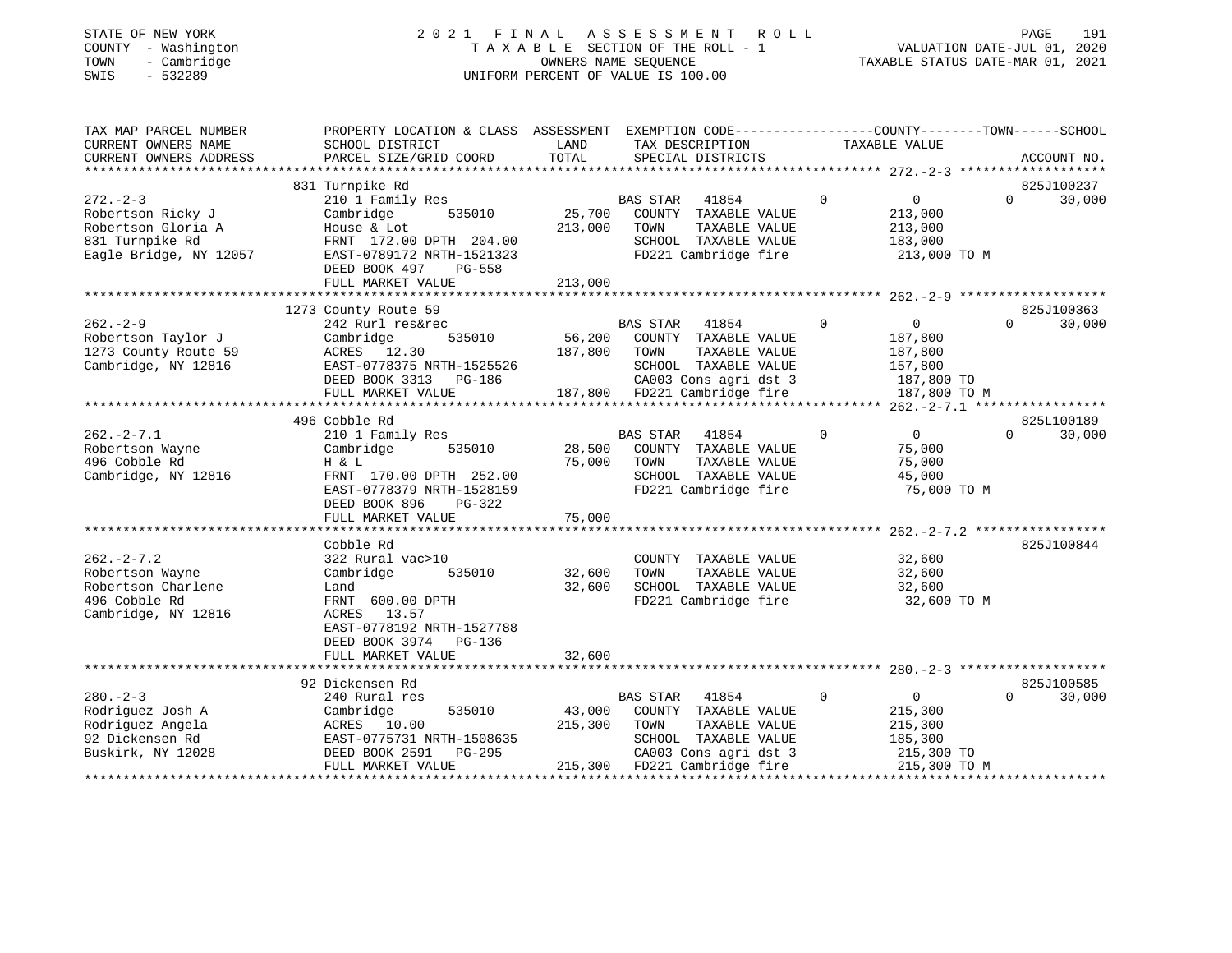## STATE OF NEW YORK 2 0 2 1 F I N A L A S S E S S M E N T R O L L PAGE 192 COUNTY - Washington T A X A B L E SECTION OF THE ROLL - 1 VALUATION DATE-JUL 01, 2020 TOWN - Cambridge OWNERS NAME SEQUENCE TAXABLE STATUS DATE-MAR 01, 2021 SWIS - 532289 UNIFORM PERCENT OF VALUE IS 100.00

| TAX MAP PARCEL NUMBER<br>CURRENT OWNERS NAME<br>CURRENT OWNERS ADDRESS | PROPERTY LOCATION & CLASS<br>SCHOOL DISTRICT<br>PARCEL SIZE/GRID COORD | ASSESSMENT<br>LAND<br>TOTAL | EXEMPTION CODE-----------------COUNTY-------TOWN------SCHOOL<br>TAX DESCRIPTION<br>SPECIAL DISTRICTS | TAXABLE VALUE                                | ACCOUNT NO.                |
|------------------------------------------------------------------------|------------------------------------------------------------------------|-----------------------------|------------------------------------------------------------------------------------------------------|----------------------------------------------|----------------------------|
| *************************                                              |                                                                        |                             |                                                                                                      |                                              |                            |
|                                                                        | 539 Center Cambridge Rd                                                |                             | 60 PCT OF VALUE USED FOR EXEMPTION PURPOSES                                                          |                                              | 825J100579                 |
| $270. - 1 - 17$                                                        | 241 Rural res&ag                                                       |                             | AGED-CO<br>41802                                                                                     | $\Omega$<br>42,000                           | $\Omega$<br>$\overline{0}$ |
| Rogers Agnes LE                                                        | Cambridge<br>535010                                                    |                             | 151,000 ENH STAR<br>41834                                                                            | $\mathbf 0$<br>$\overline{0}$                | 70,700<br>$\mathbf 0$      |
| Rogers John                                                            | House & Land                                                           |                             | 280,000 AG DIST<br>41720                                                                             | $\Omega$<br>71,583                           | 71,583<br>71,583           |
| 539 Center Cambridge Rd                                                | ACRES 79.50                                                            |                             | COUNTY TAXABLE VALUE                                                                                 | 166,417                                      |                            |
| Cambridge, NY 12816                                                    | EAST-0768308 NRTH-1517953                                              |                             | TOWN<br>TAXABLE VALUE                                                                                | 208,417                                      |                            |
|                                                                        | DEED BOOK 3548 PG-54                                                   |                             | SCHOOL TAXABLE VALUE                                                                                 | 137,717                                      |                            |
| MAY BE SUBJECT TO PAYMENT                                              | FULL MARKET VALUE                                                      | 280,000                     | CA003 Cons agri dst 3                                                                                | 208,417 TO                                   |                            |
| UNDER AGDIST LAW TIL 2025                                              |                                                                        |                             | 71,583 EX                                                                                            |                                              |                            |
| **********************                                                 |                                                                        |                             | FD221 Cambridge fire                                                                                 | 280,000 TO M                                 |                            |
|                                                                        |                                                                        |                             |                                                                                                      |                                              |                            |
|                                                                        | 30 Martindale Way                                                      |                             |                                                                                                      |                                              |                            |
| $279. - 2 - 2.22$                                                      | 210 1 Family Res                                                       |                             | BAS STAR<br>41854                                                                                    | $\mathbf 0$<br>$\overline{0}$                | $\Omega$<br>30,000         |
| Rogers Catherine                                                       | Cambridge<br>535010                                                    | 28,000                      | COUNTY TAXABLE VALUE                                                                                 | 199,000                                      |                            |
| 30 Martindale Way                                                      | H & L                                                                  | 199,000                     | TOWN<br>TAXABLE VALUE                                                                                | 199,000                                      |                            |
| Johnsonville, NY 12094                                                 | ACRES<br>1.44                                                          |                             | SCHOOL TAXABLE VALUE                                                                                 | 169,000                                      |                            |
|                                                                        | EAST-0764779 NRTH-1513447                                              |                             | CA003 Cons agri dst 3                                                                                | 199,000 TO                                   |                            |
|                                                                        | DEED BOOK 681<br>PG-182<br>FULL MARKET VALUE                           | 199,000                     | FD221 Cambridge fire                                                                                 | 199,000 TO M                                 |                            |
|                                                                        |                                                                        |                             | ***************************                                                                          | ************* 279. -2-2.21 ***************** |                            |
|                                                                        | 14 Martindale Way                                                      |                             |                                                                                                      |                                              | 825J102022                 |
| $279. - 2 - 2.21$                                                      | 210 1 Family Res                                                       |                             | BAS STAR<br>41854                                                                                    | $\mathbf 0$<br>$\circ$                       | 30,000<br>$\Omega$         |
| Rogers Dale J                                                          | Cambridge<br>535010                                                    | 30,000                      | COUNTY TAXABLE VALUE                                                                                 | 197,900                                      |                            |
| Rogers Karen J                                                         | H & L                                                                  | 197,900                     | TOWN<br>TAXABLE VALUE                                                                                | 197,900                                      |                            |
| 14 Martindale Way                                                      | ACRES<br>2.17                                                          |                             | SCHOOL TAXABLE VALUE                                                                                 | 167,900                                      |                            |
| Johnsonville, NY 12094                                                 | EAST-0764844 NRTH-1513050                                              |                             | CA003 Cons agri dst 3                                                                                | 197,900 TO                                   |                            |
|                                                                        | DEED BOOK 604<br>$PG-29$                                               |                             | FD221 Cambridge fire                                                                                 | 197,900 TO M                                 |                            |
|                                                                        | FULL MARKET VALUE                                                      | 197,900                     |                                                                                                      |                                              |                            |
|                                                                        |                                                                        |                             |                                                                                                      |                                              |                            |
|                                                                        | Rogers Ln                                                              |                             |                                                                                                      |                                              |                            |
| $271 - 2 - 3.7$                                                        | 314 Rural vac<10                                                       |                             | COUNTY TAXABLE VALUE                                                                                 | 7,500                                        |                            |
| Rogers John P                                                          | 535010<br>Cambridge                                                    | 7,500                       | TAXABLE VALUE<br>TOWN                                                                                | 7,500                                        |                            |
| Rogers Karen A                                                         | Sub lot F                                                              | 7,500                       | SCHOOL TAXABLE VALUE                                                                                 | 7,500                                        |                            |
| 50 Rogers Ln                                                           | ACRES<br>2.18                                                          |                             | FD221 Cambridge fire                                                                                 | 7,500 TO M                                   |                            |
| Cambridge, NY 12816                                                    | EAST-0771926 NRTH-1519128                                              |                             |                                                                                                      |                                              |                            |
|                                                                        | DEED BOOK 1881<br>PG-236                                               |                             |                                                                                                      |                                              |                            |
|                                                                        | FULL MARKET VALUE                                                      | 7,500                       |                                                                                                      |                                              |                            |
|                                                                        |                                                                        |                             |                                                                                                      |                                              |                            |
|                                                                        | 50 Rogers Ln                                                           |                             |                                                                                                      |                                              | 825J100578                 |
| $271. - 2 - 6$                                                         | 210 1 Family Res                                                       |                             | ENH STAR<br>41834                                                                                    | $\mathbf 0$<br>$\overline{0}$                | 70,700<br>$\Omega$         |
| Rogers John P                                                          | Cambridge<br>535010                                                    | 30,000                      | COUNTY TAXABLE VALUE                                                                                 | 134,100                                      |                            |
| Rogers Karen A                                                         | H & L                                                                  | 134,100                     | TOWN<br>TAXABLE VALUE                                                                                | 134,100                                      |                            |
| 50 Rogers Ln                                                           | 1.00<br>ACRES                                                          |                             | SCHOOL TAXABLE VALUE                                                                                 | 63,400                                       |                            |
| Cambridge, NY 12816                                                    | EAST-0772054 NRTH-1519236                                              |                             | FD221 Cambridge fire                                                                                 | 134,100 TO M                                 |                            |
|                                                                        | DEED BOOK 428<br>PG-1005                                               |                             |                                                                                                      |                                              |                            |
|                                                                        | FULL MARKET VALUE                                                      | 134,100                     |                                                                                                      |                                              |                            |
|                                                                        |                                                                        |                             |                                                                                                      |                                              |                            |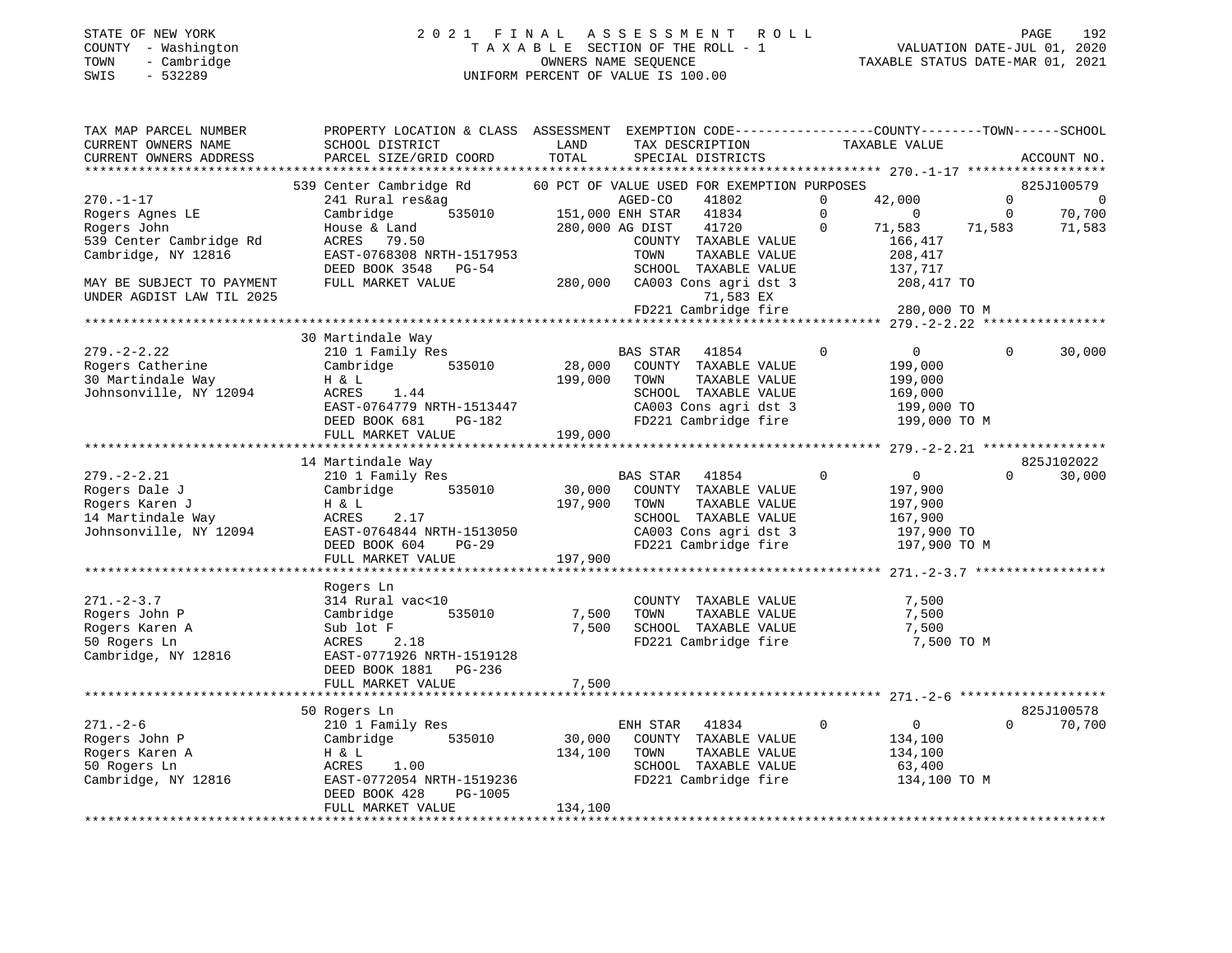# STATE OF NEW YORK 2 0 2 1 F I N A L A S S E S S M E N T R O L L PAGE 193 COUNTY - Washington T A X A B L E SECTION OF THE ROLL - 1 VALUATION DATE-JUL 01, 2020 TOWN - Cambridge OWNERS NAME SEQUENCE TAXABLE STATUS DATE-MAR 01, 2021 SWING UNIFORM SURFACE OF NEW YORK ON THE ROLL TO A SSE SSENE NT TOWN TO WELL TOWN TO COUNTY - WASHINGTON TO A SUBSECTION OF THE ROLL TOWN - CAMBRING PERCENT OF VALUE IS 100.00

| TAX MAP PARCEL NUMBER<br>CURRENT OWNERS NAME | PROPERTY LOCATION & CLASS ASSESSMENT<br>SCHOOL DISTRICT | LAND    | EXEMPTION CODE-----------------COUNTY-------TOWN------SCHOOL<br>TAX DESCRIPTION | TAXABLE VALUE                 |                        |
|----------------------------------------------|---------------------------------------------------------|---------|---------------------------------------------------------------------------------|-------------------------------|------------------------|
| CURRENT OWNERS ADDRESS                       | PARCEL SIZE/GRID COORD                                  | TOTAL   | SPECIAL DISTRICTS                                                               |                               | ACCOUNT NO.            |
|                                              | 1365 County Route 59                                    |         |                                                                                 |                               | 825J100672             |
| $263. - 1 - 24$                              | 210 1 Family Res                                        |         | <b>BAS STAR</b><br>41854                                                        | $\mathbf 0$<br>$\Omega$       | $\mathbf{0}$<br>30,000 |
| Rogers Karen A                               | 535010<br>Cambridge                                     |         | 23,600 VETDIS CTS 41140                                                         | $\mathbf 0$<br>15,750         | 15,750<br>15,750       |
| Rogers Suzanne M                             | H & L                                                   |         | 105,000 VETCOM CTS 41130                                                        | $\Omega$<br>26,250            | 26,250<br>10,000       |
| 50 Rogers Ln                                 | FRNT 122.00 DPTH 230.00                                 |         | COUNTY TAXABLE VALUE                                                            | 63,000                        |                        |
| Cambridge, NY 12816                          | ACRES<br>0.71                                           |         | TOWN<br>TAXABLE VALUE                                                           | 63,000                        |                        |
|                                              | EAST-0780487 NRTH-1526544                               |         | SCHOOL TAXABLE VALUE                                                            | 49,250                        |                        |
|                                              | DEED BOOK 917<br>PG-120                                 |         | CA003 Cons agri dst 3                                                           | 105,000 TO                    |                        |
|                                              | FULL MARKET VALUE                                       |         | 105,000 FD221 Cambridge fire                                                    | 105,000 TO M                  |                        |
|                                              |                                                         |         |                                                                                 |                               |                        |
|                                              | 8 Horton Ln                                             |         |                                                                                 |                               | 825J100244             |
| $261. - 2 - 7$                               | 241 Rural res&ag                                        |         | 41720<br>AG DIST                                                                | $\mathbf 0$<br>85,198         | 85,198<br>85,198       |
| Rogers Mark                                  | 535010<br>Cambridge                                     |         | 157,300 BAS STAR<br>41854                                                       | $\Omega$<br>$\mathbf{0}$      | 30,000<br>0            |
| Rogers Marge                                 | 563/155                                                 | 338,000 | COUNTY TAXABLE VALUE                                                            | 252,802                       |                        |
| 8 Horton Ln                                  | $261. - 1 - 7$                                          |         | TOWN<br>TAXABLE VALUE                                                           | 252,802                       |                        |
| Cambridge, NY 12816                          | ACRES 85.00                                             |         | SCHOOL TAXABLE VALUE                                                            | 222,802                       |                        |
|                                              | EAST-0766120 NRTH-1523487                               |         | CA003 Cons agri dst 3                                                           | 252,802 TO                    |                        |
| MAY BE SUBJECT TO PAYMENT                    | DEED BOOK 563<br>$PG-153$                               |         | 85,198 EX                                                                       |                               |                        |
| UNDER AGDIST LAW TIL 2025                    | FULL MARKET VALUE                                       | 338,000 | FD221 Cambridge fire                                                            | 338,000 TO M                  |                        |
|                                              | 96 Martindale Way                                       |         |                                                                                 |                               |                        |
| $279. - 2 - 2.23$                            | 210 1 Family Res                                        |         | COUNTY TAXABLE VALUE                                                            | 132,000                       |                        |
| Rogers Mark                                  | Cambridge<br>535010                                     | 27,600  | TOWN<br>TAXABLE VALUE                                                           | 132,000                       |                        |
| 8 Horton Ln                                  | 2.71<br>ACRES                                           | 132,000 | SCHOOL TAXABLE VALUE                                                            | 132,000                       |                        |
| Cambridge, NY 12816                          | EAST-0765009 NRTH-1513382                               |         | CA003 Cons agri dst 3                                                           | 132,000 TO                    |                        |
|                                              | DEED BOOK 681<br>PG-185                                 |         | FD221 Cambridge fire                                                            | 132,000 TO M                  |                        |
|                                              | FULL MARKET VALUE                                       | 132,000 |                                                                                 |                               |                        |
|                                              |                                                         |         |                                                                                 |                               |                        |
|                                              | 44 Martindale Way                                       |         |                                                                                 |                               | 825J100955             |
| $279. - 2 - 2.2$                             | 242 Rurl res&rec                                        |         | BAS STAR<br>41854                                                               | $\mathbf 0$<br>$\overline{0}$ | $\Omega$<br>30,000     |
| Rogers Olga M                                | 535010<br>Cambridge                                     | 56,700  | COUNTY TAXABLE VALUE                                                            | 220,000                       |                        |
| 44 Martindale Way                            | Row 587/203                                             | 220,000 | TOWN<br>TAXABLE VALUE                                                           | 220,000                       |                        |
| Johnsonville, NY 12094-2030                  | ACRES 14.71                                             |         | SCHOOL TAXABLE VALUE                                                            | 190,000                       |                        |
|                                              | EAST-0764781 NRTH-1514336                               |         | CA003 Cons agri dst 3                                                           | 220,000 TO                    |                        |
|                                              | DEED BOOK 780<br>$PG-82$                                |         | FD221 Cambridge fire                                                            | 220,000 TO M                  |                        |
|                                              | FULL MARKET VALUE                                       | 220,000 |                                                                                 |                               |                        |
|                                              | *******************                                     |         |                                                                                 | $263 - 1 - 6$                 |                        |
|                                              | 28 Irish Ln                                             |         |                                                                                 |                               | 825J100583             |
| $263. - 1 - 6$                               | 210 1 Family Res                                        |         | ENH STAR<br>41834                                                               | $\mathbf 0$<br>$\Omega$       | $\Omega$<br>70,700     |
| Romack Howard O LE<br>Romack Katherine M     | Cambridge<br>535010                                     | 72,400  | COUNTY TAXABLE VALUE                                                            | 315,000                       |                        |
|                                              | Η&l                                                     | 315,000 | TOWN<br>TAXABLE VALUE                                                           | 315,000                       |                        |
| 28 Irish Ln<br>Cambridge, NY 12816           | ACRES<br>8.10<br>EAST-0782608 NRTH-1528125              |         | SCHOOL TAXABLE VALUE<br>FD221 Cambridge fire                                    | 244,300<br>315,000 TO M       |                        |
|                                              | DEED BOOK 3960<br>$PG-97$                               |         |                                                                                 |                               |                        |
|                                              | FULL MARKET VALUE                                       | 315,000 |                                                                                 |                               |                        |
|                                              |                                                         |         |                                                                                 |                               |                        |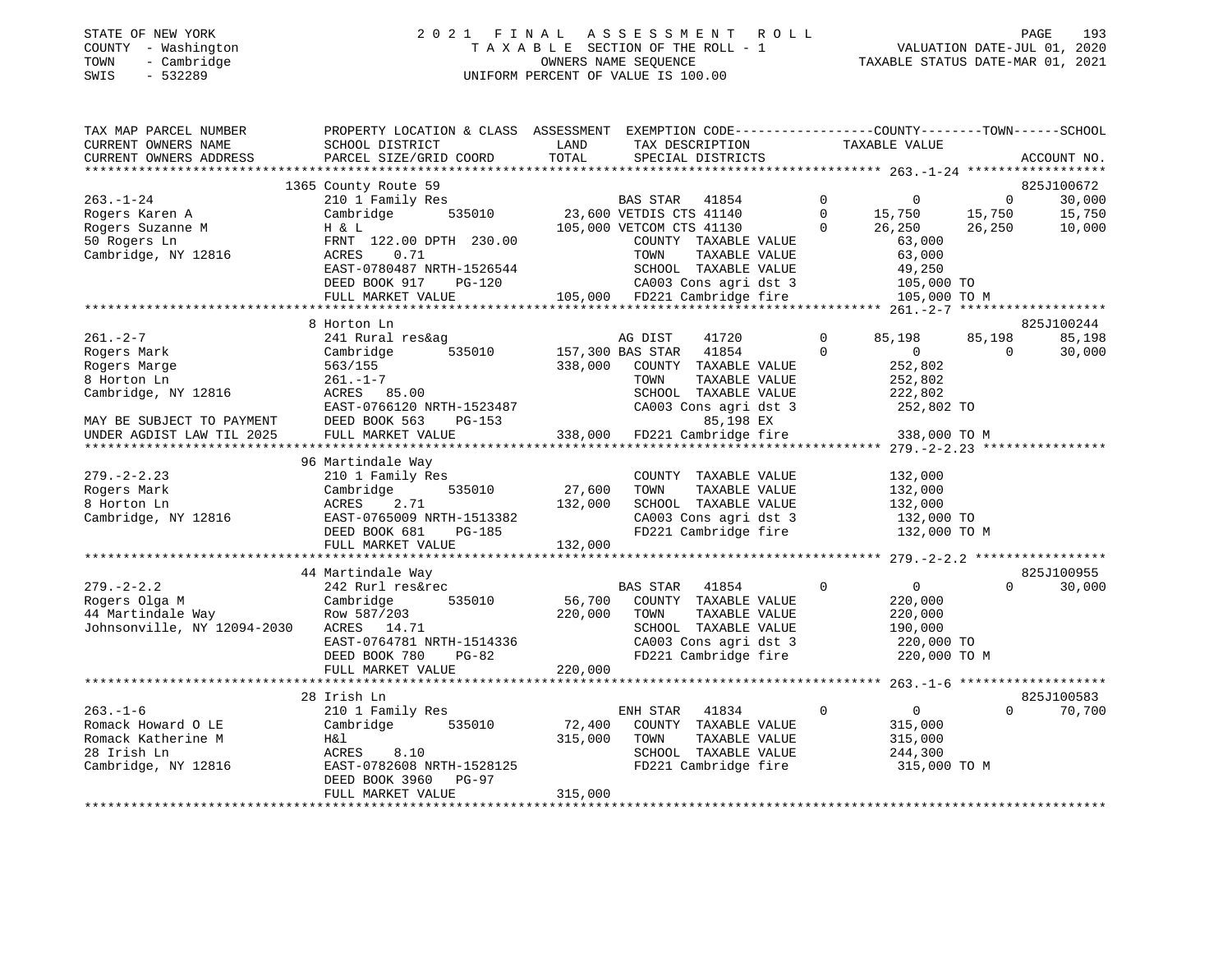## STATE OF NEW YORK 2 0 2 1 F I N A L A S S E S S M E N T R O L L PAGE 194 COUNTY - Washington T A X A B L E SECTION OF THE ROLL - 1 VALUATION DATE-JUL 01, 2020 TOWN - Cambridge OWNERS NAME SEQUENCE TAXABLE STATUS DATE-MAR 01, 2021 SWIS - 532289 UNIFORM PERCENT OF VALUE IS 100.00

| TAX MAP PARCEL NUMBER       | PROPERTY LOCATION & CLASS ASSESSMENT EXEMPTION CODE----------------COUNTY-------TOWN------SCHOOL |         |                       |                       |                  |
|-----------------------------|--------------------------------------------------------------------------------------------------|---------|-----------------------|-----------------------|------------------|
| CURRENT OWNERS NAME         | SCHOOL DISTRICT                                                                                  | LAND    | TAX DESCRIPTION       | TAXABLE VALUE         |                  |
| CURRENT OWNERS ADDRESS      | PARCEL SIZE/GRID COORD                                                                           | TOTAL   | SPECIAL DISTRICTS     |                       | ACCOUNT NO.      |
|                             |                                                                                                  |         |                       |                       |                  |
|                             | 29 Hopkins Ln                                                                                    |         |                       |                       | 825J100401       |
| $263. - 1 - 13$             | 210 1 Family Res                                                                                 |         | COUNTY TAXABLE VALUE  | 135,000               |                  |
| Roome Hugh R                | Cambridge<br>535010                                                                              | 23,700  | TOWN<br>TAXABLE VALUE | 135,000               |                  |
| Roome Katherine D           | Res                                                                                              | 135,000 | SCHOOL TAXABLE VALUE  | 135,000               |                  |
| 31 Hopkins Ln               | FRNT 180.00 DPTH 160.00                                                                          |         | CA003 Cons agri dst 3 | 135,000 TO            |                  |
| Cambridge, NY 12816         | EAST-0782545 NRTH-1525095                                                                        |         | FD221 Cambridge fire  | 135,000 TO M          |                  |
|                             | DEED BOOK 3862 PG-47                                                                             |         |                       |                       |                  |
|                             | FULL MARKET VALUE                                                                                | 135,000 |                       |                       |                  |
|                             |                                                                                                  |         |                       |                       |                  |
|                             | King Rd                                                                                          |         |                       |                       |                  |
| $263. - 2 - 23.6$           | 322 Rural vac>10                                                                                 |         | AG DIST<br>41720      | 56,374<br>0           | 56,374<br>56,374 |
| Roome Hugh R                | Cambridge<br>535010                                                                              | 151,300 | COUNTY TAXABLE VALUE  | 94,926                |                  |
| Roome Katherine D           | ACRES 90.61                                                                                      | 151,300 | TOWN<br>TAXABLE VALUE | 94,926                |                  |
| 31 Hopkins Ln               | EAST-0784068 NRTH-1523725                                                                        |         | SCHOOL TAXABLE VALUE  | 94,926                |                  |
| Cambridge, NY 12816         | DEED BOOK 3862<br>$PG-47$                                                                        |         | CA003 Cons agri dst 3 | 94,926 TO             |                  |
|                             | FULL MARKET VALUE                                                                                | 151,300 | 56,374 EX             |                       |                  |
| MAY BE SUBJECT TO PAYMENT   |                                                                                                  |         | FD221 Cambridge fire  | 151,300 TO M          |                  |
| UNDER AGDIST LAW TIL 2025   |                                                                                                  |         |                       |                       |                  |
|                             |                                                                                                  |         |                       |                       |                  |
|                             | 48 Hopkins Ln                                                                                    |         |                       |                       | 825J100402       |
| $263. - 1 - 14$             | 250 Estate                                                                                       |         | 41720<br>AG DIST      | $\mathbf 0$<br>57,470 | 57,470<br>57,470 |
| Roome Hugh R III            | 535010<br>Cambridge                                                                              | 217,200 | COUNTY TAXABLE VALUE  | 642,830               |                  |
| Roome Katherine             | House & Land                                                                                     | 700,300 | TOWN<br>TAXABLE VALUE | 642,830               |                  |
| 31 Hopkins Ln               | ACRES 97.73                                                                                      |         | SCHOOL TAXABLE VALUE  | 642,830               |                  |
| Cambridge, NY 12816         | EAST-0783019 NRTH-1525224                                                                        |         | CA003 Cons agri dst 3 | 642,830 TO            |                  |
|                             | DEED BOOK 3862<br>PG-59                                                                          |         | 57,470 EX             |                       |                  |
| MAY BE SUBJECT TO PAYMENT   | FULL MARKET VALUE                                                                                | 700,300 | FD221 Cambridge fire  | 700,300 TO M          |                  |
| UNDER AGDIST LAW TIL 2025   |                                                                                                  |         |                       |                       |                  |
|                             |                                                                                                  |         |                       |                       |                  |
|                             | 1622 County Route 59                                                                             |         |                       |                       | 825J100229       |
| $255. - 1 - 16$             | 241 Rural res&ag                                                                                 |         | AG DIST<br>41720      | $\mathbf 0$<br>82,231 | 82,231<br>82,231 |
| Roome Property Holdings LLC | Cambridge<br>535010                                                                              | 179,600 | COUNTY TAXABLE VALUE  | 577,769               |                  |
| 31 Hopkins Ln               | ACRES 102.10                                                                                     | 660,000 | TOWN<br>TAXABLE VALUE | 577,769               |                  |
| Cambridge, NY 12816         | EAST-0785157 NRTH-1529693                                                                        |         | SCHOOL TAXABLE VALUE  | 577,769               |                  |
|                             | DEED BOOK 3403<br>$PG-10$                                                                        |         | CA003 Cons agri dst 3 | 577,769 TO            |                  |
| MAY BE SUBJECT TO PAYMENT   | FULL MARKET VALUE                                                                                | 660,000 | 82,231 EX             |                       |                  |
| UNDER AGDIST LAW TIL 2025   |                                                                                                  |         | FD221 Cambridge fire  | 660,000 TO M          |                  |
|                             |                                                                                                  |         |                       |                       |                  |
|                             | 35 Coila Rd                                                                                      |         |                       |                       | 825J100398       |
| $255. - 2 - 5$              | 210 1 Family Res                                                                                 |         | COUNTY TAXABLE VALUE  | 136,900               |                  |
| Rosaday Enterprises, LLC    | Cambridge<br>535010                                                                              | 25,200  | TOWN<br>TAXABLE VALUE | 136,900               |                  |
| 39 Coila Rd                 | H & L                                                                                            | 136,900 | SCHOOL TAXABLE VALUE  | 136,900               |                  |
| Cambridge, NY 12816         | ACRES<br>1.03                                                                                    |         | FD221 Cambridge fire  | 136,900 TO M          |                  |
|                             | EAST-0787443 NRTH-1531235                                                                        |         |                       |                       |                  |
|                             | DEED BOOK 2192<br><b>PG-198</b>                                                                  |         |                       |                       |                  |
|                             | FULL MARKET VALUE                                                                                | 136,900 |                       |                       |                  |
|                             |                                                                                                  |         |                       |                       |                  |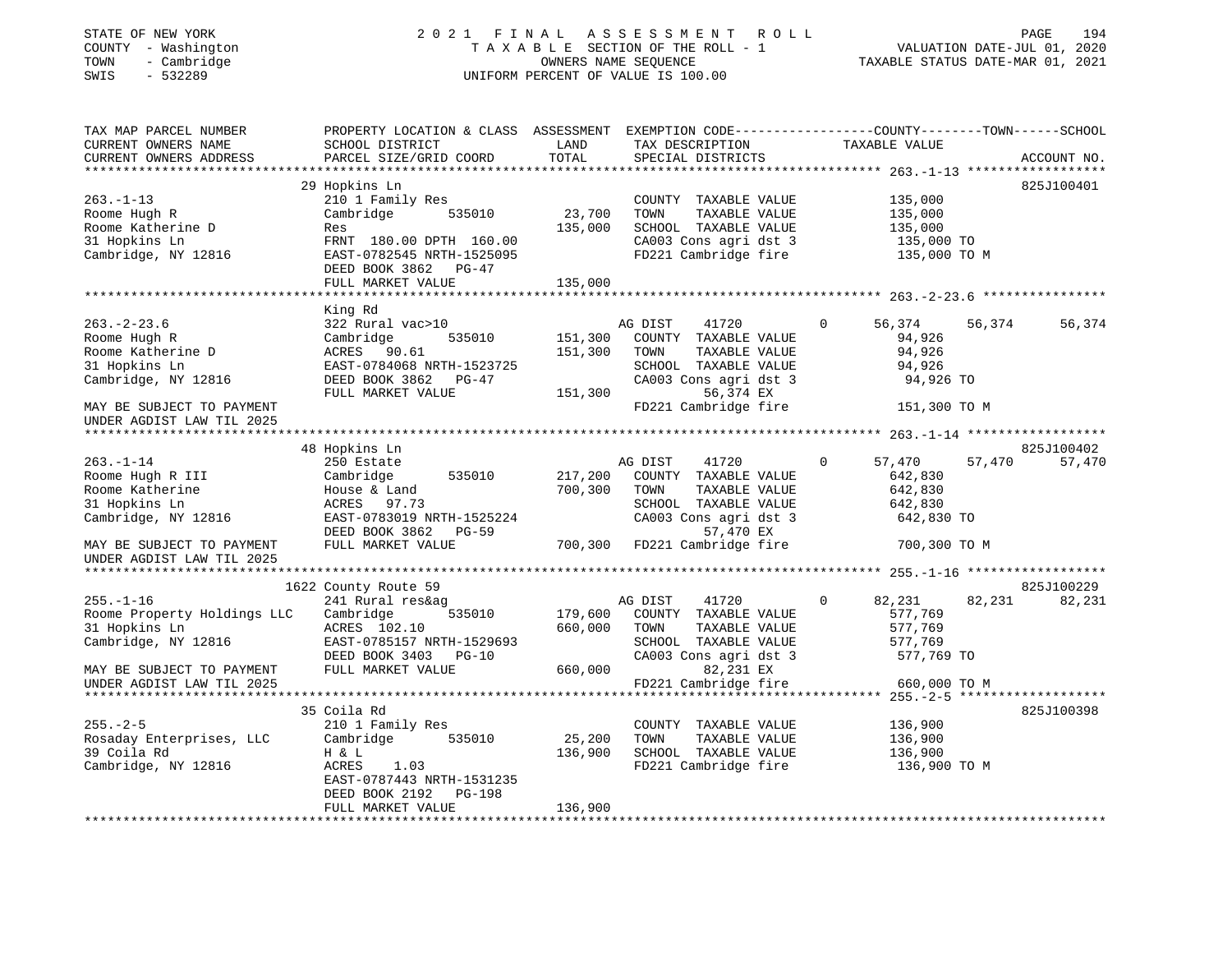## STATE OF NEW YORK 2 0 2 1 F I N A L A S S E S S M E N T R O L L PAGE 195 COUNTY - Washington T A X A B L E SECTION OF THE ROLL - 1 VALUATION DATE-JUL 01, 2020 TOWN - Cambridge OWNERS NAME SEQUENCE TAXABLE STATUS DATE-MAR 01, 2021 SWIS - 532289 UNIFORM PERCENT OF VALUE IS 100.00

| TAX MAP PARCEL NUMBER<br>CURRENT OWNERS NAME<br>CURRENT OWNERS ADDRESS                                                                       | PROPERTY LOCATION & CLASS ASSESSMENT EXEMPTION CODE----------------COUNTY-------TOWN-----SCHOOL<br>SCHOOL DISTRICT<br>PARCEL SIZE/GRID COORD                       | LAND<br>TOTAL     |                                    | TAX DESCRIPTION<br>SPECIAL DISTRICTS                                                                                                 |               | TAXABLE VALUE                                                           |                       | ACCOUNT NO.      |
|----------------------------------------------------------------------------------------------------------------------------------------------|--------------------------------------------------------------------------------------------------------------------------------------------------------------------|-------------------|------------------------------------|--------------------------------------------------------------------------------------------------------------------------------------|---------------|-------------------------------------------------------------------------|-----------------------|------------------|
|                                                                                                                                              |                                                                                                                                                                    |                   |                                    |                                                                                                                                      |               |                                                                         |                       |                  |
|                                                                                                                                              | 136 Dickensen Rd                                                                                                                                                   |                   |                                    |                                                                                                                                      |               |                                                                         |                       | 825J100902       |
| $280. - 1 - 12.1$<br>Rose Judith F<br>136 Dickensen Rd<br>Buskirk, NY 12028                                                                  | 210 1 Family Res<br>535010<br>Cambridge<br>ACRES<br>1.00<br>EAST-0774533 NRTH-1508296<br>PG-207<br>DEED BOOK 691                                                   | 35,000<br>135,700 | ENH STAR<br>TOWN                   | 41834<br>COUNTY TAXABLE VALUE<br>TAXABLE VALUE<br>SCHOOL TAXABLE VALUE<br>CA003 Cons agri dst 3                                      | $\mathbf 0$   | $\overline{0}$<br>135,700<br>135,700<br>65,000<br>135,700 TO            | $\Omega$              | 70,700           |
|                                                                                                                                              | FULL MARKET VALUE                                                                                                                                                  |                   |                                    | 135,700 FD221 Cambridge fire                                                                                                         |               | 135,700 TO M                                                            |                       |                  |
|                                                                                                                                              | 848 County Route 60                                                                                                                                                |                   |                                    |                                                                                                                                      |               |                                                                         |                       | 825J100884       |
| $246. - 1 - 25.2$<br>Rosenblatt Stuart I<br>Call Elizabeth A<br>848 County Route 60<br>Greenwich, NY 12834-9124<br>MAY BE SUBJECT TO PAYMENT | 241 Rural res&ag<br>Greenwich<br>533401<br>Farm<br>Addition<br>ACRES 30.60<br>EAST-0774431 NRTH-1537217<br>DEED BOOK 837<br>PG-332                                 | 308,300           | AG DIST<br>89,300 BAS STAR<br>TOWN | 41720<br>41854<br>COUNTY TAXABLE VALUE<br>TAXABLE VALUE<br>SCHOOL TAXABLE VALUE<br>CA003 Cons agri dst 3<br>29,537 EX                | 0<br>$\Omega$ | 29,537<br>$\overline{0}$<br>278,763<br>278,763<br>248,763<br>278,763 TO | 29,537<br>$\mathbf 0$ | 29,537<br>30,000 |
| UNDER AGDIST LAW TIL 2025                                                                                                                    | FULL MARKET VALUE                                                                                                                                                  |                   |                                    | 308,300 FD221 Cambridge fire                                                                                                         |               | 308,300 TO M                                                            |                       |                  |
|                                                                                                                                              |                                                                                                                                                                    |                   |                                    |                                                                                                                                      |               |                                                                         |                       |                  |
|                                                                                                                                              | 276 Gannon Rd                                                                                                                                                      |                   |                                    |                                                                                                                                      |               |                                                                         |                       |                  |
| $270. - 1 - 21.1$<br>Ross Randy C<br>Ross Anne S<br>276 Gannon Rd<br>Buskirk, NY 12028                                                       | 242 Rurl res&rec<br>535010<br>Cambridge<br>Sub Lot 1<br>ACRES 22.61<br>EAST-0768691 NRTH-1514220<br>DEED BOOK 853<br>PG-94                                         | 80,300<br>242,900 | AG DIST<br>TOWN                    | 41720<br>COUNTY TAXABLE VALUE<br>TAXABLE VALUE<br>SCHOOL TAXABLE VALUE<br>CA003 Cons agri dst 3<br>35,286 EX                         | 0             | 35,286<br>207,614<br>207,614<br>207,614<br>207,614 TO                   | 35,286                | 35,286           |
| MAY BE SUBJECT TO PAYMENT<br>UNDER AGDIST LAW TIL 2025                                                                                       | FULL MARKET VALUE                                                                                                                                                  |                   |                                    | 242,900 FD221 Cambridge fire                                                                                                         |               | 242,900 TO M                                                            |                       |                  |
|                                                                                                                                              |                                                                                                                                                                    |                   |                                    |                                                                                                                                      |               |                                                                         |                       |                  |
| $270. - 1 - 21.2$<br>Ross Randy C<br>Ross Anne S<br>276 Gannon Rd<br>Buskirk, NY 12028<br>MAY BE SUBJECT TO PAYMENT                          | 279 Gannon Rd<br>312 Vac w/imprv<br>535010<br>Cambridge<br>Land & Pole Barn<br>Sub Lot 2<br>ACRES<br>3.00<br>EAST-0767753 NRTH-1514430<br>DEED BOOK 853<br>$PG-94$ | 20,000<br>35,000  | AG DIST<br>TOWN                    | 41720<br>COUNTY TAXABLE VALUE<br>TAXABLE VALUE<br>SCHOOL TAXABLE VALUE<br>CA003 Cons agri dst 3<br>17,794 EX<br>FD221 Cambridge fire | $\Omega$      | 17,794<br>17,206<br>17,206<br>17,206<br>17,206 TO<br>35,000 TO M        | 17,794                | 17,794           |
| UNDER AGDIST LAW TIL 2025                                                                                                                    | FULL MARKET VALUE                                                                                                                                                  | 35,000            |                                    |                                                                                                                                      |               |                                                                         |                       |                  |
|                                                                                                                                              |                                                                                                                                                                    |                   |                                    |                                                                                                                                      |               |                                                                         |                       |                  |
|                                                                                                                                              | 1671 County Route 59                                                                                                                                               |                   |                                    |                                                                                                                                      |               |                                                                         |                       | 825J100619       |
| $255. - 1 - 15$<br>Ross Thomas C<br>1671 County Route 59<br>Cambridge, NY 12816                                                              | 210 1 Family Res<br>Cambridge<br>535010<br>H & L<br>Bndy Agmt 744/133<br>ACRES<br>4.20<br>EAST-0786219 NRTH-1530541<br>DEED BOOK 487<br>PG-307                     | 38,000<br>230,400 | BAS STAR<br>TOWN                   | 41854<br>COUNTY TAXABLE VALUE<br>TAXABLE VALUE<br>SCHOOL TAXABLE VALUE<br>FD221 Cambridge fire                                       | $\Omega$      | $\overline{0}$<br>230,400<br>230,400<br>200,400<br>230,400 TO M         | $\Omega$              | 30,000           |
|                                                                                                                                              | FULL MARKET VALUE                                                                                                                                                  | 230,400           |                                    |                                                                                                                                      |               |                                                                         |                       |                  |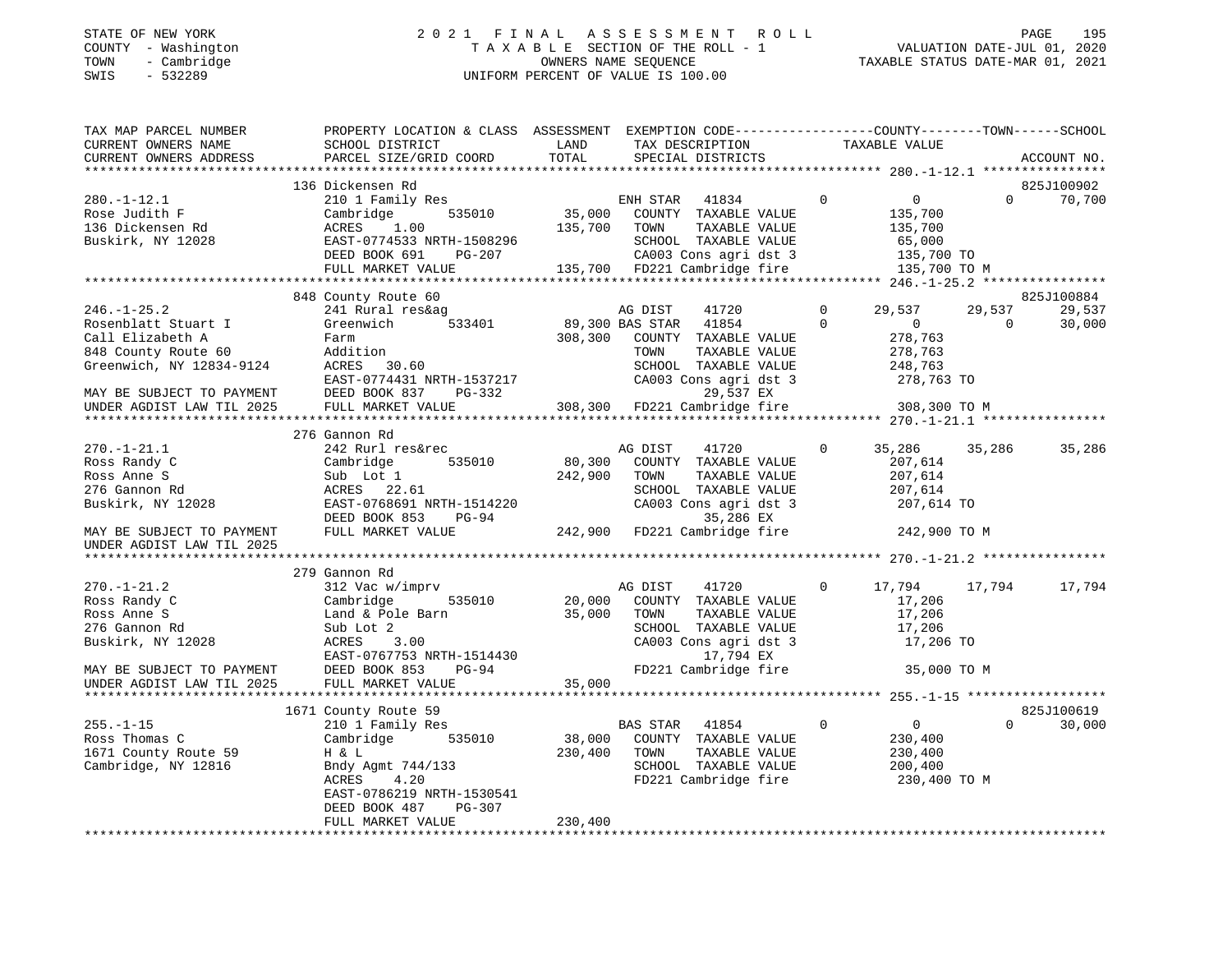#### STATE OF NEW YORK 2 0 2 1 F I N A L A S S E S S M E N T R O L L PAGE 196 COUNTY - Washington T A X A B L E SECTION OF THE ROLL - 1 VALUATION DATE-JUL 01, 2020 TOWN - Cambridge OWNERS NAME SEQUENCE TAXABLE STATUS DATE-MAR 01, 2021 SWIS - 532289 UNIFORM PERCENT OF VALUE IS 100.00UNIFORM PERCENT OF VALUE IS 100.00

| TAX MAP PARCEL NUMBER<br>CURRENT OWNERS NAME                                                                          | PROPERTY LOCATION & CLASS ASSESSMENT EXEMPTION CODE----------------COUNTY-------TOWN------SCHOOL<br>SCHOOL DISTRICT                             | LAND<br>TOTAL                | TAX DESCRIPTION                                                                                                                              | TAXABLE VALUE                                                                                                  |                                  |
|-----------------------------------------------------------------------------------------------------------------------|-------------------------------------------------------------------------------------------------------------------------------------------------|------------------------------|----------------------------------------------------------------------------------------------------------------------------------------------|----------------------------------------------------------------------------------------------------------------|----------------------------------|
| CURRENT OWNERS ADDRESS<br>***********************                                                                     | PARCEL SIZE/GRID COORD                                                                                                                          |                              | SPECIAL DISTRICTS                                                                                                                            |                                                                                                                | ACCOUNT NO.                      |
|                                                                                                                       | 987 County Route 60                                                                                                                             |                              |                                                                                                                                              |                                                                                                                | 825J100275                       |
| $246. - 1 - 28$<br>Rowse Glenwood<br>987 County Route 60<br>Greenwich, NY 12834<br>MAY BE SUBJECT TO PAYMENT          | 241 Rural res&ag<br>533401<br>Greenwich<br>House & Land<br>4003/1 Cons Easement<br>FRNT 3306.00 DPTH<br>ACRES 173.60                            | 485,700                      | 41720<br>AG DIST<br>282,000 BAS STAR 41854<br>COUNTY TAXABLE VALUE<br>TOWN<br>TAXABLE VALUE<br>SCHOOL TAXABLE VALUE<br>CA003 Cons agri dst 3 | $\mathbf 0$<br>135,137<br>135,137<br>$\Omega$<br>$\overline{0}$<br>350,563<br>350,563<br>320,563<br>350,563 TO | 135,137<br>$\Omega$<br>30,000    |
| UNDER AGDIST LAW TIL 2025                                                                                             | EAST-0772471 NRTH-1540773<br>DEED BOOK 603<br>$PG-63$<br>FULL MARKET VALUE                                                                      | 485,700                      | 135,137 EX<br>FD221 Cambridge fire                                                                                                           | 485,700 TO M                                                                                                   |                                  |
|                                                                                                                       |                                                                                                                                                 |                              |                                                                                                                                              |                                                                                                                |                                  |
|                                                                                                                       | 958 County Route 60                                                                                                                             |                              |                                                                                                                                              |                                                                                                                |                                  |
| $246. - 1 - 28.2$<br>Rowse Tarah Trustee<br>Rowse Revocable Trust Tarah<br>958 County Route 60<br>Greenwich, NY 12834 | 311 Res vac land<br>Greenwich<br>533401<br>Survey 12909<br>FRNT 934.00 DPTH<br>ACRES 18.61<br>EAST-0773774 NRTH-1540306<br>DEED BOOK 3810 PG-23 | 67,200<br>67,200             | COUNTY TAXABLE VALUE<br>TAXABLE VALUE<br>TOWN<br>SCHOOL TAXABLE VALUE<br>CA003 Cons agri dst 3<br>FD221 Cambridge fire                       | 67,200<br>67,200<br>67,200<br>67,200 TO<br>67,200 TO M                                                         |                                  |
|                                                                                                                       | FULL MARKET VALUE                                                                                                                               | 67,200                       |                                                                                                                                              |                                                                                                                |                                  |
|                                                                                                                       |                                                                                                                                                 |                              |                                                                                                                                              |                                                                                                                |                                  |
| $279. - 2 - 32$<br>Rufo Jeffrey Laurence<br>Rufo Lisa Marie<br>53 Gannon Rd<br>Buskirk, NY 12028                      | 53 Gannon Rd<br>210 1 Family Res<br>Cambridge 535010<br>House & Lot<br>ACRES<br>3.87<br>EAST-0767434 NRTH-1508763                               | 40,400<br>265,400            | COUNTY TAXABLE VALUE<br>TOWN<br>TAXABLE VALUE<br>SCHOOL TAXABLE VALUE<br>CA003 Cons agri dst 3                                               | 265,400<br>265,400<br>265,400<br>265,400 TO<br>FD221 Cambridge fire 265,400 TO M                               | 825L100219                       |
|                                                                                                                       | DEED BOOK 3651 PG-108<br>FULL MARKET VALUE                                                                                                      | 265,400                      |                                                                                                                                              |                                                                                                                |                                  |
|                                                                                                                       |                                                                                                                                                 |                              |                                                                                                                                              |                                                                                                                |                                  |
| $255. - 1 - 2$<br>Russert Family Irrev Trust Cambridge 535010<br>48 Maxwell Ln<br>Cambridge, NY 12816                 | 48 Maxwell Ln<br>210 1 Family Res<br>H & L<br>ACRES<br>1.00<br>EAST-0781321 NRTH-1536879<br>DEED BOOK 3660 PG-176<br>FULL MARKET VALUE          | 25,000<br>233,100<br>233,100 | BAS STAR<br>41854<br>COUNTY TAXABLE VALUE<br>TAXABLE VALUE<br>TOWN<br>SCHOOL TAXABLE VALUE<br>CA005 Cons agri dst 5<br>FD221 Cambridge fire  | $\overline{0}$<br>$\Omega$<br>233,100<br>233,100<br>203,100<br>233,100 TO<br>233,100 TO M                      | 825J100587<br>$\Omega$<br>30,000 |
|                                                                                                                       |                                                                                                                                                 |                              |                                                                                                                                              |                                                                                                                |                                  |
|                                                                                                                       | Maxwell Ln/w Off                                                                                                                                |                              |                                                                                                                                              |                                                                                                                | 825J100840                       |
| $255. - 1 - 3.2$<br>Russert Family Irrev Trust<br>48 Maxwell Ln<br>Cambridge, NY 12816                                | 314 Rural vac<10<br>Cambridge 535010<br>Land<br>ACRES<br>3.62<br>EAST-0781007 NRTH-1537009<br>PG-176<br>DEED BOOK 3660<br>FULL MARKET VALUE     | 23,100<br>23,100<br>23,100   | COUNTY TAXABLE VALUE<br>TAXABLE VALUE<br>TOWN<br>SCHOOL TAXABLE VALUE<br>CA005 Cons agri dst 5<br>FD221 Cambridge fire                       | 23,100<br>23,100<br>$23,100$ TO<br>$23,100$ TO<br>23,100 TO M                                                  |                                  |
| ***********************                                                                                               |                                                                                                                                                 |                              |                                                                                                                                              |                                                                                                                |                                  |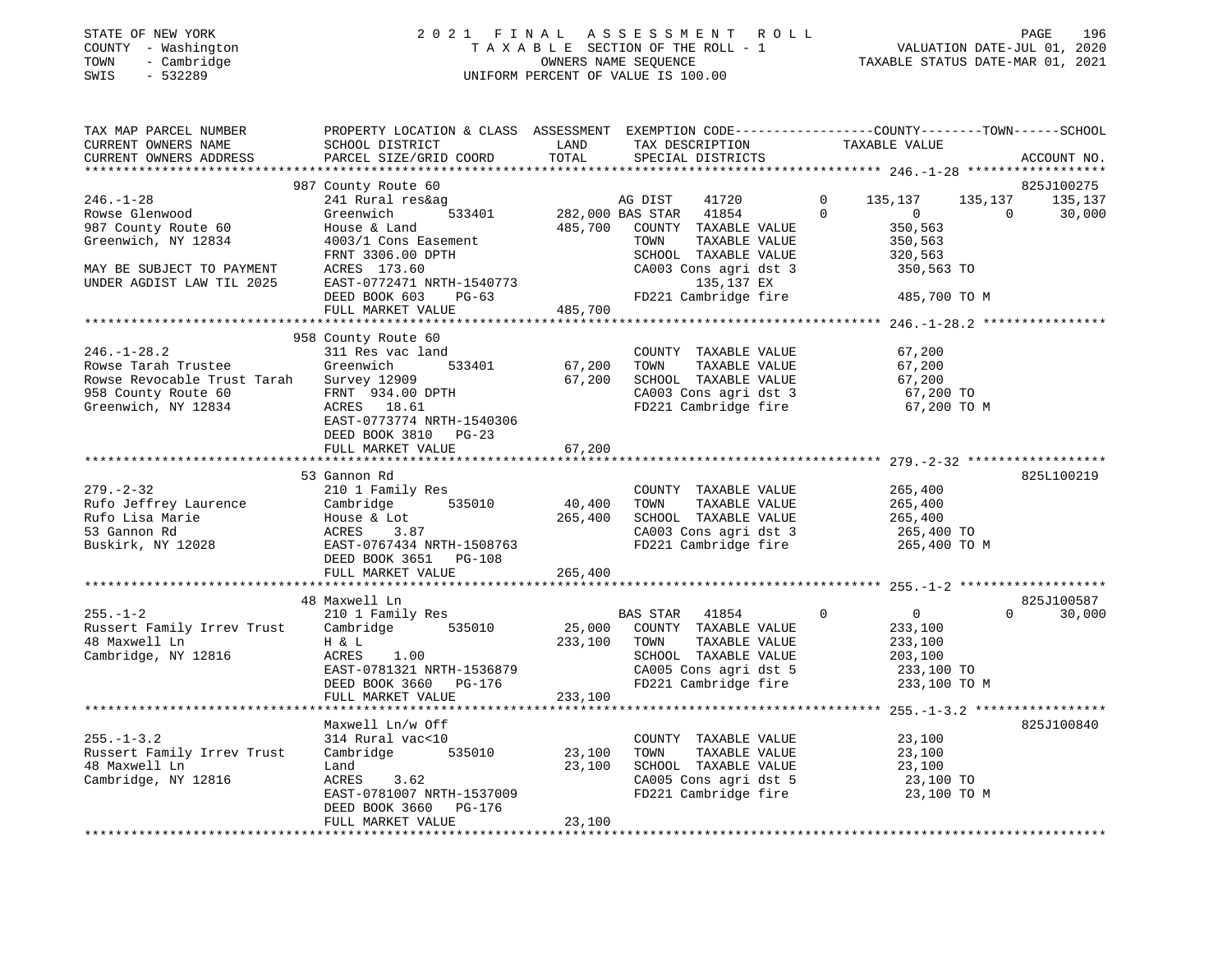# STATE OF NEW YORK 2 0 2 1 F I N A L A S S E S S M E N T R O L L PAGE 197 COUNTY - Washington T A X A B L E SECTION OF THE ROLL - 1 VALUATION DATE-JUL 01, 2020 TOWN - Cambridge OWNERS NAME SEQUENCE TAXABLE STATUS DATE-MAR 01, 2021 TOWN - Cambridge - TOWN - Cambridge - TOWN - Cambridge - TOWN - Cambridge - TOWN - Cambridge - TOWNERS NAME SEQUENCE

| TAX MAP PARCEL NUMBER                                    | PROPERTY LOCATION & CLASS ASSESSMENT |         | EXEMPTION CODE-----------------COUNTY-------TOWN------SCHOOL |                        |                                      |  |
|----------------------------------------------------------|--------------------------------------|---------|--------------------------------------------------------------|------------------------|--------------------------------------|--|
| CURRENT OWNERS NAME                                      | SCHOOL DISTRICT                      | LAND    | TAX DESCRIPTION                                              | TAXABLE VALUE          |                                      |  |
| CURRENT OWNERS ADDRESS                                   | PARCEL SIZE/GRID COORD               | TOTAL   | SPECIAL DISTRICTS                                            |                        | ACCOUNT NO.                          |  |
|                                                          |                                      |         |                                                              |                        |                                      |  |
|                                                          | 4 Maxwell Ln                         |         |                                                              |                        |                                      |  |
| $255. - 1 - 3.4$                                         | 105 Vac farmland                     |         | AG DIST<br>41720                                             | 64,233<br>$\mathbf{0}$ | 64,233<br>64,233                     |  |
| Russert Family Irrev Trust                               | Cambridge<br>535010                  | 73,400  | COUNTY TAXABLE VALUE                                         |                        | 9,167                                |  |
| 48 Maxwell Ln                                            | Vac Farm Land                        | 73,400  | TOWN<br>TAXABLE VALUE                                        |                        | 9,167                                |  |
| Cambridge, NY 12816                                      | ACRES<br>25.10                       |         | SCHOOL TAXABLE VALUE                                         |                        | 9,167                                |  |
|                                                          | EAST-0781987 NRTH-1536686            |         | CA005 Cons agri dst 5                                        |                        | 9,167 TO                             |  |
| MAY BE SUBJECT TO PAYMENT                                | DEED BOOK 3660 PG-176                |         | 64,233 EX                                                    |                        |                                      |  |
| UNDER AGDIST LAW TIL 2025                                | FULL MARKET VALUE                    |         | 73,400 FD221 Cambridge fire                                  |                        | 73,400 TO M                          |  |
|                                                          |                                      |         |                                                              |                        |                                      |  |
|                                                          | 63 Durfee Rd                         |         |                                                              |                        | 825J100979                           |  |
| $288. - 1 - 15.6$                                        | 210 1 Family Res                     |         | COUNTY TAXABLE VALUE                                         |                        | 284,400                              |  |
| Ryan Kevin M                                             | Cambridge<br>535010                  | 55,600  | TOWN<br>TAXABLE VALUE                                        |                        | 284,400                              |  |
| 63 Durfee Rd                                             | Lot 6                                | 284,400 | SCHOOL TAXABLE VALUE                                         |                        | 284,400                              |  |
| Buskirk, NY 12028                                        | ACRES<br>6.40                        |         | CA003 Cons agri dst 3                                        |                        | 284,400 TO                           |  |
|                                                          | EAST-0766120 NRTH-1501288            |         | FD221 Cambridge fire                                         |                        | 284,400 TO M                         |  |
|                                                          | DEED BOOK 3559 PG-221                |         |                                                              |                        |                                      |  |
|                                                          | FULL MARKET VALUE                    | 284,400 |                                                              |                        |                                      |  |
|                                                          |                                      |         |                                                              |                        |                                      |  |
|                                                          | Petteys Rd                           |         |                                                              |                        | 825J100591                           |  |
| $254. -1 -1$                                             | 322 Rural vac>10                     |         | AG DIST<br>41720                                             | 24,139<br>$\mathbf{0}$ | 24,139<br>24,139                     |  |
| Ryan Thomas                                              | Greenwich<br>533401                  | 98,300  | COUNTY TAXABLE VALUE                                         |                        | 74,161                               |  |
| Ryan Kenneth                                             | ACRES 61.90                          | 98,300  | TOWN<br>TAXABLE VALUE                                        |                        | 74,161                               |  |
| 63 Hill St                                               | EAST-0767133 NRTH-1535619            |         | SCHOOL TAXABLE VALUE                                         |                        | 74,161                               |  |
| Greenwich, NY 12834                                      | DEED BOOK 2625<br>$PG-28$            |         | CA003 Cons agri dst 3                                        |                        | 74,161 TO                            |  |
|                                                          | FULL MARKET VALUE                    | 98,300  | 24,139 EX<br>FD221 Cambridge fire                            |                        |                                      |  |
| MAY BE SUBJECT TO PAYMENT                                |                                      |         |                                                              |                        | 98,300 TO M                          |  |
| UNDER AGDIST LAW TIL 2025<br>*************************** |                                      |         |                                                              |                        |                                      |  |
|                                                          | 69 State Route 372                   |         |                                                              |                        | 825J100474                           |  |
| $255.14 - 3 - 17$                                        | 210 1 Family Res                     |         | BAS STAR<br>41854                                            | $\mathbf 0$            | $\overline{0}$<br>$\Omega$<br>30,000 |  |
| Saheim Courtney A                                        | Cambridge<br>535010                  | 28,800  | COUNTY TAXABLE VALUE                                         |                        | 181,000                              |  |
| 60 Stonewall Dr                                          | H & L                                | 181,000 | TOWN<br>TAXABLE VALUE                                        |                        | 181,000                              |  |
| Lake Luzerne, NY 12846                                   | $255. - 3 - 17$                      |         | SCHOOL TAXABLE VALUE                                         | 151,000                |                                      |  |
|                                                          | ACRES<br>0.82                        |         | FD221 Cambridge fire                                         |                        | 181,000 TO M                         |  |
|                                                          | EAST-0786086 NRTH-1532045            |         |                                                              |                        |                                      |  |
|                                                          | DEED BOOK 3495 PG-323                |         |                                                              |                        |                                      |  |
|                                                          | FULL MARKET VALUE                    | 181,000 |                                                              |                        |                                      |  |
|                                                          |                                      |         |                                                              |                        |                                      |  |
|                                                          | 56 County Route 74                   |         |                                                              |                        | 825J100593                           |  |
| $288. - 1 - 22$                                          | 242 Rurl res&rec                     |         | 41720<br>AG DIST                                             | $\mathbf 0$<br>14,109  | 14,109<br>14,109                     |  |
| Saile David R                                            | 535010<br>Cambridge                  | 149,700 | COUNTY TAXABLE VALUE                                         |                        | 283,191                              |  |
| Saile Anne F                                             | House & Lot                          | 297,300 | TAXABLE VALUE<br>TOWN                                        |                        | 283,191                              |  |
| 56 County Route 74                                       | ACRES 78.16                          |         | SCHOOL TAXABLE VALUE                                         |                        | 283,191                              |  |
| Buskirk, NY 12028                                        | EAST-0763126 NRTH-1500352            |         | CA003 Cons agri dst 3                                        |                        | 283,191 TO                           |  |
|                                                          | DEED BOOK 474<br>PG-939              |         | 14,109 EX                                                    |                        |                                      |  |
| MAY BE SUBJECT TO PAYMENT                                | FULL MARKET VALUE                    |         | 297,300 FD221 Cambridge fire                                 |                        | 297,300 TO M                         |  |
| UNDER AGDIST LAW TIL 2025                                |                                      |         |                                                              |                        |                                      |  |
|                                                          |                                      |         |                                                              |                        |                                      |  |
|                                                          |                                      |         |                                                              |                        |                                      |  |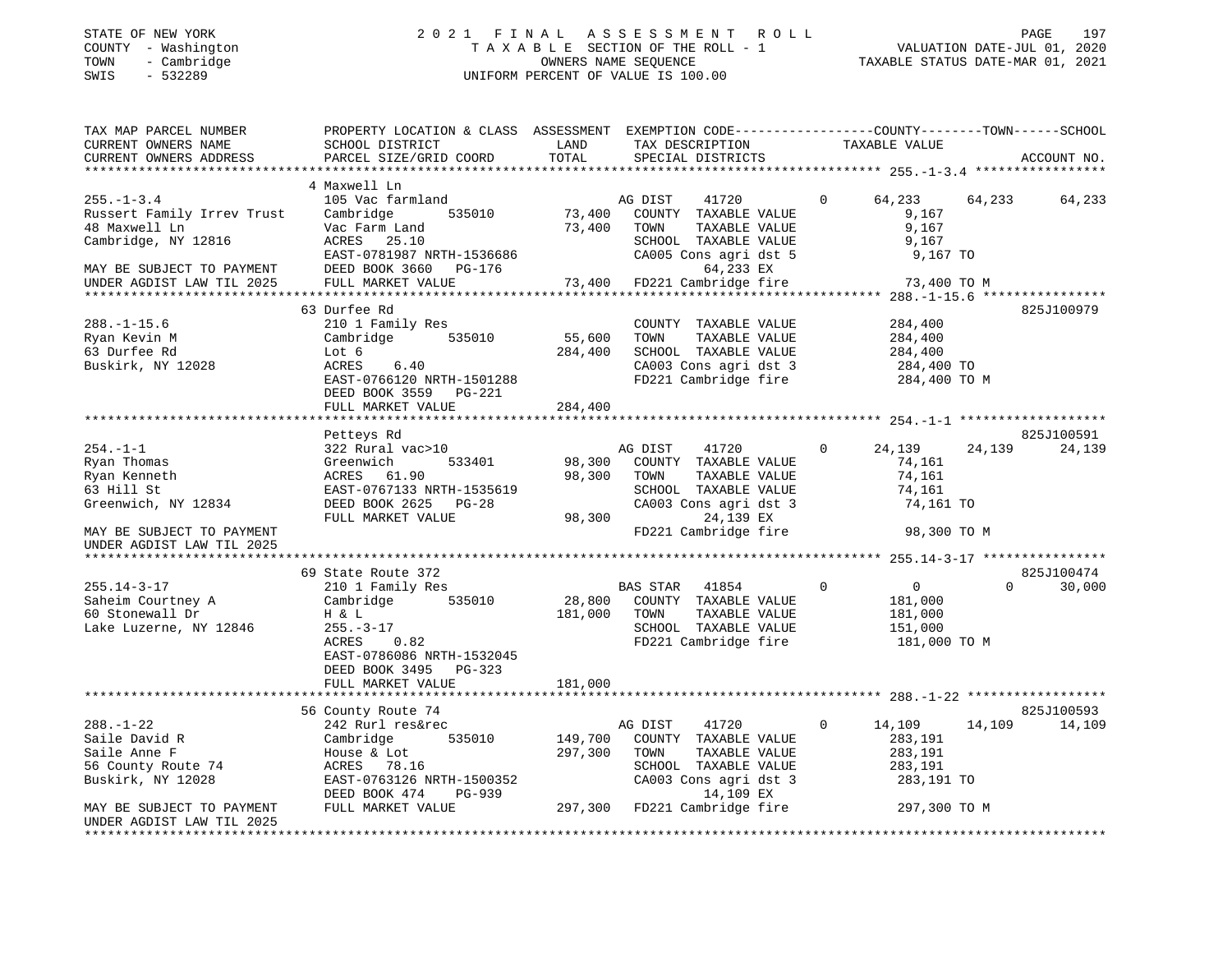#### STATE OF NEW YORK 2 0 2 1 F I N A L A S S E S S M E N T R O L L PAGE 198 COUNTY - Washington T A X A B L E SECTION OF THE ROLL - 1 VALUATION DATE-JUL 01, 2020 TOWN - Cambridge OWNERS NAME SEQUENCE TAXABLE STATUS DATE-MAR 01, 2021 SWIS - 532289 UNIFORM PERCENT OF VALUE IS 100.00UNIFORM PERCENT OF VALUE IS 100.00

| TAX MAP PARCEL NUMBER<br>CURRENT OWNERS NAME<br>CURRENT OWNERS ADDRESS                                      | PROPERTY LOCATION & CLASS ASSESSMENT EXEMPTION CODE---------------COUNTY-------TOWN------SCHOOL<br>SCHOOL DISTRICT<br>PARCEL SIZE/GRID COORD                                              | LAND<br>TOTAL                | TAX DESCRIPTION<br>SPECIAL DISTRICTS                                                                                                                                                               |                                    | TAXABLE VALUE                                                                                                                     | ACCOUNT NO.                             |
|-------------------------------------------------------------------------------------------------------------|-------------------------------------------------------------------------------------------------------------------------------------------------------------------------------------------|------------------------------|----------------------------------------------------------------------------------------------------------------------------------------------------------------------------------------------------|------------------------------------|-----------------------------------------------------------------------------------------------------------------------------------|-----------------------------------------|
|                                                                                                             |                                                                                                                                                                                           |                              |                                                                                                                                                                                                    |                                    |                                                                                                                                   |                                         |
| $279. - 2 - 4$<br>Sanford Steven Jay<br>Sullivan Susan A<br>160 Gannon Rd<br>Buskirk, NY 12028              | 160 Gannon Rd<br>241 Rural res&ag<br>535010<br>Cambridge<br>ACRES 67.04<br>EAST-0768780 NRTH-1511680<br>DEED BOOK 750<br>PG-210<br>FULL MARKET VALUE                                      | 306,600                      | AG DIST<br>41720<br>135,800 BAS STAR 41854<br>COUNTY TAXABLE VALUE<br>TOWN<br>TAXABLE VALUE<br>SCHOOL TAXABLE VALUE<br>306,600 CA003 Cons agri dst 3                                               | $\mathbf 0$<br>$\Omega$            | 47,718<br>47,718<br>$\overline{0}$<br>$\Omega$<br>258,882<br>258,882<br>228,882<br>258,882 TO                                     | 825J100373<br>47,718<br>30,000          |
| MAY BE SUBJECT TO PAYMENT<br>UNDER AGDIST LAW TIL 2025                                                      |                                                                                                                                                                                           |                              | 47,718 EX<br>FD221 Cambridge fire                                                                                                                                                                  |                                    | 306,600 TO M                                                                                                                      |                                         |
|                                                                                                             |                                                                                                                                                                                           |                              |                                                                                                                                                                                                    |                                    |                                                                                                                                   |                                         |
| $271. - 2 - 3$<br>Santacroce Sarah E<br>Santacroce Frank A Jr<br>8 Rogers Ln<br>Cambridge, NY 12816         | 8 Rogers Ln<br>210 1 Family Res<br>535010<br>Cambridge<br>Sub lot A<br>ACRES<br>1.06<br>EAST-0772210 NRTH-1518189<br>DEED BOOK 3305 PG-143<br>FULL MARKET VALUE                           |                              | VETWAR CTS 41120<br>VETWAR CTS 41120<br>29,300 BAS STAR 41854<br>160,300 VETDIS CTS 41140<br>COUNTY TAXABLE VALUE<br>TOWN<br>TAXABLE VALUE<br>SCHOOL TAXABLE VALUE<br>160,300 FD221 Cambridge fire | $\circ$<br>$\mathbf 0$<br>$\Omega$ | 24,045<br>24,045<br>$\overline{0}$<br>$\overline{\phantom{0}}$<br>56,105<br>56,105<br>80,150<br>80,150<br>104,300<br>160,300 TO M | 825J100580<br>6,000<br>30,000<br>20,000 |
|                                                                                                             |                                                                                                                                                                                           |                              |                                                                                                                                                                                                    |                                    |                                                                                                                                   |                                         |
| $255.14 - 3 - 7$<br>Sardi Susan E<br>86 State Route 372<br>Cambridge, NY 12816                              | 86 State Route 372<br>210 1 Family Res<br>535010<br>Cambridge<br>H & L<br>$255. - 3 - 7$<br>1.01<br>ACRES<br>EAST-0786297 NRTH-1532508<br>DEED BOOK 662<br>PG-301<br>FULL MARKET VALUE    | 30,100<br>214,000<br>214,000 | ENH STAR<br>41834<br>COUNTY TAXABLE VALUE<br>TOWN<br>TAXABLE VALUE<br>SCHOOL TAXABLE VALUE<br>CA005 Cons agri dst 5<br>FD221 Cambridge fire                                                        | $\Omega$                           | $\overline{0}$<br>$\Omega$<br>214,000<br>214,000<br>143,300<br>214,000 TO<br>214,000 TO M                                         | 825J100654<br>70,700                    |
|                                                                                                             |                                                                                                                                                                                           |                              |                                                                                                                                                                                                    |                                    |                                                                                                                                   |                                         |
| $255.14 - 3 - 3$<br>Saunders Chad A<br>Saunders Michelle L<br>115 State Route 372<br>Cambridge, NY 12816    | 113&115 State Route 372<br>283 Res w/Comuse<br>Cambridge<br>535010<br>Easement 591/302<br>$255. - 3 - 3$<br>FRNT 130.00 DPTH 210.00<br>EAST-0785840 NRTH-1533057<br>DEED BOOK 3382 PG-215 | 27,300<br>166,900            | BAS STAR<br>41854<br>COUNTY TAXABLE VALUE<br>TOWN<br>TAXABLE VALUE<br>SCHOOL TAXABLE VALUE<br>FD221 Cambridge fire                                                                                 | $\Omega$                           | $\overline{0}$<br>$\Omega$<br>166,900<br>166,900<br>136,900<br>166,900 TO M                                                       | 825J100478<br>30,000                    |
|                                                                                                             | FULL MARKET VALUE                                                                                                                                                                         | 166,900                      |                                                                                                                                                                                                    |                                    |                                                                                                                                   |                                         |
| $271. - 2 - 15$<br>Saunders Chad A<br>Saunders Michelle L<br>113&115 State Route 372<br>Cambridge, NY 12816 | 952 County Route 59<br>210 1 Family Res<br>535010<br>Cambridge<br>H & L<br>Porch<br>ACRES<br>1.14<br>EAST-0773562 NRTH-1519291<br>DEED BOOK 552<br>$PG-85$                                | 25,700<br>111,300            | COUNTY TAXABLE VALUE<br>TAXABLE VALUE<br>TOWN<br>SCHOOL TAXABLE VALUE<br>CA003 Cons agri dst 3<br>FD221 Cambridge fire                                                                             |                                    | 111,300<br>111,300<br>111,300<br>111,300 TO<br>111,300 TO M                                                                       | 825J100574                              |
|                                                                                                             | FULL MARKET VALUE                                                                                                                                                                         | 111,300                      |                                                                                                                                                                                                    |                                    |                                                                                                                                   |                                         |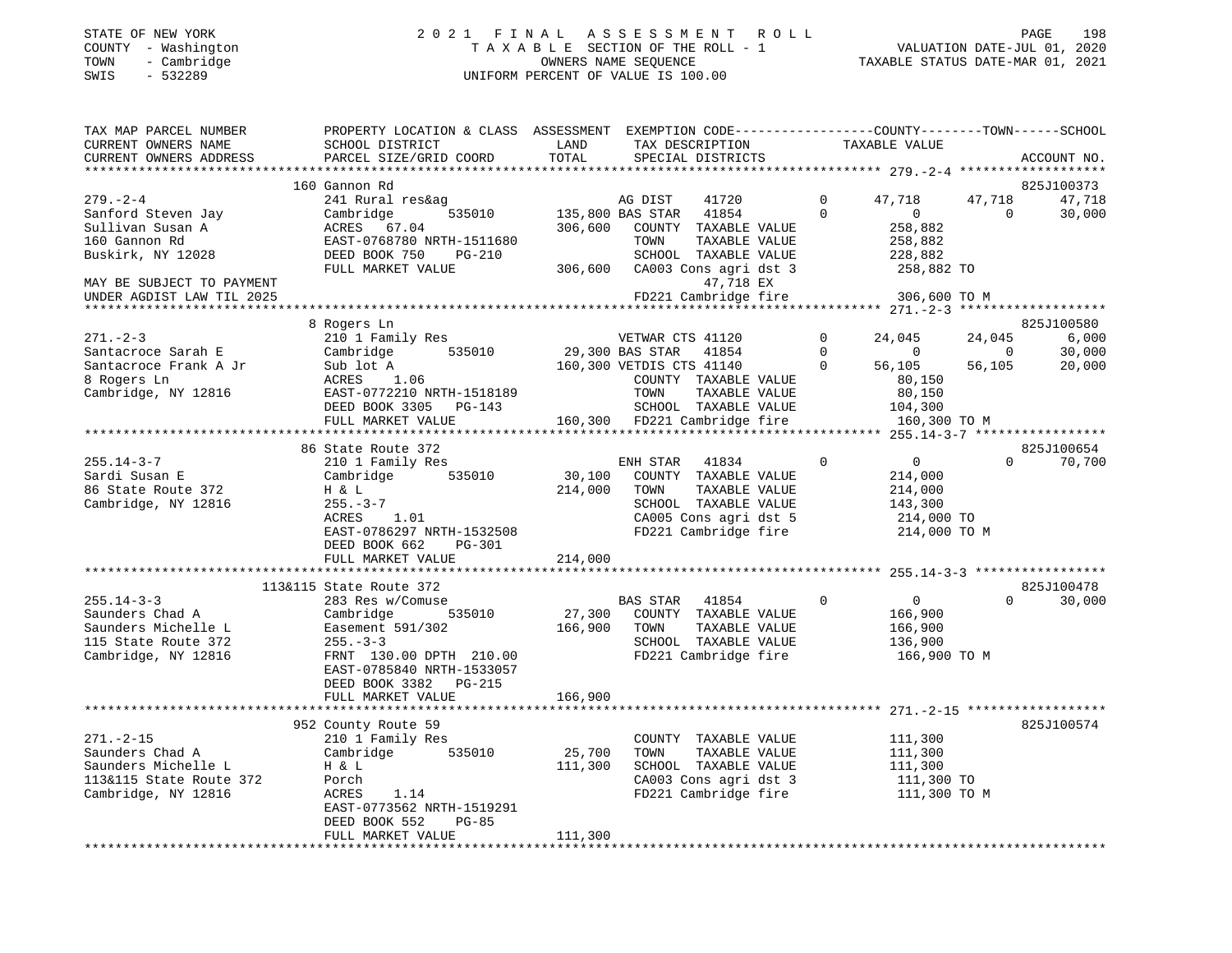## STATE OF NEW YORK 2 0 2 1 F I N A L A S S E S S M E N T R O L L PAGE 199 COUNTY - Washington T A X A B L E SECTION OF THE ROLL - 1 VALUATION DATE-JUL 01, 2020 TOWN - Cambridge OWNERS NAME SEQUENCE TAXABLE STATUS DATE-MAR 01, 2021 SWIS - 532289 UNIFORM PERCENT OF VALUE IS 100.00

| TAX MAP PARCEL NUMBER<br>CURRENT OWNERS NAME<br>CURRENT OWNERS ADDRESS                                                                                                                   | PROPERTY LOCATION & CLASS ASSESSMENT EXEMPTION CODE---------------COUNTY-------TOWN------SCHOOL<br>SCHOOL DISTRICT<br>PARCEL SIZE/GRID COORD                                                 | LAND<br>TOTAL                 | TAX DESCRIPTION<br>SPECIAL DISTRICTS                                                                                                                    | TAXABLE VALUE                                                                              | ACCOUNT NO.                      |
|------------------------------------------------------------------------------------------------------------------------------------------------------------------------------------------|----------------------------------------------------------------------------------------------------------------------------------------------------------------------------------------------|-------------------------------|---------------------------------------------------------------------------------------------------------------------------------------------------------|--------------------------------------------------------------------------------------------|----------------------------------|
| *************************                                                                                                                                                                |                                                                                                                                                                                              |                               |                                                                                                                                                         |                                                                                            |                                  |
| $272. - 1 - 3$<br>Scatterday Irrevocable Trust D Cambridge<br>Scatterday Douglas A Trustee<br>76 High St<br>Rockport, MA 01966<br>MAY BE SUBJECT TO PAYMENT<br>UNDER AGDIST LAW TIL 2025 | 165 Duell Hollow Rd<br>241 Rural res&ag<br>535010<br>House & Lot<br>647/323<br>ACRES 103.80<br>EAST-0784350 NRTH-1518647<br>DEED BOOK 3918 PG-236<br>FULL MARKET VALUE                       | 181,800<br>345,400<br>345,400 | AG DIST<br>41720<br>COUNTY TAXABLE VALUE<br>TOWN<br>TAXABLE VALUE<br>SCHOOL TAXABLE VALUE<br>CA003 Cons agri dst 3<br>44,772 EX<br>FD221 Cambridge fire | $\circ$<br>44,772<br>44,772<br>300,628<br>300,628<br>300,628<br>300,628 TO<br>345,400 TO M | 825J100230<br>44,772             |
|                                                                                                                                                                                          |                                                                                                                                                                                              |                               |                                                                                                                                                         |                                                                                            |                                  |
| $280. - 2 - 20$<br>Scheerer Carly<br>52 King Rd<br>Buskirk, NY 12028                                                                                                                     | 52 King Rd<br>210 1 Family Res<br>Cambridge 535010<br>H & L<br>ACRES<br>0.73<br>EAST-0776612 NRTH-1505738<br>DEED BOOK 3190 PG-176                                                           | 14,100<br>64,500              | COUNTY TAXABLE VALUE<br>TOWN<br>TAXABLE VALUE<br>SCHOOL TAXABLE VALUE<br>CA003 Cons agri dst 3<br>FD221 Cambridge fire                                  | 64,500<br>64,500<br>64,500<br>64,500 TO<br>64,500 TO M                                     | 825J100511                       |
|                                                                                                                                                                                          | FULL MARKET VALUE                                                                                                                                                                            | 64,500                        |                                                                                                                                                         |                                                                                            |                                  |
| $280. -1 - 4.1$                                                                                                                                                                          | 75 Belle Rd<br>210 1 Family Res                                                                                                                                                              |                               | BAS STAR<br>41854                                                                                                                                       | $\Omega$<br>$\overline{0}$                                                                 | 825J102026<br>$\Omega$<br>30,000 |
| Scheerer Diane J<br>75 Belle Rd<br>Buskirk, NY 12028                                                                                                                                     | 535010<br>Cambridge<br>H & L<br>887/214 08/22/2001<br>1.50<br>ACRES<br>EAST-0771990 NRTH-1510982<br>DEED BOOK 615<br>PG-137<br>FULL MARKET VALUE                                             | 16,300<br>110,200<br>110,200  | COUNTY TAXABLE VALUE<br>TAXABLE VALUE<br>TOWN<br>SCHOOL TAXABLE VALUE<br>CA003 Cons agri dst 3<br>FD221 Cambridge fire                                  | 110,200<br>110,200<br>80,200<br>110,200 TO<br>110,200 TO M                                 |                                  |
|                                                                                                                                                                                          |                                                                                                                                                                                              |                               |                                                                                                                                                         |                                                                                            |                                  |
| $271. - 3 - 15.1$<br>Scheuer Patrick<br>Wilmot Elizabeth<br>55 Cold Spring Ln<br>Eagle Bridge, NY 12057                                                                                  | King Rd<br>311 Res vac land<br>535010<br>Cambridge<br>FRNT 545.00 DPTH<br>ACRES 4.00<br>EAST-0780186 NRTH-1513972<br>DEED BOOK 3892<br>$PG-103$<br>FULL MARKET VALUE                         | 16,000<br>16,000<br>16,000    | COUNTY TAXABLE VALUE<br>TOWN<br>TAXABLE VALUE<br>SCHOOL TAXABLE VALUE<br>CA003 Cons agri dst 3<br>FD221 Cambridge fire                                  | 16,000<br>16,000<br>16,000<br>16,000 TO<br>16,000 TO M                                     |                                  |
|                                                                                                                                                                                          |                                                                                                                                                                                              |                               |                                                                                                                                                         |                                                                                            |                                  |
| $281. - 4 - 1.2$<br>Schiele Edith B<br>167 Oak Hill Rd<br>Buskirk, NY 12028                                                                                                              | 167 Oak Hill Rd<br>250 Estate<br>535010<br>Cambridge<br>House & Lot<br>Lot 1<br>$281. - 1 - 1.2$<br>ACRES 45.41<br>EAST-0782126 NRTH-1510280<br>DEED BOOK 949<br>PG-346<br>FULL MARKET VALUE | 151,800<br>591,700<br>591,700 | COUNTY TAXABLE VALUE<br>TOWN<br>TAXABLE VALUE<br>SCHOOL TAXABLE VALUE<br>CA003 Cons agri dst 3<br>FD221 Cambridge fire                                  | 591,700<br>591,700<br>591,700<br>591,700 TO<br>591,700 TO M                                |                                  |
|                                                                                                                                                                                          |                                                                                                                                                                                              |                               |                                                                                                                                                         |                                                                                            |                                  |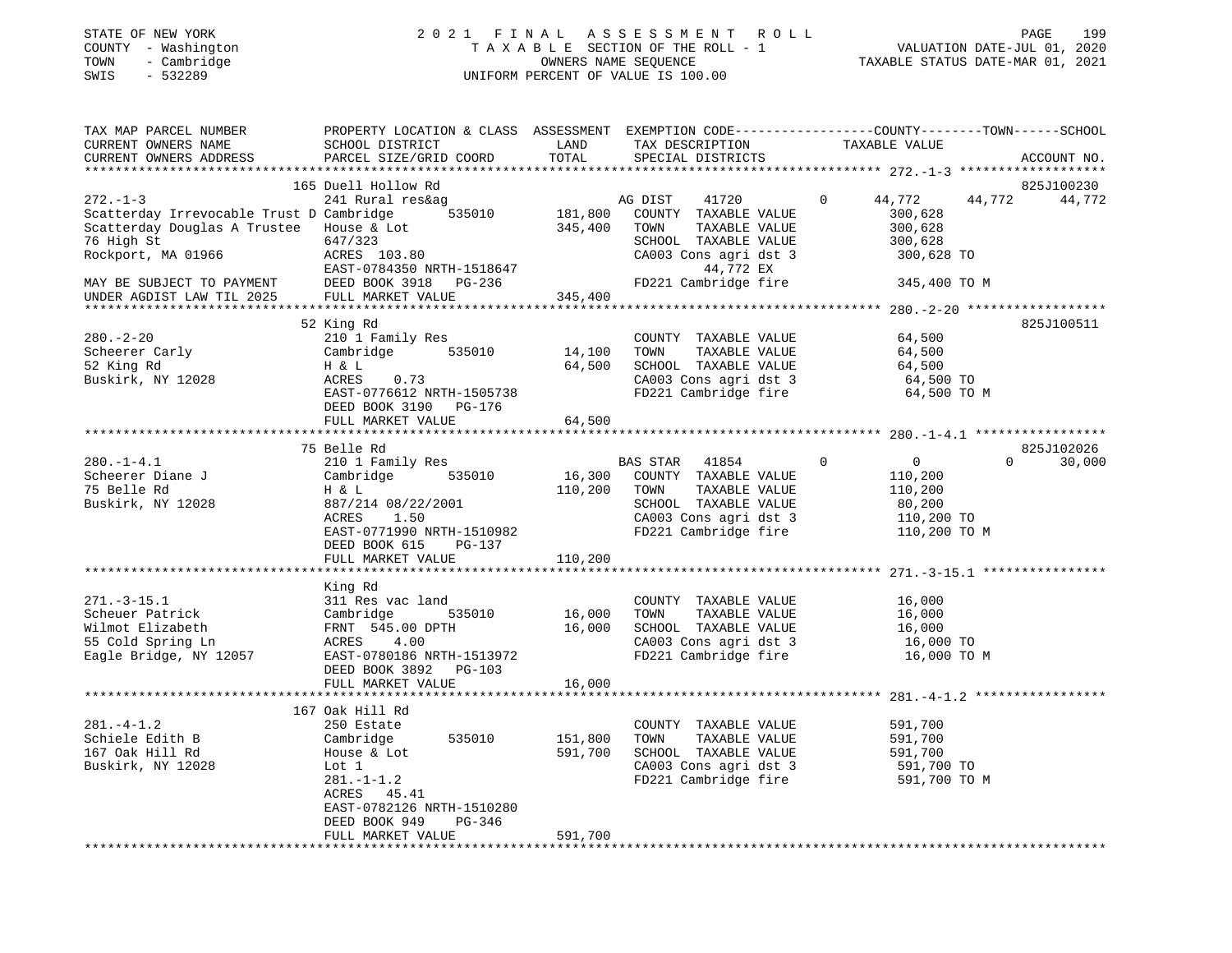#### STATE OF NEW YORK 2 0 2 1 F I N A L A S S E S S M E N T R O L L PAGE 200 COUNTY - Washington T A X A B L E SECTION OF THE ROLL - 1 VALUATION DATE-JUL 01, 2020 TOWN - Cambridge OWNERS NAME SEQUENCE TAXABLE STATUS DATE-MAR 01, 2021 SWIS - 532289 UNIFORM PERCENT OF VALUE IS 100.00UNIFORM PERCENT OF VALUE IS 100.00

| TAX MAP PARCEL NUMBER<br>CURRENT OWNERS NAME<br>CURRENT OWNERS ADDRESS                                                                        | PROPERTY LOCATION & CLASS ASSESSMENT<br>SCHOOL DISTRICT<br>PARCEL SIZE/GRID COORD                                                                            | LAND<br>TOTAL                 | EXEMPTION CODE-----------------COUNTY-------TOWN------SCHOOL<br>TAX DESCRIPTION<br>SPECIAL DISTRICTS                                                    |             | TAXABLE VALUE                                                                 |          | ACCOUNT NO. |
|-----------------------------------------------------------------------------------------------------------------------------------------------|--------------------------------------------------------------------------------------------------------------------------------------------------------------|-------------------------------|---------------------------------------------------------------------------------------------------------------------------------------------------------|-------------|-------------------------------------------------------------------------------|----------|-------------|
|                                                                                                                                               |                                                                                                                                                              |                               |                                                                                                                                                         |             |                                                                               |          |             |
|                                                                                                                                               | 80 Perry Ln                                                                                                                                                  |                               |                                                                                                                                                         |             |                                                                               |          | 825J100195  |
| $255. - 1 - 19$<br>Schmitz Lauren J Trustee<br>80 Perry Ln<br>Cambridge, NY 12816<br>MAY BE SUBJECT TO PAYMENT<br>UNDER AGDIST LAW TIL 2028   | 240 Rural res<br>535010<br>Cambridge<br>622/119 637/50<br>ACRES 150.20<br>EAST-0783380 NRTH-1531571<br>DEED BOOK 3475 PG-138<br>FULL MARKET VALUE            | 282,800<br>909,100<br>909,100 | AGRI-D IND 41730<br>COUNTY TAXABLE VALUE<br>TAXABLE VALUE<br>TOWN<br>SCHOOL TAXABLE VALUE<br>FD221 Cambridge fire                                       | $\Omega$    | 107,649<br>801,451<br>801,451<br>801,451<br>909,100 TO M                      | 107,649  | 107,649     |
|                                                                                                                                               |                                                                                                                                                              |                               |                                                                                                                                                         |             |                                                                               |          |             |
|                                                                                                                                               | State Route 372 Off W                                                                                                                                        |                               |                                                                                                                                                         |             |                                                                               |          | 825J102035  |
| $255. - 1 - 20.5$<br>Schmitz Lauren J Trustee<br>80 Perry Ln<br>Cambridge, NY 12816<br>MAY BE SUBJECT TO PAYMENT<br>UNDER AGDIST LAW TIL 2025 | 105 Vac farmland<br>535010<br>Cambridge<br>Vac Land<br>Lot 5<br>ACRES<br>38.42<br>EAST-0784047 NRTH-1532690<br>DEED BOOK 3475<br>PG-134<br>FULL MARKET VALUE | 75,000<br>75,000<br>75,000    | AG DIST<br>41720<br>COUNTY TAXABLE VALUE<br>TOWN<br>TAXABLE VALUE<br>SCHOOL TAXABLE VALUE<br>CA005 Cons agri dst 5<br>26,949 EX<br>FD221 Cambridge fire | $\mathbf 0$ | 26,949<br>48,051<br>48,051<br>48,051<br>48,051 TO<br>75,000 TO M              | 26,949   | 26,949      |
|                                                                                                                                               |                                                                                                                                                              |                               |                                                                                                                                                         |             |                                                                               |          |             |
|                                                                                                                                               | 267 Kenyon Rd                                                                                                                                                |                               |                                                                                                                                                         |             |                                                                               |          | 825J100804  |
| $254. -1 - 3$<br>Schneider Joseph H<br>Schneider Nancy J<br>267 Kenyon Rd<br>Greenwich, NY 12834                                              | 242 Rurl res&rec<br>533401<br>Greenwich<br>House & Land<br>ACRES<br>21.10<br>EAST-0769258 NRTH-1535874<br>DEED BOOK 772<br>PG-65                             | 78,400<br>385,700             | BAS STAR<br>41854<br>COUNTY TAXABLE VALUE<br>TOWN<br>TAXABLE VALUE<br>SCHOOL TAXABLE VALUE<br>CA003 Cons agri dst 3<br>FD221 Cambridge fire             | $\mathbf 0$ | $\overline{0}$<br>385,700<br>385,700<br>355,700<br>385,700 TO<br>385,700 TO M | $\Omega$ | 30,000      |
|                                                                                                                                               | FULL MARKET VALUE                                                                                                                                            | 385,700                       |                                                                                                                                                         |             |                                                                               |          |             |
|                                                                                                                                               | Gannon Rd                                                                                                                                                    |                               |                                                                                                                                                         |             |                                                                               |          | 825J100603  |
| $270. - 1 - 21$<br>Schoen Sarah E<br>Schoen Douglas P<br>720 N Elberon Ave<br>Atlantic City, NJ 08401                                         | 105 Vac farmland<br>Cambridge<br>535010<br>Farm<br>ACRES 114.98<br>EAST-0767871 NRTH-1513549<br>DEED BOOK 893<br>PG-190                                      | 203,700<br>203,700            | 41720<br>AG DIST<br>COUNTY TAXABLE VALUE<br>TOWN<br>TAXABLE VALUE<br>SCHOOL TAXABLE VALUE<br>CA003 Cons agri dst 3<br>119,871 EX                        | $\Omega$    | 119,871<br>83,829<br>83,829<br>83,829<br>83,829 TO                            | 119,871  | 119,871     |
| MAY BE SUBJECT TO PAYMENT<br>UNDER AGDIST LAW TIL 2025                                                                                        | FULL MARKET VALUE                                                                                                                                            | 203,700                       | FD221 Cambridge fire                                                                                                                                    |             | 203,700 TO M                                                                  |          |             |
|                                                                                                                                               |                                                                                                                                                              |                               |                                                                                                                                                         |             |                                                                               |          |             |
|                                                                                                                                               | 57 Conley Rd                                                                                                                                                 |                               |                                                                                                                                                         |             |                                                                               |          | 825J100944  |
| $280. -1 - 13.5$<br>Schraver Raymond P Jr<br>Schraver Rae E<br>57 Conley Rd<br>Buskirk, NY 12028                                              | 210 1 Family Res<br>535010<br>Cambridge<br>Lot 4<br>ACRES<br>4.70<br>EAST-0775048 NRTH-1509594<br><b>PG-119</b><br>DEED BOOK 604<br>FULL MARKET VALUE        | 36,400<br>98,000<br>98,000    | BAS STAR<br>41854<br>COUNTY TAXABLE VALUE<br>TOWN<br>TAXABLE VALUE<br>SCHOOL TAXABLE VALUE<br>CA003 Cons agri dst 3<br>FD221 Cambridge fire             | $\mathbf 0$ | $\overline{0}$<br>98,000<br>98,000<br>68,000<br>98,000 TO<br>98,000 TO M      | $\Omega$ | 30,000      |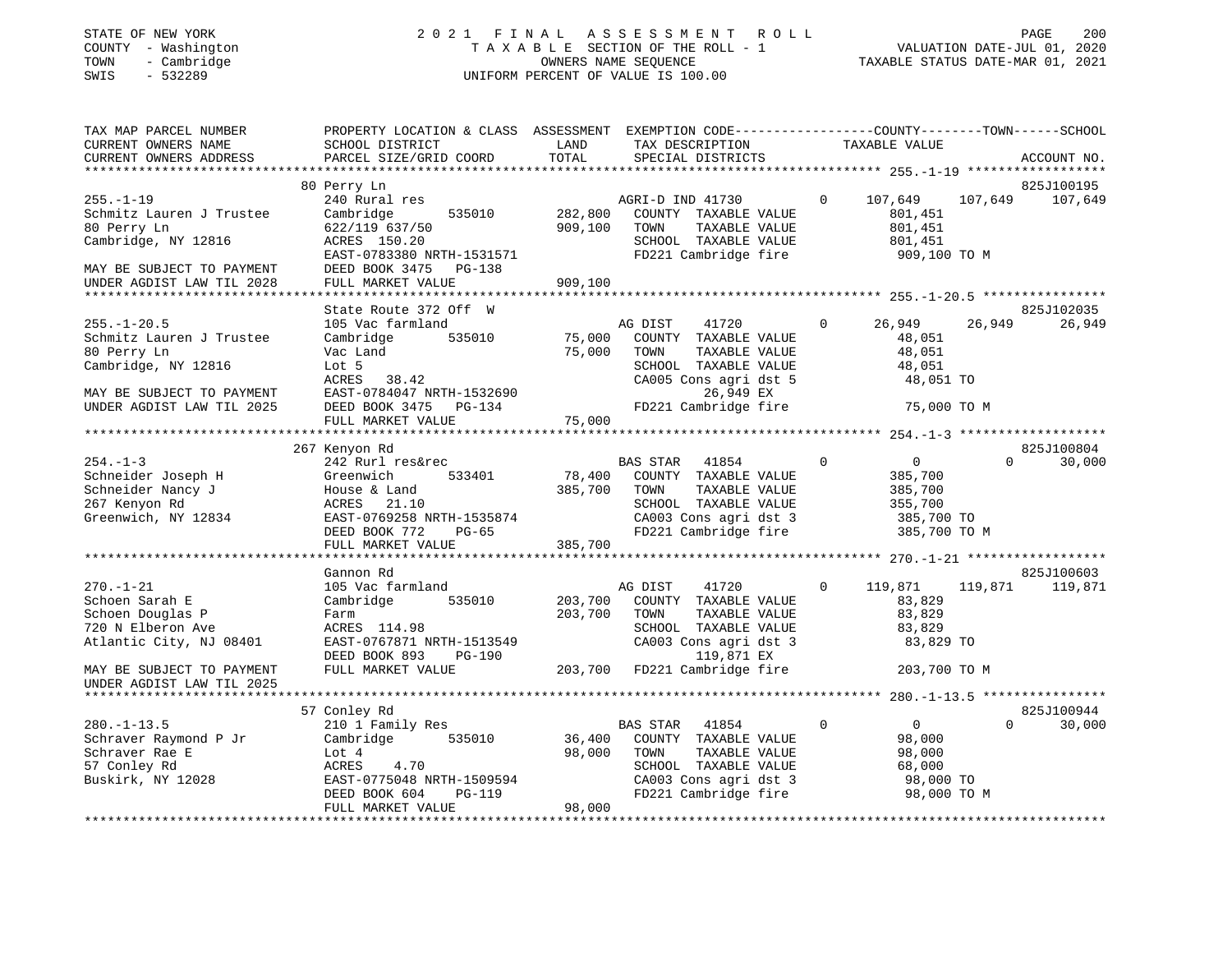#### STATE OF NEW YORK 2 0 2 1 F I N A L A S S E S S M E N T R O L L PAGE 201 COUNTY - Washington T A X A B L E SECTION OF THE ROLL - 1 VALUATION DATE-JUL 01, 2020 TOWN - Cambridge OWNERS NAME SEQUENCE TAXABLE STATUS DATE-MAR 01, 2021 SWIS - 532289 UNIFORM PERCENT OF VALUE IS 100.00UNIFORM PERCENT OF VALUE IS 100.00

| PROPERTY LOCATION & CLASS ASSESSMENT EXEMPTION CODE---------------COUNTY-------TOWN------SCHOOL<br>TAX MAP PARCEL NUMBER |                    |
|--------------------------------------------------------------------------------------------------------------------------|--------------------|
| CURRENT OWNERS NAME<br>SCHOOL DISTRICT<br>LAND<br>TAXABLE VALUE<br>TAX DESCRIPTION                                       |                    |
| TOTAL<br>SPECIAL DISTRICTS<br>CURRENT OWNERS ADDRESS<br>PARCEL SIZE/GRID COORD                                           | ACCOUNT NO.        |
|                                                                                                                          |                    |
| 27 Darwin Rd                                                                                                             | 825J100746         |
| $270. - 1 - 10$<br>283 Res w/Comuse<br>COUNTY TAXABLE VALUE<br>200,100                                                   |                    |
| 535010<br>53,600<br>Schwartz Nicholas J<br>Cambridge<br>TOWN<br>TAXABLE VALUE<br>200,100                                 |                    |
| 27 Darwin Rd<br>200,100<br>SCHOOL TAXABLE VALUE<br>ACRES<br>9.16<br>200,100                                              |                    |
| Cambridge, NY 12816<br>EAST-0765644 NRTH-1518164<br>CA003 Cons agri dst 3<br>200,100 TO                                  |                    |
| DEED BOOK 20191 PG-28033<br>FD221 Cambridge fire<br>200,100 TO M                                                         |                    |
| 200,100<br>FULL MARKET VALUE                                                                                             |                    |
|                                                                                                                          |                    |
| 738 County Route 74                                                                                                      |                    |
| $270. - 1 - 26.16$<br>$\mathbf 0$<br>242 Rurl res&rec<br>BAS STAR 41854<br>$\overline{0}$<br>$\mathbf 0$                 | 30,000             |
| 72,700<br>Sciara Catherine B<br>535010<br>COUNTY TAXABLE VALUE<br>319,000<br>Cambridge                                   |                    |
| Sciara Kelly M<br>319,000<br>TOWN<br>TAXABLE VALUE<br>Sub Lot 11<br>319,000                                              |                    |
| 738 County Route 74<br>ACRES 11.36<br>SCHOOL TAXABLE VALUE<br>289,000                                                    |                    |
| Cambridge, NY 12816<br>EAST-0765284 NRTH-1516526<br>CA003 Cons agri dst 3                                                |                    |
| 319,000 TO<br>FD221 Cambridge fire                                                                                       |                    |
| DEED BOOK 3835 PG-51<br>319,000 TO M                                                                                     |                    |
| 319,000<br>FULL MARKET VALUE                                                                                             |                    |
|                                                                                                                          |                    |
| 361 Brownell Rd                                                                                                          | 825J100663         |
| $\Omega$<br>35,975<br>$261. - 2 - 25$<br>210 1 Family Res<br>VETCOM CTS 41130<br>35,975                                  | 10,000             |
| Scott John D Jr<br>535010<br>25,000 VETDIS CTS 41140<br>$\Omega$<br>43,170<br>43,170<br>Cambridge                        | 20,000             |
| 361 Brownell Rd<br>143,900 BAS STAR 41854<br>$\mathbf 0$<br>$\overline{0}$<br>H & L<br>$\bigcirc$                        | 30,000             |
| Greenwich, NY 12834<br>COUNTY TAXABLE VALUE<br>64,755<br>261.-1-25                                                       |                    |
| ACRES<br>0.25<br>TOWN<br>TAXABLE VALUE<br>64,755                                                                         |                    |
| TOWN       TAXABLE  VALUE<br>SCHOOL    TAXABLE  VALUE<br>EAST-0763410 NRTH-1524068<br>83,900                             |                    |
| FD221 Cambridge fire<br>DEED BOOK 3236 PG-329<br>143,900 TO M                                                            |                    |
| 143,900<br>FULL MARKET VALUE                                                                                             |                    |
|                                                                                                                          |                    |
| 1424 County Route 59                                                                                                     | 825J100403         |
| $\overline{0}$<br>$263. - 1 - 10$<br>41834<br>$\Omega$<br>210 1 Family Res<br>ENH STAR                                   | $\Omega$<br>70,700 |
| Scott Raymon F<br>535010<br>Cambridge<br>34,500<br>COUNTY TAXABLE VALUE<br>217,400                                       |                    |
| Scott Mary R<br>ACRES<br>2.90<br>217,400<br>TOWN<br>TAXABLE VALUE<br>217,400                                             |                    |
| SCHOOL TAXABLE VALUE<br>1424 County Route 59<br>146,700                                                                  |                    |
| EAST-0781632 NRTH-1526812<br>DEED BOOK 954 PG-322<br>Cambridge, NY 12816<br>CA003 Cons agri dst 3<br>217,400 TO          |                    |
| 217,400 FD221 Cambridge fire<br>FULL MARKET VALUE<br>217,400 TO M                                                        |                    |
|                                                                                                                          |                    |
| 134 Center Cambridge Rd                                                                                                  | 825J100482         |
| $279. - 1 - 13$<br>$\mathbf 0$<br>$\overline{0}$<br>$\Omega$                                                             | 70,700             |
| 280 Res Multiple<br>ENH STAR<br>41834<br>50,400                                                                          |                    |
| Scoville Maria<br>535010<br>COUNTY TAXABLE VALUE<br>122,500<br>Cambridge                                                 |                    |
| 134 Center Cambridge Rd<br>Bndy Agmt 837/208<br>122,500<br>TOWN<br>TAXABLE VALUE<br>122,500                              |                    |
| Valley Falls, NY 12185<br>ACRES<br>7.60<br>SCHOOL TAXABLE VALUE<br>51,800                                                |                    |
| EAST-0758846 NRTH-1512867<br>CA003 Cons agri dst 3<br>122,500 TO                                                         |                    |
| PG-987<br>FD221 Cambridge fire<br>122,500 TO M<br>DEED BOOK 449                                                          |                    |
| FULL MARKET VALUE<br>122,500                                                                                             |                    |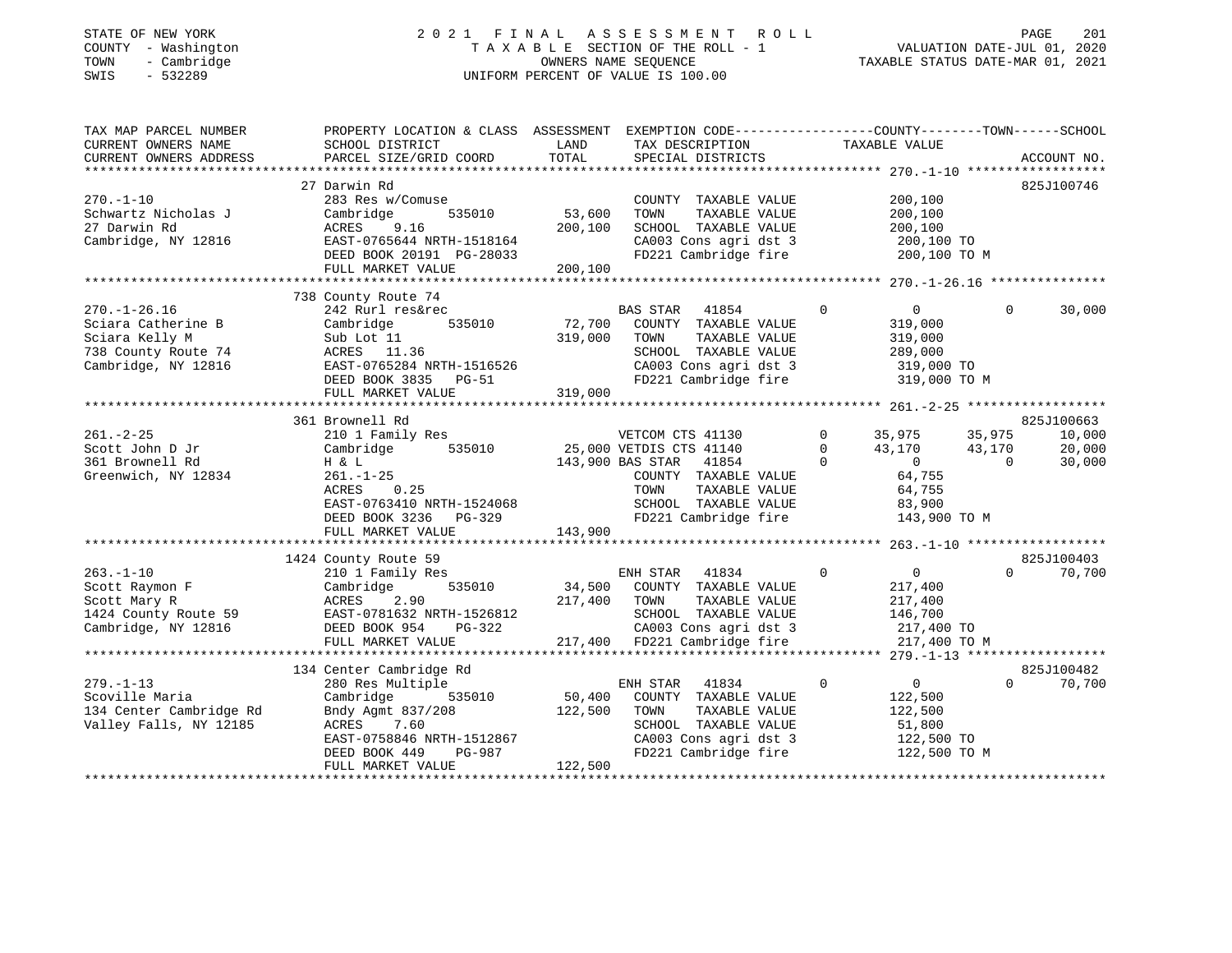## STATE OF NEW YORK 2 0 2 1 F I N A L A S S E S S M E N T R O L L PAGE 202 COUNTY - Washington T A X A B L E SECTION OF THE ROLL - 1 VALUATION DATE-JUL 01, 2020 TOWN - Cambridge OWNERS NAME SEQUENCE TAXABLE STATUS DATE-MAR 01, 2021 SWIS - 532289 UNIFORM PERCENT OF VALUE IS 100.00

| TAX MAP PARCEL NUMBER<br>CURRENT OWNERS NAME<br>CURRENT OWNERS ADDRESS   | PROPERTY LOCATION & CLASS ASSESSMENT EXEMPTION CODE----------------COUNTY-------TOWN-----SCHOOL<br>SCHOOL DISTRICT | <b>EXAMPLE THE STATE OF STATE OF STATE OF STATE OF STATE OF STATE OF STATE OF STATE</b> | TAX DESCRIPTION TAXABLE VALUE SPECIAL DISTRICTS                                                                                                                                                  |                       |          |            |
|--------------------------------------------------------------------------|--------------------------------------------------------------------------------------------------------------------|-----------------------------------------------------------------------------------------|--------------------------------------------------------------------------------------------------------------------------------------------------------------------------------------------------|-----------------------|----------|------------|
|                                                                          | 684 County Route 59                                                                                                |                                                                                         |                                                                                                                                                                                                  |                       |          |            |
| $271. - 1 - 16$                                                          | 241 Rural res&ag                                                                                                   |                                                                                         |                                                                                                                                                                                                  |                       |          |            |
| Scribner Grove N                                                         | Cambridge                                                                                                          |                                                                                         |                                                                                                                                                                                                  |                       |          |            |
| 597 County Route 59                                                      |                                                                                                                    |                                                                                         | 455,700 AGED-ALL 41800 0 125,318 125,318 125,318                                                                                                                                                 |                       |          |            |
| Buskirk, NY 12028                                                        | rarm<br>ACRES 145.00                                                                                               |                                                                                         |                                                                                                                                                                                                  |                       |          |            |
|                                                                          | EAST-0770287 NRTH-1513574                                                                                          |                                                                                         | $\begin{tabular}{llllllll} \multicolumn{2}{c}{\textbf{COUNTY}} & \textbf{TAXABLE VALUE} & & & 157,416 \\ \multicolumn{2}{c}{\textbf{TOWN}} & \textbf{TAXABLE VALUE} & & & 157,416 \end{tabular}$ |                       |          |            |
| MAY BE SUBJECT TO PAYMENT                                                | DEED BOOK 482                                                                                                      |                                                                                         | SCHOOL TAXABLE VALUE 86,716                                                                                                                                                                      |                       |          |            |
| UNDER AGDIST LAW TIL 2025                                                | FULL MARKET VALUE                                                                                                  |                                                                                         | PG-368 SCHOOL TAXABLE VALUE<br>LUE 455,700 CA003 Cons agri dst 3                                                                                                                                 | 282,734 TO            |          |            |
|                                                                          |                                                                                                                    |                                                                                         | 172,966 EX                                                                                                                                                                                       |                       |          |            |
|                                                                          |                                                                                                                    |                                                                                         | FD221 Cambridge fire 455,700 TO M                                                                                                                                                                |                       |          |            |
|                                                                          |                                                                                                                    |                                                                                         |                                                                                                                                                                                                  |                       |          |            |
|                                                                          | 114 Belle Rd                                                                                                       |                                                                                         |                                                                                                                                                                                                  |                       |          |            |
| $280. -1 - 5.1$                                                          | 314 Rural vac<10                                                                                                   |                                                                                         | COUNTY TAXABLE VALUE 12,600                                                                                                                                                                      |                       |          |            |
|                                                                          | 535010 12,600                                                                                                      |                                                                                         | TOWN                                                                                                                                                                                             |                       |          |            |
|                                                                          |                                                                                                                    | 12,600                                                                                  |                                                                                                                                                                                                  |                       |          |            |
|                                                                          |                                                                                                                    |                                                                                         | TOWN TAXABLE VALUE 12,600<br>SCHOOL TAXABLE VALUE 12,600<br>CA003 Cons agri dst 3 12,600 TO                                                                                                      |                       |          |            |
|                                                                          |                                                                                                                    |                                                                                         |                                                                                                                                                                                                  |                       |          |            |
|                                                                          |                                                                                                                    |                                                                                         |                                                                                                                                                                                                  |                       |          |            |
|                                                                          |                                                                                                                    |                                                                                         |                                                                                                                                                                                                  |                       |          |            |
|                                                                          |                                                                                                                    |                                                                                         |                                                                                                                                                                                                  |                       |          |            |
|                                                                          | 96 State Route 372                                                                                                 |                                                                                         |                                                                                                                                                                                                  |                       |          | 825J100536 |
| $255.14 - 3 - 5$                                                         | 210 1 Family Res                                                                                                   |                                                                                         | COUNTY TAXABLE VALUE                                                                                                                                                                             | 176,000               |          |            |
| Scully Leah Mary<br>Scully Josiah C                                      | Cambridge 535010 26,200                                                                                            |                                                                                         | TOWN                                                                                                                                                                                             | TAXABLE VALUE 176,000 |          |            |
| Scully Josiah S<br>96 State Route 372 255.-3<br>Cambridge, NY 12816 FRNT |                                                                                                                    | 176,000                                                                                 | SCHOOL TAXABLE VALUE                                                                                                                                                                             | 176,000<br>176,000 TO |          |            |
|                                                                          | $255. - 3 - 5$                                                                                                     |                                                                                         | CA005 Cons agri dst 5 176,000 TO<br>FD221 Cambridge fire 176,000 TO M                                                                                                                            |                       |          |            |
| Cambridge, NY 12816                                                      | FRNT 67.00 DPTH                                                                                                    |                                                                                         |                                                                                                                                                                                                  |                       |          |            |
|                                                                          | ACRES<br>$0.43$ BANK<br>998                                                                                        |                                                                                         |                                                                                                                                                                                                  |                       |          |            |
|                                                                          | EAST-0786293 NRTH-1532786                                                                                          |                                                                                         |                                                                                                                                                                                                  |                       |          |            |
|                                                                          | DEED BOOK 3710 PG-205                                                                                              |                                                                                         |                                                                                                                                                                                                  |                       |          |            |
|                                                                          | FULL MARKET VALUE                                                                                                  | 176,000                                                                                 |                                                                                                                                                                                                  |                       |          |            |
|                                                                          |                                                                                                                    |                                                                                         |                                                                                                                                                                                                  |                       |          | 825J100496 |
|                                                                          | 123 Belle Rd                                                                                                       |                                                                                         | ENH STAR 41834<br>$\sim$ 0                                                                                                                                                                       |                       | $\Omega$ |            |
| $280. -1 - 5$                                                            | 210 1 Family Res                                                                                                   |                                                                                         |                                                                                                                                                                                                  | $\overline{0}$        |          | 70,700     |
| Scully Samuel                                                            | 535010<br>Cambridge<br>House & Lot                                                                                 | 150,000                                                                                 | 5,000 COUNTY TAXABLE VALUE<br>TOWN                                                                                                                                                               | 150,000               |          |            |
| Scully Samuel<br>Scully Pauline W<br>123 Belle Rd                        | ACRES<br>6.10                                                                                                      |                                                                                         |                                                                                                                                                                                                  |                       |          |            |
| Buskirk, NY 12028                                                        |                                                                                                                    |                                                                                         | TOWN TAXABLE VALUE 150,000<br>SCHOOL TAXABLE VALUE 79,300<br>CA003 Cons agri dst 3 150,000 TO                                                                                                    |                       |          |            |
|                                                                          | EAST-0773331 NRTH-1511354<br>DEED BOOK 485 PG-965<br>PG-965                                                        |                                                                                         | FD221 Cambridge fire 150,000 TO M                                                                                                                                                                |                       |          |            |
|                                                                          | FULL MARKET VALUE                                                                                                  | 150,000                                                                                 |                                                                                                                                                                                                  |                       |          |            |
|                                                                          |                                                                                                                    |                                                                                         |                                                                                                                                                                                                  |                       |          |            |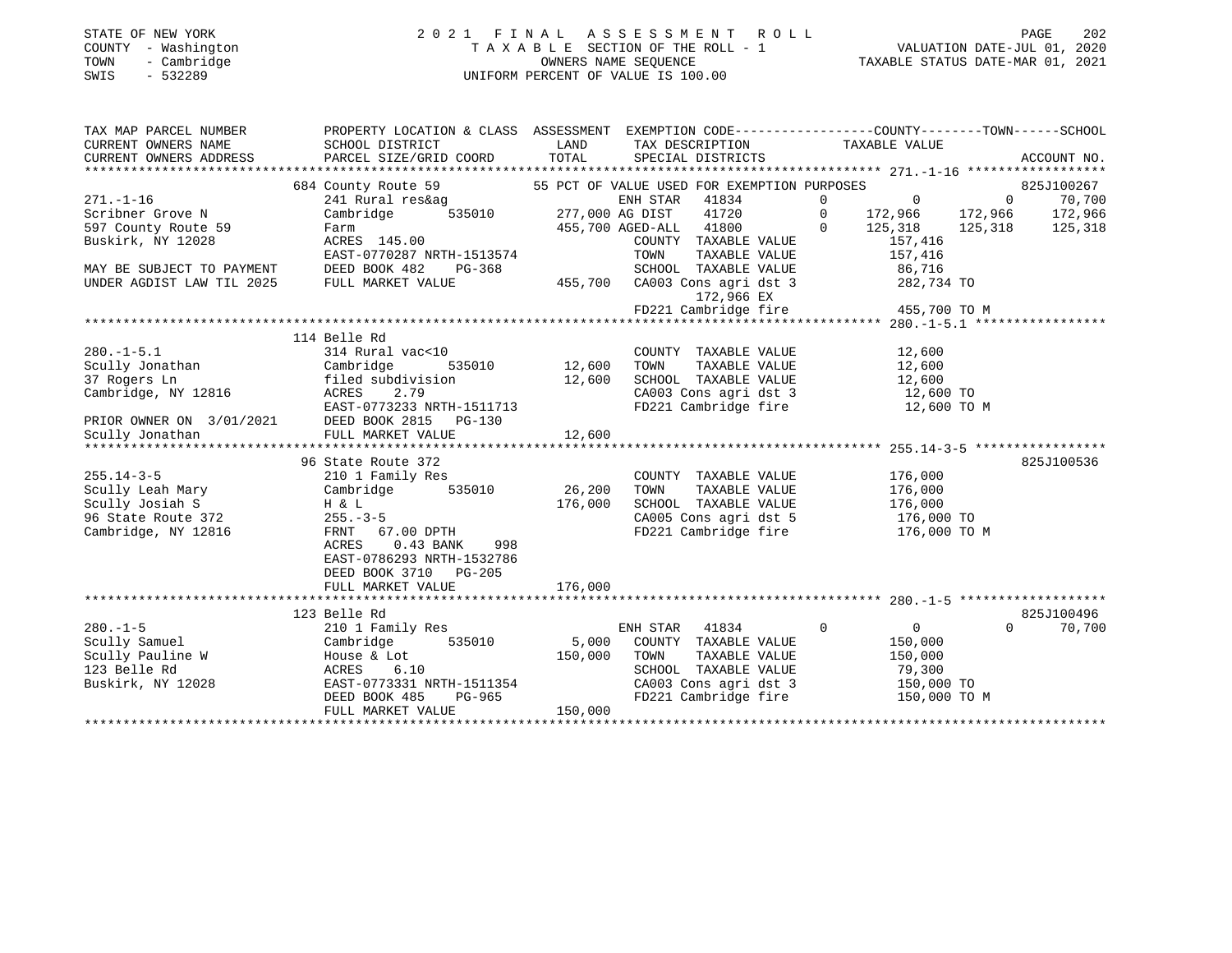#### STATE OF NEW YORK 2 0 2 1 F I N A L A S S E S S M E N T R O L L PAGE 203 COUNTY - Washington T A X A B L E SECTION OF THE ROLL - 1 VALUATION DATE-JUL 01, 2020 TOWN - Cambridge OWNERS NAME SEQUENCE TAXABLE STATUS DATE-MAR 01, 2021 SWIS - 532289 UNIFORM PERCENT OF VALUE IS 100.00UNIFORM PERCENT OF VALUE IS 100.00

| SCHOOL DISTRICT<br>PARCEL SIZE/GRID COORD                                                                                                                              | LAND<br>TOTAL                                                                                                           | TAX DESCRIPTION<br>SPECIAL DISTRICTS                                                                                            | TAXABLE VALUE                                                                                                                                               | ACCOUNT NO.                                                                                                                                           |
|------------------------------------------------------------------------------------------------------------------------------------------------------------------------|-------------------------------------------------------------------------------------------------------------------------|---------------------------------------------------------------------------------------------------------------------------------|-------------------------------------------------------------------------------------------------------------------------------------------------------------|-------------------------------------------------------------------------------------------------------------------------------------------------------|
|                                                                                                                                                                        |                                                                                                                         |                                                                                                                                 |                                                                                                                                                             | 825J100491                                                                                                                                            |
| 210 1 Family Res<br>535010<br>Cambridge<br>H & L<br>4.20<br>ACRES<br>EAST-0770312 NRTH-1511265<br>DEED BOOK 2776 PG-345<br>FULL MARKET VALUE                           | 182,600                                                                                                                 | 41854<br>COUNTY TAXABLE VALUE<br>TAXABLE VALUE<br>TOWN<br>SCHOOL TAXABLE VALUE<br>CA003 Cons agri dst 3                         | $\mathbf 0$<br>$\overline{0}$<br>182,600<br>182,600<br>152,600<br>182,600 TO<br>182,600 TO M                                                                | 30,000<br>$\Omega$                                                                                                                                    |
|                                                                                                                                                                        |                                                                                                                         |                                                                                                                                 |                                                                                                                                                             |                                                                                                                                                       |
| 210 1 Family Res<br>Cambridge<br>535010<br>House/lot<br>$261. -1 -1$<br>ACRES<br>0.37<br>EAST-0767141 NRTH-1529885<br>DEED BOOK W 430 PG-307                           | 25,800<br>119,000                                                                                                       | 41834<br>COUNTY TAXABLE VALUE<br>TOWN<br>TAXABLE VALUE<br>SCHOOL TAXABLE VALUE<br>CA003 Cons agri dst 3<br>FD221 Cambridge fire | $\mathbf 0$<br>0<br>119,000<br>119,000<br>48,300<br>119,000 TO<br>119,000 TO M                                                                              | 825J100606<br>70,700<br>$\Omega$                                                                                                                      |
|                                                                                                                                                                        |                                                                                                                         |                                                                                                                                 |                                                                                                                                                             |                                                                                                                                                       |
|                                                                                                                                                                        |                                                                                                                         |                                                                                                                                 |                                                                                                                                                             | 825J100609                                                                                                                                            |
| 242 Rurl res&rec<br>Cambridge<br>535010<br>House & Land<br>ACRES 10.90<br>EAST-0782307 NRTH-1521615<br>DEED BOOK 415<br>PG-1160                                        | 205,800                                                                                                                 | 41834<br>COUNTY TAXABLE VALUE<br>TOWN<br>TAXABLE VALUE<br>SCHOOL TAXABLE VALUE<br>CA003 Cons agri dst 3                         | $\Omega$<br>51,450<br>$\Omega$<br>$\overline{0}$<br>154,350<br>160,800<br>125,100<br>205,800 TO                                                             | 10,000<br>45,000<br>$\Omega$<br>70,700                                                                                                                |
|                                                                                                                                                                        |                                                                                                                         |                                                                                                                                 |                                                                                                                                                             |                                                                                                                                                       |
| 17 Brownell Rd<br>210 1 Family Res<br>535010<br>Cambridge<br>Sub Lot 2<br>5.78<br>ACRES<br>EAST-0763792 NRTH-1515851                                                   | 53,100<br>154,000                                                                                                       | COUNTY TAXABLE VALUE<br>TOWN<br>TAXABLE VALUE<br>SCHOOL TAXABLE VALUE                                                           | 154,000<br>154,000<br>154,000<br>154,000 TO<br>154,000 TO M                                                                                                 |                                                                                                                                                       |
| FULL MARKET VALUE                                                                                                                                                      | 154,000                                                                                                                 |                                                                                                                                 |                                                                                                                                                             |                                                                                                                                                       |
|                                                                                                                                                                        |                                                                                                                         |                                                                                                                                 |                                                                                                                                                             |                                                                                                                                                       |
| 1291 King Rd<br>210 1 Family Res<br>Cambridge<br>535010<br>House & Land<br>ACRES<br>8.40<br>EAST-0785678 NRTH-1527343<br>$PG-93$<br>DEED BOOK 490<br>FULL MARKET VALUE | 50,600<br>310,000<br>310,000                                                                                            | COUNTY TAXABLE VALUE<br>TOWN<br>TAXABLE VALUE<br>SCHOOL TAXABLE VALUE<br>CA003 Cons agri dst 3<br>FD221 Cambridge fire          | 310,000<br>310,000<br>310,000<br>310,000 TO<br>310,000 TO M                                                                                                 | 825J100326                                                                                                                                            |
|                                                                                                                                                                        | 548 County Route 59<br>31 Scully Ln<br>FULL MARKET VALUE<br>812 King Rd<br>FULL MARKET VALUE<br>DEED BOOK 3920<br>PG-91 | 119,000                                                                                                                         | PROPERTY LOCATION & CLASS ASSESSMENT<br>BAS STAR<br>42,000<br>182,600<br>ENH STAR<br>VETCOM CTS 41130<br>59,000 ENH STAR<br>205,800<br>FD221 Cambridge fire | EXEMPTION CODE-----------------COUNTY-------TOWN------SCHOOL<br>FD221 Cambridge fire<br>205,800 TO M<br>CA003 Cons agri dst 3<br>FD221 Cambridge fire |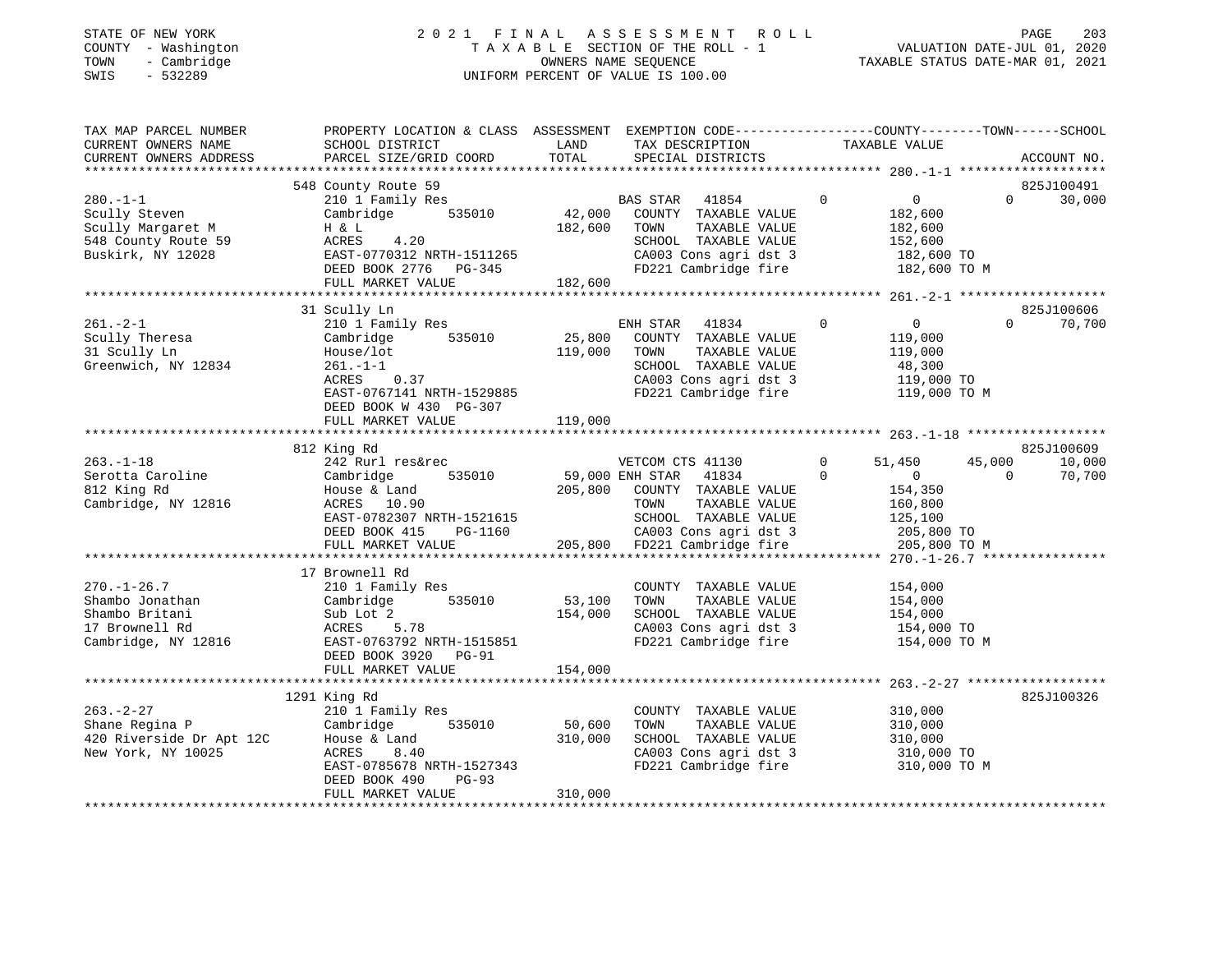## STATE OF NEW YORK 2 0 2 1 F I N A L A S S E S S M E N T R O L L PAGE 204 COUNTY - Washington T A X A B L E SECTION OF THE ROLL - 1 VALUATION DATE-JUL 01, 2020 TOWN - Cambridge OWNERS NAME SEQUENCE TAXABLE STATUS DATE-MAR 01, 2021 SWIS - 532289 UNIFORM PERCENT OF VALUE IS 100.00

| TAX MAP PARCEL NUMBER<br>CURRENT OWNERS NAME<br>CURRENT OWNERS ADDRESS                                   | PROPERTY LOCATION & CLASS ASSESSMENT<br>SCHOOL DISTRICT<br>PARCEL SIZE/GRID COORD                                                                                                                    | LAND<br>TOTAL                | TAX DESCRIPTION<br>SPECIAL DISTRICTS                                                                                                        | EXEMPTION CODE-----------------COUNTY-------TOWN------SCHOOL<br>TAXABLE VALUE      | ACCOUNT NO.                      |
|----------------------------------------------------------------------------------------------------------|------------------------------------------------------------------------------------------------------------------------------------------------------------------------------------------------------|------------------------------|---------------------------------------------------------------------------------------------------------------------------------------------|------------------------------------------------------------------------------------|----------------------------------|
| $263. -2 - 29$<br>Shane Regina P Trustee<br>420 River Side Dr Apt 12C<br>New York, NY 10025              | King Rd<br>322 Rural vac>10<br>Cambridge<br>535010<br>Land<br>561/234<br>ACRES<br>14.28<br>EAST-0785351 NRTH-1526795<br>DEED BOOK 498<br><b>PG-978</b><br>FULL MARKET VALUE                          | 41,600<br>41,600<br>41,600   | COUNTY TAXABLE VALUE<br>TAXABLE VALUE<br>TOWN<br>SCHOOL TAXABLE VALUE<br>CA003 Cons agri dst 3<br>FD221 Cambridge fire                      | 41,600<br>41,600<br>41,600<br>41,600 TO<br>41,600 TO M                             | 825J100881                       |
| $271. - 2 - 12$<br>Shaner Michael J<br>Shaner Lindsay<br>12 Frog Way<br>Cambridge, NY 12816              | 12 Frog Way<br>210 1 Family Res<br>Cambridge<br>535010<br>House & Land<br>ACRES<br>4.60 BANK<br>998<br>EAST-0773762 NRTH-1520253<br>DEED BOOK 20200 PG-4055                                          | 40,000<br>163,500            | COUNTY TAXABLE VALUE<br>TOWN<br>TAXABLE VALUE<br>SCHOOL TAXABLE VALUE<br>FD221 Cambridge fire                                               | 163,500<br>163,500<br>163,500<br>163,500 TO M                                      | 825J100509                       |
|                                                                                                          | FULL MARKET VALUE                                                                                                                                                                                    | 163,500                      |                                                                                                                                             |                                                                                    |                                  |
| $281. -4 -4$<br>Shaw Margaret<br>383 Stage Rd<br>Buskirk, NY 12028                                       | 383 Stage Rd<br>210 1 Family Res<br>535010<br>Cambridge<br>House & Lot<br>Barn<br>$281. - 1 - 4$<br>ACRES<br>7.30<br>EAST-0785201 NRTH-1509504<br>DEED BOOK 501<br><b>PG-70</b><br>FULL MARKET VALUE | 48,200<br>173,900<br>173,900 | BAS STAR<br>41854<br>COUNTY TAXABLE VALUE<br>TAXABLE VALUE<br>TOWN<br>SCHOOL TAXABLE VALUE<br>CA003 Cons agri dst 3<br>FD221 Cambridge fire | $\Omega$<br>$\circ$<br>173,900<br>173,900<br>143,900<br>173,900 TO<br>173,900 TO M | 825J100376<br>30,000<br>$\Omega$ |
|                                                                                                          | 21 Rogers Ln Ext                                                                                                                                                                                     |                              |                                                                                                                                             |                                                                                    |                                  |
| $271. - 2 - 3.5$<br>Sheehan Barry<br>Sheehan Gina<br>21 Rogers Lane Ext<br>Cambridge, NY 12816           | 210 1 Family Res<br>535010<br>Cambridge<br>Sub lot G<br>0.88<br>ACRES<br>EAST-0771824 NRTH-1518845<br>DEED BOOK 20200 PG-5096                                                                        | 25,200<br>172,800            | COUNTY TAXABLE VALUE<br>TOWN<br>TAXABLE VALUE<br>SCHOOL TAXABLE VALUE<br>FD221 Cambridge fire                                               | 172,800<br>172,800<br>172,800<br>172,800 TO M                                      |                                  |
|                                                                                                          | FULL MARKET VALUE                                                                                                                                                                                    | 172,800                      |                                                                                                                                             | ********************************** 270.-1-24.8                                     |                                  |
| $270. - 1 - 24.8$<br>Sherman Steven C<br>Sherman Laura<br>479 Center Cambridge Rd<br>Cambridge, NY 12816 | 479 Center Cambridge Rd<br>210 1 Family Res<br>Cambridge<br>535010<br>H & L<br>Lot 1<br>2.46<br>ACRES<br>EAST-0766061 NRTH-1516876<br>DEED BOOK 692<br>$PG-89$<br>FULL MARKET VALUE                  | 34,300<br>106,000<br>106,000 | 41854<br>BAS STAR<br>COUNTY TAXABLE VALUE<br>TAXABLE VALUE<br>TOWN<br>SCHOOL TAXABLE VALUE<br>FD221 Cambridge fire                          | $\overline{0}$<br>0<br>106,000<br>106,000<br>76,000<br>106,000 TO M                | 30,000<br>$\Omega$               |
|                                                                                                          |                                                                                                                                                                                                      |                              |                                                                                                                                             |                                                                                    |                                  |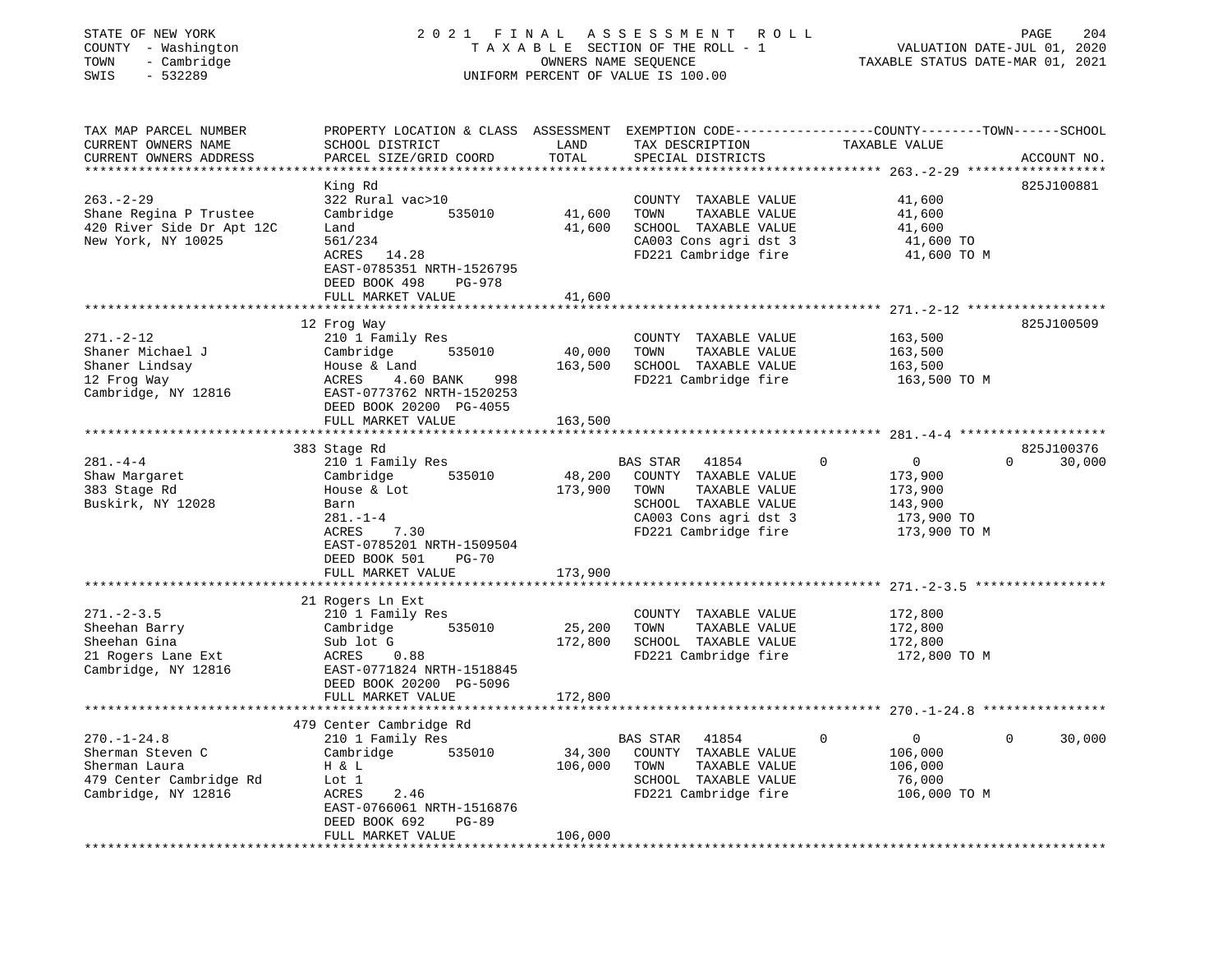| STATE OF NEW YORK<br>COUNTY - Washington<br>TOWN<br>- Cambridge<br>SWIS<br>$-532289$    | 2021 FINAL                                                                                                                                     |                  | FINAL ASSESSMENT ROLL PAGE 205<br>TAXABLE SECTION OF THE ROLL - 1 VALUATION DATE-JUL 01, 2020<br>OWNERS NAME SEQUENCE .<br>UNIFORM PERCENT OF VALUE IS 100.00 |                                                   |                                                                              |                                         |                                              |
|-----------------------------------------------------------------------------------------|------------------------------------------------------------------------------------------------------------------------------------------------|------------------|---------------------------------------------------------------------------------------------------------------------------------------------------------------|---------------------------------------------------|------------------------------------------------------------------------------|-----------------------------------------|----------------------------------------------|
| TAX MAP PARCEL NUMBER<br>CURRENT OWNERS NAME<br>CURRENT OWNERS ADDRESS                  | PROPERTY LOCATION & CLASS ASSESSMENT EXEMPTION CODE----------------COUNTY--------TOWN------SCHOOL<br>SCHOOL DISTRICT<br>PARCEL SIZE/GRID COORD | LAND<br>TOTAL    | TAX DESCRIPTION<br>SPECIAL DISTRICTS                                                                                                                          |                                                   | TAXABLE VALUE                                                                |                                         | ACCOUNT NO.                                  |
|                                                                                         |                                                                                                                                                |                  |                                                                                                                                                               |                                                   |                                                                              |                                         |                                              |
|                                                                                         | 834 County Route 59                                                                                                                            |                  |                                                                                                                                                               |                                                   |                                                                              |                                         | 825J100612                                   |
| $271. - 1 - 13$<br>Sica Randi V<br>834 County Route 59<br>Cambridge, NY 12816-2100      | 210 1 Family Res<br>Cambridge 535010<br>H & L<br>386/1035<br>FRNT 132.00 DPTH 240.00<br>EAST-0771411 NRTH-1517499<br>DEED BOOK 2804 PG-252     | 115,400          | BAS STAR 41854<br>28,200 COUNTY TAXABLE VALUE<br>TOWN<br>TAXABLE VALUE<br>SCHOOL TAXABLE VALUE<br>CA003 Cons agri dst 3<br>FD221 Cambridge fire               | $\overline{0}$                                    | $\overline{0}$<br>115,400<br>115,400<br>85,400<br>115,400 TO<br>115,400 TO M |                                         | $\Omega$<br>30,000                           |
|                                                                                         | FULL MARKET VALUE                                                                                                                              | 115,400          |                                                                                                                                                               |                                                   |                                                                              |                                         |                                              |
|                                                                                         |                                                                                                                                                |                  |                                                                                                                                                               |                                                   |                                                                              |                                         |                                              |
| $262. - 1 - 20.2$<br>Siegel Arlene F<br>PO Box 276<br>PO Box 276<br>Cambridge, NY 12816 | 91 Darwin Rd<br>210 1 Family Res<br>Cambridge 535010<br>Lot 1<br>ACRES<br>7.51                                                                 |                  | VETCOM CTS 41130<br>47,000 VETDIS CTS 41140<br>278,100 AGED-CO/TN 41801<br>AGED-SCH 41804                                                                     | $\Omega$<br>$\mathbf 0$<br>$\circ$<br>$\mathbf 0$ | 55,000<br>27,810<br>97,645<br>$\overline{0}$                                 | 45,000<br>27,810<br>102,645<br>$\sim$ 0 | 10,000<br>20,000<br>$\overline{0}$<br>99,240 |
|                                                                                         | EAST-0769527 NRTH-1521967<br>DEED BOOK 665<br>PG-111<br>FULL MARKET VALUE                                                                      |                  | ENH STAR 41834<br>COUNTY TAXABLE VALUE<br>278,100 TOWN<br>TAXABLE VALUE<br>SCHOOL TAXABLE VALUE<br>FD221 Cambridge fire                                       | $\overline{0}$                                    | $\overline{0}$<br>97,645<br>102,645<br>78,160<br>278,100 TO M                | $\Omega$                                | 70,700                                       |
|                                                                                         |                                                                                                                                                |                  |                                                                                                                                                               |                                                   |                                                                              |                                         |                                              |
|                                                                                         | 58 Stump Church Rd                                                                                                                             |                  | 87 PCT OF VALUE USED FOR EXEMPTION PURPOSES                                                                                                                   |                                                   |                                                                              |                                         | 825J100613                                   |
| $254. - 1 - 34$                                                                         | 242 Rurl res&rec                                                                                                                               |                  | VETWAR CTS 41120                                                                                                                                              | $\Omega$                                          | 26,883                                                                       | 26,883                                  | 6,000                                        |
| Sinnamon Rowland M                                                                      | 535010<br>Cambridge                                                                                                                            |                  | 63,000 BAS STAR 41854                                                                                                                                         | $\overline{0}$                                    | $\overline{0}$                                                               | $\overline{0}$                          | 30,000                                       |
| Sinnamon Mary                                                                           | H & L                                                                                                                                          | 206,000          | COUNTY TAXABLE VALUE                                                                                                                                          |                                                   | 179,117                                                                      |                                         |                                              |
| 58 Stump Church Rd                                                                      | ACRES 13.20                                                                                                                                    |                  | TAXABLE VALUE<br>TOWN                                                                                                                                         |                                                   |                                                                              |                                         |                                              |
| Greenwich, NY 12834                                                                     | EAST-0766836 NRTH-1531285                                                                                                                      |                  | SCHOOL TAXABLE VALUE                                                                                                                                          |                                                   | 179,117<br>170,000                                                           |                                         |                                              |
|                                                                                         | DEED BOOK 425<br>PG-562                                                                                                                        |                  |                                                                                                                                                               |                                                   | 206,000 TO                                                                   |                                         |                                              |
|                                                                                         | FULL MARKET VALUE                                                                                                                              |                  | CA003 Cons agri dst 3<br>206,000 FD221 Cambridge fire                                                                                                         |                                                   | 206,000 TO M                                                                 |                                         |                                              |
|                                                                                         |                                                                                                                                                |                  |                                                                                                                                                               |                                                   |                                                                              |                                         |                                              |
|                                                                                         | Content Farm Rd                                                                                                                                |                  |                                                                                                                                                               |                                                   |                                                                              |                                         | 825J100251                                   |
| $255. - 2 - 1$                                                                          | 322 Rural vac>10                                                                                                                               |                  | AG DIST<br>41720                                                                                                                                              | $\circ$                                           | 35,437 35,437                                                                |                                         | 35,437                                       |
| Skellie Steven D                                                                        | Cambridge<br>535010                                                                                                                            | 53,000           | COUNTY TAXABLE VALUE                                                                                                                                          |                                                   | 17,563                                                                       |                                         |                                              |
| Skellie Melissa A                                                                       | ACRES 19.00                                                                                                                                    | 53,000           | TOWN<br>TAXABLE VALUE                                                                                                                                         |                                                   | 17,563                                                                       |                                         |                                              |
| 22 Content Farm Rd                                                                      | EAST-0786941 NRTH-1532810                                                                                                                      |                  | SCHOOL TAXABLE VALUE                                                                                                                                          |                                                   | 17,563                                                                       |                                         |                                              |
| Cambridge, NY 12816                                                                     | DEED BOOK 3603 PG-262                                                                                                                          |                  | CA005 Cons agri dst 5                                                                                                                                         |                                                   | 17,563 TO                                                                    |                                         |                                              |
|                                                                                         | FULL MARKET VALUE                                                                                                                              |                  | 53,000<br>35,437 EX                                                                                                                                           |                                                   |                                                                              |                                         |                                              |
| MAY BE SUBJECT TO PAYMENT<br>UNDER AGDIST LAW TIL 2025                                  |                                                                                                                                                |                  | FD221 Cambridge fire                                                                                                                                          |                                                   | 53,000 TO M                                                                  |                                         |                                              |
|                                                                                         |                                                                                                                                                |                  |                                                                                                                                                               |                                                   | ******** 288.-1-11 *****************                                         |                                         |                                              |
|                                                                                         | South Rd                                                                                                                                       |                  |                                                                                                                                                               |                                                   |                                                                              |                                         | 825J100617                                   |
| $288. - 1 - 11$<br>Skiff Irrevocable Gerald J                                           | 312 Vac w/imprv<br>535010                                                                                                                      |                  | COUNTY TAXABLE VALUE                                                                                                                                          |                                                   | 29,000                                                                       |                                         |                                              |
| Skiff Scott                                                                             | Cambridge<br>3079/313; 3261/120                                                                                                                | 28,000<br>29,000 | TOWN<br>TAXABLE VALUE<br>SCHOOL TAXABLE VALUE                                                                                                                 |                                                   | 29,000<br>29,000                                                             |                                         |                                              |
| 123 South Rd                                                                            | ACRES<br>6.05                                                                                                                                  |                  | CA003 Cons agri dst 3                                                                                                                                         |                                                   | 29,000 TO                                                                    |                                         |                                              |
| Buskirk, NY 12028                                                                       | EAST-0768774 NRTH-1502611                                                                                                                      |                  | FD221 Cambridge fire                                                                                                                                          |                                                   | 29,000 TO M                                                                  |                                         |                                              |
|                                                                                         | DEED BOOK 3079<br>PG-313<br>FULL MARKET VALUE                                                                                                  | 29,000           |                                                                                                                                                               |                                                   |                                                                              |                                         |                                              |
| ***************                                                                         |                                                                                                                                                |                  |                                                                                                                                                               |                                                   |                                                                              |                                         |                                              |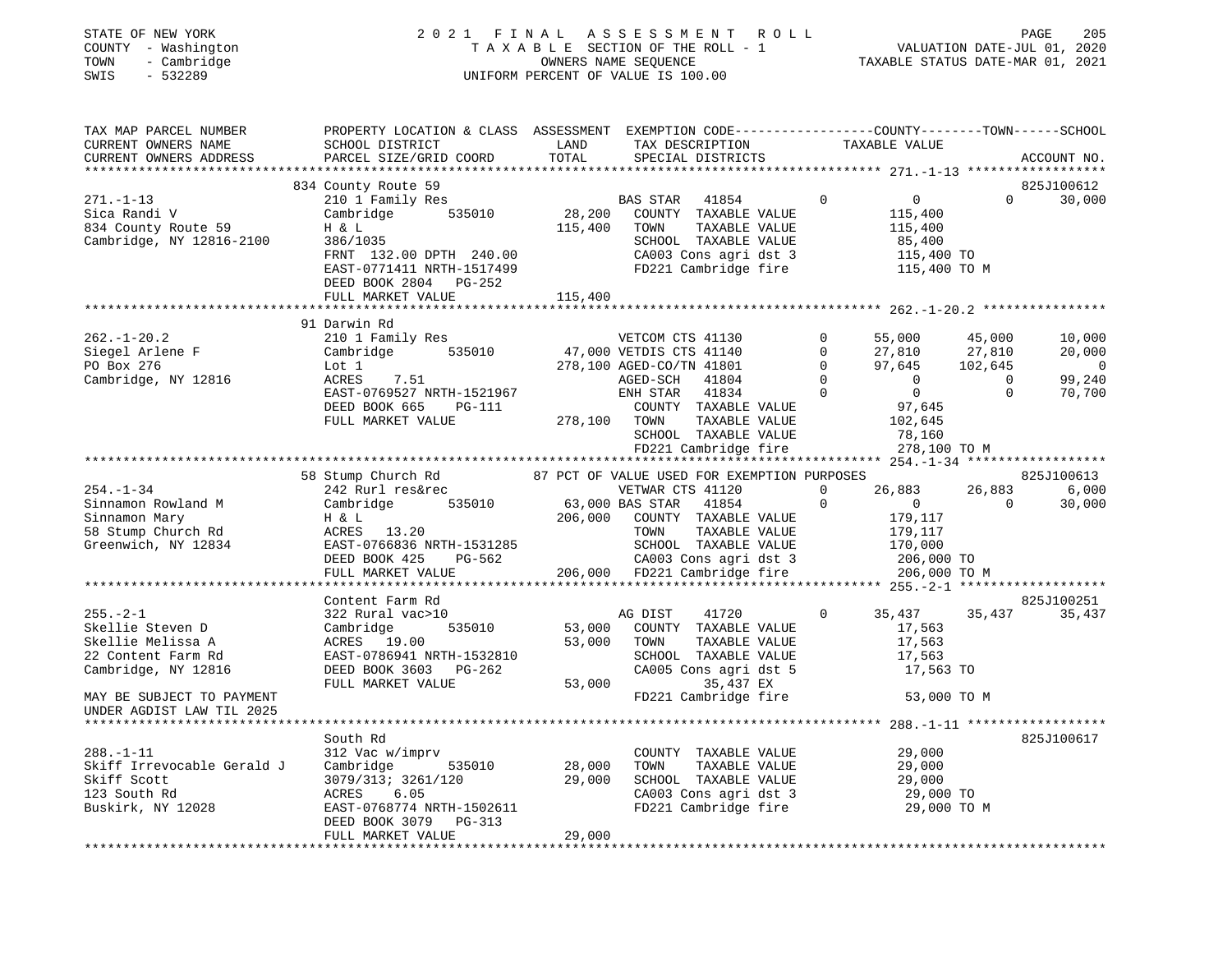## STATE OF NEW YORK 2 0 2 1 F I N A L A S S E S S M E N T R O L L PAGE 206 COUNTY - Washington T A X A B L E SECTION OF THE ROLL - 1 VALUATION DATE-JUL 01, 2020 TOWN - Cambridge OWNERS NAME SEQUENCE TAXABLE STATUS DATE-MAR 01, 2021 SWIS - 532289 UNIFORM PERCENT OF VALUE IS 100.00

| TAX MAP PARCEL NUMBER<br>CURRENT OWNERS NAME<br>CURRENT OWNERS ADDRESS                                                                                                                                                                                                                                                                                                                                                                                                                                                                                                                                                                     | PROPERTY LOCATION & CLASS ASSESSMENT EXEMPTION CODE----------------COUNTY-------TOWN------SCHOOL<br>SCHOOL DISTRICT<br><b>EXAMPLE TO A LAND</b><br>PARCEL SIZE/GRID COORD | TOTAL   | TAX DESCRIPTION TAXABLE VALUE<br>SPECIAL DISTRICTS                                                                                                                              |                                                                                                                               | ACCOUNT NO.                                  |
|--------------------------------------------------------------------------------------------------------------------------------------------------------------------------------------------------------------------------------------------------------------------------------------------------------------------------------------------------------------------------------------------------------------------------------------------------------------------------------------------------------------------------------------------------------------------------------------------------------------------------------------------|---------------------------------------------------------------------------------------------------------------------------------------------------------------------------|---------|---------------------------------------------------------------------------------------------------------------------------------------------------------------------------------|-------------------------------------------------------------------------------------------------------------------------------|----------------------------------------------|
|                                                                                                                                                                                                                                                                                                                                                                                                                                                                                                                                                                                                                                            |                                                                                                                                                                           |         |                                                                                                                                                                                 |                                                                                                                               |                                              |
| $\begin{tabular}{lllllllllllll} & & & 123& \text{South Rd} & & & 123& \text{South Rd} & & & 120& \text{Round} & \text{Red} & & 120& \text{Total} & \text{Standard} & & 121& \text{Number} & \text{Standard} & \text{Standard} & \text{Standard} & \text{Standard} & \text{Standard} & \text{Standard} & \text{Standard} & \text{Standard} & \text{Standard} & \text{Standard} & \text{Standard} & \text{Standard} & \text{Standard} & \text{Standard} & \text{Standard} & \text{Standard} & \text{Standard} & \text{Standard} & \text{Standard} & \text{Standard} & \text{Standard} & \text$                                               | 123 South Rd                                                                                                                                                              |         |                                                                                                                                                                                 |                                                                                                                               | 30,000                                       |
|                                                                                                                                                                                                                                                                                                                                                                                                                                                                                                                                                                                                                                            |                                                                                                                                                                           |         |                                                                                                                                                                                 |                                                                                                                               |                                              |
| $288. - 1 - 11.2$<br>200.-1-11.2<br>Skiff Irrevocable Gerald J Cambridge 535010 23,000 TOWN TAXABLE VALUE 83,700<br>Skiff Scott 3079/313; 3261/120 83,700 SCHOOL TAXABLE VALUE 83,700<br>99 South Rd FRNT 156.00 DPTH 182.00 CA003 Cons agri dst 3 83,700                                                                                                                                                                                                                                                                                                                                                                                  | 99 South Rd<br>210 1 Family Res<br>EAST-0769046 NRTH-1502387<br>DEED BOOK 2938 PG-24                                                                                      |         | COUNTY TAXABLE VALUE<br>TAXABLE VALUE<br>TAXABLE VALUE<br>TAXABLE VIIII                                                                                                         | 83,700<br>83,700<br>83,700<br>83,700<br>83,700 TO M                                                                           |                                              |
|                                                                                                                                                                                                                                                                                                                                                                                                                                                                                                                                                                                                                                            | FULL MARKET VALUE                                                                                                                                                         | 83,700  |                                                                                                                                                                                 |                                                                                                                               |                                              |
|                                                                                                                                                                                                                                                                                                                                                                                                                                                                                                                                                                                                                                            | Chase Ln<br>FULL MARKET VALUE                                                                                                                                             | 5,300   | COUNTY TAXABLE VALUE<br>5,300 SCHOOL TAXABLE VALUE 5,300 TO<br>CA003 Cons agri dst 3 5,300 TO<br>FD221 Cambridge fire                                                           | TAXABLE VALUE 5,300<br>TAXABLE VALUE 5,300<br>5,300 TO M                                                                      | 825J100618                                   |
|                                                                                                                                                                                                                                                                                                                                                                                                                                                                                                                                                                                                                                            |                                                                                                                                                                           |         |                                                                                                                                                                                 |                                                                                                                               |                                              |
| $\begin{tabular}{lllllllllllll} $\text{$\omega$}.\text{$\omega$} \text{~~&\omega$} \text{~~&\omega$} \text{~~&\omega$} \text{~~&\omega$} \text{~~&\omega$} \text{~~&\omega$} \text{~~&\omega$} \text{~~&\omega$} \text{~~&\omega$} \text{~~&\omega$} \text{~~&\omega$} \text{~~&\omega$} \text{~~&\omega$} \text{~~&\omega$} \text{~~&\omega$} \text{~~&\omega$} \text{~~&\omega$} \text{~~&\omega$} \text{~~&\omega$} \text{~~&\omega$} \text{~~&\omega$} \text{$<br>MAY BE SUBJECT TO PAYMENT<br>MAY BE SUBJECT TO PAYMENT<br>UNDER AGDIST LAW TIL 2025 FULL MARKET VALUE<br>FULL MARKET VALUE<br>TULL MARKET VALUE<br>250,300 51,206 EX |                                                                                                                                                                           |         | FD221 Cambridge fire                                                                                                                                                            | 53,189 45,000<br>$51,206$ $51,206$<br>$\begin{array}{r} 145,905 \\ 145,905 \\ 154,094 \\ 118,394 \end{array}$<br>250,300 ТО М | 10,000<br>51,206<br>$\overline{0}$<br>70,700 |
|                                                                                                                                                                                                                                                                                                                                                                                                                                                                                                                                                                                                                                            |                                                                                                                                                                           |         |                                                                                                                                                                                 |                                                                                                                               |                                              |
| 280.-2-27 230.-2-27 210 1 Family Res BAS STAR<br>Slocum Martha Cambridge 535010 67,700 COUNTY<br>33 Dickensen Rd 1869/174 1869/177 2648/24 323,600 TOWN<br>Buskirk, NY 12028 Subd ab 2655/85 SCHOOL                                                                                                                                                                                                                                                                                                                                                                                                                                        | 33 Dickensen Rd<br>ACRES 15.33<br>EAST-0775918 NRTH-1507152<br>DEED BOOK 2084 PG-1<br>FULL MARKET VALUE                                                                   | 323,600 | y Res 535010 67,700 COUNTY TAXABLE VALUE<br>TOWN TAXABLE VALUE 323,600<br>SCHOOL TAXABLE VALUE 293,600<br>CA003 Cons agri dst 3 323,600 TO<br>FD221 Cambridge fire 323,600 TO M | $0$<br>323.600<br>$\overline{0}$                                                                                              | 825J100922<br>$\Omega$<br>30,000             |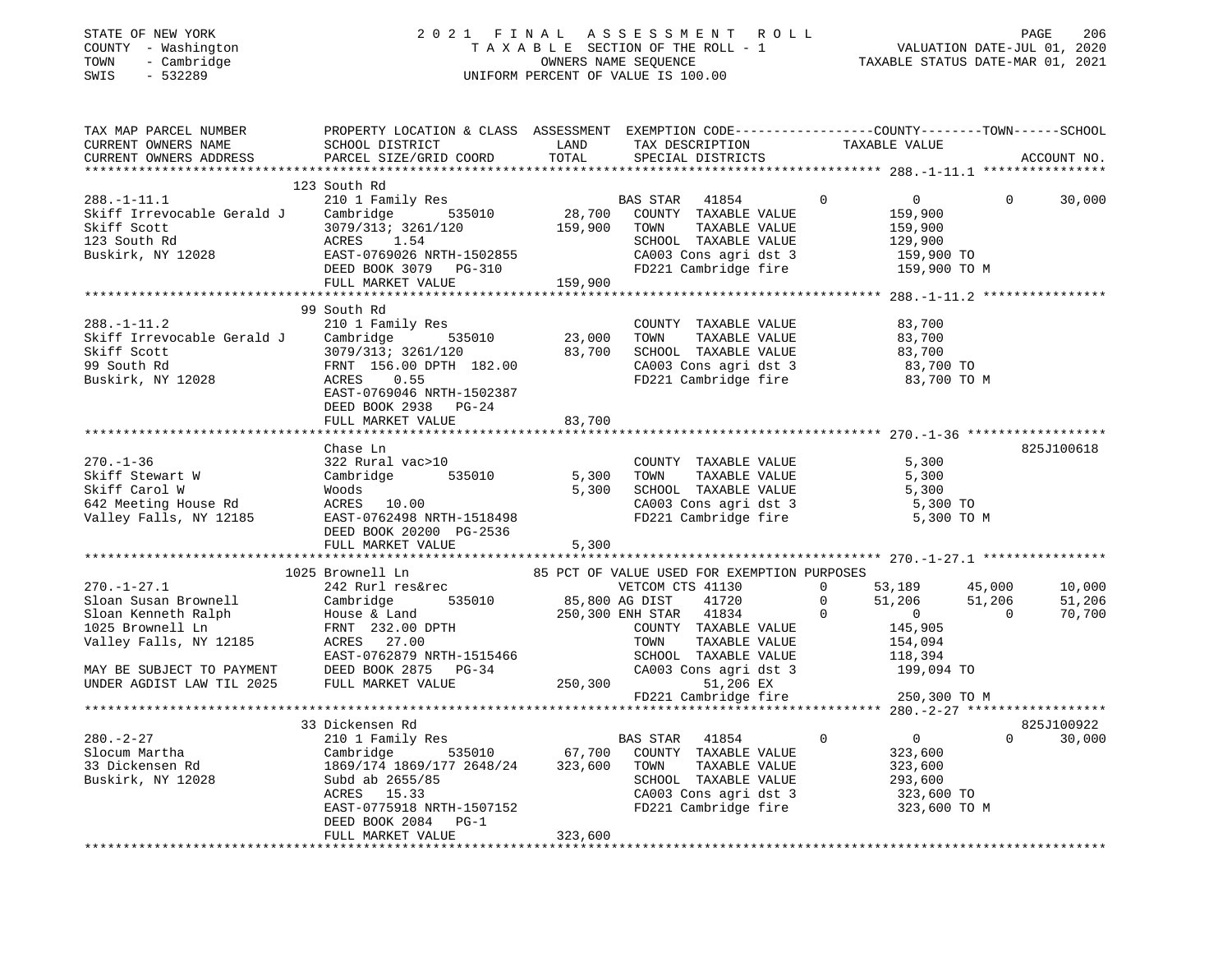## STATE OF NEW YORK 2 0 2 1 F I N A L A S S E S S M E N T R O L L PAGE 207 COUNTY - Washington T A X A B L E SECTION OF THE ROLL - 1 VALUATION DATE-JUL 01, 2020 TOWN - Cambridge OWNERS NAME SEQUENCE TAXABLE STATUS DATE-MAR 01, 2021 SWIS - 532289 UNIFORM PERCENT OF VALUE IS 100.00

| TAX MAP PARCEL NUMBER<br>CURRENT OWNERS NAME<br>CURRENT OWNERS ADDRESS<br>*************************                                                       | PROPERTY LOCATION & CLASS ASSESSMENT EXEMPTION CODE---------------COUNTY-------TOWN------SCHOOL<br>SCHOOL DISTRICT<br>PARCEL SIZE/GRID COORD                                                                      | LAND<br>TOTAL                | TAX DESCRIPTION<br>SPECIAL DISTRICTS                                                                                                                           | TAXABLE VALUE                                                                            | ACCOUNT NO.                      |
|-----------------------------------------------------------------------------------------------------------------------------------------------------------|-------------------------------------------------------------------------------------------------------------------------------------------------------------------------------------------------------------------|------------------------------|----------------------------------------------------------------------------------------------------------------------------------------------------------------|------------------------------------------------------------------------------------------|----------------------------------|
| $288. - 1 - 21$<br>Slocum Mary Eleanor LE<br>Film Denise<br>1049 Master St<br>Buskirk, NY 12028<br>MAY BE SUBJECT TO PAYMENT<br>UNDER AGDIST LAW TIL 2025 | County Route 74<br>105 Vac farmland<br>535010<br>Cambridge<br>Ag Commit 704/223<br>ACRES 39.50<br>EAST-0762369 NRTH-1499573<br>DEED BOOK 2861 PG-316<br>FULL MARKET VALUE                                         | 56,900<br>56,900             | AG DIST<br>41720<br>COUNTY TAXABLE VALUE<br>TOWN<br>TAXABLE VALUE<br>SCHOOL TAXABLE VALUE<br>CA003 Cons agri dst 3<br>32,575 EX<br>56,900 FD221 Cambridge fire | 0<br>32,575<br>32,575<br>24,325<br>24,325<br>24,325<br>24,325 TO<br>56,900 TO M          | 825J100322<br>32,575             |
| $246. - 1 - 19$<br>Smith Aimee A<br>Smith Daryl W<br>361 Stevenson Rd<br>Greenwich, NY 12834                                                              | 361 Stevenson Rd<br>210 1 Family Res<br>Cambridge<br>535010<br>Lot 1<br>ACRES<br>2.31<br>EAST-0780675 NRTH-1538248<br>DEED BOOK 780<br>$PG-29$<br>FULL MARKET VALUE<br>*************************                  | 31,600<br>128,600<br>128,600 | BAS STAR<br>41854<br>COUNTY TAXABLE VALUE<br>TAXABLE VALUE<br>TOWN<br>SCHOOL TAXABLE VALUE<br>CA005 Cons agri dst 5<br>FD221 Cambridge fire                    | $\Omega$<br>$\overline{0}$<br>128,600<br>128,600<br>98,600<br>128,600 TO<br>128,600 TO M | 825J100429<br>30,000<br>$\Omega$ |
| $254. -1 - 5.5$<br>Smith Brett W<br>3 Ashlie Rd<br>East Kingston, NH 03827                                                                                | County Route 60<br>322 Rural vac>10<br>535010<br>Cambridge<br>lot B<br>ACRES 22.50<br>EAST-0774484 NRTH-1535692<br>DEED BOOK 3277 PG-346<br>FULL MARKET VALUE                                                     | 60,400<br>60,400<br>60,400   | COUNTY TAXABLE VALUE<br>TAXABLE VALUE<br>TOWN<br>SCHOOL TAXABLE VALUE<br>CA003 Cons agri dst 3<br>FD221 Cambridge fire                                         | 60,400<br>60,400<br>60,400<br>60,400 TO<br>60,400 TO M                                   | 825J100960                       |
| $255. - 1 - 5.1$<br>Smith Carolyn A<br>68 Sugar Maple Way<br>Cambridge, NY 12816                                                                          | 68 Sugar Maple Way<br>210 1 Family Res<br>Cambridge<br>535010<br>lot 1<br>Road Maint Agmt 1961/23<br>2.99<br><b>ACRES</b><br>EAST-0782686 NRTH-1536262<br>DEED BOOK 3973<br>PG-201<br>FULL MARKET VALUE           | 35,000<br>232,100<br>232,100 | COUNTY TAXABLE VALUE<br>TOWN<br>TAXABLE VALUE<br>SCHOOL TAXABLE VALUE<br>CA005 Cons agri dst 5<br>FD221 Cambridge fire                                         | 232,100<br>232,100<br>232,100<br>232,100 TO<br>232,100 TO M                              |                                  |
| $255.14 - 3 - 8$<br>Smith Kathleen M<br>Young Mary Jane<br>5 Gilmore Ave<br>Cambridge, NY 12816                                                           | 80 State Route 372<br>411 Apartment<br>535010<br>Cambridge<br>Apts<br>560/338<br>$255. - 3 - 8$<br>49.00 DPTH 148.00<br>FRNT<br>EAST-0786348 NRTH-1532340<br>DEED BOOK 3022<br><b>PG-131</b><br>FULL MARKET VALUE | 24,800<br>122,000<br>122,000 | COUNTY TAXABLE VALUE<br>TAXABLE VALUE<br>TOWN<br>SCHOOL TAXABLE VALUE<br>CA005 Cons agri dst 5<br>FD221 Cambridge fire                                         | 122,000<br>122,000<br>122,000<br>122,000 TO<br>122,000 TO M                              | 825J100623                       |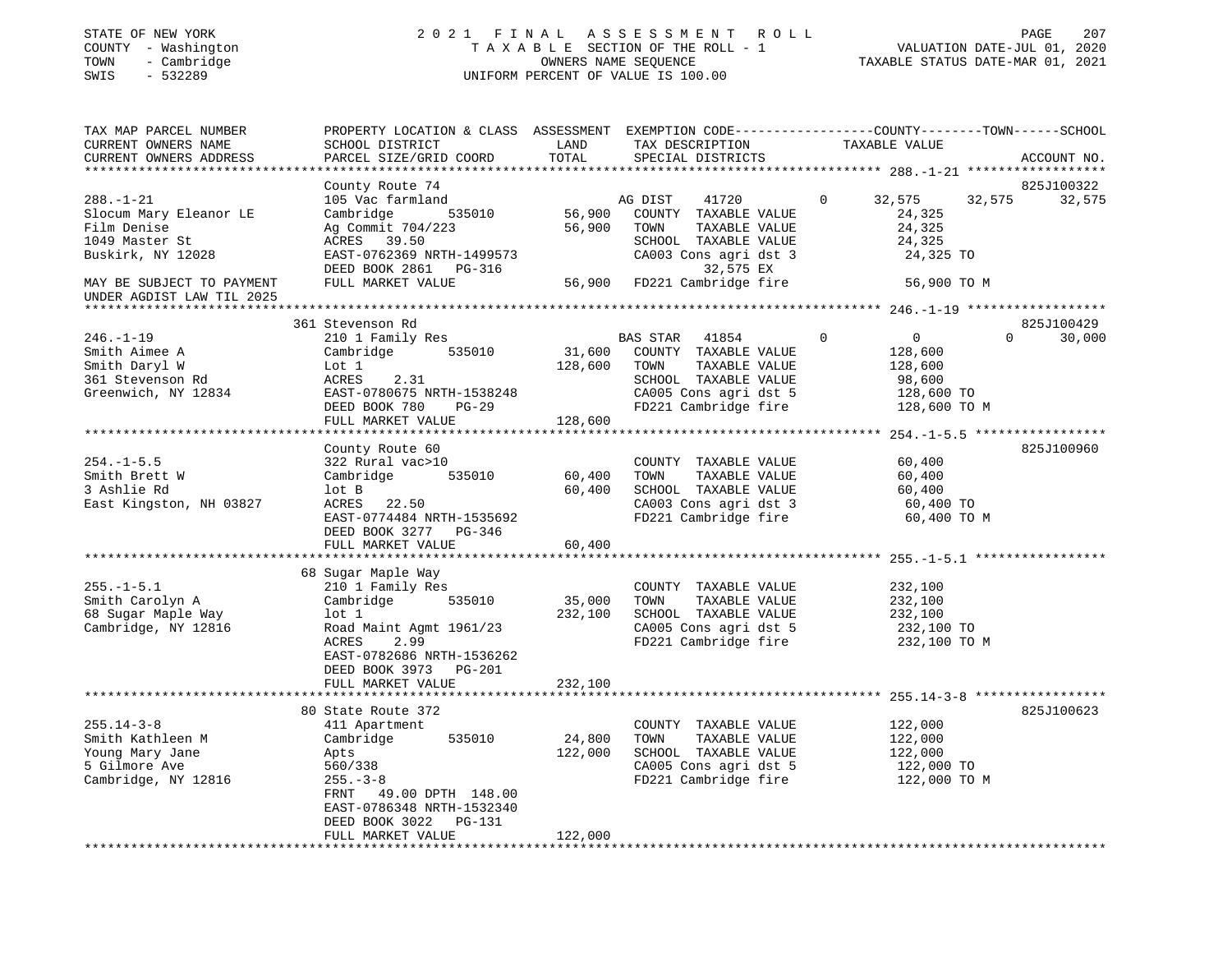#### STATE OF NEW YORK 2 0 2 1 F I N A L A S S E S S M E N T R O L L PAGE 208 COUNTY - Washington T A X A B L E SECTION OF THE ROLL - 1 VALUATION DATE-JUL 01, 2020 TOWN - Cambridge OWNERS NAME SEQUENCE TAXABLE STATUS DATE-MAR 01, 2021 SWIS - 532289 UNIFORM PERCENT OF VALUE IS 100.00UNIFORM PERCENT OF VALUE IS 100.00

| TAX MAP PARCEL NUMBER<br>CURRENT OWNERS NAME<br>CURRENT OWNERS ADDRESS                                 | PROPERTY LOCATION & CLASS ASSESSMENT EXEMPTION CODE----------------COUNTY-------TOWN-----SCHOOL<br>SCHOOL DISTRICT<br>PARCEL SIZE/GRID COORD                                          | LAND<br>TOTAL                 | TAX DESCRIPTION<br>SPECIAL DISTRICTS                                                                                                                                          | TAXABLE VALUE                                                                                          |                    | ACCOUNT NO.                    |
|--------------------------------------------------------------------------------------------------------|---------------------------------------------------------------------------------------------------------------------------------------------------------------------------------------|-------------------------------|-------------------------------------------------------------------------------------------------------------------------------------------------------------------------------|--------------------------------------------------------------------------------------------------------|--------------------|--------------------------------|
| $254. - 1 - 7$<br>Smith Kenneth D Jr<br>Smith Janet H<br>PO Box 233<br>Greenland, NH 03810             | Stevenson Rd<br>322 Rural vac>10<br>Cambridge<br>535010<br>Vl<br>ACRES 67.00<br>EAST-0778761 NRTH-1535201<br>DEED BOOK 792<br><b>PG-150</b><br>FULL MARKET VALUE                      | 124,800<br>124,800<br>124,800 | COUNTY TAXABLE VALUE<br>TOWN<br>TAXABLE VALUE<br>SCHOOL TAXABLE VALUE<br>CA005 Cons agri dst 5<br>FD221 Cambridge fire                                                        | 124,800<br>124,800<br>124,800<br>124,800 TO<br>124,800 TO M                                            | 825J100193         |                                |
| $254. - 1 - 5.7$<br>Smith Tadd M<br>55 Steveson Rd<br>Greenwich, NY 12834                              | 55 Stevenson Rd<br>210 1 Family Res<br>Cambridge<br>535010<br>filed subdivision 20A-98<br>8.68<br>ACRES<br>EAST-0774045 NRTH-1534861<br>DEED BOOK 2750<br>PG-165<br>FULL MARKET VALUE | 47,400<br>228,000<br>228,000  | BAS STAR<br>41854<br>COUNTY TAXABLE VALUE<br>TAXABLE VALUE<br>TOWN<br>SCHOOL TAXABLE VALUE<br>CA003 Cons agri dst 3<br>FD221 Cambridge fire                                   | $\mathbf 0$<br>$\overline{0}$<br>228,000<br>228,000<br>198,000<br>228,000 TO<br>228,000 TO M           | $\Omega$           | 30,000                         |
| $279. - 1 - 14.3$<br>Snell Michael<br>Snell Renee<br>109 Center Cambridge Rd<br>Valley Falls, NY 12185 | 109 Center Cambridge Rd<br>210 1 Family Res<br>533401<br>Greenwich<br>$1$ ot 3<br>ACRES<br>6.71 BANK<br>997<br>EAST-0758152 NRTH-1513436<br>DEED BOOK 2315 PG-47<br>FULL MARKET VALUE | 264,600                       | VET COM CT 41131<br>35,000 VET DIS CT 41141<br>COUNTY TAXABLE VALUE<br>TOWN<br>TAXABLE VALUE<br>SCHOOL TAXABLE VALUE<br>CA003 Cons agri dst 3<br>264,600 FD221 Cambridge fire | $\circ$<br>55,000<br>$\Omega$<br>110,000<br>99,600<br>129,600<br>264,600<br>264,600 TO<br>264,600 TO M | 45,000<br>90,000   | 0<br>$\mathbf 0$               |
| $254. - 1 - 28$<br>Snow Keith C<br>Moody Lampman Janet<br>193 Kenyon Rd<br>Greenwich, NY 12834         | 193 Kenyon Rd<br>210 1 Family Res<br>533401<br>Greenwich<br>Res<br>3.90<br>ACRES<br>EAST-0769608 NRTH-1533758<br>DEED BOOK 3614 PG-328<br>FULL MARKET VALUE                           | 40,000<br>180,200<br>180,200  | ENH STAR<br>41834<br>COUNTY TAXABLE VALUE<br>TOWN<br>TAXABLE VALUE<br>SCHOOL TAXABLE VALUE<br>CA003 Cons agri dst 3<br>FD221 Cambridge fire                                   | $\Omega$<br>$\overline{0}$<br>180,200<br>180,200<br>109,500<br>180,200 TO<br>180,200 TO M              | $\Omega$           | 825J100421<br>70,700           |
| $246. - 1 - 20.3$<br>Sobing Michael<br>Sobing Karyn<br>26 Maxwell Ln<br>Cambridge, NY 12816            | 26 Maxwell Ln<br>210 1 Family Res<br>535010<br>Cambridge<br>Rur Res<br>9.23<br>ACRES<br>EAST-0781383 NRTH-1537726<br>PG-294<br>DEED BOOK 591<br>FULL MARKET VALUE                     | 244,300<br>244,300            | VETCOM CTS 41130<br>54,900 ENH STAR<br>41834<br>COUNTY TAXABLE VALUE<br>TOWN<br>TAXABLE VALUE<br>SCHOOL TAXABLE VALUE<br>CA005 Cons agri dst 5<br>FD221 Cambridge fire        | 0<br>55,000<br>$\Omega$<br>$\circ$<br>189,300<br>199,300<br>163,600<br>244,300 TO<br>244,300 TO M      | 45,000<br>$\Omega$ | 825J102004<br>10,000<br>70,700 |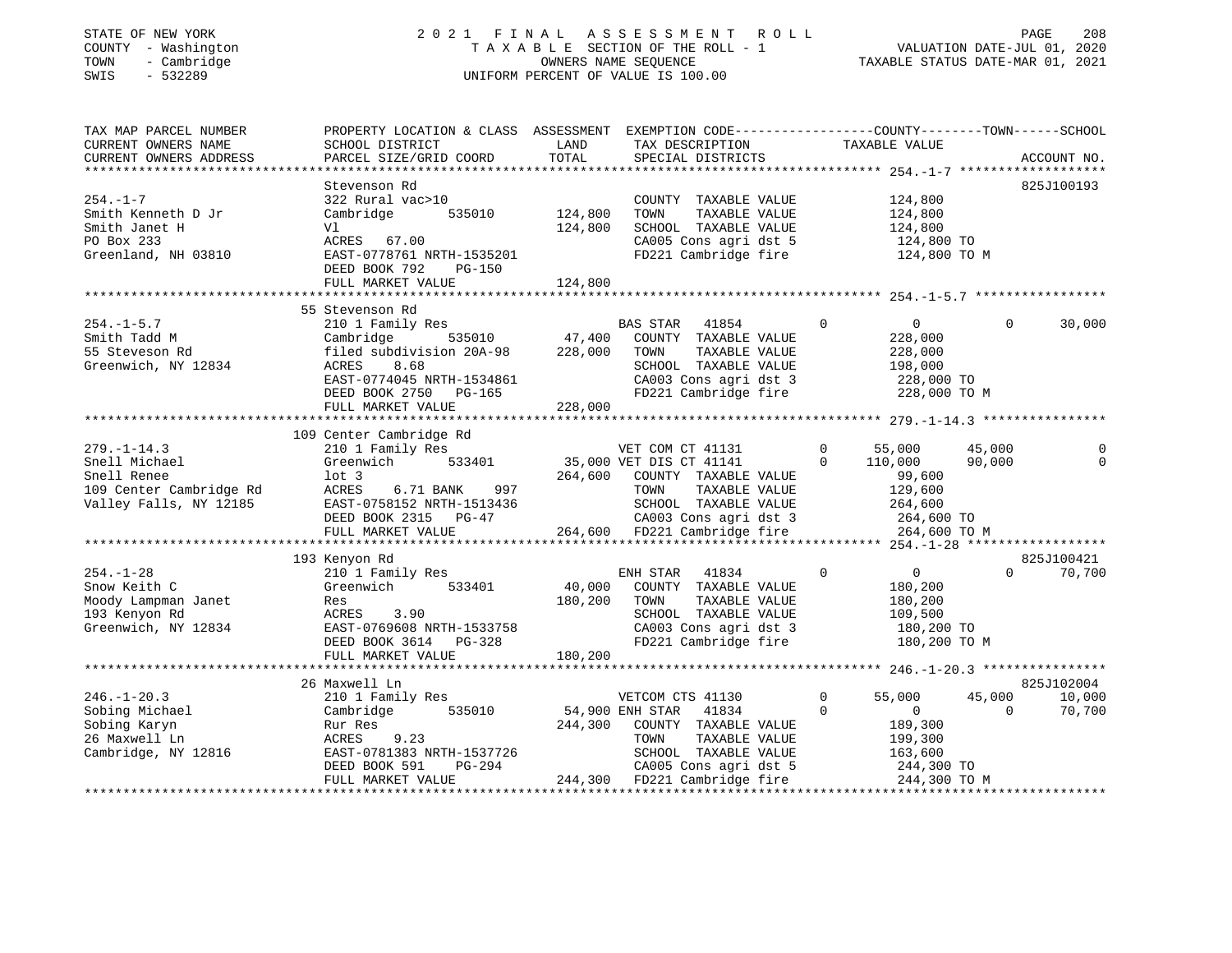#### STATE OF NEW YORK 2 0 2 1 F I N A L A S S E S S M E N T R O L L PAGE 209 COUNTY - Washington T A X A B L E SECTION OF THE ROLL - 1 VALUATION DATE-JUL 01, 2020 TOWN - Cambridge OWNERS NAME SEQUENCE TAXABLE STATUS DATE-MAR 01, 2021 SWIS - 532289 UNIFORM PERCENT OF VALUE IS 100.00UNIFORM PERCENT OF VALUE IS 100.00

| TAX MAP PARCEL NUMBER<br>CURRENT OWNERS NAME<br>CURRENT OWNERS ADDRESS | PROPERTY LOCATION & CLASS ASSESSMENT EXEMPTION CODE----------------COUNTY-------TOWN------SCHOOL<br>SCHOOL DISTRICT<br>PARCEL SIZE/GRID COORD | LAND<br>TOTAL | TAX DESCRIPTION<br>SPECIAL DISTRICTS                                                   | TAXABLE VALUE                                         |                          | ACCOUNT NO.              |
|------------------------------------------------------------------------|-----------------------------------------------------------------------------------------------------------------------------------------------|---------------|----------------------------------------------------------------------------------------|-------------------------------------------------------|--------------------------|--------------------------|
|                                                                        |                                                                                                                                               |               |                                                                                        |                                                       |                          |                          |
|                                                                        | 957 Turnpike Rd                                                                                                                               |               |                                                                                        |                                                       |                          | 825J100621               |
| $263. - 2 - 14$                                                        | 283 Res w/Comuse                                                                                                                              |               | ENH STAR 41834 0<br>35010 30,000 VETWAR CTS 41120 0 30,135                             |                                                       | $\Omega$                 | 70,700                   |
| Sourdiffe Gail M L E                                                   | Cambridge<br>535010                                                                                                                           |               |                                                                                        | 30,135                                                | 27,000                   | 6,000                    |
| Sourdiffe Larry Michael                                                | lot 1                                                                                                                                         |               | 200,900 COUNTY TAXABLE VALUE                                                           | 170,765                                               |                          |                          |
| 957 Turnpike Rd                                                        | ACRES 2.93                                                                                                                                    |               | TOWN TAXABLE VALUE 173,900<br>SCHOOL TAXABLE VALUE 124,200                             |                                                       |                          |                          |
| Cambridge, NY 12816                                                    |                                                                                                                                               |               |                                                                                        |                                                       |                          |                          |
|                                                                        |                                                                                                                                               |               | FD221 Cambridge fire 200,900 TO M                                                      |                                                       |                          |                          |
|                                                                        | EAST-0788800 NRTH-1524534<br>DEED BOOK 2509 PG-29<br>FULL MARKET VALUE 200,900                                                                |               |                                                                                        |                                                       |                          |                          |
|                                                                        |                                                                                                                                               |               |                                                                                        |                                                       |                          |                          |
|                                                                        | 190 Brownell Rd                                                                                                                               |               | 92 PCT OF VALUE USED FOR EXEMPTION PURPOSES                                            |                                                       |                          | 825J100926               |
| $270. - 1 - 35.3$                                                      | 241 Rural res&aq                                                                                                                              |               | VETCOM CTS 41130                                                                       | 55,000<br>$\mathbf{0}$                                | 45,000                   | 10,000                   |
| South Dominion LTD., S.A.                                              | Cambridge                                                                                                                                     |               | 535010 77,500 BAS STAR 41854                                                           | $\mathbf 0$<br>$\overline{0}$                         | $\overline{\phantom{0}}$ | 30,000                   |
| PO Box 212                                                             | H & L                                                                                                                                         |               | 346,000 AG DIST<br>41720                                                               | $\overline{0}$<br>20,542                              | 20,542                   | 20,542                   |
| Schaghticoke, NY 12154 166 Brownell - winery                           |                                                                                                                                               |               | VETDIS CTS 41140                                                                       | $\bigcirc$<br>63,664 63,664                           |                          | 20,000                   |
|                                                                        | ACRES<br>20.39                                                                                                                                |               | VETCOM CTS 41130                                                                       | $\bigcirc$<br>55,000                                  | 45,000                   | 10,000                   |
| MAY BE SUBJECT TO PAYMENT                                              |                                                                                                                                               |               | COUNTY TAXABLE VALUE                                                                   | $0$ 6.3,<br>0 55,000<br>151,794<br>171,794<br>4 4 4 5 |                          |                          |
| UNDER AGDIST LAW TIL 2025                                              | EAST-0764290 NRTH-1519893<br>DEED BOOK 3540 PG-232<br>DEED BOOK 3540 PG-232                                                                   |               | TAXABLE VALUE<br>TOWN                                                                  |                                                       |                          |                          |
|                                                                        | FULL MARKET VALUE                                                                                                                             |               | 346,000 SCHOOL TAXABLE VALUE                                                           | 255, 458                                              |                          |                          |
|                                                                        |                                                                                                                                               |               | CA003 Cons agri dst 3                                                                  |                                                       |                          |                          |
|                                                                        |                                                                                                                                               |               | 20,542 EX                                                                              | 325,458 TO                                            |                          |                          |
|                                                                        |                                                                                                                                               |               | FD221 Cambridge fire 346,000 TO M                                                      |                                                       |                          |                          |
|                                                                        |                                                                                                                                               |               |                                                                                        |                                                       |                          |                          |
|                                                                        | Brownell Rd                                                                                                                                   |               |                                                                                        |                                                       |                          | 925J102045               |
|                                                                        |                                                                                                                                               |               |                                                                                        |                                                       |                          |                          |
| $270. - 1 - 33.7$                                                      | 322 Rural vac>10<br>J22 Kurur<br>Cambridge                                                                                                    |               | Mag DIST 91720<br>1935010 56,400 COUNTY TAXABLE VALUE                                  | 43,249 43,249<br>$\circ$                              |                          | 43,249                   |
| South Dominion, LTD., S.A                                              |                                                                                                                                               |               |                                                                                        | 13,151                                                |                          |                          |
| PO Box 212                                                             | Vac Land                                                                                                                                      | 56,400        | TAXABLE VALUE<br>TOWN                                                                  | 13,151                                                |                          |                          |
| Schaghticoke, NY 12154                                                 | <b>ACRES</b> 28.10                                                                                                                            |               | SCHOOL TAXABLE VALUE<br>SCHOOL TAXABLE VALUE 13,151<br>CA003 Cons agri dst 3 13,151 TO | 13,151                                                |                          |                          |
|                                                                        | EAST-0763305 NRTH-1518677                                                                                                                     |               |                                                                                        |                                                       |                          |                          |
| MAY BE SUBJECT TO PAYMENT<br>UNDER AGDIST LAW TIL 2025                 | DEED BOOK 3541 PG-300                                                                                                                         |               | 43,249 EX                                                                              |                                                       |                          |                          |
| UNDER AGDIST LAW TIL 2025                                              | FULL MARKET VALUE                                                                                                                             |               |                                                                                        | 56,400 TO M                                           |                          |                          |
|                                                                        |                                                                                                                                               |               |                                                                                        |                                                       |                          |                          |
|                                                                        | 74 Darwin Rd                                                                                                                                  |               |                                                                                        |                                                       |                          | 825J100476               |
| $270. - 1 - 7$                                                         | 210 1 Family Res                                                                                                                              |               | VETWAR CTS 41120                                                                       | $\mathbf 0$<br>20,250                                 | 20,250                   | 6,000                    |
| Spangler Robert                                                        | 535010<br>Cambridge                                                                                                                           |               | 29,500 AGED-SCH 41804                                                                  | $\Omega$<br>$\Omega$                                  | $\overline{\phantom{0}}$ | 51,600                   |
| Spangler Marie                                                         | H & L                                                                                                                                         |               | 135,000 AGED-CO/TN 41801                                                               | $\Omega$<br>57,375                                    | 57,375                   | $\overline{\phantom{0}}$ |
| 74 Darwin Rd                                                           | Trans Exempt Repay 2021                                                                                                                       |               | 41834<br>ENH STAR                                                                      | $\Omega$<br>$\begin{array}{c}\n0 \\ 0\n\end{array}$   | $\Omega$                 | 70,700                   |
| Cambridge, NY 12816                                                    | ACRES<br>1.50                                                                                                                                 |               | COUNTY TAXABLE VALUE                                                                   | 57,375                                                |                          |                          |
|                                                                        | EAST-0768719 NRTH-1520350                                                                                                                     |               | TOWN<br>TAXABLE VALUE                                                                  | 57,375                                                |                          |                          |
|                                                                        | DEED BOOK 20210 PG-1006                                                                                                                       |               | SCHOOL TAXABLE VALUE                                                                   |                                                       |                          |                          |
|                                                                        | FULL MARKET VALUE                                                                                                                             |               | 135,000 CA003 Cons agri dst 3                                                          | $6,700$<br>$135,000$ TO                               |                          |                          |
|                                                                        |                                                                                                                                               |               | FD221 Cambridge fire                                                                   |                                                       |                          |                          |
|                                                                        |                                                                                                                                               |               | FD221 Cambridge fire 135,000 TO M<br>TE533 Trans exempt flg 1702.16 MT                 |                                                       |                          |                          |
|                                                                        | TE533 Trans exempt fig # 1/04.10 MT # 1104 MH # 1/104 MH # 1/104 MH # 1/104 MH # 1/104 MH # 1/104 MH # 1/104 M                                |               |                                                                                        |                                                       |                          |                          |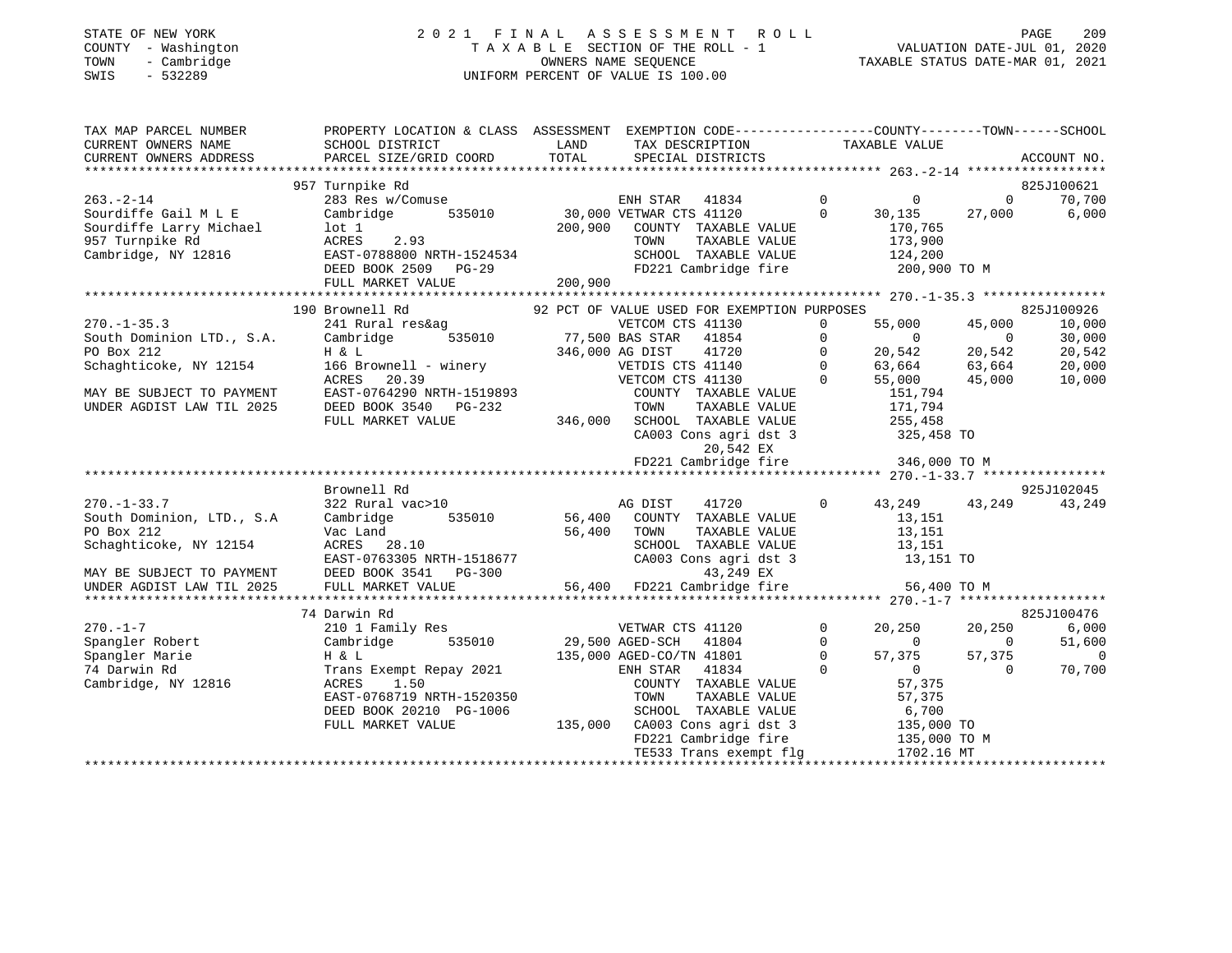| STATE OF NEW YORK<br>COUNTY - Washington<br>- Cambridge<br>TOWN<br>SWIS<br>$-532289$                                | 2021 FINAL                                                                                                                                                               |                              | ASSESSMENT ROLL<br>TAXABLE SECTION OF THE ROLL - 1<br>OWNERS NAME SEQUENCE<br>UNIFORM PERCENT OF VALUE IS 100.00       | PAGE<br>VALUATION DATE-JUL 01, 2020<br>TAXABLE STATUS DATE-MAR 01, 2021                                                          | 210 |
|---------------------------------------------------------------------------------------------------------------------|--------------------------------------------------------------------------------------------------------------------------------------------------------------------------|------------------------------|------------------------------------------------------------------------------------------------------------------------|----------------------------------------------------------------------------------------------------------------------------------|-----|
| TAX MAP PARCEL NUMBER<br>CURRENT OWNERS NAME<br>CURRENT OWNERS ADDRESS<br>************************                  | SCHOOL DISTRICT<br>PARCEL SIZE/GRID COORD                                                                                                                                | LAND<br>TOTAL                | TAX DESCRIPTION<br>SPECIAL DISTRICTS                                                                                   | PROPERTY LOCATION & CLASS ASSESSMENT EXEMPTION CODE----------------COUNTY-------TOWN------SCHOOL<br>TAXABLE VALUE<br>ACCOUNT NO. |     |
| $246. - 1 - 32.3$<br>Speanburg Nathan<br>Carpenter-Speanburg Sarah<br>10 Tracy Dr<br>Greenwich, NY 12834            | Petteys Rd<br>314 Rural vac<10<br>Greenwich<br>533401<br>Vac Land<br>Lot 2<br>ACRES<br>6.06<br>EAST-0770232 NRTH-1543827<br>DEED BOOK 20200 PG-6670<br>FULL MARKET VALUE | 31,500<br>31,500<br>31,500   | COUNTY TAXABLE VALUE<br>TOWN<br>TAXABLE VALUE<br>SCHOOL TAXABLE VALUE<br>CA003 Cons agri dst 3<br>FD221 Cambridge fire | 825J102012<br>31,500<br>31,500<br>31,500<br>31,500 TO<br>31,500 TO M                                                             |     |
|                                                                                                                     | ********************                                                                                                                                                     |                              |                                                                                                                        |                                                                                                                                  |     |
| $263. -2 - 4$<br>Spellman Lucas<br>Spellman Kaila<br>1328 King Rd<br>Buskirk, NY 12028<br>MAY BE SUBJECT TO PAYMENT | 1328 King Rd<br>241 Rural res&ag<br>Cambridge<br>535010<br>ACRES 26.53<br>EAST-0786453 NRTH-1527935<br>DEED BOOK 20200 PG-4613<br>FULL MARKET VALUE                      | 85,200<br>312,000<br>312,000 | COUNTY TAXABLE VALUE<br>TOWN<br>TAXABLE VALUE<br>SCHOOL TAXABLE VALUE<br>FD221 Cambridge fire                          | 825J100670<br>312,000<br>312,000<br>312,000<br>312,000 TO M                                                                      |     |
| UNDER AGDIST LAW TIL 2026                                                                                           |                                                                                                                                                                          |                              |                                                                                                                        |                                                                                                                                  |     |
|                                                                                                                     |                                                                                                                                                                          |                              |                                                                                                                        |                                                                                                                                  |     |
| $279. - 1 - 14.2$<br>Sprague Scott<br>Sprague Patricia Ann<br>27 Ives Hill Rd<br>Valley Falls, NY 12185             | 93 Center Cambridge Rd<br>314 Rural vac<10<br>Greenwich<br>533401<br>$1$ ot $2$<br>ACRES<br>7.05<br>EAST-0757672 NRTH-1513328<br>DEED BOOK 2256 PG-290                   | 36,200<br>36,200             | COUNTY TAXABLE VALUE<br>TOWN<br>TAXABLE VALUE<br>SCHOOL TAXABLE VALUE<br>CA003 Cons agri dst 3<br>FD221 Cambridge fire | 36,200<br>36,200<br>36,200<br>36,200 TO<br>36,200 TO M                                                                           |     |
|                                                                                                                     | FULL MARKET VALUE                                                                                                                                                        | 36,200                       |                                                                                                                        |                                                                                                                                  |     |
| $280. - 2 - 19$<br>Springer Joseph<br>Springer Linda T<br>8 King Rd<br>Buskirk, NY 12028                            | 8 King Rd<br>312 Vac w/imprv<br>535010<br>Cambridge<br>H & L<br>ACRES<br>0.71<br>EAST-0776752 NRTH-1504705<br>DEED BOOK 615<br>PG-173                                    | 28,100<br>48,100             | COUNTY TAXABLE VALUE<br>TOWN<br>TAXABLE VALUE<br>SCHOOL TAXABLE VALUE<br>CA003 Cons agri dst 3<br>FD221 Cambridge fire | 825J100212<br>48,100<br>48,100<br>48,100<br>48,100 TO<br>48,100 TO M                                                             |     |
|                                                                                                                     | FULL MARKET VALUE                                                                                                                                                        | 48,100                       |                                                                                                                        |                                                                                                                                  |     |
|                                                                                                                     |                                                                                                                                                                          |                              |                                                                                                                        |                                                                                                                                  |     |
| $280. - 2 - 36$<br>Springer Joseph<br>Springer Linda<br>8 King Rd<br>Buskirk, NY 12028-1977                         | King Rd<br>314 Rural vac<10<br>Cambridge<br>535010<br>Vac Land<br>ACRES<br>1.90<br>EAST-0776693 NRTH-1504912<br>DEED BOOK 693<br>PG-348<br>FULL MARKET VALUE             | 1,900<br>1,900<br>1,900      | COUNTY TAXABLE VALUE<br>TOWN<br>TAXABLE VALUE<br>SCHOOL TAXABLE VALUE<br>CA003 Cons agri dst 3<br>FD221 Cambridge fire | 825J100208<br>1,900<br>1,900<br>1,900<br>1,900 TO<br>1,900 TO M                                                                  |     |
| ******************                                                                                                  |                                                                                                                                                                          |                              |                                                                                                                        |                                                                                                                                  |     |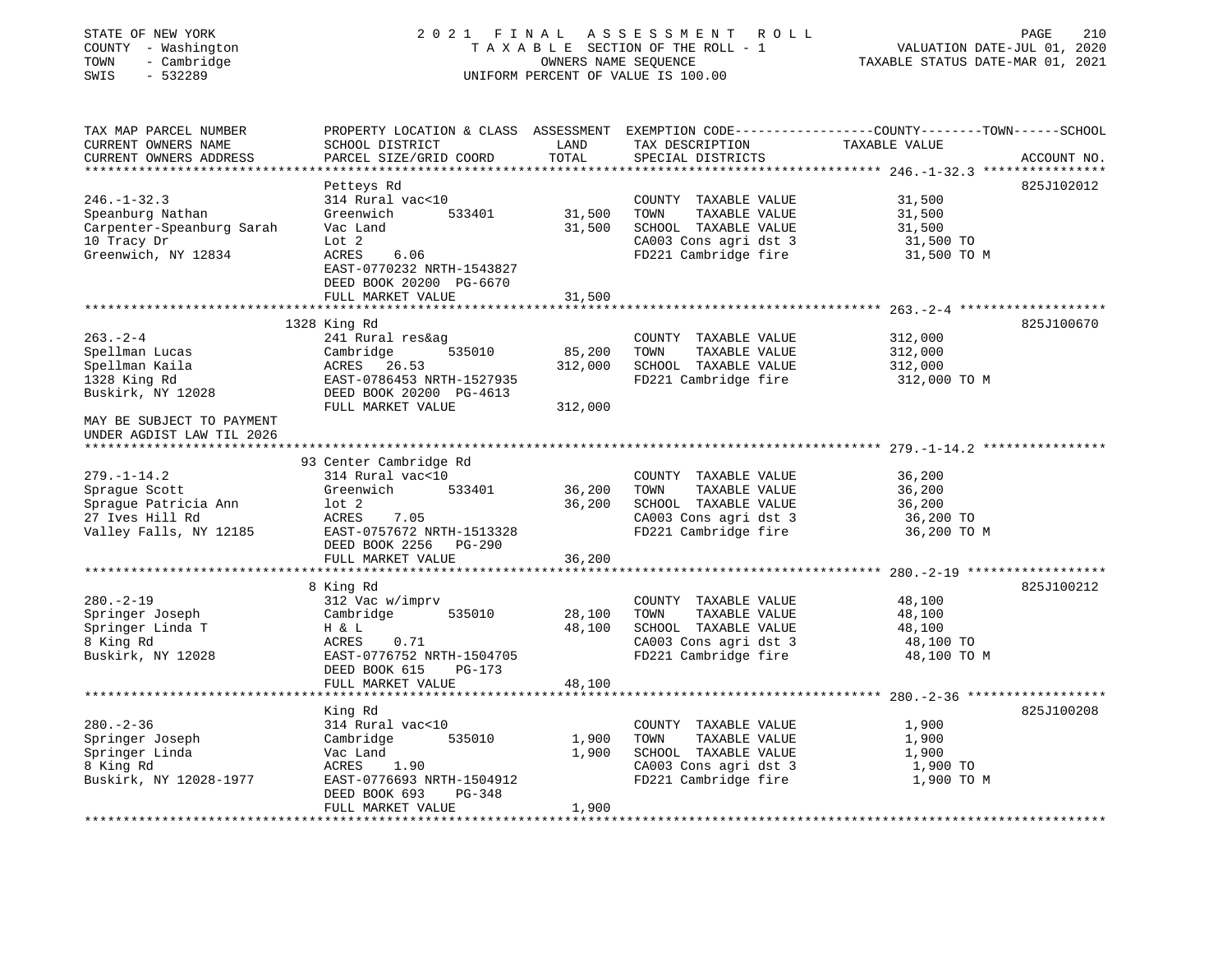## STATE OF NEW YORK 2 0 2 1 F I N A L A S S E S S M E N T R O L L PAGE 211 COUNTY - Washington T A X A B L E SECTION OF THE ROLL - 1 VALUATION DATE-JUL 01, 2020 TOWN - Cambridge OWNERS NAME SEQUENCE TAXABLE STATUS DATE-MAR 01, 2021 SWIS - 532289 UNIFORM PERCENT OF VALUE IS 100.00

| TAX MAP PARCEL NUMBER<br>CURRENT OWNERS NAME                                                                   | PROPERTY LOCATION & CLASS ASSESSMENT EXEMPTION CODE---------------COUNTY-------TOWN------SCHOOL<br>SCHOOL DISTRICT | LAND           | TAX DESCRIPTION TAXABLE VALUE                         |          |                            |          |             |
|----------------------------------------------------------------------------------------------------------------|--------------------------------------------------------------------------------------------------------------------|----------------|-------------------------------------------------------|----------|----------------------------|----------|-------------|
| CURRENT OWNERS ADDRESS                                                                                         | PARCEL SIZE/GRID COORD                                                                                             | TOTAL          | SPECIAL DISTRICTS                                     |          |                            |          | ACCOUNT NO. |
|                                                                                                                | 194 Conley Rd                                                                                                      |                |                                                       |          |                            |          | 825J100468  |
| $280. -1 - 7.1$                                                                                                | 242 Rurl res&rec                                                                                                   |                | BAS STAR<br>41854                                     | $\Omega$ | $\overline{0}$             | $\Omega$ | 30,000      |
| Squires Douglas R                                                                                              | 535010<br>Cambridge                                                                                                | 61,900         | COUNTY TAXABLE VALUE                                  |          | 288,000                    |          |             |
| Merkle Jeanine G                                                                                               | sub $1$ ot $#$ 3                                                                                                   | 288,000        | TAXABLE VALUE<br>TOWN                                 |          | 288,000                    |          |             |
| 194 Conley Rd                                                                                                  |                                                                                                                    |                |                                                       |          |                            |          |             |
| Buskirk, $NY$ 12028                                                                                            | ACRES 12.44 BANK 998                                                                                               |                | SCHOOL TAXABLE VALUE<br>CA003 Cons agri dst 3         |          | 258,000                    |          |             |
|                                                                                                                | ACRES 12.44 BANK 998<br>EAST-0775326 NRTH-1513348<br>DEED BOOK 20200 PG-5944                                       |                |                                                       |          | 288,000 TO                 |          |             |
|                                                                                                                |                                                                                                                    |                | FD221 Cambridge fire 288,000 TO M                     |          |                            |          |             |
|                                                                                                                | FULL MARKET VALUE                                                                                                  | 288,000        |                                                       |          |                            |          |             |
|                                                                                                                | 256 Whiteside Rd                                                                                                   |                |                                                       |          |                            |          |             |
|                                                                                                                |                                                                                                                    |                |                                                       |          |                            |          |             |
| $279. - 1 - 7.1$                                                                                               | 210 1 Family Res                                                                                                   |                | BAS STAR<br>41854                                     | 0        | $\overline{0}$             | $\Omega$ | 30,000      |
| Stannard James W                                                                                               | 535010<br>Cambridge                                                                                                | 35,000         | COUNTY TAXABLE VALUE                                  |          | 180,600                    |          |             |
| Stannard Melissa Q                                                                                             | H & L                                                                                                              | 180,600        | TOWN<br>TAXABLE VALUE                                 |          | 180,600                    |          |             |
| 256 Whiteside Rd                                                                                               | ACRES 3.20                                                                                                         |                | SCHOOL TAXABLE VALUE                                  |          | 150,600                    |          |             |
| Johnsonville, NY 12094-2021 EAST-0764778 NRTH-1510010<br>Johnsonville, NY 12094-2021 EAST-0764778 NRTH-1510010 |                                                                                                                    |                | CA003 Cons agri dst 3                                 |          | 180,600 TO                 |          |             |
|                                                                                                                | DEED BOOK 2147 PG-280                                                                                              |                | FD221 Cambridge fire                                  |          | 180,600 TO M               |          |             |
|                                                                                                                | FULL MARKET VALUE                                                                                                  | 180,600        |                                                       |          |                            |          |             |
|                                                                                                                |                                                                                                                    |                |                                                       |          |                            |          |             |
|                                                                                                                | 217 Stevenson Rd                                                                                                   |                |                                                       |          |                            |          |             |
| $246. - 1 - 23.2$                                                                                              | 210 1 Family Res                                                                                                   |                | AGED-CO<br>41802                                      | $\Omega$ | 26,180                     | $\Omega$ |             |
| Stannard Suzanne M                                                                                             | Cambridge<br>535010                                                                                                |                | 28,200 ENH STAR 41834                                 | $\Omega$ | $\overline{0}$             | $\Omega$ | 70,700      |
| 217 Stevenson Rd                                                                                               | Sub Lot 1                                                                                                          | 130,900        | COUNTY TAXABLE VALUE                                  |          | 104,720                    |          |             |
| Greenwich, NY 12834                                                                                            | ACRES 1.04                                                                                                         |                | TOWN<br>TAXABLE VALUE                                 |          | 130,900                    |          |             |
|                                                                                                                | EAST-0777470 NRTH-1536917                                                                                          |                | SCHOOL TAXABLE VALUE                                  |          | 60,200                     |          |             |
|                                                                                                                | DEED BOOK 869<br>PG-260                                                                                            |                | CA003 Cons agri dst 3                                 |          | 130,900 TO                 |          |             |
|                                                                                                                | FULL MARKET VALUE                                                                                                  |                | CA003 Cons agri dst 3<br>130,900 FD221 Cambridge fire |          | 130,900 TO M               |          |             |
|                                                                                                                |                                                                                                                    |                |                                                       |          |                            |          |             |
|                                                                                                                | 35 Durfee Rd                                                                                                       |                |                                                       |          |                            |          | 825J100297  |
| $288. - 1 - 7$                                                                                                 | 312 Vac w/imprv                                                                                                    |                | COUNTY TAXABLE VALUE                                  |          | 93,900                     |          |             |
| Stefanovich Michael J                                                                                          | Cambridge<br>535010                                                                                                | 84,300         | TAXABLE VALUE<br>TOWN                                 |          | 93,900                     |          |             |
| 111 Brownell Corners Rd                                                                                        | V Land                                                                                                             | 93,900         | SCHOOL TAXABLE VALUE                                  |          | 93,900                     |          |             |
| Eagle Bridge, NY 12057                                                                                         | ACRES 34.62                                                                                                        |                | CA003 Cons agri dst 3                                 |          | 93,900 TO                  |          |             |
|                                                                                                                | EAST-0765913 NRTH-1502275                                                                                          |                | FD221 Cambridge fire                                  |          | 93,900 TO M                |          |             |
| MAY BE SUBJECT TO PAYMENT                                                                                      | DEED BOOK 856<br><b>PG-102</b>                                                                                     |                |                                                       |          |                            |          |             |
| UNDER AGDIST LAW TIL 2021                                                                                      | FULL MARKET VALUE                                                                                                  | 93,900         |                                                       |          |                            |          |             |
|                                                                                                                |                                                                                                                    |                |                                                       |          |                            |          |             |
|                                                                                                                | 118 County Route 59                                                                                                |                |                                                       |          |                            |          | 825J100891  |
| $280. - 1 - 13.3$                                                                                              | 242 Rurl res&rec                                                                                                   |                | COUNTY TAXABLE VALUE                                  |          | 449,500                    |          |             |
| Stein Harry                                                                                                    | Cambridge                                                                                                          | 535010 112,400 | TAXABLE VALUE<br>TOWN                                 |          | 449,500                    |          |             |
| Stein Sandra                                                                                                   | ACRES 29.90                                                                                                        | 449,500        | SCHOOL TAXABLE VALUE                                  |          | 449,500                    |          |             |
|                                                                                                                |                                                                                                                    |                |                                                       |          |                            |          |             |
| 118 County Route 59<br>Buskirk, NY 12028                                                                       | EAST-0774805 NRTH-1504735                                                                                          |                |                                                       |          | 449,500 TO<br>449,500 TO M |          |             |
|                                                                                                                | DEED BOOK 931<br>PG-78                                                                                             |                | onus cons agri dst 3ب<br>FD221 Cambridge fire         |          |                            |          |             |
|                                                                                                                | FULL MARKET VALUE                                                                                                  | 449,500        |                                                       |          |                            |          |             |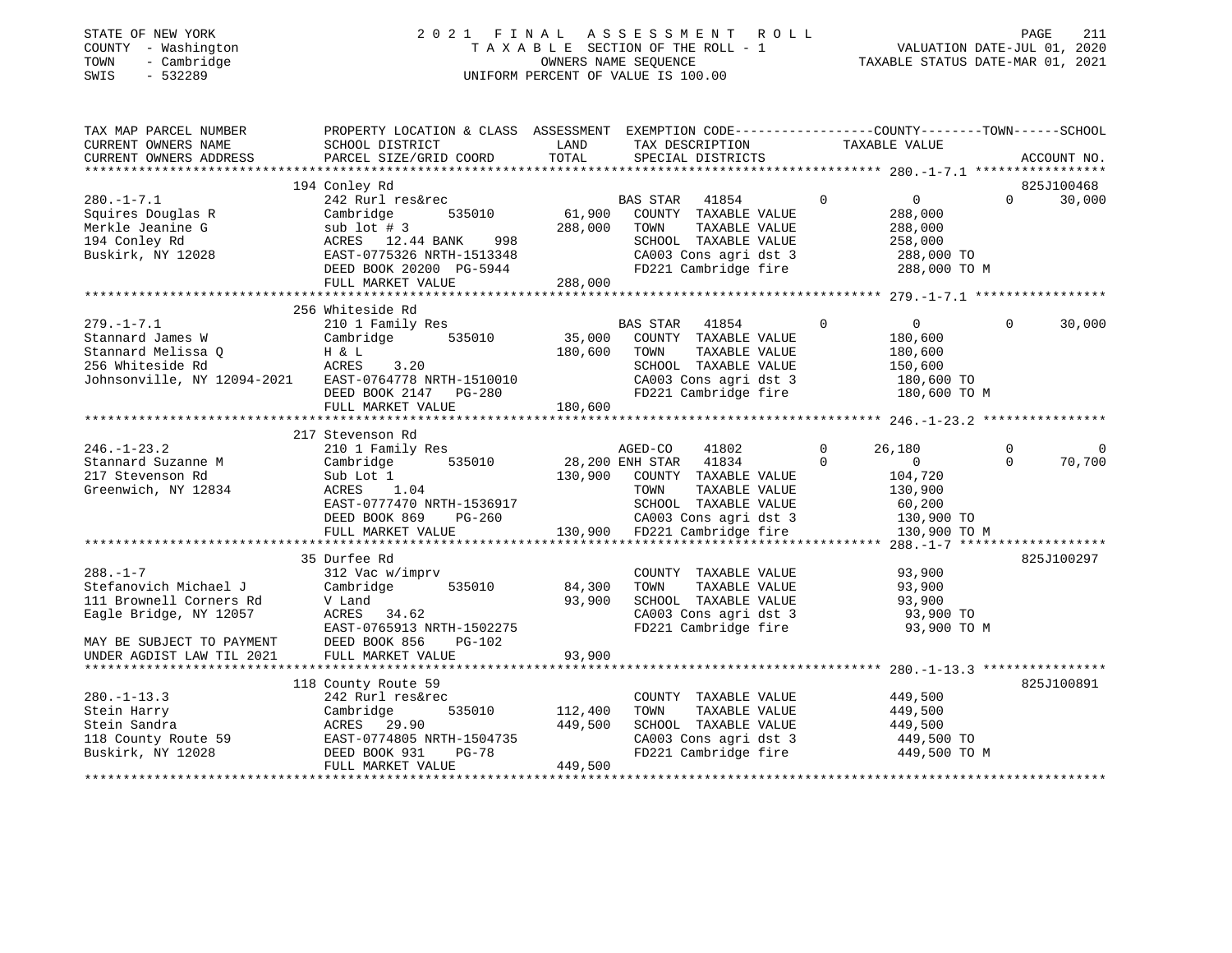## STATE OF NEW YORK 2 0 2 1 F I N A L A S S E S S M E N T R O L L PAGE 212 COUNTY - Washington T A X A B L E SECTION OF THE ROLL - 1 VALUATION DATE-JUL 01, 2020 TOWN - Cambridge OWNERS NAME SEQUENCE TAXABLE STATUS DATE-MAR 01, 2021 SWIS - 532289 UNIFORM PERCENT OF VALUE IS 100.00

| TAX MAP PARCEL NUMBER<br>CURRENT OWNERS NAME<br>CURRENT OWNERS ADDRESS                                              | PROPERTY LOCATION & CLASS ASSESSMENT<br>SCHOOL DISTRICT<br>PARCEL SIZE/GRID COORD                                                                                                                                       | LAND<br>TOTAL                                  | EXEMPTION CODE-----------------COUNTY-------TOWN------SCHOOL<br>TAX DESCRIPTION<br>SPECIAL DISTRICTS                                                                                       | TAXABLE VALUE                                                             | ACCOUNT NO.                                                                             |
|---------------------------------------------------------------------------------------------------------------------|-------------------------------------------------------------------------------------------------------------------------------------------------------------------------------------------------------------------------|------------------------------------------------|--------------------------------------------------------------------------------------------------------------------------------------------------------------------------------------------|---------------------------------------------------------------------------|-----------------------------------------------------------------------------------------|
| $246. - 1 - 32.4$<br>Sterling Bruce R<br>361 Petteys Rd<br>Cambridge, NY 12816                                      | 361 Petteys Rd<br>210 1 Family Res<br>Greenwich<br>533401<br>House & land<br>Lot 3<br><b>ACRES</b><br>5.38<br>EAST-0770030 NRTH-1543582<br>DEED BOOK 3927<br>PG-177<br>FULL MARKET VALUE<br>*************************** | 39,600<br>228,000<br>228,000<br>**********     | <b>BAS STAR</b><br>41854<br>COUNTY TAXABLE VALUE<br>TAXABLE VALUE<br>TOWN<br>SCHOOL TAXABLE VALUE<br>CA003 Cons agri dst 3<br>FD221 Cambridge fire                                         | $\mathbf 0$<br>$\mathbf 0$<br>228,000<br>228,000<br>198,000<br>228,000 TO | 825J102013<br>30,000<br>$\Omega$<br>228,000 TO M                                        |
| $272. - 2 - 16$<br>Stevens Gerald E<br>Stevens Patricia A<br>497 Turnpike Rd<br>Buskirk, NY 12028                   | 497 Turnpike Rd<br>242 Rurl res&rec<br>Cambridge<br>535010<br>Round House & Lot<br>ACRES 19.02<br>EAST-0787469 NRTH-1514287<br>DEED BOOK 3487<br><b>PG-152</b><br>FULL MARKET VALUE                                     | 103,000<br>205,700<br>205,700                  | COUNTY TAXABLE VALUE<br>TOWN<br>TAXABLE VALUE<br>SCHOOL TAXABLE VALUE<br>FD221 Cambridge fire                                                                                              | *********************** 272.-2-16<br>205,700<br>205,700<br>205,700        | 825J100399<br>205,700 TO M                                                              |
| $255. - 1 - 23$<br>Stevens Hannah M<br>606 Coquina Ct<br>Fort Myers, FL 33908                                       | 234 Irish Ln<br>242 Rurl res&rec<br>Cambridge<br>535010<br>ACRES<br>51.00<br>EAST-0779617 NRTH-1532548<br>DEED BOOK 799<br>$PG-99$<br>FULL MARKET VALUE<br>**************************                                   | 158,800<br>418,800<br>418,800<br>************* | COUNTY TAXABLE VALUE<br>TOWN<br>TAXABLE VALUE<br>SCHOOL TAXABLE VALUE<br>FD221 Cambridge fire<br>********************************** 263.-2-23.2                                            | 418,800<br>418,800<br>418,800                                             | 825J100628<br>418,800 TO M<br>****************                                          |
| $263 - 2 - 23.2$<br>Stewart Gary<br>990 King Rd<br>Cambridge, NY 12816                                              | 990 King Rd<br>270 Mfg housing<br>Cambridge<br>535010<br>ACRES<br>52.47<br>EAST-0786478 NRTH-1523776<br>DEED BOOK 2496<br>PG-149<br>FULL MARKET VALUE<br>******************************                                 | 117,600<br>139,800<br>139,800                  | <b>BAS STAR</b><br>41854<br>COUNTY TAXABLE VALUE<br>TAXABLE VALUE<br>TOWN<br>SCHOOL TAXABLE VALUE<br>CA003 Cons agri dst 3<br>FD221 Cambridge fire<br>************************************ | $\mathbf 0$<br>$\circ$<br>139,800<br>139,800<br>109,800<br>139,800 TO     | 825J100940<br>30,000<br>$\Omega$<br>139,800 TO M<br>$270. - 1 - 24.4$ ***************** |
| $270. - 1 - 24.4$<br>StGelais Michael J<br>StGelais/Landor Kathleen A<br>658 County Route 74<br>Cambridge, NY 12816 | 658 County Route 74<br>242 Rurl res&rec<br>535010<br>Cambridge<br>H & L<br>Lot 3<br>ACRES<br>11.38 BANK<br>997<br>EAST-0765913 NRTH-1514481<br>DEED BOOK 1744<br>$PG-62$<br>FULL MARKET VALUE                           | 59,900<br>200,000<br>200,000                   | <b>BAS STAR</b><br>41854<br>COUNTY TAXABLE VALUE<br>TOWN<br>TAXABLE VALUE<br>SCHOOL TAXABLE VALUE<br>FD221 Cambridge fire                                                                  | $\mathbf 0$<br>0<br>200,000<br>200,000<br>170,000                         | 825J101994<br>30,000<br>$\Omega$<br>200,000 TO M                                        |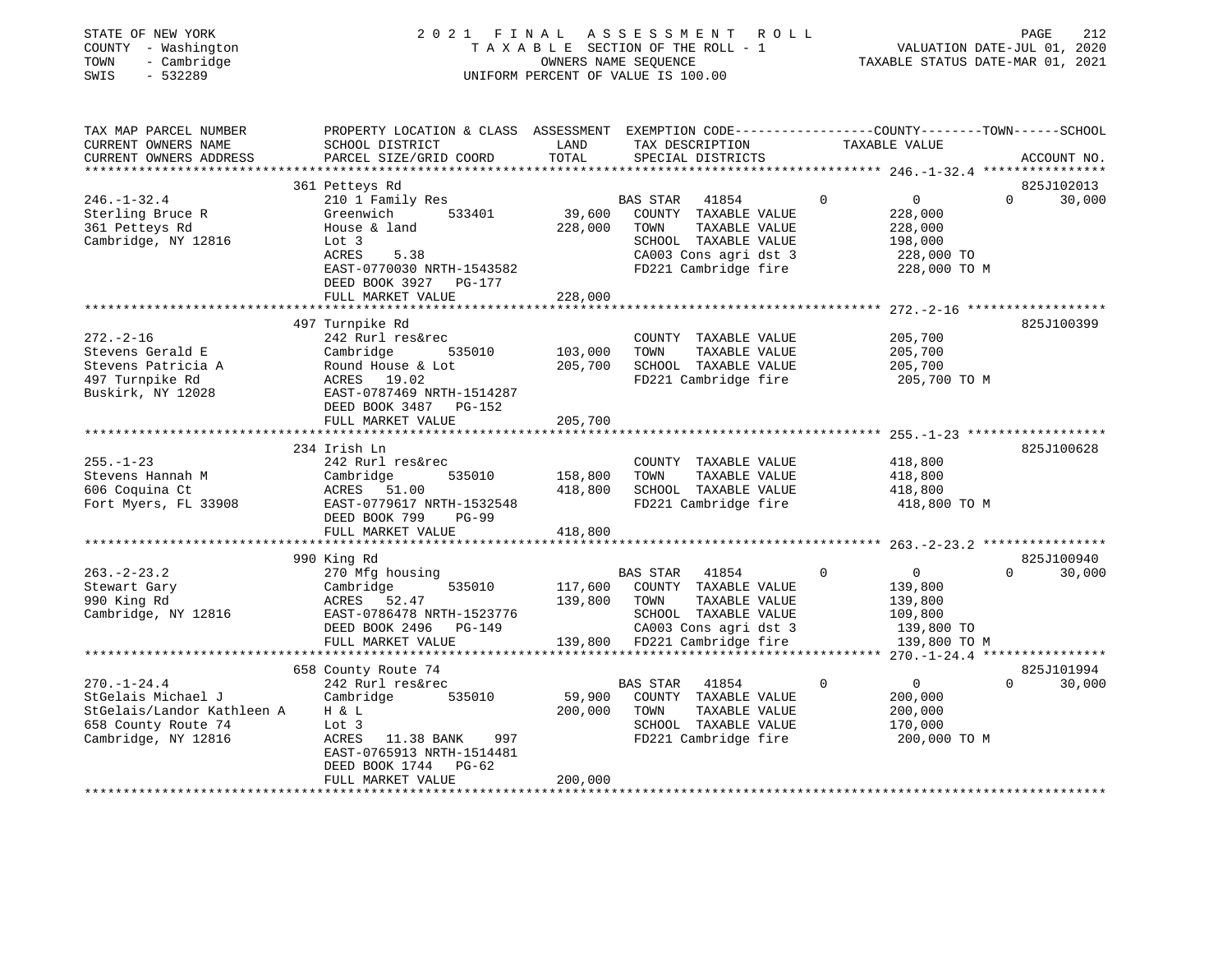# STATE OF NEW YORK 2 0 2 1 F I N A L A S S E S S M E N T R O L L PAGE 213 COUNTY - Washington T A X A B L E SECTION OF THE ROLL - 1 VALUATION DATE-JUL 01, 2020 TOWN - Cambridge OWNERS NAME SEQUENCE TAXABLE STATUS DATE-MAR 01, 2021 TOWN - Cambridge - The Company of Cambridge - Town - Cambridge - Town - Cambridge - Town - Town - Cambridge - Town - Town - Town - Town - Town - Town - Town - Town - Town - Town - Town - Town - Town - Town - Town - Town -

| TAX MAP PARCEL NUMBER<br>CURRENT OWNERS NAME<br>CURRENT OWNERS ADDRESS                                                                                  | PROPERTY LOCATION & CLASS ASSESSMENT EXEMPTION CODE---------------COUNTY-------TOWN------SCHOOL<br>SCHOOL DISTRICT<br>PARCEL SIZE/GRID COORD                          | LAND<br>TOTAL                       | TAX DESCRIPTION<br>SPECIAL DISTRICTS                                                                                                                                                                                                                                                                          | TAXABLE VALUE                                                                                                                                                                                                     |                                                                                  | ACCOUNT NO.                                                                                      |
|---------------------------------------------------------------------------------------------------------------------------------------------------------|-----------------------------------------------------------------------------------------------------------------------------------------------------------------------|-------------------------------------|---------------------------------------------------------------------------------------------------------------------------------------------------------------------------------------------------------------------------------------------------------------------------------------------------------------|-------------------------------------------------------------------------------------------------------------------------------------------------------------------------------------------------------------------|----------------------------------------------------------------------------------|--------------------------------------------------------------------------------------------------|
| $271. - 2 - 28$<br>Stiansen Grace Elaine<br>259 Conley Rd<br>Cambridge, NY 12816                                                                        | 259 Conley Rd<br>242 Rurl res&rec<br>Cambridge<br>535010<br>House & Land<br>ACRES 16.20<br>EAST-0774406 NRTH-1514052<br>DEED BOOK 2162    PG-224<br>FULL MARKET VALUE | 175,000                             | 80 PCT OF VALUE USED FOR EXEMPTION PURPOSES<br>AGED-SCH<br>41804<br>69,400 VETDIS CTS 41140<br>175,000 AGED-TOWN 41803<br>41802<br>AGED-CO<br>VETCOM CTS 41130<br>ENH STAR<br>41834<br>COUNTY TAXABLE VALUE<br>TAXABLE VALUE<br>TOWN<br>SCHOOL TAXABLE VALUE<br>CA003 Cons agri dst 3<br>FD221 Cambridge fire | $\overline{0}$<br>0<br>$\mathbf 0$<br>70,000<br>$\mathbf 0$<br>$\overline{0}$<br>$\Omega$<br>17,500<br>$\Omega$<br>35,000<br>$\Omega$<br>$\overline{0}$<br>52,500<br>57,750<br>46,800<br>175,000 TO<br>175 000 TO | $\Omega$<br>70,000<br>12,250<br>$\bigcirc$<br>35,000<br>$\Omega$<br>175,000 TO M | 825J100631<br>27,500<br>20,000<br>$\overline{\phantom{0}}$<br>$\overline{0}$<br>10,000<br>70,700 |
|                                                                                                                                                         | 32 Durfee Rd                                                                                                                                                          |                                     |                                                                                                                                                                                                                                                                                                               |                                                                                                                                                                                                                   |                                                                                  | 825J100633                                                                                       |
| $288. - 1 - 17$<br>Sutherland Richard E<br>32 Durfee Rd<br>Buskirk, NY 12028                                                                            | 210 1 Family Res<br>Cambridge<br>H L<br>ACRES<br>0.70<br>EAST-0764972 NRTH-1501559<br>DEED BOOK 406<br>PG-571<br>FULL MARKET VALUE                                    | 535010 28,000<br>158,100<br>158,100 | 41834<br>ENH STAR<br>COUNTY TAXABLE VALUE<br>TOWN<br>TAXABLE VALUE<br>SCHOOL TAXABLE VALUE<br>FD221 Cambridge fire                                                                                                                                                                                            | $\overline{0}$<br>$\overline{0}$<br>158,100<br>158,100<br>87,400                                                                                                                                                  | $\Omega$<br>158,100 TO M                                                         | 70,700                                                                                           |
|                                                                                                                                                         |                                                                                                                                                                       |                                     |                                                                                                                                                                                                                                                                                                               |                                                                                                                                                                                                                   |                                                                                  |                                                                                                  |
| $280. -1 - 13.1$<br>Sytsma Gary<br>Bruno Angelynn<br>170 County Route 59<br>Buskirk, NY 12028<br>MAY BE SUBJECT TO PAYMENT<br>UNDER AGDIST LAW TIL 2025 | Dickensen Rd<br>105 Vac farmland<br>535010<br>Cambridge<br>ACRES 65.20<br>EAST-0774956 NRTH-1506643<br>DEED BOOK 579<br>PG-99<br>FULL MARKET VALUE                    | 121,500<br>121,500<br>121,500       | 41720<br>AG DIST<br>COUNTY TAXABLE VALUE<br>TAXABLE VALUE<br>TOWN<br>SCHOOL TAXABLE VALUE<br>CA003 Cons agri dst 3<br>47,970 EX<br>FD221 Cambridge fire                                                                                                                                                       | 47,970<br>$\mathbf 0$<br>73,530<br>73,530<br>73,530                                                                                                                                                               | 47,970<br>73,530 TO<br>121,500 TO M                                              | 825J100396<br>47,970                                                                             |
|                                                                                                                                                         | 170 County Route 59                                                                                                                                                   |                                     |                                                                                                                                                                                                                                                                                                               |                                                                                                                                                                                                                   |                                                                                  | 825J100673                                                                                       |
| $280. - 1 - 17$<br>Sytsma Gary<br>Bruno Angelynn<br>170 County Route 59<br>Buskirk, NY 12028                                                            | 241 Rural res&ag<br>Cambridge<br>Goat Dairy<br>527/348 Rt 530/78<br>ACRES 161.10<br>EAST-0773269 NRTH-1505346                                                         | 535010 276,400 BAS STAR<br>482,500  | AG DIST<br>41720<br>41854<br>COUNTY TAXABLE VALUE<br>TOWN<br>TAXABLE VALUE<br>SCHOOL TAXABLE VALUE<br>CA003 Cons agri dst 3                                                                                                                                                                                   | $\mathbf 0$<br>36,020<br>$\Omega$<br>$\overline{0}$<br>446,480<br>446,480<br>416,480                                                                                                                              | 36,020<br>$\Omega$<br>446,480 TO                                                 | 36,020<br>30,000                                                                                 |
| MAY BE SUBJECT TO PAYMENT<br>UNDER AGDIST LAW TIL 2025                                                                                                  | DEED BOOK 505<br>PG-527<br>FULL MARKET VALUE                                                                                                                          |                                     | 36,020 EX<br>482,500 FD221 Cambridge fire                                                                                                                                                                                                                                                                     | 482,500 TO M                                                                                                                                                                                                      |                                                                                  |                                                                                                  |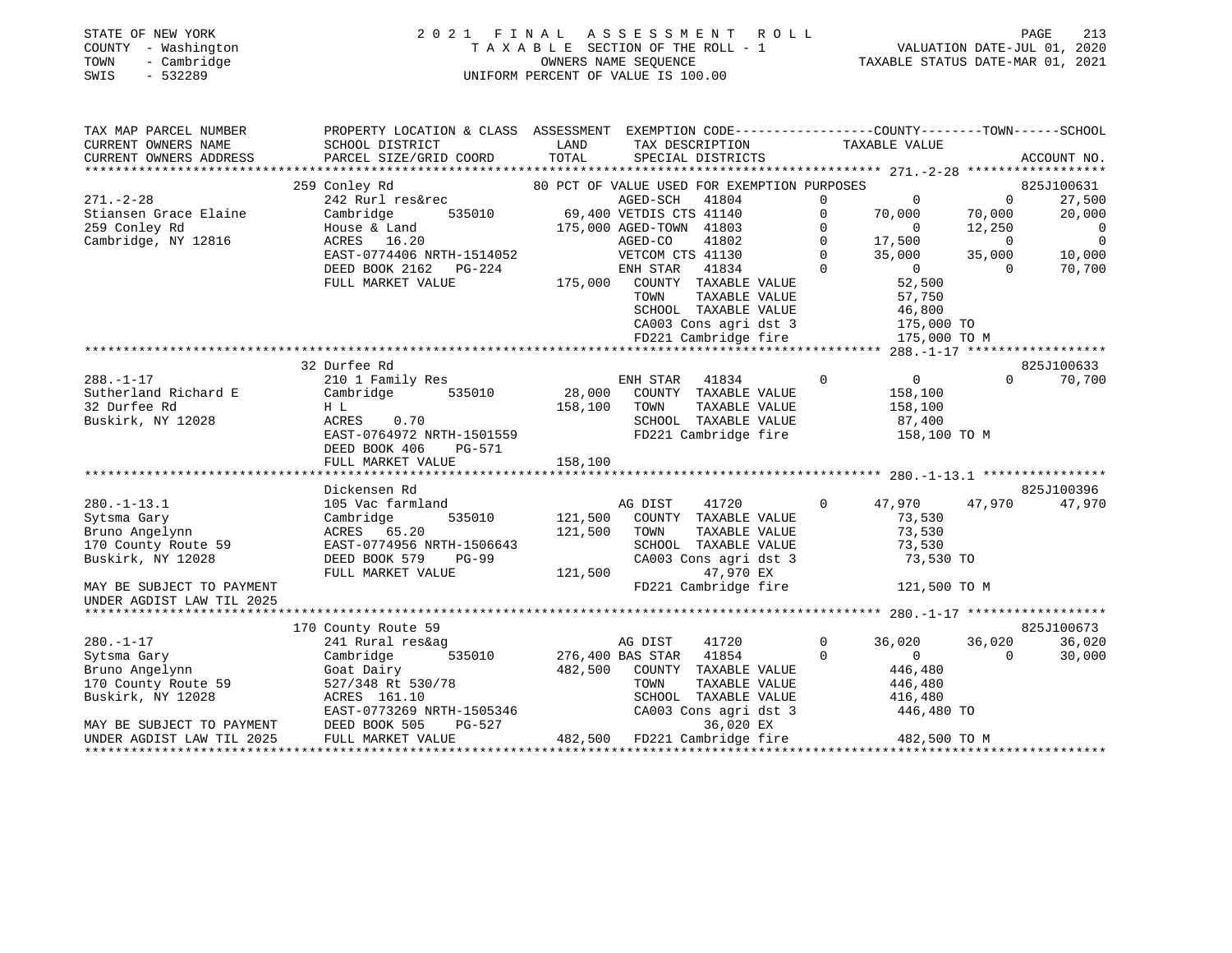## STATE OF NEW YORK 2 0 2 1 F I N A L A S S E S S M E N T R O L L PAGE 214 COUNTY - Washington T A X A B L E SECTION OF THE ROLL - 1 VALUATION DATE-JUL 01, 2020 TOWN - Cambridge OWNERS NAME SEQUENCE TAXABLE STATUS DATE-MAR 01, 2021 SWIS - 532289 UNIFORM PERCENT OF VALUE IS 100.00

| TAX MAP PARCEL NUMBER<br>CURRENT OWNERS NAME<br>CURRENT OWNERS ADDRESS | SCHOOL DISTRICT<br>PARCEL SIZE/GRID COORD           | LAND<br>TOTAL | TAX DESCRIPTION<br>SPECIAL DISTRICTS          | PROPERTY LOCATION & CLASS ASSESSMENT EXEMPTION CODE----------------COUNTY-------TOWN------SCHOOL<br>TAXABLE VALUE                        | ACCOUNT NO.        |
|------------------------------------------------------------------------|-----------------------------------------------------|---------------|-----------------------------------------------|------------------------------------------------------------------------------------------------------------------------------------------|--------------------|
|                                                                        |                                                     |               |                                               |                                                                                                                                          |                    |
| $279. - 2 - 30$                                                        | 3 Gannon Rd<br>210 1 Family Res                     |               | COUNTY TAXABLE VALUE                          | 115,400                                                                                                                                  | 825L100457         |
| Szova Jacqueline                                                       | 535010<br>Cambridge                                 | 28,900        | TAXABLE VALUE<br>TOWN                         | 115,400                                                                                                                                  |                    |
| Harris Joshua                                                          | partial assessment                                  | 115,400       | SCHOOL TAXABLE VALUE                          | 115,400                                                                                                                                  |                    |
| 3 Gannon Rd                                                            | ACRES<br>2.70                                       |               |                                               |                                                                                                                                          |                    |
| Cambridge, NY 12816                                                    | EAST-0767396 NRTH-1507525<br>DEED BOOK 20210 PG-466 |               |                                               | CA003 Cons agri dst 3 115,400 TO<br>FD221 Cambridge fire 115,400 TO M                                                                    |                    |
|                                                                        | FULL MARKET VALUE                                   | 115,400       |                                               |                                                                                                                                          |                    |
|                                                                        |                                                     |               |                                               |                                                                                                                                          |                    |
|                                                                        | King Rd/e Off                                       |               |                                               |                                                                                                                                          | 825J100382         |
| $272. - 2 - 24$                                                        | 321 Abandoned ag                                    |               | COUNTY TAXABLE VALUE                          | 7,000                                                                                                                                    |                    |
| Taft William J                                                         | Cambridge<br>535010                                 | 7,000         | TOWN<br>TAXABLE VALUE                         | 7,000                                                                                                                                    |                    |
| 167 Tabor Ln                                                           | Land                                                | 7,000         | SCHOOL TAXABLE VALUE                          | 7,000                                                                                                                                    |                    |
| Buskirk, NY 12028                                                      | ACRES 10.00                                         |               |                                               | 7,000 TO                                                                                                                                 |                    |
|                                                                        | EAST-0784377 NRTH-1515941<br>DEED BOOK 3234 PG-335  |               | SCHOOL Increased<br>CA003 Cons agri dst 3     | 7,000 TO M                                                                                                                               |                    |
|                                                                        | FULL MARKET VALUE                                   | 7,000         |                                               |                                                                                                                                          |                    |
|                                                                        |                                                     |               |                                               |                                                                                                                                          |                    |
|                                                                        | 167 Tabor Ln                                        |               | 82 PCT OF VALUE USED FOR EXEMPTION PURPOSES   |                                                                                                                                          | 825J102055         |
| $272. - 2 - 26.2$                                                      | 242 Rurl res&rec                                    |               | AGED-ALL<br>41800                             | $\overline{0}$<br>113,160<br>113,160                                                                                                     | 113,160            |
| Taft William J                                                         | Cambridge                                           |               | 535010 115,800 ENH STAR 41834                 | $\overline{0}$<br>$\overline{0}$                                                                                                         | $\Omega$<br>70,700 |
| 167 Tabor Ln                                                           | ACRES 51.00                                         |               | 276,000 COUNTY TAXABLE VALUE                  | 162,840                                                                                                                                  |                    |
| Buskirk, NY 12028                                                      | EAST-0784851 NRTH-1517181                           |               | TOWN<br>TAXABLE VALUE                         | 162,840                                                                                                                                  |                    |
|                                                                        | DEED BOOK 3234 PG-338                               |               |                                               |                                                                                                                                          |                    |
|                                                                        | FULL MARKET VALUE                                   |               |                                               |                                                                                                                                          |                    |
|                                                                        |                                                     |               |                                               | 3-338<br>3-338 276,000 CA003 Cons agri dst 3 276,000 TO<br>276,000 CA003 Cons agri dst 3 276,000 TO<br>FD221 Cambridge fire 276,000 TO M |                    |
|                                                                        |                                                     |               |                                               |                                                                                                                                          |                    |
|                                                                        | 428 County Route 60                                 |               |                                               |                                                                                                                                          |                    |
| $262. - 1 - 10.3$                                                      | 210 1 Family Res                                    |               | BAS STAR<br>41854                             | $\mathbf 0$<br>$\overline{0}$                                                                                                            | $\Omega$<br>30,000 |
| Taylor Brian K                                                         | 535010<br>Cambridge                                 |               | 54,000 COUNTY TAXABLE VALUE                   | 184,800                                                                                                                                  |                    |
| 428 County Route 60                                                    | ACRES<br>6.00                                       | 184,800 TOWN  | TAXABLE VALUE                                 | 184,800                                                                                                                                  |                    |
| Cambridge, NY 12816                                                    | EAST-0774173 NRTH-1527886                           |               | SCHOOL TAXABLE VALUE                          | 154,800                                                                                                                                  |                    |
|                                                                        | LASI-0774173 NRTH-1527886<br>DEED BOOK 3048 PG-71   |               | SCHOOL TAXABLE VALUE<br>FD221 Cambridge fire  | 184,800 TO M                                                                                                                             |                    |
|                                                                        | FULL MARKET VALUE                                   | 184,800       |                                               |                                                                                                                                          |                    |
|                                                                        |                                                     |               |                                               |                                                                                                                                          |                    |
|                                                                        | 1269 King Rd                                        |               |                                               |                                                                                                                                          | 825J100638         |
| $263. - 2 - 26$                                                        | 242 Rurl res&rec                                    |               | ENH STAR 41834                                | $\mathbf 0$<br>$\overline{0}$                                                                                                            | $\Omega$<br>70,700 |
| Teitelbaum Andrew                                                      | Cambridge<br>535010                                 | 83,500        | COUNTY TAXABLE VALUE                          | 232,300                                                                                                                                  |                    |
| 1269 King Rd                                                           | H & Ld                                              | 232,300       | TOWN<br>TAXABLE VALUE                         | 232,300                                                                                                                                  |                    |
| Cambridge, NY 12816                                                    | ACRES 25.20                                         |               | SCHOOL TAXABLE VALUE                          | 161,600                                                                                                                                  |                    |
|                                                                        | EAST-0785361 NRTH-1526192                           |               | CA003 Cons agri dst 3<br>FD221 Cambridge fire | 232,300 TO                                                                                                                               |                    |
|                                                                        | <b>PG-501</b><br>DEED BOOK 480                      |               |                                               | 232,300 TO M                                                                                                                             |                    |
|                                                                        | FULL MARKET VALUE                                   | 232,300       |                                               |                                                                                                                                          |                    |
|                                                                        |                                                     |               |                                               |                                                                                                                                          |                    |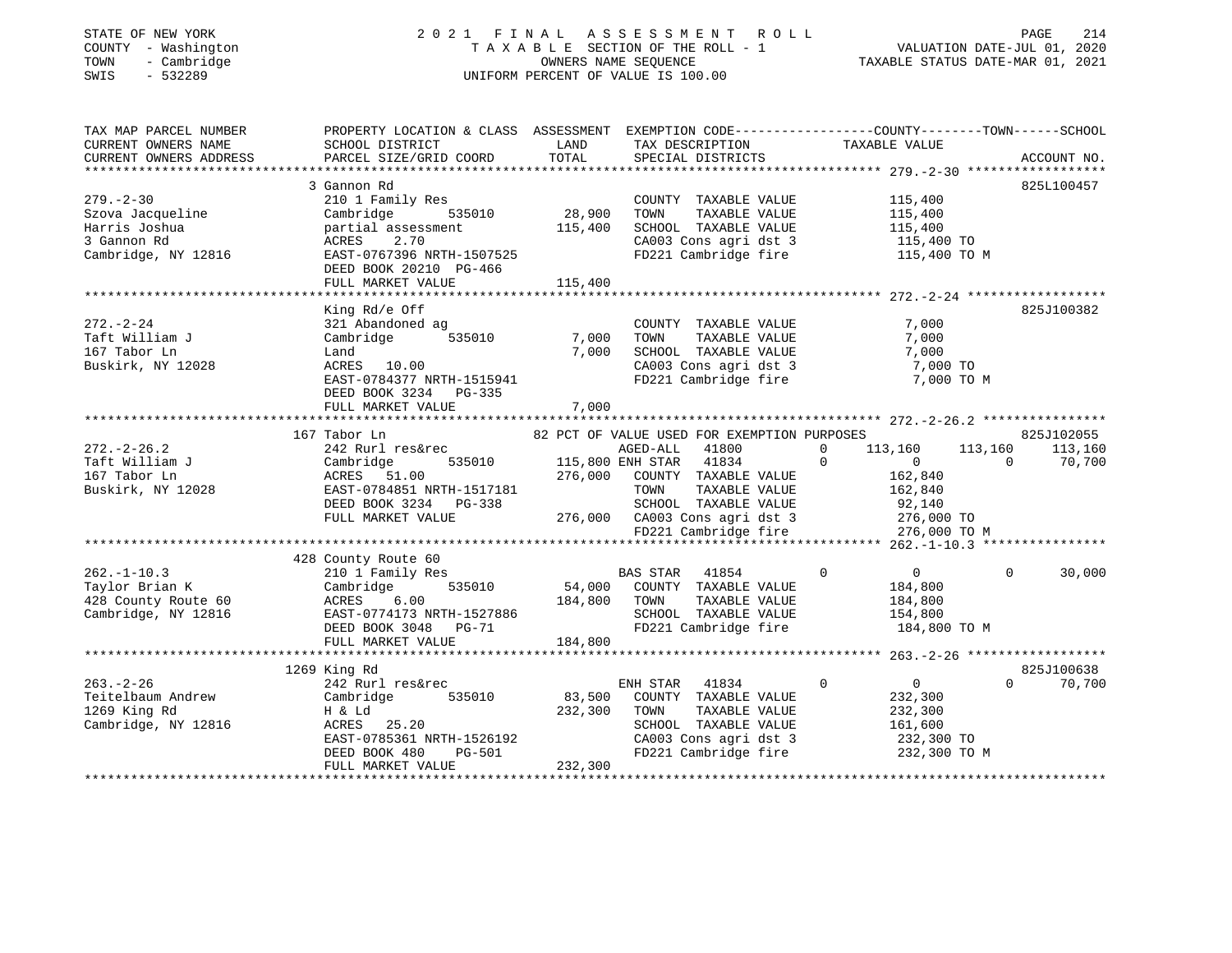#### STATE OF NEW YORK 2 0 2 1 F I N A L A S S E S S M E N T R O L L PAGE 215 COUNTY - Washington T A X A B L E SECTION OF THE ROLL - 1 VALUATION DATE-JUL 01, 2020 TOWN - Cambridge OWNERS NAME SEQUENCE TAXABLE STATUS DATE-MAR 01, 2021 SWIS - 532289 UNIFORM PERCENT OF VALUE IS 100.00UNIFORM PERCENT OF VALUE IS 100.00

| TAX MAP PARCEL NUMBER<br>CURRENT OWNERS NAME<br>CURRENT OWNERS ADDRESS                                                                                   | PROPERTY LOCATION & CLASS ASSESSMENT EXEMPTION CODE---------------COUNTY-------TOWN-----SCHOOL<br>SCHOOL DISTRICT<br><b>LAND</b><br>PARCEL SIZE/GRID COORD               | TOTAL                                         | TAX DESCRIPTION<br>SPECIAL DISTRICTS                                                                                                                                 | TAXABLE VALUE                                                                                                    | ACCOUNT NO.        |
|----------------------------------------------------------------------------------------------------------------------------------------------------------|--------------------------------------------------------------------------------------------------------------------------------------------------------------------------|-----------------------------------------------|----------------------------------------------------------------------------------------------------------------------------------------------------------------------|------------------------------------------------------------------------------------------------------------------|--------------------|
|                                                                                                                                                          |                                                                                                                                                                          |                                               |                                                                                                                                                                      |                                                                                                                  | 825J100449         |
| $279. - 2 - 13$<br>Telford Norman C Jr<br>243 South Rd<br>Buskirk, NY 12028                                                                              | 243 South Rd<br>210 1 Family Res<br>Cambridge<br>H & L<br>ACRES<br>4.50<br>EAST-0769387 NRTH-1505737<br>DEED BOOK 954<br>FULL MARKET VALUE                               | 535010 35,600<br>98,700<br>$PG-304$<br>98,700 | BAS STAR 41854<br>COUNTY TAXABLE VALUE<br>TAXABLE VALUE<br>TOWN<br>SCHOOL TAXABLE VALUE<br>CA003 Cons agri dst 3<br>FD221 Cambridge fire                             | $\overline{0}$<br>$\overline{0}$<br>98,700<br>98,700<br>68,700<br>98,700 TO<br>98,700 TO M                       | $\Omega$<br>30,000 |
|                                                                                                                                                          |                                                                                                                                                                          |                                               |                                                                                                                                                                      |                                                                                                                  |                    |
| $271. - 1 - 2.2$<br>Thomas Andrew<br>Thomas Daniel<br>Thomas Danier<br>817 County Route 59                                                               | 621 Center Cambridge Rd<br>210 1 Family Res<br>Cambridge 535010<br>H & L<br>1.00<br>ACRES<br>EAST-0769729 NRTH-1516990<br>$PG-145$<br>DEED BOOK 956<br>FULL MARKET VALUE | 137,400<br>137,400                            | BAS STAR 41854<br>26,000 COUNTY TAXABLE VALUE<br>TOWN<br>TAXABLE VALUE<br>SCHOOL TAXABLE VALUE<br>CA003 Cons agri dst 3<br>FD221 Cambridge fire                      | $\overline{0}$<br>$\overline{0}$<br>137,400<br>137,400<br>107,400<br>$107, 100$ TO $137, 400$ TO<br>137,400 TO M | 30,000<br>$\Omega$ |
|                                                                                                                                                          |                                                                                                                                                                          |                                               |                                                                                                                                                                      |                                                                                                                  |                    |
| $263. - 2 - 23.7$<br>Thomas Anita<br>Thomas Jeffrey<br>976 King Rd<br>Cambridge, NY 128162                                                               | 976 King Rd<br>210 1 Family Res<br>Cambridge 535010<br>$ACRES$ 1.43<br>EAST-0785432 NRTH-1523755<br>DEED BOOK 795<br>PG-300<br>FULL MARKET VALUE                         | 178,500<br>178,500                            | <b>BAS STAR</b><br>41854<br>27,500 COUNTY TAXABLE VALUE<br>TOWN<br>TAXABLE VALUE<br>SCHOOL TAXABLE VALUE<br>CA003 Cons agri dst 3 178,500 TO<br>FD221 Cambridge fire | $\Omega$<br>$\overline{0}$<br>178,500<br>178,500<br>148,500<br>178,500 TO M                                      | $\Omega$<br>30,000 |
|                                                                                                                                                          |                                                                                                                                                                          |                                               |                                                                                                                                                                      |                                                                                                                  | 825J100611         |
| $271. - 1 - 14$<br>Thomas Daniel C<br>Thomas Olive G<br>817 County Route 59<br>Cambridge, NY 12816                                                       | 824 County Route 59<br>220 2 Family Res<br>Cambridge 535010<br>H & L<br>0.72<br>ACRES<br>EAST-0771227 NRTH-1517470<br>DEED BOOK 499<br>PG-96                             | 7,000<br>151,900                              | COUNTY TAXABLE VALUE<br>TAXABLE VALUE<br>TOWN<br>SCHOOL TAXABLE VALUE 151,900<br>CA003 Cons agri dst 3 151,900 TO<br>FD221 Cambridge fire 151,900 TO M               | 151,900<br>151,900                                                                                               |                    |
|                                                                                                                                                          | FULL MARKET VALUE                                                                                                                                                        | 151,900                                       |                                                                                                                                                                      |                                                                                                                  |                    |
|                                                                                                                                                          | Conley Rd                                                                                                                                                                |                                               |                                                                                                                                                                      |                                                                                                                  | 825J100900         |
| $271. - 2 - 24.1$<br>Thomas Family Farm Land Hld<br>817 County Route 59<br>Cambridge, NY 12816<br>MAY BE SUBJECT TO PAYMENT<br>UNDER AGDIST LAW TIL 2025 | 105 Vac farmland<br>Cambridge<br>535010<br>Vl<br>ACRES 21.00<br>EAST-0773292 NRTH-1517880<br>DEED BOOK 3483 PG-322<br>FULL MARKET VALUE                                  | 67,500<br>67,500                              | 41720<br>AG DIST<br>COUNTY TAXABLE VALUE<br>TOWN      TAXABLE VALUE<br>SCHOOL   TAXABLE VALUE<br>CA003 Cons agri dst 3<br>53,499 EX<br>67,500 FD221 Cambridge fire   | $\circ$<br>53,499<br>14,001<br>14,001<br>14,001<br>14,001 TO<br>67,500 TO M                                      | 53,499<br>53,499   |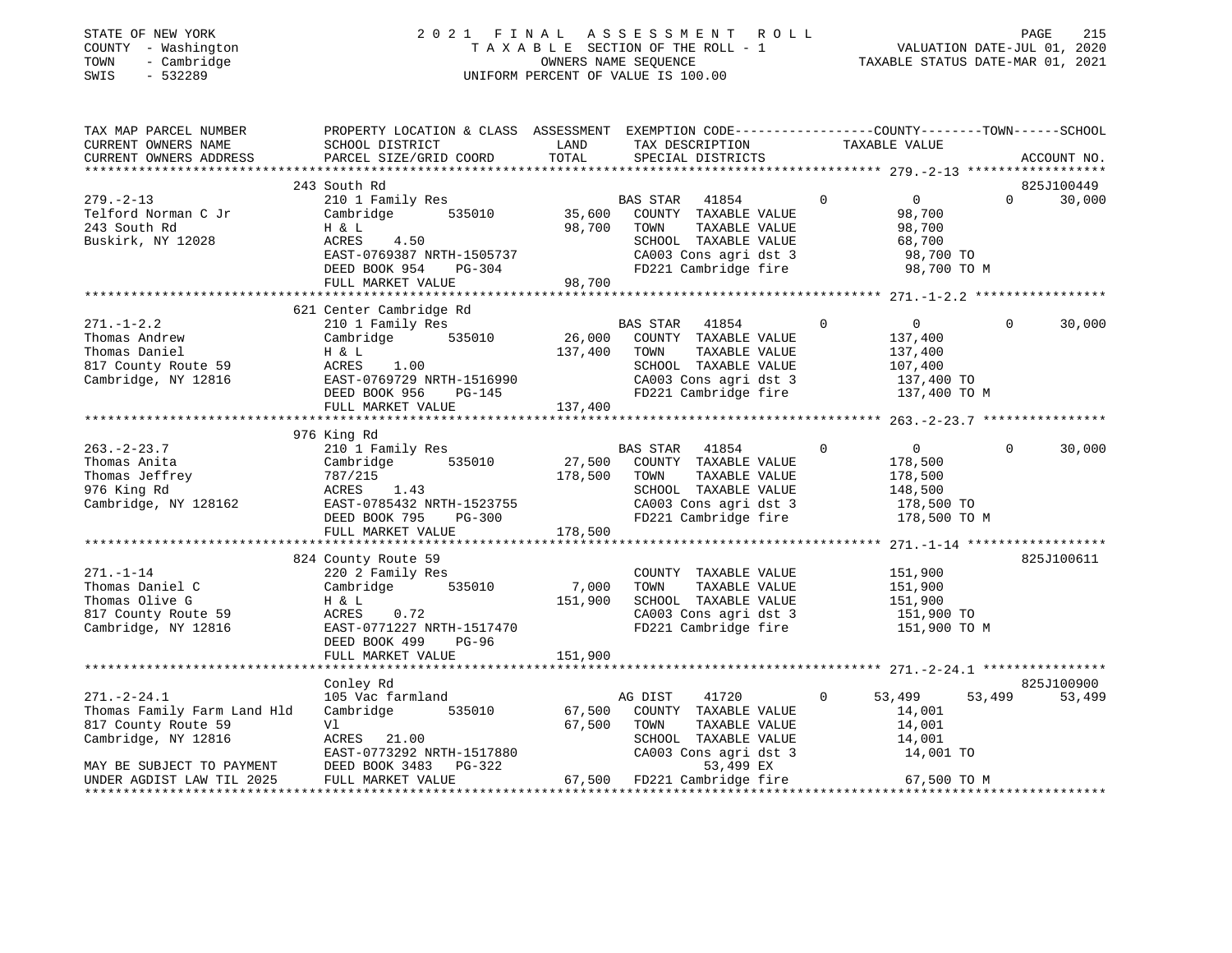## STATE OF NEW YORK 2 0 2 1 F I N A L A S S E S S M E N T R O L L PAGE 216 COUNTY - Washington T A X A B L E SECTION OF THE ROLL - 1 VALUATION DATE-JUL 01, 2020 TOWN - Cambridge OWNERS NAME SEQUENCE TAXABLE STATUS DATE-MAR 01, 2021 SWIS - 532289 UNIFORM PERCENT OF VALUE IS 100.00

| TAX MAP PARCEL NUMBER<br>CURRENT OWNERS NAME<br>CURRENT OWNERS ADDRESS | PROPERTY LOCATION & CLASS ASSESSMENT<br>SCHOOL DISTRICT<br>PARCEL SIZE/GRID COORD | LAND<br>TOTAL | EXEMPTION CODE-----------------COUNTY-------TOWN------SCHOOL<br>TAX DESCRIPTION<br>SPECIAL DISTRICTS |             | TAXABLE VALUE  |             | ACCOUNT NO. |
|------------------------------------------------------------------------|-----------------------------------------------------------------------------------|---------------|------------------------------------------------------------------------------------------------------|-------------|----------------|-------------|-------------|
|                                                                        | 817 County Route 59                                                               |               |                                                                                                      |             |                |             | 825J100647  |
| $271. - 1 - 3$                                                         | 112 Dairy farm                                                                    |               | 41720<br>AG DIST                                                                                     | $\mathbf 0$ | 204,755        | 204,755     | 204,755     |
| Thomas Family Farm Land Hldg                                           | 535010<br>Cambridge                                                               |               | 347,600 BAS STAR 41854                                                                               | $\Omega$    | $\overline{0}$ | $\Omega$    | 30,000      |
| 817 County Route 59                                                    | ACRES 244.30                                                                      |               | 41700<br>705,000 AG BUILD                                                                            | $\Omega$    | 26,000         | 26,000      | 26,000      |
| Cambridge, NY 12816                                                    | EAST-0770591 NRTH-1516621                                                         |               | COUNTY TAXABLE VALUE                                                                                 |             | 474,245        |             |             |
|                                                                        | DEED BOOK 3483 PG-313                                                             |               | TOWN<br>TAXABLE VALUE                                                                                |             | 474,245        |             |             |
| MAY BE SUBJECT TO PAYMENT                                              | FULL MARKET VALUE                                                                 | 705,000       | SCHOOL TAXABLE VALUE                                                                                 |             | 444,245        |             |             |
| UNDER AGDIST LAW TIL 2025                                              |                                                                                   |               | CA003 Cons agri dst 3                                                                                |             | 500,245 TO     |             |             |
|                                                                        |                                                                                   |               | 204,755 EX                                                                                           |             |                |             |             |
|                                                                        |                                                                                   |               | FD221 Cambridge fire                                                                                 |             | 705,000 TO M   |             |             |
|                                                                        |                                                                                   |               |                                                                                                      |             |                |             |             |
|                                                                        | 454 Center Cambridge Rd                                                           |               |                                                                                                      |             |                |             |             |
| $270. - 1 - 26.14$                                                     | 210 1 Family Res                                                                  |               | <b>BAS STAR</b><br>41854                                                                             | $\mathbf 0$ | $\overline{0}$ | $\mathbf 0$ | 30,000      |
| Thomas Kimberly Anne                                                   | 535010<br>Cambridge                                                               | 50,000        | COUNTY TAXABLE VALUE                                                                                 |             | 267,000        |             |             |
| 454 Center Cambridge Rd                                                | Sub Lot 12                                                                        | 267,000       | TOWN<br>TAXABLE VALUE                                                                                |             | 267,000        |             |             |
| Cambridge, NY 12816                                                    | ACRES<br>7.00                                                                     |               | SCHOOL TAXABLE VALUE                                                                                 |             | 237,000        |             |             |
|                                                                        | EAST-0765753 NRTH-1515684                                                         |               | CA003 Cons agri dst 3                                                                                |             | 267,000 TO     |             |             |
|                                                                        | DEED BOOK 888<br>$PG-76$                                                          |               | FD221 Cambridge fire                                                                                 |             | 267,000 TO M   |             |             |
|                                                                        | FULL MARKET VALUE                                                                 | 267,000       |                                                                                                      |             |                |             |             |
|                                                                        |                                                                                   |               |                                                                                                      |             |                |             |             |
|                                                                        | 164 Kenyon Rd                                                                     |               |                                                                                                      |             |                |             | 825J100650  |
| $254. - 1 - 18$                                                        | 241 Rural res&ag                                                                  |               | AG DIST<br>41720                                                                                     | $\mathbf 0$ | 91,835         | 91,835      | 91,835      |
| Thomas Richard G                                                       | 533401<br>Greenwich                                                               | 125,900       | COUNTY TAXABLE VALUE                                                                                 |             | 183,865        |             |             |
| 164 Kenyon Rd                                                          | 884/174                                                                           | 275,700       | TOWN<br>TAXABLE VALUE                                                                                |             | 183,865        |             |             |
| Greenwich, NY 12834                                                    | ACRES 59.50                                                                       |               | SCHOOL TAXABLE VALUE                                                                                 |             | 183,865        |             |             |
|                                                                        | EAST-0770692 NRTH-1533310                                                         |               | CA003 Cons agri dst 3                                                                                |             | 183,865 TO     |             |             |
| MAY BE SUBJECT TO PAYMENT                                              | DEED BOOK 3842 PG-41                                                              |               | 91,835 EX                                                                                            |             |                |             |             |
| UNDER AGDIST LAW TIL 2025                                              | FULL MARKET VALUE                                                                 |               | 275,700 FD221 Cambridge fire                                                                         |             | 275,700 TO M   |             |             |
|                                                                        |                                                                                   |               |                                                                                                      |             |                |             |             |
|                                                                        | Vly Summit Rd Off E                                                               |               |                                                                                                      |             |                |             | 825J100643  |
| $261. - 2 - 13$                                                        | 322 Rural vac>10                                                                  |               | COUNTY TAXABLE VALUE                                                                                 |             | 7,000          |             |             |
| Thomas Richard G                                                       | 535010<br>Cambridge                                                               | 7,000         | TOWN<br>TAXABLE VALUE                                                                                |             | 7,000          |             |             |
| Thomas Estate Charles                                                  | Woods                                                                             | 7,000         | SCHOOL TAXABLE VALUE                                                                                 |             | 7,000          |             |             |
| 164 Kenyon Rd                                                          | 835/131                                                                           |               | FD221 Cambridge fire                                                                                 |             | 7,000 TO M     |             |             |
| Greenwich, NY 12834                                                    | $261. -1 - 13$<br>ACRES 10.00                                                     |               |                                                                                                      |             |                |             |             |
|                                                                        | EAST-0765872 NRTH-1525031                                                         |               |                                                                                                      |             |                |             |             |
|                                                                        | DEED BOOK 3842<br>$PG-41$                                                         |               |                                                                                                      |             |                |             |             |
|                                                                        | FULL MARKET VALUE                                                                 | 7,000         |                                                                                                      |             |                |             |             |
|                                                                        |                                                                                   |               |                                                                                                      |             |                |             |             |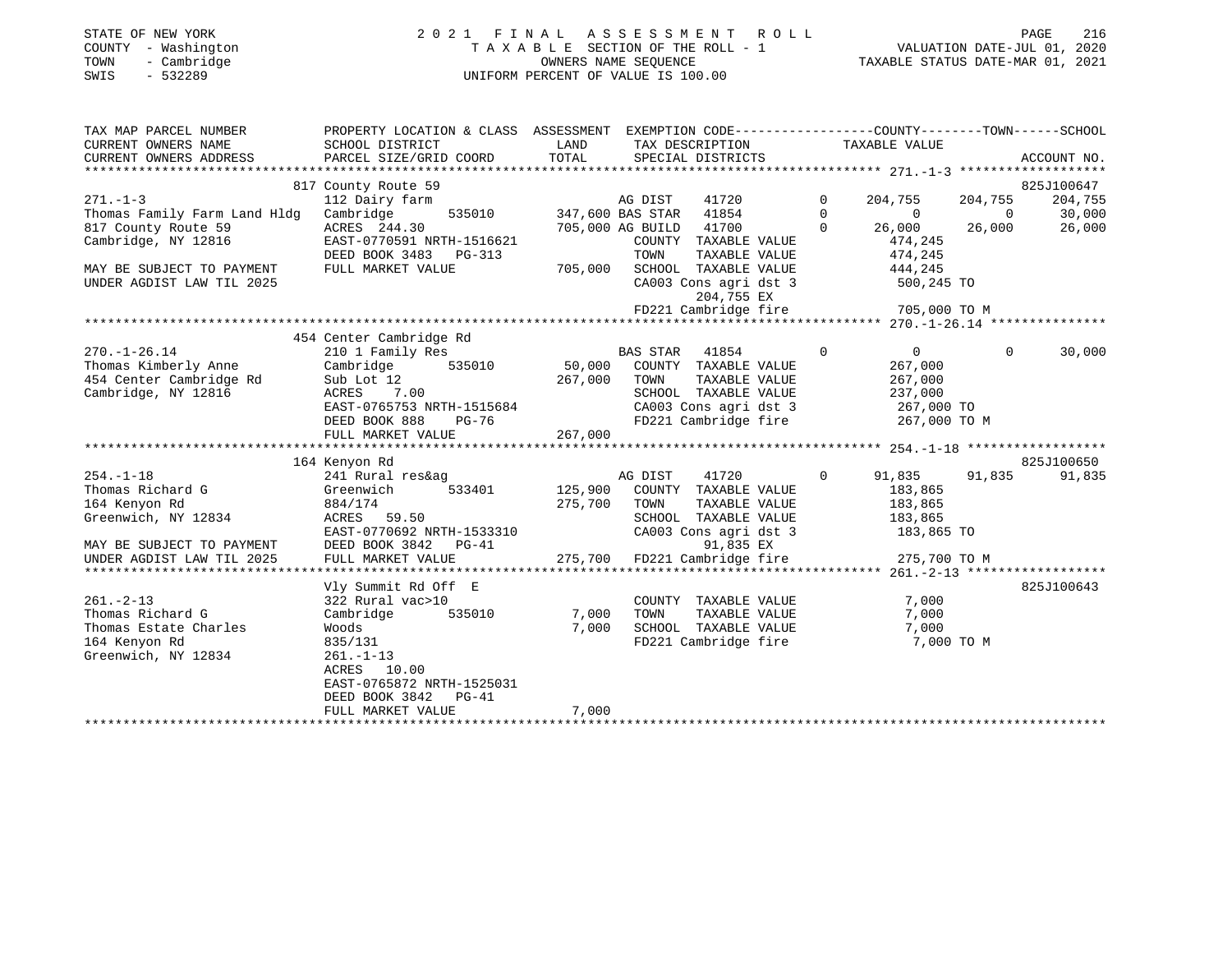## STATE OF NEW YORK 2 0 2 1 F I N A L A S S E S S M E N T R O L L PAGE 217 COUNTY - Washington T A X A B L E SECTION OF THE ROLL - 1 VALUATION DATE-JUL 01, 2020 TOWN - Cambridge OWNERS NAME SEQUENCE TAXABLE STATUS DATE-MAR 01, 2021 TOWN - Cambridge - TOWN - Cambridge - TOWN - Cambridge - TOWN - Cambridge - TOWN - Cambridge - TOWNERS NAME SEQUENCE

TAX MAP PARCEL NUMBER PROPERTY LOCATION & CLASS ASSESSMENT EXEMPTION CODE------------------COUNTY--------TOWN------SCHOOL

| CURRENT OWNERS NAME       | SCHOOL DISTRICT           | LAND    | TAX DESCRIPTION              |              | TAXABLE VALUE              |                    |
|---------------------------|---------------------------|---------|------------------------------|--------------|----------------------------|--------------------|
| CURRENT OWNERS ADDRESS    | PARCEL SIZE/GRID COORD    | TOTAL   | SPECIAL DISTRICTS            |              |                            | ACCOUNT NO         |
|                           |                           |         |                              |              |                            |                    |
|                           | 99 Durfee Rd              |         |                              |              |                            | 825J100980         |
| $288. - 1 - 15.9$         | 210 1 Family Res          |         | BAS STAR<br>41854            | $\mathbf{0}$ | $\overline{0}$             | $\Omega$<br>30,000 |
| Thompson Lori M           | 535010<br>Cambridge       | 50,700  | COUNTY TAXABLE VALUE         |              | 146,000                    |                    |
| 99 Durfee Rd              | H & L                     | 146,000 | TOWN<br>TAXABLE VALUE        |              | 146,000                    |                    |
| Buskirk, NY 12028         | Lot 9                     |         | SCHOOL TAXABLE VALUE         |              |                            |                    |
|                           | 5.16<br>ACRES             |         | CA003 Cons agri dst 3        |              | $110,000$ TO<br>146,000 TO |                    |
|                           | EAST-0766500 NRTH-1500938 |         | FD221 Cambridge fire         |              | 146,000 TO M               |                    |
|                           | DEED BOOK 2103 PG-162     |         |                              |              |                            |                    |
|                           | FULL MARKET VALUE         | 146,000 |                              |              |                            |                    |
|                           |                           |         |                              |              |                            |                    |
|                           | Morris Rd                 |         |                              |              |                            | 825J100477         |
| $289. - 1 - 1$            | 105 Vac farmland          |         | AG DIST<br>41720             | $\circ$      | 79,198<br>79,198           | 79,198             |
| Tiashoke Properties LLC   | 535010<br>Cambridge       | 115,500 | COUNTY TAXABLE VALUE         |              | 37,602                     |                    |
| 140 Morris Rd             | Vacant Lot                | 116,800 | TAXABLE VALUE<br>TOWN        |              | 37,602                     |                    |
| Buskirk, NY 12028         | ACRES 59.60               |         | SCHOOL TAXABLE VALUE         |              | 37,602                     |                    |
|                           | EAST-0770272 NRTH-1501178 |         | CA003 Cons agri dst 3        |              | 37,602 TO                  |                    |
| MAY BE SUBJECT TO PAYMENT | DEED BOOK 897<br>$PG-125$ |         | 79,198 EX                    |              |                            |                    |
|                           |                           |         |                              |              |                            |                    |
|                           |                           |         |                              |              |                            |                    |
|                           |                           |         |                              |              |                            |                    |
|                           | 79 Morris Rd              |         |                              |              |                            | 825J102001         |
| $289. - 1 - 1.1$          | 210 1 Family Res          |         | AG DIST<br>41720             | $\Omega$     | 26,180<br>26,180           | 26,180             |
| Tiashoke Properties LLC   | 535010<br>Cambridge       | 52,200  | COUNTY TAXABLE VALUE         |              | 178,320                    |                    |
| 140 Morris Rd             | ACRES<br>8.54             | 204,500 | TAXABLE VALUE<br>TOWN        |              | 178,320                    |                    |
| Buskirk, NY 12028         | EAST-0770192 NRTH-1502602 |         | SCHOOL TAXABLE VALUE         |              | 178,320                    |                    |
|                           | DEED BOOK 20191 PG-26882  |         | CA003 Cons agri dst 3        |              | 178,320 TO                 |                    |
| MAY BE SUBJECT TO PAYMENT | FULL MARKET VALUE         | 204,500 | 26,180 EX                    |              |                            |                    |
| UNDER AGDIST LAW TIL 2025 |                           |         | FD221 Cambridge fire         |              | 204,500 TO M               |                    |
|                           |                           |         |                              |              |                            |                    |
|                           | Morris Rd                 |         |                              |              |                            |                    |
| $289. - 1 - 1.2$          | 105 Vac farmland          |         | AG DIST<br>41720             | $\Omega$     | 31,438<br>31,438           | 31,438             |
| Tiashoke Properties LLC   | 535010<br>Cambridge       | 49,000  | COUNTY TAXABLE VALUE         |              | 17,562                     |                    |
| 140 Morris Rd             | Vacant Land               | 49,000  | TOWN<br>TAXABLE VALUE        |              | 17,562                     |                    |
| Buskirk, NY 12028         | ACRES 24.11               |         | SCHOOL TAXABLE VALUE         |              | 17,562                     |                    |
|                           | EAST-0770608 NRTH-1503385 |         | CA003 Cons agri dst 3        |              | 17,562 TO                  |                    |
| MAY BE SUBJECT TO PAYMENT | DEED BOOK 3348 PG-14      |         | 31,438 EX                    |              |                            |                    |
| UNDER AGDIST LAW TIL 2025 | FULL MARKET VALUE         |         | 49,000 FD221 Cambridge fire  |              | 49,000 TO M                |                    |
|                           |                           |         |                              |              |                            |                    |
|                           | County Route 59           |         |                              |              |                            |                    |
| $280. - 1 - 20.1$         | 105 Vac farmland          |         | AG DIST<br>41720             | $\circ$      | 94,188<br>94,188           | 94,188             |
| Tiashoke Properties, LLC  | Cambridge<br>535010       | 151,500 | COUNTY TAXABLE VALUE         |              | 59,312                     |                    |
| 140 Morris Rd             | Ag Easement 2442/313      | 153,500 | TOWN<br>TAXABLE VALUE        |              | 59,312                     |                    |
| Buskirk, NY 12028         | ACRES 90.00               |         | SCHOOL TAXABLE VALUE         |              | 59,312                     |                    |
|                           | EAST-0770392 NRTH-1504995 |         | CA003 Cons agri dst 3        |              | 59,312 TO                  |                    |
| MAY BE SUBJECT TO PAYMENT | DEED BOOK 2549 PG-174     |         | 94,188 EX                    |              |                            |                    |
| UNDER AGDIST LAW TIL 2025 | FULL MARKET VALUE         |         | 153,500 FD221 Cambridge fire |              | 153,500 TO M               |                    |
|                           |                           |         |                              |              |                            |                    |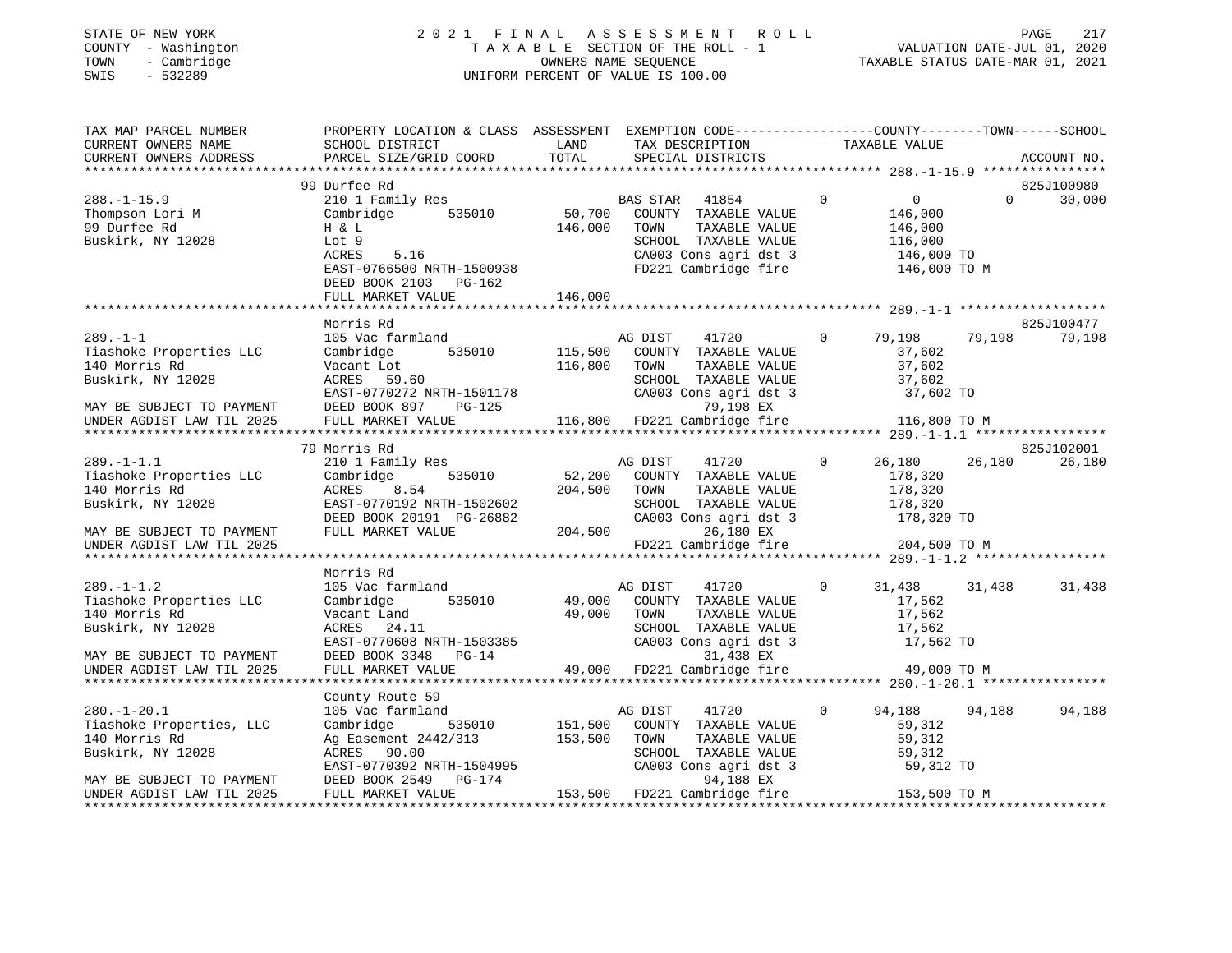## STATE OF NEW YORK 2 0 2 1 F I N A L A S S E S S M E N T R O L L PAGE 218 COUNTY - Washington T A X A B L E SECTION OF THE ROLL - 1 VALUATION DATE-JUL 01, 2020 TOWN - Cambridge OWNERS NAME SEQUENCE TAXABLE STATUS DATE-MAR 01, 2021 SWIS - 532289 UNIFORM PERCENT OF VALUE IS 100.00

| TAX MAP PARCEL NUMBER<br>CURRENT OWNERS NAME<br>CURRENT OWNERS ADDRESS                                                                        | PROPERTY LOCATION & CLASS ASSESSMENT EXEMPTION CODE---------------COUNTY-------TOWN-----SCHOOL<br>SCHOOL DISTRICT<br>PARCEL SIZE/GRID COORD                                 | LAND<br>TOTAL              | TAX DESCRIPTION<br>SPECIAL DISTRICTS<br>SPECIAL DISTRICTS                                                                                                       |                                                                                            | ACCOUNT NO.                      |
|-----------------------------------------------------------------------------------------------------------------------------------------------|-----------------------------------------------------------------------------------------------------------------------------------------------------------------------------|----------------------------|-----------------------------------------------------------------------------------------------------------------------------------------------------------------|--------------------------------------------------------------------------------------------|----------------------------------|
| $288. - 1 - 12.5$<br>Tiashoke Properties, LLC<br>140 Morris Rd<br>Buskirk, NY 12028<br>MAY BE SUBJECT TO PAYMENT<br>UNDER AGDIST LAW TIL 2025 | Morris Rd<br>105 Vac farmland<br>Cambridge<br>535010<br>ACRES 39.42<br>EAST-0769212 NRTH-1500537<br>DEED BOOK 3068 PG-130<br>FULL MARKET VALUE                              | 97,000<br>97,000<br>97,000 | AG DIST<br>41720<br>COUNTY TAXABLE VALUE<br>TOWN<br>TAXABLE VALUE<br>SCHOOL TAXABLE VALUE<br>CA003 Cons agri dst 3<br>69,635 EX<br>FD221 Cambridge fire         | $\overline{0}$<br>69,635<br>27,365<br>27,365<br>27,365<br>27,365 TO<br>97,000 TO M         | 69,635<br>69,635                 |
|                                                                                                                                               |                                                                                                                                                                             |                            |                                                                                                                                                                 |                                                                                            |                                  |
| $288. - 1 - 13$<br>Tiashoke Properties, LLC<br>140 Morris Rd<br>Buskirk, NY 12028<br>MAY BE SUBJECT TO PAYMENT<br>UNDER AGDIST LAW TIL 2025   | Schwenninger Rd<br>105 Vac farmland<br>Cambridge<br>535010<br>Ag Commit 707/59<br>ACRES 82.90<br>EAST-0767718 NRTH-1500329<br>DEED BOOK 2623<br>PG-233<br>FULL MARKET VALUE | 119,900<br>124,900         | 41720<br>AG DIST<br>COUNTY TAXABLE VALUE<br>TOWN<br>TAXABLE VALUE<br>SCHOOL TAXABLE VALUE<br>CA003 Cons agri dst 3<br>51,694 EX<br>124,900 FD221 Cambridge fire | $\overline{0}$<br>51,694 51,694<br>73,206<br>73,206<br>73,206<br>73,206 TO<br>124,900 TO M | 825J100604<br>51,694             |
|                                                                                                                                               |                                                                                                                                                                             |                            |                                                                                                                                                                 |                                                                                            |                                  |
|                                                                                                                                               | 139 Durfee Rd                                                                                                                                                               |                            |                                                                                                                                                                 |                                                                                            | 825J100964                       |
| $288. - 1 - 13.1$<br>Tiashoke Properties, LLC<br>140 Morris Rd<br>Buskirk, NY 12028                                                           | 112 Dairy farm<br>535010<br>Cambridge<br>H & Land<br>ACRES<br>4.00<br>EAST-0766989 NRTH-1500579<br>DEED BOOK 3762 PG-18                                                     | 39,000<br>77,750           | AG DIST<br>41720<br>COUNTY TAXABLE VALUE<br>TOWN<br>TAXABLE VALUE<br>SCHOOL TAXABLE VALUE<br>CA003 Cons agri dst 3<br>26,225 EX                                 | $\overline{0}$<br>26,225<br>51,525<br>51,525<br>51,525<br>51,525 TO                        | 26,225<br>26,225                 |
| MAY BE SUBJECT TO PAYMENT<br>UNDER AGDIST LAW TIL 2025                                                                                        | FULL MARKET VALUE                                                                                                                                                           |                            | 77,750 FD221 Cambridge fire                                                                                                                                     | 77,750 TO M                                                                                |                                  |
|                                                                                                                                               |                                                                                                                                                                             |                            |                                                                                                                                                                 |                                                                                            |                                  |
| $280. - 1 - 2$<br>Timmerman Jean M<br>Timmerman Amanda M<br>560 County Route 59<br>Buskirk, NY 12028                                          | 560 County Route 59<br>210 1 Family Res<br>535010<br>Cambridge<br>H & L<br>ACRES<br>4.30<br>EAST-0770244 NRTH-1511784<br>DEED BOOK 3199 PG-276                              | 41,500<br>150,200          | <b>BAS STAR</b><br>41854<br>COUNTY TAXABLE VALUE<br>TOWN<br>TAXABLE VALUE<br>SCHOOL TAXABLE VALUE<br>CA003 Cons agri dst 3<br>FD221 Cambridge fire              | $\overline{0}$<br>$\circ$<br>150,200<br>150,200<br>120,200<br>150,200 TO<br>150,200 TO M   | 825J100471<br>$\Omega$<br>30,000 |
|                                                                                                                                               | FULL MARKET VALUE                                                                                                                                                           | 150,200                    |                                                                                                                                                                 |                                                                                            |                                  |
| $280. - 2 - 21$<br>Tompkins Mark A<br>1139 Huntley Hollow Rd                                                                                  | 64 King Rd<br>210 1 Family Res<br>535010<br>Cambridge<br>Lot & House                                                                                                        | 24,500<br>82,600           | COUNTY TAXABLE VALUE<br>TOWN<br>TAXABLE VALUE<br>SCHOOL TAXABLE VALUE                                                                                           | 82,600<br>82,600<br>82,600                                                                 | 825J100722                       |
| Delancy, NY 13752                                                                                                                             | ACRES<br>0.93<br>EAST-0776615 NRTH-1506002<br>DEED BOOK 2975<br>$PG-59$<br>FULL MARKET VALUE                                                                                | 82,600                     | FD221 Cambridge fire                                                                                                                                            | 82,600 TO M                                                                                |                                  |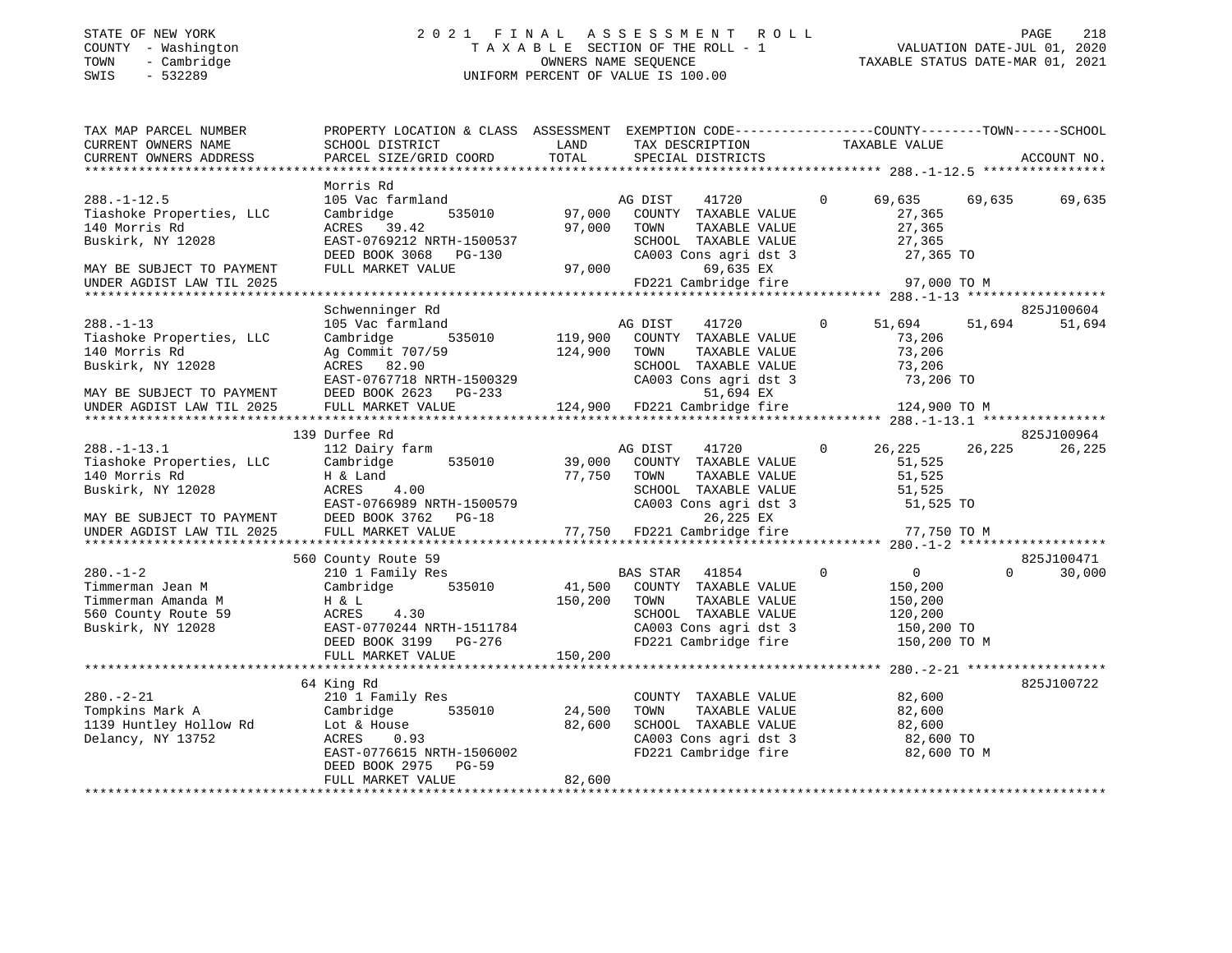## STATE OF NEW YORK 2 0 2 1 F I N A L A S S E S S M E N T R O L L PAGE 219 COUNTY - Washington T A X A B L E SECTION OF THE ROLL - 1 VALUATION DATE-JUL 01, 2020 TOWN - Cambridge OWNERS NAME SEQUENCE TAXABLE STATUS DATE-MAR 01, 2021 SWIS - 532289 UNIFORM PERCENT OF VALUE IS 100.00

| TAX MAP PARCEL NUMBER                                             | PROPERTY LOCATION & CLASS ASSESSMENT EXEMPTION CODE---------------COUNTY-------TOWN-----SCHOOL                                                                                                                                                                                                                                                                                            |              |                                                                                                  |                                       |                    |
|-------------------------------------------------------------------|-------------------------------------------------------------------------------------------------------------------------------------------------------------------------------------------------------------------------------------------------------------------------------------------------------------------------------------------------------------------------------------------|--------------|--------------------------------------------------------------------------------------------------|---------------------------------------|--------------------|
| CURRENT OWNERS NAME                                               | SCHOOL DISTRICT                                                                                                                                                                                                                                                                                                                                                                           | LAND         | TAX DESCRIPTION TAXABLE VALUE                                                                    |                                       |                    |
|                                                                   |                                                                                                                                                                                                                                                                                                                                                                                           |              |                                                                                                  |                                       |                    |
|                                                                   |                                                                                                                                                                                                                                                                                                                                                                                           |              |                                                                                                  |                                       |                    |
|                                                                   | 34 Buckley Ln                                                                                                                                                                                                                                                                                                                                                                             |              |                                                                                                  |                                       | 825J100256         |
| $255. - 1 - 18$                                                   |                                                                                                                                                                                                                                                                                                                                                                                           |              |                                                                                                  | 0 $47,369$ $47,369$ $47,369$ $47,369$ |                    |
| Towers Patricia C                                                 | $\begin{tabular}{lllllllllll} \bf 241\hspace{0.8cm}Rural\hspace{0.8cm}res\&ag & \tt AG\hspace{0.8cm}DIST & 41720 \\ \bf Cambridge & 535010 & 177,100 & \tt COUNTY & TAXABLE\hspace{0.8cm}VALUE \\ \end{tabular}$                                                                                                                                                                          |              |                                                                                                  | 314,931                               |                    |
|                                                                   | 173 Riverside Dr<br>New York, NY 10024 10024 Ag Commit 594/22 10024 5000 20100                                                                                                                                                                                                                                                                                                            |              | TAXABLE VALUE                                                                                    | 314,931<br>314,931                    |                    |
| New York, NY 10024                                                | Ag Commit 594/22                                                                                                                                                                                                                                                                                                                                                                          |              | SCHOOL TAXABLE VALUE 314,931<br>CA005 Cons agri dst 5 314,931 TO                                 |                                       |                    |
|                                                                   | ACRES 82.50                                                                                                                                                                                                                                                                                                                                                                               |              |                                                                                                  |                                       |                    |
|                                                                   | MAY BE SUBJECT TO PAYMENT EAST-0782959 NRTH-1529777                                                                                                                                                                                                                                                                                                                                       |              | 47,369 EX                                                                                        |                                       |                    |
|                                                                   |                                                                                                                                                                                                                                                                                                                                                                                           |              | FD221 Cambridge fire 362,300 TO M                                                                |                                       |                    |
|                                                                   |                                                                                                                                                                                                                                                                                                                                                                                           |              |                                                                                                  |                                       |                    |
|                                                                   |                                                                                                                                                                                                                                                                                                                                                                                           |              |                                                                                                  |                                       |                    |
|                                                                   | 1249 County Route 59                                                                                                                                                                                                                                                                                                                                                                      |              |                                                                                                  |                                       | 825J100527         |
|                                                                   |                                                                                                                                                                                                                                                                                                                                                                                           |              | COUNTY TAXABLE VALUE $120,000$<br>TOWN TAXABLE VALUE $120,000$<br>SCHOOL TAXABLE VALUE $120,000$ |                                       |                    |
|                                                                   |                                                                                                                                                                                                                                                                                                                                                                                           |              |                                                                                                  |                                       |                    |
|                                                                   | 1991 - 12<br>Townes Robert P<br>Trahan Tammy L<br>120,000<br>1249 County Route 59<br>1249 County Route 59<br>1249 County Route 59<br>126 ACRES<br>11.90<br>Trahan Tammy L<br>1249 County Route 59 (1.90 ACRES 11.90 (2016)<br>Cambridge, NY 12816 (2017 EAST-0777875 NRTH-1525493                                                                                                         |              |                                                                                                  |                                       |                    |
|                                                                   |                                                                                                                                                                                                                                                                                                                                                                                           |              | CA003 Cons agri dst 3 120,000 TO                                                                 |                                       |                    |
|                                                                   |                                                                                                                                                                                                                                                                                                                                                                                           |              | FD221 Cambridge fire 120,000 TO M                                                                |                                       |                    |
|                                                                   | DEED BOOK 3471 PG-43                                                                                                                                                                                                                                                                                                                                                                      |              |                                                                                                  |                                       |                    |
|                                                                   | FULL MARKET VALUE                                                                                                                                                                                                                                                                                                                                                                         | 120,000      |                                                                                                  |                                       |                    |
|                                                                   |                                                                                                                                                                                                                                                                                                                                                                                           |              |                                                                                                  |                                       |                    |
|                                                                   | 472 Center Cambridge Rd                                                                                                                                                                                                                                                                                                                                                                   |              |                                                                                                  |                                       | 825J101997         |
|                                                                   |                                                                                                                                                                                                                                                                                                                                                                                           |              |                                                                                                  |                                       | 30,000<br>$\Omega$ |
|                                                                   |                                                                                                                                                                                                                                                                                                                                                                                           |              |                                                                                                  |                                       |                    |
| Townsend Barbara J                                                | H & L<br>Lot 5<br>ACRES 12.00                                                                                                                                                                                                                                                                                                                                                             | 318,600 TOWN | TAXABLE VALUE 318,600                                                                            |                                       |                    |
| 472 Center Cambridge Rd Lot 5                                     |                                                                                                                                                                                                                                                                                                                                                                                           |              | SCHOOL TAXABLE VALUE 288,600                                                                     |                                       |                    |
| Cambridge, NY 12816                                               |                                                                                                                                                                                                                                                                                                                                                                                           |              | FD221 Cambridge fire                                                                             | 318,600 TO M                          |                    |
|                                                                   | EAST-0766119 NRTH-1515693                                                                                                                                                                                                                                                                                                                                                                 |              |                                                                                                  |                                       |                    |
|                                                                   | DEED BOOK 597 PG-263                                                                                                                                                                                                                                                                                                                                                                      |              |                                                                                                  |                                       |                    |
|                                                                   |                                                                                                                                                                                                                                                                                                                                                                                           |              |                                                                                                  |                                       |                    |
|                                                                   |                                                                                                                                                                                                                                                                                                                                                                                           |              |                                                                                                  |                                       |                    |
| $279. - 1 - 2.5$                                                  | 157 Center Cambridge Rd<br>210 1 Family Res                                                                                                                                                                                                                                                                                                                                               |              | BAS STAR 41854 0 0 0 0                                                                           |                                       | 30,000             |
| Trabka David                                                      | Cambridge 535010 51,200 AG DIST 41720 0                                                                                                                                                                                                                                                                                                                                                   |              |                                                                                                  | 37,055 37,055                         | 37,055             |
| Trabka Maria                                                      |                                                                                                                                                                                                                                                                                                                                                                                           |              |                                                                                                  |                                       |                    |
| ırapka Marıa<br>157 Center Cambridge Rd<br>Valley Falls, NY 12185 | $\begin{array}{lllllllllllllll} \text{Sub} & \text{Let} & \text{S} & \text{192,945} \\ \text{ACRES} & 7.80 & & 230,000 & \text{COUNTY} & \text{TAXABLE} & \text{VALUE} & & 192,945 \\ \text{ACRES} & 7.80 & & \text{TOWN} & \text{TAXABLE} & \text{VALUE} & & 192,945 \\ \text{EAST-0759288 NRTH-1513752} & & & \text{SCHOOL} & \text{TAXABLE} & \text{VALUE} & & 162,945 \\ \end{array}$ |              |                                                                                                  |                                       |                    |
|                                                                   |                                                                                                                                                                                                                                                                                                                                                                                           |              |                                                                                                  |                                       |                    |
|                                                                   |                                                                                                                                                                                                                                                                                                                                                                                           |              | CA003 Cons agri dst 3 192,945 TO                                                                 |                                       |                    |
| MAY BE SUBJECT TO PAYMENT                                         | DEED BOOK 2036 PG-303<br>FULL MARKET VALUE 230,000                                                                                                                                                                                                                                                                                                                                        |              | 37,055 EX                                                                                        |                                       |                    |
| UNDER AGDIST LAW TIL 2025                                         |                                                                                                                                                                                                                                                                                                                                                                                           |              | FD221 Cambridge fire 230,000 TO M                                                                |                                       |                    |
|                                                                   |                                                                                                                                                                                                                                                                                                                                                                                           |              |                                                                                                  |                                       |                    |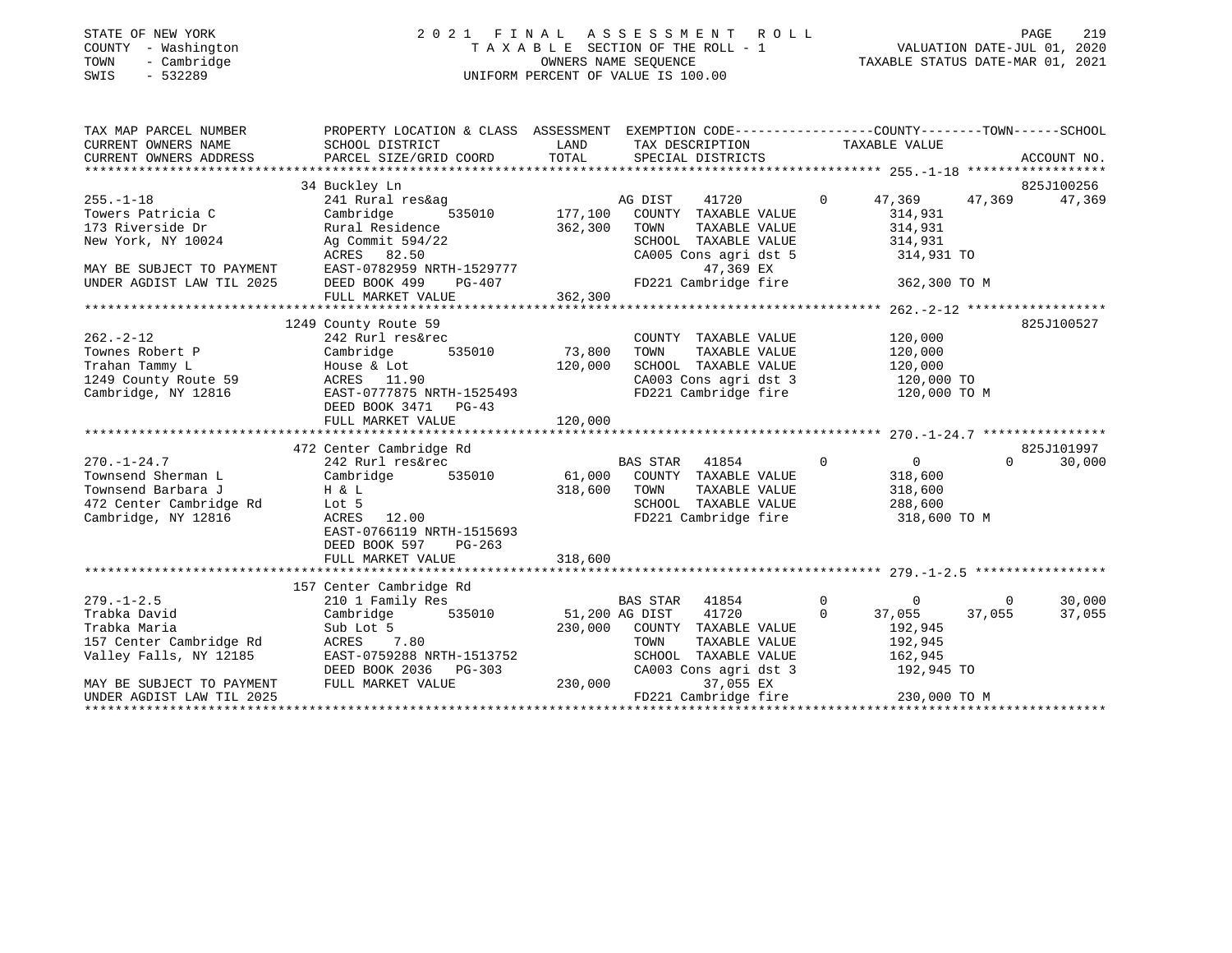#### STATE OF NEW YORK 2 0 2 1 F I N A L A S S E S S M E N T R O L L PAGE 220 COUNTY - Washington T A X A B L E SECTION OF THE ROLL - 1 VALUATION DATE-JUL 01, 2020 TOWN - Cambridge OWNERS NAME SEQUENCE TAXABLE STATUS DATE-MAR 01, 2021 SWIS - 532289 UNIFORM PERCENT OF VALUE IS 100.00UNIFORM PERCENT OF VALUE IS 100.00

| TAX MAP PARCEL NUMBER<br>CURRENT OWNERS NAME           | PROPERTY LOCATION & CLASS ASSESSMENT<br>SCHOOL DISTRICT | LAND    | EXEMPTION CODE-----------------COUNTY-------TOWN------SCHOOL<br>TAX DESCRIPTION | TAXABLE VALUE                 |             |             |
|--------------------------------------------------------|---------------------------------------------------------|---------|---------------------------------------------------------------------------------|-------------------------------|-------------|-------------|
| CURRENT OWNERS ADDRESS                                 | PARCEL SIZE/GRID COORD                                  | TOTAL   | SPECIAL DISTRICTS                                                               |                               |             | ACCOUNT NO. |
|                                                        | 69 Wright Rd                                            |         |                                                                                 |                               |             | 825J100805  |
| $271. - 2 - 18.1$                                      | 242 Rurl res&rec                                        |         | AG DIST<br>41720                                                                | 0<br>21,677                   | 21,677      | 21,677      |
| Tracy Elizabeth A                                      | 535010<br>Cambridge                                     |         | 87,300 BAS STAR<br>41854                                                        | $\Omega$<br>$\overline{0}$    | $\Omega$    | 30,000      |
| 69 Wright Rd                                           | House & Land                                            | 260,600 | COUNTY TAXABLE VALUE                                                            | 238,923                       |             |             |
| Cambridge, NY 12816                                    | 446/134                                                 |         | TOWN<br>TAXABLE VALUE                                                           | 238,923                       |             |             |
|                                                        | 25.80<br>ACRES                                          |         | SCHOOL TAXABLE VALUE                                                            | 208,923                       |             |             |
| MAY BE SUBJECT TO PAYMENT                              | EAST-0774651 NRTH-1519073                               |         | CA003 Cons agri dst 3                                                           | 238,923 TO                    |             |             |
| UNDER AGDIST LAW TIL 2025                              | DEED BOOK 860<br>$PG-103$                               |         | 21,677 EX                                                                       |                               |             |             |
|                                                        | FULL MARKET VALUE                                       | 260,600 | FD221 Cambridge fire                                                            | 260,600 TO M                  |             |             |
|                                                        |                                                         |         |                                                                                 |                               |             |             |
| $272. - 1 - 12$                                        | 629 King Rd                                             |         |                                                                                 | 70,400                        |             | 825J100426  |
| Trautwein Hayden                                       | 210 1 Family Res<br>535010<br>Cambridge                 | 30,000  | COUNTY TAXABLE VALUE<br>TAXABLE VALUE<br>TOWN                                   | 70,400                        |             |             |
| 629 King Rd                                            | H & L                                                   | 70,400  | SCHOOL TAXABLE VALUE                                                            | 70,400                        |             |             |
| Cambridge, NY 12816                                    | ACRES<br>3.00                                           |         | CA003 Cons agri dst 3                                                           | 70,400 TO                     |             |             |
|                                                        | EAST-0781175 NRTH-1518025                               |         | FD221 Cambridge fire                                                            |                               | 70,400 TO M |             |
|                                                        | DEED BOOK 20200 PG-763                                  |         |                                                                                 |                               |             |             |
|                                                        |                                                         |         |                                                                                 |                               |             |             |
|                                                        |                                                         |         |                                                                                 |                               |             |             |
|                                                        | 383 Kenyon Rd                                           |         |                                                                                 |                               |             | 825J100834  |
| $246. - 1 - 39.2$                                      | 210 1 Family Res                                        |         | AGED-ALL<br>41800                                                               | 0<br>72,050                   | 72,050      | 72,050      |
| Tremblay Virginia E                                    | Greenwich<br>533401                                     |         | 43,000 ENH STAR<br>41834                                                        | $\Omega$<br>$\overline{0}$    | $\Omega$    | 70,700      |
| 383 Kenyon Rd                                          | House & Land                                            | 144,100 | COUNTY TAXABLE VALUE                                                            | 72,050                        |             |             |
| Greenwich, NY 12834                                    | ACRES<br>6.50                                           |         | TOWN<br>TAXABLE VALUE                                                           | 72,050                        |             |             |
|                                                        | EAST-0769572 NRTH-1538603                               |         | SCHOOL TAXABLE VALUE                                                            | 1,350                         |             |             |
|                                                        | DEED BOOK 731<br><b>PG-106</b>                          |         | CA003 Cons agri dst 3                                                           | 144,100 TO                    |             |             |
|                                                        | FULL MARKET VALUE                                       |         | 144,100 FD221 Cambridge fire                                                    | 144,100 TO M                  |             |             |
|                                                        | 505 County Route 59                                     |         |                                                                                 |                               |             | 825J100659  |
| $279. - 2 - 7$                                         | 210 1 Family Res                                        |         | ENH STAR<br>41834                                                               | 0<br>$\overline{0}$           | $\Omega$    | 70,700      |
| Trinkle Carl Trustee                                   | Cambridge<br>535010                                     | 29,000  | COUNTY TAXABLE VALUE                                                            | 175,600                       |             |             |
| Joann C Trinkle Family Trust ACRES                     | 1.80                                                    | 175,600 | TAXABLE VALUE<br>TOWN                                                           | 175,600                       |             |             |
| 505 County Route 59                                    | EAST-0770239 NRTH-1510357                               |         | SCHOOL TAXABLE VALUE                                                            | 104,900                       |             |             |
| Buskirk, NY 12028                                      | DEED BOOK 20200 PG-6521                                 |         | CA003 Cons agri dst 3                                                           | 175,600 TO                    |             |             |
|                                                        | FULL MARKET VALUE                                       |         | 175,600 FD221 Cambridge fire                                                    | 175,600 TO M                  |             |             |
|                                                        |                                                         |         |                                                                                 |                               |             |             |
|                                                        | 34 Yanke Ln                                             |         |                                                                                 |                               |             | 825J100719  |
| $288. - 1 - 9$                                         | 112 Dairy farm                                          |         | 41720<br>AG DIST                                                                | $\mathbf 0$<br>106,451        | 106,451     | 106,451     |
| Trinkle Ernest F LE                                    | 535010<br>Cambridge                                     |         | 220,400 ENH STAR<br>41834                                                       | $\mathbf 0$<br>$\overline{0}$ | $\Omega$    | 70,700      |
| Trinkle Vera M LE                                      | Farm                                                    | 349,000 | COUNTY TAXABLE VALUE                                                            | 242,549                       |             |             |
| 34 Yanke Ln                                            | ACRES 134.68                                            |         | TOWN<br>TAXABLE VALUE                                                           | 242,549                       |             |             |
| Buskirk, NY 12028                                      | EAST-0768282 NRTH-1503963                               |         | SCHOOL TAXABLE VALUE                                                            | 171,849                       |             |             |
|                                                        | DEED BOOK 3776<br><b>PG-175</b>                         | 349,000 | CA003 Cons agri dst 3                                                           | 242,549 TO                    |             |             |
| MAY BE SUBJECT TO PAYMENT<br>UNDER AGDIST LAW TIL 2025 | FULL MARKET VALUE                                       |         | 106,451 EX<br>FD221 Cambridge fire                                              | 349,000 TO M                  |             |             |
|                                                        |                                                         |         |                                                                                 |                               |             |             |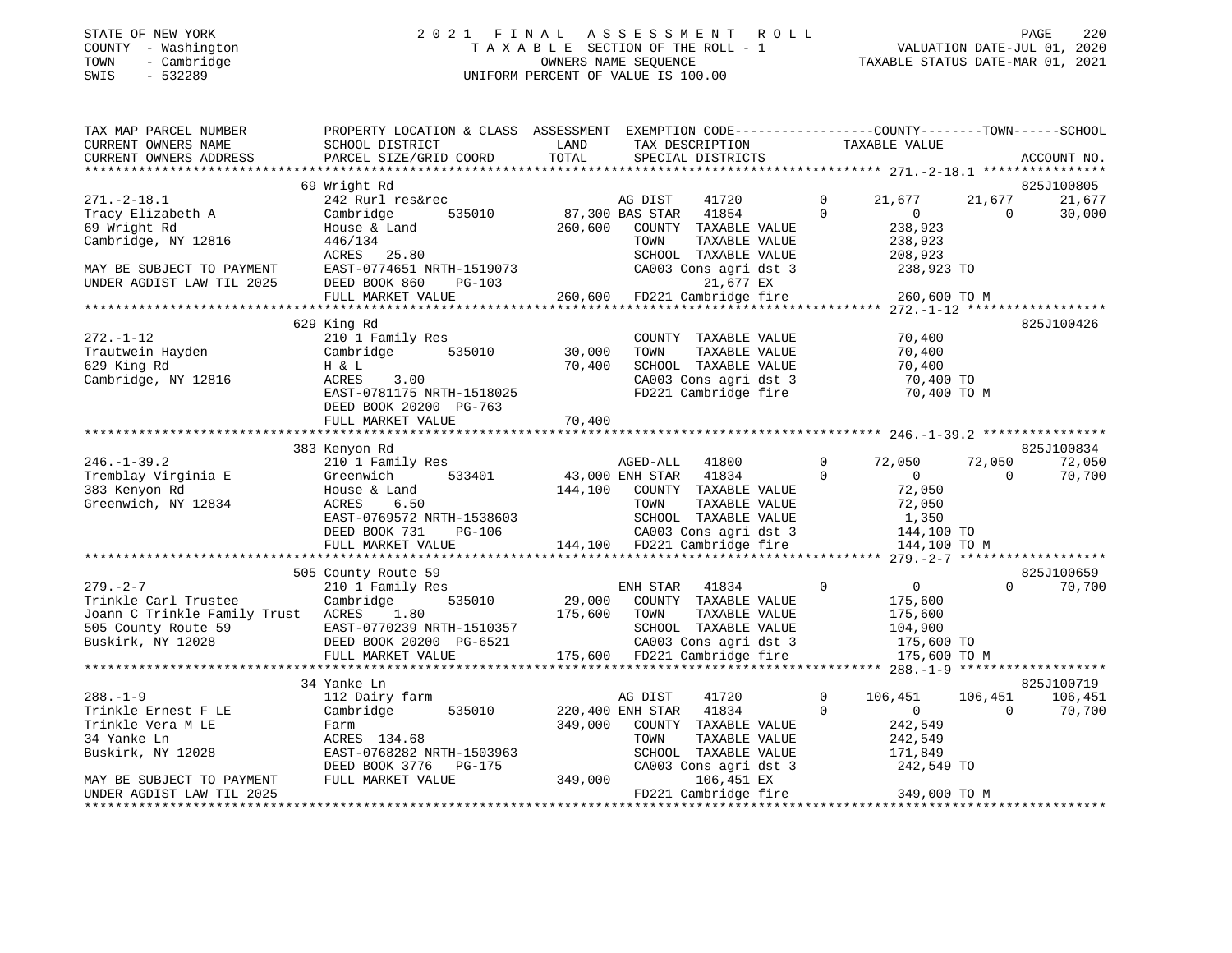#### STATE OF NEW YORK 2 0 2 1 F I N A L A S S E S S M E N T R O L L PAGE 221 COUNTY - Washington T A X A B L E SECTION OF THE ROLL - 1 VALUATION DATE-JUL 01, 2020 TOWN - Cambridge OWNERS NAME SEQUENCE TAXABLE STATUS DATE-MAR 01, 2021 SWIS - 532289 UNIFORM PERCENT OF VALUE IS 100.00UNIFORM PERCENT OF VALUE IS 100.00

| TAX MAP PARCEL NUMBER<br>CURRENT OWNERS NAME<br>CURRENT OWNERS ADDRESS       | PROPERTY LOCATION & CLASS ASSESSMENT EXEMPTION CODE---------------COUNTY-------TOWN------SCHOOL<br>SCHOOL DISTRICT<br>PARCEL SIZE/GRID COORD | LAND<br>TOTAL                    | TAX DESCRIPTION<br>SPECIAL DISTRICTS                                                                                                           |                | TAXABLE VALUE                                                   | ACCOUNT NO.          |
|------------------------------------------------------------------------------|----------------------------------------------------------------------------------------------------------------------------------------------|----------------------------------|------------------------------------------------------------------------------------------------------------------------------------------------|----------------|-----------------------------------------------------------------|----------------------|
|                                                                              | County Route 59                                                                                                                              |                                  |                                                                                                                                                |                |                                                                 | 825J100661           |
| $279. - 2 - 10$<br>Trinkle Matthew W<br>Trinkle Kristi L                     | 105 Vac farmland<br>535010<br>Cambridge<br>Land                                                                                              | 79,000<br>79,000                 | AG DIST<br>41720<br>COUNTY TAXABLE VALUE<br>TOWN<br>TAXABLE VALUE                                                                              | $\overline{0}$ | 54,577<br>54,577<br>24,423<br>24,423                            | 54,577               |
| 33 Oak Hill Rd<br>Buskirk, NY 12028                                          | ACRES 30.00<br>EAST-0769441 NRTH-1507871<br>DEED BOOK 4014 PG-329                                                                            |                                  | SCHOOL TAXABLE VALUE<br>CA003 Cons agri dst 3<br>54,577 EX                                                                                     |                | 24,423<br>24,423 TO                                             |                      |
| MAY BE SUBJECT TO PAYMENT<br>UNDER AGDIST LAW TIL 2025                       | FULL MARKET VALUE                                                                                                                            | 79,000                           | FD221 Cambridge fire                                                                                                                           |                | 79,000 TO M                                                     |                      |
|                                                                              | County Route 59A                                                                                                                             |                                  |                                                                                                                                                |                |                                                                 | 825J100910           |
| $279. - 2 - 15.1$<br>Trinkle Matthew W<br>Trinkle Kristi L<br>33 Oak Hill Rd | 105 Vac farmland<br>535010<br>Cambridge<br>ACRES 27.80<br>EAST-0767525 NRTH-1506690                                                          | 76,800<br>76,800                 | AG DIST 41720<br>COUNTY TAXABLE VALUE<br>TOWN<br>TAXABLE VALUE<br>SCHOOL TAXABLE VALUE                                                         | $\overline{0}$ | 58,766<br>58,766<br>18,034<br>18,034<br>18,034                  | 58,766               |
| Buskirk, NY 12028<br>MAY BE SUBJECT TO PAYMENT<br>UNDER AGDIST LAW TIL 2025  | DEED BOOK 4014 PG-329<br>FULL MARKET VALUE                                                                                                   | 76,800                           | CA003 Cons agri dst 3<br>58,766 EX<br>FD221 Cambridge fire                                                                                     |                | 18,034 TO<br>76,800 TO M                                        |                      |
|                                                                              |                                                                                                                                              |                                  |                                                                                                                                                |                |                                                                 |                      |
| $280. -2 - 11.3$                                                             | 33 Oak Hill Rd<br>210 1 Family Res                                                                                                           |                                  | BAS STAR 41854                                                                                                                                 | $\mathbf 0$    | $\overline{0}$<br>$\overline{0}$                                | 30,000               |
| Trinkle Matthew W<br>Trinkle Kristi L<br>33 Oak Hill Rd<br>Buskirk, NY 12028 | Cambridge<br>3565/310<br>ACRES 20.43<br>EAST-0779440 NRTH-1508941<br>DEED BOOK 3565 PG-307                                                   | 535010 53,000 AG DIST<br>144,100 | 41720<br>COUNTY TAXABLE VALUE<br>TOWN<br>TAXABLE VALUE<br>SCHOOL TAXABLE VALUE<br>CA003 Cons agri dst 3                                        | $\mathbf 0$    | 11,835<br>11,835<br>132,265<br>132,265<br>102,265<br>132,265 TO | 11,835               |
| MAY BE SUBJECT TO PAYMENT<br>UNDER AGDIST LAW TIL 2025                       | FULL MARKET VALUE                                                                                                                            | 144,100                          | 11,835 EX<br>FD221 Cambridge fire                                                                                                              |                | 144,100 TO M                                                    |                      |
|                                                                              |                                                                                                                                              |                                  |                                                                                                                                                |                |                                                                 |                      |
| $279. - 2 - 15.2$                                                            | 70 County Route 59A<br>210 1 Family Res                                                                                                      |                                  | BAS STAR 41854                                                                                                                                 | $\Omega$       | $\overline{0}$<br>$\Omega$                                      | 825J100941<br>30,000 |
| Trinkle Timothy<br>Trinkle Ann<br>70 County Route 59A<br>Buskirk, NY 12028   | Cambridge<br>H & Lot<br>Sun Room<br>1.10<br>ACRES<br>EAST-0767727 NRTH-1507325<br>DEED BOOK 510<br>PG-246                                    | 535010 26,500<br>197,100         | COUNTY TAXABLE VALUE<br>TOWN<br>TAXABLE VALUE<br>SCHOOL TAXABLE VALUE<br>SCHOOL TAXABLE VALUE<br>CA003 Cons agri dst 3<br>FD221 Cambridge fire |                | 197,100<br>197,100<br>167,100<br>197,100 TO<br>197,100 TO M     |                      |
|                                                                              | FULL MARKET VALUE                                                                                                                            | 197,100                          |                                                                                                                                                |                |                                                                 |                      |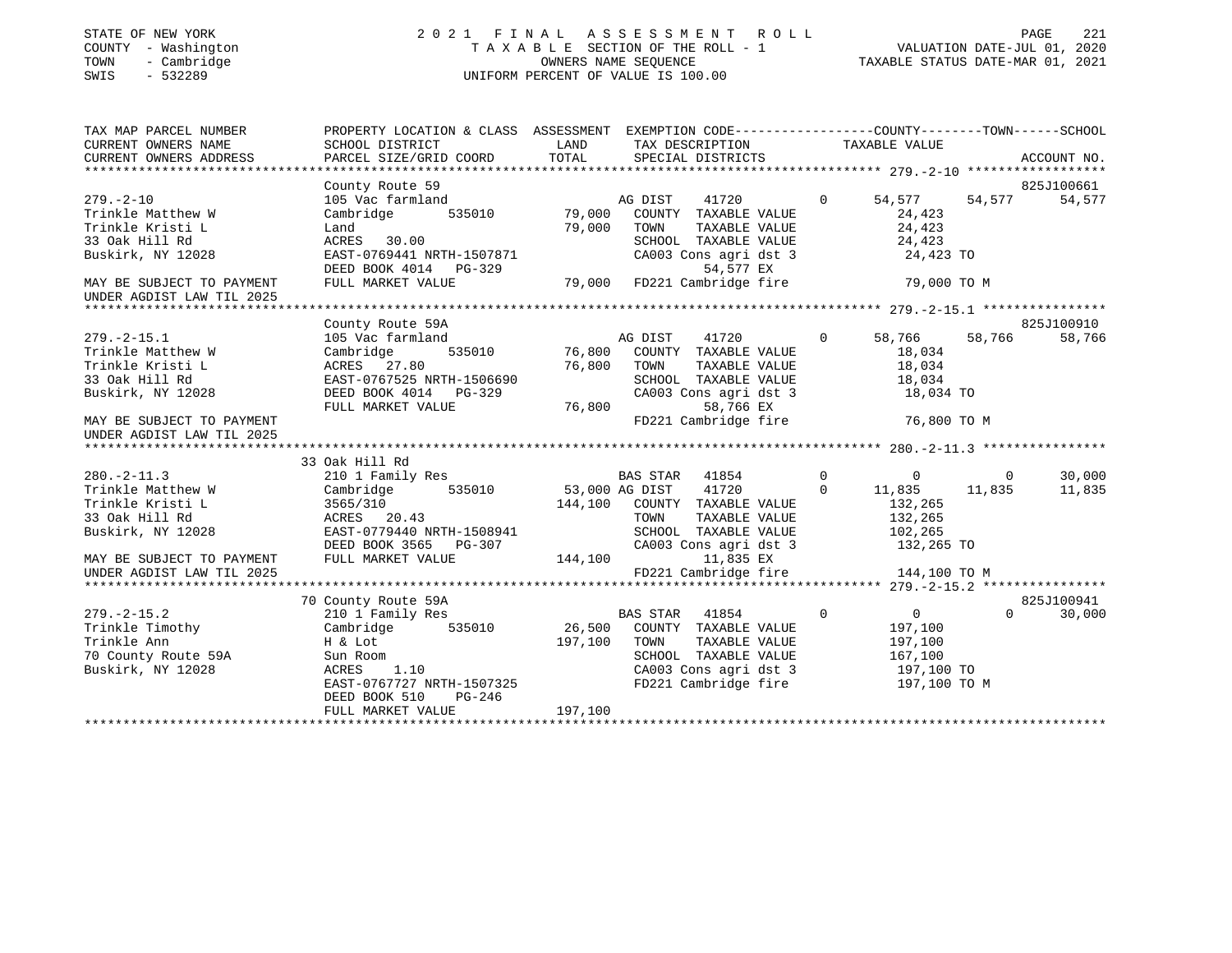## STATE OF NEW YORK 2 0 2 1 F I N A L A S S E S S M E N T R O L L PAGE 222 COUNTY - Washington T A X A B L E SECTION OF THE ROLL - 1 VALUATION DATE-JUL 01, 2020 TOWN - Cambridge OWNERS NAME SEQUENCE TAXABLE STATUS DATE-MAR 01, 2021 SWIS - 532289 UNIFORM PERCENT OF VALUE IS 100.00

| TAX MAP PARCEL NUMBER                                                                                                                                                                                                                                          | PROPERTY LOCATION & CLASS ASSESSMENT EXEMPTION CODE---------------COUNTY-------TOWN-----SCHOOL            |                                                                                         |                                                                                                   |                                 |            |
|----------------------------------------------------------------------------------------------------------------------------------------------------------------------------------------------------------------------------------------------------------------|-----------------------------------------------------------------------------------------------------------|-----------------------------------------------------------------------------------------|---------------------------------------------------------------------------------------------------|---------------------------------|------------|
| CURRENT OWNERS NAME                                                                                                                                                                                                                                            | SCHOOL DISTRICT                                                                                           | <b>EXAMPLE THE STATE OF STATE OF STATE OF STATE OF STATE OF STATE OF STATE OF STATE</b> | TAX DESCRIPTION TAXABLE VALUE                                                                     |                                 |            |
| CURRENT OWNERS ADDRESS                                                                                                                                                                                                                                         |                                                                                                           |                                                                                         |                                                                                                   |                                 |            |
|                                                                                                                                                                                                                                                                |                                                                                                           |                                                                                         |                                                                                                   |                                 |            |
|                                                                                                                                                                                                                                                                | South Rd                                                                                                  |                                                                                         |                                                                                                   |                                 | 825J100806 |
| $288. - 1 - 12.1$                                                                                                                                                                                                                                              | 105 Vac farmland                                                                                          |                                                                                         | mland ag DIST 41720<br>535010 102,100 COUNTY TAXABLE VALUE                                        | 76,560 76,560<br>$\overline{0}$ | 76,560     |
| Trinkle Timothy                                                                                                                                                                                                                                                | Cambridge                                                                                                 |                                                                                         |                                                                                                   | 25,540                          |            |
| Trinkle Ann                                                                                                                                                                                                                                                    | Sub lot 1<br>ACRES    49.68                                                                               | 102,100 TOWN                                                                            | TOWN TAXABLE VALUE 25,540<br>SCHOOL TAXABLE VALUE 25,540<br>CA003 Cons agri dst 3 25,540 TO       |                                 |            |
| 70 County Route 59A                                                                                                                                                                                                                                            |                                                                                                           |                                                                                         |                                                                                                   |                                 |            |
| Buskirk, NY 12028                                                                                                                                                                                                                                              | EAST-0768171 NRTH-1501781                                                                                 |                                                                                         |                                                                                                   |                                 |            |
|                                                                                                                                                                                                                                                                | DEED BOOK 741 PG-205 76,560 EX<br>FULL MARKET VALUE 102,100 FD221 Cambridge fire 102,100 TO M             |                                                                                         |                                                                                                   |                                 |            |
| MAY BE SUBJECT TO PAYMENT                                                                                                                                                                                                                                      |                                                                                                           |                                                                                         |                                                                                                   |                                 |            |
| UNDER AGDIST LAW TIL 2025                                                                                                                                                                                                                                      |                                                                                                           |                                                                                         |                                                                                                   |                                 |            |
|                                                                                                                                                                                                                                                                |                                                                                                           |                                                                                         |                                                                                                   |                                 |            |
|                                                                                                                                                                                                                                                                | Morris Rd                                                                                                 |                                                                                         |                                                                                                   |                                 | 825J100345 |
| $288. - 1 - 12.2$                                                                                                                                                                                                                                              | 312 Vac w/imprv                               AG DIST     41720                       50,896       50,896 |                                                                                         |                                                                                                   |                                 | 50,896     |
| Trinkle Timothy                                                                                                                                                                                                                                                | Cambridge 535010 75,300 COUNTY TAXABLE VALUE                                                              |                                                                                         |                                                                                                   | 27,804                          |            |
| Trinkle Ann<br>Trinkle Ann<br>70 County Route 59A                                                                                                                                                                                                              | Land & Barns                                                                                              | 78,700 TOWN                                                                             |                                                                                                   |                                 |            |
|                                                                                                                                                                                                                                                                | Sub Lot 2                                                                                                 |                                                                                         | TOWN TAXABLE VALUE $27,804$<br>SCHOOL TAXABLE VALUE $27,804$<br>CA003 Cons agri dst 3 $27,804$ TO |                                 |            |
| Buskirk, NY 12028                                                                                                                                                                                                                                              | ACRES 26.60                                                                                               |                                                                                         |                                                                                                   |                                 |            |
|                                                                                                                                                                                                                                                                |                                                                                                           |                                                                                         |                                                                                                   |                                 |            |
|                                                                                                                                                                                                                                                                |                                                                                                           |                                                                                         |                                                                                                   |                                 |            |
|                                                                                                                                                                                                                                                                |                                                                                                           |                                                                                         |                                                                                                   |                                 |            |
|                                                                                                                                                                                                                                                                |                                                                                                           |                                                                                         |                                                                                                   |                                 |            |
|                                                                                                                                                                                                                                                                | County Route 59/E Off                                                                                     |                                                                                         |                                                                                                   |                                 | 825J100858 |
| $280. -1 - 3$                                                                                                                                                                                                                                                  | 105 Vac farmland                                                                                          |                                                                                         |                                                                                                   | 0 $1,654$ $1,654$               | 1,654      |
| Trinkle Timothy N                                                                                                                                                                                                                                              | Cambridge                                                                                                 |                                                                                         |                                                                                                   | 2,946                           |            |
| Trinkle Ann B                                                                                                                                                                                                                                                  |                                                                                                           | 4,600                                                                                   | TAXABLE VALUE<br>TOWN                                                                             | 2,946                           |            |
| 70 County Route 59A<br>Buskirk, NY 12028                                                                                                                                                                                                                       | ACRES 6.81 4,600<br>EAST-0771849 NRTH-1513075<br>DEED BOOK 2227 PG-302<br>FULL MARKET VALUE 4,600         |                                                                                         | SCHOOL TAXABLE VALUE 2,946<br>CA003 Cons agri dst 3 2,946 TO                                      |                                 |            |
| Buskirk, NY 12028                                                                                                                                                                                                                                              |                                                                                                           |                                                                                         |                                                                                                   |                                 |            |
|                                                                                                                                                                                                                                                                |                                                                                                           |                                                                                         | 4,600<br>1,654 EX                                                                                 |                                 |            |
| MAY BE SUBJECT TO PAYMENT                                                                                                                                                                                                                                      |                                                                                                           |                                                                                         | FD221 Cambridge fire 4,600 TO M                                                                   |                                 |            |
| UNDER AGDIST LAW TIL 2025                                                                                                                                                                                                                                      |                                                                                                           |                                                                                         |                                                                                                   |                                 |            |
|                                                                                                                                                                                                                                                                | Belle Rd                                                                                                  |                                                                                         |                                                                                                   |                                 | 825L100690 |
| $280. - 1 - 4$                                                                                                                                                                                                                                                 | 105 Vac farmland                                                                                          |                                                                                         | AG DIST 41720 0 96,302 96,302                                                                     |                                 | 96,302     |
|                                                                                                                                                                                                                                                                | Cambridge 535010 127,800 COUNTY TAXABLE VALUE                                                             |                                                                                         |                                                                                                   | 31,498                          |            |
| 280.-1-4<br>Trinkle Timothy N<br>Trinkle Ann B                                                                                                                                                                                                                 |                                                                                                           |                                                                                         |                                                                                                   |                                 |            |
|                                                                                                                                                                                                                                                                |                                                                                                           |                                                                                         |                                                                                                   |                                 |            |
|                                                                                                                                                                                                                                                                |                                                                                                           |                                                                                         |                                                                                                   |                                 |            |
|                                                                                                                                                                                                                                                                |                                                                                                           |                                                                                         |                                                                                                   |                                 |            |
| Trinkle Throndy N<br>Trinkle Ann B<br>70 County Route 59A<br>81,498<br>70 County Route 59A<br>81,498<br>82HOOL TAXABLE VALUE<br>81,498<br>82HOOL TAXABLE VALUE<br>81,498<br>82HOOL TAXABLE VALUE<br>81,498<br>831,498<br>831,498<br>831,498<br>831,498<br>831, |                                                                                                           |                                                                                         |                                                                                                   |                                 |            |
| UNDER AGDIST LAW TIL 2025                                                                                                                                                                                                                                      |                                                                                                           |                                                                                         |                                                                                                   |                                 |            |
|                                                                                                                                                                                                                                                                |                                                                                                           |                                                                                         |                                                                                                   |                                 |            |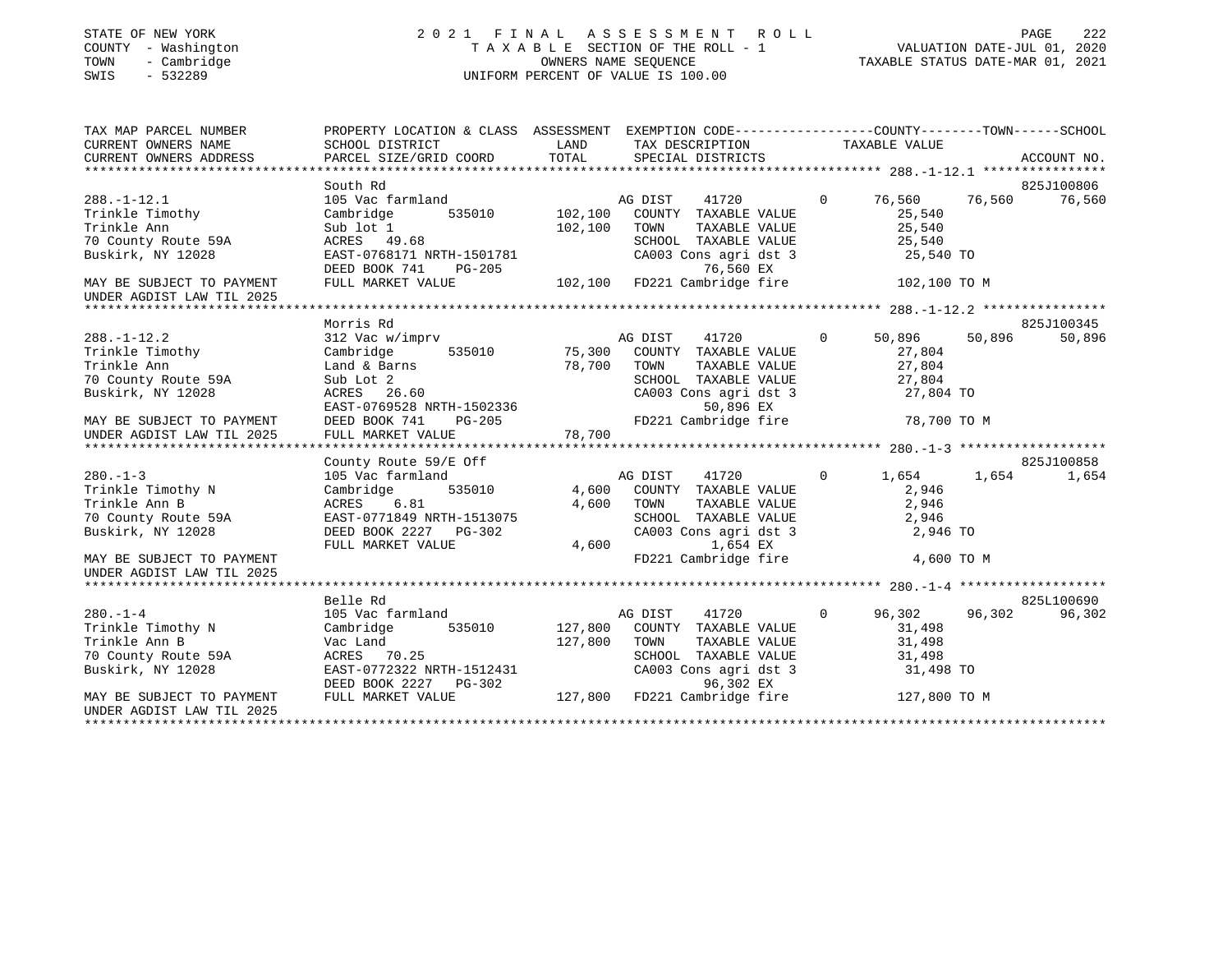#### STATE OF NEW YORK 2 0 2 1 F I N A L A S S E S S M E N T R O L L PAGE 223 COUNTY - Washington T A X A B L E SECTION OF THE ROLL - 1 VALUATION DATE-JUL 01, 2020 TOWN - Cambridge OWNERS NAME SEQUENCE TAXABLE STATUS DATE-MAR 01, 2021 SWIS - 532289 UNIFORM PERCENT OF VALUE IS 100.00UNIFORM PERCENT OF VALUE IS 100.00

| TAX MAP PARCEL NUMBER<br>CURRENT OWNERS NAME                                                                                                     | PROPERTY LOCATION & CLASS ASSESSMENT<br>SCHOOL DISTRICT                                                                                                  | LAND                          | EXEMPTION CODE-----------------COUNTY-------TOWN------SCHOOL<br>TAX DESCRIPTION                                                  |                                     | TAXABLE VALUE                                                       |                                  |                           |
|--------------------------------------------------------------------------------------------------------------------------------------------------|----------------------------------------------------------------------------------------------------------------------------------------------------------|-------------------------------|----------------------------------------------------------------------------------------------------------------------------------|-------------------------------------|---------------------------------------------------------------------|----------------------------------|---------------------------|
| CURRENT OWNERS ADDRESS<br>***********************                                                                                                | PARCEL SIZE/GRID COORD                                                                                                                                   | TOTAL                         | SPECIAL DISTRICTS                                                                                                                |                                     |                                                                     |                                  | ACCOUNT NO.               |
|                                                                                                                                                  | 291 Dickensen Rd                                                                                                                                         |                               |                                                                                                                                  |                                     |                                                                     |                                  | 825J100660                |
| $280. - 1 - 9$<br>Trinkle Timothy N<br>Trinkle Ann B<br>70 County Route 59A<br>Buskirk, NY 12028                                                 | 112 Dairy farm<br>Cambridge<br>535010<br>Farm<br>ACRES 214.50<br>EAST-0772799 NRTH-1511365<br>DEED BOOK 2227 PG-302                                      | 310,800<br>601,700            | AG DIST<br>41720<br>COUNTY TAXABLE VALUE<br>TAXABLE VALUE<br>TOWN<br>SCHOOL TAXABLE VALUE<br>CA003 Cons agri dst 3<br>149,352 EX | $\mathbf 0$                         | 149,352<br>452,348<br>452,348<br>452,348<br>452,348 TO              | 149,352                          | 149,352                   |
| MAY BE SUBJECT TO PAYMENT<br>UNDER AGDIST LAW TIL 2025                                                                                           | FULL MARKET VALUE                                                                                                                                        | 601,700                       | FD221 Cambridge fire                                                                                                             |                                     | 601,700 TO M                                                        |                                  |                           |
| *****************************                                                                                                                    |                                                                                                                                                          |                               |                                                                                                                                  |                                     |                                                                     |                                  |                           |
| $280. - 2 - 1$<br>Trinkle Timothy N<br>Trinkle Ann B<br>70 County Route 59A<br>Buskirk, NY 12028                                                 | Belle Rd<br>105 Vac farmland<br>Cambridge<br>535010<br>ACRES 66.50<br>EAST-0775707 NRTH-1511291<br>DEED BOOK 2227<br>PG-302<br>FULL MARKET VALUE         | 123,100<br>123,100<br>123,100 | AG DIST<br>41720<br>COUNTY TAXABLE VALUE<br>TAXABLE VALUE<br>TOWN<br>SCHOOL TAXABLE VALUE<br>CA003 Cons agri dst 3<br>91,146 EX  | $\mathbf 0$                         | 91,146<br>31,954<br>31,954<br>31,954<br>31,954 TO                   | 91,146                           | 825J100637<br>91,146      |
| MAY BE SUBJECT TO PAYMENT<br>UNDER AGDIST LAW TIL 2025                                                                                           |                                                                                                                                                          |                               | FD221 Cambridge fire                                                                                                             |                                     | 123,100 TO M                                                        |                                  |                           |
| *********************                                                                                                                            |                                                                                                                                                          |                               |                                                                                                                                  |                                     |                                                                     |                                  | *******************       |
|                                                                                                                                                  | 763 Turnpike Rd                                                                                                                                          |                               |                                                                                                                                  |                                     |                                                                     |                                  | 825J100223                |
| $272. - 2 - 5$<br>Tsimbidis Christopher E<br>763 Turnpike Rd<br>Eagle Bridge, NY 12057<br>MAY BE SUBJECT TO PAYMENT<br>UNDER AGDIST LAW TIL 2025 | 240 Rural res<br>Cambridge<br>535010<br>Residence/commercial<br>ACRES 18.94<br>EAST-0788918 NRTH-1519731<br>DEED BOOK 20200 PG-2427<br>FULL MARKET VALUE | 98,100<br>250,000<br>250,000  | AG DIST<br>41720<br>COUNTY TAXABLE VALUE<br>TOWN<br>TAXABLE VALUE<br>SCHOOL TAXABLE VALUE<br>FD221 Cambridge fire                | $\mathbf 0$                         | 73,141<br>176,859<br>176,859<br>176,859<br>250,000 TO M             | 73,141                           | 73,141                    |
|                                                                                                                                                  |                                                                                                                                                          |                               |                                                                                                                                  |                                     |                                                                     |                                  |                           |
|                                                                                                                                                  | 7 Galloway Ln                                                                                                                                            |                               | 52 PCT OF VALUE USED FOR EXEMPTION PURPOSES                                                                                      |                                     |                                                                     |                                  | 825J100664                |
| $279. - 2 - 23$<br>Turi Anthony R<br>Turi Gail S<br>7 Galloway Ln<br>Buskirk, NY 12028-2002                                                      | 241 Rural res&ag<br>535010<br>Cambridge<br>House & Lot<br>ACRES 84.40<br>EAST-0765290 NRTH-1505494<br>DEED BOOK 371<br>PG-934                            | 157,100 AG DIST               | 41834<br>ENH STAR<br>41720<br>347,700 VETWAR CTS 41120<br>COUNTY TAXABLE VALUE<br>TOWN<br>TAXABLE VALUE<br>SCHOOL TAXABLE VALUE  | $\Omega$<br>$\mathbf 0$<br>$\Omega$ | $\overline{0}$<br>49,129<br>27,121<br>271,450<br>271,571<br>221,871 | $\mathbf{0}$<br>49,129<br>27,000 | 70,700<br>49,129<br>6,000 |
| MAY BE SUBJECT TO PAYMENT<br>UNDER AGDIST LAW TIL 2025                                                                                           | FULL MARKET VALUE                                                                                                                                        | 347,700                       | CA003 Cons agri dst 3<br>49,129 EX<br>FD221 Cambridge fire                                                                       |                                     | 298,571 TO<br>347,700 TO M                                          |                                  |                           |
|                                                                                                                                                  |                                                                                                                                                          |                               |                                                                                                                                  |                                     |                                                                     |                                  |                           |
| $261. - 2 - 21$<br>Tyrer Laura B<br>53 South Park St<br>Cambridge, NY 12816                                                                      | 330 Brownell Rd<br>210 1 Family Res<br>535010<br>Cambridge<br>H & L<br>261.-1-21                                                                         | 25,500<br>146,700             | COUNTY TAXABLE VALUE<br>TOWN<br>TAXABLE VALUE<br>SCHOOL TAXABLE VALUE<br>CA003 Cons agri dst 3                                   |                                     | 146,700<br>146,700<br>146,700<br>146,700 TO                         |                                  | 825J100296                |
|                                                                                                                                                  | ACRES<br>1.10<br>EAST-0763546 NRTH-1523640<br>DEED BOOK 3962<br>$PG-10$<br>FULL MARKET VALUE                                                             | 146,700                       | FD221 Cambridge fire                                                                                                             |                                     | 146,700 TO M                                                        |                                  |                           |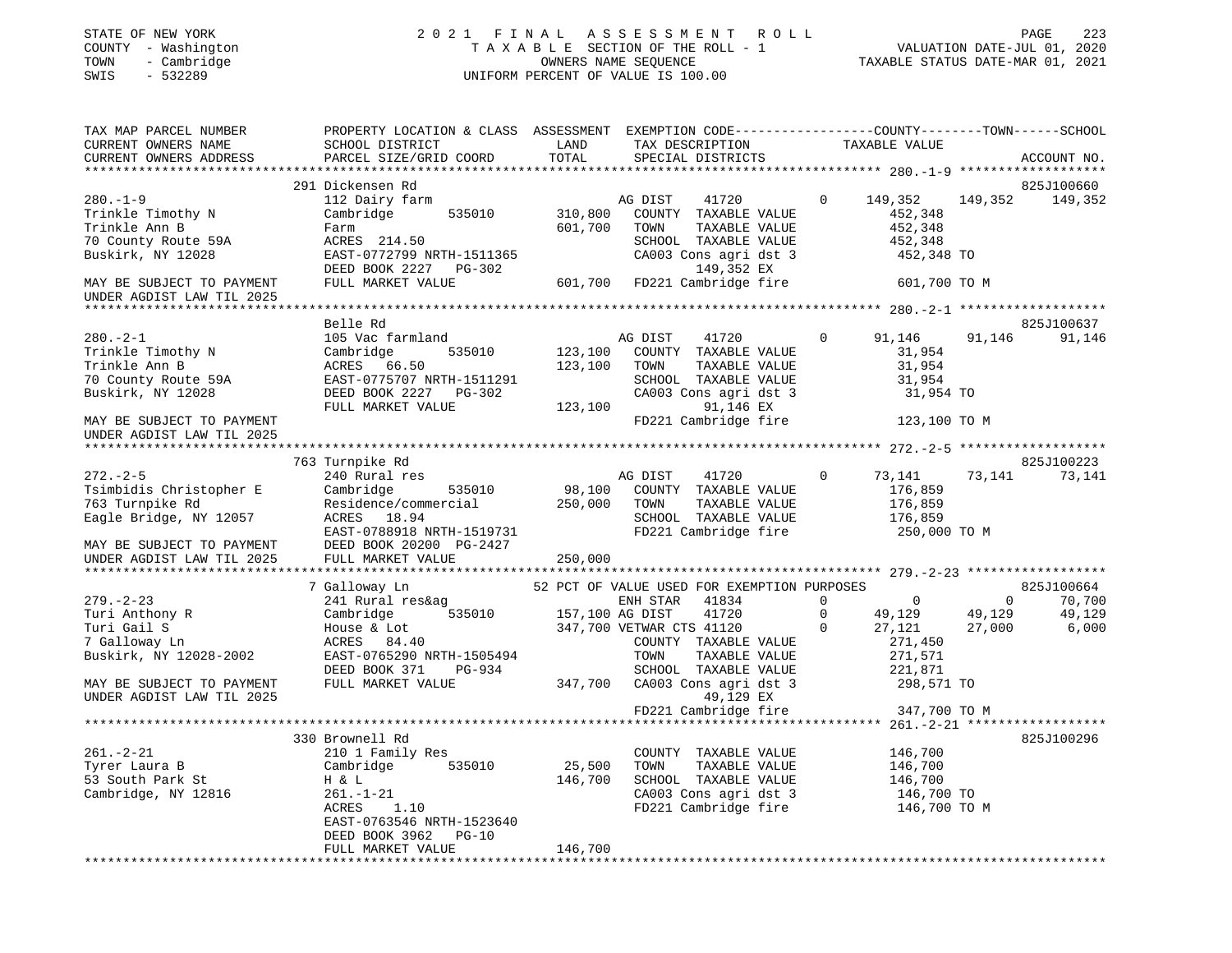## STATE OF NEW YORK 2 0 2 1 F I N A L A S S E S S M E N T R O L L PAGE 224 COUNTY - Washington T A X A B L E SECTION OF THE ROLL - 1 VALUATION DATE-JUL 01, 2020 TOWN - Cambridge OWNERS NAME SEQUENCE TAXABLE STATUS DATE-MAR 01, 2021 SWIS - 532289 UNIFORM PERCENT OF VALUE IS 100.00

| TAX MAP PARCEL NUMBER<br>CURRENT OWNERS NAME<br>CURRENT OWNERS ADDRESS                                                       | PROPERTY LOCATION & CLASS ASSESSMENT<br>SCHOOL DISTRICT<br>PARCEL SIZE/GRID COORD TOTAL                                                                                                                                                                                    | LAND                              | EXEMPTION CODE-----------------COUNTY-------TOWN------SCHOOL<br>TAX DESCRIPTION TAXABLE VALUE<br>SPECIAL DISTRICTS                                                                                                                                                                                     |                                                                                                                                                         | ACCOUNT NO.                                                                                                    |
|------------------------------------------------------------------------------------------------------------------------------|----------------------------------------------------------------------------------------------------------------------------------------------------------------------------------------------------------------------------------------------------------------------------|-----------------------------------|--------------------------------------------------------------------------------------------------------------------------------------------------------------------------------------------------------------------------------------------------------------------------------------------------------|---------------------------------------------------------------------------------------------------------------------------------------------------------|----------------------------------------------------------------------------------------------------------------|
| $261. - 2 - 27$                                                                                                              | 1022 Vly Summit Rd<br>210 1 Family Res<br>261.-2-27 210 1 Family Res<br>Tyrer Trust Suzanne E<br>Tyrer Suzanne E Trustee 261.-1-27<br>1022 Vly Summit Rd ACRES 0.33<br>Cambridge, NY 12816 EAST-0763288 NRTH-1523686<br>EAST-0763288 NRTH-1523686<br>DEED BOOK 3990 PG-329 | 110,000                           | COUNTY TAXABLE VALUE<br>TAXABLE VALUE<br>TOWN<br>SCHOOL TAXABLE VALUE 110,000<br>CA003 Cons agri dst 3 110,000 TO<br>FD221 Cambridge fire 110,000 TO M                                                                                                                                                 | 110,000<br>110,000                                                                                                                                      | 825J100676                                                                                                     |
|                                                                                                                              | 6 County Route 59A                                                                                                                                                                                                                                                         |                                   |                                                                                                                                                                                                                                                                                                        |                                                                                                                                                         | 825J100669                                                                                                     |
| 6 County Route 59A<br>Buskirk, NY 12028-2013<br>$255. - 1 - 5.2$<br>Valentine Eleanor<br>37 Sugar Maple Way                  | $\begin{array}{ll}\n\text{ACRES} & 0.39 \\ \text{RRES} & 0.39\n\end{array}$<br>EAST-0766277 NRTH-1506601<br>PG-178<br>DEED BOOK 823<br>FULL MARKET VALUE<br>37 Sugar Maple Way<br>210 1 Family Res<br>Cambridge 535010 37,500                                              | 135,400                           | 92,000 AGED-SCH 41804<br>ENH STAR 41834<br>COUNTY TAXABLE VALUE<br>TOWN<br>TAXABLE VALUE<br>92,000 SCHOOL TAXABLE VALUE<br>CHOOL TAXABLE VALUE<br>CA003 Cons agri dst 3 92,000 TO<br>FD221 Cambridge fire 92,000 TO M<br>COUNTY TAXABLE VALUE<br>TAXABLE VALUE<br>TOWN<br>SCHOOL TAXABLE VALUE 135,400 | $\Omega$<br>$\overline{0}$<br>$\overline{0}$<br>46,000<br>$\Omega$<br>$\overline{0}$<br>$\overline{0}$<br>$0$<br>46,000<br>55,200<br>135,400<br>135,400 | $\overline{0}$<br>36,800<br>$\overline{0}$<br>$\overline{0}$<br>$\overline{0}$<br>27,600<br>$\Omega$<br>64,400 |
| Cambridge, NY 12816                                                                                                          | 135,400<br>ACRES 2.49<br>EAST-0782687 NRTH-1535856<br>DEED BOOK 20191 PG-28812<br>FULL MARKET VALUE                                                                                                                                                                        | 135,400                           | CA005 Cons agri dst 5 135,400 TO<br>FD221 Cambridge fire                                                                                                                                                                                                                                               | 135,400 TO M                                                                                                                                            |                                                                                                                |
|                                                                                                                              | 79 Duell Hollow Rd                                                                                                                                                                                                                                                         |                                   |                                                                                                                                                                                                                                                                                                        |                                                                                                                                                         | 825J100584                                                                                                     |
| $272. - 1 - 1$<br>Valerio Dennis J<br>Valerio Gaye M<br>79 Duell Hollow Rd<br>Buskirk, NY 12028<br>MAY BE SUBJECT TO PAYMENT | 242 Rurl res&rec<br>Cambridge<br>DEED BOOK 750 PG-198<br>FULL MARKET VALUE                                                                                                                                                                                                 | 535010 108,400 AG DIST<br>333,900 | BAS STAR 41854 0 0<br>41720 0<br>333,900 COUNTY TAXABLE VALUE<br>CA003 Cons agri dst 3 303,536 TO<br>30,364 EX                                                                                                                                                                                         | 303,536                                                                                                                                                 | 30,000<br>$0 \qquad \qquad$<br>30,364 30,364<br>30,364                                                         |
|                                                                                                                              |                                                                                                                                                                                                                                                                            |                                   |                                                                                                                                                                                                                                                                                                        |                                                                                                                                                         |                                                                                                                |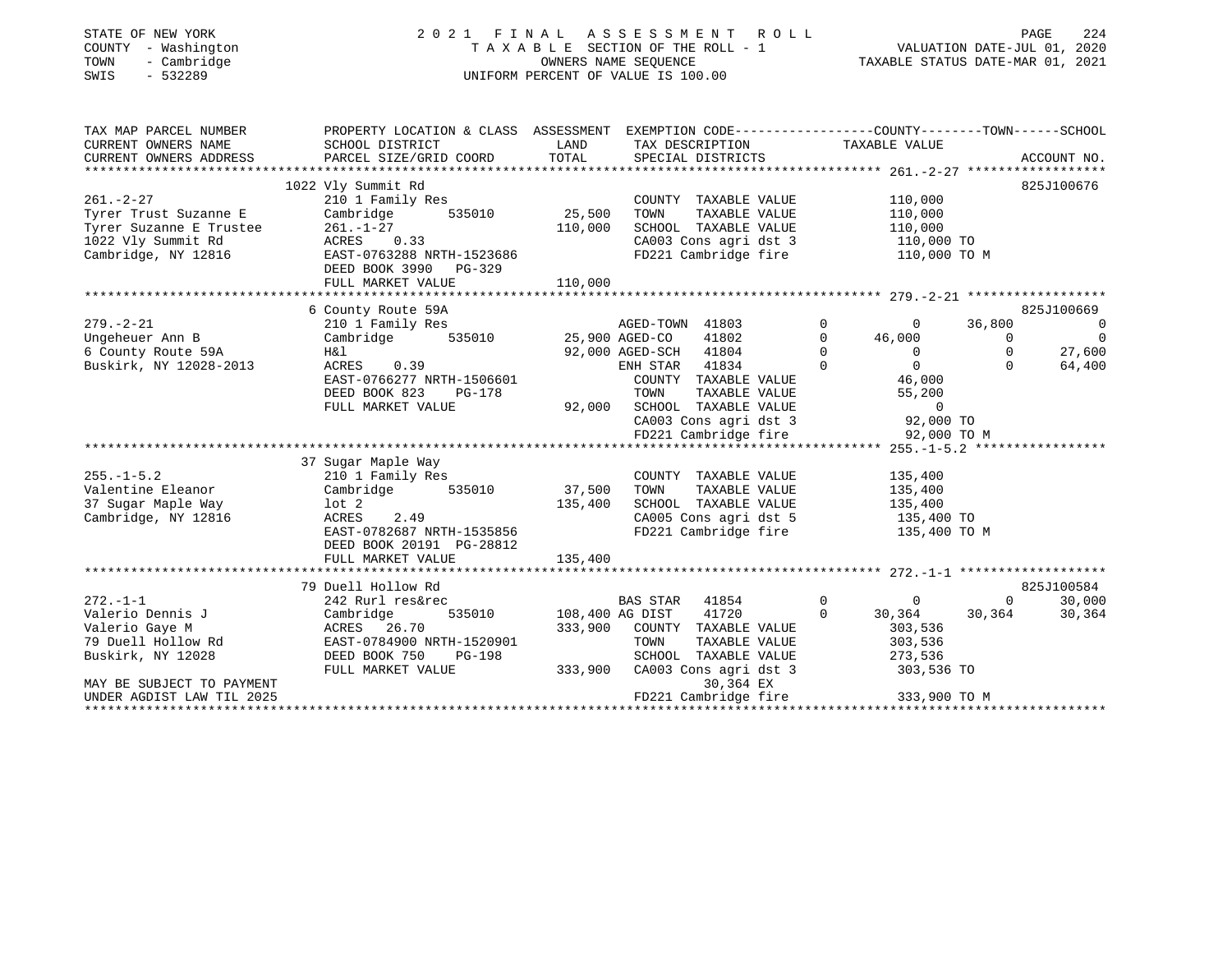## STATE OF NEW YORK 2 0 2 1 F I N A L A S S E S S M E N T R O L L PAGE 225 COUNTY - Washington T A X A B L E SECTION OF THE ROLL - 1 VALUATION DATE-JUL 01, 2020 TOWN - Cambridge OWNERS NAME SEQUENCE TAXABLE STATUS DATE-MAR 01, 2021 SWINGTON THE ROLL OF MANY COUNTY - Washington<br>
SWIS - 532289 UNIFORM PERCENT OF VALUE IS 100.00

| TAX MAP PARCEL NUMBER<br>CURRENT OWNERS NAME<br>CURRENT OWNERS ADDRESS                                                                                      | PROPERTY LOCATION & CLASS ASSESSMENT EXEMPTION CODE---------------COUNTY-------TOWN------SCHOOL<br>SCHOOL DISTRICT<br>PARCEL SIZE/GRID COORD                               | LAND<br>TOTAL                | TAX DESCRIPTION TAXABLE VALUE<br>SPECIAL DISTRICTS                                                                                                                                  |                                                                                                                       | ACCOUNT NO.                                         |
|-------------------------------------------------------------------------------------------------------------------------------------------------------------|----------------------------------------------------------------------------------------------------------------------------------------------------------------------------|------------------------------|-------------------------------------------------------------------------------------------------------------------------------------------------------------------------------------|-----------------------------------------------------------------------------------------------------------------------|-----------------------------------------------------|
| $272. - 1 - 2.1$<br>Valerio Dennis J<br>Valerio Gaye M<br>79 Duell Hollow Rd<br>Buskirk, NY 12028<br>MAY BE SUBJECT TO PAYMENT<br>UNDER AGDIST LAW TIL 2025 | Duell Hollow Rd<br>105 Vac farmland<br>Cambridge<br>Recorded Subdivision<br>ACRES 50.44<br>EAST-0785215 NRTH-1520234<br>DEED BOOK 952<br>PG-301<br>FULL MARKET VALUE       | 535010 123,100<br>123,100    | 41720<br>AG DIST<br>COUNTY TAXABLE VALUE<br>TOWN<br>TAXABLE VALUE<br>SCHOOL TAXABLE VALUE<br>CA003 Cons agri dst 3<br>91,802 EX<br>123,100 FD221 Cambridge fire                     | $\overline{0}$<br>91,802<br>31,298<br>31,298<br>31,298<br>31,298 TO<br>123,100 TO M                                   | 91,802<br>91,802                                    |
| $279. - 2 - 2.1$<br>Valla Michael E<br>Valla Valerie J<br>372 Whiteside Rd<br>Johnsonville, NY 12094                                                        | 372 Whiteside Rd<br>210 1 Family Res<br>535010<br>Cambridge<br>House & Land<br>9.62<br>ACRES<br>$\frac{1}{2}$ EAST-0765064 NRTH-1512423<br>DEED BOOK 3676 PG-322           | 55,500<br>274,900            | COUNTY TAXABLE VALUE<br>TOWN<br>TAXABLE VALUE<br>SCHOOL TAXABLE VALUE<br>CA003 Cons agri dst 3<br>FD221 Cambridge fire                                                              | 274,900<br>274,900<br>274,900<br>274,900 TO<br>274,900 TO M                                                           | 825J100954                                          |
| $270. - 1 - 26.3$<br>Van Alstine Ronald<br>Wojtkun Dianne<br>395 Center Cambridge Rd<br>Cambridge, NY 12816                                                 | 395 Center Cambridge Rd<br>242 Rurl res&rec<br>Cambridge<br>535010<br>H & L<br>ACRES 16.55<br>EAST-0764462 NRTH-1515981<br>DEED BOOK 3588 PG-189<br>FULL MARKET VALUE      | 80,800<br>313,000<br>313,000 | COUNTY TAXABLE VALUE<br>TAXABLE VALUE<br>TOWN<br>SCHOOL TAXABLE VALUE<br>CA003 Cons agri dst 3 313,000 TO<br>FD221 Cambridge fire 313,000 TO M                                      | 313,000<br>313,000<br>313,000                                                                                         |                                                     |
| $270. - 1 - 2$<br>Van Guilder Peter J<br>938 County Route 74<br>Greenwich, NY 12834                                                                         | 938 County Route 74<br>210 1 Family Res<br>535010<br>Cambridge<br>H & Lot<br>ACRES<br>4.40<br>EAST-0764524 NRTH-1521332<br>DEED BOOK 20191 PG-26936<br>FULL MARKET VALUE   | 40,000<br>81,100<br>81,100   | COUNTY TAXABLE VALUE<br>TAXABLE VALUE<br>TOWN<br>SCHOOL TAXABLE VALUE<br>CA003 Cons agri dst 3<br>FD221 Cambridge fire                                                              | 81,100<br>81,100<br>81,100<br>81,100 TO<br>81,100 TO M                                                                | 825J100711                                          |
| $270. - 1 - 5$<br>VanAvery Gary<br>VanAvery Pamela Jean<br>914 County Route 74<br>Greenwich, NY 12834                                                       | 914 County Route 74<br>242 Rurl res&rec<br>535010<br>Cambridge<br>House & Land<br>ACRES 14.80<br>EAST-0765024 NRTH-1520027<br>DEED BOOK 434<br>PG-742<br>FULL MARKET VALUE |                              | BAS STAR 41854<br>66,600 VETWAR CTS 41120<br>246,100 COUNTY TAXABLE VALUE<br>TAXABLE VALUE<br>TOWN<br>SCHOOL TAXABLE VALUE<br>CA003 Cons agri dst 3<br>246,100 FD221 Cambridge fire | $\overline{0}$<br>$\mathbf 0$<br>$\mathbf 0$<br>33,000<br>213,100<br>219,100<br>210,100<br>246,100 TO<br>246,100 TO M | 825J100671<br>30,000<br>$\Omega$<br>27,000<br>6,000 |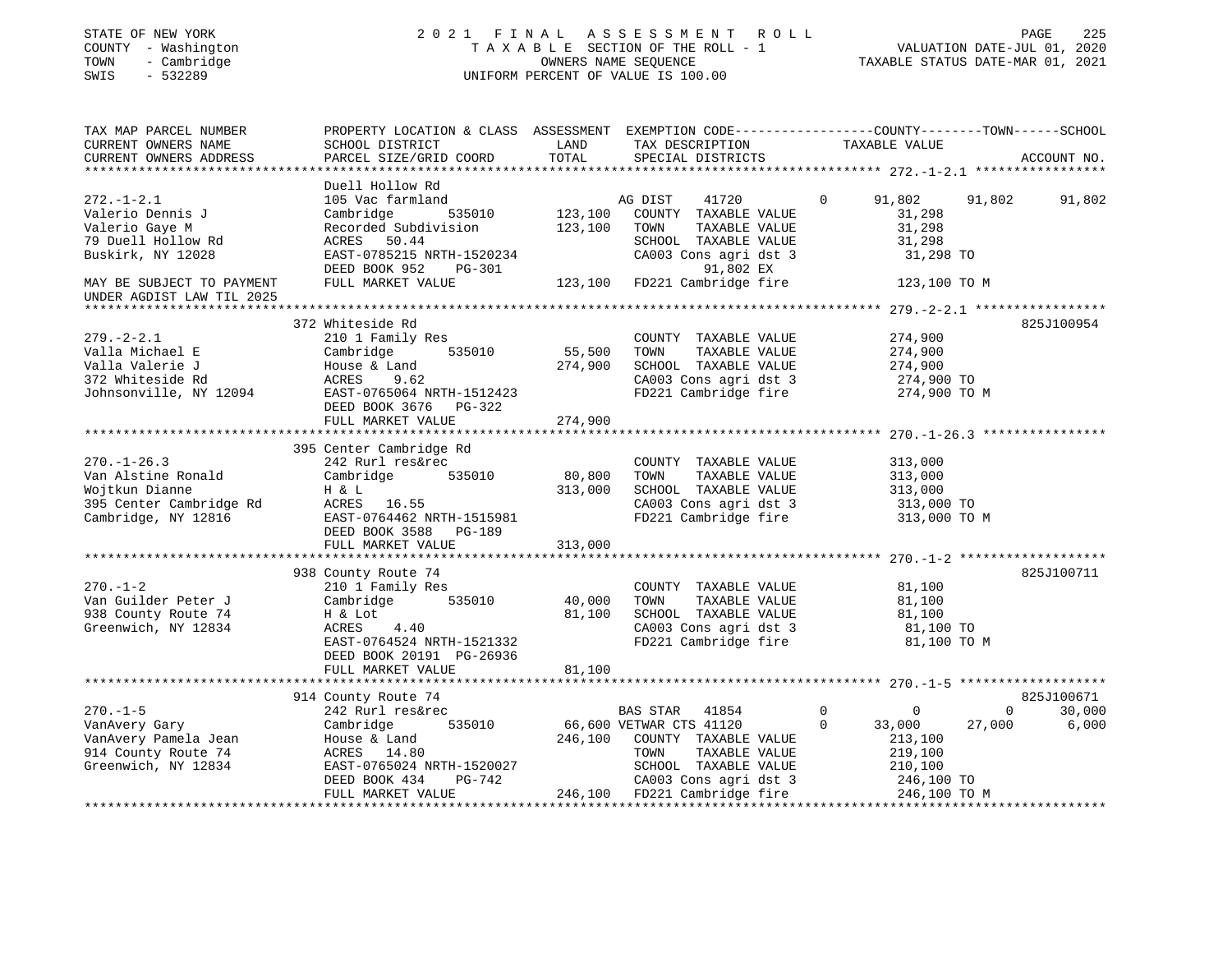| STATE OF NEW YORK<br>COUNTY - Washington<br>- Cambridge<br>TOWN<br>SWIS<br>$-532289$ | 2021 FINAL                                                                                                                                   |               | ASSESSMENT<br>ROLL<br>TAXABLE SECTION OF THE ROLL - 1<br>OWNERS NAME SEQUENCE<br>UNIFORM PERCENT OF VALUE IS 100.00 | TAXABLE STATUS DATE-MAR 01, 2021                       | PAGE<br>226<br>VALUATION DATE-JUL 01, 2020 |
|--------------------------------------------------------------------------------------|----------------------------------------------------------------------------------------------------------------------------------------------|---------------|---------------------------------------------------------------------------------------------------------------------|--------------------------------------------------------|--------------------------------------------|
| TAX MAP PARCEL NUMBER<br>CURRENT OWNERS NAME<br>CURRENT OWNERS ADDRESS               | PROPERTY LOCATION & CLASS ASSESSMENT EXEMPTION CODE---------------COUNTY-------TOWN------SCHOOL<br>SCHOOL DISTRICT<br>PARCEL SIZE/GRID COORD | LAND<br>TOTAL | TAX DESCRIPTION<br>SPECIAL DISTRICTS                                                                                | TAXABLE VALUE                                          | ACCOUNT NO.                                |
|                                                                                      | Horton Rd                                                                                                                                    |               |                                                                                                                     |                                                        | 825J100658                                 |
| $261. - 2 - 10$                                                                      | 314 Rural vac<10                                                                                                                             |               | COUNTY TAXABLE VALUE                                                                                                | 40,400                                                 |                                            |
| Vandeusen Wayne J                                                                    | 535010<br>Cambridge                                                                                                                          | 40,400        | TOWN<br>TAXABLE VALUE                                                                                               | 40,400                                                 |                                            |
| 203 Content Farm Rd                                                                  | Woodlot                                                                                                                                      | 40,400        | SCHOOL TAXABLE VALUE                                                                                                | 40,400                                                 |                                            |
| Cambridge, NY 12816                                                                  | $261. - 1 - 10$<br>ACRES<br>8.10<br>EAST-0764521 NRTH-1523769<br>DEED BOOK 830<br>PG-252<br>FULL MARKET VALUE                                | 40,400        | FD221 Cambridge fire                                                                                                | 40,400 TO M                                            |                                            |
|                                                                                      |                                                                                                                                              |               |                                                                                                                     |                                                        |                                            |
|                                                                                      | 1324 Vly Summit Rd                                                                                                                           |               |                                                                                                                     |                                                        | 825J100872                                 |
| $261. - 2 - 4.2$                                                                     | 241 Rural res&ag                                                                                                                             |               | <b>BAS STAR</b><br>41854                                                                                            | $\Omega$<br>$\overline{0}$                             | $\Omega$<br>30,000                         |
| VanMeter William                                                                     | 535010<br>Cambridge                                                                                                                          | 80,600        | COUNTY TAXABLE VALUE                                                                                                | 291,600                                                |                                            |
| VanMeter Marlyn                                                                      | $261. - 1 - 4.2$                                                                                                                             | 291,600       | TOWN<br>TAXABLE VALUE                                                                                               | 291,600                                                |                                            |
| 1324 Vly Summit Rd                                                                   | ACRES 22.90                                                                                                                                  |               | SCHOOL TAXABLE VALUE                                                                                                | 261,600                                                |                                            |
| Greenwich, NY 12834                                                                  | EAST-0768761 NRTH-1526924                                                                                                                    |               | FD221 Cambridge fire                                                                                                | 291,600 TO M                                           |                                            |
|                                                                                      | DEED BOOK 1775<br>$PG-44$                                                                                                                    |               |                                                                                                                     |                                                        |                                            |
|                                                                                      | FULL MARKET VALUE                                                                                                                            | 291,600       |                                                                                                                     |                                                        |                                            |
|                                                                                      | ******************                                                                                                                           |               |                                                                                                                     | ************************ 254.-1-31 ******************* |                                            |
|                                                                                      | 40 Wilderness Way                                                                                                                            |               |                                                                                                                     |                                                        | 825J100560                                 |
| $254. - 1 - 31$                                                                      | 314 Rural vac<10                                                                                                                             |               | COUNTY TAXABLE VALUE                                                                                                | 46,400                                                 |                                            |
| Varney Chad                                                                          | Greenwich<br>533401                                                                                                                          | 46,400        | TOWN<br>TAXABLE VALUE                                                                                               | 46,400                                                 |                                            |
| Wilbur Dakota                                                                        | Road AGMT. 1947/30                                                                                                                           | 46,400        | SCHOOL TAXABLE VALUE                                                                                                | 46,400                                                 |                                            |
| PO Box 129<br>Greenwich, NY 12834                                                    | ACRES<br>5.34<br>EAST-0768492 NRTH-1532395                                                                                                   |               | CA003 Cons agri dst 3<br>FD221 Cambridge fire                                                                       | 46,400 TO<br>46,400 TO M                               |                                            |
|                                                                                      | DEED BOOK 3952 PG-286                                                                                                                        |               |                                                                                                                     |                                                        |                                            |
|                                                                                      | FULL MARKET VALUE                                                                                                                            | 46,400        |                                                                                                                     |                                                        |                                            |
|                                                                                      | ********************                                                                                                                         |               |                                                                                                                     | $246. - 1 - 22.1$ *****************                    |                                            |
|                                                                                      | 328 Stevenson Rd                                                                                                                             |               |                                                                                                                     |                                                        | 825J100936                                 |
| $246. - 1 - 22.1$                                                                    | 210 1 Family Res                                                                                                                             |               | COUNTY TAXABLE VALUE                                                                                                | 185,500                                                |                                            |
| Vickery Joseph M                                                                     | 535010<br>Cambridge                                                                                                                          | 35,600        | TOWN<br>TAXABLE VALUE                                                                                               | 185,500                                                |                                            |
| Vickery Rachel E                                                                     | House & Land                                                                                                                                 | 185,500       | SCHOOL TAXABLE VALUE                                                                                                | 185,500                                                |                                            |
| 12 Carl Ave                                                                          | ACRES<br>3.31                                                                                                                                |               | CA005 Cons agri dst 5                                                                                               | 185,500 TO                                             |                                            |
| Greenwich, NY 12834                                                                  | EAST-0780040 NRTH-1537346                                                                                                                    |               | FD221 Cambridge fire                                                                                                | 185,500 TO M                                           |                                            |
|                                                                                      | DEED BOOK 3617 PG-290                                                                                                                        |               |                                                                                                                     |                                                        |                                            |
|                                                                                      | FULL MARKET VALUE                                                                                                                            | 185,500       |                                                                                                                     |                                                        |                                            |
|                                                                                      | *********************                                                                                                                        |               |                                                                                                                     | $263, -1 - 17$ *******************                     |                                            |
|                                                                                      | 848 King Rd                                                                                                                                  |               |                                                                                                                     |                                                        | 825J100627                                 |
| $263. - 1 - 17$                                                                      | 210 1 Family Res                                                                                                                             |               | BAS STAR<br>41854                                                                                                   | $\Omega$<br>$\mathbf 0$                                | $\Omega$<br>30,000                         |
| Viera Robert A Jr                                                                    | Cambridge<br>535010                                                                                                                          | 33,700        | COUNTY TAXABLE VALUE                                                                                                | 148,000                                                |                                            |
| 848 King Rd                                                                          | Lot 2                                                                                                                                        | 148,000       | TOWN<br>TAXABLE VALUE                                                                                               | 148,000                                                |                                            |
| Cambridge, NY 12816                                                                  | 1718/37                                                                                                                                      |               | SCHOOL TAXABLE VALUE                                                                                                | 118,000                                                |                                            |
|                                                                                      | ACRES<br>1.23                                                                                                                                |               | CA003 Cons agri dst 3                                                                                               | 148,000 TO                                             |                                            |
|                                                                                      | EAST-0782999 NRTH-1522137<br>DEED BOOK 3400<br>PG-144                                                                                        |               | FD221 Cambridge fire                                                                                                | 148,000 TO M                                           |                                            |
|                                                                                      | FULL MARKET VALUE                                                                                                                            | 148,000       |                                                                                                                     |                                                        |                                            |
|                                                                                      |                                                                                                                                              |               |                                                                                                                     |                                                        |                                            |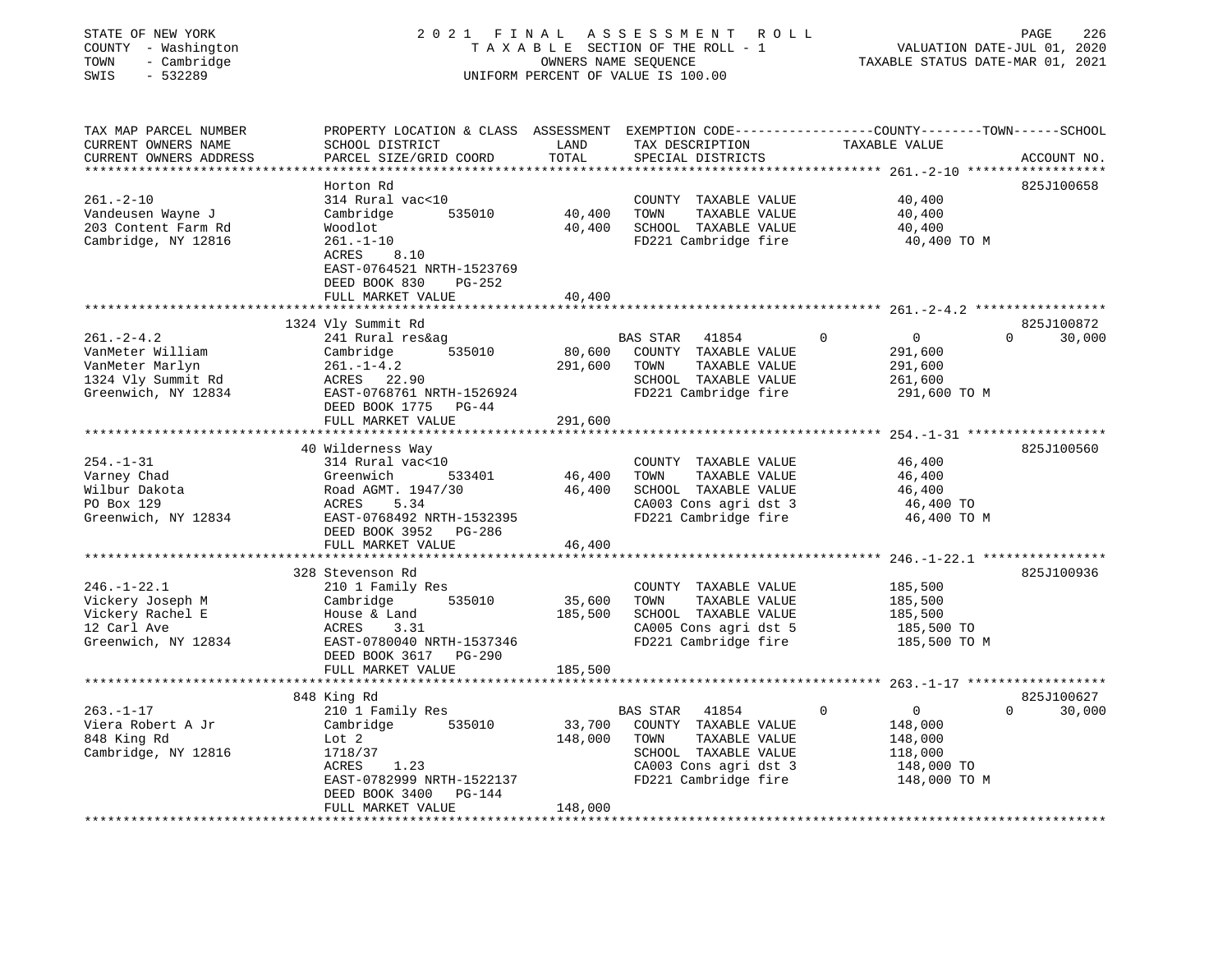| COUNTY<br>- Washington<br>TOWN<br>- Cambridge<br>SWIS<br>$-532289$ |                                                                                                                    |                | T A X A B L E SECTION OF THE ROLL - 1<br>OWNERS NAME SEQUENCE<br>UNIFORM PERCENT OF VALUE IS 100.00 | VALUATION DATE-JUL 01, 2020<br>TAXABLE STATUS DATE-MAR 01, 2021 |                |                          |
|--------------------------------------------------------------------|--------------------------------------------------------------------------------------------------------------------|----------------|-----------------------------------------------------------------------------------------------------|-----------------------------------------------------------------|----------------|--------------------------|
| TAX MAP PARCEL NUMBER<br>CURRENT OWNERS NAME                       | PROPERTY LOCATION & CLASS ASSESSMENT EXEMPTION CODE----------------COUNTY-------TOWN-----SCHOOL<br>SCHOOL DISTRICT | LAND           | TAX DESCRIPTION                                                                                     | TAXABLE VALUE                                                   |                |                          |
| CURRENT OWNERS ADDRESS                                             | PARCEL SIZE/GRID COORD                                                                                             | TOTAL          | SPECIAL DISTRICTS                                                                                   |                                                                 |                | ACCOUNT NO.              |
|                                                                    |                                                                                                                    |                |                                                                                                     |                                                                 |                |                          |
|                                                                    | 70 State Route 372                                                                                                 |                |                                                                                                     |                                                                 |                | 825J100675               |
| $255.14 - 3 - 11$                                                  | 270 Mfg housing                                                                                                    |                | COUNTY TAXABLE VALUE                                                                                | 35,000                                                          |                |                          |
| Virtue Paul E                                                      | 535010<br>Cambridge                                                                                                | 26,100         | TAXABLE VALUE<br>TOWN                                                                               | 35,000                                                          |                |                          |
| 70 State Route 372<br>Cambridge, NY 12816                          | Gar & Tra<br>$255. - 3 - 11$                                                                                       | 35,000         | SCHOOL TAXABLE VALUE<br>CA005 Cons agri dst 5                                                       | 35,000<br>35,000 TO                                             |                |                          |
|                                                                    | ACRES<br>0.41                                                                                                      |                | FD221 Cambridge fire 35,000 TO M                                                                    |                                                                 |                |                          |
|                                                                    | EAST-0786382 NRTH-1532116                                                                                          |                |                                                                                                     |                                                                 |                |                          |
|                                                                    | DEED BOOK 697 PG-108                                                                                               |                |                                                                                                     |                                                                 |                |                          |
|                                                                    | FULL MARKET VALUE                                                                                                  | 35,000         |                                                                                                     |                                                                 |                |                          |
|                                                                    |                                                                                                                    |                |                                                                                                     |                                                                 |                |                          |
|                                                                    | County Route 59A                                                                                                   |                |                                                                                                     | $\Omega$                                                        |                | 825L100191               |
| $279. - 2 - 15$<br>Virtue Paul E Sr                                | 314 Rural vac<10<br>535010<br>Cambridge                                                                            | 41,000         | AG DIST<br>41720<br>COUNTY TAXABLE VALUE                                                            | 33,415<br>7,585                                                 | 33,415         | 33,415                   |
| 207 Content Farm Rd                                                | ACRES 8.20                                                                                                         | 41,000         | TOWN<br>TAXABLE VALUE                                                                               | 7,585                                                           |                |                          |
| Cambridge, NY 12816                                                | EAST-0767913 NRTH-1507964                                                                                          |                | SCHOOL TAXABLE VALUE                                                                                | 7,585                                                           |                |                          |
|                                                                    | DEED BOOK 553<br>PG-287                                                                                            |                | CA003 Cons agri dst 3                                                                               | 7,585 TO                                                        |                |                          |
| MAY BE SUBJECT TO PAYMENT                                          | FULL MARKET VALUE                                                                                                  |                | 41,000<br>33,415 EX                                                                                 |                                                                 |                |                          |
| UNDER AGDIST LAW TIL 2025                                          |                                                                                                                    |                | FD221 Cambridge fire                                                                                | 41,000 TO M                                                     |                |                          |
|                                                                    |                                                                                                                    |                |                                                                                                     |                                                                 |                |                          |
| $270. - 1 - 34$                                                    | 154 Brownell Rd<br>210 1 Family Res                                                                                |                | ENH STAR<br>41834                                                                                   | $\overline{0}$<br>$\overline{0}$                                | $\mathbf{0}$   | 825J100353<br>70,700     |
| Voehringer Robert                                                  | 535010<br>Cambridge                                                                                                | 47,000 AGED-CO | 41802                                                                                               |                                                                 | $\overline{0}$ | $\overline{\phantom{0}}$ |
| Voehringer Katherine                                               | H & L                                                                                                              |                | 301,000 VETWAR CTS 41120                                                                            | $0$ $107,200$<br>0 $33,000$                                     | 27,000         | 6,000                    |
| 154 Brownell Rd                                                    | ACRES<br>7.00                                                                                                      |                | AGED-TOWN 41803                                                                                     | $\overline{0}$<br>$\Omega$                                      | 13,700         | $\overline{0}$           |
| Cambridge, NY 12816                                                | EAST-0764355 NRTH-1519167                                                                                          |                | COUNTY TAXABLE VALUE                                                                                | 160,800                                                         |                |                          |
|                                                                    | DEED BOOK 944<br>PG-18                                                                                             |                | TOWN<br>TAXABLE VALUE                                                                               | 260,300                                                         |                |                          |
|                                                                    | FULL MARKET VALUE                                                                                                  |                | 301,000 SCHOOL TAXABLE VALUE                                                                        | 224,300                                                         |                |                          |
|                                                                    |                                                                                                                    |                | CA003 Cons agri dst 3<br>FD221 Cambridge fire                                                       | 301,000 TO<br>301,000 TO M                                      |                |                          |
|                                                                    |                                                                                                                    |                |                                                                                                     |                                                                 |                |                          |
|                                                                    | 380 Conley Rd                                                                                                      |                |                                                                                                     |                                                                 |                | 825J100446               |
| $271. - 2 - 24$                                                    | 210 1 Family Res                                                                                                   |                | BAS STAR<br>41854                                                                                   | $\overline{0}$<br>$\Omega$                                      | $\Omega$       | 30,000                   |
| Volino Mary G                                                      | Cambridge 535010                                                                                                   | 43,400         | COUNTY TAXABLE VALUE                                                                                | 301,000                                                         |                |                          |
| Peacock-Kapela Kathryn G                                           | H & L                                                                                                              | 301,000        | TAXABLE VALUE<br>TOWN                                                                               | 301,000                                                         |                |                          |
| 380 Conley Rd                                                      | ACRES<br>6.60                                                                                                      |                | SCHOOL TAXABLE VALUE                                                                                | 271,000                                                         |                |                          |
| Cambridge, NY 12816                                                | EAST-0773323 NRTH-1516843<br>DEED BOOK 1723 PG-218                                                                 |                | CA003 Cons agri dst 3<br>FD221 Cambridge fire                                                       | 301,000 TO<br>301,000 TO M                                      |                |                          |
|                                                                    | FULL MARKET VALUE                                                                                                  | 301,000        |                                                                                                     |                                                                 |                |                          |
|                                                                    |                                                                                                                    |                |                                                                                                     |                                                                 |                |                          |
|                                                                    | 949 State Route 372                                                                                                |                |                                                                                                     |                                                                 |                | 825J100463               |
| $246. - 1 - 2$                                                     | 210 1 Family Res                                                                                                   |                | BAS STAR<br>41854                                                                                   | 0<br>$\overline{0}$                                             | $\mathbf 0$    | 30,000                   |
| Wagar Marion                                                       | 533401<br>Greenwich                                                                                                | 36,100         | COUNTY TAXABLE VALUE                                                                                | 129,100                                                         |                |                          |
| 949 State Route 372                                                | H & L                                                                                                              | 129,100        | TAXABLE VALUE<br>TOWN                                                                               | 129,100                                                         |                |                          |
| Greenwich, NY 12834                                                | ACRES<br>2.61<br>EAST-0771342 NRTH-1544139                                                                         |                | SCHOOL TAXABLE VALUE<br>CA003 Cons agri dst 3                                                       | 99,100<br>129,100 TO                                            |                |                          |
|                                                                    | DEED BOOK 3196 PG-13                                                                                               |                | FD221 Cambridge fire                                                                                | 129,100 TO M                                                    |                |                          |
|                                                                    | FULL MARKET VALUE                                                                                                  | 129,100        |                                                                                                     |                                                                 |                |                          |

\*\*\*\*\*\*\*\*\*\*\*\*\*\*\*\*\*\*\*\*\*\*\*\*\*\*\*\*\*\*\*\*\*\*\*\*\*\*\*\*\*\*\*\*\*\*\*\*\*\*\*\*\*\*\*\*\*\*\*\*\*\*\*\*\*\*\*\*\*\*\*\*\*\*\*\*\*\*\*\*\*\*\*\*\*\*\*\*\*\*\*\*\*\*\*\*\*\*\*\*\*\*\*\*\*\*\*\*\*\*\*\*\*\*\*\*\*\*\*\*\*\*\*\*\*\*\*\*\*\*\*\*

227

# STATE OF NEW YORK 2 0 2 1 F I N A L A S S E S S M E N T R O L L PAGE 227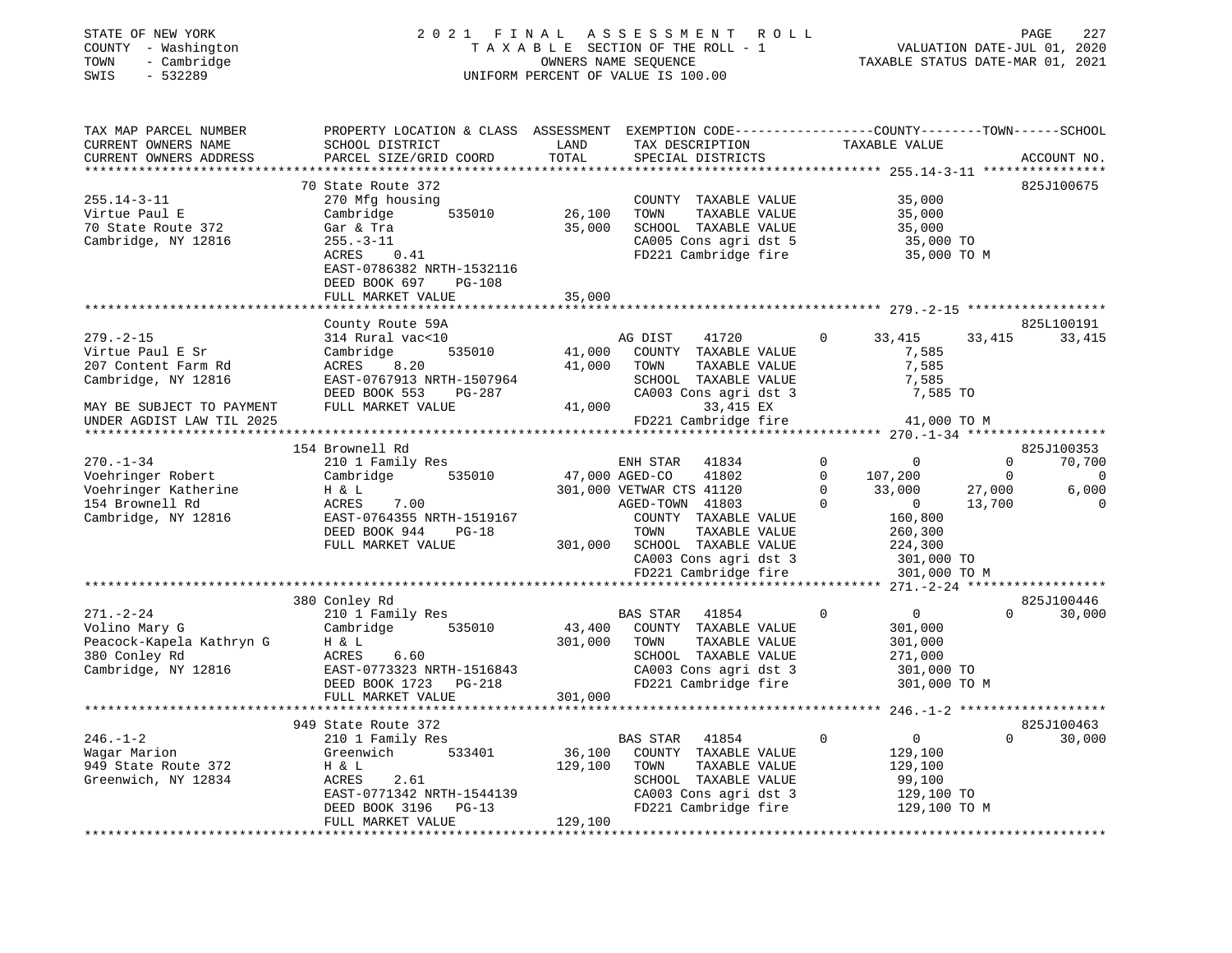#### STATE OF NEW YORK 2 0 2 1 F I N A L A S S E S S M E N T R O L L PAGE 228 COUNTY - Washington T A X A B L E SECTION OF THE ROLL - 1 VALUATION DATE-JUL 01, 2020 TOWN - Cambridge OWNERS NAME SEQUENCE TAXABLE STATUS DATE-MAR 01, 2021 SWIS - 532289 UNIFORM PERCENT OF VALUE IS 100.00UNIFORM PERCENT OF VALUE IS 100.00

| TAX MAP PARCEL NUMBER<br>CURRENT OWNERS NAME<br>CURRENT OWNERS ADDRESS                                                 | PROPERTY LOCATION & CLASS ASSESSMENT<br>SCHOOL DISTRICT<br>PARCEL SIZE/GRID COORD                                                                               | LAND<br>TOTAL                | EXEMPTION CODE-----------------COUNTY-------TOWN------SCHOOL<br>TAX DESCRIPTION TAXABLE VALUE<br>SPECIAL DISTRICTS                                                              |                                                                                                         | ACCOUNT NO.                                          |
|------------------------------------------------------------------------------------------------------------------------|-----------------------------------------------------------------------------------------------------------------------------------------------------------------|------------------------------|---------------------------------------------------------------------------------------------------------------------------------------------------------------------------------|---------------------------------------------------------------------------------------------------------|------------------------------------------------------|
| $280. - 2 - 15$<br>Wagner Melvin J<br>Wagner Brigid Daly<br>80 Dunrovin Ln<br>Rochester, NY 14618                      | 7 Stage Rd<br>210 1 Family Res<br>Cambridge<br>535010<br>3.20<br>ACRES<br>EAST-0777821 NRTH-1505099<br>DEED BOOK 3745 PG-179<br>FULL MARKET VALUE               | 48,500<br>146,800<br>146,800 | COUNTY TAXABLE VALUE<br>TOWN<br>TAXABLE VALUE<br>SCHOOL TAXABLE VALUE<br>CA003 Cons agri dst 3<br>FD221 Cambridge fire                                                          | 146,800<br>146,800<br>146,800<br>146,800 TO<br>146,800 TO M                                             | 825J100228                                           |
| $280. - 1 - 6$<br>Wakeham Sarah J<br>173 Belle Rd<br>Buskirk, NY 12028                                                 | 173 Belle Rd<br>210 1 Family Res<br>535010<br>Cambridge<br>H & L<br>ACRES<br>5.61<br>EAST-0774293 NRTH-1512163<br>DEED BOOK 20191 PG-26985<br>FULL MARKET VALUE | 52,500<br>190,400<br>190,400 | COUNTY TAXABLE VALUE<br>TOWN<br>TAXABLE VALUE<br>SCHOOL TAXABLE VALUE<br>CA003 Cons agri dst 3<br>FD221 Cambridge fire                                                          | 190,400<br>190,400<br>190,400<br>190,400 TO<br>190,400 TO M                                             | 825J100470                                           |
| $246. - 1 - 35.1$<br>Waldbillig Stephen A<br>Scheeren Lydia M<br>68 Petteys Rd<br>Greenwich, NY 12834                  | 78 Petteys Rd<br>210 1 Family Res<br>Greenwich<br>533401<br>H & L<br>ACRES<br>1.41<br>EAST-0767850 NRTH-1537006<br>DEED BOOK 20200 PG-5930<br>FULL MARKET VALUE | 30,000<br>200,800<br>200,800 | COUNTY TAXABLE VALUE<br>TAXABLE VALUE<br>TOWN<br>SCHOOL TAXABLE VALUE<br>CA003 Cons agri dst 3<br>FD221 Cambridge fire                                                          | 200,800<br>200,800<br>200,800<br>200,800 TO<br>200,800 TO M                                             | 825J100969                                           |
| $246. - 1 - 35.5$<br>Waldbillig Stephen A<br>Scheeren Lydia M<br>68 Pettevs Rd<br>68 Petteys Rd<br>Greenwich, NY 12834 | Petteys Road<br>314 Rural vac<10<br>Greenwich<br>533401<br>0.16<br>ACRES<br>DEED BOOK 20200 PG-5930<br>FULL MARKET VALUE                                        | 10,000<br>10,000             | COUNTY TAXABLE VALUE<br>TAXABLE VALUE<br>TOWN<br>SCHOOL TAXABLE VALUE<br>10,000 SCHOOL TAXABLE VALUE<br>CA003 Cons agri dst 3<br>10,000 FD221 Cambridge fire                    | 10,000<br>10,000<br>10,000<br>10,000 TO<br>10,000 TO M                                                  |                                                      |
| $246. - 1 - 37$<br>Waldbillig Stephen A<br>Scheeren Lydia M<br>60 Petteys Rd<br>Greenwich, NY 12834                    | 60 Petteys Rd<br>210 1 Family Res<br>Greenwich<br>533401<br>H&l<br>ACRES 0.83<br>EAST-0767659 NRTH-1536884<br>$PG-148$<br>DEED BOOK 839<br>FULL MARKET VALUE    | 117,000                      | AGED-ALL<br>41800<br>26,900 ENH STAR<br>41834<br>COUNTY TAXABLE VALUE<br>TOWN<br>TAXABLE VALUE<br>SCHOOL TAXABLE VALUE<br>CA003 Cons agri dst 3<br>117,000 FD221 Cambridge fire | 0<br>58,500<br>$\Omega$<br>$\Omega$<br>58,500<br>58,500<br>$\overline{0}$<br>117,000 TO<br>117,000 TO M | 825J100301<br>58,500<br>58,500<br>$\Omega$<br>58,500 |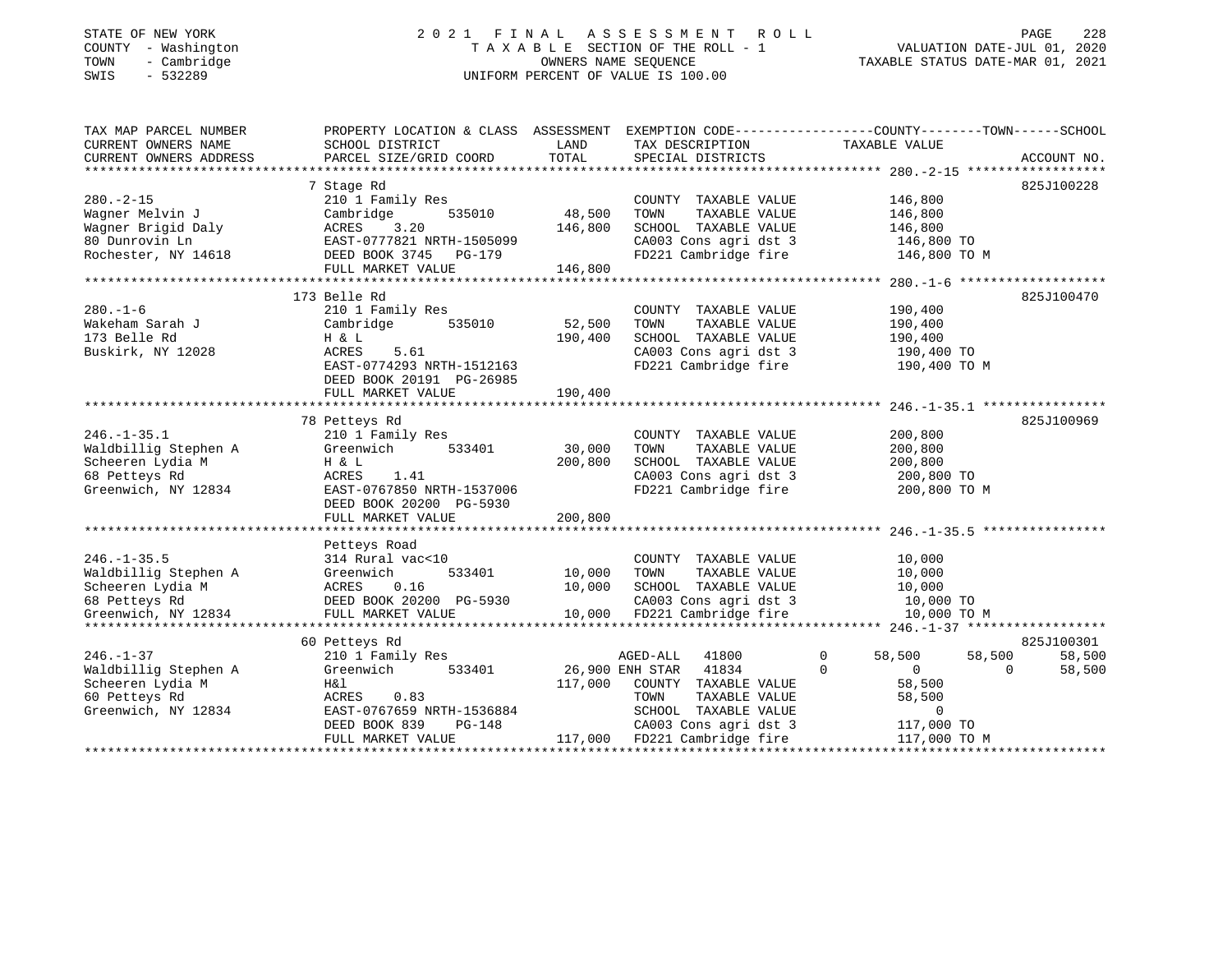#### STATE OF NEW YORK 2 0 2 1 F I N A L A S S E S S M E N T R O L L PAGE 229 COUNTY - Washington T A X A B L E SECTION OF THE ROLL - 1 VALUATION DATE-JUL 01, 2020 TOWN - Cambridge OWNERS NAME SEQUENCE TAXABLE STATUS DATE-MAR 01, 2021 SWIS - 532289 UNIFORM PERCENT OF VALUE IS 100.00UNIFORM PERCENT OF VALUE IS 100.00

| TAX MAP PARCEL NUMBER<br>CURRENT OWNERS NAME<br>CURRENT OWNERS ADDRESS                       | PROPERTY LOCATION & CLASS ASSESSMENT<br>SCHOOL DISTRICT<br>PARCEL SIZE/GRID COORD                                                                                 | LAND<br>TOTAL                | EXEMPTION CODE-----------------COUNTY-------TOWN------SCHOOL<br>TAX DESCRIPTION<br>SPECIAL DISTRICTS                                          | TAXABLE VALUE                                                                              | ACCOUNT NO.                        |
|----------------------------------------------------------------------------------------------|-------------------------------------------------------------------------------------------------------------------------------------------------------------------|------------------------------|-----------------------------------------------------------------------------------------------------------------------------------------------|--------------------------------------------------------------------------------------------|------------------------------------|
|                                                                                              | 79 Conley Rd                                                                                                                                                      |                              |                                                                                                                                               |                                                                                            | 825J100876                         |
| $280. - 1 - 13.2$<br>Waldron Guy E<br>79 Conley Rd<br>Buskirk, NY 12028                      | 210 1 Family Res<br>Cambridge<br>535010<br>Lot 3<br>ACRES<br>2.80<br>EAST-0774970 NRTH-1509957<br>DEED BOOK 932<br>PG-241<br>FULL MARKET VALUE                    | 34,000<br>170,000<br>170,000 | 41854<br>BAS STAR<br>COUNTY TAXABLE VALUE<br>TAXABLE VALUE<br>TOWN<br>SCHOOL TAXABLE VALUE<br>CA003 Cons agri dst 3<br>FD221 Cambridge fire   | $\Omega$<br>$\overline{0}$<br>170,000<br>170,000<br>140,000<br>170,000 TO<br>170,000 TO M  | $\Omega$<br>30,000                 |
|                                                                                              |                                                                                                                                                                   |                              |                                                                                                                                               |                                                                                            |                                    |
| $288. - 1 - 31.1$<br>Walrath Victor A<br>Barton Rd<br>Johnsonville, NY 12094                 | 17 Mead Rd<br>210 1 Family Res<br>Hoosic Valley<br>384201<br>885/35<br>ACRES<br>1.06<br>EAST-0757012 NRTH-1499205<br>DEED BOOK 715<br>$PG-1$<br>FULL MARKET VALUE | 27,300<br>200,000<br>200,000 | BAS STAR<br>41854<br>COUNTY TAXABLE VALUE<br>TOWN<br>TAXABLE VALUE<br>SCHOOL TAXABLE VALUE<br>CA003 Cons agri dst 3<br>FD221 Cambridge fire   | $\Omega$<br>$\overline{0}$<br>200,000<br>200,000<br>170,000<br>200,000 TO<br>200,000 TO M  | $\Omega$<br>30,000                 |
|                                                                                              | 470 County Route 60                                                                                                                                               |                              |                                                                                                                                               |                                                                                            | 825J100699                         |
| $262. -1 - 8$<br>Walsh Anne C<br>470 County Route 60<br>Cambridge, NY 12816                  | 242 Rurl res&rec<br>Cambridge<br>535010<br>H & L<br>ACRES 12.64<br>EAST-0773463 NRTH-1528816<br>DEED BOOK 765<br>PG-327                                           | 62,300<br>200,200            | BAS STAR<br>41854<br>COUNTY TAXABLE VALUE<br>TOWN<br>TAXABLE VALUE<br>SCHOOL TAXABLE VALUE<br>FD221 Cambridge fire                            | $\mathbf 0$<br>$\overline{0}$<br>200,200<br>200,200<br>170,200<br>200,200 TO M             | $\Omega$<br>30,000                 |
|                                                                                              | FULL MARKET VALUE<br>**************************                                                                                                                   | 200,200                      |                                                                                                                                               |                                                                                            |                                    |
|                                                                                              |                                                                                                                                                                   |                              |                                                                                                                                               |                                                                                            | 825J100680                         |
| $254. - 1 - 14$<br>Walsh James J<br>Walsh Edward J<br>2 Fairview Rd<br>Loudonville, NY 12211 | 618 County Route 60<br>241 Rural res&ag<br>535010<br>Cambridge<br>3681/39<br>ACRES 103.00<br>EAST-0773140 NRTH-1531841<br>DEED BOOK 20191 PG-25669                | 403,100                      | CLERGY<br>41400<br>180,800 AG DIST<br>41720<br>COUNTY TAXABLE VALUE<br>TOWN<br>TAXABLE VALUE<br>SCHOOL TAXABLE VALUE<br>CA003 Cons agri dst 3 | $\mathbf{0}$<br>1,500<br>$\Omega$<br>82,571<br>319,029<br>319,029<br>319,029<br>320,529 TO | 1,500<br>1,500<br>82,571<br>82,571 |
| MAY BE SUBJECT TO PAYMENT<br>UNDER AGDIST LAW TIL 2025                                       | FULL MARKET VALUE                                                                                                                                                 | 403,100                      | 82,571 EX<br>FD221 Cambridge fire                                                                                                             | 403,100 TO M                                                                               |                                    |
|                                                                                              |                                                                                                                                                                   |                              |                                                                                                                                               |                                                                                            |                                    |
| $262 - 2 - 2$<br>Walsh James J<br>Walsh Edward J<br>2 Fairview Rd<br>Loudonville, NY 12211   | Cobble Rd Off W<br>323 Vacant rural<br>Cambridge<br>535010<br>Woods<br>3681/39<br>ACRES 10.00<br>EAST-0775861 NRTH-1528411<br>DEED BOOK 20191 PG-25669            | 7,000<br>7,000               | COUNTY TAXABLE VALUE<br>TAXABLE VALUE<br>TOWN<br>SCHOOL TAXABLE VALUE<br>FD221 Cambridge fire                                                 | 7,000<br>7,000<br>7,000<br>7,000 TO M                                                      | 825J100679                         |
|                                                                                              | FULL MARKET VALUE                                                                                                                                                 | 7,000                        |                                                                                                                                               |                                                                                            |                                    |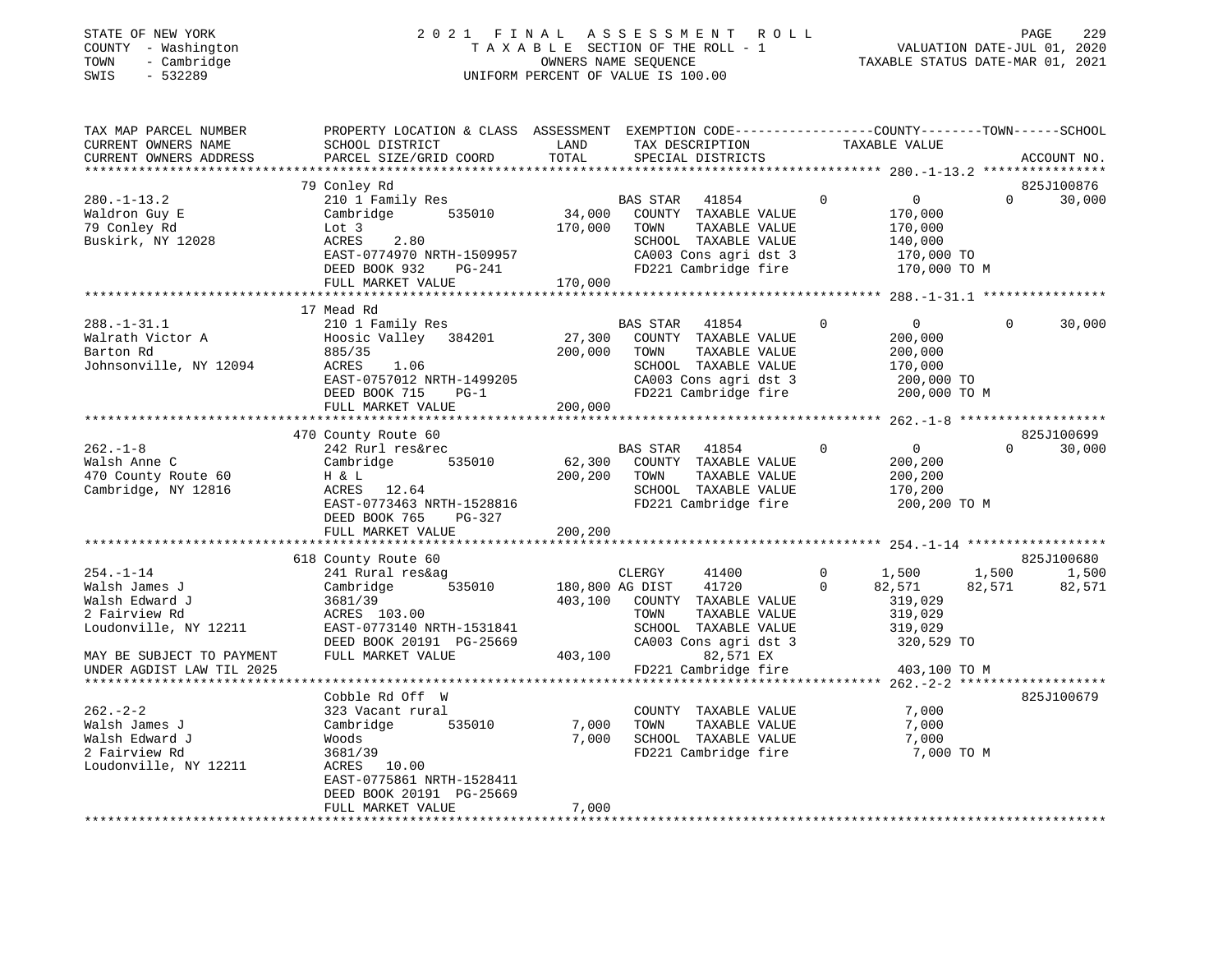## STATE OF NEW YORK 2 0 2 1 F I N A L A S S E S S M E N T R O L L PAGE 230 COUNTY - Washington T A X A B L E SECTION OF THE ROLL - 1 VALUATION DATE-JUL 01, 2020 TOWN - Cambridge OWNERS NAME SEQUENCE TAXABLE STATUS DATE-MAR 01, 2021 SWIS - 532289 UNIFORM PERCENT OF VALUE IS 100.00

| TAX MAP PARCEL NUMBER  | PROPERTY LOCATION & CLASS ASSESSMENT EXEMPTION CODE---------------COUNTY-------TOWN-----SCHOOL                                                                                                                                                                                                                                                                                                                                                                              |         |                                                                       |             |
|------------------------|-----------------------------------------------------------------------------------------------------------------------------------------------------------------------------------------------------------------------------------------------------------------------------------------------------------------------------------------------------------------------------------------------------------------------------------------------------------------------------|---------|-----------------------------------------------------------------------|-------------|
| CURRENT OWNERS NAME    | SCHOOL DISTRICT LAND                                                                                                                                                                                                                                                                                                                                                                                                                                                        |         | TAX DESCRIPTION TAXABLE VALUE<br>SPECIAL DISTRICTS                    |             |
| CURRENT OWNERS ADDRESS | PARCEL SIZE/GRID COORD TOTAL                                                                                                                                                                                                                                                                                                                                                                                                                                                |         |                                                                       | ACCOUNT NO. |
|                        |                                                                                                                                                                                                                                                                                                                                                                                                                                                                             |         |                                                                       |             |
|                        |                                                                                                                                                                                                                                                                                                                                                                                                                                                                             |         |                                                                       |             |
|                        |                                                                                                                                                                                                                                                                                                                                                                                                                                                                             |         |                                                                       |             |
|                        |                                                                                                                                                                                                                                                                                                                                                                                                                                                                             |         |                                                                       |             |
|                        |                                                                                                                                                                                                                                                                                                                                                                                                                                                                             |         |                                                                       |             |
|                        |                                                                                                                                                                                                                                                                                                                                                                                                                                                                             |         |                                                                       |             |
|                        |                                                                                                                                                                                                                                                                                                                                                                                                                                                                             |         |                                                                       |             |
|                        |                                                                                                                                                                                                                                                                                                                                                                                                                                                                             |         |                                                                       |             |
|                        | 33 Coble Rd and 241 Rural cander of DEED FOR EXEMPTION PURPOSES<br>33 Coble Rd and 201,500 AGED-CO 41802 0 20,370 0<br>33 Coble Rd acress 120.00<br>201,500 AGED-CO 41802 0 20,370 0 0<br>201,500 AGED-CO 41802 0 20,370 0 0<br>201,500                                                                                                                                                                                                                                     |         |                                                                       |             |
|                        |                                                                                                                                                                                                                                                                                                                                                                                                                                                                             |         | 77,088 EX<br>FD221 Cambridge fire 407,400 TO M                        |             |
|                        |                                                                                                                                                                                                                                                                                                                                                                                                                                                                             |         |                                                                       |             |
|                        |                                                                                                                                                                                                                                                                                                                                                                                                                                                                             |         |                                                                       |             |
|                        | 17 Tabor Ln                                                                                                                                                                                                                                                                                                                                                                                                                                                                 |         |                                                                       | 825J100566  |
|                        |                                                                                                                                                                                                                                                                                                                                                                                                                                                                             |         |                                                                       |             |
|                        |                                                                                                                                                                                                                                                                                                                                                                                                                                                                             |         |                                                                       |             |
|                        |                                                                                                                                                                                                                                                                                                                                                                                                                                                                             |         |                                                                       |             |
|                        | $\begin{array}{ccccccc}\n 272.-2-7 & & & 210 & 1 &\text{Family Res} & & & \text{COUNTY} & \text{TXABLE VALUE} & & & 112,000 \\  & & & & 210 & 1 &\text{Family Res} & & & \text{COUNTY} & \text{TAXABLE VALUE} & & & 112,000 \\  & & & & & & & & & & \\ \text{Nargo Levi Matthew} & & & & & & & & \\  17\text{Tabor Ln} & & & & & & & \\  18\text{House} & & & & & & & \\  19\text{House} & & & & & & & \\  10\text{Mose} & & & & & & & \\  11\text{Rone} & &$<br>ACRES 2.04 |         |                                                                       |             |
|                        | EAST-0788015 NRTH-1517640                                                                                                                                                                                                                                                                                                                                                                                                                                                   |         |                                                                       |             |
|                        | DEED BOOK 3804 PG-24                                                                                                                                                                                                                                                                                                                                                                                                                                                        |         |                                                                       |             |
|                        |                                                                                                                                                                                                                                                                                                                                                                                                                                                                             |         |                                                                       |             |
|                        |                                                                                                                                                                                                                                                                                                                                                                                                                                                                             |         |                                                                       |             |
|                        |                                                                                                                                                                                                                                                                                                                                                                                                                                                                             |         |                                                                       |             |
|                        |                                                                                                                                                                                                                                                                                                                                                                                                                                                                             |         |                                                                       |             |
|                        |                                                                                                                                                                                                                                                                                                                                                                                                                                                                             |         |                                                                       |             |
|                        |                                                                                                                                                                                                                                                                                                                                                                                                                                                                             |         |                                                                       |             |
|                        |                                                                                                                                                                                                                                                                                                                                                                                                                                                                             |         |                                                                       |             |
|                        |                                                                                                                                                                                                                                                                                                                                                                                                                                                                             |         |                                                                       |             |
|                        |                                                                                                                                                                                                                                                                                                                                                                                                                                                                             |         |                                                                       |             |
|                        |                                                                                                                                                                                                                                                                                                                                                                                                                                                                             |         |                                                                       |             |
|                        |                                                                                                                                                                                                                                                                                                                                                                                                                                                                             |         |                                                                       |             |
|                        |                                                                                                                                                                                                                                                                                                                                                                                                                                                                             |         |                                                                       |             |
|                        | 175 Tingue Rd                                                                                                                                                                                                                                                                                                                                                                                                                                                               |         |                                                                       |             |
|                        |                                                                                                                                                                                                                                                                                                                                                                                                                                                                             |         | COUNTY TAXABLE VALUE 388,594<br>TOWN TAXABLE VALUE 388,594            |             |
|                        |                                                                                                                                                                                                                                                                                                                                                                                                                                                                             |         |                                                                       |             |
|                        |                                                                                                                                                                                                                                                                                                                                                                                                                                                                             |         | SCHOOL TAXABLE VALUE 388,594                                          |             |
|                        |                                                                                                                                                                                                                                                                                                                                                                                                                                                                             |         | CA003 Cons agri dst 3 388,594 TO<br>FD221 Cambridge fire 388,594 TO M |             |
|                        | 261.-2-5.2<br>Wasiczko Michael R (2010 1 Family Res<br>Wasiczko Morgan P 2011 SCAR 388,594 SCHOO<br>175 Tingue Rd 261.-1-5.2<br>Cambridge, NY 12816 ACRES 14.58<br>Cambridge, NY 12816 261.-1-5.2<br>Cambridge, NY 12816 261.-1-5.2                                                                                                                                                                                                                                         |         |                                                                       |             |
|                        |                                                                                                                                                                                                                                                                                                                                                                                                                                                                             |         |                                                                       |             |
|                        | DEED BOOK 20191 PG-30140                                                                                                                                                                                                                                                                                                                                                                                                                                                    |         |                                                                       |             |
|                        | FULL MARKET VALUE                                                                                                                                                                                                                                                                                                                                                                                                                                                           | 388,594 |                                                                       |             |
|                        |                                                                                                                                                                                                                                                                                                                                                                                                                                                                             |         |                                                                       |             |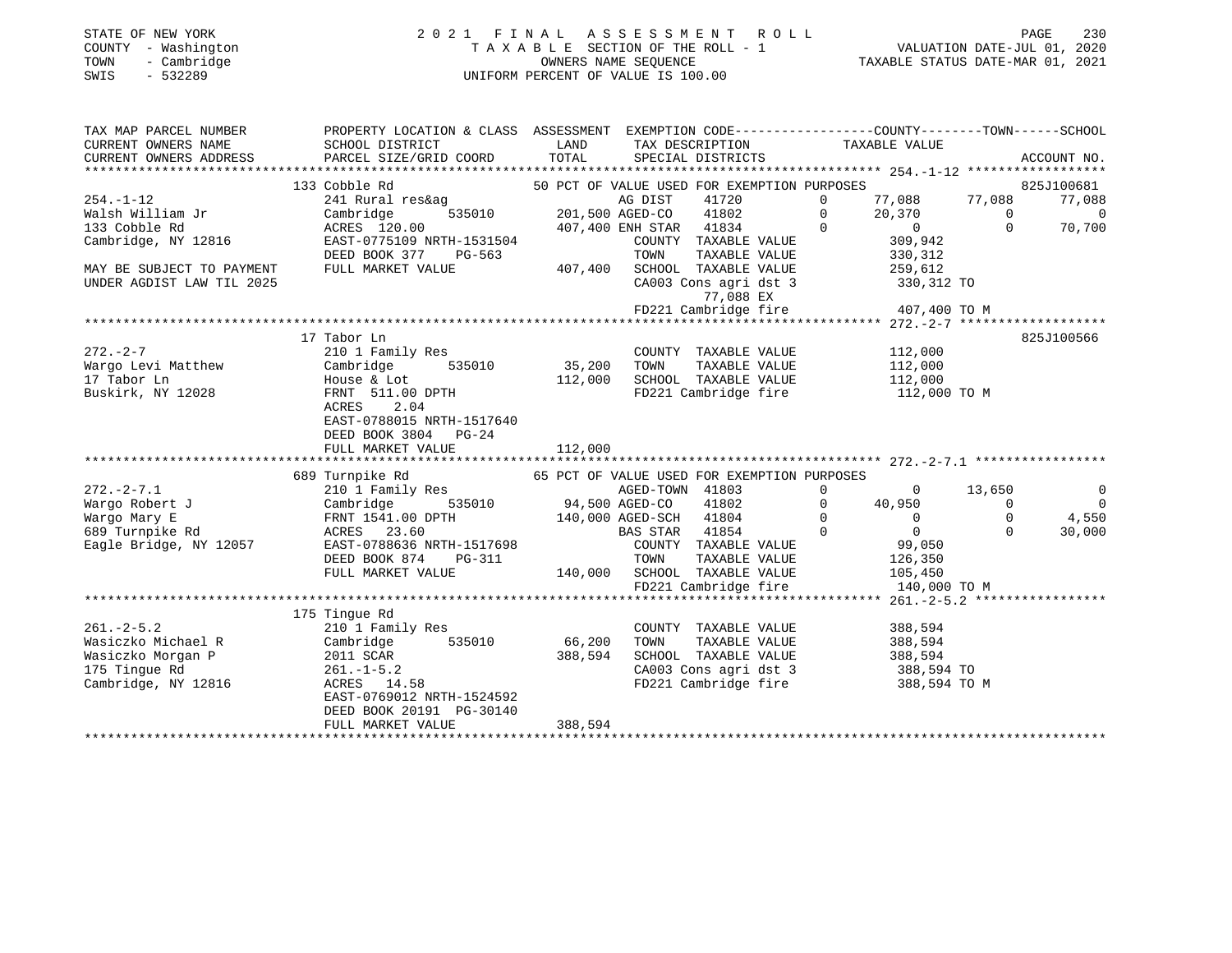## STATE OF NEW YORK 2 0 2 1 F I N A L A S S E S S M E N T R O L L PAGE 231 COUNTY - Washington T A X A B L E SECTION OF THE ROLL - 1 VALUATION DATE-JUL 01, 2020 TOWN - Cambridge OWNERS NAME SEQUENCE TAXABLE STATUS DATE-MAR 01, 2021 SWIS - 532289 UNIFORM PERCENT OF VALUE IS 100.00

| TAX MAP PARCEL NUMBER             | PROPERTY LOCATION & CLASS ASSESSMENT    |                | EXEMPTION CODE-----------------COUNTY-------TOWN------SCHOOL |                         |                    |
|-----------------------------------|-----------------------------------------|----------------|--------------------------------------------------------------|-------------------------|--------------------|
| CURRENT OWNERS NAME               | SCHOOL DISTRICT                         | LAND           | TAX DESCRIPTION                                              | TAXABLE VALUE           |                    |
| CURRENT OWNERS ADDRESS            | PARCEL SIZE/GRID COORD                  | TOTAL          | SPECIAL DISTRICTS                                            |                         | ACCOUNT NO.        |
|                                   | 171 Belle Rd                            |                |                                                              |                         | 825J100956         |
|                                   |                                         |                |                                                              |                         |                    |
| $280. -1 - 6.1$<br>Watkins Alan J | 210 1 Family Res<br>Cambridge<br>535010 | 29,900         | COUNTY TAXABLE VALUE<br>TOWN<br>TAXABLE VALUE                | 154,000<br>154,000      |                    |
| Watkins Marion A                  |                                         |                |                                                              |                         |                    |
|                                   | H & L                                   | 154,000        | SCHOOL TAXABLE VALUE                                         | 154,000                 |                    |
| 55A East Main St                  | 1.57<br>ACRES                           |                | CA003 Cons agri dst 3                                        | 154,000 TO              |                    |
| Cambridge, NY 12816               | EAST-0774265 NRTH-1511776               |                | FD221 Cambridge fire                                         | 154,000 TO M            |                    |
|                                   | DEED BOOK 535<br>PG-135                 |                |                                                              |                         |                    |
|                                   | FULL MARKET VALUE                       | 154,000        |                                                              |                         |                    |
|                                   |                                         |                |                                                              |                         |                    |
|                                   | Conley Rd                               |                |                                                              |                         |                    |
| $280. -1 - 7.3$                   | 322 Rural vac>10                        |                | COUNTY TAXABLE VALUE                                         | 41,000                  |                    |
| Watkins Alan J                    | Cambridge<br>535010                     | 41,000         | TAXABLE VALUE<br>TOWN                                        | 41,000                  |                    |
| Watkins Marion A                  | $sub$ lot $# 1$                         | 41,000         | SCHOOL TAXABLE VALUE                                         | 41,000                  |                    |
| 171 Belle Rd                      | ACRES 19.44                             |                | CA003 Cons agri dst 3                                        | 41,000 TO               |                    |
| Cambridge, NY 12816               | EAST-0774800 NRTH-1512775               |                | FD221 Cambridge fire                                         | 41,000 TO M             |                    |
|                                   | DEED BOOK 3692 PG-205                   |                |                                                              |                         |                    |
|                                   | FULL MARKET VALUE                       | 41,000         |                                                              |                         |                    |
|                                   |                                         | ************** |                                                              |                         |                    |
|                                   | 9 Cambridge Battenville Rd              |                |                                                              |                         | 825J102010         |
| $246. - 1 - 31.4$                 | 210 1 Family Res                        |                | <b>BAS STAR</b><br>41854                                     | $\mathbf 0$<br>$\Omega$ | 30,000<br>$\Omega$ |
| Watkins Chaughn H                 | Greenwich<br>533401                     | 37,000         | COUNTY TAXABLE VALUE                                         | 262,400                 |                    |
| Lundberg-Watkins Connie           | H & L                                   | 262,400        | TAXABLE VALUE<br>TOWN                                        | 262,400                 |                    |
| 9 Camb Battenville Rd             | 874/68                                  |                | SCHOOL TAXABLE VALUE                                         | 232,400                 |                    |
| Greenwich, NY 12834               | 4.98<br>ACRES                           |                | CA003 Cons agri dst 3                                        | 262,400 TO              |                    |
|                                   | EAST-0771419 NRTH-1544484               |                | FD221 Cambridge fire                                         | 262,400 TO M            |                    |
|                                   | DEED BOOK 599<br>$PG-104$               |                |                                                              |                         |                    |
|                                   | FULL MARKET VALUE                       | 262,400        |                                                              |                         |                    |
|                                   |                                         |                |                                                              |                         |                    |
|                                   | 1100 County Route 60                    |                |                                                              |                         | 825J100845         |
| $246. - 1 - 31.2$                 | 241 Rural res&ag                        |                | ENH STAR<br>41834                                            | $\mathbf 0$<br>$\circ$  | $\Omega$<br>70,700 |
| Watkins William H                 | Greenwich<br>533401                     | 70,900         | COUNTY TAXABLE VALUE                                         | 223,800                 |                    |
| Watkins Constance                 | Η&l                                     | 223,800        | TOWN<br>TAXABLE VALUE                                        | 223,800                 |                    |
| 1100 County Route 60              | 460/1089 821/308                        |                | SCHOOL TAXABLE VALUE                                         | 153,100                 |                    |
| Greenwich, NY 12834               | ACRES<br>17.20                          |                | CA003 Cons agri dst 3                                        | 223,800 TO              |                    |
|                                   | EAST-0772459 NRTH-1543961               |                | FD221 Cambridge fire                                         | 223,800 TO M            |                    |
| MAY BE SUBJECT TO PAYMENT         | DEED BOOK 483<br>PG-556                 |                |                                                              |                         |                    |
| UNDER AGDIST LAW TIL 2025         | FULL MARKET VALUE                       | 223,800        |                                                              |                         |                    |
|                                   | ***********************                 |                |                                                              |                         |                    |
|                                   | 101 Stage Rd                            |                |                                                              |                         | 825J100324         |
| $280. -2 - 12$                    | 242 Rurl res&rec                        |                | COUNTY TAXABLE VALUE                                         | 193,000                 |                    |
| Weatherby Bruce                   | 535010<br>Cambridge                     | 79,900         | TOWN<br>TAXABLE VALUE                                        | 193,000                 |                    |
| Reid Abigail                      | House & Sub Lot 2                       | 193,000        | SCHOOL TAXABLE VALUE                                         | 193,000                 |                    |
| 101 Stage Rd                      | ACRES<br>22.29                          |                | CA003 Cons agri dst 3                                        | 193,000 TO              |                    |
| Buskirk, NY 12028                 | EAST-0779895 NRTH-1506867               |                | FD221 Cambridge fire                                         | 193,000 TO M            |                    |
|                                   | DEED BOOK 2828<br>$PG-340$              |                |                                                              |                         |                    |
|                                   | FULL MARKET VALUE                       | 193,000        |                                                              |                         |                    |
|                                   |                                         |                |                                                              |                         |                    |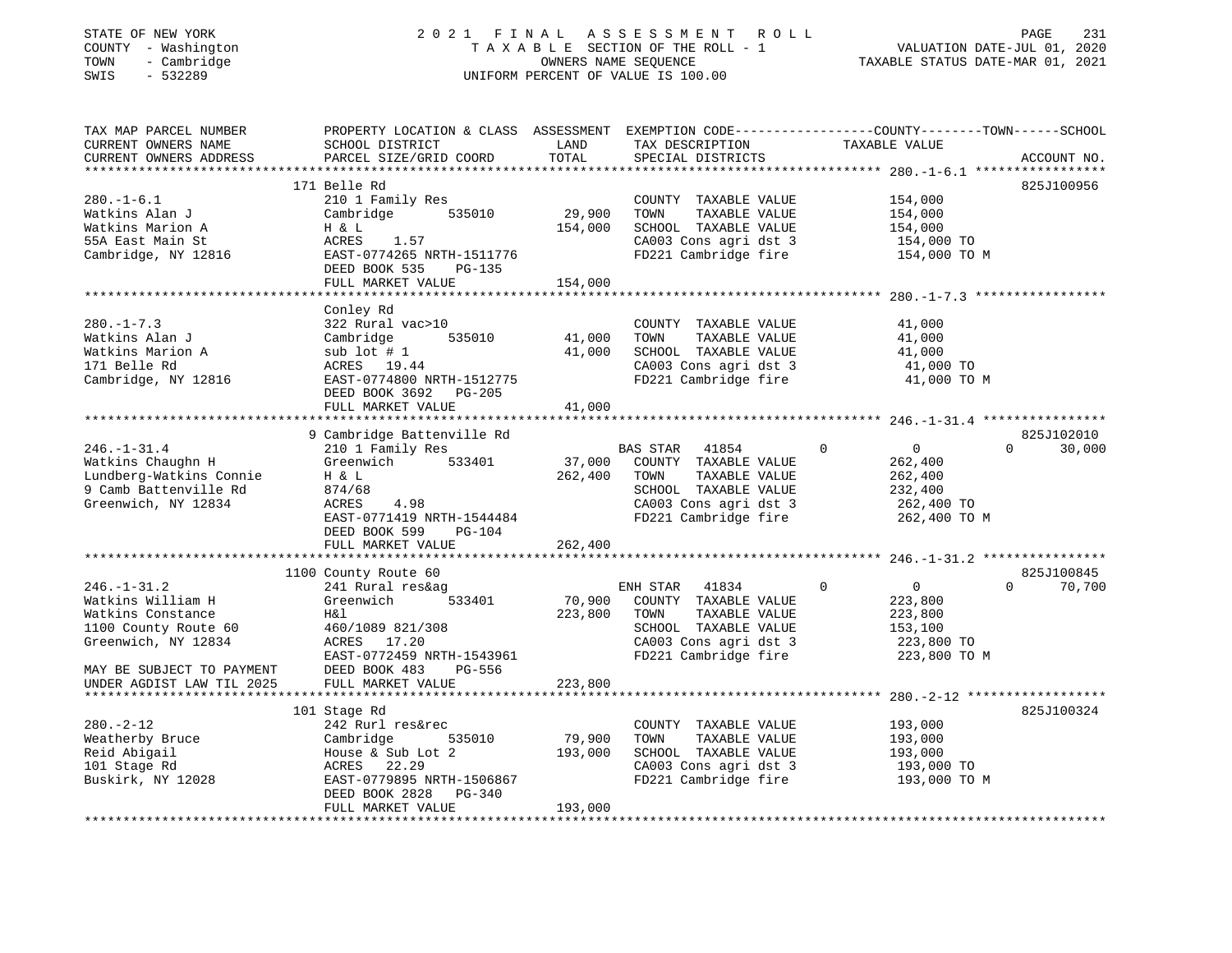#### STATE OF NEW YORK 2 0 2 1 F I N A L A S S E S S M E N T R O L L PAGE 232 COUNTY - Washington T A X A B L E SECTION OF THE ROLL - 1 VALUATION DATE-JUL 01, 2020 TOWN - Cambridge OWNERS NAME SEQUENCE TAXABLE STATUS DATE-MAR 01, 2021 SWIS - 532289 UNIFORM PERCENT OF VALUE IS 100.00UNIFORM PERCENT OF VALUE IS 100.00

| SCHOOL DISTRICT<br>PARCEL SIZE/GRID COORD                                                                                                                                      | LAND<br>TOTAL                                                                                                             | TAX DESCRIPTION<br>SPECIAL DISTRICTS                                                                                                                                  | TAXABLE VALUE                                                                                                     | ACCOUNT NO.                                                                                                                                                                                                                                                                                       |
|--------------------------------------------------------------------------------------------------------------------------------------------------------------------------------|---------------------------------------------------------------------------------------------------------------------------|-----------------------------------------------------------------------------------------------------------------------------------------------------------------------|-------------------------------------------------------------------------------------------------------------------|---------------------------------------------------------------------------------------------------------------------------------------------------------------------------------------------------------------------------------------------------------------------------------------------------|
| 322 Rural vac>10<br>535010<br>Cambridge<br>$1$ ot 3<br>ACRES 27.70<br>DEED BOOK 2066 PG-302                                                                                    | 76,600<br>76,600                                                                                                          | COUNTY TAXABLE VALUE<br>TAXABLE VALUE<br>TOWN<br>SCHOOL TAXABLE VALUE                                                                                                 | 76,600<br>76,600<br>76,600<br>76,600 TO<br>76,600 TO M                                                            |                                                                                                                                                                                                                                                                                                   |
|                                                                                                                                                                                |                                                                                                                           |                                                                                                                                                                       |                                                                                                                   |                                                                                                                                                                                                                                                                                                   |
| Stage Rd<br>322 Rural vac>10<br>Cambridge<br>535010<br>$1$ ot $1$<br>ACRES 10.00<br>EAST-0779115 NRTH-1506550                                                                  | 48,000<br>48,000                                                                                                          | COUNTY TAXABLE VALUE<br>TAXABLE VALUE<br>TOWN<br>SCHOOL TAXABLE VALUE                                                                                                 | 48,000<br>48,000<br>48,000<br>48,000 TO<br>48,000 TO M                                                            |                                                                                                                                                                                                                                                                                                   |
| FULL MARKET VALUE                                                                                                                                                              | 48,000                                                                                                                    |                                                                                                                                                                       |                                                                                                                   |                                                                                                                                                                                                                                                                                                   |
| 311 Res vac land<br>Hoosic Valley 384201<br>ACRES 66.01<br>EAST-0757623 NRTH-1502183<br>DEED BOOK 2583 PG-231<br>FULL MARKET VALUE<br>210 1 Family Res<br>Hoosic Valley 384201 | 103,800<br>103,800<br>103,800<br>50,300                                                                                   | 41720<br>COUNTY TAXABLE VALUE<br>TAXABLE VALUE<br>TOWN<br>SCHOOL TAXABLE VALUE<br>CA003 Cons agri dst 3<br>15,757 EX<br>COUNTY TAXABLE VALUE<br>TAXABLE VALUE<br>TOWN | 15,757<br>15,757<br>$\overline{0}$<br>88,043<br>88,043<br>88,043<br>88,043 TO<br>103,800 TO M<br>94,500<br>94,500 | 825J100700<br>15,757<br>825J100687                                                                                                                                                                                                                                                                |
| H & L<br>ACRES<br>6.32<br>EAST-0759876 NRTH-1503683<br>DEED BOOK 937<br>$PG-41$<br>FULL MARKET VALUE                                                                           | 94,500                                                                                                                    |                                                                                                                                                                       | 94,500<br>94,500 TO<br>94,500 TO M                                                                                |                                                                                                                                                                                                                                                                                                   |
| 241 Rural res&ag<br>Hoosic Valley 384201<br>House & Land<br>875/299<br>ACRES 195.80<br>EAST-0758170 NRTH-1504641<br>DEED BOOK 2808 PG-254<br>FULL MARKET VALUE                 | 307,300<br>460,000<br>460,000                                                                                             | 41720<br>COUNTY TAXABLE VALUE<br>TOWN<br>TAXABLE VALUE<br>SCHOOL TAXABLE VALUE<br>CA003 Cons agri dst 3<br>118,261 EX                                                 | $\Omega$<br>118,261<br>118,261<br>341,739<br>341,739<br>341,739<br>341,739 TO<br>460,000 TO M                     | 825J102051<br>118,261                                                                                                                                                                                                                                                                             |
|                                                                                                                                                                                | 137 Stage Rd<br>FULL MARKET VALUE<br>DEED BOOK 2828 PG-344<br>164 Mead Rd<br>607 Lees Crossing Rd<br>263 Lees Crossing Rd | EAST-0780905 NRTH-1507074<br>76,600<br>94,500                                                                                                                         | AG DIST<br>SCHOOL TAXABLE VALUE<br>AG DIST                                                                        | PROPERTY LOCATION & CLASS ASSESSMENT EXEMPTION CODE---------------COUNTY-------TOWN-----SCHOOL<br>CA003 Cons agri dst 3<br>FD221 Cambridge fire<br>CA003 Cons agri dst 3<br>FD221 Cambridge fire<br>FD221 Cambridge fire<br>CA003 Cons agri dst 3<br>FD221 Cambridge fire<br>FD221 Cambridge fire |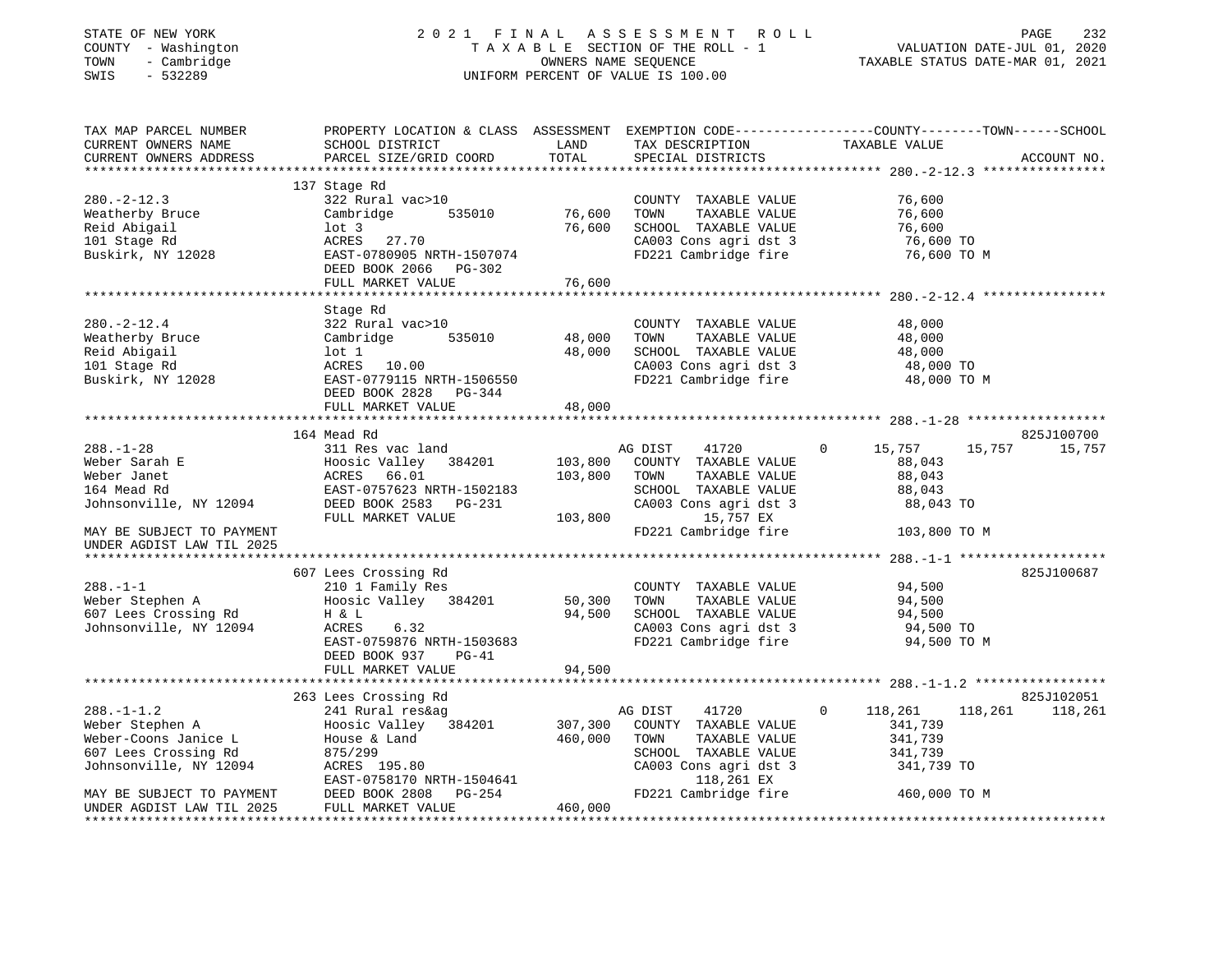## STATE OF NEW YORK 2 0 2 1 F I N A L A S S E S S M E N T R O L L PAGE 233 COUNTY - Washington T A X A B L E SECTION OF THE ROLL - 1 VALUATION DATE-JUL 01, 2020 TOWN - Cambridge OWNERS NAME SEQUENCE TAXABLE STATUS DATE-MAR 01, 2021 SWIS - 532289 UNIFORM PERCENT OF VALUE IS 100.00

| TAX MAP PARCEL NUMBER<br>CURRENT OWNERS NAME | PROPERTY LOCATION & CLASS ASSESSMENT<br>SCHOOL DISTRICT | LAND    | EXEMPTION CODE-----------------COUNTY-------TOWN------SCHOOL<br>TAX DESCRIPTION TAXABLE VALUE |          |                               |        |             |
|----------------------------------------------|---------------------------------------------------------|---------|-----------------------------------------------------------------------------------------------|----------|-------------------------------|--------|-------------|
| CURRENT OWNERS ADDRESS                       | PARCEL SIZE/GRID COORD                                  | TOTAL   | SPECIAL DISTRICTS                                                                             |          |                               |        | ACCOUNT NO. |
|                                              |                                                         |         |                                                                                               |          |                               |        | 825J102050  |
| $288. - 1 - 1.1$                             | Lees Crossing Rd<br>322 Rural vac>10                    |         | COUNTY TAXABLE VALUE                                                                          |          | 43,000                        |        |             |
| Weber William                                | Hoosic Valley 384201 43,000                             |         | TAXABLE VALUE<br>TOWN                                                                         |          | 43,000                        |        |             |
| Stoeckmann Elizabeth                         | ACRES 19.55                                             | 43,000  | SCHOOL TAXABLE VALUE                                                                          |          | 43,000                        |        |             |
| 392 Stover Rd                                | EAST-0756436 NRTH-1503088                               |         | CA003 Cons agri dst 3                                                                         |          | 43,000 TO                     |        |             |
| Valley Falls, NY 12185                       | DEED BOOK 856<br>PG-183                                 |         | FD221 Cambridge fire                                                                          |          | 43,000 TO M                   |        |             |
|                                              | FULL MARKET VALUE                                       | 43,000  |                                                                                               |          |                               |        |             |
|                                              |                                                         |         |                                                                                               |          |                               |        |             |
|                                              | State Route 372                                         |         |                                                                                               |          |                               |        | 825J100851  |
| $246. - 1 - 3$                               | 314 Rural vac<10                                        | 10,200  | 41720<br>AG DIST                                                                              | $\circ$  | 7,624                         | 7,624  | 7,624       |
| Weeping Birch Farm LLC                       | Greenwich<br>533401                                     |         | COUNTY TAXABLE VALUE                                                                          |          | 2,576                         |        |             |
| 12 Old Cambridge Rd                          | ACRES<br>5.95 BANK<br>997                               | 10,200  | TOWN<br>TAXABLE VALUE                                                                         |          | 2,576                         |        |             |
| Greenwich, NY 12834                          | EAST-0770633 NRTH-1544437                               |         | SCHOOL TAXABLE VALUE                                                                          |          | 2,576                         |        |             |
|                                              | DEED BOOK 2074 PG-198                                   |         | CA003 Cons agri dst 3                                                                         |          | 2,576 TO                      |        |             |
| MAY BE SUBJECT TO PAYMENT                    | FULL MARKET VALUE                                       | 10,200  | 7,624 EX                                                                                      |          |                               |        |             |
| UNDER AGDIST LAW TIL 2025                    |                                                         |         | FD221 Cambridge fire                                                                          |          | 10,200 TO M                   |        |             |
|                                              |                                                         |         |                                                                                               |          |                               |        |             |
|                                              | Old Cambridge Rd                                        |         |                                                                                               |          |                               |        | 825J100489  |
| $246. - 1 - 4.1$                             | 105 Vac farmland                                        |         | 41720<br>AG DIST                                                                              | $\Omega$ | 94,809                        | 94,809 | 94,809      |
| Weeping Birch Farm LLC                       | Greenwich<br>533401                                     |         | 137,500 COUNTY TAXABLE VALUE                                                                  |          | 54,691                        |        |             |
| 12 Old Cambridge Rd                          | 78.80 BANK<br>997<br>ACRES                              | 149,500 | TOWN<br>TAXABLE VALUE                                                                         |          | 54,691                        |        |             |
| Greenwich, NY 12834                          | EAST-0770888 NRTH-1545641                               |         | SCHOOL TAXABLE VALUE                                                                          |          | 54,691                        |        |             |
|                                              | DEED BOOK 910<br>$PG-273$                               |         | CA003 Cons agri dst 3                                                                         |          | 54,691 TO                     |        |             |
| MAY BE SUBJECT TO PAYMENT                    | FULL MARKET VALUE                                       | 149,500 | 94,809 EX                                                                                     |          |                               |        |             |
| UNDER AGDIST LAW TIL 2025                    |                                                         |         | FD221 Cambridge fire                                                                          |          | 149,500 TO M                  |        |             |
|                                              | State Route 372                                         |         |                                                                                               |          |                               |        | 825J100490  |
| $246. - 1 - 4.2$                             | 105 Vac farmland                                        |         | AG DIST<br>41720                                                                              | $\circ$  | 92,345                        | 92,345 | 92,345      |
| Weeping Birch Farm LLC                       | Greenwich<br>533401                                     | 116,600 | COUNTY TAXABLE VALUE                                                                          |          | 24,255                        |        |             |
| 12 Old Cambridge Rd                          | ACRES 62.19 BANK<br>997                                 | 116,600 | TOWN<br>TAXABLE VALUE                                                                         |          | 24,255                        |        |             |
| Greenwich, NY 12834                          | EAST-0772748 NRTH-1545108                               |         | SCHOOL TAXABLE VALUE                                                                          |          |                               |        |             |
|                                              | DEED BOOK 910<br>PG-271                                 |         | CA003 Cons agri dst 3                                                                         |          | 24,255<br>24,255<br>24,255 TO |        |             |
| MAY BE SUBJECT TO PAYMENT                    | FULL MARKET VALUE                                       | 116,600 | 92,345 EX                                                                                     |          |                               |        |             |
| UNDER AGDIST LAW TIL 2025                    |                                                         |         | FD221 Cambridge fire                                                                          |          | 116,600 TO M                  |        |             |
|                                              |                                                         |         |                                                                                               |          |                               |        |             |
|                                              | 1048 County Route 59                                    |         |                                                                                               |          |                               |        | 825J100925  |
| $262. -1 - 14.1$                             | 242 Rurl res&rec                                        |         | COUNTY TAXABLE VALUE                                                                          |          | 229,000                       |        |             |
| Wensley John E II                            | 535010<br>Cambridge                                     | 73,400  | TAXABLE VALUE<br>TOWN                                                                         |          | 229,000                       |        |             |
| 1048 County Route 59                         | ACRES 18.20                                             | 229,000 | SCHOOL TAXABLE VALUE                                                                          |          | 229,000                       |        |             |
| Cambridge, NY 12816                          | EAST-0775410 NRTH-1520382                               |         |                                                                                               |          |                               |        |             |
|                                              | DEED BOOK 3750 PG-253                                   |         | CA003 Cons agri dst 3 229,000 TO<br>FD221 Cambridge fire 229,000 TO M                         |          |                               |        |             |
|                                              | FULL MARKET VALUE                                       | 229,000 |                                                                                               |          |                               |        |             |
|                                              |                                                         |         |                                                                                               |          |                               |        |             |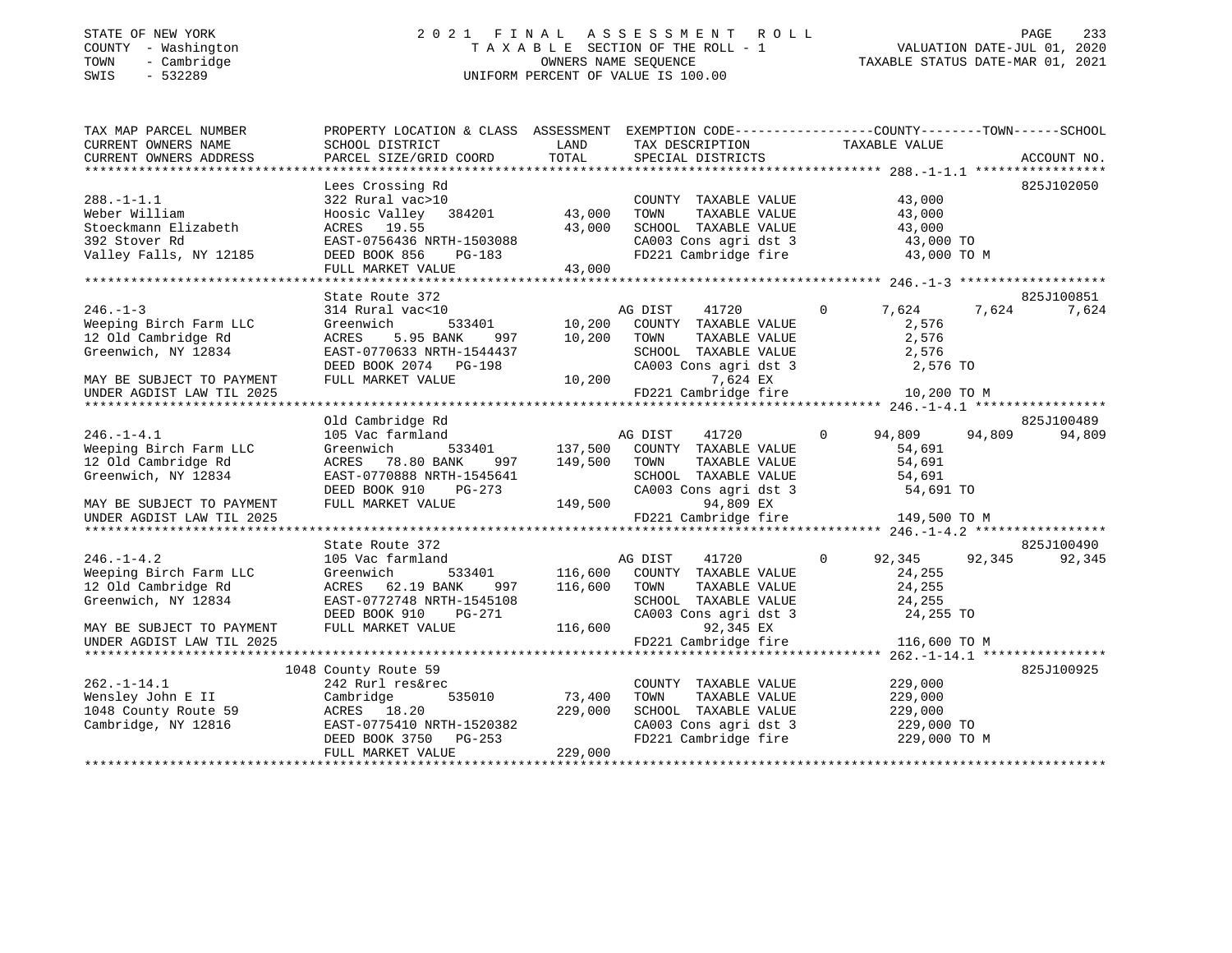| STATE OF NEW YORK |              |
|-------------------|--------------|
| <b>COUNTY</b>     | - Washington |
| TOWN              | - Cambridge  |
| $\alpha$          | F 20000      |

## STATE OF NEW YORK 2 0 2 1 F I N A L A S S E S S M E N T R O L L PAGE 234 COUNTY - Washington T A X A B L E SECTION OF THE ROLL - 1 VALUATION DATE-JUL 01, 2020 TOWN - Cambridge OWNERS NAME SEQUENCE TAXABLE STATUS DATE-MAR 01, 2021 SWIS - 532289 UNIFORM PERCENT OF VALUE IS 100.00UNIFORM PERCENT OF VALUE IS 100.00

| TAX MAP PARCEL NUMBER<br>CURRENT OWNERS NAME<br>CURRENT OWNERS ADDRESS                                                                     | PROPERTY LOCATION & CLASS ASSESSMENT<br>SCHOOL DISTRICT<br>PARCEL SIZE/GRID COORD                                                                                                            | LAND<br>TOTAL                        | EXEMPTION CODE-----------------COUNTY-------TOWN------SCHOOL<br>TAX DESCRIPTION<br>SPECIAL DISTRICTS                                                    | TAXABLE VALUE                                                                     | ACCOUNT NO.                      |
|--------------------------------------------------------------------------------------------------------------------------------------------|----------------------------------------------------------------------------------------------------------------------------------------------------------------------------------------------|--------------------------------------|---------------------------------------------------------------------------------------------------------------------------------------------------------|-----------------------------------------------------------------------------------|----------------------------------|
| $255. - 1 - 24.4$<br>Werner John F<br>Werner Lorraine<br>137 Irish Ln<br>Cambridge, NY 12816                                               | 137 Irish Ln<br>250 Estate<br>535010 129,300<br>Cambridge<br>H & L<br>Lot 1<br>ACRES 23.45<br>EAST-0780076 NRTH-1530782<br>DEED BOOK 1740 PG-99<br>FULL MARKET VALUE                         | 591,800<br>591,800                   | ENH STAR 41834<br>COUNTY TAXABLE VALUE<br>TOWN<br>TAXABLE VALUE<br>SCHOOL TAXABLE VALUE<br>CA005 Cons agri dst 5 591,800 TO<br>FD221 Cambridge fire     | $\Omega$<br>$\overline{0}$<br>591,800<br>591,800<br>521,100<br>591,800 TO M       | 825J102039<br>$\Omega$<br>70,700 |
| $261. - 2 - 3$<br>Westcott Paul<br>Westcott Marie A<br>1244 Vly Summit Rd<br>Greenwich, NY 12834                                           | 1244 Vly Summit Rd<br>242 Rurl res&rec<br>Cambridge<br>House & Land<br>Sub Lot A<br>$261. - 1 - 3$<br>ACRES 47.45<br>EAST-0766243 NRTH-1526799<br>DEED BOOK 2609 PG-216<br>FULL MARKET VALUE | 535010 110,300<br>238,900<br>238,900 | COUNTY TAXABLE VALUE<br>TOWN<br>TAXABLE VALUE<br>SCHOOL TAXABLE VALUE<br>FD221 Cambridge fire                                                           | 238,900<br>238,900<br>238,900<br>238,900 TO M                                     | 825J100602                       |
| $255. - 1 - 3.1$<br>Wetherby Julie<br>25 Mountain View Dr<br>Cambridge, NY 12816<br>MAY BE SUBJECT TO PAYMENT<br>UNDER AGDIST LAW TIL 2025 | 296 Stevenson Rd<br>241 Rural res&ag<br>Cambridge<br>535010<br>House & Land<br>370/229<br>ACRES 129.50<br>EAST-0780060 NRTH-1535809<br>DEED BOOK 3764 PG-90<br>FULL MARKET VALUE             | 213,900<br>433,800<br>433,800        | AG DIST<br>41720<br>COUNTY TAXABLE VALUE<br>TOWN<br>TAXABLE VALUE<br>SCHOOL TAXABLE VALUE<br>CA005 Cons agri dst 5<br>84,598 EX<br>FD221 Cambridge fire | $\Omega$<br>84,598<br>349,202<br>349,202<br>349,202<br>349,202 TO<br>433,800 TO M | 825J100629<br>84,598<br>84,598   |
| $262 - 2 - 10$<br>Whalen Deborah<br>Whalen William<br>1269 County Route 59<br>Cambridge, NY 12816                                          | 1269 County Route 59<br>210 1 Family Res<br>535010<br>Cambridge<br>Trailer & Lot<br>ACRES 0.55<br>EAST-0778417 NRTH-1525263<br>DEED BOOK 578<br><b>PG-152</b><br>FULL MARKET VALUE           | 22,000<br>84,300<br>84,300           | <b>BAS STAR</b><br>41854<br>COUNTY TAXABLE VALUE<br>TOWN<br>TAXABLE VALUE<br>SCHOOL TAXABLE VALUE<br>FD221 Cambridge fire                               | $\Omega$<br>$\overline{0}$<br>84,300<br>84,300<br>54,300<br>84,300 TO M           | 825J100303<br>$\Omega$<br>30,000 |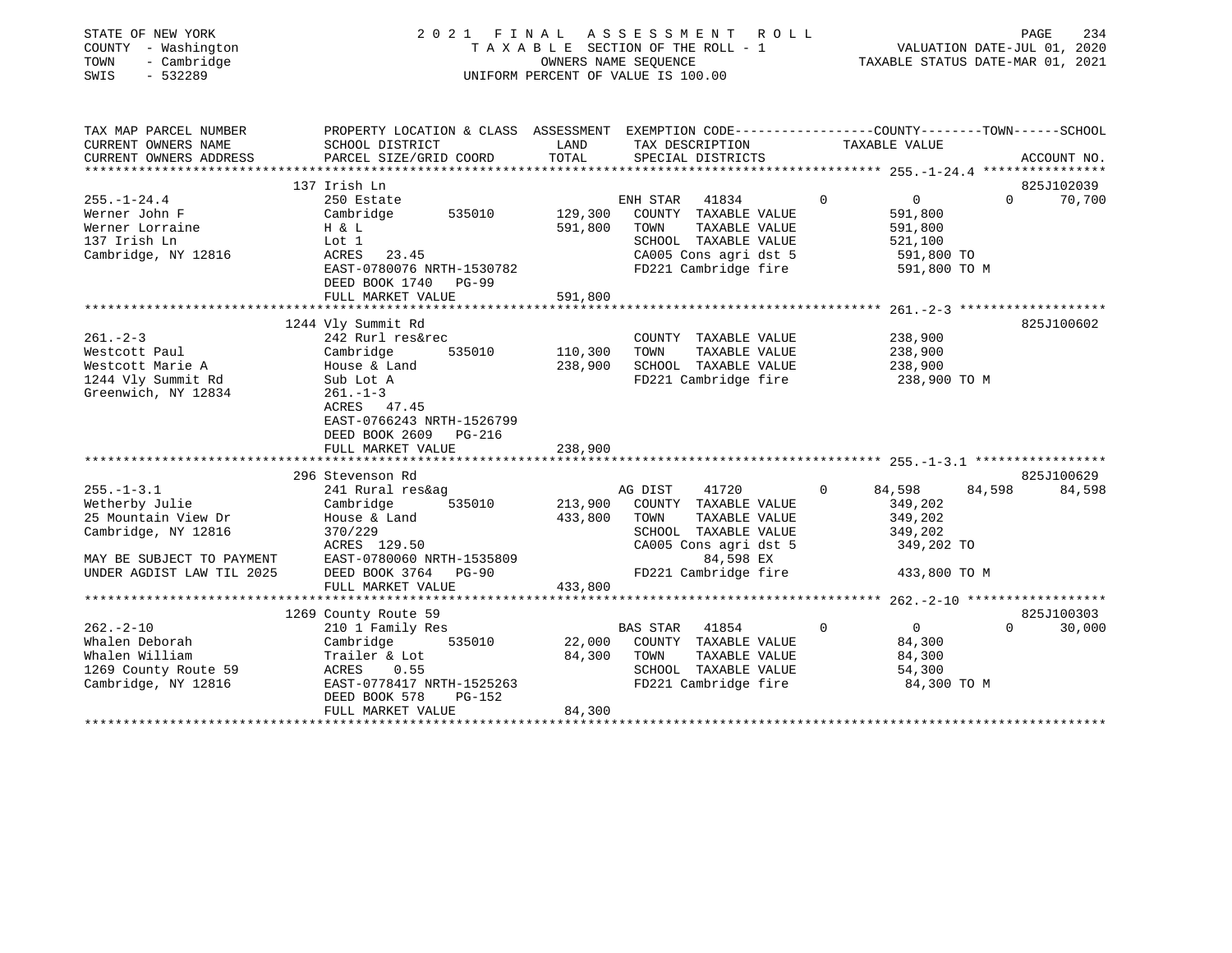## STATE OF NEW YORK 2 0 2 1 F I N A L A S S E S S M E N T R O L L PAGE 235 COUNTY - Washington T A X A B L E SECTION OF THE ROLL - 1 VALUATION DATE-JUL 01, 2020 TOWN - Cambridge OWNERS NAME SEQUENCE TAXABLE STATUS DATE-MAR 01, 2021 SWIS - 532289 UNIFORM PERCENT OF VALUE IS 100.00

|                                     | TAX MAP PARCEL NUMBER PROPERTY LOCATION & CLASS ASSESSMENT EXEMPTION CODE--------------COUNTY-------TOWN------SCHOOL                                                                                                                                                                                                                                                                                                 |              |                                                                                                    |                       |                      |
|-------------------------------------|----------------------------------------------------------------------------------------------------------------------------------------------------------------------------------------------------------------------------------------------------------------------------------------------------------------------------------------------------------------------------------------------------------------------|--------------|----------------------------------------------------------------------------------------------------|-----------------------|----------------------|
| CURRENT OWNERS NAME SCHOOL DISTRICT |                                                                                                                                                                                                                                                                                                                                                                                                                      |              | LAND TAX DESCRIPTION                                                                               | TAXABLE VALUE         |                      |
| CURRENT OWNERS ADDRESS              |                                                                                                                                                                                                                                                                                                                                                                                                                      |              |                                                                                                    |                       |                      |
|                                     |                                                                                                                                                                                                                                                                                                                                                                                                                      |              |                                                                                                    |                       |                      |
|                                     | 272.-1-2<br>Wheeler Eileen Cambridge 535010<br>132 Duell Hollow Rd House & Lot<br>132 Nurl NY 12028<br>10t 2<br>25.00<br>27RES 25.00                                                                                                                                                                                                                                                                                 |              | AG DIST                                                                                            | 41720 0 52,587 52,587 | 825J100314<br>52,587 |
|                                     |                                                                                                                                                                                                                                                                                                                                                                                                                      |              |                                                                                                    |                       |                      |
|                                     |                                                                                                                                                                                                                                                                                                                                                                                                                      | 289,500 TOWN | 535010 96,300 COUNTY TAXABLE VALUE 236,913                                                         |                       |                      |
|                                     |                                                                                                                                                                                                                                                                                                                                                                                                                      |              | TOWN TAXABLE VALUE 236,913<br>SCHOOL TAXABLE VALUE 236,913                                         |                       |                      |
|                                     |                                                                                                                                                                                                                                                                                                                                                                                                                      |              | CA003 Cons agri dst 3 236,913 TO                                                                   |                       |                      |
|                                     |                                                                                                                                                                                                                                                                                                                                                                                                                      |              | 52,587 EX                                                                                          |                       |                      |
|                                     |                                                                                                                                                                                                                                                                                                                                                                                                                      |              |                                                                                                    |                       |                      |
|                                     | BUSKIFK, NY 12028<br>MAY BE SUBJECT TO PAYMENT<br>UNDER AGDIST LAW TIL 2025 DEED BOOK 3945 PG-245<br>FULL MARKET VALUE 209,500                                                                                                                                                                                                                                                                                       |              |                                                                                                    |                       |                      |
|                                     |                                                                                                                                                                                                                                                                                                                                                                                                                      |              |                                                                                                    |                       |                      |
|                                     | Duell Hollow Rd                                                                                                                                                                                                                                                                                                                                                                                                      |              |                                                                                                    |                       |                      |
| $272. - 1 - 2.2$                    | 105 Vac farmland                                                                                                                                                                                                                                                                                                                                                                                                     |              | AG DIST 41720 0 13,730 13,730 13,730                                                               |                       |                      |
|                                     |                                                                                                                                                                                                                                                                                                                                                                                                                      |              |                                                                                                    | 58,770                |                      |
|                                     |                                                                                                                                                                                                                                                                                                                                                                                                                      |              |                                                                                                    |                       |                      |
| Buskirk, NY 12028                   | 3018/183<br>ACRES 41.00                                                                                                                                                                                                                                                                                                                                                                                              |              |                                                                                                    |                       |                      |
|                                     |                                                                                                                                                                                                                                                                                                                                                                                                                      |              | TOWN TAXABLE VALUE 58,770<br>SCHOOL TAXABLE VALUE 58,770<br>CA003 Cons agri dst 3 58,770 TO        |                       |                      |
|                                     |                                                                                                                                                                                                                                                                                                                                                                                                                      |              |                                                                                                    |                       |                      |
|                                     |                                                                                                                                                                                                                                                                                                                                                                                                                      |              |                                                                                                    |                       |                      |
|                                     |                                                                                                                                                                                                                                                                                                                                                                                                                      |              |                                                                                                    |                       |                      |
|                                     | County Route 59                                                                                                                                                                                                                                                                                                                                                                                                      |              |                                                                                                    |                       | 825J100934           |
|                                     |                                                                                                                                                                                                                                                                                                                                                                                                                      |              |                                                                                                    |                       |                      |
|                                     |                                                                                                                                                                                                                                                                                                                                                                                                                      |              |                                                                                                    |                       |                      |
| 235 East 10th St 1F                 | Vacant Land                                                                                                                                                                                                                                                                                                                                                                                                          | 39,200       |                                                                                                    |                       |                      |
| New York, NY 10003                  | 2250/123 3338/329<br>ACRES 7.30                                                                                                                                                                                                                                                                                                                                                                                      |              | SCHOOL TAXABLE VALUE 39,200<br>CA003 Cons agri dst 3 39,200 TO<br>FD221 Cambridge fire 39,200 TO M |                       |                      |
|                                     | 7.30<br>ACRES                                                                                                                                                                                                                                                                                                                                                                                                        |              |                                                                                                    |                       |                      |
|                                     | EAST-0779264 NRTH-1526645                                                                                                                                                                                                                                                                                                                                                                                            |              |                                                                                                    |                       |                      |
|                                     | DEED BOOK 3338 PG-329                                                                                                                                                                                                                                                                                                                                                                                                |              |                                                                                                    |                       |                      |
|                                     | FULL MARKET VALUE                                                                                                                                                                                                                                                                                                                                                                                                    | 39,200       |                                                                                                    |                       |                      |
|                                     |                                                                                                                                                                                                                                                                                                                                                                                                                      |              |                                                                                                    |                       |                      |
|                                     |                                                                                                                                                                                                                                                                                                                                                                                                                      |              |                                                                                                    |                       |                      |
|                                     |                                                                                                                                                                                                                                                                                                                                                                                                                      |              |                                                                                                    |                       |                      |
|                                     |                                                                                                                                                                                                                                                                                                                                                                                                                      |              |                                                                                                    |                       |                      |
|                                     |                                                                                                                                                                                                                                                                                                                                                                                                                      |              |                                                                                                    |                       | 52,680               |
|                                     |                                                                                                                                                                                                                                                                                                                                                                                                                      |              |                                                                                                    |                       |                      |
|                                     |                                                                                                                                                                                                                                                                                                                                                                                                                      |              |                                                                                                    |                       |                      |
|                                     |                                                                                                                                                                                                                                                                                                                                                                                                                      |              |                                                                                                    |                       |                      |
|                                     |                                                                                                                                                                                                                                                                                                                                                                                                                      |              |                                                                                                    |                       |                      |
|                                     |                                                                                                                                                                                                                                                                                                                                                                                                                      |              |                                                                                                    |                       |                      |
|                                     | $\begin{tabular}{c cccc} \texttt{1320 County Route 59} & \texttt{1320 County Route 59} & \texttt{1320 County Route 59} & \texttt{80 PCT OF VALUE ISBN 2081-129} & \texttt{1320 Convry Route 59} & \texttt{825J100932} \\ & \texttt{1320 Convry Route 59} & \texttt{242 Rurl reskrec} & \texttt{AGED-CO} & \texttt{41803} & 0 & 0 & 0 \\ & \texttt{1802} & 0 & 87,800 & 0 & 0 & 0 \\ \texttt{1320 Convry Route 59} &$ |              |                                                                                                    |                       |                      |
|                                     |                                                                                                                                                                                                                                                                                                                                                                                                                      |              |                                                                                                    |                       |                      |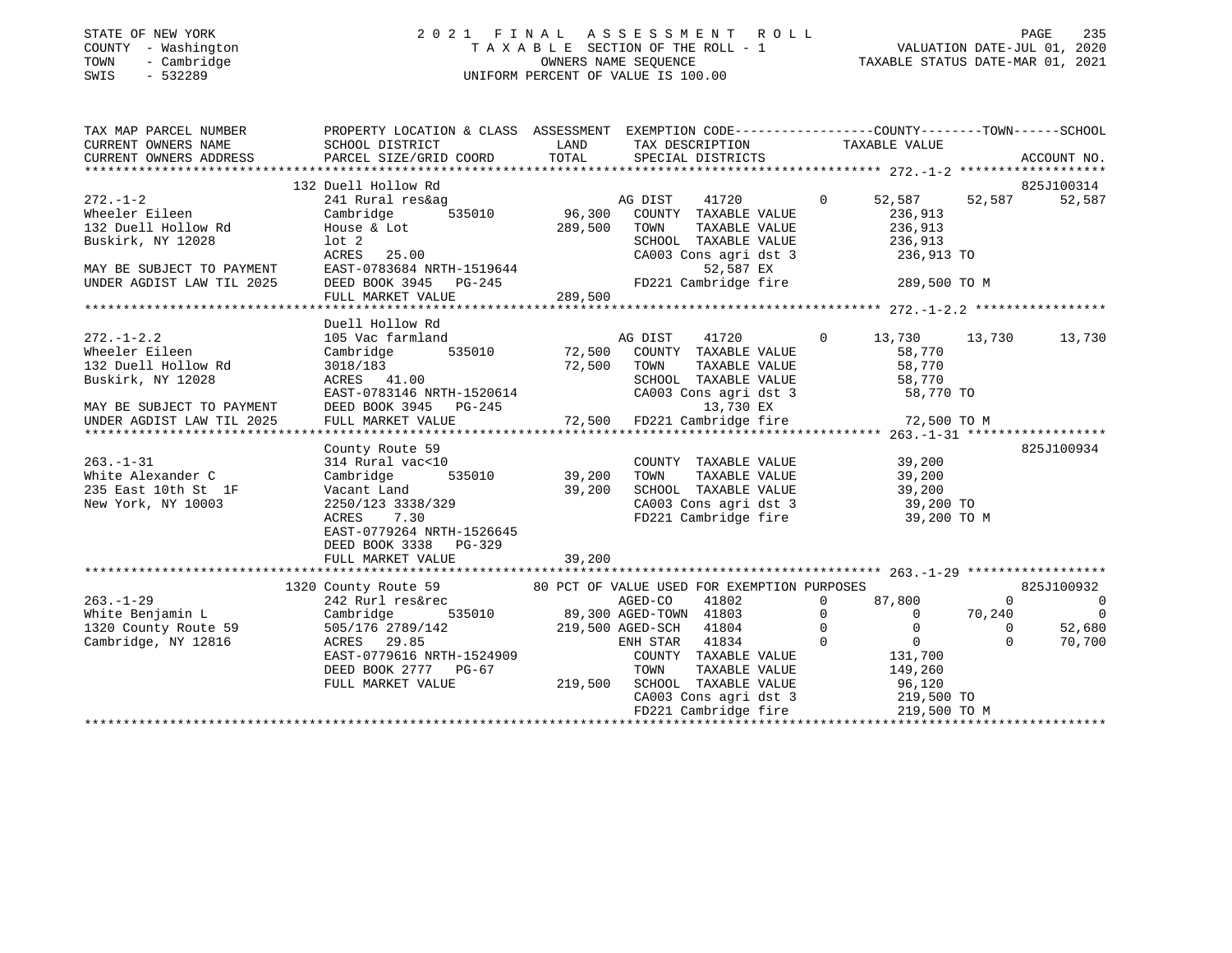#### STATE OF NEW YORK 2 0 2 1 F I N A L A S S E S S M E N T R O L L PAGE 236 COUNTY - Washington T A X A B L E SECTION OF THE ROLL - 1 VALUATION DATE-JUL 01, 2020 TOWN - Cambridge OWNERS NAME SEQUENCE TAXABLE STATUS DATE-MAR 01, 2021 SWIS - 532289 UNIFORM PERCENT OF VALUE IS 100.00UNIFORM PERCENT OF VALUE IS 100.00

| SCHOOL DISTRICT<br>PARCEL SIZE/GRID COORD                                                                                                                                | LAND<br>TOTAL                                                                                                       | TAX DESCRIPTION<br>SPECIAL DISTRICTS                                                       | TAXABLE VALUE                                                                                                                     | ACCOUNT NO.                                                                                                                                                                                                                                                                                                                                                                       |
|--------------------------------------------------------------------------------------------------------------------------------------------------------------------------|---------------------------------------------------------------------------------------------------------------------|--------------------------------------------------------------------------------------------|-----------------------------------------------------------------------------------------------------------------------------------|-----------------------------------------------------------------------------------------------------------------------------------------------------------------------------------------------------------------------------------------------------------------------------------------------------------------------------------------------------------------------------------|
| 16 Reynolds Rd<br>242 Rurl res&rec<br>535010<br>Cambridge<br>House & Land<br>ACRES 10.40                                                                                 |                                                                                                                     | ENH STAR<br>41834<br>COUNTY TAXABLE VALUE<br>TOWN<br>TAXABLE VALUE<br>SCHOOL TAXABLE VALUE | $\overline{0}$<br>$\overline{0}$<br>$\Omega$<br>133,600<br>133,600<br>62,900<br>133,600 TO                                        | 825J100935<br>70,700                                                                                                                                                                                                                                                                                                                                                              |
| FULL MARKET VALUE                                                                                                                                                        | 133,600                                                                                                             |                                                                                            |                                                                                                                                   |                                                                                                                                                                                                                                                                                                                                                                                   |
| County Route 59<br>312 Vac w/imprv<br>535010<br>Cambridge<br>Lot 4<br>FRNT 70.00 DPTH 73.00<br>EAST-0779451 NRTH-1526272<br>DEED BOOK 843<br>PG-249<br>FULL MARKET VALUE | 6,000<br>6,000                                                                                                      | TOWN<br>TAXABLE VALUE<br>SCHOOL TAXABLE VALUE                                              | 6,000<br>6,000<br>6,000<br>6,000 TO<br>6,000 TO M                                                                                 | 825J100692                                                                                                                                                                                                                                                                                                                                                                        |
|                                                                                                                                                                          |                                                                                                                     |                                                                                            |                                                                                                                                   |                                                                                                                                                                                                                                                                                                                                                                                   |
| 210 1 Family Res<br>Cambridge 535010<br>Sub Lot 1<br>ACRES 3.71<br>DEED BOOK 848<br>PG-241                                                                               |                                                                                                                     | BAS STAR<br>41854<br>TOWN<br>TAXABLE VALUE<br>SCHOOL TAXABLE VALUE                         | $\Omega$<br>$\overline{0}$<br>$\Omega$<br>263,400<br>263,400<br>233,400<br>263,400 TO<br>263,400 TO M                             | 30,000                                                                                                                                                                                                                                                                                                                                                                            |
|                                                                                                                                                                          |                                                                                                                     |                                                                                            |                                                                                                                                   |                                                                                                                                                                                                                                                                                                                                                                                   |
| County Route 59<br>314 Rural vac<10<br>Cambridge<br>535010<br>Lot 1<br>5.13<br>ACRES<br>EAST-0780173 NRTH-1526545                                                        | 27,900                                                                                                              | TOWN<br>TAXABLE VALUE<br>SCHOOL TAXABLE VALUE                                              | 27,900<br>27,900<br>$27,900$ TO $27,900$ TO<br>27,900 TO M                                                                        | 825J100692                                                                                                                                                                                                                                                                                                                                                                        |
| FULL MARKET VALUE                                                                                                                                                        | 27,900                                                                                                              |                                                                                            |                                                                                                                                   |                                                                                                                                                                                                                                                                                                                                                                                   |
| County Route 74<br>322 Rural vac>10<br>535010<br>Cambridge<br>Vac Land<br>ACRES 16.80<br>EAST-0765441 NRTH-1511221<br>DEED BOOK 632<br>$PG-45$                           | 61,000<br>61,000                                                                                                    | COUNTY TAXABLE VALUE<br>TAXABLE VALUE<br>TOWN<br>SCHOOL TAXABLE VALUE                      | 61,000<br>61,000<br>61,000<br>61,000 TO<br>61,000 TO M                                                                            | 825J102048                                                                                                                                                                                                                                                                                                                                                                        |
|                                                                                                                                                                          | DEED BOOK 2776<br>$PG-5$<br>1337 County Route 59<br>FULL MARKET VALUE<br>DEED BOOK 2815 PG-299<br>FULL MARKET VALUE | EAST-0779926 NRTH-1526949<br>EAST-0779715 NRTH-1526495<br>61,000                           | PROPERTY LOCATION & CLASS ASSESSMENT<br>57,800<br>133,600<br>1,200<br>36,600 COUNTY TAXABLE VALUE<br>263,400<br>263,400<br>27,900 | EXEMPTION CODE-----------------COUNTY-------TOWN------SCHOOL<br>CA003 Cons agri dst 3<br>FD221 Cambridge fire<br>133,600 TO M<br>COUNTY TAXABLE VALUE<br>CA003 Cons agri dst 3<br>FD221 Cambridge fire<br>CA003 Cons agri dst 3<br>FD221 Cambridge fire<br>COUNTY TAXABLE VALUE<br>CA003 Cons agri dst 3<br>FD221 Cambridge fire<br>CA003 Cons agri dst 3<br>FD221 Cambridge fire |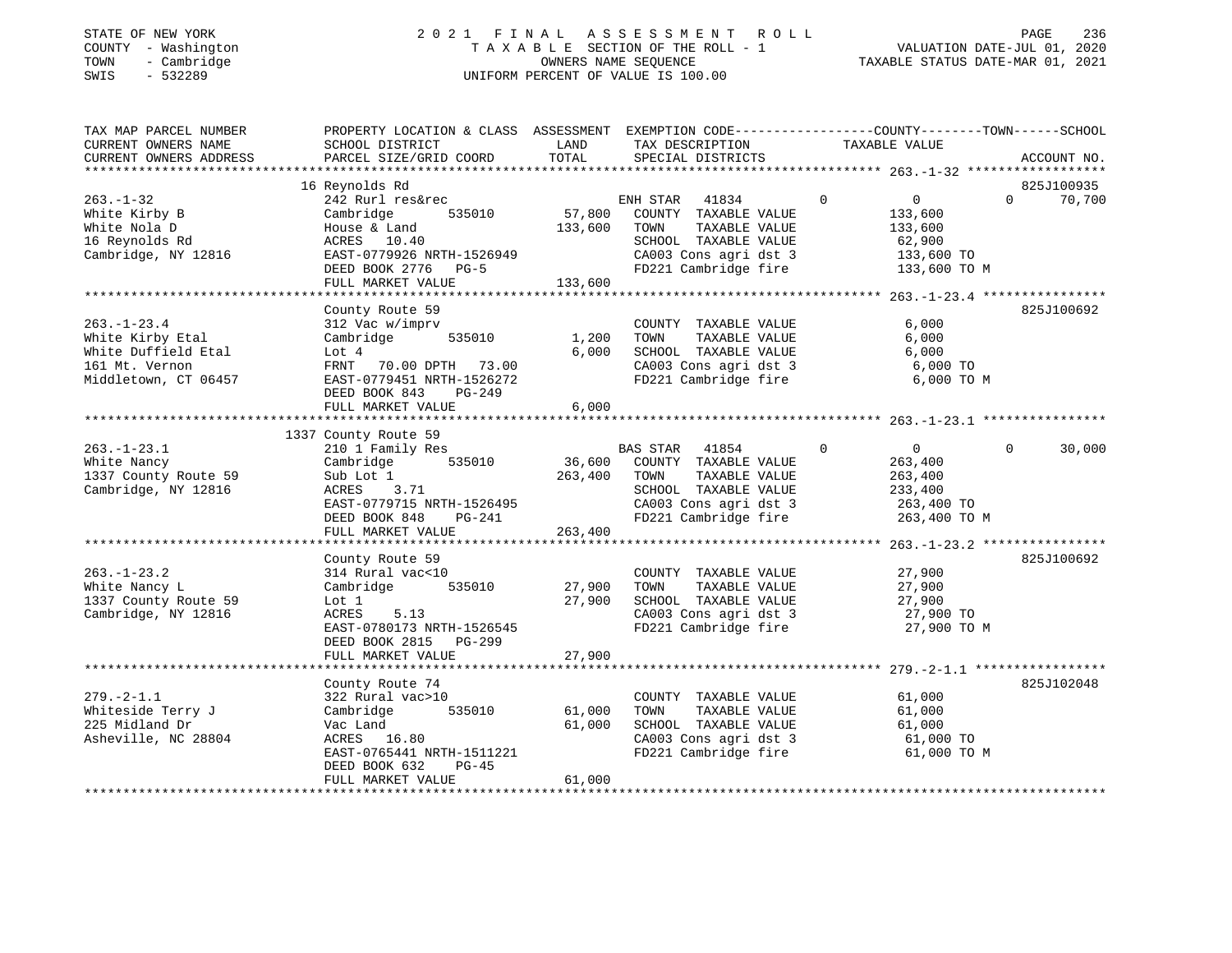## STATE OF NEW YORK 2 0 2 1 F I N A L A S S E S S M E N T R O L L PAGE 237 COUNTY - Washington T A X A B L E SECTION OF THE ROLL - 1 VALUATION DATE-JUL 01, 2020 TOWN - Cambridge OWNERS NAME SEQUENCE TAXABLE STATUS DATE-MAR 01, 2021 SWIS - 532289 UNIFORM PERCENT OF VALUE IS 100.00

| 971 Turnpike Rd<br>825J100475<br>$\overline{0}$<br>$\overline{0}$<br>$263 - 2 - 13$<br>242 Rurl res&rec<br>ENH STAR 41834<br>$\Omega$<br>70,700<br>535010<br>69,600<br>COUNTY TAXABLE VALUE<br>Wian Cynthia K Trustee<br>Cambridge<br>218,100<br>Sweet Heather M Trustee<br>H & L<br>218,100<br>TOWN<br>TAXABLE VALUE<br>218,100<br>971 Turnpike Rd<br>ACRES 16.90<br>SCHOOL TAXABLE VALUE<br>147,400<br>EAST-0787994 NRTH-1524715<br>FD221 Cambridge fire<br>Cambridge, NY 12816<br>218,100 TO M<br>DEED BOOK 20210 PG-198<br>FULL MARKET VALUE<br>218,100<br>825J100801<br>495 Center Cambridge Rd<br>$270. - 1 - 14$<br>$\overline{0}$<br>210 1 Family Res<br>BAS STAR 41854<br>37,100 COUNTY TAXABLE VALUE<br>$\sim$ 0<br>$\Omega$<br>30,000<br>Widdig Christopher D<br>Cambridge<br>535010<br>231,300<br>Widdig Lara J<br>ACRES<br>2.82 BANK<br>231,300<br>TOWN<br>TAXABLE VALUE<br>231,300<br>998<br>EAST-0766549 NRTH-1516826<br>495 Center Cambridge Rd<br>SCHOOL TAXABLE VALUE<br>201,300<br>FD221 Cambridge fire<br>Cambridge, NY 12816<br>DEED BOOK 3130 PG-327<br>231,300 TO M<br>231,300<br>FULL MARKET VALUE<br>825J100868<br>306 Whiteside Rd<br>$279. - 1 - 6.2$<br>210 1 Family Res<br>COUNTY TAXABLE VALUE<br>198,000<br>198,000<br>Wilbur Betty E LE<br>Cambridge<br>535010<br>TOWN<br>TAXABLE VALUE<br>198,000<br>Wilbur Larry Etal<br>Sub Lot 1<br>198,000<br>SCHOOL TAXABLE VALUE<br>198,000<br>198,000 TO<br>CA003 Cons agri dst 3<br>Kevin Tollisen<br>ACRES 2.82<br>FD221 Cambridge fire 198,000 TO M<br>EAST-0764956 NRTH-1510877<br>DEED BOOK 909     PG-347<br>215 Park Ave<br>Mechanicville, NY 12118<br>DEED BOOK 909<br>FULL MARKET VALUE<br>198,000<br>Center Cambridge Rd<br>$279. - 1 - 14.4$<br>322 Rural vac>10<br>AG DIST<br>41720<br>$\mathbf{0}$<br>51,490<br>51,490<br>51,490<br>533401<br>Greenwich<br>61,000<br>COUNTY TAXABLE VALUE<br>9,510<br>9,510<br>$1$ ot $4$<br>61,000<br>TOWN<br>TAXABLE VALUE<br>ACRES 16.99<br>SCHOOL TAXABLE VALUE<br>9,510<br>EAST-0756684 NRTH-1512281<br>CA003 Cons agri dst 3<br>9,510 TO<br>51,490 EX<br>DEED BOOK 1734 PG-178<br>61,000 FD221 Cambridge fire<br>FULL MARKET VALUE<br>61,000 TO M<br>MAY BE SUBJECT TO PAYMENT<br>Center Cambridge Rd<br>314 Rural vac<10<br>26,950<br>26,950<br>$279. - 1 - 14.5$<br>AG DIST 41720<br>$\circ$<br>26,950<br>Greenwich<br>533401<br>32,500<br>COUNTY TAXABLE VALUE<br>5,550<br>$1$ ot 5<br>32,500<br>TOWN<br>TAXABLE VALUE<br>5,550<br>SCHOOL TAXABLE VALUE<br>CA003 Cons agri dst 3<br>26 950 FX<br>313 Whiteside Rd<br>ACRES<br>6.00<br>5,550<br>EAST-0757199 NRTH-1512573<br>5,550 TO<br>26,950 EX<br>DEED BOOK 1734 PG-178<br>32,500 FD221 Cambridge fire<br>MAY BE SUBJECT TO PAYMENT<br>FULL MARKET VALUE<br>32,500 TO M<br>UNDER AGDIST LAW TIL 2025 | TAX MAP PARCEL NUMBER<br>CURRENT OWNERS NAME<br>CURRENT OWNERS ADDRESS | PROPERTY LOCATION & CLASS ASSESSMENT<br>SCHOOL DISTRICT<br>PARCEL SIZE/GRID COORD | LAND<br>TOTAL | EXEMPTION CODE-----------------COUNTY-------TOWN------SCHOOL<br>TAX DESCRIPTION<br>SPECIAL DISTRICTS | TAXABLE VALUE | ACCOUNT NO. |
|---------------------------------------------------------------------------------------------------------------------------------------------------------------------------------------------------------------------------------------------------------------------------------------------------------------------------------------------------------------------------------------------------------------------------------------------------------------------------------------------------------------------------------------------------------------------------------------------------------------------------------------------------------------------------------------------------------------------------------------------------------------------------------------------------------------------------------------------------------------------------------------------------------------------------------------------------------------------------------------------------------------------------------------------------------------------------------------------------------------------------------------------------------------------------------------------------------------------------------------------------------------------------------------------------------------------------------------------------------------------------------------------------------------------------------------------------------------------------------------------------------------------------------------------------------------------------------------------------------------------------------------------------------------------------------------------------------------------------------------------------------------------------------------------------------------------------------------------------------------------------------------------------------------------------------------------------------------------------------------------------------------------------------------------------------------------------------------------------------------------------------------------------------------------------------------------------------------------------------------------------------------------------------------------------------------------------------------------------------------------------------------------------------------------------------------------------------------------------------------------------------------------------------------------------------------------------------------------------------------------------------------------------------------------------------------------------------------------------------------------------------------------------------------|------------------------------------------------------------------------|-----------------------------------------------------------------------------------|---------------|------------------------------------------------------------------------------------------------------|---------------|-------------|
|                                                                                                                                                                                                                                                                                                                                                                                                                                                                                                                                                                                                                                                                                                                                                                                                                                                                                                                                                                                                                                                                                                                                                                                                                                                                                                                                                                                                                                                                                                                                                                                                                                                                                                                                                                                                                                                                                                                                                                                                                                                                                                                                                                                                                                                                                                                                                                                                                                                                                                                                                                                                                                                                                                                                                                                       |                                                                        |                                                                                   |               |                                                                                                      |               |             |
|                                                                                                                                                                                                                                                                                                                                                                                                                                                                                                                                                                                                                                                                                                                                                                                                                                                                                                                                                                                                                                                                                                                                                                                                                                                                                                                                                                                                                                                                                                                                                                                                                                                                                                                                                                                                                                                                                                                                                                                                                                                                                                                                                                                                                                                                                                                                                                                                                                                                                                                                                                                                                                                                                                                                                                                       |                                                                        |                                                                                   |               |                                                                                                      |               |             |
|                                                                                                                                                                                                                                                                                                                                                                                                                                                                                                                                                                                                                                                                                                                                                                                                                                                                                                                                                                                                                                                                                                                                                                                                                                                                                                                                                                                                                                                                                                                                                                                                                                                                                                                                                                                                                                                                                                                                                                                                                                                                                                                                                                                                                                                                                                                                                                                                                                                                                                                                                                                                                                                                                                                                                                                       |                                                                        |                                                                                   |               |                                                                                                      |               |             |
|                                                                                                                                                                                                                                                                                                                                                                                                                                                                                                                                                                                                                                                                                                                                                                                                                                                                                                                                                                                                                                                                                                                                                                                                                                                                                                                                                                                                                                                                                                                                                                                                                                                                                                                                                                                                                                                                                                                                                                                                                                                                                                                                                                                                                                                                                                                                                                                                                                                                                                                                                                                                                                                                                                                                                                                       |                                                                        |                                                                                   |               |                                                                                                      |               |             |
|                                                                                                                                                                                                                                                                                                                                                                                                                                                                                                                                                                                                                                                                                                                                                                                                                                                                                                                                                                                                                                                                                                                                                                                                                                                                                                                                                                                                                                                                                                                                                                                                                                                                                                                                                                                                                                                                                                                                                                                                                                                                                                                                                                                                                                                                                                                                                                                                                                                                                                                                                                                                                                                                                                                                                                                       |                                                                        |                                                                                   |               |                                                                                                      |               |             |
|                                                                                                                                                                                                                                                                                                                                                                                                                                                                                                                                                                                                                                                                                                                                                                                                                                                                                                                                                                                                                                                                                                                                                                                                                                                                                                                                                                                                                                                                                                                                                                                                                                                                                                                                                                                                                                                                                                                                                                                                                                                                                                                                                                                                                                                                                                                                                                                                                                                                                                                                                                                                                                                                                                                                                                                       |                                                                        |                                                                                   |               |                                                                                                      |               |             |
|                                                                                                                                                                                                                                                                                                                                                                                                                                                                                                                                                                                                                                                                                                                                                                                                                                                                                                                                                                                                                                                                                                                                                                                                                                                                                                                                                                                                                                                                                                                                                                                                                                                                                                                                                                                                                                                                                                                                                                                                                                                                                                                                                                                                                                                                                                                                                                                                                                                                                                                                                                                                                                                                                                                                                                                       |                                                                        |                                                                                   |               |                                                                                                      |               |             |
|                                                                                                                                                                                                                                                                                                                                                                                                                                                                                                                                                                                                                                                                                                                                                                                                                                                                                                                                                                                                                                                                                                                                                                                                                                                                                                                                                                                                                                                                                                                                                                                                                                                                                                                                                                                                                                                                                                                                                                                                                                                                                                                                                                                                                                                                                                                                                                                                                                                                                                                                                                                                                                                                                                                                                                                       |                                                                        |                                                                                   |               |                                                                                                      |               |             |
|                                                                                                                                                                                                                                                                                                                                                                                                                                                                                                                                                                                                                                                                                                                                                                                                                                                                                                                                                                                                                                                                                                                                                                                                                                                                                                                                                                                                                                                                                                                                                                                                                                                                                                                                                                                                                                                                                                                                                                                                                                                                                                                                                                                                                                                                                                                                                                                                                                                                                                                                                                                                                                                                                                                                                                                       |                                                                        |                                                                                   |               |                                                                                                      |               |             |
|                                                                                                                                                                                                                                                                                                                                                                                                                                                                                                                                                                                                                                                                                                                                                                                                                                                                                                                                                                                                                                                                                                                                                                                                                                                                                                                                                                                                                                                                                                                                                                                                                                                                                                                                                                                                                                                                                                                                                                                                                                                                                                                                                                                                                                                                                                                                                                                                                                                                                                                                                                                                                                                                                                                                                                                       |                                                                        |                                                                                   |               |                                                                                                      |               |             |
|                                                                                                                                                                                                                                                                                                                                                                                                                                                                                                                                                                                                                                                                                                                                                                                                                                                                                                                                                                                                                                                                                                                                                                                                                                                                                                                                                                                                                                                                                                                                                                                                                                                                                                                                                                                                                                                                                                                                                                                                                                                                                                                                                                                                                                                                                                                                                                                                                                                                                                                                                                                                                                                                                                                                                                                       |                                                                        |                                                                                   |               |                                                                                                      |               |             |
|                                                                                                                                                                                                                                                                                                                                                                                                                                                                                                                                                                                                                                                                                                                                                                                                                                                                                                                                                                                                                                                                                                                                                                                                                                                                                                                                                                                                                                                                                                                                                                                                                                                                                                                                                                                                                                                                                                                                                                                                                                                                                                                                                                                                                                                                                                                                                                                                                                                                                                                                                                                                                                                                                                                                                                                       |                                                                        |                                                                                   |               |                                                                                                      |               |             |
|                                                                                                                                                                                                                                                                                                                                                                                                                                                                                                                                                                                                                                                                                                                                                                                                                                                                                                                                                                                                                                                                                                                                                                                                                                                                                                                                                                                                                                                                                                                                                                                                                                                                                                                                                                                                                                                                                                                                                                                                                                                                                                                                                                                                                                                                                                                                                                                                                                                                                                                                                                                                                                                                                                                                                                                       |                                                                        |                                                                                   |               |                                                                                                      |               |             |
|                                                                                                                                                                                                                                                                                                                                                                                                                                                                                                                                                                                                                                                                                                                                                                                                                                                                                                                                                                                                                                                                                                                                                                                                                                                                                                                                                                                                                                                                                                                                                                                                                                                                                                                                                                                                                                                                                                                                                                                                                                                                                                                                                                                                                                                                                                                                                                                                                                                                                                                                                                                                                                                                                                                                                                                       |                                                                        |                                                                                   |               |                                                                                                      |               |             |
|                                                                                                                                                                                                                                                                                                                                                                                                                                                                                                                                                                                                                                                                                                                                                                                                                                                                                                                                                                                                                                                                                                                                                                                                                                                                                                                                                                                                                                                                                                                                                                                                                                                                                                                                                                                                                                                                                                                                                                                                                                                                                                                                                                                                                                                                                                                                                                                                                                                                                                                                                                                                                                                                                                                                                                                       |                                                                        |                                                                                   |               |                                                                                                      |               |             |
|                                                                                                                                                                                                                                                                                                                                                                                                                                                                                                                                                                                                                                                                                                                                                                                                                                                                                                                                                                                                                                                                                                                                                                                                                                                                                                                                                                                                                                                                                                                                                                                                                                                                                                                                                                                                                                                                                                                                                                                                                                                                                                                                                                                                                                                                                                                                                                                                                                                                                                                                                                                                                                                                                                                                                                                       |                                                                        |                                                                                   |               |                                                                                                      |               |             |
|                                                                                                                                                                                                                                                                                                                                                                                                                                                                                                                                                                                                                                                                                                                                                                                                                                                                                                                                                                                                                                                                                                                                                                                                                                                                                                                                                                                                                                                                                                                                                                                                                                                                                                                                                                                                                                                                                                                                                                                                                                                                                                                                                                                                                                                                                                                                                                                                                                                                                                                                                                                                                                                                                                                                                                                       |                                                                        |                                                                                   |               |                                                                                                      |               |             |
|                                                                                                                                                                                                                                                                                                                                                                                                                                                                                                                                                                                                                                                                                                                                                                                                                                                                                                                                                                                                                                                                                                                                                                                                                                                                                                                                                                                                                                                                                                                                                                                                                                                                                                                                                                                                                                                                                                                                                                                                                                                                                                                                                                                                                                                                                                                                                                                                                                                                                                                                                                                                                                                                                                                                                                                       |                                                                        |                                                                                   |               |                                                                                                      |               |             |
|                                                                                                                                                                                                                                                                                                                                                                                                                                                                                                                                                                                                                                                                                                                                                                                                                                                                                                                                                                                                                                                                                                                                                                                                                                                                                                                                                                                                                                                                                                                                                                                                                                                                                                                                                                                                                                                                                                                                                                                                                                                                                                                                                                                                                                                                                                                                                                                                                                                                                                                                                                                                                                                                                                                                                                                       |                                                                        |                                                                                   |               |                                                                                                      |               |             |
|                                                                                                                                                                                                                                                                                                                                                                                                                                                                                                                                                                                                                                                                                                                                                                                                                                                                                                                                                                                                                                                                                                                                                                                                                                                                                                                                                                                                                                                                                                                                                                                                                                                                                                                                                                                                                                                                                                                                                                                                                                                                                                                                                                                                                                                                                                                                                                                                                                                                                                                                                                                                                                                                                                                                                                                       |                                                                        |                                                                                   |               |                                                                                                      |               |             |
|                                                                                                                                                                                                                                                                                                                                                                                                                                                                                                                                                                                                                                                                                                                                                                                                                                                                                                                                                                                                                                                                                                                                                                                                                                                                                                                                                                                                                                                                                                                                                                                                                                                                                                                                                                                                                                                                                                                                                                                                                                                                                                                                                                                                                                                                                                                                                                                                                                                                                                                                                                                                                                                                                                                                                                                       |                                                                        |                                                                                   |               |                                                                                                      |               |             |
|                                                                                                                                                                                                                                                                                                                                                                                                                                                                                                                                                                                                                                                                                                                                                                                                                                                                                                                                                                                                                                                                                                                                                                                                                                                                                                                                                                                                                                                                                                                                                                                                                                                                                                                                                                                                                                                                                                                                                                                                                                                                                                                                                                                                                                                                                                                                                                                                                                                                                                                                                                                                                                                                                                                                                                                       |                                                                        |                                                                                   |               |                                                                                                      |               |             |
|                                                                                                                                                                                                                                                                                                                                                                                                                                                                                                                                                                                                                                                                                                                                                                                                                                                                                                                                                                                                                                                                                                                                                                                                                                                                                                                                                                                                                                                                                                                                                                                                                                                                                                                                                                                                                                                                                                                                                                                                                                                                                                                                                                                                                                                                                                                                                                                                                                                                                                                                                                                                                                                                                                                                                                                       |                                                                        |                                                                                   |               |                                                                                                      |               |             |
|                                                                                                                                                                                                                                                                                                                                                                                                                                                                                                                                                                                                                                                                                                                                                                                                                                                                                                                                                                                                                                                                                                                                                                                                                                                                                                                                                                                                                                                                                                                                                                                                                                                                                                                                                                                                                                                                                                                                                                                                                                                                                                                                                                                                                                                                                                                                                                                                                                                                                                                                                                                                                                                                                                                                                                                       |                                                                        |                                                                                   |               |                                                                                                      |               |             |
|                                                                                                                                                                                                                                                                                                                                                                                                                                                                                                                                                                                                                                                                                                                                                                                                                                                                                                                                                                                                                                                                                                                                                                                                                                                                                                                                                                                                                                                                                                                                                                                                                                                                                                                                                                                                                                                                                                                                                                                                                                                                                                                                                                                                                                                                                                                                                                                                                                                                                                                                                                                                                                                                                                                                                                                       |                                                                        |                                                                                   |               |                                                                                                      |               |             |
|                                                                                                                                                                                                                                                                                                                                                                                                                                                                                                                                                                                                                                                                                                                                                                                                                                                                                                                                                                                                                                                                                                                                                                                                                                                                                                                                                                                                                                                                                                                                                                                                                                                                                                                                                                                                                                                                                                                                                                                                                                                                                                                                                                                                                                                                                                                                                                                                                                                                                                                                                                                                                                                                                                                                                                                       |                                                                        |                                                                                   |               |                                                                                                      |               |             |
|                                                                                                                                                                                                                                                                                                                                                                                                                                                                                                                                                                                                                                                                                                                                                                                                                                                                                                                                                                                                                                                                                                                                                                                                                                                                                                                                                                                                                                                                                                                                                                                                                                                                                                                                                                                                                                                                                                                                                                                                                                                                                                                                                                                                                                                                                                                                                                                                                                                                                                                                                                                                                                                                                                                                                                                       |                                                                        |                                                                                   |               |                                                                                                      |               |             |
|                                                                                                                                                                                                                                                                                                                                                                                                                                                                                                                                                                                                                                                                                                                                                                                                                                                                                                                                                                                                                                                                                                                                                                                                                                                                                                                                                                                                                                                                                                                                                                                                                                                                                                                                                                                                                                                                                                                                                                                                                                                                                                                                                                                                                                                                                                                                                                                                                                                                                                                                                                                                                                                                                                                                                                                       |                                                                        |                                                                                   |               |                                                                                                      |               |             |
|                                                                                                                                                                                                                                                                                                                                                                                                                                                                                                                                                                                                                                                                                                                                                                                                                                                                                                                                                                                                                                                                                                                                                                                                                                                                                                                                                                                                                                                                                                                                                                                                                                                                                                                                                                                                                                                                                                                                                                                                                                                                                                                                                                                                                                                                                                                                                                                                                                                                                                                                                                                                                                                                                                                                                                                       | Wilbur Clifford                                                        |                                                                                   |               |                                                                                                      |               |             |
|                                                                                                                                                                                                                                                                                                                                                                                                                                                                                                                                                                                                                                                                                                                                                                                                                                                                                                                                                                                                                                                                                                                                                                                                                                                                                                                                                                                                                                                                                                                                                                                                                                                                                                                                                                                                                                                                                                                                                                                                                                                                                                                                                                                                                                                                                                                                                                                                                                                                                                                                                                                                                                                                                                                                                                                       | Wilbur Janice                                                          |                                                                                   |               |                                                                                                      |               |             |
|                                                                                                                                                                                                                                                                                                                                                                                                                                                                                                                                                                                                                                                                                                                                                                                                                                                                                                                                                                                                                                                                                                                                                                                                                                                                                                                                                                                                                                                                                                                                                                                                                                                                                                                                                                                                                                                                                                                                                                                                                                                                                                                                                                                                                                                                                                                                                                                                                                                                                                                                                                                                                                                                                                                                                                                       | 313 Whiteside Rd                                                       |                                                                                   |               |                                                                                                      |               |             |
|                                                                                                                                                                                                                                                                                                                                                                                                                                                                                                                                                                                                                                                                                                                                                                                                                                                                                                                                                                                                                                                                                                                                                                                                                                                                                                                                                                                                                                                                                                                                                                                                                                                                                                                                                                                                                                                                                                                                                                                                                                                                                                                                                                                                                                                                                                                                                                                                                                                                                                                                                                                                                                                                                                                                                                                       | Johnsonville, NY 12094                                                 |                                                                                   |               |                                                                                                      |               |             |
|                                                                                                                                                                                                                                                                                                                                                                                                                                                                                                                                                                                                                                                                                                                                                                                                                                                                                                                                                                                                                                                                                                                                                                                                                                                                                                                                                                                                                                                                                                                                                                                                                                                                                                                                                                                                                                                                                                                                                                                                                                                                                                                                                                                                                                                                                                                                                                                                                                                                                                                                                                                                                                                                                                                                                                                       |                                                                        |                                                                                   |               |                                                                                                      |               |             |
|                                                                                                                                                                                                                                                                                                                                                                                                                                                                                                                                                                                                                                                                                                                                                                                                                                                                                                                                                                                                                                                                                                                                                                                                                                                                                                                                                                                                                                                                                                                                                                                                                                                                                                                                                                                                                                                                                                                                                                                                                                                                                                                                                                                                                                                                                                                                                                                                                                                                                                                                                                                                                                                                                                                                                                                       |                                                                        |                                                                                   |               |                                                                                                      |               |             |
|                                                                                                                                                                                                                                                                                                                                                                                                                                                                                                                                                                                                                                                                                                                                                                                                                                                                                                                                                                                                                                                                                                                                                                                                                                                                                                                                                                                                                                                                                                                                                                                                                                                                                                                                                                                                                                                                                                                                                                                                                                                                                                                                                                                                                                                                                                                                                                                                                                                                                                                                                                                                                                                                                                                                                                                       | UNDER AGDIST LAW TIL 2025                                              |                                                                                   |               |                                                                                                      |               |             |
|                                                                                                                                                                                                                                                                                                                                                                                                                                                                                                                                                                                                                                                                                                                                                                                                                                                                                                                                                                                                                                                                                                                                                                                                                                                                                                                                                                                                                                                                                                                                                                                                                                                                                                                                                                                                                                                                                                                                                                                                                                                                                                                                                                                                                                                                                                                                                                                                                                                                                                                                                                                                                                                                                                                                                                                       |                                                                        |                                                                                   |               |                                                                                                      |               |             |
|                                                                                                                                                                                                                                                                                                                                                                                                                                                                                                                                                                                                                                                                                                                                                                                                                                                                                                                                                                                                                                                                                                                                                                                                                                                                                                                                                                                                                                                                                                                                                                                                                                                                                                                                                                                                                                                                                                                                                                                                                                                                                                                                                                                                                                                                                                                                                                                                                                                                                                                                                                                                                                                                                                                                                                                       |                                                                        |                                                                                   |               |                                                                                                      |               |             |
|                                                                                                                                                                                                                                                                                                                                                                                                                                                                                                                                                                                                                                                                                                                                                                                                                                                                                                                                                                                                                                                                                                                                                                                                                                                                                                                                                                                                                                                                                                                                                                                                                                                                                                                                                                                                                                                                                                                                                                                                                                                                                                                                                                                                                                                                                                                                                                                                                                                                                                                                                                                                                                                                                                                                                                                       |                                                                        |                                                                                   |               |                                                                                                      |               |             |
|                                                                                                                                                                                                                                                                                                                                                                                                                                                                                                                                                                                                                                                                                                                                                                                                                                                                                                                                                                                                                                                                                                                                                                                                                                                                                                                                                                                                                                                                                                                                                                                                                                                                                                                                                                                                                                                                                                                                                                                                                                                                                                                                                                                                                                                                                                                                                                                                                                                                                                                                                                                                                                                                                                                                                                                       | Wilbur Clifford                                                        |                                                                                   |               |                                                                                                      |               |             |
|                                                                                                                                                                                                                                                                                                                                                                                                                                                                                                                                                                                                                                                                                                                                                                                                                                                                                                                                                                                                                                                                                                                                                                                                                                                                                                                                                                                                                                                                                                                                                                                                                                                                                                                                                                                                                                                                                                                                                                                                                                                                                                                                                                                                                                                                                                                                                                                                                                                                                                                                                                                                                                                                                                                                                                                       | Wilbur Janice                                                          |                                                                                   |               |                                                                                                      |               |             |
|                                                                                                                                                                                                                                                                                                                                                                                                                                                                                                                                                                                                                                                                                                                                                                                                                                                                                                                                                                                                                                                                                                                                                                                                                                                                                                                                                                                                                                                                                                                                                                                                                                                                                                                                                                                                                                                                                                                                                                                                                                                                                                                                                                                                                                                                                                                                                                                                                                                                                                                                                                                                                                                                                                                                                                                       |                                                                        |                                                                                   |               |                                                                                                      |               |             |
|                                                                                                                                                                                                                                                                                                                                                                                                                                                                                                                                                                                                                                                                                                                                                                                                                                                                                                                                                                                                                                                                                                                                                                                                                                                                                                                                                                                                                                                                                                                                                                                                                                                                                                                                                                                                                                                                                                                                                                                                                                                                                                                                                                                                                                                                                                                                                                                                                                                                                                                                                                                                                                                                                                                                                                                       | Johnsonville, NY 12094                                                 |                                                                                   |               |                                                                                                      |               |             |
|                                                                                                                                                                                                                                                                                                                                                                                                                                                                                                                                                                                                                                                                                                                                                                                                                                                                                                                                                                                                                                                                                                                                                                                                                                                                                                                                                                                                                                                                                                                                                                                                                                                                                                                                                                                                                                                                                                                                                                                                                                                                                                                                                                                                                                                                                                                                                                                                                                                                                                                                                                                                                                                                                                                                                                                       |                                                                        |                                                                                   |               |                                                                                                      |               |             |
|                                                                                                                                                                                                                                                                                                                                                                                                                                                                                                                                                                                                                                                                                                                                                                                                                                                                                                                                                                                                                                                                                                                                                                                                                                                                                                                                                                                                                                                                                                                                                                                                                                                                                                                                                                                                                                                                                                                                                                                                                                                                                                                                                                                                                                                                                                                                                                                                                                                                                                                                                                                                                                                                                                                                                                                       |                                                                        |                                                                                   |               |                                                                                                      |               |             |
|                                                                                                                                                                                                                                                                                                                                                                                                                                                                                                                                                                                                                                                                                                                                                                                                                                                                                                                                                                                                                                                                                                                                                                                                                                                                                                                                                                                                                                                                                                                                                                                                                                                                                                                                                                                                                                                                                                                                                                                                                                                                                                                                                                                                                                                                                                                                                                                                                                                                                                                                                                                                                                                                                                                                                                                       |                                                                        |                                                                                   |               |                                                                                                      |               |             |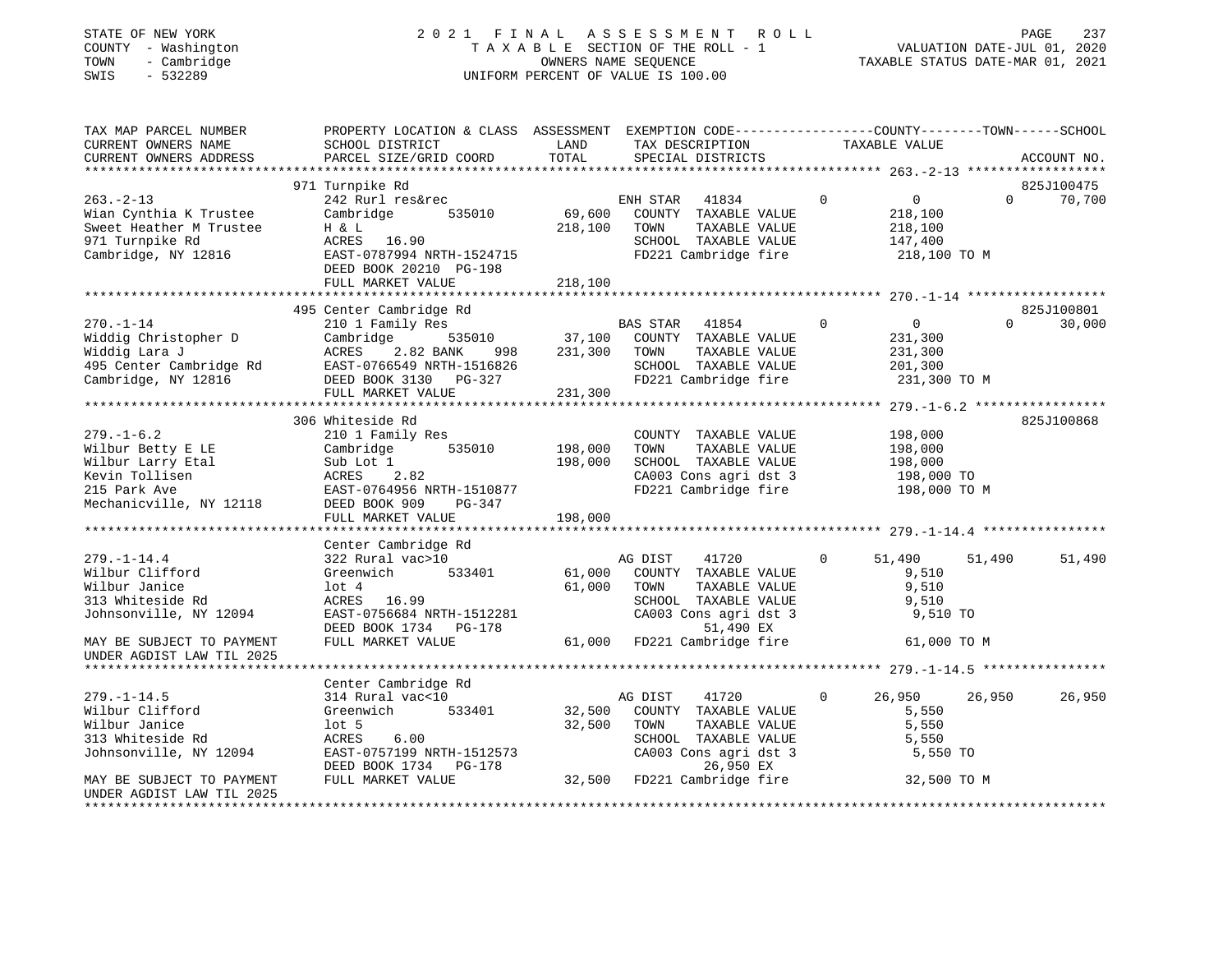## STATE OF NEW YORK 2 0 2 1 F I N A L A S S E S S M E N T R O L L PAGE 238 COUNTY - Washington T A X A B L E SECTION OF THE ROLL - 1 VALUATION DATE-JUL 01, 2020 TOWN - Cambridge OWNERS NAME SEQUENCE TAXABLE STATUS DATE-MAR 01, 2021 SWIS - 532289 UNIFORM PERCENT OF VALUE IS 100.00

| TAX MAP PARCEL NUMBER<br>CURRENT OWNERS NAME<br>CURRENT OWNERS ADDRESS FORCEL SIZE/GRID COORD TOTAL SECIAL DISTRICTS ACCOUNT NO.<br>TOTAL SECIAL DISTRICTS ACCOUNT NO. ACCOUNT NO. ACCOUNT NO.<br>CURRENT OWNERS ADDRESS | PROPERTY LOCATION & CLASS ASSESSMENT EXEMPTION CODE---------------COUNTY-------TOWN------SCHOOL<br>SCHOOL DISTRICT                                                                                                 | LAND   | TAX DESCRIPTION TAXABLE VALUE                                                                                                                                                     |                                                   |               |        |
|--------------------------------------------------------------------------------------------------------------------------------------------------------------------------------------------------------------------------|--------------------------------------------------------------------------------------------------------------------------------------------------------------------------------------------------------------------|--------|-----------------------------------------------------------------------------------------------------------------------------------------------------------------------------------|---------------------------------------------------|---------------|--------|
| $279. - 1 - 14.6$<br>Wilbur Clifford                                                                                                                                                                                     | Center Cambridge Rd<br>$\frac{10}{533401}$ 38,100<br>314 Rural vac<10<br>Greenwich                                                                                                                                 |        | AG DIST<br>41720<br>COUNTY TAXABLE VALUE                                                                                                                                          | $\Omega$<br>34,941<br>3,159                       | 34,941        | 34,941 |
| Wilbur Janice<br>313 Whiteside Rd<br>Johnsonville, NY 12094                                                                                                                                                              | $1$ ot 6<br>ACRES 7.02<br>EAST-0757729 NRTH-1512730                                                                                                                                                                | 38,100 | TOWN<br>TAXABLE VALUE<br>SCHOOL TAXABLE VALUE<br>CA003 Cons agri dst 3                                                                                                            | 3,159<br>3,159<br>3,159 TO                        |               |        |
| MAY BE SUBJECT TO PAYMENT<br>UNDER AGDIST LAW TIL 2025                                                                                                                                                                   | DEED BOOK 1734 PG-178 38,100 FD221 Cambridge fire<br>FULL MARKET VALUE 38,100 FD221 Cambridge fire                                                                                                                 |        |                                                                                                                                                                                   | 38,100 TO M                                       |               |        |
|                                                                                                                                                                                                                          | Center Cambridge Rd                                                                                                                                                                                                |        |                                                                                                                                                                                   |                                                   |               |        |
| $279. - 1 - 14.7$<br>Wilbur Clifford<br>Wilbur Janice<br>lot 7<br>ACRES<br>313 Whiteside Rd<br>Johnsonville, NY 12094 EAST-0758294 NRTH-1512701                                                                          | 314 Rural vac<10<br>Greenwich<br>ACRES 8.52                                                                                                                                                                        | 42,100 | TOWN TAXABLE VALUE 5,657<br>SCHOOL TAXABLE VALUE 5,657<br>CA003 Cons agri dst 3 5,657 TO<br>TOWN                                                                                  |                                                   |               | 36,443 |
| MAY BE SUBJECT TO PAYMENT<br>UNDER AGDIST LAW TIL 2025                                                                                                                                                                   | DEED BOOK 1734 PG-178 36,443 EX<br>FULL MARKET VALUE 42,100 FD221 Cambridge fire                                                                                                                                   |        |                                                                                                                                                                                   | 42,100 TO M                                       |               |        |
|                                                                                                                                                                                                                          | South Cambridge Rd                                                                                                                                                                                                 |        |                                                                                                                                                                                   |                                                   |               |        |
| $279. - 1 - 14.8$<br>Wilbur Clifford<br>Wilbur Janice<br>313 Whiteside Rd<br>Johnsonville, NY 12094 EAST-0757357 NRTH-1511943<br>MAY BE SUBJECT TO PAYMENT<br>UNDER AGDIST LAW TIL 2025                                  | 322 Rural vac>10 $\frac{1}{2}$<br>Greenwich 533401 60,000<br>lot 8<br>ACRES 16.37<br>DEED BOOK 1734 PG-178<br>FULL MARKET VALUE                                                                                    | 60,000 | AG DIST<br>41720<br>COUNTY TAXABLE VALUE<br>TOWN<br>TAXABLE VALUE<br>SCHOOL TAXABLE VALUE 14,210<br>CA003 Cons agri dst 3 14,210 TO<br>$45,790$ EX<br>60,000 FD221 Cambridge fire | $\overline{0}$<br>14,210<br>14,210<br>60,000 TO M | 45,790 45,790 | 45,790 |
|                                                                                                                                                                                                                          |                                                                                                                                                                                                                    |        |                                                                                                                                                                                   |                                                   |               |        |
| $279. - 1 - 14.9$<br>Wilbur Clifford<br>Wilbur Janice<br>313 Whiteside Rd<br>Johnsonville, NY 12094 EAST-0757890 NRTH-1511770<br>MAY BE SUBJECT TO PAYMENT                                                               | South Cambridge Rd<br>322 Rural vac>10<br>Greenwich 533401 66,700 COUNTY TAXABLE VALUE<br>18.59 66,700<br>lot 9<br>ACRES 18.59<br>DEED BOOK 1734 PG-178 52,021 EX<br>FULL MARKET VALUE 66,700 FD221 Cambridge fire |        | AG DIST 41720 0<br>TOWN<br>TAXABLE VALUE<br>SCHOOL TAXABLE VALUE 14,679<br>CA003 Cons agri dst 3 14,679 TO                                                                        | 52,021<br>14,679<br>14,679<br>66,700 TO M         | 52,021        | 52,021 |
| UNDER AGDIST LAW TIL 2025                                                                                                                                                                                                |                                                                                                                                                                                                                    |        |                                                                                                                                                                                   |                                                   |               |        |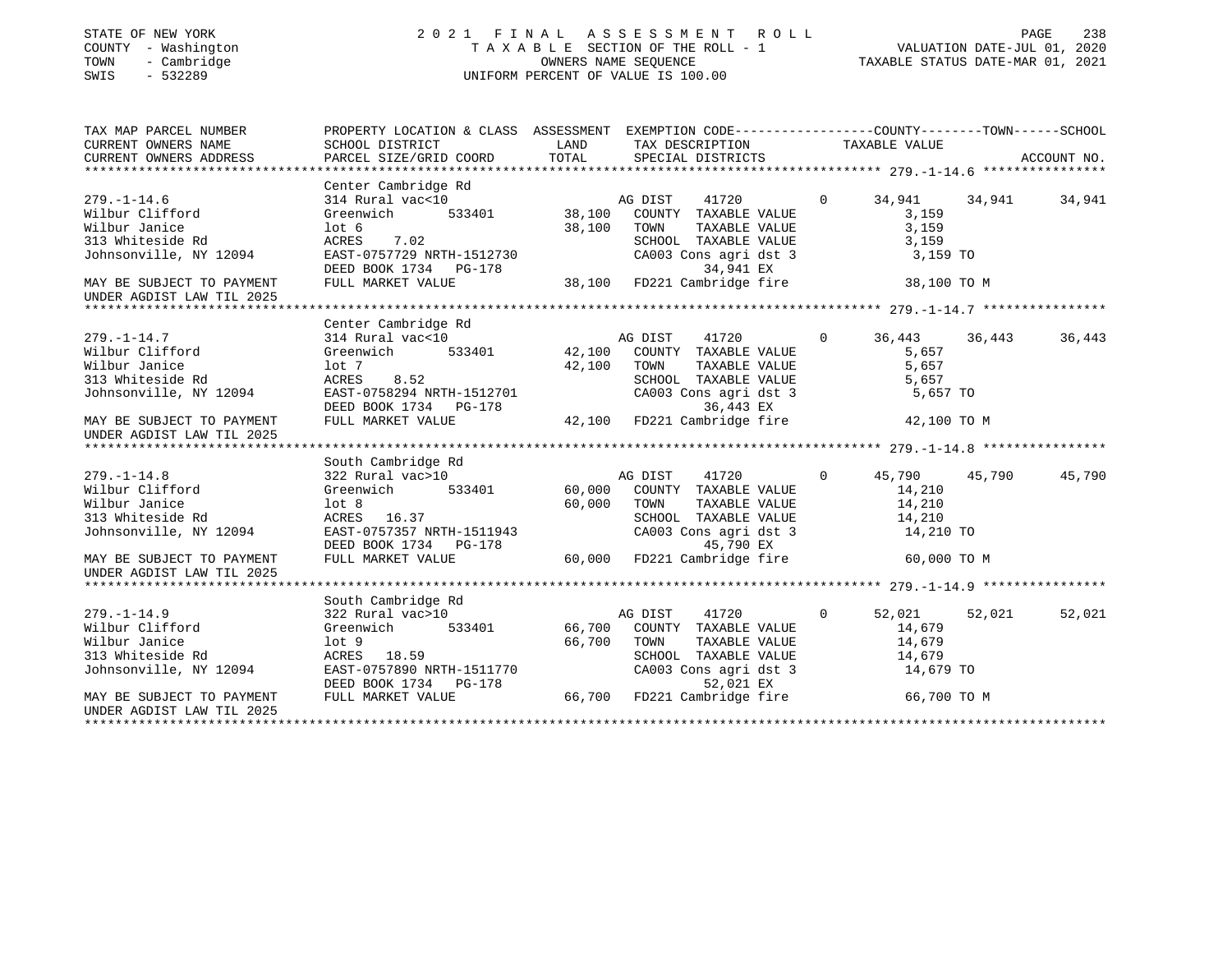## STATE OF NEW YORK 2 0 2 1 F I N A L A S S E S S M E N T R O L L PAGE 239 COUNTY - Washington T A X A B L E SECTION OF THE ROLL - 1 VALUATION DATE-JUL 01, 2020 TOWN - Cambridge OWNERS NAME SEQUENCE TAXABLE STATUS DATE-MAR 01, 2021 SWIS - 532289 UNIFORM PERCENT OF VALUE IS 100.00

| TAX MAP PARCEL NUMBER                                                                                                                                                                                                                                                                           | PROPERTY LOCATION & CLASS ASSESSMENT EXEMPTION CODE---------------COUNTY-------TOWN-----SCHOOL                                                                                                                                           |                                                                                                   |               |            |
|-------------------------------------------------------------------------------------------------------------------------------------------------------------------------------------------------------------------------------------------------------------------------------------------------|------------------------------------------------------------------------------------------------------------------------------------------------------------------------------------------------------------------------------------------|---------------------------------------------------------------------------------------------------|---------------|------------|
| $279. - 1 - 14.10$<br>Wilbur Clifford<br>Wilbur Janice<br>313 Whiteside Rd<br>313 Whiteside Rd<br>313 Whiteside Rd<br>313 Whiteside Rd<br>313 Whiteside Rd<br>313 Whiteside Rd<br>313 Whiteside Rd<br>313 Whiteside Rd<br>313 Whiteside Rd<br>313 Whiteside Rd<br>313 Whiteside Rd<br>313 White | South Cambridge Rd<br>$\begin{tabular}{lllllllllll} 312\text{ Vac } \text{w}/\text{imprv} & \text{AG DIST } & 41720 & 0 & 51,819 \\ \text{Greenwich} & 533401 & 68,300 & \text{COUNTY} & \text{TAXABLE VALUE} & 16,981 \\ \end{tabular}$ |                                                                                                   | 51,819 51,819 | 51,819     |
| UNDER AGDIST LAW TIL 2025                                                                                                                                                                                                                                                                       |                                                                                                                                                                                                                                          |                                                                                                   |               |            |
|                                                                                                                                                                                                                                                                                                 |                                                                                                                                                                                                                                          |                                                                                                   |               |            |
| $279. - 1 - 14.11$<br>Wilbur Clifford<br>VIDER AGRES 17.57<br>Wilbur Janice Marken Marken (100 11<br>Johnsonville, NY 12094<br>MAY BE SUBJECT TO PAYMENT FULL MARKET VALUE<br>MAY BE SUBJECT TO PAYMENT FULL MARKET VALUE<br>MAY BE SUBJECT TO PAYMENT FULL MARKET VALUE<br>MAY BE              | South Cambridge Rd                                                                                                                                                                                                                       | TOWN TAXABLE VALUE 10,817<br>SCHOOL TAXABLE VALUE 10,817<br>CA003 Cons agri dst 3 10,817 TO       |               | 51,683     |
| UNDER AGDIST LAW TIL 2025                                                                                                                                                                                                                                                                       |                                                                                                                                                                                                                                          |                                                                                                   |               |            |
|                                                                                                                                                                                                                                                                                                 | County Route 74                                                                                                                                                                                                                          |                                                                                                   |               | 825J100236 |
| Wilbur Janice<br>313 Whiteside Rd<br>315 WHITESTAR RESING NOTE 2009<br>Johnsonville, NY 12094 EAST-0766099 NRTH-1508158 CA003 Cons agri dst 3 49,237 TO<br>DEED BOOK 2465 PG-14 66,163 EX<br>NAY BE SUBJECT TO PAYMENT FULL MARKET VALUE 115,400 FD221 Cambridge fire 115                       | 115,400 TOWN ACRES 90.37                                                                                                                                                                                                                 | TOWN TAXABLE VALUE $49,237$<br>SCHOOL TAXABLE VALUE $49,237$<br>CA003 Cons agri dst 3 $49,237$ TO |               | 66,163     |
| UNDER AGDIST LAW TIL 2025                                                                                                                                                                                                                                                                       |                                                                                                                                                                                                                                          |                                                                                                   |               |            |
|                                                                                                                                                                                                                                                                                                 | County Route 74                                                                                                                                                                                                                          |                                                                                                   |               |            |
| $279. - 2 - 31.7$<br>Wilbur Clifford<br>Wilbur Janice 11,106<br>Mihips Janice 17,300 TOWN TAXABLE VALUE 11,106<br>313 Whiteside Rd<br>341/176, 341/180 17,300 TOWN TAXABLE VALUE 11,106<br>313 Whiteside Rd<br>341/176, 341/180 5CHOOL TAXABLE VALUE 11,106<br>313 Whiteside Rd<br>3            | 105 Vac farmland<br>Cambridge 535010 17,300 COUNTY TAXABLE VALUE 11,106                                                                                                                                                                  | AG DIST 41720 0 6,194 6,194                                                                       |               | 6,194      |
|                                                                                                                                                                                                                                                                                                 |                                                                                                                                                                                                                                          |                                                                                                   |               |            |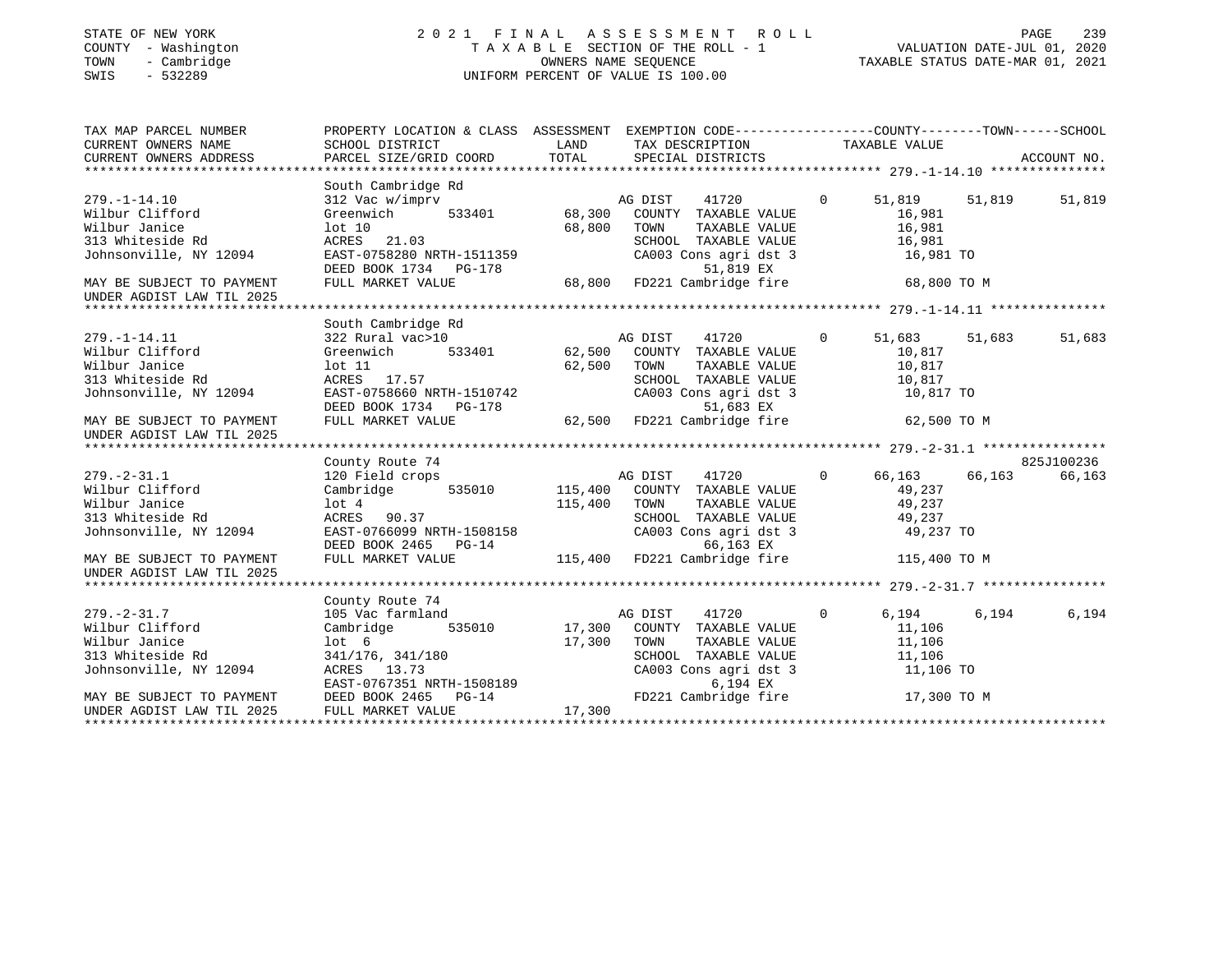## STATE OF NEW YORK 2 0 2 1 F I N A L A S S E S S M E N T R O L L PAGE 240 COUNTY - Washington T A X A B L E SECTION OF THE ROLL - 1 VALUATION DATE-JUL 01, 2020 TOWN - Cambridge OWNERS NAME SEQUENCE TAXABLE STATUS DATE-MAR 01, 2021 SWIS - 532289 UNIFORM PERCENT OF VALUE IS 100.00

| TAX MAP PARCEL NUMBER<br>CURRENT OWNERS NAME<br>CURRENT OWNERS ADDRESS                                                                                          | PROPERTY LOCATION & CLASS ASSESSMENT EXEMPTION CODE---------------COUNTY-------TOWN------SCHOOL<br>SCHOOL DISTRICT<br>PARCEL SIZE/GRID COORD                                                 | LAND<br>TOTAL                 | TAX DESCRIPTION<br>SPECIAL DISTRICTS                                                                                                                     | TAXABLE VALUE                                                                         | ACCOUNT NO.        |
|-----------------------------------------------------------------------------------------------------------------------------------------------------------------|----------------------------------------------------------------------------------------------------------------------------------------------------------------------------------------------|-------------------------------|----------------------------------------------------------------------------------------------------------------------------------------------------------|---------------------------------------------------------------------------------------|--------------------|
| *************************                                                                                                                                       |                                                                                                                                                                                              |                               |                                                                                                                                                          |                                                                                       |                    |
| $279. - 2 - 31.8$<br>Wilbur Clifford<br>Wilbur Janice<br>313 Whiteside Rd<br>Johnsonville, NY 12094<br>MAY BE SUBJECT TO PAYMENT<br>UNDER AGDIST LAW TIL 2025   | County Route 74<br>105 Vac farmland<br>Cambridge<br>535010<br>$1$ ot 5<br>341/176, 341/180<br>ACRES<br>5.15<br>EAST-0766771 NRTH-1507468<br>DEED BOOK 2465 PG-14<br>FULL MARKET VALUE        | 6,900<br>6,900<br>6,900       | AG DIST<br>41720<br>COUNTY TAXABLE VALUE<br>TOWN<br>TAXABLE VALUE<br>SCHOOL TAXABLE VALUE<br>CA003 Cons agri dst 3<br>2,801 EX<br>FD221 Cambridge fire   | $\Omega$<br>2,801<br>4,099<br>4,099<br>4,099<br>4,099 TO<br>6,900 TO M                | 2,801<br>2,801     |
|                                                                                                                                                                 |                                                                                                                                                                                              |                               |                                                                                                                                                          |                                                                                       |                    |
| $288. - 1 - 32$<br>Wilbur Clifford<br>Wilbur Janice<br>313 Whiteside Rd<br>Johnsonville, NY 12094<br>MAY BE SUBJECT TO PAYMENT<br>UNDER AGDIST LAW TIL 2025     | County Route 59A<br>105 Vac farmland<br>535010<br>Cambridge<br>lot <sub>8</sub><br>341/176, 341/180<br>ACRES 60.48<br>EAST-0766471 NRTH-1505326<br>DEED BOOK 2465 PG-14<br>FULL MARKET VALUE | 77,500<br>77,500<br>77,500    | AG DIST<br>41720<br>COUNTY TAXABLE VALUE<br>TAXABLE VALUE<br>TOWN<br>SCHOOL TAXABLE VALUE<br>CA003 Cons agri dst 3<br>50,013 EX<br>FD221 Cambridge fire  | $\mathbf{0}$<br>50,013<br>27,487<br>27,487<br>27,487<br>27,487 TO<br>77,500 TO M      | 50,013<br>50,013   |
|                                                                                                                                                                 | *******************************                                                                                                                                                              |                               |                                                                                                                                                          |                                                                                       |                    |
|                                                                                                                                                                 | 89 Tollison Rd                                                                                                                                                                               |                               |                                                                                                                                                          |                                                                                       | 825J100698         |
| $279. - 1 - 6.1$<br>Wilbur Matthew<br>Wilbur Jessica<br>89 Tollison Rd<br>Johnsonville, NY 12094                                                                | 210 1 Family Res<br>Cambridge<br>535010<br>Farm<br>ACRES 197.60<br>EAST-0763131 NRTH-1510702<br>DEED BOOK 20191 PG-26074                                                                     | 342,800<br>846,500            | 41720<br>AG DIST<br>COUNTY TAXABLE VALUE<br>TOWN<br>TAXABLE VALUE<br>SCHOOL TAXABLE VALUE<br>CA003 Cons agri dst 3<br>191,499 EX                         | $\circ$<br>191,499<br>655,001<br>655,001<br>655,001<br>655,001 TO                     | 191,499<br>191,499 |
| MAY BE SUBJECT TO PAYMENT<br>UNDER AGDIST LAW TIL 2025                                                                                                          | FULL MARKET VALUE                                                                                                                                                                            |                               | 846,500 FD221 Cambridge fire                                                                                                                             | 846,500 TO M                                                                          |                    |
|                                                                                                                                                                 |                                                                                                                                                                                              |                               |                                                                                                                                                          |                                                                                       |                    |
| $279. - 1 - 10.3$<br>Wilbur Matthew C<br>Wilbur Jessica<br>313 Whiteside Rd<br>Johnsonville, NY 12094<br>MAY BE SUBJECT TO PAYMENT<br>UNDER AGDIST LAW TIL 2025 | South Cambridge Rd<br>241 Rural res&ag<br>533401<br>Greenwich<br>Farm<br>Agmt 812/262<br>ACRES 76.74<br>EAST-0759598 NRTH-1508808<br>DEED BOOK 20191 PG-27901<br>FULL MARKET VALUE           | 213,100<br>391,000<br>391,000 | 41720<br>AG DIST<br>COUNTY TAXABLE VALUE<br>TOWN<br>TAXABLE VALUE<br>SCHOOL TAXABLE VALUE<br>CA003 Cons agri dst 3<br>143,790 EX<br>FD221 Cambridge fire | $\mathbf 0$<br>143,790<br>247,210<br>247,210<br>247,210<br>247,210 TO<br>391,000 TO M | 143,790<br>143,790 |
|                                                                                                                                                                 |                                                                                                                                                                                              |                               |                                                                                                                                                          |                                                                                       |                    |
| $261. -2 - 16.6$<br>Wilcox Bradley A<br>111 Meader Rd<br>Greenwich, NY 12834                                                                                    | Vly Summit Rd<br>852 Landfill<br>535010<br>Cambridge<br>Aban Dump<br>ACRES<br>5.81<br>EAST-0765668 NRTH-1526607<br>DEED BOOK 2539<br><b>PG-200</b>                                           | 8,000<br>8,000                | COUNTY TAXABLE VALUE<br>TAXABLE VALUE<br>TOWN<br>SCHOOL TAXABLE VALUE<br>FD221 Cambridge fire                                                            | 8,000<br>8,000<br>8,000<br>8,000 TO M                                                 |                    |
|                                                                                                                                                                 | FULL MARKET VALUE                                                                                                                                                                            | 8,000                         |                                                                                                                                                          |                                                                                       |                    |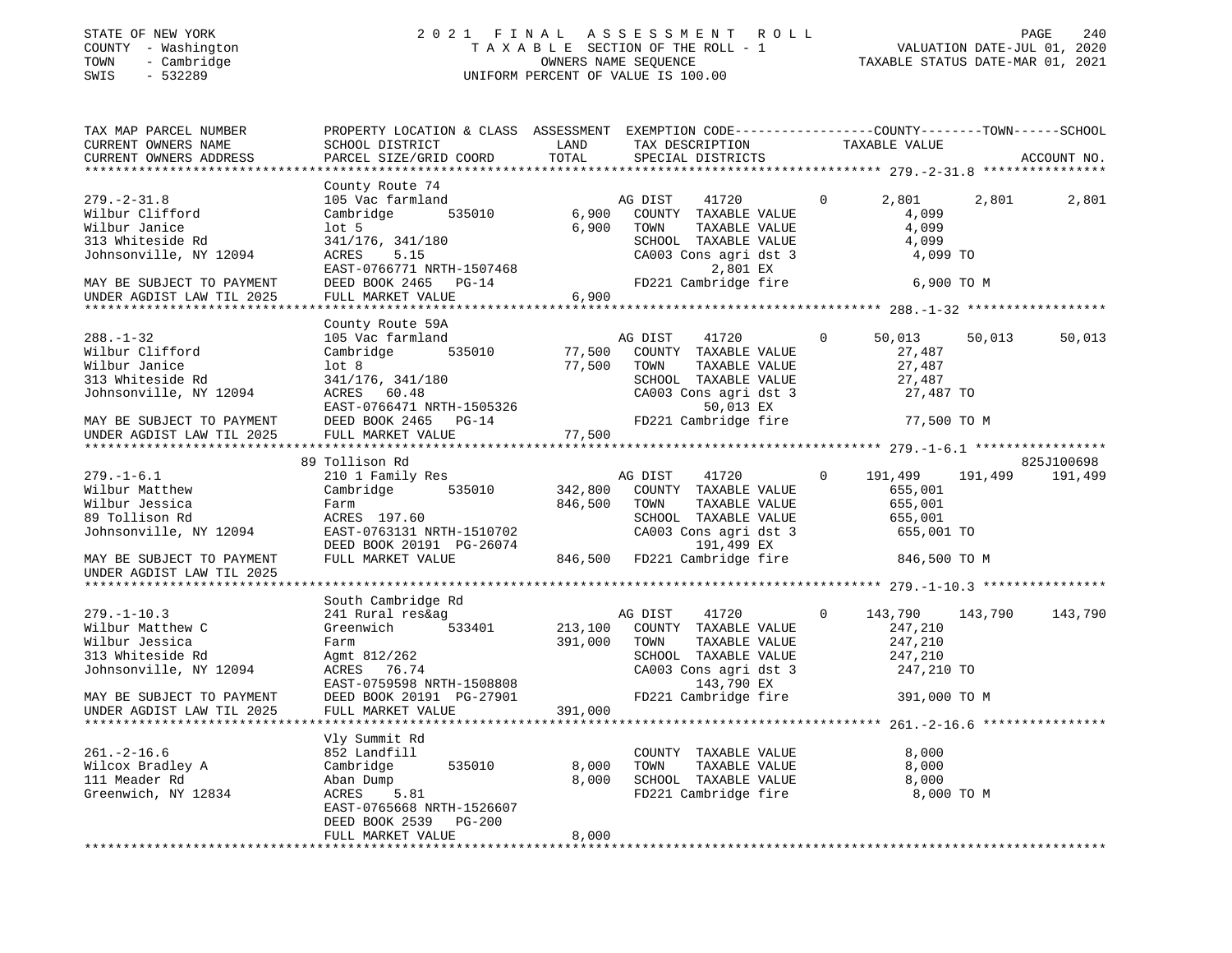## STATE OF NEW YORK 2 0 2 1 F I N A L A S S E S S M E N T R O L L PAGE 241 COUNTY - Washington T A X A B L E SECTION OF THE ROLL - 1 VALUATION DATE-JUL 01, 2020 TOWN - Cambridge OWNERS NAME SEQUENCE TAXABLE STATUS DATE-MAR 01, 2021 SWIS - 532289 UNIFORM PERCENT OF VALUE IS 100.00

| TAX MAP PARCEL NUMBER<br>CURRENT OWNERS NAME<br>CURRENT OWNERS ADDRESS<br>***********************                          | PROPERTY LOCATION & CLASS ASSESSMENT<br>SCHOOL DISTRICT<br>PARCEL SIZE/GRID COORD                                                                                                | LAND<br>TOTAL                 | EXEMPTION CODE-----------------COUNTY-------TOWN------SCHOOL<br>TAX DESCRIPTION<br>SPECIAL DISTRICTS                                        | TAXABLE VALUE                                                                                   | ACCOUNT NO.                           |
|----------------------------------------------------------------------------------------------------------------------------|----------------------------------------------------------------------------------------------------------------------------------------------------------------------------------|-------------------------------|---------------------------------------------------------------------------------------------------------------------------------------------|-------------------------------------------------------------------------------------------------|---------------------------------------|
| $271. - 2 - 17.4$<br>Wiley William A<br>Stanton Sharon L<br>82 Wright Rd<br>Cambridge, NY 12816                            | Wright Rd<br>314 Rural vac<10<br>535010<br>Cambridge<br>$P/O$ lot 2<br>FRNT 166.00 DPTH 93.00<br>EAST-0774828 NRTH-1518131<br>DEED BOOK 2272 PG-7<br>FULL MARKET VALUE           | 400<br>400<br>400             | COUNTY TAXABLE VALUE<br>TOWN<br>TAXABLE VALUE<br>SCHOOL TAXABLE VALUE<br>CA003 Cons agri dst 3<br>FD221 Cambridge fire                      | 400<br>400<br>400<br>400 TO<br>400 TO M                                                         |                                       |
|                                                                                                                            |                                                                                                                                                                                  |                               |                                                                                                                                             |                                                                                                 |                                       |
| $271. - 2 - 23.1$<br>Wiley William A<br>Wiley Sharon L<br>82 Wright Rd<br>Cambridge, NY 12816                              | 82 Wright Rd<br>210 1 Family Res<br>Cambridge<br>535010<br>$1$ ot # 1<br>6.50<br>ACRES<br>EAST-0774685 NRTH-1517719<br>DEED BOOK 2272 PG-7                                       | 184,900                       | BAS STAR 41854<br>48,500 VETWAR CTS 41120<br>COUNTY TAXABLE VALUE<br>TOWN<br>TAXABLE VALUE<br>SCHOOL TAXABLE VALUE<br>CA003 Cons agri dst 3 | $\Omega$<br>$\mathbf 0$<br>$\mathbf 0$<br>27,735<br>157,165<br>157,900<br>148,900<br>184,900 TO | 30,000<br>$\Omega$<br>6,000<br>27,000 |
|                                                                                                                            | FULL MARKET VALUE                                                                                                                                                                |                               | 184,900 FD221 Cambridge fire                                                                                                                | 184,900 TO M                                                                                    |                                       |
|                                                                                                                            | 65 State Route 372                                                                                                                                                               |                               |                                                                                                                                             |                                                                                                 | 825J100684                            |
| $255.14 - 3 - 16$<br>Wilkins Eric J<br>Wilkins Meaghan J<br>65 State Route 372<br>Cambridge, NY 12816                      | 210 1 Family Res<br>Cambridge<br>535010<br>H & L<br>ACRES<br>0.68<br>EAST-0786101 NRTH-1531936<br>DEED BOOK 2871 PG-212                                                          | 26,900<br>197,500             | BAS STAR<br>41854<br>COUNTY TAXABLE VALUE<br>TOWN<br>TAXABLE VALUE<br>SCHOOL TAXABLE VALUE<br>FD221 Cambridge fire                          | $\Omega$<br>$\overline{0}$<br>197,500<br>197,500<br>167,500<br>197,500 TO M                     | $\Omega$<br>30,000                    |
|                                                                                                                            | FULL MARKET VALUE                                                                                                                                                                | 197,500                       |                                                                                                                                             |                                                                                                 |                                       |
| $261. - 2 - 14$<br>Wilkinson Rebecca D<br>Wilkinson Jillian B<br>2221 Concord St<br>Schenectady, NY 12306                  | Vly Summit Rd Off E<br>311 Res vac land<br>Cambridge<br>535010<br>Vl<br>765/148<br>$261. - 1 - 14$<br>ACRES 43.70<br>EAST-0765242 NRTH-1524833<br>DEED BOOK 763<br><b>PG-219</b> | 56,900<br>56,900              | COUNTY TAXABLE VALUE<br>TAXABLE VALUE<br>TOWN<br>SCHOOL TAXABLE VALUE<br>FD221 Cambridge fire                                               | 56,900<br>56,900<br>56,900<br>56,900 TO M                                                       | 825J100703                            |
|                                                                                                                            | FULL MARKET VALUE                                                                                                                                                                | 56,900                        |                                                                                                                                             |                                                                                                 |                                       |
|                                                                                                                            |                                                                                                                                                                                  |                               |                                                                                                                                             |                                                                                                 |                                       |
| $246. - 1 - 17$<br>William D Fedory Irrevoc Trust Cambridge<br>Ragoni Anne F<br>459 State Route 372<br>Greenwich, NY 12834 | State Route 372<br>322 Rural vac>10<br>535010<br>Land<br>ACRES<br>56.80<br>EAST-0778749 NRTH-1539098<br>DEED BOOK 3123<br>$PG-53$<br>FULL MARKET VALUE                           | 109,100<br>109,100<br>109,100 | COUNTY TAXABLE VALUE<br>TAXABLE VALUE<br>TOWN<br>SCHOOL TAXABLE VALUE<br>CA005 Cons agri dst 5<br>FD221 Cambridge fire                      | 109,100<br>109,100<br>109,100<br>109,100 TO<br>109,100 TO M                                     | 825J100320                            |
|                                                                                                                            |                                                                                                                                                                                  |                               |                                                                                                                                             |                                                                                                 |                                       |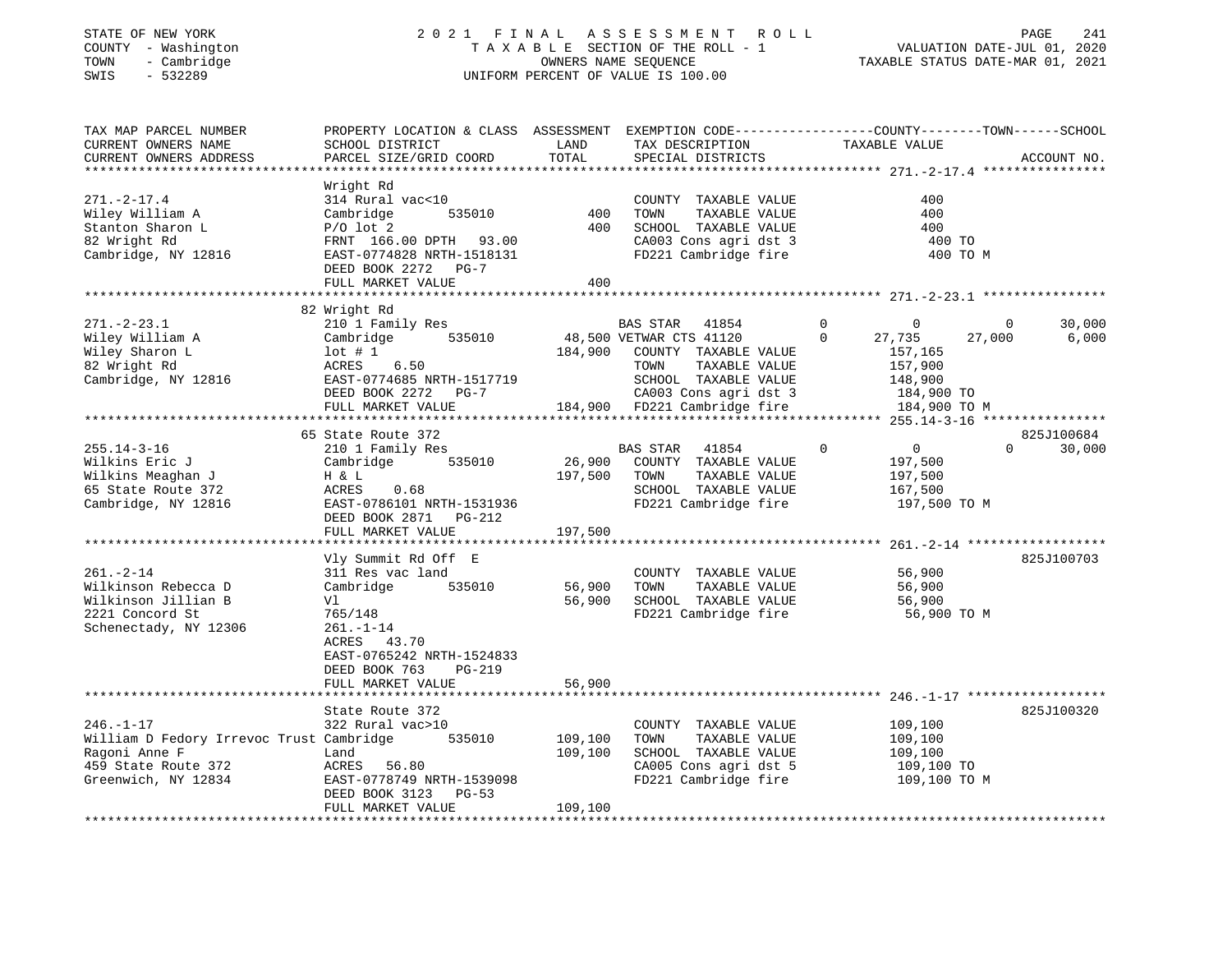## STATE OF NEW YORK 2 0 2 1 F I N A L A S S E S S M E N T R O L L PAGE 242 COUNTY - Washington T A X A B L E SECTION OF THE ROLL - 1 VALUATION DATE-JUL 01, 2020 TOWN - Cambridge OWNERS NAME SEQUENCE TAXABLE STATUS DATE-MAR 01, 2021 SWIS - 532289 UNIFORM PERCENT OF VALUE IS 100.00

| TAX MAP PARCEL NUMBER<br>CURRENT OWNERS NAME<br>CURRENT OWNERS ADDRESS                                                                                                                                                                                                                     | PROPERTY LOCATION & CLASS ASSESSMENT EXEMPTION CODE----------------COUNTY-------TOWN------SCHOOL<br>SCHOOL DISTRICT<br>PARCEL SIZE/GRID COORD                                                                                                                                                                                              | LAND<br>TOTAL                | TAX DESCRIPTION<br>SPECIAL DISTRICTS                                                                                                                                                                                                                                                                                                                   | TAXABLE VALUE                                                                                                                                                                                      | ACCOUNT NO.                                                                            |
|--------------------------------------------------------------------------------------------------------------------------------------------------------------------------------------------------------------------------------------------------------------------------------------------|--------------------------------------------------------------------------------------------------------------------------------------------------------------------------------------------------------------------------------------------------------------------------------------------------------------------------------------------|------------------------------|--------------------------------------------------------------------------------------------------------------------------------------------------------------------------------------------------------------------------------------------------------------------------------------------------------------------------------------------------------|----------------------------------------------------------------------------------------------------------------------------------------------------------------------------------------------------|----------------------------------------------------------------------------------------|
| $255.14 - 3 - 9$<br>Williams Daniel B<br>Williams Susan I<br>1203 County Route 24<br>Granville, NY 12832                                                                                                                                                                                   | 78 State Route 372<br>311 Res vac land<br>Cambridge<br>535010<br>$255. - 3 - 9$<br>FRNT 60.00 DPTH 90.00<br>EAST-0786313 NRTH-1532295<br>DEED BOOK 2277 PG-99<br>FULL MARKET VALUE                                                                                                                                                         | 21,300<br>21,300<br>21,300   | COUNTY TAXABLE VALUE<br>TOWN<br>TAXABLE VALUE<br>SCHOOL TAXABLE VALUE<br>CA005 Cons agri dst 5<br>FD221 Cambridge fire                                                                                                                                                                                                                                 | 21,300<br>21,300<br>21,300<br>21,300 TO<br>21,300 TO M                                                                                                                                             | 825J100674                                                                             |
|                                                                                                                                                                                                                                                                                            |                                                                                                                                                                                                                                                                                                                                            |                              |                                                                                                                                                                                                                                                                                                                                                        |                                                                                                                                                                                                    |                                                                                        |
| $271. - 3 - 7.9$<br>Williams Wade A<br>Williams Alicia L<br>76 DeMarco Ln<br>Buskirk, NY 12028                                                                                                                                                                                             | 76 DeMarco Ln<br>210 1 Family Res<br>Cambridge<br>535010<br>lot 1C<br>ACRES<br>1.08<br>EAST-0779828 NRTH-1517602<br>DEED BOOK 2109 PG-285<br>FULL MARKET VALUE                                                                                                                                                                             | 25,400<br>211,100<br>211,100 | BAS STAR 41854<br>COUNTY TAXABLE VALUE<br>TAXABLE VALUE<br>TOWN<br>SCHOOL TAXABLE VALUE<br>CA003 Cons agri dst 3<br>FD221 Cambridge fire                                                                                                                                                                                                               | $\overline{0}$<br>$\Omega$<br>211,100<br>211,100<br>181,100<br>211,100 TO<br>211,100 TO M                                                                                                          | $\Omega$<br>30,000                                                                     |
|                                                                                                                                                                                                                                                                                            | ***********************                                                                                                                                                                                                                                                                                                                    |                              |                                                                                                                                                                                                                                                                                                                                                        |                                                                                                                                                                                                    |                                                                                        |
| $271. - 3 - 13$<br>Wilmot David B<br>Wilmot Gretchen<br>281 Belle Rd<br>Buskirk, NY 12028<br>MAY BE SUBJECT TO PAYMENT<br>UNDER AGDIST LAW TIL 2025<br>$280. - 2 - 39$<br>Wilmot David B Jr<br>281 Belle Rd<br>Buskirk, NY 12028<br>MAY BE SUBJECT TO PAYMENT<br>UNDER AGDIST LAW TIL 2025 | 281 Belle Rd<br>241 Rural res&ag<br>535010<br>Cambridge<br>Farm Land/House<br>ACRES 16.10<br>EAST-0776898 NRTH-1512777<br>DEED BOOK 1876 PG-247<br>FULL MARKET VALUE<br>312 Belle Rd<br>311 Res vac land<br>535010<br>Cambridge<br>1774/1<br>$271. - 3 - 12$<br>ACRES 14.80<br>EAST-0777866 NRTH-1512706<br>DEED BOOK 883<br><b>PG-114</b> | 229,600<br>57,600<br>57,600  | AG DIST<br>41720<br>69,200 BAS STAR<br>41854<br>229,600 COUNTY TAXABLE VALUE<br>TOWN<br>TAXABLE VALUE<br>SCHOOL TAXABLE VALUE<br>CA003 Cons agri dst 3<br>30,400 EX<br>FD221 Cambridge fire<br>AG DIST<br>41720<br>COUNTY TAXABLE VALUE<br>TOWN<br>TAXABLE VALUE<br>SCHOOL TAXABLE VALUE<br>CA003 Cons agri dst 3<br>39,302 EX<br>FD221 Cambridge fire | $\mathbf 0$<br>30,400<br>$\Omega$<br>$\overline{0}$<br>199,200<br>199,200<br>169,200<br>199,200 TO<br>229,600 TO M<br>$\Omega$<br>39,302<br>18,298<br>18,298<br>18,298<br>18,298 TO<br>57,600 TO M | 825J100653<br>30,400<br>30,400<br>$\Omega$<br>30,000<br>825J100596<br>39,302<br>39,302 |
|                                                                                                                                                                                                                                                                                            | FULL MARKET VALUE                                                                                                                                                                                                                                                                                                                          | 57,600                       |                                                                                                                                                                                                                                                                                                                                                        |                                                                                                                                                                                                    |                                                                                        |
|                                                                                                                                                                                                                                                                                            |                                                                                                                                                                                                                                                                                                                                            |                              |                                                                                                                                                                                                                                                                                                                                                        |                                                                                                                                                                                                    |                                                                                        |
| $280 - 2 - 40$<br>Wilmot David B Jr<br>Wilmot Gretchen<br>281 Belle Rd<br>Buskirk, NY 12028<br>MAY BE SUBJECT TO PAYMENT<br>UNDER AGDIST LAW TIL 2025                                                                                                                                      | Belle Rd<br>311 Res vac land<br>535010<br>Cambridge<br>Farm/house<br>Filed Survery 12958<br>$271. - 3 - 11.2$<br>FRNT 4321.00 DPTH<br>ACRES 32.00<br>EAST-0779140 NRTH-1513144                                                                                                                                                             | 61,300<br>61,300             | 41720<br>AG DIST<br>COUNTY TAXABLE VALUE<br>TOWN<br>TAXABLE VALUE<br>SCHOOL TAXABLE VALUE<br>CA003 Cons agri dst 3<br>44,669 EX<br>FD221 Cambridge fire                                                                                                                                                                                                | 0<br>44,669<br>16,631<br>16,631<br>16,631<br>16,631 TO<br>61,300 TO M                                                                                                                              | 825J100705<br>44,669<br>44,669                                                         |
|                                                                                                                                                                                                                                                                                            | DEED BOOK 1782<br>PG-96<br>FULL MARKET VALUE                                                                                                                                                                                                                                                                                               | 61,300                       |                                                                                                                                                                                                                                                                                                                                                        |                                                                                                                                                                                                    |                                                                                        |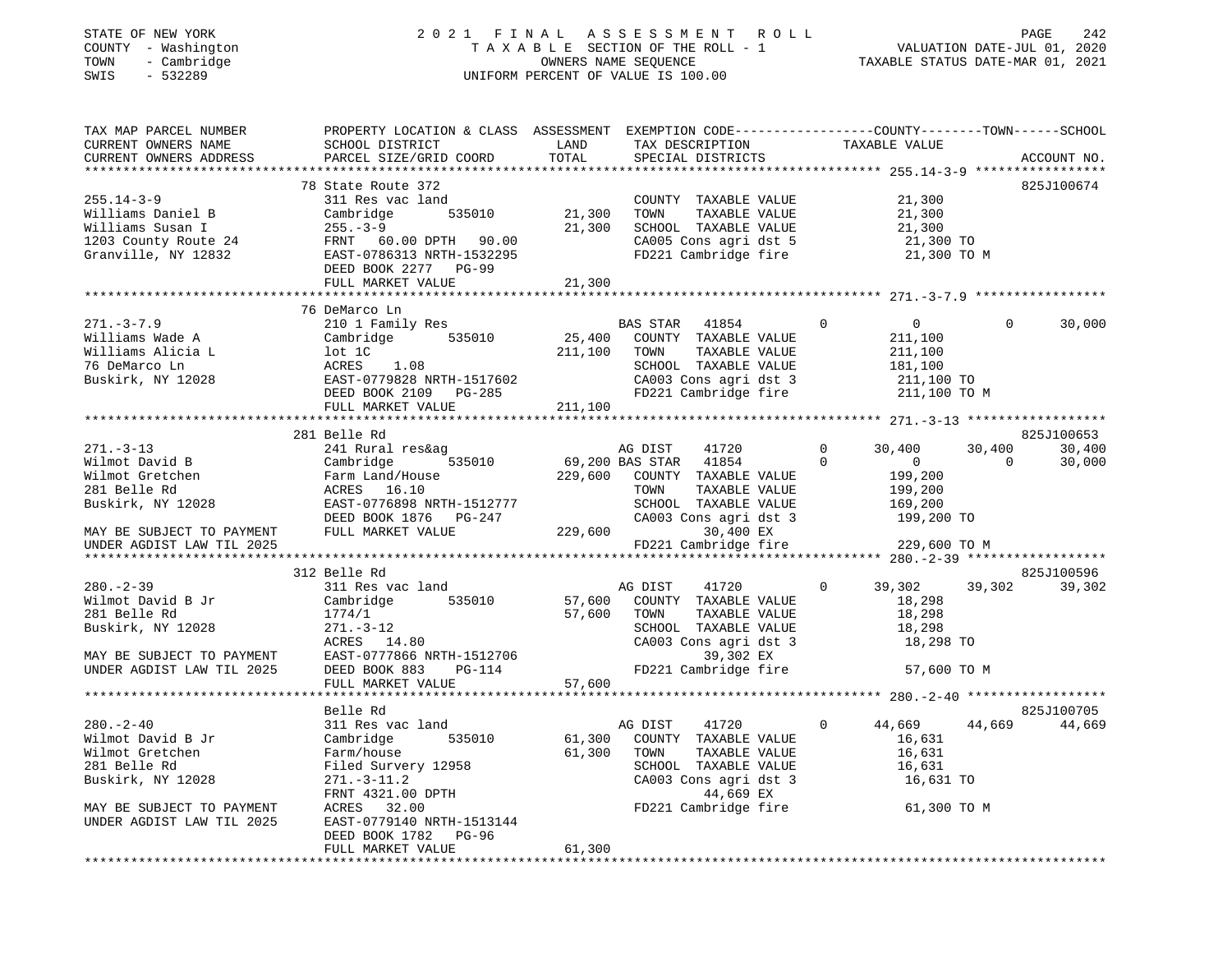## STATE OF NEW YORK 2 0 2 1 F I N A L A S S E S S M E N T R O L L PAGE 243 COUNTY - Washington T A X A B L E SECTION OF THE ROLL - 1 VALUATION DATE-JUL 01, 2020 TOWN - Cambridge OWNERS NAME SEQUENCE TAXABLE STATUS DATE-MAR 01, 2021 SWIS - 532289 UNIFORM PERCENT OF VALUE IS 100.00

| TAX MAP PARCEL NUMBER<br>CURRENT OWNERS NAME<br>CURRENT OWNERS ADDRESS                           | PROPERTY LOCATION & CLASS ASSESSMENT<br>SCHOOL DISTRICT<br>PARCEL SIZE/GRID COORD                                                                                     | LAND<br>TOTAL                | TAX DESCRIPTION<br>SPECIAL DISTRICTS                                                                                                     | EXEMPTION CODE-----------------COUNTY-------TOWN------SCHOOL<br>TAXABLE VALUE<br>ACCOUNT NO.              |
|--------------------------------------------------------------------------------------------------|-----------------------------------------------------------------------------------------------------------------------------------------------------------------------|------------------------------|------------------------------------------------------------------------------------------------------------------------------------------|-----------------------------------------------------------------------------------------------------------|
| $280. -2 - 40.1$<br>Wilmot David B Jr<br>Wilmot Gretchen S<br>281 Belle Rd<br>Buskirk, NY 12028  | King Rd<br>322 Rural vac>10<br>535010<br>Cambridge<br>FRNT 1334.00 DPTH<br>ACRES 27.04<br>EAST-0779972 NRTH-1512210<br>DEED BOOK 1782 PG-96<br>FULL MARKET VALUE      | 55,100<br>55,100<br>55,100   | COUNTY TAXABLE VALUE<br>TAXABLE VALUE<br>TOWN<br>SCHOOL TAXABLE VALUE<br>CA003 Cons agri dst 3<br>FD221 Cambridge fire                   | 55,100<br>55,100<br>55,100<br>55,100 TO<br>55,100 TO M                                                    |
|                                                                                                  |                                                                                                                                                                       |                              |                                                                                                                                          |                                                                                                           |
| $280. - 2 - 40.2$<br>Wilmot David B Jr<br>Wilmot Gretchen S<br>281 Belle Rd<br>Buskirk, NY 12028 | Belle Rd<br>322 Rural vac>10<br>Cambridge<br>535010<br>Parcel B<br>FRNT 1082.00 DPTH<br>ACRES 11.41<br>EAST-0778153 NRTH-1513448<br>DEED BOOK 1782 PG-96              | 32,800<br>32,800             | COUNTY TAXABLE VALUE<br>TOWN<br>TAXABLE VALUE<br>SCHOOL TAXABLE VALUE<br>CA003 Cons agri dst 3<br>FD221 Cambridge fire                   | 32,800<br>32,800<br>32,800<br>32,800 TO<br>32,800 TO M                                                    |
|                                                                                                  | FULL MARKET VALUE                                                                                                                                                     | 32,800                       |                                                                                                                                          |                                                                                                           |
|                                                                                                  |                                                                                                                                                                       |                              |                                                                                                                                          |                                                                                                           |
| $280. - 2 - 41$<br>Wilmot David B Jr<br>Wilmot Gretchen<br>281 Belle Rd<br>Buskirk, NY 12028     | 363 Belle Rd<br>411 Apartment<br>535010<br>Cambridge<br>$271. - 3 - 11.4$<br>ACRES<br>2.01<br>EAST-0779074 NRTH-1513304<br>DEED BOOK 1773 PG-350<br>FULL MARKET VALUE | 35,100<br>222,500<br>222,500 | COUNTY TAXABLE VALUE<br>TOWN<br>TAXABLE VALUE<br>SCHOOL TAXABLE VALUE<br>CA003 Cons agri dst 3<br>FD221 Cambridge fire                   | 222,500<br>222,500<br>222,500<br>222,500 TO<br>222,500 TO M                                               |
|                                                                                                  |                                                                                                                                                                       |                              |                                                                                                                                          |                                                                                                           |
| $271. - 3 - 15$<br>Wilmot James<br>457 King Rd<br>Buskirk, NY 12028                              | King Rd<br>322 Rural vac>10<br>535010<br>Cambridge<br>Lot 2<br>FRNT 468.00 DPTH<br>ACRES 11.42<br>EAST-0780372 NRTH-1514585                                           | 32,800<br>32,800             | COUNTY TAXABLE VALUE<br>TAXABLE VALUE<br>TOWN<br>SCHOOL TAXABLE VALUE<br>CA003 Cons agri dst 3<br>FD221 Cambridge fire                   | 32,800<br>32,800<br>32,800<br>32,800 TO<br>32,800 TO M                                                    |
|                                                                                                  | DEED BOOK 1874 PG-137<br>FULL MARKET VALUE                                                                                                                            | 32,800                       |                                                                                                                                          |                                                                                                           |
|                                                                                                  | 457 King Rd                                                                                                                                                           |                              |                                                                                                                                          | 825J102002                                                                                                |
| $272. - 1 - 10.2$<br>Wilmot James<br>Wilmot Holly<br>457 King Rd<br>Buskirk, NY 12028            | 210 1 Family Res<br>535010<br>Cambridge<br>H & L<br>ACRES<br>1.01<br>EAST-0780472 NRTH-1514223<br>PG-203<br>DEED BOOK 840<br>FULL MARKET VALUE                        | 25,100<br>93,600<br>93,600   | BAS STAR 41854<br>COUNTY TAXABLE VALUE<br>TAXABLE VALUE<br>TOWN<br>SCHOOL TAXABLE VALUE<br>CA003 Cons agri dst 3<br>FD221 Cambridge fire | $\circ$<br>$\overline{0}$<br>$\Omega$<br>30,000<br>93,600<br>93,600<br>63,600<br>93,600 TO<br>93,600 TO M |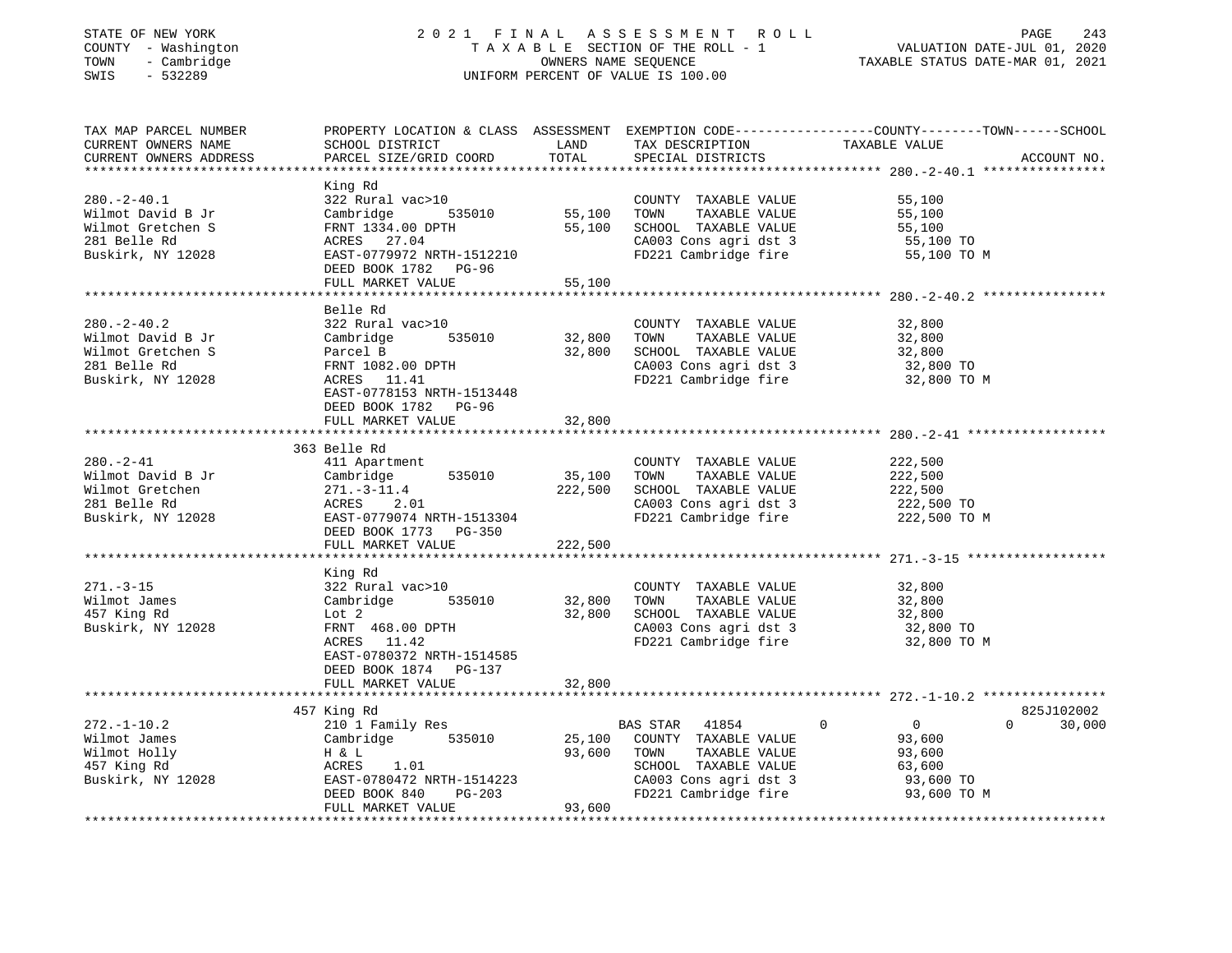SINIE OF NEW YORK<br>COUNTY - Washington<br>TOWN - Cambridge<br>SWIS - 532289

#### STATE OF NEW YORK 2 0 2 1 F I N A L A S S E S S M E N T R O L L PAGE 244 COUNTY - Washington T A X A B L E SECTION OF THE ROLL - 1 VALUATION DATE-JUL 01, 2020 TOWN - Cambridge OWNERS NAME SEQUENCE TAXABLE STATUS DATE-MAR 01, 2021 UNIFORM PERCENT OF VALUE IS 100.00

| TAX MAP PARCEL NUMBER<br>CURRENT OWNERS NAME<br>CURRENT OWNERS ADDRESS                                                                                            | PROPERTY LOCATION & CLASS ASSESSMENT EXEMPTION CODE---------------COUNTY-------TOWN------SCHOOL<br>SCHOOL DISTRICT<br>PARCEL SIZE/GRID COORD                                     | LAND<br>TOTAL                        | TAX DESCRIPTION TAXABLE VALUE<br>SPECIAL DISTRICTS                                                                                                                                                                               |                                                                                                                                | ACCOUNT NO.                                                                         |
|-------------------------------------------------------------------------------------------------------------------------------------------------------------------|----------------------------------------------------------------------------------------------------------------------------------------------------------------------------------|--------------------------------------|----------------------------------------------------------------------------------------------------------------------------------------------------------------------------------------------------------------------------------|--------------------------------------------------------------------------------------------------------------------------------|-------------------------------------------------------------------------------------|
| $271. - 3 - 11.1$<br>Wilmot Robert<br>1078 Ashgrove Rd<br>Cambridge, NY 12816<br>MAY BE SUBJECT TO PAYMENT<br>UNDER RPTL480A UNTIL 2030<br>********************** | Belle Rd<br>322 Rural vac>10<br>Cambridge<br>forest tax 3230/213<br>ACRES 117.80<br>EAST-0776769 NRTH-1514700<br>DEED BOOK 2111 PG-49<br>FULL MARKET VALUE                       | 535010 192,300<br>192,300<br>192,300 | FOR 480A<br>47460<br>COUNTY TAXABLE VALUE<br>TOWN<br>TAXABLE VALUE<br>SCHOOL TAXABLE VALUE<br>CA003 Cons agri dst 3<br>FD221 Cambridge fire                                                                                      | $\Omega$<br>140,000<br>52,300<br>52,300<br>52,300<br>192,300 TO<br>192,300 TO M                                                | 825J100707<br>140,000<br>140,000                                                    |
| $270. - 1 - 26.12$<br>Wilson Charles<br>Wilson Kristin<br>700 County Route 74<br>Cambridge, NY 12816                                                              | 700 County Route 74<br>210 1 Family Res<br>535010<br>Cambridge<br>Sub Lot 9<br>ACRES<br>6.22<br>EAST-0765350 NRTH-1515310<br>DEED BOOK 3443 PG-48<br>FULL MARKET VALUE           | 45,000<br>199,900<br>199,900         | COUNTY TAXABLE VALUE<br>TOWN<br>TAXABLE VALUE<br>SCHOOL TAXABLE VALUE<br>CA003 Cons agri dst 3<br>FD221 Cambridge fire                                                                                                           | 199,900<br>199,900<br>199,900<br>199,900 TO<br>199,900 TO M                                                                    |                                                                                     |
| $262. - 1 - 17.4$<br>Wilwol Jason<br>991 County Route 59<br>Cambridge, NY 12816                                                                                   | County Route 59/E Off<br>322 Rural vac>10<br>535010<br>Cambridge<br>Vacant Land - Rear<br>ACRES 24.00<br>EAST-0773663 NRTH-1522736<br>DEED BOOK 3081 PG-122<br>FULL MARKET VALUE | 24,000<br>24,000<br>24,000           | COUNTY TAXABLE VALUE 24,000<br>TOWN<br>TAXABLE VALUE<br>TOWN       TAXABLE  VALUE<br>SCHOOL    TAXABLE  VALUE<br>FD221 Cambridge fire 24,000 TO M                                                                                | 24,000<br>$\frac{24}{24}$ , 000                                                                                                | 825J100928                                                                          |
| $262. - 1 - 16.1$<br>Wilwol Jason F<br>991 County Route 59<br>Cambridge, NY 12816                                                                                 | 991 County Route 59<br>242 Rurl res&rec<br>535010<br>Cambridge<br>ACRES 20.08<br>EAST-0773960 NRTH-1521310<br>DEED BOOK 1990 PG-56<br>FULL MARKET VALUE                          |                                      | 95 PCT OF VALUE USED FOR EXEMPTION PURPOSES<br>BAS STAR<br>41854<br>57,100 CW 10 VET/ 41152<br>240,000 CW_10_VET/ 41153<br>COUNTY TAXABLE VALUE<br>TOWN<br>TAXABLE VALUE<br>240,000 SCHOOL TAXABLE VALUE<br>FD221 Cambridge fire | $\Omega$<br>$\Omega$<br>$\mathbf 0$<br>8,000<br>$\mathbf 0$<br>$\overline{0}$<br>232,000<br>232,000<br>210,000<br>240,000 TO M | 825J100315<br>$\Omega$<br>30,000<br>$\Omega$<br>$\mathbf 0$<br>$\mathbf 0$<br>8,000 |
| $270. - 1 - 26.5$<br>Winchester John<br>Winchester Mary E<br>33 Brownell Rd<br>Cambridge, NY 12816                                                                | 33 Brownell Rd<br>210 1 Family Res<br>535010<br>Cambridge<br>Sub Lot 4<br>1.27<br>ACRES<br>EAST-0764161 NRTH-1516408<br>DEED BOOK 733<br>PG-131<br>FULL MARKET VALUE             | 27,400<br>249,900<br>249,900         | BAS STAR<br>41854<br>COUNTY TAXABLE VALUE<br>TAXABLE VALUE<br>TOWN<br>SCHOOL TAXABLE VALUE<br>CA003 Cons agri dst 3<br>FD221 Cambridge fire                                                                                      | $\mathbf 0$<br>$\overline{0}$<br>249,900<br>249,900<br>219,900<br>249,900 TO<br>249,900 TO M                                   | $\mathbf 0$<br>30,000                                                               |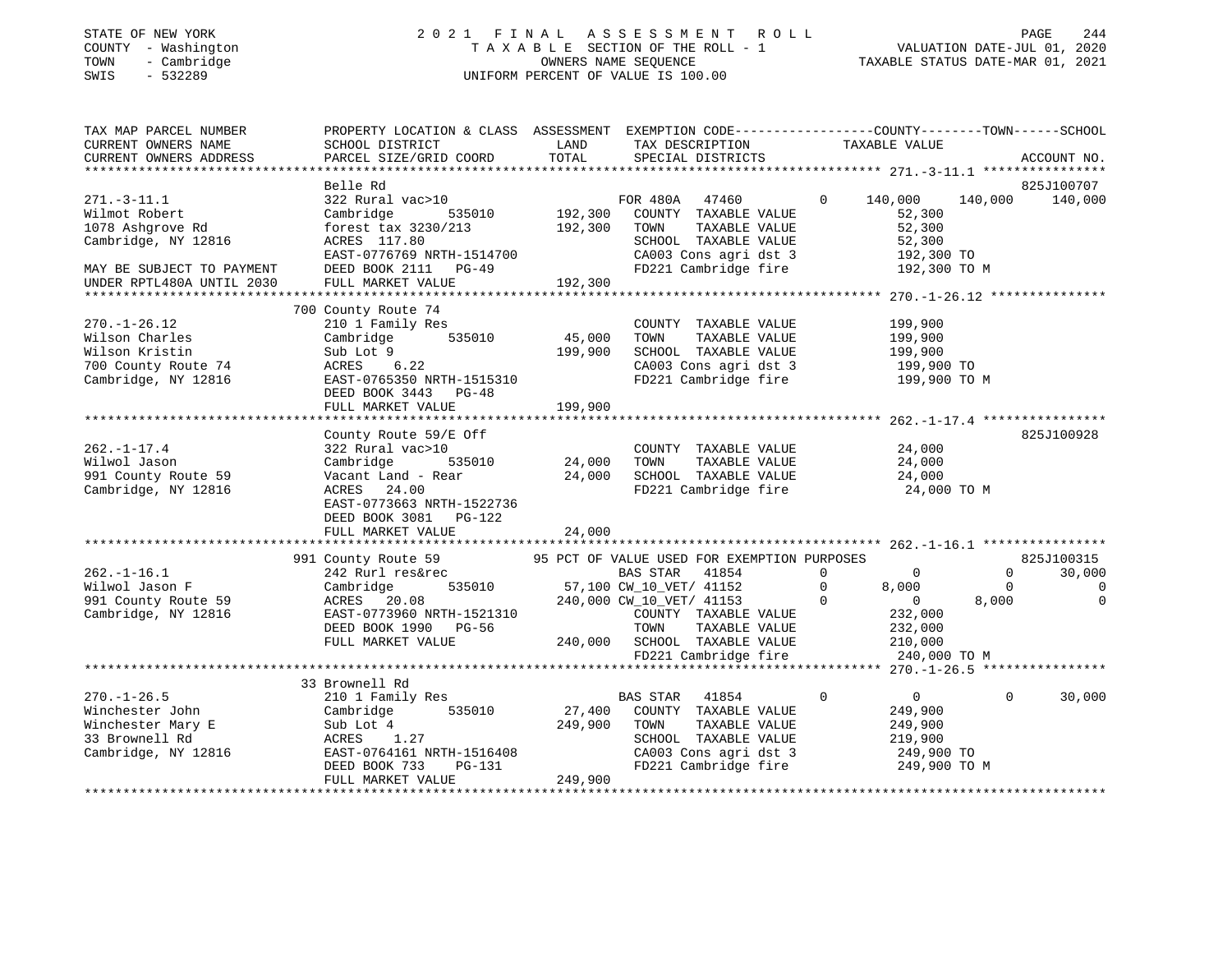| STATE OF NEW YORK<br>COUNTY - Washington<br>- Cambridge<br>TOWN<br>$-532289$<br>SWIS |                                                                                                |               | 2021 FINAL ASSESSMENT<br>ROLL<br>TAXABLE SECTION OF THE ROLL - 1<br>OWNERS NAME SEQUENCE<br>UNIFORM PERCENT OF VALUE IS 100.00 |                               | PAGE<br>245<br>VALUATION DATE-JUL 01, 2020<br>TAXABLE STATUS DATE-MAR 01, 2021 |
|--------------------------------------------------------------------------------------|------------------------------------------------------------------------------------------------|---------------|--------------------------------------------------------------------------------------------------------------------------------|-------------------------------|--------------------------------------------------------------------------------|
| TAX MAP PARCEL NUMBER                                                                | PROPERTY LOCATION & CLASS ASSESSMENT EXEMPTION CODE---------------COUNTY-------TOWN-----SCHOOL |               |                                                                                                                                |                               |                                                                                |
| CURRENT OWNERS NAME<br>CURRENT OWNERS ADDRESS                                        | SCHOOL DISTRICT<br>PARCEL SIZE/GRID COORD                                                      | LAND<br>TOTAL | TAX DESCRIPTION<br>SPECIAL DISTRICTS                                                                                           | TAXABLE VALUE                 | ACCOUNT NO.                                                                    |
| ***********************                                                              |                                                                                                |               |                                                                                                                                |                               |                                                                                |
|                                                                                      | 326 Whiteside Rd                                                                               |               |                                                                                                                                |                               | 825J100694                                                                     |
| $279. - 2 - 1$<br>Wolff Kyle K                                                       | 322 Rural vac>10<br>Cambridge<br>535010                                                        | 56,800        | COUNTY TAXABLE VALUE<br>TOWN<br>TAXABLE VALUE                                                                                  | 56,800<br>56,800              |                                                                                |
| 177 Lee Crossing Rd                                                                  | Woods                                                                                          | 56,800        | SCHOOL TAXABLE VALUE                                                                                                           | 56,800                        |                                                                                |
| Valley Falls, NY 12185                                                               | ACRES 14.40                                                                                    |               | CA003 Cons agri dst 3                                                                                                          | 56,800 TO                     |                                                                                |
|                                                                                      | EAST-0765165 NRTH-1511784                                                                      |               | FD221 Cambridge fire                                                                                                           | 56,800 TO M                   |                                                                                |
|                                                                                      | DEED BOOK 20191 PG-26398                                                                       |               |                                                                                                                                |                               |                                                                                |
|                                                                                      | FULL MARKET VALUE                                                                              | 56,800        |                                                                                                                                |                               |                                                                                |
|                                                                                      | **********************<br>539 Stage Rd                                                         |               |                                                                                                                                |                               | 825J100214                                                                     |
| $272. - 2 - 20$                                                                      | 242 Rurl res&rec                                                                               |               | BAS STAR<br>41854                                                                                                              | $\Omega$<br>$\overline{0}$    | 30,000<br>$\Omega$                                                             |
| Woodcock Deborah                                                                     | Cambridge<br>535010                                                                            | 68,800        | COUNTY TAXABLE VALUE                                                                                                           | 230,400                       |                                                                                |
| 539 Stage Rd                                                                         | House & Lot                                                                                    | 230,400       | TOWN<br>TAXABLE VALUE                                                                                                          | 230,400                       |                                                                                |
| Buskirk, NY 12028                                                                    | Bdy Line Agmt 649/102                                                                          |               | SCHOOL TAXABLE VALUE                                                                                                           | 200,400                       |                                                                                |
|                                                                                      | ACRES 15.90                                                                                    |               | FD221 Cambridge fire                                                                                                           | 230,400 TO M                  |                                                                                |
|                                                                                      | EAST-0787096 NRTH-1513552                                                                      |               |                                                                                                                                |                               |                                                                                |
|                                                                                      | DEED BOOK 3378 PG-342<br>FULL MARKET VALUE                                                     | 230,400       |                                                                                                                                |                               |                                                                                |
|                                                                                      |                                                                                                |               |                                                                                                                                |                               |                                                                                |
|                                                                                      | 201 Stevenson Rd                                                                               |               |                                                                                                                                |                               | 825J100325                                                                     |
| $246. - 1 - 23.3$                                                                    | 210 1 Family Res                                                                               |               | BAS STAR 41854                                                                                                                 | $\Omega$<br>$\overline{0}$    | 30,000<br>$\Omega$                                                             |
| Woods Rodney B                                                                       | Cambridge 535010                                                                               | 28,500        | COUNTY TAXABLE VALUE                                                                                                           | 140,200                       |                                                                                |
| Woods Alysa J                                                                        | Sub Lot 2                                                                                      | 140,200       | TAXABLE VALUE<br>TOWN                                                                                                          | 140,200                       |                                                                                |
| 201 Stevenson Rd                                                                     | ACRES<br>1.10                                                                                  |               | SCHOOL TAXABLE VALUE                                                                                                           | 110,200                       |                                                                                |
| Greenwich, NY 12834                                                                  | EAST-0777121 NRTH-1536866<br>DEED BOOK 883<br>PG-213                                           |               | CA003 Cons agri dst 3<br>FD221 Cambridge fire                                                                                  | 140,200 TO<br>140,200 TO M    |                                                                                |
|                                                                                      | FULL MARKET VALUE                                                                              | 140,200       |                                                                                                                                |                               |                                                                                |
|                                                                                      | *****************************                                                                  |               |                                                                                                                                |                               |                                                                                |
|                                                                                      | 55 State Route 372                                                                             |               |                                                                                                                                |                               | 825L100272                                                                     |
| $255.14 - 3 - 14$                                                                    | 210 1 Family Res                                                                               |               | COUNTY TAXABLE VALUE                                                                                                           | 145,700                       |                                                                                |
| Wu-Norman Jonas                                                                      | 535010<br>Cambridge                                                                            | 25,800        | TOWN<br>TAXABLE VALUE                                                                                                          | 145,700                       |                                                                                |
| 55 State Route 372                                                                   | ACRES<br>0.67                                                                                  | 145,700       | SCHOOL TAXABLE VALUE                                                                                                           | 145,700                       |                                                                                |
| Cambridge, NY 12816                                                                  | EAST-0786138 NRTH-1531707<br>DEED BOOK 3329 PG-150                                             |               | FD221 Cambridge fire                                                                                                           | 145,700 TO M                  |                                                                                |
|                                                                                      | FULL MARKET VALUE                                                                              | 145,700       |                                                                                                                                |                               |                                                                                |
|                                                                                      |                                                                                                |               |                                                                                                                                |                               |                                                                                |
|                                                                                      | 883 Turnpike Rd                                                                                |               |                                                                                                                                |                               | 825J100557                                                                     |
| $263. - 2 - 19$                                                                      | 242 Rurl res&rec                                                                               |               | BAS STAR<br>41854                                                                                                              | $\mathbf 0$<br>$\overline{0}$ | $\Omega$<br>30,000                                                             |
| Wulff Robert K                                                                       | Cambridge<br>535010                                                                            | 96,300        | COUNTY TAXABLE VALUE                                                                                                           | 201,500                       |                                                                                |
| Wulff Jenny L                                                                        | Land                                                                                           | 201,500       | TOWN<br>TAXABLE VALUE                                                                                                          | 201,500                       |                                                                                |
| 883 Turnpike Rd                                                                      | ACRES 35.40<br>EAST-0788231 NRTH-1522248                                                       |               | SCHOOL TAXABLE VALUE<br>FD221 Cambridge fire                                                                                   | 171,500                       |                                                                                |
| Eagle Bridge, NY 12057                                                               | DEED BOOK 758<br>PG-173                                                                        |               |                                                                                                                                | 201,500 TO M                  |                                                                                |
|                                                                                      | FULL MARKET VALUE                                                                              | 201,500       |                                                                                                                                |                               |                                                                                |
| ********************                                                                 |                                                                                                |               |                                                                                                                                |                               |                                                                                |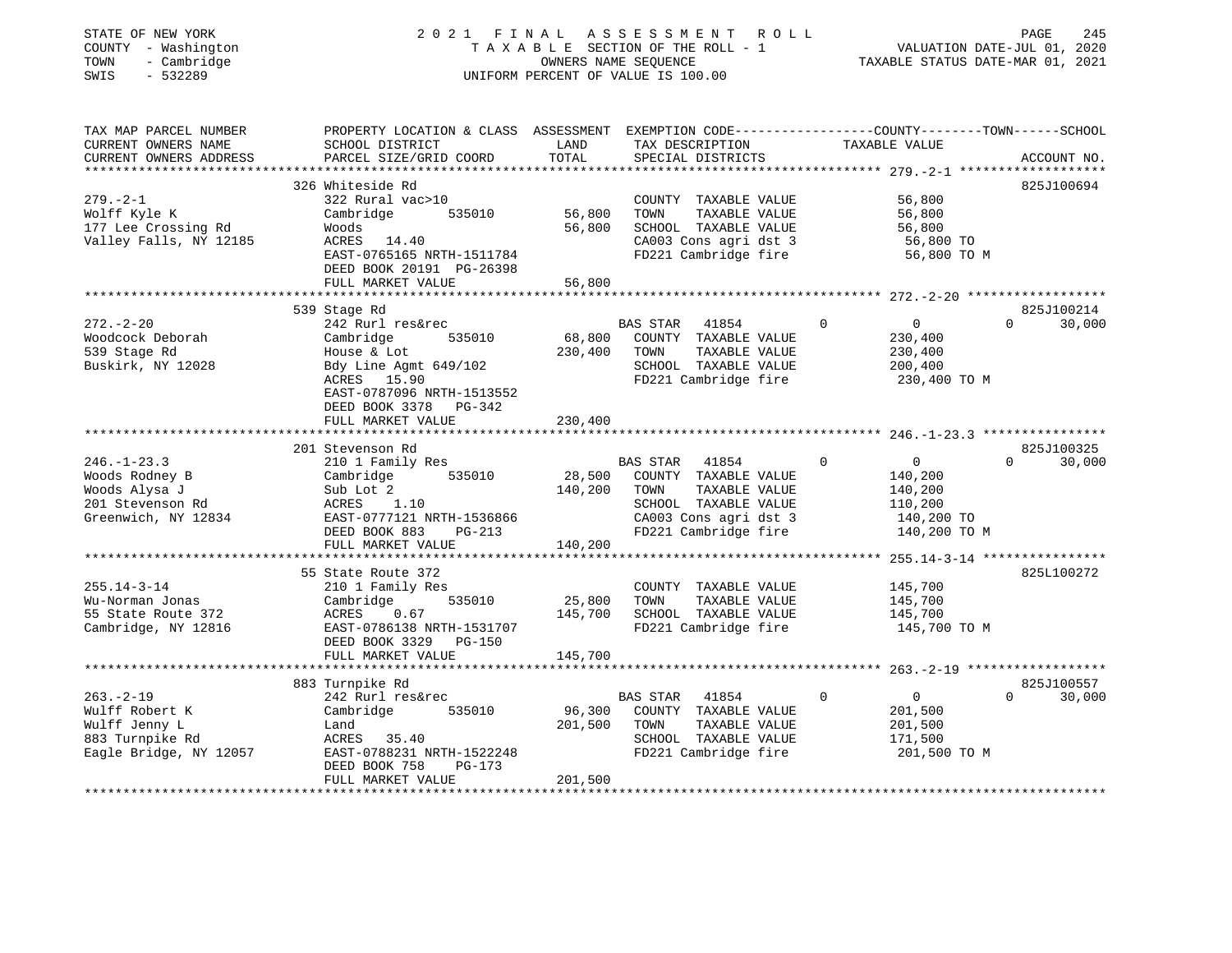## STATE OF NEW YORK 2 0 2 1 F I N A L A S S E S S M E N T R O L L PAGE 246 COUNTY - Washington T A X A B L E SECTION OF THE ROLL - 1 VALUATION DATE-JUL 01, 2020 TOWN - Cambridge OWNERS NAME SEQUENCE TAXABLE STATUS DATE-MAR 01, 2021 SWIS - 532289 UNIFORM PERCENT OF VALUE IS 100.00

| TAX MAP PARCEL NUMBER<br>CURRENT OWNERS NAME                                                                                | PROPERTY LOCATION & CLASS ASSESSMENT<br>SCHOOL DISTRICT                                                                                                          | LAND                         | TAX DESCRIPTION                                                                                                        | EXEMPTION CODE-----------------COUNTY-------TOWN------SCHOOL<br>TAXABLE VALUE |                                  |
|-----------------------------------------------------------------------------------------------------------------------------|------------------------------------------------------------------------------------------------------------------------------------------------------------------|------------------------------|------------------------------------------------------------------------------------------------------------------------|-------------------------------------------------------------------------------|----------------------------------|
| CURRENT OWNERS ADDRESS                                                                                                      | PARCEL SIZE/GRID COORD                                                                                                                                           | TOTAL                        | SPECIAL DISTRICTS                                                                                                      |                                                                               | ACCOUNT NO.                      |
| ***********************                                                                                                     |                                                                                                                                                                  |                              |                                                                                                                        |                                                                               |                                  |
| $288. - 1 - 15.4$<br>Wynnyk Bohdan M Trustee<br>Wynnyk Christine Trustee<br>187 Old Schuylerville Rd<br>Greenwich, NY 12834 | Durfee Rd<br>322 Rural vac>10<br>Cambridge<br>535010<br>Lot 4<br>ACRES 12.52<br>EAST-0764975 NRTH-1499788<br>DEED BOOK 3777 PG-215<br>FULL MARKET VALUE          | 38,000<br>38,000<br>38,000   | COUNTY TAXABLE VALUE<br>TAXABLE VALUE<br>TOWN<br>SCHOOL TAXABLE VALUE<br>FD221 Cambridge fire                          | 38,000<br>38,000<br>38,000<br>38,000 TO M                                     | 825J101987                       |
|                                                                                                                             |                                                                                                                                                                  |                              |                                                                                                                        |                                                                               |                                  |
| $263. - 1 - 3$<br>Young Albert R Sr<br>Young Patricia A<br>1443 County Route 59<br>Cambridge, NY 12816                      | 1443 County Route 59<br>210 1 Family Res<br>Cambridge<br>535010<br>H&l<br>FRNT 250.00 DPTH 120.00<br>EAST-0781877 NRTH-1527456<br>DEED BOOK 583<br><b>PG-214</b> | 26,100<br>45,400             | ENH STAR<br>41834<br>COUNTY TAXABLE VALUE<br>TOWN<br>TAXABLE VALUE<br>SCHOOL TAXABLE VALUE<br>FD221 Cambridge fire     | $\mathbf 0$<br>$\overline{0}$<br>45,400<br>45,400<br>$\circ$<br>45,400 TO M   | 825J100495<br>45,400<br>$\Omega$ |
|                                                                                                                             | FULL MARKET VALUE                                                                                                                                                | 45,400                       |                                                                                                                        |                                                                               |                                  |
| $270 - 1 - 3$                                                                                                               | 934 County Route 74<br>210 1 Family Res                                                                                                                          |                              | 41854<br><b>BAS STAR</b>                                                                                               | $\Omega$<br>$\Omega$                                                          | 825J100222<br>30,000<br>$\Omega$ |
| Yurschak Benjamin A<br>Yurschak Sarah L<br>934 County Route 74<br>Greenwich, NY 12834                                       | 535010<br>Cambridge<br>Η&l<br>FRNT 125.00 DPTH 240.00<br>EAST-0764612 NRTH-1520920<br>DEED BOOK 1898 PG-10<br>FULL MARKET VALUE                                  | 27,900<br>203,900<br>203,900 | COUNTY TAXABLE VALUE<br>TAXABLE VALUE<br>TOWN<br>SCHOOL TAXABLE VALUE<br>CA003 Cons agri dst 3<br>FD221 Cambridge fire | 203,900<br>203,900<br>173,900<br>203,900 TO<br>203,900 TO M                   |                                  |
|                                                                                                                             |                                                                                                                                                                  |                              |                                                                                                                        |                                                                               |                                  |
| $270. - 1 - 27$<br>Yurschak David E<br>Yurschak Dorothy S<br>1038 Brownell Ln<br>Valley Falls, NY 12185                     | 1038 Brownell Ln<br>242 Rurl res&rec<br>535010<br>Cambridge<br>Farm<br>74.00 DPTH<br>FRNT<br>ACRES<br>4.94<br>EAST-0762271 NRTH-1515625                          | 49,700<br>98,000             | COUNTY TAXABLE VALUE<br>TAXABLE VALUE<br>TOWN<br>SCHOOL TAXABLE VALUE<br>CA003 Cons agri dst 3<br>FD221 Cambridge fire | 98,000<br>98,000<br>98,000<br>98,000 TO<br>98,000 TO M                        | 825J100247                       |
| MAY BE SUBJECT TO PAYMENT<br>UNDER AGDIST LAW TIL 2022                                                                      | DEED BOOK 3785 PG-70<br>FULL MARKET VALUE                                                                                                                        | 98,000                       |                                                                                                                        |                                                                               |                                  |
|                                                                                                                             | 264 Conley Rd                                                                                                                                                    |                              |                                                                                                                        |                                                                               | 825J100898                       |
| $271. - 2 - 30$<br>Yurschak David E<br>Yurschak Dorothy S<br>1038 Brownell Ln<br>Cambridge, NY 12816                        | 314 Rural vac<10<br>535010<br>Cambridge<br>Vac Land<br>ACRES<br>7.19<br>EAST-0775396 NRTH-1514815<br>PG-69<br>DEED BOOK 3502<br>FULL MARKET VALUE                | 36,800<br>36,800<br>36,800   | COUNTY TAXABLE VALUE<br>TOWN<br>TAXABLE VALUE<br>SCHOOL TAXABLE VALUE<br>CA003 Cons agri dst 3<br>FD221 Cambridge fire | 36,800<br>36,800<br>36,800<br>36,800 TO<br>36,800 TO M                        |                                  |
|                                                                                                                             |                                                                                                                                                                  |                              |                                                                                                                        |                                                                               |                                  |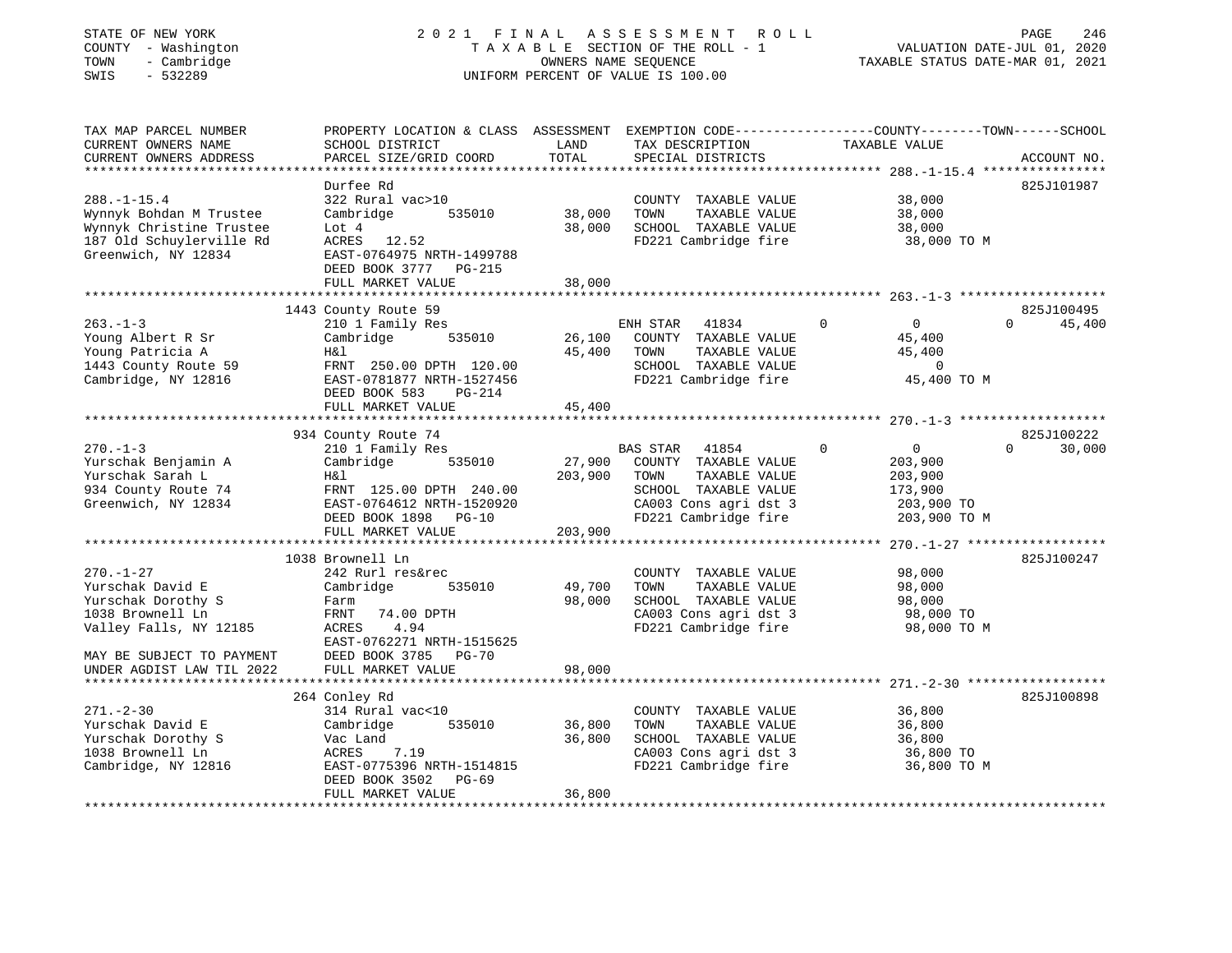| STATE OF NEW YORK<br>COUNTY - Washington<br>- Cambridge<br>TOWN<br>$-532289$<br>SWIS |                                                                                                |               | 2021 FINAL ASSESSMENT ROLL<br>UNIFORM PERCENT OF VALUE IS 100.00                              |                                               | PAGE<br>247<br>T A X A B L E SECTION OF THE ROLL - 1 VALUATION DATE-JUL 01, 2020<br>OWNERS NAME SEQUENCE TAXABLE STATUS DATE-MAR 01, 2021 |  |  |
|--------------------------------------------------------------------------------------|------------------------------------------------------------------------------------------------|---------------|-----------------------------------------------------------------------------------------------|-----------------------------------------------|-------------------------------------------------------------------------------------------------------------------------------------------|--|--|
| TAX MAP PARCEL NUMBER                                                                | PROPERTY LOCATION & CLASS ASSESSMENT EXEMPTION CODE---------------COUNTY-------TOWN-----SCHOOL |               |                                                                                               |                                               |                                                                                                                                           |  |  |
| CURRENT OWNERS NAME<br>CURRENT OWNERS ADDRESS                                        | SCHOOL DISTRICT<br>PARCEL SIZE/GRID COORD                                                      | LAND<br>TOTAL | TAX DESCRIPTION<br>SPECIAL DISTRICTS                                                          | TAXABLE VALUE                                 | ACCOUNT NO.                                                                                                                               |  |  |
|                                                                                      |                                                                                                |               |                                                                                               |                                               |                                                                                                                                           |  |  |
|                                                                                      | 819 Turnpike Rd                                                                                |               |                                                                                               |                                               | 825J100227                                                                                                                                |  |  |
| $272. - 2 - 4$                                                                       | 242 Rurl res&rec                                                                               |               | COUNTY TAXABLE VALUE                                                                          | 315,100                                       |                                                                                                                                           |  |  |
| Zachary William C                                                                    | Cambridge 535010 89,500                                                                        |               | TOWN                                                                                          | TAXABLE VALUE 315,100                         |                                                                                                                                           |  |  |
| 136 E 64th St Apt 6D                                                                 | House & Lot<br>ACRES 30.00                                                                     | 315,100       | SCHOOL TAXABLE VALUE 315,100<br>CA003 Cons agri dst 3 315,100 TO                              |                                               |                                                                                                                                           |  |  |
| New York, NY 10021                                                                   |                                                                                                |               |                                                                                               |                                               |                                                                                                                                           |  |  |
|                                                                                      | EAST-0788716 NRTH-1520824                                                                      |               | FD221 Cambridge fire 315,100 TO M                                                             |                                               |                                                                                                                                           |  |  |
|                                                                                      | DEED BOOK 784<br>PG-140                                                                        |               |                                                                                               |                                               |                                                                                                                                           |  |  |
|                                                                                      | FULL MARKET VALUE                                                                              | 315,100       |                                                                                               |                                               |                                                                                                                                           |  |  |
|                                                                                      | 1057 County Route 60                                                                           |               |                                                                                               |                                               |                                                                                                                                           |  |  |
| $246. - 1 - 29.10$                                                                   |                                                                                                |               |                                                                                               | $\sim$ 0                                      | $\Omega$<br>30,000                                                                                                                        |  |  |
| Zeno Douglas R                                                                       | Greenwich 533401 30,100 COUNTY TAXABLE VALUE                                                   |               |                                                                                               |                                               |                                                                                                                                           |  |  |
| Zeno Donna M                                                                         | lot 1A                                                                                         | 179,600 TOWN  | TAXABLE VALUE                                                                                 | 179,600<br>179,600                            |                                                                                                                                           |  |  |
|                                                                                      | ACRES<br>2.51                                                                                  |               |                                                                                               |                                               |                                                                                                                                           |  |  |
| 1029 County Route 60<br>Greenwich, NY 12834                                          | EAST-0772138 NRTH-1542394                                                                      |               | 5CHOOL TAXABLE VALUE<br>CA003 Cons agri dst 3 179,600 TO<br>FD221 Cambridge fire 179,600 TO M |                                               |                                                                                                                                           |  |  |
|                                                                                      | DEED BOOK 880                                                                                  | $PG-180$      |                                                                                               |                                               |                                                                                                                                           |  |  |
|                                                                                      | FULL MARKET VALUE                                                                              | 179,600       |                                                                                               |                                               |                                                                                                                                           |  |  |
|                                                                                      |                                                                                                |               |                                                                                               |                                               |                                                                                                                                           |  |  |
|                                                                                      |                                                                                                |               | 87 PCT OF VALUE USED FOR EXEMPTION PURPOSES                                                   |                                               | 825J100725                                                                                                                                |  |  |
| $246. - 1 - 29.1$                                                                    | 1029 County Route 60<br>242 Rurl res&rec                                                       |               | AG DIST<br>41720                                                                              | $0 \qquad \qquad 49,952 \qquad \qquad 49,952$ | 49,952                                                                                                                                    |  |  |
| Zeno Janet K LE                                                                      | Greenwich 533401 130,000 AGED-ALL 41800                                                        |               |                                                                                               | 90,785<br>$0 \qquad \qquad$                   | 90,785<br>90,785                                                                                                                          |  |  |
| Melite Brenda                                                                        | Rural Res                                                                                      |               | 208,700 ENH STAR 41834                                                                        | $\Omega$<br>$\overline{0}$                    | 67,963<br>$\overline{0}$                                                                                                                  |  |  |
| 1029 County Route 60                                                                 | ACRES 62.80                                                                                    |               | COUNTY TAXABLE VALUE                                                                          | 67,963                                        |                                                                                                                                           |  |  |
| Greenwich, NY 12834                                                                  | EAST-0772012 NRTH-1542234                                                                      |               |                                                                                               | 67,963                                        |                                                                                                                                           |  |  |
|                                                                                      | DEED BOOK 3086 PG-228                                                                          |               | TOWN TAXABLE VALUE<br>SCHOOL TAXABLE VALUE                                                    |                                               |                                                                                                                                           |  |  |
| MAY BE SUBJECT TO PAYMENT                                                            | FULL MARKET VALUE                                                                              |               | TAXABLE VALUE<br>208,700 CA003 Cons agri dst 3<br>49,952 EX 49,952 EX                         | 158,748 TO                                    |                                                                                                                                           |  |  |
| UNDER AGDIST LAW TIL 2025                                                            |                                                                                                |               |                                                                                               |                                               |                                                                                                                                           |  |  |
|                                                                                      |                                                                                                |               | FD221 Cambridge fire                                                                          | 208,700 TO M                                  |                                                                                                                                           |  |  |
|                                                                                      |                                                                                                |               |                                                                                               |                                               |                                                                                                                                           |  |  |
|                                                                                      | 1089 County Route 60                                                                           |               |                                                                                               |                                               | 825J102030                                                                                                                                |  |  |
| $246. - 1 - 29.14$                                                                   | 210 1 Family Res                                                                               |               | COUNTY TAXABLE VALUE                                                                          | 80,000                                        |                                                                                                                                           |  |  |
| Zeno Todd R                                                                          | 533401<br>Greenwich                                                                            | 30,300        | TAXABLE VALUE<br>TOWN                                                                         | 80,000                                        |                                                                                                                                           |  |  |
| 1089 County Route 60                                                                 | Lot 4                                                                                          | 80,000        | SCHOOL TAXABLE VALUE                                                                          | 80,000                                        |                                                                                                                                           |  |  |
| Greenwich, NY 12834                                                                  | ACRES<br>2.17                                                                                  |               | CA003 Cons agri dst 3                                                                         | 80,000 TO                                     |                                                                                                                                           |  |  |
|                                                                                      | EAST-0771918 NRTH-1543325                                                                      |               | FD221 Cambridge fire                                                                          | 80,000 TO M                                   |                                                                                                                                           |  |  |
|                                                                                      | DEED BOOK 2710 PG-273                                                                          |               |                                                                                               |                                               |                                                                                                                                           |  |  |
|                                                                                      | FULL MARKET VALUE                                                                              | 80,000        |                                                                                               |                                               |                                                                                                                                           |  |  |
|                                                                                      |                                                                                                |               |                                                                                               |                                               |                                                                                                                                           |  |  |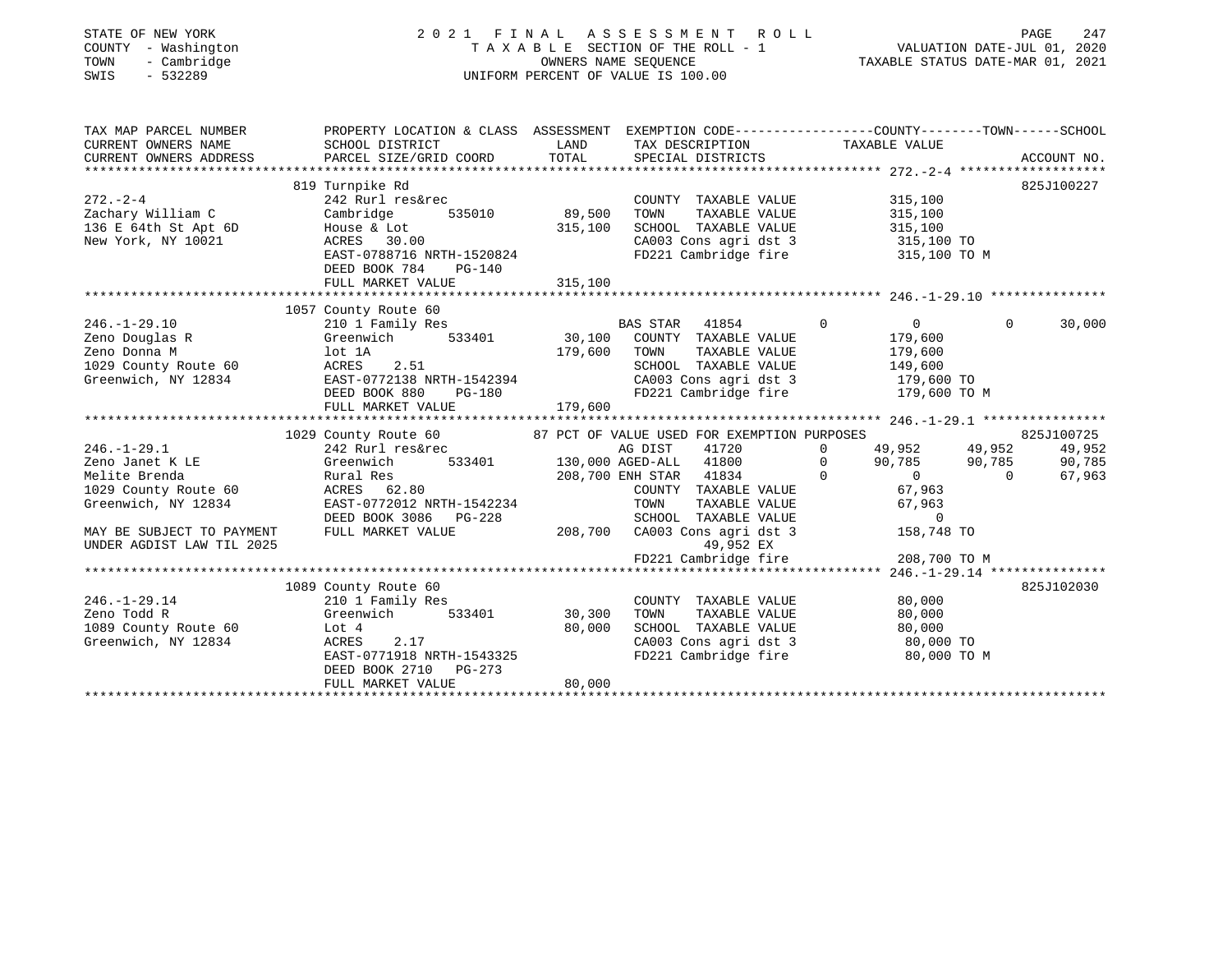## STATE OF NEW YORK 2 0 2 1 F I N A L A S S E S S M E N T R O L L PAGE 248 COUNTY - Washington T A X A B L E SECTION OF THE ROLL - 1 VALUATION DATE-JUL 01, 2020 TOWN - Cambridge OWNERS NAME SEQUENCE TAXABLE STATUS DATE-MAR 01, 2021 SWIS - 532289 UNIFORM PERCENT OF VALUE IS 100.00

| TAX MAP PARCEL NUMBER               | PROPERTY LOCATION & CLASS ASSESSMENT                    |                        | EXEMPTION CODE-----------------COUNTY-------TOWN------SCHOOL                                     |                |                            |                |             |
|-------------------------------------|---------------------------------------------------------|------------------------|--------------------------------------------------------------------------------------------------|----------------|----------------------------|----------------|-------------|
| CURRENT OWNERS NAME                 | SCHOOL DISTRICT                                         | LAND                   | TAX DESCRIPTION                                                                                  |                | TAXABLE VALUE              |                |             |
| CURRENT OWNERS ADDRESS              | PARCEL SIZE/GRID COORD                                  | TOTAL                  | SPECIAL DISTRICTS                                                                                |                |                            |                | ACCOUNT NO. |
|                                     |                                                         |                        |                                                                                                  |                |                            |                |             |
|                                     | 140 Morris Rd                                           |                        |                                                                                                  |                |                            |                | 825J100724  |
| $289. - 1 - 2.1$                    | 112 Dairy farm                                          |                        | AG BUILD 41700                                                                                   | $\mathbf 0$    | 210,100                    | 210,100        | 210,100     |
| Ziehm Frank C LE                    | Cambridge                                               | 535010 243,900 AG DIST | 41720                                                                                            | $\mathbf 0$    | 120,450 120,450            |                | 120,450     |
| Ziehm Theresa M LE                  | AG Easement 2442/313                                    |                        | 41700<br>2150,100 AG BUILD                                                                       | $\circ$        | 1333,000                   | 1333,000       | 1333,000    |
| 140 Morris Rd                       | ACRES 153.50                                            |                        | ENH STAR<br>41834                                                                                | $\Omega$       | $\overline{0}$             | $\overline{0}$ | 70,700      |
| Buskirk, NY 12028                   | EAST-0771724 NRTH-1501650                               |                        | COUNTY TAXABLE VALUE                                                                             |                | 486,550                    |                |             |
|                                     | DEED BOOK 2549 PG-170                                   |                        | TOWN<br>TAXABLE VALUE                                                                            |                | 486,550                    |                |             |
| MAY BE SUBJECT TO PAYMENT           | FULL MARKET VALUE                                       | 2150,100               | SCHOOL TAXABLE VALUE                                                                             |                | 415,850                    |                |             |
| UNDER RPTL483 UNTIL 2025            |                                                         |                        | CA003 Cons agri dst 3                                                                            |                | 2029,650 TO                |                |             |
|                                     |                                                         |                        | 120,450 EX                                                                                       |                |                            |                |             |
|                                     |                                                         |                        | FD221 Cambridge fire                                                                             |                | 2150,100 TO M              |                |             |
|                                     |                                                         |                        |                                                                                                  |                |                            |                |             |
|                                     | 152 Morris Rd                                           |                        |                                                                                                  |                |                            |                | 825J100841  |
| $289. - 1 - 2.2$                    | 210 1 Family Res                                        |                        | COUNTY TAXABLE VALUE                                                                             |                | 58,000                     |                |             |
| Ziehm Hanah Phoebe LE               | Cambridge                                               | 535010 6,400           | TOWN<br>TAXABLE VALUE                                                                            |                | 58,000                     |                |             |
| Ziehm Franklin C                    | Modular Home                                            | 58,000                 | SCHOOL TAXABLE VALUE                                                                             |                | 58,000                     |                |             |
| 152 Morris Rd                       | ACRES<br>0.35                                           |                        | SCHOOL TAXABLE VALUE 58,000<br>CA003 Cons agri dst 3 58,000 TO<br>FD221 Cambridge fire 58,000 TO |                |                            |                |             |
| Buskirk, NY 12028                   | EAST-0771732 NRTH-1503809                               |                        |                                                                                                  |                | 58,000 TO M                |                |             |
|                                     | DEED BOOK 757<br>PG-119                                 |                        |                                                                                                  |                |                            |                |             |
|                                     | FULL MARKET VALUE                                       | 58,000                 |                                                                                                  |                |                            |                |             |
|                                     |                                                         |                        |                                                                                                  |                |                            |                |             |
|                                     | 531 Schwenninger Rd                                     |                        |                                                                                                  |                |                            |                |             |
| $288. - 1 - 13.2$                   | 240 Rural res                                           |                        | 41854<br>BAS STAR                                                                                | $\overline{0}$ | $\overline{0}$             | $\Omega$       | 30,000      |
| Ziehm Stuart                        | 535010 23,300<br>Cambridge<br>filed subdivision 20A-102 | 200,000                | COUNTY TAXABLE VALUE                                                                             |                | 200,000                    |                |             |
| Ziehm Jessica<br>531 Schweninger Rd | ACRES<br>1.05                                           |                        | TOWN<br>TAXABLE VALUE<br>SCHOOL TAXABLE VALUE                                                    |                | 200,000<br>170,000         |                |             |
| Buskirk, NY 12028                   | EAST-0767640 NRTH-1500276                               |                        | CA003 Cons agri dst 3                                                                            |                |                            |                |             |
|                                     | DEED BOOK 2845 PG-271                                   |                        | FD221 Cambridge fire                                                                             |                | 200,000 TO<br>200,000 TO M |                |             |
|                                     | FULL MARKET VALUE                                       | 200,000                |                                                                                                  |                |                            |                |             |
|                                     |                                                         |                        |                                                                                                  |                |                            |                |             |
|                                     | 96 Kenyon Rd                                            |                        |                                                                                                  |                |                            |                | 825J100652  |
| $254. - 1 - 19$                     | 241 Rural res&ag                                        |                        | AG DIST<br>41720                                                                                 | $\circ$        | 118,408                    | 118,408        | 118,408     |
| Zschoche Linda T LE                 | Greenwich<br>533401                                     | 171,600                | COUNTY TAXABLE VALUE                                                                             |                | 167,392                    |                |             |
| Thomas Richard G                    | Farm                                                    | 285,800                | TOWN<br>TAXABLE VALUE                                                                            |                | 167,392                    |                |             |
| c/o Richard G. Thomas               | ACRES 95.70                                             |                        | SCHOOL TAXABLE VALUE                                                                             |                | 167,392                    |                |             |
| 164 Kenyon Rd                       | EAST-0770517 NRTH-1531782                               |                        | CA003 Cons agri dst 3                                                                            |                | 167,392 TO                 |                |             |
| Greenwich, NY 12834                 | DEED BOOK 3842 PG-41                                    |                        | 118,408 EX                                                                                       |                |                            |                |             |
|                                     | FULL MARKET VALUE                                       | 285,800                | FD221 Cambridge fire                                                                             |                | 285,800 TO M               |                |             |
| MAY BE SUBJECT TO PAYMENT           |                                                         |                        |                                                                                                  |                |                            |                |             |
| UNDER AGDIST LAW TIL 2025           |                                                         |                        |                                                                                                  |                |                            |                |             |
| *****************************       |                                                         |                        |                                                                                                  |                |                            |                |             |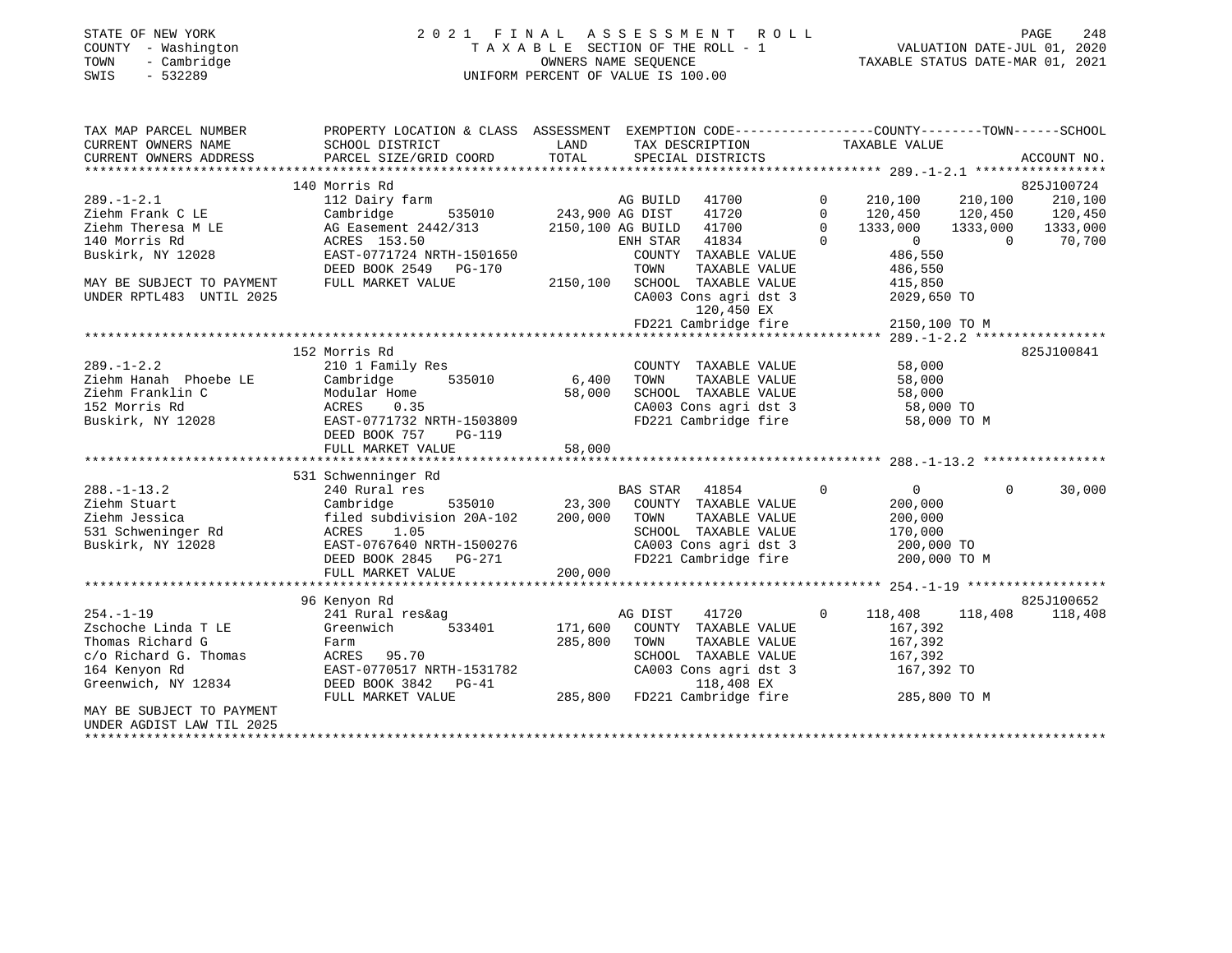| STATE OF NEW YORK   | 2021 FINAL ASSESSMENT ROLL         | 249<br>PAGE                      |
|---------------------|------------------------------------|----------------------------------|
| COUNTY - Washington | TAXABLE SECTION OF THE ROLL - 1    | VALUATION DATE-JUL 01, 2020      |
| TOWN<br>- Cambridge |                                    | TAXABLE STATUS DATE-MAR 01, 2021 |
| SWIS<br>- 532289    |                                    | RPS150/V04/L015                  |
|                     | UNIFORM PERCENT OF VALUE IS 100.00 | CURRENT DATE 6/25/2021           |

R O L L S U B S E C T I O N - - T O T A L S

#### \*\*\* S P E C I A L D I S T R I C T S U M M A R Y \*\*\*

| CODE | DISTRICT NAME        | TOTAL<br>PARCELS | EXTENSION<br>TYPE | EXTENSION<br>VALUE | AD VALOREM<br>VALUE | EXEMPT<br>AMOUNT | TAXABLE<br>VALUE |
|------|----------------------|------------------|-------------------|--------------------|---------------------|------------------|------------------|
|      | TE533 Trans exempt f |                  | 7 MOVTAX          | 7878.53            |                     |                  | 7,878.53         |
|      | AG024 Agri dist 24   |                  | 1 TOTAL           |                    | 147,000             |                  | 147,000          |
|      | CA003 Cons agri dst  |                  | 660 TOTAL         |                    | 117361,754          | 12307,967        | 105053,787       |
|      | CA005 Cons agri dst  |                  | 65 TOTAL          |                    | 12819,500           | 972,621          | 11846,879        |
|      | EZ010 Empire Zone-Si |                  | 1 TOTAL           |                    | 628,550             |                  | 628,550          |
|      | FD221 Cambridge fire |                  | 937 TOTAL M       |                    | 165634,454          | 20,000           | 165614,454       |

#### \*\*\* S C H O O L D I S T R I C T S U M M A R Y \*\*\*

| CODE   | DISTRICT NAME | TOTAL<br>PARCELS | ASSESSED<br>LAND | ASSESSED<br>TOTAL | EXEMPT<br>AMOUNT | TOTAL<br>TAXABLE | <b>STAR</b><br>AMOUNT | STAR<br>TAXABLE |
|--------|---------------|------------------|------------------|-------------------|------------------|------------------|-----------------------|-----------------|
| 384201 | Hoosic Valley | 14               | 1403,100         | 2707,300          | 477,319          | 2229,981         | 60,000                | 2169,981        |
| 533401 | Greenwich     | 102              | 6535,600         | 16566,900         | 2288,406         | 14278,494        | 1392,018              | 12886,476       |
| 535010 | Cambridge     | 821              | 53036,900        | 146360,254        | 15448,546        | 130911,708       | 14755.846             | 116155,862      |
|        | SUB-TOTAL     | 937              | 60975,600        | 165634,454        | 18214,271        | 147420,183       | 16207,864             | 131212,319      |
|        | TOTAL         | 937              | 60975,600        | 165634,454        | 18214,271        | 147420,183       | 16207,864             | 131212,319      |

#### \*\*\* S Y S T E M C O D E S S U M M A R Y \*\*\*

#### NO SYSTEM EXEMPTIONS AT THIS LEVEL

#### \*\*\* E X E M P T I O N S U M M A R Y \*\*\*

| CODE  | DESCRIPTION | TOTAL<br>PARCELS | COUNTY   | TOWN     | SCHOOL  |
|-------|-------------|------------------|----------|----------|---------|
| 41120 | VETWAR CTS  | 26               | 748,903  | 672,573  | 156,000 |
| 41121 | VET WAR CT  |                  | 40,125   | 40,125   |         |
| 41122 | VET WAR C   |                  | 22,800   |          |         |
| 41123 | VET WAR T   |                  |          | 22,800   |         |
| 41130 | VETCOM CTS  | 26               | 1259,997 | 1126,168 | 280,000 |
| 41131 | VET COM CT  |                  | 135,225  | 120,225  |         |
| 41132 | VET COM C   |                  | 38,925   |          |         |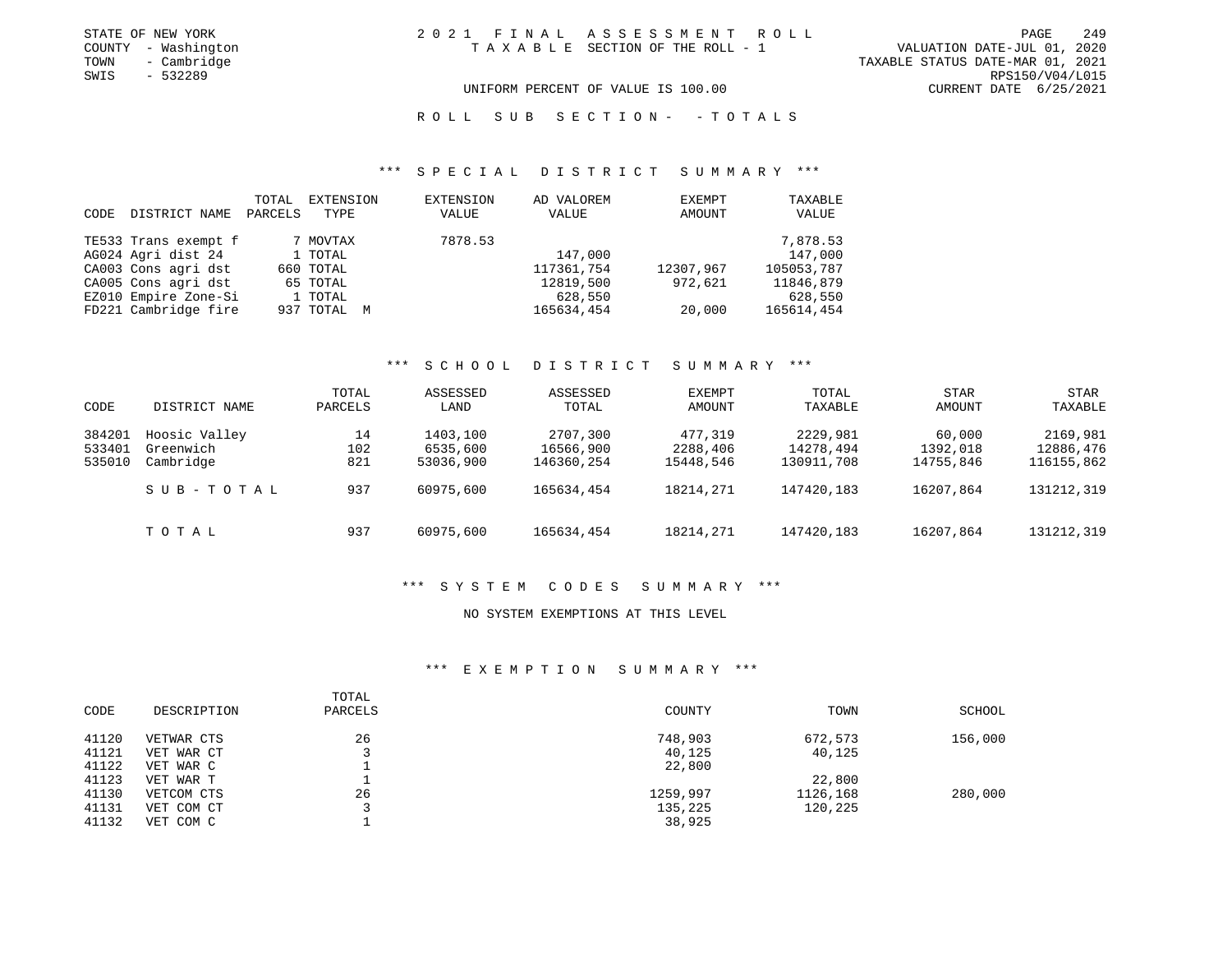| STATE OF NEW YORK   | 2021 FINAL ASSESSMENT ROLL         | 250<br>PAGE                      |
|---------------------|------------------------------------|----------------------------------|
| COUNTY - Washington | TAXABLE SECTION OF THE ROLL - 1    | VALUATION DATE-JUL 01, 2020      |
| TOWN - Cambridge    |                                    | TAXABLE STATUS DATE-MAR 01, 2021 |
| SWIS<br>- 532289    |                                    | RPS150/V04/L015                  |
|                     | UNIFORM PERCENT OF VALUE IS 100.00 | CURRENT DATE 6/25/2021           |
|                     |                                    |                                  |
|                     | ROLL SUB SECTION- - TOTALS         |                                  |

#### \*\*\* E X E M P T I O N S U M M A R Y \*\*\*

|       |                 | TOTAL   |           |           |           |
|-------|-----------------|---------|-----------|-----------|-----------|
| CODE  | DESCRIPTION     | PARCELS | COUNTY    | TOWN      | SCHOOL    |
| 41133 | VET COM T       |         |           | 38,925    |           |
| 41134 | VET COM S       |         |           |           | 10,000    |
| 41140 |                 | 14      | 774,379   |           |           |
|       | VETDIS CTS      |         |           | 734,379   | 273,590   |
| 41141 | VET DIS CT      |         | 110,000   | 90,000    |           |
| 41152 | $CW_10_VET/$    | 8       | 64,000    |           |           |
| 41153 | $CW_10_VET/$    | 8       |           | 64,000    |           |
| 41400 | CLERGY          |         | 1,500     | 1,500     | 1,500     |
| 41700 | AG BUILD        |         | 1609,100  | 1609,100  | 1609,100  |
| 41720 | AG DIST         | 226     | 13604,971 | 13604,971 | 13604,971 |
| 41730 | AGRI-D IND      | 13      | 431,150   | 431,150   | 431,150   |
| 41800 | AGED-ALL        | 11      | 858,554   | 862,558   | 880,058   |
| 41801 | AGED-CO/TN      | 5       | 363,163   | 368,163   |           |
| 41802 | AGED-CO         | 25      | 1273,933  |           |           |
| 41803 | AGED-TOWN       | 14      |           | 480,266   |           |
| 41804 | AGED-SCH        | 16      |           |           | 676,622   |
| 41834 | ENH STAR        | 110     |           |           | 7627,864  |
| 41854 | <b>BAS STAR</b> | 286     |           |           | 8580,000  |
| 42120 | TEMP GRHSE      |         | 20,000    | 20,000    | 20,000    |
| 47460 | FOR 480A        | 2       | 271,280   | 271,280   | 271,280   |
|       | TOTAL           | 807     | 21628,005 | 20558,183 | 34422,135 |

#### \*\*\* G R A N D T O T A L S \*\*\*

| ROLL | DESCRIPTION | TOTAL   | ASSESSED  | ASSESSED   | <b>TAXABLE</b> | TAXABLE    | TAXABLE    | <b>STAR</b> |
|------|-------------|---------|-----------|------------|----------------|------------|------------|-------------|
| SEC  |             | PARCELS | LAND      | TOTAL      | COUNTY         | TOWN       | SCHOOL     | TAXABLE     |
|      | TAXABLE     | 937     | 60975,600 | 165634,454 | L44006,449     | 145076,271 | 147420,183 | 131212,319  |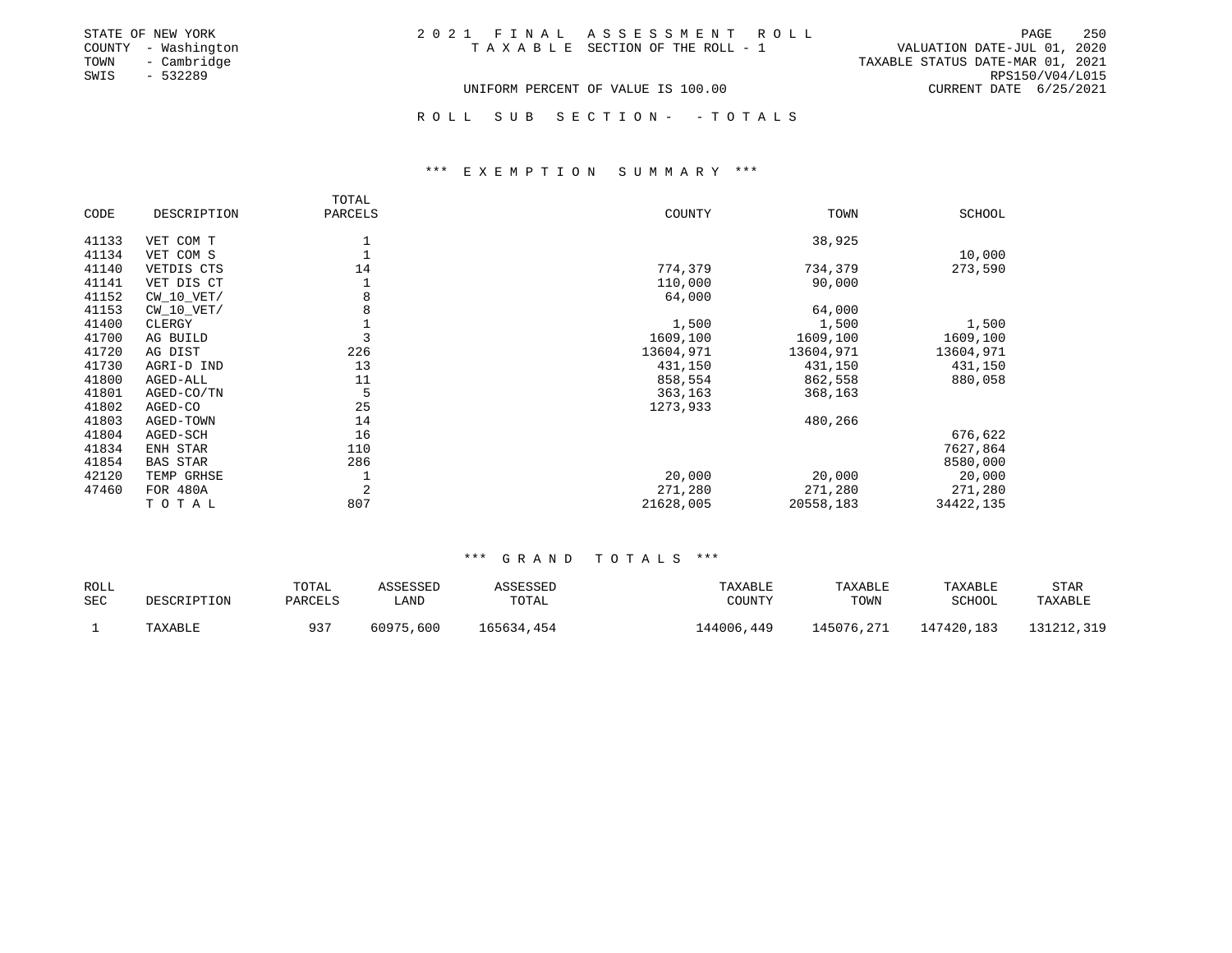|      | STATE OF NEW YORK   | 2021 FINAL ASSESSMENT ROLL |                                    |                                  | PAGE            | 251 |
|------|---------------------|----------------------------|------------------------------------|----------------------------------|-----------------|-----|
|      | COUNTY - Washington |                            | TAXABLE SECTION OF THE ROLL - 1    | VALUATION DATE-JUL 01, 2020      |                 |     |
| TOWN | - Cambridge         |                            |                                    | TAXABLE STATUS DATE-MAR 01, 2021 |                 |     |
| SWIS | - 532289            |                            | UNIFORM PERCENT OF VALUE IS 100.00 |                                  | RPS150/V04/L015 |     |
|      |                     |                            |                                    | CURRENT DATE 6/25/2021           |                 |     |

#### R O L L S E C T I O N T O T A L S

#### \*\*\* S P E C I A L D I S T R I C T S U M M A R Y \*\*\*

| CODE | DISTRICT NAME        | TOTAL<br>PARCELS | EXTENSION<br>TYPE | <b>EXTENSION</b><br>VALUE | AD VALOREM<br>VALUE | <b>EXEMPT</b><br>AMOUNT | TAXABLE<br>VALUE |
|------|----------------------|------------------|-------------------|---------------------------|---------------------|-------------------------|------------------|
|      | TE533 Trans exempt f |                  | 7 MOVTAX          | 7878.53                   |                     |                         | 7,878.53         |
|      | AG024 Agri dist 24   |                  | 1 TOTAL           |                           | 147,000             |                         | 147,000          |
|      | CA003 Cons agri dst  |                  | 660 TOTAL         |                           | 117361,754          | 12307,967               | 105053,787       |
|      | CA005 Cons agri dst  |                  | 65 TOTAL          |                           | 12819,500           | 972,621                 | 11846,879        |
|      | EZ010 Empire Zone-Si |                  | 1 TOTAL           |                           | 628,550             |                         | 628,550          |
|      | FD221 Cambridge fire |                  | 937 TOTAL M       |                           | 165634,454          | 20,000                  | 165614,454       |

#### \*\*\* S C H O O L D I S T R I C T S U M M A R Y \*\*\*

| CODE   | DISTRICT NAME | TOTAL<br>PARCELS | ASSESSED<br>LAND | ASSESSED<br>TOTAL | EXEMPT<br>AMOUNT | TOTAL<br>TAXABLE | <b>STAR</b><br>AMOUNT | STAR<br>TAXABLE |
|--------|---------------|------------------|------------------|-------------------|------------------|------------------|-----------------------|-----------------|
| 384201 | Hoosic Valley | 14               | 1403,100         | 2707,300          | 477,319          | 2229,981         | 60,000                | 2169,981        |
| 533401 | Greenwich     | 102              | 6535,600         | 16566,900         | 2288,406         | 14278,494        | 1392,018              | 12886,476       |
| 535010 | Cambridge     | 821              | 53036,900        | 146360,254        | 15448,546        | 130911,708       | 14755,846             | 116155,862      |
|        | SUB-TOTAL     | 937              | 60975,600        | 165634,454        | 18214,271        | 147420,183       | 16207,864             | 131212,319      |
|        | TOTAL         | 937              | 60975,600        | 165634,454        | 18214,271        | 147420,183       | 16207,864             | 131212,319      |

#### \*\*\* S Y S T E M C O D E S S U M M A R Y \*\*\*

#### NO SYSTEM EXEMPTIONS AT THIS LEVEL

#### \*\*\* E X E M P T I O N S U M M A R Y \*\*\*

| CODE  | DESCRIPTION | TOTAL<br>PARCELS | COUNTY   | TOWN     | SCHOOL  |
|-------|-------------|------------------|----------|----------|---------|
| 41120 | VETWAR CTS  | 26               | 748,903  | 672,573  | 156,000 |
| 41121 | VET WAR CT  |                  | 40,125   | 40,125   |         |
| 41122 | VET WAR C   |                  | 22,800   |          |         |
| 41123 | VET WAR T   |                  |          | 22,800   |         |
| 41130 | VETCOM CTS  | 26               | 1259,997 | 1126,168 | 280,000 |
| 41131 | VET COM CT  |                  | 135,225  | 120,225  |         |
| 41132 | VET COM C   |                  | 38,925   |          |         |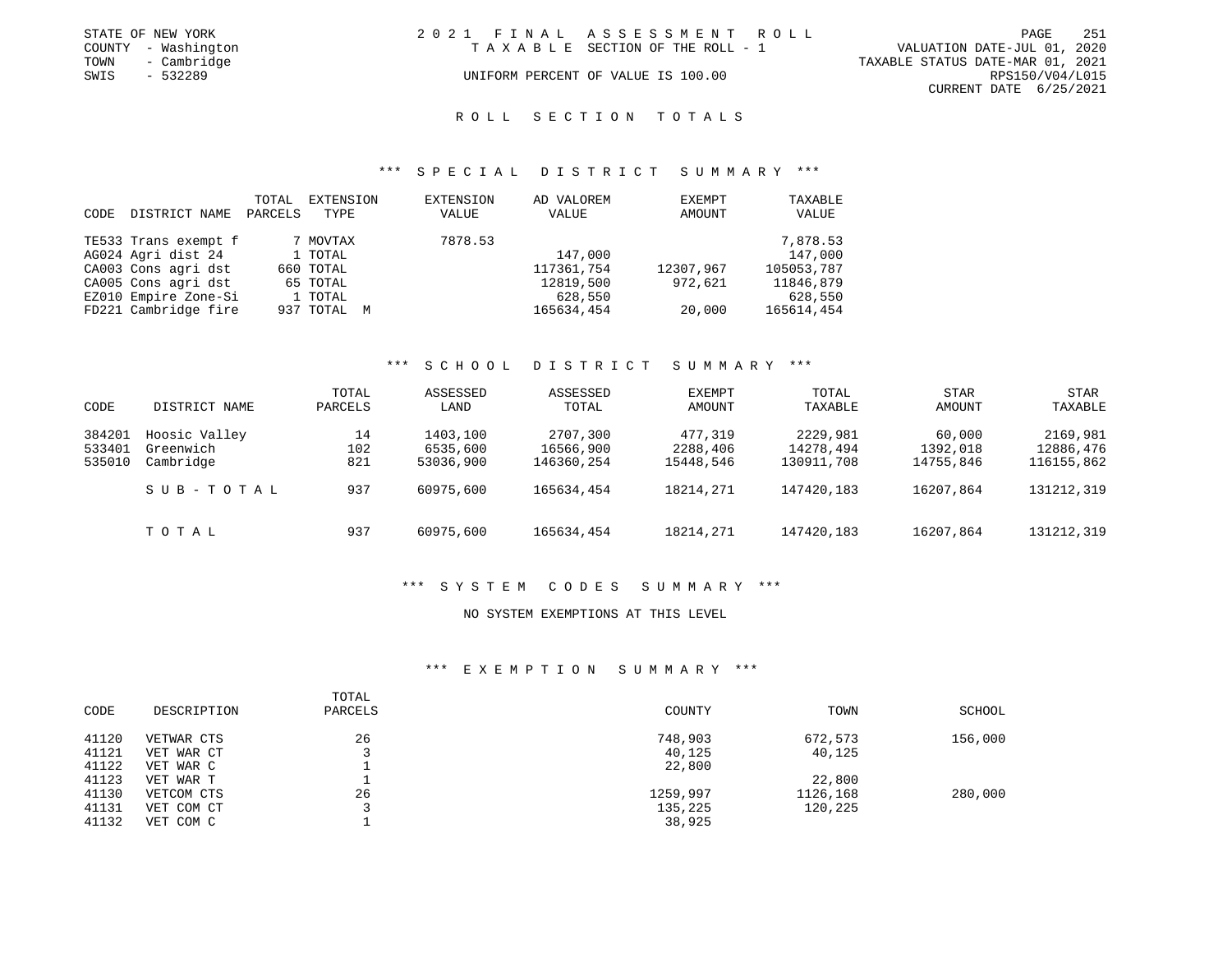|      | STATE OF NEW YORK   | 2021 FINAL ASSESSMENT ROLL         |                                  |                        | PAGE | 252 |
|------|---------------------|------------------------------------|----------------------------------|------------------------|------|-----|
|      | COUNTY - Washington | TAXABLE SECTION OF THE ROLL - 1    | VALUATION DATE-JUL 01, 2020      |                        |      |     |
| TOWN | - Cambridge         |                                    | TAXABLE STATUS DATE-MAR 01, 2021 |                        |      |     |
| SWIS | $-532289$           | UNIFORM PERCENT OF VALUE IS 100.00 |                                  | RPS150/V04/L015        |      |     |
|      |                     |                                    |                                  | CURRENT DATE 6/25/2021 |      |     |
|      |                     |                                    |                                  |                        |      |     |

#### R O L L S E C T I O N T O T A L S

#### \*\*\* E X E M P T I O N S U M M A R Y \*\*\*

|       |                 | TOTAL   |           |           |               |
|-------|-----------------|---------|-----------|-----------|---------------|
| CODE  | DESCRIPTION     | PARCELS | COUNTY    | TOWN      | <b>SCHOOL</b> |
| 41133 | VET COM T       |         |           | 38,925    |               |
| 41134 | VET COM S       |         |           |           | 10,000        |
| 41140 | VETDIS CTS      | 14      | 774,379   | 734,379   | 273,590       |
| 41141 | VET DIS CT      |         | 110,000   | 90,000    |               |
| 41152 | $CW_10_VET/$    | 8       | 64,000    |           |               |
| 41153 | $CW_10_VET/$    |         |           | 64,000    |               |
| 41400 | CLERGY          |         | 1,500     | 1,500     | 1,500         |
| 41700 | AG BUILD        |         | 1609,100  | 1609,100  | 1609,100      |
| 41720 | AG DIST         | 226     | 13604,971 | 13604,971 | 13604,971     |
| 41730 | AGRI-D IND      | 13      | 431,150   | 431,150   | 431,150       |
| 41800 | AGED-ALL        | 11      | 858,554   | 862,558   | 880,058       |
| 41801 | AGED-CO/TN      |         | 363,163   | 368,163   |               |
| 41802 | AGED-CO         | 25      | 1273,933  |           |               |
| 41803 | AGED-TOWN       | 14      |           | 480,266   |               |
| 41804 | AGED-SCH        | 16      |           |           | 676,622       |
| 41834 | ENH STAR        | 110     |           |           | 7627,864      |
| 41854 | <b>BAS STAR</b> | 286     |           |           | 8580,000      |
| 42120 | TEMP GRHSE      |         | 20,000    | 20,000    | 20,000        |
| 47460 | <b>FOR 480A</b> | 2       | 271,280   | 271,280   | 271,280       |
|       | TOTAL           | 807     | 21628,005 | 20558,183 | 34422,135     |

#### \*\*\* G R A N D T O T A L S \*\*\*

| ROLL |             | TOTAL   | ASSESSED  | ASSESSED   | TAXABLE    | TAXABLE    | TAXABLE    | <b>STAR</b> |
|------|-------------|---------|-----------|------------|------------|------------|------------|-------------|
| SEC  | DESCRIPTION | PARCELS | ∟AND      | TOTAL      | COUNTY     | TOWN       | SCHOOL     | TAXABLE     |
|      | TAXABLE     | 937     | 60975,600 | 165634,454 | 144006,449 | 145076,271 | 147420,183 | 131212,319  |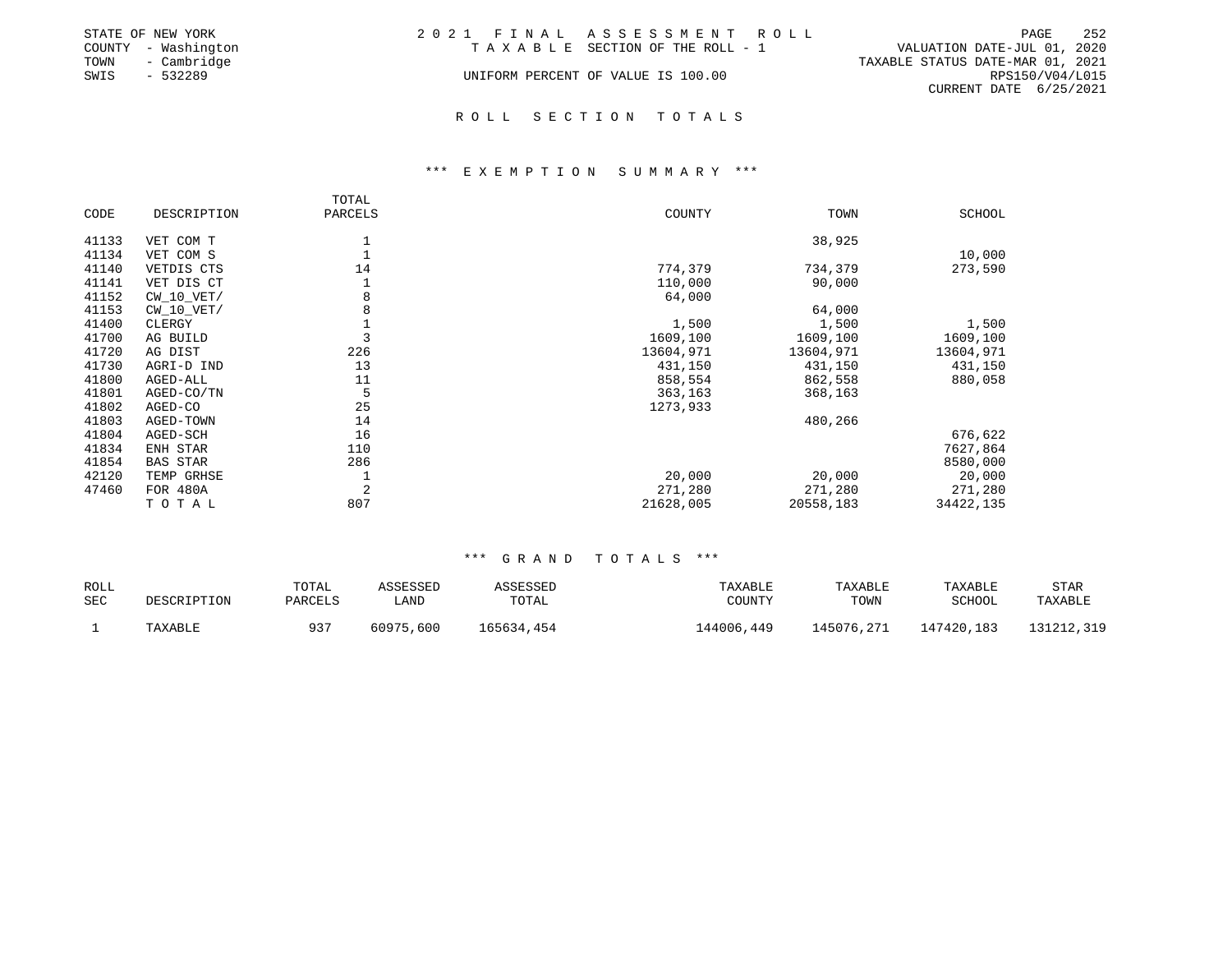## STATE OF NEW YORK 2 0 2 1 F I N A L A S S E S S M E N T R O L L PAGE 253COUNTY - Washington SPECIAL FRANCHISE SECTION OF THE ROLL - 5 TOWN - Cambridge COWNERS NAME SEQUENCE TAXABLE STATUS DATE-MAR 01, 2021 SWIS - 532289 UNIFORM PERCENT OF VALUE IS 100.00

TAX MAP PARCEL NUMBER PROPERTY LOCATION & CLASS ASSESSMENT EXEMPTION CODE---------------COUNTY-------TOWN------SCHOOL CURRENT OWNERS NAME SCHOOL DISTRICT LAND TAX DESCRIPTION TAXABLE VALUECURRENT OWNERS ADDRESS PARCEL SIZE/GRID COORD TOTAL SPECIAL DISTRICTS ACCOUNT NO. \*\*\*\*\*\*\*\*\*\*\*\*\*\*\*\*\*\*\*\*\*\*\*\*\*\*\*\*\*\*\*\*\*\*\*\*\*\*\*\*\*\*\*\*\*\*\*\*\*\*\*\*\*\*\*\*\*\*\*\*\*\*\*\*\*\*\*\*\*\*\*\*\*\*\*\*\*\*\*\*\*\*\*\*\*\*\*\*\*\*\*\*\*\*\*\*\*\*\*\*\*\*\* 500.-20-2 \*\*\*\*\*\*\*\*\*\*\*\*\*\*\*\*\*\* special franchise 500.-20-2 860 Spec fran. COUNTY TAXABLE VALUE 931,094 Cambridge Water American Water Cambridge 535010 0 TOWN TAXABLE VALUE 931,094 One Water St 631,094 SCHOOL TAXABLE VALUE 931,094 Camden, NJ 08102 FULL MARKET VALUE 931,094 \*\*\*\*\*\*\*\*\*\*\*\*\*\*\*\*\*\*\*\*\*\*\*\*\*\*\*\*\*\*\*\*\*\*\*\*\*\*\*\*\*\*\*\*\*\*\*\*\*\*\*\*\*\*\*\*\*\*\*\*\*\*\*\*\*\*\*\*\*\*\*\*\*\*\*\*\*\*\*\*\*\*\*\*\*\*\*\*\*\*\*\*\*\*\*\*\*\*\*\*\*\*\* 500.-15-8.-1 \*\*\*\*\*\*\*\*\*\*\*\*\*\*\*8250300745 Special Franchise-Town 500.-15-8.-1 861 Elec & gas COUNTY TAXABLE VALUE 2670,325 National Grid Cambridge 535010 0 TOWN TAXABLE VALUE 2670,325 Real Estate Tax Dept Apport For Sch 92.9999% 2670,325 SCHOOL TAXABLE VALUE 2670,325 300 Erie Boulevard West Parcel 1 Of 2 FD221 Cambridge fire 2670,325 TO M Syracuse, NY 13202 FULL MARKET VALUE 2670,325 \*\*\*\*\*\*\*\*\*\*\*\*\*\*\*\*\*\*\*\*\*\*\*\*\*\*\*\*\*\*\*\*\*\*\*\*\*\*\*\*\*\*\*\*\*\*\*\*\*\*\*\*\*\*\*\*\*\*\*\*\*\*\*\*\*\*\*\*\*\*\*\*\*\*\*\*\*\*\*\*\*\*\*\*\*\*\*\*\*\*\*\*\*\*\*\*\*\*\*\*\*\*\* 500.-15-8.-2 \*\*\*\*\*\*\*\*\*\*\*\*\*\*\* Special Franchise Town 8276300780 500.-15-8.-2 861 Elec & gas COUNTY TAXABLE VALUE 200,995 National Grid Greenwich 533401 0 TOWN TAXABLE VALUE 200,995 Real Estate Tax Dept Apport For Sch 7.0001% 200,995 SCHOOL TAXABLE VALUE 200,995 300 Erie Boulevard Dept Parcel 2 Of 2 FD221 Cambridge fire 200,995 TO M<br>Svracuse, NY 13202 FULL MARKET VALUE 200,995 FULL MARKET VALUE 200,995 \*\*\*\*\*\*\*\*\*\*\*\*\*\*\*\*\*\*\*\*\*\*\*\*\*\*\*\*\*\*\*\*\*\*\*\*\*\*\*\*\*\*\*\*\*\*\*\*\*\*\*\*\*\*\*\*\*\*\*\*\*\*\*\*\*\*\*\*\*\*\*\*\*\*\*\*\*\*\*\*\*\*\*\*\*\*\*\*\*\*\*\*\*\*\*\*\*\*\*\*\*\*\* 500.-72-2 \*\*\*\*\*\*\*\*\*\*\*\*\*\*\*\*\*\* Special Franchise 500.-72-2 860 Spec fran. COUNTY TAXABLE VALUE 117,860 Primelink Cambridge 535010 0 TOWN TAXABLE VALUE 117,860 Champlain Tele 117,860 SCHOOL TAXABLE VALUE 117,860 PO Box 782 FULL MARKET VALUE 117,860 FD221 Cambridge fire 117,860 TO M Champlain, NY 12919 \*\*\*\*\*\*\*\*\*\*\*\*\*\*\*\*\*\*\*\*\*\*\*\*\*\*\*\*\*\*\*\*\*\*\*\*\*\*\*\*\*\*\*\*\*\*\*\*\*\*\*\*\*\*\*\*\*\*\*\*\*\*\*\*\*\*\*\*\*\*\*\*\*\*\*\*\*\*\*\*\*\*\*\*\*\*\*\*\*\*\*\*\*\*\*\*\*\*\*\*\*\*\* 500.-53-2 \*\*\*\*\*\*\*\*\*\*\*\*\*\*\*\*\*\* Special Franchise Town 825O300912 500.-53-2 869 Television COUNTY TAXABLE VALUE 20,162 Time Warner of Albany and Cambridge 535010 0 TOWN TAXABLE VALUE 20,162 Tax Department 20,162 SCHOOL TAXABLE VALUE 20,162 7820 Cresent Executive Dr FULL MARKET VALUE 20,162 FD221 Cambridge fire 20,162 TO M Charlotte, NC 28241-7467 \*\*\*\*\*\*\*\*\*\*\*\*\*\*\*\*\*\*\*\*\*\*\*\*\*\*\*\*\*\*\*\*\*\*\*\*\*\*\*\*\*\*\*\*\*\*\*\*\*\*\*\*\*\*\*\*\*\*\*\*\*\*\*\*\*\*\*\*\*\*\*\*\*\*\*\*\*\*\*\*\*\*\*\*\*\*\*\*\*\*\*\*\*\*\*\*\*\*\*\*\*\*\* 500.-60-6.-1 \*\*\*\*\*\*\*\*\*\*\*\*\*\*\* Special Franchise-Town 825O300744 500.-60-6.-1 866 Telephone COUNTY TAXABLE VALUE 1835,527 Verizon New York Inc Cambridge 535010 0 TOWN TAXABLE VALUE 1835,527 Property Tax Department Apport For Sch 85.0003% 1835,527 SCHOOL TAXABLE VALUE 1835,527 PO Box 2749 **Parcel 1 Of 3** FD221 Cambridge fire 1835,527 TO M Addison, TX 75001 FULL MARKET VALUE 1835,527 \*\*\*\*\*\*\*\*\*\*\*\*\*\*\*\*\*\*\*\*\*\*\*\*\*\*\*\*\*\*\*\*\*\*\*\*\*\*\*\*\*\*\*\*\*\*\*\*\*\*\*\*\*\*\*\*\*\*\*\*\*\*\*\*\*\*\*\*\*\*\*\*\*\*\*\*\*\*\*\*\*\*\*\*\*\*\*\*\*\*\*\*\*\*\*\*\*\*\*\*\*\*\* 500.-60-6.-2 \*\*\*\*\*\*\*\*\*\*\*\*\*\*\*Special Franchise Town 8276300777 500.-60-6.-2 866 Telephone COUNTY TAXABLE VALUE 12,939<br>Verizon New York Inc Hoosic Valley 384201 0 TOWN TAXABLE VALUE 12,939 Verizon New York Inc Hoosic Valley 384201 0 TOWN TAXABLE VALUE Property Tax Department Apport For Sch .5992% 12,939 SCHOOL TAXABLE VALUE 12,939 31 Parcel 2 Of 3 FD221 Cambridge fire 12,939 TO M PO Box 2749 **FULL MARKET VALUE** 12,939 Addison, TX 75001 \*\*\*\*\*\*\*\*\*\*\*\*\*\*\*\*\*\*\*\*\*\*\*\*\*\*\*\*\*\*\*\*\*\*\*\*\*\*\*\*\*\*\*\*\*\*\*\*\*\*\*\*\*\*\*\*\*\*\*\*\*\*\*\*\*\*\*\*\*\*\*\*\*\*\*\*\*\*\*\*\*\*\*\*\*\*\*\*\*\*\*\*\*\*\*\*\*\*\*\*\*\*\*\*\*\*\*\*\*\*\*\*\*\*\*\*\*\*\*\*\*\*\*\*\*\*\*\*\*\*\*\*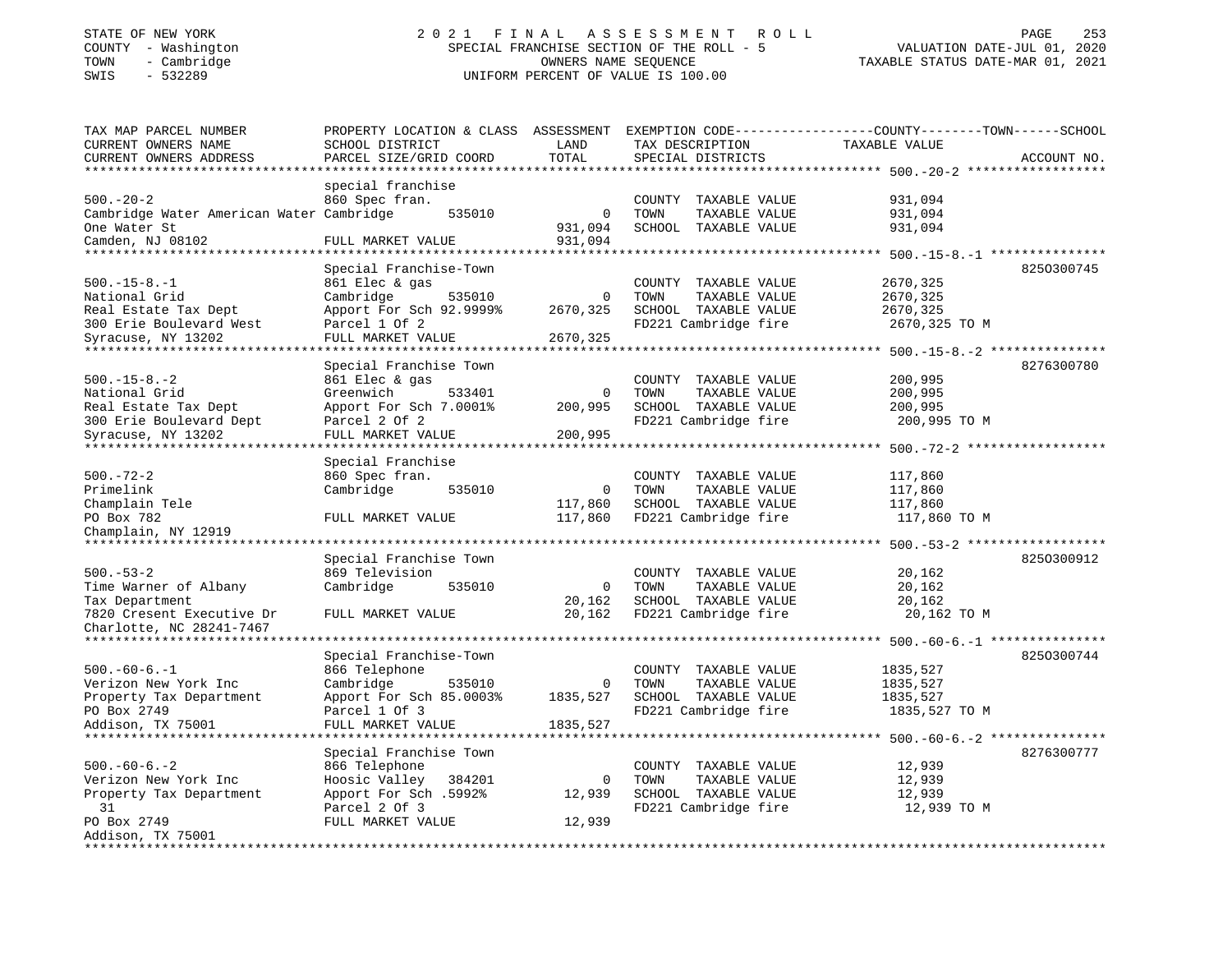| STATE OF NEW YORK       | 2 0 2 1                            | FINAL                | ASSESSMENT ROLL                           | PAGE                                                          | 254         |
|-------------------------|------------------------------------|----------------------|-------------------------------------------|---------------------------------------------------------------|-------------|
| - Washington<br>COUNTY  |                                    |                      | SPECIAL FRANCHISE SECTION OF THE ROLL - 5 | VALUATION DATE-JUL 01,                                        | 2020        |
| - Cambridge<br>TOWN     |                                    | OWNERS NAME SEOUENCE |                                           |                                                               |             |
| $-532289$<br>SWIS       | UNIFORM PERCENT OF VALUE IS 100.00 |                      |                                           |                                                               |             |
|                         |                                    |                      |                                           |                                                               |             |
| TAX MAP PARCEL NUMBER   | PROPERTY LOCATION & CLASS          | ASSESSMENT           |                                           | EXEMPTION CODE-----------------COUNTY--------TOWN------SCHOOL |             |
| CURRENT OWNERS NAME     | SCHOOL DISTRICT                    | LAND                 | TAX DESCRIPTION                           | TAXABLE VALUE                                                 |             |
| CURRENT OWNERS ADDRESS  | PARCEL SIZE/GRID COORD             | TOTAL                | SPECIAL DISTRICTS                         |                                                               | ACCOUNT NO. |
|                         |                                    |                      |                                           |                                                               |             |
|                         | Special Franchise Town             |                      |                                           |                                                               | 8276300778  |
| $500. -60 - 6. -3$      | 866 Telephone                      |                      | TAXABLE VALUE<br>COUNTY                   | 310,970                                                       |             |
| Verizon New York Inc    | 533401<br>Greenwich                | 0                    | TOWN<br>TAXABLE VALUE                     | 310,970                                                       |             |
| Property Tax Department | Apport For Sch 14.4005%            | 310,970              | SCHOOL<br>TAXABLE VALUE                   | 310,970                                                       |             |
| PO Box 2749             | Parcel 3 Of 3                      |                      | FD221 Cambridge fire                      | 310,970 TO M                                                  |             |
| Addison, TX 75001       | FULL MARKET VALUE                  | 310,970              |                                           |                                                               |             |
|                         |                                    |                      |                                           |                                                               |             |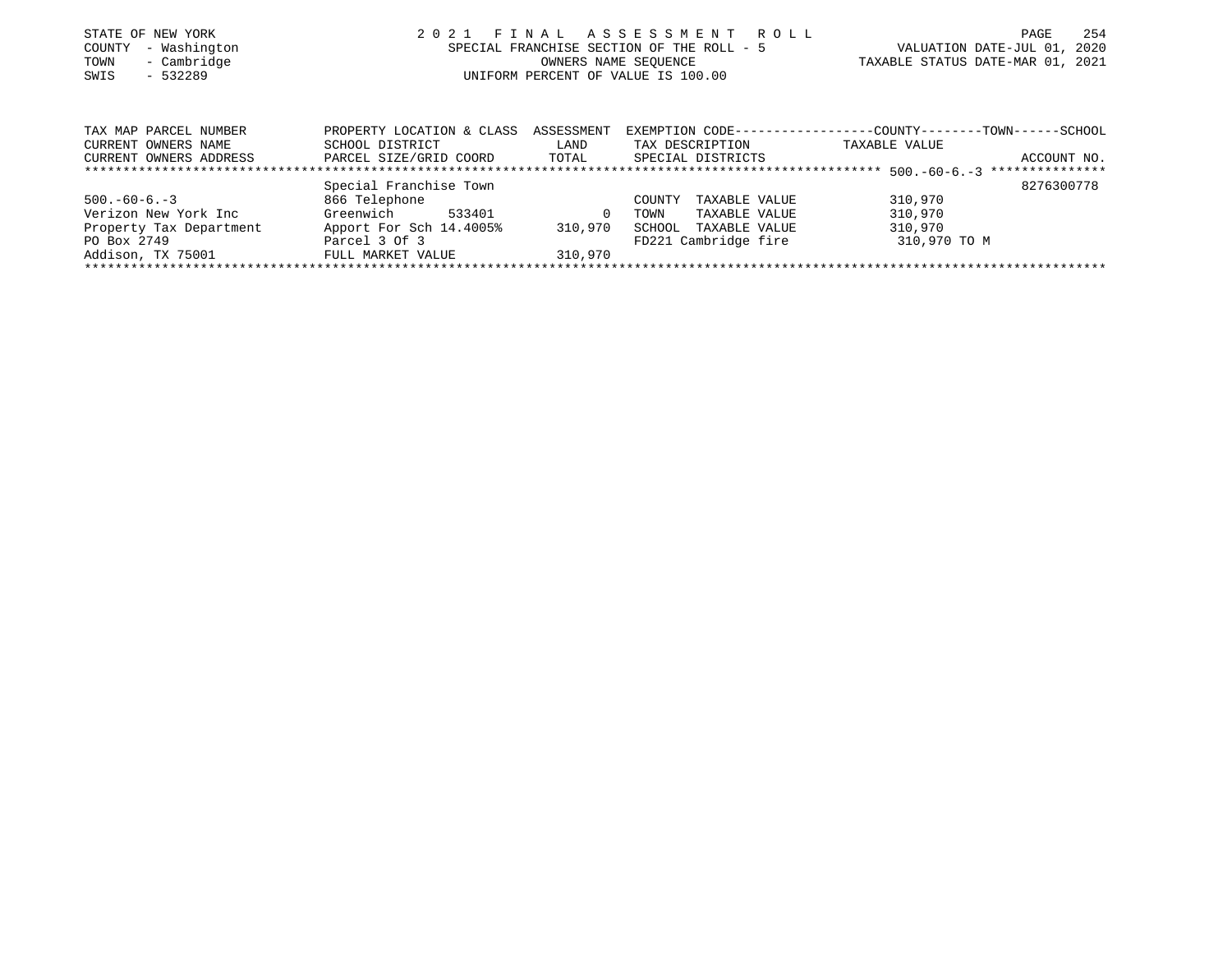| STATE OF NEW YORK   | 2021 FINAL ASSESSMENT ROLL                | 255<br>PAGE                      |
|---------------------|-------------------------------------------|----------------------------------|
| COUNTY - Washington | SPECIAL FRANCHISE SECTION OF THE ROLL - 5 | VALUATION DATE-JUL 01, 2020      |
| TOWN - Cambridge    |                                           | TAXABLE STATUS DATE-MAR 01, 2021 |
| SWIS<br>- 532289    |                                           | RPS150/V04/L015                  |
|                     | UNIFORM PERCENT OF VALUE IS 100.00        | CURRENT DATE 6/25/2021           |
|                     |                                           |                                  |

#### R O L L S U B S E C T I O N - - T O T A L S

## \*\*\* S P E C I A L D I S T R I C T S U M M A R Y \*\*\*

| CODE | DISTRICT NAME        | TOTAL<br>PARCELS | EXTENSION<br>TYPE. | EXTENSION<br>VALUE | AD VALOREM<br>VALUE | <b>EXEMPT</b><br>AMOUNT | TAXABLE<br>VALUE |
|------|----------------------|------------------|--------------------|--------------------|---------------------|-------------------------|------------------|
|      | FD221 Cambridge fire |                  | 7 TOTAL M          |                    | 5168,778            |                         | 5168,778         |

## \*\*\* S C H O O L D I S T R I C T S U M M A R Y \*\*\*

| CODE                       | DISTRICT NAME                           | TOTAL<br>PARCELS | ASSESSED<br>LAND | ASSESSED<br>TOTAL             | <b>EXEMPT</b><br>AMOUNT | TOTAL<br>TAXABLE              | <b>STAR</b><br>AMOUNT | <b>STAR</b><br>TAXABLE        |
|----------------------------|-----------------------------------------|------------------|------------------|-------------------------------|-------------------------|-------------------------------|-----------------------|-------------------------------|
| 384201<br>533401<br>535010 | Hoosic Valley<br>Greenwich<br>Cambridge | 2<br>5           |                  | 12,939<br>511,965<br>5574,968 |                         | 12,939<br>511,965<br>5574,968 |                       | 12,939<br>511,965<br>5574,968 |
|                            | SUB-TOTAL                               | 8                |                  | 6099,872                      |                         | 6099,872                      |                       | 6099,872                      |
|                            | TOTAL                                   | 8                |                  | 6099,872                      |                         | 6099,872                      |                       | 6099,872                      |

# \*\*\* S Y S T E M C O D E S S U M M A R Y \*\*\*

## NO SYSTEM EXEMPTIONS AT THIS LEVEL

# \*\*\* E X E M P T I O N S U M M A R Y \*\*\*

## NO EXEMPTIONS AT THIS LEVEL

# \*\*\* GRAND TOTALS \*\*\*

| ROLL | DESCRIPTION       | TOTAL   | ASSESSED | ASSESSED | TAXABLE  | <b>TAXABLE</b> | TAXABLE  | <b>STAR</b> |
|------|-------------------|---------|----------|----------|----------|----------------|----------|-------------|
| SEC  |                   | PARCELS | LAND     | TOTAL    | COUNTY   | TOWN           | SCHOOL   | TAXABLE     |
|      | SPECIAL FRANCHISE |         |          | 6099,872 | 6099,872 | 6099,872       | 6099,872 | 6099,872    |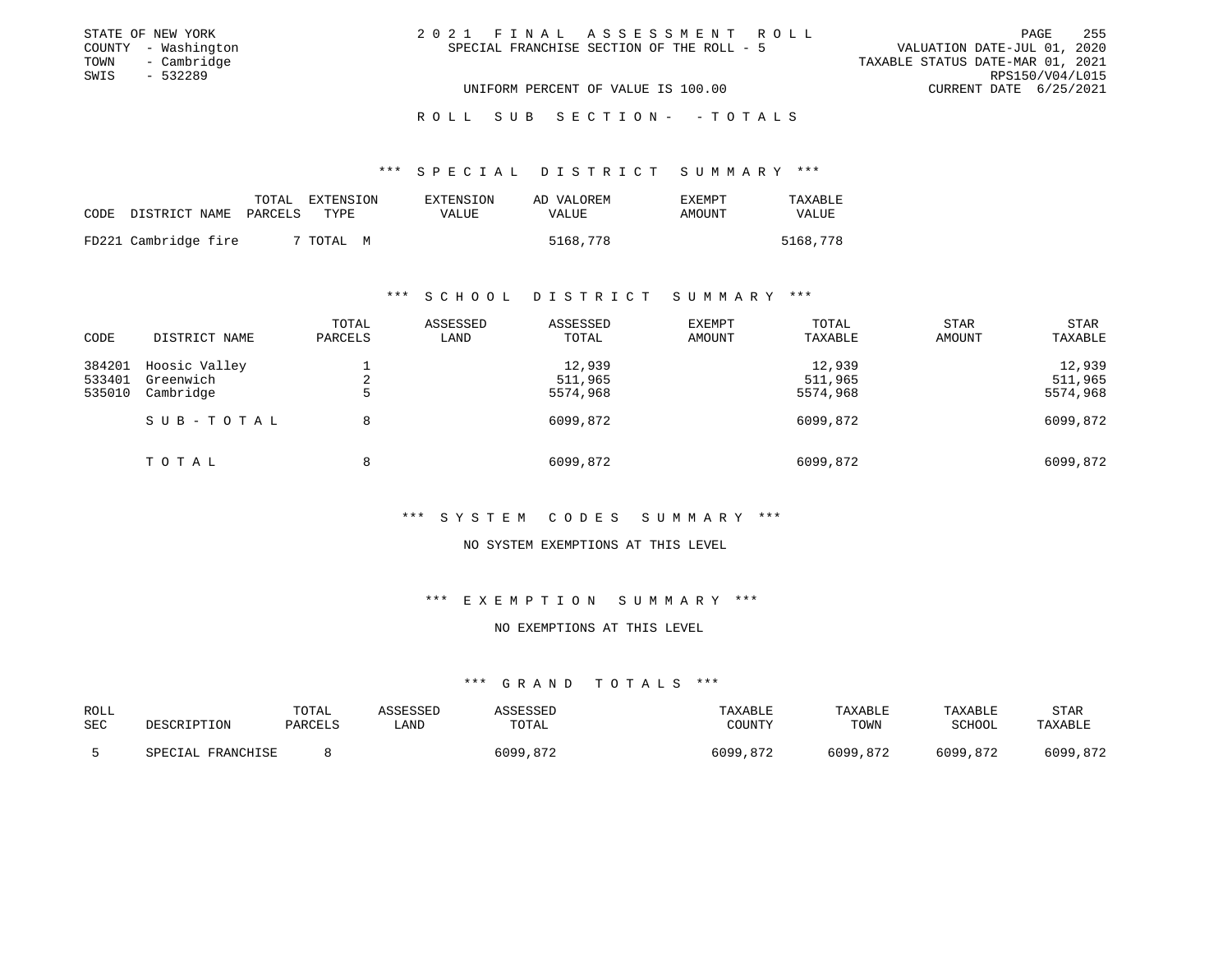|      | STATE OF NEW YORK   | 2021 FINAL ASSESSMENT ROLL                | 256<br>PAGE                      |
|------|---------------------|-------------------------------------------|----------------------------------|
|      | COUNTY - Washington | SPECIAL FRANCHISE SECTION OF THE ROLL - 5 | VALUATION DATE-JUL 01, 2020      |
|      | TOWN - Cambridge    |                                           | TAXABLE STATUS DATE-MAR 01, 2021 |
| SWIS | - 532289            | UNIFORM PERCENT OF VALUE IS 100.00        | RPS150/V04/L015                  |
|      |                     |                                           | CURRENT DATE 6/25/2021           |
|      |                     |                                           |                                  |

R O L L S E C T I O N T O T A L S

\*\*\* S P E C I A L D I S T R I C T S U M M A R Y \*\*\*

| CODE | DISTRICT NAME        | TOTAL<br>PARCELS | EXTENSION<br>TYPE. | EXTENSION<br>VALUE | AD VALOREM<br>VALUE | EXEMPT<br>AMOUNT | TAXABLE<br>VALUE |
|------|----------------------|------------------|--------------------|--------------------|---------------------|------------------|------------------|
|      | FD221 Cambridge fire |                  | 7 TOTAL M          |                    | 5168,778            |                  | 5168,778         |

## \*\*\* S C H O O L D I S T R I C T S U M M A R Y \*\*\*

| CODE                       | DISTRICT NAME                           | TOTAL<br>PARCELS | ASSESSED<br>LAND | ASSESSED<br>TOTAL             | <b>EXEMPT</b><br>AMOUNT | TOTAL<br>TAXABLE              | <b>STAR</b><br>AMOUNT | STAR<br>TAXABLE               |
|----------------------------|-----------------------------------------|------------------|------------------|-------------------------------|-------------------------|-------------------------------|-----------------------|-------------------------------|
| 384201<br>533401<br>535010 | Hoosic Valley<br>Greenwich<br>Cambridge | 2<br>ל           |                  | 12,939<br>511,965<br>5574,968 |                         | 12,939<br>511,965<br>5574,968 |                       | 12,939<br>511,965<br>5574,968 |
|                            | SUB-TOTAL                               | 8                |                  | 6099,872                      |                         | 6099,872                      |                       | 6099,872                      |
|                            | TOTAL                                   | 8                |                  | 6099,872                      |                         | 6099,872                      |                       | 6099,872                      |

# \*\*\* S Y S T E M C O D E S S U M M A R Y \*\*\*

## NO SYSTEM EXEMPTIONS AT THIS LEVEL

\*\*\* E X E M P T I O N S U M M A R Y \*\*\*

## NO EXEMPTIONS AT THIS LEVEL

| ROLL<br>SEC | DESCRIPTION       | TOTAL<br><b>PARCELS</b> | ASSESSED<br>_AND | ASSESSED<br>TOTAL | TAXABLE<br>COUNTY | TAXABLE<br>TOWN | TAXABLE<br>SCHOOL | <b>STAR</b><br>TAXABLE |
|-------------|-------------------|-------------------------|------------------|-------------------|-------------------|-----------------|-------------------|------------------------|
|             | SPECIAL FRANCHISE |                         |                  | 6099,872          | 6099,872          | 6099,872        | 6099,872          | 6099,872               |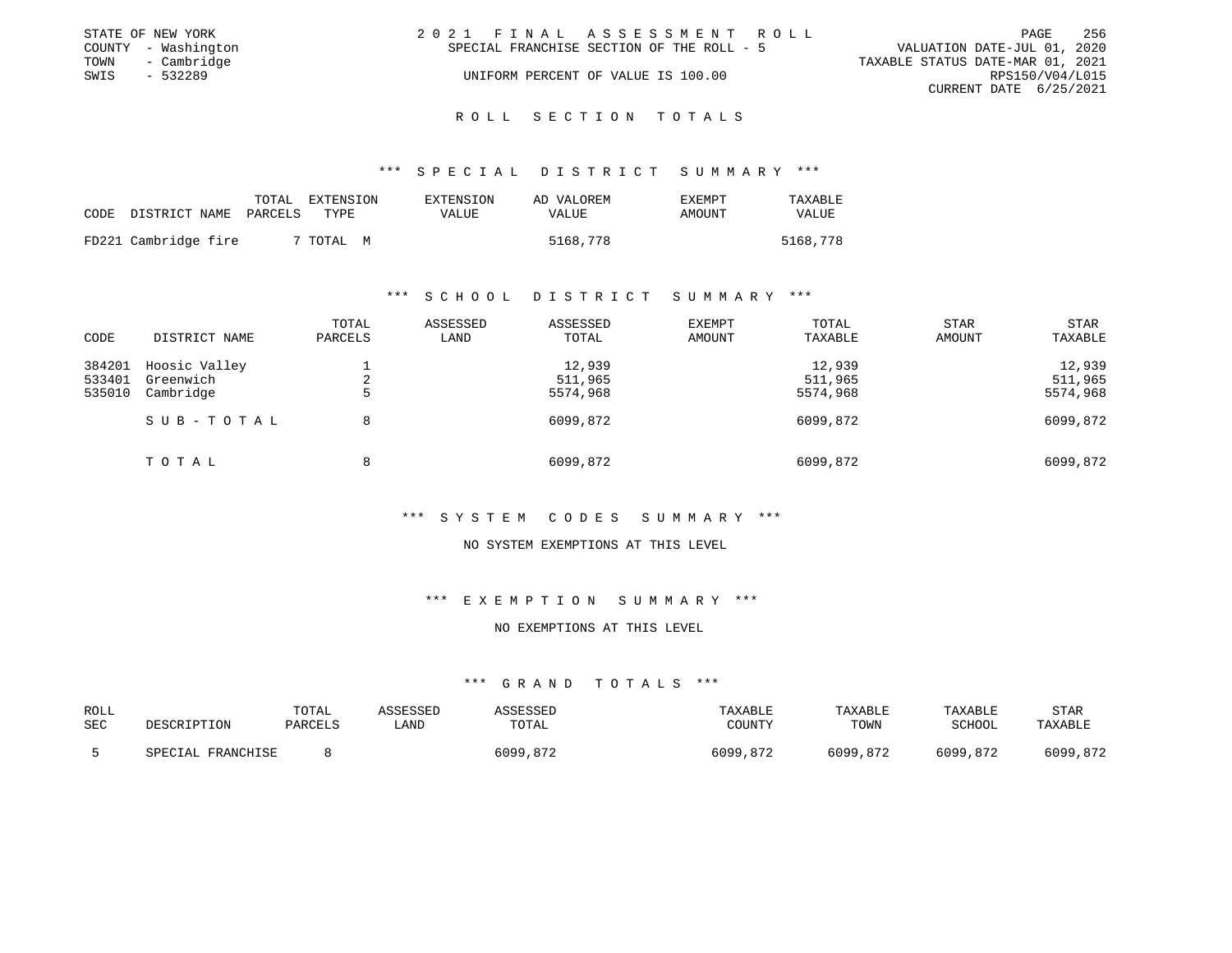# STATE OF NEW YORK 2 0 2 1 F I N A L A S S E S S M E N T R O L L PAGE 257 COUNTY - Washington UTILITY & R.R. SECTION OF THE ROLL - 6 VALUATION DATE-JUL 01, 2020 TOWN - Cambridge OWNERS NAME SEQUENCE TAXABLE STATUS DATE-MAR 01, 2021 SWIS - 532289 UNIFORM PERCENT OF VALUE IS 100.00

| TAX MAP PARCEL NUMBER<br>CURRENT OWNERS NAME            | PROPERTY LOCATION & CLASS ASSESSMENT<br>SCHOOL DISTRICT | LAND          | TAX DESCRIPTION         | EXEMPTION CODE-----------------COUNTY-------TOWN------SCHOOL<br>TAXABLE VALUE |  |
|---------------------------------------------------------|---------------------------------------------------------|---------------|-------------------------|-------------------------------------------------------------------------------|--|
| CURRENT OWNERS ADDRESS                                  | PARCEL SIZE/GRID COORD                                  | TOTAL         | SPECIAL DISTRICTS       | ACCOUNT NO.                                                                   |  |
|                                                         |                                                         |               |                         |                                                                               |  |
|                                                         | Myrtle Ave                                              |               |                         |                                                                               |  |
| $263.7 - 1 - 1. - 8801$                                 | 822 Water supply                                        |               | COUNTY<br>TAXABLE VALUE | 400,000                                                                       |  |
| Cambridge Water Works                                   | Cambridge<br>535010                                     | $\mathbf 0$   | TOWN<br>TAXABLE VALUE   | 400,000                                                                       |  |
| New York American Water Co                              |                                                         | 400,000       | SCHOOL TAXABLE VALUE    | 400,000                                                                       |  |
| PO Box 5627                                             | FULL MARKET VALUE                                       | 400,000       |                         |                                                                               |  |
| Cherry Hill, NJ 08034                                   |                                                         |               |                         |                                                                               |  |
|                                                         |                                                         |               |                         |                                                                               |  |
|                                                         | 49 County Route 59                                      |               |                         | 825N200734                                                                    |  |
| $289. - 1 - 4$                                          | 874 Elec-hydro                                          |               | COUNTY TAXABLE VALUE    | 137,800                                                                       |  |
| Erie Blvd Hydropower LP                                 | Cambridge<br>535010                                     | 137,800       | TOWN<br>TAXABLE VALUE   | 137,800                                                                       |  |
| Brookfield Renewable Group                              | Utility Vacant Land                                     | 137,800       | SCHOOL TAXABLE VALUE    | 137,800                                                                       |  |
| Paul Brenton, Sr Dir.-Land Use ACRES 119.00             |                                                         |               | FD221 Cambridge fire    | 137,800 TO M                                                                  |  |
| 200 Donald Lynch Blvd Ste 300 EAST-0773884 NRTH-1502324 |                                                         |               |                         |                                                                               |  |
| Marlborough, MA 01752                                   | DEED BOOK 833<br>$PG-1$                                 |               |                         |                                                                               |  |
|                                                         | FULL MARKET VALUE                                       | 137,800       |                         |                                                                               |  |
|                                                         |                                                         |               |                         |                                                                               |  |
|                                                         | 1031 Turnpike Rd                                        |               |                         | 825N200739                                                                    |  |
| $263. - 2 - 8$                                          | 872 Elec-Substation                                     |               | COUNTY TAXABLE VALUE    | 462,877                                                                       |  |
| National Grid                                           | 535010<br>Cambridge                                     | $\mathbf{0}$  | TOWN<br>TAXABLE VALUE   | 462,877                                                                       |  |
| Real Estate Tax Dept                                    | Union St                                                | 462,877       | SCHOOL TAXABLE VALUE    | 462,877                                                                       |  |
| 300 Erie Boulevard West                                 | 425/89                                                  |               | CA003 Cons agri dst 3   | 231,439 TO                                                                    |  |
| Syracuse, NY 13202                                      | ACRES<br>13.60                                          |               | FD221 Cambridge fire    | 462,877 TO M                                                                  |  |
|                                                         | EAST-0787646 NRTH-1525794                               |               |                         |                                                                               |  |
|                                                         | DEED BOOK 425<br>$PG-86$                                |               |                         |                                                                               |  |
|                                                         | FULL MARKET VALUE                                       | 462,877       |                         |                                                                               |  |
|                                                         |                                                         |               |                         |                                                                               |  |
|                                                         | 351 Stage Rd                                            |               |                         | 825N200736                                                                    |  |
| $281. - 4 - 2$                                          | 330 Vacant comm                                         |               | COUNTY TAXABLE VALUE    | 36,000                                                                        |  |
| National Grid                                           | 535010<br>Cambridge                                     | 36,000        | TOWN<br>TAXABLE VALUE   | 36,000                                                                        |  |
| Real Estate Tax Dept                                    | Utility Vacant Land                                     | 36,000        | SCHOOL TAXABLE VALUE    | 36,000                                                                        |  |
| 300 Erie Boulevard West                                 | $281. - 1 - 2$                                          |               | CA003 Cons agri dst 3   | 28,800 TO                                                                     |  |
| Syracuse, NY 13202                                      | ACRES<br>5.40                                           |               | FD221 Cambridge fire    | 36,000 TO M                                                                   |  |
|                                                         | EAST-0784471 NRTH-1508795                               |               |                         |                                                                               |  |
|                                                         | FULL MARKET VALUE                                       | 36,000        |                         |                                                                               |  |
|                                                         |                                                         | ************* |                         |                                                                               |  |
|                                                         | Elec Trans                                              |               |                         | 825N200737                                                                    |  |
| 622.089-9999-132.350-1001                               | 882 Elec Trans Imp                                      |               | COUNTY TAXABLE VALUE    | 4,053                                                                         |  |
| National Grid                                           | Hoosic Valley 384201                                    | 0             | TOWN<br>TAXABLE VALUE   | 4,053                                                                         |  |
| Real Estate Tax Dept                                    | Middle Falls-Cambridge #2                               | 4,053         | SCHOOL TAXABLE VALUE    | 4,053                                                                         |  |
| 300 Erie Boulevard West                                 | FULL MARKET VALUE                                       | 4,053         | FD221 Cambridge fire    | 4,053 TO M                                                                    |  |
| Syracuse, NY 13202                                      |                                                         |               |                         |                                                                               |  |
|                                                         |                                                         |               |                         |                                                                               |  |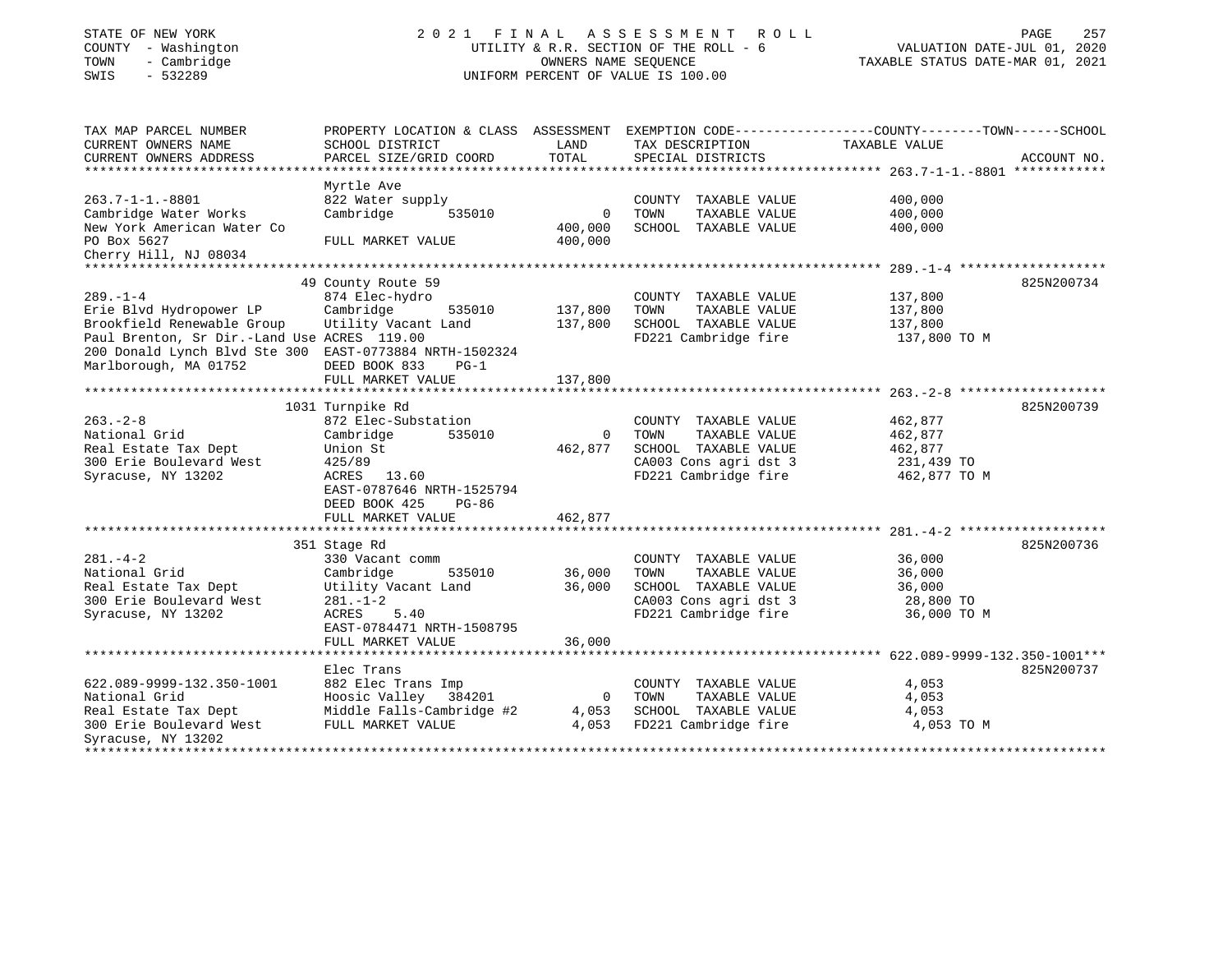# STATE OF NEW YORK 2 0 2 1 F I N A L A S S E S S M E N T R O L L PAGE 258 COUNTY - Washington UTILITY & R.R. SECTION OF THE ROLL - 6 VALUATION DATE-JUL 01, 2020 TOWN - Cambridge OWNERS NAME SEQUENCE TAXABLE STATUS DATE-MAR 01, 2021 SWIS - 532289 UNIFORM PERCENT OF VALUE IS 100.00

| TAX MAP PARCEL NUMBER     | PROPERTY LOCATION & CLASS | ASSESSMENT     | EXEMPTION CODE-----------------COUNTY--------TOWN------SCHOOL |                                         |             |
|---------------------------|---------------------------|----------------|---------------------------------------------------------------|-----------------------------------------|-------------|
| CURRENT OWNERS NAME       | SCHOOL DISTRICT           | LAND           | TAX DESCRIPTION                                               | TAXABLE VALUE                           |             |
| CURRENT OWNERS ADDRESS    | PARCEL SIZE/GRID COORD    | TOTAL          | SPECIAL DISTRICTS                                             |                                         | ACCOUNT NO. |
| ********************      |                           |                |                                                               |                                         |             |
|                           | Elec Trans                |                |                                                               |                                         | 825J100983  |
| 622.089-9999-132.350-1002 | 882 Elec Trans Imp        |                | COUNTY TAXABLE VALUE                                          | 23,062                                  |             |
| National Grid             | Greenwich<br>533401       | $\mathbf 0$    | TOWN<br>TAXABLE VALUE                                         | 23,062                                  |             |
| Real Estate Tax Dept      | Middle Falls-Cambridge #2 | 23,062         | SCHOOL TAXABLE VALUE                                          | 23,062                                  |             |
| 300 Erie Boulevard West   | FULL MARKET VALUE         | 23,062         | FD221 Cambridge fire                                          | 23,062 TO M                             |             |
| Syracuse, NY 13202        |                           |                |                                                               |                                         |             |
| ******************        |                           |                |                                                               | ********** 622.089-9999-132.350-1003*** |             |
|                           | Elec Trans                |                |                                                               |                                         | 8275200773  |
| 622.089-9999-132.350-1003 | 882 Elec Trans Imp        |                | COUNTY TAXABLE VALUE                                          | 229,409                                 |             |
| National Grid             | Cambridge<br>535010       | $\overline{0}$ | TOWN<br>TAXABLE VALUE                                         | 229,409                                 |             |
| Real Estate Tax Dept      | Middle Falls-Cambridge #2 | 229,409        | SCHOOL TAXABLE VALUE                                          | 229,409                                 |             |
| 300 Erie Boulevard West   | FULL MARKET VALUE         | 229,409        | FD221 Cambridge fire                                          | 229,409 TO M                            |             |
| Syracuse, NY 13202        |                           |                |                                                               |                                         |             |
|                           |                           |                |                                                               |                                         |             |
|                           | Elec Trans                |                |                                                               |                                         | 8275200774  |
| 622.089-9999-132.350-1011 | 882 Elec Trans Imp        |                | COUNTY TAXABLE VALUE                                          | 3,795                                   |             |
| National Grid             | Hoosic Valley<br>384201   | $\mathbf 0$    | TOWN<br>TAXABLE VALUE                                         | 3,795                                   |             |
| Real Estate Tax Dept      | Cambride-Hoosick #3       | 3,795          | SCHOOL TAXABLE VALUE                                          | 3,795                                   |             |
| 300 Erie Boulevard West   | Johnsonville-Clay Hill #1 |                | FD221 Cambridge fire                                          | 3,795 TO M                              |             |
|                           | FULL MARKET VALUE         | 3,795          |                                                               |                                         |             |
| Syracuse, NY 13202        |                           |                |                                                               |                                         |             |
|                           | Elec Trans                |                |                                                               |                                         | 8275200775  |
| 622.089-9999-132.350-1012 | 882 Elec Trans Imp        |                | COUNTY TAXABLE VALUE                                          | 21,591                                  |             |
| National Grid             |                           |                | TAXABLE VALUE                                                 |                                         |             |
|                           | Greenwich<br>533401       | $\mathbf 0$    | TOWN                                                          | 21,591                                  |             |
| Real Estate Tax Dept      | Cambridge-Hoosick #3      | 21,591         | SCHOOL TAXABLE VALUE                                          | 21,591                                  |             |
| 300 Erie Boulevard West   | Johnsonville-Clay Hill #1 |                | FD221 Cambridge fire                                          | 21,591 TO M                             |             |
| Syracuse, NY 13202        | FULL MARKET VALUE<br>.    | 21,591         |                                                               |                                         |             |
|                           |                           |                |                                                               | ********* 622.089-9999-132.350-1013***  |             |
|                           | Elec Trans                |                |                                                               |                                         | 825N200735  |
| 622.089-9999-132.350-1013 | 882 Elec Trans Imp        |                | COUNTY TAXABLE VALUE                                          | 214,786                                 |             |
| National Grid             | Cambridge<br>535010       | 0              | TOWN<br>TAXABLE VALUE                                         | 214,786                                 |             |
| Real Estate Tax Dept      | Cambridge-Hoosick #3      | 214,786        | SCHOOL TAXABLE VALUE                                          | 214,786                                 |             |
| 300 Erie Boulevard West   | Johnsonville-Clay Hill #1 |                | FD221 Cambridge fire                                          | 214,786 TO M                            |             |
| Syracuse, NY 13202        | FULL MARKET VALUE         | 214,786        |                                                               |                                         |             |
|                           | *******************       |                |                                                               | ********** 622.089-9999-132.350-1881*** |             |
|                           | Outside Plant             |                |                                                               |                                         | 825J100984  |
| 622.089-9999-132.350-1881 | 884 Elec Dist Out         |                | COUNTY TAXABLE VALUE                                          | 9,679                                   |             |
| National Grid             | Hoosic Valley<br>384201   | $\mathbf{0}$   | TAXABLE VALUE<br>TOWN                                         | 9,679                                   |             |
| Real Estate Tax Dept      | Poles Wires Cables        | 9,679          | SCHOOL TAXABLE VALUE                                          | 9,679                                   |             |
| 300 Erie Boulevard West   | FULL MARKET VALUE         | 9,679          | FD221 Cambridge fire                                          | 9,679 TO M                              |             |
| Syracuse, NY 13202        |                           |                |                                                               |                                         |             |
| ******************        |                           |                |                                                               |                                         |             |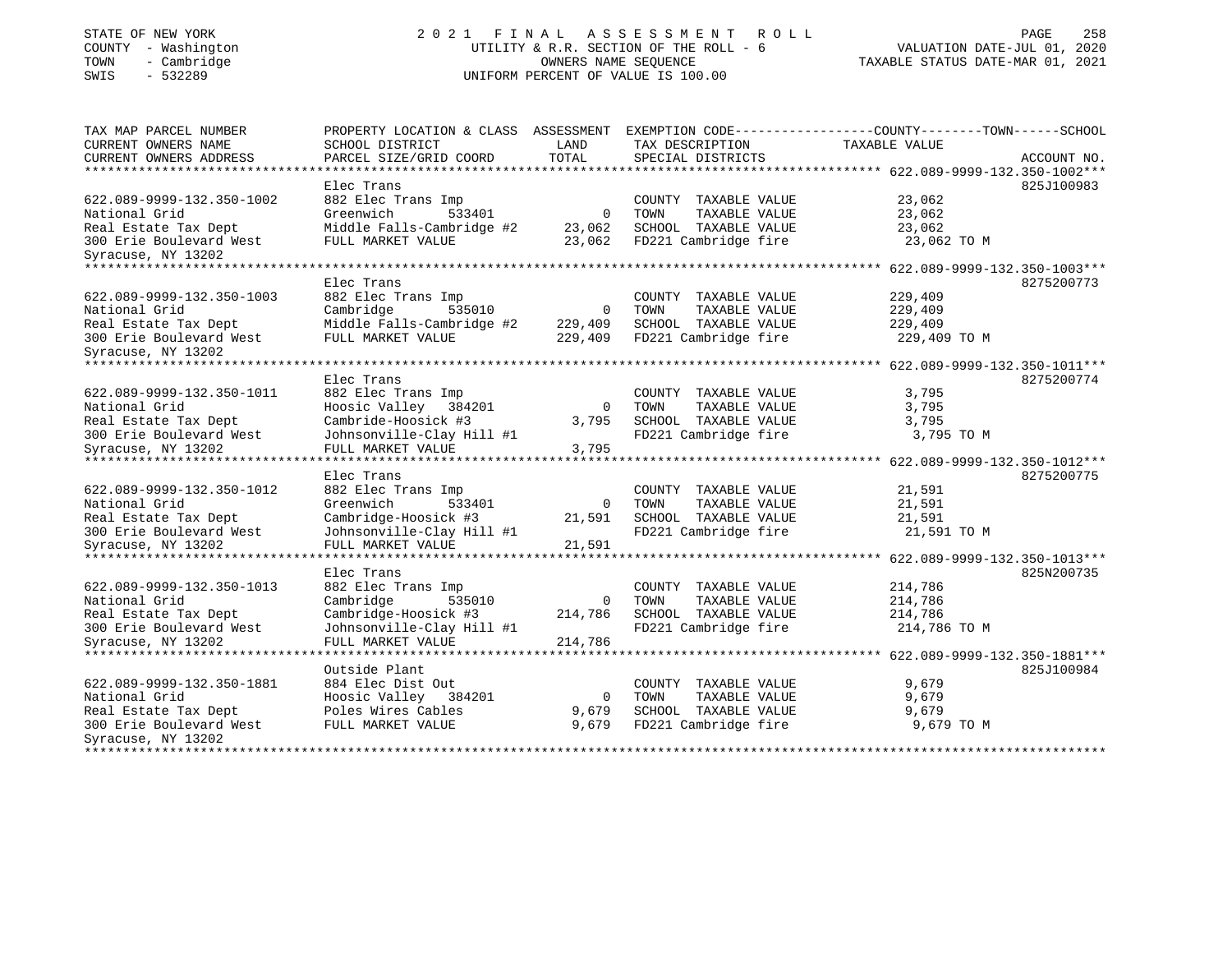# STATE OF NEW YORK 2 0 2 1 F I N A L A S S E S S M E N T R O L L PAGE 259 COUNTY - Washington UTILITY & R.R. SECTION OF THE ROLL - 6 VALUATION DATE-JUL 01, 2020 TOWN - Cambridge OWNERS NAME SEQUENCE TAXABLE STATUS DATE-MAR 01, 2021 TOWN - Cambridge - TOWN - Cambridge - TOWN - Cambridge - TOWN - Cambridge - TOWN - Cambridge - TOWNERS NAME SEQUENCE

| TAX MAP PARCEL NUMBER                                | PROPERTY LOCATION & CLASS ASSESSMENT        |             |                         | EXEMPTION CODE-----------------COUNTY-------TOWN------SCHOOL |             |
|------------------------------------------------------|---------------------------------------------|-------------|-------------------------|--------------------------------------------------------------|-------------|
| CURRENT OWNERS NAME                                  | SCHOOL DISTRICT                             | LAND        | TAX DESCRIPTION         | TAXABLE VALUE                                                |             |
| CURRENT OWNERS ADDRESS<br>************************** | PARCEL SIZE/GRID COORD                      | TOTAL       | SPECIAL DISTRICTS       |                                                              | ACCOUNT NO. |
|                                                      |                                             |             |                         |                                                              |             |
|                                                      | Outside Plant                               |             |                         |                                                              | 825J100985  |
| 622.089-9999-132.350-1882                            | 884 Elec Dist Out                           |             | COUNTY TAXABLE VALUE    | 55,074                                                       |             |
| National Grid                                        | Greenwich<br>533401                         | $\mathbf 0$ | TOWN<br>TAXABLE VALUE   | 55,074                                                       |             |
| Real Estate Tax Dept                                 | Poles Wires Cables                          | 55,074      | SCHOOL TAXABLE VALUE    | 55,074                                                       |             |
| 300 Erie Boulevard West<br>Syracuse, NY 13202        | FULL MARKET VALUE                           | 55,074      | FD221 Cambridge fire    | 55,074 TO M                                                  |             |
| *************************                            |                                             |             |                         |                                                              |             |
|                                                      | Outside Plant                               |             |                         |                                                              | 825N200738  |
| 622.089-9999-132.350-1883                            | 884 Elec Dist Out                           |             | COUNTY TAXABLE VALUE    | 547,861                                                      |             |
| National Grid                                        | Cambridge<br>535010                         | 0           | TOWN<br>TAXABLE VALUE   | 547,861                                                      |             |
| Real Estate Tax Dept                                 | Poles Wires Cables                          | 547,861     | SCHOOL TAXABLE VALUE    | 547,861                                                      |             |
| 300 Erie Boulevard West<br>Syracuse, NY 13202        | FULL MARKET VALUE                           | 547,861     | FD221 Cambridge fire    | 547,861 TO M                                                 |             |
| ******************                                   |                                             |             |                         |                                                              |             |
|                                                      | Town Outside Village                        |             |                         |                                                              |             |
| 622.089-0000-708.400-1881                            | 830 Communicatin                            |             | COUNTY<br>TAXABLE VALUE | 510                                                          |             |
| Primelink                                            | Hoosic Valley 384201                        | $\mathbf 0$ | TOWN<br>TAXABLE VALUE   | 510                                                          |             |
| Champlain Tel                                        | Apportioned .16900                          | 510         | SCHOOL TAXABLE VALUE    | 510                                                          |             |
| PO Box 782                                           | FULL MARKET VALUE                           | 510         |                         |                                                              |             |
| Champlain, NY 12919                                  |                                             |             |                         |                                                              |             |
|                                                      |                                             |             |                         |                                                              |             |
|                                                      | Town outside village                        |             |                         |                                                              |             |
| 622.089-0000-708.400-1882                            | 830 Communicatin                            |             | COUNTY TAXABLE VALUE    | 2,945                                                        |             |
| Primelink                                            | Greenwich<br>533401                         | $\mathbf 0$ | TOWN<br>TAXABLE VALUE   | 2,945                                                        |             |
| Champlain Tel                                        | Apportioned .097600                         | 2,945       | SCHOOL TAXABLE VALUE    | 2,945                                                        |             |
| PO Box 782                                           | FULL MARKET VALUE                           | 2,945       |                         |                                                              |             |
| Champlain, NY 12919                                  |                                             |             |                         |                                                              |             |
|                                                      |                                             |             |                         |                                                              |             |
|                                                      | Town outside Village                        |             |                         |                                                              |             |
| 622.089-0000-708.400-1883                            | 830 Communicatin                            |             | COUNTY<br>TAXABLE VALUE | 26,715                                                       |             |
| Primelink                                            | Cambridge<br>535010                         | $\mathbf 0$ | TAXABLE VALUE<br>TOWN   | 26,715                                                       |             |
| Champlain Tel                                        | Apportioned .885500                         | 26,715      | SCHOOL TAXABLE VALUE    | 26,715                                                       |             |
| PO Box 782                                           | FULL MARKET VALUE                           | 26,715      |                         |                                                              |             |
| Champlain, NY 12919                                  |                                             |             |                         |                                                              |             |
|                                                      |                                             |             |                         | ********* 622.089-9999-631.900-1881***                       |             |
|                                                      | Outside Plant                               |             |                         |                                                              | 8275200771  |
| 622.089-9999-631.900-1881                            |                                             |             | COUNTY TAXABLE VALUE    | 1,220                                                        |             |
| Verizon New York INC                                 | 836 Telecom. eq.<br>Hoosic Valley<br>384201 | $\circ$     | TOWN<br>TAXABLE VALUE   | 1,220                                                        |             |
|                                                      | Poles Wires Cables                          | 1,220       | SCHOOL TAXABLE VALUE    | 1,220                                                        |             |
| Property Tax Department<br>PO Box 2749               |                                             |             |                         |                                                              |             |
| Addison, TX 75001                                    | FULL MARKET VALUE                           | 1,220       | FD221 Cambridge fire    | 1,220 TO M                                                   |             |
|                                                      |                                             |             |                         |                                                              |             |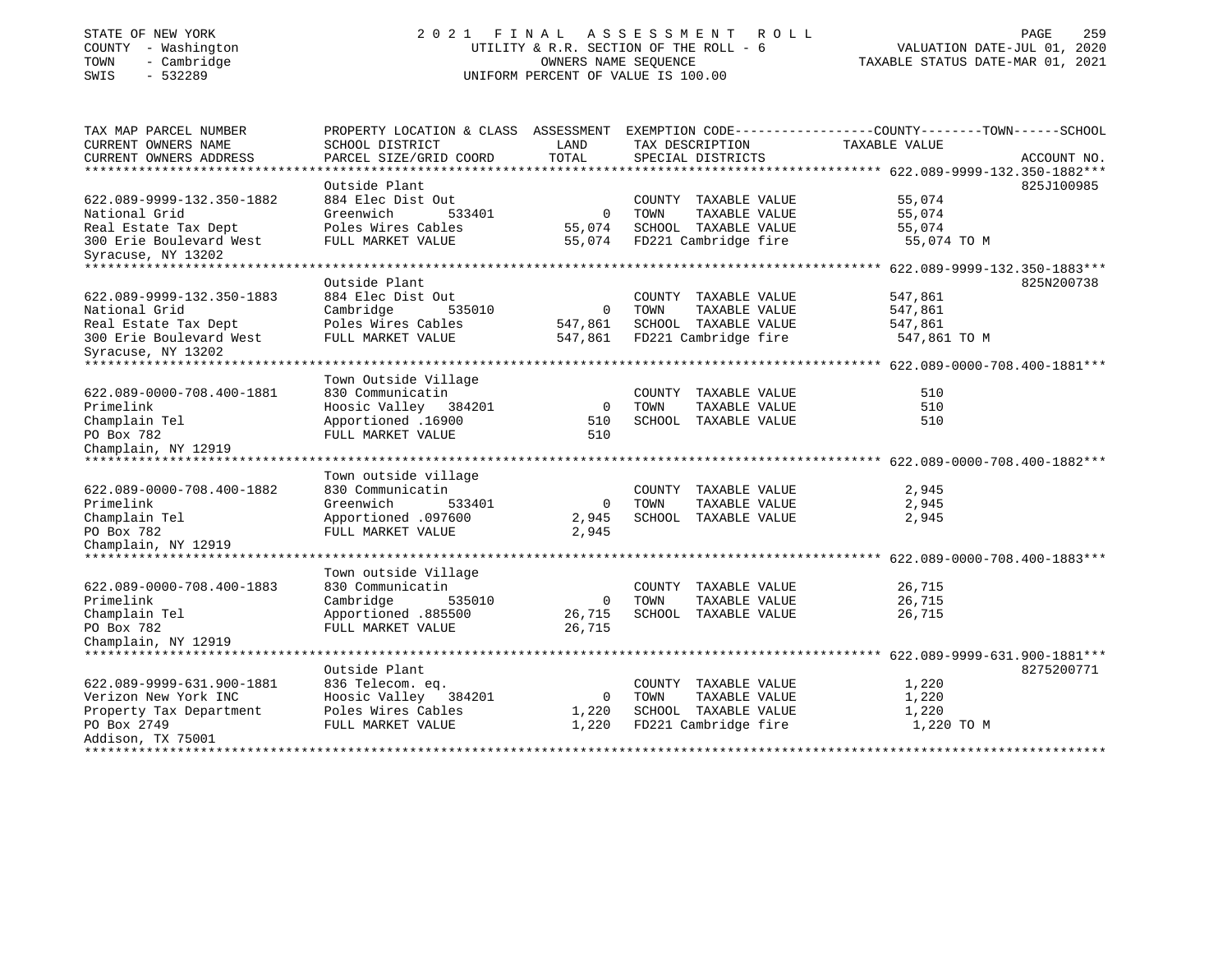| STATE OF NEW YORK<br>- Washington<br>COUNTY<br>TOWN<br>- Cambridge<br>$-532289$<br>SWIS | 2021 FINAL                           | ASSESSMENT ROLL<br>UTILITY & R.R. SECTION OF THE ROLL - 6<br>OWNERS NAME SEQUENCE<br>UNIFORM PERCENT OF VALUE IS 100.00 | 260<br><b>PAGE</b><br>VALUATION DATE-JUL 01, 2020<br>TAXABLE STATUS DATE-MAR 01, 2021 |                                                              |
|-----------------------------------------------------------------------------------------|--------------------------------------|-------------------------------------------------------------------------------------------------------------------------|---------------------------------------------------------------------------------------|--------------------------------------------------------------|
|                                                                                         |                                      |                                                                                                                         |                                                                                       |                                                              |
| TAX MAP PARCEL NUMBER                                                                   | PROPERTY LOCATION & CLASS ASSESSMENT |                                                                                                                         |                                                                                       | EXEMPTION CODE-----------------COUNTY-------TOWN------SCHOOL |
| CURRENT OWNERS NAME                                                                     | SCHOOL DISTRICT                      | LAND                                                                                                                    | TAX DESCRIPTION                                                                       | TAXABLE VALUE                                                |
| CURRENT OWNERS ADDRESS                                                                  | PARCEL SIZE/GRID COORD               | TOTAL                                                                                                                   | SPECIAL DISTRICTS                                                                     | ACCOUNT NO.                                                  |
|                                                                                         |                                      |                                                                                                                         |                                                                                       |                                                              |
|                                                                                         | Outside Plant                        |                                                                                                                         |                                                                                       | 8275200772                                                   |
| 622.089-9999-631.900-1882                                                               | 836 Telecom. eq.                     |                                                                                                                         | TAXABLE VALUE<br>COUNTY                                                               | 7,045                                                        |
| Verizon New York INC                                                                    | Greenwich<br>533401                  | $\overline{0}$                                                                                                          | TOWN<br>TAXABLE VALUE                                                                 | 7,045                                                        |
| Property Tax Department Poles Wires Cables                                              |                                      | 7,045                                                                                                                   | SCHOOL<br>TAXABLE VALUE                                                               | 7,045                                                        |
| PO Box 2749                                                                             | FULL MARKET VALUE                    | 7,045                                                                                                                   | FD221 Cambridge fire                                                                  | 7,045 TO M                                                   |
| Addison, TX 75001                                                                       |                                      |                                                                                                                         |                                                                                       |                                                              |
|                                                                                         |                                      |                                                                                                                         |                                                                                       |                                                              |
|                                                                                         | Outside Plant                        |                                                                                                                         |                                                                                       | 825N200733                                                   |
| 622.089-9999-631.900-1883                                                               | 836 Telecom. eq.                     |                                                                                                                         | TAXABLE VALUE<br>COUNTY                                                               | 63,916                                                       |
| Verizon New York INC                                                                    | Cambridge<br>535010                  | $\overline{0}$                                                                                                          | TAXABLE VALUE<br>TOWN                                                                 | 63,916                                                       |
| Property Tax Department                                                                 | Poles Wires Cables                   | 63,916                                                                                                                  | SCHOOL<br>TAXABLE VALUE                                                               | 63,916                                                       |
| PO Box 2749                                                                             | FULL MARKET VALUE                    | 63,916                                                                                                                  | FD221 Cambridge fire                                                                  | 63,916 TO M                                                  |
| Addison, TX 75001                                                                       |                                      |                                                                                                                         |                                                                                       |                                                              |
|                                                                                         |                                      |                                                                                                                         |                                                                                       |                                                              |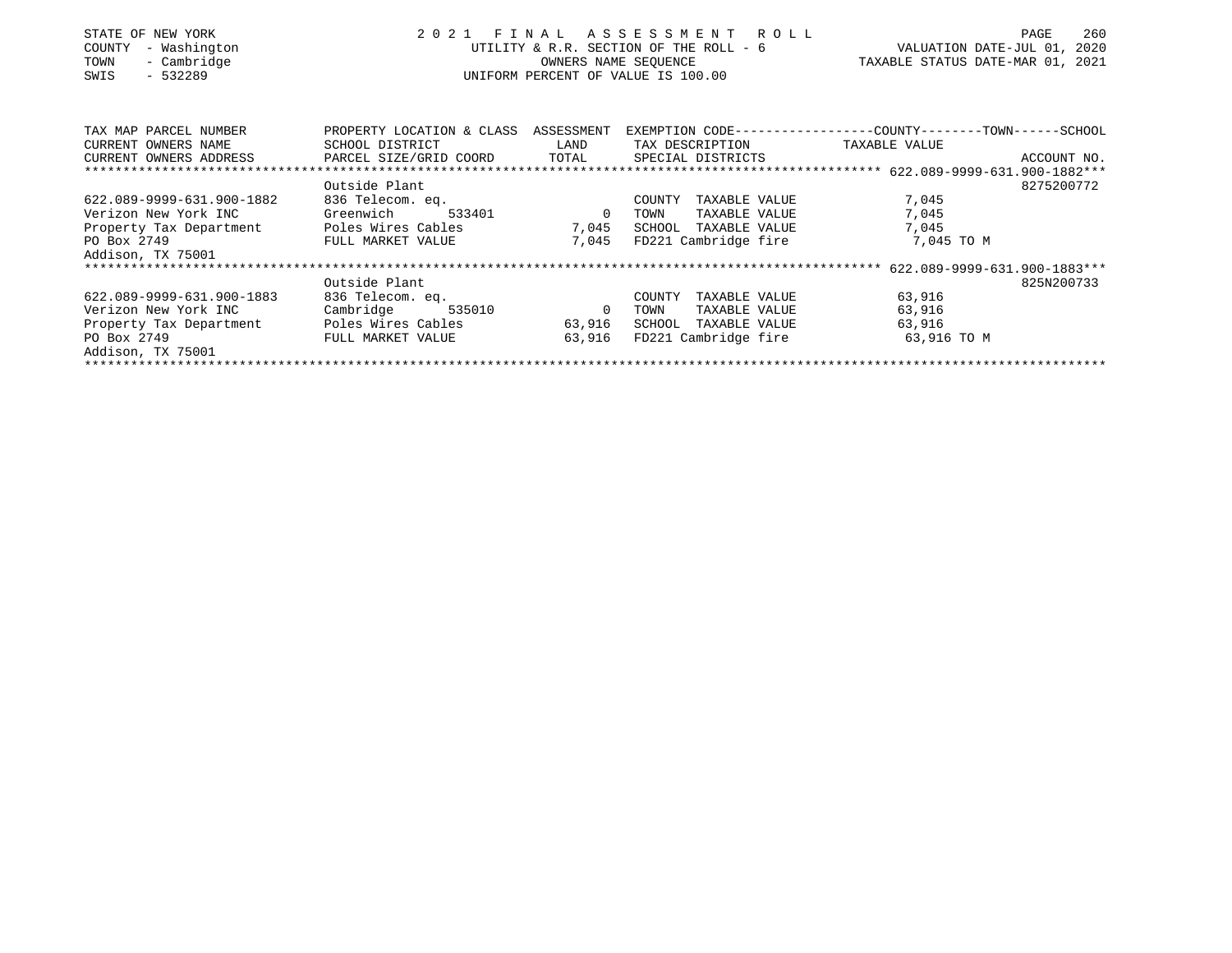| STATE OF NEW YORK   | 2021 FINAL ASSESSMENT ROLL             |                                  | PAGE            | 261 |
|---------------------|----------------------------------------|----------------------------------|-----------------|-----|
| COUNTY - Washington | UTILITY & R.R. SECTION OF THE ROLL - 6 | VALUATION DATE-JUL 01, 2020      |                 |     |
| TOWN<br>- Cambridge |                                        | TAXABLE STATUS DATE-MAR 01, 2021 |                 |     |
| - 532289<br>SWIS    |                                        |                                  | RPS150/V04/L015 |     |
|                     | UNIFORM PERCENT OF VALUE IS 100.00     | CURRENT DATE 6/25/2021           |                 |     |

## R O L L S U B S E C T I O N - - T O T A L S

## \*\*\* S P E C I A L D I S T R I C T S U M M A R Y \*\*\*

| CODE | DISTRICT NAME                               | TOTAL<br>PARCELS | EXTENSION<br>TYPE     | EXTENSION<br>VALUE | AD VALOREM<br>VALUE | EXEMPT<br>AMOUNT | TAXABLE<br>VALUE    |
|------|---------------------------------------------|------------------|-----------------------|--------------------|---------------------|------------------|---------------------|
|      | CA003 Cons agri dst<br>FD221 Cambridge fire |                  | 2 TOTAL<br>15 TOTAL M |                    | 260,239<br>1818,168 |                  | 260,239<br>1818,168 |

## \*\*\* S C H O O L D I S T R I C T S U M M A R Y \*\*\*

| CODE                       | DISTRICT NAME                           | TOTAL<br>PARCELS | ASSESSED<br>LAND | ASSESSED<br>TOTAL             | <b>EXEMPT</b><br>AMOUNT | TOTAL<br>TAXABLE              | STAR<br>AMOUNT | STAR<br>TAXABLE               |
|----------------------------|-----------------------------------------|------------------|------------------|-------------------------------|-------------------------|-------------------------------|----------------|-------------------------------|
| 384201<br>533401<br>535010 | Hoosic Valley<br>Greenwich<br>Cambridge | 5.<br>5<br>9     | 173,800          | 19,257<br>109,717<br>2119,364 |                         | 19,257<br>109,717<br>2119,364 |                | 19,257<br>109,717<br>2119,364 |
|                            | SUB-TOTAL                               | 19               | 173,800          | 2248,338                      |                         | 2248,338                      |                | 2248,338                      |
|                            | TOTAL                                   | 19               | 173,800          | 2248,338                      |                         | 2248,338                      |                | 2248,338                      |

#### \*\*\* S Y S T E M C O D E S S U M M A R Y \*\*\*

#### NO SYSTEM EXEMPTIONS AT THIS LEVEL

# \*\*\* E X E M P T I O N S U M M A R Y \*\*\*

#### NO EXEMPTIONS AT THIS LEVEL

| ROLL<br>SEC | DESCRIPTION      | TOTAL<br>PARCELS | ASSESSED<br>LAND | ASSESSED<br>TOTAL | TAXABLE<br>COUNTY | TAXABLE<br>TOWN | TAXABLE<br>SCHOOL | <b>STAR</b><br>TAXABLE |
|-------------|------------------|------------------|------------------|-------------------|-------------------|-----------------|-------------------|------------------------|
|             | UTILITIES & N.C. | 1 Q              | 173,800          | 2248,338          | 2248,338          | 2248,338        | 2248,338          | 2248,338               |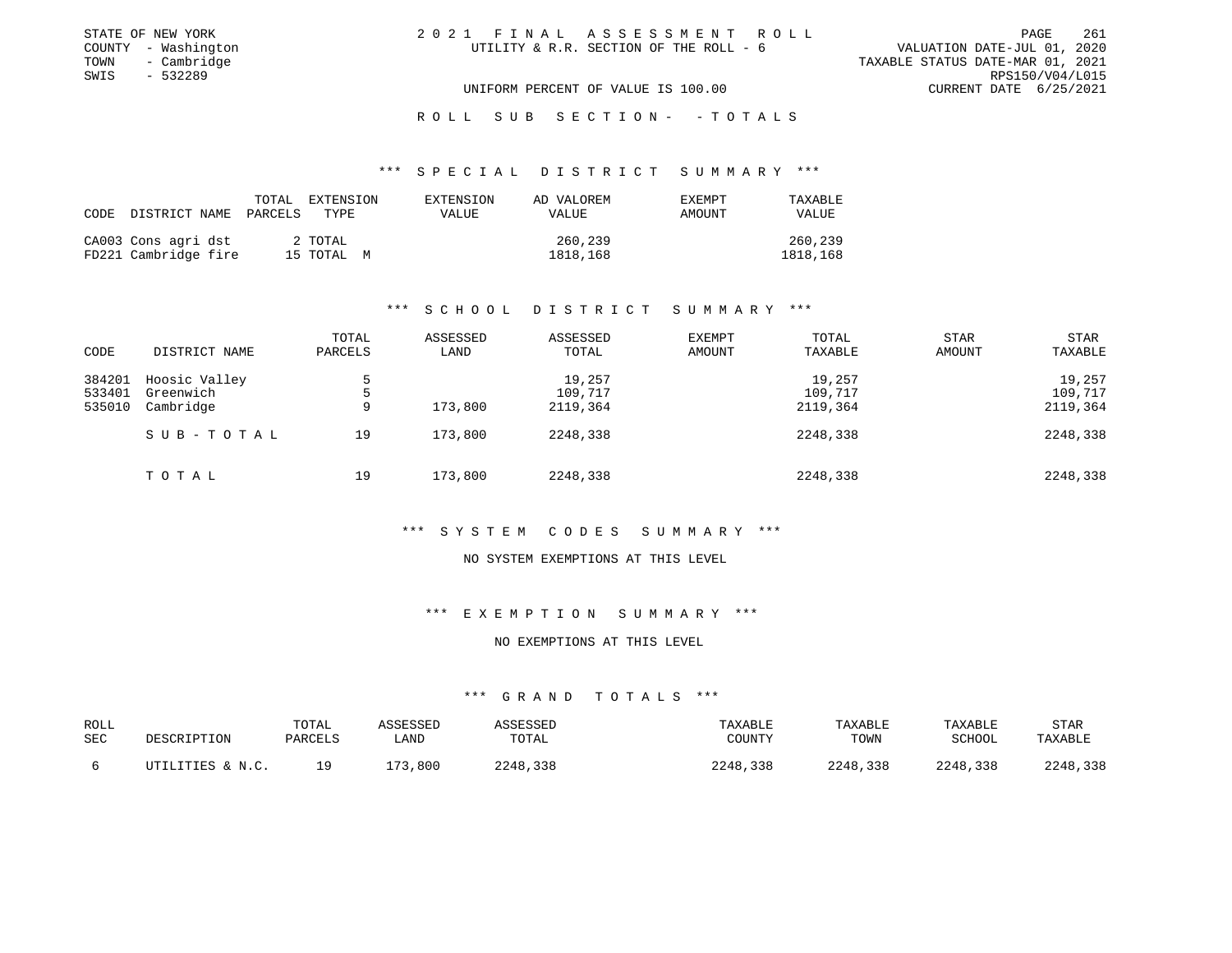|      | STATE OF NEW YORK   | 2021 FINAL ASSESSMENT ROLL |                                        |                                  |                        | PAGE | 262 |
|------|---------------------|----------------------------|----------------------------------------|----------------------------------|------------------------|------|-----|
|      | COUNTY - Washington |                            | UTILITY & R.R. SECTION OF THE ROLL - 6 | VALUATION DATE-JUL 01, 2020      |                        |      |     |
|      | TOWN - Cambridge    |                            |                                        | TAXABLE STATUS DATE-MAR 01, 2021 |                        |      |     |
| SWIS | - 532289            |                            | UNIFORM PERCENT OF VALUE IS 100.00     |                                  | RPS150/V04/L015        |      |     |
|      |                     |                            |                                        |                                  | CURRENT DATE 6/25/2021 |      |     |
|      |                     |                            |                                        |                                  |                        |      |     |

#### R O L L S E C T I O N T O T A L S

## \*\*\* S P E C I A L D I S T R I C T S U M M A R Y \*\*\*

| CODE | DISTRICT NAME PARCELS                       | TOTAL | EXTENSION<br>TYPE     | EXTENSION<br>VALUE | AD VALOREM<br>VALUE | <b>EXEMPT</b><br>AMOUNT | TAXABLE<br>VALUE    |
|------|---------------------------------------------|-------|-----------------------|--------------------|---------------------|-------------------------|---------------------|
|      | CA003 Cons agri dst<br>FD221 Cambridge fire |       | 2 TOTAL<br>15 TOTAL M |                    | 260,239<br>1818,168 |                         | 260,239<br>1818,168 |

## \*\*\* S C H O O L D I S T R I C T S U M M A R Y \*\*\*

| CODE                       | DISTRICT NAME                           | TOTAL<br>PARCELS | ASSESSED<br>LAND | ASSESSED<br>TOTAL             | <b>EXEMPT</b><br>AMOUNT | TOTAL<br>TAXABLE              | STAR<br>AMOUNT | STAR<br>TAXABLE               |
|----------------------------|-----------------------------------------|------------------|------------------|-------------------------------|-------------------------|-------------------------------|----------------|-------------------------------|
| 384201<br>533401<br>535010 | Hoosic Valley<br>Greenwich<br>Cambridge | 5.<br>5<br>9     | 173,800          | 19,257<br>109,717<br>2119,364 |                         | 19,257<br>109,717<br>2119,364 |                | 19,257<br>109,717<br>2119,364 |
|                            | SUB-TOTAL                               | 19               | 173,800          | 2248,338                      |                         | 2248,338                      |                | 2248,338                      |
|                            | TOTAL                                   | 19               | 173,800          | 2248,338                      |                         | 2248,338                      |                | 2248,338                      |

#### \*\*\* S Y S T E M C O D E S S U M M A R Y \*\*\*

#### NO SYSTEM EXEMPTIONS AT THIS LEVEL

# \*\*\* E X E M P T I O N S U M M A R Y \*\*\*

#### NO EXEMPTIONS AT THIS LEVEL

| ROLL |                  | TOTAL   | ASSESSED | ASSESSED | TAXABLE  | TAXABLE  | TAXABLE  | <b>STAR</b> |
|------|------------------|---------|----------|----------|----------|----------|----------|-------------|
| SEC  | DESCRIPTION      | PARCELS | LAND     | TOTAL    | COUNTY   | TOWN     | SCHOOL   | TAXABLE     |
|      | UTILITIES & N.C. | 1 Q     | 73,800   | 2248,338 | 2248,338 | 2248,338 | 2248,338 | 2248,338    |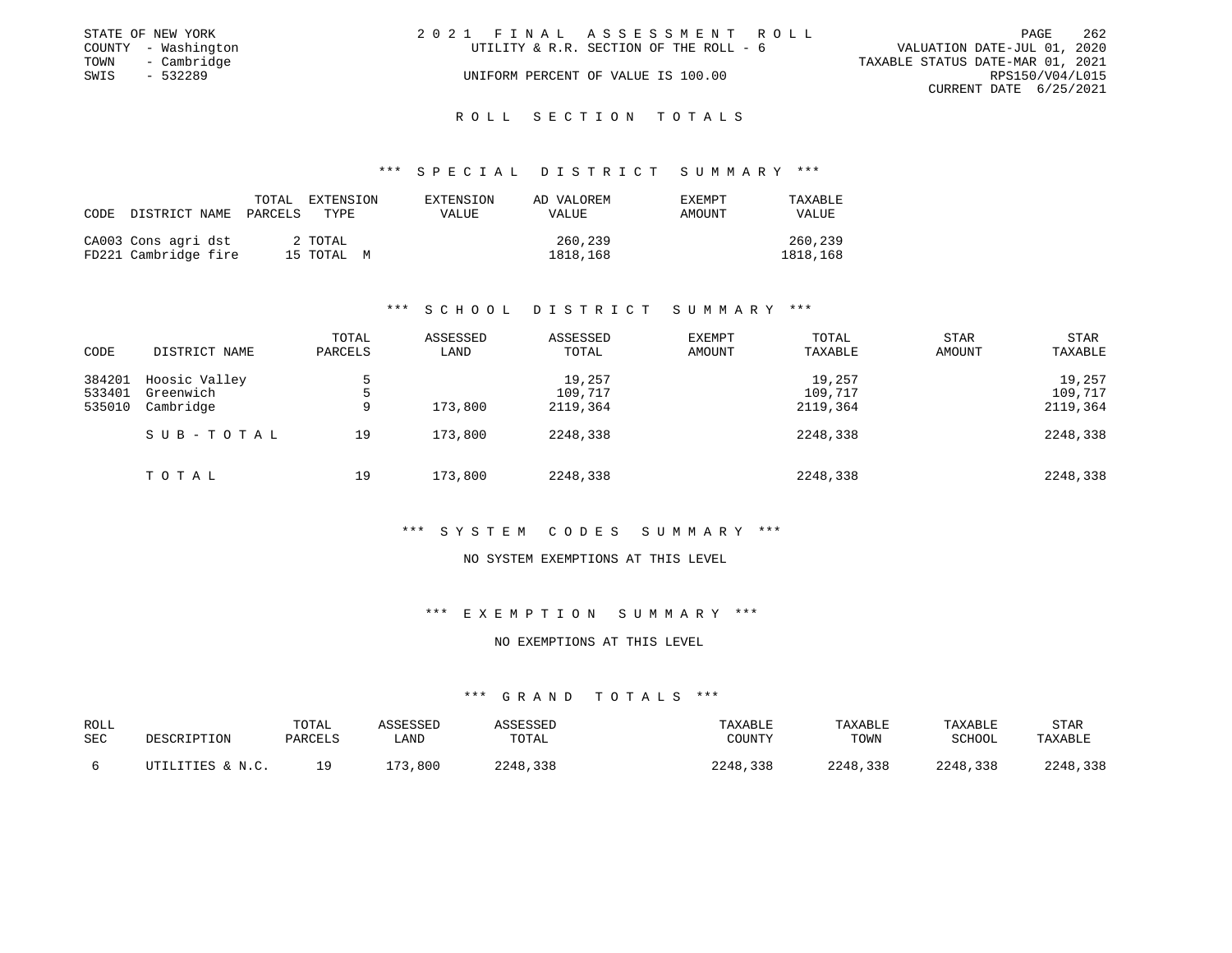| STATE OF NEW YORK<br>COUNTY - Washington<br>TOWN<br>- Cambridge<br>SWIS<br>$-532289$                 | 2021 FINAL                                                                                                                                                                                                       |                              | A S S E S S M E N T<br>ROLL<br>WHOLLY EXEMPT SECTION OF THE ROLL - 8<br>OWNERS NAME SEQUENCE<br>UNIFORM PERCENT OF VALUE IS 100.00                       |                | VALUATION DATE-JUL 01, 2020<br>TAXABLE STATUS DATE-MAR 01, 2021 |                   | PAGE<br>263           |
|------------------------------------------------------------------------------------------------------|------------------------------------------------------------------------------------------------------------------------------------------------------------------------------------------------------------------|------------------------------|----------------------------------------------------------------------------------------------------------------------------------------------------------|----------------|-----------------------------------------------------------------|-------------------|-----------------------|
| TAX MAP PARCEL NUMBER<br>CURRENT OWNERS NAME<br>CURRENT OWNERS ADDRESS<br>************************** | PROPERTY LOCATION & CLASS ASSESSMENT EXEMPTION CODE---------------COUNTY-------TOWN------SCHOOL<br>SCHOOL DISTRICT<br>PARCEL SIZE/GRID COORD                                                                     | LAND<br>TOTAL                | TAX DESCRIPTION<br>SPECIAL DISTRICTS                                                                                                                     |                | TAXABLE VALUE                                                   |                   | ACCOUNT NO.           |
| $255.14 - 3 - 20$<br>Assoc Cong of Cambridge<br>Coila Church<br>Cambridge, NY 12816                  | 87 State Route 372<br>620 Religious<br>Cambridge<br>535010<br>Parsonage & Hall<br>Colia Church<br>$255. - 3 - 20$<br>ACRES<br>2.95<br>EAST-0785972 NRTH-1532472<br>DEED BOOK 470<br>PG-1088<br>FULL MARKET VALUE | 39,800<br>538,100<br>538,100 | NON-PR REL 25110<br>COUNTY TAXABLE VALUE<br>TOWN<br>TAXABLE VALUE<br>SCHOOL TAXABLE VALUE<br>FD221 Cambridge fire<br>538,100 EX                          | $\Omega$       | 538,100<br>0<br>$\Omega$                                        | 538,100<br>0 TO M | 8279900749<br>538,100 |
|                                                                                                      |                                                                                                                                                                                                                  |                              |                                                                                                                                                          |                |                                                                 |                   |                       |
| $255. - 2 - 2$<br>Camb-Salem 481 Charities Inc Cambridge<br>PO Box 419<br>Cambridge, NY 12816        | 6 Coila Rd<br>534 Social org.<br>535010<br>Lodge<br>612/164<br>ACRES<br>1.30<br>EAST-0786538 NRTH-1531336<br>DEED BOOK 847<br>PG-224<br>FULL MARKET VALUE                                                        | 31,500<br>277,000<br>277,000 | NON-PR CHA 25130<br>COUNTY TAXABLE VALUE<br>TOWN<br>TAXABLE VALUE<br>SCHOOL TAXABLE VALUE<br>FD221 Cambridge fire<br>277,000 EX                          | $\overline{0}$ | 277,000<br>$\mathbf{0}$<br>$\mathbf 0$<br>$\Omega$              | 277,000<br>0 TO M | 825J100748<br>277,000 |
|                                                                                                      |                                                                                                                                                                                                                  |                              |                                                                                                                                                          |                |                                                                 |                   |                       |
| $261. - 2 - 16.3$<br>Cambridge Town of<br>844 County Route 59<br>Cambridge, NY 12816                 | Vly Summit Rd & Birch Rd<br>852 Landfill<br>Cambridge<br>535010<br>Aban Dump<br>$261. - 1 - 16.3$<br>ACRES<br>7.30<br>EAST-0765742 NRTH-1527496<br>DEED BOOK 291<br>PG-413                                       | 10,100<br>10,100             | OTHER TOWN 13500<br>COUNTY TAXABLE VALUE<br>TOWN<br>TAXABLE VALUE<br>SCHOOL TAXABLE VALUE<br>FD221 Cambridge fire<br>10,100 EX                           | $\overline{0}$ | 10,100<br>$\overline{0}$<br>$\Omega$<br>$\Omega$                | 10,100<br>0 TO M  | 8279900867<br>10,100  |
|                                                                                                      | FULL MARKET VALUE                                                                                                                                                                                                | 10,100                       |                                                                                                                                                          |                |                                                                 |                   |                       |
|                                                                                                      | 844 County Route 59                                                                                                                                                                                              |                              |                                                                                                                                                          |                |                                                                 |                   | 8279900766            |
| $271. - 1 - 12$<br>Cambridge Town of<br>844 County Rte 59<br>Cambridge, NY 12816                     | 652 Govt bldgs<br>Cambridge<br>535010<br>Town Hall/shed/g<br>449/162<br>ACRES<br>2.50<br>EAST-0771625 NRTH-1517678<br>DEED BOOK 304<br>PG-574                                                                    | 37,500<br>281,500            | OTHER TOWN 13500<br>COUNTY TAXABLE VALUE<br>TOWN<br>TAXABLE VALUE<br>SCHOOL TAXABLE VALUE<br>CA003 Cons agri dst 3<br>281,500 EX<br>FD221 Cambridge fire | $\mathbf{0}$   | 281,500<br>$\Omega$<br>$\mathbf 0$<br>$\Omega$<br>$0$ TO        | 281,500<br>0 TO M | 281,500               |
|                                                                                                      | FULL MARKET VALUE                                                                                                                                                                                                | 281,500                      | 281,500 EX                                                                                                                                               |                |                                                                 |                   |                       |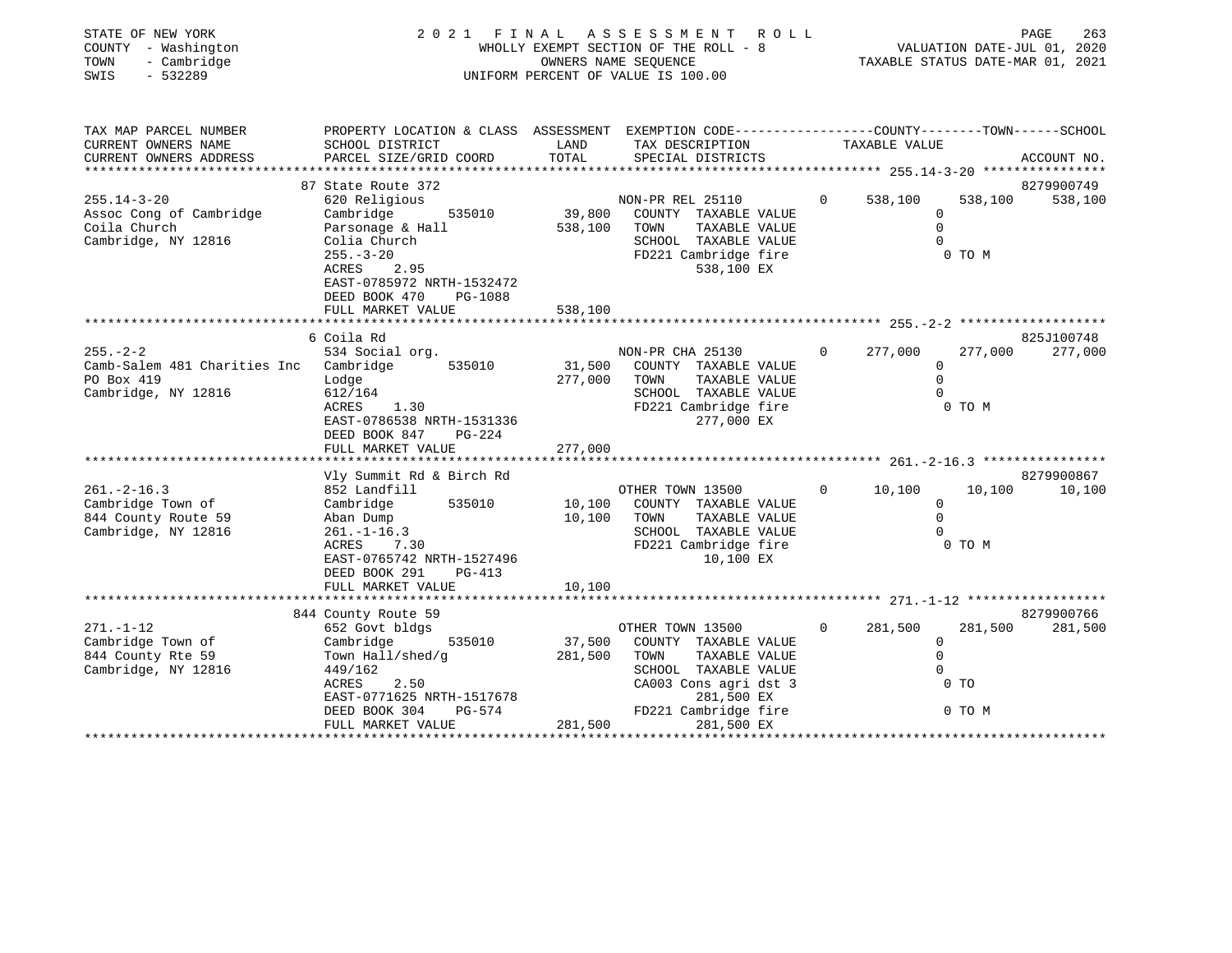| STATE OF NEW YORK<br>COUNTY - Washington<br>- Cambridge<br>TOWN<br>- 532289<br>SWIS |                                                                                                |               | 2021 FINAL ASSESSMENT ROLL<br>WHOLLY EXEMPT SECTION OF THE ROLL - 8<br>OWNERS NAME SEQUENCE<br>UNIFORM PERCENT OF VALUE IS 100.00 |                | PAGE 264<br>VALUATION DATE-JUL 01, 2020<br>TAXABLE STATIS DATE 11 |                      |
|-------------------------------------------------------------------------------------|------------------------------------------------------------------------------------------------|---------------|-----------------------------------------------------------------------------------------------------------------------------------|----------------|-------------------------------------------------------------------|----------------------|
| TAX MAP PARCEL NUMBER                                                               | PROPERTY LOCATION & CLASS ASSESSMENT EXEMPTION CODE---------------COUNTY-------TOWN-----SCHOOL |               |                                                                                                                                   |                |                                                                   |                      |
| CURRENT OWNERS NAME<br>CURRENT OWNERS ADDRESS                                       | SCHOOL DISTRICT<br>PARCEL SIZE/GRID COORD                                                      | LAND<br>TOTAL | TAX DESCRIPTION TAXABLE VALUE<br>SPECIAL DISTRICTS                                                                                |                |                                                                   | ACCOUNT NO.          |
|                                                                                     | Lees Crossing Rd                                                                               |               |                                                                                                                                   |                |                                                                   |                      |
| $288. - 1 - 24.5$<br>Cambridge Town of                                              | 695 Cemetery<br>Cambridge<br>535010                                                            | 21,000        | TN CEM<br>13510<br>COUNTY TAXABLE VALUE                                                                                           | $\Omega$       | 21,000<br>21,000<br>$\Omega$                                      | 21,000               |
| 844 County Route 59<br>Cambridge, NY 12816                                          | Cemetary<br>0.06<br>ACRES                                                                      | 21,000        | TAXABLE VALUE<br>TOWN<br>SCHOOL TAXABLE VALUE                                                                                     |                | $\Omega$<br>$\Omega$                                              |                      |
|                                                                                     | EAST-0762637 NRTH-1503542<br>FULL MARKET VALUE                                                 | 21,000        | CA003 Cons agri dst 3<br>21,000 EX                                                                                                |                | $0$ TO                                                            |                      |
|                                                                                     |                                                                                                |               | FD221 Cambridge fire<br>21,000 EX                                                                                                 |                | 0 TO M                                                            |                      |
|                                                                                     | Turnpike Rd                                                                                    |               |                                                                                                                                   |                |                                                                   | 8279900747           |
| $263. - 2 - 10$<br>Cambridge-Old Cemetery                                           | 695 Cemetery<br>Cambridge<br>535010                                                            | 35,500        | TN CEM<br>13510<br>COUNTY TAXABLE VALUE                                                                                           |                | $0 \t35,500$<br>$\Omega$                                          | 35,500<br>35,500     |
| Cambridge, NY 12816                                                                 | ACRES 2.10<br>EAST-0789003 NRTH-1525792                                                        | 35,500        | TOWN<br>TAXABLE VALUE<br>SCHOOL TAXABLE VALUE                                                                                     |                | $\Omega$                                                          |                      |
|                                                                                     | FULL MARKET VALUE                                                                              |               | 35,500 FD221 Cambridge fire<br>35,500 EX                                                                                          |                | 0 TO M                                                            |                      |
|                                                                                     |                                                                                                |               |                                                                                                                                   |                |                                                                   |                      |
|                                                                                     | 78 County Route 59A                                                                            |               |                                                                                                                                   | $\Omega$       |                                                                   | 825J100942<br>21,300 |
| $279. - 2 - 15.3$<br>Cemetery                                                       | 695 Cemetery<br>Cambridge<br>535010                                                            | 21,300        | TN CEM<br>13510<br>COUNTY TAXABLE VALUE                                                                                           |                | 21,300<br>$\Omega$                                                | 21,300               |
| RD.                                                                                 | Cemetery                                                                                       | 21,300        | TOWN<br>TAXABLE VALUE                                                                                                             |                | $\Omega$                                                          |                      |
| Buskirk, NY 12028                                                                   | 0.07<br>ACRES                                                                                  |               | SCHOOL TAXABLE VALUE                                                                                                              |                | $\cap$                                                            |                      |
|                                                                                     | EAST-0767840 NRTH-1507482<br>FULL MARKET VALUE                                                 | 21,300        | CA003 Cons agri dst 3<br>21,300 EX                                                                                                |                | $0$ TO                                                            |                      |
|                                                                                     |                                                                                                |               | FD221 Cambridge fire<br>21,300 EX                                                                                                 |                | 0 TO M                                                            |                      |
|                                                                                     |                                                                                                |               |                                                                                                                                   |                |                                                                   |                      |
|                                                                                     | King Rd                                                                                        |               |                                                                                                                                   |                |                                                                   | 8279900756           |
| $271. - 3 - 9$                                                                      | 695 Cemetery                                                                                   |               | NON-PR REL 25110                                                                                                                  | $\overline{0}$ | 26,300<br>26,300                                                  | 26,300               |
| Kings Church Cemetery<br>Cambridge, NY 12816                                        | Cambridge<br>535010                                                                            | 26,300        | COUNTY TAXABLE VALUE                                                                                                              |                | 0<br>$\Omega$                                                     |                      |
|                                                                                     | Cemetary<br>FRNT 140.00 DPTH 140.00                                                            | 26,300        | TAXABLE VALUE<br>TOWN<br>SCHOOL TAXABLE VALUE                                                                                     |                | $\Omega$                                                          |                      |
|                                                                                     | EAST-0781542 NRTH-1516588<br>FULL MARKET VALUE                                                 | 26,300        | CA003 Cons agri dst 3<br>26,300 EX                                                                                                |                | $0$ TO                                                            |                      |
|                                                                                     |                                                                                                |               | FD221 Cambridge fire<br>26,300 EX                                                                                                 |                | 0 TO M                                                            |                      |
|                                                                                     |                                                                                                |               |                                                                                                                                   |                |                                                                   |                      |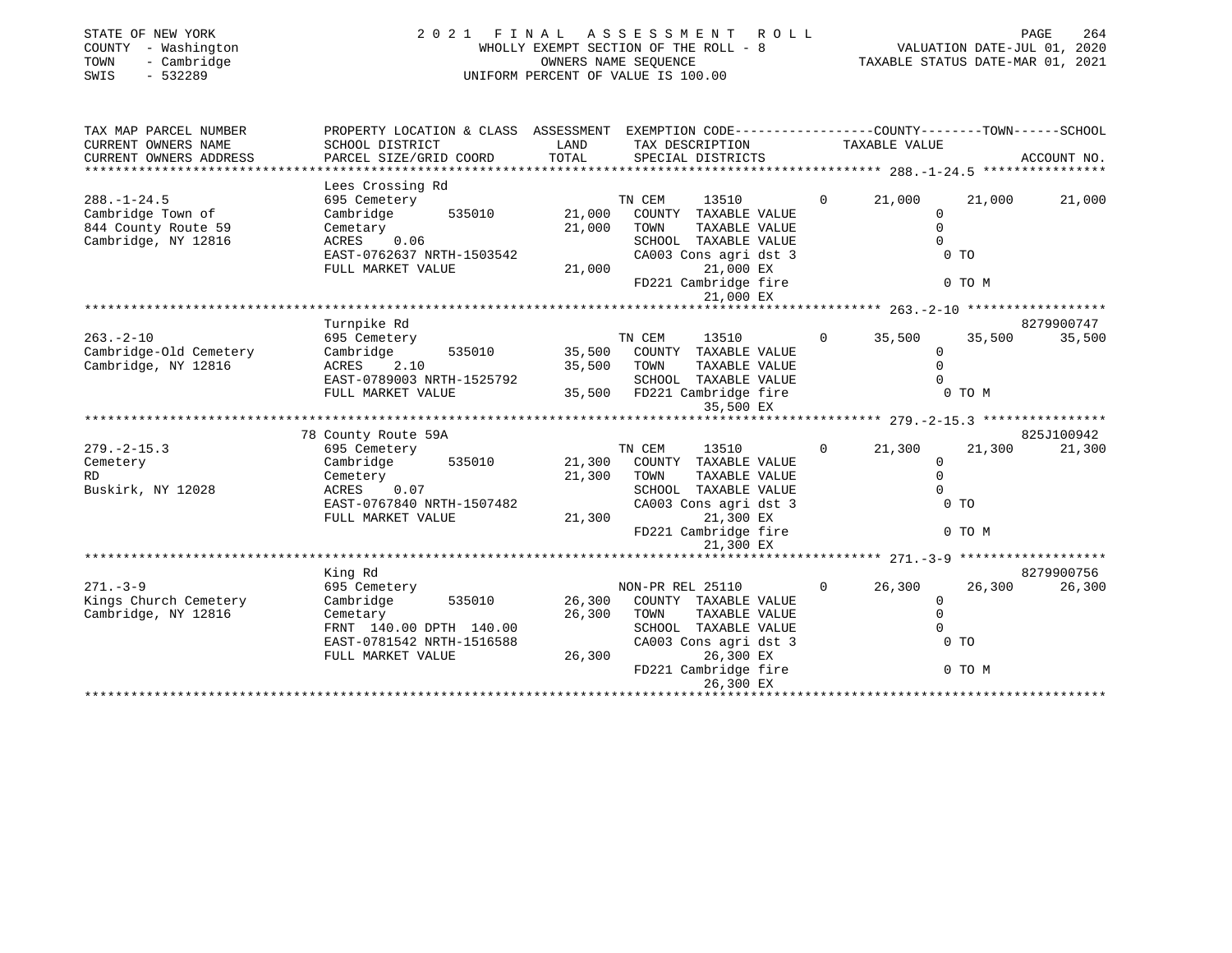| STATE OF NEW YORK<br>COUNTY - Washington<br>TOWN<br>- Cambridge<br>$-532289$<br>SWIS    | 2021                                                                                                                                                                                                                                     | FINAL<br>OWNERS NAME SEQUENCE | A S S E S S M E N T<br>R O L L<br>WHOLLY EXEMPT SECTION OF THE ROLL - 8<br>UNIFORM PERCENT OF VALUE IS 100.00                                                                 |                   |                                                                     | PAGE<br>265<br>VALUATION DATE-JUL 01, 2020<br>TAXABLE STATUS DATE-MAR 01, 2021 |
|-----------------------------------------------------------------------------------------|------------------------------------------------------------------------------------------------------------------------------------------------------------------------------------------------------------------------------------------|-------------------------------|-------------------------------------------------------------------------------------------------------------------------------------------------------------------------------|-------------------|---------------------------------------------------------------------|--------------------------------------------------------------------------------|
| TAX MAP PARCEL NUMBER<br>CURRENT OWNERS NAME<br>CURRENT OWNERS ADDRESS                  | PROPERTY LOCATION & CLASS ASSESSMENT EXEMPTION CODE----------------COUNTY-------TOWN------SCHOOL<br>SCHOOL DISTRICT<br>PARCEL SIZE/GRID COORD                                                                                            | LAND<br>TOTAL                 | TAX DESCRIPTION<br>SPECIAL DISTRICTS                                                                                                                                          |                   | TAXABLE VALUE                                                       | ACCOUNT NO.                                                                    |
|                                                                                         |                                                                                                                                                                                                                                          |                               |                                                                                                                                                                               |                   |                                                                     |                                                                                |
| $288. - 1 - 27$<br>Lees Crossing Cemetary<br>Johnsonville, NY 12094                     | Lees Crossing Rd<br>695 Cemetery<br>Hoosic Valley 384201<br>Cemetery<br>0.20<br>ACRES<br>EAST-0757644 NRTH-1502974<br>FULL MARKET VALUE                                                                                                  | 24,000<br>24,000<br>24,000    | PRI CEM<br>27350<br>COUNTY TAXABLE VALUE<br>TOWN<br>TAXABLE VALUE<br>SCHOOL TAXABLE VALUE<br>CA003 Cons agri dst 3<br>24,000 EX                                               | $0 \qquad \qquad$ | 24,000<br>$\mathbf{0}$<br>$\Omega$<br>$\Omega$<br>$0$ TO            | 825J100981<br>24,000<br>24,000                                                 |
|                                                                                         |                                                                                                                                                                                                                                          |                               | FD221 Cambridge fire                                                                                                                                                          |                   | 0 TO M                                                              |                                                                                |
|                                                                                         |                                                                                                                                                                                                                                          |                               | 24,000 EX                                                                                                                                                                     |                   |                                                                     |                                                                                |
| $254. - 1 - 24$<br>North Cambridge Cemetery<br>Cambridge, NY 12816                      | 141 Stump Church Rd<br>695 Cemetery<br>Cambridge<br>535010<br>Cemetary W/bldg<br>474/53<br>FRNT 235.00 DPTH 220.00<br>ACRES<br>1.11<br>EAST-0768448 NRTH-1530390<br>DEED BOOK 276 PG-192<br>DEED BOOK 276<br>PG-192<br>FULL MARKET VALUE | 30,600<br>32,700<br>32,700    | TN CEM<br>13510<br>COUNTY TAXABLE VALUE<br>TOWN<br>TAXABLE VALUE<br>SCHOOL TAXABLE VALUE<br>CA003 Cons agri dst 3<br>32,700 EX<br>FD221 Cambridge fire<br>32,700 EX           | $\overline{0}$    | 32,700<br>$\mathbf{0}$<br>$\mathbf 0$<br>$\Omega$<br>0 TO<br>0 TO M | 8279900760<br>32,700<br>32,700                                                 |
| $254. - 1 - 23$<br>North Cambridge Church<br>135 Stump Church Rd<br>Cambridge, NY 12816 | 135 Stump Church Rd<br>620 Religious<br>535010<br>Cambridge<br>Church/lot<br>1.50<br>ACRES<br>EAST-0768348 NRTH-1530304<br>FULL MARKET VALUE                                                                                             | 32,500<br>142,300<br>142,300  | NON-PR REL 25110<br>COUNTY TAXABLE VALUE<br>TOWN<br>TAXABLE VALUE<br>SCHOOL TAXABLE VALUE<br>CA003 Cons agri dst 3<br>142,300 EX<br>FD221 Cambridge fire<br>142,300 EX        | $\overline{0}$    | 142,300<br>$\Omega$<br>$\mathbf 0$<br>$\Omega$<br>$0$ TO<br>0 TO M  | 8279900761<br>142,300<br>142,300                                               |
|                                                                                         |                                                                                                                                                                                                                                          |                               |                                                                                                                                                                               |                   |                                                                     |                                                                                |
| $246. - 1 - 36$<br>NYS OMRⅅ<br>Suny Plaza Albany Campus<br>Albany, NY 12207             | 125 Gillis Rd<br>210 1 Family Res<br>Greenwich<br>533401<br>Lot & House<br>FRNT 303.00 DPTH 313.00<br>EAST-0768010 NRTH-1537385<br>DEED BOOK 788<br>PG-219<br>FULL MARKET VALUE                                                          | 29,500<br>223,800             | HOSTEL<br>28540<br>COUNTY TAXABLE VALUE<br>TOWN<br>TAXABLE VALUE<br>SCHOOL TAXABLE VALUE<br>CA003 Cons agri dst 3<br>223,800 EX<br>223,800 FD221 Cambridge fire<br>223,800 EX | $\Omega$          | 223,800<br>$\mathbf{0}$<br>$\Omega$<br>$\Omega$<br>$0$ TO<br>0 TO M | 825J100337<br>223,800<br>223,800                                               |
|                                                                                         |                                                                                                                                                                                                                                          |                               |                                                                                                                                                                               |                   |                                                                     |                                                                                |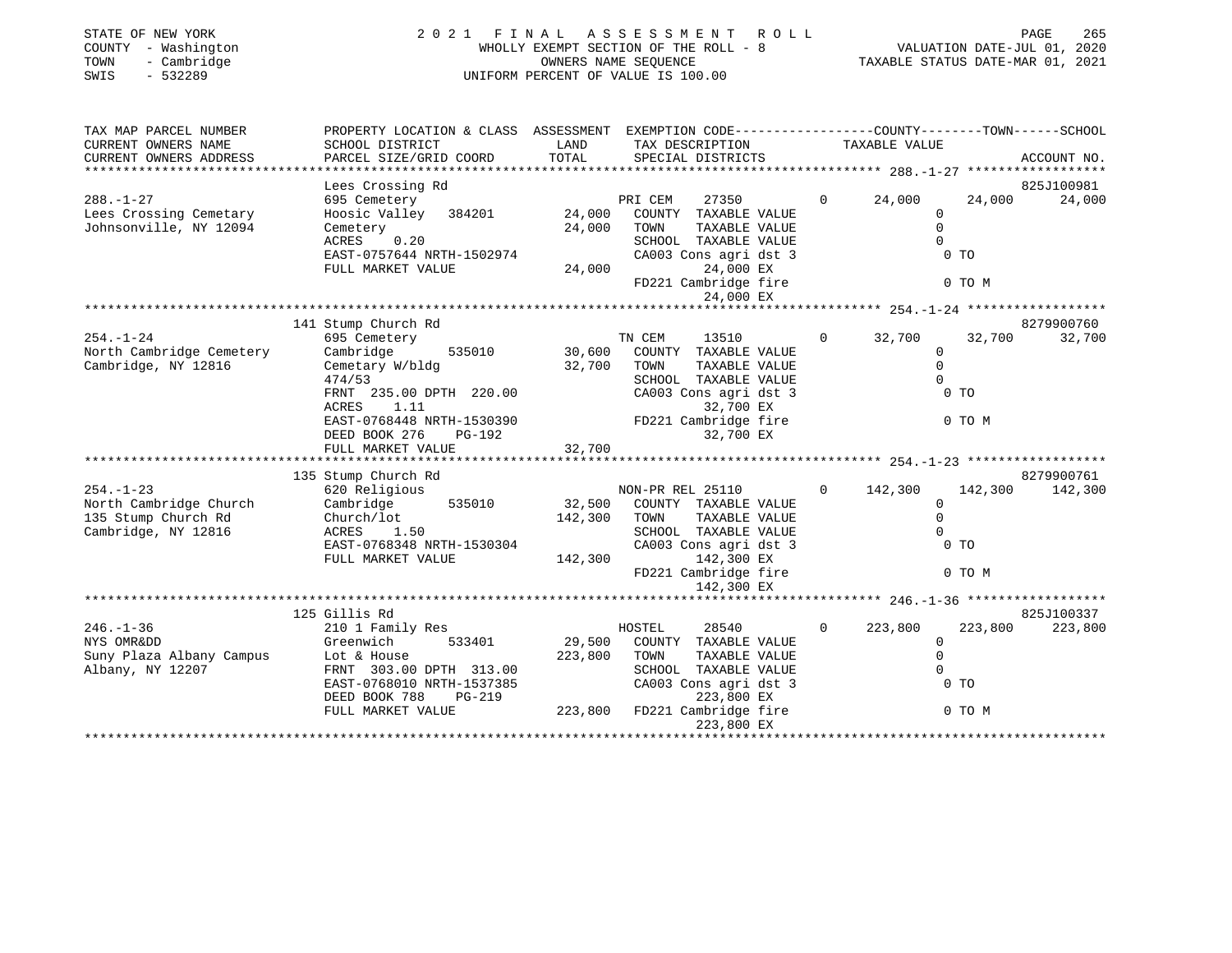| STATE OF NEW YORK<br>COUNTY - Washington<br>- Cambridge<br>TOWN<br>SWIS<br>$-532289$ | 2021 FINAL<br>WHOLLY EXEMPT SECTION OF THE ROLL - 8<br>UNIFORM PERCENT OF VALUE IS 100.00                         | ROLL           | PAGE<br>266<br>rAGE 200<br>2020, VALUATION DATE-JUL<br>2021, TAXABLE STATUS DATE-MAR 01 |                |                          |         |             |
|--------------------------------------------------------------------------------------|-------------------------------------------------------------------------------------------------------------------|----------------|-----------------------------------------------------------------------------------------|----------------|--------------------------|---------|-------------|
| TAX MAP PARCEL NUMBER<br>CURRENT OWNERS NAME                                         | PROPERTY LOCATION & CLASS ASSESSMENT EXEMPTION CODE---------------COUNTY-------TOWN-----SCHOOL<br>SCHOOL DISTRICT | LAND           |                                                                                         |                |                          |         |             |
| CURRENT OWNERS ADDRESS                                                               | PARCEL SIZE/GRID COORD                                                                                            | TOTAL          | TAX DESCRIPTION TAXABLE VALUE<br>SPECIAL DISTRICTS                                      |                |                          |         | ACCOUNT NO. |
|                                                                                      | 2 County Route 59A                                                                                                |                |                                                                                         |                |                          |         | 8279900554  |
| $279. - 2 - 22$                                                                      | 632 Benevolent                                                                                                    |                | AGRI SOC<br>26050                                                                       | $\Omega$       | 98,200                   | 98,200  | 98,200      |
| Pleasant Valley Grange                                                               | Cambridge<br>535010                                                                                               | 25,900         | COUNTY TAXABLE VALUE                                                                    |                | $\mathbf{0}$             |         |             |
| Attn: Burton Welling                                                                 | Grange Hall                                                                                                       | 98,200         | TOWN<br>TAXABLE VALUE                                                                   |                | $\Omega$                 |         |             |
| 25 Welling Ln                                                                        | 0.38<br>ACRES                                                                                                     |                | SCHOOL TAXABLE VALUE                                                                    |                | $\Omega$                 |         |             |
| Buskirk, NY 12028                                                                    | EAST-0766165 NRTH-1506584                                                                                         |                | CA003 Cons agri dst 3                                                                   |                | 0 <sub>T</sub>           |         |             |
|                                                                                      | DEED BOOK 204<br>PG-523                                                                                           |                | 98,200 EX                                                                               |                |                          |         |             |
|                                                                                      | FULL MARKET VALUE                                                                                                 |                | 98,200 FD221 Cambridge fire<br>98,200 EX                                                |                |                          | 0 TO M  |             |
|                                                                                      |                                                                                                                   |                |                                                                                         |                |                          |         |             |
|                                                                                      | 187 County Route 59                                                                                               |                |                                                                                         |                |                          |         | 825J100197  |
| $289. -1 - 3$                                                                        | 312 Vac w/imprv                                                                                                   |                | NON-PR CHA 25130                                                                        |                | $0 \t 144,300$           | 144,300 | 144,300     |
| Rensselaer Land Trust Inc                                                            | Cambridge                                                                                                         | 535010 108,300 | COUNTY TAXABLE VALUE                                                                    |                | $\Omega$                 |         |             |
| 415 River St                                                                         | House & Lot                                                                                                       | 144,300        | TAXABLE VALUE<br>TOWN                                                                   |                | $\Omega$                 |         |             |
| Troy, NY 12180                                                                       | 3883/238, 3883/244                                                                                                |                | SCHOOL TAXABLE VALUE                                                                    |                |                          |         |             |
|                                                                                      | ACRES 45.00                                                                                                       |                | FD221 Cambridge fire                                                                    |                |                          | 0 TO M  |             |
|                                                                                      | EAST-0772529 NRTH-1503015                                                                                         |                | 144,300 EX                                                                              |                |                          |         |             |
|                                                                                      | DEED BOOK 3902 PG-259                                                                                             |                |                                                                                         |                |                          |         |             |
|                                                                                      | FULL MARKET VALUE                                                                                                 | 144,300        |                                                                                         |                |                          |         |             |
|                                                                                      |                                                                                                                   |                |                                                                                         |                |                          |         |             |
|                                                                                      | 53 County Route 59A                                                                                               |                |                                                                                         |                |                          |         | 8279900764  |
| $279. - 2 - 29$                                                                      | 620 Religious                                                                                                     | NC<br>27,000   | NON-PR REL 25110                                                                        | $\overline{0}$ | 182,400                  | 182,400 | 182,400     |
| South Cambridge Church                                                               | 535010<br>Cambridge                                                                                               |                | COUNTY TAXABLE VALUE                                                                    |                | $\mathbf 0$              |         |             |
| 24 Welling Lane                                                                      | Church & Parsonage                                                                                                | 182,400        | TAXABLE VALUE<br>TOWN                                                                   |                | $\Omega$                 |         |             |
| Buskirk, NY 12028                                                                    | $279. - 1 - 29$                                                                                                   |                | SCHOOL TAXABLE VALUE                                                                    |                |                          |         |             |
|                                                                                      | FRNT 150.00 DPTH 160.00                                                                                           |                | CA003 Cons agri dst 3                                                                   |                | 0 <sub>T</sub>           |         |             |
|                                                                                      | EAST-0767297 NRTH-1507351                                                                                         |                | 182,400 EX                                                                              |                |                          |         |             |
|                                                                                      | DEED BOOK 91<br>PG-299                                                                                            |                | FD221 Cambridge fire                                                                    |                |                          | 0 TO M  |             |
|                                                                                      | FULL MARKET VALUE                                                                                                 | 182,400        | 182,400 EX                                                                              |                |                          |         |             |
|                                                                                      |                                                                                                                   |                |                                                                                         |                |                          |         |             |
|                                                                                      | 1513 County Route 59                                                                                              |                |                                                                                         |                |                          |         | 8279900762  |
| $263. - 1 - 8$                                                                       | 695 Cemetery                                                                                                      |                | NON-PR REL 25110                                                                        | $\mathbf{0}$   | 59,800                   | 59,800  | 59,800      |
| St Patricks Cemetery<br>Cambridge, NY 12816                                          | 535010<br>Cambridge                                                                                               | 52,800         | COUNTY TAXABLE VALUE<br>TOWN<br>TAXABLE VALUE                                           |                | $\mathbf{0}$<br>$\Omega$ |         |             |
|                                                                                      | ACRES<br>5.70<br>EAST-0783065 NRTH-1528274                                                                        | 59,800         | SCHOOL TAXABLE VALUE                                                                    |                |                          |         |             |
|                                                                                      | FULL MARKET VALUE                                                                                                 |                | 59,800 FD221 Cambridge fire                                                             |                |                          | 0 TO M  |             |
|                                                                                      |                                                                                                                   |                | 59,800 EX                                                                               |                |                          |         |             |
|                                                                                      |                                                                                                                   |                |                                                                                         |                |                          |         |             |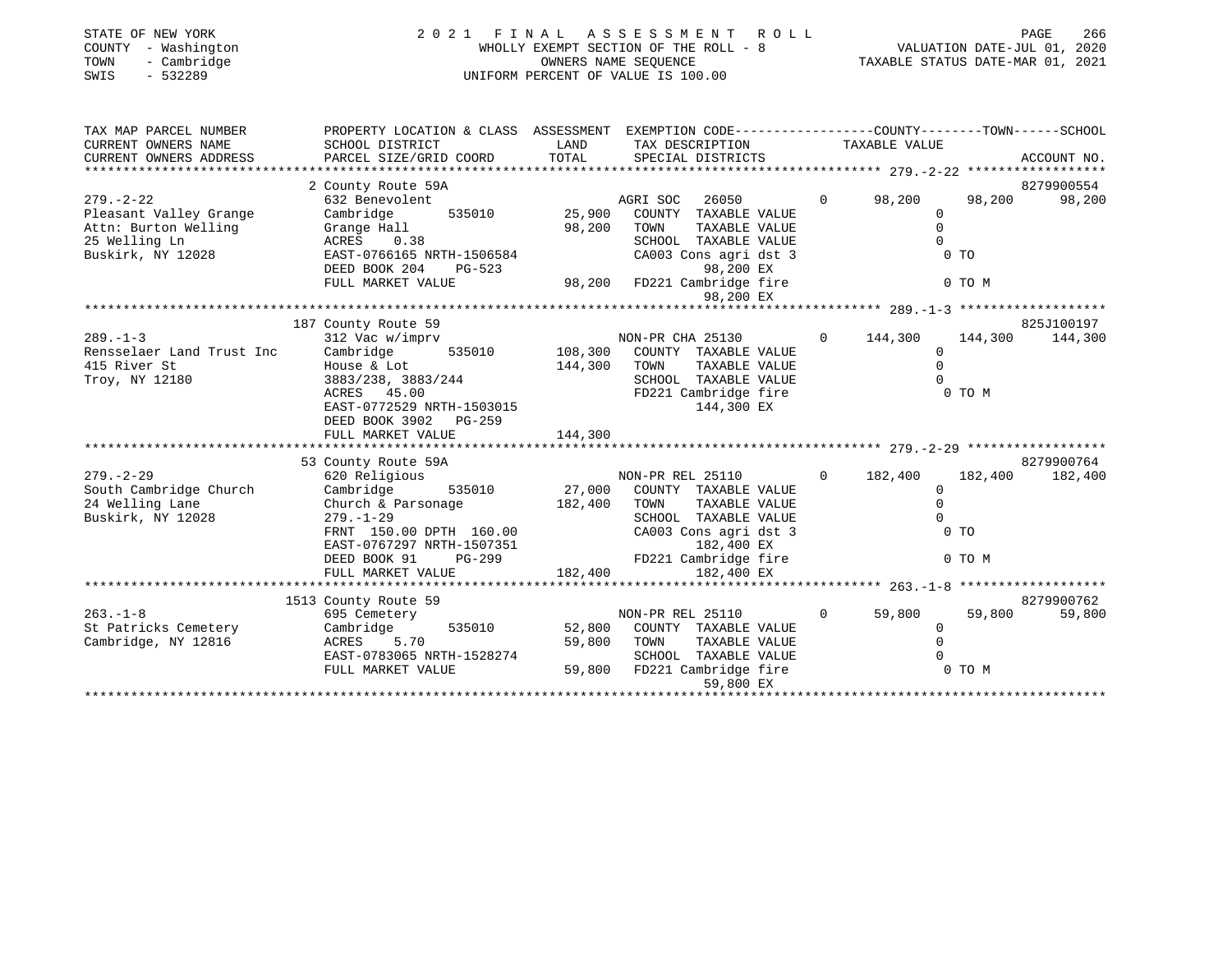| STATE OF NEW YORK<br>- Washington<br>COUNTY<br>- Cambridge<br>TOWN<br>- 532289<br>SWIS | 2021                                                              | FINAL   | A S S E S S M E N T R O L L<br>WHOLLY EXEMPT SECTION OF THE ROLL - 8<br>OWNERS NAME SEOUENCE<br>UNIFORM PERCENT OF VALUE IS 100.00 |                                                             | 267<br>PAGE<br>VALUATION DATE-JUL 01, 2020<br>TAXABLE STATUS DATE-MAR 01, 2021 |
|----------------------------------------------------------------------------------------|-------------------------------------------------------------------|---------|------------------------------------------------------------------------------------------------------------------------------------|-------------------------------------------------------------|--------------------------------------------------------------------------------|
| TAX MAP PARCEL NUMBER                                                                  | PROPERTY LOCATION & CLASS ASSESSMENT                              |         |                                                                                                                                    | EXEMPTION CODE----------------COUNTY-------TOWN------SCHOOL |                                                                                |
| CURRENT OWNERS NAME<br>CURRENT OWNERS ADDRESS                                          | SCHOOL DISTRICT<br>PARCEL SIZE/GRID COORD TOTAL SPECIAL DISTRICTS | LAND    | TAX DESCRIPTION                                                                                                                    | TAXABLE VALUE                                               | ACCOUNT NO.                                                                    |
|                                                                                        |                                                                   |         |                                                                                                                                    |                                                             |                                                                                |
|                                                                                        | 331 Center Cambridge Rd                                           |         |                                                                                                                                    |                                                             | 8279900767                                                                     |
| $279. - 1 - 4$                                                                         | 620 Religious                                                     |         | TN CEM                                                                                                                             | 13510 0 314,800                                             | 314,800<br>314,800                                                             |
| Whiteside Cemetery                                                                     | Cambridge 535010                                                  |         | 27,000 COUNTY<br>TAXABLE VALUE                                                                                                     |                                                             |                                                                                |
| Cambridge, NY 12816                                                                    | Church                                                            | 314,800 | TOWN<br>TAXABLE VALUE                                                                                                              |                                                             |                                                                                |
|                                                                                        | ACRES 1.20                                                        |         | SCHOOL<br>TAXABLE VALUE                                                                                                            |                                                             |                                                                                |
|                                                                                        | EAST-0763446 NRTH-1514629                                         |         | CA003 Cons agri dst 3                                                                                                              | $0$ TO                                                      |                                                                                |
|                                                                                        | DEED BOOK 480<br>PG-1095                                          |         | 314,800 EX                                                                                                                         |                                                             |                                                                                |
|                                                                                        | FULL MARKET VALUE                                                 | 314,800 | FD221 Cambridge fire                                                                                                               | 0 TO M                                                      |                                                                                |
|                                                                                        |                                                                   |         | 314,800 EX                                                                                                                         |                                                             |                                                                                |
|                                                                                        |                                                                   |         |                                                                                                                                    |                                                             |                                                                                |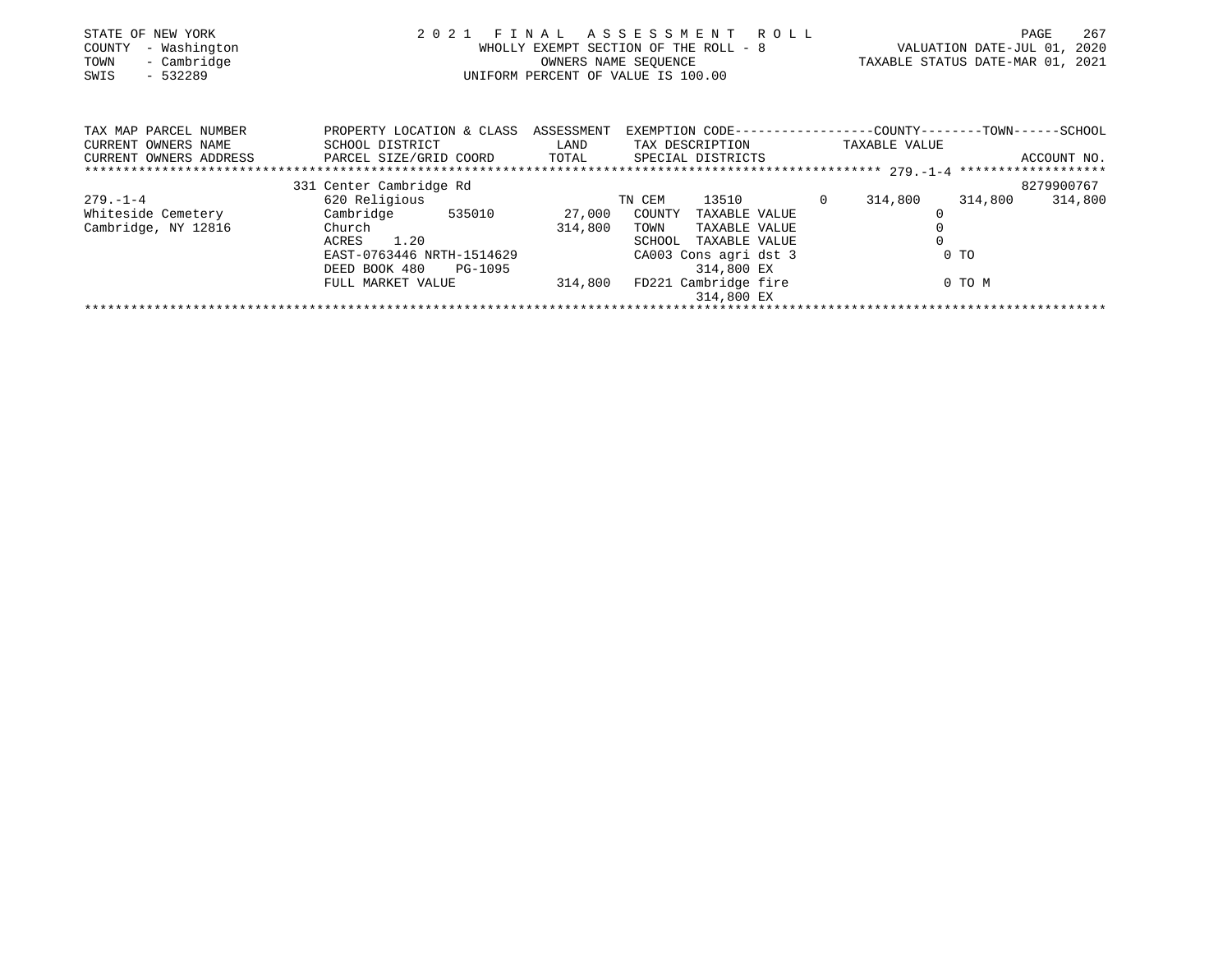| STATE OF NEW YORK   | 2021 FINAL ASSESSMENT ROLL            | 268<br>PAGE                      |
|---------------------|---------------------------------------|----------------------------------|
| COUNTY - Washington | WHOLLY EXEMPT SECTION OF THE ROLL - 8 | VALUATION DATE-JUL 01, 2020      |
| - Cambridge<br>TOWN |                                       | TAXABLE STATUS DATE-MAR 01, 2021 |
| SWIS<br>- 532289    |                                       | RPS150/V04/L015                  |
|                     | UNIFORM PERCENT OF VALUE IS 100.00    | CURRENT DATE 6/25/2021           |

# R O L L S U B S E C T I O N - - T O T A L S

## \*\*\* S P E C I A L D I S T R I C T S U M M A R Y \*\*\*

| CODE | DISTRICT NAME PARCELS                       | TOTAL | EXTENSION<br>TYPE      | EXTENSION<br>VALUE | AD VALOREM<br><b>VALUE</b> | <b>EXEMPT</b><br>AMOUNT | TAXABLE<br>VALUE |
|------|---------------------------------------------|-------|------------------------|--------------------|----------------------------|-------------------------|------------------|
|      | CA003 Cons agri dst<br>FD221 Cambridge fire |       | 11 TOTAL<br>17 TOTAL M |                    | 1368,300<br>2433,100       | 1368,300<br>2433,100    |                  |

## \*\*\* S C H O O L D I S T R I C T S U M M A R Y \*\*\*

| CODE   | DISTRICT NAME | TOTAL<br>PARCELS | ASSESSED<br>LAND | ASSESSED<br>TOTAL | EXEMPT<br>AMOUNT | TOTAL<br>TAXABLE | <b>STAR</b><br>AMOUNT | <b>STAR</b><br>TAXABLE |
|--------|---------------|------------------|------------------|-------------------|------------------|------------------|-----------------------|------------------------|
| 384201 | Hoosic Valley |                  | 24,000           | 24,000            | 24,000           |                  |                       |                        |
| 533401 | Greenwich     |                  | 29,500           | 223,800           | 223,800          |                  |                       |                        |
| 535010 | Cambridge     | 15               | 527,100          | 2185,300          | 2185,300         |                  |                       |                        |
|        | SUB-TOTAL     | 17               | 580,600          | 2433,100          | 2433,100         |                  |                       |                        |
|        | TOTAL         | 17               | 580,600          | 2433,100          | 2433,100         |                  |                       |                        |

#### \*\*\* S Y S T E M C O D E S S U M M A R Y \*\*\*

#### NO SYSTEM EXEMPTIONS AT THIS LEVEL

|       |             | TOTAL   |          |          |          |
|-------|-------------|---------|----------|----------|----------|
| CODE  | DESCRIPTION | PARCELS | COUNTY   | TOWN     | SCHOOL   |
| 13500 | OTHER TOWN  |         | 291,600  | 291,600  | 291,600  |
| 13510 | TN CEM      |         | 425,300  | 425,300  | 425,300  |
| 25110 | NON-PR REL  |         | 948,900  | 948,900  | 948,900  |
| 25130 | NON-PR CHA  |         | 421,300  | 421,300  | 421,300  |
| 26050 | AGRI SOC    |         | 98,200   | 98,200   | 98,200   |
| 27350 | PRI CEM     |         | 24,000   | 24,000   | 24,000   |
| 28540 | HOSTEL      |         | 223,800  | 223,800  | 223,800  |
|       | TOTAL       | 17      | 2433,100 | 2433,100 | 2433,100 |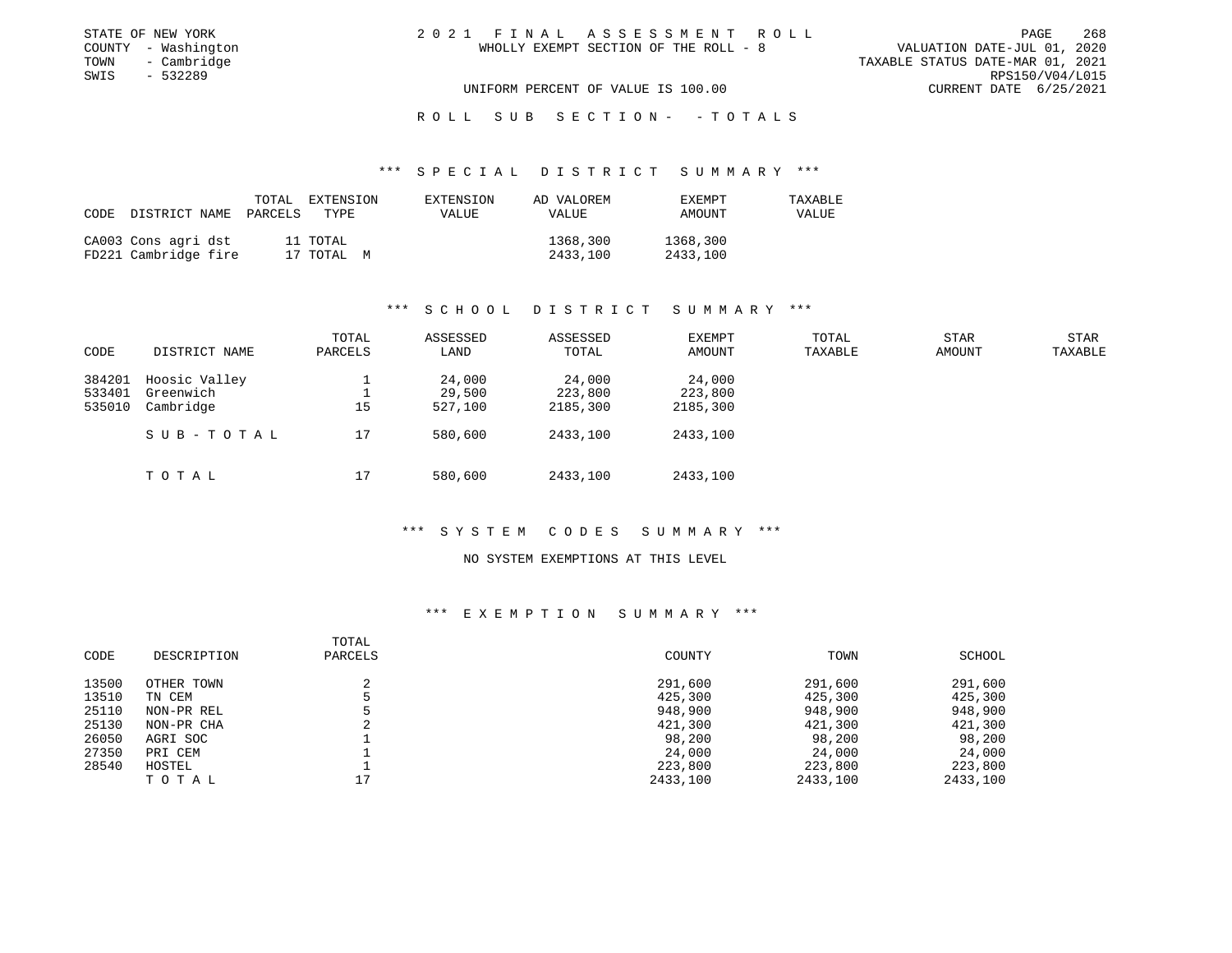|      | STATE OF NEW YORK   | 2021 FINAL ASSESSMENT ROLL            | PAGE                             | 269 |
|------|---------------------|---------------------------------------|----------------------------------|-----|
|      | COUNTY - Washington | WHOLLY EXEMPT SECTION OF THE ROLL - 8 | VALUATION DATE-JUL 01, 2020      |     |
| TOWN | - Cambridge         |                                       | TAXABLE STATUS DATE-MAR 01, 2021 |     |
| SWIS | $-532289$           |                                       | RPS150/V04/L015                  |     |
|      |                     | UNIFORM PERCENT OF VALUE IS 100.00    | CURRENT DATE 6/25/2021           |     |
|      |                     | ROLL SUB SECTION- -TOTALS             |                                  |     |

| ROLL |                    | TOTAL   | <i><b>SSESSED</b></i> | 1 تا 20     | TAXABLE | TAXABLE | TAXABLE | STAR    |
|------|--------------------|---------|-----------------------|-------------|---------|---------|---------|---------|
| SEC  | <b>DESCRIPTION</b> | PARCELS | LAND                  | TOTAL       | COUNTY  | TOWN    | SCHOOL  | TAXABLE |
|      | WHOLLY EXEMPT      |         | ,600<br>580           | つA33<br>100 |         |         |         |         |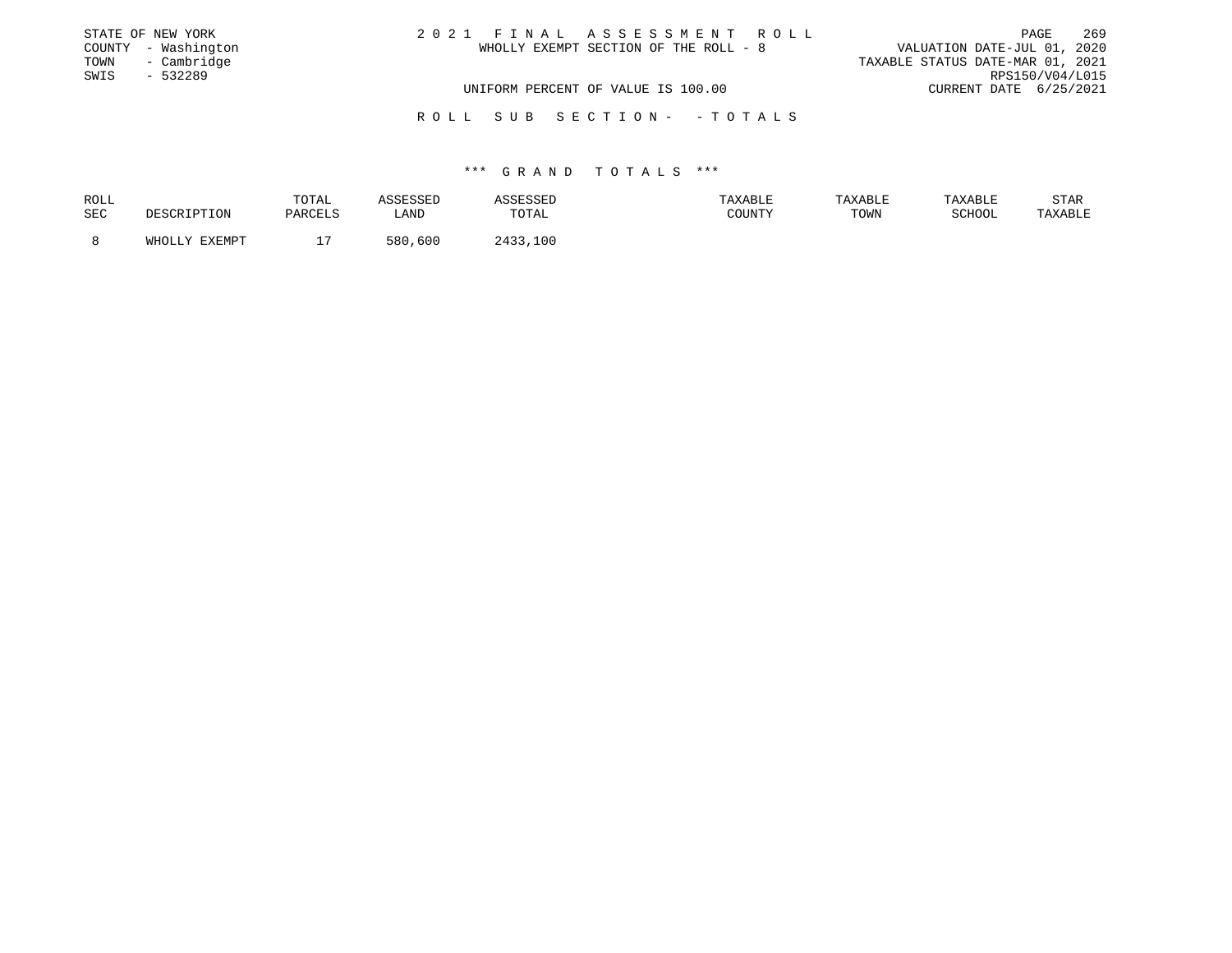|      | STATE OF NEW YORK   | 2021 FINAL ASSESSMENT ROLL            | - 270<br>PAGE                    |
|------|---------------------|---------------------------------------|----------------------------------|
|      | COUNTY - Washington | WHOLLY EXEMPT SECTION OF THE ROLL - 8 | VALUATION DATE-JUL 01, 2020      |
| TOWN | - Cambridge         |                                       | TAXABLE STATUS DATE-MAR 01, 2021 |
| SWIS | $-532289$           | UNIFORM PERCENT OF VALUE IS 100.00    | RPS150/V04/L015                  |
|      |                     |                                       | CURRENT DATE 6/25/2021           |
|      |                     |                                       |                                  |

## R O L L S E C T I O N T O T A L S

## \*\*\* S P E C I A L D I S T R I C T S U M M A R Y \*\*\*

| CODE | DISTRICT NAME PARCELS                       | TOTAL | EXTENSION<br>TYPE      | EXTENSION<br><b>VALUE</b> | AD VALOREM<br>VALUE  | <b>EXEMPT</b><br>AMOUNT | TAXABLE<br>VALUE |
|------|---------------------------------------------|-------|------------------------|---------------------------|----------------------|-------------------------|------------------|
|      | CA003 Cons agri dst<br>FD221 Cambridge fire |       | 11 TOTAL<br>17 TOTAL M |                           | 1368,300<br>2433,100 | 1368,300<br>2433,100    |                  |

## \*\*\* S C H O O L D I S T R I C T S U M M A R Y \*\*\*

| CODE   | DISTRICT NAME | TOTAL<br>PARCELS | ASSESSED<br>LAND | ASSESSED<br>TOTAL | EXEMPT<br>AMOUNT | TOTAL<br>TAXABLE | <b>STAR</b><br>AMOUNT | <b>STAR</b><br>TAXABLE |
|--------|---------------|------------------|------------------|-------------------|------------------|------------------|-----------------------|------------------------|
| 384201 | Hoosic Valley |                  | 24,000           | 24,000            | 24,000           |                  |                       |                        |
| 533401 | Greenwich     |                  | 29,500           | 223,800           | 223,800          |                  |                       |                        |
| 535010 | Cambridge     | 15               | 527,100          | 2185,300          | 2185,300         |                  |                       |                        |
|        | SUB-TOTAL     | 17               | 580,600          | 2433,100          | 2433,100         |                  |                       |                        |
|        | TOTAL         | 17               | 580,600          | 2433,100          | 2433,100         |                  |                       |                        |

## \*\*\* S Y S T E M C O D E S S U M M A R Y \*\*\*

#### NO SYSTEM EXEMPTIONS AT THIS LEVEL

|       |             | TOTAL   |          |          |          |
|-------|-------------|---------|----------|----------|----------|
| CODE  | DESCRIPTION | PARCELS | COUNTY   | TOWN     | SCHOOL   |
| 13500 | OTHER TOWN  |         | 291,600  | 291,600  | 291,600  |
| 13510 | TN CEM      |         | 425,300  | 425,300  | 425,300  |
| 25110 | NON-PR REL  |         | 948,900  | 948,900  | 948,900  |
| 25130 | NON-PR CHA  |         | 421,300  | 421,300  | 421,300  |
| 26050 | AGRI SOC    |         | 98,200   | 98,200   | 98,200   |
| 27350 | PRI CEM     |         | 24,000   | 24,000   | 24,000   |
| 28540 | HOSTEL      |         | 223,800  | 223,800  | 223,800  |
|       | TOTAL       | חי      | 2433,100 | 2433,100 | 2433,100 |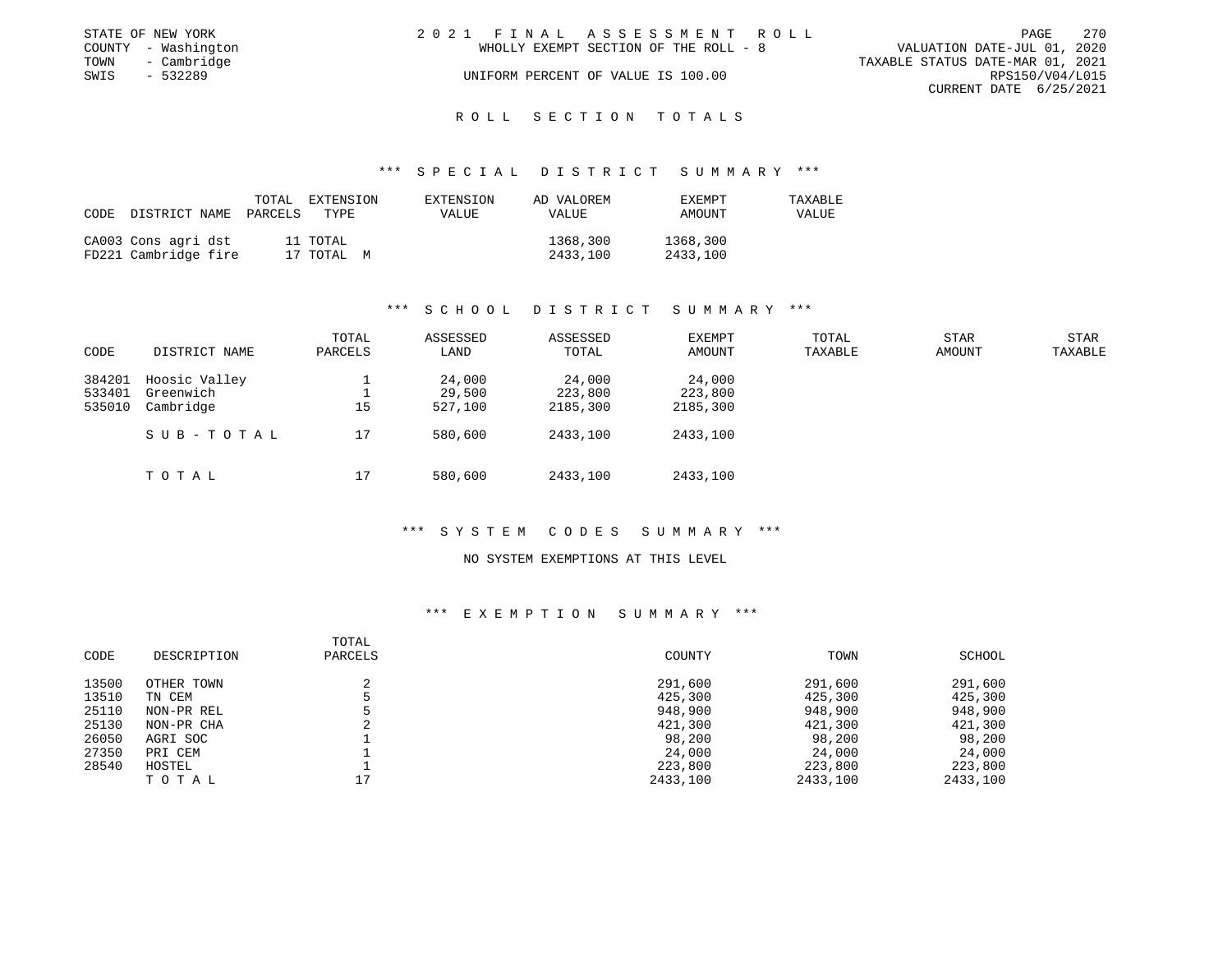|      | STATE OF NEW YORK   | 2021 FINAL ASSESSMENT ROLL            | PAGE                             | 271 |
|------|---------------------|---------------------------------------|----------------------------------|-----|
|      | COUNTY - Washington | WHOLLY EXEMPT SECTION OF THE ROLL - 8 | VALUATION DATE-JUL 01, 2020      |     |
| TOWN | - Cambridge         |                                       | TAXABLE STATUS DATE-MAR 01, 2021 |     |
| SWIS | $-532289$           | UNIFORM PERCENT OF VALUE IS 100.00    | RPS150/V04/L015                  |     |
|      |                     |                                       | CURRENT DATE 6/25/2021           |     |
|      |                     | ROLL SECTION TOTALS                   |                                  |     |

| ROLL |             | TOTAL   | ASSESSED | ASSESSEI | TAXABLE | TAXABLE | TAXABLE       | STAR    |
|------|-------------|---------|----------|----------|---------|---------|---------------|---------|
| SEC  | DESCRIPTION | PARCELS | LAND     | TOTAL    | COUNTY  | TOWN    | <b>RCHOOL</b> | TAXABLE |
|      | FYFMDT      |         |          | 2433     |         |         |               |         |
|      | Y.T.TOHW    |         | 580,600  | ,100     |         |         |               |         |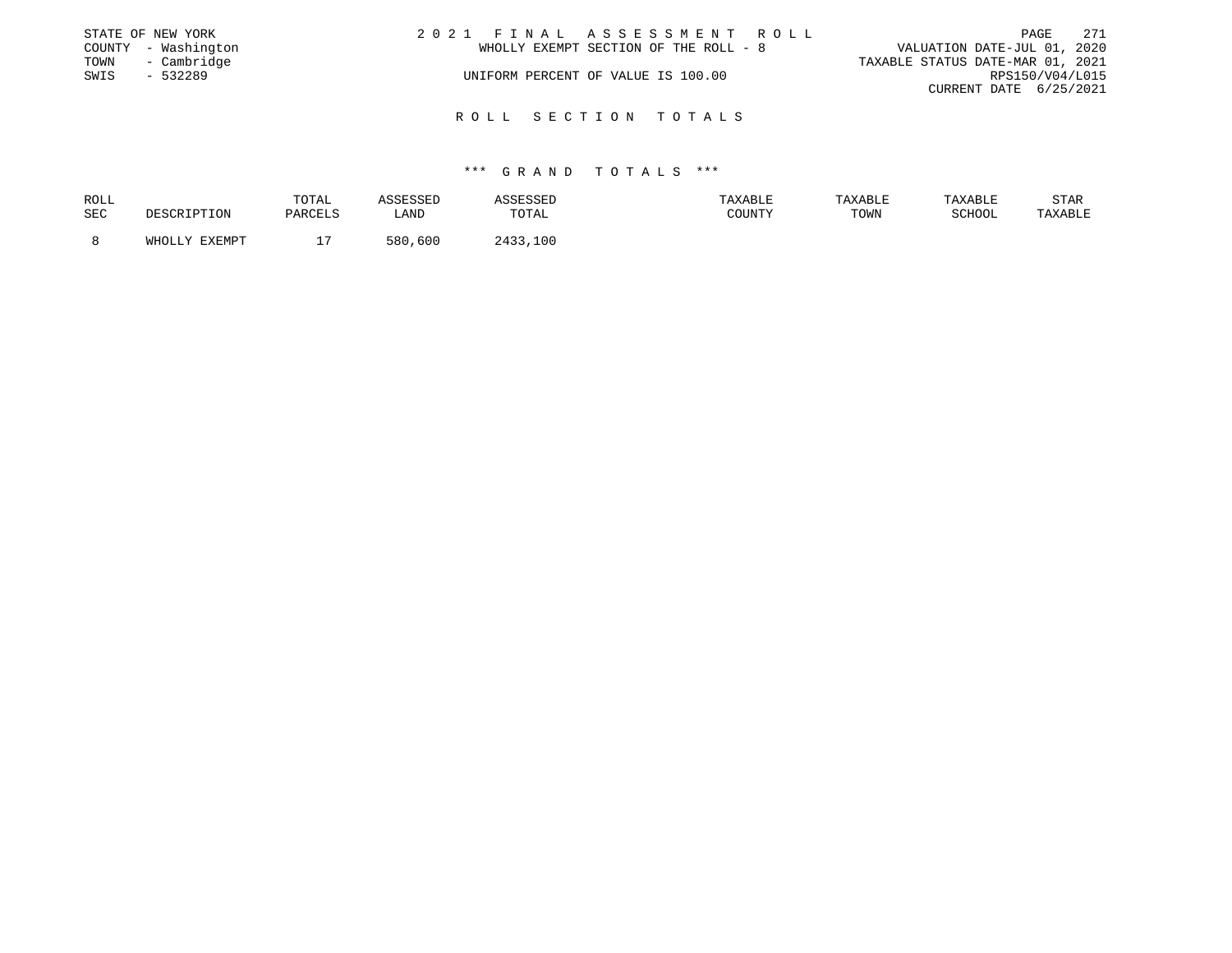| STATE OF NEW YORK | 2021 FINAL ASSESSMENT ROLL | PAGE | $\cap$ |
|-------------------|----------------------------|------|--------|
|                   |                            |      |        |

 COUNTY - Washington VALUATION DATE-JUL 01, 2020 TOWN - Cambridge SWIS TO TALS STORE STATUS DATE-MAR 01, 2021<br>SWIS - 532289 SWIS - 532289 UNIFORM PERCENT OF VALUE IS 100.00 CURRENT DATE 6/25/2021

# UNIFORM PERCENT OF VALUE IS 100.00

\*\*\* S P E C I A L D I S T R I C T S U M M A R Y \*\*\*

|      |                      | TOTAL   | EXTENSION   | EXTENSION | AD VALOREM | EXEMPT    | TAXABLE    |
|------|----------------------|---------|-------------|-----------|------------|-----------|------------|
| CODE | DISTRICT NAME        | PARCELS | TYPE        | VALUE     | VALUE      | AMOUNT    | VALUE      |
|      | TE533 Trans exempt f |         | 7 MOVTAX    | 7878.53   |            |           | 7,878.53   |
|      | AG024 Agri dist 24   |         | 1 TOTAL     |           | 147,000    |           | 147,000    |
|      | CA003 Cons agri dst  |         | 673 TOTAL   |           | 118990,293 | 13676,267 | 105314,026 |
|      | CA005 Cons agri dst  |         | 65 TOTAL    |           | 12819,500  | 972,621   | 11846,879  |
|      | EZ010 Empire Zone-Si |         | 1 TOTAL     |           | 628,550    |           | 628,550    |
|      | FD221 Cambridge fire |         | 976 TOTAL M |           | 175054,500 | 2453,100  | 172601,400 |

# \*\*\* S C H O O L D I S T R I C T S U M M A R Y \*\*\*

| CODE                       | DISTRICT NAME                           | TOTAL<br>PARCELS | ASSESSED<br>LAND                  | ASSESSED<br>TOTAL                   | <b>EXEMPT</b><br>AMOUNT          | TOTAL<br>TAXABLE                    | STAR<br>AMOUNT                  | STAR<br>TAXABLE                     |
|----------------------------|-----------------------------------------|------------------|-----------------------------------|-------------------------------------|----------------------------------|-------------------------------------|---------------------------------|-------------------------------------|
| 384201<br>533401<br>535010 | Hoosic Valley<br>Greenwich<br>Cambridge | 21<br>110<br>850 | 1427,100<br>6565,100<br>53737,800 | 2763,496<br>17412,382<br>156239,886 | 501,319<br>2512,206<br>17633,846 | 2262,177<br>14900,176<br>138606,040 | 60,000<br>1392,018<br>14755,846 | 2202,177<br>13508,158<br>123850,194 |
|                            | SUB-TOTAL                               | 981              | 61730,000                         | 176415,764                          | 20647,371                        | 155768,393                          | 16207,864                       | 139560,529                          |
|                            | TOTAL                                   | 981              | 61730,000                         | 176415,764                          | 20647,371                        | 155768,393                          | 16207,864                       | 139560,529                          |

## \*\*\* S Y S T E M C O D E S S U M M A R Y \*\*\*

# NO SYSTEM EXEMPTIONS AT THIS LEVEL

| CODE  | DESCRIPTION | TOTAL<br>PARCELS | COUNTY  | TOWN    | SCHOOL  |
|-------|-------------|------------------|---------|---------|---------|
| 13500 | OTHER TOWN  |                  | 291,600 | 291,600 | 291,600 |
| 13510 | TN CEM      |                  | 425,300 | 425,300 | 425,300 |
| 25110 | NON-PR REL  |                  | 948,900 | 948,900 | 948,900 |
| 25130 | NON-PR CHA  |                  | 421,300 | 421,300 | 421,300 |
| 26050 | AGRI SOC    |                  | 98,200  | 98,200  | 98,200  |
| 27350 | PRI CEM     |                  | 24,000  | 24,000  | 24,000  |
| 28540 | HOSTEL      |                  | 223,800 | 223,800 | 223,800 |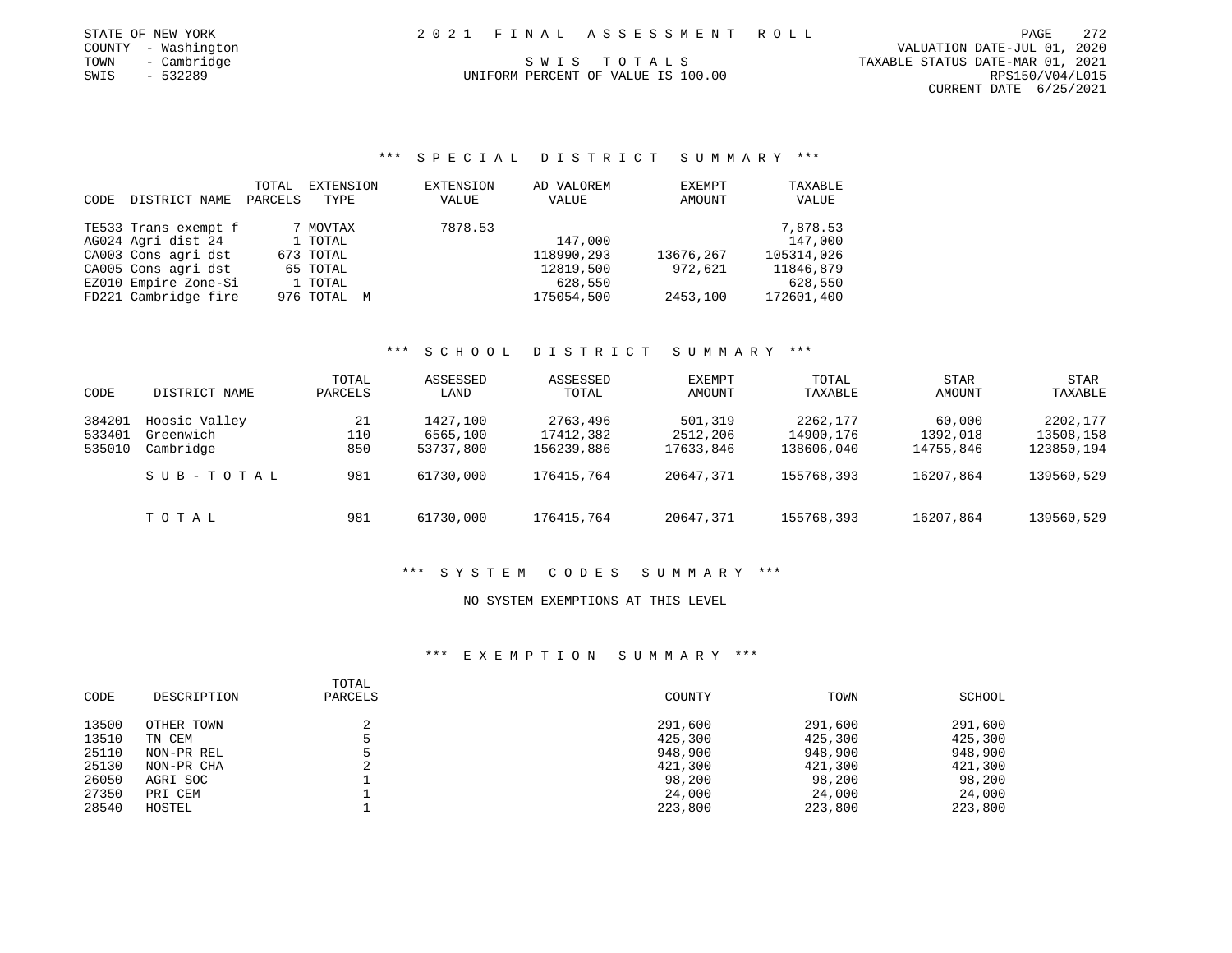|      | STATE OF NEW YORK   | 2021 FINAL ASSESSMENT ROLL         | PAGE                       |
|------|---------------------|------------------------------------|----------------------------|
|      | COUNTY - Washington |                                    | VALUATION DATE-JUL 01      |
| TOWN | - Cambridge         | SWIS TOTALS                        | TAXABLE STATUS DATE-MAR 01 |
| SWIS | - 532289            | UNIFORM PERCENT OF VALUE IS 100.00 | RPS150/V0                  |

VALUATION DATE-JUL 01, 2020<br>COUNTY SWIS TO TALS TAXABLE STATUS DATE-MAR 01, 2021 TOWN - Cambridge S W I S T O T A L S TAXABLE STATUS DATE-MAR 01, 2021 CURRENT DATE 6/25/2021

|       |                 | TOTAL          |           |           |               |
|-------|-----------------|----------------|-----------|-----------|---------------|
| CODE  | DESCRIPTION     | PARCELS        | COUNTY    | TOWN      | <b>SCHOOL</b> |
| 41120 | VETWAR CTS      | 26             | 748,903   | 672,573   | 156,000       |
| 41121 | VET WAR CT      | 3              | 40,125    | 40,125    |               |
| 41122 | VET WAR C       |                | 22,800    |           |               |
| 41123 | VET WAR T       |                |           | 22,800    |               |
| 41130 | VETCOM CTS      | 26             | 1259,997  | 1126,168  | 280,000       |
| 41131 | VET COM CT      |                | 135,225   | 120,225   |               |
| 41132 | VET COM C       |                | 38,925    |           |               |
| 41133 | VET COM T       |                |           | 38,925    |               |
| 41134 | VET COM S       |                |           |           | 10,000        |
| 41140 | VETDIS CTS      | 14             | 774,379   | 734,379   | 273,590       |
| 41141 | VET DIS CT      |                | 110,000   | 90,000    |               |
| 41152 | $CW_10_VET/$    |                | 64,000    |           |               |
| 41153 | $CW_10_VET/$    | 8              |           | 64,000    |               |
| 41400 | CLERGY          | $\mathbf{1}$   | 1,500     | 1,500     | 1,500         |
| 41700 | AG BUILD        | 3              | 1609,100  | 1609,100  | 1609,100      |
| 41720 | AG DIST         | 226            | 13604,971 | 13604,971 | 13604,971     |
| 41730 | AGRI-D IND      | 13             | 431,150   | 431,150   | 431,150       |
| 41800 | AGED-ALL        | 11             | 858,554   | 862,558   | 880,058       |
| 41801 | AGED-CO/TN      | 5              | 363,163   | 368,163   |               |
| 41802 | AGED-CO         | 25             | 1273,933  |           |               |
| 41803 | AGED-TOWN       | 14             |           | 480,266   |               |
| 41804 | AGED-SCH        | 16             |           |           | 676,622       |
| 41834 | ENH STAR        | 110            |           |           | 7627,864      |
| 41854 | <b>BAS STAR</b> | 286            |           |           | 8580,000      |
| 42120 | TEMP GRHSE      | 1              | 20,000    | 20,000    | 20,000        |
| 47460 | <b>FOR 480A</b> | $\overline{2}$ | 271,280   | 271,280   | 271,280       |
|       | TOTAL           | 824            | 24061,105 | 22991,283 | 36855,235     |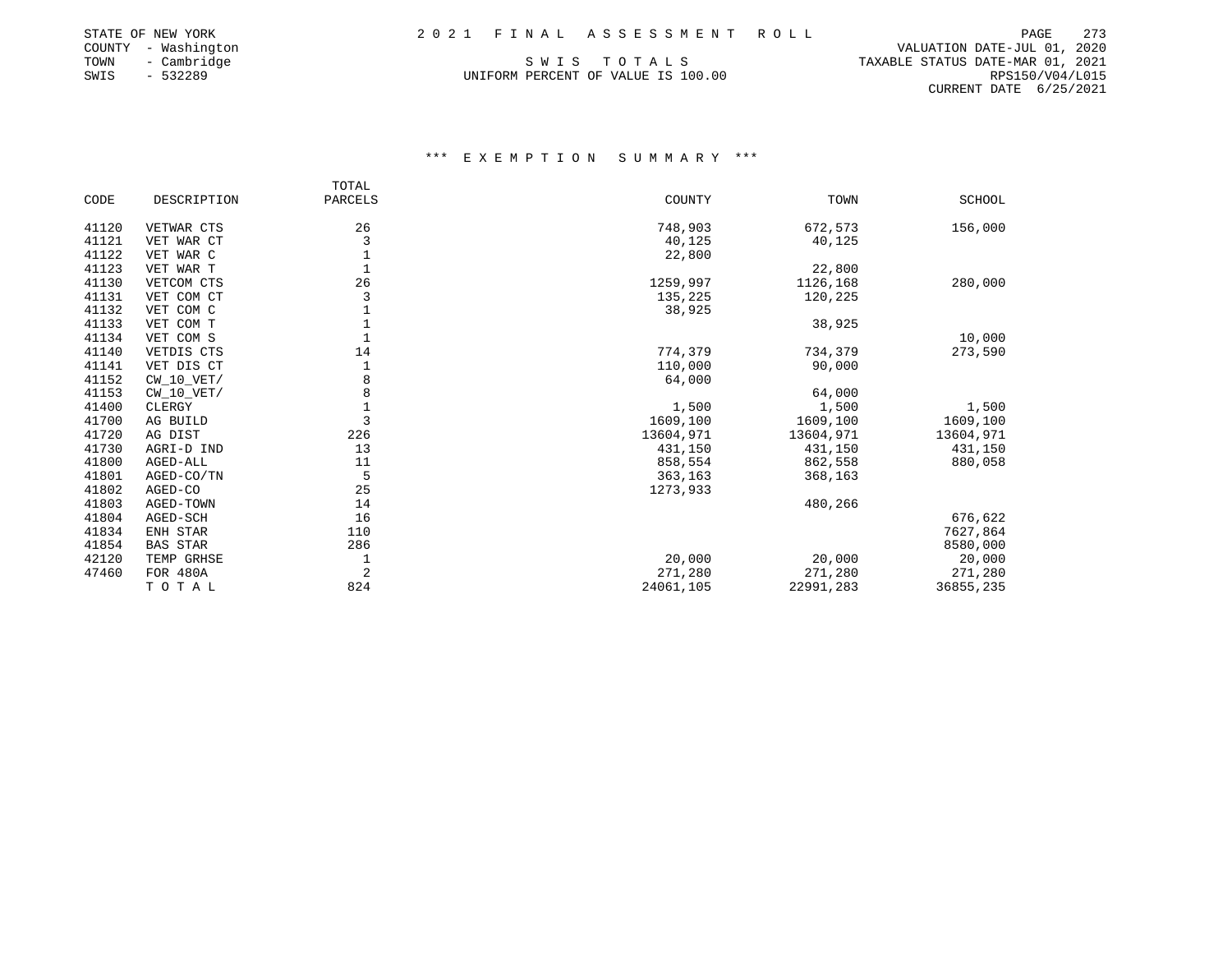| STATE OF NEW YORK   | 2021 FINAL ASSESSMENT ROLL         | PAGE                             | 274 |
|---------------------|------------------------------------|----------------------------------|-----|
| COUNTY - Washington |                                    | VALUATION DATE-JUL 01, 2020      |     |
| TOWN<br>- Cambridge | SWIS TOTALS                        | TAXABLE STATUS DATE-MAR 01, 2021 |     |
| SWIS<br>- 532289    | UNIFORM PERCENT OF VALUE IS 100.00 | RPS150/V04/L015                  |     |
|                     |                                    | CURRENT DATE 6/25/2021           |     |

| <b>ROLL</b><br><b>SEC</b> | DESCRIPTION         | TOTAL<br>PARCELS | ASSESSED<br>LAND | ASSESSED<br>TOTAL | TAXABLE<br>COUNTY | TAXABLE<br>TOWN | TAXABLE<br>SCHOOL | <b>STAR</b><br>TAXABLE |
|---------------------------|---------------------|------------------|------------------|-------------------|-------------------|-----------------|-------------------|------------------------|
| $\mathbf{1}$              | TAXABLE             | 937              | 60975,600        | 165634,454        | 144006,449        | 145076,271      | 147420,183        | 131212,319             |
| 5                         | SPECIAL FRANCHISE   | 8                |                  | 6099,872          | 6099,872          | 6099,872        | 6099,872          | 6099,872               |
| 6                         | UTILITIES & N.C.    | 19               | 173,800          | 2248,338          | 2248,338          | 2248,338        | 2248,338          | 2248,338               |
| 8                         | WHOLLY EXEMPT       | 17               | 580,600          | 2433,100          |                   |                 |                   |                        |
| $\star$                   | <b>SUB</b><br>TOTAL | 981              | 61730,000        | 176415,764        | 152354,659        | 153424,481      | 155768,393        | 139560,529             |
| $* *$                     | GRAND TOTAL         | 981              | 61730,000        | 176415,764        | 152354,659        | 153424,481      | 155768,393        | 139560,529             |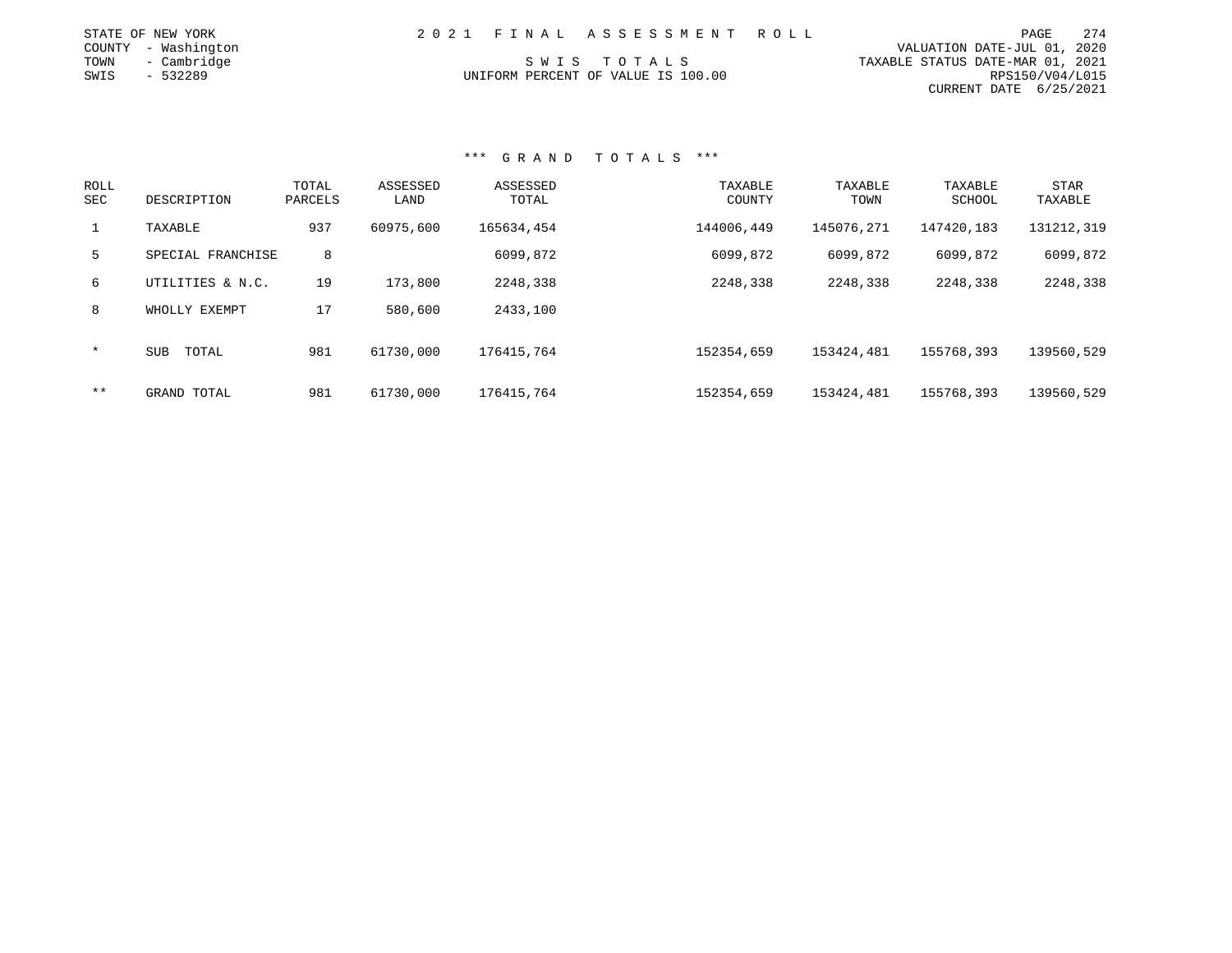| STATE OF NEW YORK |                     |  | 2021 FINAL ASSESSMENT ROLL         |                                  | PAGE            | 275 |
|-------------------|---------------------|--|------------------------------------|----------------------------------|-----------------|-----|
|                   | COUNTY - Washington |  | TOWN TOTALS                        | VALUATION DATE-JUL 01, 2020      |                 |     |
| TOWN              | - Cambridge         |  |                                    | TAXABLE STATUS DATE-MAR 01, 2021 |                 |     |
| SWIS              | $-5322$             |  | UNIFORM PERCENT OF VALUE IS 100.00 |                                  | RPS150/V04/L015 |     |
|                   |                     |  |                                    | CURRENT DATE 6/25/2021           |                 |     |

\*\*\* S P E C I A L D I S T R I C T S U M M A R Y \*\*\*

| CODE | DISTRICT NAME        | TOTAL<br>PARCELS | EXTENSION<br>TYPE | EXTENSION<br>VALUE | AD VALOREM<br>VALUE | EXEMPT<br>AMOUNT | TAXABLE<br>VALUE |
|------|----------------------|------------------|-------------------|--------------------|---------------------|------------------|------------------|
|      | EZ004 Empire Zone 4  |                  | 1 TOTAL           |                    | 370,000             |                  | 370,000          |
|      | TE533 Trans exempt f |                  | 9 MOVTAX          | 8719.18            |                     |                  | 8,719.18         |
|      | AG024 Agri dist 24   |                  | 1 TOTAL           |                    | 147,000             |                  | 147,000          |
|      | CA003 Cons agri dst  |                  | 673 TOTAL         |                    | 118990,293          | 13676,267        | 105314,026       |
|      | CA005 Cons agri dst  |                  | 65 TOTAL          |                    | 12819,500           | 972,621          | 11846,879        |
|      | EZ010 Empire Zone-Si |                  | 1 TOTAL           |                    | 628,550             |                  | 628,550          |
|      | FD221 Cambridge fire |                  | 976 TOTAL M       |                    | 175054,500          | 2453,100         | 172601,400       |

## \*\*\* S C H O O L D I S T R I C T S U M M A R Y \*\*\*

| CODE                       | DISTRICT NAME                           | TOTAL<br>PARCELS   | ASSESSED<br>LAND                  | ASSESSED<br>TOTAL                   | EXEMPT<br>AMOUNT                 | TOTAL<br>TAXABLE                    | <b>STAR</b><br>AMOUNT           | STAR<br>TAXABLE                     |
|----------------------------|-----------------------------------------|--------------------|-----------------------------------|-------------------------------------|----------------------------------|-------------------------------------|---------------------------------|-------------------------------------|
| 384201<br>533401<br>535010 | Hoosic Valley<br>Greenwich<br>Cambridge | 21<br>110<br>1,041 | 1427,100<br>6565,100<br>59326,500 | 2763,496<br>17412,382<br>184782,109 | 501,319<br>2512,206<br>18682,276 | 2262,177<br>14900,176<br>166099,833 | 60,000<br>1392,018<br>17738,446 | 2202,177<br>13508,158<br>148361,387 |
|                            | SUB-TOTAL                               | 1,172              | 67318,700                         | 204957,987                          | 21695,801                        | 183262,186                          | 19190,464                       | 164071,722                          |
|                            | тотаь                                   | 1,172              | 67318,700                         | 204957.987                          | 21695,801                        | 183262,186                          | 19190,464                       | 164071,722                          |

# \*\*\* S Y S T E M C O D E S S U M M A R Y \*\*\*

# NO SYSTEM EXEMPTIONS AT THIS LEVEL

| CODE  | DESCRIPTION | TOTAL<br>PARCELS | COUNTY   | TOWN     | SCHOOL   |
|-------|-------------|------------------|----------|----------|----------|
| 13500 | OTHER TOWN  |                  | 291,600  | 291,600  | 291,600  |
| 13510 | TN CEM      |                  | 653,300  | 653,300  | 653,300  |
| 13650 | OTHER VILL  |                  | 13,200   | 13,200   | 13,200   |
| 25110 | NON-PR REL  |                  | 1389,600 | 1389,600 | 1389,600 |
| 25130 | NON-PR CHA  |                  | 421,300  | 421,300  | 421,300  |
| 26050 | AGRI SOC    |                  | 98,200   | 98,200   | 98,200   |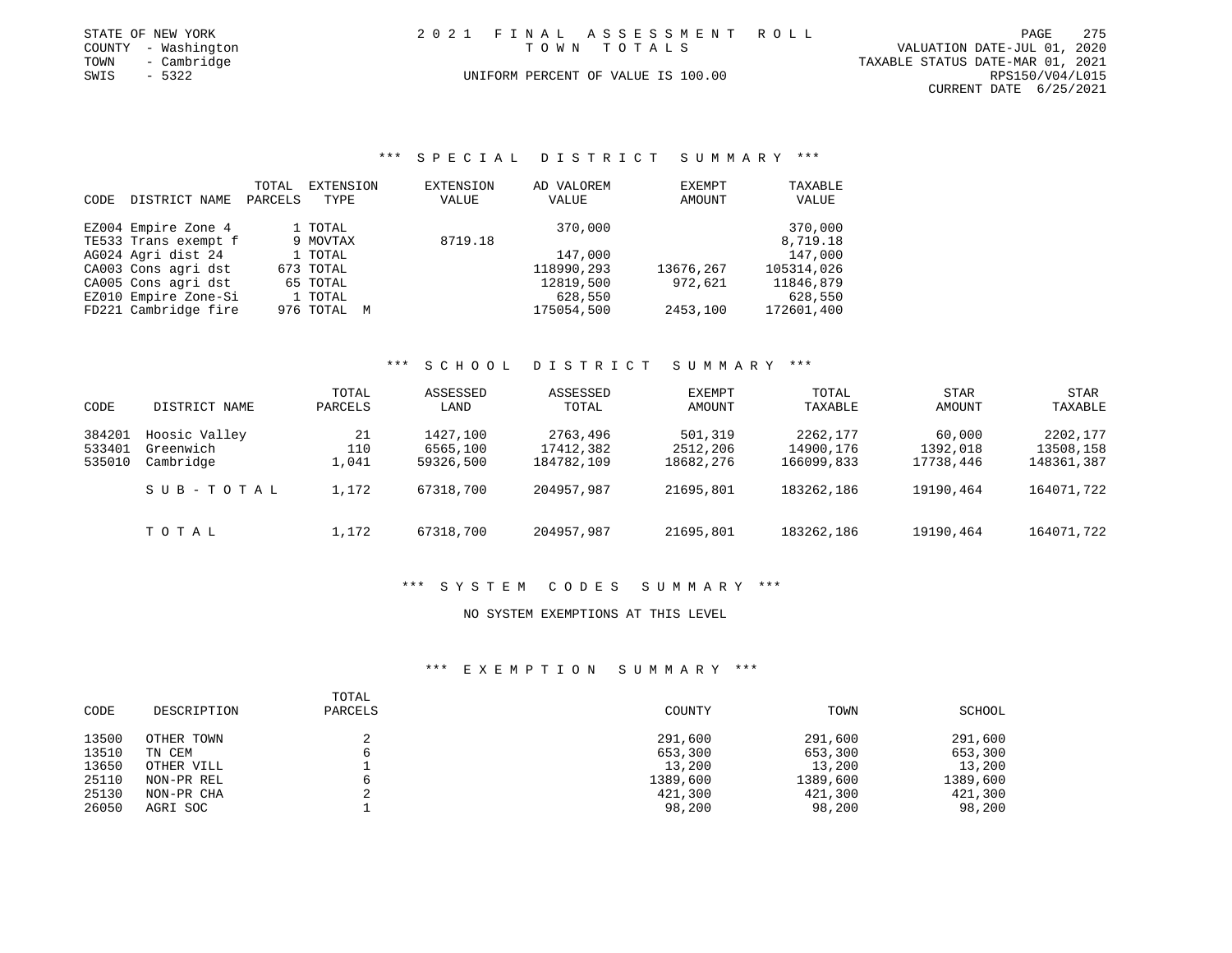|      | STATE OF NEW YORK   | 2021 FINAL ASSESSMENT ROLL                 | PAGE            | 276 |
|------|---------------------|--------------------------------------------|-----------------|-----|
|      | COUNTY - Washington | VALUATION DATE-JUL 01, 2020<br>TOWN TOTALS |                 |     |
| TOWN | - Cambridge         | TAXABLE STATUS DATE-MAR 01, 2021           |                 |     |
| SWIS | $-5322$             | UNIFORM PERCENT OF VALUE IS 100.00         | RPS150/V04/L015 |     |
|      |                     |                                            |                 |     |

CURRENT DATE 6/25/2021

|       |                 | TOTAL   |           |           |               |
|-------|-----------------|---------|-----------|-----------|---------------|
| CODE  | DESCRIPTION     | PARCELS | COUNTY    | TOWN      | <b>SCHOOL</b> |
| 27350 | PRI CEM         |         | 24,000    | 24,000    | 24,000        |
| 28540 | HOSTEL          |         | 223,800   | 223,800   | 223,800       |
| 41101 | ELG F VET       |         | 5,000     | 5,000     |               |
| 41120 | VETWAR CTS      | 33      | 897,178   | 817,803   | 198,000       |
| 41121 | VET WAR CT      | 3       | 40,125    | 40,125    |               |
| 41122 | VET WAR C       |         | 22,800    |           |               |
| 41123 | VET WAR T       | 1       |           | 22,800    |               |
| 41130 | VETCOM CTS      | 30      | 1416,172  | 1268,268  | 320,000       |
| 41131 | VET COM CT      | 3       | 135,225   | 120,225   |               |
| 41132 | VET COM C       |         | 38,925    |           |               |
| 41133 | VET COM T       |         |           | 38,925    |               |
| 41134 | VET COM S       |         |           |           | 10,000        |
| 41140 | VETDIS CTS      | 17      | 816,767   | 776,767   | 311,228       |
| 41141 | VET DIS CT      |         | 110,000   | 90,000    |               |
| 41152 | $CW_10_VET/$    | 9       | 72,000    |           |               |
| 41153 | $CW_10_VET/$    | 9       |           | 72,000    |               |
| 41400 | CLERGY          |         | 1,500     | 1,500     | 1,500         |
| 41700 | AG BUILD        | 3       | 1609,100  | 1609,100  | 1609,100      |
| 41720 | AG DIST         | 227     | 13638,123 | 13638,123 | 13638,123     |
| 41730 | AGRI-D IND      | 13      | 431,150   | 431,150   | 431,150       |
| 41800 | AGED-ALL        | 14      | 1059,504  | 1063,508  | 1081,008      |
| 41801 | AGED-CO/TN      | 5       | 363,163   | 368,163   |               |
| 41802 | AGED-CO         | 28      | 1358,258  |           |               |
| 41803 | AGED-TOWN       | 15      |           | 505,846   |               |
| 41804 | AGED-SCH        | 17      |           |           | 689,412       |
| 41834 | ENH STAR        | 128     |           |           | 8900,464      |
| 41854 | <b>BAS STAR</b> | 343     |           |           | 10290,000     |
| 41932 | DISAB-CO        |         | 50,000    |           |               |
| 42120 | TEMP GRHSE      |         | 20,000    | 20,000    | 20,000        |
| 47460 | FOR 480A        | 2       | 271,280   | 271,280   | 271,280       |
|       | TOTAL           | 929     | 25471,270 | 24275,583 | 40886,265     |